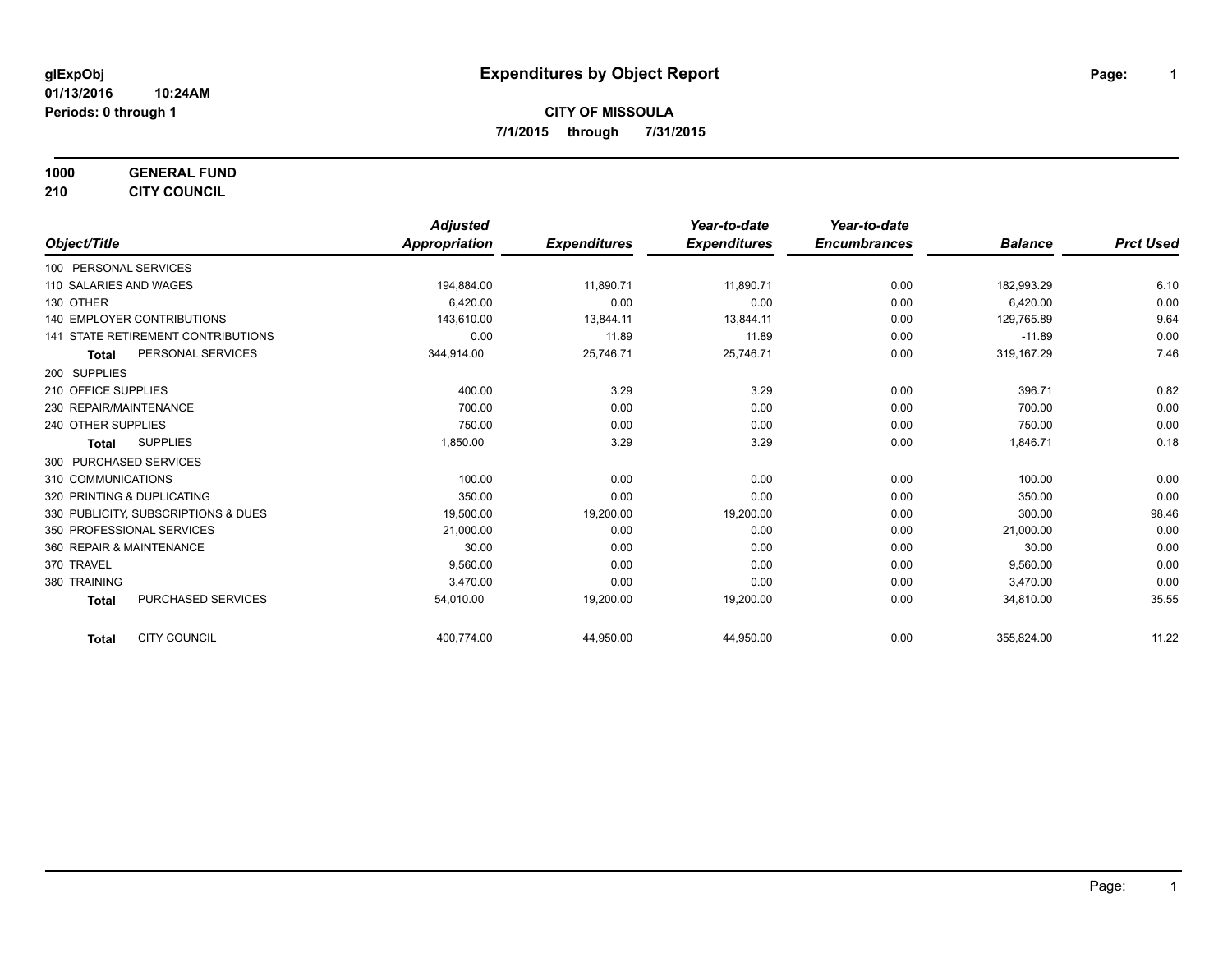**1000 GENERAL FUND**

**220 MAYOR**

|                                     | <b>Adjusted</b> |                     | Year-to-date        | Year-to-date        |                |                  |
|-------------------------------------|-----------------|---------------------|---------------------|---------------------|----------------|------------------|
| Object/Title                        | Appropriation   | <b>Expenditures</b> | <b>Expenditures</b> | <b>Encumbrances</b> | <b>Balance</b> | <b>Prct Used</b> |
| 100 PERSONAL SERVICES               |                 |                     |                     |                     |                |                  |
| 110 SALARIES AND WAGES              | 380,467.00      | 26,515.96           | 26,515.96           | 0.00                | 353,951.04     | 6.97             |
| 120 OVERTIME/TERMINATION            | 500.00          | 0.00                | 0.00                | 0.00                | 500.00         | 0.00             |
| 130 OTHER                           | 6.600.00        | 0.00                | 0.00                | 0.00                | 6,600.00       | 0.00             |
| <b>140 EMPLOYER CONTRIBUTIONS</b>   | 111,004.00      | 11,767.97           | 11.767.97           | 0.00                | 99,236.03      | 10.60            |
| 141 STATE RETIREMENT CONTRIBUTIONS  | 0.00            | 26.52               | 26.52               | 0.00                | $-26.52$       | 0.00             |
| PERSONAL SERVICES<br><b>Total</b>   | 498,571.00      | 38,310.45           | 38,310.45           | 0.00                | 460,260.55     | 7.68             |
| 200 SUPPLIES                        |                 |                     |                     |                     |                |                  |
| 210 OFFICE SUPPLIES                 | 1.004.00        | 0.00                | 0.00                | 0.00                | 1,004.00       | 0.00             |
| 220 OPERATING SUPPLIES              | 1,120.00        | 0.00                | 0.00                | 0.00                | 1,120.00       | 0.00             |
| 230 REPAIR/MAINTENANCE              | 100.00          | 0.00                | 0.00                | 0.00                | 100.00         | 0.00             |
| 231 GASOLINE                        | 108.00          | 0.00                | 0.00                | 0.00                | 108.00         | 0.00             |
| 240 OTHER SUPPLIES                  | 400.00          | 0.00                | 0.00                | 0.00                | 400.00         | 0.00             |
| <b>SUPPLIES</b><br><b>Total</b>     | 2,732.00        | 0.00                | 0.00                | 0.00                | 2,732.00       | 0.00             |
| 300 PURCHASED SERVICES              |                 |                     |                     |                     |                |                  |
| 310 COMMUNICATIONS                  | 890.00          | 0.00                | 0.00                | 0.00                | 890.00         | 0.00             |
| 320 PRINTING & DUPLICATING          | 3,056.00        | 0.00                | 0.00                | 0.00                | 3,056.00       | 0.00             |
| 330 PUBLICITY, SUBSCRIPTIONS & DUES | 10,196.00       | 290.00              | 290.00              | 0.00                | 9,906.00       | 2.84             |
| 344 TELEPHONE SERVICE               | 6.076.00        | 0.00                | 0.00                | 0.00                | 6,076.00       | 0.00             |
| 350 PROFESSIONAL SERVICES           | 3,307.00        | 0.00                | 0.00                | 0.00                | 3,307.00       | 0.00             |
| 360 REPAIR & MAINTENANCE            | 1,405.00        | 100.00              | 100.00              | 0.00                | 1,305.00       | 7.12             |
| 370 TRAVEL                          | 2,008.00        | 0.00                | 0.00                | 0.00                | 2,008.00       | 0.00             |
| 380 TRAINING                        | 2,020.00        | 0.00                | 0.00                | 0.00                | 2,020.00       | 0.00             |
| 390 OTHER PURCHASED SERVICES        | 1,250.00        | 0.00                | 0.00                | 0.00                | 1,250.00       | 0.00             |
| PURCHASED SERVICES<br><b>Total</b>  | 30,208.00       | 390.00              | 390.00              | 0.00                | 29,818.00      | 1.29             |
| <b>MAYOR</b><br><b>Total</b>        | 531,511.00      | 38,700.45           | 38,700.45           | 0.00                | 492,810.55     | 7.28             |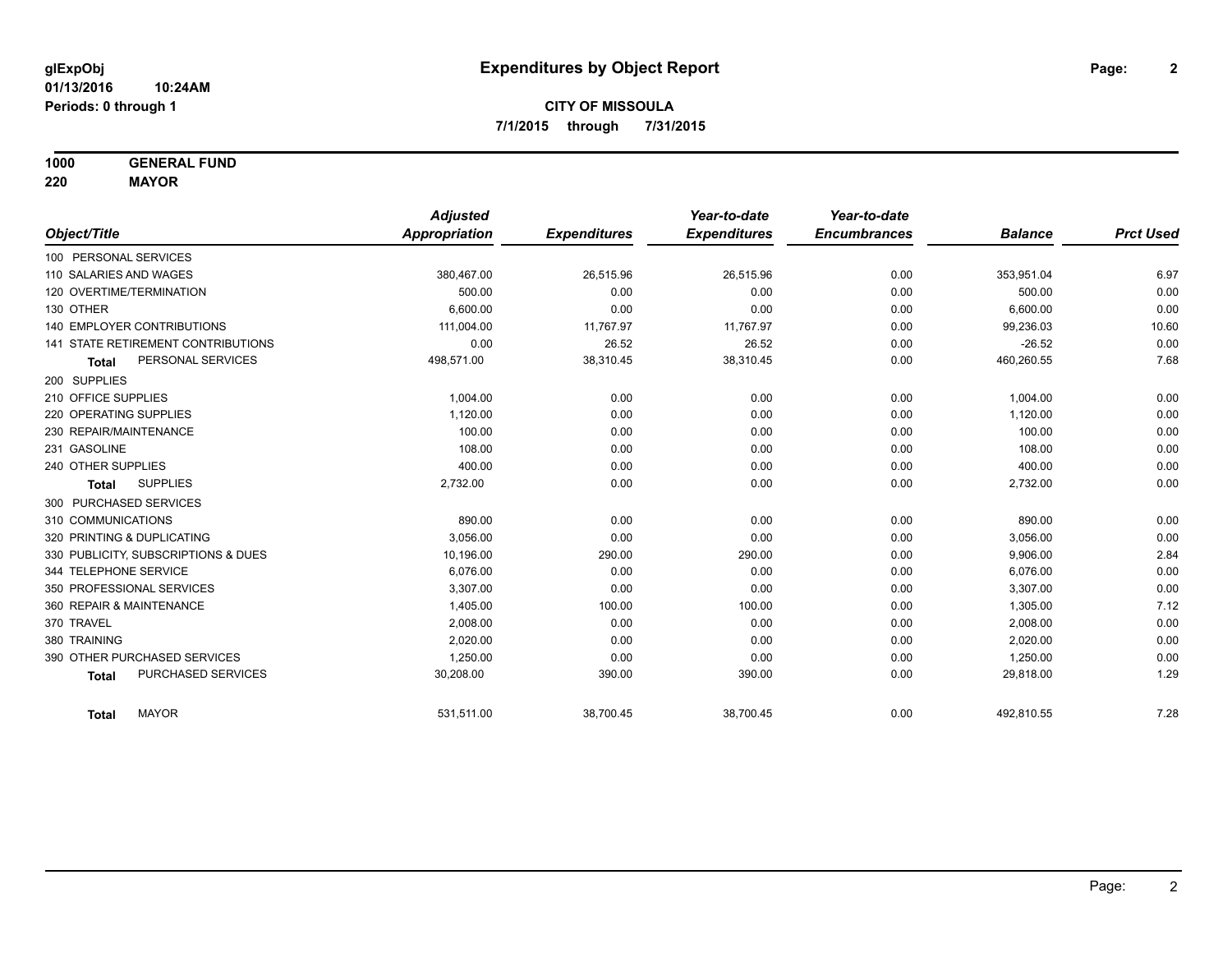#### **1000 GENERAL FUND**

**221 HUMAN RESOURCES**

|                          |                                     | <b>Adjusted</b>      |                     | Year-to-date        | Year-to-date        |                |                  |
|--------------------------|-------------------------------------|----------------------|---------------------|---------------------|---------------------|----------------|------------------|
| Object/Title             |                                     | <b>Appropriation</b> | <b>Expenditures</b> | <b>Expenditures</b> | <b>Encumbrances</b> | <b>Balance</b> | <b>Prct Used</b> |
| 100 PERSONAL SERVICES    |                                     |                      |                     |                     |                     |                |                  |
| 110 SALARIES AND WAGES   |                                     | 195,905.00           | 13,355.87           | 13,355.87           | 0.00                | 182,549.13     | 6.82             |
|                          | <b>140 EMPLOYER CONTRIBUTIONS</b>   | 69.917.00            | 6,960.52            | 6,960.52            | 0.00                | 62.956.48      | 9.96             |
|                          | 141 STATE RETIREMENT CONTRIBUTIONS  | 0.00                 | 13.36               | 13.36               | 0.00                | $-13.36$       | 0.00             |
| <b>Total</b>             | PERSONAL SERVICES                   | 265,822.00           | 20,329.75           | 20,329.75           | 0.00                | 245,492.25     | 7.65             |
| 200 SUPPLIES             |                                     |                      |                     |                     |                     |                |                  |
| 210 OFFICE SUPPLIES      |                                     | 3,115.00             | 0.00                | 0.00                | 0.00                | 3,115.00       | 0.00             |
| 220 OPERATING SUPPLIES   |                                     | 0.00                 | 0.00                | 0.00                | 0.00                | 0.00           | 0.00             |
| <b>Total</b>             | <b>SUPPLIES</b>                     | 3,115.00             | 0.00                | 0.00                | 0.00                | 3,115.00       | 0.00             |
| 300 PURCHASED SERVICES   |                                     |                      |                     |                     |                     |                |                  |
| 310 COMMUNICATIONS       |                                     | 450.00               | 0.00                | 0.00                | 0.00                | 450.00         | 0.00             |
|                          | 320 PRINTING & DUPLICATING          | 1.632.00             | 55.00               | 55.00               | 0.00                | 1.577.00       | 3.37             |
|                          | 330 PUBLICITY, SUBSCRIPTIONS & DUES | 2.091.00             | 0.00                | 0.00                | 0.00                | 2,091.00       | 0.00             |
| 344 TELEPHONE SERVICE    |                                     | 190.00               | 0.00                | 0.00                | 0.00                | 190.00         | 0.00             |
|                          | 350 PROFESSIONAL SERVICES           | 11,000.00            | 0.00                | 0.00                | 0.00                | 11,000.00      | 0.00             |
| 360 REPAIR & MAINTENANCE |                                     | 3,992.00             | 0.00                | 0.00                | 0.00                | 3,992.00       | 0.00             |
| 370 TRAVEL               |                                     | 3.088.00             | 0.00                | 0.00                | 0.00                | 3,088.00       | 0.00             |
| 380 TRAINING             |                                     | 3,050.00             | 0.00                | 0.00                | 0.00                | 3,050.00       | 0.00             |
|                          | 390 OTHER PURCHASED SERVICES        | 17,490.00            | 0.00                | 0.00                | 0.00                | 17,490.00      | 0.00             |
| <b>Total</b>             | PURCHASED SERVICES                  | 42,983.00            | 55.00               | 55.00               | 0.00                | 42,928.00      | 0.13             |
| 900 CAPITAL OUTLAY       |                                     |                      |                     |                     |                     |                |                  |
|                          | 940 MACHINERY & EQUIPMENT           | 0.00                 | 0.00                | 0.00                | 0.00                | 0.00           | 0.00             |
| <b>Total</b>             | <b>CAPITAL OUTLAY</b>               | 0.00                 | 0.00                | 0.00                | 0.00                | 0.00           | 0.00             |
|                          |                                     |                      |                     |                     |                     |                |                  |
| <b>Total</b>             | <b>HUMAN RESOURCES</b>              | 311,920.00           | 20,384.75           | 20,384.75           | 0.00                | 291,535.25     | 6.54             |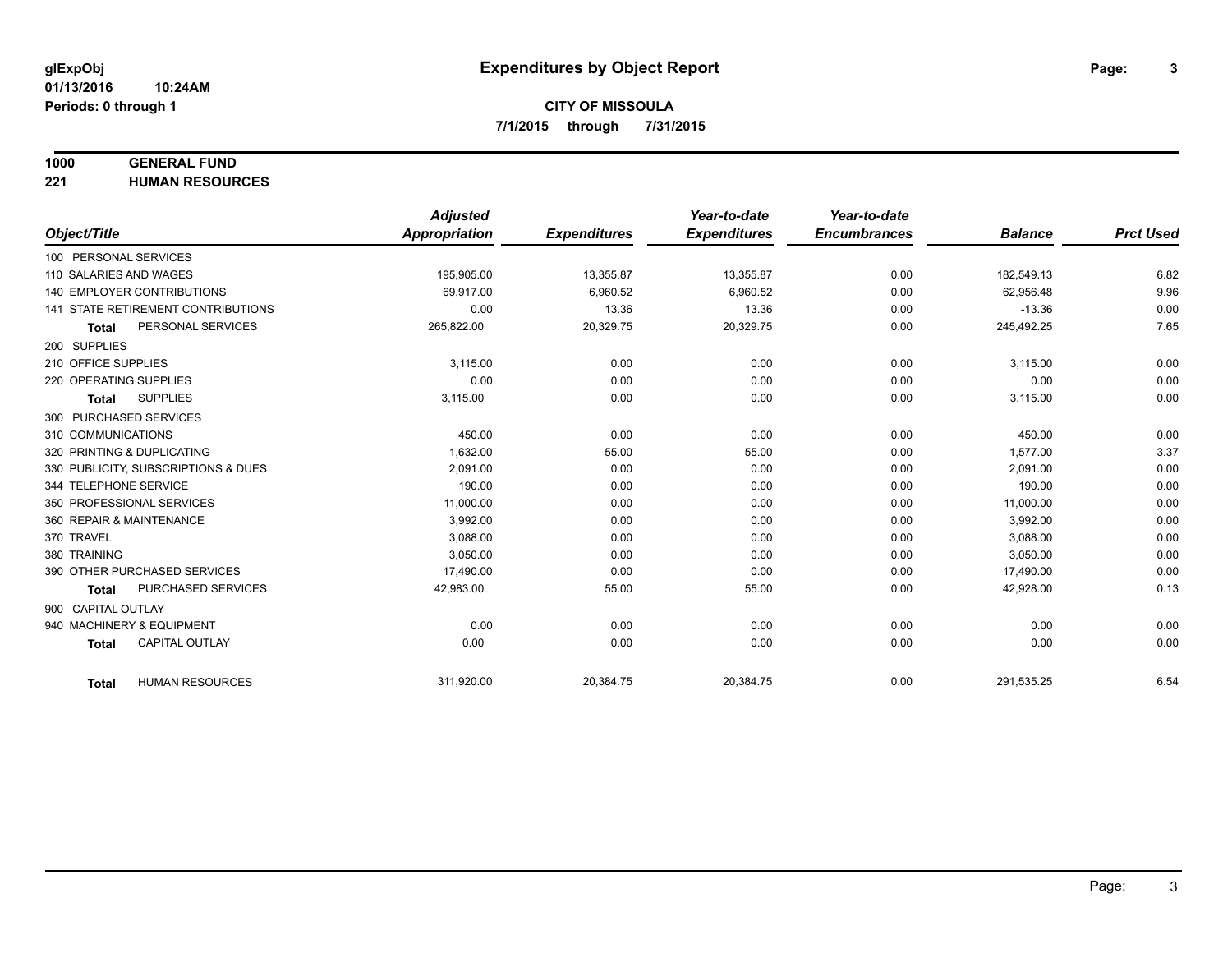#### **1000 GENERAL FUND**

**223 CITY CLERK**

|                                                   | <b>Adjusted</b>      |                     | Year-to-date        | Year-to-date        |                |                  |
|---------------------------------------------------|----------------------|---------------------|---------------------|---------------------|----------------|------------------|
| Object/Title                                      | <b>Appropriation</b> | <b>Expenditures</b> | <b>Expenditures</b> | <b>Encumbrances</b> | <b>Balance</b> | <b>Prct Used</b> |
| 100 PERSONAL SERVICES                             |                      |                     |                     |                     |                |                  |
| 110 SALARIES AND WAGES                            | 216,739.00           | 14,730.50           | 14,730.50           | 0.00                | 202,008.50     | 6.80             |
| 120 OVERTIME/TERMINATION                          | 0.00                 | 0.00                | 0.00                | 0.00                | 0.00           | 0.00             |
| 140 EMPLOYER CONTRIBUTIONS                        | 83,566.00            | 9,430.33            | 9,430.33            | 0.00                | 74,135.67      | 11.28            |
| <b>141 STATE RETIREMENT CONTRIBUTIONS</b>         | 0.00                 | 14.73               | 14.73               | 0.00                | $-14.73$       | 0.00             |
| PERSONAL SERVICES<br>Total                        | 300,305.00           | 24,175.56           | 24,175.56           | 0.00                | 276,129.44     | 8.05             |
| 200 SUPPLIES                                      |                      |                     |                     |                     |                |                  |
| 210 OFFICE SUPPLIES                               | 2,700.00             | 0.00                | 0.00                | 0.00                | 2,700.00       | 0.00             |
| 220 OPERATING SUPPLIES                            | 250.00               | 0.00                | 0.00                | 0.00                | 250.00         | 0.00             |
| 230 REPAIR/MAINTENANCE                            | 0.00                 | 0.00                | 0.00                | 0.00                | 0.00           | 0.00             |
| 231 GASOLINE                                      | 250.00               | 0.00                | 0.00                | 0.00                | 250.00         | 0.00             |
| 240 OTHER SUPPLIES                                | 225.00               | 0.00                | 0.00                | 0.00                | 225.00         | 0.00             |
| <b>SUPPLIES</b><br><b>Total</b>                   | 3,425.00             | 0.00                | 0.00                | 0.00                | 3,425.00       | 0.00             |
| 300 PURCHASED SERVICES                            |                      |                     |                     |                     |                |                  |
| 310 COMMUNICATIONS                                | 19.338.00            | 0.00                | 0.00                | 0.00                | 19,338.00      | 0.00             |
| 320 PRINTING & DUPLICATING                        | 700.00               | 0.00                | 0.00                | 0.00                | 700.00         | 0.00             |
| 330 PUBLICITY, SUBSCRIPTIONS & DUES               | 1,925.00             | 0.00                | 0.00                | 0.00                | 1,925.00       | 0.00             |
| 344 TELEPHONE SERVICE                             | 200.00               | 0.00                | 0.00                | 0.00                | 200.00         | 0.00             |
| 350 PROFESSIONAL SERVICES                         | 62,300.00            | 90.00               | 90.00               | 0.00                | 62,210.00      | 0.14             |
| 360 REPAIR & MAINTENANCE                          | 1,100.00             | 100.00              | 100.00              | 0.00                | 1,000.00       | 9.09             |
| 370 TRAVEL                                        | 5,150.00             | 0.00                | 0.00                | 0.00                | 5,150.00       | 0.00             |
| 380 TRAINING                                      | 6,320.00             | 0.00                | 0.00                | 0.00                | 6,320.00       | 0.00             |
| 390 OTHER PURCHASED SERVICES                      | 3,500.00             | 0.00                | 0.00                | 0.00                | 3,500.00       | 0.00             |
| PURCHASED SERVICES<br><b>Total</b>                | 100,533.00           | 190.00              | 190.00              | 0.00                | 100,343.00     | 0.19             |
| 500 FIXED CHARGES                                 |                      |                     |                     |                     |                |                  |
| 500 FIXED CHARGES                                 | 0.00                 | 0.00                | 0.00                | 0.00                | 0.00           | 0.00             |
| <b>FIXED CHARGES</b><br><b>Total</b>              | 0.00                 | 0.00                | 0.00                | 0.00                | 0.00           | 0.00             |
| 700 GRANTS & CONTRIBUTIONS                        |                      |                     |                     |                     |                |                  |
| 700 GRANTS & CONTRIBUTIONS                        | 37,000.00            | 386.09              | 386.09              | 0.00                | 36,613.91      | 1.04             |
| <b>GRANTS &amp; CONTRIBUTIONS</b><br><b>Total</b> | 37,000.00            | 386.09              | 386.09              | 0.00                | 36,613.91      | 1.04             |
| 800 OTHER OBJECTS                                 |                      |                     |                     |                     |                |                  |
| 845 CONTINGENCY                                   | 0.00                 | 0.00                | 0.00                | 0.00                | 0.00           | 0.00             |
| <b>OTHER OBJECTS</b><br><b>Total</b>              | 0.00                 | 0.00                | 0.00                | 0.00                | 0.00           | 0.00             |
|                                                   |                      |                     |                     |                     |                |                  |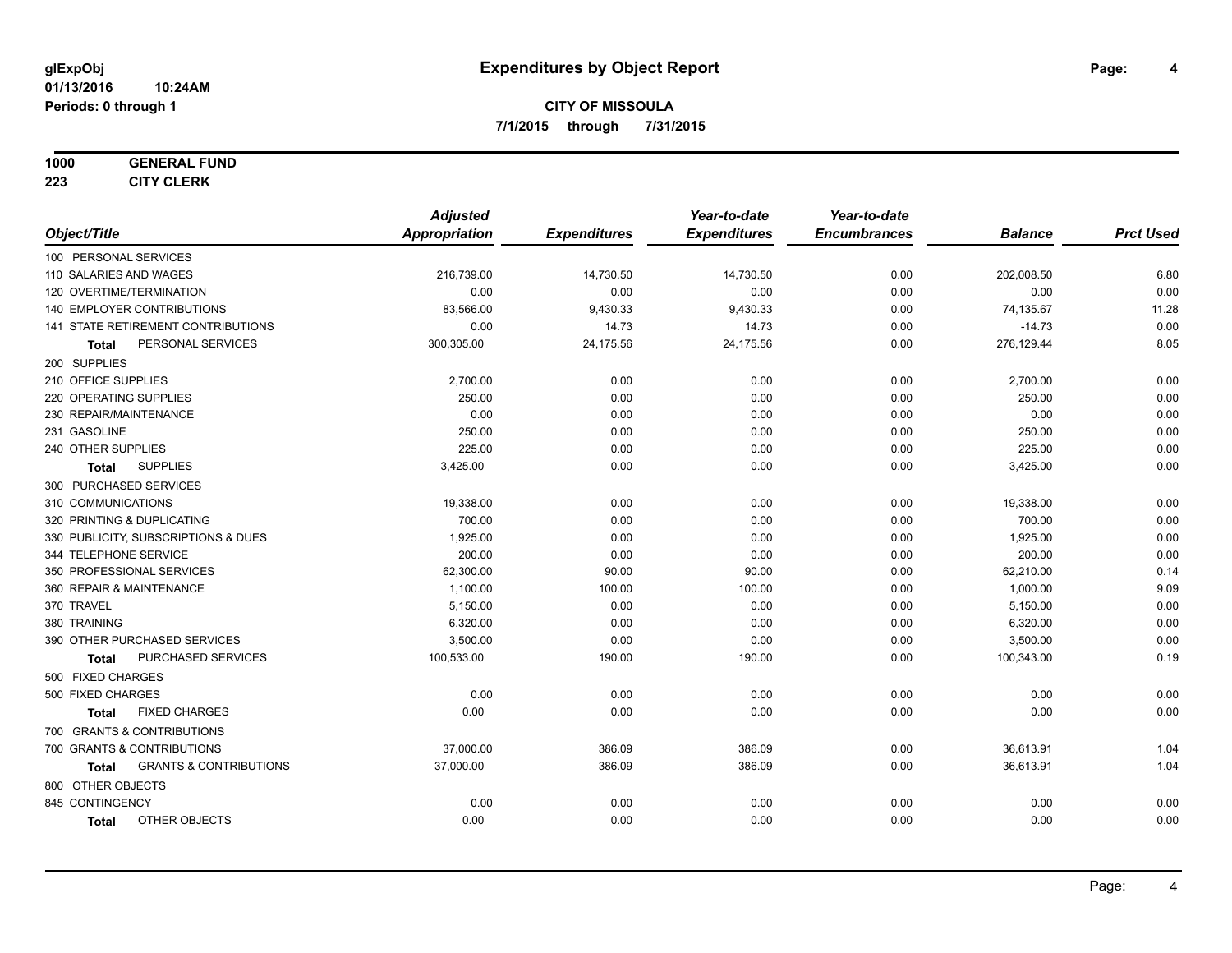#### **01/13/2016 10:24AM Periods: 0 through 1**

## **CITY OF MISSOULA 7/1/2015 through 7/31/2015**

# **1000 GENERAL FUND**

**223 CITY CLERK**

| Object/Title                          | <b>Adjusted</b><br>Appropriation | <b>Expenditures</b> | Year-to-date<br><b>Expenditures</b> | Year-to-date<br><b>Encumbrances</b> | <b>Balance</b> | <b>Prct Used</b> |
|---------------------------------------|----------------------------------|---------------------|-------------------------------------|-------------------------------------|----------------|------------------|
| 900 CAPITAL OUTLAY                    |                                  |                     |                                     |                                     |                |                  |
| 930 IMPROVEMENTS                      | 0.00                             | 0.00                | 0.00                                | 0.00                                | 0.00           | 0.00             |
| 940 MACHINERY & EQUIPMENT             | 0.00                             | 0.00                | 0.00                                | 0.00                                | 0.00           | 0.00             |
| <b>CAPITAL OUTLAY</b><br><b>Total</b> | 0.00                             | 0.00                | 0.00                                | 0.00                                | 0.00           | 0.00             |
| <b>CITY CLERK</b><br><b>Total</b>     | 441,263.00                       | 24,751.65           | 24,751.65                           | 0.00                                | 416.511.35     | 5.61             |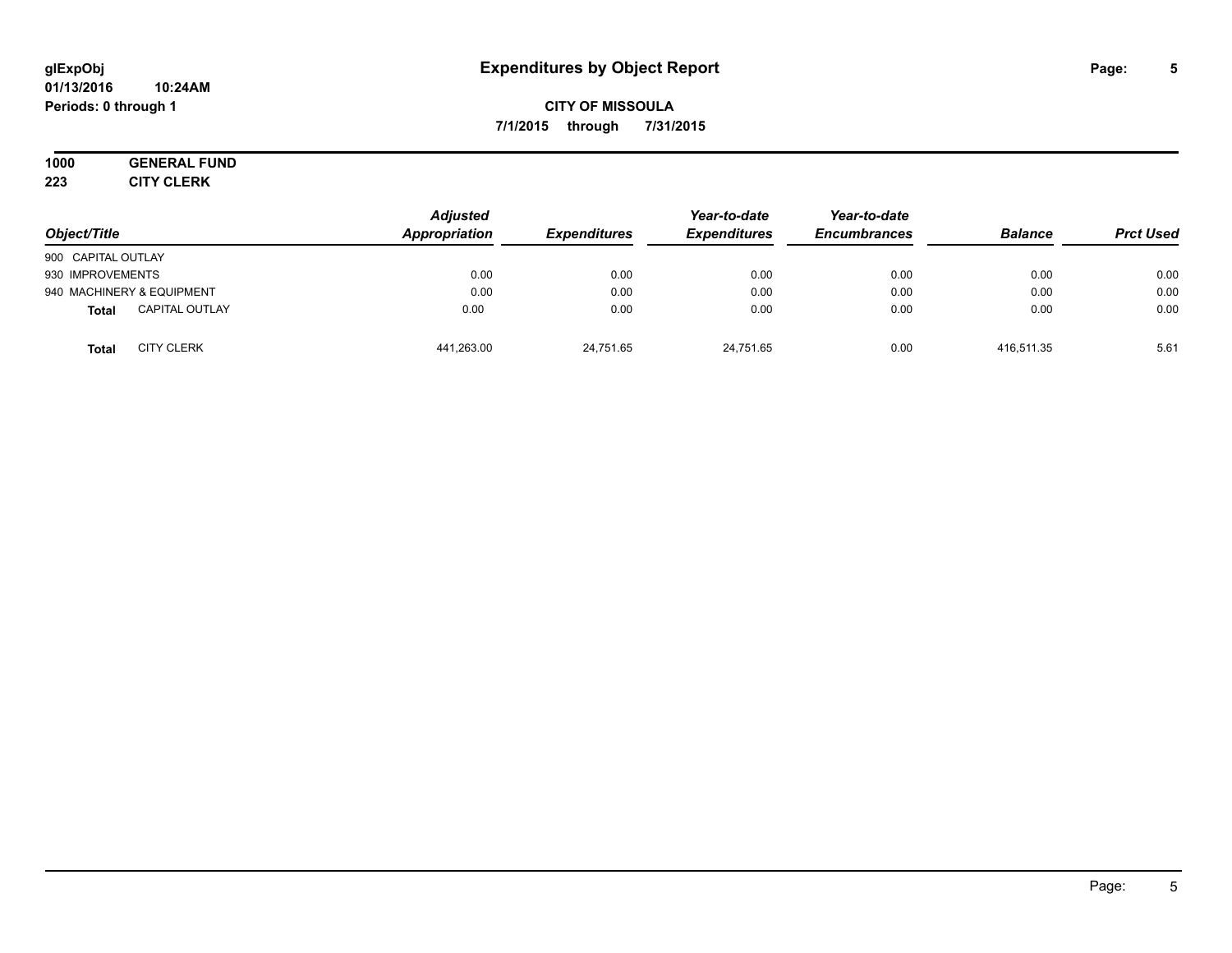#### **1000 GENERAL FUND**

**224 INFORMATION SERVICES**

|                                      | <b>Adjusted</b>      |                     | Year-to-date        | Year-to-date        |                |                  |
|--------------------------------------|----------------------|---------------------|---------------------|---------------------|----------------|------------------|
| Object/Title                         | <b>Appropriation</b> | <b>Expenditures</b> | <b>Expenditures</b> | <b>Encumbrances</b> | <b>Balance</b> | <b>Prct Used</b> |
| 100 PERSONAL SERVICES                |                      |                     |                     |                     |                |                  |
| 110 SALARIES AND WAGES               | 436,622.00           | 23,134.76           | 23,134.76           | 0.00                | 413,487.24     | 5.30             |
| 120 OVERTIME/TERMINATION             | 0.00                 | 0.00                | 0.00                | 0.00                | 0.00           | 0.00             |
| 130 OTHER                            | 5,400.00             | 0.00                | 0.00                | 0.00                | 5,400.00       | 0.00             |
| 140 EMPLOYER CONTRIBUTIONS           | 150,586.00           | 12,285.68           | 12,285.68           | 0.00                | 138,300.32     | 8.16             |
| 141 STATE RETIREMENT CONTRIBUTIONS   | 0.00                 | 23.13               | 23.13               | 0.00                | $-23.13$       | 0.00             |
| PERSONAL SERVICES<br>Total           | 592,608.00           | 35,443.57           | 35,443.57           | 0.00                | 557,164.43     | 5.98             |
| 200 SUPPLIES                         |                      |                     |                     |                     |                |                  |
| 210 OFFICE SUPPLIES                  | 4,200.00             | 0.00                | 0.00                | 0.00                | 4,200.00       | 0.00             |
| 220 OPERATING SUPPLIES               | 10,709.00            | 0.00                | 0.00                | 0.00                | 10,709.00      | 0.00             |
| 230 REPAIR/MAINTENANCE               | 4,140.00             | 0.00                | 0.00                | 0.00                | 4,140.00       | 0.00             |
| 231 GASOLINE                         | 750.00               | 0.00                | 0.00                | 0.00                | 750.00         | 0.00             |
| 240 OTHER SUPPLIES                   | 2,900.00             | 77.92               | 77.92               | 0.00                | 2,822.08       | 2.69             |
| <b>SUPPLIES</b><br>Total             | 22,699.00            | 77.92               | 77.92               | 0.00                | 22,621.08      | 0.34             |
| 300 PURCHASED SERVICES               |                      |                     |                     |                     |                |                  |
| 310 COMMUNICATIONS                   | 600.00               | 0.00                | 0.00                | 0.00                | 600.00         | 0.00             |
| 320 PRINTING & DUPLICATING           | 350.00               | 0.00                | 0.00                | 0.00                | 350.00         | 0.00             |
| 330 PUBLICITY, SUBSCRIPTIONS & DUES  | 0.00                 | 0.00                | 0.00                | 0.00                | 0.00           | 0.00             |
| 344 TELEPHONE SERVICE                | 137,700.00           | 15,349.07           | 15,349.07           | 0.00                | 122,350.93     | 11.15            |
| 350 PROFESSIONAL SERVICES            | 4,380.00             | 0.00                | 0.00                | 0.00                | 4,380.00       | 0.00             |
| 360 REPAIR & MAINTENANCE             | 414,449.00           | 41,381.33           | 41,381.33           | 0.00                | 373,067.67     | 9.98             |
| 370 TRAVEL                           | 7,080.00             | 1,449.79            | 1,449.79            | 0.00                | 5,630.21       | 20.48            |
| 380 TRAINING                         | 14,406.00            | 3,399.00            | 3,399.00            | 0.00                | 11,007.00      | 23.59            |
| 390 OTHER PURCHASED SERVICES         | 3,700.00             | 0.00                | 0.00                | 0.00                | 3,700.00       | 0.00             |
| PURCHASED SERVICES<br>Total          | 582,665.00           | 61,579.19           | 61,579.19           | 0.00                | 521,085.81     | 10.57            |
| 500 FIXED CHARGES                    |                      |                     |                     |                     |                |                  |
| 500 FIXED CHARGES                    | 0.00                 | 0.00                | 0.00                | 0.00                | 0.00           | 0.00             |
| <b>FIXED CHARGES</b><br>Total        | 0.00                 | 0.00                | 0.00                | 0.00                | 0.00           | 0.00             |
| 900 CAPITAL OUTLAY                   |                      |                     |                     |                     |                |                  |
| 940 MACHINERY & EQUIPMENT            | 0.00                 | 0.00                | 0.00                | 0.00                | 0.00           | 0.00             |
| CAPITAL OUTLAY<br><b>Total</b>       | 0.00                 | 0.00                | 0.00                | 0.00                | 0.00           | 0.00             |
|                                      |                      |                     |                     |                     |                |                  |
| <b>INFORMATION SERVICES</b><br>Total | 1,197,972.00         | 97,100.68           | 97,100.68           | 0.00                | 1,100,871.32   | 8.11             |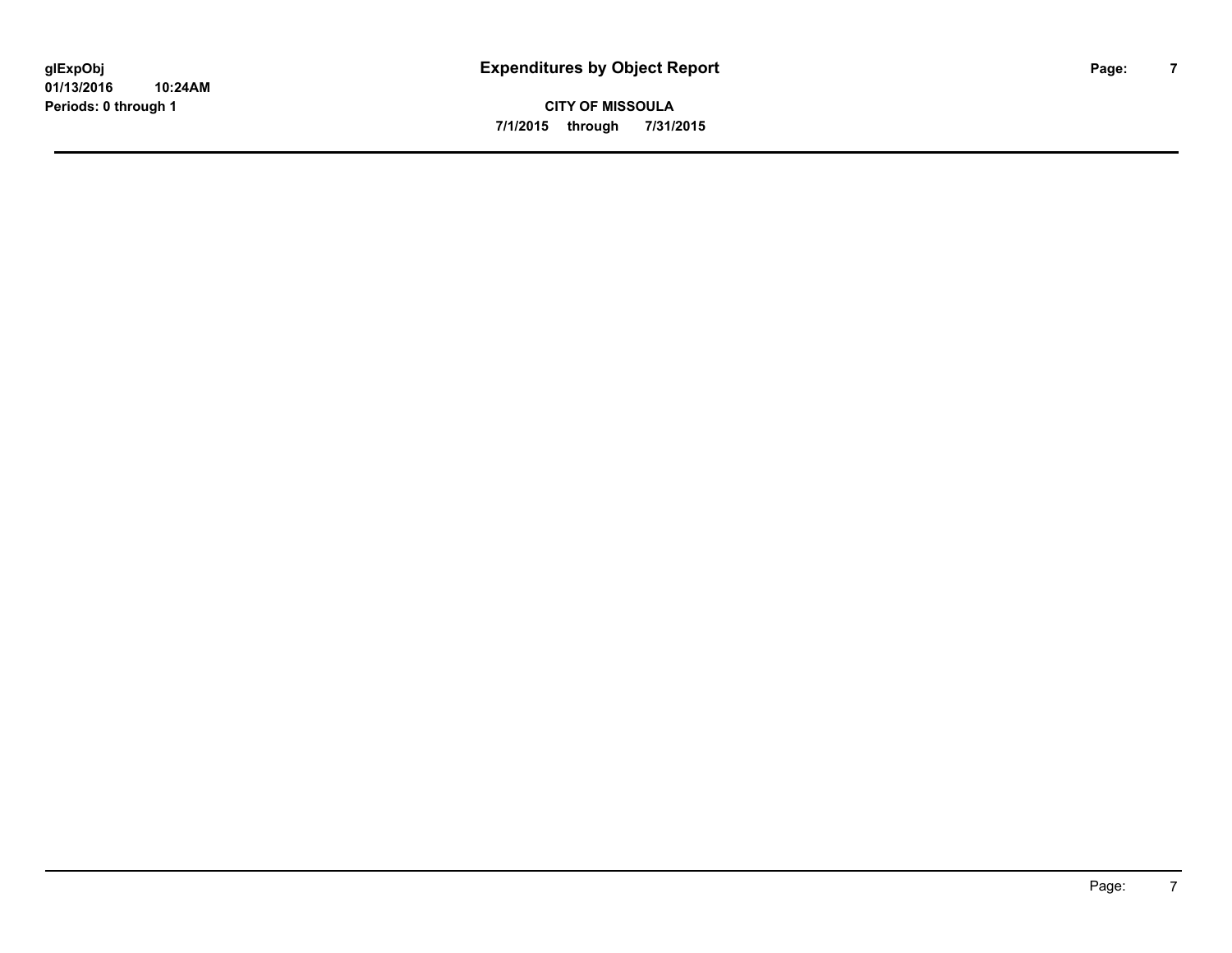## **1000 GENERAL FUND**

**230 MUNICIPAL COURT**

|                                           | <b>Adjusted</b> |                     | Year-to-date        | Year-to-date        |                |                  |
|-------------------------------------------|-----------------|---------------------|---------------------|---------------------|----------------|------------------|
| Object/Title                              | Appropriation   | <b>Expenditures</b> | <b>Expenditures</b> | <b>Encumbrances</b> | <b>Balance</b> | <b>Prct Used</b> |
| 100 PERSONAL SERVICES                     |                 |                     |                     |                     |                |                  |
| 110 SALARIES AND WAGES                    | 787,986.00      | 49,684.46           | 49,684.46           | 0.00                | 738,301.54     | 6.31             |
| 120 OVERTIME/TERMINATION                  | 5,000.00        | 246.32              | 246.32              | 0.00                | 4,753.68       | 4.93             |
| <b>140 EMPLOYER CONTRIBUTIONS</b>         | 306,300.00      | 31,978.46           | 31,978.46           | 0.00                | 274,321.54     | 10.44            |
| <b>141 STATE RETIREMENT CONTRIBUTIONS</b> | 0.00            | 49.68               | 49.68               | 0.00                | $-49.68$       | 0.00             |
| PERSONAL SERVICES<br><b>Total</b>         | 1,099,286.00    | 81,958.92           | 81,958.92           | 0.00                | 1,017,327.08   | 7.46             |
| 200 SUPPLIES                              |                 |                     |                     |                     |                |                  |
| 210 OFFICE SUPPLIES                       | 4,756.00        | 670.56              | 670.56              | 0.00                | 4,085.44       | 14.10            |
| 220 OPERATING SUPPLIES                    | 4,973.00        | 0.00                | 0.00                | 0.00                | 4,973.00       | 0.00             |
| 230 REPAIR/MAINTENANCE                    | 0.00            | 0.00                | 0.00                | 0.00                | 0.00           | 0.00             |
| 240 OTHER SUPPLIES                        | 3,540.00        | 0.00                | 0.00                | 0.00                | 3,540.00       | 0.00             |
| <b>SUPPLIES</b><br><b>Total</b>           | 13,269.00       | 670.56              | 670.56              | 0.00                | 12,598.44      | 5.05             |
| 300 PURCHASED SERVICES                    |                 |                     |                     |                     |                |                  |
| 310 COMMUNICATIONS                        | 11,500.00       | 0.00                | 0.00                | 0.00                | 11,500.00      | 0.00             |
| 320 PRINTING & DUPLICATING                | 1,187.00        | 0.00                | 0.00                | 0.00                | 1,187.00       | 0.00             |
| 330 PUBLICITY, SUBSCRIPTIONS & DUES       | 10,196.00       | 0.00                | 0.00                | 0.00                | 10,196.00      | 0.00             |
| 344 TELEPHONE SERVICE                     | 1,584.00        | 0.00                | 0.00                | 0.00                | 1,584.00       | 0.00             |
| 350 PROFESSIONAL SERVICES                 | 217,662.00      | 325.00              | 325.00              | 0.00                | 217,337.00     | 0.15             |
| 360 REPAIR & MAINTENANCE                  | 3,790.00        | 0.00                | 0.00                | 0.00                | 3,790.00       | 0.00             |
| 370 TRAVEL                                | 5,174.00        | 0.00                | 0.00                | 0.00                | 5,174.00       | 0.00             |
| 380 TRAINING                              | 9,000.00        | 1,625.00            | 1,625.00            | 0.00                | 7,375.00       | 18.06            |
| 390 OTHER PURCHASED SERVICES              | 74,663.00       | 0.00                | 0.00                | 0.00                | 74,663.00      | 0.00             |
| PURCHASED SERVICES<br><b>Total</b>        | 334,756.00      | 1,950.00            | 1,950.00            | 0.00                | 332,806.00     | 0.58             |
| 500 FIXED CHARGES                         |                 |                     |                     |                     |                |                  |
| 500 FIXED CHARGES                         | 0.00            | 0.00                | 0.00                | 0.00                | 0.00           | 0.00             |
| <b>FIXED CHARGES</b><br>Total             | 0.00            | 0.00                | 0.00                | 0.00                | 0.00           | 0.00             |
| 900 CAPITAL OUTLAY                        |                 |                     |                     |                     |                |                  |
| 940 MACHINERY & EQUIPMENT                 | 0.00            | 0.00                | 0.00                | 0.00                | 0.00           | 0.00             |
| <b>CAPITAL OUTLAY</b><br><b>Total</b>     | 0.00            | 0.00                | 0.00                | 0.00                | 0.00           | 0.00             |
| MUNICIPAL COURT<br><b>Total</b>           | 1,447,311.00    | 84,579.48           | 84,579.48           | 0.00                | 1,362,731.52   | 5.84             |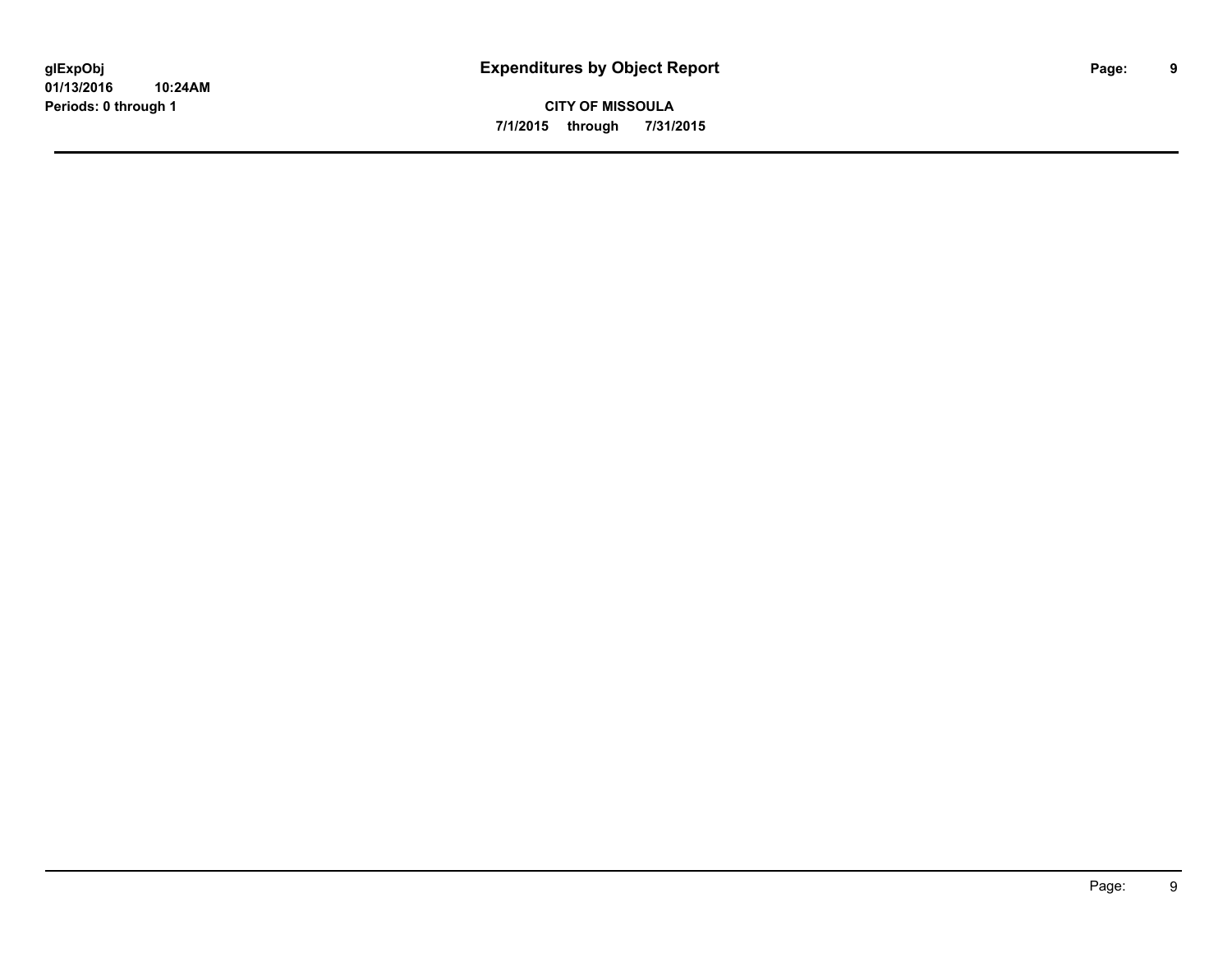**1000 GENERAL FUND**

**240 FINANCE**

|                            |                                     | <b>Adjusted</b>      |                     | Year-to-date        | Year-to-date        |                |                  |
|----------------------------|-------------------------------------|----------------------|---------------------|---------------------|---------------------|----------------|------------------|
| Object/Title               |                                     | <b>Appropriation</b> | <b>Expenditures</b> | <b>Expenditures</b> | <b>Encumbrances</b> | <b>Balance</b> | <b>Prct Used</b> |
| 100 PERSONAL SERVICES      |                                     |                      |                     |                     |                     |                |                  |
| 110 SALARIES AND WAGES     |                                     | 668,260.00           | 39,273.69           | 39,273.69           | 0.00                | 628,986.31     | 5.88             |
| 120 OVERTIME/TERMINATION   |                                     | 1,000.00             | 0.00                | 0.00                | 0.00                | 1,000.00       | 0.00             |
|                            | <b>140 EMPLOYER CONTRIBUTIONS</b>   | 244,608.00           | 23,237.35           | 23,237.35           | 0.00                | 221,370.65     | 9.50             |
|                            | 141 STATE RETIREMENT CONTRIBUTIONS  | 0.00                 | 39.27               | 39.27               | 0.00                | $-39.27$       | 0.00             |
| Total                      | PERSONAL SERVICES                   | 913,868.00           | 62,550.31           | 62,550.31           | 0.00                | 851,317.69     | 6.84             |
| 200 SUPPLIES               |                                     |                      |                     |                     |                     |                |                  |
| 210 OFFICE SUPPLIES        |                                     | 3,965.00             | 828.27              | 828.27              | 0.00                | 3,136.73       | 20.89            |
| 220 OPERATING SUPPLIES     |                                     | 1,904.00             | 0.00                | 0.00                | 0.00                | 1,904.00       | 0.00             |
| 230 REPAIR/MAINTENANCE     |                                     | 300.00               | 0.00                | 0.00                | 0.00                | 300.00         | 0.00             |
| 231 GASOLINE               |                                     | 91.00                | 0.00                | 0.00                | 0.00                | 91.00          | 0.00             |
| 240 OTHER SUPPLIES         |                                     | 500.00               | 0.00                | 0.00                | 0.00                | 500.00         | 0.00             |
| Total                      | <b>SUPPLIES</b>                     | 6,760.00             | 828.27              | 828.27              | 0.00                | 5,931.73       | 12.25            |
| 300 PURCHASED SERVICES     |                                     |                      |                     |                     |                     |                |                  |
| 310 COMMUNICATIONS         |                                     | 42,109.00            | 16,434.15           | 16,434.15           | 0.00                | 25,674.85      | 39.03            |
| 320 PRINTING & DUPLICATING |                                     | 5,480.00             | 157.50              | 157.50              | 0.00                | 5,322.50       | 2.87             |
|                            | 330 PUBLICITY, SUBSCRIPTIONS & DUES | 3,410.00             | 0.00                | 0.00                | 0.00                | 3,410.00       | 0.00             |
| 344 TELEPHONE SERVICE      |                                     | 1,225.00             | 0.00                | 0.00                | 0.00                | 1,225.00       | 0.00             |
|                            | 350 PROFESSIONAL SERVICES           | 158,354.00           | 0.00                | 0.00                | 0.00                | 158,354.00     | 0.00             |
| 360 REPAIR & MAINTENANCE   |                                     | 200.00               | 0.00                | 0.00                | 0.00                | 200.00         | 0.00             |
| 370 TRAVEL                 |                                     | 8,245.00             | 0.00                | 0.00                | 0.00                | 8,245.00       | 0.00             |
| 380 TRAINING               |                                     | 7,330.00             | 0.00                | 0.00                | 0.00                | 7,330.00       | 0.00             |
|                            | 390 OTHER PURCHASED SERVICES        | 0.00                 | 0.00                | 0.00                | 0.00                | 0.00           | 0.00             |
| <b>Total</b>               | PURCHASED SERVICES                  | 226,353.00           | 16,591.65           | 16,591.65           | 0.00                | 209,761.35     | 7.33             |
| 500 FIXED CHARGES          |                                     |                      |                     |                     |                     |                |                  |
| 500 FIXED CHARGES          |                                     | 500.00               | 0.00                | 0.00                | 0.00                | 500.00         | 0.00             |
| <b>Total</b>               | <b>FIXED CHARGES</b>                | 500.00               | 0.00                | 0.00                | 0.00                | 500.00         | 0.00             |
| 900 CAPITAL OUTLAY         |                                     |                      |                     |                     |                     |                |                  |
|                            | 940 MACHINERY & EQUIPMENT           | 0.00                 | 0.00                | 0.00                | 0.00                | 0.00           | 0.00             |
| <b>Total</b>               | <b>CAPITAL OUTLAY</b>               | 0.00                 | 0.00                | 0.00                | 0.00                | 0.00           | 0.00             |
|                            |                                     |                      |                     |                     |                     |                |                  |
| <b>Total</b>               | <b>FINANCE</b>                      | 1,147,481.00         | 79,970.23           | 79,970.23           | 0.00                | 1,067,510.77   | 6.97             |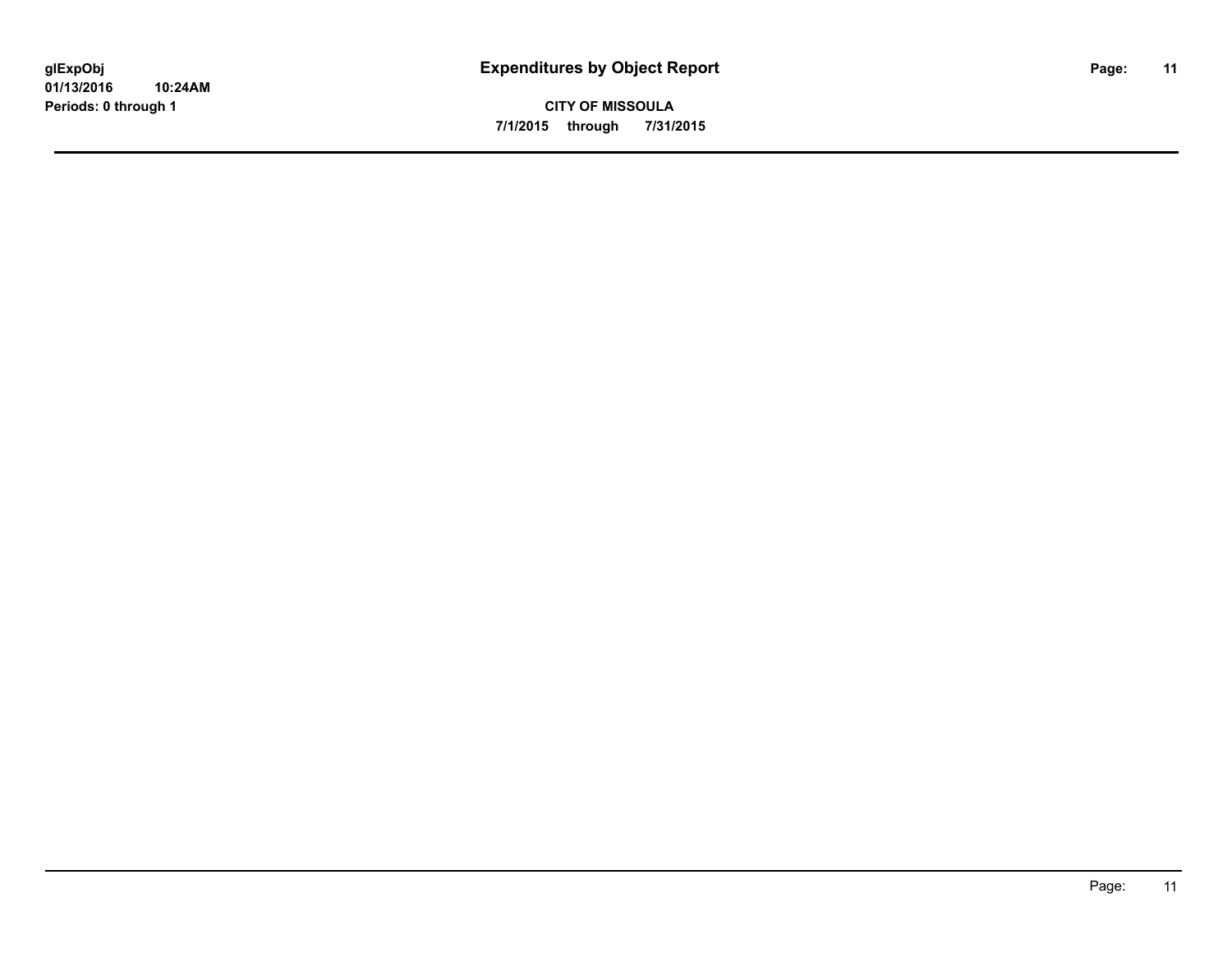#### **1000 GENERAL FUND**

**245 CENTRALIZED SERVICES**

|                        |                                     | <b>Adjusted</b> |                     | Year-to-date        | Year-to-date        |                |                  |
|------------------------|-------------------------------------|-----------------|---------------------|---------------------|---------------------|----------------|------------------|
| Object/Title           |                                     | Appropriation   | <b>Expenditures</b> | <b>Expenditures</b> | <b>Encumbrances</b> | <b>Balance</b> | <b>Prct Used</b> |
| 100 PERSONAL SERVICES  |                                     |                 |                     |                     |                     |                |                  |
| 110 SALARIES AND WAGES |                                     | 259,353.00      | 17,639.15           | 17,639.15           | 0.00                | 241,713.85     | 6.80             |
|                        | 140 EMPLOYER CONTRIBUTIONS          | 76.798.00       | 10,938.93           | 10,938.93           | 0.00                | 65,859.07      | 14.24            |
|                        | 141 STATE RETIREMENT CONTRIBUTIONS  | 0.00            | 17.64               | 17.64               | 0.00                | $-17.64$       | 0.00             |
| <b>Total</b>           | PERSONAL SERVICES                   | 336,151.00      | 28,595.72           | 28,595.72           | 0.00                | 307,555.28     | 8.51             |
| 200 SUPPLIES           |                                     |                 |                     |                     |                     |                |                  |
| 210 OFFICE SUPPLIES    |                                     | 1,200.00        | 0.00                | 0.00                | 0.00                | 1,200.00       | 0.00             |
| 220 OPERATING SUPPLIES |                                     | 1,000.00        | 0.00                | 0.00                | 0.00                | 1,000.00       | 0.00             |
| 231 GASOLINE           |                                     | 522.00          | 0.00                | 0.00                | 0.00                | 522.00         | 0.00             |
| <b>Total</b>           | <b>SUPPLIES</b>                     | 2,722.00        | 0.00                | 0.00                | 0.00                | 2,722.00       | 0.00             |
| 300 PURCHASED SERVICES |                                     |                 |                     |                     |                     |                |                  |
| 310 COMMUNICATIONS     |                                     | 400.00          | 0.00                | 0.00                | 0.00                | 400.00         | 0.00             |
|                        | 320 PRINTING & DUPLICATING          | 550.00          | 0.00                | 0.00                | 0.00                | 550.00         | 0.00             |
|                        | 330 PUBLICITY, SUBSCRIPTIONS & DUES | 550.00          | 0.00                | 0.00                | 0.00                | 550.00         | 0.00             |
| 344 TELEPHONE SERVICE  |                                     | 845.00          | 0.00                | 0.00                | 0.00                | 845.00         | 0.00             |
|                        | 350 PROFESSIONAL SERVICES           | 0.00            | 0.00                | 0.00                | 0.00                | 0.00           | 0.00             |
| 370 TRAVEL             |                                     | 2,000.00        | 0.00                | 0.00                | 0.00                | 2,000.00       | 0.00             |
| 380 TRAINING           |                                     | 3,000.00        | 0.00                | 0.00                | 0.00                | 3,000.00       | 0.00             |
|                        | 390 OTHER PURCHASED SERVICES        | 0.00            | 0.00                | 0.00                | 0.00                | 0.00           | 0.00             |
| <b>Total</b>           | <b>PURCHASED SERVICES</b>           | 7,345.00        | 0.00                | 0.00                | 0.00                | 7,345.00       | 0.00             |
|                        | 700 GRANTS & CONTRIBUTIONS          |                 |                     |                     |                     |                |                  |
|                        | 700 GRANTS & CONTRIBUTIONS          | 5,000.00        | 0.00                | 0.00                | 0.00                | 5,000.00       | 0.00             |
| <b>Total</b>           | <b>GRANTS &amp; CONTRIBUTIONS</b>   | 5,000.00        | 0.00                | 0.00                | 0.00                | 5,000.00       | 0.00             |
|                        |                                     |                 |                     |                     |                     |                |                  |
| <b>Total</b>           | <b>CENTRALIZED SERVICES</b>         | 351,218.00      | 28,595.72           | 28,595.72           | 0.00                | 322,622.28     | 8.14             |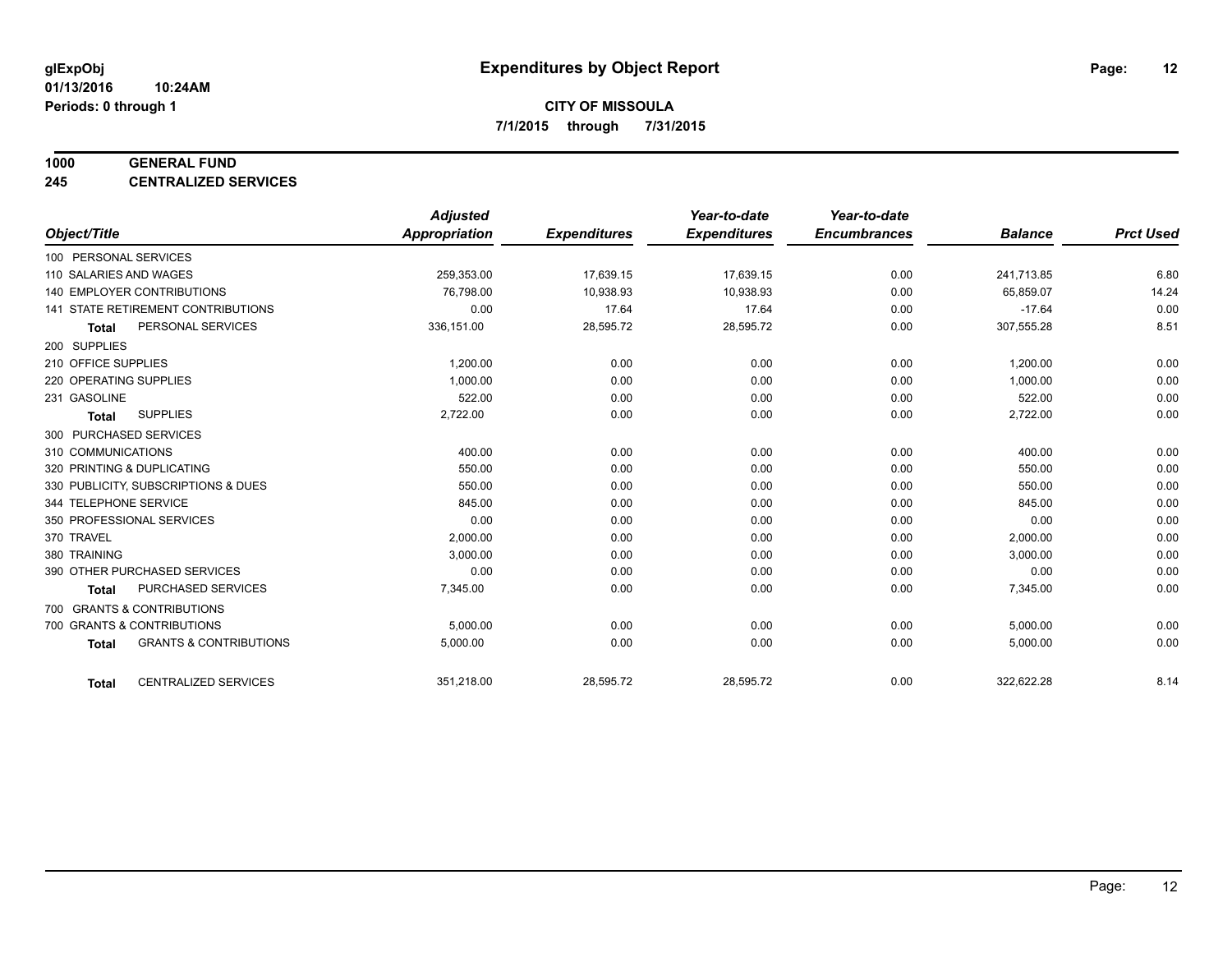#### **1000 GENERAL FUND**

**250 DEVELOPMENT SERVICES**

|                                           | <b>Adjusted</b>      |                     | Year-to-date        | Year-to-date        |                |                  |
|-------------------------------------------|----------------------|---------------------|---------------------|---------------------|----------------|------------------|
| Object/Title                              | <b>Appropriation</b> | <b>Expenditures</b> | <b>Expenditures</b> | <b>Encumbrances</b> | <b>Balance</b> | <b>Prct Used</b> |
| 100 PERSONAL SERVICES                     |                      |                     |                     |                     |                |                  |
| 110 SALARIES AND WAGES                    | 1,252,634.00         | 95,083.64           | 95,083.64           | 0.00                | 1,157,550.36   | 7.59             |
| 120 OVERTIME/TERMINATION                  | 4,276.00             | 0.00                | 0.00                | 0.00                | 4,276.00       | 0.00             |
| 130 OTHER                                 | 0.00                 | 0.00                | 0.00                | 0.00                | 0.00           | 0.00             |
| 140 EMPLOYER CONTRIBUTIONS                | 424,509.00           | 49,159.06           | 49,159.06           | 0.00                | 375,349.94     | 11.58            |
| <b>141 STATE RETIREMENT CONTRIBUTIONS</b> | 0.00                 | 95.08               | 95.08               | 0.00                | $-95.08$       | 0.00             |
| PERSONAL SERVICES<br><b>Total</b>         | 1,681,419.00         | 144,337.78          | 144,337.78          | 0.00                | 1,537,081.22   | 8.58             |
| 200 SUPPLIES                              |                      |                     |                     |                     |                |                  |
| 210 OFFICE SUPPLIES                       | 13,621.00            | 166.77              | 166.77              | 0.00                | 13,454.23      | 1.22             |
| 220 OPERATING SUPPLIES                    | 1,406.00             | 0.00                | 0.00                | 0.00                | 1,406.00       | 0.00             |
| 230 REPAIR/MAINTENANCE                    | 3,000.00             | 0.00                | 0.00                | 0.00                | 3,000.00       | 0.00             |
| 231 GASOLINE                              | 10,900.00            | 0.00                | 0.00                | 0.00                | 10,900.00      | 0.00             |
| 240 OTHER SUPPLIES                        | 1,255.00             | 0.00                | 0.00                | 0.00                | 1,255.00       | 0.00             |
| <b>SUPPLIES</b><br><b>Total</b>           | 30,182.00            | 166.77              | 166.77              | 0.00                | 30,015.23      | 0.55             |
| 300 PURCHASED SERVICES                    |                      |                     |                     |                     |                |                  |
| 310 COMMUNICATIONS                        | 9,800.00             | 0.00                | 0.00                | 0.00                | 9,800.00       | 0.00             |
| 320 PRINTING & DUPLICATING                | 7,904.00             | 69.90               | 69.90               | 0.00                | 7,834.10       | 0.88             |
| 330 PUBLICITY, SUBSCRIPTIONS & DUES       | 11,017.00            | 0.00                | 0.00                | 0.00                | 11,017.00      | 0.00             |
| 341 ELECTRICITY & NATURAL GAS             | 0.00                 | 0.00                | 0.00                | 0.00                | 0.00           | 0.00             |
| 344 TELEPHONE SERVICE                     | 9,045.00             | 0.00                | 0.00                | 0.00                | 9,045.00       | 0.00             |
| 350 PROFESSIONAL SERVICES                 | 88,936.00            | 0.00                | 0.00                | 0.00                | 88,936.00      | 0.00             |
| 360 REPAIR & MAINTENANCE                  | 2,655.00             | 0.00                | 0.00                | 0.00                | 2,655.00       | 0.00             |
| 370 TRAVEL                                | 13,723.00            | 469.20              | 469.20              | 0.00                | 13,253.80      | 3.42             |
| 380 TRAINING                              | 12,239.00            | 0.00                | 0.00                | 0.00                | 12,239.00      | 0.00             |
| 390 OTHER PURCHASED SERVICES              | 166,504.00           | 0.00                | 0.00                | 0.00                | 166,504.00     | 0.00             |
| PURCHASED SERVICES<br><b>Total</b>        | 321,823.00           | 539.10              | 539.10              | 0.00                | 321,283.90     | 0.17             |
| 500 FIXED CHARGES                         |                      |                     |                     |                     |                |                  |
| 500 FIXED CHARGES                         | 0.00                 | 0.00                | 0.00                | 0.00                | 0.00           | 0.00             |
| 550 MERCHANT SERVICE FEES                 | 0.00                 | 0.00                | 0.00                | 0.00                | 0.00           | 0.00             |
| <b>FIXED CHARGES</b><br><b>Total</b>      | 0.00                 | 0.00                | 0.00                | 0.00                | 0.00           | 0.00             |
| 700 GRANTS & CONTRIBUTIONS                |                      |                     |                     |                     |                |                  |
| 700 GRANTS & CONTRIBUTIONS                | 20,680.00            | 0.00                | 0.00                | 0.00                | 20,680.00      | 0.00             |
| 780 INTERGOVERNMENTAL TRANSFER            | 0.00                 | 0.00                | 0.00                | 0.00                | 0.00           | 0.00             |
|                                           |                      |                     |                     |                     |                |                  |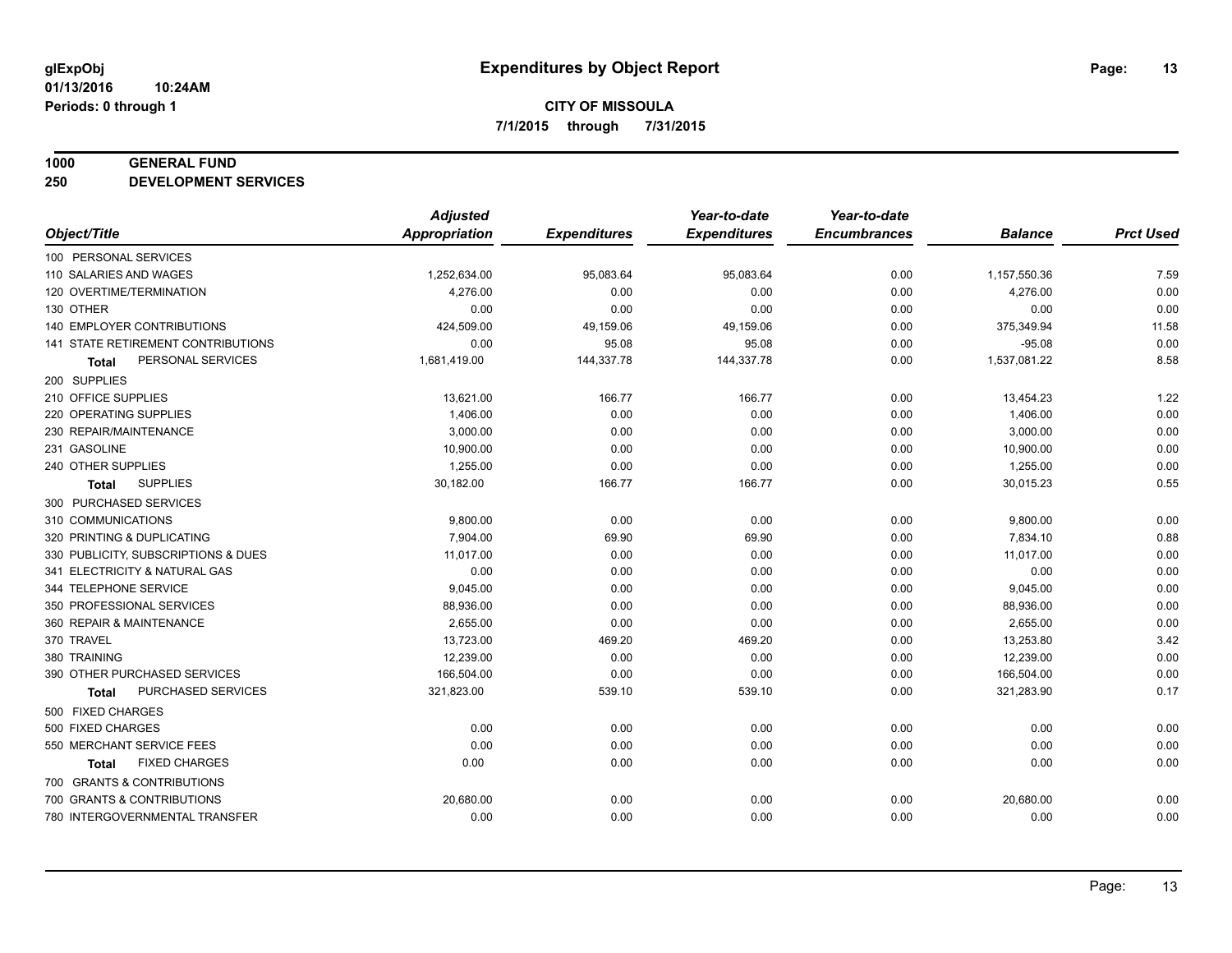#### **1000 GENERAL FUND**

**250 DEVELOPMENT SERVICES**

| Object/Title              |                                   | <b>Adjusted</b><br><b>Appropriation</b> | <b>Expenditures</b> | Year-to-date<br><b>Expenditures</b> | Year-to-date<br><b>Encumbrances</b> | <b>Balance</b> | <b>Prct Used</b> |
|---------------------------|-----------------------------------|-----------------------------------------|---------------------|-------------------------------------|-------------------------------------|----------------|------------------|
| <b>Total</b>              | <b>GRANTS &amp; CONTRIBUTIONS</b> | 20,680.00                               | 0.00                | 0.00                                | 0.00                                | 20.680.00      | 0.00             |
| 800 OTHER OBJECTS         |                                   |                                         |                     |                                     |                                     |                |                  |
|                           | 820 TRANSFERS TO OTHER FUNDS      | 165.820.00                              | 0.00                | 0.00                                | 0.00                                | 165.820.00     | 0.00             |
| 845 CONTINGENCY           |                                   | 0.00                                    | 0.00                | 0.00                                | 0.00                                | 0.00           | 0.00             |
| <b>Total</b>              | OTHER OBJECTS                     | 165.820.00                              | 0.00                | 0.00                                | 0.00                                | 165.820.00     | 0.00             |
| 900 CAPITAL OUTLAY        |                                   |                                         |                     |                                     |                                     |                |                  |
| 940 MACHINERY & EQUIPMENT |                                   | 0.00                                    | 0.00                | 0.00                                | 0.00                                | 0.00           | 0.00             |
| <b>Total</b>              | <b>CAPITAL OUTLAY</b>             | 0.00                                    | 0.00                | 0.00                                | 0.00                                | 0.00           | 0.00             |
| <b>Total</b>              | DEVELOPMENT SERVICES              | 2.219.924.00                            | 145.043.65          | 145.043.65                          | 0.00                                | 2.074.880.35   | 6.53             |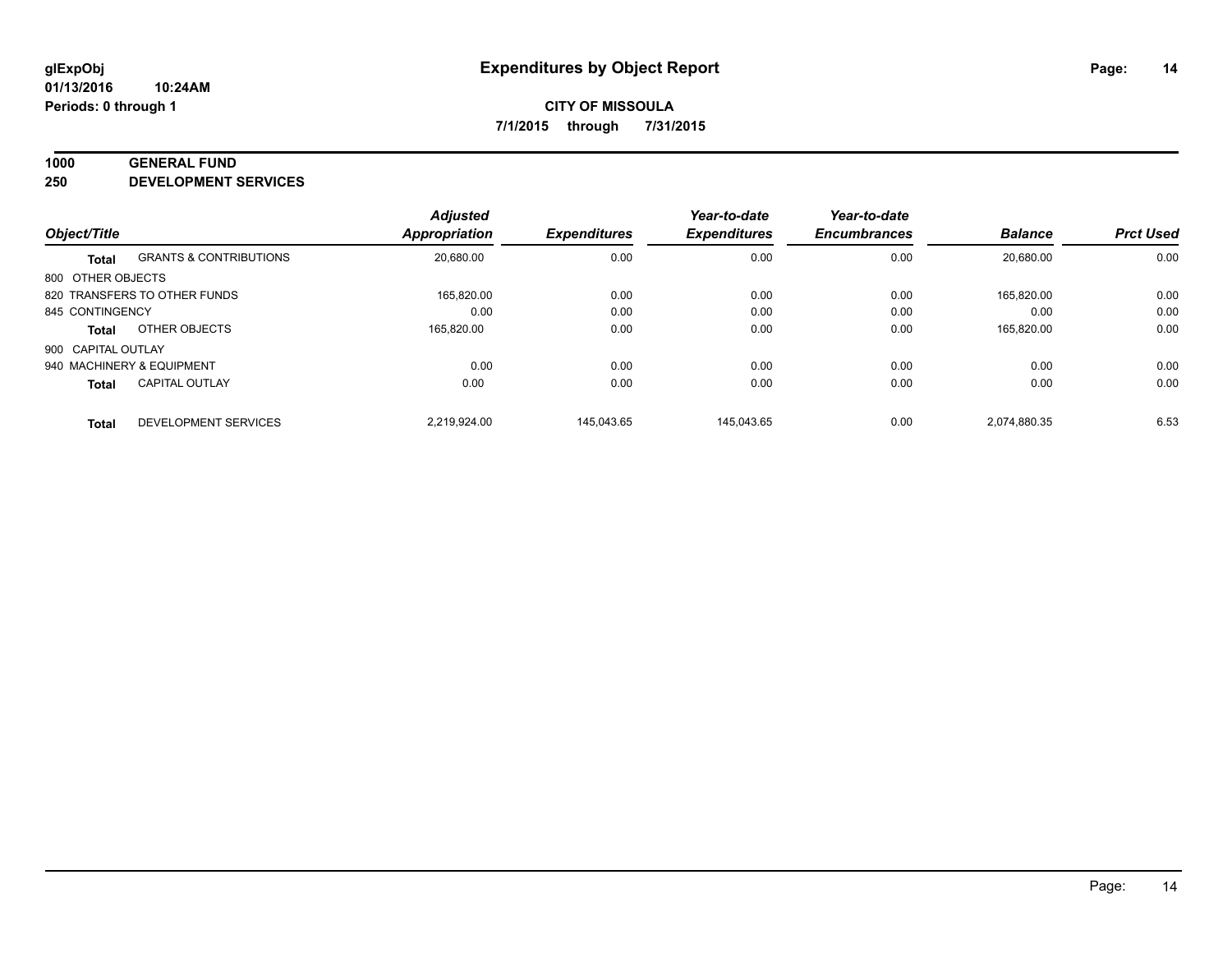## **1000 GENERAL FUND**

**260 GIS SERVICES**

|                                           | <b>Adjusted</b>      |                     | Year-to-date        | Year-to-date        |                |                  |
|-------------------------------------------|----------------------|---------------------|---------------------|---------------------|----------------|------------------|
| Object/Title                              | <b>Appropriation</b> | <b>Expenditures</b> | <b>Expenditures</b> | <b>Encumbrances</b> | <b>Balance</b> | <b>Prct Used</b> |
| 100 PERSONAL SERVICES                     |                      |                     |                     |                     |                |                  |
| 110 SALARIES AND WAGES                    | 0.00                 | 6,902.01            | 6,902.01            | 0.00                | $-6,902.01$    | 0.00             |
| 120 OVERTIME/TERMINATION                  | 0.00                 | 0.00                | 0.00                | 0.00                | 0.00           | 0.00             |
| <b>140 EMPLOYER CONTRIBUTIONS</b>         | 0.00                 | 4,086.09            | 4,086.09            | 0.00                | $-4,086.09$    | 0.00             |
| <b>141 STATE RETIREMENT CONTRIBUTIONS</b> | 0.00                 | 6.90                | 6.90                | 0.00                | $-6.90$        | 0.00             |
| PERSONAL SERVICES<br><b>Total</b>         | 0.00                 | 10,995.00           | 10,995.00           | 0.00                | $-10,995.00$   | 0.00             |
| 200 SUPPLIES                              |                      |                     |                     |                     |                |                  |
| 210 OFFICE SUPPLIES                       | 0.00                 | 0.00                | 0.00                | 0.00                | 0.00           | 0.00             |
| 220 OPERATING SUPPLIES                    | 0.00                 | 0.00                | 0.00                | 0.00                | 0.00           | 0.00             |
| 230 REPAIR/MAINTENANCE                    | 0.00                 | 0.00                | 0.00                | 0.00                | 0.00           | 0.00             |
| 231 GASOLINE                              | 0.00                 | 0.00                | 0.00                | 0.00                | 0.00           | 0.00             |
| 240 OTHER SUPPLIES                        | 0.00                 | 0.00                | 0.00                | 0.00                | 0.00           | 0.00             |
| <b>SUPPLIES</b><br><b>Total</b>           | 0.00                 | 0.00                | 0.00                | 0.00                | 0.00           | 0.00             |
| 300 PURCHASED SERVICES                    |                      |                     |                     |                     |                |                  |
| 310 COMMUNICATIONS                        | 0.00                 | 0.00                | 0.00                | 0.00                | 0.00           | 0.00             |
| 330 PUBLICITY, SUBSCRIPTIONS & DUES       | 0.00                 | 0.00                | 0.00                | 0.00                | 0.00           | 0.00             |
| 344 TELEPHONE SERVICE                     | 0.00                 | 0.00                | 0.00                | 0.00                | 0.00           | 0.00             |
| 350 PROFESSIONAL SERVICES                 | 0.00                 | 0.00                | 0.00                | 0.00                | 0.00           | 0.00             |
| 360 REPAIR & MAINTENANCE                  | 0.00                 | 0.00                | 0.00                | 0.00                | 0.00           | 0.00             |
| 370 TRAVEL                                | 0.00                 | 0.00                | 0.00                | 0.00                | 0.00           | 0.00             |
| 380 TRAINING                              | 0.00                 | 0.00                | 0.00                | 0.00                | 0.00           | 0.00             |
| 390 OTHER PURCHASED SERVICES              | 0.00                 | 0.00                | 0.00                | 0.00                | 0.00           | 0.00             |
| <b>PURCHASED SERVICES</b><br><b>Total</b> | 0.00                 | 0.00                | 0.00                | 0.00                | 0.00           | 0.00             |
|                                           |                      |                     |                     |                     |                |                  |
| <b>GIS SERVICES</b><br><b>Total</b>       | 0.00                 | 10,995.00           | 10,995.00           | 0.00                | $-10,995.00$   | 0.00             |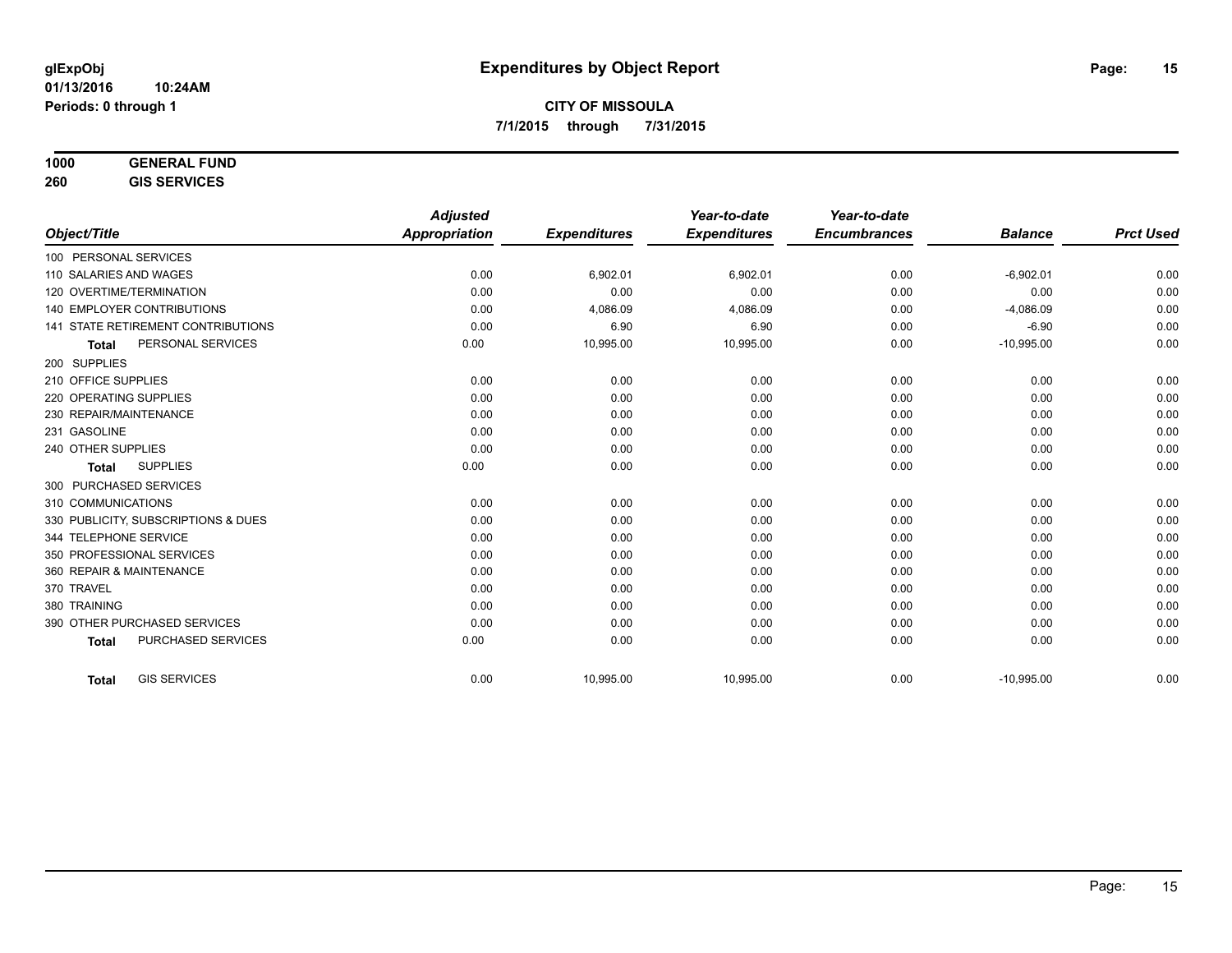#### **1000 GENERAL FUND 270 CITY ATTORNEY**

|                                     |                                   | <b>Adjusted</b> |                     | Year-to-date        | Year-to-date        |                |                  |
|-------------------------------------|-----------------------------------|-----------------|---------------------|---------------------|---------------------|----------------|------------------|
| Object/Title                        |                                   | Appropriation   | <b>Expenditures</b> | <b>Expenditures</b> | <b>Encumbrances</b> | <b>Balance</b> | <b>Prct Used</b> |
| 100 PERSONAL SERVICES               |                                   |                 |                     |                     |                     |                |                  |
| 110 SALARIES AND WAGES              |                                   | 956,043.00      | 62,949.71           | 62,949.71           | 0.00                | 893,093.29     | 6.58             |
| 120 OVERTIME/TERMINATION            |                                   | 2,270.00        | 0.00                | 0.00                | 0.00                | 2,270.00       | 0.00             |
| 140 EMPLOYER CONTRIBUTIONS          |                                   | 314,286.00      | 32,219.12           | 32,219.12           | 0.00                | 282,066.88     | 10.25            |
| 141 STATE RETIREMENT CONTRIBUTIONS  |                                   | 0.00            | 62.95               | 62.95               | 0.00                | $-62.95$       | 0.00             |
| Total                               | PERSONAL SERVICES                 | 1,272,599.00    | 95,231.78           | 95,231.78           | 0.00                | 1,177,367.22   | 7.48             |
| 200 SUPPLIES                        |                                   |                 |                     |                     |                     |                |                  |
| 210 OFFICE SUPPLIES                 |                                   | 5,618.00        | 181.52              | 181.52              | 0.00                | 5,436.48       | 3.23             |
| 220 OPERATING SUPPLIES              |                                   | 1.250.00        | 0.00                | 0.00                | 0.00                | 1,250.00       | 0.00             |
| 231 GASOLINE                        |                                   | 263.00          | $-30.83$            | $-30.83$            | 0.00                | 293.83         | $-11.72$         |
| <b>SUPPLIES</b><br><b>Total</b>     |                                   | 7,131.00        | 150.69              | 150.69              | 0.00                | 6,980.31       | 2.11             |
| 300 PURCHASED SERVICES              |                                   |                 |                     |                     |                     |                |                  |
| 310 COMMUNICATIONS                  |                                   | 1,350.00        | 0.00                | 0.00                | 0.00                | 1,350.00       | 0.00             |
| 320 PRINTING & DUPLICATING          |                                   | 550.00          | 0.00                | 0.00                | 0.00                | 550.00         | 0.00             |
| 330 PUBLICITY, SUBSCRIPTIONS & DUES |                                   | 16,000.00       | 0.00                | 0.00                | 0.00                | 16,000.00      | 0.00             |
| 344 TELEPHONE SERVICE               |                                   | 264.00          | 0.00                | 0.00                | 0.00                | 264.00         | 0.00             |
| 350 PROFESSIONAL SERVICES           |                                   | 12,915.00       | 0.00                | 0.00                | 0.00                | 12,915.00      | 0.00             |
| 360 REPAIR & MAINTENANCE            |                                   | 19,447.00       | 9,721.07            | 9,721.07            | 0.00                | 9,725.93       | 49.99            |
| 370 TRAVEL                          |                                   | 4,500.00        | 806.96              | 806.96              | 0.00                | 3,693.04       | 17.93            |
| 380 TRAINING                        |                                   | 8,000.00        | 0.00                | 0.00                | 0.00                | 8,000.00       | 0.00             |
| <b>Total</b>                        | PURCHASED SERVICES                | 63,026.00       | 10,528.03           | 10,528.03           | 0.00                | 52,497.97      | 16.70            |
| 500 FIXED CHARGES                   |                                   |                 |                     |                     |                     |                |                  |
| 500 FIXED CHARGES                   |                                   | 0.00            | 0.00                | 0.00                | 0.00                | 0.00           | 0.00             |
| <b>Total</b>                        | <b>FIXED CHARGES</b>              | 0.00            | 0.00                | 0.00                | 0.00                | 0.00           | 0.00             |
| 700 GRANTS & CONTRIBUTIONS          |                                   |                 |                     |                     |                     |                |                  |
| 700 GRANTS & CONTRIBUTIONS          |                                   | 63,875.00       | 0.00                | 0.00                | 0.00                | 63,875.00      | 0.00             |
| <b>Total</b>                        | <b>GRANTS &amp; CONTRIBUTIONS</b> | 63,875.00       | 0.00                | 0.00                | 0.00                | 63,875.00      | 0.00             |
| 800 OTHER OBJECTS                   |                                   |                 |                     |                     |                     |                |                  |
| 845 CONTINGENCY                     |                                   | 0.00            | 0.00                | 0.00                | 0.00                | 0.00           | 0.00             |
| <b>Total</b>                        | OTHER OBJECTS                     | 0.00            | 0.00                | 0.00                | 0.00                | 0.00           | 0.00             |
| 900 CAPITAL OUTLAY                  |                                   |                 |                     |                     |                     |                |                  |
| 920 BUILDINGS                       |                                   | 0.00            | 0.00                | 0.00                | 0.00                | 0.00           | 0.00             |
| 940 MACHINERY & EQUIPMENT           |                                   | 0.00            | 0.00                | 0.00                | 0.00                | 0.00           | 0.00             |
|                                     |                                   |                 |                     |                     |                     |                |                  |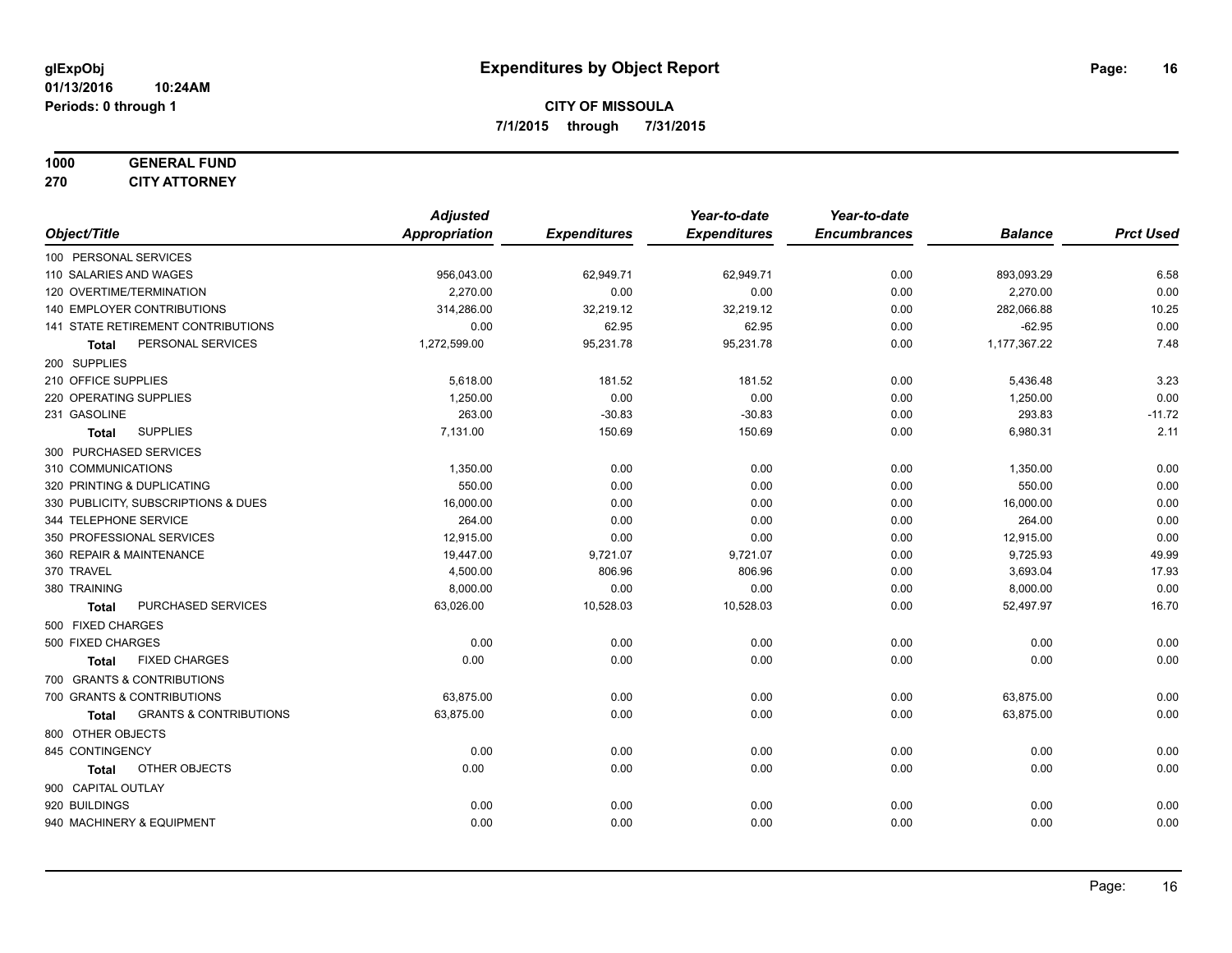#### **01/13/2016 10:24AM Periods: 0 through 1**

**CITY OF MISSOULA 7/1/2015 through 7/31/2015**

|              |                      | <b>Adjusted</b>      |                            | Year-to-date        | Year-to-date<br><b>Encumbrances</b> |                |                  |
|--------------|----------------------|----------------------|----------------------------|---------------------|-------------------------------------|----------------|------------------|
| Object/Title |                      | <b>Appropriation</b> | <i><b>Expenditures</b></i> | <b>Expenditures</b> |                                     | <b>Balance</b> | <b>Prct Used</b> |
| Total        | CAPITAL OUTLAY       | 0.00                 | 0.00                       | 0.00                | 0.00                                | 0.00           | 0.00             |
| <b>Total</b> | <b>CITY ATTORNEY</b> | 406,631.00           | 105,910.50                 | 105,910.50          | 0.00                                | 1,300,720.50   | 7.53             |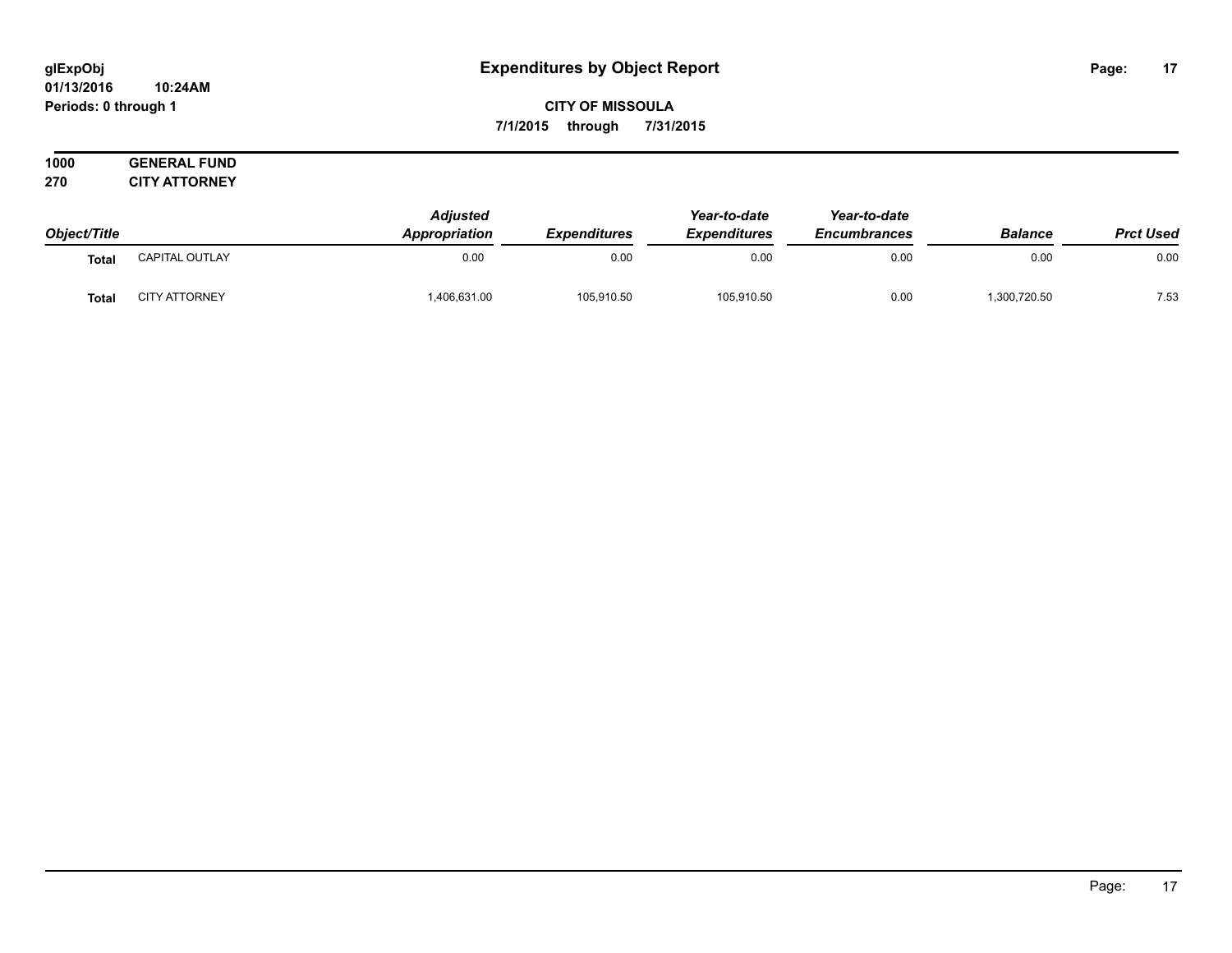#### **1000 GENERAL FUND**

**280 PUBLIC WORKS OPERATIONS**

| <b>Appropriation</b><br>Object/Title<br><b>Expenditures</b><br><b>Expenditures</b><br><b>Encumbrances</b><br><b>Balance</b><br>100 PERSONAL SERVICES<br>0.00<br>110 SALARIES AND WAGES<br>486,612.00<br>36,058.91<br>36,058.91<br>450,553.09<br>7.41<br>0.00<br>120 OVERTIME/TERMINATION<br>2.235.00<br>0.00<br>0.00<br>0.00<br>2,235.00<br>0.00<br>130 OTHER<br>17,900.00<br>0.00<br>0.00<br>0.00<br>17,900.00<br><b>140 EMPLOYER CONTRIBUTIONS</b><br>9.75<br>218,935.00<br>21,342.20<br>21,342.20<br>0.00<br>197,592.80<br>0.00<br>141 STATE RETIREMENT CONTRIBUTIONS<br>36.06<br>$-36.06$<br>0.00<br>36.06<br>0.00<br>57,437.17<br>668,244.83<br>7.91<br>PERSONAL SERVICES<br>725,682.00<br>57,437.17<br>0.00<br>Total<br>200 SUPPLIES<br>950.00<br>210 OFFICE SUPPLIES<br>168.44<br>168.44<br>0.00<br>781.56<br>17.73<br>220 OPERATING SUPPLIES<br>1,935.00<br>34.00<br>34.00<br>0.00<br>1,901.00<br>1.76<br>0.53<br>230 REPAIR/MAINTENANCE<br>59,860.00<br>315.48<br>315.48<br>0.00<br>59,544.52<br>0.00<br>231 GASOLINE<br>9,280.00<br>0.00<br>0.00<br>0.00<br>9,280.00<br>31,090.00<br>29,036.01<br>6.61<br>240 OTHER SUPPLIES<br>2,053.99<br>2,053.99<br>0.00<br>2.49<br><b>SUPPLIES</b><br>103,115.00<br>2,571.91<br>2,571.91<br>0.00<br>100,543.09<br>Total<br>300 PURCHASED SERVICES<br>310 COMMUNICATIONS<br>500.00<br>0.00<br>0.00<br>0.00<br>0.00<br>500.00<br>0.00<br>200.00<br>0.00<br>0.00<br>200.00<br>320 PRINTING & DUPLICATING<br>0.00<br>0.00<br>1,100.00<br>0.00<br>330 PUBLICITY, SUBSCRIPTIONS & DUES<br>0.00<br>0.00<br>1,100.00<br>0.04<br>341 ELECTRICITY & NATURAL GAS<br>135,778.00<br>59.64<br>59.64<br>0.00<br>135,718.36<br>0.00<br>0.00<br>344 TELEPHONE SERVICE<br>1,804.00<br>0.00<br>0.00<br>1,804.00<br>3.41<br>457.00<br>345 GARBAGE<br>15.60<br>15.60<br>0.00<br>441.40<br>0.00<br>350 PROFESSIONAL SERVICES<br>870.00<br>0.00<br>870.00<br>0.00<br>0.00<br>40.21<br>360 REPAIR & MAINTENANCE<br>15,900.00<br>6,392.61<br>6,392.61<br>0.00<br>9,507.39<br>370 TRAVEL<br>1,550.00<br>0.00<br>0.00<br>0.00<br>0.00<br>1,550.00<br>0.00<br>2,200.00<br>380 TRAINING<br>0.00<br>0.00<br>0.00<br>2,200.00<br>PURCHASED SERVICES<br>160,359.00<br>6,467.85<br>153,891.15<br>4.03<br>6,467.85<br>0.00<br><b>Total</b><br>500 FIXED CHARGES<br>0.00<br>0.00<br>500 FIXED CHARGES<br>0.00<br>0.00<br>0.00<br>0.00<br>0.00<br><b>FIXED CHARGES</b><br>0.00<br>0.00<br>0.00<br>0.00<br>0.00<br>Total<br>800 OTHER OBJECTS<br>850 SALARY SAVINGS<br>0.00<br>$-5,411.00$<br>0.00<br>0.00<br>0.00<br>$-5,411.00$ | <b>Adjusted</b> | Year-to-date | Year-to-date |                  |
|---------------------------------------------------------------------------------------------------------------------------------------------------------------------------------------------------------------------------------------------------------------------------------------------------------------------------------------------------------------------------------------------------------------------------------------------------------------------------------------------------------------------------------------------------------------------------------------------------------------------------------------------------------------------------------------------------------------------------------------------------------------------------------------------------------------------------------------------------------------------------------------------------------------------------------------------------------------------------------------------------------------------------------------------------------------------------------------------------------------------------------------------------------------------------------------------------------------------------------------------------------------------------------------------------------------------------------------------------------------------------------------------------------------------------------------------------------------------------------------------------------------------------------------------------------------------------------------------------------------------------------------------------------------------------------------------------------------------------------------------------------------------------------------------------------------------------------------------------------------------------------------------------------------------------------------------------------------------------------------------------------------------------------------------------------------------------------------------------------------------------------------------------------------------------------------------------------------------------------------------------------------------------------------------------------------------------------------------------------------------------------------------------------------------------------------------------------------------------------------------------------------------------------------------|-----------------|--------------|--------------|------------------|
|                                                                                                                                                                                                                                                                                                                                                                                                                                                                                                                                                                                                                                                                                                                                                                                                                                                                                                                                                                                                                                                                                                                                                                                                                                                                                                                                                                                                                                                                                                                                                                                                                                                                                                                                                                                                                                                                                                                                                                                                                                                                                                                                                                                                                                                                                                                                                                                                                                                                                                                                             |                 |              |              | <b>Prct Used</b> |
|                                                                                                                                                                                                                                                                                                                                                                                                                                                                                                                                                                                                                                                                                                                                                                                                                                                                                                                                                                                                                                                                                                                                                                                                                                                                                                                                                                                                                                                                                                                                                                                                                                                                                                                                                                                                                                                                                                                                                                                                                                                                                                                                                                                                                                                                                                                                                                                                                                                                                                                                             |                 |              |              |                  |
|                                                                                                                                                                                                                                                                                                                                                                                                                                                                                                                                                                                                                                                                                                                                                                                                                                                                                                                                                                                                                                                                                                                                                                                                                                                                                                                                                                                                                                                                                                                                                                                                                                                                                                                                                                                                                                                                                                                                                                                                                                                                                                                                                                                                                                                                                                                                                                                                                                                                                                                                             |                 |              |              |                  |
|                                                                                                                                                                                                                                                                                                                                                                                                                                                                                                                                                                                                                                                                                                                                                                                                                                                                                                                                                                                                                                                                                                                                                                                                                                                                                                                                                                                                                                                                                                                                                                                                                                                                                                                                                                                                                                                                                                                                                                                                                                                                                                                                                                                                                                                                                                                                                                                                                                                                                                                                             |                 |              |              |                  |
|                                                                                                                                                                                                                                                                                                                                                                                                                                                                                                                                                                                                                                                                                                                                                                                                                                                                                                                                                                                                                                                                                                                                                                                                                                                                                                                                                                                                                                                                                                                                                                                                                                                                                                                                                                                                                                                                                                                                                                                                                                                                                                                                                                                                                                                                                                                                                                                                                                                                                                                                             |                 |              |              |                  |
|                                                                                                                                                                                                                                                                                                                                                                                                                                                                                                                                                                                                                                                                                                                                                                                                                                                                                                                                                                                                                                                                                                                                                                                                                                                                                                                                                                                                                                                                                                                                                                                                                                                                                                                                                                                                                                                                                                                                                                                                                                                                                                                                                                                                                                                                                                                                                                                                                                                                                                                                             |                 |              |              |                  |
|                                                                                                                                                                                                                                                                                                                                                                                                                                                                                                                                                                                                                                                                                                                                                                                                                                                                                                                                                                                                                                                                                                                                                                                                                                                                                                                                                                                                                                                                                                                                                                                                                                                                                                                                                                                                                                                                                                                                                                                                                                                                                                                                                                                                                                                                                                                                                                                                                                                                                                                                             |                 |              |              |                  |
|                                                                                                                                                                                                                                                                                                                                                                                                                                                                                                                                                                                                                                                                                                                                                                                                                                                                                                                                                                                                                                                                                                                                                                                                                                                                                                                                                                                                                                                                                                                                                                                                                                                                                                                                                                                                                                                                                                                                                                                                                                                                                                                                                                                                                                                                                                                                                                                                                                                                                                                                             |                 |              |              |                  |
|                                                                                                                                                                                                                                                                                                                                                                                                                                                                                                                                                                                                                                                                                                                                                                                                                                                                                                                                                                                                                                                                                                                                                                                                                                                                                                                                                                                                                                                                                                                                                                                                                                                                                                                                                                                                                                                                                                                                                                                                                                                                                                                                                                                                                                                                                                                                                                                                                                                                                                                                             |                 |              |              |                  |
|                                                                                                                                                                                                                                                                                                                                                                                                                                                                                                                                                                                                                                                                                                                                                                                                                                                                                                                                                                                                                                                                                                                                                                                                                                                                                                                                                                                                                                                                                                                                                                                                                                                                                                                                                                                                                                                                                                                                                                                                                                                                                                                                                                                                                                                                                                                                                                                                                                                                                                                                             |                 |              |              |                  |
|                                                                                                                                                                                                                                                                                                                                                                                                                                                                                                                                                                                                                                                                                                                                                                                                                                                                                                                                                                                                                                                                                                                                                                                                                                                                                                                                                                                                                                                                                                                                                                                                                                                                                                                                                                                                                                                                                                                                                                                                                                                                                                                                                                                                                                                                                                                                                                                                                                                                                                                                             |                 |              |              |                  |
|                                                                                                                                                                                                                                                                                                                                                                                                                                                                                                                                                                                                                                                                                                                                                                                                                                                                                                                                                                                                                                                                                                                                                                                                                                                                                                                                                                                                                                                                                                                                                                                                                                                                                                                                                                                                                                                                                                                                                                                                                                                                                                                                                                                                                                                                                                                                                                                                                                                                                                                                             |                 |              |              |                  |
|                                                                                                                                                                                                                                                                                                                                                                                                                                                                                                                                                                                                                                                                                                                                                                                                                                                                                                                                                                                                                                                                                                                                                                                                                                                                                                                                                                                                                                                                                                                                                                                                                                                                                                                                                                                                                                                                                                                                                                                                                                                                                                                                                                                                                                                                                                                                                                                                                                                                                                                                             |                 |              |              |                  |
|                                                                                                                                                                                                                                                                                                                                                                                                                                                                                                                                                                                                                                                                                                                                                                                                                                                                                                                                                                                                                                                                                                                                                                                                                                                                                                                                                                                                                                                                                                                                                                                                                                                                                                                                                                                                                                                                                                                                                                                                                                                                                                                                                                                                                                                                                                                                                                                                                                                                                                                                             |                 |              |              |                  |
|                                                                                                                                                                                                                                                                                                                                                                                                                                                                                                                                                                                                                                                                                                                                                                                                                                                                                                                                                                                                                                                                                                                                                                                                                                                                                                                                                                                                                                                                                                                                                                                                                                                                                                                                                                                                                                                                                                                                                                                                                                                                                                                                                                                                                                                                                                                                                                                                                                                                                                                                             |                 |              |              |                  |
|                                                                                                                                                                                                                                                                                                                                                                                                                                                                                                                                                                                                                                                                                                                                                                                                                                                                                                                                                                                                                                                                                                                                                                                                                                                                                                                                                                                                                                                                                                                                                                                                                                                                                                                                                                                                                                                                                                                                                                                                                                                                                                                                                                                                                                                                                                                                                                                                                                                                                                                                             |                 |              |              |                  |
|                                                                                                                                                                                                                                                                                                                                                                                                                                                                                                                                                                                                                                                                                                                                                                                                                                                                                                                                                                                                                                                                                                                                                                                                                                                                                                                                                                                                                                                                                                                                                                                                                                                                                                                                                                                                                                                                                                                                                                                                                                                                                                                                                                                                                                                                                                                                                                                                                                                                                                                                             |                 |              |              |                  |
|                                                                                                                                                                                                                                                                                                                                                                                                                                                                                                                                                                                                                                                                                                                                                                                                                                                                                                                                                                                                                                                                                                                                                                                                                                                                                                                                                                                                                                                                                                                                                                                                                                                                                                                                                                                                                                                                                                                                                                                                                                                                                                                                                                                                                                                                                                                                                                                                                                                                                                                                             |                 |              |              |                  |
|                                                                                                                                                                                                                                                                                                                                                                                                                                                                                                                                                                                                                                                                                                                                                                                                                                                                                                                                                                                                                                                                                                                                                                                                                                                                                                                                                                                                                                                                                                                                                                                                                                                                                                                                                                                                                                                                                                                                                                                                                                                                                                                                                                                                                                                                                                                                                                                                                                                                                                                                             |                 |              |              |                  |
|                                                                                                                                                                                                                                                                                                                                                                                                                                                                                                                                                                                                                                                                                                                                                                                                                                                                                                                                                                                                                                                                                                                                                                                                                                                                                                                                                                                                                                                                                                                                                                                                                                                                                                                                                                                                                                                                                                                                                                                                                                                                                                                                                                                                                                                                                                                                                                                                                                                                                                                                             |                 |              |              |                  |
|                                                                                                                                                                                                                                                                                                                                                                                                                                                                                                                                                                                                                                                                                                                                                                                                                                                                                                                                                                                                                                                                                                                                                                                                                                                                                                                                                                                                                                                                                                                                                                                                                                                                                                                                                                                                                                                                                                                                                                                                                                                                                                                                                                                                                                                                                                                                                                                                                                                                                                                                             |                 |              |              |                  |
|                                                                                                                                                                                                                                                                                                                                                                                                                                                                                                                                                                                                                                                                                                                                                                                                                                                                                                                                                                                                                                                                                                                                                                                                                                                                                                                                                                                                                                                                                                                                                                                                                                                                                                                                                                                                                                                                                                                                                                                                                                                                                                                                                                                                                                                                                                                                                                                                                                                                                                                                             |                 |              |              |                  |
|                                                                                                                                                                                                                                                                                                                                                                                                                                                                                                                                                                                                                                                                                                                                                                                                                                                                                                                                                                                                                                                                                                                                                                                                                                                                                                                                                                                                                                                                                                                                                                                                                                                                                                                                                                                                                                                                                                                                                                                                                                                                                                                                                                                                                                                                                                                                                                                                                                                                                                                                             |                 |              |              |                  |
|                                                                                                                                                                                                                                                                                                                                                                                                                                                                                                                                                                                                                                                                                                                                                                                                                                                                                                                                                                                                                                                                                                                                                                                                                                                                                                                                                                                                                                                                                                                                                                                                                                                                                                                                                                                                                                                                                                                                                                                                                                                                                                                                                                                                                                                                                                                                                                                                                                                                                                                                             |                 |              |              |                  |
|                                                                                                                                                                                                                                                                                                                                                                                                                                                                                                                                                                                                                                                                                                                                                                                                                                                                                                                                                                                                                                                                                                                                                                                                                                                                                                                                                                                                                                                                                                                                                                                                                                                                                                                                                                                                                                                                                                                                                                                                                                                                                                                                                                                                                                                                                                                                                                                                                                                                                                                                             |                 |              |              |                  |
|                                                                                                                                                                                                                                                                                                                                                                                                                                                                                                                                                                                                                                                                                                                                                                                                                                                                                                                                                                                                                                                                                                                                                                                                                                                                                                                                                                                                                                                                                                                                                                                                                                                                                                                                                                                                                                                                                                                                                                                                                                                                                                                                                                                                                                                                                                                                                                                                                                                                                                                                             |                 |              |              |                  |
|                                                                                                                                                                                                                                                                                                                                                                                                                                                                                                                                                                                                                                                                                                                                                                                                                                                                                                                                                                                                                                                                                                                                                                                                                                                                                                                                                                                                                                                                                                                                                                                                                                                                                                                                                                                                                                                                                                                                                                                                                                                                                                                                                                                                                                                                                                                                                                                                                                                                                                                                             |                 |              |              |                  |
|                                                                                                                                                                                                                                                                                                                                                                                                                                                                                                                                                                                                                                                                                                                                                                                                                                                                                                                                                                                                                                                                                                                                                                                                                                                                                                                                                                                                                                                                                                                                                                                                                                                                                                                                                                                                                                                                                                                                                                                                                                                                                                                                                                                                                                                                                                                                                                                                                                                                                                                                             |                 |              |              |                  |
|                                                                                                                                                                                                                                                                                                                                                                                                                                                                                                                                                                                                                                                                                                                                                                                                                                                                                                                                                                                                                                                                                                                                                                                                                                                                                                                                                                                                                                                                                                                                                                                                                                                                                                                                                                                                                                                                                                                                                                                                                                                                                                                                                                                                                                                                                                                                                                                                                                                                                                                                             |                 |              |              |                  |
|                                                                                                                                                                                                                                                                                                                                                                                                                                                                                                                                                                                                                                                                                                                                                                                                                                                                                                                                                                                                                                                                                                                                                                                                                                                                                                                                                                                                                                                                                                                                                                                                                                                                                                                                                                                                                                                                                                                                                                                                                                                                                                                                                                                                                                                                                                                                                                                                                                                                                                                                             |                 |              |              |                  |
|                                                                                                                                                                                                                                                                                                                                                                                                                                                                                                                                                                                                                                                                                                                                                                                                                                                                                                                                                                                                                                                                                                                                                                                                                                                                                                                                                                                                                                                                                                                                                                                                                                                                                                                                                                                                                                                                                                                                                                                                                                                                                                                                                                                                                                                                                                                                                                                                                                                                                                                                             |                 |              |              |                  |
|                                                                                                                                                                                                                                                                                                                                                                                                                                                                                                                                                                                                                                                                                                                                                                                                                                                                                                                                                                                                                                                                                                                                                                                                                                                                                                                                                                                                                                                                                                                                                                                                                                                                                                                                                                                                                                                                                                                                                                                                                                                                                                                                                                                                                                                                                                                                                                                                                                                                                                                                             |                 |              |              |                  |
| OTHER OBJECTS<br>$-5,411.00$<br>0.00<br>0.00<br>0.00<br>0.00<br>$-5,411.00$<br>Total                                                                                                                                                                                                                                                                                                                                                                                                                                                                                                                                                                                                                                                                                                                                                                                                                                                                                                                                                                                                                                                                                                                                                                                                                                                                                                                                                                                                                                                                                                                                                                                                                                                                                                                                                                                                                                                                                                                                                                                                                                                                                                                                                                                                                                                                                                                                                                                                                                                        |                 |              |              |                  |
| 900 CAPITAL OUTLAY                                                                                                                                                                                                                                                                                                                                                                                                                                                                                                                                                                                                                                                                                                                                                                                                                                                                                                                                                                                                                                                                                                                                                                                                                                                                                                                                                                                                                                                                                                                                                                                                                                                                                                                                                                                                                                                                                                                                                                                                                                                                                                                                                                                                                                                                                                                                                                                                                                                                                                                          |                 |              |              |                  |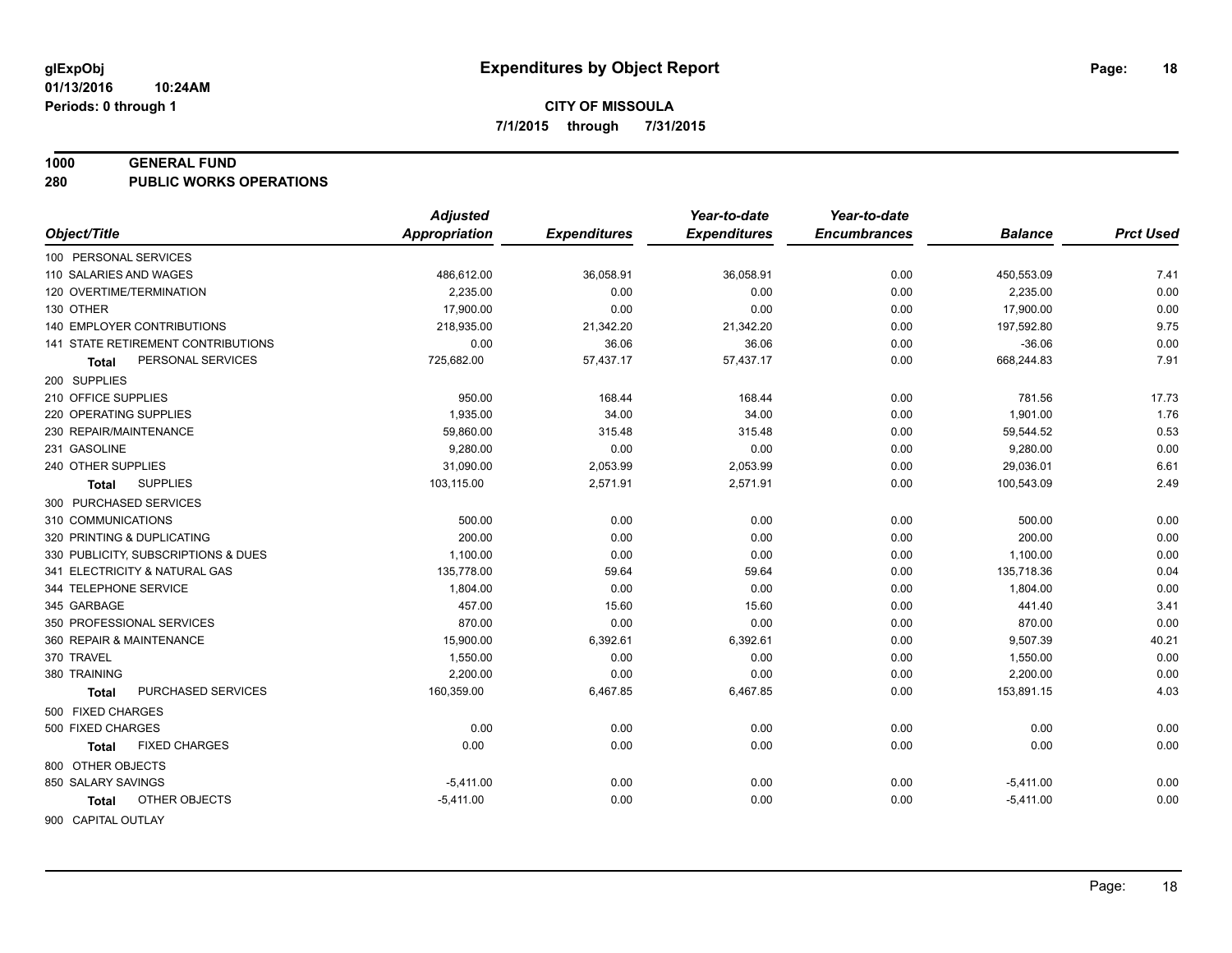#### **1000 GENERAL FUND**

**280 PUBLIC WORKS OPERATIONS**

| Object/Title |                           | <b>Adjusted</b><br>Appropriation<br><i><b>Expenditures</b></i> | Year-to-date<br><b>Expenditures</b> | Year-to-date<br><b>Encumbrances</b> | <b>Balance</b> | <b>Prct Used</b> |      |
|--------------|---------------------------|----------------------------------------------------------------|-------------------------------------|-------------------------------------|----------------|------------------|------|
|              | 940 MACHINERY & EQUIPMENT | 0.00                                                           | 0.00                                | 0.00                                | 0.00           | 0.00             | 0.00 |
| Total        | CAPITAL OUTLAY            | 0.00                                                           | 0.00                                | 0.00                                | 0.00           | 0.00             | 0.00 |
| Total        | PUBLIC WORKS OPERATIONS   | 983,745.00                                                     | 66,476.93                           | 66,476.93                           | 0.00           | 917,268.07       | 6.76 |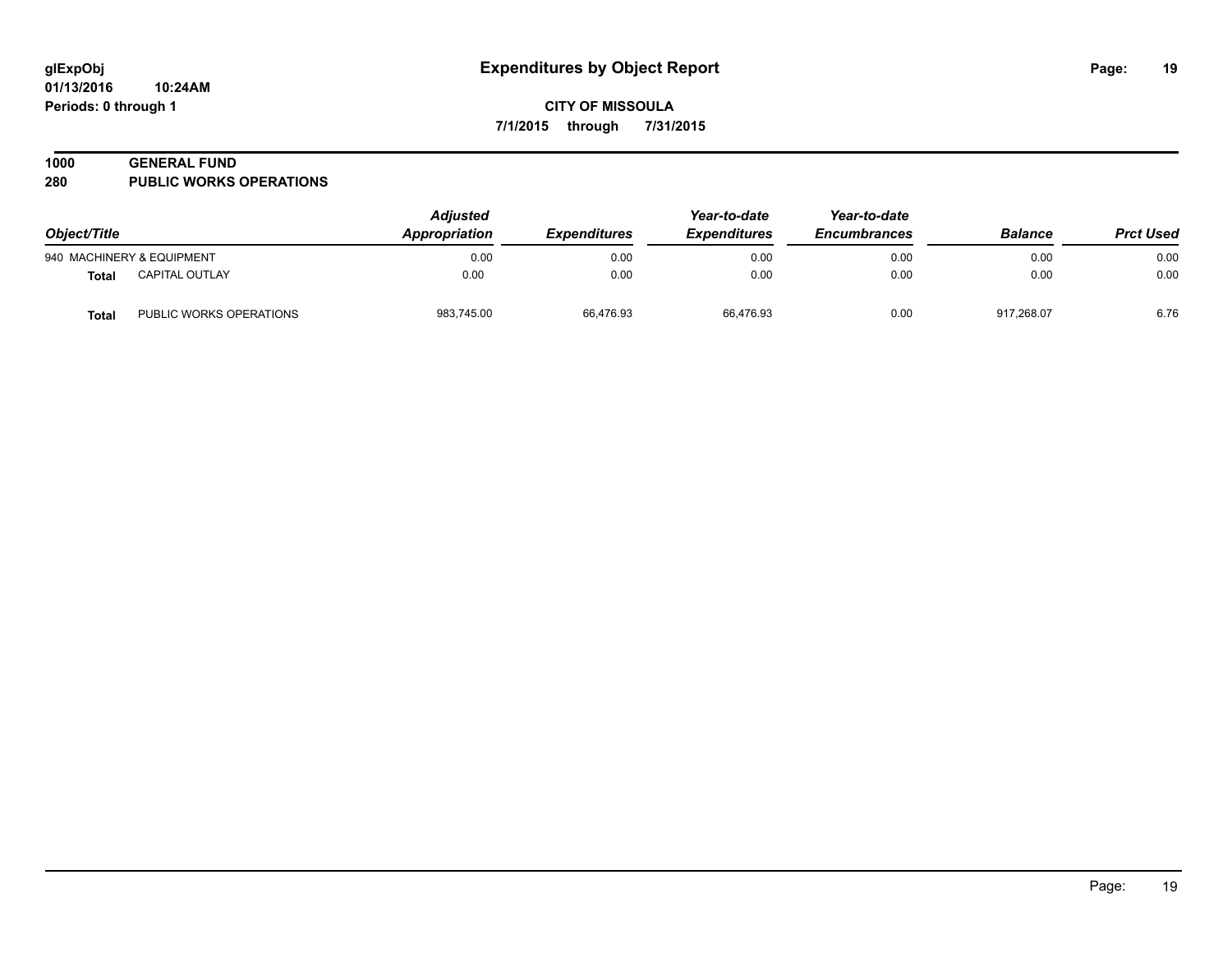**1000 GENERAL FUND**

**290 POLICE**

|                                           | <b>Adjusted</b>      |                     | Year-to-date        | Year-to-date        |                |                  |
|-------------------------------------------|----------------------|---------------------|---------------------|---------------------|----------------|------------------|
| Object/Title                              | <b>Appropriation</b> | <b>Expenditures</b> | <b>Expenditures</b> | <b>Encumbrances</b> | <b>Balance</b> | <b>Prct Used</b> |
| 100 PERSONAL SERVICES                     |                      |                     |                     |                     |                |                  |
| 110 SALARIES AND WAGES                    | 8,777,445.00         | 514,367.79          | 514,367.79          | 0.00                | 8,263,077.21   | 5.86             |
| 115 SALARIES/HEALTH INSURANCE BENEFIT     | 0.00                 | 22,116.00           | 22,116.00           | 0.00                | $-22,116.00$   | 0.00             |
| 120 OVERTIME/TERMINATION                  | 244,408.00           | 16,298.06           | 16,298.06           | 0.00                | 228,109.94     | 6.67             |
| 121 OUTSIDE HIRE OVERTIME                 | 0.00                 | 11,295.70           | 11,295.70           | 0.00                | $-11,295.70$   | 0.00             |
| 122 COURT OVERTIME                        | 2,675.00             | 837.77              | 837.77              | 0.00                | 1,837.23       | 31.32            |
| 130 OTHER                                 | 67,307.00            | 0.00                | 0.00                | 0.00                | 67,307.00      | 0.00             |
| 133 EDUCATION COMPENSATION                | 0.00                 | 0.00                | 0.00                | 0.00                | 0.00           | 0.00             |
| <b>140 EMPLOYER CONTRIBUTIONS</b>         | 4,613,353.00         | 180,026.84          | 180,026.84          | 0.00                | 4,433,326.16   | 3.90             |
| <b>141 STATE RETIREMENT CONTRIBUTIONS</b> | 85,477.00            | 138,530.48          | 138,530.48          | 0.00                | $-53,053.48$   | 162.07           |
| PERSONAL SERVICES<br>Total                | 13,790,665.00        | 883,472.64          | 883,472.64          | 0.00                | 12,907,192.36  | 6.41             |
| 200 SUPPLIES                              |                      |                     |                     |                     |                |                  |
| 210 OFFICE SUPPLIES                       | 19,874.00            | 256.11              | 256.11              | 0.00                | 19,617.89      | 1.29             |
| 220 OPERATING SUPPLIES                    | 80,296.00            | 1,323.47            | 1,323.47            | 0.00                | 78,972.53      | 1.65             |
| 230 REPAIR/MAINTENANCE                    | 45,735.00            | 414.34              | 414.34              | 0.00                | 45,320.66      | 0.91             |
| 231 GASOLINE                              | 172,872.00           | 0.00                | 0.00                | 0.00                | 172,872.00     | 0.00             |
| <b>SUPPLIES</b><br>Total                  | 318,777.00           | 1,993.92            | 1,993.92            | 0.00                | 316,783.08     | 0.63             |
| 300 PURCHASED SERVICES                    |                      |                     |                     |                     |                |                  |
| 310 COMMUNICATIONS                        | 14,396.00            | 11,772.48           | 11,772.48           | 0.00                | 2,623.52       | 81.78            |
| 320 PRINTING & DUPLICATING                | 10,824.00            | 39.71               | 39.71               | 0.00                | 10,784.29      | 0.37             |
| 330 PUBLICITY, SUBSCRIPTIONS & DUES       | 14,938.00            | 315.00              | 315.00              | 0.00                | 14,623.00      | 2.11             |
| 344 TELEPHONE SERVICE                     | 47,693.00            | 0.00                | 0.00                | 0.00                | 47,693.00      | 0.00             |
| 350 PROFESSIONAL SERVICES                 | 62,899.00            | 1,485.60            | 1,485.60            | 0.00                | 61,413.40      | 2.36             |
| 360 REPAIR & MAINTENANCE                  | 33,245.00            | 12,599.39           | 12,599.39           | 0.00                | 20,645.61      | 37.90            |
| 370 TRAVEL                                | 26,000.00            | 2,690.34            | 2,690.34            | 0.00                | 23,309.66      | 10.35            |
| 380 TRAINING                              | 31,300.00            | 1,350.00            | 1,350.00            | 0.00                | 29,950.00      | 4.31             |
| 390 OTHER PURCHASED SERVICES              | 25,000.00            | 1,446.81            | 1,446.81            | 0.00                | 23,553.19      | 5.79             |
| PURCHASED SERVICES<br>Total               | 266,295.00           | 31,699.33           | 31,699.33           | 0.00                | 234,595.67     | 11.90            |
| 500 FIXED CHARGES                         |                      |                     |                     |                     |                |                  |
| 500 FIXED CHARGES                         | 91,462.00            | 12,039.26           | 12,039.26           | 0.00                | 79,422.74      | 13.16            |
| <b>FIXED CHARGES</b><br>Total             | 91,462.00            | 12,039.26           | 12,039.26           | 0.00                | 79,422.74      | 13.16            |
| 700 GRANTS & CONTRIBUTIONS                |                      |                     |                     |                     |                |                  |
| 700 GRANTS & CONTRIBUTIONS                | 4,000.00             | 0.00                | 0.00                | 0.00                | 4,000.00       | 0.00             |
|                                           |                      |                     |                     |                     |                |                  |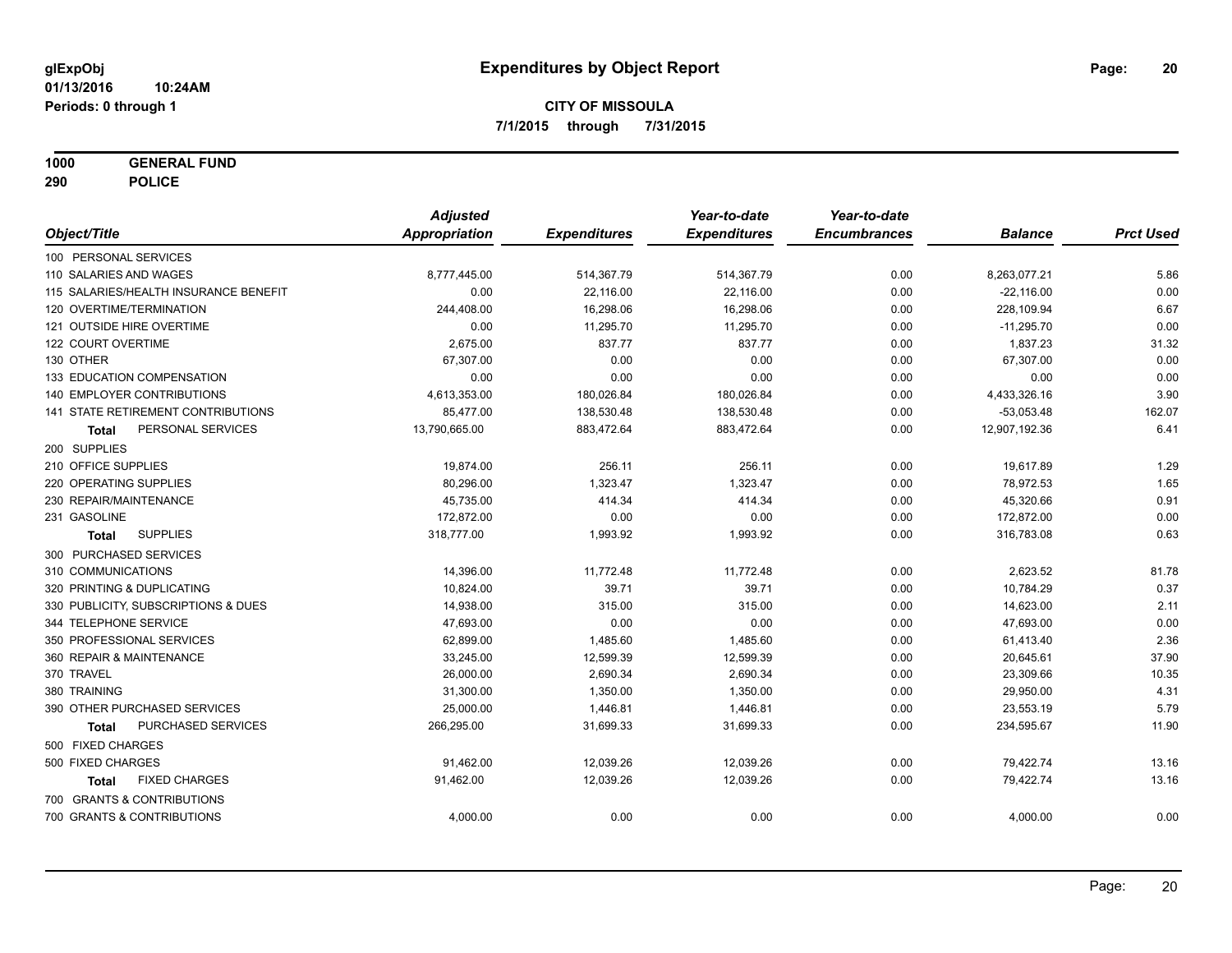**1000 GENERAL FUND 290 POLICE**

| Object/Title       |                                   | <b>Adjusted</b><br><b>Appropriation</b> | <b>Expenditures</b> | Year-to-date<br><b>Expenditures</b> | Year-to-date<br><b>Encumbrances</b> | <b>Balance</b> | <b>Prct Used</b> |
|--------------------|-----------------------------------|-----------------------------------------|---------------------|-------------------------------------|-------------------------------------|----------------|------------------|
|                    |                                   |                                         |                     |                                     |                                     |                |                  |
| Total              | <b>GRANTS &amp; CONTRIBUTIONS</b> | 4,000.00                                | 0.00                | 0.00                                | 0.00                                | 4,000.00       | 0.00             |
| 800 OTHER OBJECTS  |                                   |                                         |                     |                                     |                                     |                |                  |
|                    | 820 TRANSFERS TO OTHER FUNDS      | 0.00                                    | 0.00                | 0.00                                | 0.00                                | 0.00           | 0.00             |
| 850 SALARY SAVINGS |                                   | $-79.245.00$                            | 0.00                | 0.00                                | 0.00                                | $-79.245.00$   | 0.00             |
| Total              | OTHER OBJECTS                     | $-79.245.00$                            | 0.00                | 0.00                                | 0.00                                | $-79,245.00$   | 0.00             |
| 900 CAPITAL OUTLAY |                                   |                                         |                     |                                     |                                     |                |                  |
|                    | 940 MACHINERY & EQUIPMENT         | 0.00                                    | 0.00                | 0.00                                | 0.00                                | 0.00           | 0.00             |
| <b>Total</b>       | <b>CAPITAL OUTLAY</b>             | 0.00                                    | 0.00                | 0.00                                | 0.00                                | 0.00           | 0.00             |
| <b>Total</b>       | <b>POLICE</b>                     | 14.391.954.00                           | 929.205.15          | 929.205.15                          | 0.00                                | 13.462.748.85  | 6.46             |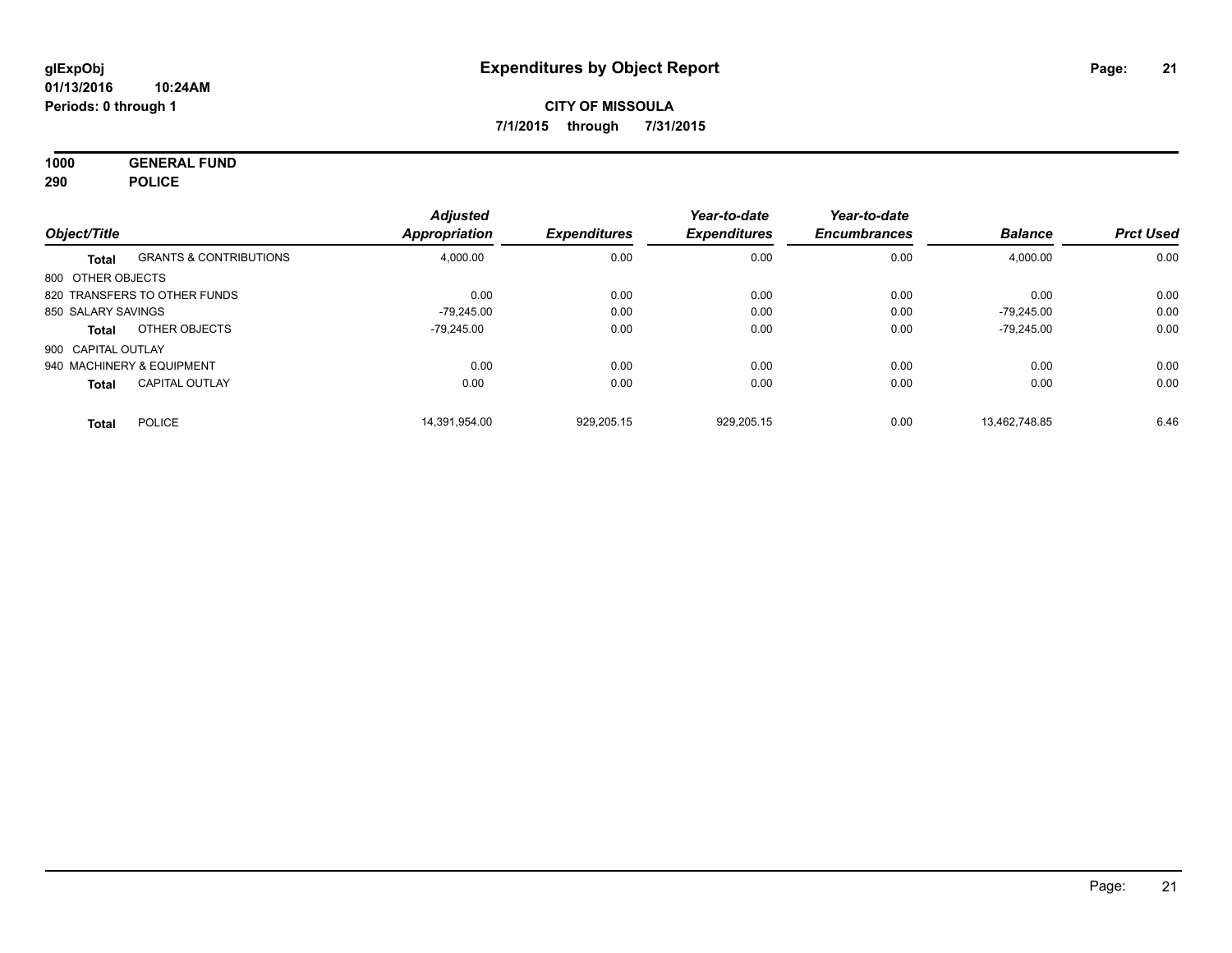**1000 GENERAL FUND 300 FIRE**

|                                       | <b>Adjusted</b> |                     | Year-to-date        | Year-to-date        |                |                  |
|---------------------------------------|-----------------|---------------------|---------------------|---------------------|----------------|------------------|
| Object/Title                          | Appropriation   | <b>Expenditures</b> | <b>Expenditures</b> | <b>Encumbrances</b> | <b>Balance</b> | <b>Prct Used</b> |
| 100 PERSONAL SERVICES                 |                 |                     |                     |                     |                |                  |
| 110 SALARIES AND WAGES                | 6,581,809.00    | 440,077.13          | 440,077.13          | 0.00                | 6,141,731.87   | 6.69             |
| 115 SALARIES/HEALTH INSURANCE BENEFIT | 608,760.00      | 24,909.00           | 24,909.00           | 0.00                | 583,851.00     | 4.09             |
| 120 OVERTIME/TERMINATION              | 320,544.00      | 57,829.43           | 57,829.43           | 0.00                | 262,714.57     | 18.04            |
| 130 OTHER                             | 81,324.00       | 0.00                | 0.00                | 0.00                | 81,324.00      | 0.00             |
| <b>140 EMPLOYER CONTRIBUTIONS</b>     | 2,267,057.00    | 136,690.10          | 136,690.10          | 0.00                | 2,130,366.90   | 6.03             |
| 141 STATE RETIREMENT CONTRIBUTIONS    | 1,688,849.00    | 146,629.77          | 146,629.77          | 0.00                | 1,542,219.23   | 8.68             |
| PERSONAL SERVICES<br>Total            | 11,548,343.00   | 806,135.43          | 806,135.43          | 0.00                | 10,742,207.57  | 6.98             |
| 200 SUPPLIES                          |                 |                     |                     |                     |                |                  |
| 210 OFFICE SUPPLIES                   | 16,004.00       | 1,016.43            | 1,016.43            | 0.00                | 14,987.57      | 6.35             |
| 220 OPERATING SUPPLIES                | 112,744.00      | 6,745.42            | 6,745.42            | 0.00                | 105,998.58     | 5.98             |
| 230 REPAIR/MAINTENANCE                | 61,500.00       | 4,518.10            | 4,518.10            | 0.00                | 56,981.90      | 7.35             |
| 231 GASOLINE                          | 61,827.00       | 130.35              | 130.35              | 0.00                | 61,696.65      | 0.21             |
| 240 OTHER SUPPLIES                    | 2,848.00        | 0.00                | 0.00                | 0.00                | 2,848.00       | 0.00             |
| <b>SUPPLIES</b><br>Total              | 254,923.00      | 12,410.30           | 12,410.30           | 0.00                | 242,512.70     | 4.87             |
| 300 PURCHASED SERVICES                |                 |                     |                     |                     |                |                  |
| 310 COMMUNICATIONS                    | 577.00          | 0.00                | 0.00                | 0.00                | 577.00         | 0.00             |
| 320 PRINTING & DUPLICATING            | 1,488.00        | 0.00                | 0.00                | 0.00                | 1,488.00       | 0.00             |
| 330 PUBLICITY, SUBSCRIPTIONS & DUES   | 9,863.00        | 0.00                | 0.00                | 0.00                | 9,863.00       | 0.00             |
| 340 SEWER                             | 1,394.00        | 551.58              | 551.58              | 0.00                | 842.42         | 39.57            |
| 341 ELECTRICITY & NATURAL GAS         | 66,891.00       | 0.00                | 0.00                | 0.00                | 66,891.00      | 0.00             |
| 343 WATER CHARGES                     | 14,677.00       | 0.00                | 0.00                | 0.00                | 14,677.00      | 0.00             |
| 344 TELEPHONE SERVICE                 | 20,484.00       | 0.00                | 0.00                | 0.00                | 20,484.00      | 0.00             |
| 345 GARBAGE                           | 5,462.00        | 441.35              | 441.35              | 0.00                | 5,020.65       | 8.08             |
| 350 PROFESSIONAL SERVICES             | 24,272.00       | 192.00              | 192.00              | 0.00                | 24,080.00      | 0.79             |
| 360 REPAIR & MAINTENANCE              | 51,983.00       | 1,628.43            | 1,628.43            | 0.00                | 50,354.57      | 3.13             |
| 370 TRAVEL                            | 20,017.00       | 0.00                | 0.00                | 0.00                | 20,017.00      | 0.00             |
| 380 TRAINING                          | 13,416.00       | 25.00               | 25.00               | 0.00                | 13,391.00      | 0.19             |
| 390 OTHER PURCHASED SERVICES          | 11,580.00       | 0.00                | 0.00                | 0.00                | 11,580.00      | 0.00             |
| PURCHASED SERVICES<br><b>Total</b>    | 242,104.00      | 2,838.36            | 2,838.36            | 0.00                | 239,265.64     | 1.17             |
| 500 FIXED CHARGES                     |                 |                     |                     |                     |                |                  |
| 500 FIXED CHARGES                     | 0.00            | 0.00                | 0.00                | 0.00                | 0.00           | 0.00             |
| 530 EQUIPMENT RENTAL                  | 226.00          | 0.00                | 0.00                | 0.00                | 226.00         | 0.00             |
| <b>FIXED CHARGES</b><br>Total         | 226.00          | 0.00                | 0.00                | 0.00                | 226.00         | 0.00             |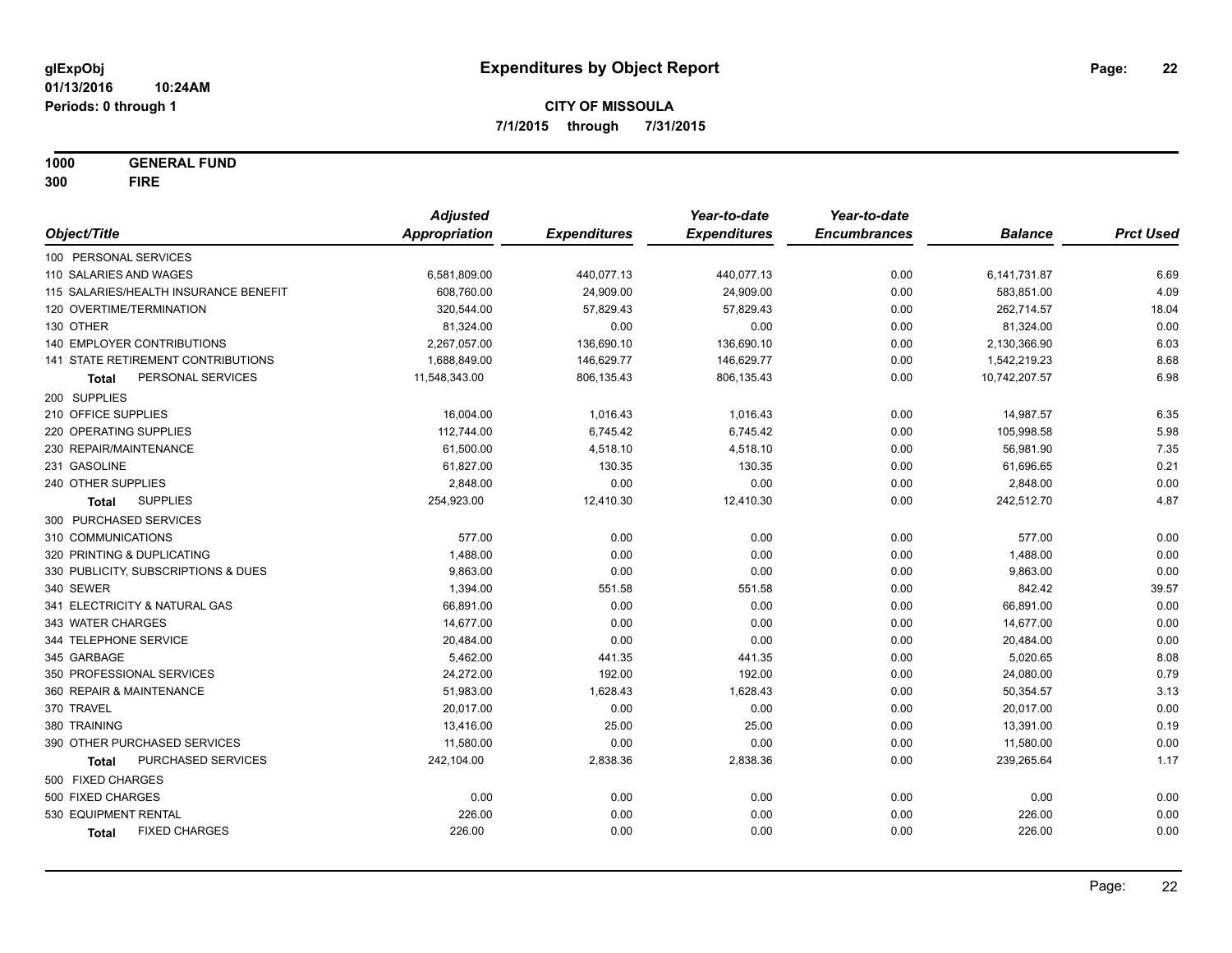**1000 GENERAL FUND**

**300 FIRE**

| Object/Title       |                                   | <b>Adjusted</b><br><b>Appropriation</b> | <b>Expenditures</b> | Year-to-date<br><b>Expenditures</b> | Year-to-date<br><b>Encumbrances</b> | <b>Balance</b> | <b>Prct Used</b> |
|--------------------|-----------------------------------|-----------------------------------------|---------------------|-------------------------------------|-------------------------------------|----------------|------------------|
|                    | 700 GRANTS & CONTRIBUTIONS        |                                         |                     |                                     |                                     |                |                  |
|                    | 700 GRANTS & CONTRIBUTIONS        | 2,700.00                                | 0.00                | 0.00                                | 0.00                                | 2,700.00       | 0.00             |
| <b>Total</b>       | <b>GRANTS &amp; CONTRIBUTIONS</b> | 2,700.00                                | 0.00                | 0.00                                | 0.00                                | 2,700.00       | 0.00             |
| 800 OTHER OBJECTS  |                                   |                                         |                     |                                     |                                     |                |                  |
|                    | 820 TRANSFERS TO OTHER FUNDS      | 0.00                                    | 0.00                | 0.00                                | 0.00                                | 0.00           | 0.00             |
| 850 SALARY SAVINGS |                                   | $-65,888.00$                            | 0.00                | 0.00                                | 0.00                                | $-65.888.00$   | 0.00             |
| Total              | OTHER OBJECTS                     | $-65.888.00$                            | 0.00                | 0.00                                | 0.00                                | $-65,888.00$   | 0.00             |
| 900 CAPITAL OUTLAY |                                   |                                         |                     |                                     |                                     |                |                  |
|                    | 940 MACHINERY & EQUIPMENT         | 0.00                                    | 0.00                | 0.00                                | 0.00                                | 0.00           | 0.00             |
| <b>Total</b>       | <b>CAPITAL OUTLAY</b>             | 0.00                                    | 0.00                | 0.00                                | 0.00                                | 0.00           | 0.00             |
| <b>Total</b>       | <b>FIRE</b>                       | 11.982.408.00                           | 821.384.09          | 821.384.09                          | 0.00                                | 11.161.023.91  | 6.85             |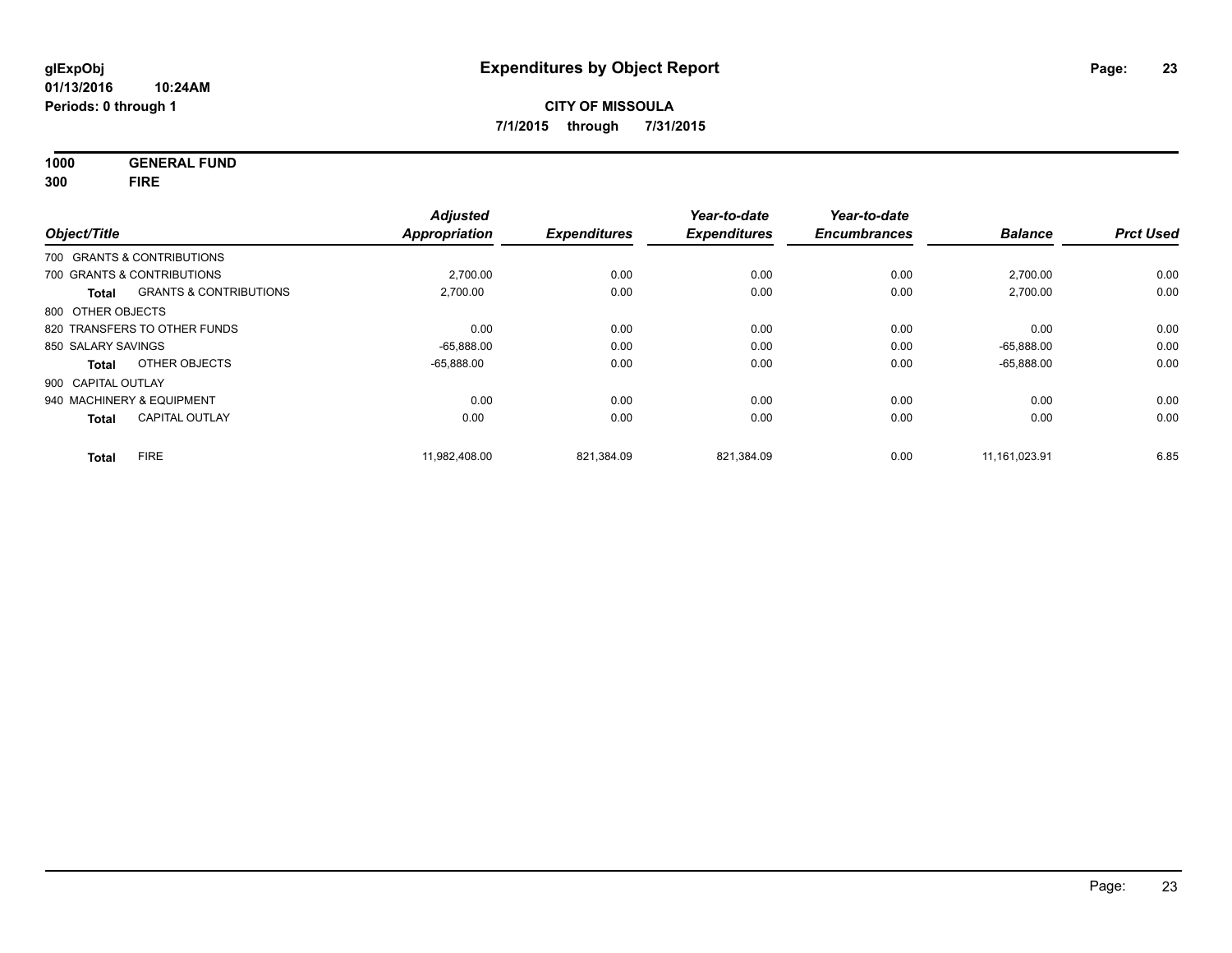#### **1000 GENERAL FUND**

**320 STREET MAINTENANCE**

|                                     | <b>Adjusted</b>      |                     | Year-to-date        | Year-to-date        |                |                  |
|-------------------------------------|----------------------|---------------------|---------------------|---------------------|----------------|------------------|
| Object/Title                        | <b>Appropriation</b> | <b>Expenditures</b> | <b>Expenditures</b> | <b>Encumbrances</b> | <b>Balance</b> | <b>Prct Used</b> |
| 100 PERSONAL SERVICES               |                      |                     |                     |                     |                |                  |
| 110 SALARIES AND WAGES              | 1,345,337.00         | 98,821.54           | 98,821.54           | 0.00                | 1,246,515.46   | 7.35             |
| 120 OVERTIME/TERMINATION            | 15,000.00            | 252.23              | 252.23              | 0.00                | 14,747.77      | 1.68             |
| 130 OTHER                           | 6,000.00             | 0.00                | 0.00                | 0.00                | 6,000.00       | 0.00             |
| 140 EMPLOYER CONTRIBUTIONS          | 732,217.00           | 75,039.08           | 75,039.08           | 0.00                | 657,177.92     | 10.25            |
| 141 STATE RETIREMENT CONTRIBUTIONS  | 0.00                 | 98.82               | 98.82               | 0.00                | $-98.82$       | 0.00             |
| PERSONAL SERVICES<br>Total          | 2,098,554.00         | 174,211.67          | 174,211.67          | 0.00                | 1,924,342.33   | 8.30             |
| 200 SUPPLIES                        |                      |                     |                     |                     |                |                  |
| 210 OFFICE SUPPLIES                 | 1,600.00             | 0.00                | 0.00                | 0.00                | 1,600.00       | 0.00             |
| 220 OPERATING SUPPLIES              | 170,318.00           | 446.61              | 446.61              | 0.00                | 169,871.39     | 0.26             |
| 230 REPAIR/MAINTENANCE              | 84,215.00            | 0.00                | 0.00                | 0.00                | 84,215.00      | 0.00             |
| 231 GASOLINE                        | 218,604.00           | 81.52               | 81.52               | 0.00                | 218,522.48     | 0.04             |
| 240 OTHER SUPPLIES                  | 0.00                 | 0.00                | 0.00                | 0.00                | 0.00           | 0.00             |
| 250 SUPPLIES FOR RESALE             | 0.00                 | 0.00                | 0.00                | 0.00                | 0.00           | 0.00             |
| <b>SUPPLIES</b><br><b>Total</b>     | 474,737.00           | 528.13              | 528.13              | 0.00                | 474,208.87     | 0.11             |
| 300 PURCHASED SERVICES              |                      |                     |                     |                     |                |                  |
| 310 COMMUNICATIONS                  | 0.00                 | 0.00                | 0.00                | 0.00                | 0.00           | 0.00             |
| 320 PRINTING & DUPLICATING          | 7,000.00             | 0.00                | 0.00                | 0.00                | 7,000.00       | 0.00             |
| 330 PUBLICITY, SUBSCRIPTIONS & DUES | 3,000.00             | 0.00                | 0.00                | 0.00                | 3,000.00       | 0.00             |
| 341 ELECTRICITY & NATURAL GAS       | 0.00                 | 0.00                | 0.00                | 0.00                | 0.00           | 0.00             |
| 343 WATER CHARGES                   | 7,000.00             | 0.00                | 0.00                | 0.00                | 7,000.00       | 0.00             |
| 344 TELEPHONE SERVICE               | 1,822.00             | 0.00                | 0.00                | 0.00                | 1,822.00       | 0.00             |
| 345 GARBAGE                         | 7,280.00             | 0.00                | 0.00                | 0.00                | 7,280.00       | 0.00             |
| 350 PROFESSIONAL SERVICES           | 5,150.00             | 0.00                | 0.00                | 0.00                | 5,150.00       | 0.00             |
| 360 REPAIR & MAINTENANCE            | 21,000.00            | 608.80              | 608.80              | 0.00                | 20,391.20      | 2.90             |
| 370 TRAVEL                          | 2,300.00             | 0.00                | 0.00                | 0.00                | 2,300.00       | 0.00             |
| 380 TRAINING                        | 1,500.00             | 0.00                | 0.00                | 0.00                | 1,500.00       | 0.00             |
| PURCHASED SERVICES<br><b>Total</b>  | 56,052.00            | 608.80              | 608.80              | 0.00                | 55,443.20      | 1.09             |
| 400 BUILDING MATERIALS              |                      |                     |                     |                     |                |                  |
| <b>400 BUILDING MATERIALS</b>       | 46,285.00            | 0.00                | 0.00                | 0.00                | 46,285.00      | 0.00             |
| <b>BUILDING MATERIALS</b><br>Total  | 46,285.00            | 0.00                | 0.00                | 0.00                | 46,285.00      | 0.00             |
| 500 FIXED CHARGES                   |                      |                     |                     |                     |                |                  |
| 500 FIXED CHARGES                   | 30,500.00            | 0.00                | 0.00                | 0.00                | 30,500.00      | 0.00             |
|                                     |                      |                     |                     |                     |                |                  |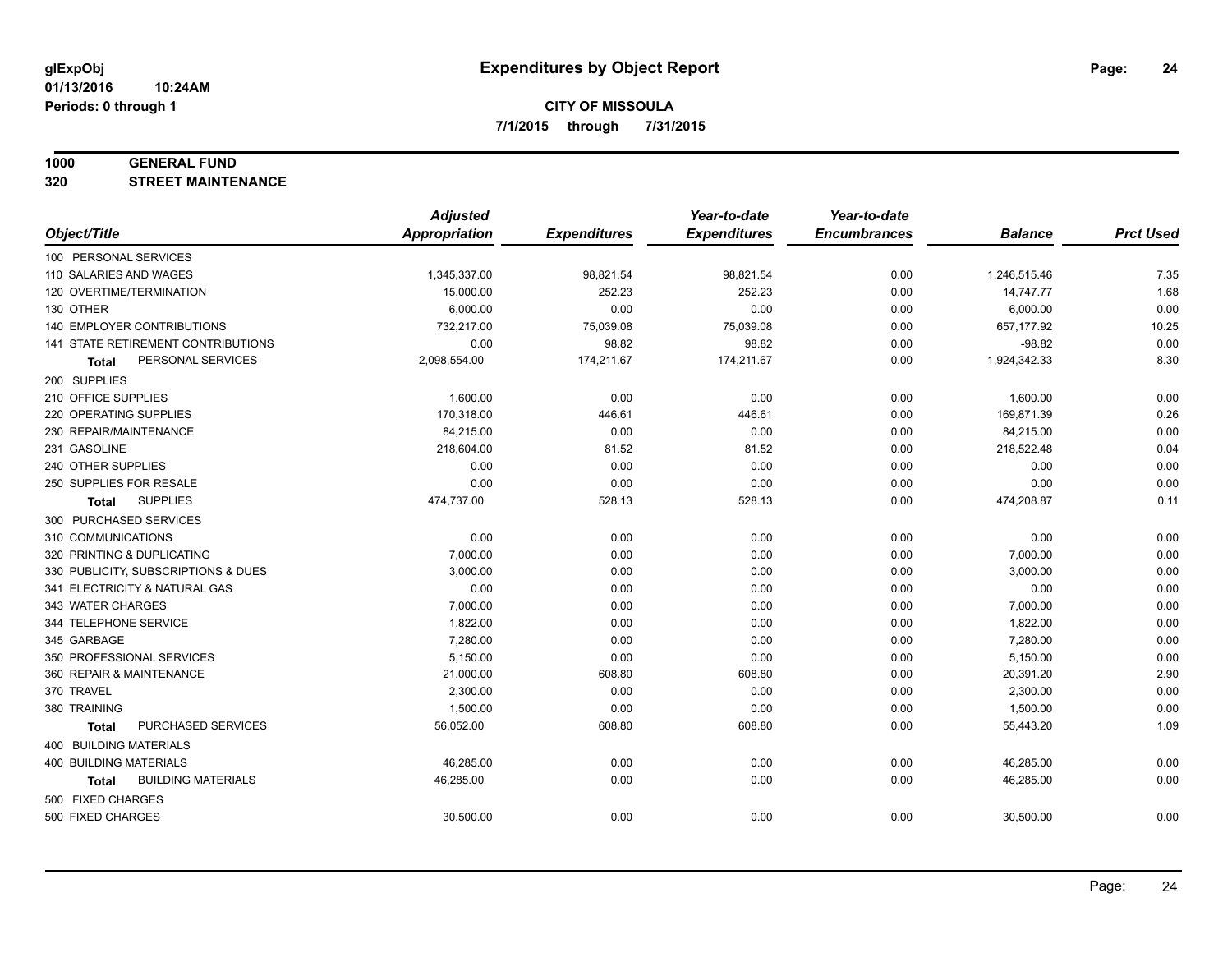#### **1000 GENERAL FUND**

**320 STREET MAINTENANCE**

| Object/Title       |                             | <b>Adjusted</b> | <b>Expenditures</b> | Year-to-date<br><b>Expenditures</b> | Year-to-date<br><b>Encumbrances</b> | <b>Balance</b> | <b>Prct Used</b> |
|--------------------|-----------------------------|-----------------|---------------------|-------------------------------------|-------------------------------------|----------------|------------------|
|                    |                             | Appropriation   |                     |                                     |                                     |                |                  |
| <b>Total</b>       | <b>FIXED CHARGES</b>        | 30,500.00       | 0.00                | 0.00                                | 0.00                                | 30,500.00      | 0.00             |
| 600 DEBT SERVICE   |                             |                 |                     |                                     |                                     |                |                  |
| 610 PRINCIPAL      |                             | 0.00            | 0.00                | 0.00                                | 0.00                                | 0.00           | 0.00             |
|                    | 620 INTEREST / SERVICE FEES | 0.00            | 0.00                | 0.00                                | 0.00                                | 0.00           | 0.00             |
| <b>Total</b>       | <b>DEBT SERVICE</b>         | 0.00            | 0.00                | 0.00                                | 0.00                                | 0.00           | 0.00             |
| 900 CAPITAL OUTLAY |                             |                 |                     |                                     |                                     |                |                  |
| 930 IMPROVEMENTS   |                             | 197.705.00      | 0.00                | 0.00                                | 0.00                                | 197.705.00     | 0.00             |
|                    | 940 MACHINERY & EQUIPMENT   | 0.00            | 0.00                | 0.00                                | 0.00                                | 0.00           | 0.00             |
| <b>Total</b>       | <b>CAPITAL OUTLAY</b>       | 197,705.00      | 0.00                | 0.00                                | 0.00                                | 197,705.00     | 0.00             |
| <b>Total</b>       | <b>STREET MAINTENANCE</b>   | 2,903,833.00    | 175.348.60          | 175.348.60                          | 0.00                                | 2.728.484.40   | 6.04             |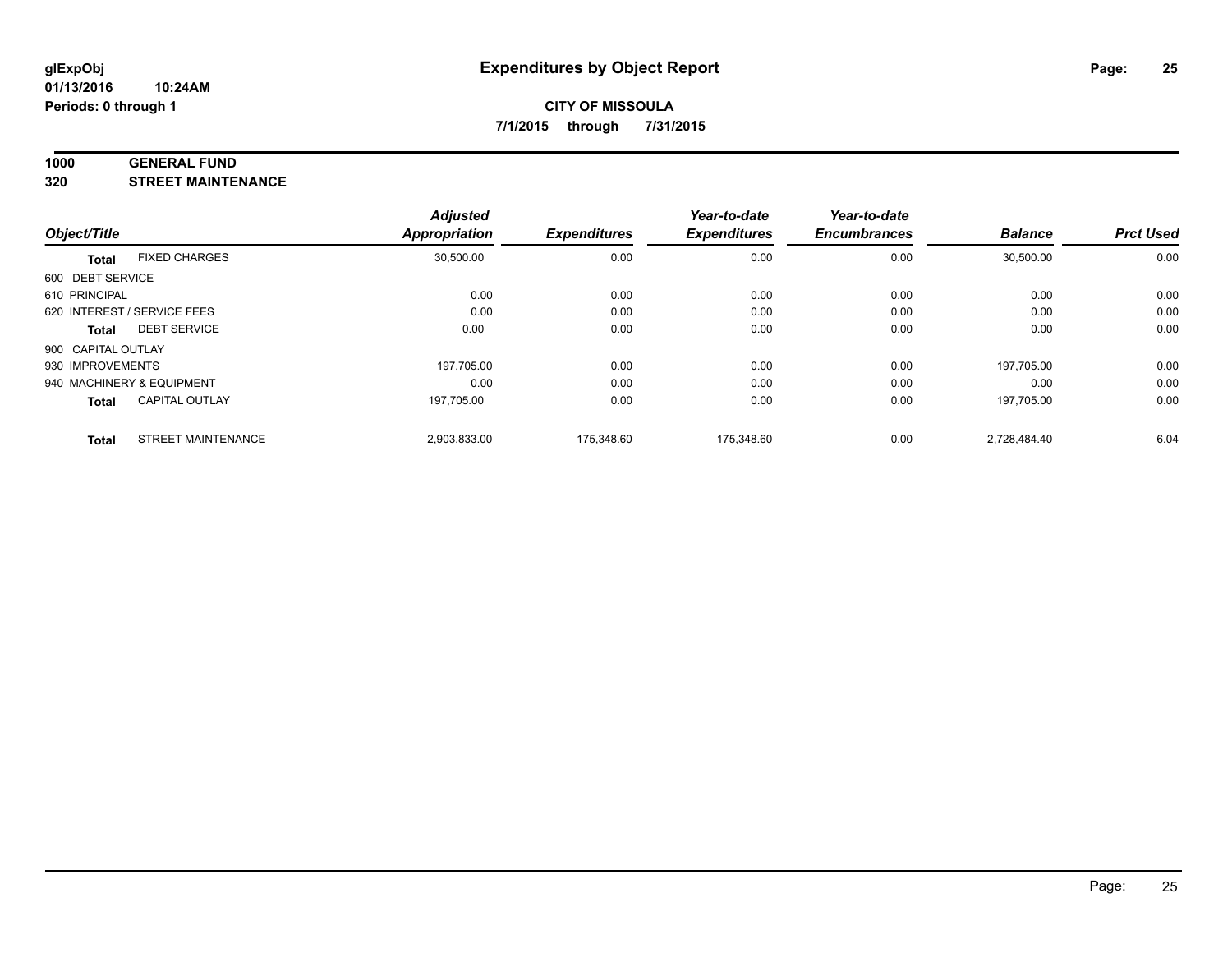#### **1000 GENERAL FUND**

**321 VEHICLE MAINTENANCE**

|                                           | <b>Adjusted</b> |                     | Year-to-date        | Year-to-date        |                |                  |
|-------------------------------------------|-----------------|---------------------|---------------------|---------------------|----------------|------------------|
| Object/Title                              | Appropriation   | <b>Expenditures</b> | <b>Expenditures</b> | <b>Encumbrances</b> | <b>Balance</b> | <b>Prct Used</b> |
| 100 PERSONAL SERVICES                     |                 |                     |                     |                     |                |                  |
| 110 SALARIES AND WAGES                    | 535,134.00      | 40,806.41           | 40,806.41           | 0.00                | 494,327.59     | 7.63             |
| 120 OVERTIME/TERMINATION                  | 2,000.00        | 0.00                | 0.00                | 0.00                | 2,000.00       | 0.00             |
| 130 OTHER                                 | 81,744.00       | 0.00                | 0.00                | 0.00                | 81,744.00      | 0.00             |
| <b>140 EMPLOYER CONTRIBUTIONS</b>         | 245,352.00      | 24,662.20           | 24,662.20           | 0.00                | 220,689.80     | 10.05            |
| <b>141 STATE RETIREMENT CONTRIBUTIONS</b> | 0.00            | 40.81               | 40.81               | 0.00                | $-40.81$       | 0.00             |
| PERSONAL SERVICES<br>Total                | 864,230.00      | 65,509.42           | 65,509.42           | 0.00                | 798,720.58     | 7.58             |
| 200 SUPPLIES                              |                 |                     |                     |                     |                |                  |
| 210 OFFICE SUPPLIES                       | 1,000.00        | 0.00                | 0.00                | 0.00                | 1,000.00       | 0.00             |
| 220 OPERATING SUPPLIES                    | 28,351.00       | 158.93              | 158.93              | 0.00                | 28,192.07      | 0.56             |
| 230 REPAIR/MAINTENANCE                    | 37,355.00       | 975.96              | 975.96              | 0.00                | 36,379.04      | 2.61             |
| 231 GASOLINE                              | 4,813.00        | 0.00                | 0.00                | 0.00                | 4,813.00       | 0.00             |
| 240 OTHER SUPPLIES                        | 11,010.00       | 0.00                | 0.00                | 0.00                | 11,010.00      | 0.00             |
| <b>SUPPLIES</b><br>Total                  | 82,529.00       | 1,134.89            | 1,134.89            | 0.00                | 81,394.11      | 1.38             |
| 300 PURCHASED SERVICES                    |                 |                     |                     |                     |                |                  |
| 310 COMMUNICATIONS                        | 150.00          | 0.00                | 0.00                | 0.00                | 150.00         | 0.00             |
| 320 PRINTING & DUPLICATING                | 350.00          | 0.00                | 0.00                | 0.00                | 350.00         | 0.00             |
| 330 PUBLICITY, SUBSCRIPTIONS & DUES       | 230.00          | 0.00                | 0.00                | 0.00                | 230.00         | 0.00             |
| 340 SEWER                                 | 2,729.00        | 674.21              | 674.21              | 0.00                | 2,054.79       | 24.71            |
| 341 ELECTRICITY & NATURAL GAS             | 200,943.00      | 0.00                | 0.00                | 0.00                | 200,943.00     | 0.00             |
| 343 WATER CHARGES                         | 12,356.00       | 0.00                | 0.00                | 0.00                | 12,356.00      | 0.00             |
| 344 TELEPHONE SERVICE                     | 2,589.00        | 0.00                | 0.00                | 0.00                | 2,589.00       | 0.00             |
| 345 GARBAGE                               | 10,443.00       | 621.04              | 621.04              | 0.00                | 9,821.96       | 5.95             |
| 350 PROFESSIONAL SERVICES                 | 14,395.00       | 0.00                | 0.00                | 0.00                | 14,395.00      | 0.00             |
| 360 REPAIR & MAINTENANCE                  | 276,527.00      | 254.74              | 254.74              | 0.00                | 276,272.26     | 0.09             |
| 370 TRAVEL                                | 1,050.00        | 0.00                | 0.00                | 0.00                | 1,050.00       | 0.00             |
| 380 TRAINING                              | 850.00          | 0.00                | 0.00                | 0.00                | 850.00         | 0.00             |
| 390 OTHER PURCHASED SERVICES              | 0.00            | 0.00                | 0.00                | 0.00                | 0.00           | 0.00             |
| PURCHASED SERVICES<br><b>Total</b>        | 522,612.00      | 1,549.99            | 1,549.99            | 0.00                | 521,062.01     | 0.30             |
| 800 OTHER OBJECTS                         |                 |                     |                     |                     |                |                  |
| 845 CONTINGENCY                           | 0.00            | 0.00                | 0.00                | 0.00                | 0.00           | 0.00             |
| OTHER OBJECTS<br>Total                    | 0.00            | 0.00                | 0.00                | 0.00                | 0.00           | 0.00             |
| 900 CAPITAL OUTLAY                        |                 |                     |                     |                     |                |                  |
| 940 MACHINERY & EQUIPMENT                 | 0.00            | 0.00                | 0.00                | 0.00                | 0.00           | 0.00             |
|                                           |                 |                     |                     |                     |                |                  |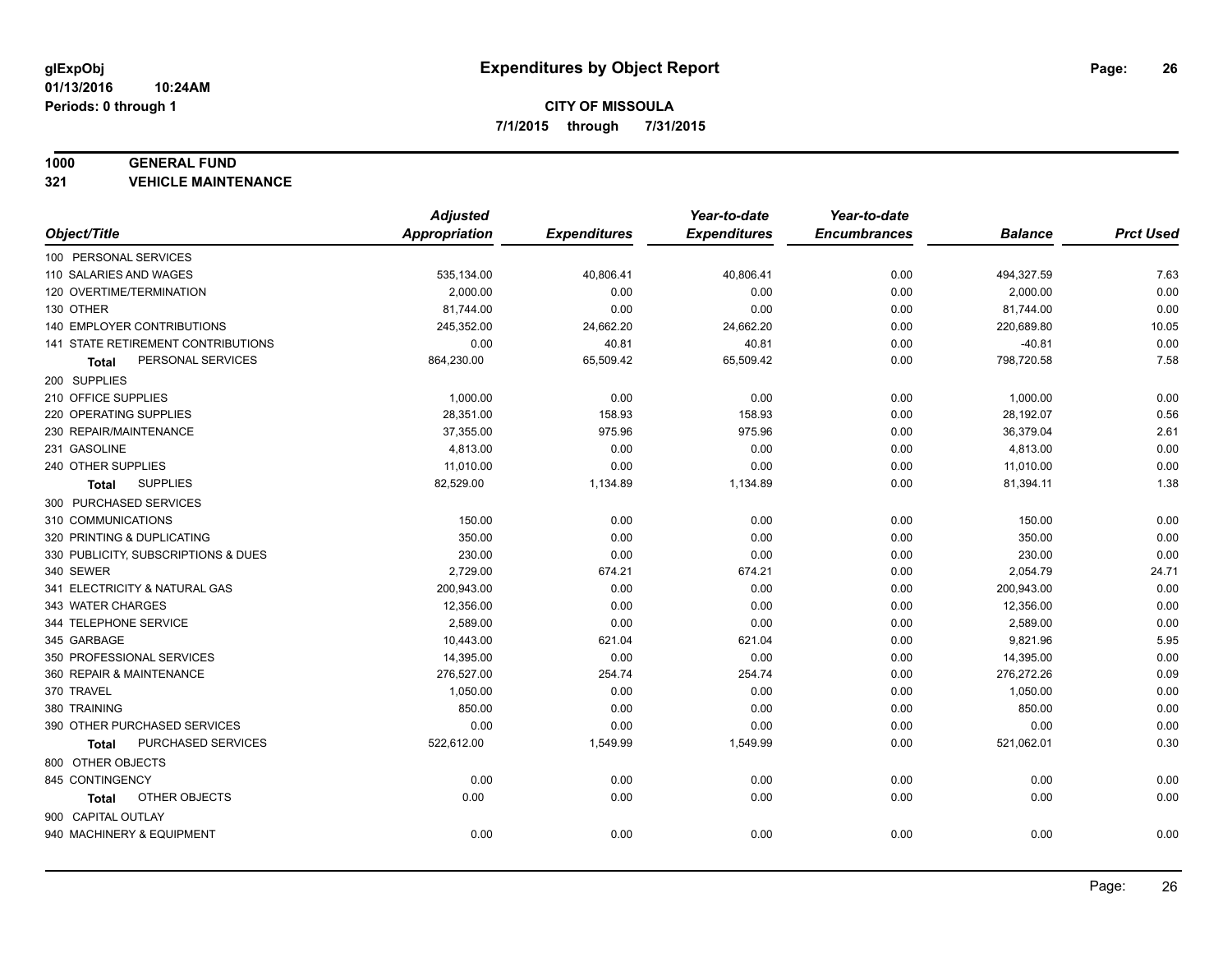## **1000 GENERAL FUND**

**321 VEHICLE MAINTENANCE**

| Object/Title |                            | <b>Adjusted</b><br>Appropriation<br><b>Expenditures</b> | Year-to-date<br><b>Expenditures</b> | Year-to-date<br><b>Encumbrances</b> | <b>Balance</b> | <b>Prct Used</b> |      |
|--------------|----------------------------|---------------------------------------------------------|-------------------------------------|-------------------------------------|----------------|------------------|------|
| <b>Total</b> | CAPITAL OUTLAY             | 0.00                                                    | 0.00                                | 0.00                                | 0.00           | 0.00             | 0.00 |
| <b>Total</b> | <b>VEHICLE MAINTENANCE</b> | 469,371.00                                              | 68,194.30                           | 68,194.30                           | 0.00           | 1,401,176.70     | 4.64 |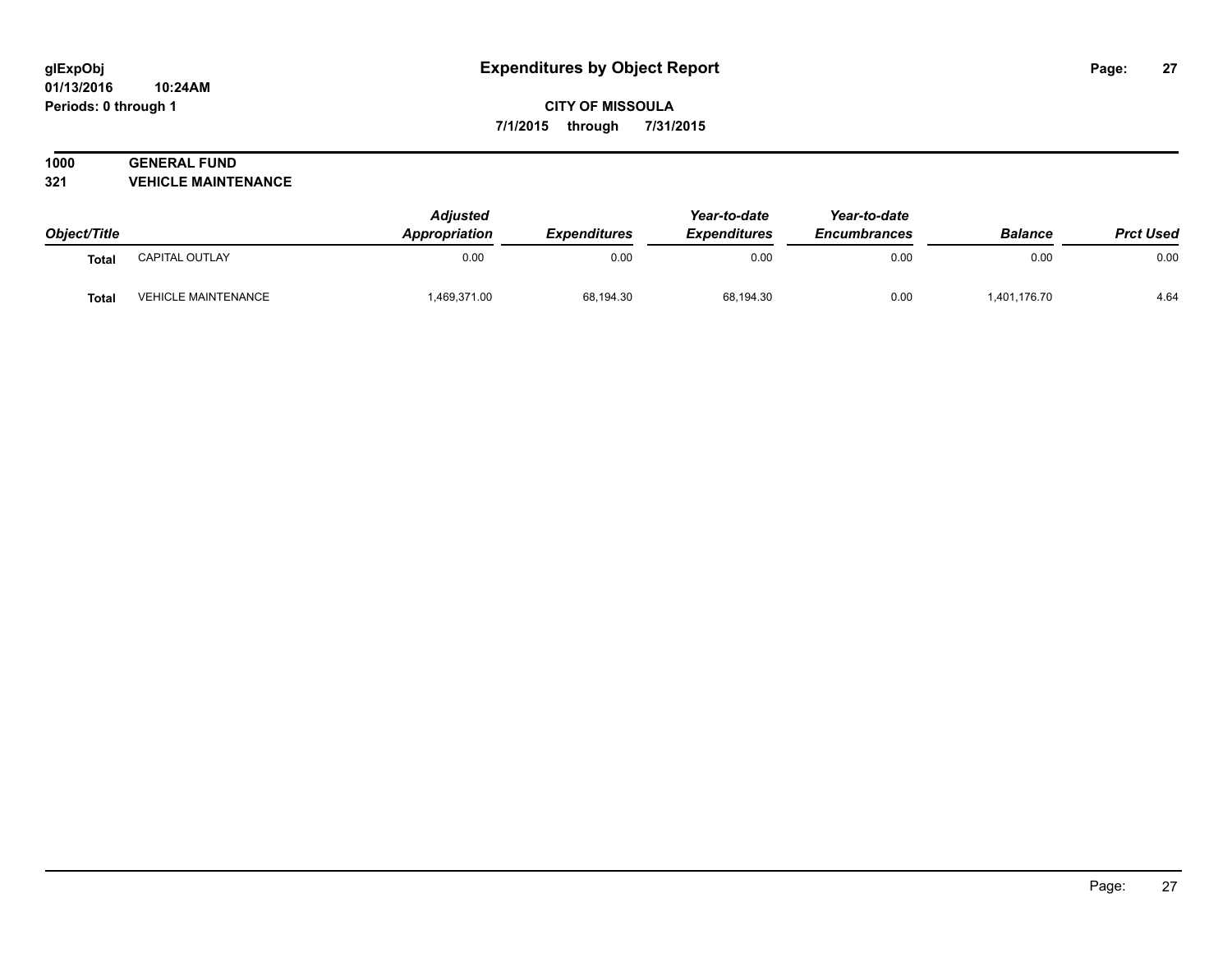## **1000 GENERAL FUND**

**340 CEMETERY**

|                                           | <b>Adjusted</b> |                     | Year-to-date        | Year-to-date        |                |                  |
|-------------------------------------------|-----------------|---------------------|---------------------|---------------------|----------------|------------------|
| Object/Title                              | Appropriation   | <b>Expenditures</b> | <b>Expenditures</b> | <b>Encumbrances</b> | <b>Balance</b> | <b>Prct Used</b> |
| 100 PERSONAL SERVICES                     |                 |                     |                     |                     |                |                  |
| 110 SALARIES AND WAGES                    | 356,031.00      | 26,157.02           | 26,157.02           | 0.00                | 329,873.98     | 7.35             |
| 120 OVERTIME/TERMINATION                  | 5,000.00        | 496.42              | 496.42              | 0.00                | 4,503.58       | 9.93             |
| <b>140 EMPLOYER CONTRIBUTIONS</b>         | 158,798.00      | 17,798.89           | 17,798.89           | 0.00                | 140,999.11     | 11.21            |
| 141 STATE RETIREMENT CONTRIBUTIONS        | 0.00            | 26.16               | 26.16               | 0.00                | $-26.16$       | 0.00             |
| PERSONAL SERVICES<br>Total                | 519,829.00      | 44,478.49           | 44,478.49           | 0.00                | 475,350.51     | 8.56             |
| 200 SUPPLIES                              |                 |                     |                     |                     |                |                  |
| 210 OFFICE SUPPLIES                       | 2,770.00        | 0.00                | 0.00                | 0.00                | 2,770.00       | 0.00             |
| 220 OPERATING SUPPLIES                    | 35,802.00       | 1,628.56            | 1,628.56            | 0.00                | 34,173.44      | 4.55             |
| 230 REPAIR/MAINTENANCE                    | 20,120.00       | 2,708.17            | 2,708.17            | 0.00                | 17,411.83      | 13.46            |
| 231 GASOLINE                              | 14,398.00       | 0.00                | 0.00                | 0.00                | 14,398.00      | 0.00             |
| 240 OTHER SUPPLIES                        | 0.00            | 0.00                | 0.00                | 0.00                | 0.00           | 0.00             |
| 250 SUPPLIES FOR RESALE                   | 0.00            | 0.00                | 0.00                | 0.00                | 0.00           | 0.00             |
| <b>SUPPLIES</b><br>Total                  | 73,090.00       | 4,336.73            | 4,336.73            | 0.00                | 68,753.27      | 5.93             |
| 300 PURCHASED SERVICES                    |                 |                     |                     |                     |                |                  |
| 310 COMMUNICATIONS                        | 1,933.00        | 10.59               | 10.59               | 0.00                | 1,922.41       | 0.55             |
| 320 PRINTING & DUPLICATING                | 775.00          | 0.00                | 0.00                | 0.00                | 775.00         | 0.00             |
| 330 PUBLICITY, SUBSCRIPTIONS & DUES       | 813.00          | 0.00                | 0.00                | 0.00                | 813.00         | 0.00             |
| 341 ELECTRICITY & NATURAL GAS             | 17,865.00       | 0.00                | 0.00                | 0.00                | 17,865.00      | 0.00             |
| 343 WATER CHARGES                         | 1,082.00        | 0.00                | 0.00                | 0.00                | 1,082.00       | 0.00             |
| 344 TELEPHONE SERVICE                     | 2,400.00        | 0.00                | 0.00                | 0.00                | 2,400.00       | 0.00             |
| 345 GARBAGE                               | 1,070.00        | 78.80               | 78.80               | 0.00                | 991.20         | 7.36             |
| 350 PROFESSIONAL SERVICES                 | 1,000.00        | 0.00                | 0.00                | 0.00                | 1,000.00       | 0.00             |
| 360 REPAIR & MAINTENANCE                  | 3,700.00        | 475.00              | 475.00              | 0.00                | 3,225.00       | 12.84            |
| 370 TRAVEL                                | 500.00          | 0.00                | 0.00                | 0.00                | 500.00         | 0.00             |
| 380 TRAINING                              | 1,006.00        | 0.00                | 0.00                | 0.00                | 1,006.00       | 0.00             |
| 390 OTHER PURCHASED SERVICES              | 3,342.00        | 176.25              | 176.25              | 0.00                | 3,165.75       | 5.27             |
| PURCHASED SERVICES<br>Total               | 35,486.00       | 740.64              | 740.64              | 0.00                | 34,745.36      | 2.09             |
| 400 BUILDING MATERIALS                    |                 |                     |                     |                     |                |                  |
| <b>400 BUILDING MATERIALS</b>             | 0.00            | 0.00                | 0.00                | 0.00                | 0.00           | 0.00             |
| <b>BUILDING MATERIALS</b><br><b>Total</b> | 0.00            | 0.00                | 0.00                | 0.00                | 0.00           | 0.00             |
| 500 FIXED CHARGES                         |                 |                     |                     |                     |                |                  |
| 500 FIXED CHARGES                         | 0.00            | 0.00                | 0.00                | 0.00                | 0.00           | 0.00             |
| 530 EQUIPMENT RENTAL                      | 500.00          | 0.00                | 0.00                | 0.00                | 500.00         | 0.00             |
|                                           |                 |                     |                     |                     |                |                  |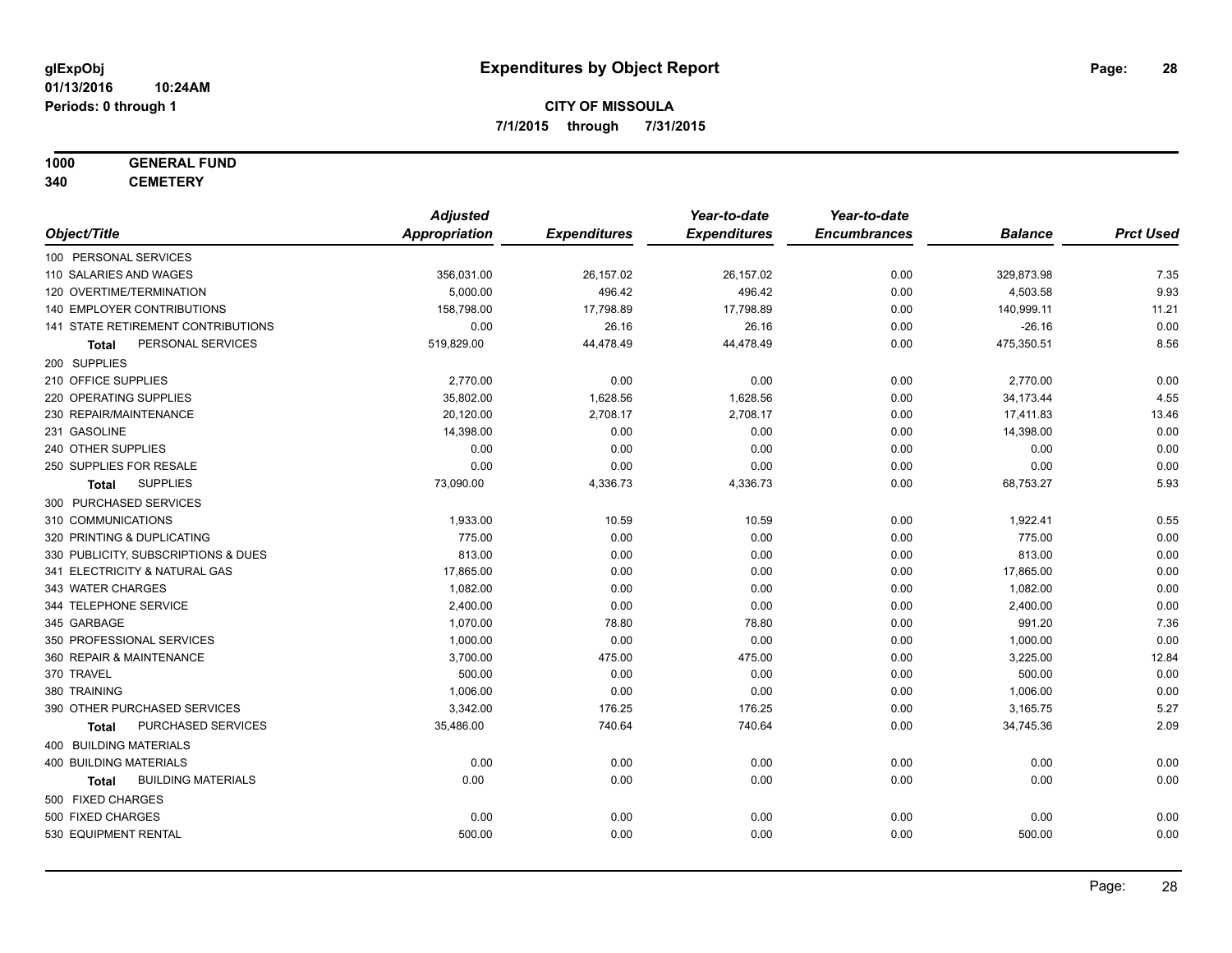#### **1000 GENERAL FUND 340 CEMETERY**

|                    |                           | <b>Adjusted</b>      |                     | Year-to-date        | Year-to-date        |                |                  |
|--------------------|---------------------------|----------------------|---------------------|---------------------|---------------------|----------------|------------------|
| Object/Title       |                           | <b>Appropriation</b> | <b>Expenditures</b> | <b>Expenditures</b> | <b>Encumbrances</b> | <b>Balance</b> | <b>Prct Used</b> |
| <b>Total</b>       | <b>FIXED CHARGES</b>      | 500.00               | 0.00                | 0.00                | 0.00                | 500.00         | 0.00             |
| 800 OTHER OBJECTS  |                           |                      |                     |                     |                     |                |                  |
| 845 CONTINGENCY    |                           | 8,185.00             | 0.00                | 0.00                | 0.00                | 8,185.00       | 0.00             |
| 850 SALARY SAVINGS |                           | $-3,479.00$          | 0.00                | 0.00                | 0.00                | $-3,479.00$    | 0.00             |
| <b>Total</b>       | OTHER OBJECTS             | 4,706.00             | 0.00                | 0.00                | 0.00                | 4,706.00       | 0.00             |
| 900 CAPITAL OUTLAY |                           |                      |                     |                     |                     |                |                  |
| 920 BUILDINGS      |                           | 0.00                 | 0.00                | 0.00                | 0.00                | 0.00           | 0.00             |
| 930 IMPROVEMENTS   |                           | 0.00                 | 0.00                | 0.00                | 0.00                | 0.00           | 0.00             |
|                    | 940 MACHINERY & EQUIPMENT | 0.00                 | 0.00                | 0.00                | 0.00                | 0.00           | 0.00             |
| <b>Total</b>       | <b>CAPITAL OUTLAY</b>     | 0.00                 | 0.00                | 0.00                | 0.00                | 0.00           | 0.00             |
| <b>Total</b>       | <b>CEMETERY</b>           | 633,611.00           | 49,555.86           | 49,555.86           | 0.00                | 584,055.14     | 7.82             |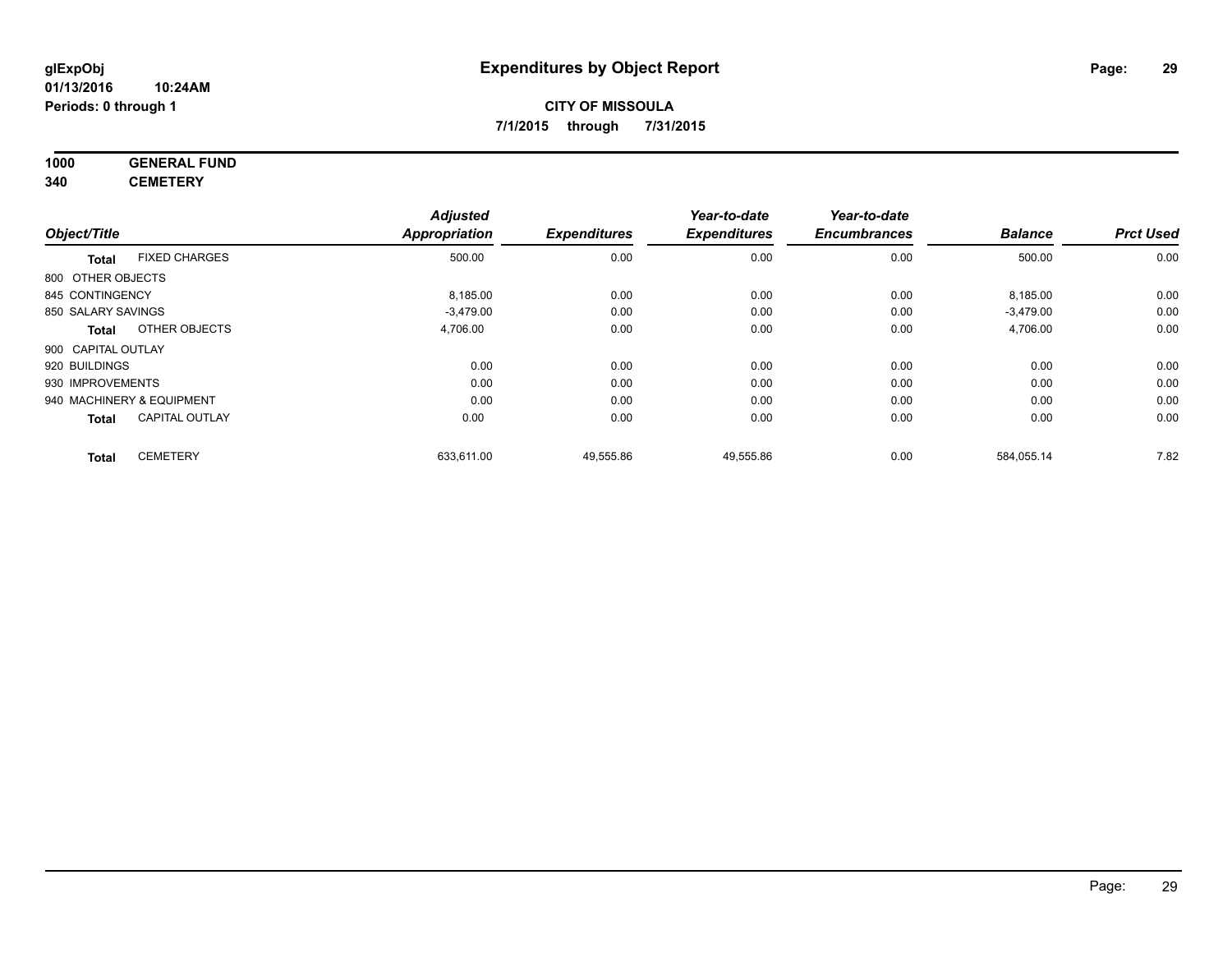#### **1000 GENERAL FUND**

**370 PARKS & RECREATION**

|                                     | <b>Adjusted</b>      |                     | Year-to-date        | Year-to-date        |                |                  |
|-------------------------------------|----------------------|---------------------|---------------------|---------------------|----------------|------------------|
| Object/Title                        | <b>Appropriation</b> | <b>Expenditures</b> | <b>Expenditures</b> | <b>Encumbrances</b> | <b>Balance</b> | <b>Prct Used</b> |
| 100 PERSONAL SERVICES               |                      |                     |                     |                     |                |                  |
| 110 SALARIES AND WAGES              | 2,150,552.00         | 184,779.51          | 184,779.51          | 0.00                | 1,965,772.49   | 8.59             |
| 120 OVERTIME/TERMINATION            | 7,000.00             | 326.67              | 326.67              | 0.00                | 6,673.33       | 4.67             |
| 130 OTHER                           | 12,760.00            | 0.00                | 0.00                | 0.00                | 12,760.00      | 0.00             |
| 140 EMPLOYER CONTRIBUTIONS          | 779,687.00           | 86,708.48           | 86,708.48           | 0.00                | 692,978.52     | 11.12            |
| 141 STATE RETIREMENT CONTRIBUTIONS  | 0.00                 | 184.78              | 184.78              | 0.00                | $-184.78$      | 0.00             |
| PERSONAL SERVICES<br>Total          | 2,949,999.00         | 271,999.44          | 271,999.44          | 0.00                | 2,677,999.56   | 9.22             |
| 200 SUPPLIES                        |                      |                     |                     |                     |                |                  |
| 210 OFFICE SUPPLIES                 | 5,465.00             | 450.30              | 450.30              | 0.00                | 5,014.70       | 8.24             |
| 220 OPERATING SUPPLIES              | 87,106.00            | 12,427.44           | 12,427.44           | 0.00                | 74,678.56      | 14.27            |
| 230 REPAIR/MAINTENANCE              | 68,649.00            | 4,474.94            | 4,474.94            | 0.00                | 64,174.06      | 6.52             |
| 231 GASOLINE                        | 79,836.00            | 0.00                | 0.00                | 0.00                | 79,836.00      | 0.00             |
| 240 OTHER SUPPLIES                  | 0.00                 | 0.00                | 0.00                | 0.00                | 0.00           | 0.00             |
| <b>SUPPLIES</b><br>Total            | 241,056.00           | 17,352.68           | 17,352.68           | 0.00                | 223,703.32     | 7.20             |
| 300 PURCHASED SERVICES              |                      |                     |                     |                     |                |                  |
| 310 COMMUNICATIONS                  | 4,368.00             | 0.00                | 0.00                | 0.00                | 4,368.00       | 0.00             |
| 320 PRINTING & DUPLICATING          | 8.700.00             | 24.00               | 24.00               | 0.00                | 8,676.00       | 0.28             |
| 330 PUBLICITY, SUBSCRIPTIONS & DUES | 9,140.00             | 168.03              | 168.03              | 0.00                | 8,971.97       | 1.84             |
| 340 SEWER                           | 2,154.00             | 983.50              | 983.50              | 0.00                | 1,170.50       | 45.66            |
| 341 ELECTRICITY & NATURAL GAS       | 105,462.00           | 0.00                | 0.00                | 0.00                | 105,462.00     | 0.00             |
| 343 WATER CHARGES                   | 156,800.00           | 0.00                | 0.00                | 0.00                | 156,800.00     | 0.00             |
| 344 TELEPHONE SERVICE               | 20,021.00            | 9.61                | 9.61                | 0.00                | 20,011.39      | 0.05             |
| 345 GARBAGE                         | 28,283.00            | 3,509.08            | 3,509.08            | 0.00                | 24,773.92      | 12.41            |
| 350 PROFESSIONAL SERVICES           | 52,761.00            | 245.00              | 245.00              | 0.00                | 52,516.00      | 0.46             |
| 360 REPAIR & MAINTENANCE            | 43,516.00            | 994.80              | 994.80              | 0.00                | 42,521.20      | 2.29             |
| 370 TRAVEL                          | 6,194.00             | 0.00                | 0.00                | 0.00                | 6,194.00       | 0.00             |
| 380 TRAINING                        | 5,236.00             | 1,355.00            | 1,355.00            | 0.00                | 3,881.00       | 25.88            |
| 390 OTHER PURCHASED SERVICES        | 23,499.00            | 69.00               | 69.00               | 0.00                | 23,430.00      | 0.29             |
| PURCHASED SERVICES<br><b>Total</b>  | 466,134.00           | 7,358.02            | 7,358.02            | 0.00                | 458,775.98     | 1.58             |
| 800 OTHER OBJECTS                   |                      |                     |                     |                     |                |                  |
| 820 TRANSFERS TO OTHER FUNDS        | 10,000.00            | 0.00                | 0.00                | 0.00                | 10,000.00      | 0.00             |
| OTHER OBJECTS<br>Total              | 10,000.00            | 0.00                | 0.00                | 0.00                | 10,000.00      | 0.00             |
| 900 CAPITAL OUTLAY                  |                      |                     |                     |                     |                |                  |
| 930 IMPROVEMENTS                    | 0.00                 | 0.00                | 0.00                | 0.00                | 0.00           | 0.00             |
|                                     |                      |                     |                     |                     |                |                  |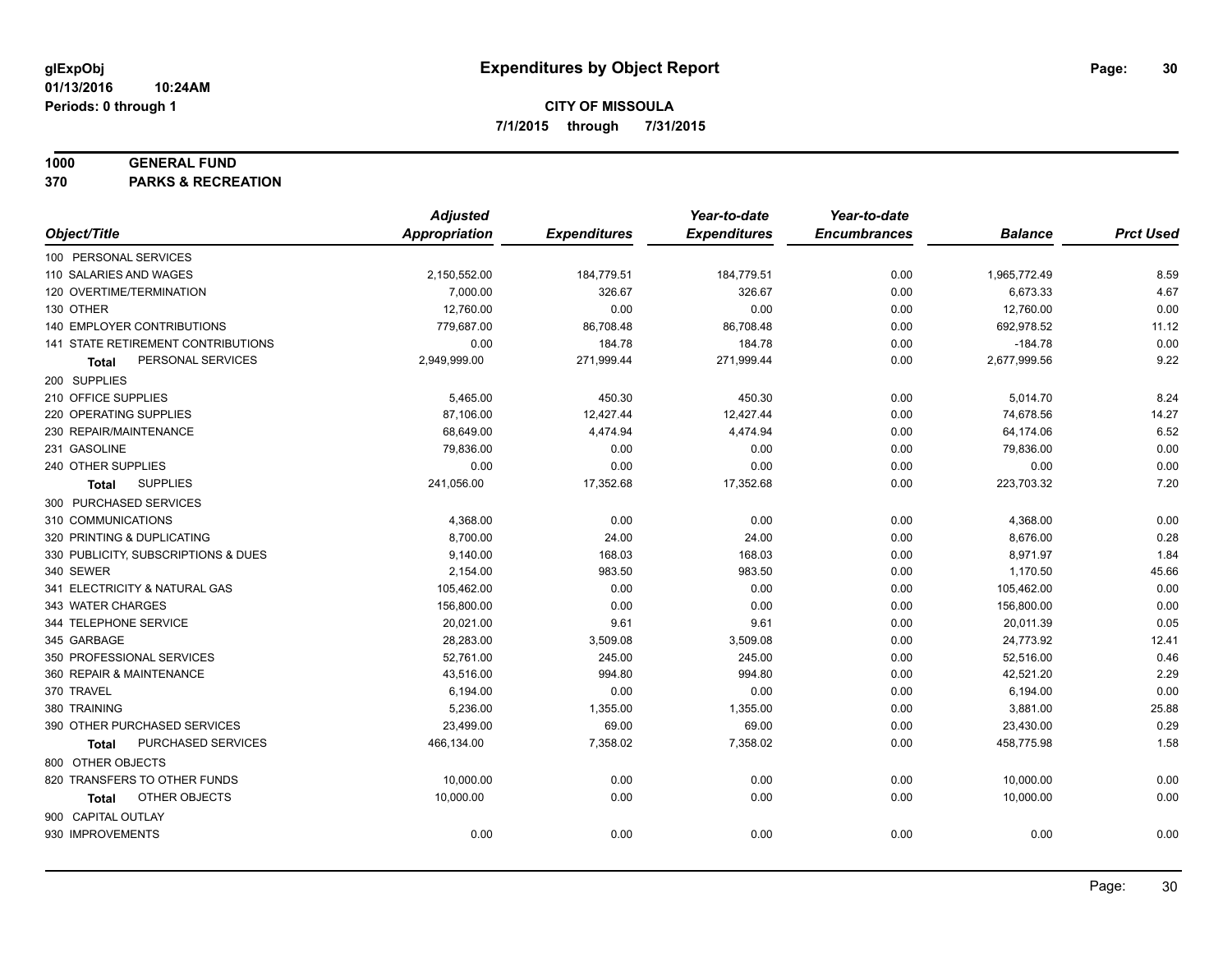#### **01/13/2016 10:24AM Periods: 0 through 1**

## **CITY OF MISSOULA 7/1/2015 through 7/31/2015**

## **1000 GENERAL FUND**

**370 PARKS & RECREATION**

| Object/Title |                           | <b>Adjusted</b><br>Appropriation | <b>Expenditures</b> | Year-to-date<br><b>Expenditures</b> | Year-to-date<br><b>Encumbrances</b> | <b>Balance</b> | <b>Prct Used</b> |
|--------------|---------------------------|----------------------------------|---------------------|-------------------------------------|-------------------------------------|----------------|------------------|
|              | 940 MACHINERY & EQUIPMENT | 0.00                             | 0.00                | 0.00                                | 0.00                                | 0.00           | 0.00             |
| <b>Total</b> | CAPITAL OUTLAY            | 0.00                             | 0.00                | 0.00                                | 0.00                                | 0.00           | 0.00             |
| <b>Total</b> | PARKS & RECREATION        | 3,667,189.00                     | 296,710.14          | 296,710.14                          | 0.00                                | 3,370,478.86   | 8.09             |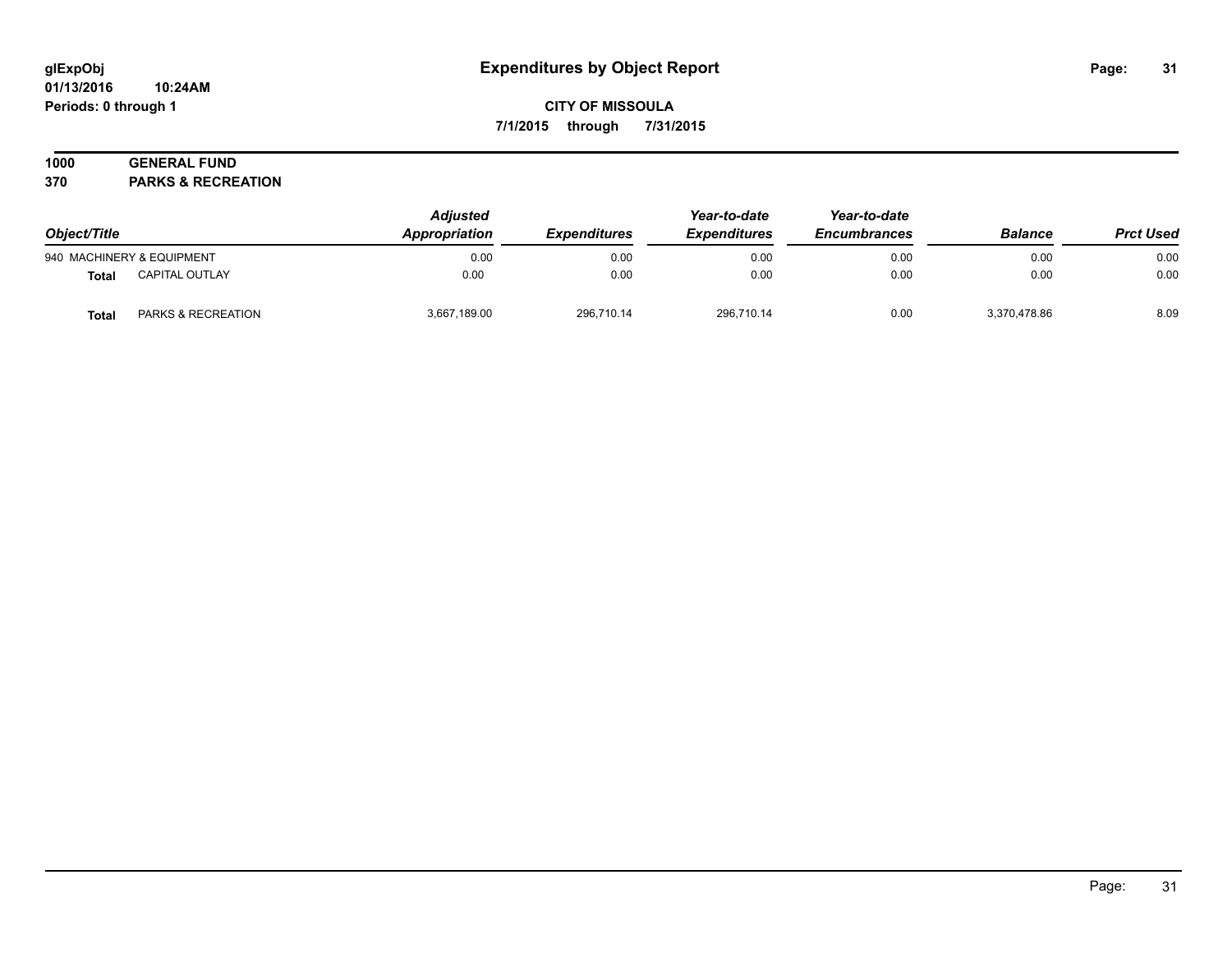#### **1000 GENERAL FUND**

**390 NON-DEPARTMENTAL**

|                                           | <b>Adjusted</b> |                     | Year-to-date        | Year-to-date        |                |                  |
|-------------------------------------------|-----------------|---------------------|---------------------|---------------------|----------------|------------------|
| Object/Title                              | Appropriation   | <b>Expenditures</b> | <b>Expenditures</b> | <b>Encumbrances</b> | <b>Balance</b> | <b>Prct Used</b> |
| 100 PERSONAL SERVICES                     |                 |                     |                     |                     |                |                  |
| 110 SALARIES AND WAGES                    | 337,171.00      | 0.00                | 0.00                | 0.00                | 337,171.00     | 0.00             |
| 120 OVERTIME/TERMINATION                  | 25,000.00       | 0.00                | 0.00                | 0.00                | 25,000.00      | 0.00             |
| 130 OTHER                                 | 12,000.00       | 0.00                | 0.00                | 0.00                | 12,000.00      | 0.00             |
| 140 EMPLOYER CONTRIBUTIONS                | $-104,213.00$   | $-2.75$             | $-2.75$             | 0.00                | $-104,210.25$  | 0.00             |
| PERSONAL SERVICES<br><b>Total</b>         | 269,958.00      | $-2.75$             | $-2.75$             | 0.00                | 269,960.75     | 0.00             |
| 200 SUPPLIES                              |                 |                     |                     |                     |                |                  |
| 220 OPERATING SUPPLIES                    | 0.00            | 0.00                | 0.00                | 0.00                | 0.00           | 0.00             |
| 230 REPAIR/MAINTENANCE                    | 50.000.00       | 0.00                | 0.00                | 0.00                | 50,000.00      | 0.00             |
| 231 GASOLINE                              | 0.00            | 0.00                | 0.00                | 0.00                | 0.00           | 0.00             |
| 240 OTHER SUPPLIES                        | 37,625.00       | 0.00                | 0.00                | 0.00                | 37,625.00      | 0.00             |
| <b>SUPPLIES</b><br>Total                  | 87,625.00       | 0.00                | 0.00                | 0.00                | 87,625.00      | 0.00             |
| 300 PURCHASED SERVICES                    |                 |                     |                     |                     |                |                  |
| 310 COMMUNICATIONS                        | 0.00            | 0.00                | 0.00                | 0.00                | 0.00           | 0.00             |
| 330 PUBLICITY, SUBSCRIPTIONS & DUES       | 0.00            | 0.00                | 0.00                | 0.00                | 0.00           | 0.00             |
| 341 ELECTRICITY & NATURAL GAS             | 0.00            | 0.00                | 0.00                | 0.00                | 0.00           | 0.00             |
| 350 PROFESSIONAL SERVICES                 | 0.00            | 10,806.77           | 10,806.77           | 0.00                | $-10,806.77$   | 0.00             |
| 360 REPAIR & MAINTENANCE                  | 0.00            | 0.00                | 0.00                | 0.00                | 0.00           | 0.00             |
| 390 OTHER PURCHASED SERVICES              | 0.00            | 0.00                | 0.00                | 0.00                | 0.00           | 0.00             |
| PURCHASED SERVICES<br>Total               | 0.00            | 10,806.77           | 10,806.77           | 0.00                | $-10,806.77$   | 0.00             |
| 400 BUILDING MATERIALS                    |                 |                     |                     |                     |                |                  |
| <b>400 BUILDING MATERIALS</b>             | 0.00            | 0.00                | 0.00                | 0.00                | 0.00           | 0.00             |
| <b>BUILDING MATERIALS</b><br><b>Total</b> | 0.00            | 0.00                | 0.00                | 0.00                | 0.00           | 0.00             |
| 500 FIXED CHARGES                         |                 |                     |                     |                     |                |                  |
| 500 FIXED CHARGES                         | 1,029,863.00    | $-15,375.86$        | $-15,375.86$        | 0.00                | 1,045,238.86   | $-1.49$          |
| 550 MERCHANT SERVICE FEES                 | 29,700.00       | 0.00                | 0.00                | 0.00                | 29,700.00      | 0.00             |
| <b>FIXED CHARGES</b><br><b>Total</b>      | 1,059,563.00    | $-15,375.86$        | $-15,375.86$        | 0.00                | 1,074,938.86   | $-1.45$          |
| 600 DEBT SERVICE                          |                 |                     |                     |                     |                |                  |
| 610 PRINCIPAL                             | 516,327.00      | 45,443.02           | 45,443.02           | 0.00                | 470,883.98     | 8.80             |
| 620 INTEREST / SERVICE FEES               | 18,247.00       | 4,769.99            | 4,769.99            | 0.00                | 13,477.01      | 26.14            |
| <b>DEBT SERVICE</b><br><b>Total</b>       | 534,574.00      | 50,213.01           | 50,213.01           | 0.00                | 484,360.99     | 9.39             |
| 700 GRANTS & CONTRIBUTIONS                |                 |                     |                     |                     |                |                  |
| 700 GRANTS & CONTRIBUTIONS                | 2,257,325.00    | 100,000.00          | 100,000.00          | 0.00                | 2,157,325.00   | 4.43             |
|                                           |                 |                     |                     |                     |                |                  |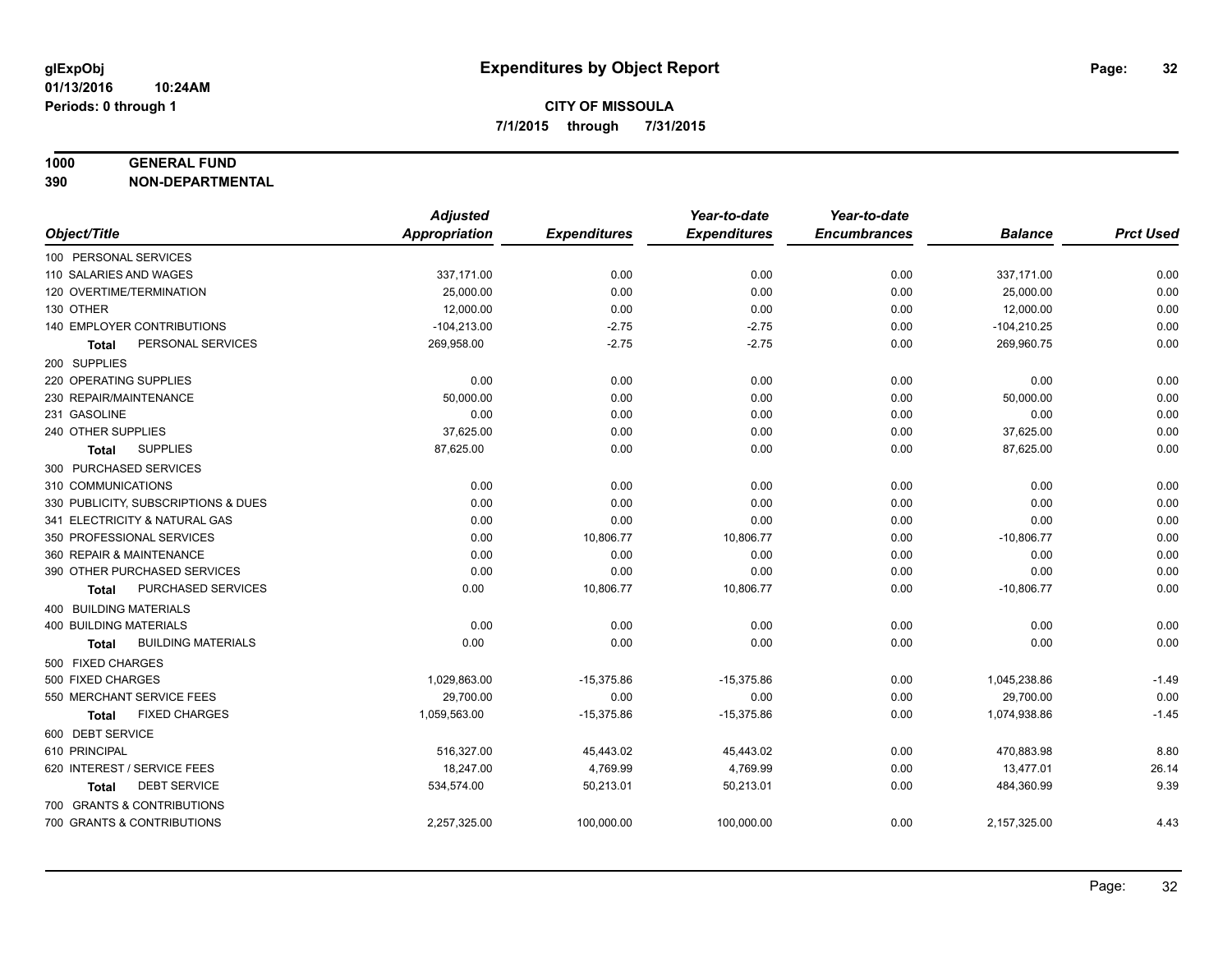#### **1000 GENERAL FUND**

**390 NON-DEPARTMENTAL**

|                    |                                   | <b>Adjusted</b>      |                     | Year-to-date        | Year-to-date        |                |                  |
|--------------------|-----------------------------------|----------------------|---------------------|---------------------|---------------------|----------------|------------------|
| Object/Title       |                                   | <b>Appropriation</b> | <b>Expenditures</b> | <b>Expenditures</b> | <b>Encumbrances</b> | <b>Balance</b> | <b>Prct Used</b> |
| <b>Total</b>       | <b>GRANTS &amp; CONTRIBUTIONS</b> | 2,257,325.00         | 100.000.00          | 100.000.00          | 0.00                | 2,157,325.00   | 4.43             |
| 800 OTHER OBJECTS  |                                   |                      |                     |                     |                     |                |                  |
|                    | 820 TRANSFERS TO OTHER FUNDS      | 1.735.565.00         | 12,403.53           | 12.403.53           | 0.00                | 1.723.161.47   | 0.71             |
| 845 CONTINGENCY    |                                   | 129.363.00           | 0.00                | 0.00                | 0.00                | 129.363.00     | 0.00             |
| <b>Total</b>       | OTHER OBJECTS                     | 1.864.928.00         | 12,403.53           | 12.403.53           | 0.00                | 1.852.524.47   | 0.67             |
| 900 CAPITAL OUTLAY |                                   |                      |                     |                     |                     |                |                  |
|                    | 940 MACHINERY & EQUIPMENT         | 0.00                 | 0.00                | 0.00                | 0.00                | 0.00           | 0.00             |
| <b>Total</b>       | <b>CAPITAL OUTLAY</b>             | 0.00                 | 0.00                | 0.00                | 0.00                | 0.00           | 0.00             |
| <b>Total</b>       | NON-DEPARTMENTAL                  | 6.073.973.00         | 158.044.70          | 158.044.70          | 0.00                | 5.915.928.30   | 2.60             |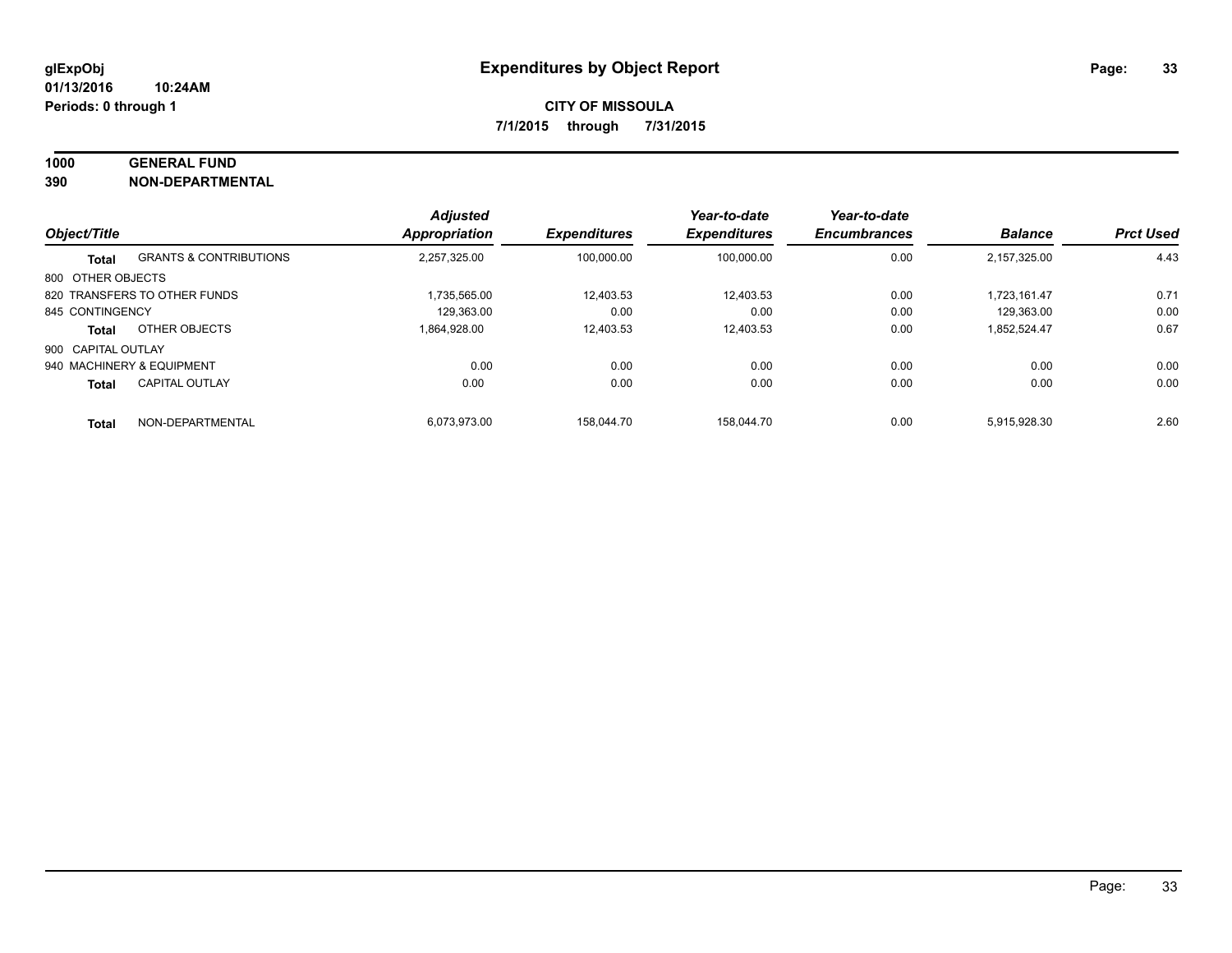**1000 GENERAL FUND**

|                                       | <b>Adjusted</b> |                     | Year-to-date        | Year-to-date        |                |                  |
|---------------------------------------|-----------------|---------------------|---------------------|---------------------|----------------|------------------|
| Object/Title                          | Appropriation   | <b>Expenditures</b> | <b>Expenditures</b> | <b>Encumbrances</b> | <b>Balance</b> | <b>Prct Used</b> |
| 100 PERSONAL SERVICES                 |                 |                     |                     |                     |                |                  |
| 110 SALARIES AND WAGES                | 25,918,984.00   | 1,702,228.77        | 1,702,228.77        | 0.00                | 24,216,755.23  | 6.57             |
| 115 SALARIES/HEALTH INSURANCE BENEFIT | 608,760.00      | 47,025.00           | 47,025.00           | 0.00                | 561,735.00     | 7.72             |
| 120 OVERTIME/TERMINATION              | 634,233.00      | 75,449.13           | 75,449.13           | 0.00                | 558,783.87     | 11.90            |
| 121 OUTSIDE HIRE OVERTIME             | 0.00            | 11,295.70           | 11,295.70           | 0.00                | $-11,295.70$   | 0.00             |
| 122 COURT OVERTIME                    | 2,675.00        | 837.77              | 837.77              | 0.00                | 1,837.23       | 31.32            |
| 130 OTHER                             | 297,455.00      | 0.00                | 0.00                | 0.00                | 297,455.00     | 0.00             |
| 133 EDUCATION COMPENSATION            | 0.00            | 0.00                | 0.00                | 0.00                | 0.00           | 0.00             |
| <b>140 EMPLOYER CONTRIBUTIONS</b>     | 10,836,370.00   | 748,172.66          | 748,172.66          | 0.00                | 10,088,197.34  | 6.90             |
| 141 STATE RETIREMENT CONTRIBUTIONS    | 1,774,326.00    | 285,908.03          | 285,908.03          | 0.00                | 1,488,417.97   | 16.11            |
| PERSONAL SERVICES<br>Total            | 40,072,803.00   | 2,870,917.06        | 2,870,917.06        | 0.00                | 37,201,885.94  | 7.16             |
| 200 SUPPLIES                          |                 |                     |                     |                     |                |                  |
| 210 OFFICE SUPPLIES                   | 88,242.00       | 3,741.69            | 3,741.69            | 0.00                | 84,500.31      | 4.24             |
| 220 OPERATING SUPPLIES                | 539,164.00      | 22,764.43           | 22,764.43           | 0.00                | 516,399.57     | 4.22             |
| 230 REPAIR/MAINTENANCE                | 435,674.00      | 13,406.99           | 13,406.99           | 0.00                | 422,267.01     | 3.08             |
| 231 GASOLINE                          | 574,514.00      | 181.04              | 181.04              | 0.00                | 574,332.96     | 0.03             |
| 240 OTHER SUPPLIES                    | 92,143.00       | 2,131.91            | 2,131.91            | 0.00                | 90,011.09      | 2.31             |
| 250 SUPPLIES FOR RESALE               | 0.00            | 0.00                | 0.00                | 0.00                | 0.00           | 0.00             |
| <b>SUPPLIES</b><br>Total              | 1,729,737.00    | 42,226.06           | 42,226.06           | 0.00                | 1,687,510.94   | 2.44             |
| 300 PURCHASED SERVICES                |                 |                     |                     |                     |                |                  |
| 310 COMMUNICATIONS                    | 108,461.00      | 28,217.22           | 28,217.22           | 0.00                | 80,243.78      | 26.02            |
| 320 PRINTING & DUPLICATING            | 51,096.00       | 346.11              | 346.11              | 0.00                | 50,749.89      | 0.68             |
| 330 PUBLICITY, SUBSCRIPTIONS & DUES   | 113,969.00      | 19,973.03           | 19,973.03           | 0.00                | 93,995.97      | 17.52            |
| 340 SEWER                             | 6,277.00        | 2,209.29            | 2,209.29            | 0.00                | 4,067.71       | 35.20            |
| 341 ELECTRICITY & NATURAL GAS         | 526,939.00      | 59.64               | 59.64               | 0.00                | 526,879.36     | 0.01             |
| 343 WATER CHARGES                     | 191,915.00      | 0.00                | 0.00                | 0.00                | 191,915.00     | 0.00             |
| 344 TELEPHONE SERVICE                 | 253,942.00      | 15,358.68           | 15,358.68           | 0.00                | 238,583.32     | 6.05             |
| 345 GARBAGE                           | 52,995.00       | 4,665.87            | 4,665.87            | 0.00                | 48,329.13      | 8.80             |
| 350 PROFESSIONAL SERVICES             | 741,201.00      | 13,144.37           | 13,144.37           | 0.00                | 728,056.63     | 1.77             |
| 360 REPAIR & MAINTENANCE              | 892,939.00      | 74,256.17           | 74,256.17           | 0.00                | 818,682.83     | 8.32             |
| 370 TRAVEL                            | 118,139.00      | 5,416.29            | 5,416.29            | 0.00                | 112,722.71     | 4.58             |
| 380 TRAINING                          | 124,343.00      | 7,754.00            | 7,754.00            | 0.00                | 116,589.00     | 6.24             |
| 390 OTHER PURCHASED SERVICES          | 330,528.00      | 1,692.06            | 1,692.06            | 0.00                | 328,835.94     | 0.51             |
| PURCHASED SERVICES<br>Total           | 3,512,744.00    | 173,092.73          | 173,092.73          | 0.00                | 3,339,651.27   | 4.93             |
| 400 BUILDING MATERIALS                |                 |                     |                     |                     |                |                  |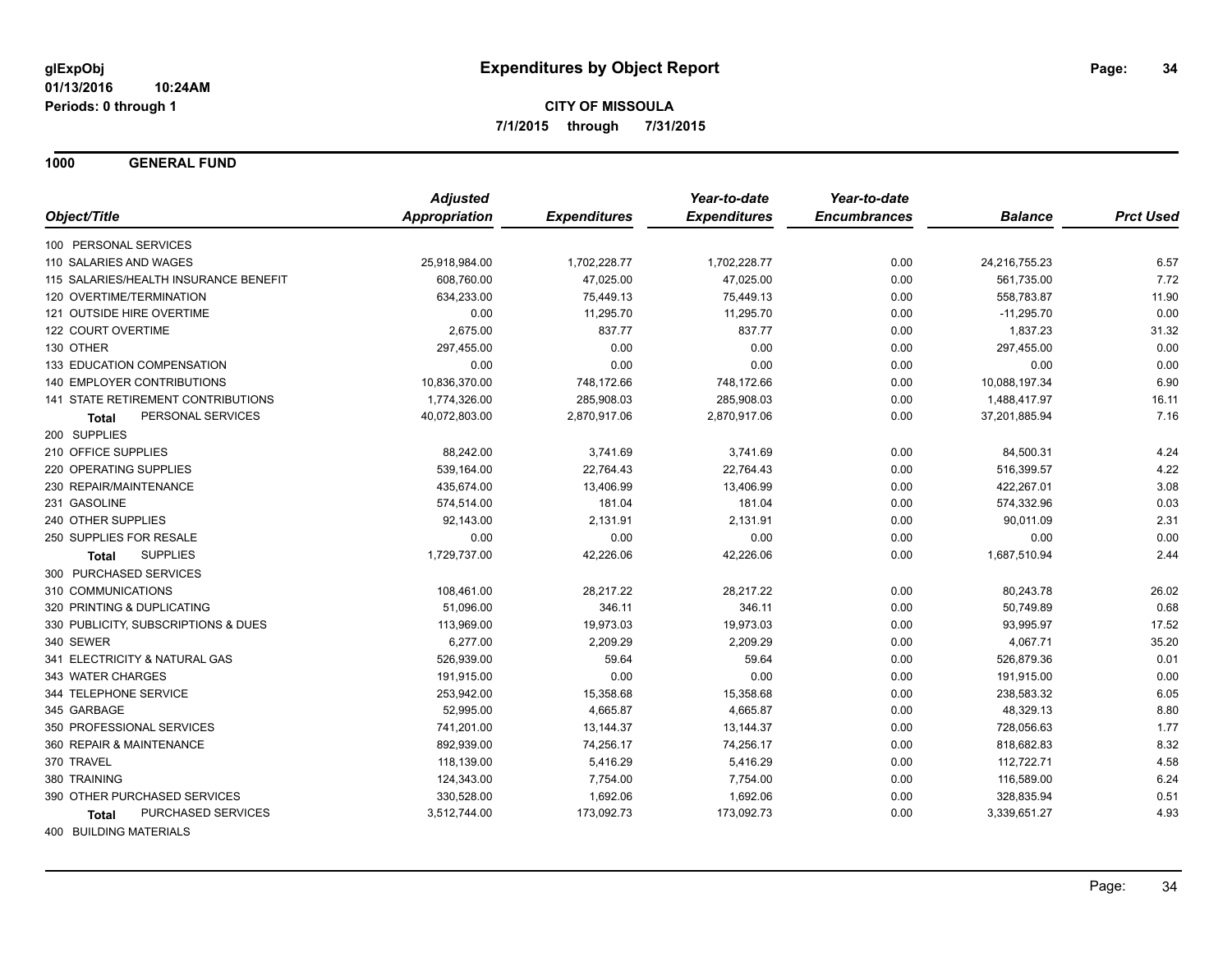**1000 GENERAL FUND**

|                                            | <b>Adjusted</b> |                     | Year-to-date        | Year-to-date        |                |                  |
|--------------------------------------------|-----------------|---------------------|---------------------|---------------------|----------------|------------------|
| Object/Title                               | Appropriation   | <b>Expenditures</b> | <b>Expenditures</b> | <b>Encumbrances</b> | <b>Balance</b> | <b>Prct Used</b> |
| <b>400 BUILDING MATERIALS</b>              | 46,285.00       | 0.00                | 0.00                | 0.00                | 46,285.00      | 0.00             |
| <b>BUILDING MATERIALS</b><br><b>Total</b>  | 46,285.00       | 0.00                | 0.00                | 0.00                | 46,285.00      | 0.00             |
| 500 FIXED CHARGES                          |                 |                     |                     |                     |                |                  |
| 500 FIXED CHARGES                          | 1,152,325.00    | $-3,336.60$         | $-3,336.60$         | 0.00                | 1,155,661.60   | $-0.29$          |
| 530 EQUIPMENT RENTAL                       | 726.00          | 0.00                | 0.00                | 0.00                | 726.00         | 0.00             |
| 550 MERCHANT SERVICE FEES                  | 29,700.00       | 0.00                | 0.00                | 0.00                | 29,700.00      | 0.00             |
| <b>FIXED CHARGES</b><br><b>Total</b>       | 1,182,751.00    | $-3,336.60$         | $-3,336.60$         | 0.00                | 1,186,087.60   | $-0.28$          |
| 600 DEBT SERVICE                           |                 |                     |                     |                     |                |                  |
| 610 PRINCIPAL                              | 516,327.00      | 45,443.02           | 45,443.02           | 0.00                | 470,883.98     | 8.80             |
| 620 INTEREST / SERVICE FEES                | 18.247.00       | 4,769.99            | 4,769.99            | 0.00                | 13,477.01      | 26.14            |
| <b>DEBT SERVICE</b><br><b>Total</b>        | 534,574.00      | 50,213.01           | 50,213.01           | 0.00                | 484,360.99     | 9.39             |
| 700 GRANTS & CONTRIBUTIONS                 |                 |                     |                     |                     |                |                  |
| 700 GRANTS & CONTRIBUTIONS                 | 2,390,580.00    | 100,386.09          | 100,386.09          | 0.00                | 2,290,193.91   | 4.20             |
| 780 INTERGOVERNMENTAL TRANSFER             | 0.00            | 0.00                | 0.00                | 0.00                | 0.00           | 0.00             |
| <b>GRANTS &amp; CONTRIBUTIONS</b><br>Total | 2,390,580.00    | 100,386.09          | 100,386.09          | 0.00                | 2,290,193.91   | 4.20             |
| 800 OTHER OBJECTS                          |                 |                     |                     |                     |                |                  |
| 820 TRANSFERS TO OTHER FUNDS               | 1,911,385.00    | 12,403.53           | 12,403.53           | 0.00                | 1,898,981.47   | 0.65             |
| 845 CONTINGENCY                            | 137,548.00      | 0.00                | 0.00                | 0.00                | 137,548.00     | 0.00             |
| 850 SALARY SAVINGS                         | $-154,023.00$   | 0.00                | 0.00                | 0.00                | $-154,023.00$  | 0.00             |
| OTHER OBJECTS<br><b>Total</b>              | 1,894,910.00    | 12,403.53           | 12,403.53           | 0.00                | 1,882,506.47   | 0.65             |
| 900 CAPITAL OUTLAY                         |                 |                     |                     |                     |                |                  |
| 920 BUILDINGS                              | 0.00            | 0.00                | 0.00                | 0.00                | 0.00           | 0.00             |
| 930 IMPROVEMENTS                           | 197,705.00      | 0.00                | 0.00                | 0.00                | 197,705.00     | 0.00             |
| 940 MACHINERY & EQUIPMENT                  | 0.00            | 0.00                | 0.00                | 0.00                | 0.00           | 0.00             |
| <b>CAPITAL OUTLAY</b><br>Total             | 197,705.00      | 0.00                | 0.00                | 0.00                | 197,705.00     | 0.00             |
| <b>GENERAL FUND</b><br><b>Total</b>        | 51,562,089.00   | 3,245,901.88        | 3,245,901.88        | 0.00                | 48,316,187.12  | 6.30             |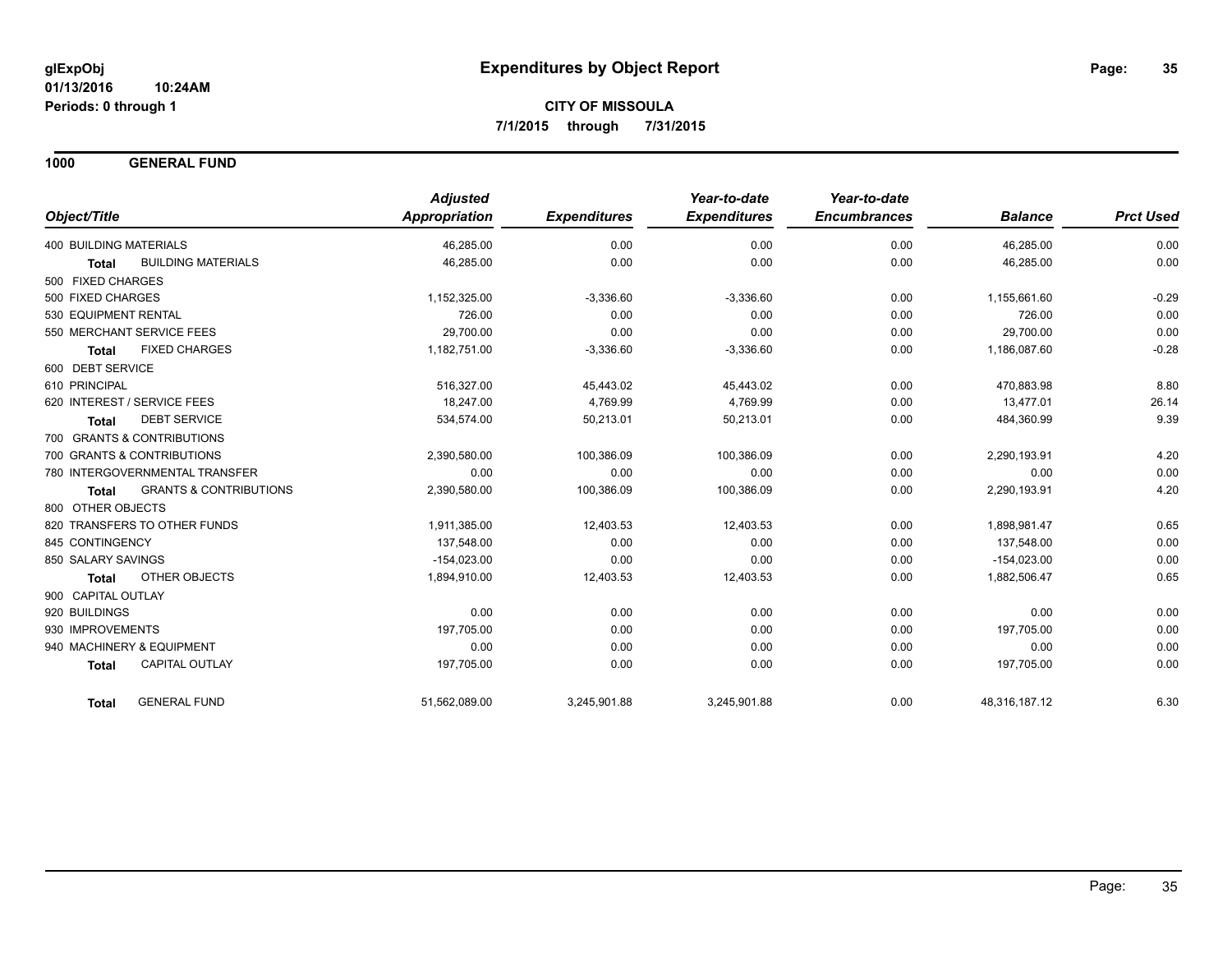#### **1211 PARK ACQUISITION & DEVELOPMENT**

**370 PARKS & RECREATION**

|                        |                              | <b>Adjusted</b>      |                     | Year-to-date        | Year-to-date        |                |                  |
|------------------------|------------------------------|----------------------|---------------------|---------------------|---------------------|----------------|------------------|
| Object/Title           |                              | <b>Appropriation</b> | <b>Expenditures</b> | <b>Expenditures</b> | <b>Encumbrances</b> | <b>Balance</b> | <b>Prct Used</b> |
| 200 SUPPLIES           |                              |                      |                     |                     |                     |                |                  |
| 220 OPERATING SUPPLIES |                              | 10,000.00            | 0.00                | 0.00                | 0.00                | 10,000.00      | 0.00             |
| Total                  | <b>SUPPLIES</b>              | 10,000.00            | 0.00                | 0.00                | 0.00                | 10,000.00      | 0.00             |
|                        | 300 PURCHASED SERVICES       |                      |                     |                     |                     |                |                  |
|                        | 350 PROFESSIONAL SERVICES    | 25,000.00            | 0.00                | 0.00                | 0.00                | 25,000.00      | 0.00             |
|                        | 360 REPAIR & MAINTENANCE     | 0.00                 | 0.00                | 0.00                | 0.00                | 0.00           | 0.00             |
|                        | 390 OTHER PURCHASED SERVICES | 10,000.00            | 0.00                | 0.00                | 0.00                | 10,000.00      | 0.00             |
| <b>Total</b>           | PURCHASED SERVICES           | 35,000.00            | 0.00                | 0.00                | 0.00                | 35,000.00      | 0.00             |
| 500 FIXED CHARGES      |                              |                      |                     |                     |                     |                |                  |
|                        | 550 MERCHANT SERVICE FEES    | 0.00                 | 0.00                | 0.00                | 0.00                | 0.00           | 0.00             |
| <b>Total</b>           | <b>FIXED CHARGES</b>         | 0.00                 | 0.00                | 0.00                | 0.00                | 0.00           | 0.00             |
| 800 OTHER OBJECTS      |                              |                      |                     |                     |                     |                |                  |
|                        | 820 TRANSFERS TO OTHER FUNDS | 0.00                 | 0.00                | 0.00                | 0.00                | 0.00           | 0.00             |
| Total                  | <b>OTHER OBJECTS</b>         | 0.00                 | 0.00                | 0.00                | 0.00                | 0.00           | 0.00             |
| 900 CAPITAL OUTLAY     |                              |                      |                     |                     |                     |                |                  |
| 930 IMPROVEMENTS       |                              | 168,578.00           | 0.00                | 0.00                | 0.00                | 168,578.00     | 0.00             |
| <b>Total</b>           | <b>CAPITAL OUTLAY</b>        | 168,578.00           | 0.00                | 0.00                | 0.00                | 168,578.00     | 0.00             |
| <b>Total</b>           | PARKS & RECREATION           | 213,578.00           | 0.00                | 0.00                | 0.00                | 213,578.00     | 0.00             |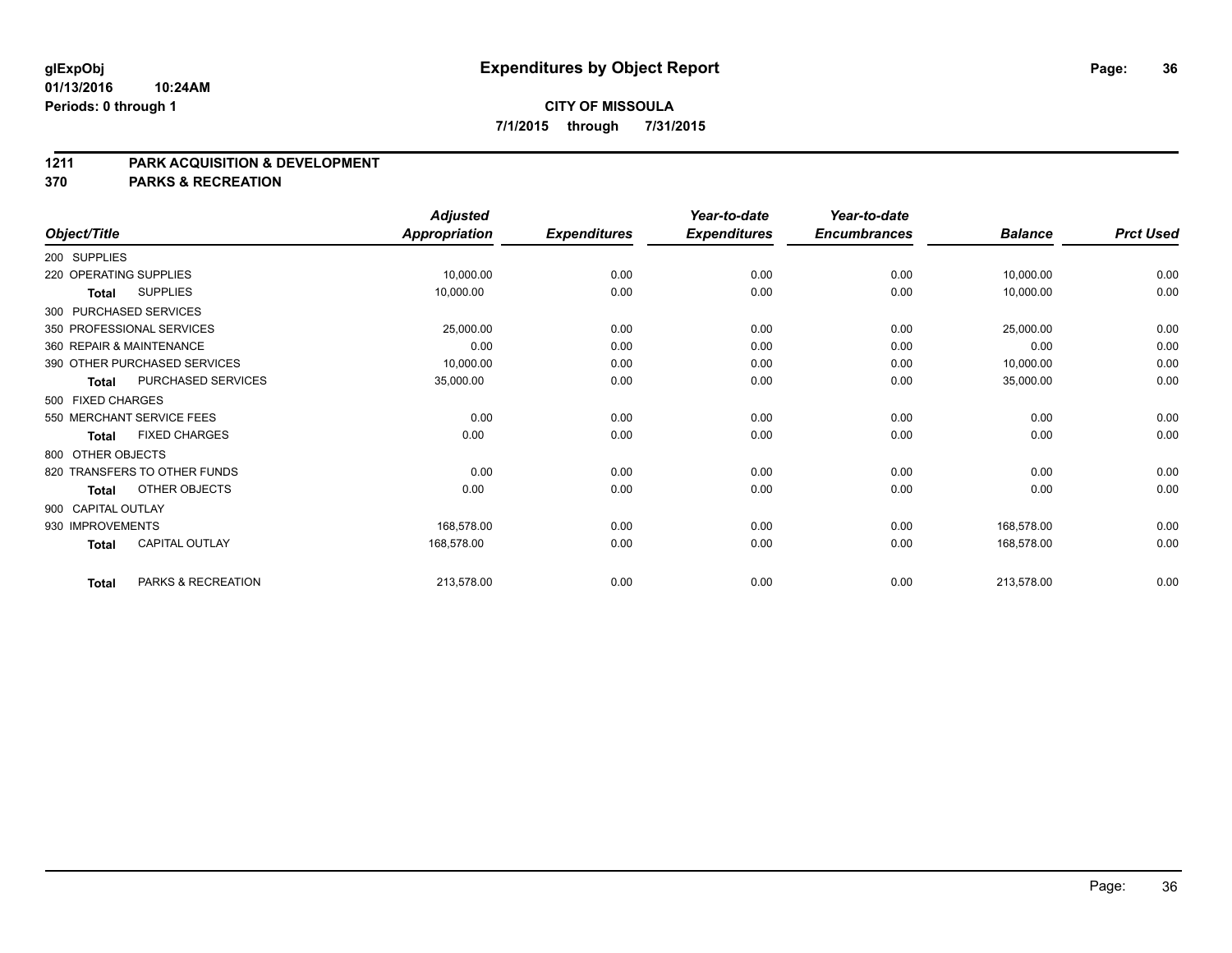**CITY OF MISSOULA 7/1/2015 through 7/31/2015**

## **1211 PARK ACQUISITION & DEVELOPMENT**

|                        |                                | <b>Adjusted</b>      |                     | Year-to-date        | Year-to-date        |                |                  |
|------------------------|--------------------------------|----------------------|---------------------|---------------------|---------------------|----------------|------------------|
| Object/Title           |                                | <b>Appropriation</b> | <b>Expenditures</b> | <b>Expenditures</b> | <b>Encumbrances</b> | <b>Balance</b> | <b>Prct Used</b> |
| 200 SUPPLIES           |                                |                      |                     |                     |                     |                |                  |
| 220 OPERATING SUPPLIES |                                | 10,000.00            | 0.00                | 0.00                | 0.00                | 10,000.00      | 0.00             |
| Total                  | <b>SUPPLIES</b>                | 10,000.00            | 0.00                | 0.00                | 0.00                | 10,000.00      | 0.00             |
|                        | 300 PURCHASED SERVICES         |                      |                     |                     |                     |                |                  |
|                        | 350 PROFESSIONAL SERVICES      | 25,000.00            | 0.00                | 0.00                | 0.00                | 25,000.00      | 0.00             |
|                        | 360 REPAIR & MAINTENANCE       | 0.00                 | 0.00                | 0.00                | 0.00                | 0.00           | 0.00             |
|                        | 390 OTHER PURCHASED SERVICES   | 10,000.00            | 0.00                | 0.00                | 0.00                | 10,000.00      | 0.00             |
| <b>Total</b>           | PURCHASED SERVICES             | 35,000.00            | 0.00                | 0.00                | 0.00                | 35,000.00      | 0.00             |
| 500 FIXED CHARGES      |                                |                      |                     |                     |                     |                |                  |
|                        | 550 MERCHANT SERVICE FEES      | 0.00                 | 0.00                | 0.00                | 0.00                | 0.00           | 0.00             |
| Total                  | <b>FIXED CHARGES</b>           | 0.00                 | 0.00                | 0.00                | 0.00                | 0.00           | 0.00             |
| 800 OTHER OBJECTS      |                                |                      |                     |                     |                     |                |                  |
|                        | 820 TRANSFERS TO OTHER FUNDS   | 0.00                 | 0.00                | 0.00                | 0.00                | 0.00           | 0.00             |
| <b>Total</b>           | OTHER OBJECTS                  | 0.00                 | 0.00                | 0.00                | 0.00                | 0.00           | 0.00             |
| 900 CAPITAL OUTLAY     |                                |                      |                     |                     |                     |                |                  |
| 930 IMPROVEMENTS       |                                | 168,578.00           | 0.00                | 0.00                | 0.00                | 168,578.00     | 0.00             |
| <b>Total</b>           | <b>CAPITAL OUTLAY</b>          | 168,578.00           | 0.00                | 0.00                | 0.00                | 168,578.00     | 0.00             |
| <b>Total</b>           | PARK ACQUISITION & DEVELOPMENT | 213,578.00           | 0.00                | 0.00                | 0.00                | 213,578.00     | 0.00             |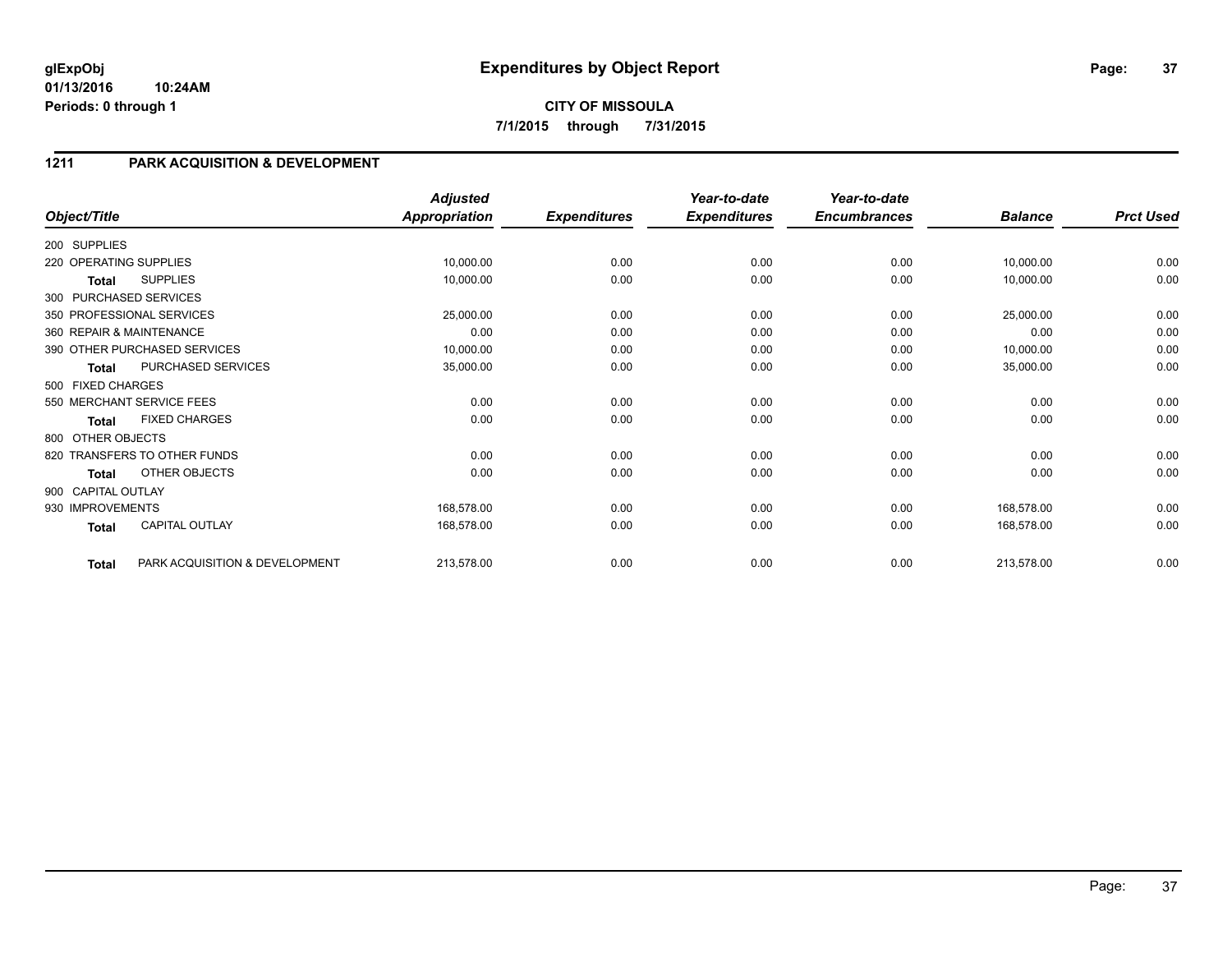#### **1212 PARK ENTERPRISE FUND**

**370 PARKS & RECREATION**

|                                       | <b>Adjusted</b>      |                     | Year-to-date        | Year-to-date        |                |                  |
|---------------------------------------|----------------------|---------------------|---------------------|---------------------|----------------|------------------|
| Object/Title                          | <b>Appropriation</b> | <b>Expenditures</b> | <b>Expenditures</b> | <b>Encumbrances</b> | <b>Balance</b> | <b>Prct Used</b> |
| 200 SUPPLIES                          |                      |                     |                     |                     |                |                  |
| 210 OFFICE SUPPLIES                   | 0.00                 | 0.00                | 0.00                | 0.00                | 0.00           | 0.00             |
| 220 OPERATING SUPPLIES                | 35,000.00            | 0.00                | 0.00                | 0.00                | 35,000.00      | 0.00             |
| 230 REPAIR/MAINTENANCE                | 0.00                 | 0.00                | 0.00                | 0.00                | 0.00           | 0.00             |
| 240 OTHER SUPPLIES                    | 0.00                 | 0.00                | 0.00                | 0.00                | 0.00           | 0.00             |
| <b>SUPPLIES</b><br><b>Total</b>       | 35,000.00            | 0.00                | 0.00                | 0.00                | 35,000.00      | 0.00             |
| 300 PURCHASED SERVICES                |                      |                     |                     |                     |                |                  |
| 350 PROFESSIONAL SERVICES             | 10,000.00            | 0.00                | 0.00                | 0.00                | 10,000.00      | 0.00             |
| 360 REPAIR & MAINTENANCE              | 0.00                 | 0.00                | 0.00                | 0.00                | 0.00           | 0.00             |
| 390 OTHER PURCHASED SERVICES          | 20,000.00            | 0.00                | 0.00                | 0.00                | 20,000.00      | 0.00             |
| PURCHASED SERVICES<br><b>Total</b>    | 30,000.00            | 0.00                | 0.00                | 0.00                | 30,000.00      | 0.00             |
| 500 FIXED CHARGES                     |                      |                     |                     |                     |                |                  |
| 550 MERCHANT SERVICE FEES             | 0.00                 | 0.00                | 0.00                | 0.00                | 0.00           | 0.00             |
| <b>FIXED CHARGES</b><br><b>Total</b>  | 0.00                 | 0.00                | 0.00                | 0.00                | 0.00           | 0.00             |
| 800 OTHER OBJECTS                     |                      |                     |                     |                     |                |                  |
| 820 TRANSFERS TO OTHER FUNDS          | 0.00                 | 0.00                | 0.00                | 0.00                | 0.00           | 0.00             |
| OTHER OBJECTS<br><b>Total</b>         | 0.00                 | 0.00                | 0.00                | 0.00                | 0.00           | 0.00             |
| 900 CAPITAL OUTLAY                    |                      |                     |                     |                     |                |                  |
| 930 IMPROVEMENTS                      | 180.150.00           | 0.00                | 0.00                | 0.00                | 180.150.00     | 0.00             |
| 940 MACHINERY & EQUIPMENT             | 30,000.00            | 0.00                | 0.00                | 0.00                | 30,000.00      | 0.00             |
| <b>CAPITAL OUTLAY</b><br><b>Total</b> | 210,150.00           | 0.00                | 0.00                | 0.00                | 210,150.00     | 0.00             |
|                                       |                      |                     |                     |                     |                |                  |
| PARKS & RECREATION<br><b>Total</b>    | 275,150.00           | 0.00                | 0.00                | 0.00                | 275,150.00     | 0.00             |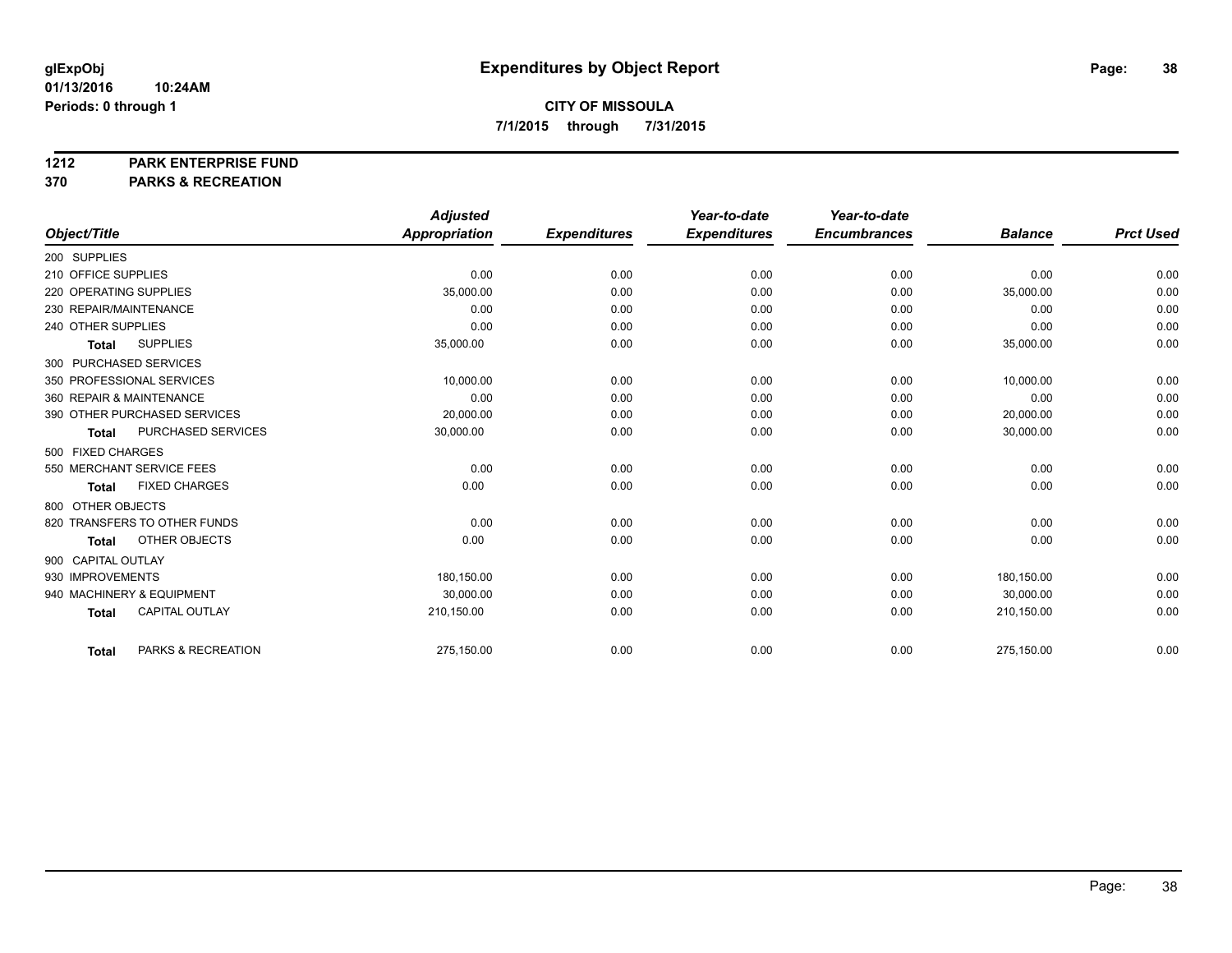#### **1212 PARK ENTERPRISE FUND**

|                                       | <b>Adjusted</b>      |                     | Year-to-date        | Year-to-date        |                |                  |
|---------------------------------------|----------------------|---------------------|---------------------|---------------------|----------------|------------------|
| Object/Title                          | <b>Appropriation</b> | <b>Expenditures</b> | <b>Expenditures</b> | <b>Encumbrances</b> | <b>Balance</b> | <b>Prct Used</b> |
| 200 SUPPLIES                          |                      |                     |                     |                     |                |                  |
| 210 OFFICE SUPPLIES                   | 0.00                 | 0.00                | 0.00                | 0.00                | 0.00           | 0.00             |
| 220 OPERATING SUPPLIES                | 35,000.00            | 0.00                | 0.00                | 0.00                | 35,000.00      | 0.00             |
| 230 REPAIR/MAINTENANCE                | 0.00                 | 0.00                | 0.00                | 0.00                | 0.00           | 0.00             |
| 240 OTHER SUPPLIES                    | 0.00                 | 0.00                | 0.00                | 0.00                | 0.00           | 0.00             |
| <b>SUPPLIES</b><br><b>Total</b>       | 35,000.00            | 0.00                | 0.00                | 0.00                | 35,000.00      | 0.00             |
| 300 PURCHASED SERVICES                |                      |                     |                     |                     |                |                  |
| 350 PROFESSIONAL SERVICES             | 10,000.00            | 0.00                | 0.00                | 0.00                | 10,000.00      | 0.00             |
| 360 REPAIR & MAINTENANCE              | 0.00                 | 0.00                | 0.00                | 0.00                | 0.00           | 0.00             |
| 390 OTHER PURCHASED SERVICES          | 20,000.00            | 0.00                | 0.00                | 0.00                | 20,000.00      | 0.00             |
| PURCHASED SERVICES<br><b>Total</b>    | 30,000.00            | 0.00                | 0.00                | 0.00                | 30,000.00      | 0.00             |
| 500 FIXED CHARGES                     |                      |                     |                     |                     |                |                  |
| 550 MERCHANT SERVICE FEES             | 0.00                 | 0.00                | 0.00                | 0.00                | 0.00           | 0.00             |
| <b>FIXED CHARGES</b><br><b>Total</b>  | 0.00                 | 0.00                | 0.00                | 0.00                | 0.00           | 0.00             |
| 800 OTHER OBJECTS                     |                      |                     |                     |                     |                |                  |
| 820 TRANSFERS TO OTHER FUNDS          | 0.00                 | 0.00                | 0.00                | 0.00                | 0.00           | 0.00             |
| OTHER OBJECTS<br><b>Total</b>         | 0.00                 | 0.00                | 0.00                | 0.00                | 0.00           | 0.00             |
| 900 CAPITAL OUTLAY                    |                      |                     |                     |                     |                |                  |
| 930 IMPROVEMENTS                      | 180,150.00           | 0.00                | 0.00                | 0.00                | 180,150.00     | 0.00             |
| 940 MACHINERY & EQUIPMENT             | 30,000.00            | 0.00                | 0.00                | 0.00                | 30,000.00      | 0.00             |
| <b>CAPITAL OUTLAY</b><br><b>Total</b> | 210,150.00           | 0.00                | 0.00                | 0.00                | 210,150.00     | 0.00             |
|                                       |                      |                     |                     |                     |                |                  |
| PARK ENTERPRISE FUND<br><b>Total</b>  | 275,150.00           | 0.00                | 0.00                | 0.00                | 275,150.00     | 0.00             |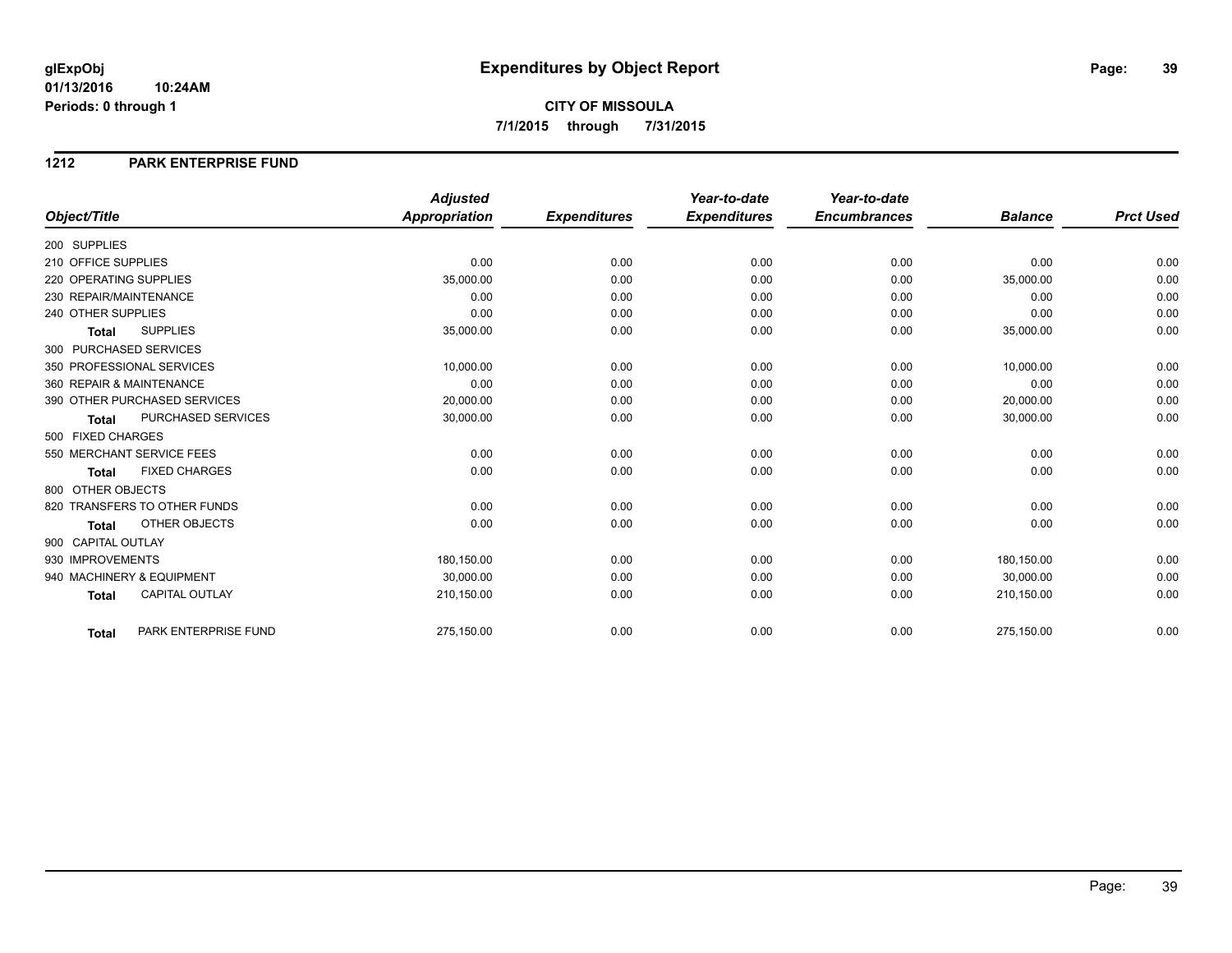**1216 PARKS & REC TRAILS, DEV**

**370 PARKS & RECREATION**

|                                            | <b>Adjusted</b>      |                     | Year-to-date        | Year-to-date        |                |                  |
|--------------------------------------------|----------------------|---------------------|---------------------|---------------------|----------------|------------------|
| Object/Title                               | <b>Appropriation</b> | <b>Expenditures</b> | <b>Expenditures</b> | <b>Encumbrances</b> | <b>Balance</b> | <b>Prct Used</b> |
| 100 PERSONAL SERVICES                      |                      |                     |                     |                     |                |                  |
| 110 SALARIES AND WAGES                     | 11,291.00            | 2,558.51            | 2,558.51            | 0.00                | 8,732.49       | 22.66            |
| 120 OVERTIME/TERMINATION                   | 0.00                 | 0.00                | 0.00                | 0.00                | 0.00           | 0.00             |
| 130 OTHER                                  | 0.00                 | 0.00                | 0.00                | 0.00                | 0.00           | 0.00             |
| 140 EMPLOYER CONTRIBUTIONS                 | 1,909.00             | 492.34              | 492.34              | 0.00                | 1,416.66       | 25.79            |
| 141 STATE RETIREMENT CONTRIBUTIONS         | 0.00                 | 2.56                | 2.56                | 0.00                | $-2.56$        | 0.00             |
| PERSONAL SERVICES<br>Total                 | 13,200.00            | 3,053.41            | 3,053.41            | 0.00                | 10,146.59      | 23.13            |
| 200 SUPPLIES                               |                      |                     |                     |                     |                |                  |
| 210 OFFICE SUPPLIES                        | 0.00                 | 0.00                | 0.00                | 0.00                | 0.00           | 0.00             |
| 220 OPERATING SUPPLIES                     | 67,000.00            | 7,125.12            | 7,125.12            | 0.00                | 59,874.88      | 10.63            |
| 230 REPAIR/MAINTENANCE                     | 35,000.00            | 0.00                | 0.00                | 0.00                | 35,000.00      | 0.00             |
| 240 OTHER SUPPLIES                         | 1,100.00             | 0.00                | 0.00                | 0.00                | 1,100.00       | 0.00             |
| <b>SUPPLIES</b><br>Total                   | 103,100.00           | 7,125.12            | 7,125.12            | 0.00                | 95,974.88      | 6.91             |
| 300 PURCHASED SERVICES                     |                      |                     |                     |                     |                |                  |
| 330 PUBLICITY, SUBSCRIPTIONS & DUES        | 0.00                 | 0.00                | 0.00                | 0.00                | 0.00           | 0.00             |
| 341 ELECTRICITY & NATURAL GAS              | 0.00                 | 0.00                | 0.00                | 0.00                | 0.00           | 0.00             |
| 350 PROFESSIONAL SERVICES                  | 146,700.00           | 0.00                | 0.00                | 0.00                | 146,700.00     | 0.00             |
| 360 REPAIR & MAINTENANCE                   | 10,000.00            | 0.00                | 0.00                | 0.00                | 10,000.00      | 0.00             |
| 370 TRAVEL                                 | 150.00               | 0.00                | 0.00                | 0.00                | 150.00         | 0.00             |
| 380 TRAINING                               | 150.00               | 0.00                | 0.00                | 0.00                | 150.00         | 0.00             |
| 390 OTHER PURCHASED SERVICES               | 100,000.00           | 0.00                | 0.00                | 0.00                | 100,000.00     | 0.00             |
| PURCHASED SERVICES<br>Total                | 257,000.00           | 0.00                | 0.00                | 0.00                | 257,000.00     | 0.00             |
| 500 FIXED CHARGES                          |                      |                     |                     |                     |                |                  |
| 550 MERCHANT SERVICE FEES                  | 0.00                 | 0.00                | 0.00                | 0.00                | 0.00           | 0.00             |
| <b>FIXED CHARGES</b><br>Total              | 0.00                 | 0.00                | 0.00                | 0.00                | 0.00           | 0.00             |
| 700 GRANTS & CONTRIBUTIONS                 |                      |                     |                     |                     |                |                  |
| 700 GRANTS & CONTRIBUTIONS                 | 0.00                 | 0.00                | 0.00                | 0.00                | 0.00           | 0.00             |
| 751 RECREATION SCHOLARSHIPS                | 0.00                 | 0.00                | 0.00                | 0.00                | 0.00           | 0.00             |
| <b>GRANTS &amp; CONTRIBUTIONS</b><br>Total | 0.00                 | 0.00                | 0.00                | 0.00                | 0.00           | 0.00             |
| 800 OTHER OBJECTS                          |                      |                     |                     |                     |                |                  |
| 820 TRANSFERS TO OTHER FUNDS               | 50,000.00            | 0.00                | 0.00                | 0.00                | 50,000.00      | 0.00             |
| 845 CONTINGENCY                            | 25,000.00            | 0.00                | 0.00                | 0.00                | 25,000.00      | 0.00             |
| OTHER OBJECTS<br><b>Total</b>              | 75,000.00            | 0.00                | 0.00                | 0.00                | 75,000.00      | 0.00             |
|                                            |                      |                     |                     |                     |                |                  |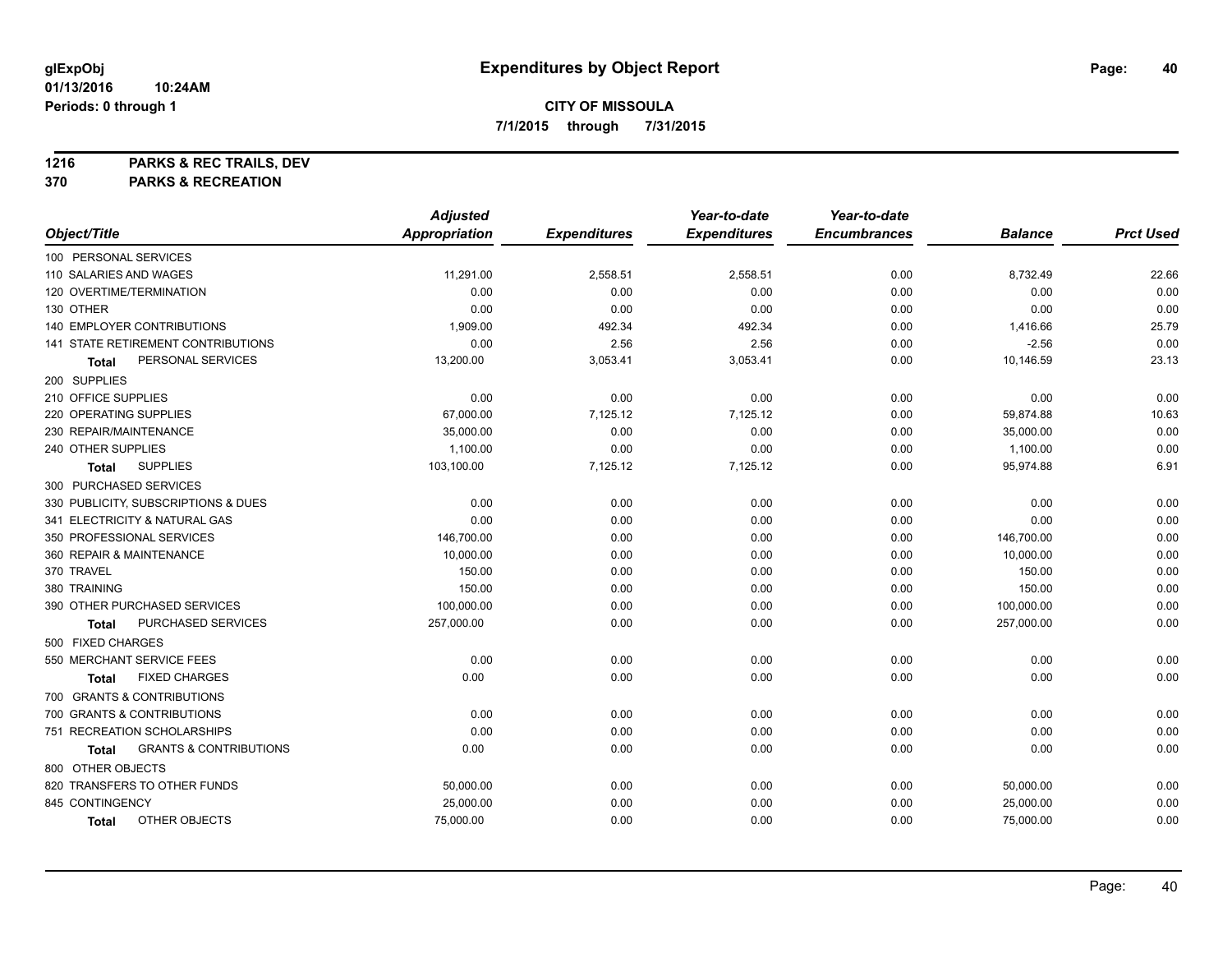**1216 PARKS & REC TRAILS, DEV**

**370 PARKS & RECREATION**

| Object/Title                          | <b>Adjusted</b><br>Appropriation | <b>Expenditures</b> | Year-to-date<br><b>Expenditures</b> | Year-to-date<br><b>Encumbrances</b> | <b>Balance</b> | <b>Prct Used</b> |
|---------------------------------------|----------------------------------|---------------------|-------------------------------------|-------------------------------------|----------------|------------------|
| 900 CAPITAL OUTLAY                    |                                  |                     |                                     |                                     |                |                  |
| 920 BUILDINGS                         | 100,000.00                       | 0.00                | 0.00                                | 0.00                                | 100.000.00     | 0.00             |
| 930 IMPROVEMENTS                      | 346.620.00                       | 0.00                | 0.00                                | 0.00                                | 346.620.00     | 0.00             |
| 940 MACHINERY & EQUIPMENT             | 50.000.00                        | 0.00                | 0.00                                | 0.00                                | 50.000.00      | 0.00             |
| <b>CAPITAL OUTLAY</b><br><b>Total</b> | 496,620.00                       | 0.00                | 0.00                                | 0.00                                | 496,620.00     | 0.00             |
| PARKS & RECREATION<br>Total           | 944,920.00                       | 10.178.53           | 10.178.53                           | 0.00                                | 934.741.47     | 1.08             |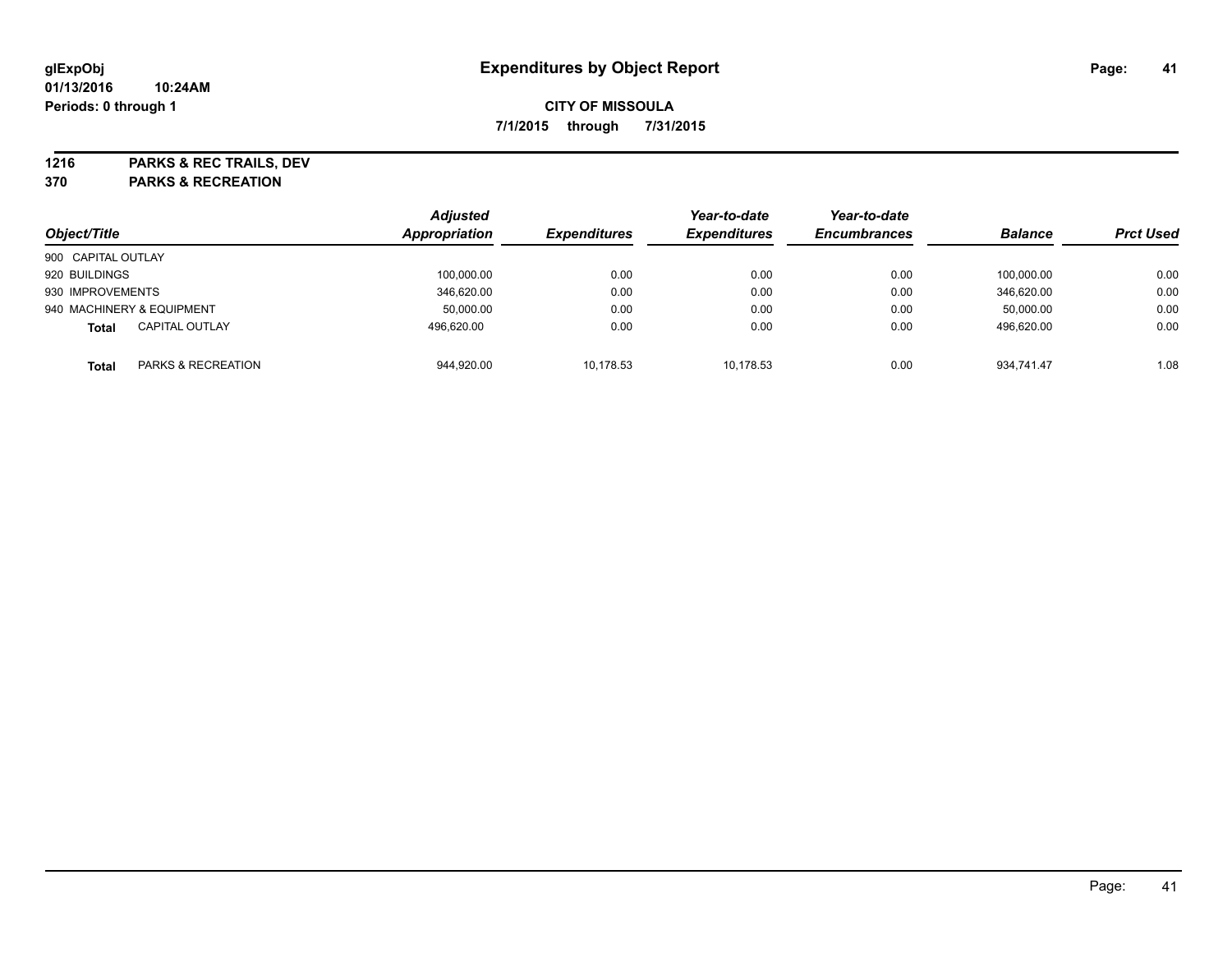#### **1216 PARKS & REC TRAILS, DEV**

|                                            | <b>Adjusted</b>      |                     | Year-to-date        | Year-to-date        |                |                  |
|--------------------------------------------|----------------------|---------------------|---------------------|---------------------|----------------|------------------|
| Object/Title                               | <b>Appropriation</b> | <b>Expenditures</b> | <b>Expenditures</b> | <b>Encumbrances</b> | <b>Balance</b> | <b>Prct Used</b> |
| 100 PERSONAL SERVICES                      |                      |                     |                     |                     |                |                  |
| 110 SALARIES AND WAGES                     | 11,291.00            | 2,558.51            | 2,558.51            | 0.00                | 8,732.49       | 22.66            |
| 120 OVERTIME/TERMINATION                   | 0.00                 | 0.00                | 0.00                | 0.00                | 0.00           | 0.00             |
| 130 OTHER                                  | 0.00                 | 0.00                | 0.00                | 0.00                | 0.00           | 0.00             |
| 140 EMPLOYER CONTRIBUTIONS                 | 1,909.00             | 492.34              | 492.34              | 0.00                | 1,416.66       | 25.79            |
| 141 STATE RETIREMENT CONTRIBUTIONS         | 0.00                 | 2.56                | 2.56                | 0.00                | $-2.56$        | 0.00             |
| PERSONAL SERVICES<br><b>Total</b>          | 13,200.00            | 3,053.41            | 3,053.41            | 0.00                | 10,146.59      | 23.13            |
| 200 SUPPLIES                               |                      |                     |                     |                     |                |                  |
| 210 OFFICE SUPPLIES                        | 0.00                 | 0.00                | 0.00                | 0.00                | 0.00           | 0.00             |
| 220 OPERATING SUPPLIES                     | 67,000.00            | 7,125.12            | 7,125.12            | 0.00                | 59,874.88      | 10.63            |
| 230 REPAIR/MAINTENANCE                     | 35,000.00            | 0.00                | 0.00                | 0.00                | 35,000.00      | 0.00             |
| 240 OTHER SUPPLIES                         | 1,100.00             | 0.00                | 0.00                | 0.00                | 1,100.00       | 0.00             |
| <b>SUPPLIES</b><br><b>Total</b>            | 103,100.00           | 7,125.12            | 7,125.12            | 0.00                | 95,974.88      | 6.91             |
| 300 PURCHASED SERVICES                     |                      |                     |                     |                     |                |                  |
| 330 PUBLICITY, SUBSCRIPTIONS & DUES        | 0.00                 | 0.00                | 0.00                | 0.00                | 0.00           | 0.00             |
| 341 ELECTRICITY & NATURAL GAS              | 0.00                 | 0.00                | 0.00                | 0.00                | 0.00           | 0.00             |
| 350 PROFESSIONAL SERVICES                  | 146,700.00           | 0.00                | 0.00                | 0.00                | 146,700.00     | 0.00             |
| 360 REPAIR & MAINTENANCE                   | 10,000.00            | 0.00                | 0.00                | 0.00                | 10,000.00      | 0.00             |
| 370 TRAVEL                                 | 150.00               | 0.00                | 0.00                | 0.00                | 150.00         | 0.00             |
| 380 TRAINING                               | 150.00               | 0.00                | 0.00                | 0.00                | 150.00         | 0.00             |
| 390 OTHER PURCHASED SERVICES               | 100,000.00           | 0.00                | 0.00                | 0.00                | 100,000.00     | 0.00             |
| PURCHASED SERVICES<br>Total                | 257,000.00           | 0.00                | 0.00                | 0.00                | 257,000.00     | 0.00             |
| 500 FIXED CHARGES                          |                      |                     |                     |                     |                |                  |
| 550 MERCHANT SERVICE FEES                  | 0.00                 | 0.00                | 0.00                | 0.00                | 0.00           | 0.00             |
| <b>FIXED CHARGES</b><br>Total              | 0.00                 | 0.00                | 0.00                | 0.00                | 0.00           | 0.00             |
| 700 GRANTS & CONTRIBUTIONS                 |                      |                     |                     |                     |                |                  |
| 700 GRANTS & CONTRIBUTIONS                 | 0.00                 | 0.00                | 0.00                | 0.00                | 0.00           | 0.00             |
| 751 RECREATION SCHOLARSHIPS                | 0.00                 | 0.00                | 0.00                | 0.00                | 0.00           | 0.00             |
| <b>GRANTS &amp; CONTRIBUTIONS</b><br>Total | 0.00                 | 0.00                | 0.00                | 0.00                | 0.00           | 0.00             |
| 800 OTHER OBJECTS                          |                      |                     |                     |                     |                |                  |
| 820 TRANSFERS TO OTHER FUNDS               | 50,000.00            | 0.00                | 0.00                | 0.00                | 50,000.00      | 0.00             |
| 845 CONTINGENCY                            | 25,000.00            | 0.00                | 0.00                | 0.00                | 25,000.00      | 0.00             |
| OTHER OBJECTS<br><b>Total</b>              | 75,000.00            | 0.00                | 0.00                | 0.00                | 75,000.00      | 0.00             |
| 900 CAPITAL OUTLAY                         |                      |                     |                     |                     |                |                  |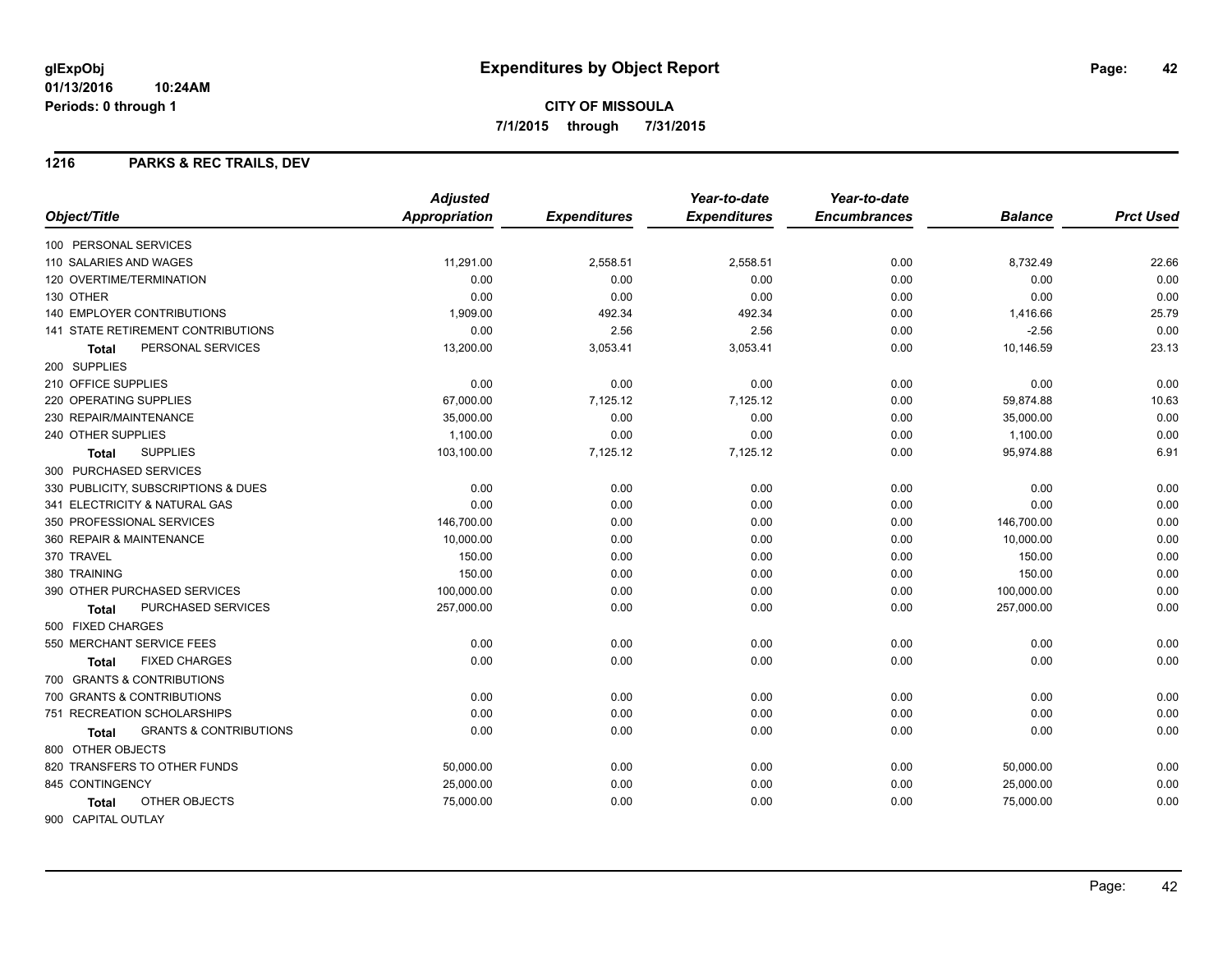#### **1216 PARKS & REC TRAILS, DEV**

| Object/Title                          | <b>Adjusted</b><br>Appropriation | <b>Expenditures</b> | Year-to-date<br><b>Expenditures</b> | Year-to-date<br><b>Encumbrances</b> | <b>Balance</b> | <b>Prct Used</b> |
|---------------------------------------|----------------------------------|---------------------|-------------------------------------|-------------------------------------|----------------|------------------|
| 920 BUILDINGS                         | 100,000.00                       | 0.00                | 0.00                                | 0.00                                | 100.000.00     | 0.00             |
| 930 IMPROVEMENTS                      | 346,620.00                       | 0.00                | 0.00                                | 0.00                                | 346.620.00     | 0.00             |
| 940 MACHINERY & EQUIPMENT             | 50,000.00                        | 0.00                | 0.00                                | 0.00                                | 50.000.00      | 0.00             |
| <b>CAPITAL OUTLAY</b><br><b>Total</b> | 496.620.00                       | 0.00                | 0.00                                | 0.00                                | 496.620.00     | 0.00             |
| PARKS & REC TRAILS, DEV<br>Total      | 944,920.00                       | 10.178.53           | 10.178.53                           | 0.00                                | 934.741.47     | 1.08             |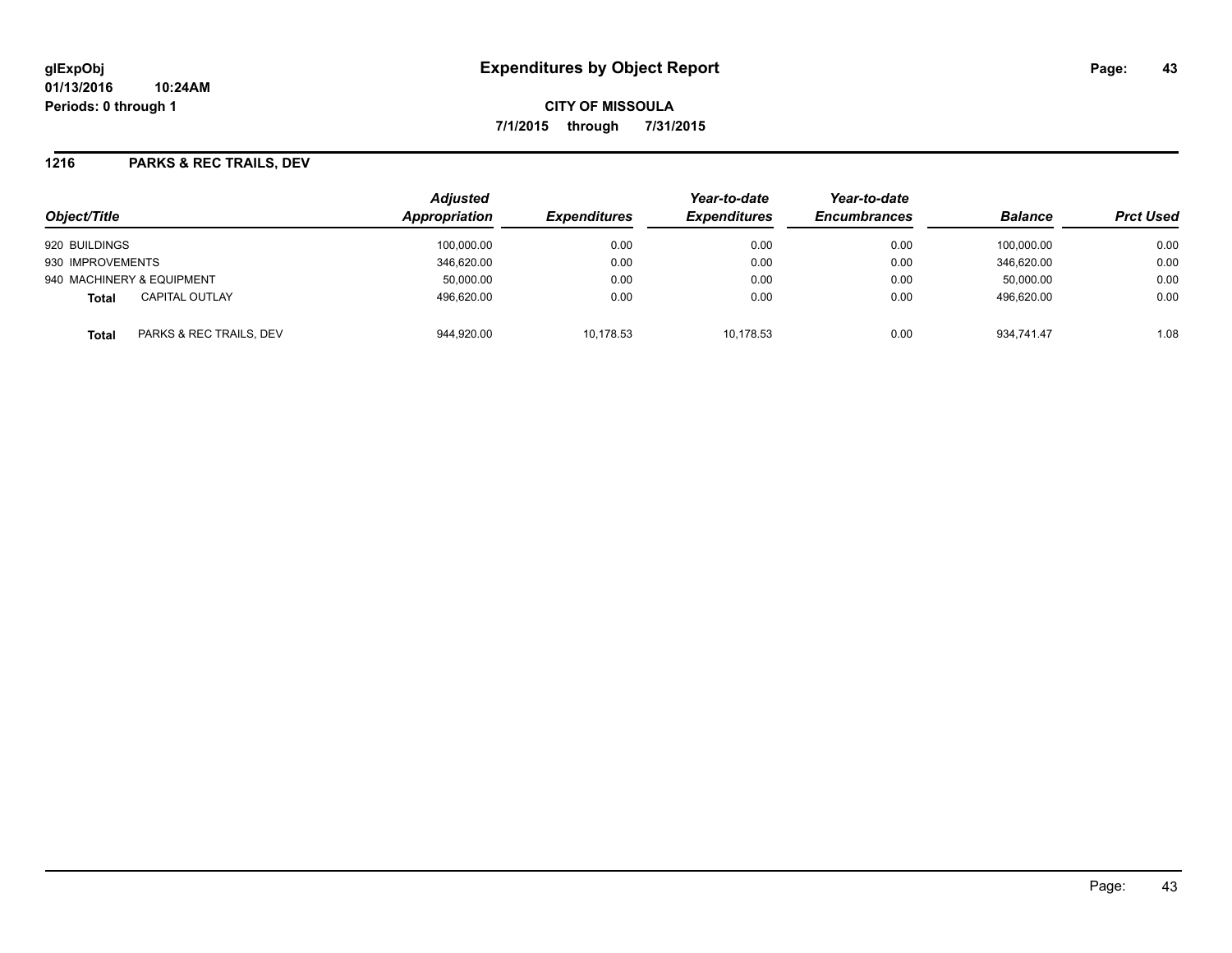# **1217 PARKS CITY LIFE GYM LEASE**

## **370 PARKS & RECREATION**

|                                           | <b>Adjusted</b>      |                     | Year-to-date        | Year-to-date        |                |                  |
|-------------------------------------------|----------------------|---------------------|---------------------|---------------------|----------------|------------------|
| Object/Title                              | <b>Appropriation</b> | <b>Expenditures</b> | <b>Expenditures</b> | <b>Encumbrances</b> | <b>Balance</b> | <b>Prct Used</b> |
| 100 PERSONAL SERVICES                     |                      |                     |                     |                     |                |                  |
| 110 SALARIES AND WAGES                    | 12,000.00            | 0.00                | 0.00                | 0.00                | 12,000.00      | 0.00             |
| 120 OVERTIME/TERMINATION                  | 0.00                 | 0.00                | 0.00                | 0.00                | 0.00           | 0.00             |
| 140 EMPLOYER CONTRIBUTIONS                | 0.00                 | 0.00                | 0.00                | 0.00                | 0.00           | 0.00             |
| <b>141 STATE RETIREMENT CONTRIBUTIONS</b> | 0.00                 | 0.00                | 0.00                | 0.00                | 0.00           | 0.00             |
| PERSONAL SERVICES<br><b>Total</b>         | 12,000.00            | 0.00                | 0.00                | 0.00                | 12,000.00      | 0.00             |
| 200 SUPPLIES                              |                      |                     |                     |                     |                |                  |
| 210 OFFICE SUPPLIES                       | 0.00                 | 0.00                | 0.00                | 0.00                | 0.00           | 0.00             |
| 220 OPERATING SUPPLIES                    | 2,500.00             | 0.00                | 0.00                | 0.00                | 2,500.00       | 0.00             |
| 230 REPAIR/MAINTENANCE                    | 2,500.00             | 0.00                | 0.00                | 0.00                | 2,500.00       | 0.00             |
| <b>SUPPLIES</b><br><b>Total</b>           | 5,000.00             | 0.00                | 0.00                | 0.00                | 5,000.00       | 0.00             |
| 300 PURCHASED SERVICES                    |                      |                     |                     |                     |                |                  |
| 320 PRINTING & DUPLICATING                | 1,000.00             | 0.00                | 0.00                | 0.00                | 1,000.00       | 0.00             |
| 330 PUBLICITY, SUBSCRIPTIONS & DUES       | 1.000.00             | 0.00                | 0.00                | 0.00                | 1,000.00       | 0.00             |
| PURCHASED SERVICES<br><b>Total</b>        | 2,000.00             | 0.00                | 0.00                | 0.00                | 2,000.00       | 0.00             |
| 500 FIXED CHARGES                         |                      |                     |                     |                     |                |                  |
| 500 FIXED CHARGES                         | 24,000.00            | 4,000.00            | 4,000.00            | 0.00                | 20,000.00      | 16.67            |
| 550 MERCHANT SERVICE FEES                 | 0.00                 | 0.00                | 0.00                | 0.00                | 0.00           | 0.00             |
| <b>FIXED CHARGES</b><br><b>Total</b>      | 24,000.00            | 4,000.00            | 4,000.00            | 0.00                | 20,000.00      | 16.67            |
| PARKS & RECREATION<br><b>Total</b>        | 43,000.00            | 4,000.00            | 4,000.00            | 0.00                | 39,000.00      | 9.30             |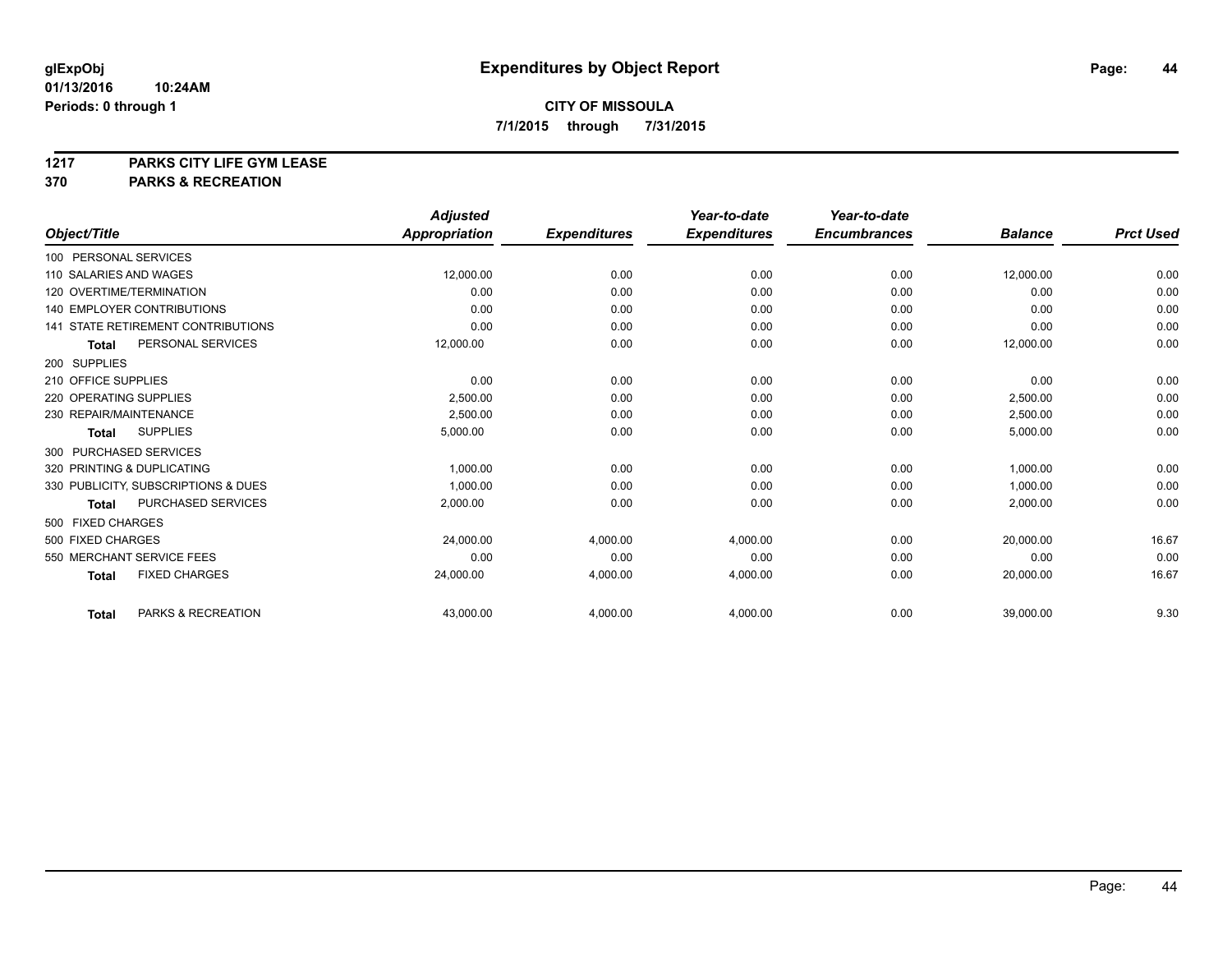## **CITY OF MISSOULA 7/1/2015 through 7/31/2015**

### **1217 PARKS CITY LIFE GYM LEASE**

|                                           | <b>Adjusted</b>      |                     | Year-to-date        | Year-to-date        |                |                  |
|-------------------------------------------|----------------------|---------------------|---------------------|---------------------|----------------|------------------|
| Object/Title                              | <b>Appropriation</b> | <b>Expenditures</b> | <b>Expenditures</b> | <b>Encumbrances</b> | <b>Balance</b> | <b>Prct Used</b> |
| 100 PERSONAL SERVICES                     |                      |                     |                     |                     |                |                  |
| 110 SALARIES AND WAGES                    | 12,000.00            | 0.00                | 0.00                | 0.00                | 12,000.00      | 0.00             |
| 120 OVERTIME/TERMINATION                  | 0.00                 | 0.00                | 0.00                | 0.00                | 0.00           | 0.00             |
| <b>140 EMPLOYER CONTRIBUTIONS</b>         | 0.00                 | 0.00                | 0.00                | 0.00                | 0.00           | 0.00             |
| <b>141 STATE RETIREMENT CONTRIBUTIONS</b> | 0.00                 | 0.00                | 0.00                | 0.00                | 0.00           | 0.00             |
| PERSONAL SERVICES<br><b>Total</b>         | 12,000.00            | 0.00                | 0.00                | 0.00                | 12,000.00      | 0.00             |
| 200 SUPPLIES                              |                      |                     |                     |                     |                |                  |
| 210 OFFICE SUPPLIES                       | 0.00                 | 0.00                | 0.00                | 0.00                | 0.00           | 0.00             |
| 220 OPERATING SUPPLIES                    | 2.500.00             | 0.00                | 0.00                | 0.00                | 2,500.00       | 0.00             |
| 230 REPAIR/MAINTENANCE                    | 2,500.00             | 0.00                | 0.00                | 0.00                | 2,500.00       | 0.00             |
| <b>SUPPLIES</b><br><b>Total</b>           | 5,000.00             | 0.00                | 0.00                | 0.00                | 5,000.00       | 0.00             |
| 300 PURCHASED SERVICES                    |                      |                     |                     |                     |                |                  |
| 320 PRINTING & DUPLICATING                | 1,000.00             | 0.00                | 0.00                | 0.00                | 1,000.00       | 0.00             |
| 330 PUBLICITY, SUBSCRIPTIONS & DUES       | 1,000.00             | 0.00                | 0.00                | 0.00                | 1,000.00       | 0.00             |
| PURCHASED SERVICES<br><b>Total</b>        | 2,000.00             | 0.00                | 0.00                | 0.00                | 2,000.00       | 0.00             |
| 500 FIXED CHARGES                         |                      |                     |                     |                     |                |                  |
| 500 FIXED CHARGES                         | 24,000.00            | 4,000.00            | 4,000.00            | 0.00                | 20,000.00      | 16.67            |
| 550 MERCHANT SERVICE FEES                 | 0.00                 | 0.00                | 0.00                | 0.00                | 0.00           | 0.00             |
| <b>FIXED CHARGES</b><br><b>Total</b>      | 24,000.00            | 4,000.00            | 4,000.00            | 0.00                | 20,000.00      | 16.67            |
| PARKS CITY LIFE GYM LEASE<br><b>Total</b> | 43,000.00            | 4,000.00            | 4,000.00            | 0.00                | 39,000.00      | 9.30             |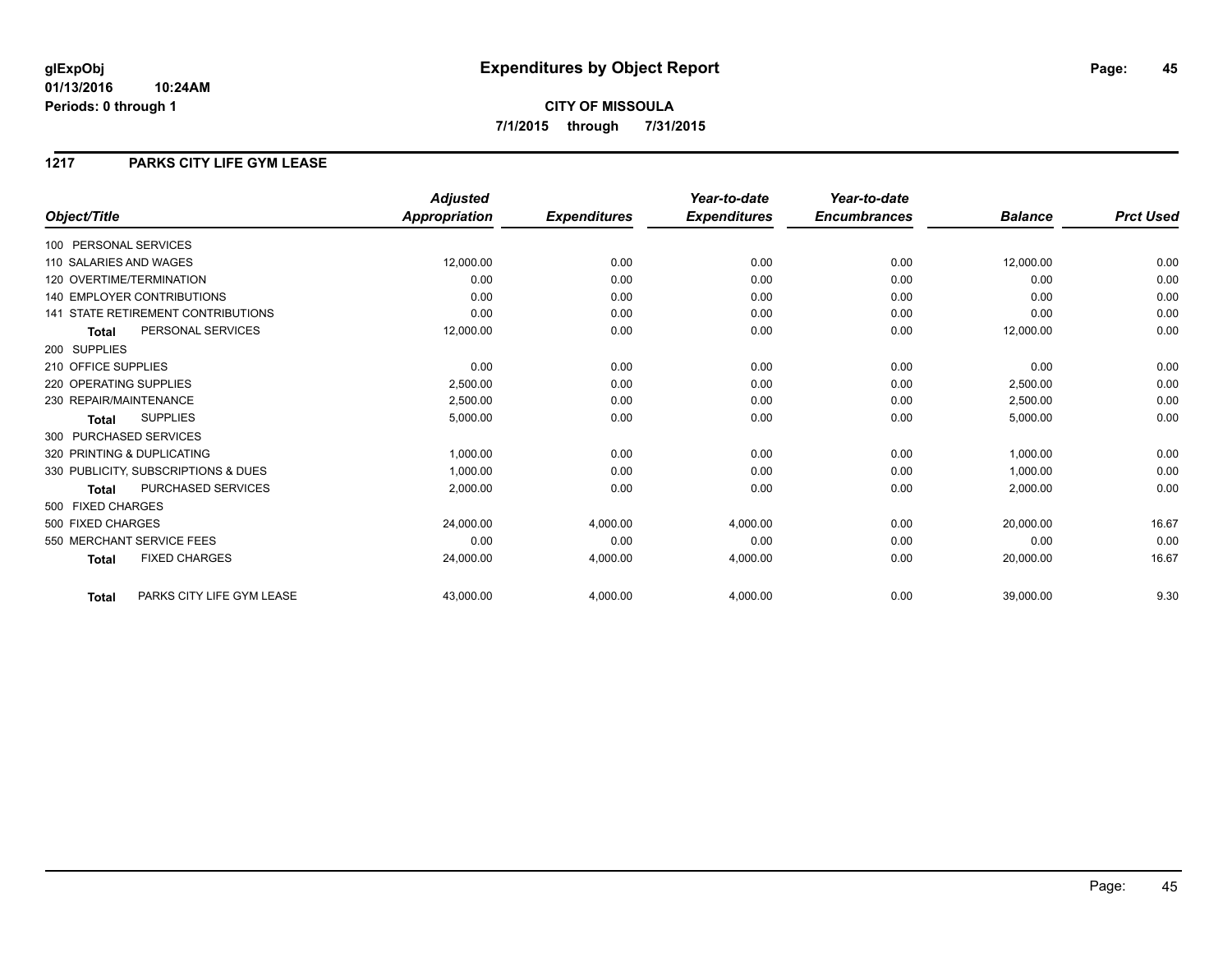**1218 ALL ABILITIES PLAYGROUND**

**370 PARKS & RECREATION**

|                               | <b>Adjusted</b>                                                                                                                                                                             |                                    | Year-to-date                  | Year-to-date                  |                     | <b>Prct Used</b> |
|-------------------------------|---------------------------------------------------------------------------------------------------------------------------------------------------------------------------------------------|------------------------------------|-------------------------------|-------------------------------|---------------------|------------------|
|                               |                                                                                                                                                                                             |                                    |                               |                               |                     |                  |
|                               |                                                                                                                                                                                             |                                    |                               |                               |                     |                  |
|                               | 50,000.00                                                                                                                                                                                   | 438.10                             | 438.10                        | 0.00                          | 49,561.90           | 0.88             |
|                               | 0.00                                                                                                                                                                                        | 0.00                               | 0.00                          | 0.00                          | 0.00                | 0.00             |
| <b>PURCHASED SERVICES</b>     | 50,000.00                                                                                                                                                                                   | 438.10                             | 438.10                        | 0.00                          | 49,561.90           | 0.88             |
|                               |                                                                                                                                                                                             |                                    |                               |                               |                     |                  |
|                               | 0.00                                                                                                                                                                                        | 0.00                               | 0.00                          | 0.00                          | 0.00                | 0.00             |
| <b>FIXED CHARGES</b>          | 0.00                                                                                                                                                                                        | 0.00                               | 0.00                          | 0.00                          | 0.00                | 0.00             |
|                               |                                                                                                                                                                                             |                                    |                               |                               |                     |                  |
|                               | 478,000.00                                                                                                                                                                                  | 0.00                               | 0.00                          | 0.00                          | 478,000.00          | 0.00             |
| <b>CAPITAL OUTLAY</b>         | 478.000.00                                                                                                                                                                                  | 0.00                               | 0.00                          | 0.00                          | 478.000.00          | 0.00             |
| <b>PARKS &amp; RECREATION</b> |                                                                                                                                                                                             |                                    |                               | 0.00                          | 527.561.90          | 0.08             |
|                               | Object/Title<br>300 PURCHASED SERVICES<br>350 PROFESSIONAL SERVICES<br>360 REPAIR & MAINTENANCE<br>500 FIXED CHARGES<br>550 MERCHANT SERVICE FEES<br>900 CAPITAL OUTLAY<br>930 IMPROVEMENTS | <b>Appropriation</b><br>528,000.00 | <b>Expenditures</b><br>438.10 | <b>Expenditures</b><br>438.10 | <b>Encumbrances</b> | <b>Balance</b>   |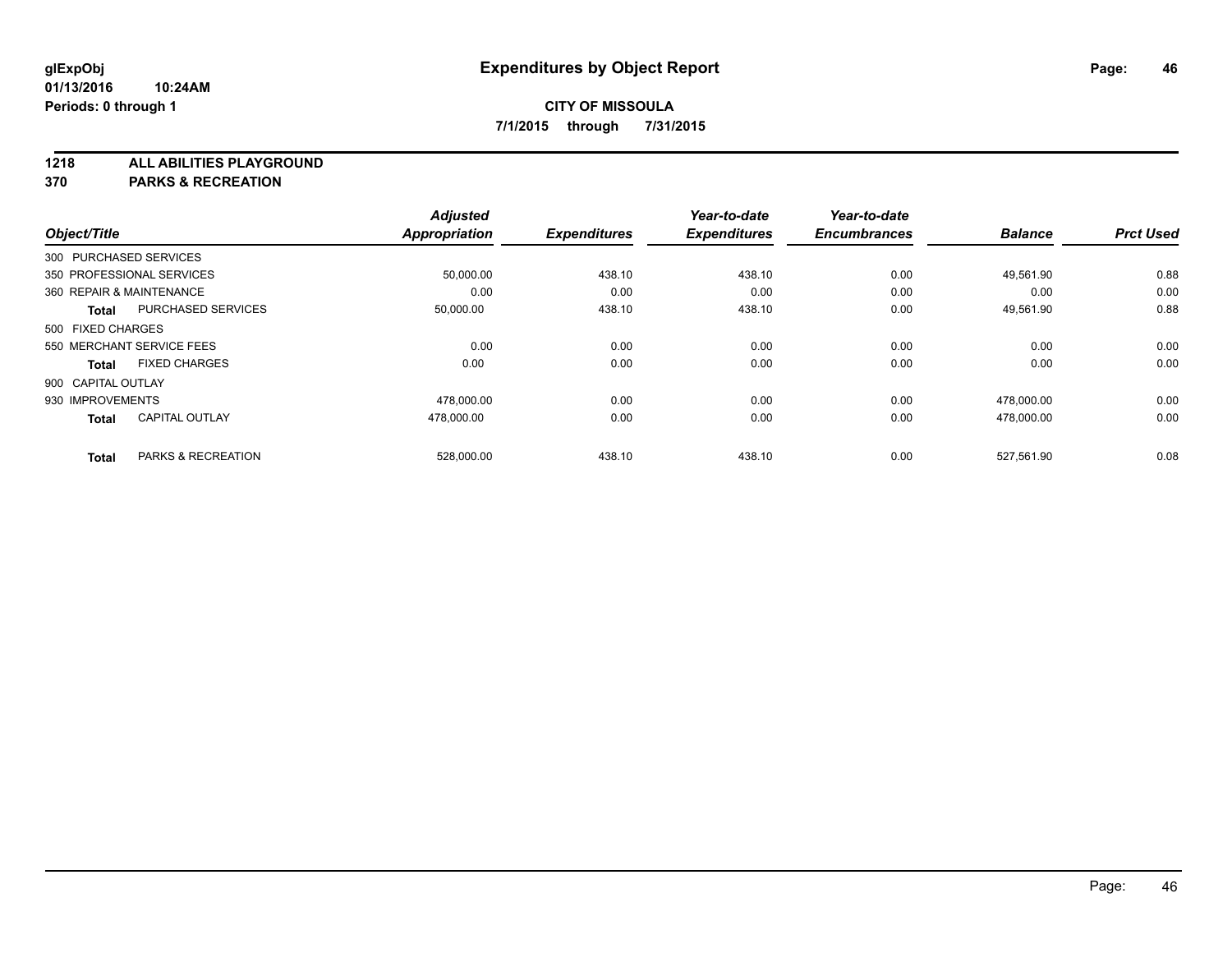#### **1218 ALL ABILITIES PLAYGROUND**

| Object/Title                             | <b>Adjusted</b><br><b>Appropriation</b> | <b>Expenditures</b> | Year-to-date<br><b>Expenditures</b> | Year-to-date<br><b>Encumbrances</b> | <b>Balance</b> | <b>Prct Used</b> |
|------------------------------------------|-----------------------------------------|---------------------|-------------------------------------|-------------------------------------|----------------|------------------|
| 300 PURCHASED SERVICES                   |                                         |                     |                                     |                                     |                |                  |
| 350 PROFESSIONAL SERVICES                | 50,000.00                               | 438.10              | 438.10                              | 0.00                                | 49,561.90      | 0.88             |
| 360 REPAIR & MAINTENANCE                 | 0.00                                    | 0.00                | 0.00                                | 0.00                                | 0.00           | 0.00             |
| <b>PURCHASED SERVICES</b><br>Total       | 50,000.00                               | 438.10              | 438.10                              | 0.00                                | 49,561.90      | 0.88             |
| 500 FIXED CHARGES                        |                                         |                     |                                     |                                     |                |                  |
| 550 MERCHANT SERVICE FEES                | 0.00                                    | 0.00                | 0.00                                | 0.00                                | 0.00           | 0.00             |
| <b>FIXED CHARGES</b><br><b>Total</b>     | 0.00                                    | 0.00                | 0.00                                | 0.00                                | 0.00           | 0.00             |
| 900 CAPITAL OUTLAY                       |                                         |                     |                                     |                                     |                |                  |
| 930 IMPROVEMENTS                         | 478.000.00                              | 0.00                | 0.00                                | 0.00                                | 478.000.00     | 0.00             |
| <b>CAPITAL OUTLAY</b><br><b>Total</b>    | 478,000.00                              | 0.00                | 0.00                                | 0.00                                | 478,000.00     | 0.00             |
| ALL ABILITIES PLAYGROUND<br><b>Total</b> | 528.000.00                              | 438.10              | 438.10                              | 0.00                                | 527.561.90     | 0.08             |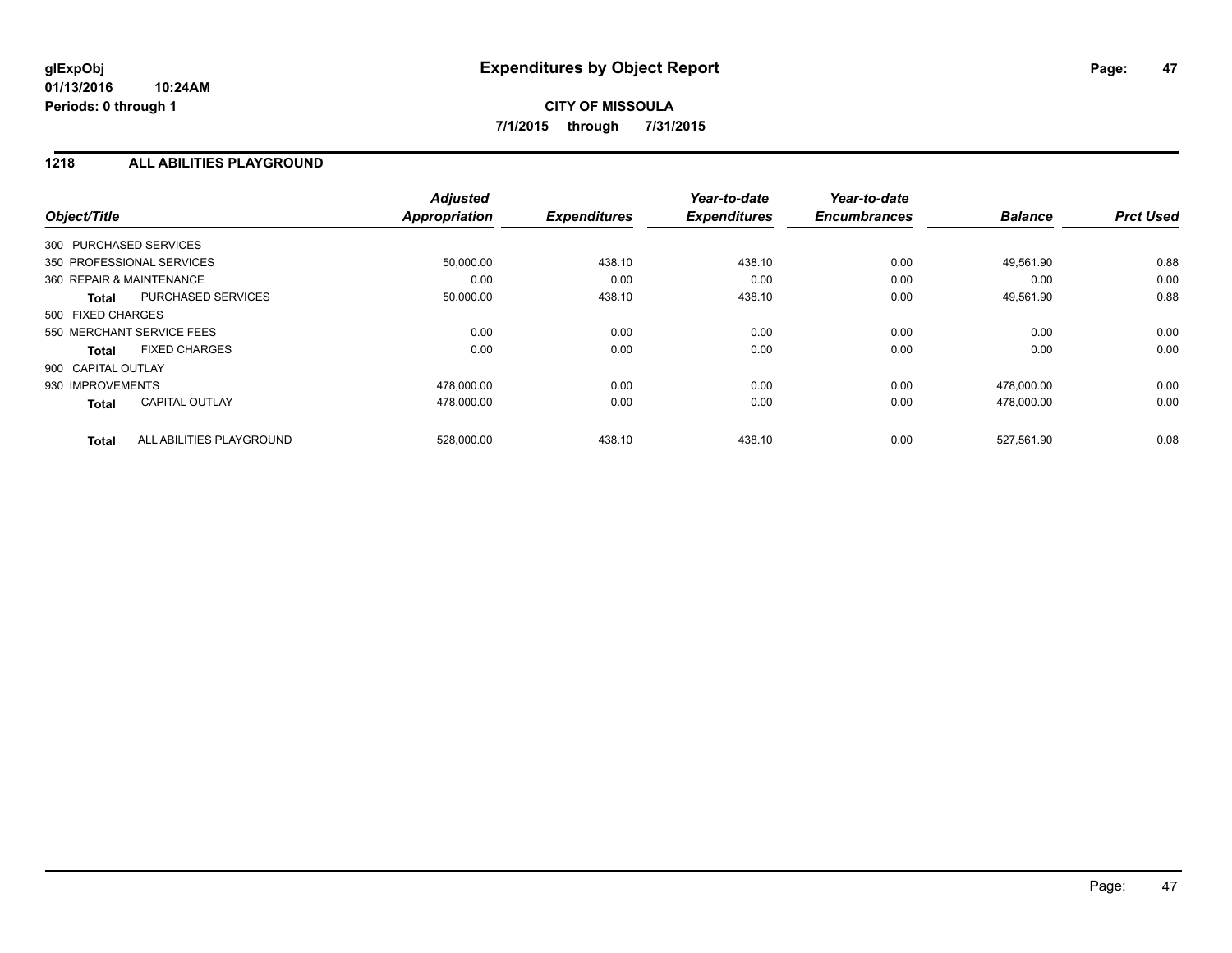#### **1219 FY14 PARK & TRAIL BOND**

**370 PARKS & RECREATION**

| Object/Title              |                           | <b>Adjusted</b><br><b>Appropriation</b> | <b>Expenditures</b> | Year-to-date<br><b>Expenditures</b> | Year-to-date<br><b>Encumbrances</b> | <b>Balance</b> | <b>Prct Used</b> |
|---------------------------|---------------------------|-----------------------------------------|---------------------|-------------------------------------|-------------------------------------|----------------|------------------|
| 200 SUPPLIES              |                           |                                         |                     |                                     |                                     |                |                  |
| 220 OPERATING SUPPLIES    |                           | 0.00                                    | 0.00                | 0.00                                | 0.00                                | 0.00           | 0.00             |
| <b>Total</b>              | <b>SUPPLIES</b>           | 0.00                                    | 0.00                | 0.00                                | 0.00                                | 0.00           | 0.00             |
| 300 PURCHASED SERVICES    |                           |                                         |                     |                                     |                                     |                |                  |
| 350 PROFESSIONAL SERVICES |                           | 0.00                                    | 0.00                | 0.00                                | 0.00                                | 0.00           | 0.00             |
| <b>Total</b>              | PURCHASED SERVICES        | 0.00                                    | 0.00                | 0.00                                | 0.00                                | 0.00           | 0.00             |
| 500 FIXED CHARGES         |                           |                                         |                     |                                     |                                     |                |                  |
|                           | 550 MERCHANT SERVICE FEES | 0.00                                    | 0.00                | 0.00                                | 0.00                                | 0.00           | 0.00             |
| <b>Total</b>              | <b>FIXED CHARGES</b>      | 0.00                                    | 0.00                | 0.00                                | 0.00                                | 0.00           | 0.00             |
| 900 CAPITAL OUTLAY        |                           |                                         |                     |                                     |                                     |                |                  |
| 940 MACHINERY & EQUIPMENT |                           | 0.00                                    | 0.00                | 0.00                                | 0.00                                | 0.00           | 0.00             |
| <b>Total</b>              | <b>CAPITAL OUTLAY</b>     | 0.00                                    | 0.00                | 0.00                                | 0.00                                | 0.00           | 0.00             |
| <b>Total</b>              | PARKS & RECREATION        | 0.00                                    | 0.00                | 0.00                                | 0.00                                | 0.00           | 0.00             |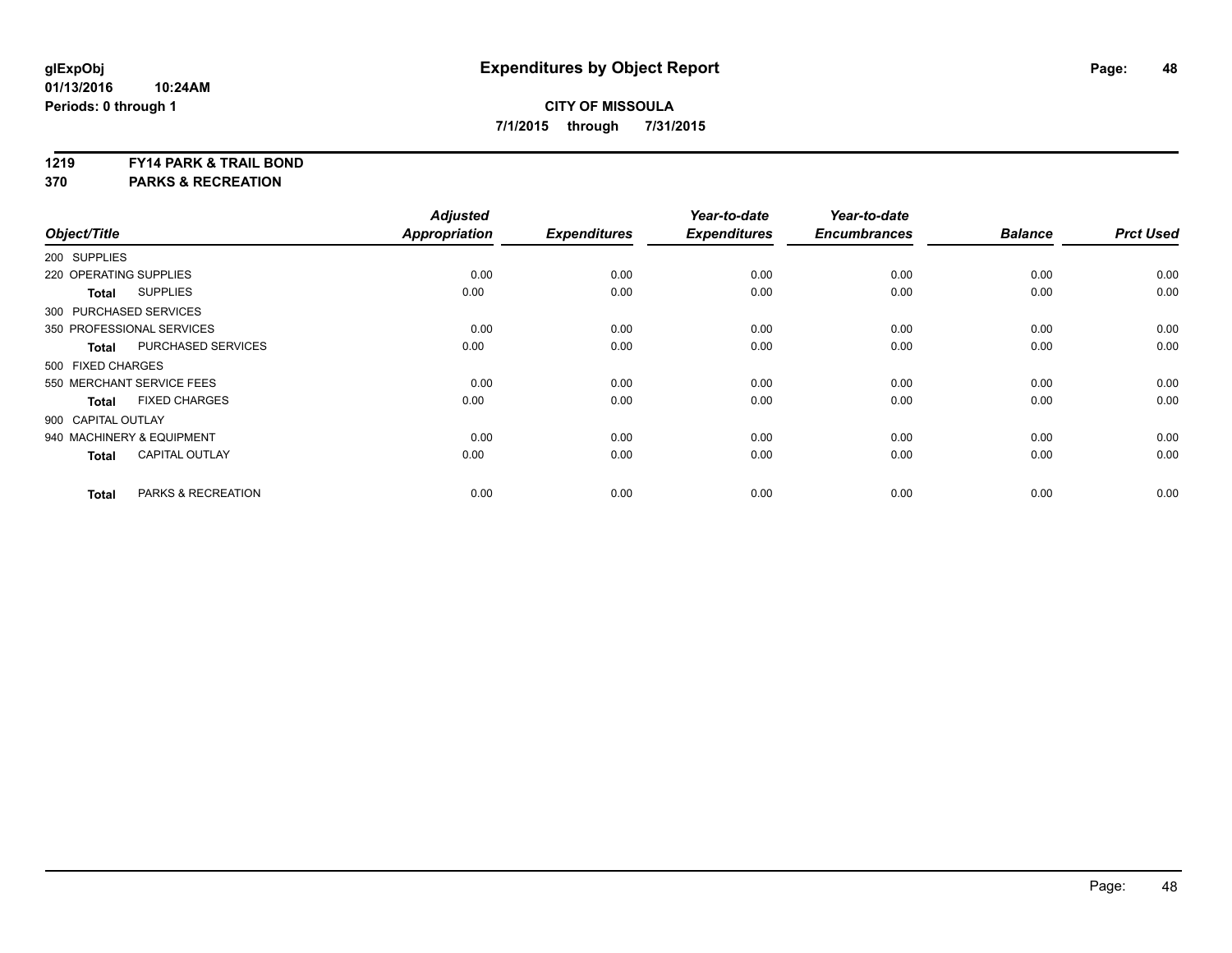## **CITY OF MISSOULA 7/1/2015 through 7/31/2015**

### **1219 FY14 PARK & TRAIL BOND**

| Object/Title           |                                   | <b>Adjusted</b><br><b>Appropriation</b> | <b>Expenditures</b> | Year-to-date<br><b>Expenditures</b> | Year-to-date<br><b>Encumbrances</b> | <b>Balance</b> | <b>Prct Used</b> |
|------------------------|-----------------------------------|-----------------------------------------|---------------------|-------------------------------------|-------------------------------------|----------------|------------------|
|                        |                                   |                                         |                     |                                     |                                     |                |                  |
| 200 SUPPLIES           |                                   |                                         |                     |                                     |                                     |                |                  |
| 220 OPERATING SUPPLIES |                                   | 0.00                                    | 0.00                | 0.00                                | 0.00                                | 0.00           | 0.00             |
| <b>Total</b>           | <b>SUPPLIES</b>                   | 0.00                                    | 0.00                | 0.00                                | 0.00                                | 0.00           | 0.00             |
| 300 PURCHASED SERVICES |                                   |                                         |                     |                                     |                                     |                |                  |
|                        | 350 PROFESSIONAL SERVICES         | 0.00                                    | 0.00                | 0.00                                | 0.00                                | 0.00           | 0.00             |
| <b>Total</b>           | PURCHASED SERVICES                | 0.00                                    | 0.00                | 0.00                                | 0.00                                | 0.00           | 0.00             |
| 500 FIXED CHARGES      |                                   |                                         |                     |                                     |                                     |                |                  |
|                        | 550 MERCHANT SERVICE FEES         | 0.00                                    | 0.00                | 0.00                                | 0.00                                | 0.00           | 0.00             |
| <b>Total</b>           | <b>FIXED CHARGES</b>              | 0.00                                    | 0.00                | 0.00                                | 0.00                                | 0.00           | 0.00             |
| 900 CAPITAL OUTLAY     |                                   |                                         |                     |                                     |                                     |                |                  |
|                        | 940 MACHINERY & EQUIPMENT         | 0.00                                    | 0.00                | 0.00                                | 0.00                                | 0.00           | 0.00             |
| <b>Total</b>           | <b>CAPITAL OUTLAY</b>             | 0.00                                    | 0.00                | 0.00                                | 0.00                                | 0.00           | 0.00             |
| <b>Total</b>           | <b>FY14 PARK &amp; TRAIL BOND</b> | 0.00                                    | 0.00                | 0.00                                | 0.00                                | 0.00           | 0.00             |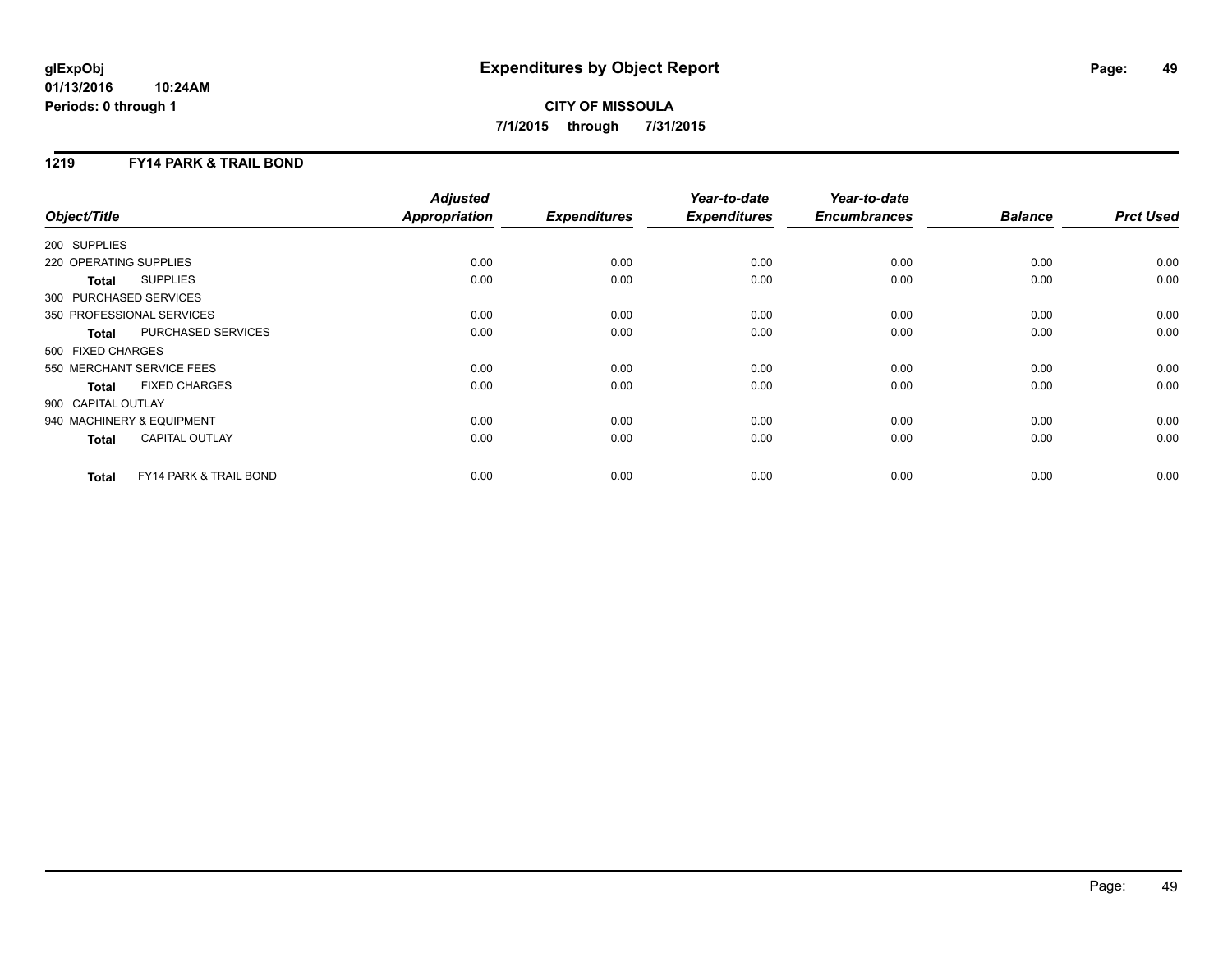### **CITY OF MISSOULA 7/1/2015 through 7/31/2015**

#### **1241 CREMAIN WALL & CEMETERY DONATIONS FUND**

**340 CEMETERY**

| Object/Title       |                           | <b>Adjusted</b><br><b>Appropriation</b> | <b>Expenditures</b> | Year-to-date<br><b>Expenditures</b> | Year-to-date<br><b>Encumbrances</b> | <b>Balance</b> | <b>Prct Used</b> |
|--------------------|---------------------------|-----------------------------------------|---------------------|-------------------------------------|-------------------------------------|----------------|------------------|
| 500 FIXED CHARGES  |                           |                                         |                     |                                     |                                     |                |                  |
|                    | 550 MERCHANT SERVICE FEES | 0.00                                    | 0.00                | 0.00                                | 0.00                                | 0.00           | 0.00             |
| <b>Total</b>       | <b>FIXED CHARGES</b>      | 0.00                                    | 0.00                | 0.00                                | 0.00                                | 0.00           | 0.00             |
| 900 CAPITAL OUTLAY |                           |                                         |                     |                                     |                                     |                |                  |
| 930 IMPROVEMENTS   |                           | 2.500.00                                | 0.00                | 0.00                                | 0.00                                | 2,500.00       | 0.00             |
| <b>Total</b>       | <b>CAPITAL OUTLAY</b>     | 2,500.00                                | 0.00                | 0.00                                | 0.00                                | 2,500.00       | 0.00             |
| <b>Total</b>       | <b>CEMETERY</b>           | 2.500.00                                | 0.00                | 0.00                                | 0.00                                | 2,500.00       | 0.00             |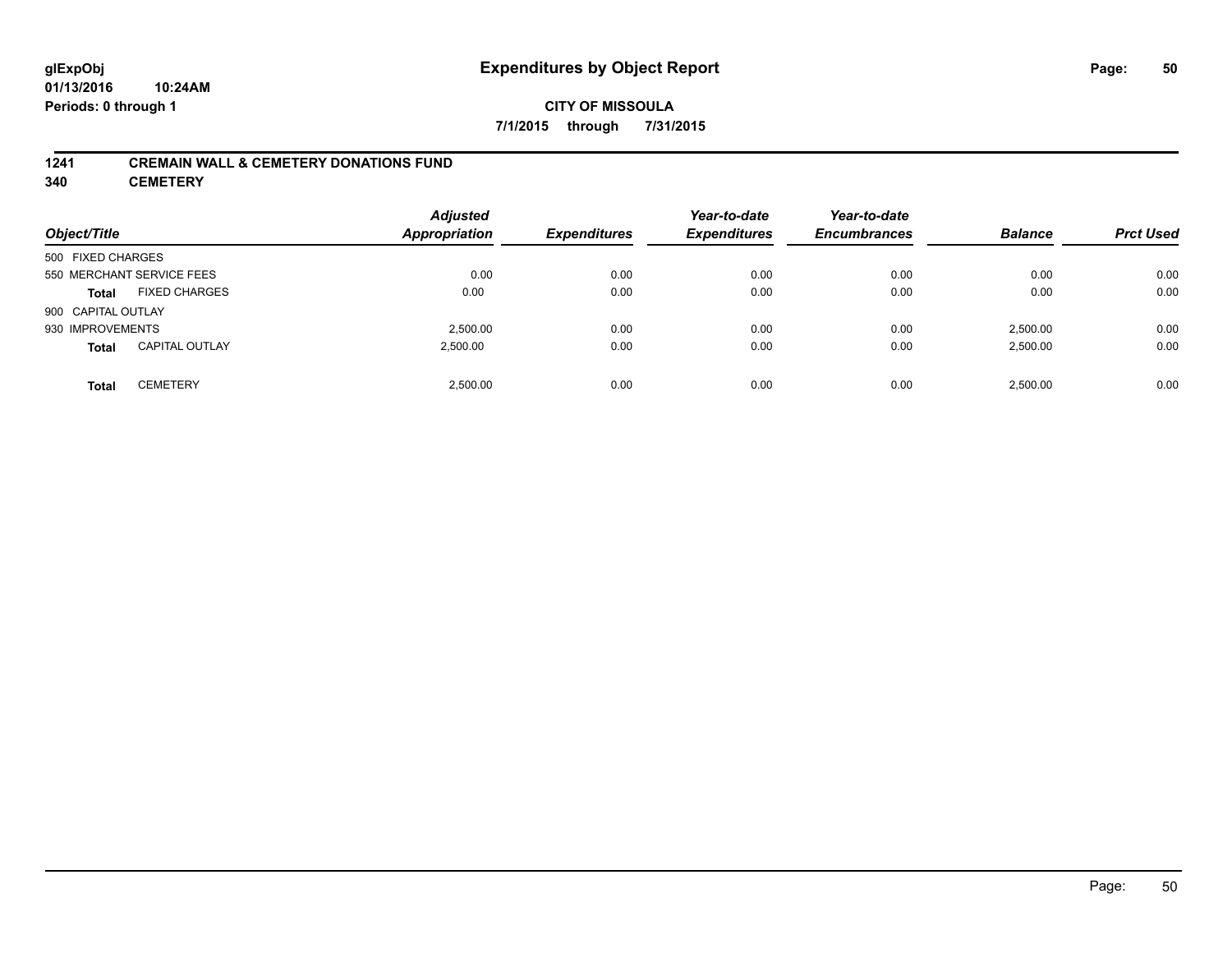**CITY OF MISSOULA 7/1/2015 through 7/31/2015**

### **1241 CREMAIN WALL & CEMETERY DONATIONS FUND**

| Object/Title       |                                             | <b>Adjusted</b><br><b>Appropriation</b> | <b>Expenditures</b> | Year-to-date<br><b>Expenditures</b> | Year-to-date<br><b>Encumbrances</b> | <b>Balance</b> | <b>Prct Used</b> |
|--------------------|---------------------------------------------|-----------------------------------------|---------------------|-------------------------------------|-------------------------------------|----------------|------------------|
| 500 FIXED CHARGES  |                                             |                                         |                     |                                     |                                     |                |                  |
|                    | 550 MERCHANT SERVICE FEES                   | 0.00                                    | 0.00                | 0.00                                | 0.00                                | 0.00           | 0.00             |
| Total              | <b>FIXED CHARGES</b>                        | 0.00                                    | 0.00                | 0.00                                | 0.00                                | 0.00           | 0.00             |
| 900 CAPITAL OUTLAY |                                             |                                         |                     |                                     |                                     |                |                  |
| 930 IMPROVEMENTS   |                                             | 2,500.00                                | 0.00                | 0.00                                | 0.00                                | 2,500.00       | 0.00             |
| <b>Total</b>       | <b>CAPITAL OUTLAY</b>                       | 2,500.00                                | 0.00                | 0.00                                | 0.00                                | 2,500.00       | 0.00             |
| <b>Total</b>       | <b>CREMAIN WALL &amp; CEMETERY DONATION</b> | 2,500.00                                | 0.00                | 0.00                                | 0.00                                | 2,500.00       | 0.00             |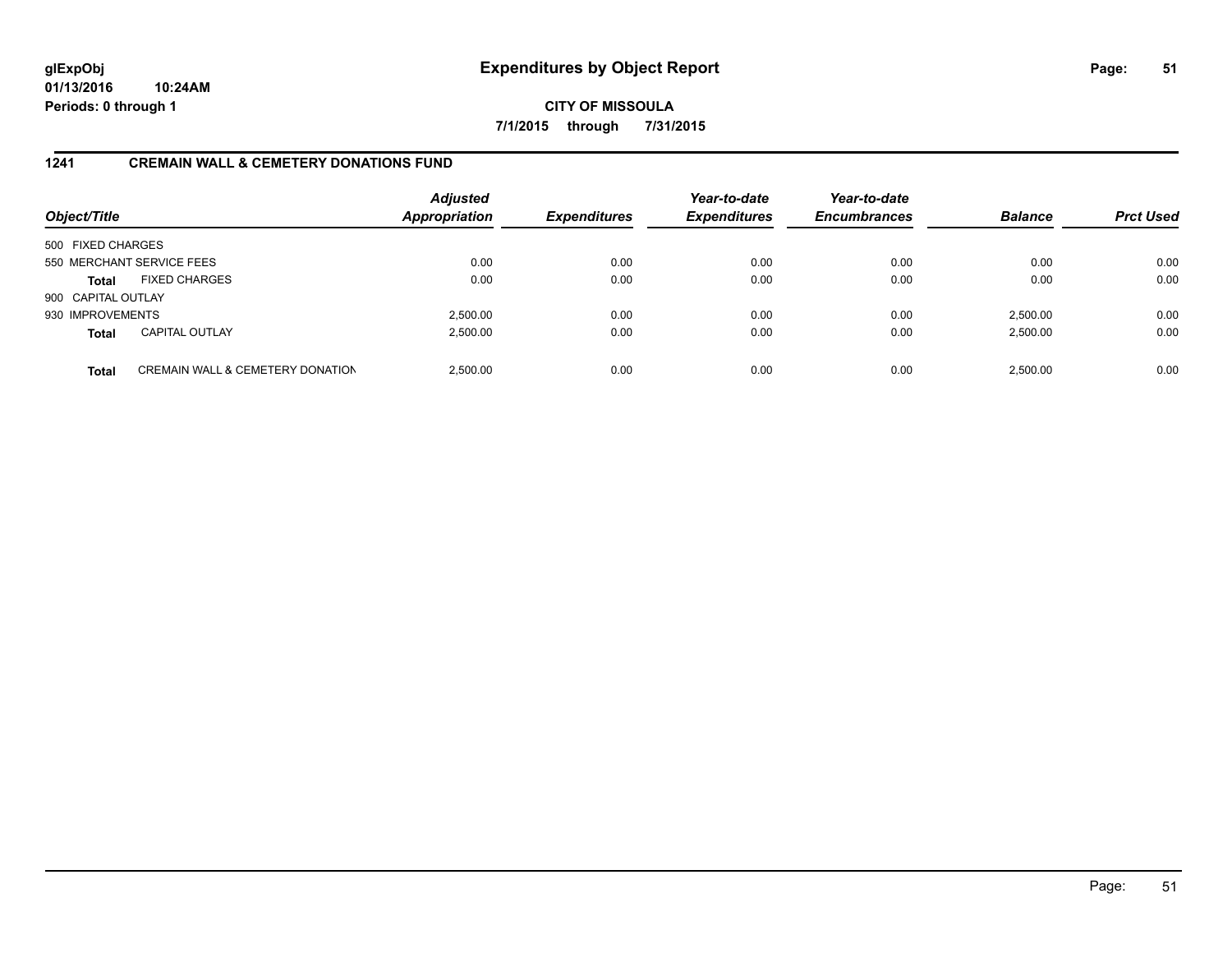## **1242 CEMETERY CARE FUND**

**340 CEMETERY**

|                    |                              | <b>Adjusted</b> |                     | Year-to-date        | Year-to-date        |                |                  |
|--------------------|------------------------------|-----------------|---------------------|---------------------|---------------------|----------------|------------------|
| Object/Title       |                              | Appropriation   | <b>Expenditures</b> | <b>Expenditures</b> | <b>Encumbrances</b> | <b>Balance</b> | <b>Prct Used</b> |
| 500 FIXED CHARGES  |                              |                 |                     |                     |                     |                |                  |
|                    | 550 MERCHANT SERVICE FEES    | 0.00            | 0.00                | 0.00                | 0.00                | 0.00           | 0.00             |
| <b>Total</b>       | <b>FIXED CHARGES</b>         | 0.00            | 0.00                | 0.00                | 0.00                | 0.00           | 0.00             |
| 800 OTHER OBJECTS  |                              |                 |                     |                     |                     |                |                  |
|                    | 820 TRANSFERS TO OTHER FUNDS | 9,545.00        | 0.00                | 0.00                | 0.00                | 9,545.00       | 0.00             |
| 845 CONTINGENCY    |                              | 10,000.00       | 0.00                | 0.00                | 0.00                | 10,000.00      | 0.00             |
| <b>Total</b>       | OTHER OBJECTS                | 19,545.00       | 0.00                | 0.00                | 0.00                | 19,545.00      | 0.00             |
| 900 CAPITAL OUTLAY |                              |                 |                     |                     |                     |                |                  |
| 930 IMPROVEMENTS   |                              | 0.00            | 0.00                | 0.00                | 0.00                | 0.00           | 0.00             |
|                    | 940 MACHINERY & EQUIPMENT    | 153,500.00      | 0.00                | 0.00                | 0.00                | 153.500.00     | 0.00             |
| <b>Total</b>       | <b>CAPITAL OUTLAY</b>        | 153,500.00      | 0.00                | 0.00                | 0.00                | 153,500.00     | 0.00             |
| <b>Total</b>       | <b>CEMETERY</b>              | 173,045.00      | 0.00                | 0.00                | 0.00                | 173.045.00     | 0.00             |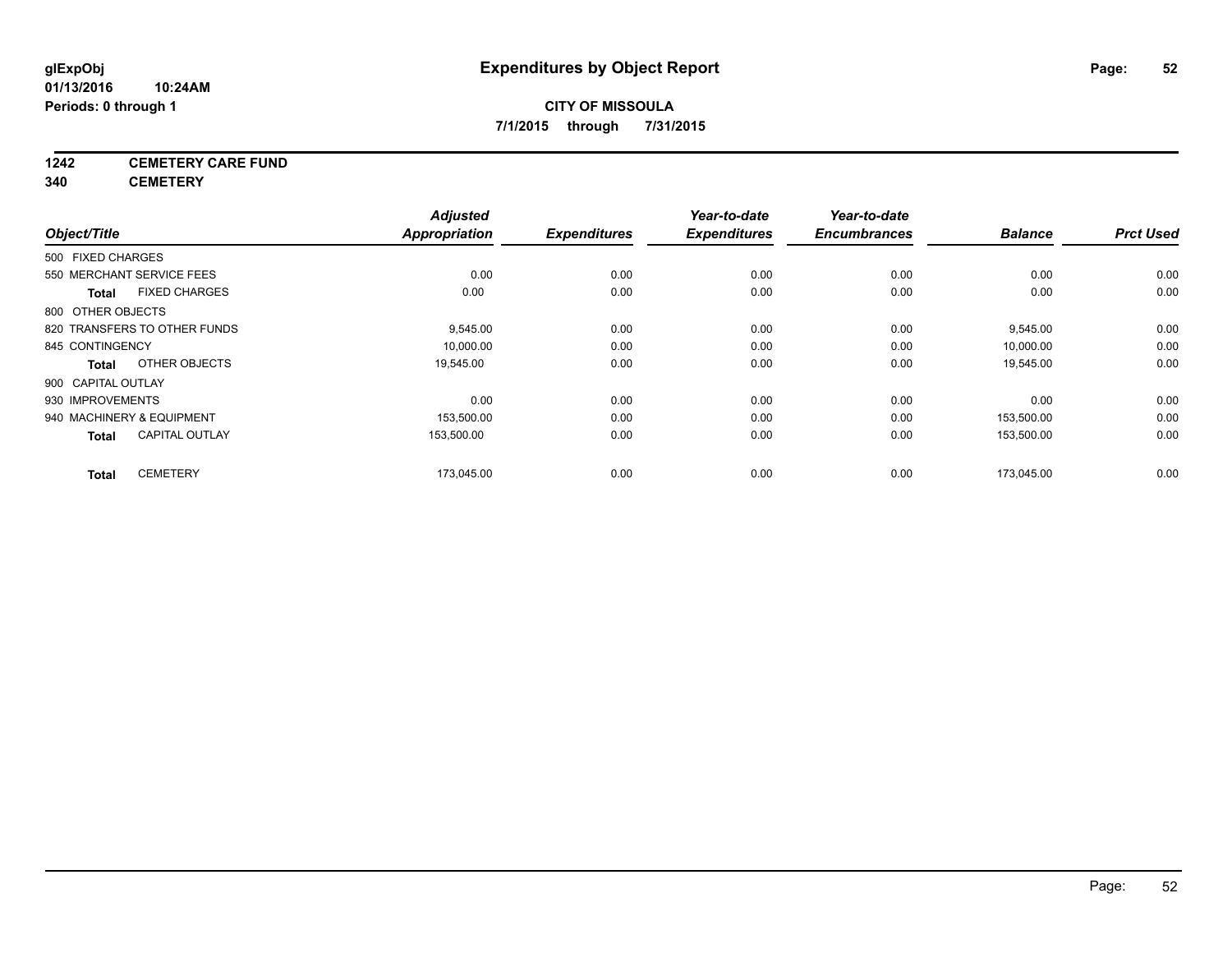### **1242 CEMETERY CARE FUND**

|                    |                              | <b>Adjusted</b>      |                     | Year-to-date        | Year-to-date        |                |                  |
|--------------------|------------------------------|----------------------|---------------------|---------------------|---------------------|----------------|------------------|
| Object/Title       |                              | <b>Appropriation</b> | <b>Expenditures</b> | <b>Expenditures</b> | <b>Encumbrances</b> | <b>Balance</b> | <b>Prct Used</b> |
| 500 FIXED CHARGES  |                              |                      |                     |                     |                     |                |                  |
|                    | 550 MERCHANT SERVICE FEES    | 0.00                 | 0.00                | 0.00                | 0.00                | 0.00           | 0.00             |
| <b>Total</b>       | <b>FIXED CHARGES</b>         | 0.00                 | 0.00                | 0.00                | 0.00                | 0.00           | 0.00             |
| 800 OTHER OBJECTS  |                              |                      |                     |                     |                     |                |                  |
|                    | 820 TRANSFERS TO OTHER FUNDS | 9,545.00             | 0.00                | 0.00                | 0.00                | 9,545.00       | 0.00             |
| 845 CONTINGENCY    |                              | 10,000.00            | 0.00                | 0.00                | 0.00                | 10.000.00      | 0.00             |
| <b>Total</b>       | OTHER OBJECTS                | 19,545.00            | 0.00                | 0.00                | 0.00                | 19,545.00      | 0.00             |
| 900 CAPITAL OUTLAY |                              |                      |                     |                     |                     |                |                  |
| 930 IMPROVEMENTS   |                              | 0.00                 | 0.00                | 0.00                | 0.00                | 0.00           | 0.00             |
|                    | 940 MACHINERY & EQUIPMENT    | 153,500.00           | 0.00                | 0.00                | 0.00                | 153,500.00     | 0.00             |
| <b>Total</b>       | <b>CAPITAL OUTLAY</b>        | 153,500.00           | 0.00                | 0.00                | 0.00                | 153,500.00     | 0.00             |
| <b>Total</b>       | <b>CEMETERY CARE FUND</b>    | 173.045.00           | 0.00                | 0.00                | 0.00                | 173.045.00     | 0.00             |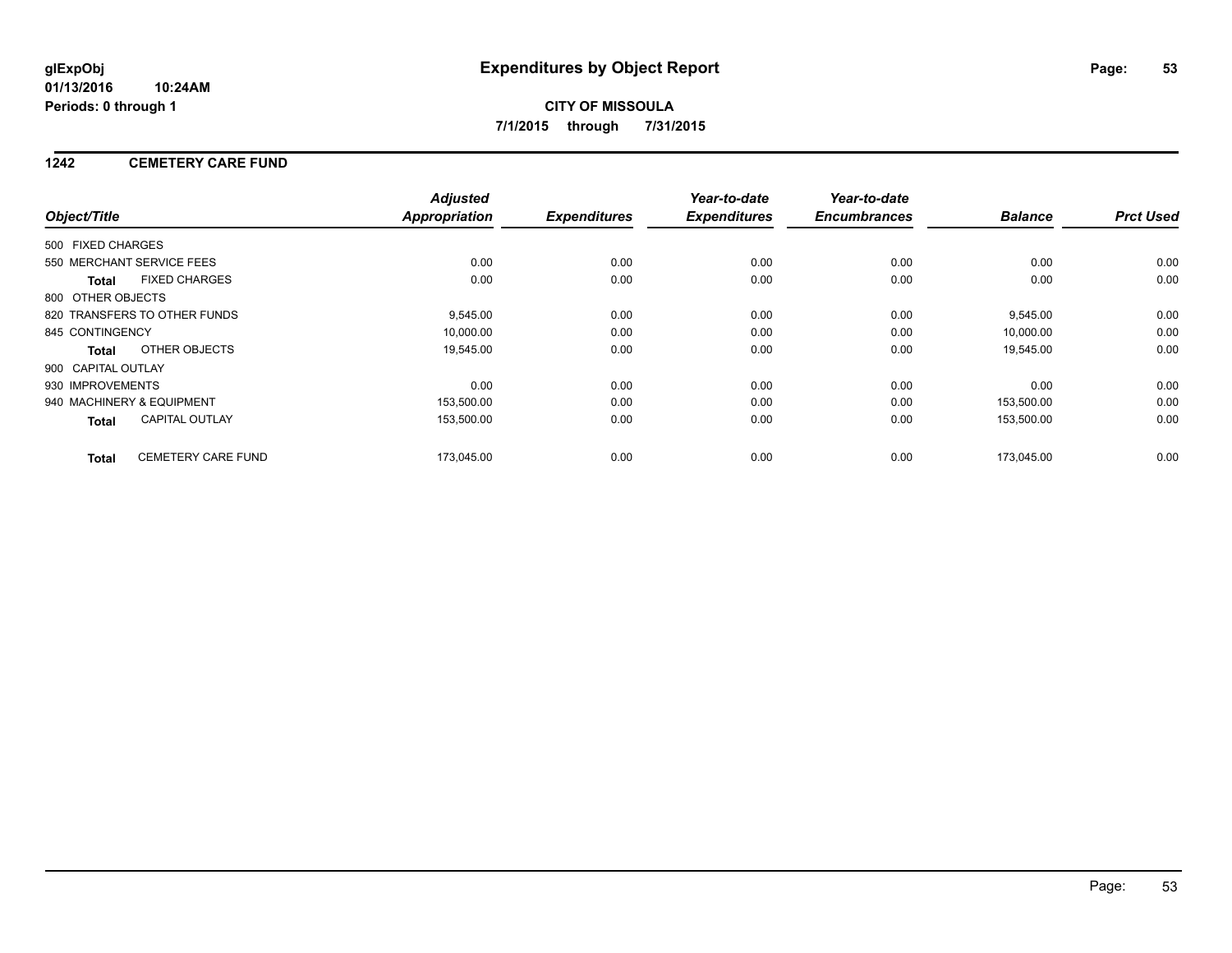#### **1243 CEMETERY MEMORIAL FUND**

**340 CEMETERY**

| Object/Title              |                       | <b>Adjusted</b><br><b>Appropriation</b> | <b>Expenditures</b> | Year-to-date<br><b>Expenditures</b> | Year-to-date<br><b>Encumbrances</b> | <b>Balance</b> | <b>Prct Used</b> |
|---------------------------|-----------------------|-----------------------------------------|---------------------|-------------------------------------|-------------------------------------|----------------|------------------|
| 500 FIXED CHARGES         |                       |                                         |                     |                                     |                                     |                |                  |
| 550 MERCHANT SERVICE FEES |                       | 0.00                                    | 0.00                | 0.00                                | 0.00                                | 0.00           | 0.00             |
| <b>Total</b>              | <b>FIXED CHARGES</b>  | 0.00                                    | 0.00                | 0.00                                | 0.00                                | 0.00           | 0.00             |
| 900 CAPITAL OUTLAY        |                       |                                         |                     |                                     |                                     |                |                  |
| 930 IMPROVEMENTS          |                       | 500.00                                  | 0.00                | 0.00                                | 0.00                                | 500.00         | 0.00             |
| <b>Total</b>              | <b>CAPITAL OUTLAY</b> | 500.00                                  | 0.00                | 0.00                                | 0.00                                | 500.00         | 0.00             |
| <b>Total</b>              | <b>CEMETERY</b>       | 500.00                                  | 0.00                | 0.00                                | 0.00                                | 500.00         | 0.00             |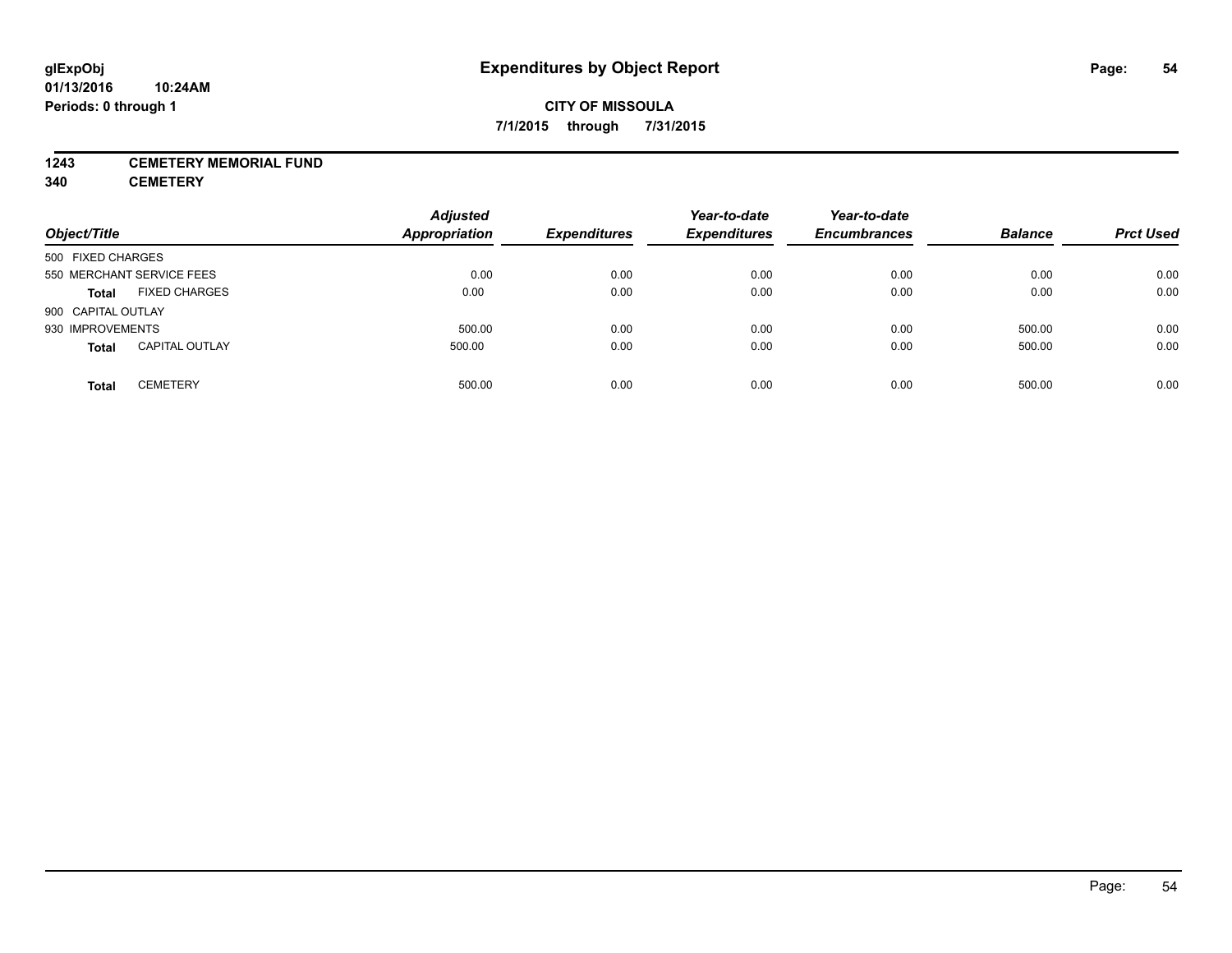#### **1243 CEMETERY MEMORIAL FUND**

| Object/Title              |                               | <b>Adjusted</b><br>Appropriation | <b>Expenditures</b> | Year-to-date<br><b>Expenditures</b> | Year-to-date<br><b>Encumbrances</b> | <b>Balance</b> | <b>Prct Used</b> |
|---------------------------|-------------------------------|----------------------------------|---------------------|-------------------------------------|-------------------------------------|----------------|------------------|
| 500 FIXED CHARGES         |                               |                                  |                     |                                     |                                     |                |                  |
| 550 MERCHANT SERVICE FEES |                               | 0.00                             | 0.00                | 0.00                                | 0.00                                | 0.00           | 0.00             |
| <b>Total</b>              | <b>FIXED CHARGES</b>          | 0.00                             | 0.00                | 0.00                                | 0.00                                | 0.00           | 0.00             |
| 900 CAPITAL OUTLAY        |                               |                                  |                     |                                     |                                     |                |                  |
| 930 IMPROVEMENTS          |                               | 500.00                           | 0.00                | 0.00                                | 0.00                                | 500.00         | 0.00             |
| <b>Total</b>              | <b>CAPITAL OUTLAY</b>         | 500.00                           | 0.00                | 0.00                                | 0.00                                | 500.00         | 0.00             |
| <b>Total</b>              | <b>CEMETERY MEMORIAL FUND</b> | 500.00                           | 0.00                | 0.00                                | 0.00                                | 500.00         | 0.00             |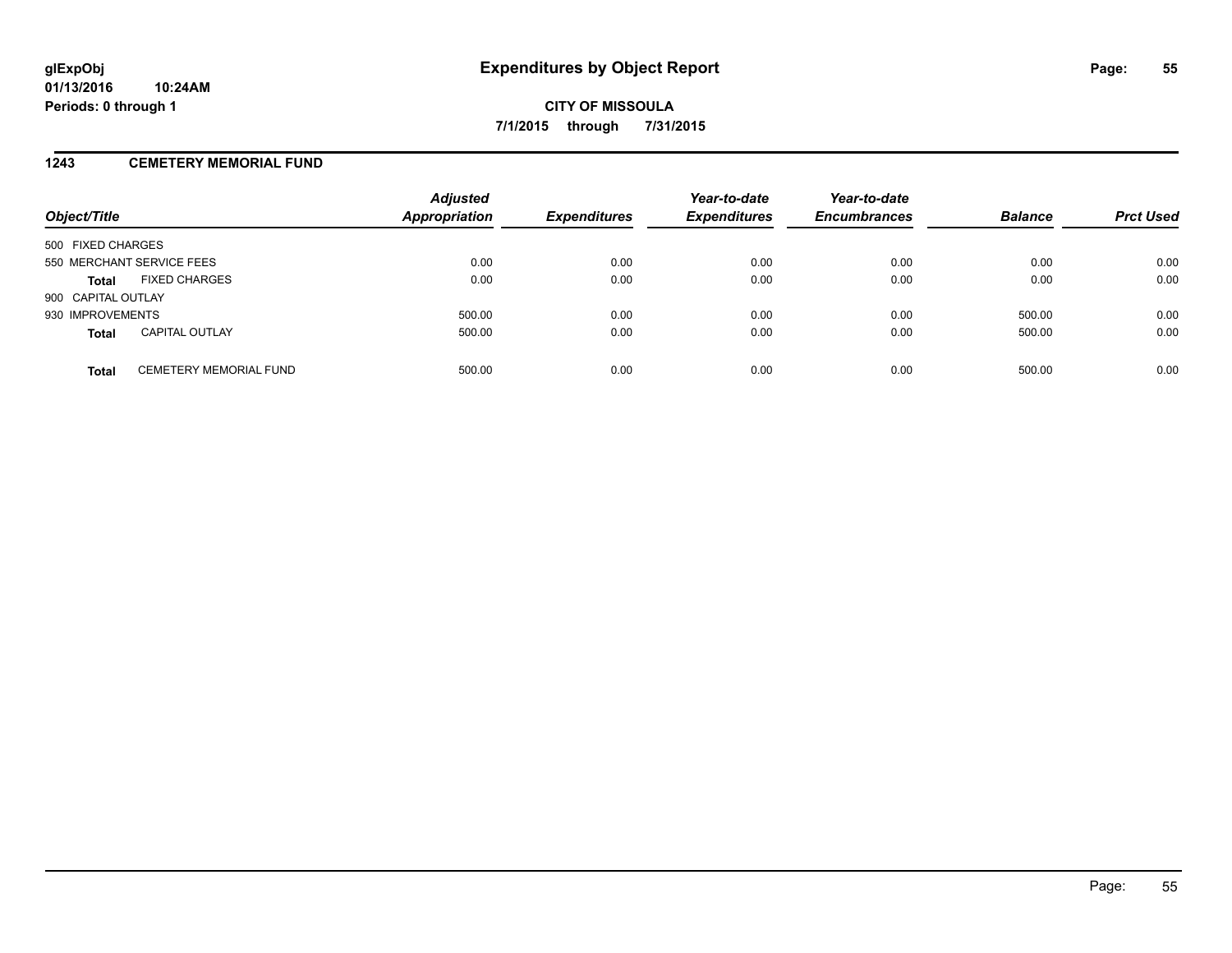### **1265 TITLE 1 PROJECTS FUND**

**240 FINANCE**

| Object/Title      |                                   | <b>Adjusted</b><br>Appropriation | <b>Expenditures</b> | Year-to-date<br><b>Expenditures</b> | Year-to-date<br><b>Encumbrances</b> | <b>Balance</b> | <b>Prct Used</b> |
|-------------------|-----------------------------------|----------------------------------|---------------------|-------------------------------------|-------------------------------------|----------------|------------------|
|                   |                                   |                                  |                     |                                     |                                     |                |                  |
| 500 FIXED CHARGES |                                   |                                  |                     |                                     |                                     |                |                  |
| 500 FIXED CHARGES |                                   | 0.00                             | 0.00                | 0.00                                | 0.00                                | 0.00           | 0.00             |
|                   | 550 MERCHANT SERVICE FEES         | 0.00                             | 0.00                | 0.00                                | 0.00                                | 0.00           | 0.00             |
| <b>Total</b>      | <b>FIXED CHARGES</b>              | 0.00                             | 0.00                | 0.00                                | 0.00                                | 0.00           | 0.00             |
|                   | 700 GRANTS & CONTRIBUTIONS        |                                  |                     |                                     |                                     |                |                  |
|                   | 700 GRANTS & CONTRIBUTIONS        | 136,000.00                       | 0.00                | 0.00                                | 0.00                                | 136,000.00     | 0.00             |
| <b>Total</b>      | <b>GRANTS &amp; CONTRIBUTIONS</b> | 136,000.00                       | 0.00                | 0.00                                | 0.00                                | 136,000.00     | 0.00             |
| 800 OTHER OBJECTS |                                   |                                  |                     |                                     |                                     |                |                  |
|                   | 820 TRANSFERS TO OTHER FUNDS      | 0.00                             | 0.00                | 0.00                                | 0.00                                | 0.00           | 0.00             |
| 845 CONTINGENCY   |                                   | 0.00                             | 0.00                | 0.00                                | 0.00                                | 0.00           | 0.00             |
| <b>Total</b>      | OTHER OBJECTS                     | 0.00                             | 0.00                | 0.00                                | 0.00                                | 0.00           | 0.00             |
| <b>Total</b>      | <b>FINANCE</b>                    | 136,000.00                       | 0.00                | 0.00                                | 0.00                                | 136,000.00     | 0.00             |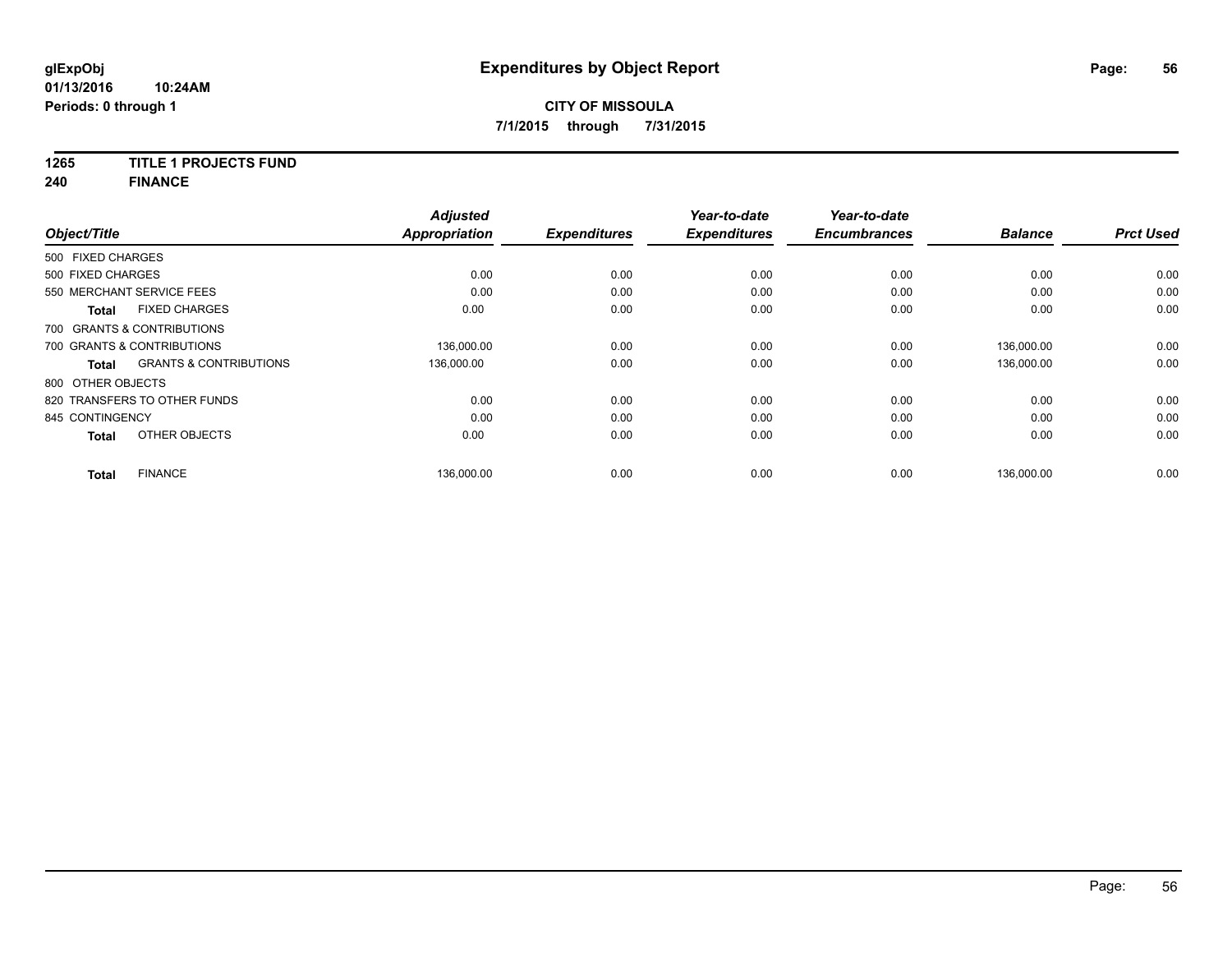#### **1265 TITLE 1 PROJECTS FUND**

|                            |                                   | <b>Adjusted</b>      |                     | Year-to-date        | Year-to-date        |                |                  |
|----------------------------|-----------------------------------|----------------------|---------------------|---------------------|---------------------|----------------|------------------|
| Object/Title               |                                   | <b>Appropriation</b> | <b>Expenditures</b> | <b>Expenditures</b> | <b>Encumbrances</b> | <b>Balance</b> | <b>Prct Used</b> |
| 500 FIXED CHARGES          |                                   |                      |                     |                     |                     |                |                  |
| 500 FIXED CHARGES          |                                   | 0.00                 | 0.00                | 0.00                | 0.00                | 0.00           | 0.00             |
| 550 MERCHANT SERVICE FEES  |                                   | 0.00                 | 0.00                | 0.00                | 0.00                | 0.00           | 0.00             |
| <b>Total</b>               | <b>FIXED CHARGES</b>              | 0.00                 | 0.00                | 0.00                | 0.00                | 0.00           | 0.00             |
| 700 GRANTS & CONTRIBUTIONS |                                   |                      |                     |                     |                     |                |                  |
| 700 GRANTS & CONTRIBUTIONS |                                   | 136,000.00           | 0.00                | 0.00                | 0.00                | 136,000.00     | 0.00             |
| Total                      | <b>GRANTS &amp; CONTRIBUTIONS</b> | 136,000.00           | 0.00                | 0.00                | 0.00                | 136,000.00     | 0.00             |
| 800 OTHER OBJECTS          |                                   |                      |                     |                     |                     |                |                  |
|                            | 820 TRANSFERS TO OTHER FUNDS      | 0.00                 | 0.00                | 0.00                | 0.00                | 0.00           | 0.00             |
| 845 CONTINGENCY            |                                   | 0.00                 | 0.00                | 0.00                | 0.00                | 0.00           | 0.00             |
| <b>Total</b>               | OTHER OBJECTS                     | 0.00                 | 0.00                | 0.00                | 0.00                | 0.00           | 0.00             |
| <b>Total</b>               | TITLE 1 PROJECTS FUND             | 136,000.00           | 0.00                | 0.00                | 0.00                | 136,000.00     | 0.00             |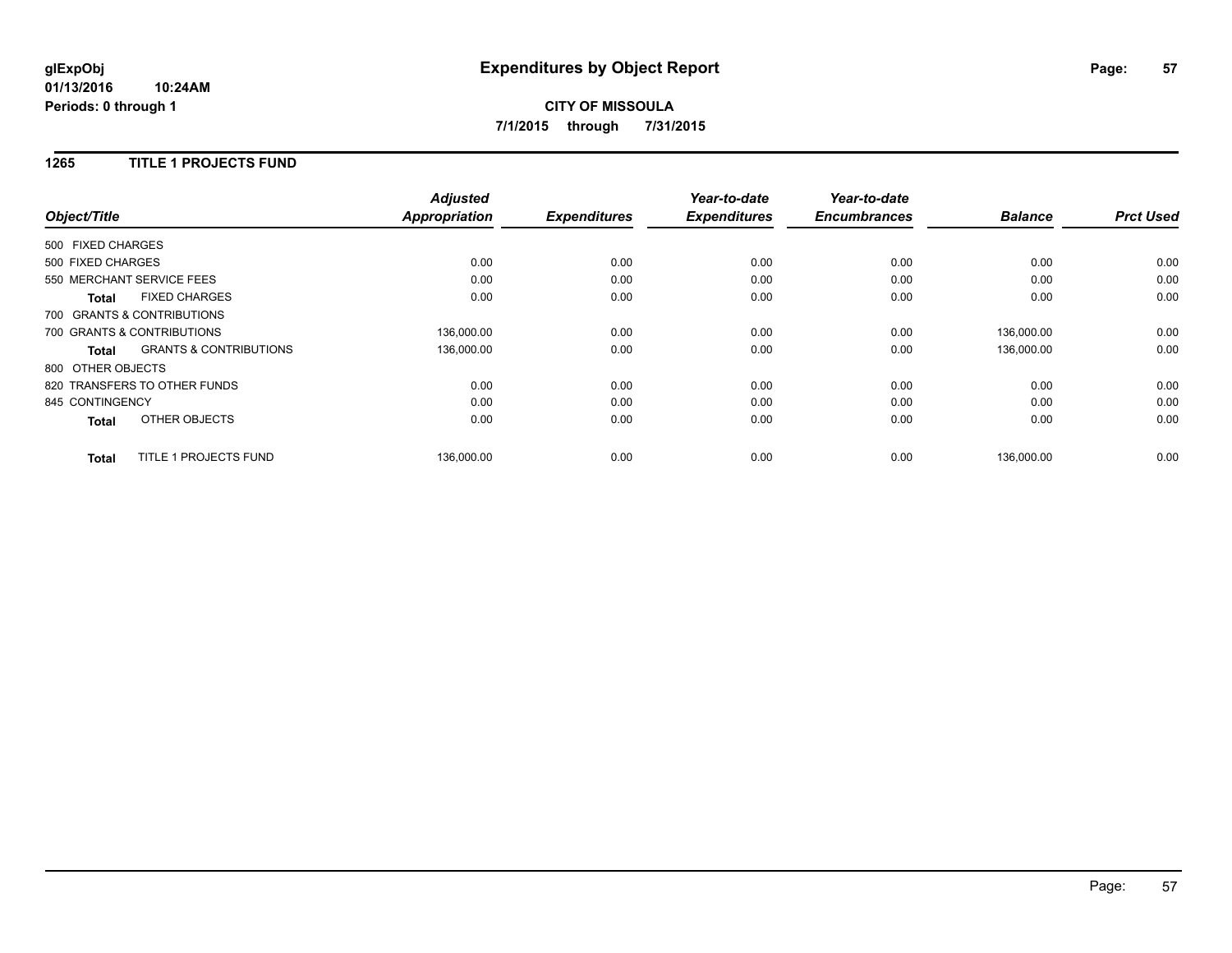#### **1396 PROGRAM INCOME REVOLVING LOAN PROGRAM**

**390 NON-DEPARTMENTAL**

| Object/Title      |                                   | <b>Adjusted</b><br><b>Appropriation</b> | <b>Expenditures</b> | Year-to-date<br><b>Expenditures</b> | Year-to-date<br><b>Encumbrances</b> | <b>Balance</b> | <b>Prct Used</b> |
|-------------------|-----------------------------------|-----------------------------------------|---------------------|-------------------------------------|-------------------------------------|----------------|------------------|
|                   | 300 PURCHASED SERVICES            |                                         |                     |                                     |                                     |                |                  |
|                   | 350 PROFESSIONAL SERVICES         | 0.00                                    | 0.00                | 0.00                                | 0.00                                | 0.00           | 0.00             |
| <b>Total</b>      | <b>PURCHASED SERVICES</b>         | 0.00                                    | 0.00                | 0.00                                | 0.00                                | 0.00           | 0.00             |
| 500 FIXED CHARGES |                                   |                                         |                     |                                     |                                     |                |                  |
|                   | 550 MERCHANT SERVICE FEES         | 0.00                                    | 0.00                | 0.00                                | 0.00                                | 0.00           | 0.00             |
| Total             | <b>FIXED CHARGES</b>              | 0.00                                    | 0.00                | 0.00                                | 0.00                                | 0.00           | 0.00             |
|                   | 700 GRANTS & CONTRIBUTIONS        |                                         |                     |                                     |                                     |                |                  |
|                   | 700 GRANTS & CONTRIBUTIONS        | 38.472.00                               | 0.00                | 0.00                                | 0.00                                | 38.472.00      | 0.00             |
| <b>Total</b>      | <b>GRANTS &amp; CONTRIBUTIONS</b> | 38.472.00                               | 0.00                | 0.00                                | 0.00                                | 38.472.00      | 0.00             |
| <b>Total</b>      | NON-DEPARTMENTAL                  | 38.472.00                               | 0.00                | 0.00                                | 0.00                                | 38.472.00      | 0.00             |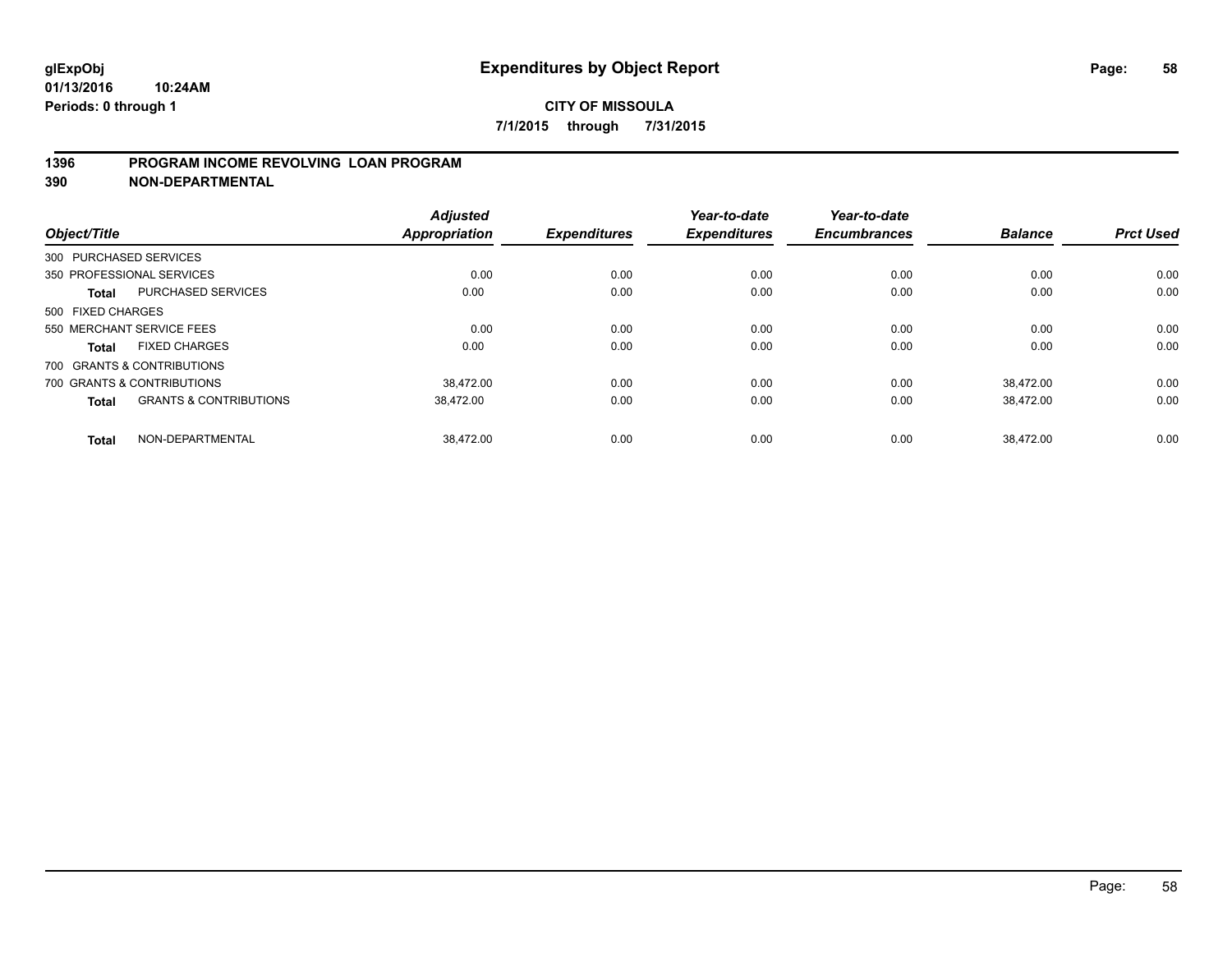**CITY OF MISSOULA 7/1/2015 through 7/31/2015**

### **1396 PROGRAM INCOME REVOLVING LOAN PROGRAM**

| Object/Title           |                                   | <b>Adjusted</b><br><b>Appropriation</b> | <b>Expenditures</b> | Year-to-date<br><b>Expenditures</b> | Year-to-date<br><b>Encumbrances</b> | <b>Balance</b> | <b>Prct Used</b> |
|------------------------|-----------------------------------|-----------------------------------------|---------------------|-------------------------------------|-------------------------------------|----------------|------------------|
| 300 PURCHASED SERVICES |                                   |                                         |                     |                                     |                                     |                |                  |
|                        | 350 PROFESSIONAL SERVICES         | 0.00                                    | 0.00                | 0.00                                | 0.00                                | 0.00           | 0.00             |
| <b>Total</b>           | PURCHASED SERVICES                | 0.00                                    | 0.00                | 0.00                                | 0.00                                | 0.00           | 0.00             |
| 500 FIXED CHARGES      |                                   |                                         |                     |                                     |                                     |                |                  |
|                        | 550 MERCHANT SERVICE FEES         | 0.00                                    | 0.00                | 0.00                                | 0.00                                | 0.00           | 0.00             |
| <b>Total</b>           | <b>FIXED CHARGES</b>              | 0.00                                    | 0.00                | 0.00                                | 0.00                                | 0.00           | 0.00             |
|                        | 700 GRANTS & CONTRIBUTIONS        |                                         |                     |                                     |                                     |                |                  |
|                        | 700 GRANTS & CONTRIBUTIONS        | 38.472.00                               | 0.00                | 0.00                                | 0.00                                | 38.472.00      | 0.00             |
| <b>Total</b>           | <b>GRANTS &amp; CONTRIBUTIONS</b> | 38,472.00                               | 0.00                | 0.00                                | 0.00                                | 38.472.00      | 0.00             |
| <b>Total</b>           | PROGRAM INCOME REVOLVING LOAN P   | 38.472.00                               | 0.00                | 0.00                                | 0.00                                | 38.472.00      | 0.00             |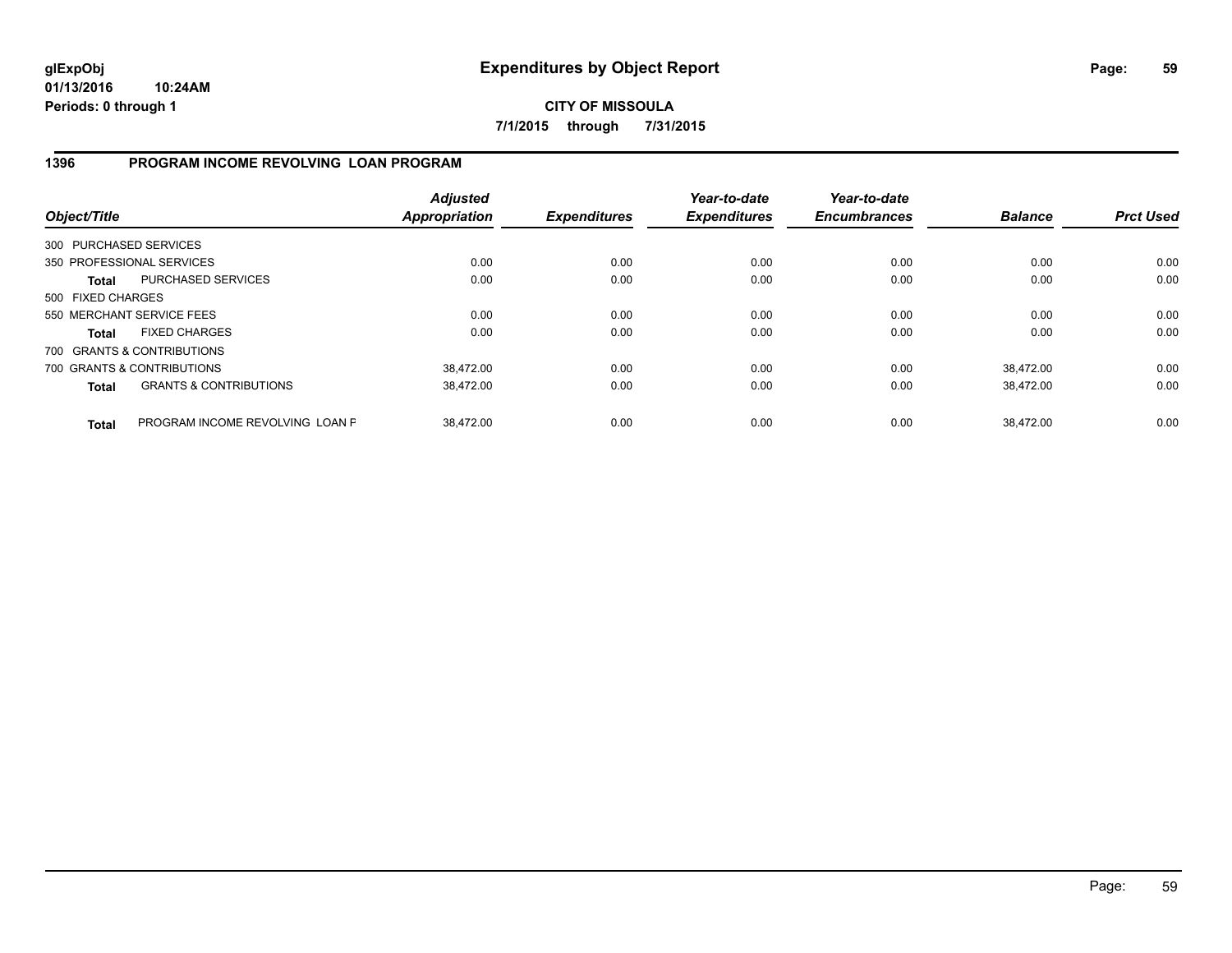#### **1397 STATE HOME PROGRAM INCOME**

**390 NON-DEPARTMENTAL**

| Object/Title                         | <b>Adjusted</b><br>Appropriation | <b>Expenditures</b> | Year-to-date<br><b>Expenditures</b> | Year-to-date<br><b>Encumbrances</b> | <b>Balance</b> | <b>Prct Used</b> |
|--------------------------------------|----------------------------------|---------------------|-------------------------------------|-------------------------------------|----------------|------------------|
| 300 PURCHASED SERVICES               |                                  |                     |                                     |                                     |                |                  |
| 350 PROFESSIONAL SERVICES            | 600,000.00                       | 0.00                | 0.00                                | 0.00                                | 600,000.00     | 0.00             |
| PURCHASED SERVICES<br><b>Total</b>   | 600,000.00                       | 0.00                | 0.00                                | 0.00                                | 600,000.00     | 0.00             |
| 500 FIXED CHARGES                    |                                  |                     |                                     |                                     |                |                  |
| 550 MERCHANT SERVICE FEES            | 0.00                             | 0.00                | 0.00                                | 0.00                                | 0.00           | 0.00             |
| <b>FIXED CHARGES</b><br><b>Total</b> | 0.00                             | 0.00                | 0.00                                | 0.00                                | 0.00           | 0.00             |
| NON-DEPARTMENTAL<br><b>Total</b>     | 600.000.00                       | 0.00                | 0.00                                | 0.00                                | 600.000.00     | 0.00             |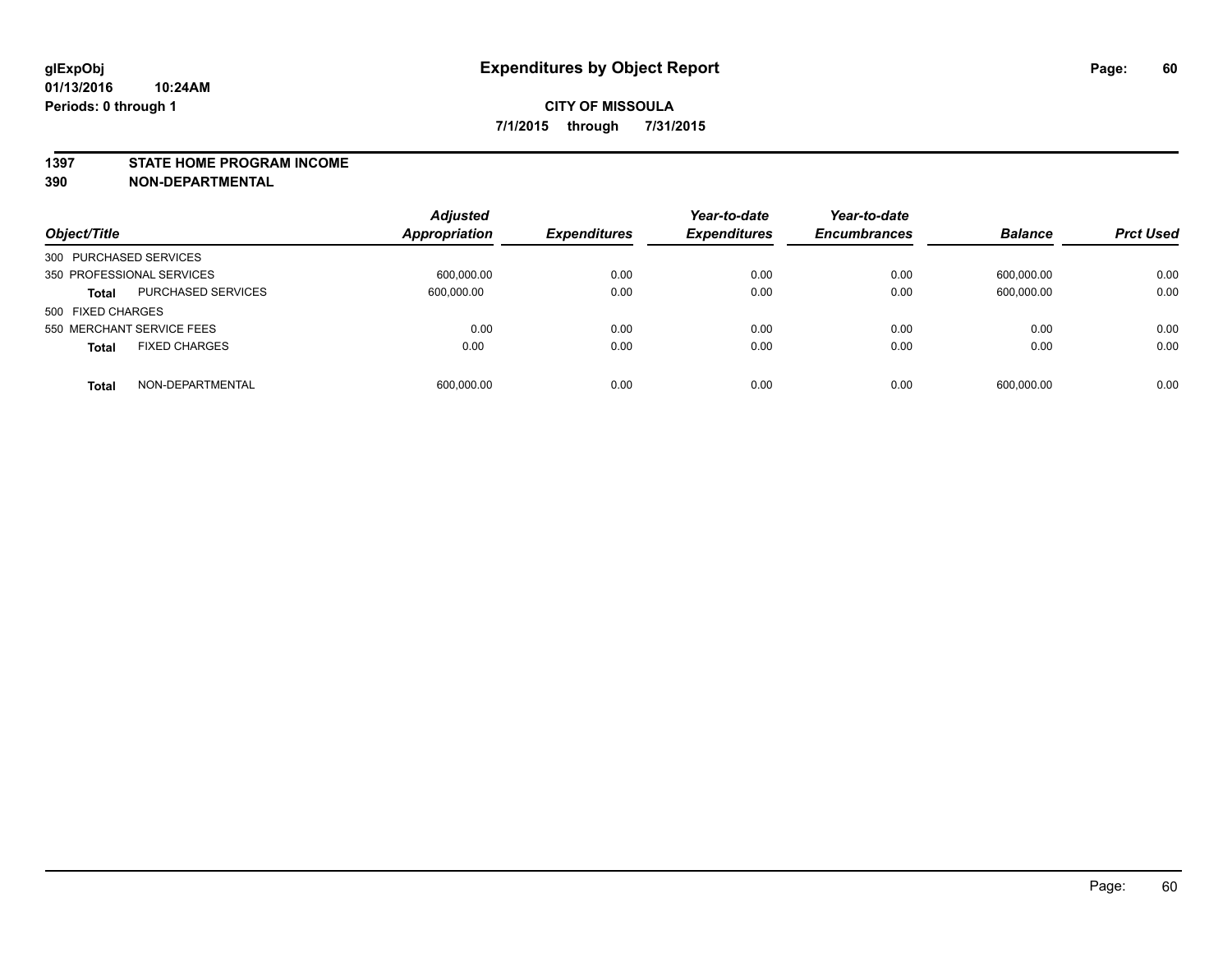#### **1397 STATE HOME PROGRAM INCOME**

| Object/Title              |                           | <b>Adjusted</b><br><b>Appropriation</b> | <b>Expenditures</b> | Year-to-date<br><b>Expenditures</b> | Year-to-date<br><b>Encumbrances</b> | <b>Balance</b> | <b>Prct Used</b> |
|---------------------------|---------------------------|-----------------------------------------|---------------------|-------------------------------------|-------------------------------------|----------------|------------------|
| 300 PURCHASED SERVICES    |                           |                                         |                     |                                     |                                     |                |                  |
| 350 PROFESSIONAL SERVICES |                           | 600,000.00                              | 0.00                | 0.00                                | 0.00                                | 600.000.00     | 0.00             |
| Total                     | PURCHASED SERVICES        | 600,000.00                              | 0.00                | 0.00                                | 0.00                                | 600,000.00     | 0.00             |
| 500 FIXED CHARGES         |                           |                                         |                     |                                     |                                     |                |                  |
| 550 MERCHANT SERVICE FEES |                           | 0.00                                    | 0.00                | 0.00                                | 0.00                                | 0.00           | 0.00             |
| <b>Total</b>              | <b>FIXED CHARGES</b>      | 0.00                                    | 0.00                | 0.00                                | 0.00                                | 0.00           | 0.00             |
| <b>Total</b>              | STATE HOME PROGRAM INCOME | 600,000.00                              | 0.00                | 0.00                                | 0.00                                | 600,000.00     | 0.00             |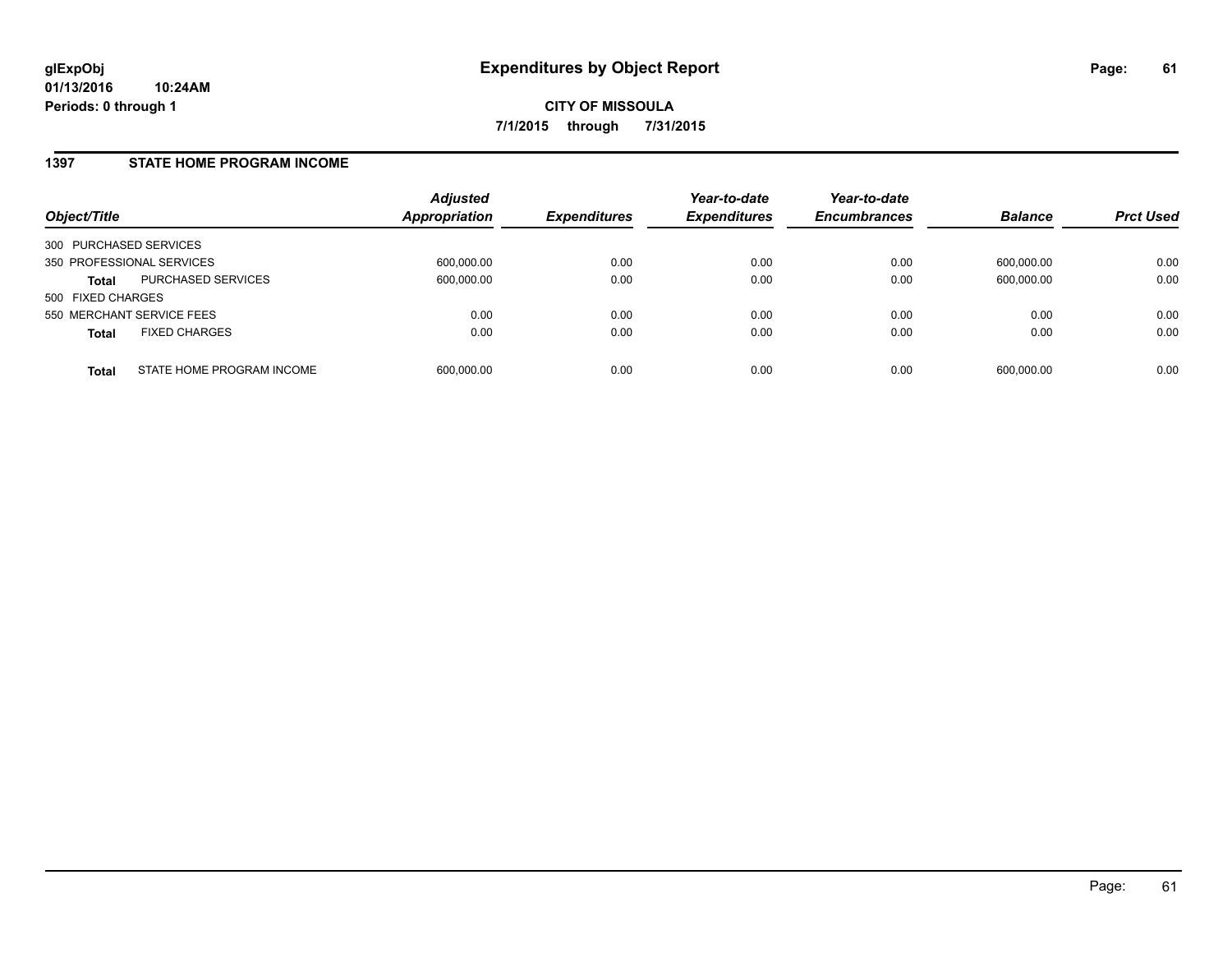#### **2250 PLANNING FUND**

**250 DEVELOPMENT SERVICES**

|                                   |                                     | <b>Adjusted</b> |                     | Year-to-date        | Year-to-date        |                |                  |
|-----------------------------------|-------------------------------------|-----------------|---------------------|---------------------|---------------------|----------------|------------------|
| Object/Title                      |                                     | Appropriation   | <b>Expenditures</b> | <b>Expenditures</b> | <b>Encumbrances</b> | <b>Balance</b> | <b>Prct Used</b> |
| 100 PERSONAL SERVICES             |                                     |                 |                     |                     |                     |                |                  |
| 110 SALARIES AND WAGES            |                                     | 262,841.00      | 14,817.59           | 14,817.59           | 0.00                | 248,023.41     | 5.64             |
| <b>140 EMPLOYER CONTRIBUTIONS</b> |                                     | 83,643.00       | 8,722.84            | 8,722.84            | 0.00                | 74,920.16      | 10.43            |
|                                   | 141 STATE RETIREMENT CONTRIBUTIONS  | 0.00            | 14.82               | 14.82               | 0.00                | $-14.82$       | 0.00             |
| Total                             | PERSONAL SERVICES                   | 346,484.00      | 23,555.25           | 23,555.25           | 0.00                | 322,928.75     | 6.80             |
| 200 SUPPLIES                      |                                     |                 |                     |                     |                     |                |                  |
| 210 OFFICE SUPPLIES               |                                     | 2,550.00        | 0.00                | 0.00                | 0.00                | 2,550.00       | 0.00             |
| 220 OPERATING SUPPLIES            |                                     | 900.00          | 0.00                | 0.00                | 0.00                | 900.00         | 0.00             |
| 231 GASOLINE                      |                                     | 0.00            | 0.00                | 0.00                | 0.00                | 0.00           | 0.00             |
| 240 OTHER SUPPLIES                |                                     | 400.00          | 0.00                | 0.00                | 0.00                | 400.00         | 0.00             |
| Total                             | <b>SUPPLIES</b>                     | 3,850.00        | 0.00                | 0.00                | 0.00                | 3,850.00       | 0.00             |
| 300 PURCHASED SERVICES            |                                     |                 |                     |                     |                     |                |                  |
| 310 COMMUNICATIONS                |                                     | 1,100.00        | 0.00                | 0.00                | 0.00                | 1,100.00       | 0.00             |
| 320 PRINTING & DUPLICATING        |                                     | 8,000.00        | 0.00                | 0.00                | 0.00                | 8,000.00       | 0.00             |
|                                   | 330 PUBLICITY, SUBSCRIPTIONS & DUES | 4,005.00        | 0.00                | 0.00                | 0.00                | 4,005.00       | 0.00             |
| 344 TELEPHONE SERVICE             |                                     | 125.00          | 0.00                | 0.00                | 0.00                | 125.00         | 0.00             |
| 350 PROFESSIONAL SERVICES         |                                     | 50,000.00       | 0.00                | 0.00                | 0.00                | 50,000.00      | 0.00             |
| 360 REPAIR & MAINTENANCE          |                                     | 1,540.00        | 0.00                | 0.00                | 0.00                | 1,540.00       | 0.00             |
| 370 TRAVEL                        |                                     | 5,185.00        | 0.00                | 0.00                | 0.00                | 5,185.00       | 0.00             |
| 380 TRAINING                      |                                     | 4,595.00        | 0.00                | 0.00                | 0.00                | 4,595.00       | 0.00             |
|                                   | 390 OTHER PURCHASED SERVICES        | 3,750.00        | 0.00                | 0.00                | 0.00                | 3,750.00       | 0.00             |
| Total                             | PURCHASED SERVICES                  | 78,300.00       | 0.00                | 0.00                | 0.00                | 78,300.00      | 0.00             |
| 500 FIXED CHARGES                 |                                     |                 |                     |                     |                     |                |                  |
| 500 FIXED CHARGES                 |                                     | 24,000.00       | 0.00                | 0.00                | 0.00                | 24,000.00      | 0.00             |
| 550 MERCHANT SERVICE FEES         |                                     | 0.00            | 0.00                | 0.00                | 0.00                | 0.00           | 0.00             |
| Total                             | <b>FIXED CHARGES</b>                | 24,000.00       | 0.00                | 0.00                | 0.00                | 24,000.00      | 0.00             |
| 800 OTHER OBJECTS                 |                                     |                 |                     |                     |                     |                |                  |
|                                   | 820 TRANSFERS TO OTHER FUNDS        | 0.00            | 0.00                | 0.00                | 0.00                | 0.00           | 0.00             |
| 845 CONTINGENCY                   |                                     | 0.00            | 0.00                | 0.00                | 0.00                | 0.00           | 0.00             |
| <b>Total</b>                      | OTHER OBJECTS                       | 0.00            | 0.00                | 0.00                | 0.00                | 0.00           | 0.00             |
| Total                             | DEVELOPMENT SERVICES                | 452,634.00      | 23,555.25           | 23,555.25           | 0.00                | 429,078.75     | 5.20             |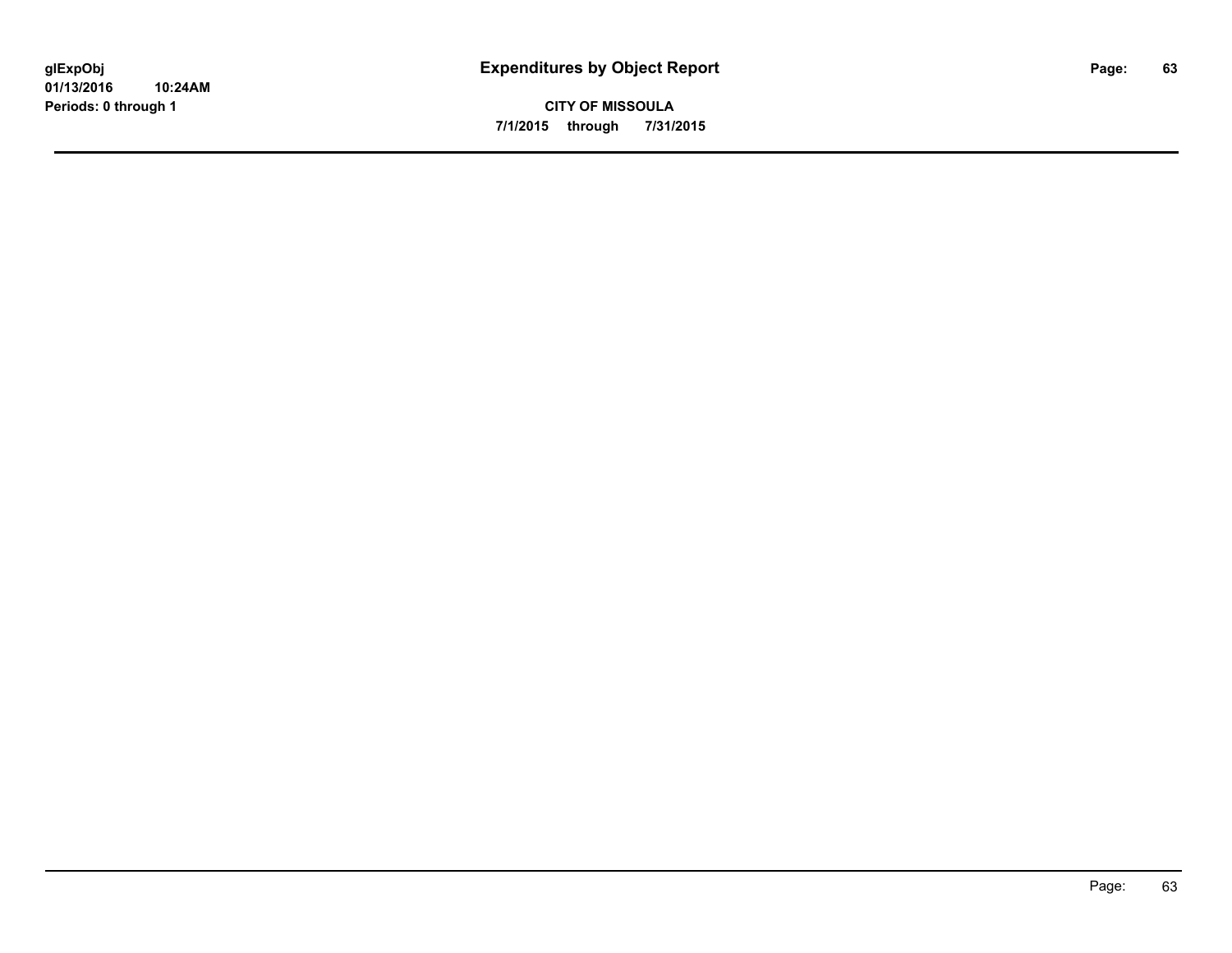**2250 PLANNING FUND**

|                                      | <b>Adjusted</b>      |                     | Year-to-date        | Year-to-date        |                |                  |
|--------------------------------------|----------------------|---------------------|---------------------|---------------------|----------------|------------------|
| Object/Title                         | <b>Appropriation</b> | <b>Expenditures</b> | <b>Expenditures</b> | <b>Encumbrances</b> | <b>Balance</b> | <b>Prct Used</b> |
| 100 PERSONAL SERVICES                |                      |                     |                     |                     |                |                  |
| 110 SALARIES AND WAGES               | 262,841.00           | 14,817.59           | 14,817.59           | 0.00                | 248,023.41     | 5.64             |
| 140 EMPLOYER CONTRIBUTIONS           | 83,643.00            | 8,722.84            | 8,722.84            | 0.00                | 74,920.16      | 10.43            |
| 141 STATE RETIREMENT CONTRIBUTIONS   | 0.00                 | 14.82               | 14.82               | 0.00                | $-14.82$       | 0.00             |
| PERSONAL SERVICES<br><b>Total</b>    | 346,484.00           | 23,555.25           | 23,555.25           | 0.00                | 322,928.75     | 6.80             |
| 200 SUPPLIES                         |                      |                     |                     |                     |                |                  |
| 210 OFFICE SUPPLIES                  | 2,550.00             | 0.00                | 0.00                | 0.00                | 2,550.00       | 0.00             |
| 220 OPERATING SUPPLIES               | 900.00               | 0.00                | 0.00                | 0.00                | 900.00         | 0.00             |
| 231 GASOLINE                         | 0.00                 | 0.00                | 0.00                | 0.00                | 0.00           | 0.00             |
| 240 OTHER SUPPLIES                   | 400.00               | 0.00                | 0.00                | 0.00                | 400.00         | 0.00             |
| <b>SUPPLIES</b><br><b>Total</b>      | 3,850.00             | 0.00                | 0.00                | 0.00                | 3,850.00       | 0.00             |
| 300 PURCHASED SERVICES               |                      |                     |                     |                     |                |                  |
| 310 COMMUNICATIONS                   | 1,100.00             | 0.00                | 0.00                | 0.00                | 1,100.00       | 0.00             |
| 320 PRINTING & DUPLICATING           | 8,000.00             | 0.00                | 0.00                | 0.00                | 8,000.00       | 0.00             |
| 330 PUBLICITY, SUBSCRIPTIONS & DUES  | 4,005.00             | 0.00                | 0.00                | 0.00                | 4,005.00       | 0.00             |
| 344 TELEPHONE SERVICE                | 125.00               | 0.00                | 0.00                | 0.00                | 125.00         | 0.00             |
| 350 PROFESSIONAL SERVICES            | 50,000.00            | 0.00                | 0.00                | 0.00                | 50,000.00      | 0.00             |
| 360 REPAIR & MAINTENANCE             | 1,540.00             | 0.00                | 0.00                | 0.00                | 1,540.00       | 0.00             |
| 370 TRAVEL                           | 5,185.00             | 0.00                | 0.00                | 0.00                | 5,185.00       | 0.00             |
| 380 TRAINING                         | 4,595.00             | 0.00                | 0.00                | 0.00                | 4,595.00       | 0.00             |
| 390 OTHER PURCHASED SERVICES         | 3,750.00             | 0.00                | 0.00                | 0.00                | 3,750.00       | 0.00             |
| PURCHASED SERVICES<br><b>Total</b>   | 78,300.00            | 0.00                | 0.00                | 0.00                | 78,300.00      | 0.00             |
| 500 FIXED CHARGES                    |                      |                     |                     |                     |                |                  |
| 500 FIXED CHARGES                    | 24,000.00            | 0.00                | 0.00                | 0.00                | 24,000.00      | 0.00             |
| 550 MERCHANT SERVICE FEES            | 0.00                 | 0.00                | 0.00                | 0.00                | 0.00           | 0.00             |
| <b>FIXED CHARGES</b><br><b>Total</b> | 24,000.00            | 0.00                | 0.00                | 0.00                | 24,000.00      | 0.00             |
| 800 OTHER OBJECTS                    |                      |                     |                     |                     |                |                  |
| 820 TRANSFERS TO OTHER FUNDS         | 0.00                 | 0.00                | 0.00                | 0.00                | 0.00           | 0.00             |
| 845 CONTINGENCY                      | 0.00                 | 0.00                | 0.00                | 0.00                | 0.00           | 0.00             |
| OTHER OBJECTS<br><b>Total</b>        | 0.00                 | 0.00                | 0.00                | 0.00                | 0.00           | 0.00             |
| <b>PLANNING FUND</b><br><b>Total</b> | 452,634.00           | 23,555.25           | 23,555.25           | 0.00                | 429,078.75     | 5.20             |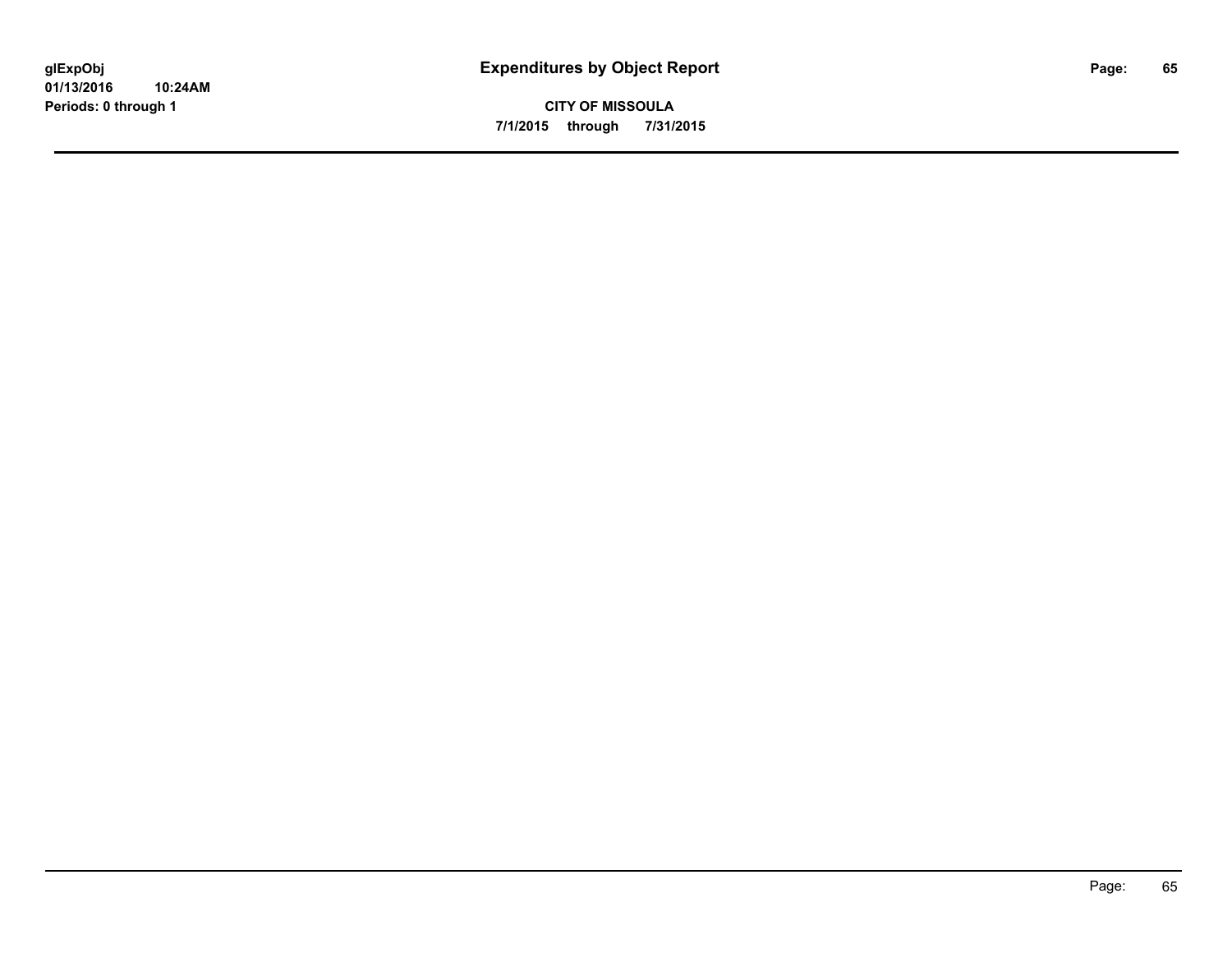#### **2310 PUBLIC SAFETY INFORMATION SYSTEMS**

**310 BUILDING INSPECTION**

| Object/Title              |                            | <b>Adjusted</b><br><b>Appropriation</b> | <b>Expenditures</b> | Year-to-date<br><b>Expenditures</b> | Year-to-date<br><b>Encumbrances</b> | <b>Balance</b> | <b>Prct Used</b> |
|---------------------------|----------------------------|-----------------------------------------|---------------------|-------------------------------------|-------------------------------------|----------------|------------------|
| 500 FIXED CHARGES         |                            |                                         |                     |                                     |                                     |                |                  |
| 550 MERCHANT SERVICE FEES |                            | 0.00                                    | 0.00                | 0.00                                | 0.00                                | 0.00           | 0.00             |
| <b>Total</b>              | <b>FIXED CHARGES</b>       | 0.00                                    | 0.00                | 0.00                                | 0.00                                | 0.00           | 0.00             |
| 800 OTHER OBJECTS         |                            |                                         |                     |                                     |                                     |                |                  |
| 845 CONTINGENCY           |                            | 0.00                                    | 0.00                | 0.00                                | 0.00                                | 0.00           | 0.00             |
| <b>Total</b>              | OTHER OBJECTS              | 0.00                                    | 0.00                | 0.00                                | 0.00                                | 0.00           | 0.00             |
| <b>Total</b>              | <b>BUILDING INSPECTION</b> | 0.00                                    | 0.00                | 0.00                                | 0.00                                | 0.00           | 0.00             |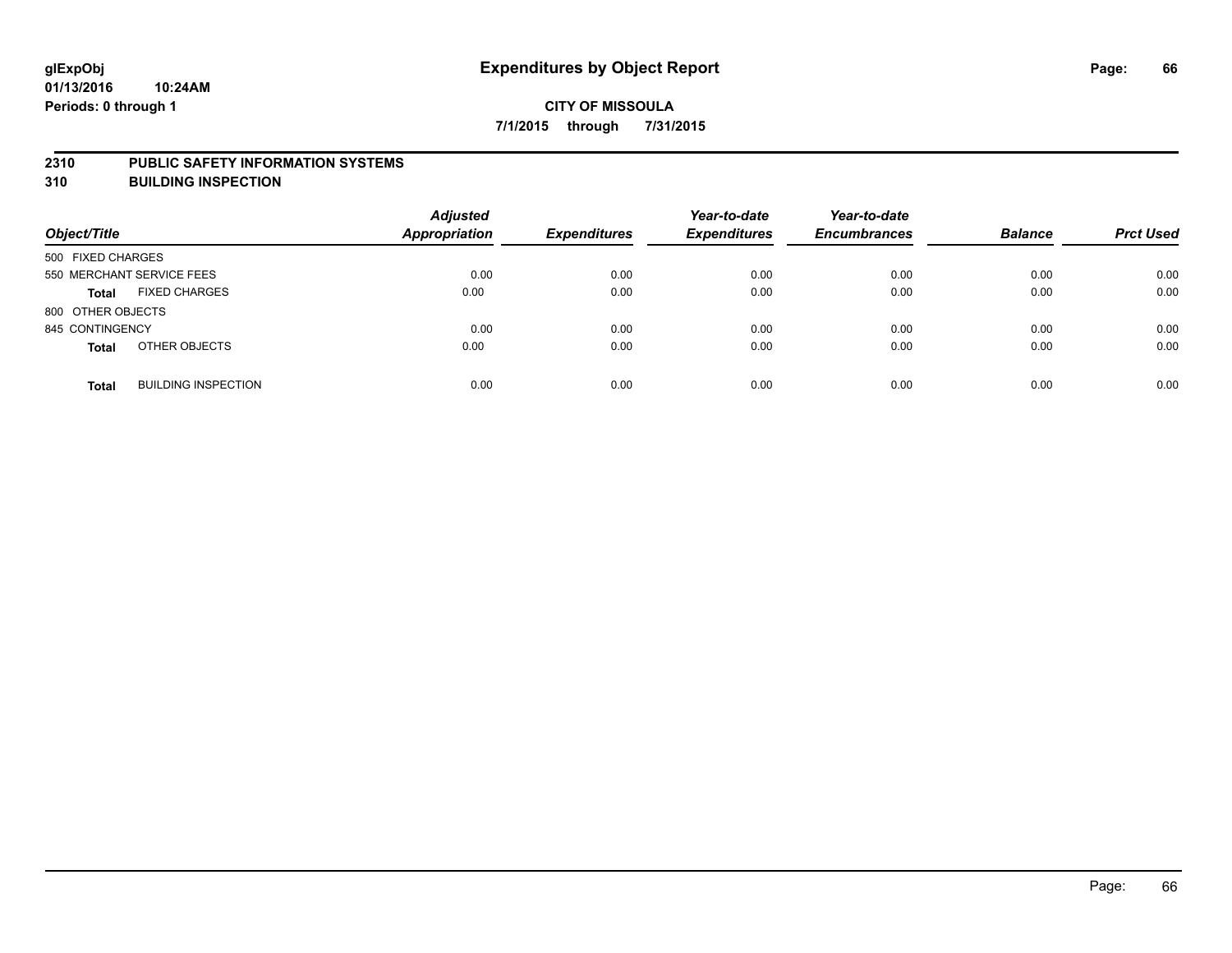**CITY OF MISSOULA 7/1/2015 through 7/31/2015**

### **2310 PUBLIC SAFETY INFORMATION SYSTEMS**

| Object/Title      |                                   | <b>Adjusted</b><br><b>Appropriation</b> | <b>Expenditures</b> | Year-to-date<br><b>Expenditures</b> | Year-to-date<br><b>Encumbrances</b> | <b>Balance</b> | <b>Prct Used</b> |
|-------------------|-----------------------------------|-----------------------------------------|---------------------|-------------------------------------|-------------------------------------|----------------|------------------|
| 500 FIXED CHARGES |                                   |                                         |                     |                                     |                                     |                |                  |
|                   | 550 MERCHANT SERVICE FEES         | 0.00                                    | 0.00                | 0.00                                | 0.00                                | 0.00           | 0.00             |
| <b>Total</b>      | <b>FIXED CHARGES</b>              | 0.00                                    | 0.00                | 0.00                                | 0.00                                | 0.00           | 0.00             |
| 800 OTHER OBJECTS |                                   |                                         |                     |                                     |                                     |                |                  |
| 845 CONTINGENCY   |                                   | 0.00                                    | 0.00                | 0.00                                | 0.00                                | 0.00           | 0.00             |
| <b>Total</b>      | OTHER OBJECTS                     | 0.00                                    | 0.00                | 0.00                                | 0.00                                | 0.00           | 0.00             |
| <b>Total</b>      | PUBLIC SAFETY INFORMATION SYSTEM! | 0.00                                    | 0.00                | 0.00                                | 0.00                                | 0.00           | 0.00             |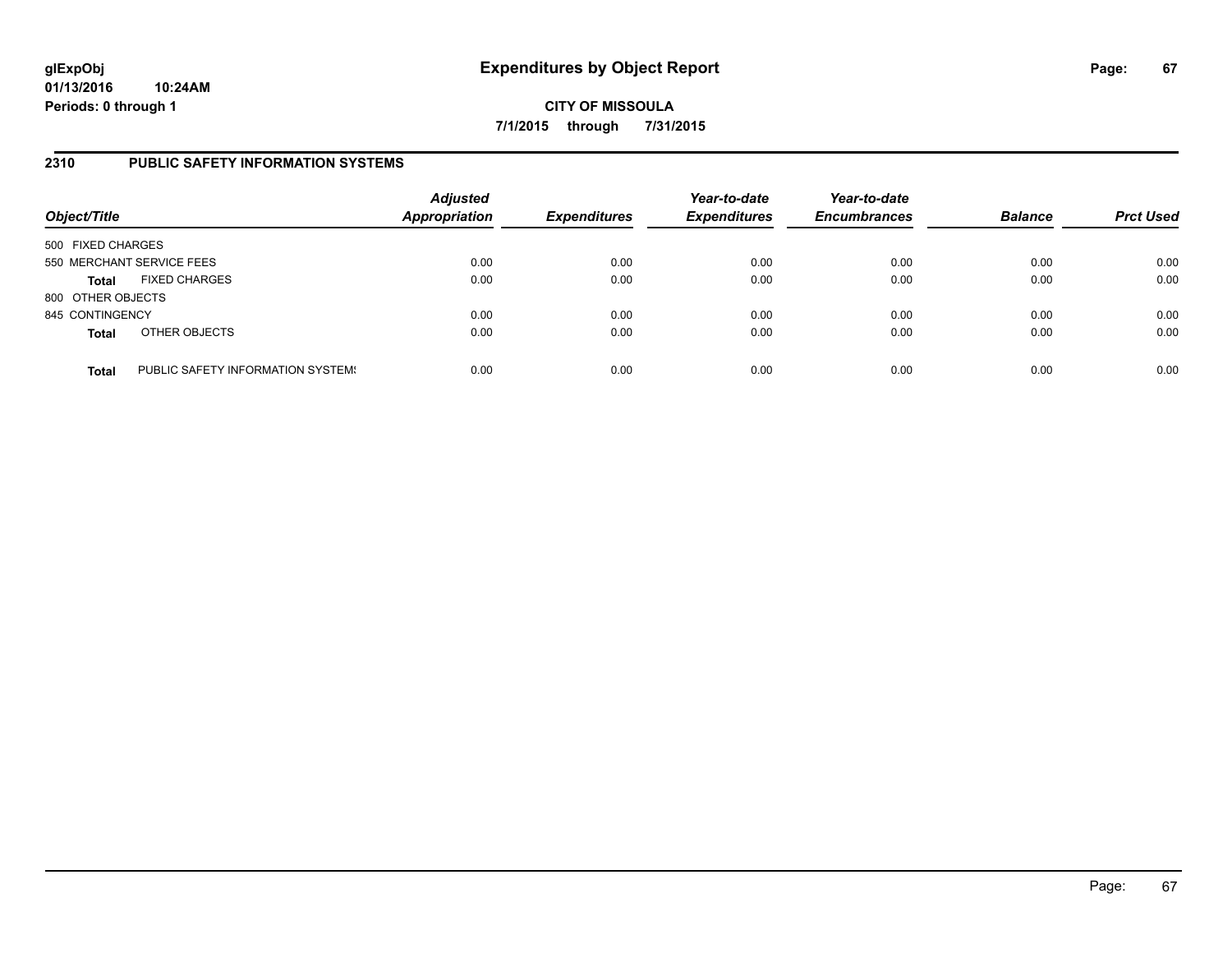#### **2321 IMPACT FEE FUND**

**390 NON-DEPARTMENTAL**

|                        |                                   | <b>Adjusted</b>      |                     | Year-to-date        | Year-to-date        |                |                  |
|------------------------|-----------------------------------|----------------------|---------------------|---------------------|---------------------|----------------|------------------|
| Object/Title           |                                   | <b>Appropriation</b> | <b>Expenditures</b> | <b>Expenditures</b> | <b>Encumbrances</b> | <b>Balance</b> | <b>Prct Used</b> |
| 100 PERSONAL SERVICES  |                                   |                      |                     |                     |                     |                |                  |
| 110 SALARIES AND WAGES |                                   | 0.00                 | 0.00                | 0.00                | 0.00                | 0.00           | 0.00             |
|                        | <b>140 EMPLOYER CONTRIBUTIONS</b> | 0.00                 | 0.00                | 0.00                | 0.00                | 0.00           | 0.00             |
| <b>Total</b>           | PERSONAL SERVICES                 | 0.00                 | 0.00                | 0.00                | 0.00                | 0.00           | 0.00             |
|                        | 300 PURCHASED SERVICES            |                      |                     |                     |                     |                |                  |
|                        | 350 PROFESSIONAL SERVICES         | 0.00                 | 0.00                | 0.00                | 0.00                | 0.00           | 0.00             |
|                        | 390 OTHER PURCHASED SERVICES      | 0.00                 | 0.00                | 0.00                | 0.00                | 0.00           | 0.00             |
| <b>Total</b>           | <b>PURCHASED SERVICES</b>         | 0.00                 | 0.00                | 0.00                | 0.00                | 0.00           | 0.00             |
| 500 FIXED CHARGES      |                                   |                      |                     |                     |                     |                |                  |
|                        | 550 MERCHANT SERVICE FEES         | 0.00                 | 0.00                | 0.00                | 0.00                | 0.00           | 0.00             |
| Total                  | <b>FIXED CHARGES</b>              | 0.00                 | 0.00                | 0.00                | 0.00                | 0.00           | 0.00             |
| 800 OTHER OBJECTS      |                                   |                      |                     |                     |                     |                |                  |
|                        | 820 TRANSFERS TO OTHER FUNDS      | 0.00                 | 0.00                | 0.00                | 0.00                | 0.00           | 0.00             |
| <b>Total</b>           | OTHER OBJECTS                     | 0.00                 | 0.00                | 0.00                | 0.00                | 0.00           | 0.00             |
| 900 CAPITAL OUTLAY     |                                   |                      |                     |                     |                     |                |                  |
| 930 IMPROVEMENTS       |                                   | 2,400,000.00         | 1,516.06            | 1,516.06            | 0.00                | 2,398,483.94   | 0.06             |
| <b>Total</b>           | CAPITAL OUTLAY                    | 2,400,000.00         | 1,516.06            | 1,516.06            | 0.00                | 2,398,483.94   | 0.06             |
| <b>Total</b>           | NON-DEPARTMENTAL                  | 2,400,000.00         | 1,516.06            | 1,516.06            | 0.00                | 2,398,483.94   | 0.06             |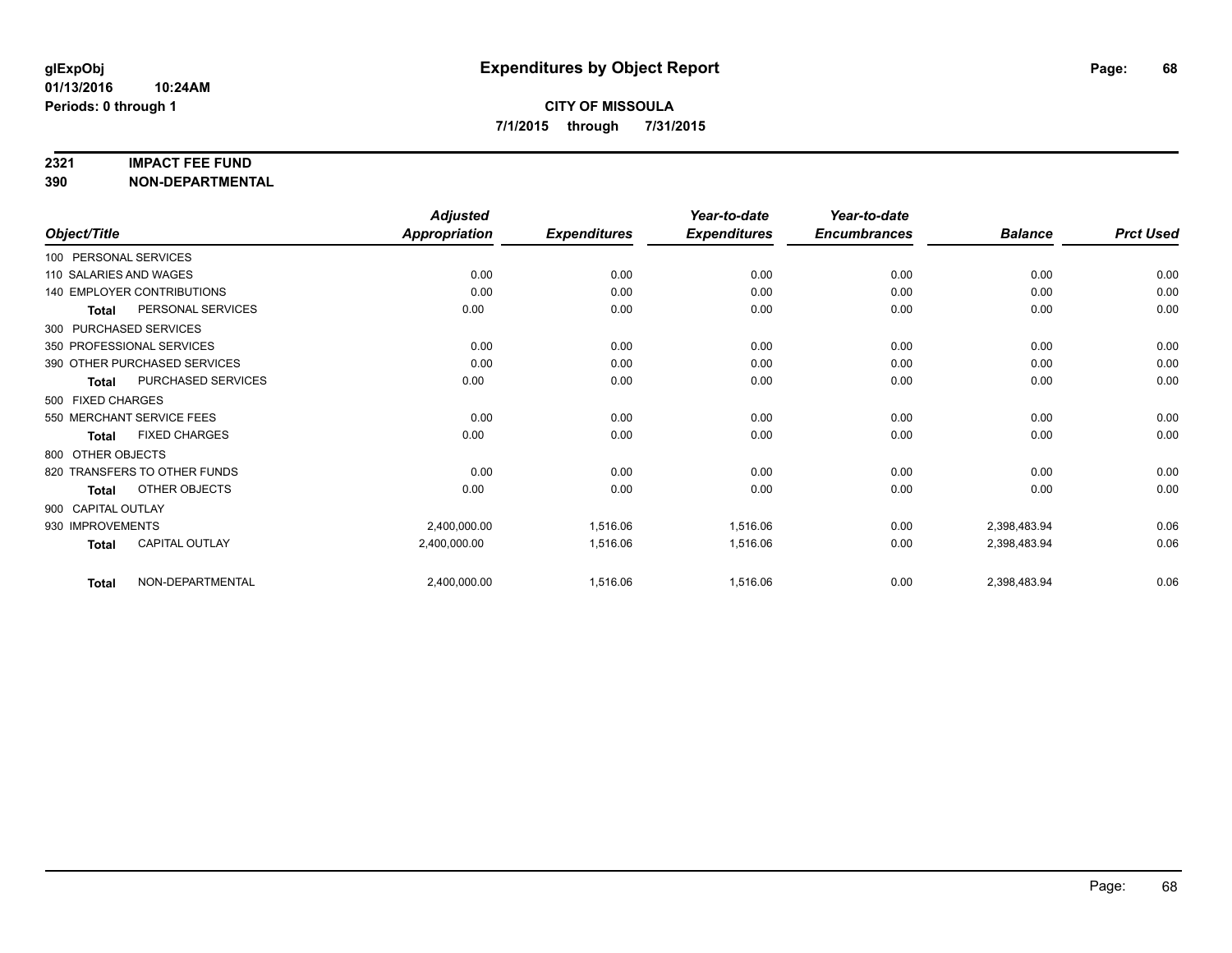#### **2321 IMPACT FEE FUND**

|                                        | <b>Adjusted</b>      |                     | Year-to-date        | Year-to-date        |                |                  |
|----------------------------------------|----------------------|---------------------|---------------------|---------------------|----------------|------------------|
| Object/Title                           | <b>Appropriation</b> | <b>Expenditures</b> | <b>Expenditures</b> | <b>Encumbrances</b> | <b>Balance</b> | <b>Prct Used</b> |
| 100 PERSONAL SERVICES                  |                      |                     |                     |                     |                |                  |
| 110 SALARIES AND WAGES                 | 0.00                 | 0.00                | 0.00                | 0.00                | 0.00           | 0.00             |
| 140 EMPLOYER CONTRIBUTIONS             | 0.00                 | 0.00                | 0.00                | 0.00                | 0.00           | 0.00             |
| PERSONAL SERVICES<br><b>Total</b>      | 0.00                 | 0.00                | 0.00                | 0.00                | 0.00           | 0.00             |
| 300 PURCHASED SERVICES                 |                      |                     |                     |                     |                |                  |
| 350 PROFESSIONAL SERVICES              | 0.00                 | 0.00                | 0.00                | 0.00                | 0.00           | 0.00             |
| 390 OTHER PURCHASED SERVICES           | 0.00                 | 0.00                | 0.00                | 0.00                | 0.00           | 0.00             |
| PURCHASED SERVICES<br><b>Total</b>     | 0.00                 | 0.00                | 0.00                | 0.00                | 0.00           | 0.00             |
| 500 FIXED CHARGES                      |                      |                     |                     |                     |                |                  |
| 550 MERCHANT SERVICE FEES              | 0.00                 | 0.00                | 0.00                | 0.00                | 0.00           | 0.00             |
| <b>FIXED CHARGES</b><br><b>Total</b>   | 0.00                 | 0.00                | 0.00                | 0.00                | 0.00           | 0.00             |
| 800 OTHER OBJECTS                      |                      |                     |                     |                     |                |                  |
| 820 TRANSFERS TO OTHER FUNDS           | 0.00                 | 0.00                | 0.00                | 0.00                | 0.00           | 0.00             |
| OTHER OBJECTS<br><b>Total</b>          | 0.00                 | 0.00                | 0.00                | 0.00                | 0.00           | 0.00             |
| 900 CAPITAL OUTLAY                     |                      |                     |                     |                     |                |                  |
| 930 IMPROVEMENTS                       | 2,400,000.00         | 1,516.06            | 1,516.06            | 0.00                | 2,398,483.94   | 0.06             |
| CAPITAL OUTLAY<br><b>Total</b>         | 2,400,000.00         | 1,516.06            | 1,516.06            | 0.00                | 2,398,483.94   | 0.06             |
| <b>IMPACT FEE FUND</b><br><b>Total</b> | 2,400,000.00         | 1,516.06            | 1,516.06            | 0.00                | 2,398,483.94   | 0.06             |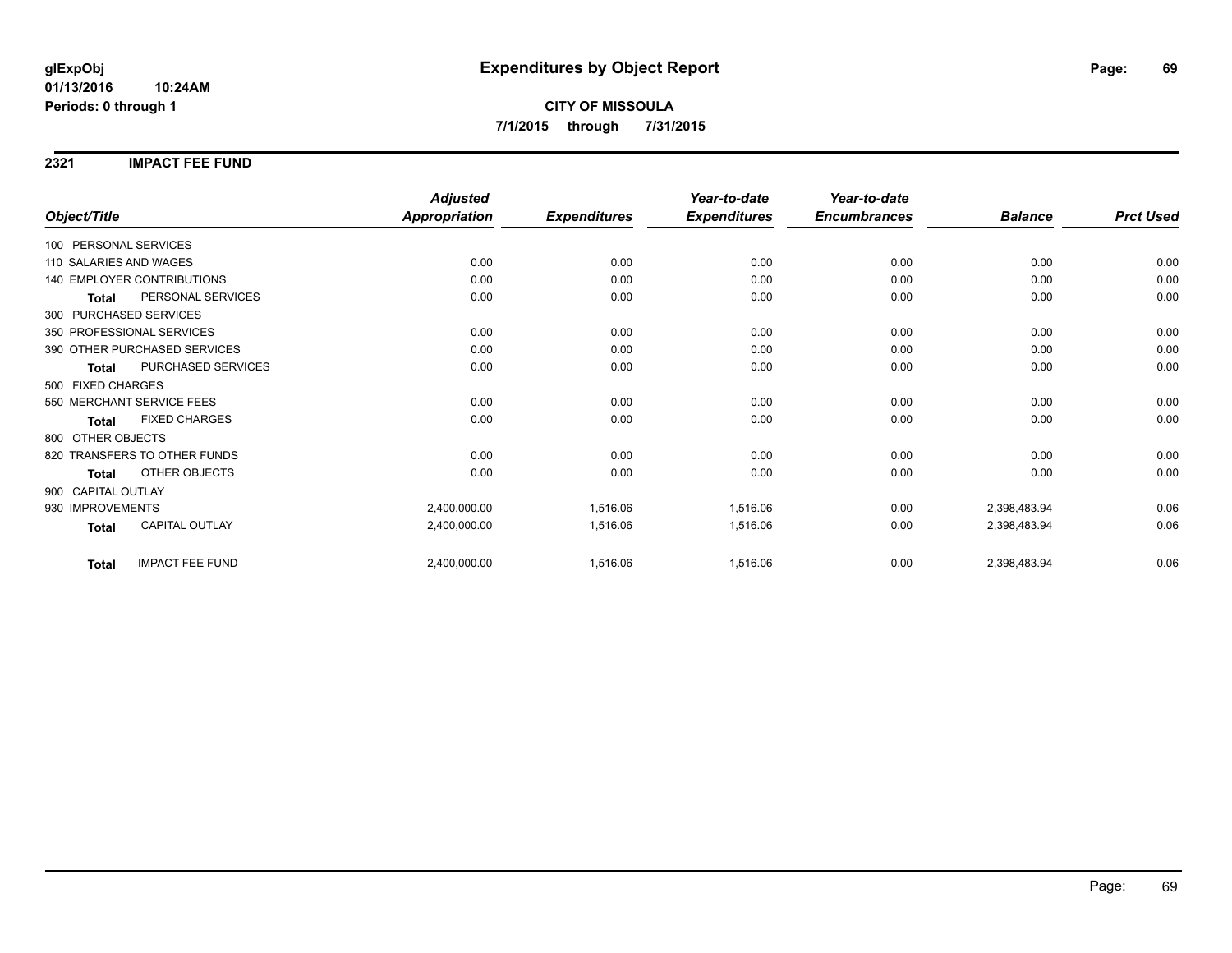### **CITY OF MISSOULA 7/1/2015 through 7/31/2015**

#### **2322 GEORGE ELMER/CATTLE DR INTERSECTION**

**390 NON-DEPARTMENTAL**

| Object/Title       |                              | <b>Adjusted</b><br>Appropriation | <b>Expenditures</b> | Year-to-date<br><b>Expenditures</b> | Year-to-date<br><b>Encumbrances</b> | <b>Balance</b> | <b>Prct Used</b> |
|--------------------|------------------------------|----------------------------------|---------------------|-------------------------------------|-------------------------------------|----------------|------------------|
|                    | 300 PURCHASED SERVICES       |                                  |                     |                                     |                                     |                |                  |
|                    | 350 PROFESSIONAL SERVICES    | 15,000.00                        | 0.00                | 0.00                                | 0.00                                | 15,000.00      | 0.00             |
| <b>Total</b>       | PURCHASED SERVICES           | 15,000.00                        | 0.00                | 0.00                                | 0.00                                | 15,000.00      | 0.00             |
| 500 FIXED CHARGES  |                              |                                  |                     |                                     |                                     |                |                  |
|                    | 550 MERCHANT SERVICE FEES    | 0.00                             | 0.00                | 0.00                                | 0.00                                | 0.00           | 0.00             |
| Total              | <b>FIXED CHARGES</b>         | 0.00                             | 0.00                | 0.00                                | 0.00                                | 0.00           | 0.00             |
| 800 OTHER OBJECTS  |                              |                                  |                     |                                     |                                     |                |                  |
|                    | 820 TRANSFERS TO OTHER FUNDS | 0.00                             | 0.00                | 0.00                                | 0.00                                | 0.00           | 0.00             |
| <b>Total</b>       | OTHER OBJECTS                | 0.00                             | 0.00                | 0.00                                | 0.00                                | 0.00           | 0.00             |
| 900 CAPITAL OUTLAY |                              |                                  |                     |                                     |                                     |                |                  |
| 930 IMPROVEMENTS   |                              | 0.00                             | 0.00                | 0.00                                | 0.00                                | 0.00           | 0.00             |
| <b>Total</b>       | <b>CAPITAL OUTLAY</b>        | 0.00                             | 0.00                | 0.00                                | 0.00                                | 0.00           | 0.00             |
| <b>Total</b>       | NON-DEPARTMENTAL             | 15,000.00                        | 0.00                | 0.00                                | 0.00                                | 15,000.00      | 0.00             |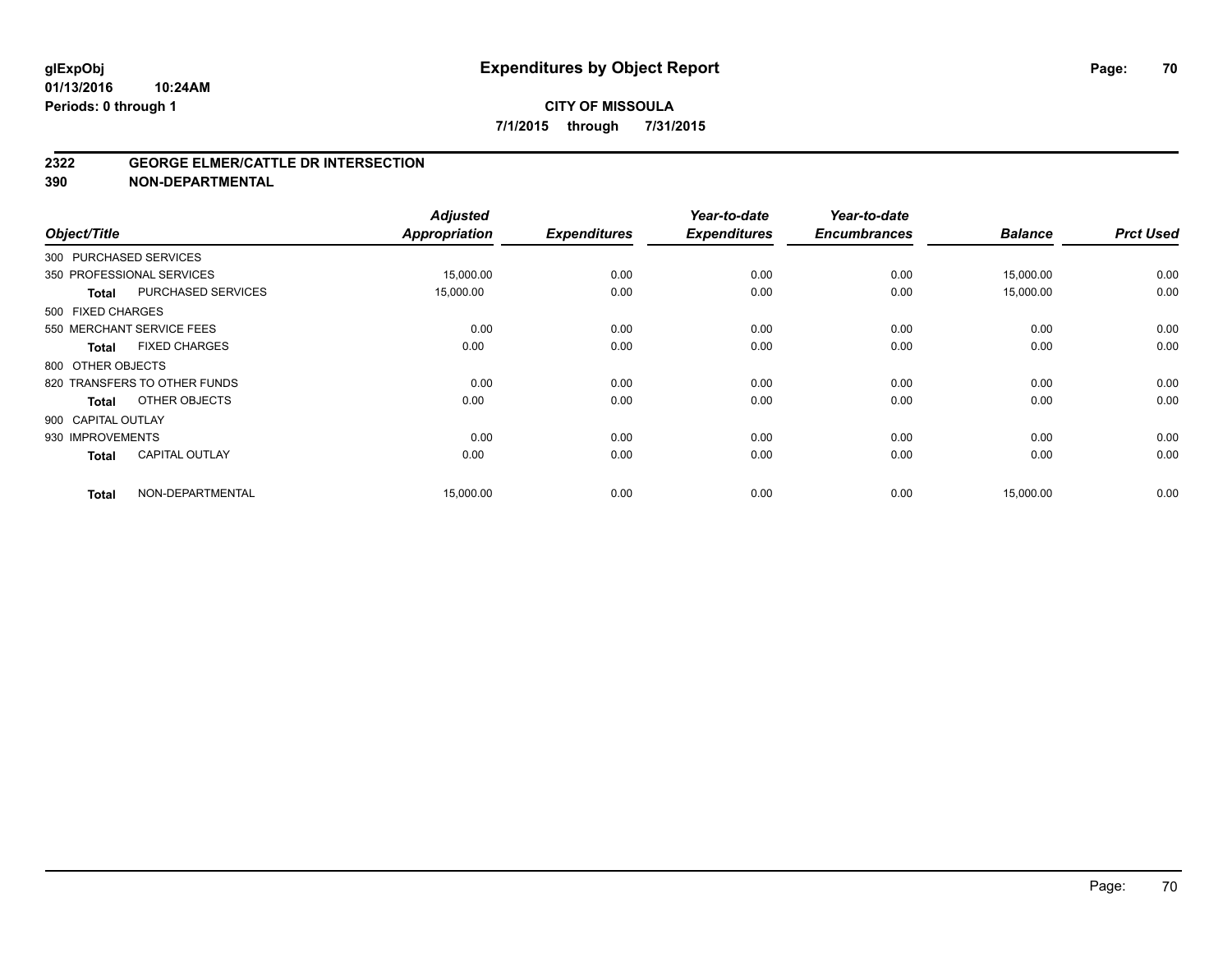## **CITY OF MISSOULA 7/1/2015 through 7/31/2015**

### **2322 GEORGE ELMER/CATTLE DR INTERSECTION**

| Object/Title           |                                  | <b>Adjusted</b><br><b>Appropriation</b> | <b>Expenditures</b> | Year-to-date<br><b>Expenditures</b> | Year-to-date<br><b>Encumbrances</b> | <b>Balance</b> | <b>Prct Used</b> |
|------------------------|----------------------------------|-----------------------------------------|---------------------|-------------------------------------|-------------------------------------|----------------|------------------|
| 300 PURCHASED SERVICES |                                  |                                         |                     |                                     |                                     |                |                  |
|                        | 350 PROFESSIONAL SERVICES        | 15,000.00                               | 0.00                | 0.00                                | 0.00                                | 15,000.00      | 0.00             |
| Total                  | PURCHASED SERVICES               | 15,000.00                               | 0.00                | 0.00                                | 0.00                                | 15,000.00      | 0.00             |
| 500 FIXED CHARGES      |                                  |                                         |                     |                                     |                                     |                |                  |
|                        | 550 MERCHANT SERVICE FEES        | 0.00                                    | 0.00                | 0.00                                | 0.00                                | 0.00           | 0.00             |
| <b>Total</b>           | <b>FIXED CHARGES</b>             | 0.00                                    | 0.00                | 0.00                                | 0.00                                | 0.00           | 0.00             |
| 800 OTHER OBJECTS      |                                  |                                         |                     |                                     |                                     |                |                  |
|                        | 820 TRANSFERS TO OTHER FUNDS     | 0.00                                    | 0.00                | 0.00                                | 0.00                                | 0.00           | 0.00             |
| <b>Total</b>           | OTHER OBJECTS                    | 0.00                                    | 0.00                | 0.00                                | 0.00                                | 0.00           | 0.00             |
| 900 CAPITAL OUTLAY     |                                  |                                         |                     |                                     |                                     |                |                  |
| 930 IMPROVEMENTS       |                                  | 0.00                                    | 0.00                | 0.00                                | 0.00                                | 0.00           | 0.00             |
| <b>Total</b>           | <b>CAPITAL OUTLAY</b>            | 0.00                                    | 0.00                | 0.00                                | 0.00                                | 0.00           | 0.00             |
| <b>Total</b>           | GEORGE ELMER/CATTLE DR INTERSECT | 15,000.00                               | 0.00                | 0.00                                | 0.00                                | 15,000.00      | 0.00             |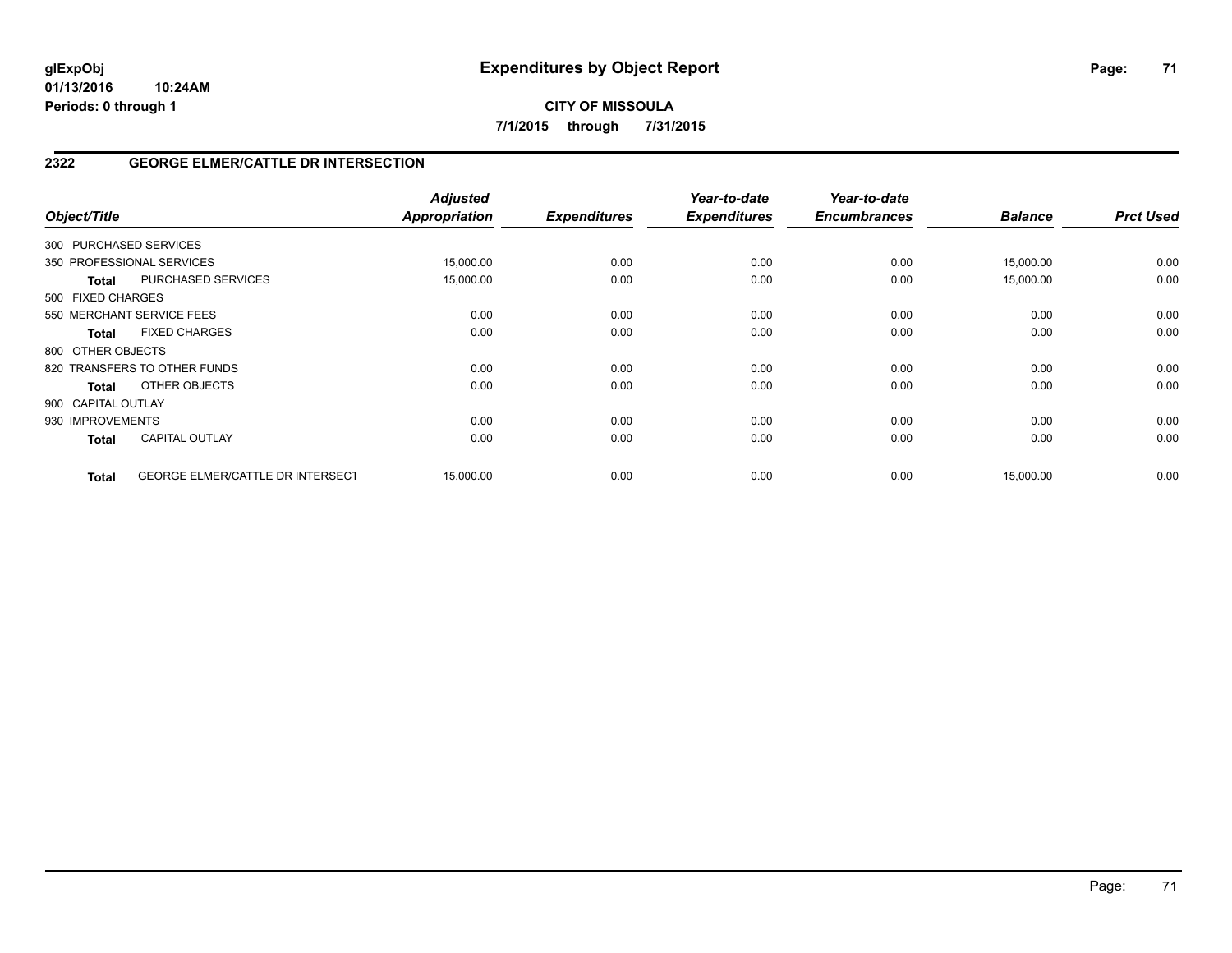**2365 PUBLIC ART FUND**

**220 MAYOR**

|                    |                           | <b>Adjusted</b>      |                     | Year-to-date        | Year-to-date        |                |                  |
|--------------------|---------------------------|----------------------|---------------------|---------------------|---------------------|----------------|------------------|
| Object/Title       |                           | <b>Appropriation</b> | <b>Expenditures</b> | <b>Expenditures</b> | <b>Encumbrances</b> | <b>Balance</b> | <b>Prct Used</b> |
|                    | 300 PURCHASED SERVICES    |                      |                     |                     |                     |                |                  |
|                    | 350 PROFESSIONAL SERVICES | 7,350.00             | 0.00                | 0.00                | 0.00                | 7,350.00       | 0.00             |
| <b>Total</b>       | <b>PURCHASED SERVICES</b> | 7,350.00             | 0.00                | 0.00                | 0.00                | 7,350.00       | 0.00             |
| 500 FIXED CHARGES  |                           |                      |                     |                     |                     |                |                  |
|                    | 550 MERCHANT SERVICE FEES | 0.00                 | 0.00                | 0.00                | 0.00                | 0.00           | 0.00             |
| <b>Total</b>       | <b>FIXED CHARGES</b>      | 0.00                 | 0.00                | 0.00                | 0.00                | 0.00           | 0.00             |
| 800 OTHER OBJECTS  |                           |                      |                     |                     |                     |                |                  |
| 845 CONTINGENCY    |                           | 0.00                 | 0.00                | 0.00                | 0.00                | 0.00           | 0.00             |
| <b>Total</b>       | OTHER OBJECTS             | 0.00                 | 0.00                | 0.00                | 0.00                | 0.00           | 0.00             |
| 900 CAPITAL OUTLAY |                           |                      |                     |                     |                     |                |                  |
| 930 IMPROVEMENTS   |                           | 5.615.00             | 0.00                | 0.00                | 0.00                | 5,615.00       | 0.00             |
| <b>Total</b>       | <b>CAPITAL OUTLAY</b>     | 5,615.00             | 0.00                | 0.00                | 0.00                | 5,615.00       | 0.00             |
| <b>Total</b>       | <b>MAYOR</b>              | 12,965.00            | 0.00                | 0.00                | 0.00                | 12,965.00      | 0.00             |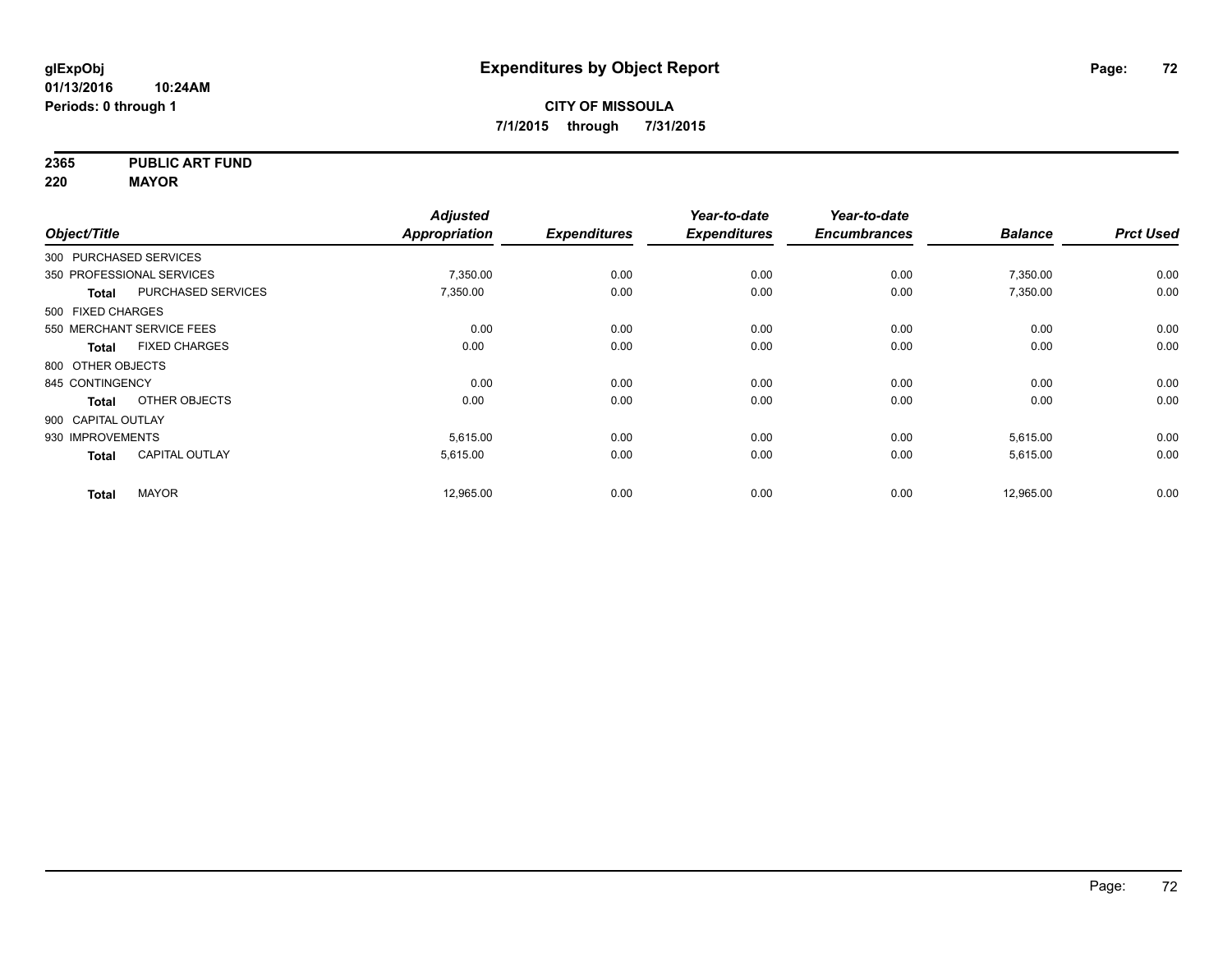### **2365 PUBLIC ART FUND**

| Object/Title                         |                    | <b>Adjusted</b><br>Appropriation | <b>Expenditures</b> | Year-to-date<br><b>Expenditures</b> | Year-to-date<br><b>Encumbrances</b> | <b>Balance</b> | <b>Prct Used</b> |
|--------------------------------------|--------------------|----------------------------------|---------------------|-------------------------------------|-------------------------------------|----------------|------------------|
| 300 PURCHASED SERVICES               |                    |                                  |                     |                                     |                                     |                |                  |
|                                      |                    |                                  |                     |                                     |                                     |                |                  |
| 350 PROFESSIONAL SERVICES            |                    | 7,350.00                         | 0.00                | 0.00                                | 0.00                                | 7,350.00       | 0.00             |
| <b>Total</b>                         | PURCHASED SERVICES | 7,350.00                         | 0.00                | 0.00                                | 0.00                                | 7,350.00       | 0.00             |
| 500 FIXED CHARGES                    |                    |                                  |                     |                                     |                                     |                |                  |
| 550 MERCHANT SERVICE FEES            |                    | 0.00                             | 0.00                | 0.00                                | 0.00                                | 0.00           | 0.00             |
| <b>FIXED CHARGES</b><br><b>Total</b> |                    | 0.00                             | 0.00                | 0.00                                | 0.00                                | 0.00           | 0.00             |
| 800 OTHER OBJECTS                    |                    |                                  |                     |                                     |                                     |                |                  |
| 845 CONTINGENCY                      |                    | 0.00                             | 0.00                | 0.00                                | 0.00                                | 0.00           | 0.00             |
| OTHER OBJECTS<br>Total               |                    | 0.00                             | 0.00                | 0.00                                | 0.00                                | 0.00           | 0.00             |
| 900 CAPITAL OUTLAY                   |                    |                                  |                     |                                     |                                     |                |                  |
| 930 IMPROVEMENTS                     |                    | 5,615.00                         | 0.00                | 0.00                                | 0.00                                | 5,615.00       | 0.00             |
| CAPITAL OUTLAY<br><b>Total</b>       |                    | 5,615.00                         | 0.00                | 0.00                                | 0.00                                | 5,615.00       | 0.00             |
| PUBLIC ART FUND<br><b>Total</b>      |                    | 12,965.00                        | 0.00                | 0.00                                | 0.00                                | 12,965.00      | 0.00             |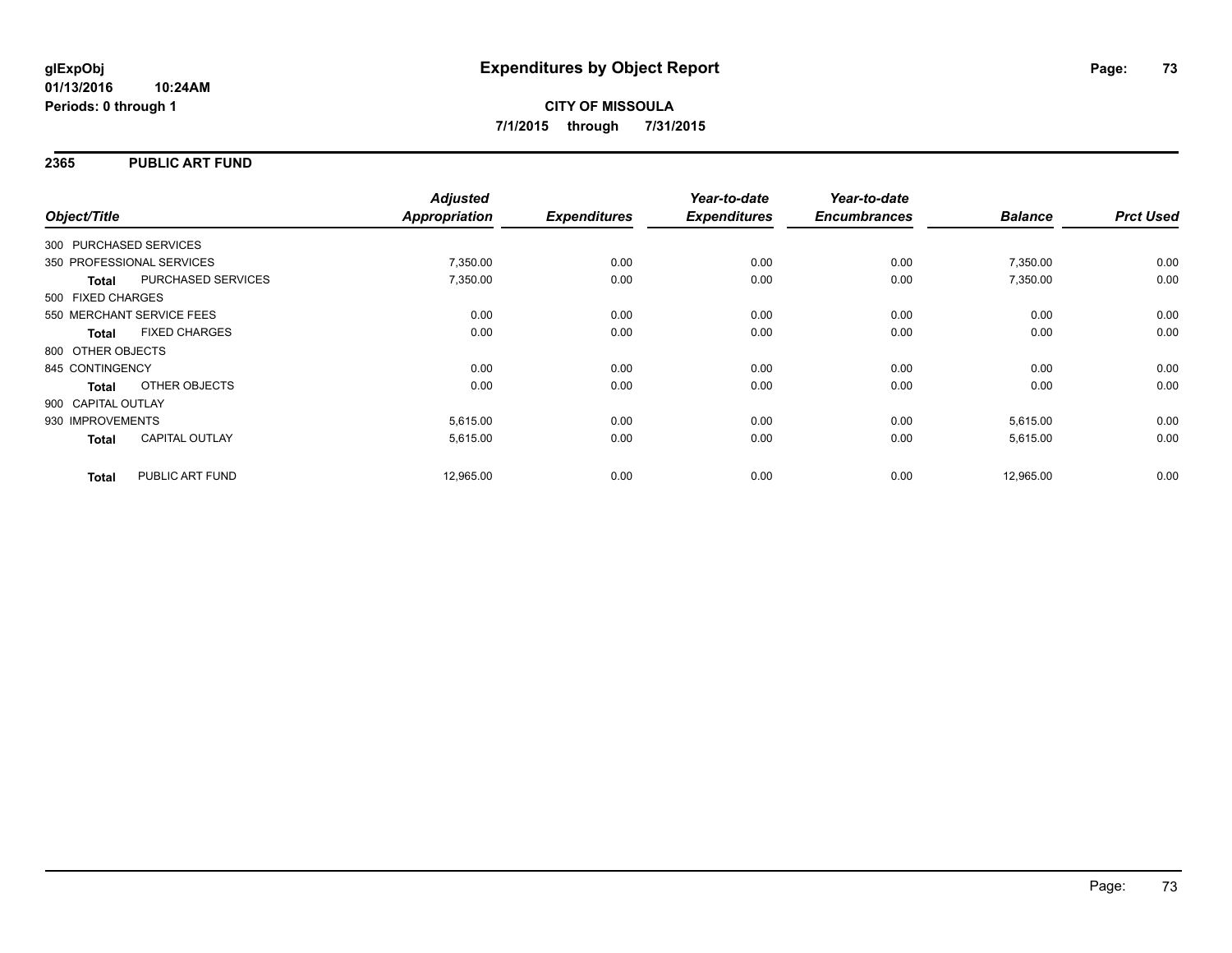### **2371 EMPLOYEE HEALTH INSURANCE LEVY FUND**

**390 NON-DEPARTMENTAL**

| Object/Title                         | <b>Adjusted</b><br><b>Appropriation</b> | <b>Expenditures</b> | Year-to-date<br><b>Expenditures</b> | Year-to-date<br><b>Encumbrances</b> | <b>Balance</b> | <b>Prct Used</b> |
|--------------------------------------|-----------------------------------------|---------------------|-------------------------------------|-------------------------------------|----------------|------------------|
| 500 FIXED CHARGES                    |                                         |                     |                                     |                                     |                |                  |
| 550 MERCHANT SERVICE FEES            | 0.00                                    | 0.00                | 0.00                                | 0.00                                | 0.00           | 0.00             |
| <b>FIXED CHARGES</b><br><b>Total</b> | 0.00                                    | 0.00                | 0.00                                | 0.00                                | 0.00           | 0.00             |
| 800 OTHER OBJECTS                    |                                         |                     |                                     |                                     |                |                  |
| 820 TRANSFERS TO OTHER FUNDS         | 4.462.00                                | 0.00                | 0.00                                | 0.00                                | 4.462.00       | 0.00             |
| OTHER OBJECTS<br><b>Total</b>        | 4.462.00                                | 0.00                | 0.00                                | 0.00                                | 4.462.00       | 0.00             |
| NON-DEPARTMENTAL<br><b>Total</b>     | 4.462.00                                | 0.00                | 0.00                                | 0.00                                | 4.462.00       | 0.00             |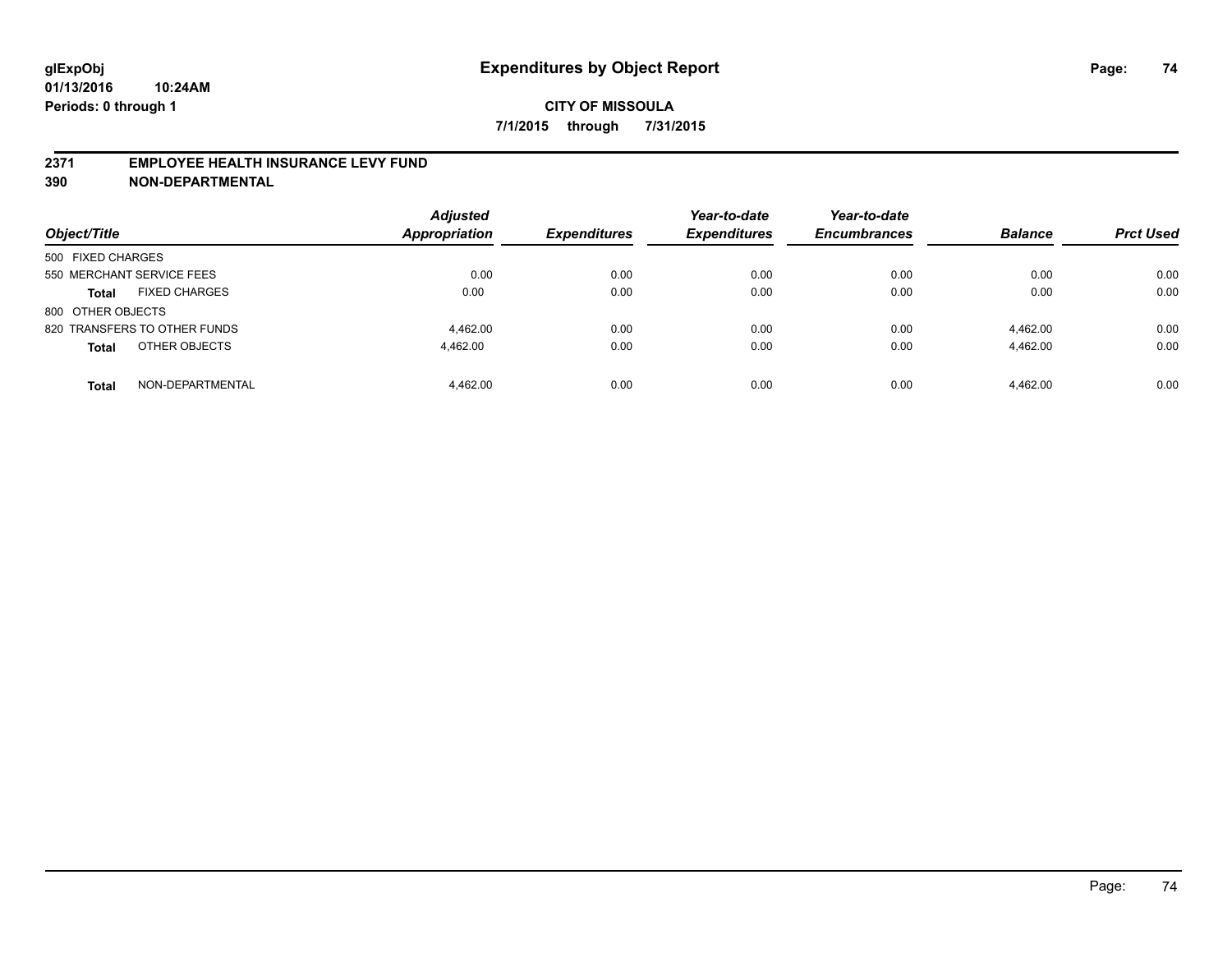**CITY OF MISSOULA 7/1/2015 through 7/31/2015**

## **2371 EMPLOYEE HEALTH INSURANCE LEVY FUND**

| Object/Title              |                                  | <b>Adjusted</b><br><b>Appropriation</b> | <b>Expenditures</b> | Year-to-date<br><b>Expenditures</b> | Year-to-date<br><b>Encumbrances</b> | <b>Balance</b> | <b>Prct Used</b> |
|---------------------------|----------------------------------|-----------------------------------------|---------------------|-------------------------------------|-------------------------------------|----------------|------------------|
| 500 FIXED CHARGES         |                                  |                                         |                     |                                     |                                     |                |                  |
| 550 MERCHANT SERVICE FEES |                                  | 0.00                                    | 0.00                | 0.00                                | 0.00                                | 0.00           | 0.00             |
| <b>Total</b>              | <b>FIXED CHARGES</b>             | 0.00                                    | 0.00                | 0.00                                | 0.00                                | 0.00           | 0.00             |
| 800 OTHER OBJECTS         |                                  |                                         |                     |                                     |                                     |                |                  |
|                           | 820 TRANSFERS TO OTHER FUNDS     | 4.462.00                                | 0.00                | 0.00                                | 0.00                                | 4.462.00       | 0.00             |
| <b>Total</b>              | OTHER OBJECTS                    | 4.462.00                                | 0.00                | 0.00                                | 0.00                                | 4,462.00       | 0.00             |
| <b>Total</b>              | EMPLOYEE HEALTH INSURANCE LEVY F | 4.462.00                                | 0.00                | 0.00                                | 0.00                                | 4,462.00       | 0.00             |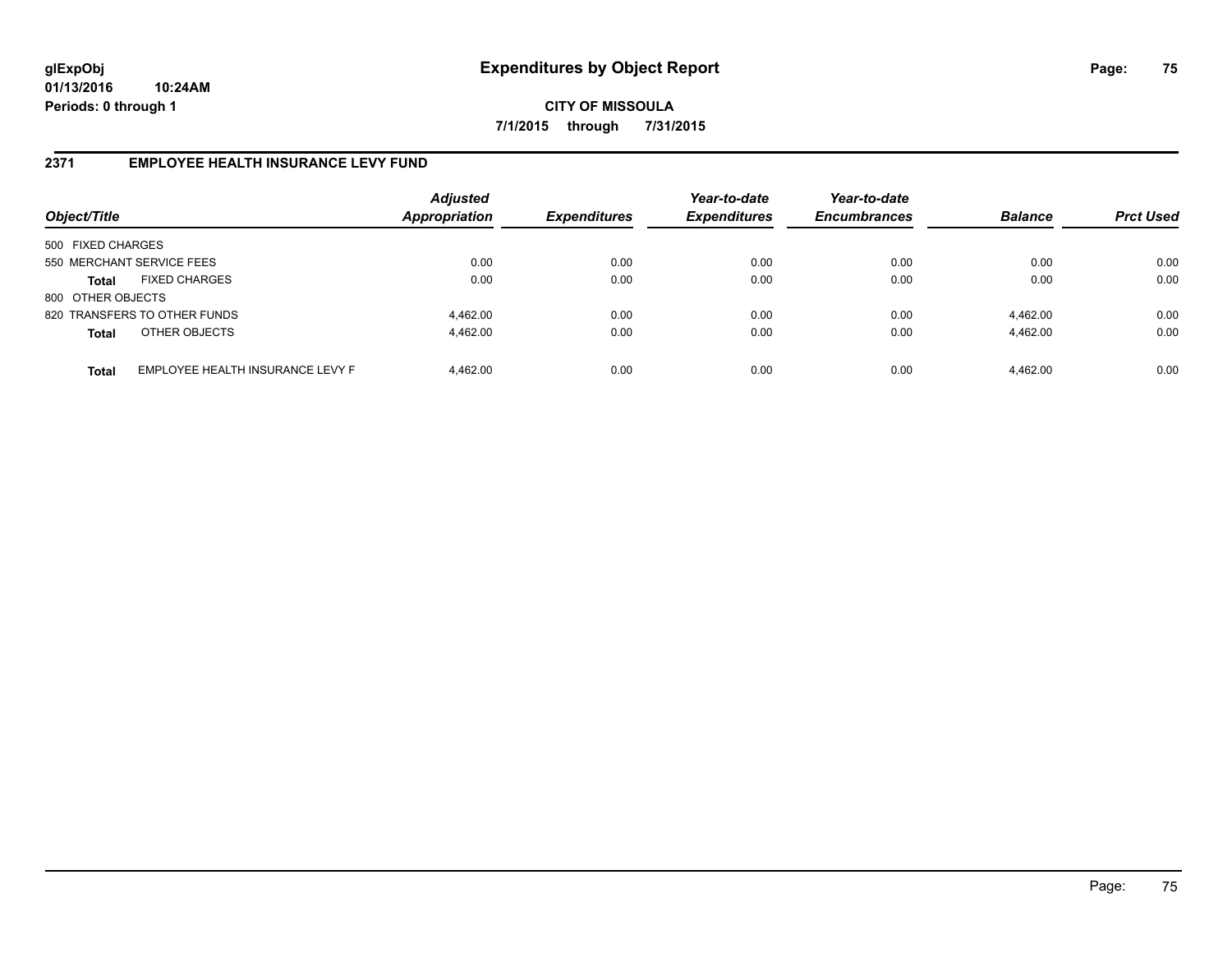**2372 PERMISSIVE MEDICAL LEVY**

**390 NON-DEPARTMENTAL**

| Object/Title                 |                      | <b>Adjusted</b><br>Appropriation | <b>Expenditures</b> | Year-to-date<br><b>Expenditures</b> | Year-to-date<br><b>Encumbrances</b> | <b>Balance</b> | <b>Prct Used</b> |
|------------------------------|----------------------|----------------------------------|---------------------|-------------------------------------|-------------------------------------|----------------|------------------|
| 500 FIXED CHARGES            |                      |                                  |                     |                                     |                                     |                |                  |
| 550 MERCHANT SERVICE FEES    |                      | 0.00                             | 0.00                | 0.00                                | 0.00                                | 0.00           | 0.00             |
| <b>Total</b>                 | <b>FIXED CHARGES</b> | 0.00                             | 0.00                | 0.00                                | 0.00                                | 0.00           | 0.00             |
| 800 OTHER OBJECTS            |                      |                                  |                     |                                     |                                     |                |                  |
| 820 TRANSFERS TO OTHER FUNDS |                      | 4.405.445.00                     | 0.00                | 0.00                                | 0.00                                | 4,405,445.00   | 0.00             |
| <b>Total</b>                 | OTHER OBJECTS        | 4.405.445.00                     | 0.00                | 0.00                                | 0.00                                | 4,405,445.00   | 0.00             |
| <b>Total</b>                 | NON-DEPARTMENTAL     | 4.405.445.00                     | 0.00                | 0.00                                | 0.00                                | 4.405.445.00   | 0.00             |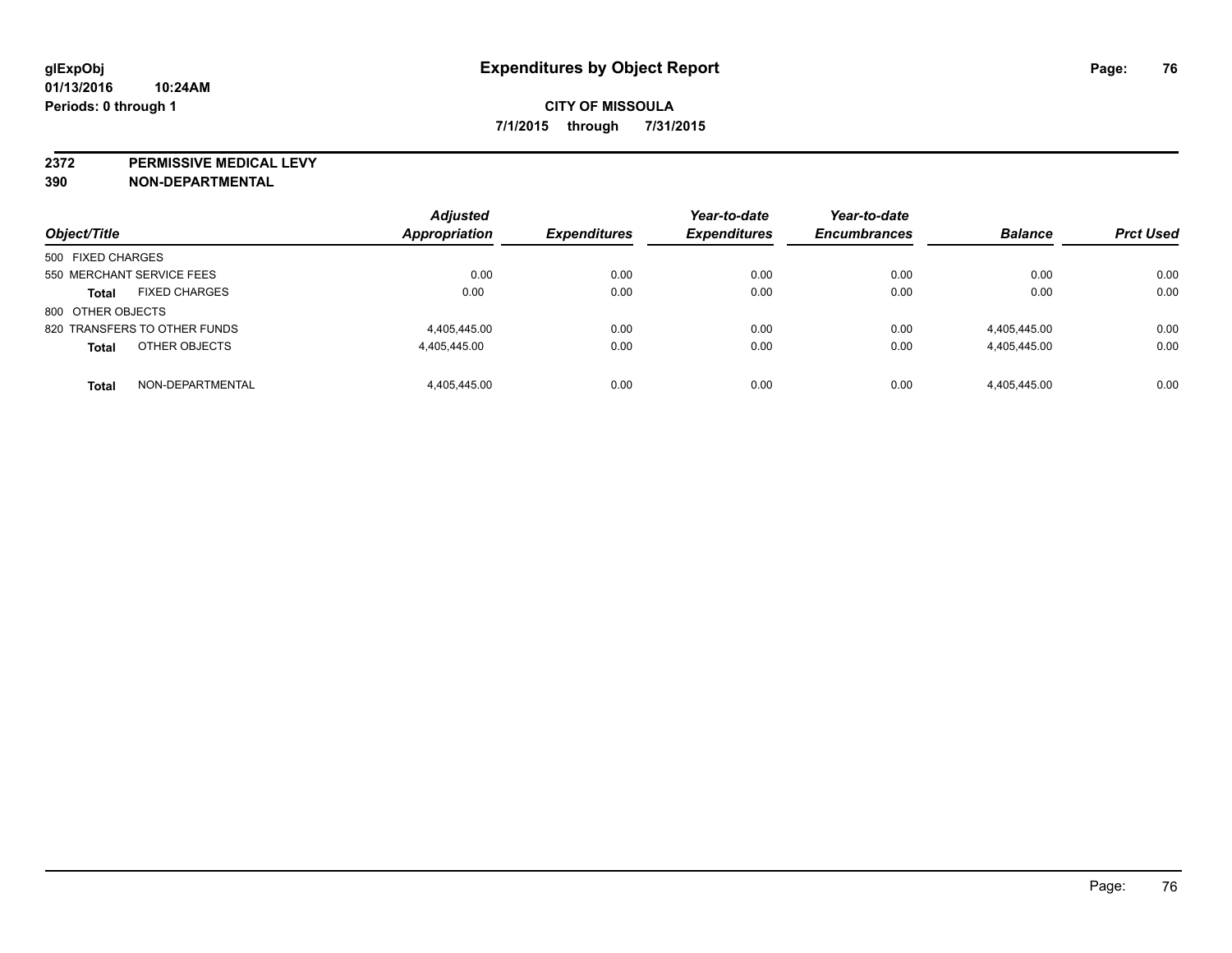### **2372 PERMISSIVE MEDICAL LEVY**

| Object/Title                         |                         | <b>Adjusted</b><br>Appropriation | <b>Expenditures</b> | Year-to-date<br><b>Expenditures</b> | Year-to-date<br><b>Encumbrances</b> | <b>Balance</b> | <b>Prct Used</b> |
|--------------------------------------|-------------------------|----------------------------------|---------------------|-------------------------------------|-------------------------------------|----------------|------------------|
| 500 FIXED CHARGES                    |                         |                                  |                     |                                     |                                     |                |                  |
| 550 MERCHANT SERVICE FEES            |                         | 0.00                             | 0.00                | 0.00                                | 0.00                                | 0.00           | 0.00             |
| <b>FIXED CHARGES</b><br><b>Total</b> |                         | 0.00                             | 0.00                | 0.00                                | 0.00                                | 0.00           | 0.00             |
| 800 OTHER OBJECTS                    |                         |                                  |                     |                                     |                                     |                |                  |
| 820 TRANSFERS TO OTHER FUNDS         |                         | 4,405,445.00                     | 0.00                | 0.00                                | 0.00                                | 4,405,445.00   | 0.00             |
| OTHER OBJECTS<br><b>Total</b>        |                         | 4.405.445.00                     | 0.00                | 0.00                                | 0.00                                | 4,405,445.00   | 0.00             |
| <b>Total</b>                         | PERMISSIVE MEDICAL LEVY | 4.405.445.00                     | 0.00                | 0.00                                | 0.00                                | 4.405.445.00   | 0.00             |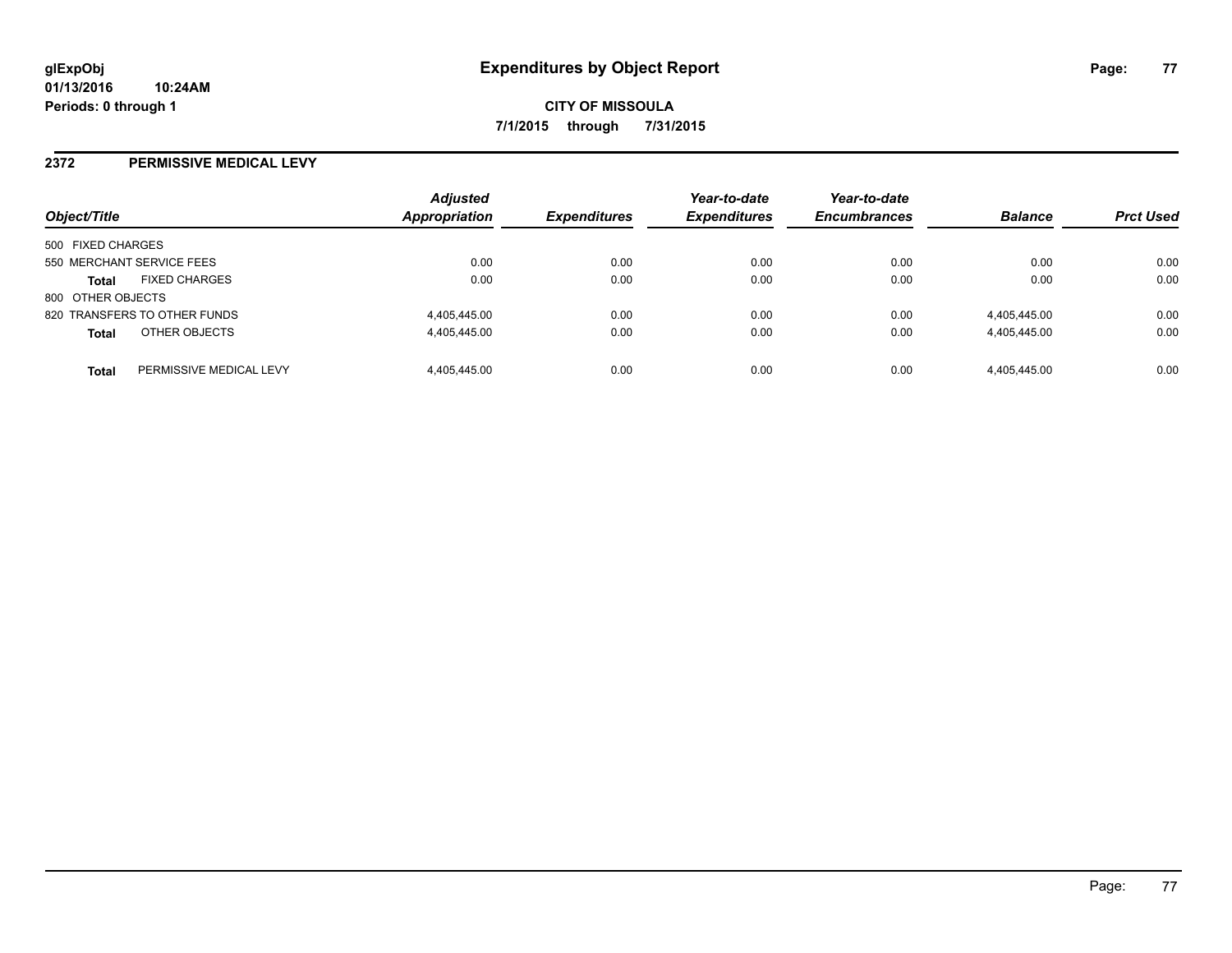## **CITY OF MISSOULA 7/1/2015 through 7/31/2015**

#### **2389 CABLE TELEVISION FRANCHISE FUND**

**390 NON-DEPARTMENTAL**

|                    |                                     | <b>Adjusted</b>      |                     | Year-to-date        | Year-to-date        |                |                  |
|--------------------|-------------------------------------|----------------------|---------------------|---------------------|---------------------|----------------|------------------|
| Object/Title       |                                     | <b>Appropriation</b> | <b>Expenditures</b> | <b>Expenditures</b> | <b>Encumbrances</b> | <b>Balance</b> | <b>Prct Used</b> |
|                    | 300 PURCHASED SERVICES              |                      |                     |                     |                     |                |                  |
|                    | 330 PUBLICITY, SUBSCRIPTIONS & DUES | 0.00                 | 0.00                | 0.00                | 0.00                | 0.00           | 0.00             |
|                    | 350 PROFESSIONAL SERVICES           | 5.000.00             | 0.00                | 0.00                | 0.00                | 5,000.00       | 0.00             |
|                    | 360 REPAIR & MAINTENANCE            | 0.00                 | 0.00                | 0.00                | 0.00                | 0.00           | 0.00             |
| 370 TRAVEL         |                                     | 1,000.00             | 0.00                | 0.00                | 0.00                | 1,000.00       | 0.00             |
| 380 TRAINING       |                                     | 1.000.00             | 0.00                | 0.00                | 0.00                | 1,000.00       | 0.00             |
| <b>Total</b>       | <b>PURCHASED SERVICES</b>           | 7,000.00             | 0.00                | 0.00                | 0.00                | 7,000.00       | 0.00             |
| 500 FIXED CHARGES  |                                     |                      |                     |                     |                     |                |                  |
|                    | 550 MERCHANT SERVICE FEES           | 0.00                 | 0.00                | 0.00                | 0.00                | 0.00           | 0.00             |
| Total              | <b>FIXED CHARGES</b>                | 0.00                 | 0.00                | 0.00                | 0.00                | 0.00           | 0.00             |
|                    | 700 GRANTS & CONTRIBUTIONS          |                      |                     |                     |                     |                |                  |
|                    | 700 GRANTS & CONTRIBUTIONS          | 440.000.00           | 0.00                | 0.00                | 0.00                | 440.000.00     | 0.00             |
| <b>Total</b>       | <b>GRANTS &amp; CONTRIBUTIONS</b>   | 440,000.00           | 0.00                | 0.00                | 0.00                | 440,000.00     | 0.00             |
| 800 OTHER OBJECTS  |                                     |                      |                     |                     |                     |                |                  |
|                    | 820 TRANSFERS TO OTHER FUNDS        | 251.433.00           | 0.00                | 0.00                | 0.00                | 251,433.00     | 0.00             |
| 845 CONTINGENCY    |                                     | 0.00                 | 0.00                | 0.00                | 0.00                | 0.00           | 0.00             |
| <b>Total</b>       | <b>OTHER OBJECTS</b>                | 251,433.00           | 0.00                | 0.00                | 0.00                | 251,433.00     | 0.00             |
| 900 CAPITAL OUTLAY |                                     |                      |                     |                     |                     |                |                  |
|                    | 940 MACHINERY & EQUIPMENT           | 37.567.00            | 0.00                | 0.00                | 0.00                | 37.567.00      | 0.00             |
| <b>Total</b>       | <b>CAPITAL OUTLAY</b>               | 37,567.00            | 0.00                | 0.00                | 0.00                | 37,567.00      | 0.00             |
| <b>Total</b>       | NON-DEPARTMENTAL                    | 736,000.00           | 0.00                | 0.00                | 0.00                | 736,000.00     | 0.00             |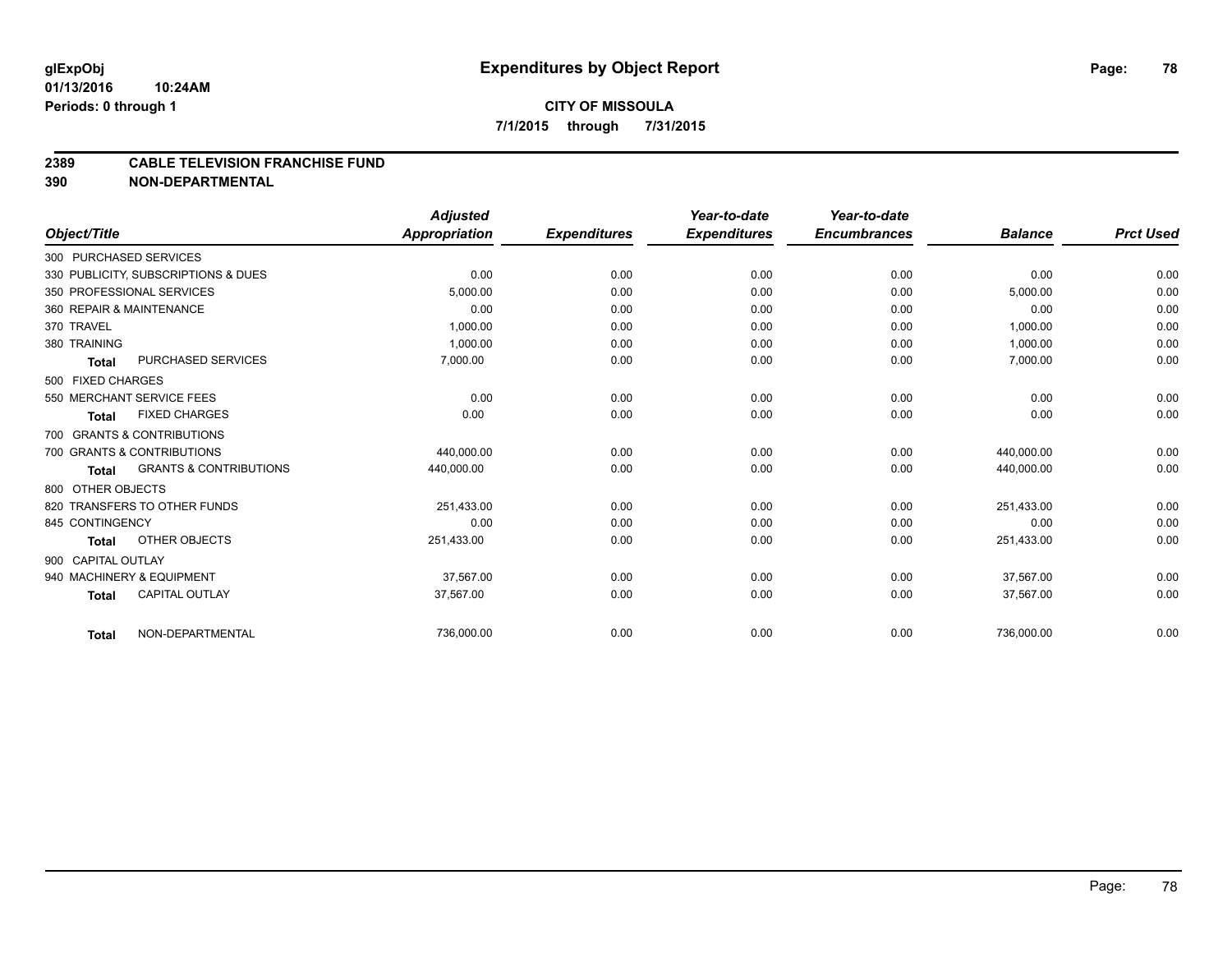# **CITY OF MISSOULA 7/1/2015 through 7/31/2015**

## **2389 CABLE TELEVISION FRANCHISE FUND**

|                                                   |                                 | <b>Adjusted</b>      |                     | Year-to-date        | Year-to-date        |                |                  |
|---------------------------------------------------|---------------------------------|----------------------|---------------------|---------------------|---------------------|----------------|------------------|
| Object/Title                                      |                                 | <b>Appropriation</b> | <b>Expenditures</b> | <b>Expenditures</b> | <b>Encumbrances</b> | <b>Balance</b> | <b>Prct Used</b> |
| 300 PURCHASED SERVICES                            |                                 |                      |                     |                     |                     |                |                  |
| 330 PUBLICITY, SUBSCRIPTIONS & DUES               |                                 | 0.00                 | 0.00                | 0.00                | 0.00                | 0.00           | 0.00             |
| 350 PROFESSIONAL SERVICES                         |                                 | 5,000.00             | 0.00                | 0.00                | 0.00                | 5,000.00       | 0.00             |
| 360 REPAIR & MAINTENANCE                          |                                 | 0.00                 | 0.00                | 0.00                | 0.00                | 0.00           | 0.00             |
| 370 TRAVEL                                        |                                 | 1,000.00             | 0.00                | 0.00                | 0.00                | 1,000.00       | 0.00             |
| 380 TRAINING                                      |                                 | 1,000.00             | 0.00                | 0.00                | 0.00                | 1,000.00       | 0.00             |
| PURCHASED SERVICES<br><b>Total</b>                |                                 | 7,000.00             | 0.00                | 0.00                | 0.00                | 7,000.00       | 0.00             |
| 500 FIXED CHARGES                                 |                                 |                      |                     |                     |                     |                |                  |
| 550 MERCHANT SERVICE FEES                         |                                 | 0.00                 | 0.00                | 0.00                | 0.00                | 0.00           | 0.00             |
| <b>FIXED CHARGES</b><br><b>Total</b>              |                                 | 0.00                 | 0.00                | 0.00                | 0.00                | 0.00           | 0.00             |
| 700 GRANTS & CONTRIBUTIONS                        |                                 |                      |                     |                     |                     |                |                  |
| 700 GRANTS & CONTRIBUTIONS                        |                                 | 440,000.00           | 0.00                | 0.00                | 0.00                | 440,000.00     | 0.00             |
| <b>GRANTS &amp; CONTRIBUTIONS</b><br><b>Total</b> |                                 | 440,000.00           | 0.00                | 0.00                | 0.00                | 440,000.00     | 0.00             |
| 800 OTHER OBJECTS                                 |                                 |                      |                     |                     |                     |                |                  |
| 820 TRANSFERS TO OTHER FUNDS                      |                                 | 251,433.00           | 0.00                | 0.00                | 0.00                | 251,433.00     | 0.00             |
| 845 CONTINGENCY                                   |                                 | 0.00                 | 0.00                | 0.00                | 0.00                | 0.00           | 0.00             |
| <b>OTHER OBJECTS</b><br><b>Total</b>              |                                 | 251,433.00           | 0.00                | 0.00                | 0.00                | 251,433.00     | 0.00             |
| 900 CAPITAL OUTLAY                                |                                 |                      |                     |                     |                     |                |                  |
| 940 MACHINERY & EQUIPMENT                         |                                 | 37.567.00            | 0.00                | 0.00                | 0.00                | 37.567.00      | 0.00             |
| <b>CAPITAL OUTLAY</b><br><b>Total</b>             |                                 | 37,567.00            | 0.00                | 0.00                | 0.00                | 37,567.00      | 0.00             |
| <b>Total</b>                                      | CABLE TELEVISION FRANCHISE FUND | 736,000.00           | 0.00                | 0.00                | 0.00                | 736,000.00     | 0.00             |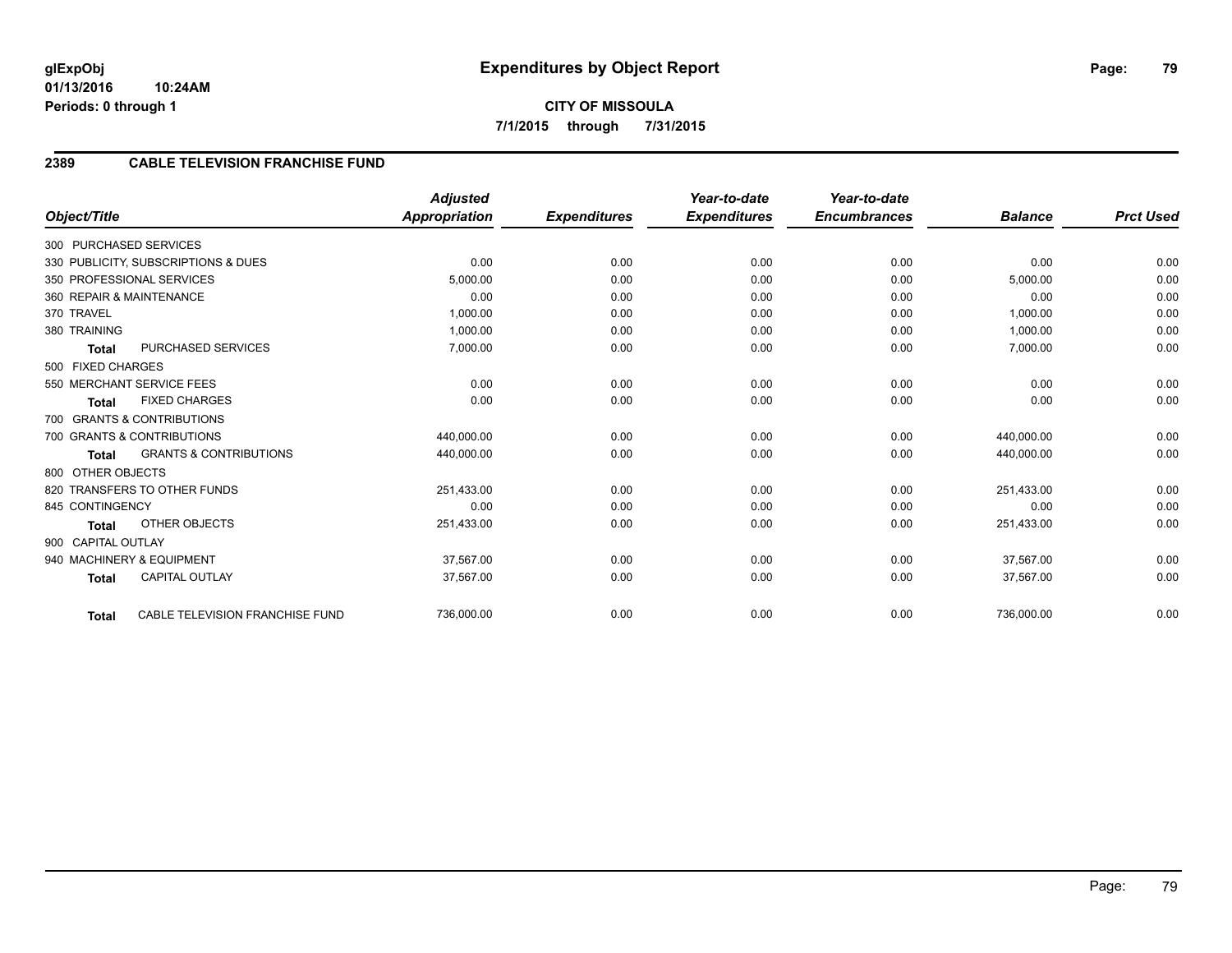## **2390 DRUG FORFEITURE FUND**

**290 POLICE**

|                                                   | <b>Adjusted</b>      |                     | Year-to-date        | Year-to-date        |                |                  |
|---------------------------------------------------|----------------------|---------------------|---------------------|---------------------|----------------|------------------|
| Object/Title                                      | <b>Appropriation</b> | <b>Expenditures</b> | <b>Expenditures</b> | <b>Encumbrances</b> | <b>Balance</b> | <b>Prct Used</b> |
| 100 PERSONAL SERVICES                             |                      |                     |                     |                     |                |                  |
| 110 SALARIES AND WAGES                            | 0.00                 | 0.00                | 0.00                | 0.00                | 0.00           | 0.00             |
| 120 OVERTIME/TERMINATION                          | 0.00                 | 0.00                | 0.00                | 0.00                | 0.00           | 0.00             |
| 140 EMPLOYER CONTRIBUTIONS                        | 0.00                 | 0.00                | 0.00                | 0.00                | 0.00           | 0.00             |
| PERSONAL SERVICES<br><b>Total</b>                 | 0.00                 | 0.00                | 0.00                | 0.00                | 0.00           | 0.00             |
| 200 SUPPLIES                                      |                      |                     |                     |                     |                |                  |
| 210 OFFICE SUPPLIES                               | 0.00                 | 0.00                | 0.00                | 0.00                | 0.00           | 0.00             |
| 220 OPERATING SUPPLIES                            | 3,000.00             | 94.98               | 94.98               | 0.00                | 2,905.02       | 3.17             |
| 230 REPAIR/MAINTENANCE                            | 3,000.00             | 0.00                | 0.00                | 0.00                | 3,000.00       | 0.00             |
| 231 GASOLINE                                      | 500.00               | 0.00                | 0.00                | 0.00                | 500.00         | 0.00             |
| 240 OTHER SUPPLIES                                | 0.00                 | 0.00                | 0.00                | 0.00                | 0.00           | 0.00             |
| <b>SUPPLIES</b><br><b>Total</b>                   | 6,500.00             | 94.98               | 94.98               | 0.00                | 6,405.02       | 1.46             |
| 300 PURCHASED SERVICES                            |                      |                     |                     |                     |                |                  |
| 310 COMMUNICATIONS                                | 500.00               | 0.00                | 0.00                | 0.00                | 500.00         | 0.00             |
| 320 PRINTING & DUPLICATING                        | 300.00               | 0.00                | 0.00                | 0.00                | 300.00         | 0.00             |
| 330 PUBLICITY, SUBSCRIPTIONS & DUES               | 0.00                 | 0.00                | 0.00                | 0.00                | 0.00           | 0.00             |
| 344 TELEPHONE SERVICE                             | 0.00                 | 0.00                | 0.00                | 0.00                | 0.00           | 0.00             |
| 350 PROFESSIONAL SERVICES                         | 0.00                 | 0.00                | 0.00                | 0.00                | 0.00           | 0.00             |
| 360 REPAIR & MAINTENANCE                          | 1,000.00             | 0.00                | 0.00                | 0.00                | 1,000.00       | 0.00             |
| 370 TRAVEL                                        | 4,000.00             | 0.00                | 0.00                | 0.00                | 4,000.00       | 0.00             |
| 380 TRAINING                                      | 2,000.00             | 0.00                | 0.00                | 0.00                | 2,000.00       | 0.00             |
| 390 OTHER PURCHASED SERVICES                      | 500.00               | 0.00                | 0.00                | 0.00                | 500.00         | 0.00             |
| PURCHASED SERVICES<br>Total                       | 8,300.00             | 0.00                | 0.00                | 0.00                | 8,300.00       | 0.00             |
| 500 FIXED CHARGES                                 |                      |                     |                     |                     |                |                  |
| 500 FIXED CHARGES                                 | 1,000.00             | 0.00                | 0.00                | 0.00                | 1,000.00       | 0.00             |
| 550 MERCHANT SERVICE FEES                         | 0.00                 | 0.00                | 0.00                | 0.00                | 0.00           | 0.00             |
| <b>FIXED CHARGES</b><br><b>Total</b>              | 1,000.00             | 0.00                | 0.00                | 0.00                | 1,000.00       | 0.00             |
| 700 GRANTS & CONTRIBUTIONS                        |                      |                     |                     |                     |                |                  |
| 700 GRANTS & CONTRIBUTIONS                        | 0.00                 | 0.00                | 0.00                | 0.00                | 0.00           | 0.00             |
| <b>GRANTS &amp; CONTRIBUTIONS</b><br><b>Total</b> | 0.00                 | 0.00                | 0.00                | 0.00                | 0.00           | 0.00             |
| 800 OTHER OBJECTS                                 |                      |                     |                     |                     |                |                  |
| 820 TRANSFERS TO OTHER FUNDS                      | 0.00                 | 0.00                | 0.00                | 0.00                | 0.00           | 0.00             |
| 845 CONTINGENCY                                   | 0.00                 | 0.00                | 0.00                | 0.00                | 0.00           | 0.00             |
|                                                   |                      |                     |                     |                     |                |                  |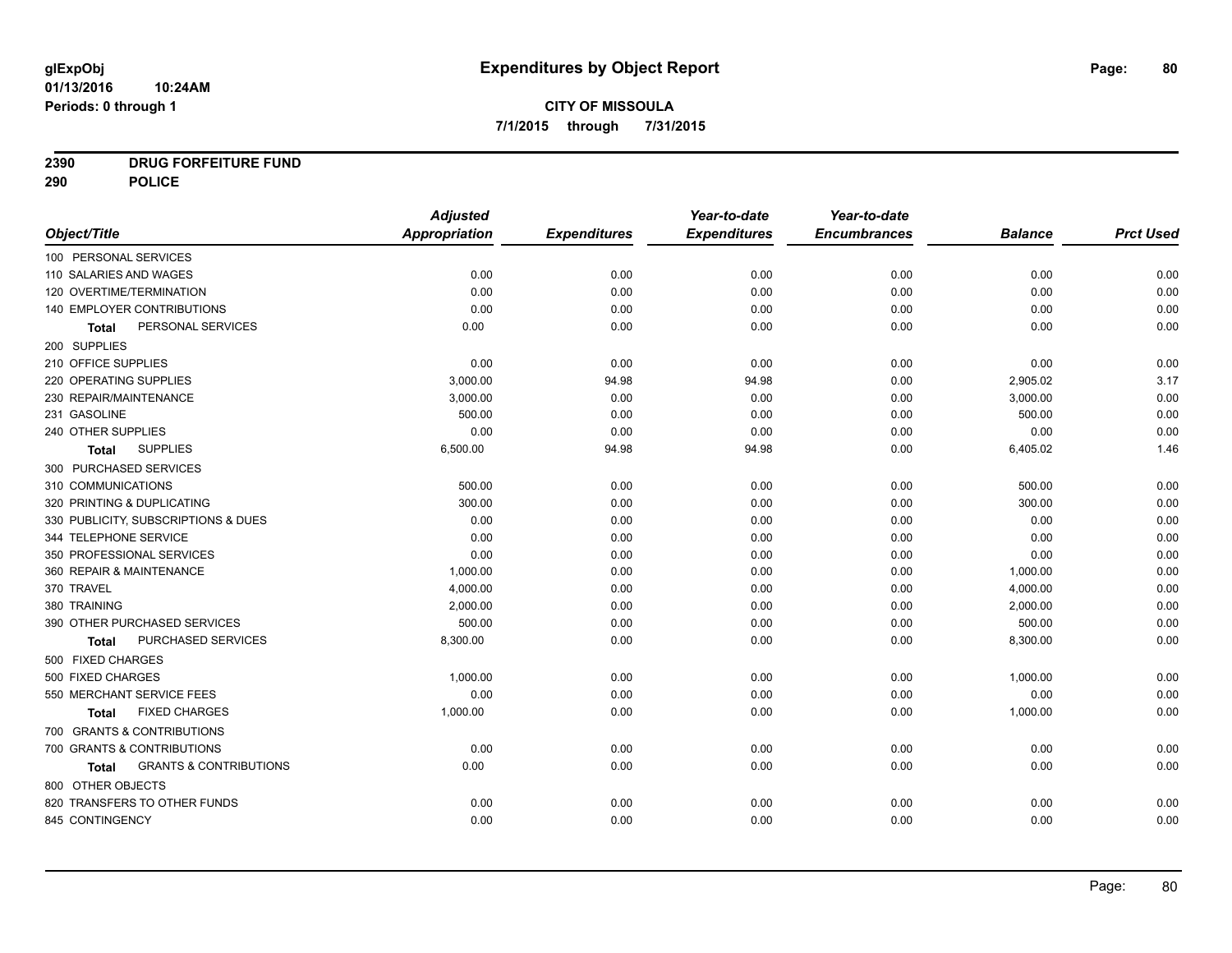# **2390 DRUG FORFEITURE FUND**

**290 POLICE**

| Object/Title       |                           | <b>Adjusted</b><br>Appropriation | <b>Expenditures</b> | Year-to-date<br><b>Expenditures</b> | Year-to-date<br><b>Encumbrances</b> | <b>Balance</b> | <b>Prct Used</b> |
|--------------------|---------------------------|----------------------------------|---------------------|-------------------------------------|-------------------------------------|----------------|------------------|
|                    |                           |                                  |                     |                                     |                                     |                |                  |
| <b>Total</b>       | OTHER OBJECTS             | 0.00                             | 0.00                | 0.00                                | 0.00                                | 0.00           | 0.00             |
| 900 CAPITAL OUTLAY |                           |                                  |                     |                                     |                                     |                |                  |
| 930 IMPROVEMENTS   |                           | 0.00                             | 0.00                | 0.00                                | 0.00                                | 0.00           | 0.00             |
|                    | 940 MACHINERY & EQUIPMENT | 12,000.00                        | 0.00                | 0.00                                | 0.00                                | 12,000.00      | 0.00             |
| <b>Total</b>       | <b>CAPITAL OUTLAY</b>     | 12,000.00                        | 0.00                | 0.00                                | 0.00                                | 12,000.00      | 0.00             |
| <b>Total</b>       | <b>POLICE</b>             | 27,800.00                        | 94.98               | 94.98                               | 0.00                                | 27,705.02      | 0.34             |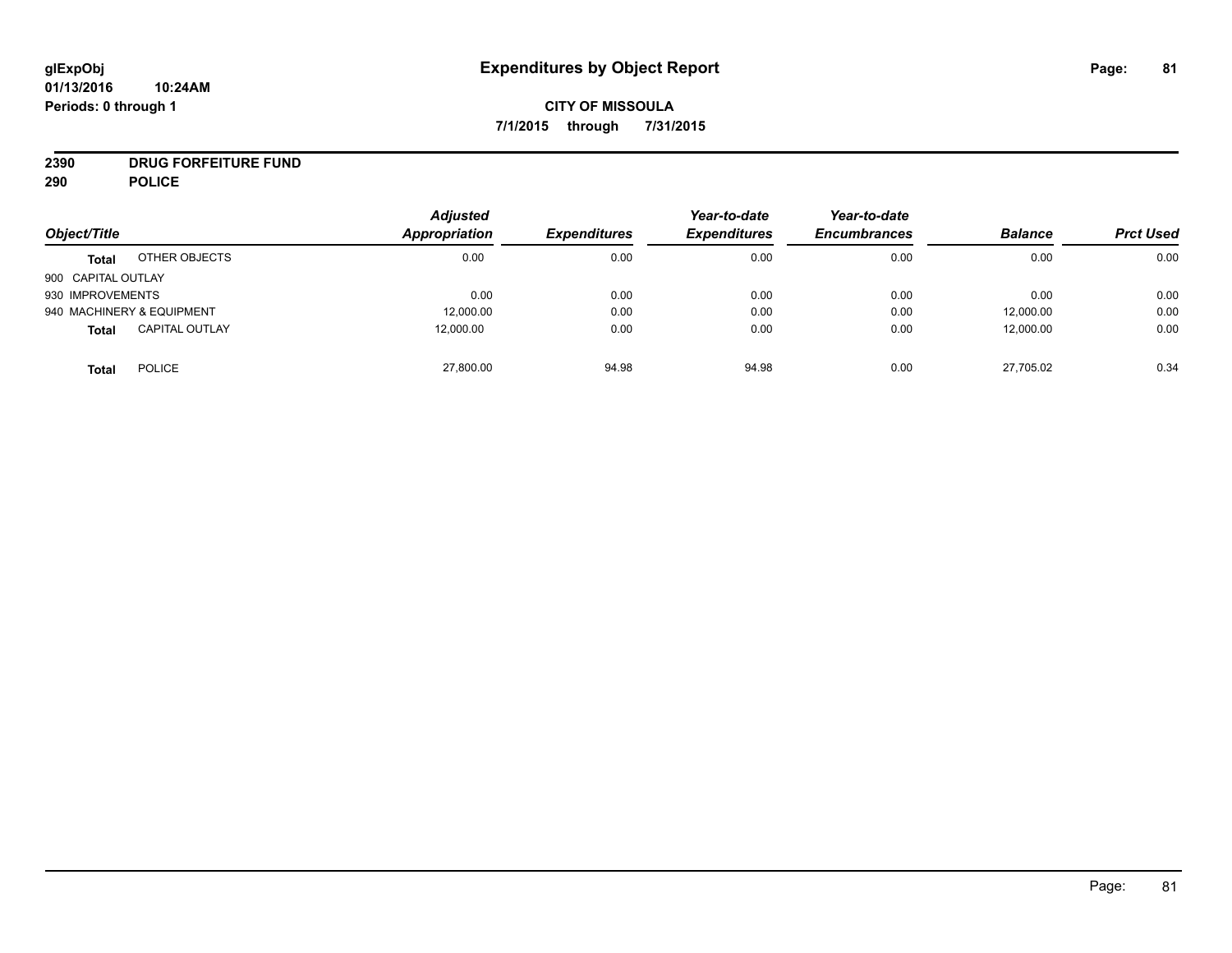**CITY OF MISSOULA 7/1/2015 through 7/31/2015**

### **2390 DRUG FORFEITURE FUND**

|                                            | <b>Adjusted</b> |                     | Year-to-date        | Year-to-date        |                |                  |
|--------------------------------------------|-----------------|---------------------|---------------------|---------------------|----------------|------------------|
| Object/Title                               | Appropriation   | <b>Expenditures</b> | <b>Expenditures</b> | <b>Encumbrances</b> | <b>Balance</b> | <b>Prct Used</b> |
| 100 PERSONAL SERVICES                      |                 |                     |                     |                     |                |                  |
| 110 SALARIES AND WAGES                     | 0.00            | 0.00                | 0.00                | 0.00                | 0.00           | 0.00             |
| 120 OVERTIME/TERMINATION                   | 0.00            | 0.00                | 0.00                | 0.00                | 0.00           | 0.00             |
| 140 EMPLOYER CONTRIBUTIONS                 | 0.00            | 0.00                | 0.00                | 0.00                | 0.00           | 0.00             |
| PERSONAL SERVICES<br><b>Total</b>          | 0.00            | 0.00                | 0.00                | 0.00                | 0.00           | 0.00             |
| 200 SUPPLIES                               |                 |                     |                     |                     |                |                  |
| 210 OFFICE SUPPLIES                        | 0.00            | 0.00                | 0.00                | 0.00                | 0.00           | 0.00             |
| <b>220 OPERATING SUPPLIES</b>              | 3,000.00        | 94.98               | 94.98               | 0.00                | 2,905.02       | 3.17             |
| 230 REPAIR/MAINTENANCE                     | 3,000.00        | 0.00                | 0.00                | 0.00                | 3,000.00       | 0.00             |
| 231 GASOLINE                               | 500.00          | 0.00                | 0.00                | 0.00                | 500.00         | 0.00             |
| 240 OTHER SUPPLIES                         | 0.00            | 0.00                | 0.00                | 0.00                | 0.00           | 0.00             |
| <b>SUPPLIES</b><br>Total                   | 6,500.00        | 94.98               | 94.98               | 0.00                | 6,405.02       | 1.46             |
| 300 PURCHASED SERVICES                     |                 |                     |                     |                     |                |                  |
| 310 COMMUNICATIONS                         | 500.00          | 0.00                | 0.00                | 0.00                | 500.00         | 0.00             |
| 320 PRINTING & DUPLICATING                 | 300.00          | 0.00                | 0.00                | 0.00                | 300.00         | 0.00             |
| 330 PUBLICITY, SUBSCRIPTIONS & DUES        | 0.00            | 0.00                | 0.00                | 0.00                | 0.00           | 0.00             |
| 344 TELEPHONE SERVICE                      | 0.00            | 0.00                | 0.00                | 0.00                | 0.00           | 0.00             |
| 350 PROFESSIONAL SERVICES                  | 0.00            | 0.00                | 0.00                | 0.00                | 0.00           | 0.00             |
| 360 REPAIR & MAINTENANCE                   | 1,000.00        | 0.00                | 0.00                | 0.00                | 1,000.00       | 0.00             |
| 370 TRAVEL                                 | 4,000.00        | 0.00                | 0.00                | 0.00                | 4,000.00       | 0.00             |
| 380 TRAINING                               | 2,000.00        | 0.00                | 0.00                | 0.00                | 2,000.00       | 0.00             |
| 390 OTHER PURCHASED SERVICES               | 500.00          | 0.00                | 0.00                | 0.00                | 500.00         | 0.00             |
| PURCHASED SERVICES<br><b>Total</b>         | 8,300.00        | 0.00                | 0.00                | 0.00                | 8,300.00       | 0.00             |
| 500 FIXED CHARGES                          |                 |                     |                     |                     |                |                  |
| 500 FIXED CHARGES                          | 1,000.00        | 0.00                | 0.00                | 0.00                | 1,000.00       | 0.00             |
| 550 MERCHANT SERVICE FEES                  | 0.00            | 0.00                | 0.00                | 0.00                | 0.00           | 0.00             |
| <b>FIXED CHARGES</b><br>Total              | 1,000.00        | 0.00                | 0.00                | 0.00                | 1,000.00       | 0.00             |
| 700 GRANTS & CONTRIBUTIONS                 |                 |                     |                     |                     |                |                  |
| 700 GRANTS & CONTRIBUTIONS                 | 0.00            | 0.00                | 0.00                | 0.00                | 0.00           | 0.00             |
| <b>GRANTS &amp; CONTRIBUTIONS</b><br>Total | 0.00            | 0.00                | 0.00                | 0.00                | 0.00           | 0.00             |
| 800 OTHER OBJECTS                          |                 |                     |                     |                     |                |                  |
| 820 TRANSFERS TO OTHER FUNDS               | 0.00            | 0.00                | 0.00                | 0.00                | 0.00           | 0.00             |
| 845 CONTINGENCY                            | 0.00            | 0.00                | 0.00                | 0.00                | 0.00           | 0.00             |
| OTHER OBJECTS<br>Total                     | 0.00            | 0.00                | 0.00                | 0.00                | 0.00           | 0.00             |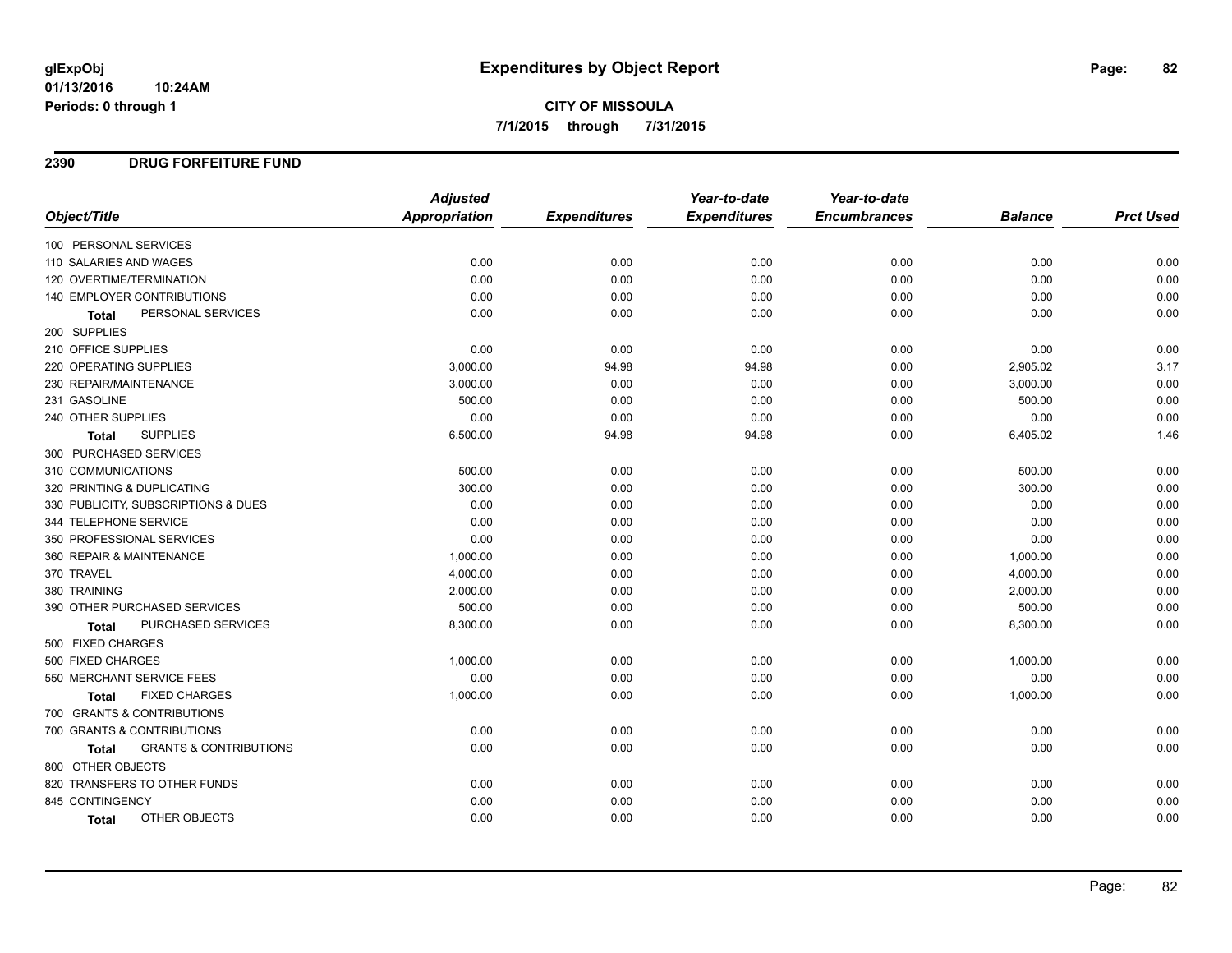### **2390 DRUG FORFEITURE FUND**

| Object/Title                          | <b>Adjusted</b><br>Appropriation | <b>Expenditures</b> | Year-to-date<br><b>Expenditures</b> | Year-to-date<br><b>Encumbrances</b> | <b>Balance</b> | <b>Prct Used</b> |
|---------------------------------------|----------------------------------|---------------------|-------------------------------------|-------------------------------------|----------------|------------------|
| 900 CAPITAL OUTLAY                    |                                  |                     |                                     |                                     |                |                  |
| 930 IMPROVEMENTS                      | 0.00                             | 0.00                | 0.00                                | 0.00                                | 0.00           | 0.00             |
| 940 MACHINERY & EQUIPMENT             | 12,000.00                        | 0.00                | 0.00                                | 0.00                                | 12,000.00      | 0.00             |
| <b>CAPITAL OUTLAY</b><br><b>Total</b> | 12,000.00                        | 0.00                | 0.00                                | 0.00                                | 12,000.00      | 0.00             |
| DRUG FORFEITURE FUND<br>Total         | 27,800.00                        | 94.98               | 94.98                               | 0.00                                | 27,705.02      | 0.34             |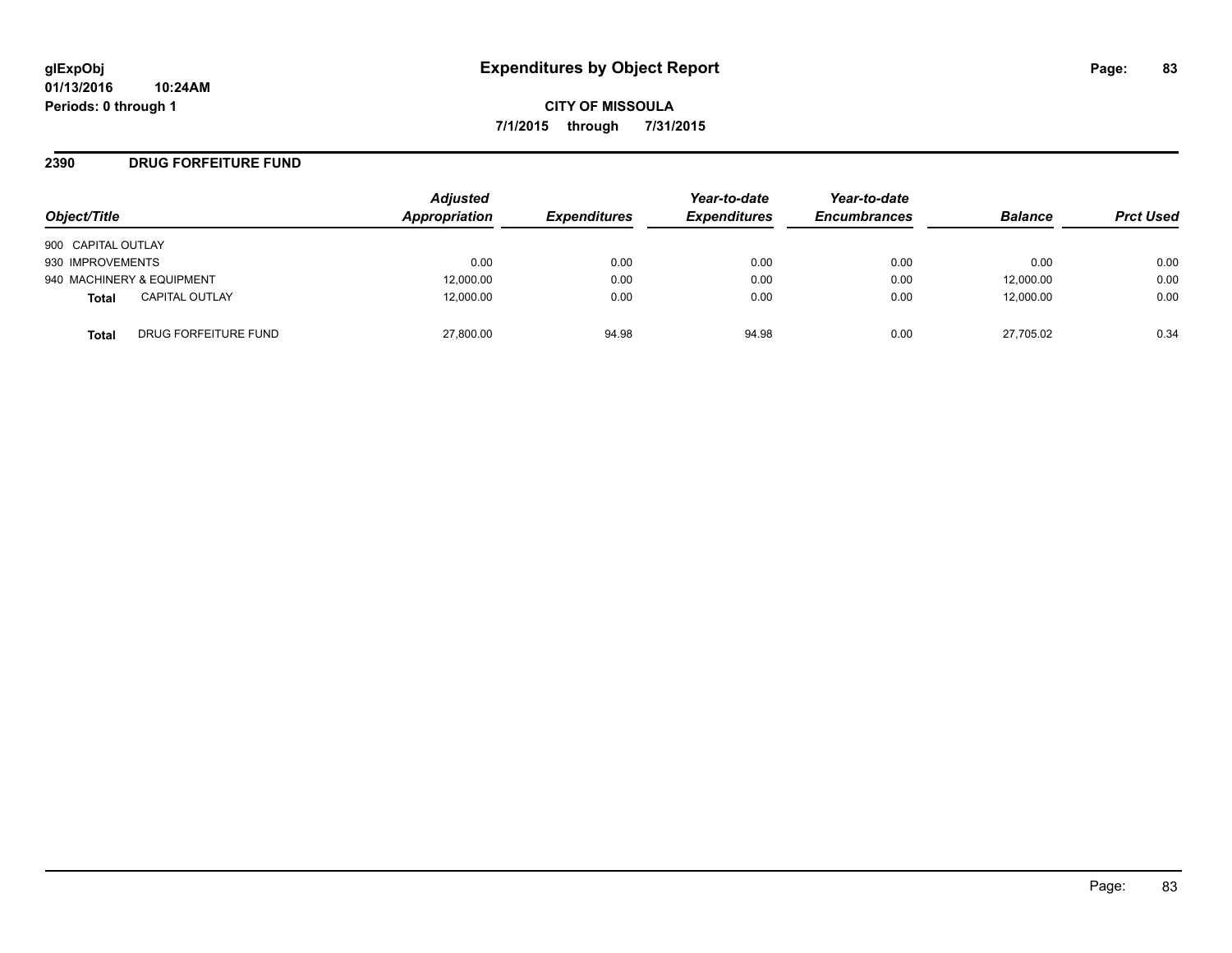**2394 BUILDING INSPECTION FUND**

**310 BUILDING INSPECTION**

|                                       | <b>Adjusted</b> |                     | Year-to-date        | Year-to-date        |                |                  |
|---------------------------------------|-----------------|---------------------|---------------------|---------------------|----------------|------------------|
| Object/Title                          | Appropriation   | <b>Expenditures</b> | <b>Expenditures</b> | <b>Encumbrances</b> | <b>Balance</b> | <b>Prct Used</b> |
| 100 PERSONAL SERVICES                 |                 |                     |                     |                     |                |                  |
| 110 SALARIES AND WAGES                | 628,525.00      | 33,748.82           | 33,748.82           | 0.00                | 594,776.18     | 5.37             |
| 115 SALARIES/HEALTH INSURANCE BENEFIT | 0.00            | 0.00                | 0.00                | 0.00                | 0.00           | 0.00             |
| 120 OVERTIME/TERMINATION              | 500.00          | 0.00                | 0.00                | 0.00                | 500.00         | 0.00             |
| 130 OTHER                             | 19,912.00       | 0.00                | 0.00                | 0.00                | 19,912.00      | 0.00             |
| 140 EMPLOYER CONTRIBUTIONS            | 214,330.00      | 18,315.44           | 18,315.44           | 0.00                | 196,014.56     | 8.55             |
| 141 STATE RETIREMENT CONTRIBUTIONS    | 0.00            | 33.75               | 33.75               | 0.00                | $-33.75$       | 0.00             |
| PERSONAL SERVICES<br><b>Total</b>     | 863,267.00      | 52,098.01           | 52,098.01           | 0.00                | 811,168.99     | 6.03             |
| 200 SUPPLIES                          |                 |                     |                     |                     |                |                  |
| 210 OFFICE SUPPLIES                   | 2,200.00        | 502.72              | 502.72              | 0.00                | 1,697.28       | 22.85            |
| 220 OPERATING SUPPLIES                | 5,500.00        | 0.00                | 0.00                | 0.00                | 5,500.00       | 0.00             |
| 230 REPAIR/MAINTENANCE                | 3,000.00        | 0.00                | 0.00                | 0.00                | 3,000.00       | 0.00             |
| 231 GASOLINE                          | 11,475.00       | 0.00                | 0.00                | 0.00                | 11,475.00      | 0.00             |
| 250 SUPPLIES FOR RESALE               | 500.00          | 0.00                | 0.00                | 0.00                | 500.00         | 0.00             |
| <b>SUPPLIES</b><br>Total              | 22,675.00       | 502.72              | 502.72              | 0.00                | 22,172.28      | 2.22             |
| 300 PURCHASED SERVICES                |                 |                     |                     |                     |                |                  |
| 310 COMMUNICATIONS                    | 1,000.00        | 0.00                | 0.00                | 0.00                | 1,000.00       | 0.00             |
| 320 PRINTING & DUPLICATING            | 7,600.00        | 0.00                | 0.00                | 0.00                | 7,600.00       | 0.00             |
| 330 PUBLICITY, SUBSCRIPTIONS & DUES   | 2,100.00        | 0.00                | 0.00                | 0.00                | 2,100.00       | 0.00             |
| 344 TELEPHONE SERVICE                 | 13,549.00       | 331.00              | 331.00              | 0.00                | 13,218.00      | 2.44             |
| 350 PROFESSIONAL SERVICES             | 14,600.00       | 0.00                | 0.00                | 0.00                | 14,600.00      | 0.00             |
| 360 REPAIR & MAINTENANCE              | 33,378.00       | 0.00                | 0.00                | 0.00                | 33,378.00      | 0.00             |
| 370 TRAVEL                            | 5,025.00        | 440.68              | 440.68              | 0.00                | 4,584.32       | 8.77             |
| 380 TRAINING                          | 6,500.00        | 1,799.00            | 1,799.00            | 0.00                | 4,701.00       | 27.68            |
| PURCHASED SERVICES<br>Total           | 83,752.00       | 2,570.68            | 2,570.68            | 0.00                | 81,181.32      | 3.07             |
| 500 FIXED CHARGES                     |                 |                     |                     |                     |                |                  |
| 500 FIXED CHARGES                     | 310,310.00      | 0.00                | 0.00                | 0.00                | 310,310.00     | 0.00             |
| 550 MERCHANT SERVICE FEES             | 15,400.00       | 0.00                | 0.00                | 0.00                | 15,400.00      | 0.00             |
| <b>FIXED CHARGES</b><br><b>Total</b>  | 325,710.00      | 0.00                | 0.00                | 0.00                | 325,710.00     | 0.00             |
| 600 DEBT SERVICE                      |                 |                     |                     |                     |                |                  |
| 620 INTEREST / SERVICE FEES           | 0.00            | 0.00                | 0.00                | 0.00                | 0.00           | 0.00             |
| <b>DEBT SERVICE</b><br><b>Total</b>   | 0.00            | 0.00                | 0.00                | 0.00                | 0.00           | 0.00             |
| <b>GOO CADITAL OUTLAV</b>             |                 |                     |                     |                     |                |                  |

900 CAPITAL OUTLAY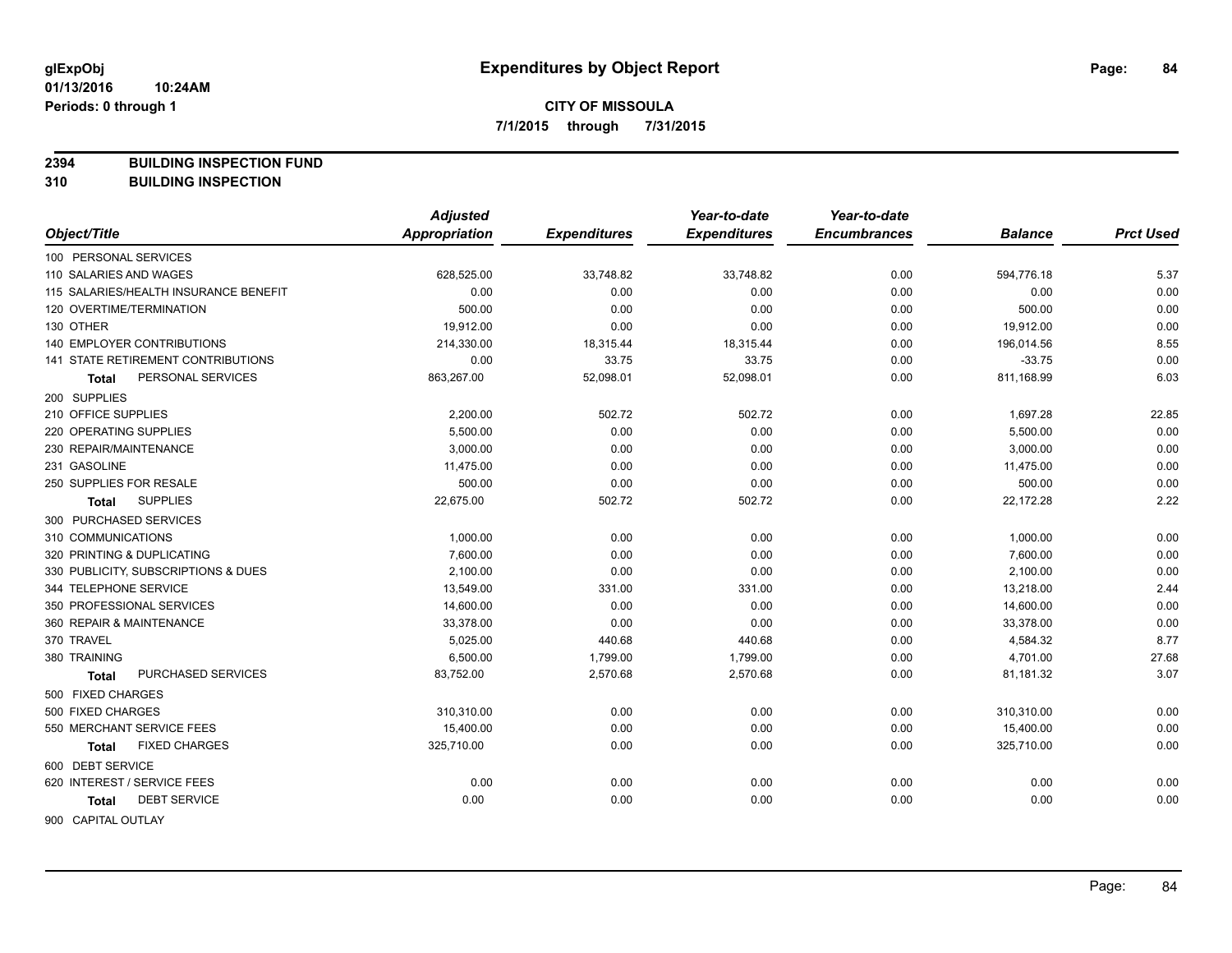**2394 BUILDING INSPECTION FUND**

**310 BUILDING INSPECTION**

| Object/Title |                            | <b>Adjusted</b><br>Appropriation<br><b>Expenditures</b> | Year-to-date<br><b>Expenditures</b> | Year-to-date<br><b>Encumbrances</b> | <b>Balance</b> | <b>Prct Used</b> |      |
|--------------|----------------------------|---------------------------------------------------------|-------------------------------------|-------------------------------------|----------------|------------------|------|
|              | 940 MACHINERY & EQUIPMENT  | 0.00                                                    | 0.00                                | 0.00                                | 0.00           | 0.00             | 0.00 |
| <b>Total</b> | <b>CAPITAL OUTLAY</b>      | 0.00                                                    | 0.00                                | 0.00                                | 0.00           | 0.00             | 0.00 |
| <b>Total</b> | <b>BUILDING INSPECTION</b> | 1,295,404.00                                            | 55.171.41                           | 55.171.41                           | 0.00           | 240,232.59       | 4.26 |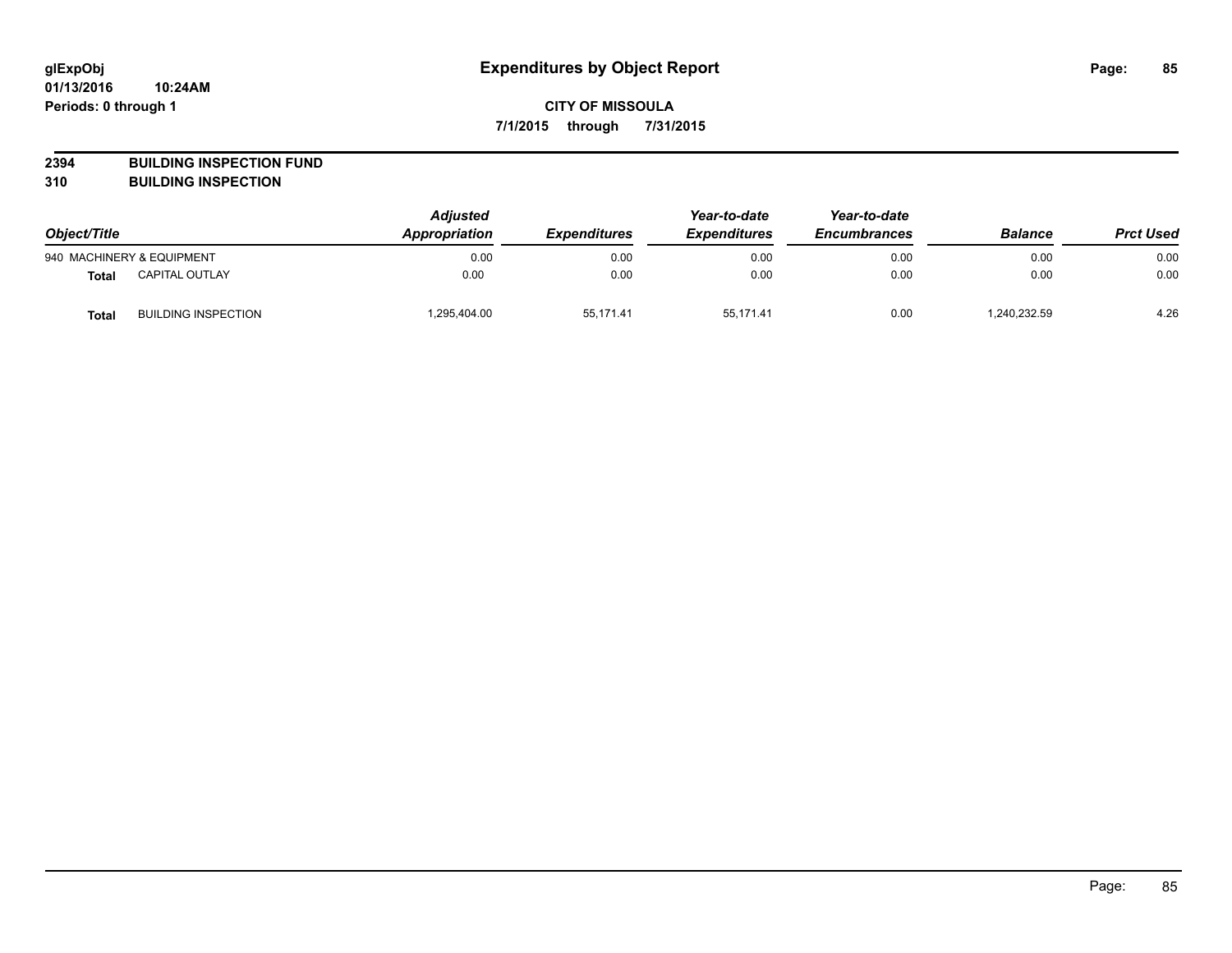### **2394 BUILDING INSPECTION FUND**

|                                           | <b>Adjusted</b>      |                     | Year-to-date        | Year-to-date        |                |                  |
|-------------------------------------------|----------------------|---------------------|---------------------|---------------------|----------------|------------------|
| Object/Title                              | <b>Appropriation</b> | <b>Expenditures</b> | <b>Expenditures</b> | <b>Encumbrances</b> | <b>Balance</b> | <b>Prct Used</b> |
| 100 PERSONAL SERVICES                     |                      |                     |                     |                     |                |                  |
| 110 SALARIES AND WAGES                    | 628,525.00           | 33,748.82           | 33,748.82           | 0.00                | 594,776.18     | 5.37             |
| 115 SALARIES/HEALTH INSURANCE BENEFIT     | 0.00                 | 0.00                | 0.00                | 0.00                | 0.00           | 0.00             |
| 120 OVERTIME/TERMINATION                  | 500.00               | 0.00                | 0.00                | 0.00                | 500.00         | 0.00             |
| 130 OTHER                                 | 19,912.00            | 0.00                | 0.00                | 0.00                | 19,912.00      | 0.00             |
| <b>140 EMPLOYER CONTRIBUTIONS</b>         | 214,330.00           | 18,315.44           | 18,315.44           | 0.00                | 196,014.56     | 8.55             |
| <b>141 STATE RETIREMENT CONTRIBUTIONS</b> | 0.00                 | 33.75               | 33.75               | 0.00                | $-33.75$       | 0.00             |
| PERSONAL SERVICES<br><b>Total</b>         | 863,267.00           | 52,098.01           | 52,098.01           | 0.00                | 811,168.99     | 6.03             |
| 200 SUPPLIES                              |                      |                     |                     |                     |                |                  |
| 210 OFFICE SUPPLIES                       | 2,200.00             | 502.72              | 502.72              | 0.00                | 1,697.28       | 22.85            |
| 220 OPERATING SUPPLIES                    | 5,500.00             | 0.00                | 0.00                | 0.00                | 5,500.00       | 0.00             |
| 230 REPAIR/MAINTENANCE                    | 3,000.00             | 0.00                | 0.00                | 0.00                | 3,000.00       | 0.00             |
| 231 GASOLINE                              | 11,475.00            | 0.00                | 0.00                | 0.00                | 11,475.00      | 0.00             |
| 250 SUPPLIES FOR RESALE                   | 500.00               | 0.00                | 0.00                | 0.00                | 500.00         | 0.00             |
| <b>SUPPLIES</b><br><b>Total</b>           | 22,675.00            | 502.72              | 502.72              | 0.00                | 22,172.28      | 2.22             |
| 300 PURCHASED SERVICES                    |                      |                     |                     |                     |                |                  |
| 310 COMMUNICATIONS                        | 1,000.00             | 0.00                | 0.00                | 0.00                | 1,000.00       | 0.00             |
| 320 PRINTING & DUPLICATING                | 7,600.00             | 0.00                | 0.00                | 0.00                | 7,600.00       | 0.00             |
| 330 PUBLICITY, SUBSCRIPTIONS & DUES       | 2,100.00             | 0.00                | 0.00                | 0.00                | 2,100.00       | 0.00             |
| 344 TELEPHONE SERVICE                     | 13,549.00            | 331.00              | 331.00              | 0.00                | 13,218.00      | 2.44             |
| 350 PROFESSIONAL SERVICES                 | 14,600.00            | 0.00                | 0.00                | 0.00                | 14,600.00      | 0.00             |
| 360 REPAIR & MAINTENANCE                  | 33,378.00            | 0.00                | 0.00                | 0.00                | 33,378.00      | 0.00             |
| 370 TRAVEL                                | 5,025.00             | 440.68              | 440.68              | 0.00                | 4,584.32       | 8.77             |
| 380 TRAINING                              | 6,500.00             | 1,799.00            | 1,799.00            | 0.00                | 4,701.00       | 27.68            |
| PURCHASED SERVICES<br><b>Total</b>        | 83,752.00            | 2,570.68            | 2,570.68            | 0.00                | 81,181.32      | 3.07             |
| 500 FIXED CHARGES                         |                      |                     |                     |                     |                |                  |
| 500 FIXED CHARGES                         | 310,310.00           | 0.00                | 0.00                | 0.00                | 310,310.00     | 0.00             |
| 550 MERCHANT SERVICE FEES                 | 15,400.00            | 0.00                | 0.00                | 0.00                | 15,400.00      | 0.00             |
| <b>FIXED CHARGES</b><br>Total             | 325,710.00           | 0.00                | 0.00                | 0.00                | 325,710.00     | 0.00             |
| 600 DEBT SERVICE                          |                      |                     |                     |                     |                |                  |
| 620 INTEREST / SERVICE FEES               | 0.00                 | 0.00                | 0.00                | 0.00                | 0.00           | 0.00             |
| <b>DEBT SERVICE</b><br>Total              | 0.00                 | 0.00                | 0.00                | 0.00                | 0.00           | 0.00             |
| 900 CAPITAL OUTLAY                        |                      |                     |                     |                     |                |                  |
| 940 MACHINERY & EQUIPMENT                 | 0.00                 | 0.00                | 0.00                | 0.00                | 0.00           | 0.00             |
|                                           |                      |                     |                     |                     |                |                  |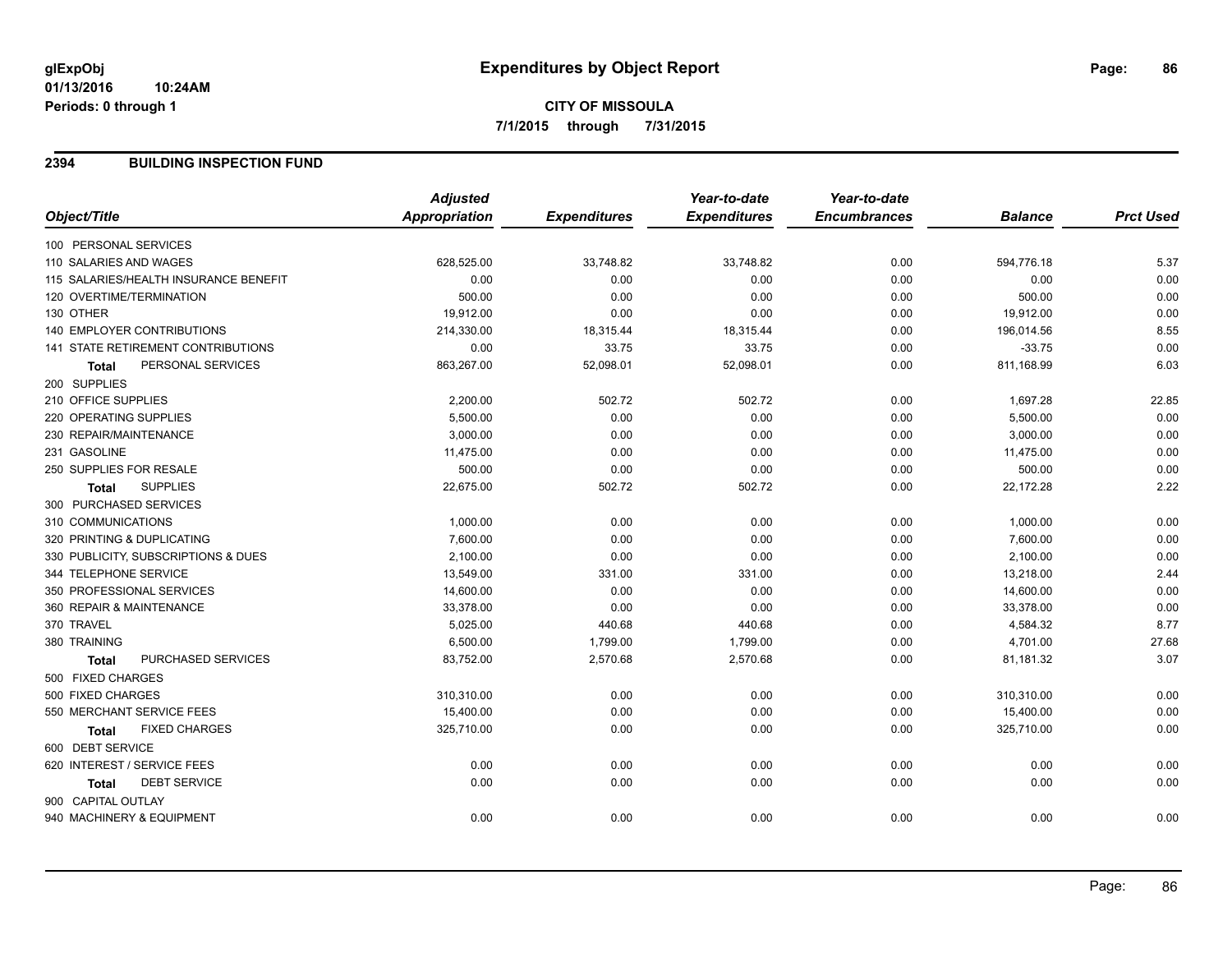**CITY OF MISSOULA 7/1/2015 through 7/31/2015**

### **2394 BUILDING INSPECTION FUND**

| Object/Title |                          | <b>Adjusted</b><br><b>Appropriation</b> | <b>Expenditures</b> | Year-to-date<br><b>Expenditures</b> | Year-to-date<br><b>Encumbrances</b> | <b>Balance</b> | <b>Prct Used</b> |
|--------------|--------------------------|-----------------------------------------|---------------------|-------------------------------------|-------------------------------------|----------------|------------------|
| Total        | CAPITAL OUTLAY           | 0.00                                    | 0.00                | 0.00                                | 0.00                                | 0.00           | 0.00             |
| <b>Total</b> | BUILDING INSPECTION FUND | ,295,404.00                             | 55,171.41           | 55,171.41                           | 0.00                                | ,240,232.59    | 4.26             |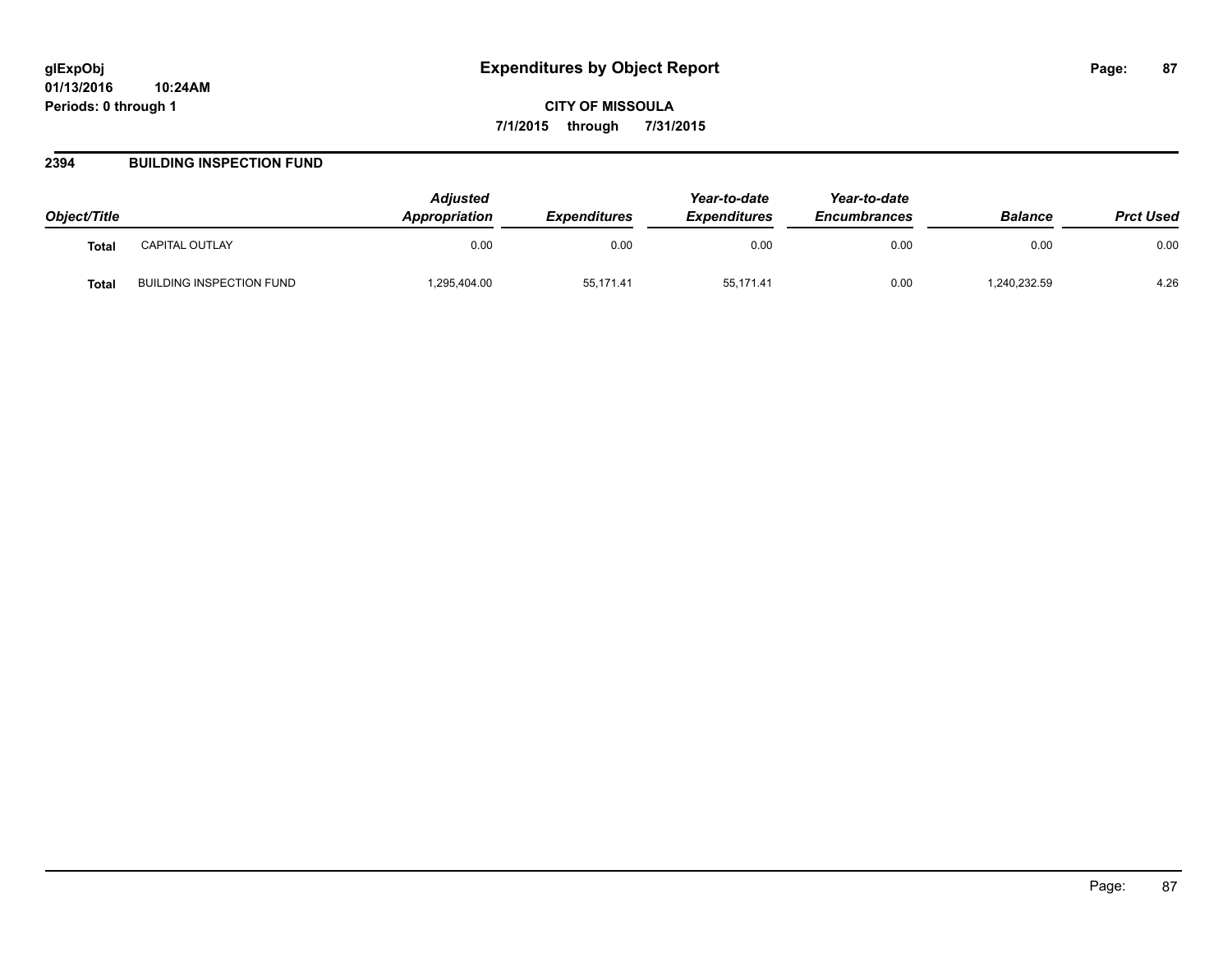#### **2395 CITY GRANTS & PROGRAM INCOME FUND**

**390 NON-DEPARTMENTAL**

| Object/Title           |                                   | <b>Adjusted</b><br>Appropriation | <b>Expenditures</b> | Year-to-date<br><b>Expenditures</b> | Year-to-date<br><b>Encumbrances</b> | <b>Balance</b> | <b>Prct Used</b> |
|------------------------|-----------------------------------|----------------------------------|---------------------|-------------------------------------|-------------------------------------|----------------|------------------|
| 300 PURCHASED SERVICES |                                   |                                  |                     |                                     |                                     |                |                  |
|                        | 350 PROFESSIONAL SERVICES         | 250.00                           | 0.00                | 0.00                                | 0.00                                | 250.00         | 0.00             |
| <b>Total</b>           | <b>PURCHASED SERVICES</b>         | 250.00                           | 0.00                | 0.00                                | 0.00                                | 250.00         | 0.00             |
| 500 FIXED CHARGES      |                                   |                                  |                     |                                     |                                     |                |                  |
|                        | 550 MERCHANT SERVICE FEES         | 0.00                             | 0.00                | 0.00                                | 0.00                                | 0.00           | 0.00             |
| <b>Total</b>           | <b>FIXED CHARGES</b>              | 0.00                             | 0.00                | 0.00                                | 0.00                                | 0.00           | 0.00             |
|                        | 700 GRANTS & CONTRIBUTIONS        |                                  |                     |                                     |                                     |                |                  |
|                        | 700 GRANTS & CONTRIBUTIONS        | 0.00                             | 0.00                | 0.00                                | 0.00                                | 0.00           | 0.00             |
| <b>Total</b>           | <b>GRANTS &amp; CONTRIBUTIONS</b> | 0.00                             | 0.00                | 0.00                                | 0.00                                | 0.00           | 0.00             |
| 800 OTHER OBJECTS      |                                   |                                  |                     |                                     |                                     |                |                  |
|                        | 820 TRANSFERS TO OTHER FUNDS      | 0.00                             | 0.00                | 0.00                                | 0.00                                | 0.00           | 0.00             |
| 845 CONTINGENCY        |                                   | 0.00                             | 0.00                | 0.00                                | 0.00                                | 0.00           | 0.00             |
| <b>Total</b>           | OTHER OBJECTS                     | 0.00                             | 0.00                | 0.00                                | 0.00                                | 0.00           | 0.00             |
| <b>Total</b>           | NON-DEPARTMENTAL                  | 250.00                           | 0.00                | 0.00                                | 0.00                                | 250.00         | 0.00             |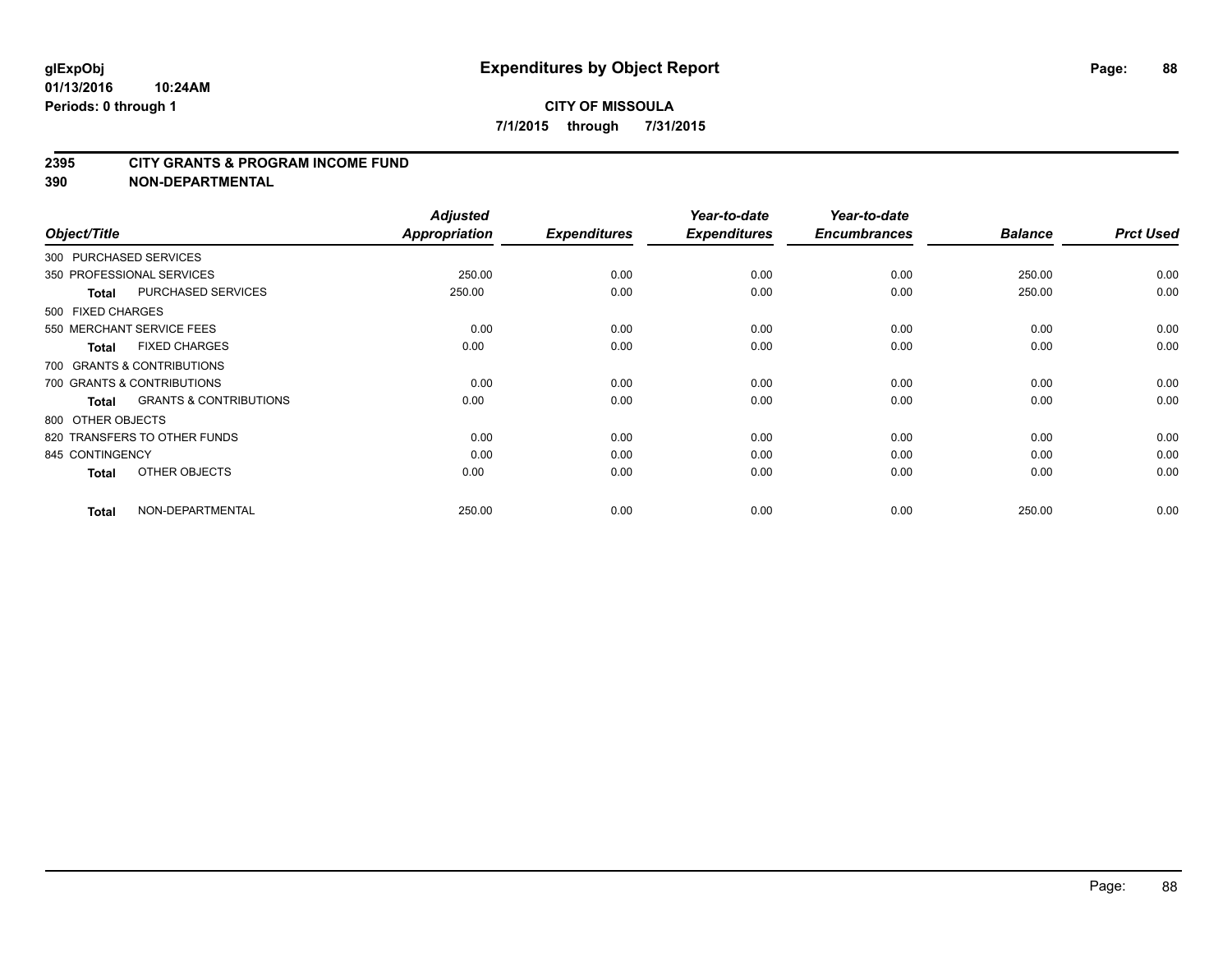## **2395 CITY GRANTS & PROGRAM INCOME FUND**

| Object/Title           |                                   | <b>Adjusted</b><br>Appropriation | <b>Expenditures</b> | Year-to-date<br><b>Expenditures</b> | Year-to-date<br><b>Encumbrances</b> | <b>Balance</b> | <b>Prct Used</b> |
|------------------------|-----------------------------------|----------------------------------|---------------------|-------------------------------------|-------------------------------------|----------------|------------------|
| 300 PURCHASED SERVICES |                                   |                                  |                     |                                     |                                     |                |                  |
|                        | 350 PROFESSIONAL SERVICES         | 250.00                           | 0.00                | 0.00                                | 0.00                                | 250.00         | 0.00             |
| <b>Total</b>           | PURCHASED SERVICES                | 250.00                           | 0.00                | 0.00                                | 0.00                                | 250.00         | 0.00             |
| 500 FIXED CHARGES      |                                   |                                  |                     |                                     |                                     |                |                  |
|                        | 550 MERCHANT SERVICE FEES         | 0.00                             | 0.00                | 0.00                                | 0.00                                | 0.00           | 0.00             |
| <b>Total</b>           | <b>FIXED CHARGES</b>              | 0.00                             | 0.00                | 0.00                                | 0.00                                | 0.00           | 0.00             |
|                        | 700 GRANTS & CONTRIBUTIONS        |                                  |                     |                                     |                                     |                |                  |
|                        | 700 GRANTS & CONTRIBUTIONS        | 0.00                             | 0.00                | 0.00                                | 0.00                                | 0.00           | 0.00             |
| <b>Total</b>           | <b>GRANTS &amp; CONTRIBUTIONS</b> | 0.00                             | 0.00                | 0.00                                | 0.00                                | 0.00           | 0.00             |
| 800 OTHER OBJECTS      |                                   |                                  |                     |                                     |                                     |                |                  |
|                        | 820 TRANSFERS TO OTHER FUNDS      | 0.00                             | 0.00                | 0.00                                | 0.00                                | 0.00           | 0.00             |
| 845 CONTINGENCY        |                                   | 0.00                             | 0.00                | 0.00                                | 0.00                                | 0.00           | 0.00             |
| <b>Total</b>           | OTHER OBJECTS                     | 0.00                             | 0.00                | 0.00                                | 0.00                                | 0.00           | 0.00             |
| Total                  | CITY GRANTS & PROGRAM INCOME FUN  | 250.00                           | 0.00                | 0.00                                | 0.00                                | 250.00         | 0.00             |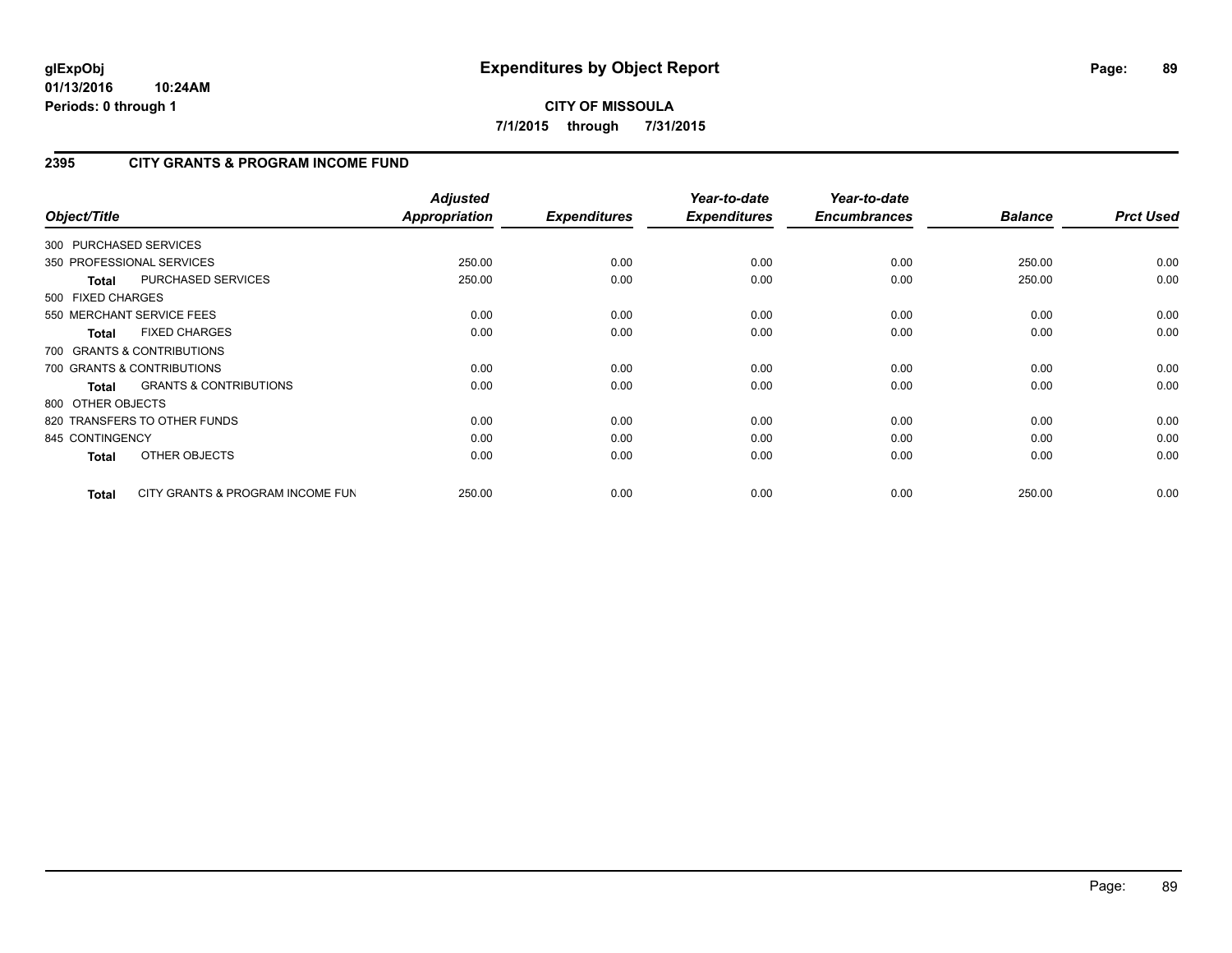#### **2396 ENERGY EFFICIENCY REVOLVING LOAN FUND**

**390 NON-DEPARTMENTAL**

| Object/Title |                                   | <b>Adjusted</b><br>Appropriation | <b>Expenditures</b> | Year-to-date<br><b>Expenditures</b> | Year-to-date<br><b>Encumbrances</b> | <b>Balance</b> | <b>Prct Used</b> |
|--------------|-----------------------------------|----------------------------------|---------------------|-------------------------------------|-------------------------------------|----------------|------------------|
|              | 700 GRANTS & CONTRIBUTIONS        |                                  |                     |                                     |                                     |                |                  |
|              | 700 GRANTS & CONTRIBUTIONS        | 0.00                             | 0.00                | 0.00                                | 0.00                                | 0.00           | 0.00             |
| <b>Total</b> | <b>GRANTS &amp; CONTRIBUTIONS</b> | 0.00                             | 0.00                | 0.00                                | 0.00                                | 0.00           | 0.00             |
| <b>Total</b> | NON-DEPARTMENTAL                  | 0.00                             | 0.00                | 0.00                                | 0.00                                | 0.00           | 0.00             |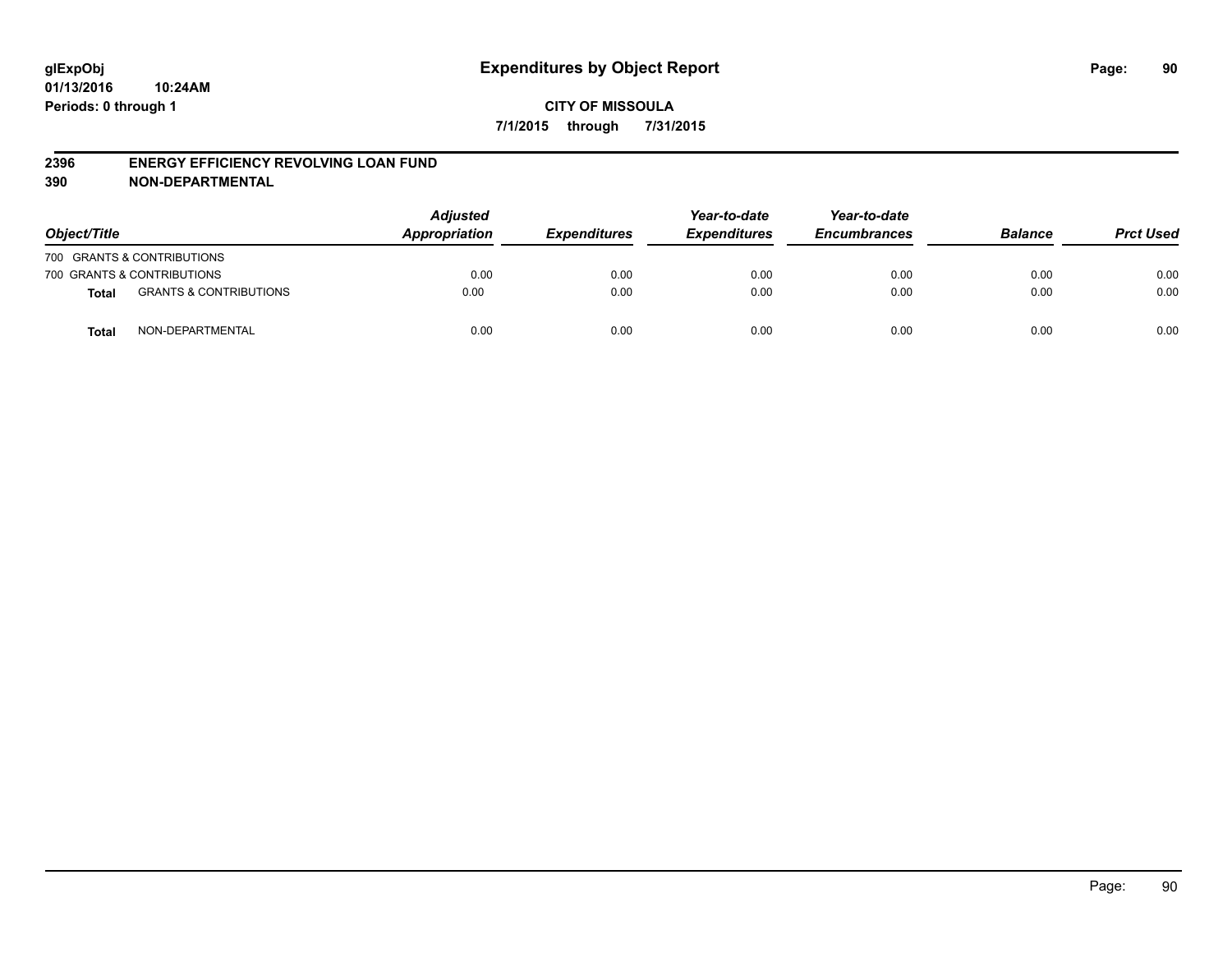**CITY OF MISSOULA 7/1/2015 through 7/31/2015**

## **2396 ENERGY EFFICIENCY REVOLVING LOAN FUND**

| Object/Title |                                   | <b>Adjusted</b><br>Appropriation | <b>Expenditures</b> | Year-to-date<br><b>Expenditures</b> | Year-to-date<br><b>Encumbrances</b> | <b>Balance</b> | <b>Prct Used</b> |
|--------------|-----------------------------------|----------------------------------|---------------------|-------------------------------------|-------------------------------------|----------------|------------------|
|              | 700 GRANTS & CONTRIBUTIONS        |                                  |                     |                                     |                                     |                |                  |
|              | 700 GRANTS & CONTRIBUTIONS        | 0.00                             | 0.00                | 0.00                                | 0.00                                | 0.00           | 0.00             |
| <b>Total</b> | <b>GRANTS &amp; CONTRIBUTIONS</b> | 0.00                             | 0.00                | 0.00                                | 0.00                                | 0.00           | 0.00             |
| Total        | ENERGY EFFICIENCY REVOLVING LOAN  | 0.00                             | 0.00                | 0.00                                | 0.00                                | 0.00           | 0.00             |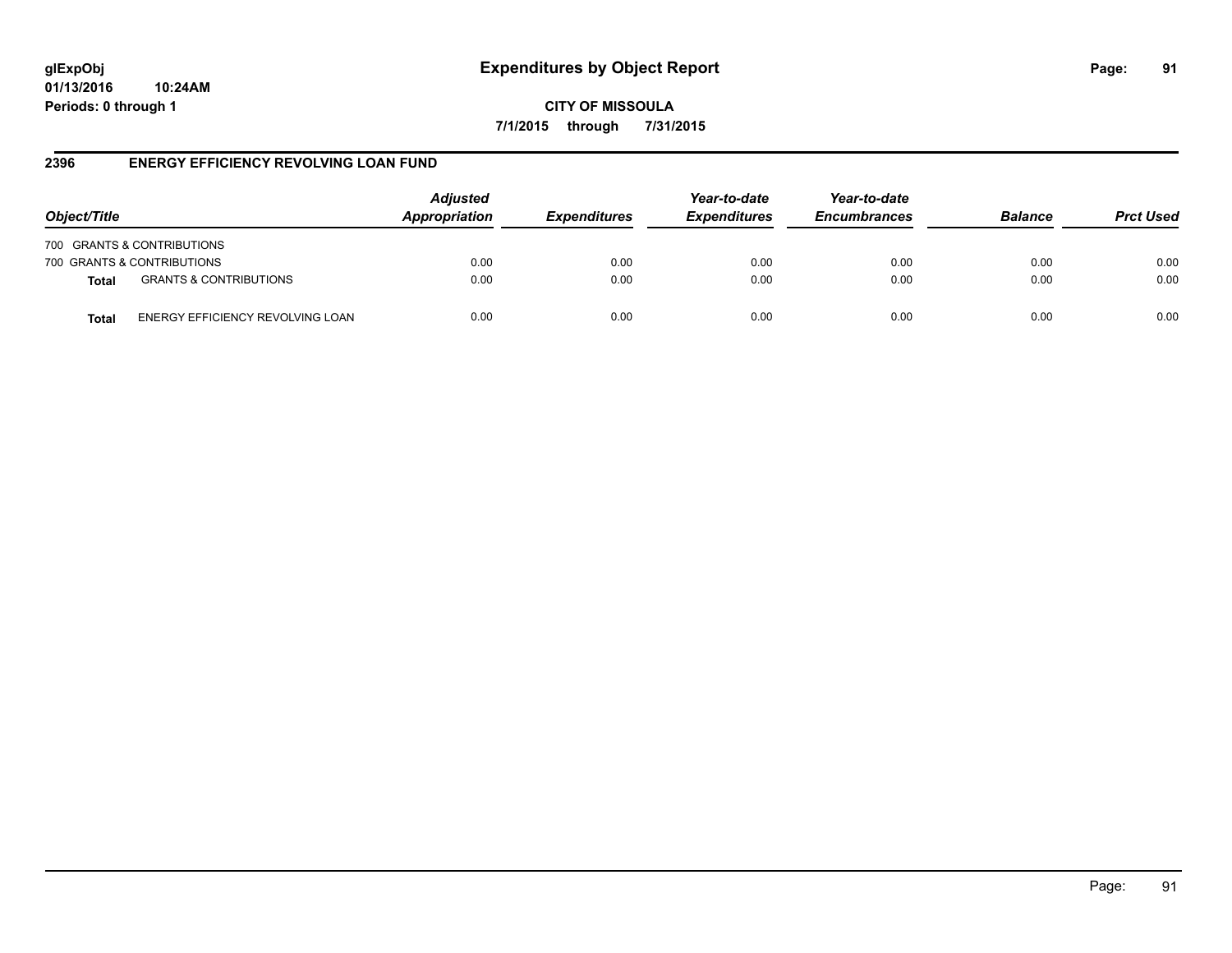### **2399 DANGEROUS BUILDING DEMOLITION & REPAIR F**

**310 BUILDING INSPECTION**

| Object/Title      |                            | <b>Adjusted</b><br><b>Appropriation</b> | <b>Expenditures</b> | Year-to-date<br><b>Expenditures</b> | Year-to-date<br><b>Encumbrances</b> | <b>Balance</b> | <b>Prct Used</b> |
|-------------------|----------------------------|-----------------------------------------|---------------------|-------------------------------------|-------------------------------------|----------------|------------------|
| 500 FIXED CHARGES |                            |                                         |                     |                                     |                                     |                |                  |
|                   | 550 MERCHANT SERVICE FEES  | 0.00                                    | 0.00                | 0.00                                | 0.00                                | 0.00           | 0.00             |
| <b>Total</b>      | <b>FIXED CHARGES</b>       | 0.00                                    | 0.00                | 0.00                                | 0.00                                | 0.00           | 0.00             |
| 800 OTHER OBJECTS |                            |                                         |                     |                                     |                                     |                |                  |
| 845 CONTINGENCY   |                            | 15,000.00                               | 0.00                | 0.00                                | 0.00                                | 15,000.00      | 0.00             |
| <b>Total</b>      | OTHER OBJECTS              | 15,000.00                               | 0.00                | 0.00                                | 0.00                                | 15,000.00      | 0.00             |
| <b>Total</b>      | <b>BUILDING INSPECTION</b> | 15,000.00                               | 0.00                | 0.00                                | 0.00                                | 15,000.00      | 0.00             |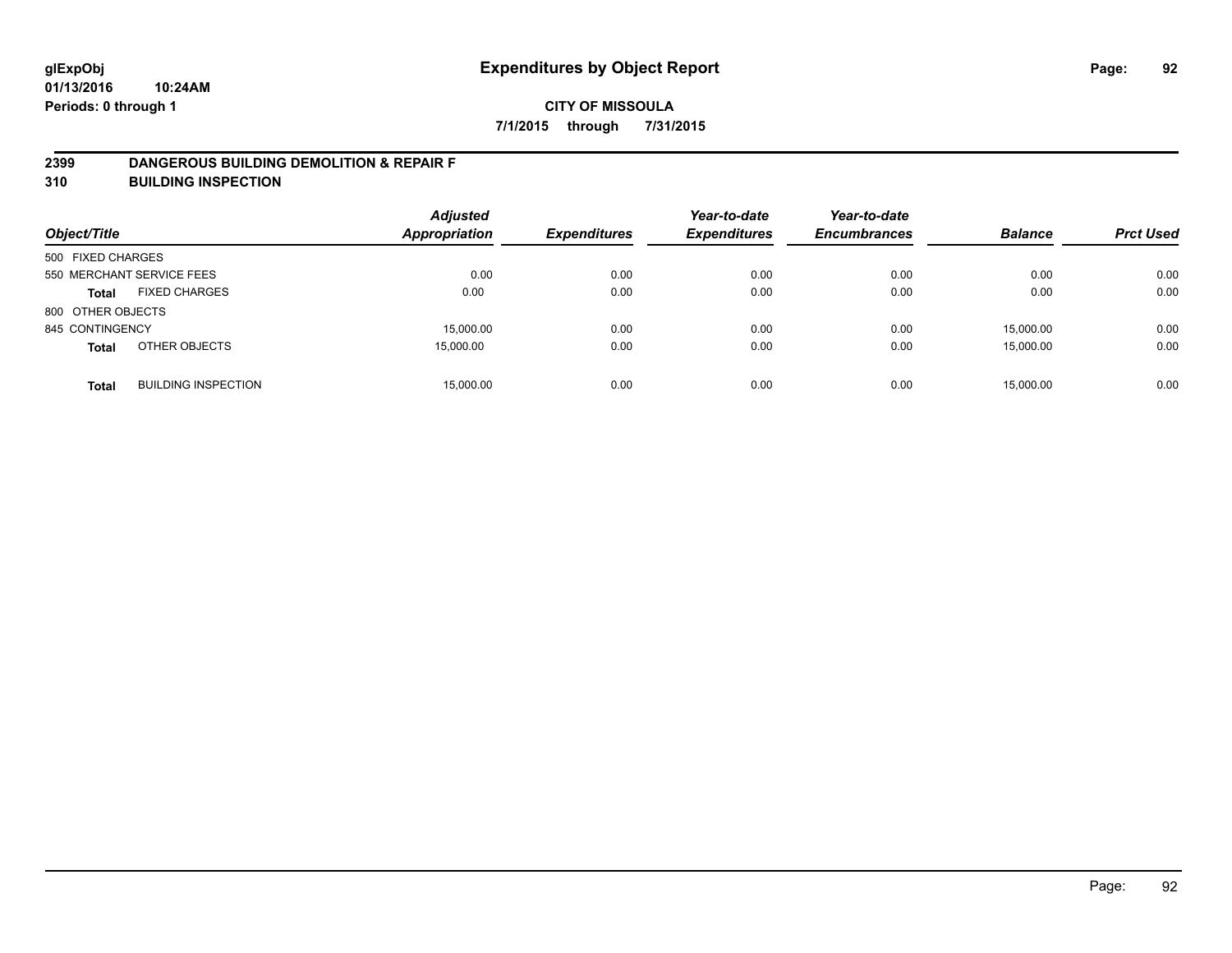## **CITY OF MISSOULA 7/1/2015 through 7/31/2015**

## **2399 DANGEROUS BUILDING DEMOLITION & REPAIR F**

| Object/Title      |                                   | <b>Adjusted</b><br><b>Appropriation</b> | <b>Expenditures</b> | Year-to-date<br><b>Expenditures</b> | Year-to-date<br><b>Encumbrances</b> | <b>Balance</b> | <b>Prct Used</b> |
|-------------------|-----------------------------------|-----------------------------------------|---------------------|-------------------------------------|-------------------------------------|----------------|------------------|
| 500 FIXED CHARGES |                                   |                                         |                     |                                     |                                     |                |                  |
|                   | 550 MERCHANT SERVICE FEES         | 0.00                                    | 0.00                | 0.00                                | 0.00                                | 0.00           | 0.00             |
| <b>Total</b>      | <b>FIXED CHARGES</b>              | 0.00                                    | 0.00                | 0.00                                | 0.00                                | 0.00           | 0.00             |
| 800 OTHER OBJECTS |                                   |                                         |                     |                                     |                                     |                |                  |
| 845 CONTINGENCY   |                                   | 15,000.00                               | 0.00                | 0.00                                | 0.00                                | 15,000.00      | 0.00             |
| <b>Total</b>      | OTHER OBJECTS                     | 15,000.00                               | 0.00                | 0.00                                | 0.00                                | 15,000.00      | 0.00             |
| <b>Total</b>      | DANGEROUS BUILDING DEMOLITION & F | 15.000.00                               | 0.00                | 0.00                                | 0.00                                | 15,000.00      | 0.00             |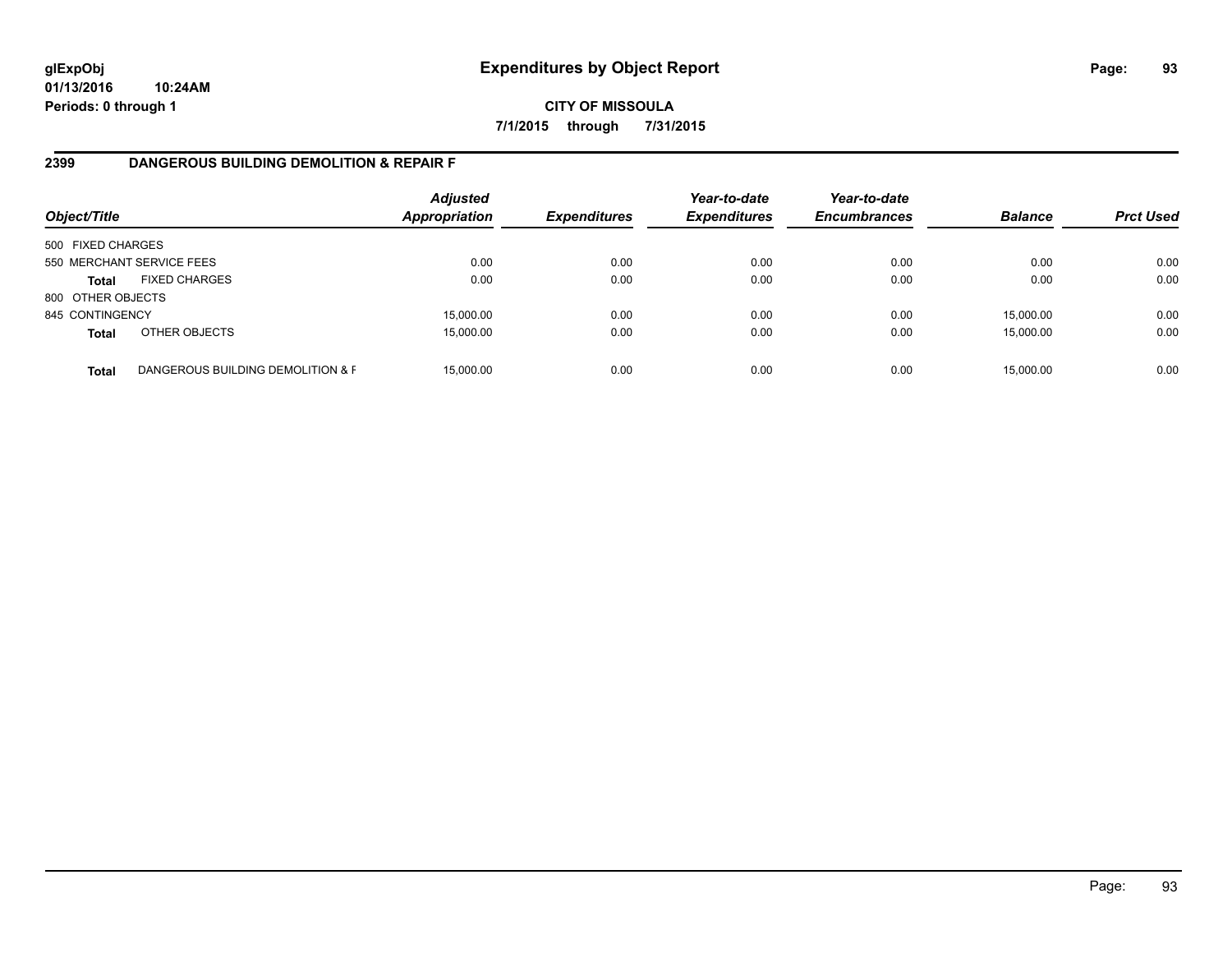#### **2400 STREET LIGHTING ASSESSMENTS FUND**

#### **280 PUBLIC WORKS OPERATIONS**

| Object/Title                              | <b>Adjusted</b><br><b>Appropriation</b> | <b>Expenditures</b> | Year-to-date<br><b>Expenditures</b> | Year-to-date<br><b>Encumbrances</b> | <b>Balance</b> | <b>Prct Used</b> |
|-------------------------------------------|-----------------------------------------|---------------------|-------------------------------------|-------------------------------------|----------------|------------------|
| 300 PURCHASED SERVICES                    |                                         |                     |                                     |                                     |                |                  |
| 341 ELECTRICITY & NATURAL GAS             | 327.174.00                              | 0.00                | 0.00                                | 0.00                                | 327.174.00     | 0.00             |
| 350 PROFESSIONAL SERVICES                 | 22.902.00                               | 0.00                | 0.00                                | 0.00                                | 22.902.00      | 0.00             |
| 360 REPAIR & MAINTENANCE                  |                                         | 0.00<br>0.00        | 0.00                                | 0.00                                | 0.00           | 0.00             |
| <b>PURCHASED SERVICES</b><br><b>Total</b> | 350.076.00                              | 0.00                | 0.00                                | 0.00                                | 350.076.00     | 0.00             |
| 500 FIXED CHARGES                         |                                         |                     |                                     |                                     |                |                  |
| 550 MERCHANT SERVICE FEES                 |                                         | 0.00<br>0.00        | 0.00                                | 0.00                                | 0.00           | 0.00             |
| <b>FIXED CHARGES</b><br><b>Total</b>      | 0.00                                    | 0.00                | 0.00                                | 0.00                                | 0.00           | 0.00             |
| PUBLIC WORKS OPERATIONS<br><b>Total</b>   | 350.076.00                              | 0.00                | 0.00                                | 0.00                                | 350.076.00     | 0.00             |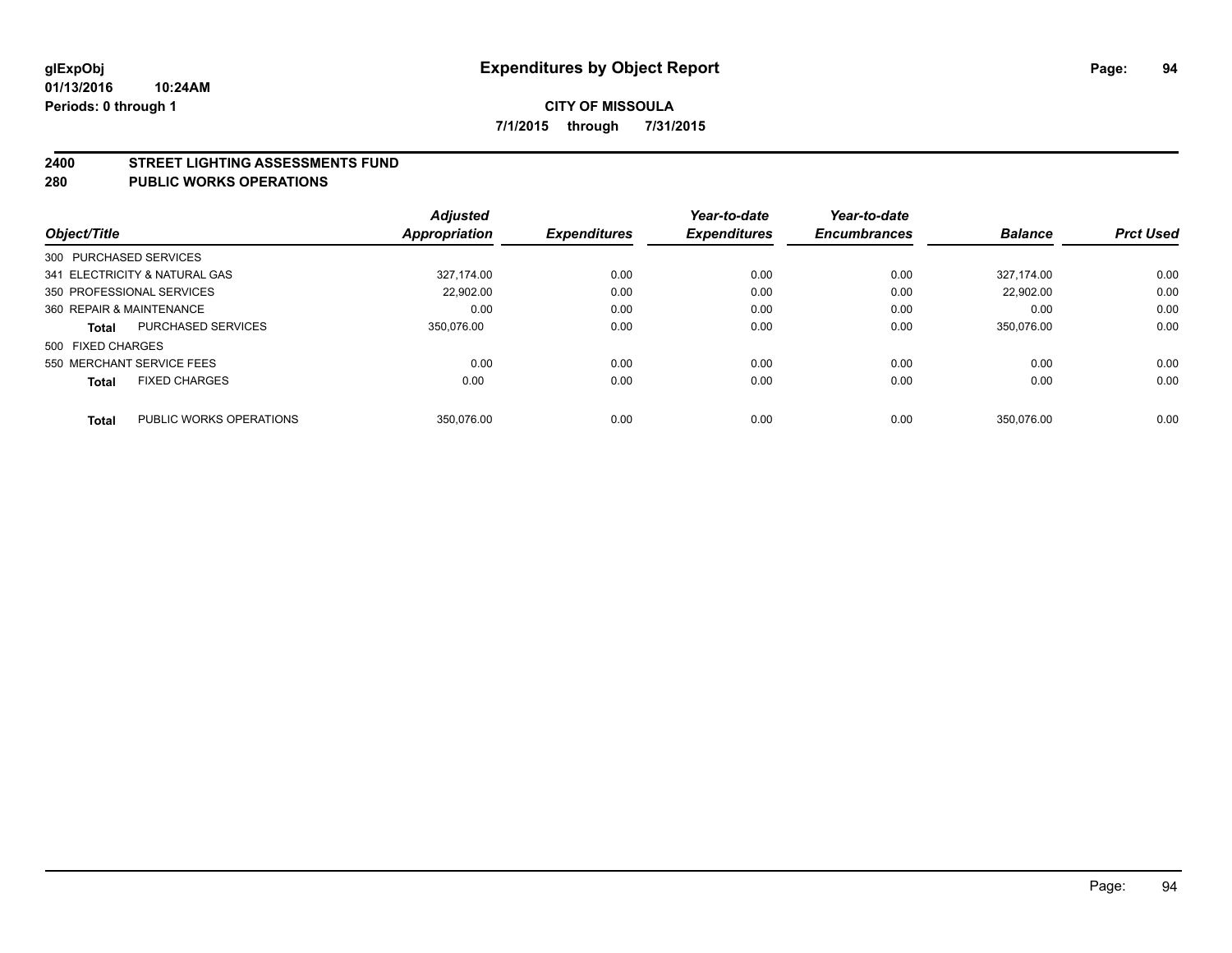## **2400 STREET LIGHTING ASSESSMENTS FUND**

| Object/Title             |                                  | <b>Adjusted</b><br><b>Appropriation</b> | <b>Expenditures</b> | Year-to-date<br><b>Expenditures</b> | Year-to-date<br><b>Encumbrances</b> | <b>Balance</b> | <b>Prct Used</b> |
|--------------------------|----------------------------------|-----------------------------------------|---------------------|-------------------------------------|-------------------------------------|----------------|------------------|
| 300 PURCHASED SERVICES   |                                  |                                         |                     |                                     |                                     |                |                  |
|                          | 341 ELECTRICITY & NATURAL GAS    | 327.174.00                              | 0.00                | 0.00                                | 0.00                                | 327.174.00     | 0.00             |
|                          | 350 PROFESSIONAL SERVICES        | 22,902.00                               | 0.00                | 0.00                                | 0.00                                | 22,902.00      | 0.00             |
| 360 REPAIR & MAINTENANCE |                                  | 0.00                                    | 0.00                | 0.00                                | 0.00                                | 0.00           | 0.00             |
| <b>Total</b>             | <b>PURCHASED SERVICES</b>        | 350.076.00                              | 0.00                | 0.00                                | 0.00                                | 350.076.00     | 0.00             |
| 500 FIXED CHARGES        |                                  |                                         |                     |                                     |                                     |                |                  |
|                          | 550 MERCHANT SERVICE FEES        | 0.00                                    | 0.00                | 0.00                                | 0.00                                | 0.00           | 0.00             |
| <b>Total</b>             | <b>FIXED CHARGES</b>             | 0.00                                    | 0.00                | 0.00                                | 0.00                                | 0.00           | 0.00             |
| <b>Total</b>             | STREET LIGHTING ASSESSMENTS FUND | 350.076.00                              | 0.00                | 0.00                                | 0.00                                | 350.076.00     | 0.00             |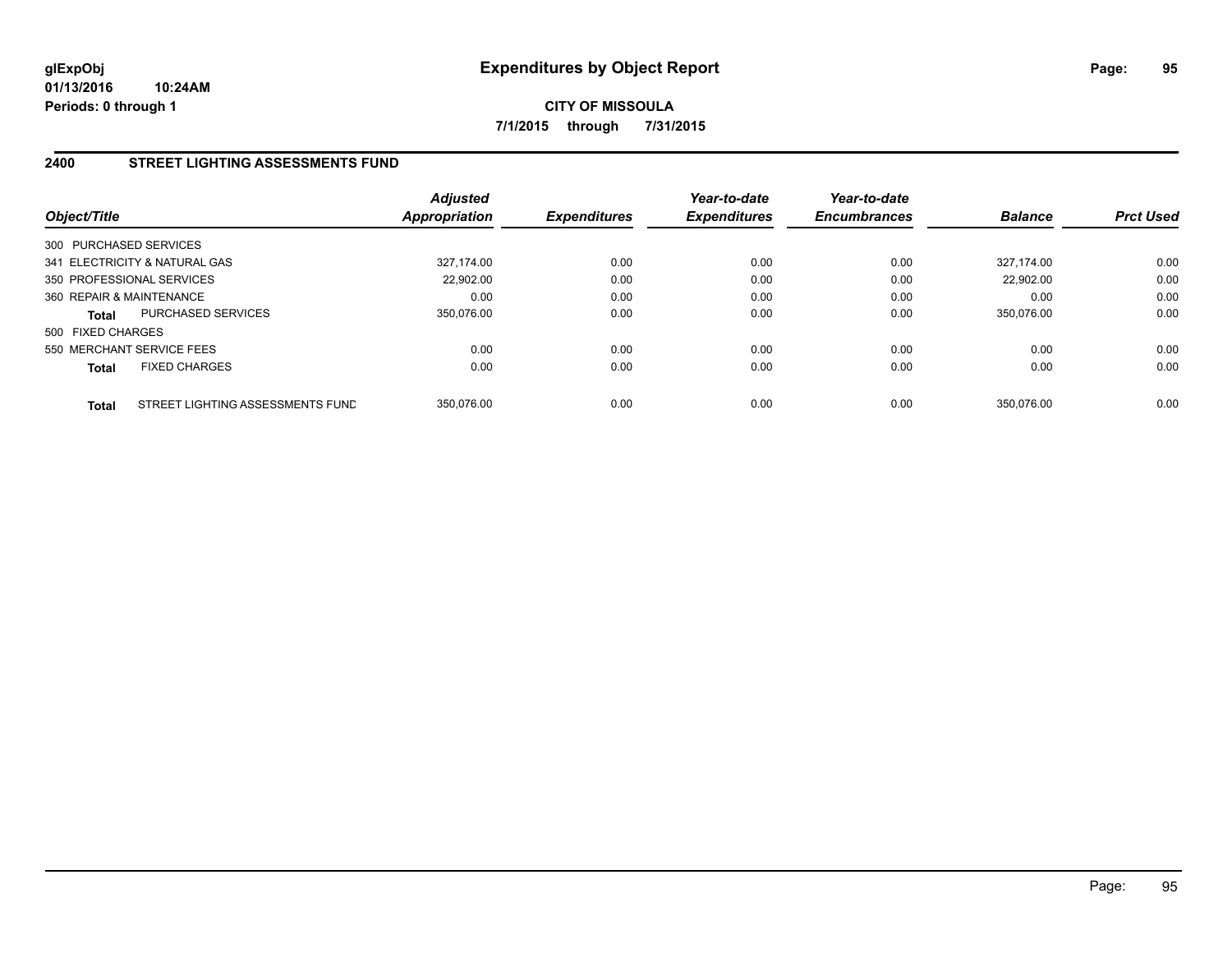#### **2500 STREET MAINTENANCE ASSESSMENT FUND**

**390 NON-DEPARTMENTAL**

| Object/Title      |                              | <b>Adjusted</b><br><b>Appropriation</b> | <b>Expenditures</b> | Year-to-date<br><b>Expenditures</b> | Year-to-date<br><b>Encumbrances</b> | <b>Balance</b> | <b>Prct Used</b> |
|-------------------|------------------------------|-----------------------------------------|---------------------|-------------------------------------|-------------------------------------|----------------|------------------|
|                   | 300 PURCHASED SERVICES       |                                         |                     |                                     |                                     |                |                  |
| 345 GARBAGE       |                              | 32.014.00                               | 2,011.77            | 2,011.77                            | 0.00                                | 30,002.23      | 6.28             |
| <b>Total</b>      | <b>PURCHASED SERVICES</b>    | 32,014.00                               | 2,011.77            | 2,011.77                            | 0.00                                | 30,002.23      | 6.28             |
| 500 FIXED CHARGES |                              |                                         |                     |                                     |                                     |                |                  |
|                   | 550 MERCHANT SERVICE FEES    | 0.00                                    | 0.00                | 0.00                                | 0.00                                | 0.00           | 0.00             |
| <b>Total</b>      | <b>FIXED CHARGES</b>         | 0.00                                    | 0.00                | 0.00                                | 0.00                                | 0.00           | 0.00             |
| 800 OTHER OBJECTS |                              |                                         |                     |                                     |                                     |                |                  |
|                   | 820 TRANSFERS TO OTHER FUNDS | 27.281.00                               | 0.00                | 0.00                                | 0.00                                | 27.281.00      | 0.00             |
| <b>Total</b>      | OTHER OBJECTS                | 27,281.00                               | 0.00                | 0.00                                | 0.00                                | 27.281.00      | 0.00             |
| <b>Total</b>      | NON-DEPARTMENTAL             | 59.295.00                               | 2.011.77            | 2.011.77                            | 0.00                                | 57.283.23      | 3.39             |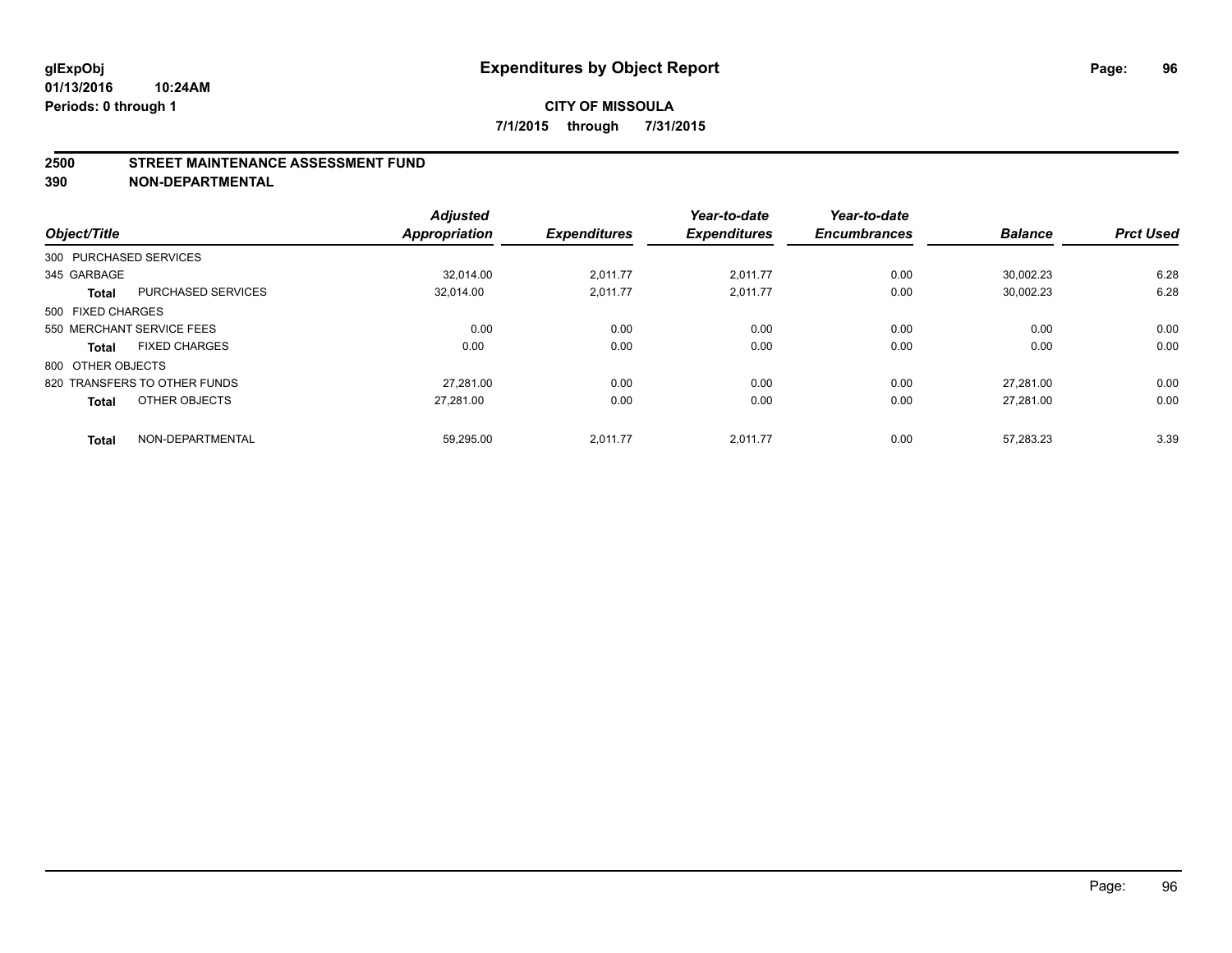**CITY OF MISSOULA 7/1/2015 through 7/31/2015**

## **2500 STREET MAINTENANCE ASSESSMENT FUND**

| Object/Title      |                                  | <b>Adjusted</b><br><b>Appropriation</b> | <b>Expenditures</b> | Year-to-date<br><b>Expenditures</b> | Year-to-date<br><b>Encumbrances</b> | <b>Balance</b> | <b>Prct Used</b> |
|-------------------|----------------------------------|-----------------------------------------|---------------------|-------------------------------------|-------------------------------------|----------------|------------------|
|                   | 300 PURCHASED SERVICES           |                                         |                     |                                     |                                     |                |                  |
| 345 GARBAGE       |                                  | 32.014.00                               | 2,011.77            | 2.011.77                            | 0.00                                | 30.002.23      | 6.28             |
| <b>Total</b>      | <b>PURCHASED SERVICES</b>        | 32,014.00                               | 2,011.77            | 2,011.77                            | 0.00                                | 30,002.23      | 6.28             |
| 500 FIXED CHARGES |                                  |                                         |                     |                                     |                                     |                |                  |
|                   | 550 MERCHANT SERVICE FEES        | 0.00                                    | 0.00                | 0.00                                | 0.00                                | 0.00           | 0.00             |
| <b>Total</b>      | <b>FIXED CHARGES</b>             | 0.00                                    | 0.00                | 0.00                                | 0.00                                | 0.00           | 0.00             |
| 800 OTHER OBJECTS |                                  |                                         |                     |                                     |                                     |                |                  |
|                   | 820 TRANSFERS TO OTHER FUNDS     | 27.281.00                               | 0.00                | 0.00                                | 0.00                                | 27.281.00      | 0.00             |
| <b>Total</b>      | OTHER OBJECTS                    | 27,281.00                               | 0.00                | 0.00                                | 0.00                                | 27.281.00      | 0.00             |
| <b>Total</b>      | STREET MAINTENANCE ASSESSMENT FI | 59.295.00                               | 2.011.77            | 2.011.77                            | 0.00                                | 57.283.23      | 3.39             |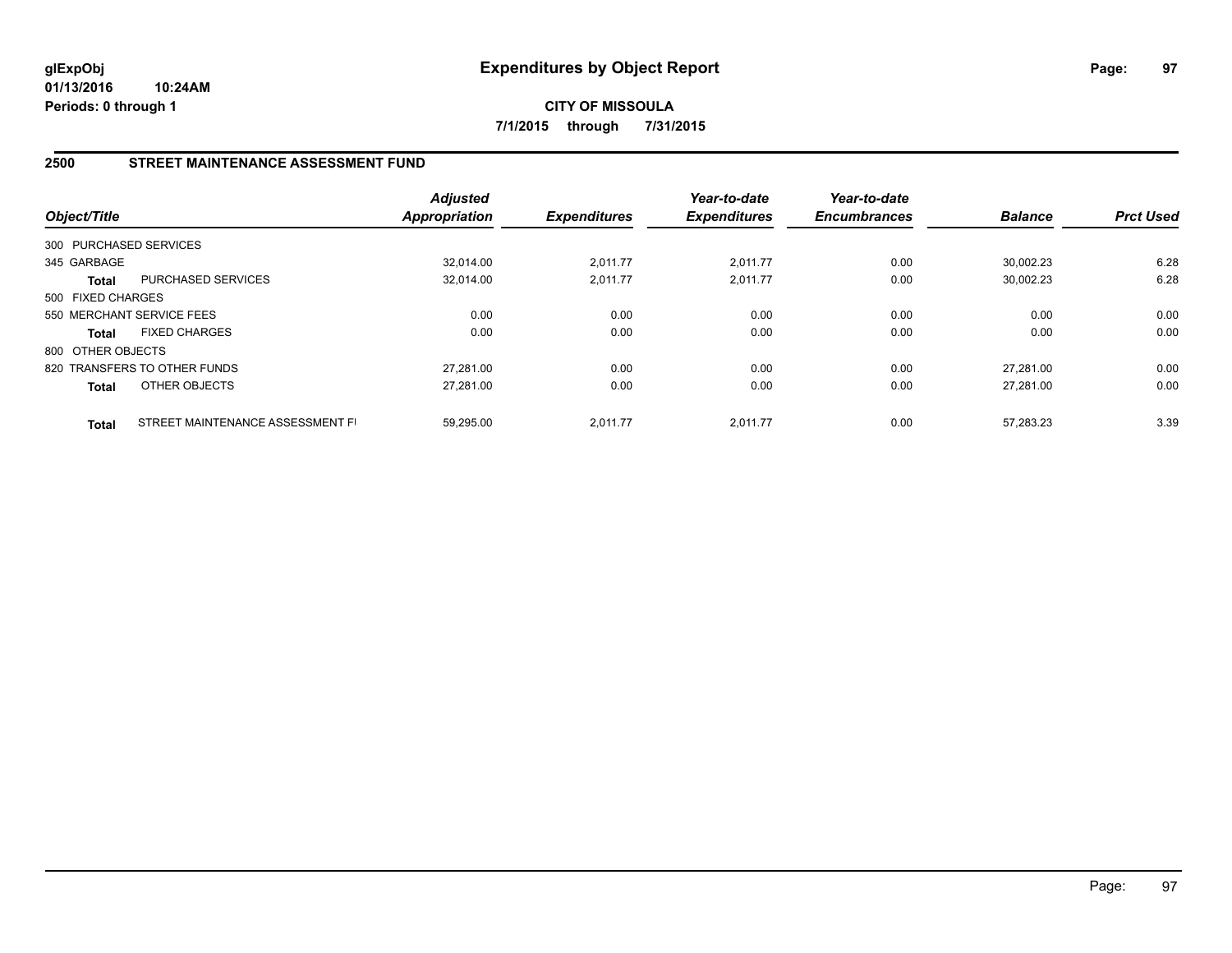### **2510 RUSSELL PARK MAINTENANCE ASSESSMENT FUND**

**370 PARKS & RECREATION**

| Object/Title                         | <b>Adjusted</b><br><b>Appropriation</b> | <b>Expenditures</b> | Year-to-date<br><b>Expenditures</b> | Year-to-date<br><b>Encumbrances</b> | <b>Balance</b> | <b>Prct Used</b> |
|--------------------------------------|-----------------------------------------|---------------------|-------------------------------------|-------------------------------------|----------------|------------------|
| 500 FIXED CHARGES                    |                                         |                     |                                     |                                     |                |                  |
| 550 MERCHANT SERVICE FEES            | 0.00                                    | 0.00                | 0.00                                | 0.00                                | 0.00           | 0.00             |
| <b>FIXED CHARGES</b><br><b>Total</b> | 0.00                                    | 0.00                | 0.00                                | 0.00                                | 0.00           | 0.00             |
| 800 OTHER OBJECTS                    |                                         |                     |                                     |                                     |                |                  |
| 820 TRANSFERS TO OTHER FUNDS         | 0.00                                    | 0.00                | 0.00                                | 0.00                                | 0.00           | 0.00             |
| OTHER OBJECTS<br><b>Total</b>        | 0.00                                    | 0.00                | 0.00                                | 0.00                                | 0.00           | 0.00             |
| PARKS & RECREATION<br><b>Total</b>   | 0.00                                    | 0.00                | 0.00                                | 0.00                                | 0.00           | 0.00             |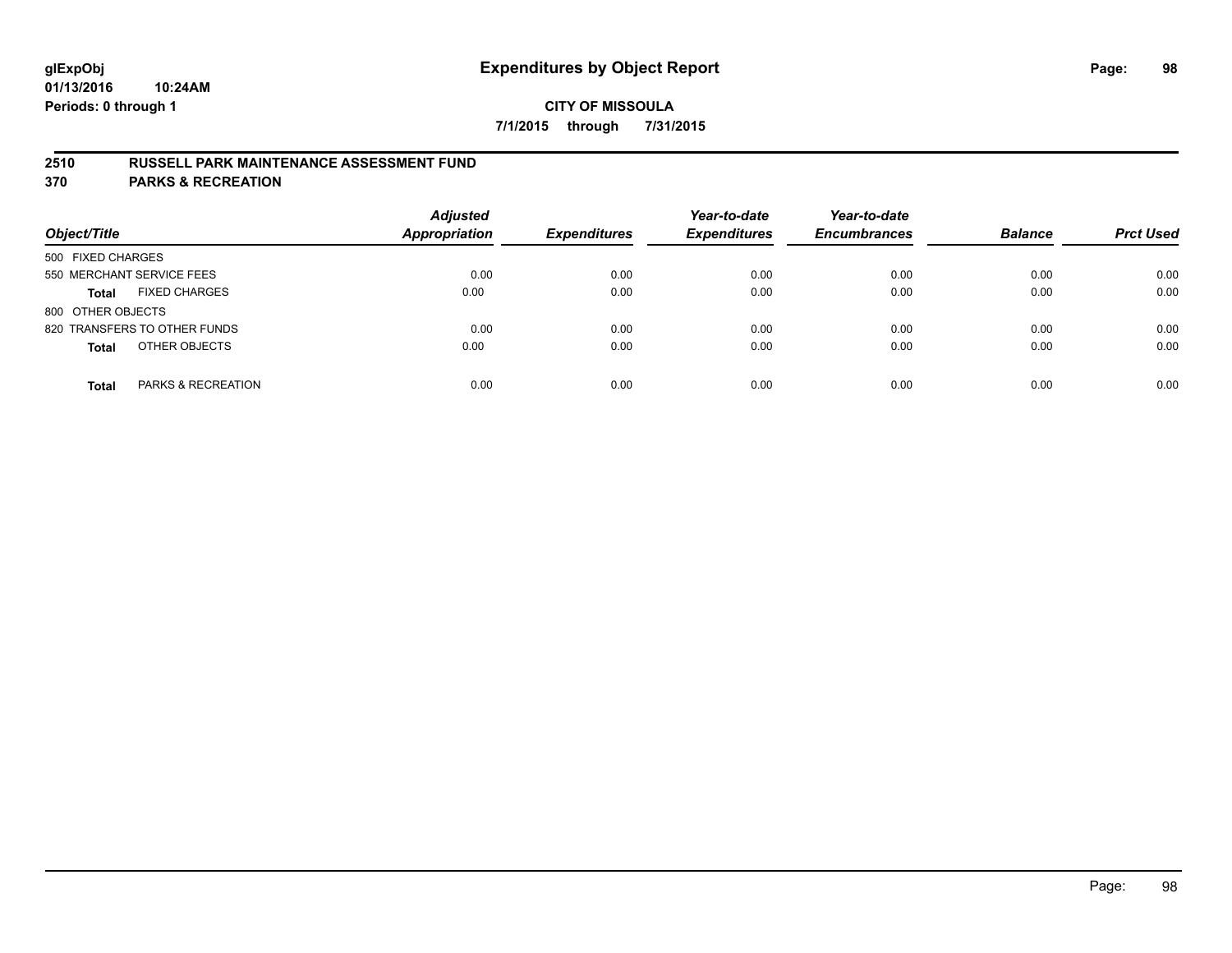## **CITY OF MISSOULA 7/1/2015 through 7/31/2015**

## **2510 RUSSELL PARK MAINTENANCE ASSESSMENT FUND**

| Object/Title              |                                  | <b>Adjusted</b><br><b>Appropriation</b> | <b>Expenditures</b> | Year-to-date<br><b>Expenditures</b> | Year-to-date<br><b>Encumbrances</b> | <b>Balance</b> | <b>Prct Used</b> |
|---------------------------|----------------------------------|-----------------------------------------|---------------------|-------------------------------------|-------------------------------------|----------------|------------------|
| 500 FIXED CHARGES         |                                  |                                         |                     |                                     |                                     |                |                  |
| 550 MERCHANT SERVICE FEES |                                  | 0.00                                    | 0.00                | 0.00                                | 0.00                                | 0.00           | 0.00             |
| <b>Total</b>              | <b>FIXED CHARGES</b>             | 0.00                                    | 0.00                | 0.00                                | 0.00                                | 0.00           | 0.00             |
| 800 OTHER OBJECTS         |                                  |                                         |                     |                                     |                                     |                |                  |
|                           | 820 TRANSFERS TO OTHER FUNDS     | 0.00                                    | 0.00                | 0.00                                | 0.00                                | 0.00           | 0.00             |
| <b>Total</b>              | OTHER OBJECTS                    | 0.00                                    | 0.00                | 0.00                                | 0.00                                | 0.00           | 0.00             |
| <b>Total</b>              | RUSSELL PARK MAINTENANCE ASSESSN | 0.00                                    | 0.00                | 0.00                                | 0.00                                | 0.00           | 0.00             |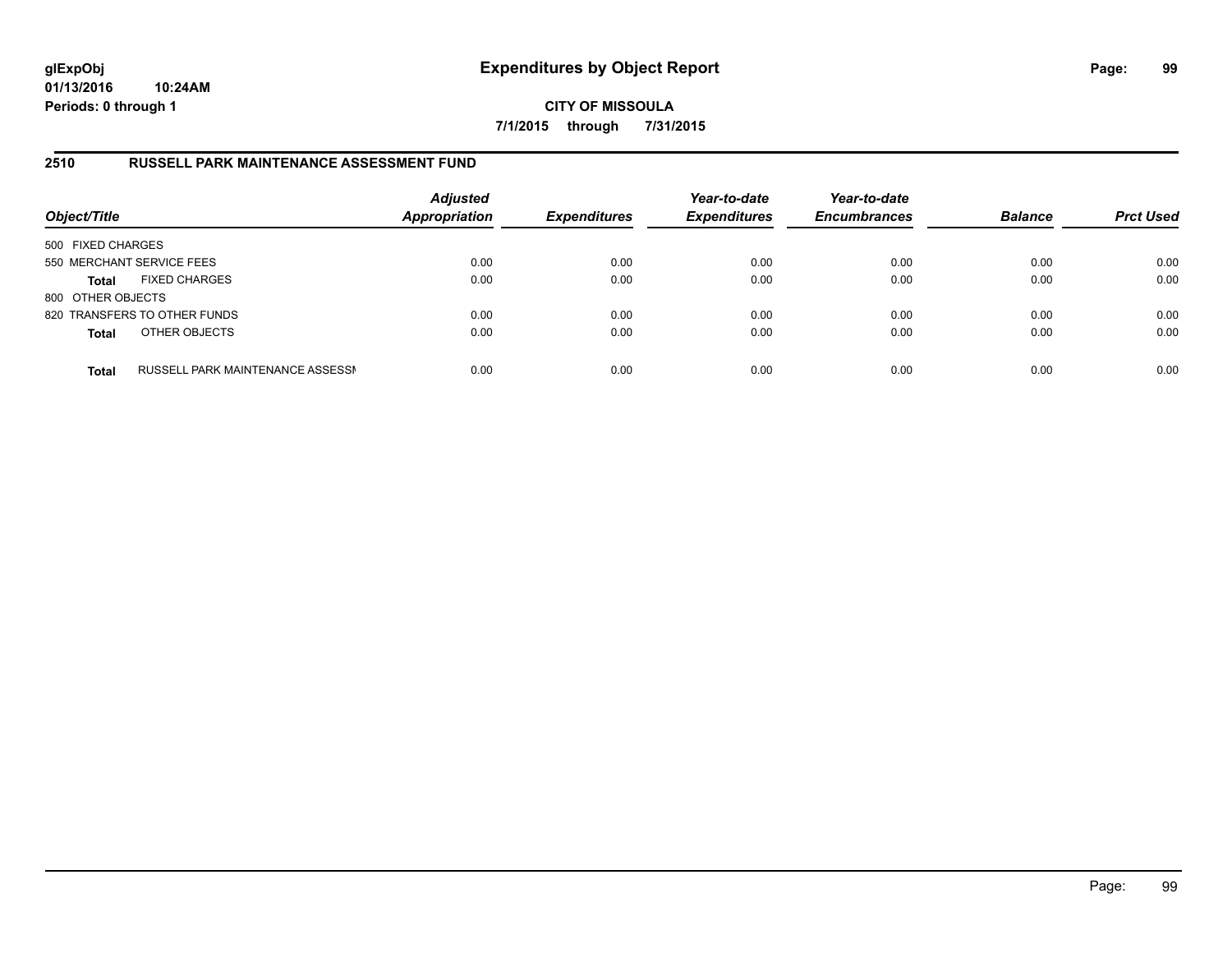## **2511 WILLOWWOOD PARK MAINTENANCE ASSESSMENT F**

**370 PARKS & RECREATION**

| Object/Title                |                               | <b>Adjusted</b><br><b>Appropriation</b> | <b>Expenditures</b> | Year-to-date<br><b>Expenditures</b> | Year-to-date<br><b>Encumbrances</b> | <b>Balance</b> | <b>Prct Used</b> |
|-----------------------------|-------------------------------|-----------------------------------------|---------------------|-------------------------------------|-------------------------------------|----------------|------------------|
| 500 FIXED CHARGES           |                               |                                         |                     |                                     |                                     |                |                  |
|                             | 550 MERCHANT SERVICE FEES     | 0.00                                    | 0.00                | 0.00                                | 0.00                                | 0.00           | 0.00             |
| <b>Total</b>                | <b>FIXED CHARGES</b>          | 0.00                                    | 0.00                | 0.00                                | 0.00                                | 0.00           | 0.00             |
| 600 DEBT SERVICE            |                               |                                         |                     |                                     |                                     |                |                  |
| 620 INTEREST / SERVICE FEES |                               | 0.00                                    | 0.00                | 0.00                                | 0.00                                | 0.00           | 0.00             |
| Total                       | <b>DEBT SERVICE</b>           | 0.00                                    | 0.00                | 0.00                                | 0.00                                | 0.00           | 0.00             |
| 800 OTHER OBJECTS           |                               |                                         |                     |                                     |                                     |                |                  |
|                             | 820 TRANSFERS TO OTHER FUNDS  | 0.00                                    | 0.00                | 0.00                                | 0.00                                | 0.00           | 0.00             |
| Total                       | OTHER OBJECTS                 | 0.00                                    | 0.00                | 0.00                                | 0.00                                | 0.00           | 0.00             |
|                             |                               |                                         |                     |                                     |                                     |                |                  |
| <b>Total</b>                | <b>PARKS &amp; RECREATION</b> | 0.00                                    | 0.00                | 0.00                                | 0.00                                | 0.00           | 0.00             |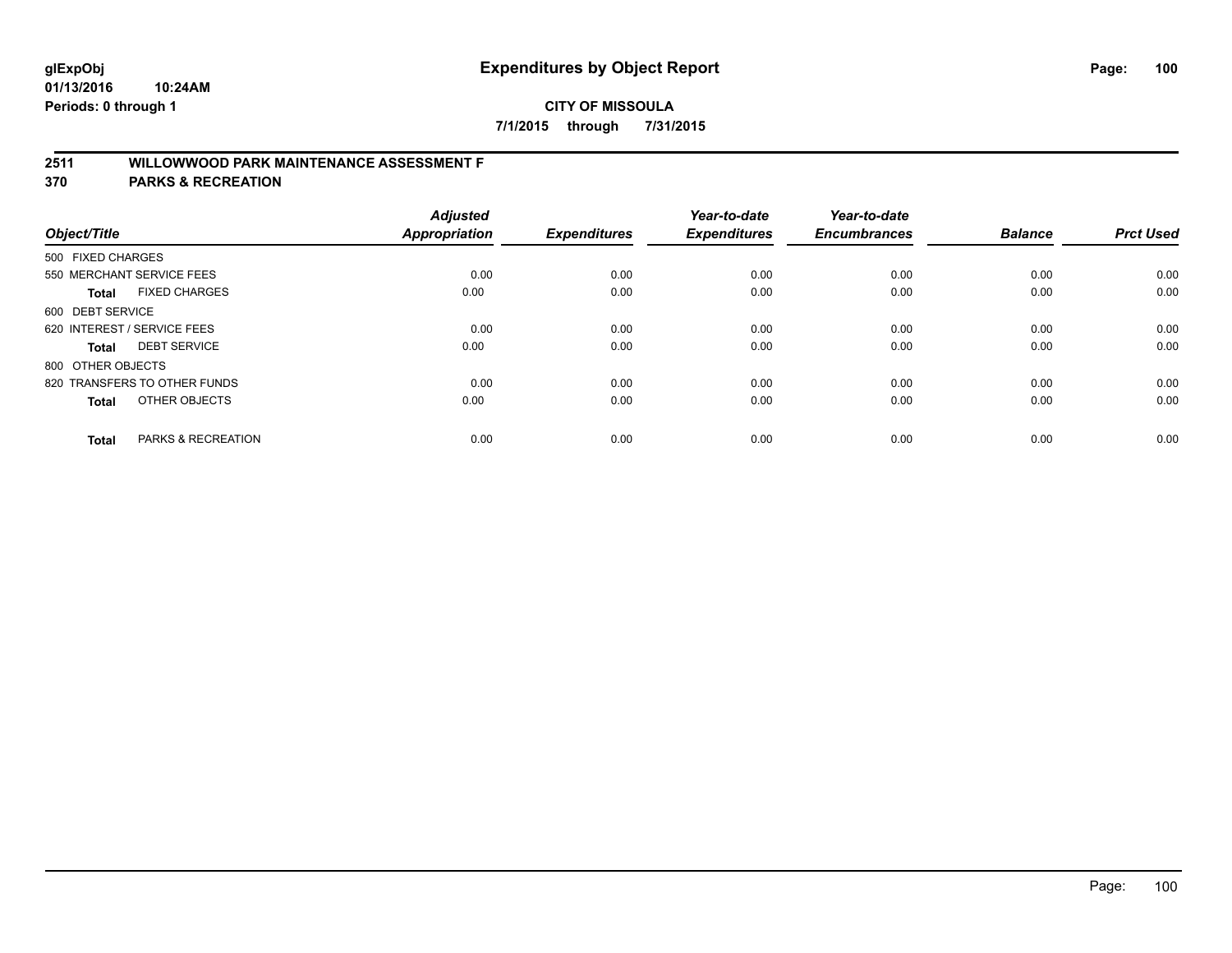**CITY OF MISSOULA 7/1/2015 through 7/31/2015**

## **2511 WILLOWWOOD PARK MAINTENANCE ASSESSMENT F**

| Object/Title                |                                 | <b>Adjusted</b><br><b>Appropriation</b> | <b>Expenditures</b> | Year-to-date<br><b>Expenditures</b> | Year-to-date<br><b>Encumbrances</b> | <b>Balance</b> | <b>Prct Used</b> |
|-----------------------------|---------------------------------|-----------------------------------------|---------------------|-------------------------------------|-------------------------------------|----------------|------------------|
| 500 FIXED CHARGES           |                                 |                                         |                     |                                     |                                     |                |                  |
|                             | 550 MERCHANT SERVICE FEES       | 0.00                                    | 0.00                | 0.00                                | 0.00                                | 0.00           | 0.00             |
| Total                       | <b>FIXED CHARGES</b>            | 0.00                                    | 0.00                | 0.00                                | 0.00                                | 0.00           | 0.00             |
| 600 DEBT SERVICE            |                                 |                                         |                     |                                     |                                     |                |                  |
| 620 INTEREST / SERVICE FEES |                                 | 0.00                                    | 0.00                | 0.00                                | 0.00                                | 0.00           | 0.00             |
| Total                       | <b>DEBT SERVICE</b>             | 0.00                                    | 0.00                | 0.00                                | 0.00                                | 0.00           | 0.00             |
| 800 OTHER OBJECTS           |                                 |                                         |                     |                                     |                                     |                |                  |
|                             | 820 TRANSFERS TO OTHER FUNDS    | 0.00                                    | 0.00                | 0.00                                | 0.00                                | 0.00           | 0.00             |
| <b>Total</b>                | OTHER OBJECTS                   | 0.00                                    | 0.00                | 0.00                                | 0.00                                | 0.00           | 0.00             |
| <b>Total</b>                | WILLOWWOOD PARK MAINTENANCE ASS | 0.00                                    | 0.00                | 0.00                                | 0.00                                | 0.00           | 0.00             |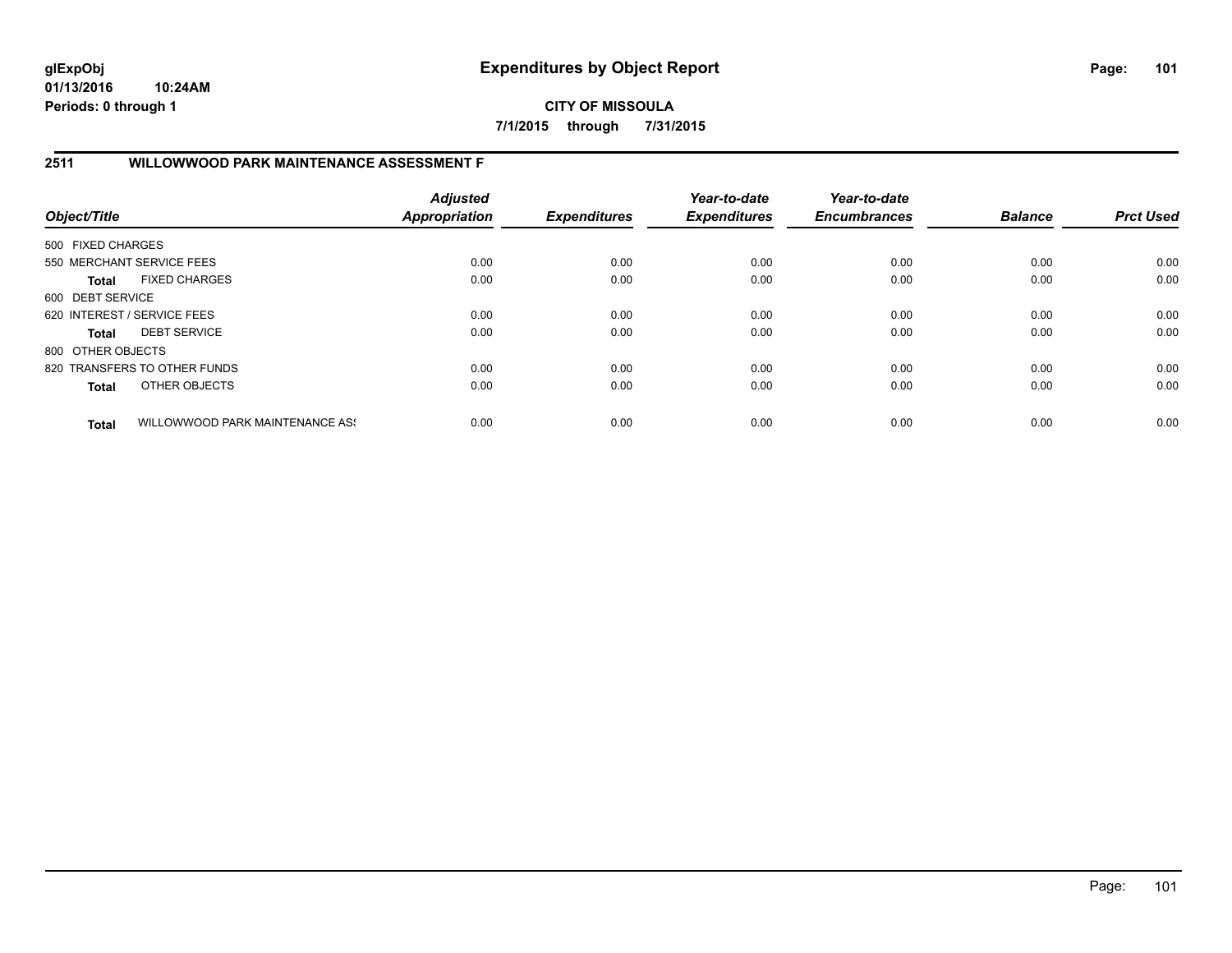#### **2512 ROAD DISTRICT #1**

**320 STREET MAINTENANCE**

|                                      | <b>Adjusted</b> |                     | Year-to-date        | Year-to-date        |                |                  |
|--------------------------------------|-----------------|---------------------|---------------------|---------------------|----------------|------------------|
| Object/Title                         | Appropriation   | <b>Expenditures</b> | <b>Expenditures</b> | <b>Encumbrances</b> | <b>Balance</b> | <b>Prct Used</b> |
| 100 PERSONAL SERVICES                |                 |                     |                     |                     |                |                  |
| 110 SALARIES AND WAGES               | 114,940.00      | 0.00                | 0.00                | 0.00                | 114,940.00     | 0.00             |
| 130 OTHER                            | 7,057.00        | 0.00                | 0.00                | 0.00                | 7,057.00       | 0.00             |
| 140 EMPLOYER CONTRIBUTIONS           | 37,790.00       | 767.00              | 767.00              | 0.00                | 37,023.00      | 2.03             |
| PERSONAL SERVICES<br><b>Total</b>    | 159,787.00      | 767.00              | 767.00              | 0.00                | 159,020.00     | 0.48             |
| 200 SUPPLIES                         |                 |                     |                     |                     |                |                  |
| 210 OFFICE SUPPLIES                  | 8,503.00        | 0.00                | 0.00                | 0.00                | 8,503.00       | 0.00             |
| 220 OPERATING SUPPLIES               | 91,014.00       | 1,722.89            | 1,722.89            | 0.00                | 89,291.11      | 1.89             |
| 230 REPAIR/MAINTENANCE               | 94,978.00       | 7,757.28            | 7,757.28            | 0.00                | 87,220.72      | 8.17             |
| 231 GASOLINE                         | 1,135.00        | 0.00                | 0.00                | 0.00                | 1,135.00       | 0.00             |
| 240 OTHER SUPPLIES                   | 400.00          | 0.00                | 0.00                | 0.00                | 400.00         | 0.00             |
| <b>SUPPLIES</b><br>Total             | 196,030.00      | 9,480.17            | 9,480.17            | 0.00                | 186,549.83     | 4.84             |
| 300 PURCHASED SERVICES               |                 |                     |                     |                     |                |                  |
| 310 COMMUNICATIONS                   | 1,000.00        | 0.00                | 0.00                | 0.00                | 1,000.00       | 0.00             |
| 330 PUBLICITY, SUBSCRIPTIONS & DUES  | 7,000.00        | 0.00                | 0.00                | 0.00                | 7,000.00       | 0.00             |
| 343 WATER CHARGES                    | 0.00            | 0.00                | 0.00                | 0.00                | 0.00           | 0.00             |
| 350 PROFESSIONAL SERVICES            | 89,500.00       | 0.00                | 0.00                | 0.00                | 89,500.00      | 0.00             |
| 370 TRAVEL                           | 1,450.00        | 0.00                | 0.00                | 0.00                | 1,450.00       | 0.00             |
| 380 TRAINING                         | 350.00          | 0.00                | 0.00                | 0.00                | 350.00         | 0.00             |
| PURCHASED SERVICES<br>Total          | 99,300.00       | 0.00                | 0.00                | 0.00                | 99,300.00      | 0.00             |
| 400 BUILDING MATERIALS               |                 |                     |                     |                     |                |                  |
| <b>400 BUILDING MATERIALS</b>        | 275,201.00      | 7,087.44            | 7,087.44            | 0.00                | 268,113.56     | 2.58             |
| <b>BUILDING MATERIALS</b><br>Total   | 275,201.00      | 7,087.44            | 7,087.44            | 0.00                | 268,113.56     | 2.58             |
| 500 FIXED CHARGES                    |                 |                     |                     |                     |                |                  |
| 500 FIXED CHARGES                    | 10,000.00       | 0.00                | 0.00                | 0.00                | 10,000.00      | 0.00             |
| 550 MERCHANT SERVICE FEES            | 0.00            | 0.00                | 0.00                | 0.00                | 0.00           | 0.00             |
| <b>FIXED CHARGES</b><br><b>Total</b> | 10,000.00       | 0.00                | 0.00                | 0.00                | 10,000.00      | 0.00             |
| 600 DEBT SERVICE                     |                 |                     |                     |                     |                |                  |
| 610 PRINCIPAL                        | 418,252.00      | 0.00                | 0.00                | 0.00                | 418,252.00     | 0.00             |
| 620 INTEREST / SERVICE FEES          | 48,753.00       | 0.00                | 0.00                | 0.00                | 48,753.00      | 0.00             |
| <b>DEBT SERVICE</b><br>Total         | 467,005.00      | 0.00                | 0.00                | 0.00                | 467,005.00     | 0.00             |
| 800 OTHER OBJECTS                    |                 |                     |                     |                     |                |                  |
| 820 TRANSFERS TO OTHER FUNDS         | 0.00            | 0.00                | 0.00                | 0.00                | 0.00           | 0.00             |
|                                      |                 |                     |                     |                     |                |                  |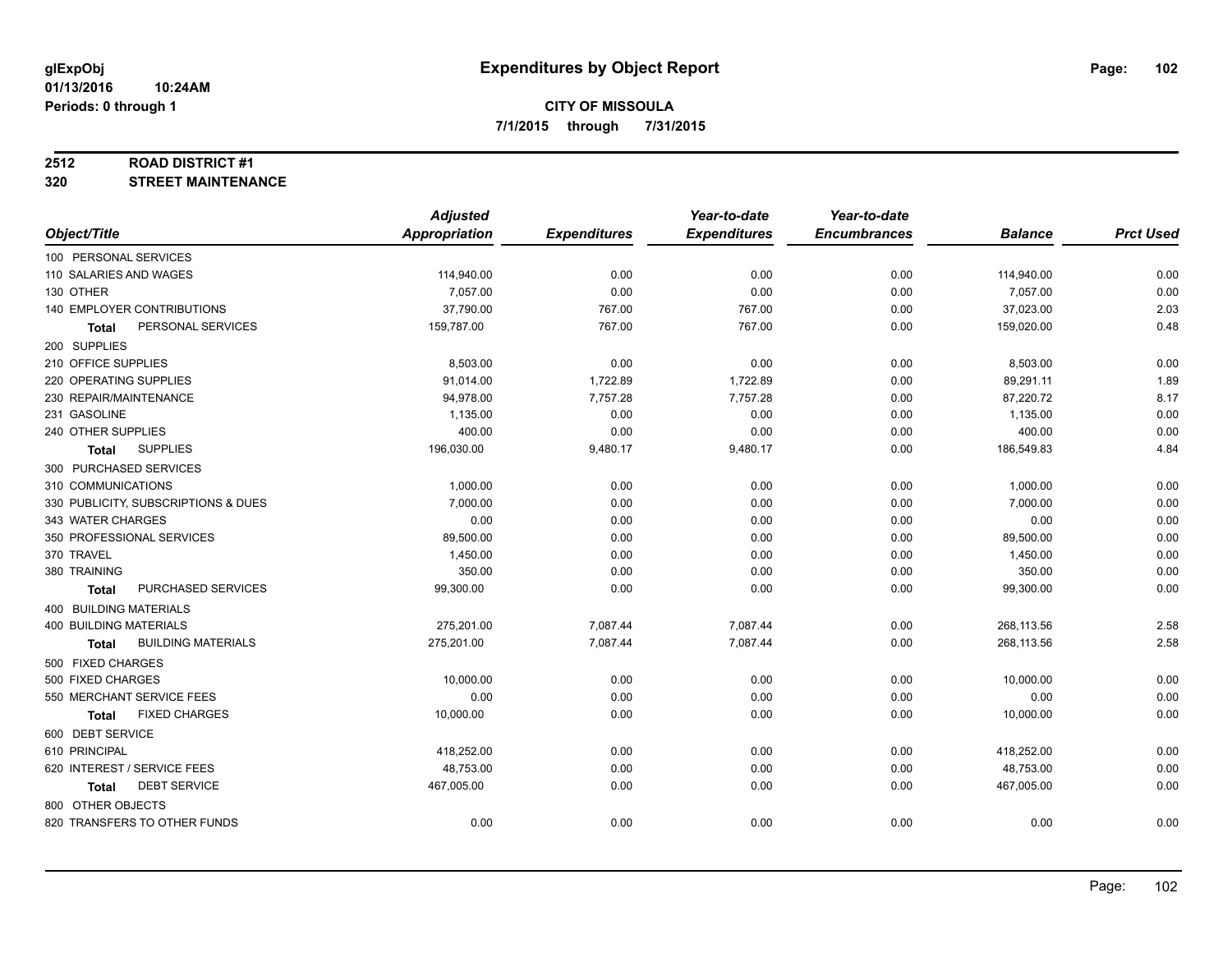#### **2512 ROAD DISTRICT #1**

**320 STREET MAINTENANCE**

|                    |                       | <b>Adjusted</b>      |                     | Year-to-date        | Year-to-date        |                |                  |
|--------------------|-----------------------|----------------------|---------------------|---------------------|---------------------|----------------|------------------|
| Object/Title       |                       | <b>Appropriation</b> | <b>Expenditures</b> | <b>Expenditures</b> | <b>Encumbrances</b> | <b>Balance</b> | <b>Prct Used</b> |
| 845 CONTINGENCY    |                       | 37,295.00            | 24,856.33           | 24,856.33           | 0.00                | 12.438.67      | 66.65            |
| <b>Total</b>       | OTHER OBJECTS         | 37.295.00            | 24,856.33           | 24,856.33           | 0.00                | 12.438.67      | 66.65            |
| 900 CAPITAL OUTLAY |                       |                      |                     |                     |                     |                |                  |
| 930 IMPROVEMENTS   |                       | 478.000.00           | 0.00                | 0.00                | 0.00                | 478.000.00     | 0.00             |
| <b>Total</b>       | <b>CAPITAL OUTLAY</b> | 478.000.00           | 0.00                | 0.00                | 0.00                | 478.000.00     | 0.00             |
| <b>Total</b>       | STREET MAINTENANCE    | 1,722,618.00         | 42,190.94           | 42.190.94           | 0.00                | 1.680.427.06   | 2.45             |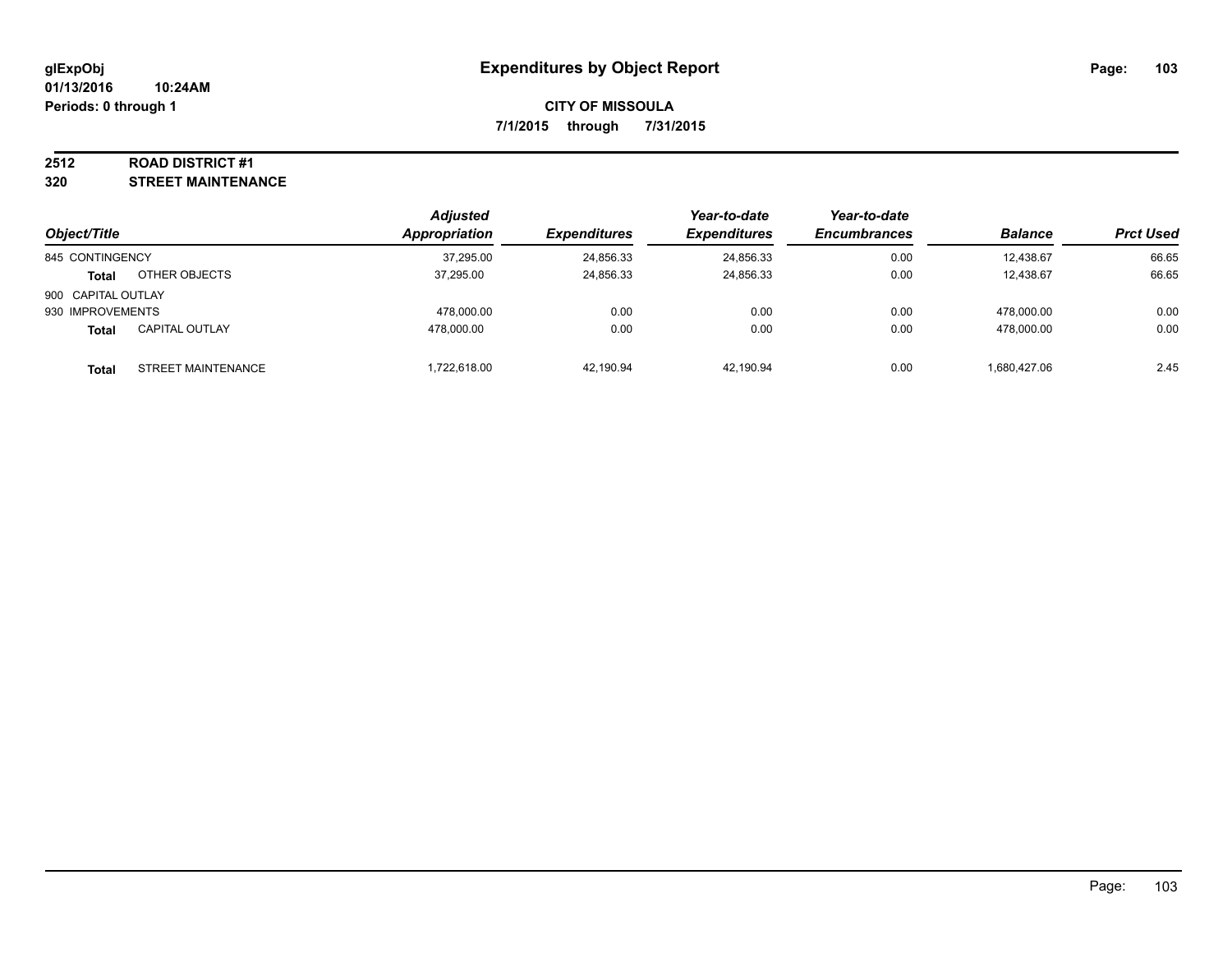### **2512 ROAD DISTRICT #1**

|                                           | <b>Adjusted</b>      |                     | Year-to-date        | Year-to-date        |                |                  |
|-------------------------------------------|----------------------|---------------------|---------------------|---------------------|----------------|------------------|
| Object/Title                              | <b>Appropriation</b> | <b>Expenditures</b> | <b>Expenditures</b> | <b>Encumbrances</b> | <b>Balance</b> | <b>Prct Used</b> |
| 100 PERSONAL SERVICES                     |                      |                     |                     |                     |                |                  |
| 110 SALARIES AND WAGES                    | 114,940.00           | 0.00                | 0.00                | 0.00                | 114,940.00     | 0.00             |
| 130 OTHER                                 | 7,057.00             | 0.00                | 0.00                | 0.00                | 7,057.00       | 0.00             |
| <b>140 EMPLOYER CONTRIBUTIONS</b>         | 37,790.00            | 767.00              | 767.00              | 0.00                | 37,023.00      | 2.03             |
| PERSONAL SERVICES<br>Total                | 159,787.00           | 767.00              | 767.00              | 0.00                | 159,020.00     | 0.48             |
| 200 SUPPLIES                              |                      |                     |                     |                     |                |                  |
| 210 OFFICE SUPPLIES                       | 8,503.00             | 0.00                | 0.00                | 0.00                | 8,503.00       | 0.00             |
| 220 OPERATING SUPPLIES                    | 91,014.00            | 1,722.89            | 1,722.89            | 0.00                | 89,291.11      | 1.89             |
| 230 REPAIR/MAINTENANCE                    | 94,978.00            | 7,757.28            | 7,757.28            | 0.00                | 87,220.72      | 8.17             |
| 231 GASOLINE                              | 1,135.00             | 0.00                | 0.00                | 0.00                | 1,135.00       | 0.00             |
| 240 OTHER SUPPLIES                        | 400.00               | 0.00                | 0.00                | 0.00                | 400.00         | 0.00             |
| <b>SUPPLIES</b><br><b>Total</b>           | 196,030.00           | 9,480.17            | 9,480.17            | 0.00                | 186,549.83     | 4.84             |
| 300 PURCHASED SERVICES                    |                      |                     |                     |                     |                |                  |
| 310 COMMUNICATIONS                        | 1,000.00             | 0.00                | 0.00                | 0.00                | 1,000.00       | 0.00             |
| 330 PUBLICITY, SUBSCRIPTIONS & DUES       | 7.000.00             | 0.00                | 0.00                | 0.00                | 7,000.00       | 0.00             |
| 343 WATER CHARGES                         | 0.00                 | 0.00                | 0.00                | 0.00                | 0.00           | 0.00             |
| 350 PROFESSIONAL SERVICES                 | 89,500.00            | 0.00                | 0.00                | 0.00                | 89,500.00      | 0.00             |
| 370 TRAVEL                                | 1,450.00             | 0.00                | 0.00                | 0.00                | 1,450.00       | 0.00             |
| 380 TRAINING                              | 350.00               | 0.00                | 0.00                | 0.00                | 350.00         | 0.00             |
| PURCHASED SERVICES<br><b>Total</b>        | 99,300.00            | 0.00                | 0.00                | 0.00                | 99,300.00      | 0.00             |
| <b>400 BUILDING MATERIALS</b>             |                      |                     |                     |                     |                |                  |
| <b>400 BUILDING MATERIALS</b>             | 275,201.00           | 7,087.44            | 7,087.44            | 0.00                | 268,113.56     | 2.58             |
| <b>BUILDING MATERIALS</b><br><b>Total</b> | 275,201.00           | 7,087.44            | 7,087.44            | 0.00                | 268,113.56     | 2.58             |
| 500 FIXED CHARGES                         |                      |                     |                     |                     |                |                  |
| 500 FIXED CHARGES                         | 10,000.00            | 0.00                | 0.00                | 0.00                | 10,000.00      | 0.00             |
| 550 MERCHANT SERVICE FEES                 | 0.00                 | 0.00                | 0.00                | 0.00                | 0.00           | 0.00             |
| <b>FIXED CHARGES</b><br>Total             | 10,000.00            | 0.00                | 0.00                | 0.00                | 10,000.00      | 0.00             |
| 600 DEBT SERVICE                          |                      |                     |                     |                     |                |                  |
| 610 PRINCIPAL                             | 418,252.00           | 0.00                | 0.00                | 0.00                | 418,252.00     | 0.00             |
| 620 INTEREST / SERVICE FEES               | 48,753.00            | 0.00                | 0.00                | 0.00                | 48,753.00      | 0.00             |
| <b>DEBT SERVICE</b><br>Total              | 467,005.00           | 0.00                | 0.00                | 0.00                | 467,005.00     | 0.00             |
| 800 OTHER OBJECTS                         |                      |                     |                     |                     |                |                  |
| 820 TRANSFERS TO OTHER FUNDS              | 0.00                 | 0.00                | 0.00                | 0.00                | 0.00           | 0.00             |
| 845 CONTINGENCY                           | 37,295.00            | 24,856.33           | 24,856.33           | 0.00                | 12,438.67      | 66.65            |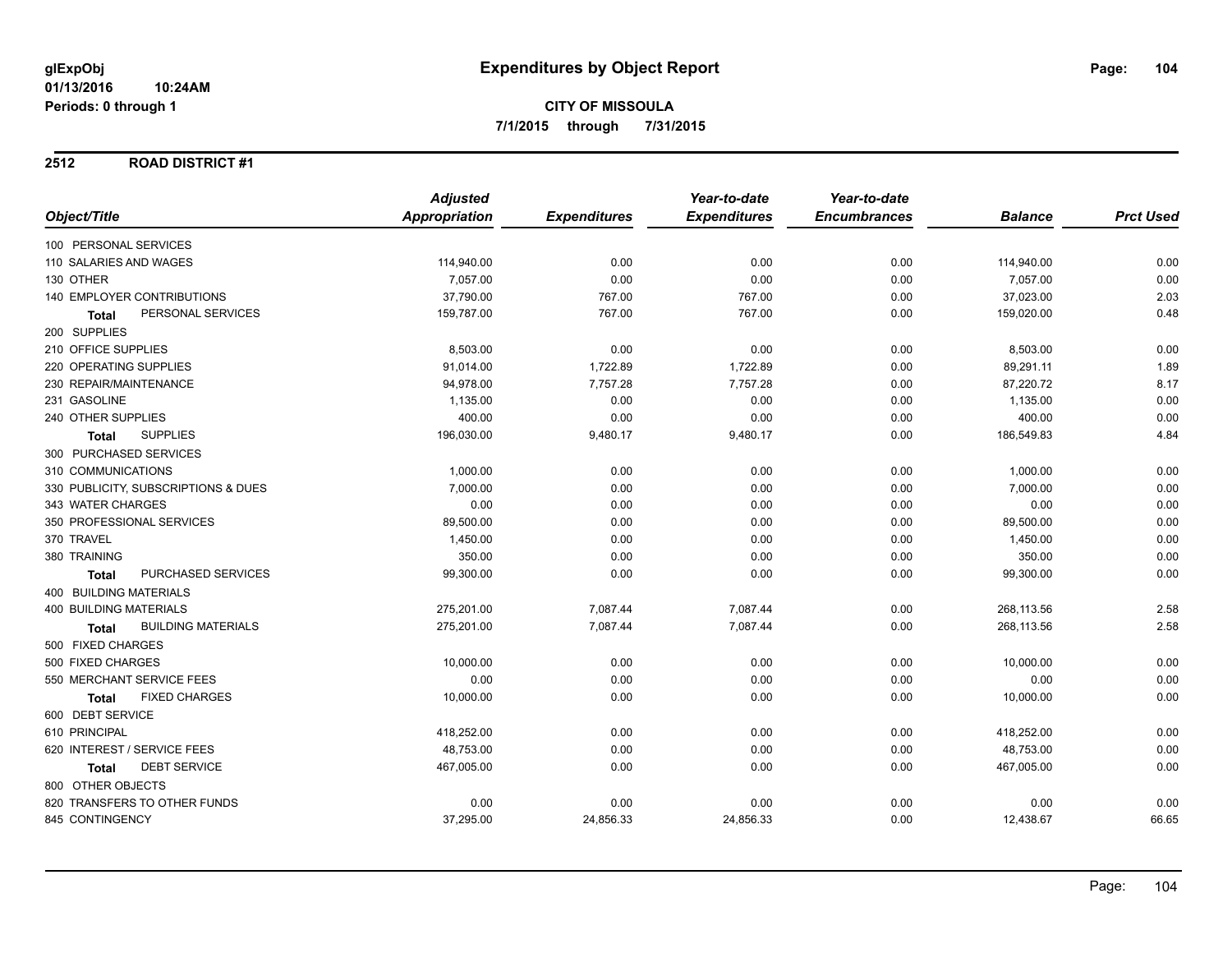### **2512 ROAD DISTRICT #1**

| Object/Title       |                         | <b>Adjusted</b><br>Appropriation | <i><b>Expenditures</b></i> | Year-to-date<br><b>Expenditures</b> | Year-to-date<br><b>Encumbrances</b> | <b>Balance</b> | <b>Prct Used</b> |
|--------------------|-------------------------|----------------------------------|----------------------------|-------------------------------------|-------------------------------------|----------------|------------------|
| <b>Total</b>       | OTHER OBJECTS           | 37,295.00                        | 24,856.33                  | 24.856.33                           | 0.00                                | 12,438.67      | 66.65            |
| 900 CAPITAL OUTLAY |                         |                                  |                            |                                     |                                     |                |                  |
| 930 IMPROVEMENTS   |                         | 478.000.00                       | 0.00                       | 0.00                                | 0.00                                | 478.000.00     | 0.00             |
| <b>Total</b>       | <b>CAPITAL OUTLAY</b>   | 478,000.00                       | 0.00                       | 0.00                                | 0.00                                | 478.000.00     | 0.00             |
| Total              | <b>ROAD DISTRICT #1</b> | .722.618.00                      | 42.190.94                  | 42.190.94                           | 0.00                                | 1.680.427.06   | 2.45             |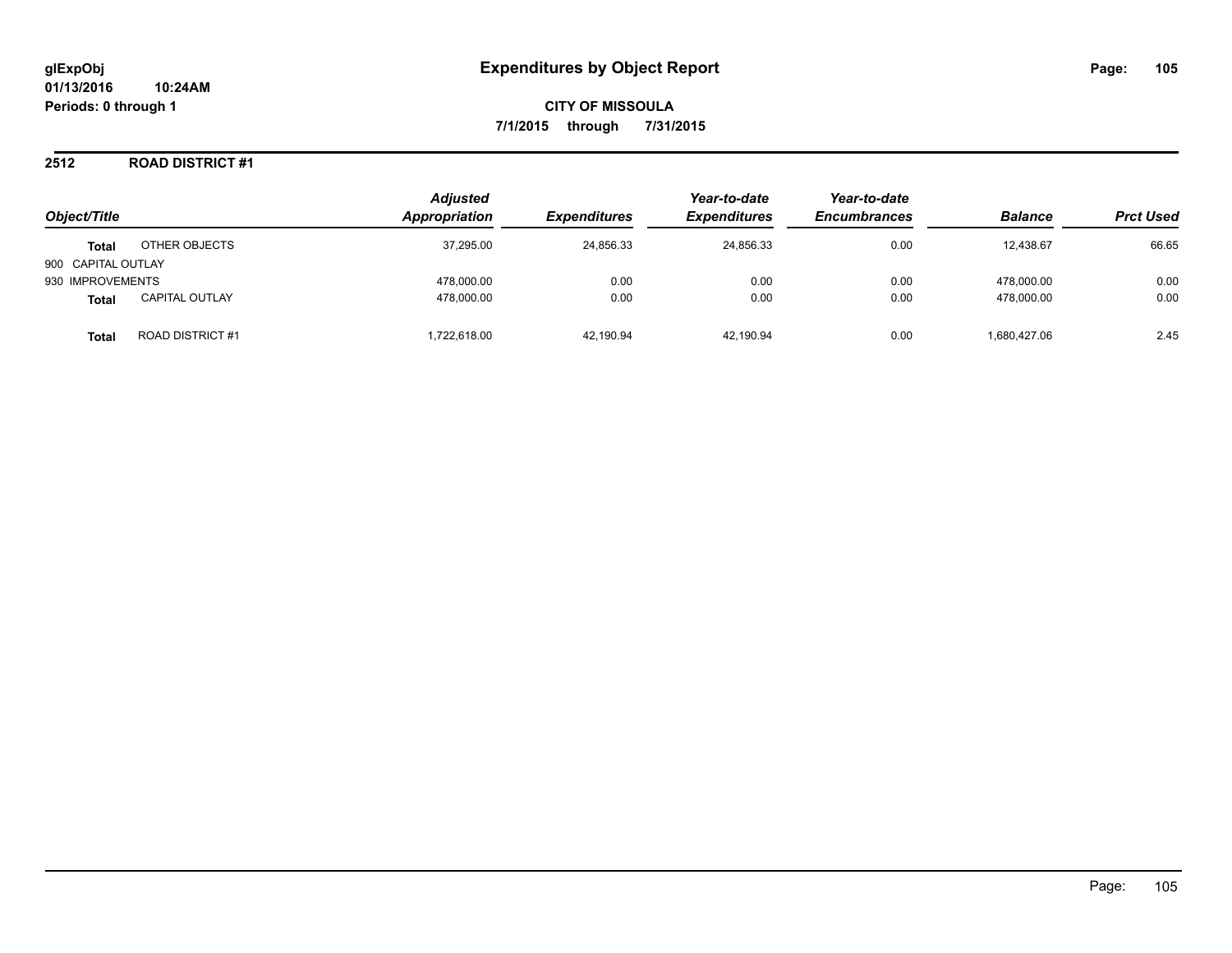#### **2513 PARK DISTRICT #1**

**370 PARKS & RECREATION**

|                                       | <b>Adjusted</b>      |                     | Year-to-date        | Year-to-date        |                |                  |
|---------------------------------------|----------------------|---------------------|---------------------|---------------------|----------------|------------------|
| Object/Title                          | <b>Appropriation</b> | <b>Expenditures</b> | <b>Expenditures</b> | <b>Encumbrances</b> | <b>Balance</b> | <b>Prct Used</b> |
| 100 PERSONAL SERVICES                 |                      |                     |                     |                     |                |                  |
| 110 SALARIES AND WAGES                | 157,892.00           | 6,289.92            | 6,289.92            | 0.00                | 151,602.08     | 3.98             |
| 120 OVERTIME/TERMINATION              | 0.00                 | 0.00                | 0.00                | 0.00                | 0.00           | 0.00             |
| 140 EMPLOYER CONTRIBUTIONS            | 66,793.00            | 1,762.79            | 1,762.79            | 0.00                | 65,030.21      | 2.64             |
| 141 STATE RETIREMENT CONTRIBUTIONS    | 0.00                 | 6.29                | 6.29                | 0.00                | $-6.29$        | 0.00             |
| PERSONAL SERVICES<br><b>Total</b>     | 224,685.00           | 8,059.00            | 8,059.00            | 0.00                | 216,626.00     | 3.59             |
| 200 SUPPLIES                          |                      |                     |                     |                     |                |                  |
| 220 OPERATING SUPPLIES                | 71,116.00            | 1,751.01            | 1,751.01            | 0.00                | 69,364.99      | 2.46             |
| 230 REPAIR/MAINTENANCE                | 93.267.00            | 4,902.49            | 4,902.49            | 0.00                | 88,364.51      | 5.26             |
| 231 GASOLINE                          | 10,144.00            | 0.00                | 0.00                | 0.00                | 10,144.00      | 0.00             |
| <b>SUPPLIES</b><br><b>Total</b>       | 174,527.00           | 6,653.50            | 6,653.50            | 0.00                | 167,873.50     | 3.81             |
| 300 PURCHASED SERVICES                |                      |                     |                     |                     |                |                  |
| 320 PRINTING & DUPLICATING            | 0.00                 | 0.00                | 0.00                | 0.00                | 0.00           | 0.00             |
| 330 PUBLICITY, SUBSCRIPTIONS & DUES   | 2,500.00             | 0.00                | 0.00                | 0.00                | 2,500.00       | 0.00             |
| 341 ELECTRICITY & NATURAL GAS         | 28,622.00            | 32.60               | 32.60               | 0.00                | 28,589.40      | 0.11             |
| 343 WATER CHARGES                     | 7,685.00             | 0.00                | 0.00                | 0.00                | 7,685.00       | 0.00             |
| 344 TELEPHONE SERVICE                 | 360.00               | 0.00                | 0.00                | 0.00                | 360.00         | 0.00             |
| 345 GARBAGE                           | 3,090.00             | 161.29              | 161.29              | 0.00                | 2,928.71       | 5.22             |
| 350 PROFESSIONAL SERVICES             | 106,344.00           | 4,147.86            | 4,147.86            | 0.00                | 102,196.14     | 3.90             |
| 360 REPAIR & MAINTENANCE              | 130.640.00           | 326.77              | 326.77              | 0.00                | 130,313.23     | 0.25             |
| 370 TRAVEL                            | 0.00                 | 0.00                | 0.00                | 0.00                | 0.00           | 0.00             |
| 380 TRAINING                          | 295.00               | 0.00                | 0.00                | 0.00                | 295.00         | 0.00             |
| PURCHASED SERVICES<br><b>Total</b>    | 279,536.00           | 4,668.52            | 4,668.52            | 0.00                | 274,867.48     | 1.67             |
| 500 FIXED CHARGES                     |                      |                     |                     |                     |                |                  |
| 550 MERCHANT SERVICE FEES             | 0.00                 | 0.00                | 0.00                | 0.00                | 0.00           | 0.00             |
| <b>FIXED CHARGES</b><br><b>Total</b>  | 0.00                 | 0.00                | 0.00                | 0.00                | 0.00           | 0.00             |
| 600 DEBT SERVICE                      |                      |                     |                     |                     |                |                  |
| 610 PRINCIPAL                         | 218,119.00           | 0.00                | 0.00                | 0.00                | 218,119.00     | 0.00             |
| 620 INTEREST / SERVICE FEES           | 4,413.00             | 0.00                | 0.00                | 0.00                | 4,413.00       | 0.00             |
| <b>DEBT SERVICE</b><br><b>Total</b>   | 222,532.00           | 0.00                | 0.00                | 0.00                | 222,532.00     | 0.00             |
| 900 CAPITAL OUTLAY                    |                      |                     |                     |                     |                |                  |
| 930 IMPROVEMENTS                      | 30,000.00            | 1,457.00            | 1,457.00            | 0.00                | 28,543.00      | 4.86             |
| <b>CAPITAL OUTLAY</b><br><b>Total</b> | 30,000.00            | 1,457.00            | 1,457.00            | 0.00                | 28,543.00      | 4.86             |
|                                       |                      |                     |                     |                     |                |                  |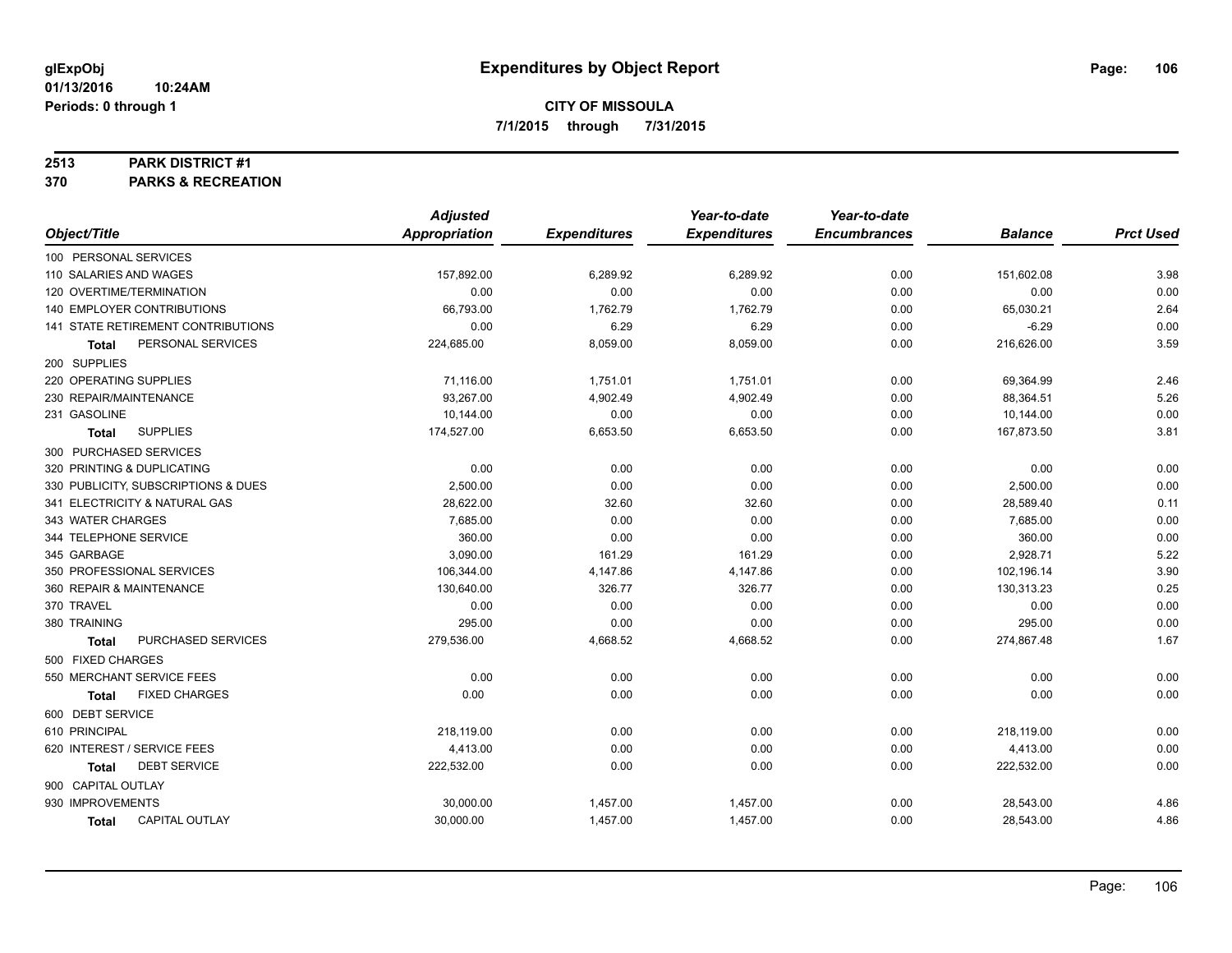| glExpObj             |         |  |  |  |  |  |
|----------------------|---------|--|--|--|--|--|
| 01/13/2016           | 10:24AM |  |  |  |  |  |
| Periods: 0 through 1 |         |  |  |  |  |  |

| 2513  | <b>PARK DISTRICT #1</b>       |            |           |           |      |            |      |
|-------|-------------------------------|------------|-----------|-----------|------|------------|------|
| Total | <b>PARKS &amp; RECREATION</b> | 931,280.00 | 20,838.02 | 20,838.02 | 0.00 | 910.441.98 | 2.24 |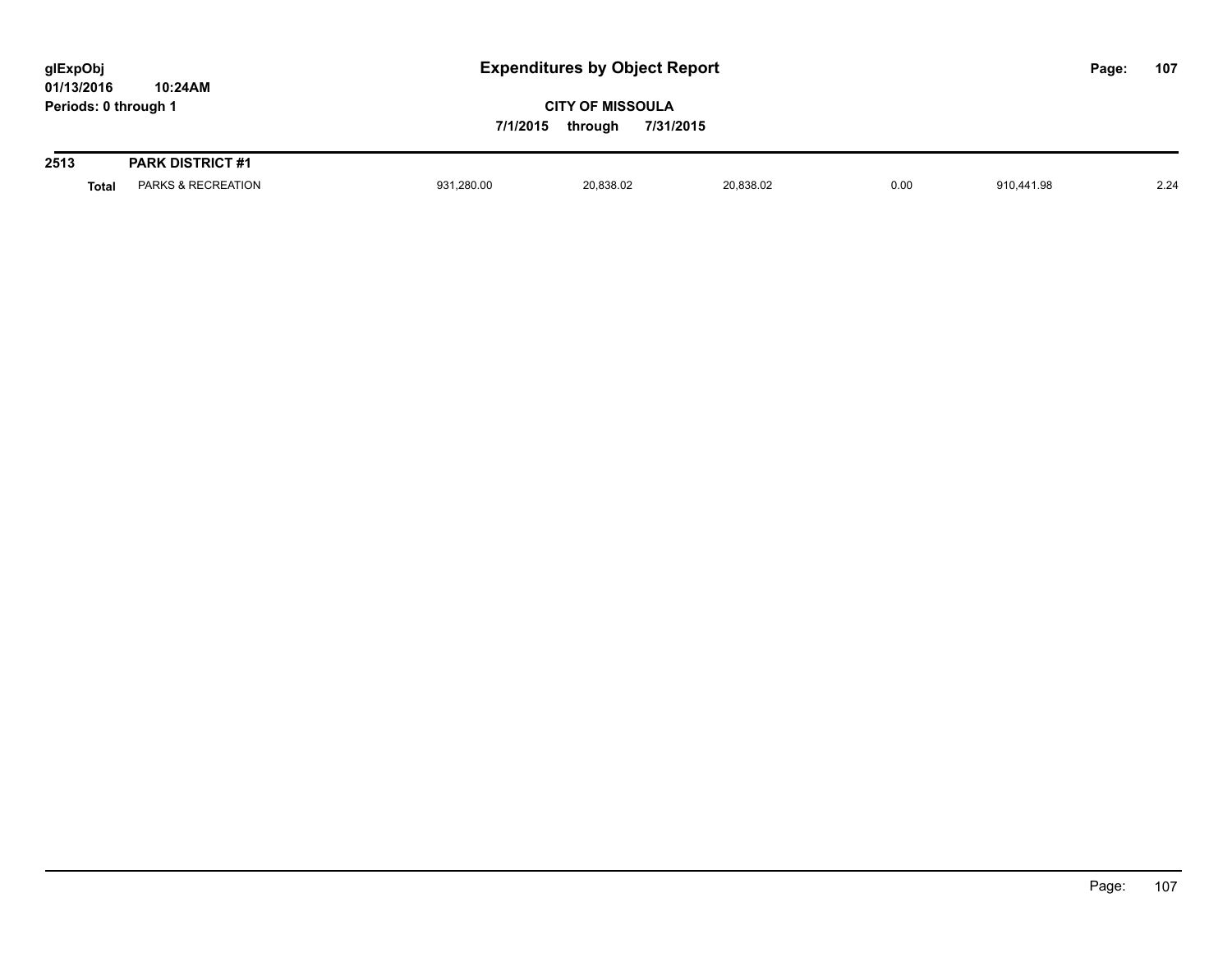### **2513 PARK DISTRICT #1**

| Object/Title                              | <b>Adjusted</b>      |                     | Year-to-date        | Year-to-date        |                |                  |
|-------------------------------------------|----------------------|---------------------|---------------------|---------------------|----------------|------------------|
|                                           | <b>Appropriation</b> | <b>Expenditures</b> | <b>Expenditures</b> | <b>Encumbrances</b> | <b>Balance</b> | <b>Prct Used</b> |
| 100 PERSONAL SERVICES                     |                      |                     |                     |                     |                |                  |
| 110 SALARIES AND WAGES                    | 157,892.00           | 6,289.92            | 6,289.92            | 0.00                | 151,602.08     | 3.98             |
| 120 OVERTIME/TERMINATION                  | 0.00                 | 0.00                | 0.00                | 0.00                | 0.00           | 0.00             |
| <b>140 EMPLOYER CONTRIBUTIONS</b>         | 66,793.00            | 1,762.79            | 1,762.79            | 0.00                | 65,030.21      | 2.64             |
| <b>141 STATE RETIREMENT CONTRIBUTIONS</b> | 0.00                 | 6.29                | 6.29                | 0.00                | $-6.29$        | 0.00             |
| PERSONAL SERVICES<br><b>Total</b>         | 224,685.00           | 8,059.00            | 8,059.00            | 0.00                | 216,626.00     | 3.59             |
| 200 SUPPLIES                              |                      |                     |                     |                     |                |                  |
| 220 OPERATING SUPPLIES                    | 71,116.00            | 1,751.01            | 1,751.01            | 0.00                | 69,364.99      | 2.46             |
| 230 REPAIR/MAINTENANCE                    | 93,267.00            | 4,902.49            | 4,902.49            | 0.00                | 88,364.51      | 5.26             |
| 231 GASOLINE                              | 10,144.00            | 0.00                | 0.00                | 0.00                | 10,144.00      | 0.00             |
| <b>SUPPLIES</b><br><b>Total</b>           | 174,527.00           | 6,653.50            | 6,653.50            | 0.00                | 167,873.50     | 3.81             |
| 300 PURCHASED SERVICES                    |                      |                     |                     |                     |                |                  |
| 320 PRINTING & DUPLICATING                | 0.00                 | 0.00                | 0.00                | 0.00                | 0.00           | 0.00             |
| 330 PUBLICITY, SUBSCRIPTIONS & DUES       | 2,500.00             | 0.00                | 0.00                | 0.00                | 2,500.00       | 0.00             |
| 341 ELECTRICITY & NATURAL GAS             | 28,622.00            | 32.60               | 32.60               | 0.00                | 28,589.40      | 0.11             |
| 343 WATER CHARGES                         | 7,685.00             | 0.00                | 0.00                | 0.00                | 7,685.00       | 0.00             |
| 344 TELEPHONE SERVICE                     | 360.00               | 0.00                | 0.00                | 0.00                | 360.00         | 0.00             |
| 345 GARBAGE                               | 3,090.00             | 161.29              | 161.29              | 0.00                | 2,928.71       | 5.22             |
| 350 PROFESSIONAL SERVICES                 | 106,344.00           | 4,147.86            | 4,147.86            | 0.00                | 102,196.14     | 3.90             |
| 360 REPAIR & MAINTENANCE                  | 130,640.00           | 326.77              | 326.77              | 0.00                | 130,313.23     | 0.25             |
| 370 TRAVEL                                | 0.00                 | 0.00                | 0.00                | 0.00                | 0.00           | 0.00             |
| 380 TRAINING                              | 295.00               | 0.00                | 0.00                | 0.00                | 295.00         | 0.00             |
| PURCHASED SERVICES<br><b>Total</b>        | 279,536.00           | 4,668.52            | 4,668.52            | 0.00                | 274,867.48     | 1.67             |
| 500 FIXED CHARGES                         |                      |                     |                     |                     |                |                  |
| 550 MERCHANT SERVICE FEES                 | 0.00                 | 0.00                | 0.00                | 0.00                | 0.00           | 0.00             |
| <b>FIXED CHARGES</b><br><b>Total</b>      | 0.00                 | 0.00                | 0.00                | 0.00                | 0.00           | 0.00             |
| 600 DEBT SERVICE                          |                      |                     |                     |                     |                |                  |
| 610 PRINCIPAL                             | 218,119.00           | 0.00                | 0.00                | 0.00                | 218,119.00     | 0.00             |
| 620 INTEREST / SERVICE FEES               | 4,413.00             | 0.00                | 0.00                | 0.00                | 4,413.00       | 0.00             |
| <b>DEBT SERVICE</b><br>Total              | 222,532.00           | 0.00                | 0.00                | 0.00                | 222,532.00     | 0.00             |
| 900 CAPITAL OUTLAY                        |                      |                     |                     |                     |                |                  |
| 930 IMPROVEMENTS                          | 30,000.00            | 1,457.00            | 1,457.00            | 0.00                | 28,543.00      | 4.86             |
| <b>CAPITAL OUTLAY</b><br>Total            | 30,000.00            | 1,457.00            | 1,457.00            | 0.00                | 28,543.00      | 4.86             |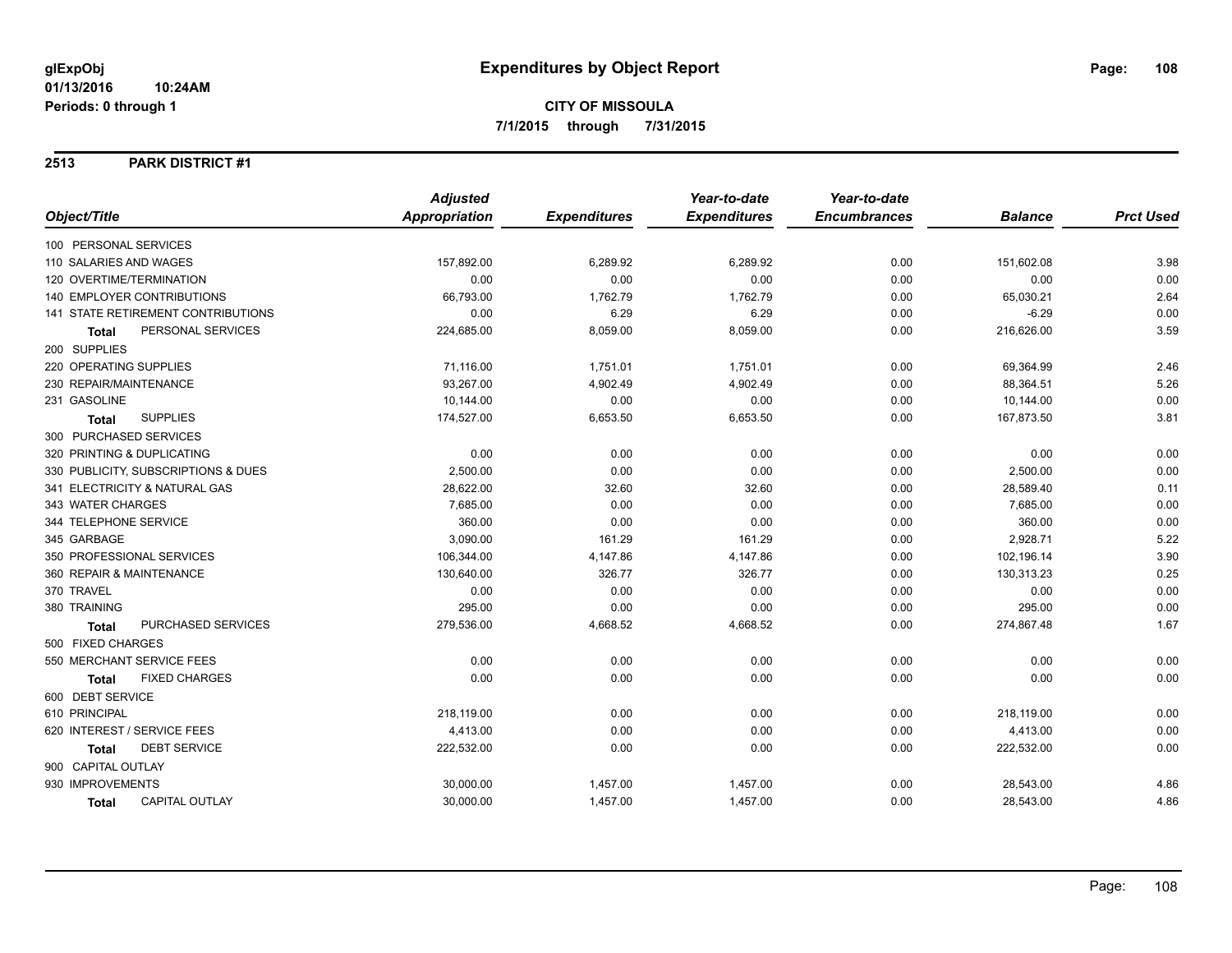**01/13/2016 10:24AM Periods: 0 through 1**

## **CITY OF MISSOULA 7/1/2015 through 7/31/2015**

**Total** PARK DISTRICT #1 931,280.00 20,838.02 20,838.02 0.00 910,441.98 2.24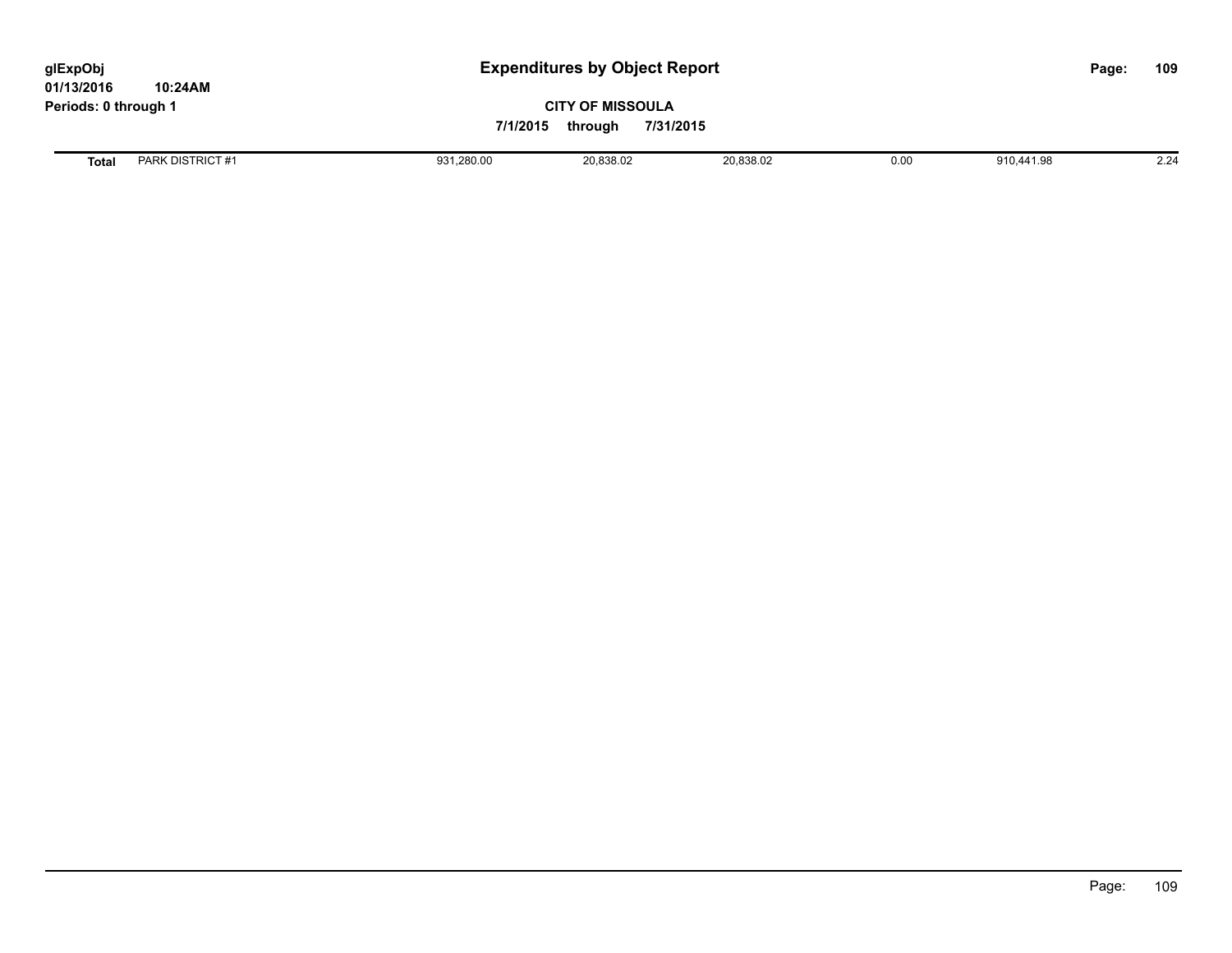### **2514 PUBLIC SAFETY & JUSTICE DISTRICT**

**297 PUBLIC SAFETY/JUSTICE**

| Object/Title              |                           | <b>Adjusted</b><br>Appropriation | <b>Expenditures</b> | Year-to-date<br><b>Expenditures</b> | Year-to-date<br><b>Encumbrances</b> | <b>Balance</b> | <b>Prct Used</b> |
|---------------------------|---------------------------|----------------------------------|---------------------|-------------------------------------|-------------------------------------|----------------|------------------|
| 300 PURCHASED SERVICES    |                           |                                  |                     |                                     |                                     |                |                  |
| 310 COMMUNICATIONS        |                           | 0.00                             | 0.00                | 0.00                                | 0.00                                | 0.00           | 0.00             |
| <b>Total</b>              | <b>PURCHASED SERVICES</b> | 0.00                             | 0.00                | 0.00                                | 0.00                                | 0.00           | 0.00             |
| 500 FIXED CHARGES         |                           |                                  |                     |                                     |                                     |                |                  |
| 550 MERCHANT SERVICE FEES |                           | 0.00                             | 0.00                | 0.00                                | 0.00                                | 0.00           | 0.00             |
| <b>Total</b>              | <b>FIXED CHARGES</b>      | 0.00                             | 0.00                | 0.00                                | 0.00                                | 0.00           | 0.00             |
| <b>Total</b>              | PUBLIC SAFETY/JUSTICE     | 0.00                             | 0.00                | 0.00                                | 0.00                                | 0.00           | 0.00             |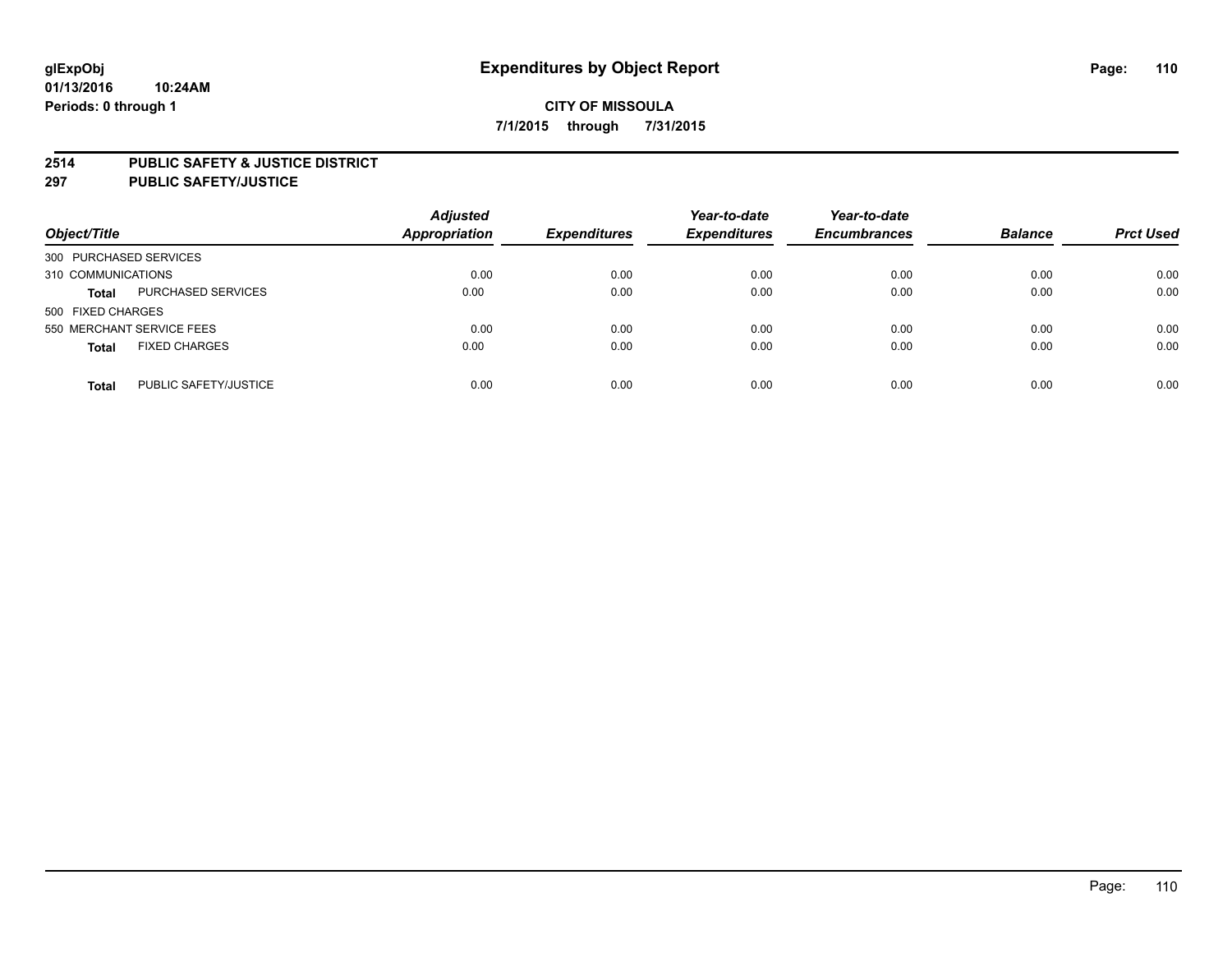## **2514 PUBLIC SAFETY & JUSTICE DISTRICT**

| Object/Title                                     | <b>Adjusted</b><br>Appropriation | <b>Expenditures</b> | Year-to-date<br><b>Expenditures</b> | Year-to-date<br><b>Encumbrances</b> | <b>Balance</b> | <b>Prct Used</b> |
|--------------------------------------------------|----------------------------------|---------------------|-------------------------------------|-------------------------------------|----------------|------------------|
| 300 PURCHASED SERVICES                           |                                  |                     |                                     |                                     |                |                  |
| 310 COMMUNICATIONS                               | 0.00                             | 0.00                | 0.00                                | 0.00                                | 0.00           | 0.00             |
| PURCHASED SERVICES<br><b>Total</b>               | 0.00                             | 0.00                | 0.00                                | 0.00                                | 0.00           | 0.00             |
| 500 FIXED CHARGES                                |                                  |                     |                                     |                                     |                |                  |
| 550 MERCHANT SERVICE FEES                        | 0.00                             | 0.00                | 0.00                                | 0.00                                | 0.00           | 0.00             |
| <b>FIXED CHARGES</b><br><b>Total</b>             | 0.00                             | 0.00                | 0.00                                | 0.00                                | 0.00           | 0.00             |
| PUBLIC SAFETY & JUSTICE DISTRICT<br><b>Total</b> | 0.00                             | 0.00                | 0.00                                | 0.00                                | 0.00           | 0.00             |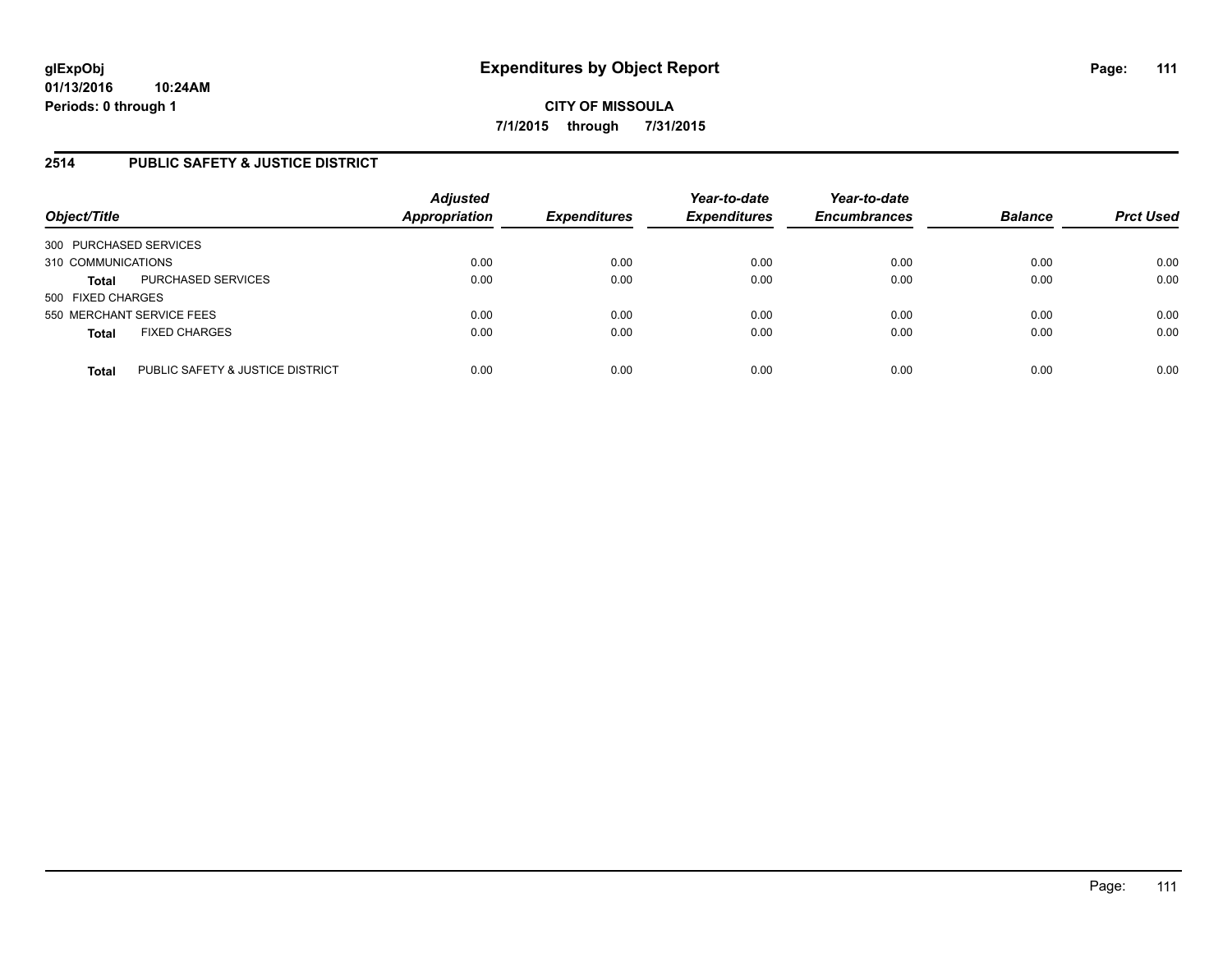#### **2820 STATE GAS TAX FUND**

**280 PUBLIC WORKS OPERATIONS**

|                    |                              | <b>Adjusted</b> |                     | Year-to-date        | Year-to-date        |                |                  |
|--------------------|------------------------------|-----------------|---------------------|---------------------|---------------------|----------------|------------------|
| Object/Title       |                              | Appropriation   | <b>Expenditures</b> | <b>Expenditures</b> | <b>Encumbrances</b> | <b>Balance</b> | <b>Prct Used</b> |
|                    | 300 PURCHASED SERVICES       |                 |                     |                     |                     |                |                  |
|                    | 350 PROFESSIONAL SERVICES    | 0.00            | 0.00                | 0.00                | 0.00                | 0.00           | 0.00             |
| <b>Total</b>       | PURCHASED SERVICES           | 0.00            | 0.00                | 0.00                | 0.00                | 0.00           | 0.00             |
| 500 FIXED CHARGES  |                              |                 |                     |                     |                     |                |                  |
| 500 FIXED CHARGES  |                              | 0.00            | 0.00                | 0.00                | 0.00                | 0.00           | 0.00             |
|                    | 550 MERCHANT SERVICE FEES    | 0.00            | 0.00                | 0.00                | 0.00                | 0.00           | 0.00             |
| Total              | <b>FIXED CHARGES</b>         | 0.00            | 0.00                | 0.00                | 0.00                | 0.00           | 0.00             |
| 800 OTHER OBJECTS  |                              |                 |                     |                     |                     |                |                  |
|                    | 820 TRANSFERS TO OTHER FUNDS | 564,000.00      | 0.00                | 0.00                | 0.00                | 564,000.00     | 0.00             |
| <b>Total</b>       | OTHER OBJECTS                | 564,000.00      | 0.00                | 0.00                | 0.00                | 564,000.00     | 0.00             |
| 900 CAPITAL OUTLAY |                              |                 |                     |                     |                     |                |                  |
| 930 IMPROVEMENTS   |                              | 373,100.00      | 16,940.26           | 16,940.26           | 0.00                | 356,159.74     | 4.54             |
| <b>Total</b>       | <b>CAPITAL OUTLAY</b>        | 373.100.00      | 16,940.26           | 16,940.26           | 0.00                | 356,159.74     | 4.54             |
| <b>Total</b>       | PUBLIC WORKS OPERATIONS      | 937,100.00      | 16,940.26           | 16,940.26           | 0.00                | 920,159.74     | 1.81             |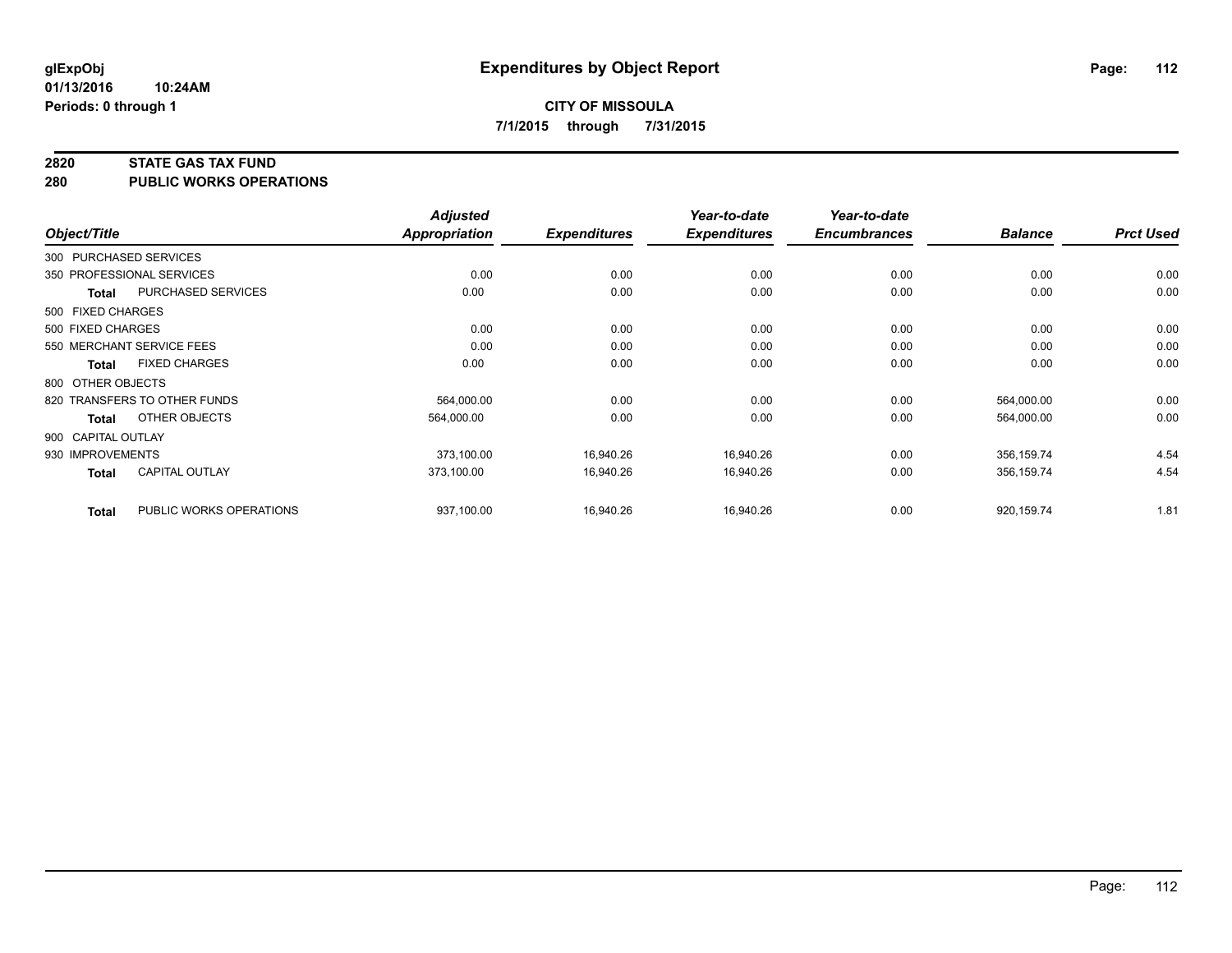## **2820 STATE GAS TAX FUND**

|                        |                              | <b>Adjusted</b>      |                     | Year-to-date        | Year-to-date        |                |                  |
|------------------------|------------------------------|----------------------|---------------------|---------------------|---------------------|----------------|------------------|
| Object/Title           |                              | <b>Appropriation</b> | <b>Expenditures</b> | <b>Expenditures</b> | <b>Encumbrances</b> | <b>Balance</b> | <b>Prct Used</b> |
| 300 PURCHASED SERVICES |                              |                      |                     |                     |                     |                |                  |
|                        | 350 PROFESSIONAL SERVICES    | 0.00                 | 0.00                | 0.00                | 0.00                | 0.00           | 0.00             |
| <b>Total</b>           | PURCHASED SERVICES           | 0.00                 | 0.00                | 0.00                | 0.00                | 0.00           | 0.00             |
| 500 FIXED CHARGES      |                              |                      |                     |                     |                     |                |                  |
| 500 FIXED CHARGES      |                              | 0.00                 | 0.00                | 0.00                | 0.00                | 0.00           | 0.00             |
|                        | 550 MERCHANT SERVICE FEES    | 0.00                 | 0.00                | 0.00                | 0.00                | 0.00           | 0.00             |
| <b>Total</b>           | <b>FIXED CHARGES</b>         | 0.00                 | 0.00                | 0.00                | 0.00                | 0.00           | 0.00             |
| 800 OTHER OBJECTS      |                              |                      |                     |                     |                     |                |                  |
|                        | 820 TRANSFERS TO OTHER FUNDS | 564,000.00           | 0.00                | 0.00                | 0.00                | 564,000.00     | 0.00             |
| <b>Total</b>           | OTHER OBJECTS                | 564,000.00           | 0.00                | 0.00                | 0.00                | 564,000.00     | 0.00             |
| 900 CAPITAL OUTLAY     |                              |                      |                     |                     |                     |                |                  |
| 930 IMPROVEMENTS       |                              | 373,100.00           | 16,940.26           | 16,940.26           | 0.00                | 356,159.74     | 4.54             |
| <b>Total</b>           | <b>CAPITAL OUTLAY</b>        | 373,100.00           | 16,940.26           | 16,940.26           | 0.00                | 356,159.74     | 4.54             |
| <b>Total</b>           | <b>STATE GAS TAX FUND</b>    | 937,100.00           | 16,940.26           | 16,940.26           | 0.00                | 920,159.74     | 1.81             |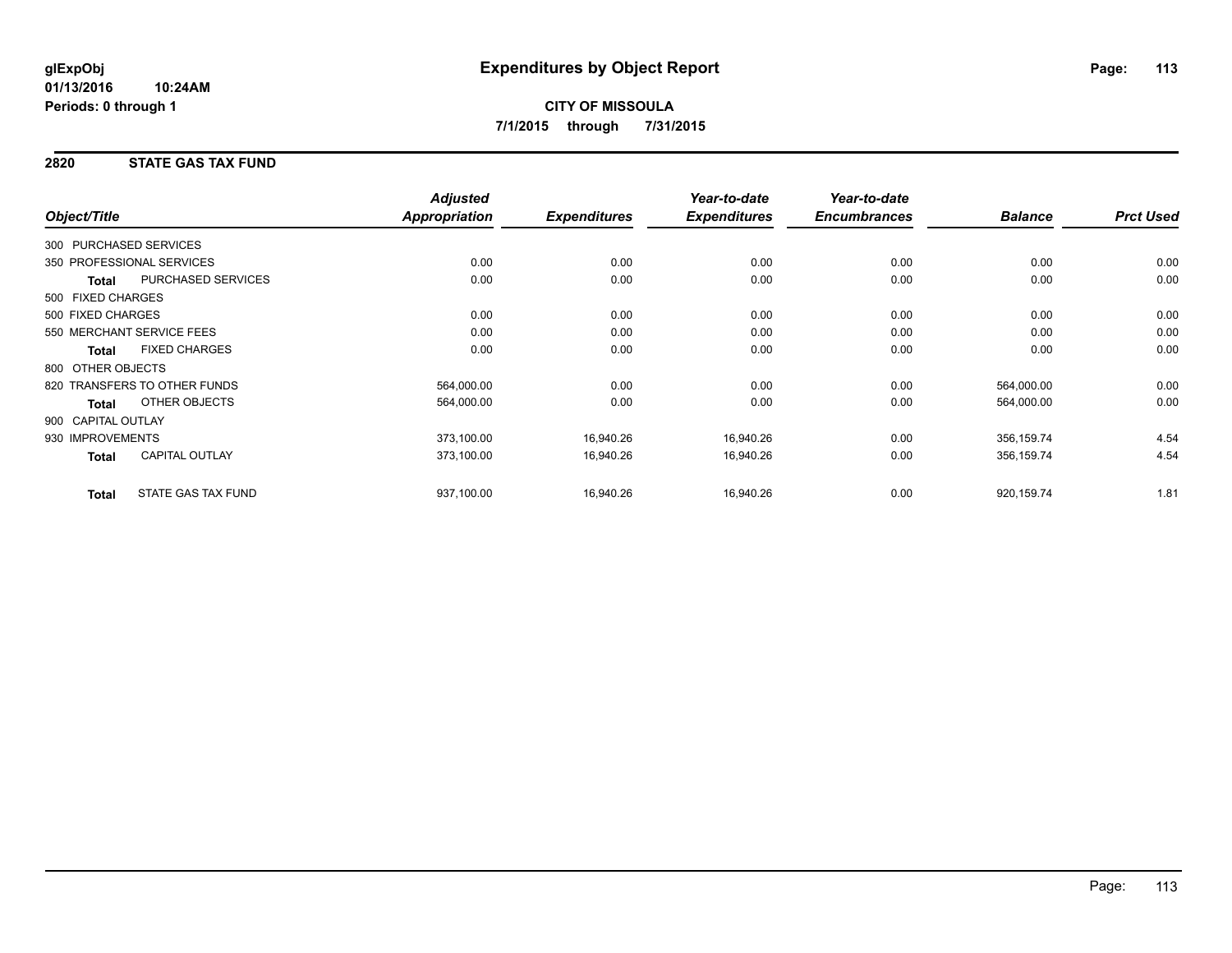**2917 CRIME VICTIM SURCHARGE**

**390 NON-DEPARTMENTAL**

| Object/Title                         | <b>Adjusted</b><br>Appropriation | <b>Expenditures</b> | Year-to-date<br><b>Expenditures</b> | Year-to-date<br><b>Encumbrances</b> | <b>Balance</b> | <b>Prct Used</b> |
|--------------------------------------|----------------------------------|---------------------|-------------------------------------|-------------------------------------|----------------|------------------|
| 500 FIXED CHARGES                    |                                  |                     |                                     |                                     |                |                  |
| 550 MERCHANT SERVICE FEES            | 0.00                             | 0.00                | 0.00                                | 0.00                                | 0.00           | 0.00             |
| <b>FIXED CHARGES</b><br><b>Total</b> | 0.00                             | 0.00                | 0.00                                | 0.00                                | 0.00           | 0.00             |
| NON-DEPARTMENTAL<br><b>Total</b>     | 0.00                             | 0.00                | 0.00                                | 0.00                                | 0.00           | 0.00             |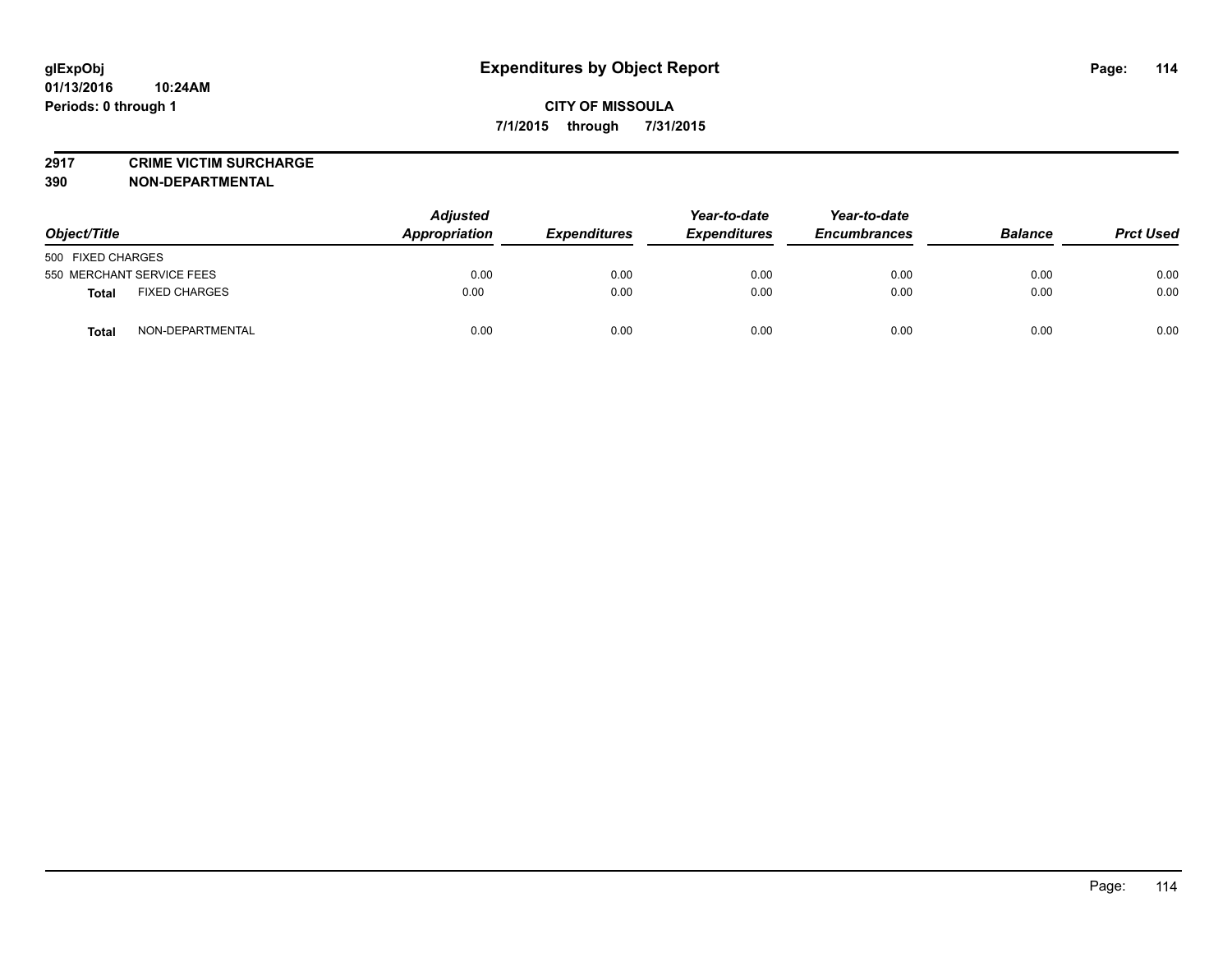### **2917 CRIME VICTIM SURCHARGE**

| Object/Title                           | <b>Adjusted</b><br>Appropriation | <b>Expenditures</b> | Year-to-date<br><b>Expenditures</b> | Year-to-date<br><b>Encumbrances</b> | <b>Balance</b> | <b>Prct Used</b> |
|----------------------------------------|----------------------------------|---------------------|-------------------------------------|-------------------------------------|----------------|------------------|
| 500 FIXED CHARGES                      |                                  |                     |                                     |                                     |                |                  |
| 550 MERCHANT SERVICE FEES              | 0.00                             | 0.00                | 0.00                                | 0.00                                | 0.00           | 0.00             |
| <b>FIXED CHARGES</b><br>Total          | 0.00                             | 0.00                | 0.00                                | 0.00                                | 0.00           | 0.00             |
| <b>CRIME VICTIM SURCHARGE</b><br>Total | 0.00                             | 0.00                | 0.00                                | 0.00                                | 0.00           | 0.00             |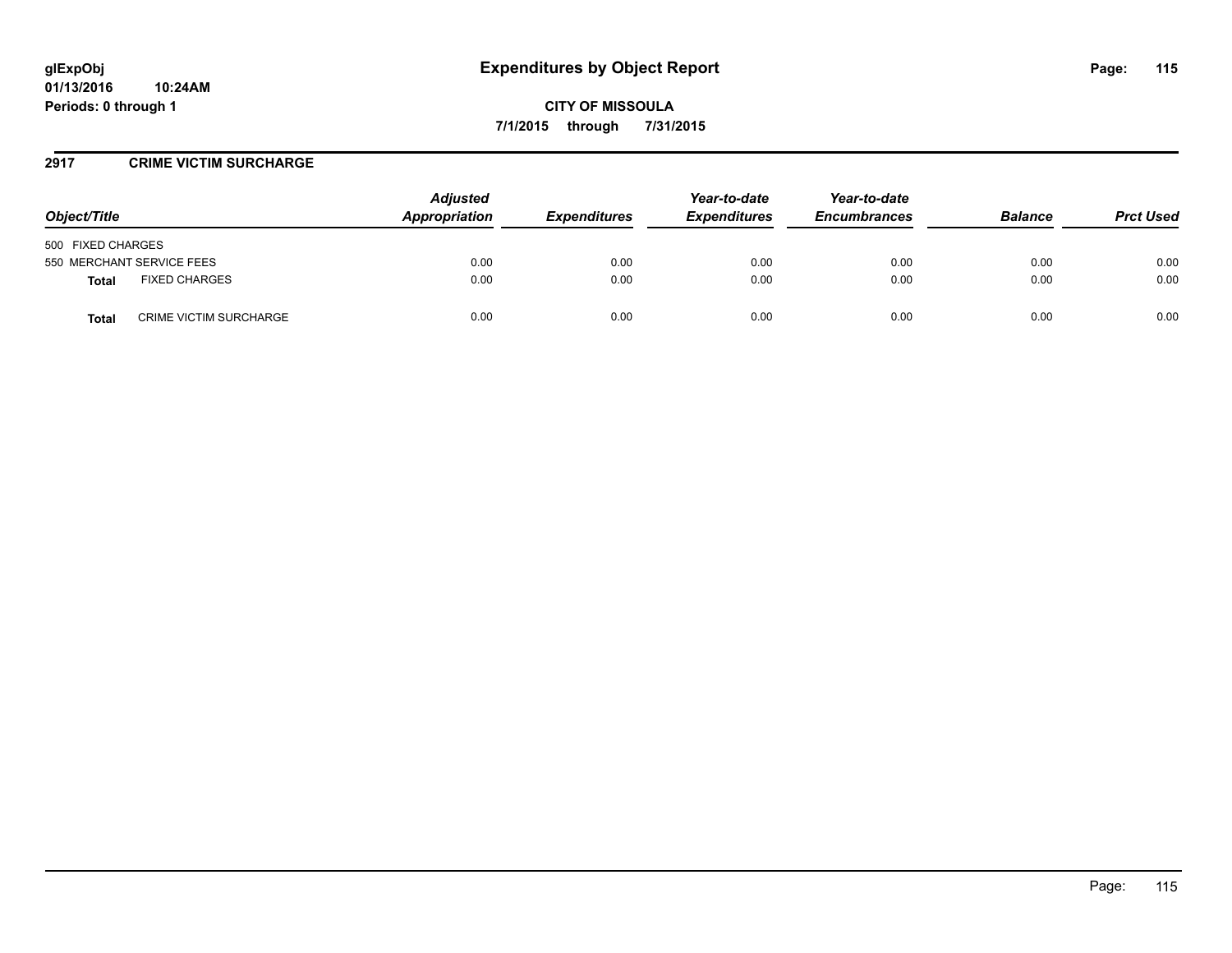#### **01/13/2016 10:24AM Periods: 0 through 1**

### **2918 LAW ENFORCEMENT BLOCK GRANT FUND**

**290 POLICE**

|                                                   | <b>Adjusted</b> |                     | Year-to-date        | Year-to-date        |                |                  |
|---------------------------------------------------|-----------------|---------------------|---------------------|---------------------|----------------|------------------|
| Object/Title                                      | Appropriation   | <b>Expenditures</b> | <b>Expenditures</b> | <b>Encumbrances</b> | <b>Balance</b> | <b>Prct Used</b> |
| 100 PERSONAL SERVICES                             |                 |                     |                     |                     |                |                  |
| 110 SALARIES AND WAGES                            | 30,390.00       | 0.00                | 0.00                | 0.00                | 30,390.00      | 0.00             |
| 115 SALARIES/HEALTH INSURANCE BENEFIT             | 0.00            | 0.00                | 0.00                | 0.00                | 0.00           | 0.00             |
| 120 OVERTIME/TERMINATION                          | 0.00            | 0.00                | 0.00                | 0.00                | 0.00           | 0.00             |
| 140 EMPLOYER CONTRIBUTIONS                        | 11,610.00       | 0.00                | 0.00                | 0.00                | 11,610.00      | 0.00             |
| <b>141 STATE RETIREMENT CONTRIBUTIONS</b>         | 0.00            | 0.00                | 0.00                | 0.00                | 0.00           | 0.00             |
| PERSONAL SERVICES<br><b>Total</b>                 | 42,000.00       | 0.00                | 0.00                | 0.00                | 42,000.00      | 0.00             |
| 200 SUPPLIES                                      |                 |                     |                     |                     |                |                  |
| 210 OFFICE SUPPLIES                               | 0.00            | 0.00                | 0.00                | 0.00                | 0.00           | 0.00             |
| 220 OPERATING SUPPLIES                            | 0.00            | 0.00                | 0.00                | 0.00                | 0.00           | 0.00             |
| <b>SUPPLIES</b><br><b>Total</b>                   | 0.00            | 0.00                | 0.00                | 0.00                | 0.00           | 0.00             |
| 300 PURCHASED SERVICES                            |                 |                     |                     |                     |                |                  |
| 320 PRINTING & DUPLICATING                        | 0.00            | 0.00                | 0.00                | 0.00                | 0.00           | 0.00             |
| 344 TELEPHONE SERVICE                             | 0.00            | 0.00                | 0.00                | 0.00                | 0.00           | 0.00             |
| 350 PROFESSIONAL SERVICES                         | 0.00            | 0.00                | 0.00                | 0.00                | 0.00           | 0.00             |
| 370 TRAVEL                                        | 0.00            | 0.00                | 0.00                | 0.00                | 0.00           | 0.00             |
| 380 TRAINING                                      | 0.00            | 0.00                | 0.00                | 0.00                | 0.00           | 0.00             |
| PURCHASED SERVICES<br><b>Total</b>                | 0.00            | 0.00                | 0.00                | 0.00                | 0.00           | 0.00             |
| 500 FIXED CHARGES                                 |                 |                     |                     |                     |                |                  |
| 550 MERCHANT SERVICE FEES                         | 0.00            | 0.00                | 0.00                | 0.00                | 0.00           | 0.00             |
| <b>FIXED CHARGES</b><br><b>Total</b>              | 0.00            | 0.00                | 0.00                | 0.00                | 0.00           | 0.00             |
| 700 GRANTS & CONTRIBUTIONS                        |                 |                     |                     |                     |                |                  |
| 700 GRANTS & CONTRIBUTIONS                        | 24,590.00       | 0.00                | 0.00                | 0.00                | 24,590.00      | 0.00             |
| <b>GRANTS &amp; CONTRIBUTIONS</b><br><b>Total</b> | 24,590.00       | 0.00                | 0.00                | 0.00                | 24,590.00      | 0.00             |
| 900 CAPITAL OUTLAY                                |                 |                     |                     |                     |                |                  |
| 940 MACHINERY & EQUIPMENT                         | 0.00            | 0.00                | 0.00                | 0.00                | 0.00           | 0.00             |
| <b>CAPITAL OUTLAY</b><br><b>Total</b>             | 0.00            | 0.00                | 0.00                | 0.00                | 0.00           | 0.00             |
| POLICE<br><b>Total</b>                            | 66,590.00       | 0.00                | 0.00                | 0.00                | 66,590.00      | 0.00             |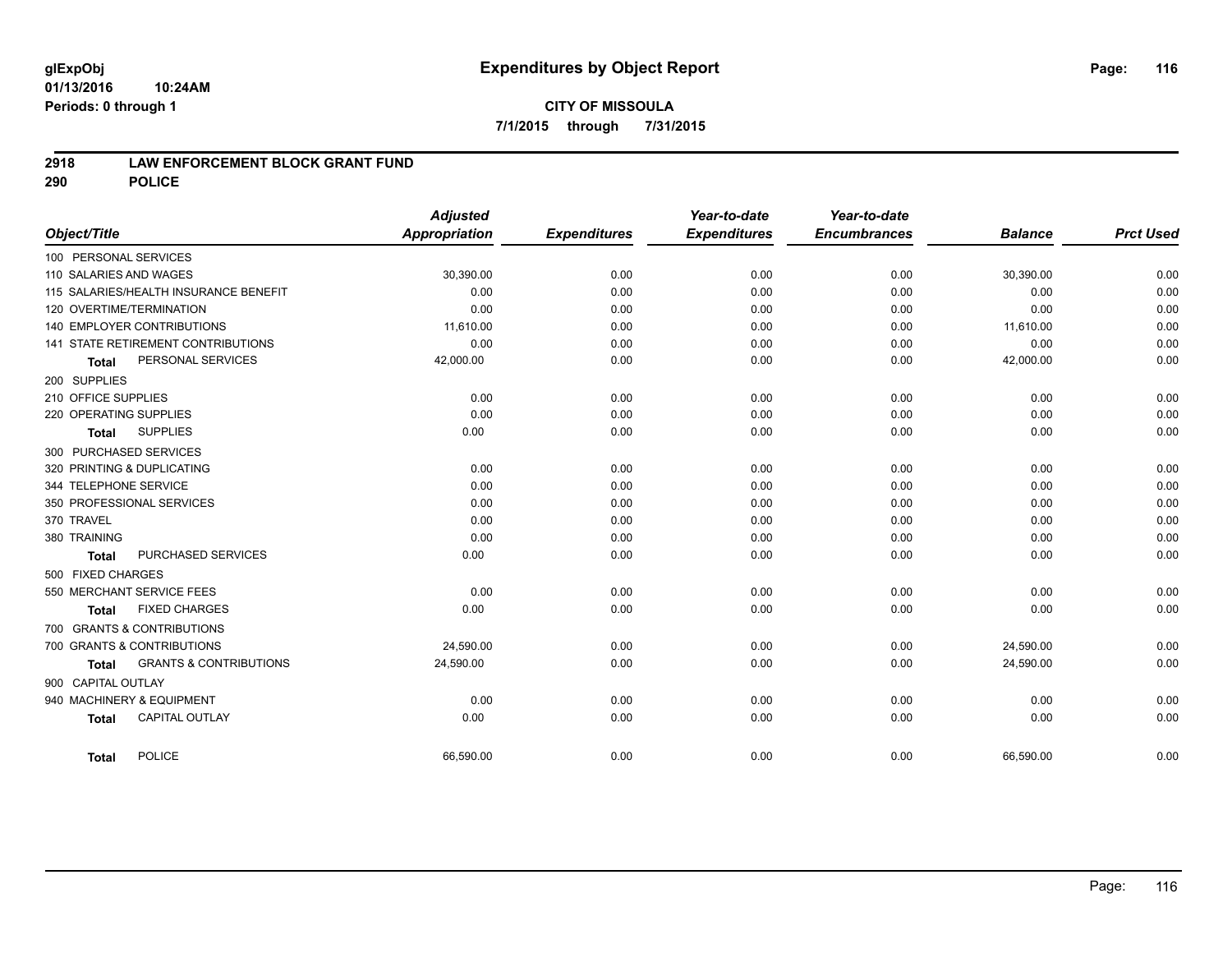### **2918 LAW ENFORCEMENT BLOCK GRANT FUND**

**390 NON-DEPARTMENTAL**

|                                           | <b>Adjusted</b>      |                     | Year-to-date        | Year-to-date        |                |                  |
|-------------------------------------------|----------------------|---------------------|---------------------|---------------------|----------------|------------------|
| Object/Title                              | <b>Appropriation</b> | <b>Expenditures</b> | <b>Expenditures</b> | <b>Encumbrances</b> | <b>Balance</b> | <b>Prct Used</b> |
| 300 PURCHASED SERVICES                    |                      |                     |                     |                     |                |                  |
| 350 PROFESSIONAL SERVICES                 | 0.00                 | 0.00                | 0.00                | 0.00                | 0.00           | 0.00             |
| <b>PURCHASED SERVICES</b><br><b>Total</b> | 0.00                 | 0.00                | 0.00                | 0.00                | 0.00           | 0.00             |
| 500 FIXED CHARGES                         |                      |                     |                     |                     |                |                  |
| 500 FIXED CHARGES                         | 0.00                 | 0.00                | 0.00                | 0.00                | 0.00           | 0.00             |
| 550 MERCHANT SERVICE FEES                 | 0.00                 | 0.00                | 0.00                | 0.00                | 0.00           | 0.00             |
| <b>FIXED CHARGES</b><br><b>Total</b>      | 0.00                 | 0.00                | 0.00                | 0.00                | 0.00           | 0.00             |
| NON-DEPARTMENTAL<br><b>Total</b>          | 0.00                 | 0.00                | 0.00                | 0.00                | 0.00           | 0.00             |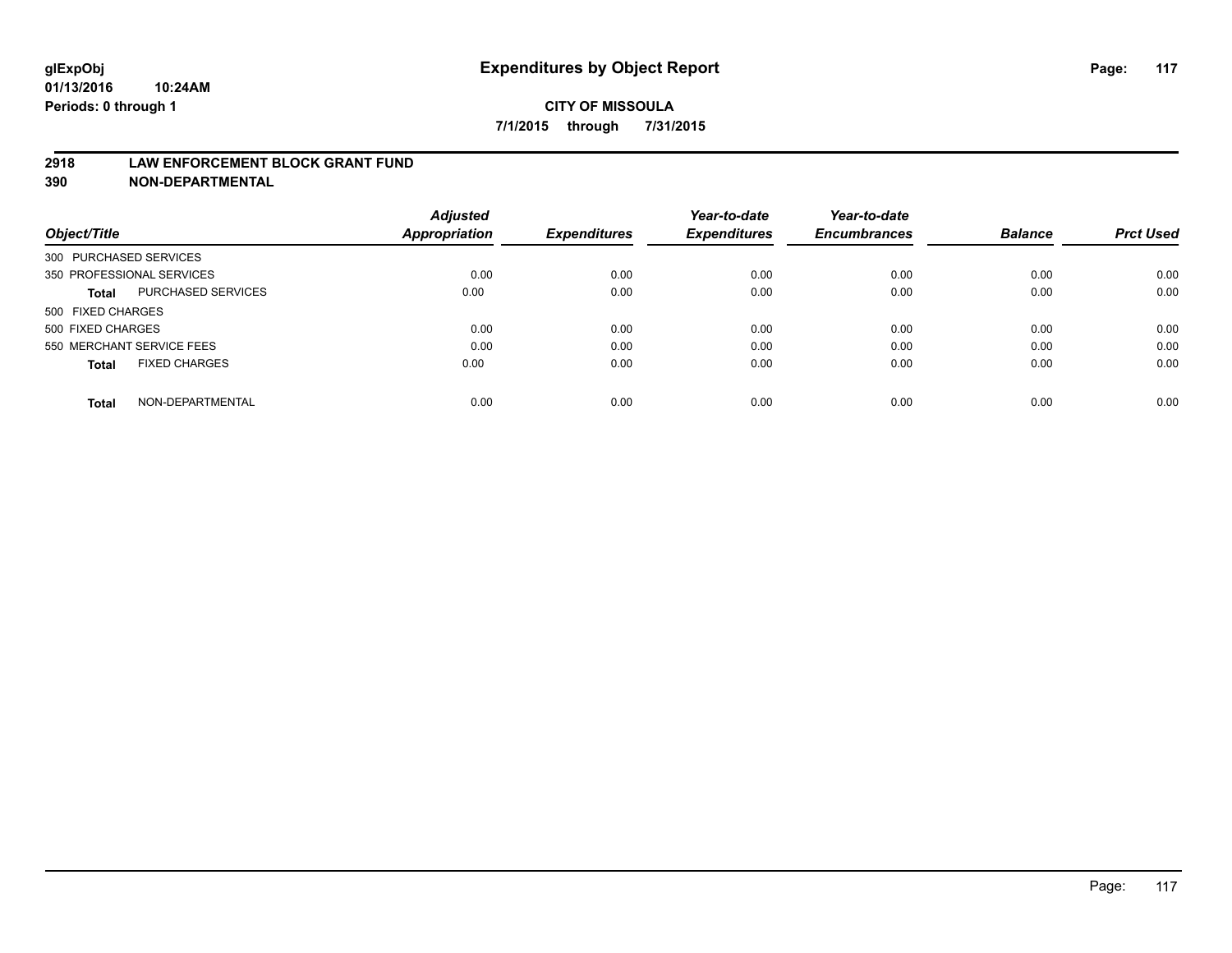**01/13/2016 10:24AM Periods: 0 through 1**

# **2918 LAW ENFORCEMENT BLOCK GRANT FUND**

| Object/Title           |                                       | <b>Adjusted</b><br>Appropriation | <b>Expenditures</b> | Year-to-date<br><b>Expenditures</b> | Year-to-date<br><b>Encumbrances</b> | <b>Balance</b> | <b>Prct Used</b> |
|------------------------|---------------------------------------|----------------------------------|---------------------|-------------------------------------|-------------------------------------|----------------|------------------|
| 100 PERSONAL SERVICES  |                                       |                                  |                     |                                     |                                     |                |                  |
| 110 SALARIES AND WAGES |                                       | 30,390.00                        | 0.00                | 0.00                                | 0.00                                | 30,390.00      | 0.00             |
|                        | 115 SALARIES/HEALTH INSURANCE BENEFIT | 0.00                             | 0.00                | 0.00                                | 0.00                                | 0.00           | 0.00             |
|                        | 120 OVERTIME/TERMINATION              | 0.00                             | 0.00                | 0.00                                | 0.00                                | 0.00           | 0.00             |
|                        | <b>140 EMPLOYER CONTRIBUTIONS</b>     | 11,610.00                        | 0.00                | 0.00                                | 0.00                                | 11,610.00      | 0.00             |
|                        | 141 STATE RETIREMENT CONTRIBUTIONS    | 0.00                             | 0.00                | 0.00                                | 0.00                                | 0.00           | 0.00             |
| <b>Total</b>           | PERSONAL SERVICES                     | 42,000.00                        | 0.00                | 0.00                                | 0.00                                | 42,000.00      | 0.00             |
| 200 SUPPLIES           |                                       |                                  |                     |                                     |                                     |                |                  |
| 210 OFFICE SUPPLIES    |                                       | 0.00                             | 0.00                | 0.00                                | 0.00                                | 0.00           | 0.00             |
| 220 OPERATING SUPPLIES |                                       | 0.00                             | 0.00                | 0.00                                | 0.00                                | 0.00           | 0.00             |
| <b>Total</b>           | <b>SUPPLIES</b>                       | 0.00                             | 0.00                | 0.00                                | 0.00                                | 0.00           | 0.00             |
| 300 PURCHASED SERVICES |                                       |                                  |                     |                                     |                                     |                |                  |
|                        | 320 PRINTING & DUPLICATING            | 0.00                             | 0.00                | 0.00                                | 0.00                                | 0.00           | 0.00             |
| 344 TELEPHONE SERVICE  |                                       | 0.00                             | 0.00                | 0.00                                | 0.00                                | 0.00           | 0.00             |
|                        | 350 PROFESSIONAL SERVICES             | 0.00                             | 0.00                | 0.00                                | 0.00                                | 0.00           | 0.00             |
| 370 TRAVEL             |                                       | 0.00                             | 0.00                | 0.00                                | 0.00                                | 0.00           | 0.00             |
| 380 TRAINING           |                                       | 0.00                             | 0.00                | 0.00                                | 0.00                                | 0.00           | 0.00             |
| <b>Total</b>           | PURCHASED SERVICES                    | 0.00                             | 0.00                | 0.00                                | 0.00                                | 0.00           | 0.00             |
| 500 FIXED CHARGES      |                                       |                                  |                     |                                     |                                     |                |                  |
| 500 FIXED CHARGES      |                                       | 0.00                             | 0.00                | 0.00                                | 0.00                                | 0.00           | 0.00             |
|                        | 550 MERCHANT SERVICE FEES             | 0.00                             | 0.00                | 0.00                                | 0.00                                | 0.00           | 0.00             |
| <b>Total</b>           | <b>FIXED CHARGES</b>                  | 0.00                             | 0.00                | 0.00                                | 0.00                                | 0.00           | 0.00             |
|                        | 700 GRANTS & CONTRIBUTIONS            |                                  |                     |                                     |                                     |                |                  |
|                        | 700 GRANTS & CONTRIBUTIONS            | 24,590.00                        | 0.00                | 0.00                                | 0.00                                | 24,590.00      | 0.00             |
| <b>Total</b>           | <b>GRANTS &amp; CONTRIBUTIONS</b>     | 24,590.00                        | 0.00                | 0.00                                | 0.00                                | 24,590.00      | 0.00             |
| 900 CAPITAL OUTLAY     |                                       |                                  |                     |                                     |                                     |                |                  |
|                        | 940 MACHINERY & EQUIPMENT             | 0.00                             | 0.00                | 0.00                                | 0.00                                | 0.00           | 0.00             |
| <b>Total</b>           | <b>CAPITAL OUTLAY</b>                 | 0.00                             | 0.00                | 0.00                                | 0.00                                | 0.00           | 0.00             |
| <b>Total</b>           | LAW ENFORCEMENT BLOCK GRANT FUN       | 66,590.00                        | 0.00                | 0.00                                | 0.00                                | 66,590.00      | 0.00             |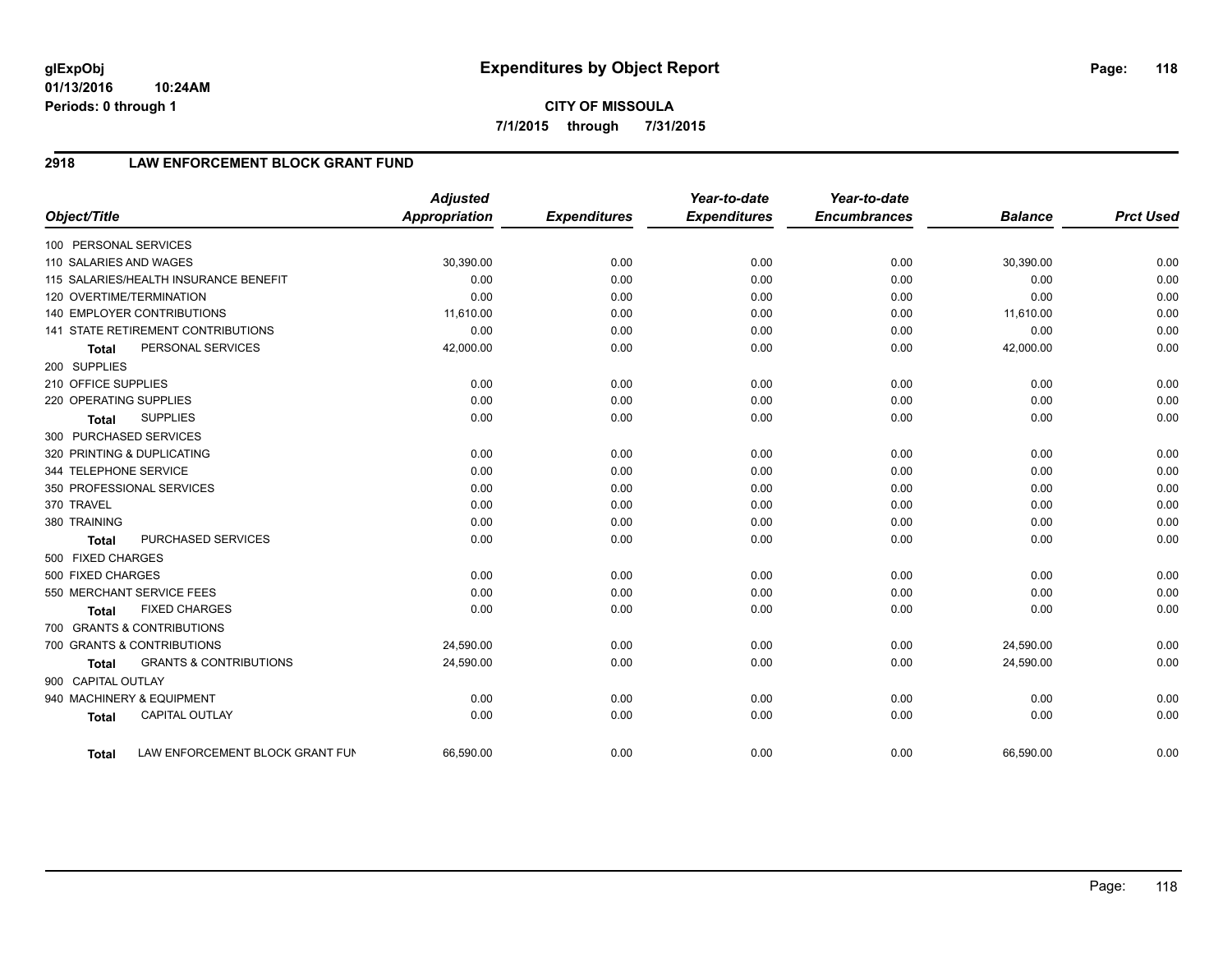### **2919 HIDTA FUND**

**290 POLICE**

|                                                   | <b>Adjusted</b> |                     | Year-to-date        | Year-to-date        |                |                  |
|---------------------------------------------------|-----------------|---------------------|---------------------|---------------------|----------------|------------------|
| Object/Title                                      | Appropriation   | <b>Expenditures</b> | <b>Expenditures</b> | <b>Encumbrances</b> | <b>Balance</b> | <b>Prct Used</b> |
| 100 PERSONAL SERVICES                             |                 |                     |                     |                     |                |                  |
| 120 OVERTIME/TERMINATION                          | 15,000.00       | 0.00                | 0.00                | 0.00                | 15,000.00      | 0.00             |
| <b>140 EMPLOYER CONTRIBUTIONS</b>                 | 1,350.00        | 0.00                | 0.00                | 0.00                | 1,350.00       | 0.00             |
| <b>141 STATE RETIREMENT CONTRIBUTIONS</b>         | 0.00            | 0.00                | 0.00                | 0.00                | 0.00           | 0.00             |
| PERSONAL SERVICES<br><b>Total</b>                 | 16,350.00       | 0.00                | 0.00                | 0.00                | 16,350.00      | 0.00             |
| 200 SUPPLIES                                      |                 |                     |                     |                     |                |                  |
| 210 OFFICE SUPPLIES                               | 500.00          | 0.00                | 0.00                | 0.00                | 500.00         | 0.00             |
| 220 OPERATING SUPPLIES                            | 500.00          | 8,207.20            | 8,207.20            | 0.00                | $-7,707.20$    | 1,641.44         |
| <b>SUPPLIES</b><br><b>Total</b>                   | 1,000.00        | 8,207.20            | 8,207.20            | 0.00                | $-7,207.20$    | 820.72           |
| 300 PURCHASED SERVICES                            |                 |                     |                     |                     |                |                  |
| 341 ELECTRICITY & NATURAL GAS                     | 4,600.00        | 0.00                | 0.00                | 0.00                | 4,600.00       | 0.00             |
| 344 TELEPHONE SERVICE                             | 250.00          | 0.00                | 0.00                | 0.00                | 250.00         | 0.00             |
| 350 PROFESSIONAL SERVICES                         | 4,000.00        | 92.50               | 92.50               | 0.00                | 3,907.50       | 2.31             |
| 360 REPAIR & MAINTENANCE                          | 1,200.00        | 0.00                | 0.00                | 0.00                | 1,200.00       | 0.00             |
| 370 TRAVEL                                        | 1,500.00        | 0.00                | 0.00                | 0.00                | 1,500.00       | 0.00             |
| 380 TRAINING                                      | 1,500.00        | 0.00                | 0.00                | 0.00                | 1,500.00       | 0.00             |
| 390 OTHER PURCHASED SERVICES                      | 200.00          | 0.00                | 0.00                | 0.00                | 200.00         | 0.00             |
| PURCHASED SERVICES<br>Total                       | 13,250.00       | 92.50               | 92.50               | 0.00                | 13,157.50      | 0.70             |
| 500 FIXED CHARGES                                 |                 |                     |                     |                     |                |                  |
| 500 FIXED CHARGES                                 | 11,700.00       | 3,439.74            | 3,439.74            | 0.00                | 8,260.26       | 29.40            |
| 550 MERCHANT SERVICE FEES                         | 0.00            | 0.00                | 0.00                | 0.00                | 0.00           | 0.00             |
| <b>FIXED CHARGES</b><br>Total                     | 11,700.00       | 3,439.74            | 3,439.74            | 0.00                | 8,260.26       | 29.40            |
| 700 GRANTS & CONTRIBUTIONS                        |                 |                     |                     |                     |                |                  |
| 700 GRANTS & CONTRIBUTIONS                        | 100,000.00      | 183.34              | 183.34              | 0.00                | 99,816.66      | 0.18             |
| <b>GRANTS &amp; CONTRIBUTIONS</b><br><b>Total</b> | 100,000.00      | 183.34              | 183.34              | 0.00                | 99,816.66      | 0.18             |
| 900 CAPITAL OUTLAY                                |                 |                     |                     |                     |                |                  |
| 920 BUILDINGS                                     | 50,000.00       | 0.00                | 0.00                | 0.00                | 50,000.00      | 0.00             |
| 940 MACHINERY & EQUIPMENT                         | 0.00            | 0.00                | 0.00                | 0.00                | 0.00           | 0.00             |
| <b>CAPITAL OUTLAY</b><br><b>Total</b>             | 50,000.00       | 0.00                | 0.00                | 0.00                | 50,000.00      | 0.00             |
| POLICE<br><b>Total</b>                            | 192,300.00      | 11,922.78           | 11,922.78           | 0.00                | 180,377.22     | 6.20             |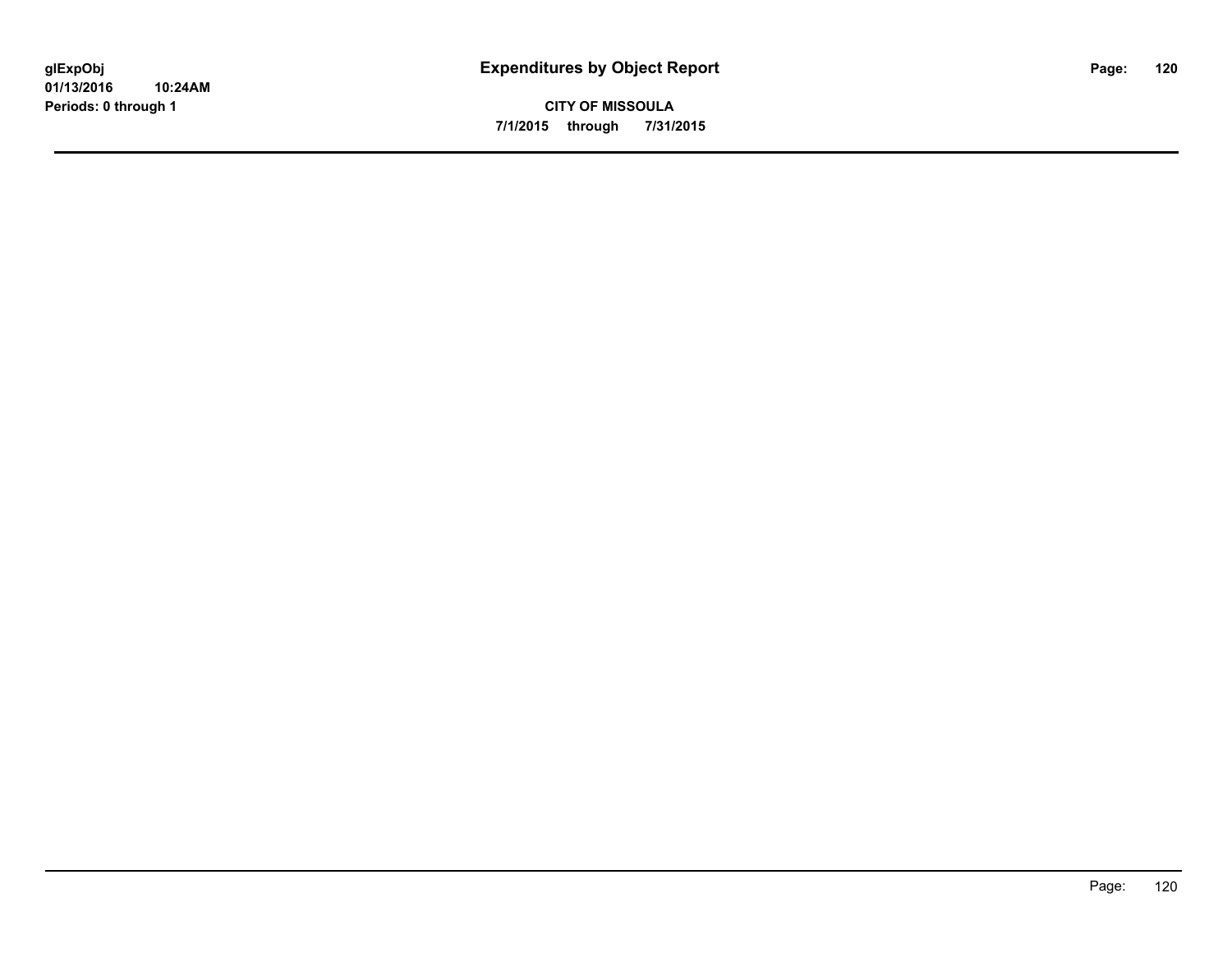**2919 HIDTA FUND**

|                                                   | <b>Adjusted</b>      |                     | Year-to-date        | Year-to-date        |                |                  |
|---------------------------------------------------|----------------------|---------------------|---------------------|---------------------|----------------|------------------|
| Object/Title                                      | <b>Appropriation</b> | <b>Expenditures</b> | <b>Expenditures</b> | <b>Encumbrances</b> | <b>Balance</b> | <b>Prct Used</b> |
| 100 PERSONAL SERVICES                             |                      |                     |                     |                     |                |                  |
| 120 OVERTIME/TERMINATION                          | 15,000.00            | 0.00                | 0.00                | 0.00                | 15,000.00      | 0.00             |
| <b>140 EMPLOYER CONTRIBUTIONS</b>                 | 1,350.00             | 0.00                | 0.00                | 0.00                | 1,350.00       | 0.00             |
| <b>141 STATE RETIREMENT CONTRIBUTIONS</b>         | 0.00                 | 0.00                | 0.00                | 0.00                | 0.00           | 0.00             |
| PERSONAL SERVICES<br>Total                        | 16,350.00            | 0.00                | 0.00                | 0.00                | 16,350.00      | 0.00             |
| 200 SUPPLIES                                      |                      |                     |                     |                     |                |                  |
| 210 OFFICE SUPPLIES                               | 500.00               | 0.00                | 0.00                | 0.00                | 500.00         | 0.00             |
| 220 OPERATING SUPPLIES                            | 500.00               | 8,207.20            | 8,207.20            | 0.00                | $-7,707.20$    | 1,641.44         |
| <b>SUPPLIES</b><br><b>Total</b>                   | 1,000.00             | 8,207.20            | 8,207.20            | 0.00                | $-7,207.20$    | 820.72           |
| 300 PURCHASED SERVICES                            |                      |                     |                     |                     |                |                  |
| 341 ELECTRICITY & NATURAL GAS                     | 4,600.00             | 0.00                | 0.00                | 0.00                | 4,600.00       | 0.00             |
| 344 TELEPHONE SERVICE                             | 250.00               | 0.00                | 0.00                | 0.00                | 250.00         | 0.00             |
| 350 PROFESSIONAL SERVICES                         | 4,000.00             | 92.50               | 92.50               | 0.00                | 3,907.50       | 2.31             |
| 360 REPAIR & MAINTENANCE                          | 1,200.00             | 0.00                | 0.00                | 0.00                | 1,200.00       | 0.00             |
| 370 TRAVEL                                        | 1,500.00             | 0.00                | 0.00                | 0.00                | 1,500.00       | 0.00             |
| 380 TRAINING                                      | 1,500.00             | 0.00                | 0.00                | 0.00                | 1,500.00       | 0.00             |
| 390 OTHER PURCHASED SERVICES                      | 200.00               | 0.00                | 0.00                | 0.00                | 200.00         | 0.00             |
| PURCHASED SERVICES<br><b>Total</b>                | 13,250.00            | 92.50               | 92.50               | 0.00                | 13,157.50      | 0.70             |
| 500 FIXED CHARGES                                 |                      |                     |                     |                     |                |                  |
| 500 FIXED CHARGES                                 | 11,700.00            | 3,439.74            | 3,439.74            | 0.00                | 8,260.26       | 29.40            |
| 550 MERCHANT SERVICE FEES                         | 0.00                 | 0.00                | 0.00                | 0.00                | 0.00           | 0.00             |
| <b>FIXED CHARGES</b><br><b>Total</b>              | 11,700.00            | 3,439.74            | 3,439.74            | 0.00                | 8,260.26       | 29.40            |
| 700 GRANTS & CONTRIBUTIONS                        |                      |                     |                     |                     |                |                  |
| 700 GRANTS & CONTRIBUTIONS                        | 100,000.00           | 183.34              | 183.34              | 0.00                | 99,816.66      | 0.18             |
| <b>GRANTS &amp; CONTRIBUTIONS</b><br><b>Total</b> | 100,000.00           | 183.34              | 183.34              | 0.00                | 99,816.66      | 0.18             |
| 900 CAPITAL OUTLAY                                |                      |                     |                     |                     |                |                  |
| 920 BUILDINGS                                     | 50,000.00            | 0.00                | 0.00                | 0.00                | 50,000.00      | 0.00             |
| 940 MACHINERY & EQUIPMENT                         | 0.00                 | 0.00                | 0.00                | 0.00                | 0.00           | 0.00             |
| <b>CAPITAL OUTLAY</b><br><b>Total</b>             | 50,000.00            | 0.00                | 0.00                | 0.00                | 50,000.00      | 0.00             |
| <b>HIDTA FUND</b><br><b>Total</b>                 | 192,300.00           | 11,922.78           | 11,922.78           | 0.00                | 180,377.22     | 6.20             |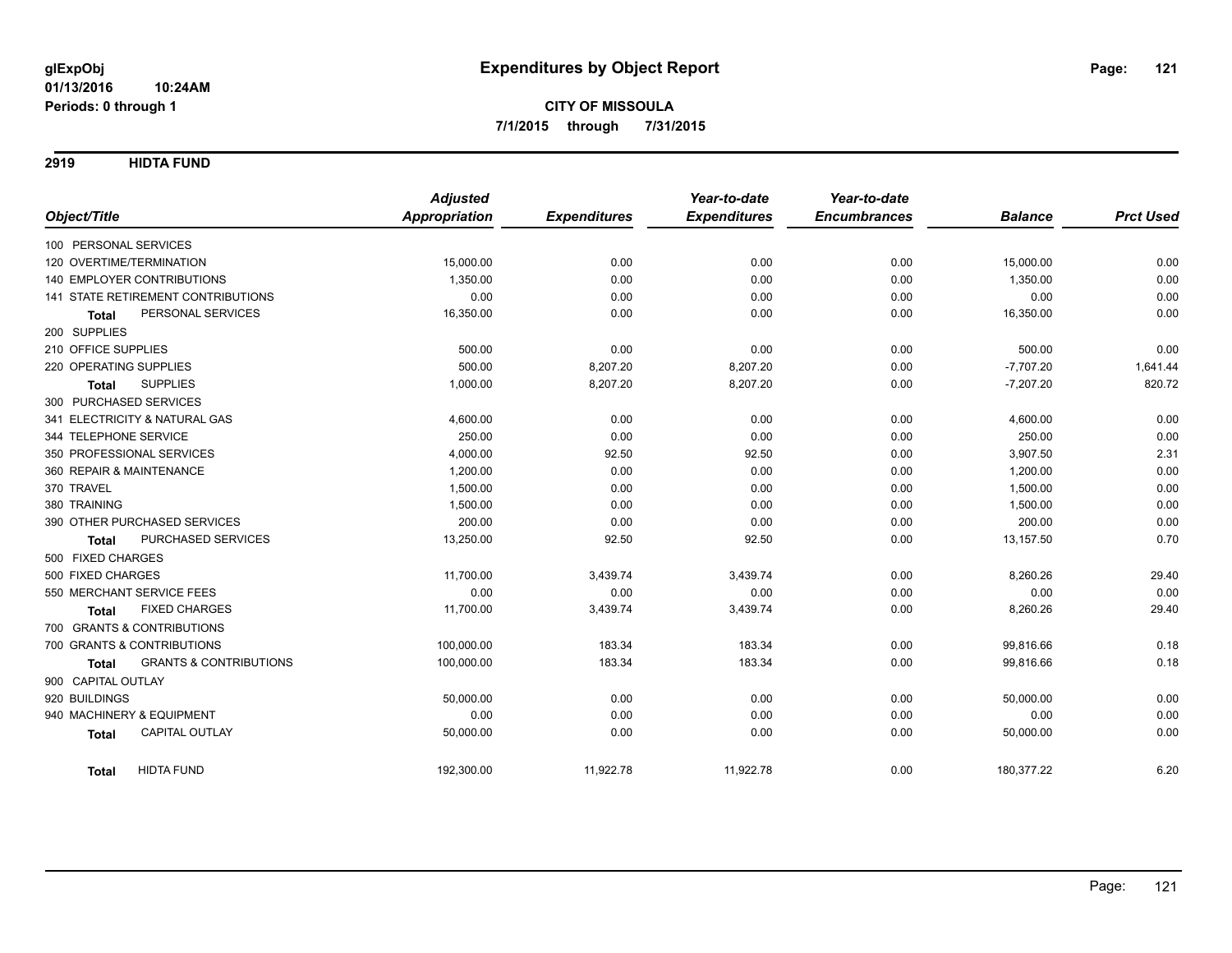#### **2939 CDBG PROGRAM INCOME ACCOUNT**

**400 ENTITLEMENT GRANTS**

| Object/Title           |                              | <b>Adjusted</b><br>Appropriation | <b>Expenditures</b> | Year-to-date<br><b>Expenditures</b> | Year-to-date<br><b>Encumbrances</b> | <b>Balance</b> | <b>Prct Used</b> |
|------------------------|------------------------------|----------------------------------|---------------------|-------------------------------------|-------------------------------------|----------------|------------------|
| 300 PURCHASED SERVICES |                              |                                  |                     |                                     |                                     |                |                  |
|                        | 350 PROFESSIONAL SERVICES    | 14.383.00                        | 0.00                | 0.00                                | 0.00                                | 14.383.00      | 0.00             |
| <b>Total</b>           | <b>PURCHASED SERVICES</b>    | 14,383.00                        | 0.00                | 0.00                                | 0.00                                | 14,383.00      | 0.00             |
| 500 FIXED CHARGES      |                              |                                  |                     |                                     |                                     |                |                  |
|                        | 550 MERCHANT SERVICE FEES    | 0.00                             | 0.00                | 0.00                                | 0.00                                | 0.00           | 0.00             |
| <b>Total</b>           | <b>FIXED CHARGES</b>         | 0.00                             | 0.00                | 0.00                                | 0.00                                | 0.00           | 0.00             |
| 800 OTHER OBJECTS      |                              |                                  |                     |                                     |                                     |                |                  |
|                        | 820 TRANSFERS TO OTHER FUNDS | 0.00                             | 0.00                | 0.00                                | 0.00                                | 0.00           | 0.00             |
| <b>Total</b>           | OTHER OBJECTS                | 0.00                             | 0.00                | 0.00                                | 0.00                                | 0.00           | 0.00             |
|                        |                              |                                  |                     |                                     |                                     |                |                  |
| <b>Total</b>           | <b>ENTITLEMENT GRANTS</b>    | 14,383.00                        | 0.00                | 0.00                                | 0.00                                | 14.383.00      | 0.00             |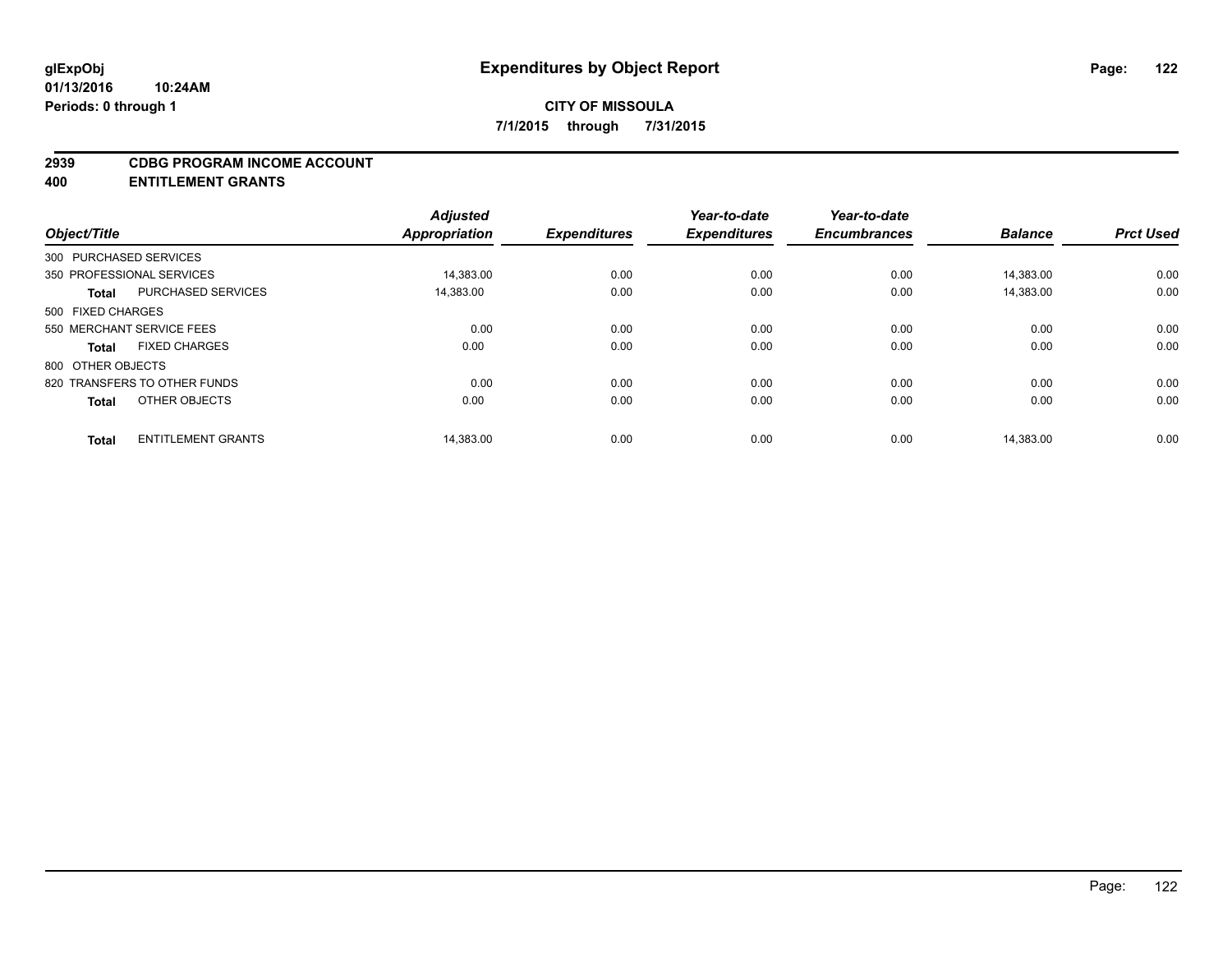## **2939 CDBG PROGRAM INCOME ACCOUNT**

| Object/Title           |                              | <b>Adjusted</b><br><b>Appropriation</b> | <b>Expenditures</b> | Year-to-date<br><b>Expenditures</b> | Year-to-date<br><b>Encumbrances</b> | <b>Balance</b> | <b>Prct Used</b> |
|------------------------|------------------------------|-----------------------------------------|---------------------|-------------------------------------|-------------------------------------|----------------|------------------|
| 300 PURCHASED SERVICES |                              |                                         |                     |                                     |                                     |                |                  |
|                        | 350 PROFESSIONAL SERVICES    | 14.383.00                               | 0.00                | 0.00                                | 0.00                                | 14.383.00      | 0.00             |
| <b>Total</b>           | PURCHASED SERVICES           | 14,383.00                               | 0.00                | 0.00                                | 0.00                                | 14,383.00      | 0.00             |
| 500 FIXED CHARGES      |                              |                                         |                     |                                     |                                     |                |                  |
|                        | 550 MERCHANT SERVICE FEES    | 0.00                                    | 0.00                | 0.00                                | 0.00                                | 0.00           | 0.00             |
| <b>Total</b>           | <b>FIXED CHARGES</b>         | 0.00                                    | 0.00                | 0.00                                | 0.00                                | 0.00           | 0.00             |
| 800 OTHER OBJECTS      |                              |                                         |                     |                                     |                                     |                |                  |
|                        | 820 TRANSFERS TO OTHER FUNDS | 0.00                                    | 0.00                | 0.00                                | 0.00                                | 0.00           | 0.00             |
| <b>Total</b>           | OTHER OBJECTS                | 0.00                                    | 0.00                | 0.00                                | 0.00                                | 0.00           | 0.00             |
| <b>Total</b>           | CDBG PROGRAM INCOME ACCOUNT  | 14.383.00                               | 0.00                | 0.00                                | 0.00                                | 14.383.00      | 0.00             |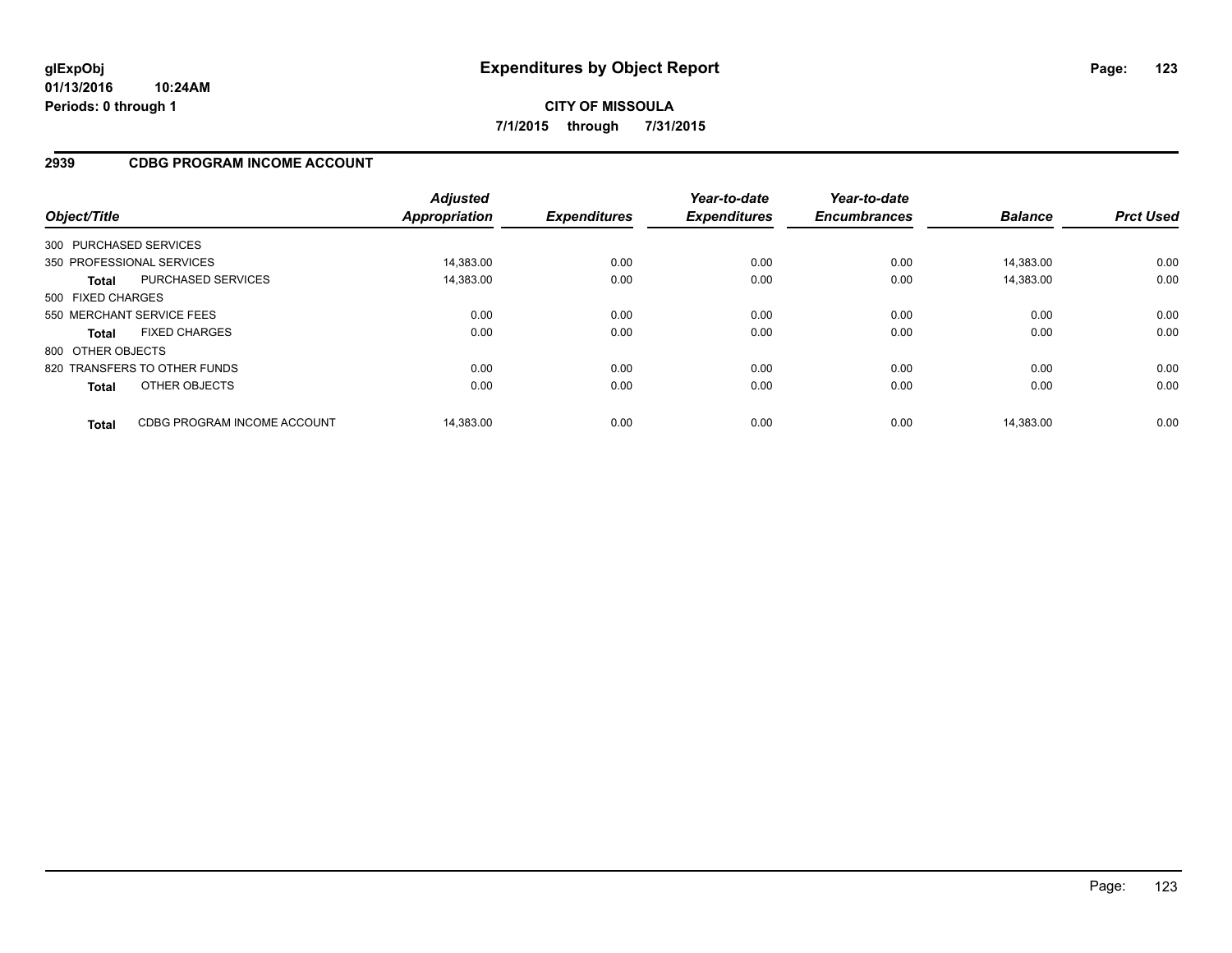## **2940 CDBG FUND**

**400 ENTITLEMENT GRANTS**

| Object/Title      |                                   | <b>Adjusted</b><br><b>Appropriation</b> | <b>Expenditures</b> | Year-to-date<br><b>Expenditures</b> | Year-to-date<br><b>Encumbrances</b> | <b>Balance</b> | <b>Prct Used</b> |
|-------------------|-----------------------------------|-----------------------------------------|---------------------|-------------------------------------|-------------------------------------|----------------|------------------|
|                   | 300 PURCHASED SERVICES            |                                         |                     |                                     |                                     |                |                  |
|                   | 350 PROFESSIONAL SERVICES         | 106,591.00                              | 0.00                | 0.00                                | 0.00                                | 106,591.00     | 0.00             |
| <b>Total</b>      | <b>PURCHASED SERVICES</b>         | 106,591.00                              | 0.00                | 0.00                                | 0.00                                | 106.591.00     | 0.00             |
| 500 FIXED CHARGES |                                   |                                         |                     |                                     |                                     |                |                  |
|                   | 550 MERCHANT SERVICE FEES         | 0.00                                    | 0.00                | 0.00                                | 0.00                                | 0.00           | 0.00             |
| Total             | <b>FIXED CHARGES</b>              | 0.00                                    | 0.00                | 0.00                                | 0.00                                | 0.00           | 0.00             |
|                   | 700 GRANTS & CONTRIBUTIONS        |                                         |                     |                                     |                                     |                |                  |
|                   | 700 GRANTS & CONTRIBUTIONS        | 457,664.00                              | 0.00                | 0.00                                | 0.00                                | 457,664.00     | 0.00             |
| <b>Total</b>      | <b>GRANTS &amp; CONTRIBUTIONS</b> | 457,664.00                              | 0.00                | 0.00                                | 0.00                                | 457,664.00     | 0.00             |
| 800 OTHER OBJECTS |                                   |                                         |                     |                                     |                                     |                |                  |
|                   | 820 TRANSFERS TO OTHER FUNDS      | 0.00                                    | 0.00                | 0.00                                | 0.00                                | 0.00           | 0.00             |
| <b>Total</b>      | OTHER OBJECTS                     | 0.00                                    | 0.00                | 0.00                                | 0.00                                | 0.00           | 0.00             |
| <b>Total</b>      | <b>ENTITLEMENT GRANTS</b>         | 564,255.00                              | 0.00                | 0.00                                | 0.00                                | 564,255.00     | 0.00             |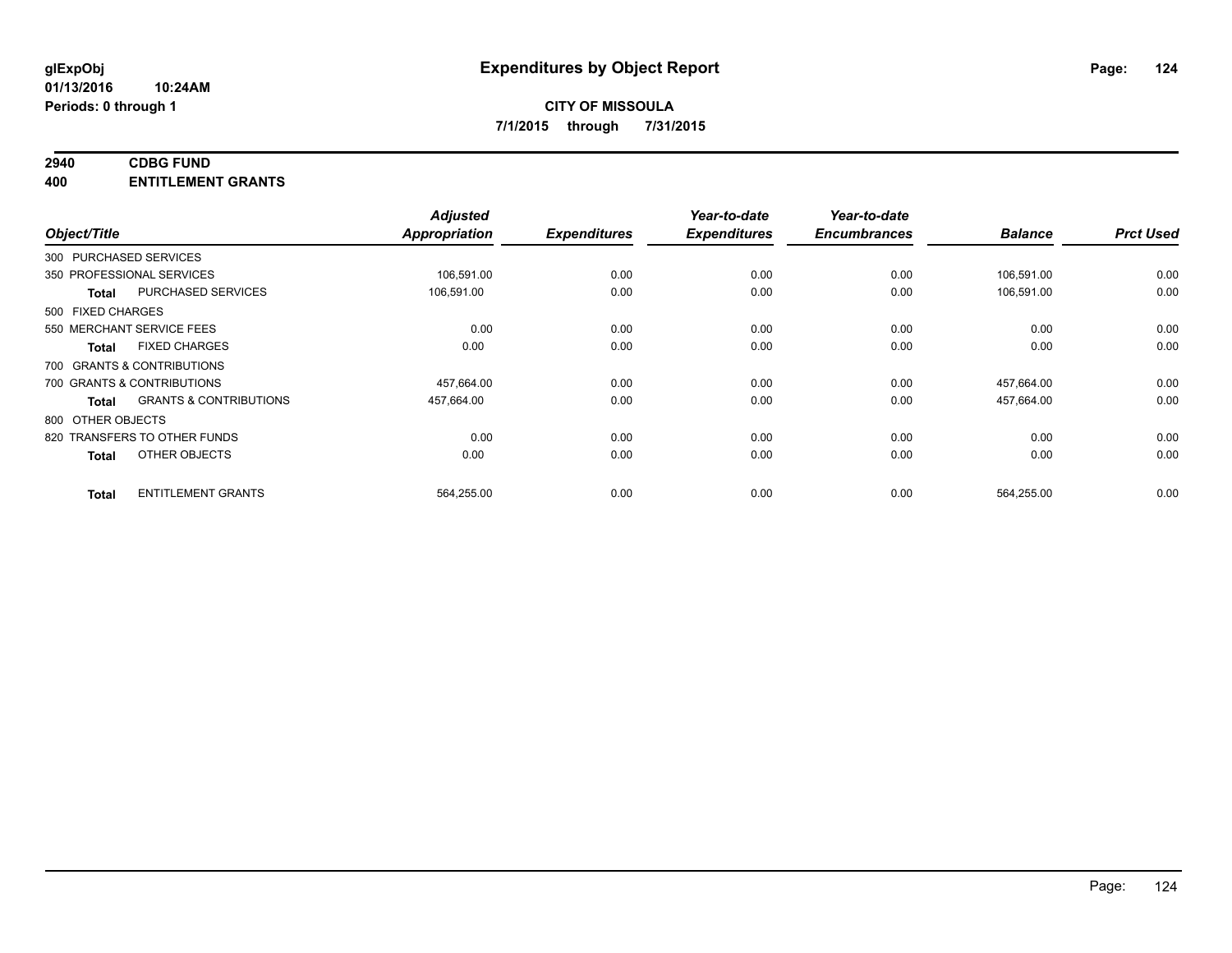**2940 CDBG FUND**

| Object/Title           |                                   | <b>Adjusted</b><br><b>Appropriation</b> | <b>Expenditures</b> | Year-to-date<br><b>Expenditures</b> | Year-to-date<br><b>Encumbrances</b> | <b>Balance</b> | <b>Prct Used</b> |
|------------------------|-----------------------------------|-----------------------------------------|---------------------|-------------------------------------|-------------------------------------|----------------|------------------|
| 300 PURCHASED SERVICES |                                   |                                         |                     |                                     |                                     |                |                  |
|                        | 350 PROFESSIONAL SERVICES         | 106,591.00                              | 0.00                | 0.00                                | 0.00                                | 106,591.00     | 0.00             |
| <b>Total</b>           | PURCHASED SERVICES                | 106,591.00                              | 0.00                | 0.00                                | 0.00                                | 106,591.00     | 0.00             |
| 500 FIXED CHARGES      |                                   |                                         |                     |                                     |                                     |                |                  |
|                        | 550 MERCHANT SERVICE FEES         | 0.00                                    | 0.00                | 0.00                                | 0.00                                | 0.00           | 0.00             |
| <b>Total</b>           | <b>FIXED CHARGES</b>              | 0.00                                    | 0.00                | 0.00                                | 0.00                                | 0.00           | 0.00             |
|                        | 700 GRANTS & CONTRIBUTIONS        |                                         |                     |                                     |                                     |                |                  |
|                        | 700 GRANTS & CONTRIBUTIONS        | 457,664.00                              | 0.00                | 0.00                                | 0.00                                | 457,664.00     | 0.00             |
| <b>Total</b>           | <b>GRANTS &amp; CONTRIBUTIONS</b> | 457,664.00                              | 0.00                | 0.00                                | 0.00                                | 457,664.00     | 0.00             |
| 800 OTHER OBJECTS      |                                   |                                         |                     |                                     |                                     |                |                  |
|                        | 820 TRANSFERS TO OTHER FUNDS      | 0.00                                    | 0.00                | 0.00                                | 0.00                                | 0.00           | 0.00             |
| <b>Total</b>           | OTHER OBJECTS                     | 0.00                                    | 0.00                | 0.00                                | 0.00                                | 0.00           | 0.00             |
| <b>Total</b>           | <b>CDBG FUND</b>                  | 564,255.00                              | 0.00                | 0.00                                | 0.00                                | 564,255.00     | 0.00             |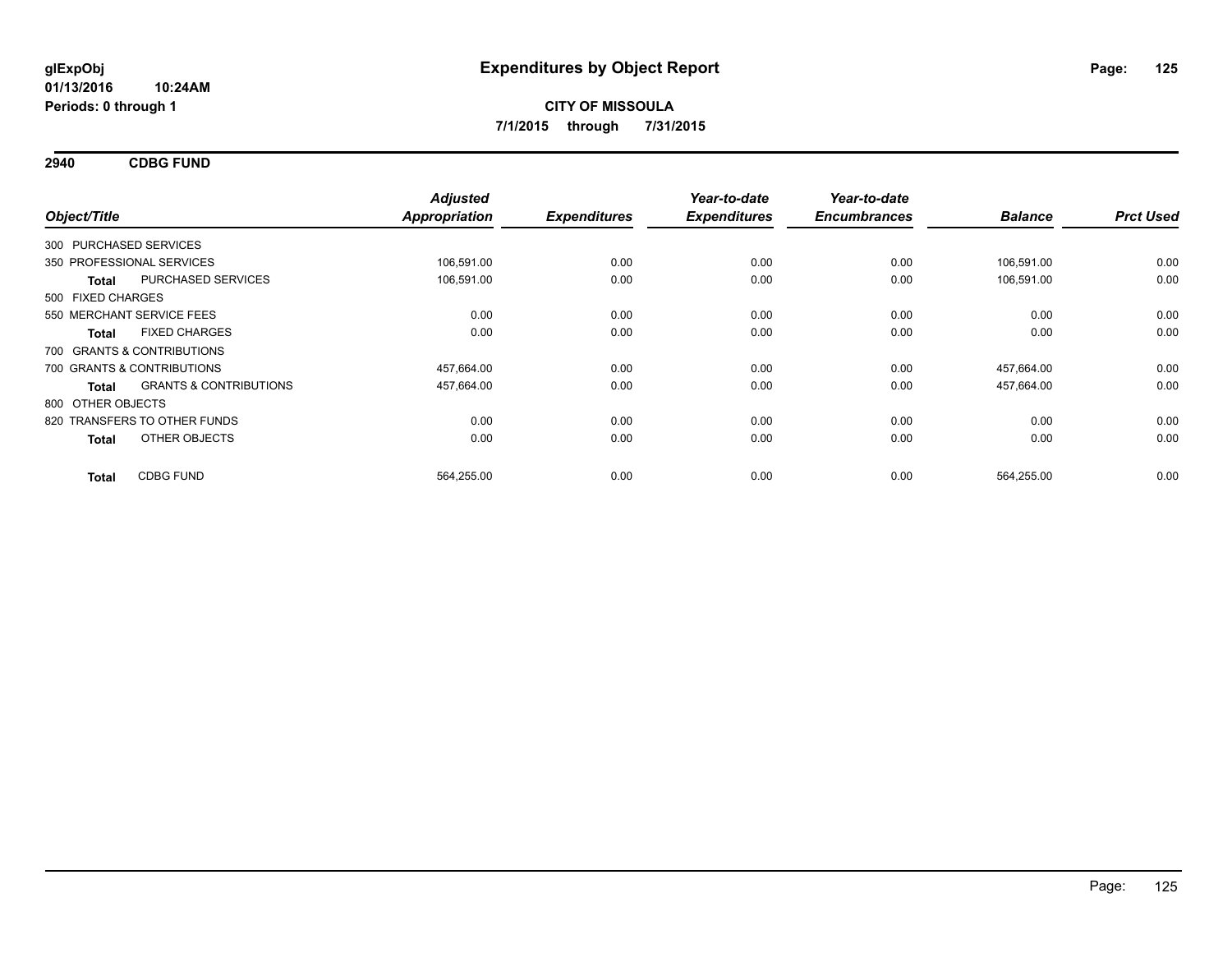#### **2941 HOME FUND**

**400 ENTITLEMENT GRANTS**

|                        |                                   | <b>Adjusted</b> |                     | Year-to-date        | Year-to-date        |                |                  |
|------------------------|-----------------------------------|-----------------|---------------------|---------------------|---------------------|----------------|------------------|
| Object/Title           |                                   | Appropriation   | <b>Expenditures</b> | <b>Expenditures</b> | <b>Encumbrances</b> | <b>Balance</b> | <b>Prct Used</b> |
| 300 PURCHASED SERVICES |                                   |                 |                     |                     |                     |                |                  |
|                        | 350 PROFESSIONAL SERVICES         | 57,921.00       | $-8,894.33$         | $-8,894.33$         | 0.00                | 66,815.33      | $-15.36$         |
| <b>Total</b>           | <b>PURCHASED SERVICES</b>         | 57,921.00       | $-8,894.33$         | $-8,894.33$         | 0.00                | 66,815.33      | $-15.36$         |
| 500 FIXED CHARGES      |                                   |                 |                     |                     |                     |                |                  |
|                        | 550 MERCHANT SERVICE FEES         | 0.00            | 0.00                | 0.00                | 0.00                | 0.00           | 0.00             |
| <b>Total</b>           | <b>FIXED CHARGES</b>              | 0.00            | 0.00                | 0.00                | 0.00                | 0.00           | 0.00             |
|                        | 700 GRANTS & CONTRIBUTIONS        |                 |                     |                     |                     |                |                  |
|                        | 700 GRANTS & CONTRIBUTIONS        | 335,666.00      | 0.00                | 0.00                | 0.00                | 335,666.00     | 0.00             |
| <b>Total</b>           | <b>GRANTS &amp; CONTRIBUTIONS</b> | 335,666.00      | 0.00                | 0.00                | 0.00                | 335,666.00     | 0.00             |
| 800 OTHER OBJECTS      |                                   |                 |                     |                     |                     |                |                  |
|                        | 820 TRANSFERS TO OTHER FUNDS      | 0.00            | 0.00                | 0.00                | 0.00                | 0.00           | 0.00             |
| 845 CONTINGENCY        |                                   | 0.00            | 0.00                | 0.00                | 0.00                | 0.00           | 0.00             |
| <b>Total</b>           | OTHER OBJECTS                     | 0.00            | 0.00                | 0.00                | 0.00                | 0.00           | 0.00             |
| <b>Total</b>           | <b>ENTITLEMENT GRANTS</b>         | 393,587.00      | $-8,894.33$         | $-8,894.33$         | 0.00                | 402,481.33     | $-2.26$          |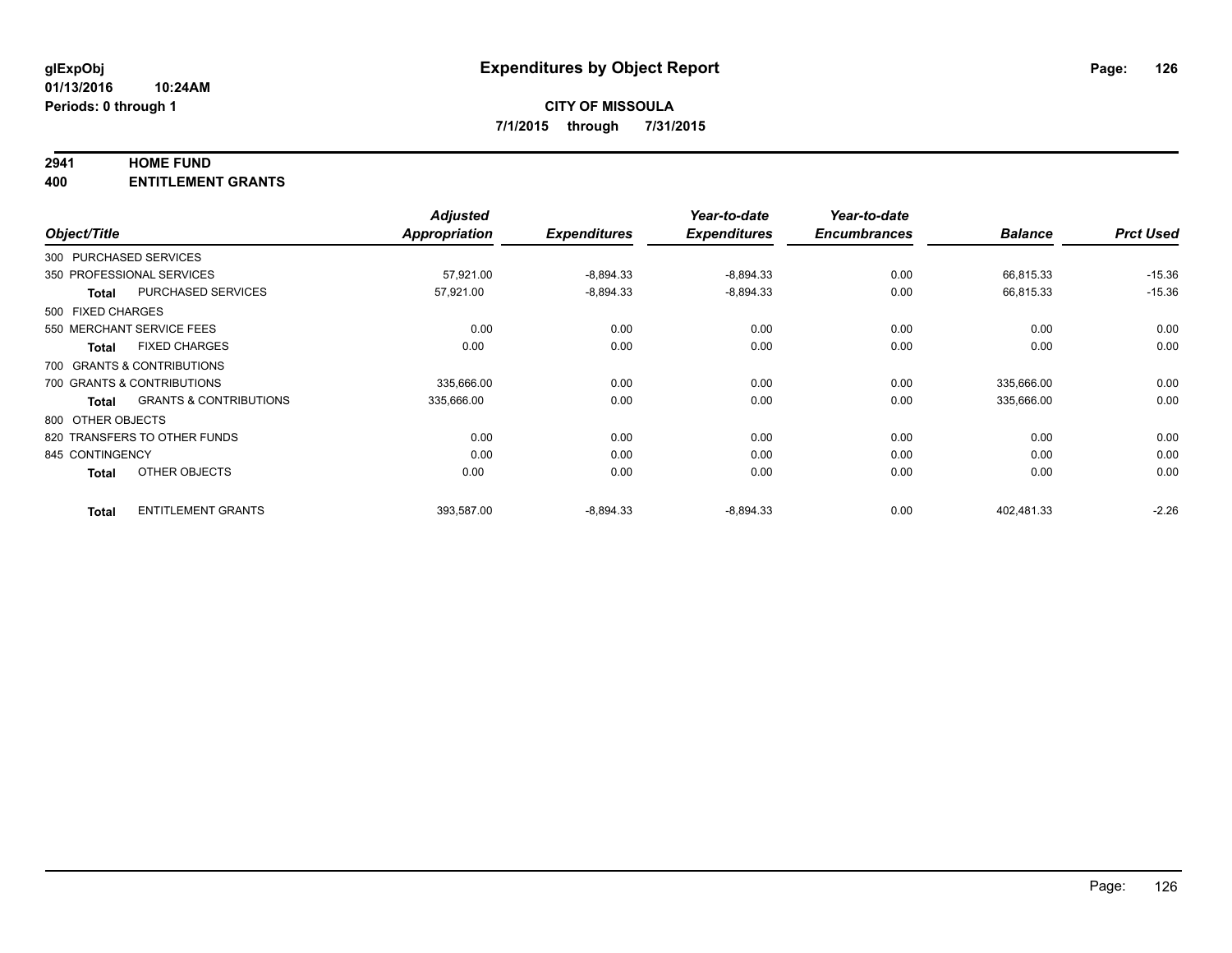**2941 HOME FUND**

|                        |                                   | <b>Adjusted</b>      |                     | Year-to-date        | Year-to-date        |                |                  |
|------------------------|-----------------------------------|----------------------|---------------------|---------------------|---------------------|----------------|------------------|
| Object/Title           |                                   | <b>Appropriation</b> | <b>Expenditures</b> | <b>Expenditures</b> | <b>Encumbrances</b> | <b>Balance</b> | <b>Prct Used</b> |
| 300 PURCHASED SERVICES |                                   |                      |                     |                     |                     |                |                  |
|                        | 350 PROFESSIONAL SERVICES         | 57,921.00            | $-8,894.33$         | $-8,894.33$         | 0.00                | 66,815.33      | $-15.36$         |
| <b>Total</b>           | PURCHASED SERVICES                | 57,921.00            | $-8,894.33$         | $-8,894.33$         | 0.00                | 66,815.33      | $-15.36$         |
| 500 FIXED CHARGES      |                                   |                      |                     |                     |                     |                |                  |
|                        | 550 MERCHANT SERVICE FEES         | 0.00                 | 0.00                | 0.00                | 0.00                | 0.00           | 0.00             |
| <b>Total</b>           | <b>FIXED CHARGES</b>              | 0.00                 | 0.00                | 0.00                | 0.00                | 0.00           | 0.00             |
|                        | 700 GRANTS & CONTRIBUTIONS        |                      |                     |                     |                     |                |                  |
|                        | 700 GRANTS & CONTRIBUTIONS        | 335,666.00           | 0.00                | 0.00                | 0.00                | 335,666.00     | 0.00             |
| <b>Total</b>           | <b>GRANTS &amp; CONTRIBUTIONS</b> | 335,666.00           | 0.00                | 0.00                | 0.00                | 335,666.00     | 0.00             |
| 800 OTHER OBJECTS      |                                   |                      |                     |                     |                     |                |                  |
|                        | 820 TRANSFERS TO OTHER FUNDS      | 0.00                 | 0.00                | 0.00                | 0.00                | 0.00           | 0.00             |
| 845 CONTINGENCY        |                                   | 0.00                 | 0.00                | 0.00                | 0.00                | 0.00           | 0.00             |
| <b>Total</b>           | <b>OTHER OBJECTS</b>              | 0.00                 | 0.00                | 0.00                | 0.00                | 0.00           | 0.00             |
| <b>Total</b>           | <b>HOME FUND</b>                  | 393,587.00           | $-8,894.33$         | $-8,894.33$         | 0.00                | 402.481.33     | $-2.26$          |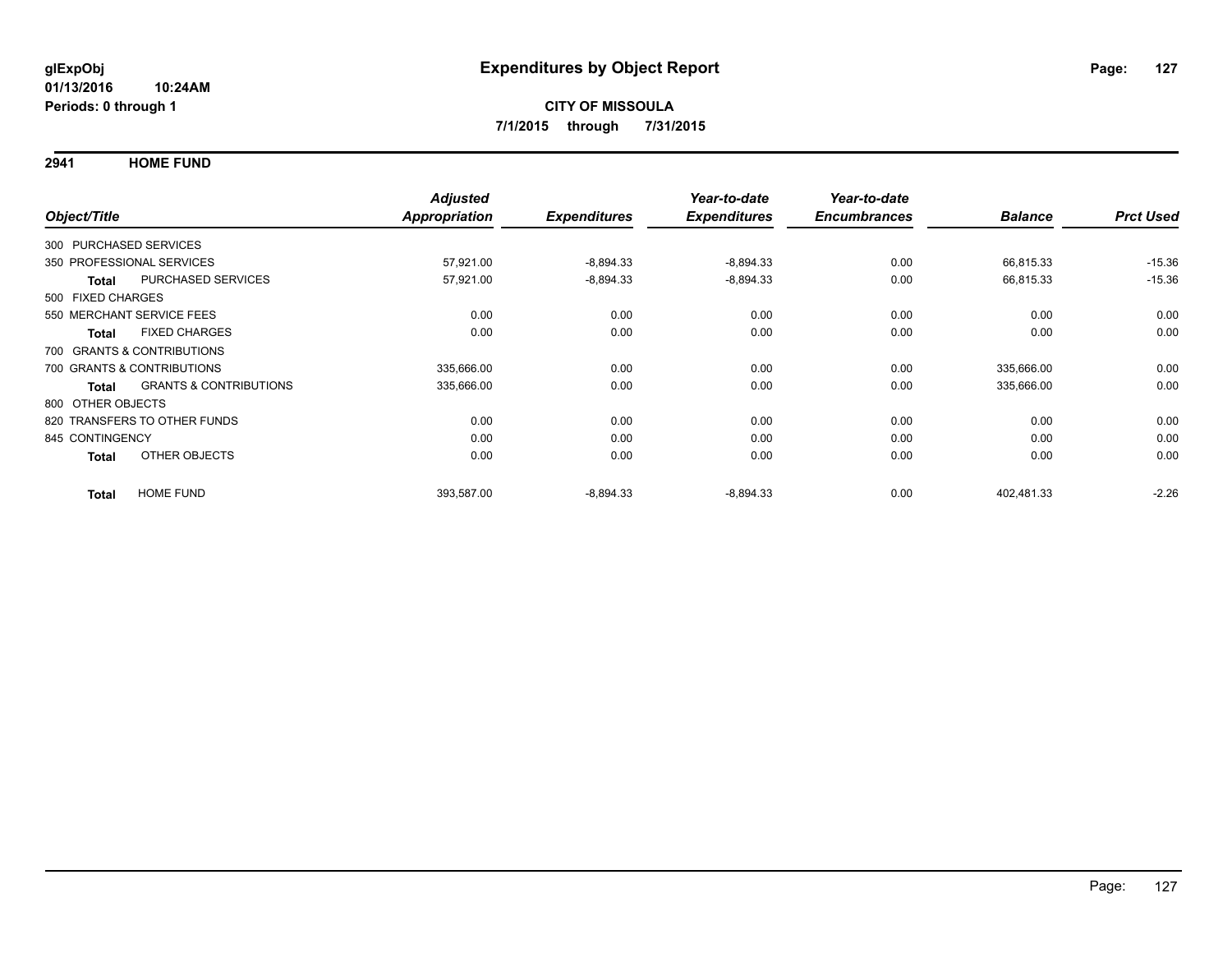#### **2942 ADDI PROGRAM**

**400 ENTITLEMENT GRANTS**

|                   |                                   | <b>Adjusted</b> |                     | Year-to-date        | Year-to-date        |                |                  |
|-------------------|-----------------------------------|-----------------|---------------------|---------------------|---------------------|----------------|------------------|
| Object/Title      |                                   | Appropriation   | <b>Expenditures</b> | <b>Expenditures</b> | <b>Encumbrances</b> | <b>Balance</b> | <b>Prct Used</b> |
|                   | 300 PURCHASED SERVICES            |                 |                     |                     |                     |                |                  |
|                   | 350 PROFESSIONAL SERVICES         | 12,846.00       | 0.00                | 0.00                | 0.00                | 12,846.00      | 0.00             |
| <b>Total</b>      | <b>PURCHASED SERVICES</b>         | 12.846.00       | 0.00                | 0.00                | 0.00                | 12.846.00      | 0.00             |
| 500 FIXED CHARGES |                                   |                 |                     |                     |                     |                |                  |
|                   | 550 MERCHANT SERVICE FEES         | 0.00            | 0.00                | 0.00                | 0.00                | 0.00           | 0.00             |
| <b>Total</b>      | <b>FIXED CHARGES</b>              | 0.00            | 0.00                | 0.00                | 0.00                | 0.00           | 0.00             |
|                   | 700 GRANTS & CONTRIBUTIONS        |                 |                     |                     |                     |                |                  |
|                   | 700 GRANTS & CONTRIBUTIONS        | 0.00            | 0.00                | 0.00                | 0.00                | 0.00           | 0.00             |
| <b>Total</b>      | <b>GRANTS &amp; CONTRIBUTIONS</b> | 0.00            | 0.00                | 0.00                | 0.00                | 0.00           | 0.00             |
| <b>Total</b>      | <b>ENTITLEMENT GRANTS</b>         | 12.846.00       | 0.00                | 0.00                | 0.00                | 12.846.00      | 0.00             |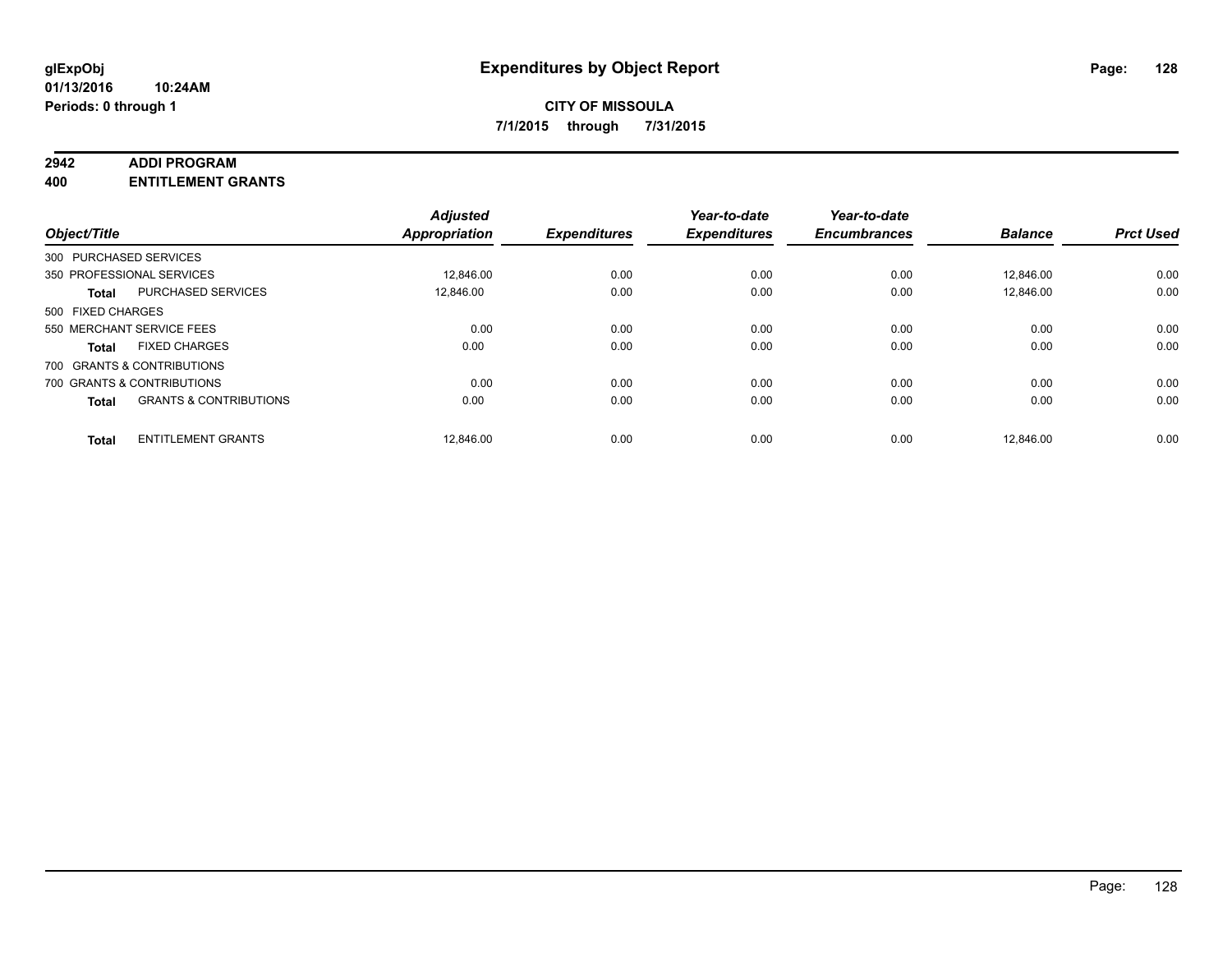### **2942 ADDI PROGRAM**

| Object/Title           |                                   | <b>Adjusted</b><br>Appropriation | <b>Expenditures</b> | Year-to-date<br><b>Expenditures</b> | Year-to-date<br><b>Encumbrances</b> | <b>Balance</b> | <b>Prct Used</b> |
|------------------------|-----------------------------------|----------------------------------|---------------------|-------------------------------------|-------------------------------------|----------------|------------------|
| 300 PURCHASED SERVICES |                                   |                                  |                     |                                     |                                     |                |                  |
|                        | 350 PROFESSIONAL SERVICES         | 12.846.00                        | 0.00                | 0.00                                | 0.00                                | 12.846.00      | 0.00             |
| <b>Total</b>           | <b>PURCHASED SERVICES</b>         | 12.846.00                        | 0.00                | 0.00                                | 0.00                                | 12.846.00      | 0.00             |
| 500 FIXED CHARGES      |                                   |                                  |                     |                                     |                                     |                |                  |
|                        | 550 MERCHANT SERVICE FEES         | 0.00                             | 0.00                | 0.00                                | 0.00                                | 0.00           | 0.00             |
| <b>Total</b>           | <b>FIXED CHARGES</b>              | 0.00                             | 0.00                | 0.00                                | 0.00                                | 0.00           | 0.00             |
|                        | 700 GRANTS & CONTRIBUTIONS        |                                  |                     |                                     |                                     |                |                  |
|                        | 700 GRANTS & CONTRIBUTIONS        | 0.00                             | 0.00                | 0.00                                | 0.00                                | 0.00           | 0.00             |
| <b>Total</b>           | <b>GRANTS &amp; CONTRIBUTIONS</b> | 0.00                             | 0.00                | 0.00                                | 0.00                                | 0.00           | 0.00             |
| <b>Total</b>           | <b>ADDI PROGRAM</b>               | 12.846.00                        | 0.00                | 0.00                                | 0.00                                | 12.846.00      | 0.00             |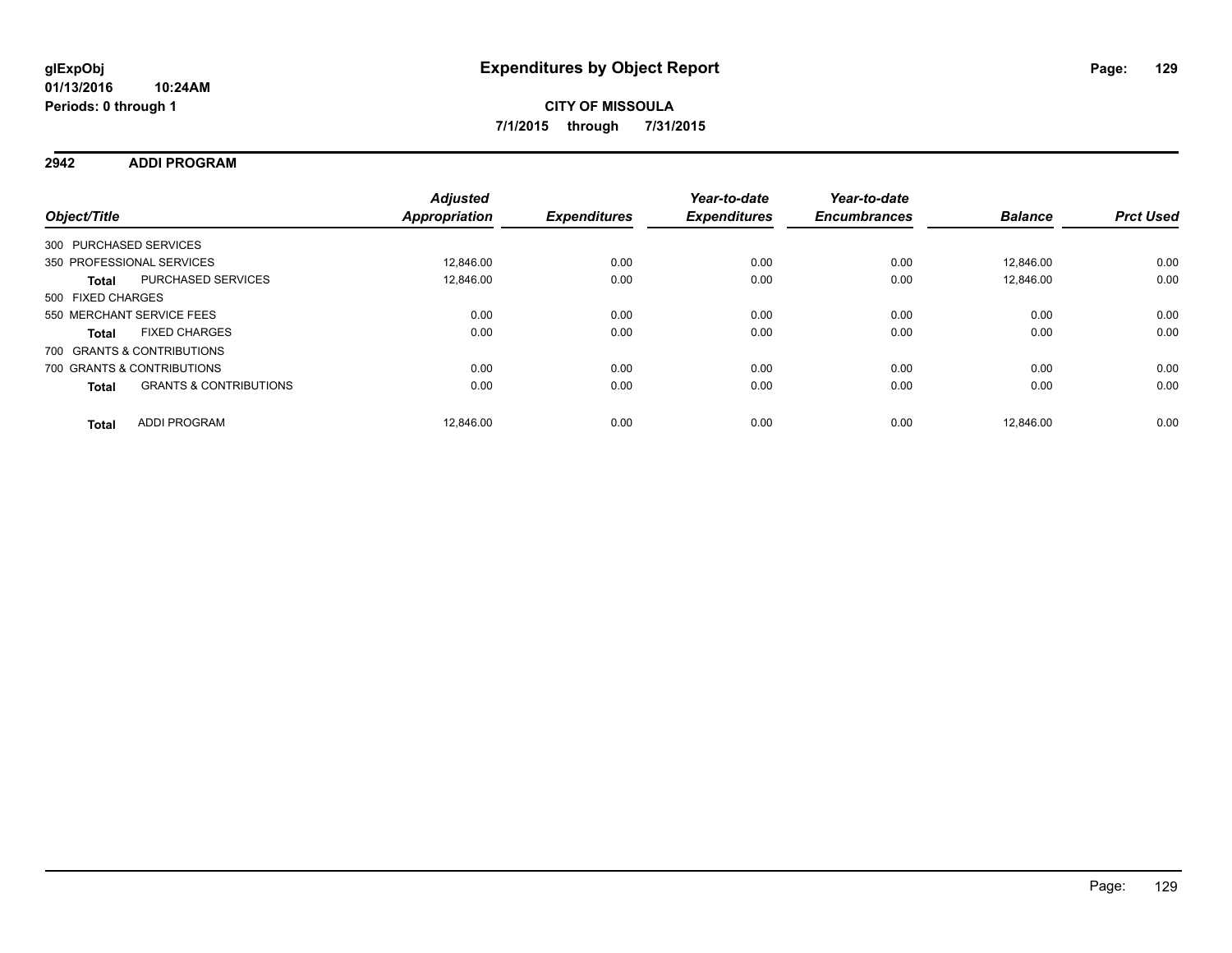#### **2943 CITY HOME PROGRAM INCOME**

**400 ENTITLEMENT GRANTS**

| Object/Title      |                                   | <b>Adjusted</b><br><b>Appropriation</b> | <b>Expenditures</b> | Year-to-date<br><b>Expenditures</b> | Year-to-date<br><b>Encumbrances</b> | <b>Balance</b> | <b>Prct Used</b> |
|-------------------|-----------------------------------|-----------------------------------------|---------------------|-------------------------------------|-------------------------------------|----------------|------------------|
|                   | 300 PURCHASED SERVICES            |                                         |                     |                                     |                                     |                |                  |
|                   | 350 PROFESSIONAL SERVICES         | 31,000.00                               | 0.00                | 0.00                                | 0.00                                | 31,000.00      | 0.00             |
|                   | 390 OTHER PURCHASED SERVICES      | 500.00                                  | 0.00                | 0.00                                | 0.00                                | 500.00         | 0.00             |
| <b>Total</b>      | <b>PURCHASED SERVICES</b>         | 31,500.00                               | 0.00                | 0.00                                | 0.00                                | 31.500.00      | 0.00             |
| 500 FIXED CHARGES |                                   |                                         |                     |                                     |                                     |                |                  |
|                   | 550 MERCHANT SERVICE FEES         | 0.00                                    | 0.00                | 0.00                                | 0.00                                | 0.00           | 0.00             |
| <b>Total</b>      | <b>FIXED CHARGES</b>              | 0.00                                    | 0.00                | 0.00                                | 0.00                                | 0.00           | 0.00             |
|                   | 700 GRANTS & CONTRIBUTIONS        |                                         |                     |                                     |                                     |                |                  |
|                   | 700 GRANTS & CONTRIBUTIONS        | 0.00                                    | 0.00                | 0.00                                | 0.00                                | 0.00           | 0.00             |
| <b>Total</b>      | <b>GRANTS &amp; CONTRIBUTIONS</b> | 0.00                                    | 0.00                | 0.00                                | 0.00                                | 0.00           | 0.00             |
| <b>Total</b>      | <b>ENTITLEMENT GRANTS</b>         | 31,500.00                               | 0.00                | 0.00                                | 0.00                                | 31,500.00      | 0.00             |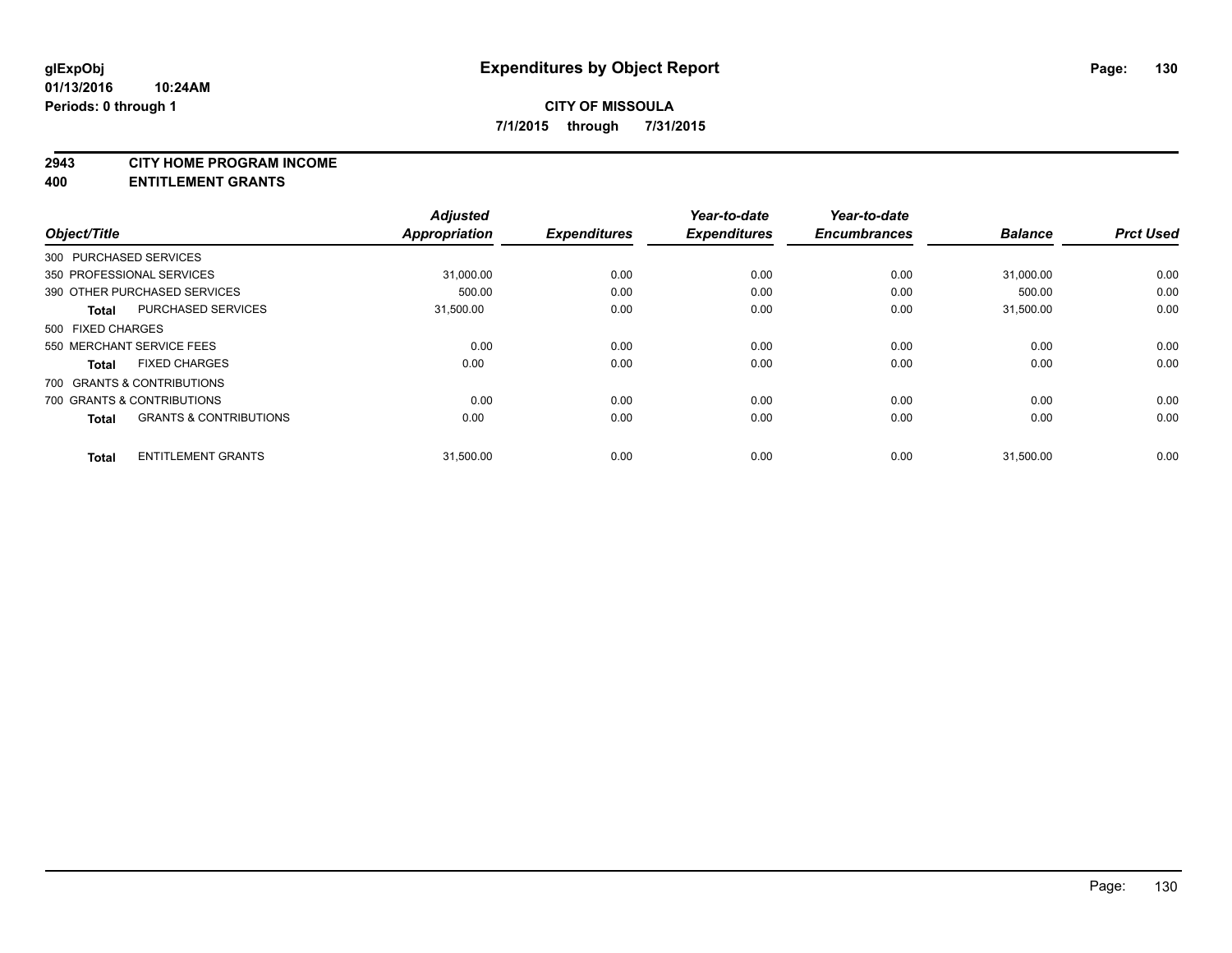### **2943 CITY HOME PROGRAM INCOME**

| Object/Title                                      | <b>Adjusted</b><br>Appropriation | <b>Expenditures</b> | Year-to-date<br><b>Expenditures</b> | Year-to-date<br><b>Encumbrances</b> | <b>Balance</b> | <b>Prct Used</b> |
|---------------------------------------------------|----------------------------------|---------------------|-------------------------------------|-------------------------------------|----------------|------------------|
| 300 PURCHASED SERVICES                            |                                  |                     |                                     |                                     |                |                  |
| 350 PROFESSIONAL SERVICES                         | 31,000.00                        | 0.00                | 0.00                                | 0.00                                | 31,000.00      | 0.00             |
| 390 OTHER PURCHASED SERVICES                      | 500.00                           | 0.00                | 0.00                                | 0.00                                | 500.00         | 0.00             |
| <b>PURCHASED SERVICES</b><br><b>Total</b>         | 31,500.00                        | 0.00                | 0.00                                | 0.00                                | 31,500.00      | 0.00             |
| 500 FIXED CHARGES                                 |                                  |                     |                                     |                                     |                |                  |
| 550 MERCHANT SERVICE FEES                         | 0.00                             | 0.00                | 0.00                                | 0.00                                | 0.00           | 0.00             |
| <b>FIXED CHARGES</b><br><b>Total</b>              | 0.00                             | 0.00                | 0.00                                | 0.00                                | 0.00           | 0.00             |
| 700 GRANTS & CONTRIBUTIONS                        |                                  |                     |                                     |                                     |                |                  |
| 700 GRANTS & CONTRIBUTIONS                        | 0.00                             | 0.00                | 0.00                                | 0.00                                | 0.00           | 0.00             |
| <b>GRANTS &amp; CONTRIBUTIONS</b><br><b>Total</b> | 0.00                             | 0.00                | 0.00                                | 0.00                                | 0.00           | 0.00             |
| CITY HOME PROGRAM INCOME<br><b>Total</b>          | 31,500.00                        | 0.00                | 0.00                                | 0.00                                | 31,500.00      | 0.00             |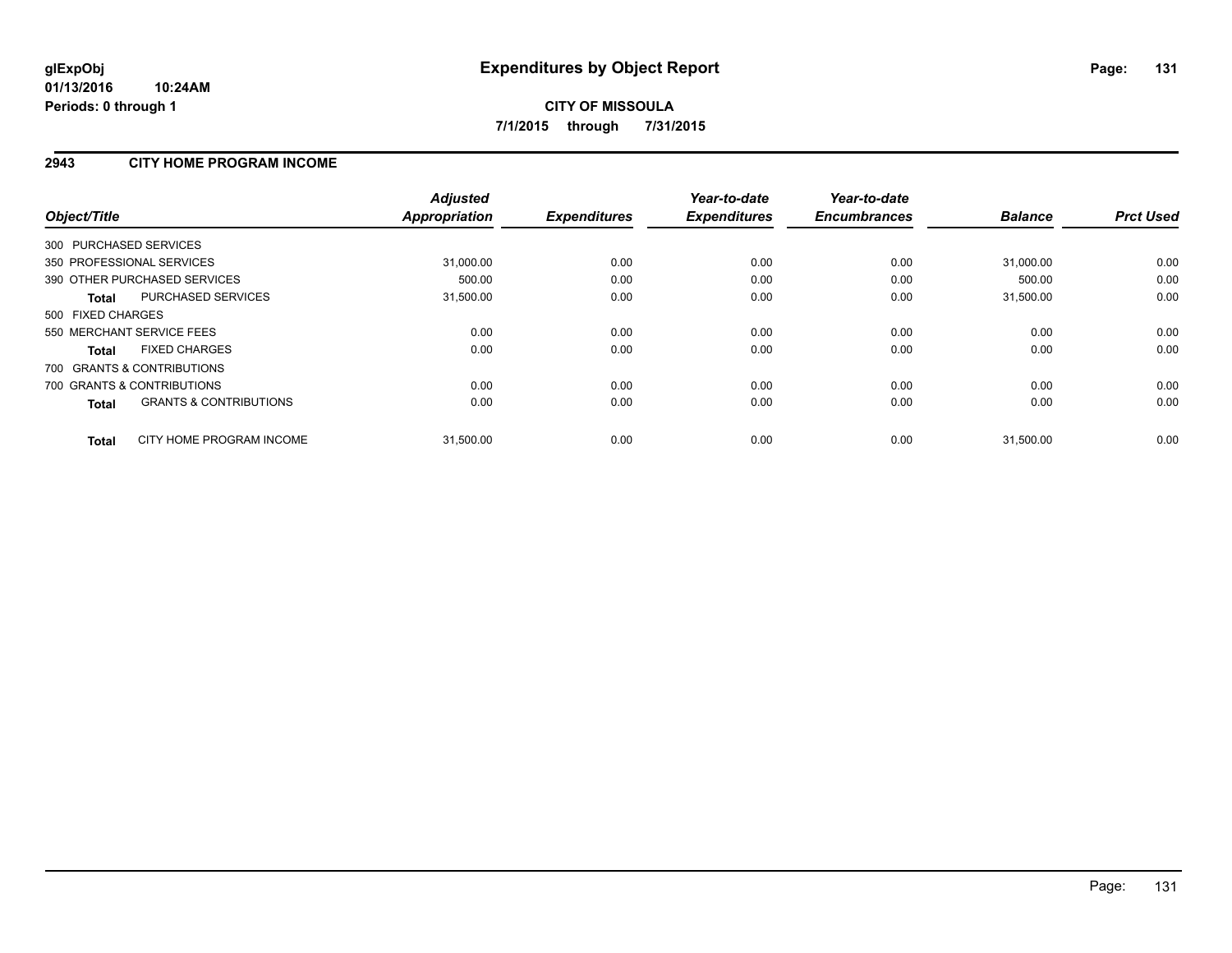### **2944 NEIGHBORHOOD STABILIZATION PROGRAM**

**400 ENTITLEMENT GRANTS**

| <b>Adjusted</b> |               | Year-to-date        | Year-to-date        |                     | <b>Prct Used</b> |
|-----------------|---------------|---------------------|---------------------|---------------------|------------------|
|                 |               |                     |                     |                     |                  |
|                 |               |                     |                     |                     |                  |
| 0.00            | 0.00          | 0.00                | 0.00                | 0.00                | 0.00             |
| 0.00            | 0.00          | 0.00                | 0.00                | 0.00                | 0.00             |
| 0.00            | 0.00          | 0.00                | 0.00                | 0.00                | 0.00             |
|                 |               |                     |                     |                     |                  |
| 0.00            | 0.00          | 0.00                | 0.00                | 0.00                | 0.00             |
| 0.00            | 0.00          | 0.00                | 0.00                | 0.00                | 0.00             |
| 0.00            | 0.00          | 0.00                | 0.00                | 0.00                | 0.00             |
|                 | Appropriation | <b>Expenditures</b> | <b>Expenditures</b> | <b>Encumbrances</b> | <b>Balance</b>   |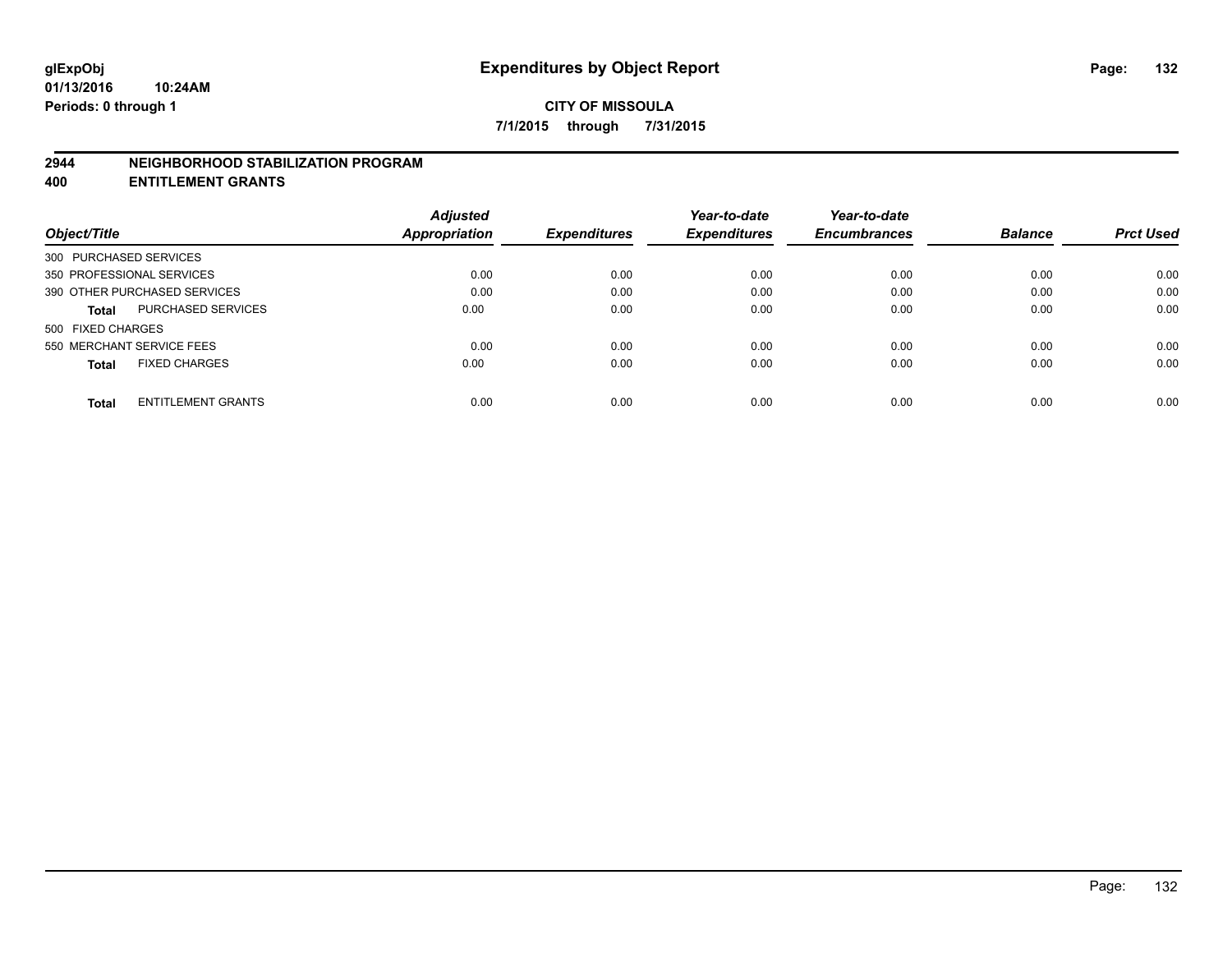### **2944 NEIGHBORHOOD STABILIZATION PROGRAM**

**401 MHA/SILVERTIP**

| Object/Title                              | <b>Adjusted</b><br><b>Appropriation</b> | <b>Expenditures</b> | Year-to-date<br><b>Expenditures</b> | Year-to-date<br><b>Encumbrances</b> | <b>Balance</b> | <b>Prct Used</b> |
|-------------------------------------------|-----------------------------------------|---------------------|-------------------------------------|-------------------------------------|----------------|------------------|
| 300 PURCHASED SERVICES                    |                                         |                     |                                     |                                     |                |                  |
| 350 PROFESSIONAL SERVICES                 | 0.00                                    | 0.00                | 0.00                                | 0.00                                | 0.00           | 0.00             |
| <b>PURCHASED SERVICES</b><br><b>Total</b> | 0.00                                    | 0.00                | 0.00                                | 0.00                                | 0.00           | 0.00             |
| 500 FIXED CHARGES                         |                                         |                     |                                     |                                     |                |                  |
| 550 MERCHANT SERVICE FEES                 | 0.00                                    | 0.00                | 0.00                                | 0.00                                | 0.00           | 0.00             |
| <b>FIXED CHARGES</b><br><b>Total</b>      | 0.00                                    | 0.00                | 0.00                                | 0.00                                | 0.00           | 0.00             |
| <b>MHA/SILVERTIP</b><br>Total             | 0.00                                    | 0.00                | 0.00                                | 0.00                                | 0.00           | 0.00             |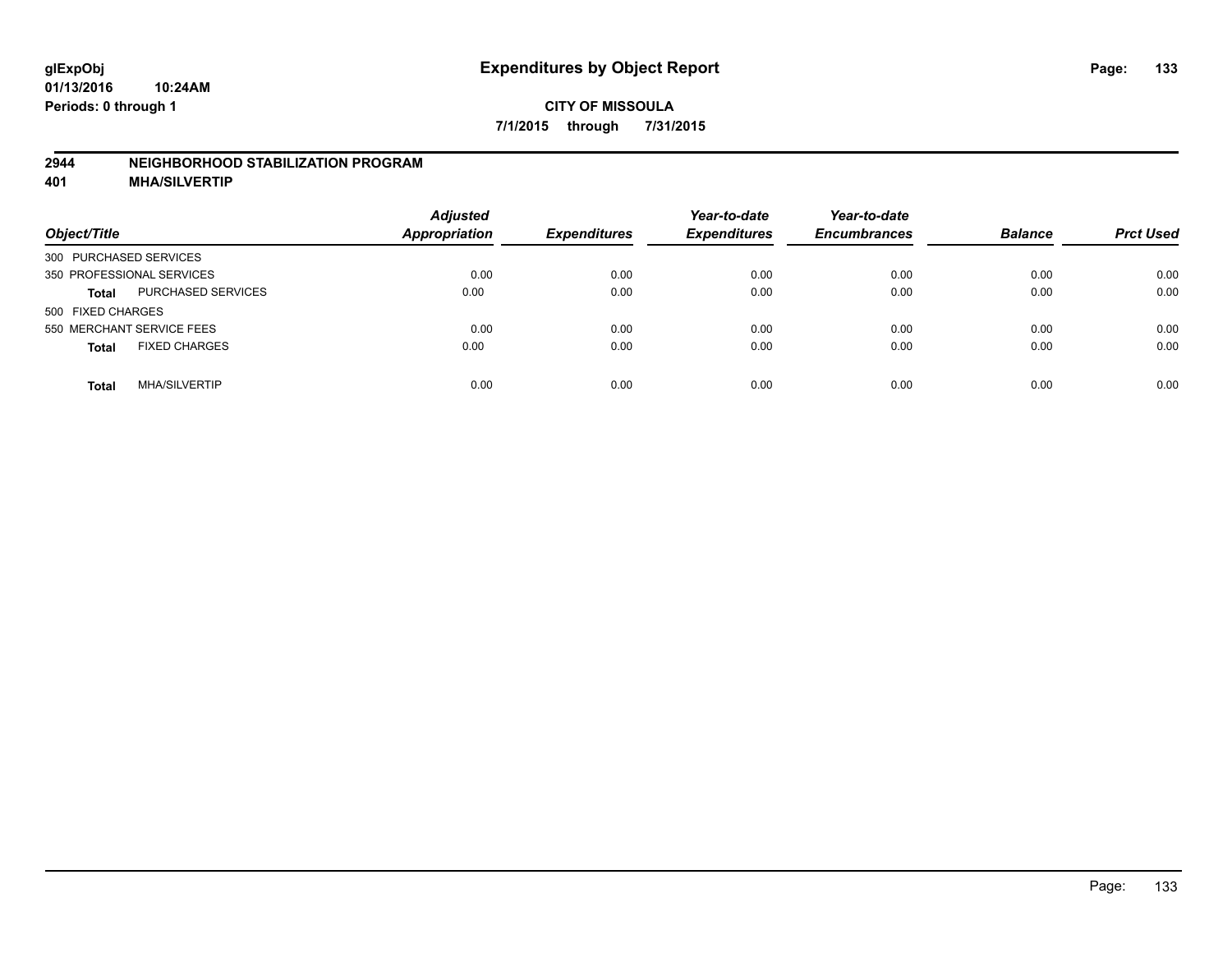### **2944 NEIGHBORHOOD STABILIZATION PROGRAM**

**402 HUD/SILVERTIP**

| <b>Adjusted</b> |                      | Year-to-date        | Year-to-date        |                     | <b>Prct Used</b> |
|-----------------|----------------------|---------------------|---------------------|---------------------|------------------|
|                 |                      |                     |                     |                     |                  |
|                 |                      |                     |                     |                     |                  |
| 0.00            | 0.00                 | 0.00                | 0.00                | 0.00                | 0.00             |
| 0.00            | 0.00                 | 0.00                | 0.00                | 0.00                | 0.00             |
| 0.00            | 0.00                 | 0.00                | 0.00                | 0.00                | 0.00             |
|                 |                      |                     |                     |                     |                  |
| 0.00            | 0.00                 | 0.00                | 0.00                | 0.00                | 0.00             |
| 0.00            | 0.00                 | 0.00                | 0.00                | 0.00                | 0.00             |
| 0.00            | 0.00                 | 0.00                | 0.00                | 0.00                | 0.00             |
|                 | <b>Appropriation</b> | <b>Expenditures</b> | <b>Expenditures</b> | <b>Encumbrances</b> | <b>Balance</b>   |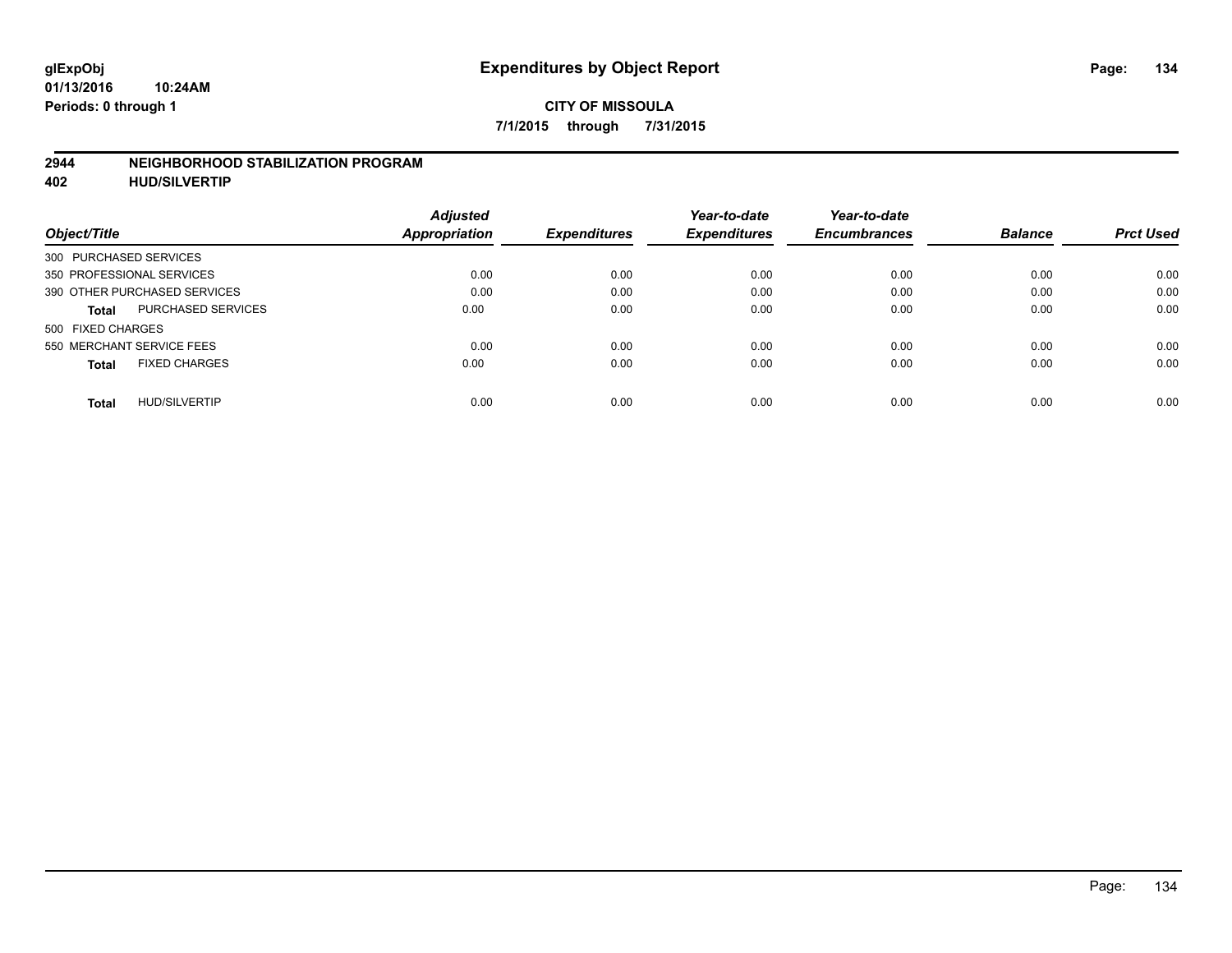**01/13/2016 10:24AM Periods: 0 through 1**

**CITY OF MISSOULA 7/1/2015 through 7/31/2015**

## **2944 NEIGHBORHOOD STABILIZATION PROGRAM**

| Object/Title           |                                  | <b>Adjusted</b><br><b>Appropriation</b> | <b>Expenditures</b> | Year-to-date<br><b>Expenditures</b> | Year-to-date<br><b>Encumbrances</b> | <b>Balance</b> | <b>Prct Used</b> |
|------------------------|----------------------------------|-----------------------------------------|---------------------|-------------------------------------|-------------------------------------|----------------|------------------|
| 300 PURCHASED SERVICES |                                  |                                         |                     |                                     |                                     |                |                  |
|                        | 350 PROFESSIONAL SERVICES        | 0.00                                    | 0.00                | 0.00                                | 0.00                                | 0.00           | 0.00             |
|                        | 390 OTHER PURCHASED SERVICES     | 0.00                                    | 0.00                | 0.00                                | 0.00                                | 0.00           | 0.00             |
| <b>Total</b>           | <b>PURCHASED SERVICES</b>        | 0.00                                    | 0.00                | 0.00                                | 0.00                                | 0.00           | 0.00             |
| 500 FIXED CHARGES      |                                  |                                         |                     |                                     |                                     |                |                  |
|                        | 550 MERCHANT SERVICE FEES        | 0.00                                    | 0.00                | 0.00                                | 0.00                                | 0.00           | 0.00             |
| <b>Total</b>           | <b>FIXED CHARGES</b>             | 0.00                                    | 0.00                | 0.00                                | 0.00                                | 0.00           | 0.00             |
| <b>Total</b>           | NEIGHBORHOOD STABILIZATION PROGF | 0.00                                    | 0.00                | 0.00                                | 0.00                                | 0.00           | 0.00             |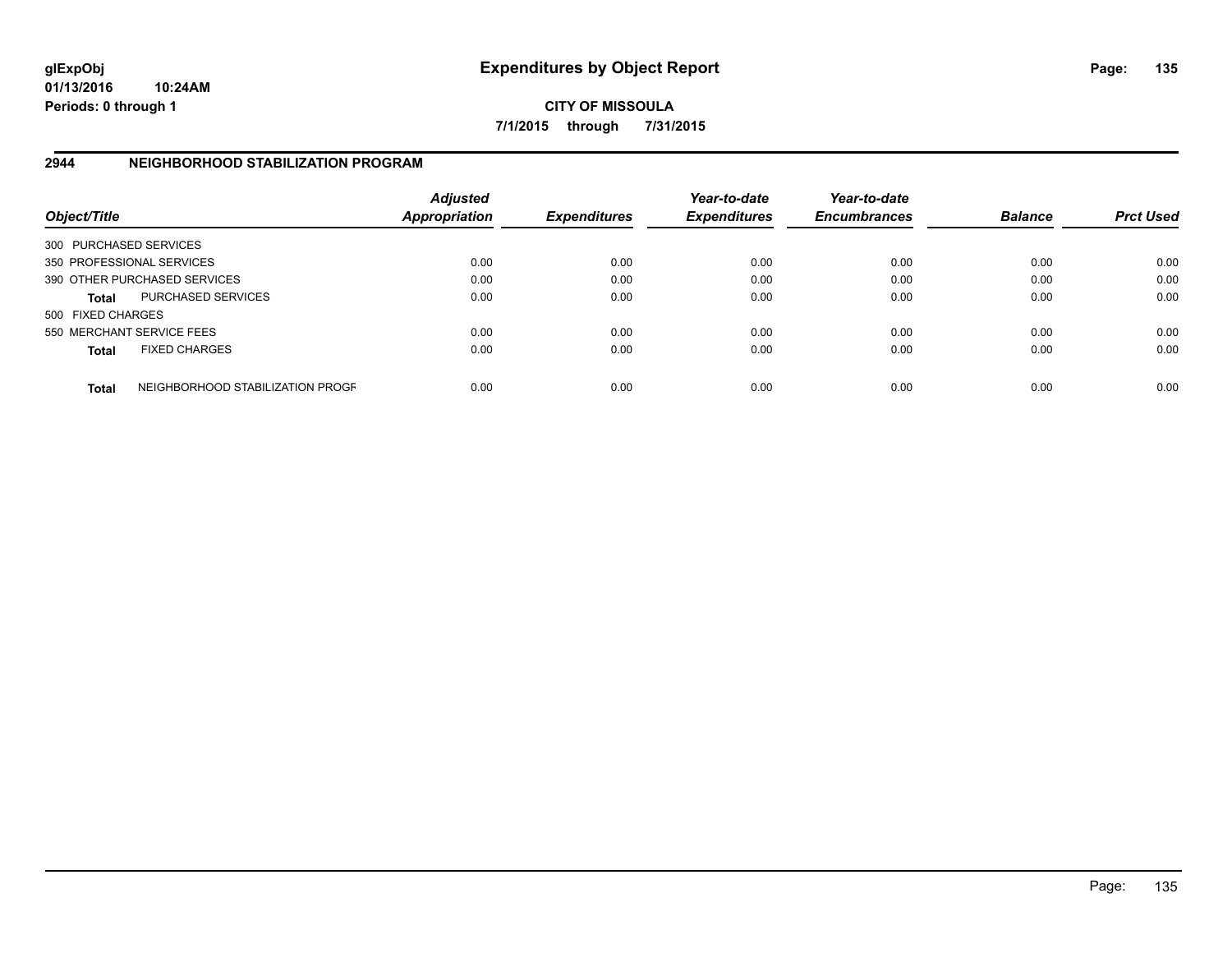#### **2955 TRANSPORTATION**

**250 DEVELOPMENT SERVICES**

|                                            | <b>Adjusted</b> |                     | Year-to-date        | Year-to-date        |                |                  |
|--------------------------------------------|-----------------|---------------------|---------------------|---------------------|----------------|------------------|
| Object/Title                               | Appropriation   | <b>Expenditures</b> | <b>Expenditures</b> | <b>Encumbrances</b> | <b>Balance</b> | <b>Prct Used</b> |
| 100 PERSONAL SERVICES                      |                 |                     |                     |                     |                |                  |
| 110 SALARIES AND WAGES                     | 444,693.00      | 29,043.94           | 29,043.94           | 0.00                | 415,649.06     | 6.53             |
| 120 OVERTIME/TERMINATION                   | 0.00            | 6.15                | 6.15                | 0.00                | $-6.15$        | 0.00             |
| <b>140 EMPLOYER CONTRIBUTIONS</b>          | 160,137.00      | 15,941.96           | 15,941.96           | 0.00                | 144,195.04     | 9.96             |
| 141 STATE RETIREMENT CONTRIBUTIONS         | 0.00            | 29.04               | 29.04               | 0.00                | $-29.04$       | 0.00             |
| PERSONAL SERVICES<br><b>Total</b>          | 604,830.00      | 45,021.09           | 45,021.09           | 0.00                | 559,808.91     | 7.44             |
| 200 SUPPLIES                               |                 |                     |                     |                     |                |                  |
| 210 OFFICE SUPPLIES                        | 6,770.00        | 0.00                | 0.00                | 0.00                | 6,770.00       | 0.00             |
| 220 OPERATING SUPPLIES                     | 35,457.00       | 360.00              | 360.00              | 0.00                | 35,097.00      | 1.02             |
| 230 REPAIR/MAINTENANCE                     | 0.00            | 0.00                | 0.00                | 0.00                | 0.00           | 0.00             |
| 231 GASOLINE                               | 0.00            | 0.00                | 0.00                | 0.00                | 0.00           | 0.00             |
| 240 OTHER SUPPLIES                         | 360.00          | 0.00                | 0.00                | 0.00                | 360.00         | 0.00             |
| <b>SUPPLIES</b><br>Total                   | 42,587.00       | 360.00              | 360.00              | 0.00                | 42,227.00      | 0.85             |
| 300 PURCHASED SERVICES                     |                 |                     |                     |                     |                |                  |
| 310 COMMUNICATIONS                         | 1,000.00        | 0.00                | 0.00                | 0.00                | 1,000.00       | 0.00             |
| 320 PRINTING & DUPLICATING                 | 8,755.00        | 0.00                | 0.00                | 0.00                | 8,755.00       | 0.00             |
| 330 PUBLICITY, SUBSCRIPTIONS & DUES        | 32,495.00       | 360.00              | 360.00              | 0.00                | 32,135.00      | 1.11             |
| 341 ELECTRICITY & NATURAL GAS              | 0.00            | 0.00                | 0.00                | 0.00                | 0.00           | 0.00             |
| 344 TELEPHONE SERVICE                      | 629.00          | 0.00                | 0.00                | 0.00                | 629.00         | 0.00             |
| 350 PROFESSIONAL SERVICES                  | 165,005.00      | 520.00              | 520.00              | 0.00                | 164,485.00     | 0.32             |
| 360 REPAIR & MAINTENANCE                   | 8,900.00        | 0.00                | 0.00                | 0.00                | 8,900.00       | 0.00             |
| 370 TRAVEL                                 | 13,200.00       | 0.00                | 0.00                | 0.00                | 13,200.00      | 0.00             |
| 380 TRAINING                               | 15,300.00       | 0.00                | 0.00                | 0.00                | 15,300.00      | 0.00             |
| 390 OTHER PURCHASED SERVICES               | 23,700.00       | 1,255.00            | 1,255.00            | 0.00                | 22,445.00      | 5.30             |
| PURCHASED SERVICES<br>Total                | 268,984.00      | 2,135.00            | 2,135.00            | 0.00                | 266,849.00     | 0.79             |
| 500 FIXED CHARGES                          |                 |                     |                     |                     |                |                  |
| 500 FIXED CHARGES                          | 38,592.00       | 0.00                | 0.00                | 0.00                | 38,592.00      | 0.00             |
| 550 MERCHANT SERVICE FEES                  | 0.00            | 0.00                | 0.00                | 0.00                | 0.00           | 0.00             |
| <b>FIXED CHARGES</b><br>Total              | 38,592.00       | 0.00                | 0.00                | 0.00                | 38,592.00      | 0.00             |
| 700 GRANTS & CONTRIBUTIONS                 |                 |                     |                     |                     |                |                  |
| 700 GRANTS & CONTRIBUTIONS                 | 142,802.00      | 0.00                | 0.00                | 0.00                | 142,802.00     | 0.00             |
| <b>GRANTS &amp; CONTRIBUTIONS</b><br>Total | 142,802.00      | 0.00                | 0.00                | 0.00                | 142,802.00     | 0.00             |
|                                            |                 |                     |                     |                     |                |                  |

800 OTHER OBJECTS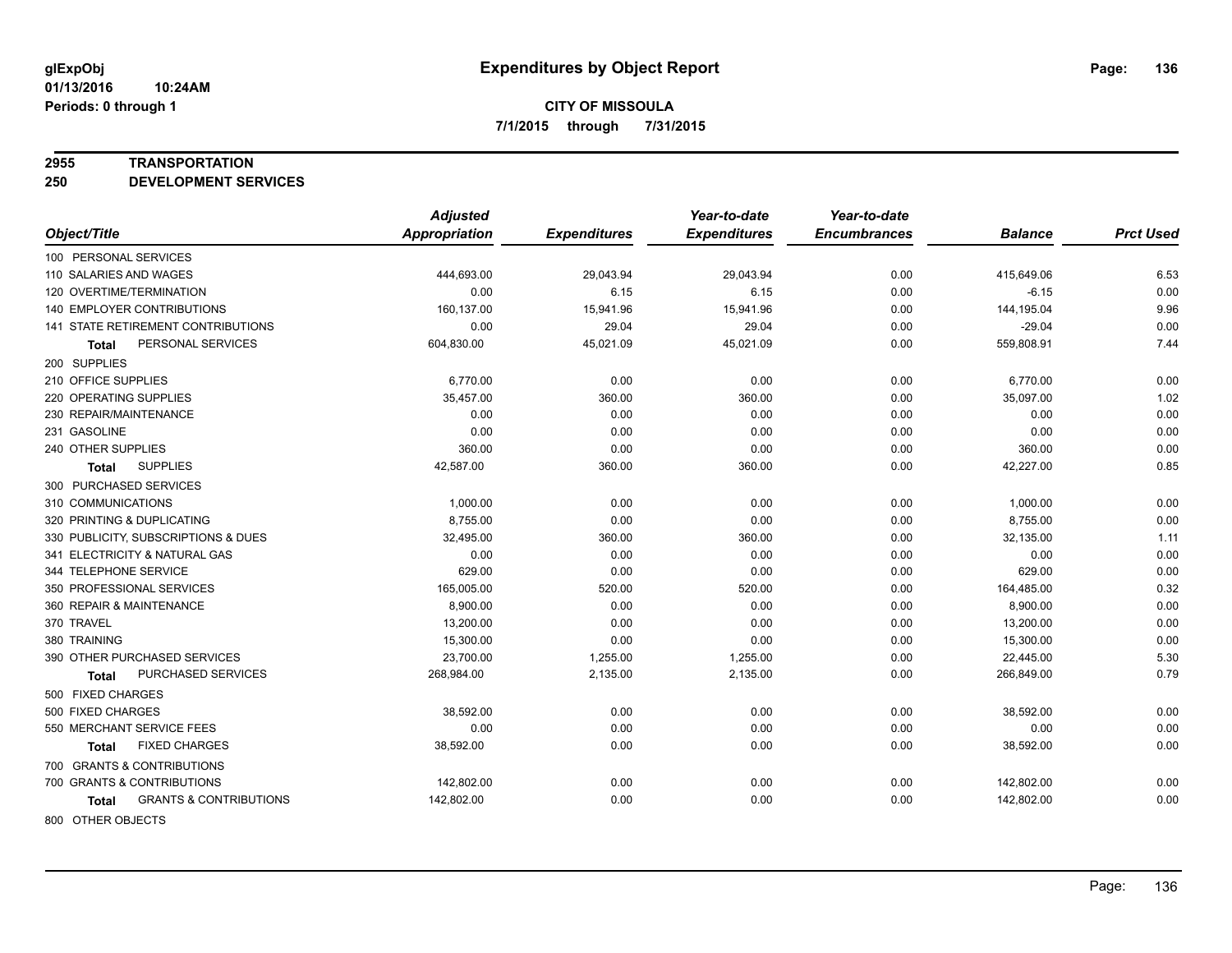#### **2955 TRANSPORTATION**

**250 DEVELOPMENT SERVICES**

| Object/Title                          | <b>Adjusted</b><br><b>Appropriation</b> | <b>Expenditures</b> | Year-to-date<br><b>Expenditures</b> | Year-to-date<br><b>Encumbrances</b> | <b>Balance</b> | <b>Prct Used</b> |
|---------------------------------------|-----------------------------------------|---------------------|-------------------------------------|-------------------------------------|----------------|------------------|
| 820 TRANSFERS TO OTHER FUNDS          | 0.00                                    | 0.00                | 0.00                                | 0.00                                | 0.00           | 0.00             |
| 845 CONTINGENCY                       | 127,295.00                              | 0.00                | 0.00                                | 0.00                                | 127,295.00     | 0.00             |
| OTHER OBJECTS<br><b>Total</b>         | 127.295.00                              | 0.00                | 0.00                                | 0.00                                | 127,295.00     | 0.00             |
| 900 CAPITAL OUTLAY                    |                                         |                     |                                     |                                     |                |                  |
| 940 MACHINERY & EQUIPMENT             | 0.00                                    | 0.00                | 0.00                                | 0.00                                | 0.00           | 0.00             |
| <b>CAPITAL OUTLAY</b><br><b>Total</b> | 0.00                                    | 0.00                | 0.00                                | 0.00                                | 0.00           | 0.00             |
| DEVELOPMENT SERVICES<br><b>Total</b>  | 1,225,090.00                            | 47.516.09           | 47.516.09                           | 0.00                                | 1,177,573.91   | 3.88             |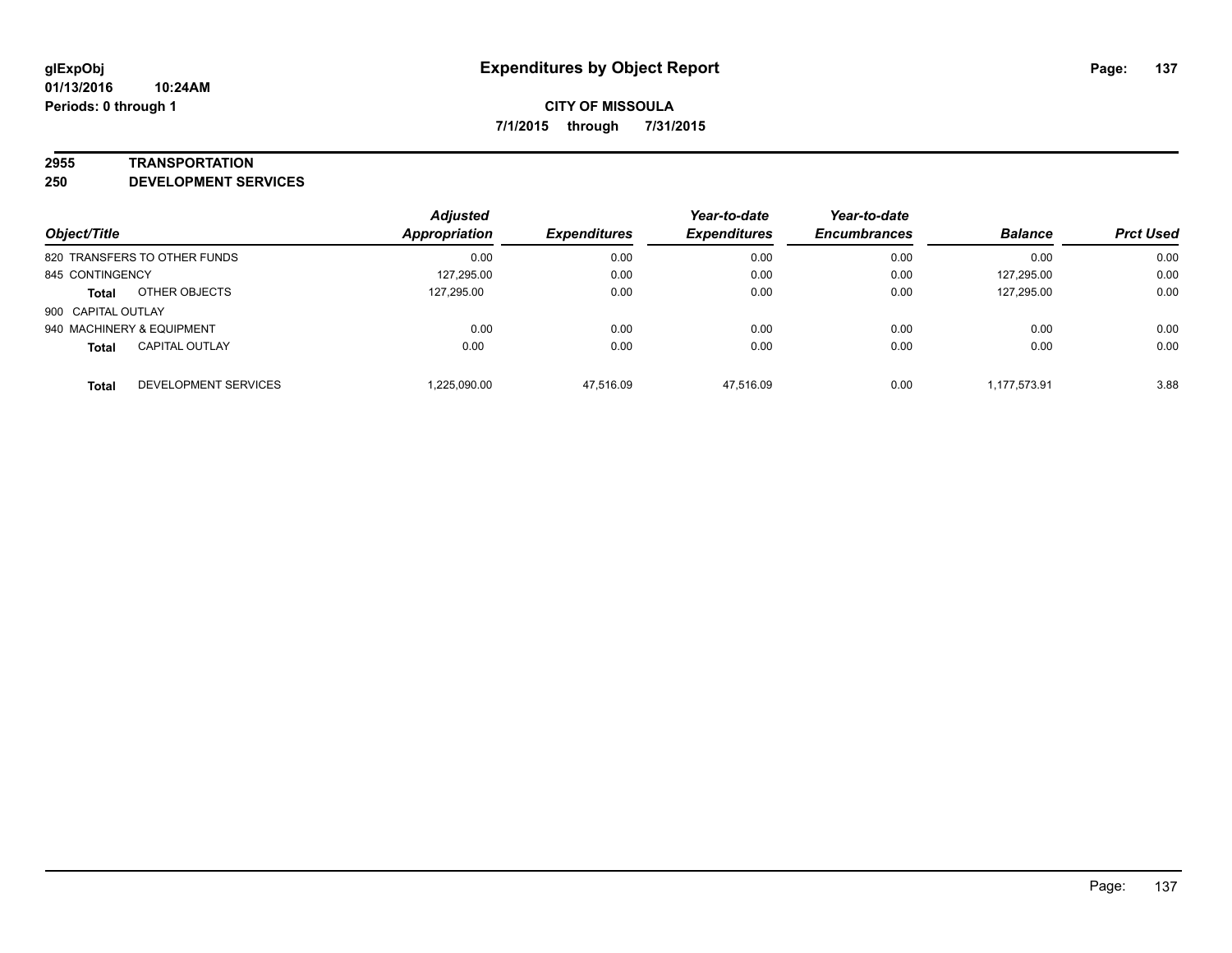### **2955 TRANSPORTATION**

|                                                   | <b>Adjusted</b>      |                     | Year-to-date        | Year-to-date        |                |                  |
|---------------------------------------------------|----------------------|---------------------|---------------------|---------------------|----------------|------------------|
| Object/Title                                      | <b>Appropriation</b> | <b>Expenditures</b> | <b>Expenditures</b> | <b>Encumbrances</b> | <b>Balance</b> | <b>Prct Used</b> |
| 100 PERSONAL SERVICES                             |                      |                     |                     |                     |                |                  |
| 110 SALARIES AND WAGES                            | 444,693.00           | 29,043.94           | 29,043.94           | 0.00                | 415,649.06     | 6.53             |
| 120 OVERTIME/TERMINATION                          | 0.00                 | 6.15                | 6.15                | 0.00                | $-6.15$        | 0.00             |
| 140 EMPLOYER CONTRIBUTIONS                        | 160,137.00           | 15,941.96           | 15,941.96           | 0.00                | 144,195.04     | 9.96             |
| 141 STATE RETIREMENT CONTRIBUTIONS                | 0.00                 | 29.04               | 29.04               | 0.00                | $-29.04$       | 0.00             |
| PERSONAL SERVICES<br>Total                        | 604,830.00           | 45,021.09           | 45,021.09           | 0.00                | 559,808.91     | 7.44             |
| 200 SUPPLIES                                      |                      |                     |                     |                     |                |                  |
| 210 OFFICE SUPPLIES                               | 6,770.00             | 0.00                | 0.00                | 0.00                | 6,770.00       | 0.00             |
| 220 OPERATING SUPPLIES                            | 35,457.00            | 360.00              | 360.00              | 0.00                | 35,097.00      | 1.02             |
| 230 REPAIR/MAINTENANCE                            | 0.00                 | 0.00                | 0.00                | 0.00                | 0.00           | 0.00             |
| 231 GASOLINE                                      | 0.00                 | 0.00                | 0.00                | 0.00                | 0.00           | 0.00             |
| 240 OTHER SUPPLIES                                | 360.00               | 0.00                | 0.00                | 0.00                | 360.00         | 0.00             |
| <b>SUPPLIES</b><br><b>Total</b>                   | 42,587.00            | 360.00              | 360.00              | 0.00                | 42,227.00      | 0.85             |
| 300 PURCHASED SERVICES                            |                      |                     |                     |                     |                |                  |
| 310 COMMUNICATIONS                                | 1,000.00             | 0.00                | 0.00                | 0.00                | 1,000.00       | 0.00             |
| 320 PRINTING & DUPLICATING                        | 8,755.00             | 0.00                | 0.00                | 0.00                | 8,755.00       | 0.00             |
| 330 PUBLICITY, SUBSCRIPTIONS & DUES               | 32,495.00            | 360.00              | 360.00              | 0.00                | 32,135.00      | 1.11             |
| 341 ELECTRICITY & NATURAL GAS                     | 0.00                 | 0.00                | 0.00                | 0.00                | 0.00           | 0.00             |
| 344 TELEPHONE SERVICE                             | 629.00               | 0.00                | 0.00                | 0.00                | 629.00         | 0.00             |
| 350 PROFESSIONAL SERVICES                         | 165,005.00           | 520.00              | 520.00              | 0.00                | 164,485.00     | 0.32             |
| 360 REPAIR & MAINTENANCE                          | 8,900.00             | 0.00                | 0.00                | 0.00                | 8,900.00       | 0.00             |
| 370 TRAVEL                                        | 13,200.00            | 0.00                | 0.00                | 0.00                | 13,200.00      | 0.00             |
| 380 TRAINING                                      | 15,300.00            | 0.00                | 0.00                | 0.00                | 15,300.00      | 0.00             |
| 390 OTHER PURCHASED SERVICES                      | 23,700.00            | 1,255.00            | 1,255.00            | 0.00                | 22,445.00      | 5.30             |
| PURCHASED SERVICES<br><b>Total</b>                | 268,984.00           | 2,135.00            | 2,135.00            | 0.00                | 266,849.00     | 0.79             |
| 500 FIXED CHARGES                                 |                      |                     |                     |                     |                |                  |
| 500 FIXED CHARGES                                 | 38,592.00            | 0.00                | 0.00                | 0.00                | 38,592.00      | 0.00             |
| 550 MERCHANT SERVICE FEES                         | 0.00                 | 0.00                | 0.00                | 0.00                | 0.00           | 0.00             |
| <b>FIXED CHARGES</b><br>Total                     | 38,592.00            | 0.00                | 0.00                | 0.00                | 38,592.00      | 0.00             |
| 700 GRANTS & CONTRIBUTIONS                        |                      |                     |                     |                     |                |                  |
| 700 GRANTS & CONTRIBUTIONS                        | 142,802.00           | 0.00                | 0.00                | 0.00                | 142,802.00     | 0.00             |
| <b>GRANTS &amp; CONTRIBUTIONS</b><br><b>Total</b> | 142,802.00           | 0.00                | 0.00                | 0.00                | 142,802.00     | 0.00             |
| 800 OTHER OBJECTS                                 |                      |                     |                     |                     |                |                  |
| 820 TRANSFERS TO OTHER FUNDS                      | 0.00                 | 0.00                | 0.00                | 0.00                | 0.00           | 0.00             |
| 845 CONTINGENCY                                   | 127,295.00           | 0.00                | 0.00                | 0.00                | 127,295.00     | 0.00             |
|                                                   |                      |                     |                     |                     |                |                  |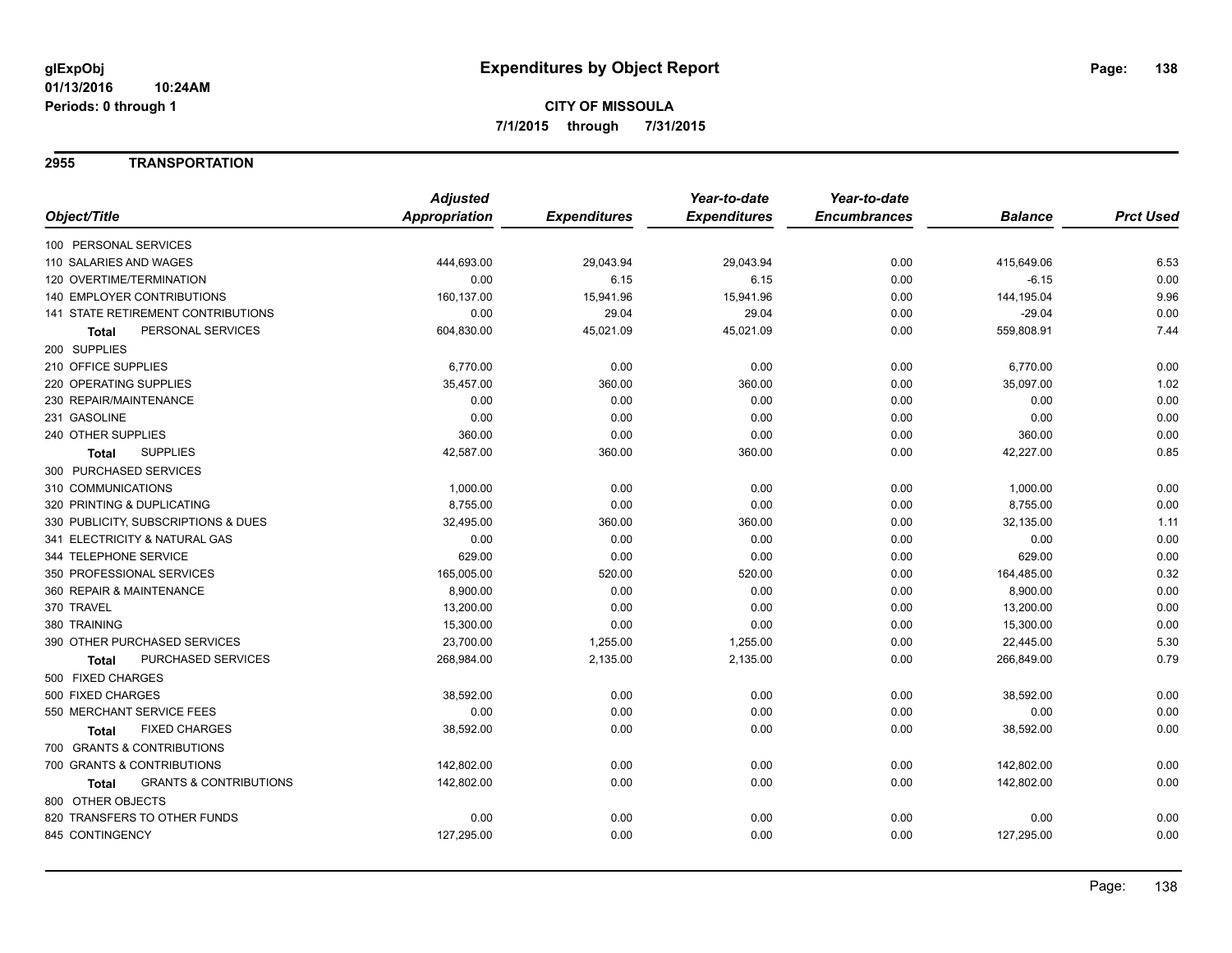### **2955 TRANSPORTATION**

| Obiect/Title                   | <b>Adjusted</b><br>Appropriation | <i><b>Expenditures</b></i> | Year-to-date<br><b>Expenditures</b> | Year-to-date<br><b>Encumbrances</b> | <b>Balance</b> | <b>Prct Used</b> |
|--------------------------------|----------------------------------|----------------------------|-------------------------------------|-------------------------------------|----------------|------------------|
| OTHER OBJECTS<br><b>Total</b>  | 127.295.00                       | 0.00                       | 0.00                                | 0.00                                | 127.295.00     | 0.00             |
| 900 CAPITAL OUTLAY             |                                  |                            |                                     |                                     |                |                  |
| 940 MACHINERY & EQUIPMENT      | 0.00                             | 0.00                       | 0.00                                | 0.00                                | 0.00           | 0.00             |
| <b>CAPITAL OUTLAY</b><br>Total | 0.00                             | 0.00                       | 0.00                                | 0.00                                | 0.00           | 0.00             |
| TRANSPORTATION<br>Total        | .225,090.00                      | 47.516.09                  | 47.516.09                           | 0.00                                | 1.177.573.91   | 3.88             |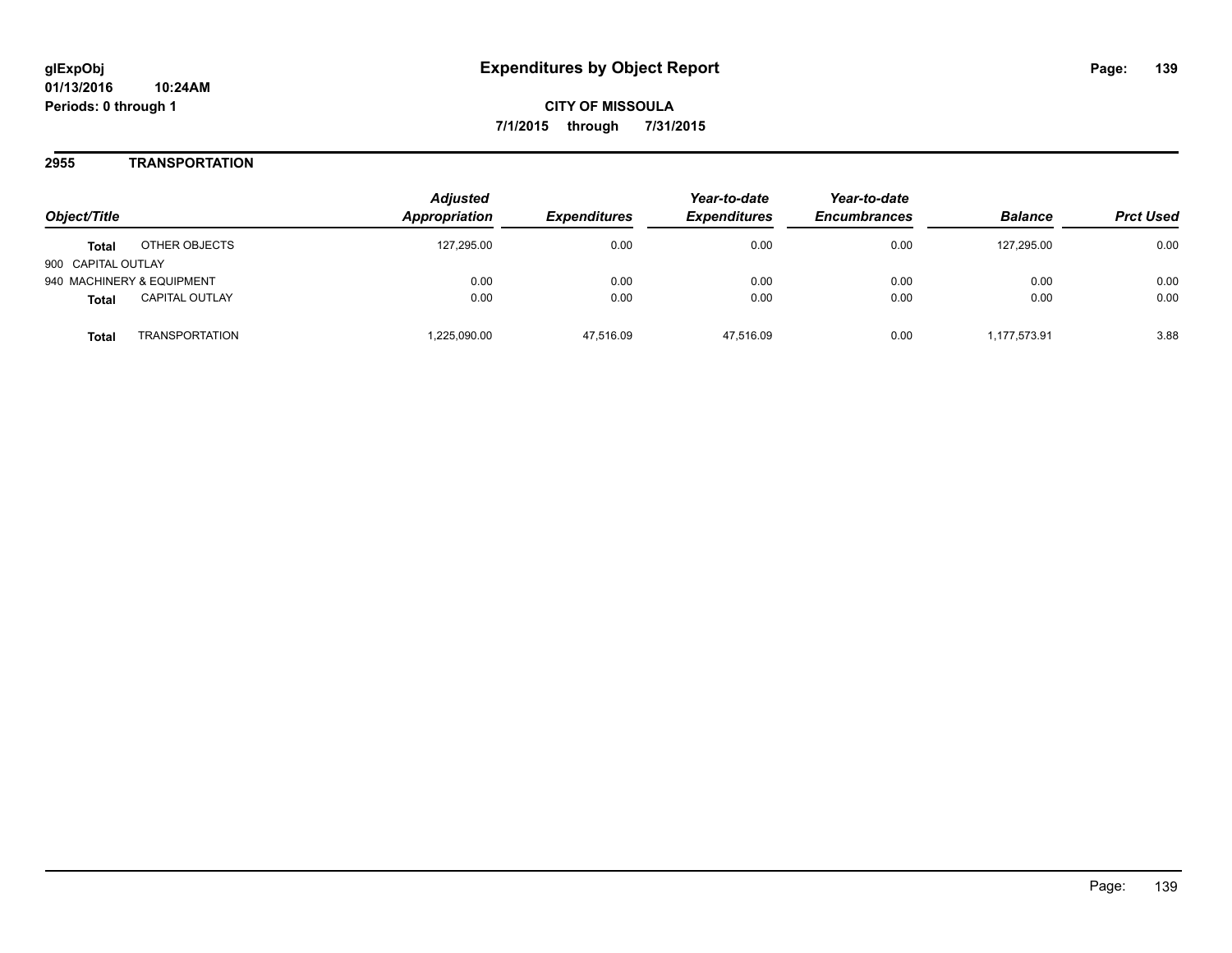#### **2987 FEDERAL TRANSPORTATION FUND**

**370 PARKS & RECREATION**

| Object/Title           |                                    | <b>Adjusted</b><br>Appropriation | <b>Expenditures</b> | Year-to-date<br><b>Expenditures</b> | Year-to-date<br><b>Encumbrances</b> | <b>Balance</b> | <b>Prct Used</b> |
|------------------------|------------------------------------|----------------------------------|---------------------|-------------------------------------|-------------------------------------|----------------|------------------|
|                        |                                    |                                  |                     |                                     |                                     |                |                  |
| 100 PERSONAL SERVICES  |                                    |                                  |                     |                                     |                                     |                |                  |
| 110 SALARIES AND WAGES |                                    | 0.00                             | 481.46              | 481.46                              | 0.00                                | -481.46        | 0.00             |
|                        | 140 EMPLOYER CONTRIBUTIONS         | 0.00                             | 107.14              | 107.14                              | 0.00                                | $-107.14$      | 0.00             |
|                        | 141 STATE RETIREMENT CONTRIBUTIONS | 0.00                             | 0.48                | 0.48                                | 0.00                                | $-0.48$        | 0.00             |
| <b>Total</b>           | PERSONAL SERVICES                  | 0.00                             | 589.08              | 589.08                              | 0.00                                | $-589.08$      | 0.00             |
| 500 FIXED CHARGES      |                                    |                                  |                     |                                     |                                     |                |                  |
|                        | 550 MERCHANT SERVICE FEES          | 0.00                             | 0.00                | 0.00                                | 0.00                                | 0.00           | 0.00             |
| <b>Total</b>           | <b>FIXED CHARGES</b>               | 0.00                             | 0.00                | 0.00                                | 0.00                                | 0.00           | 0.00             |
|                        |                                    |                                  |                     |                                     |                                     |                |                  |
| <b>Total</b>           | PARKS & RECREATION                 | 0.00                             | 589.08              | 589.08                              | 0.00                                | $-589.08$      | 0.00             |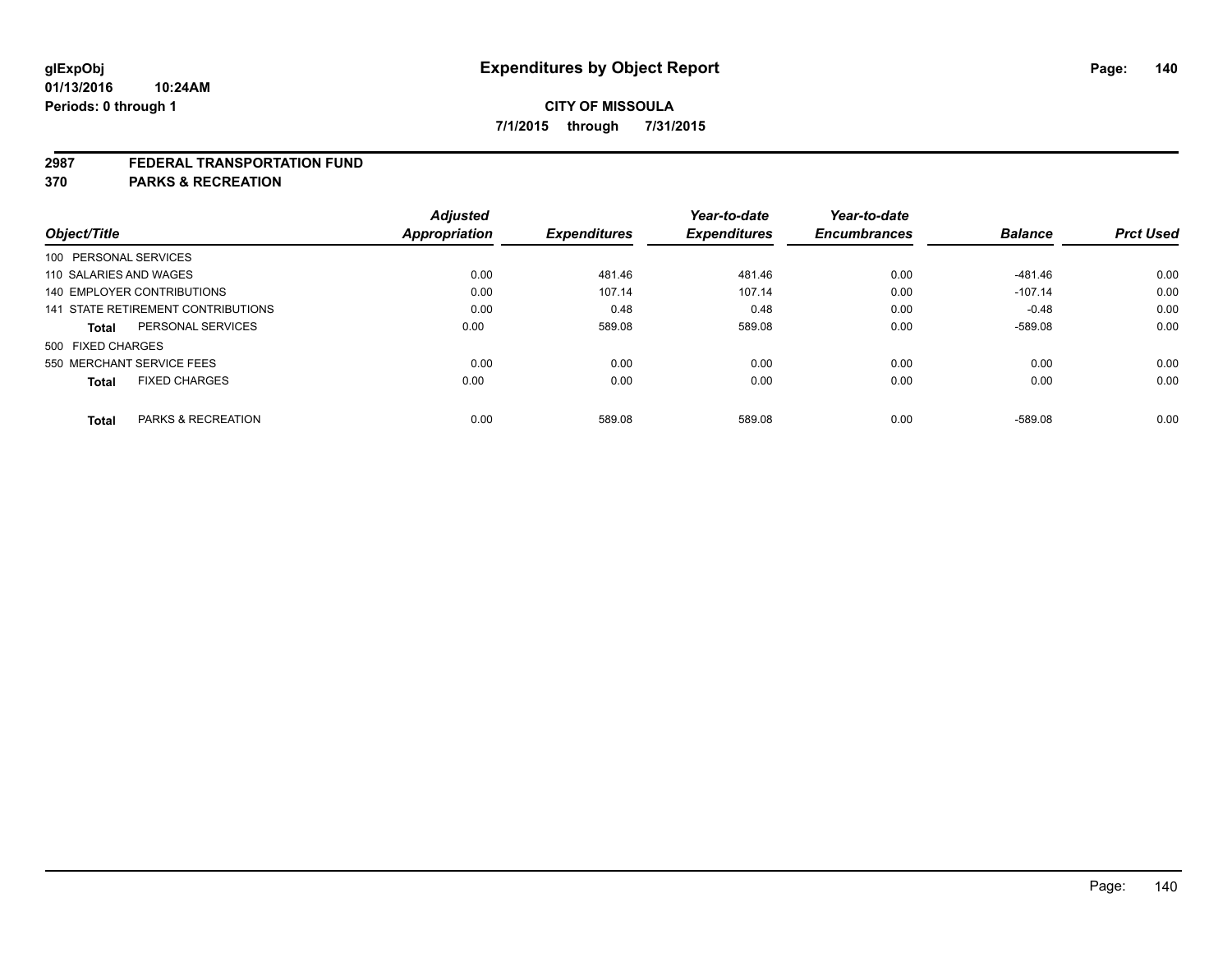#### **2987 FEDERAL TRANSPORTATION FUND**

**390 NON-DEPARTMENTAL**

| Object/Title           |                                   | <b>Adjusted</b><br><b>Appropriation</b> | <b>Expenditures</b> | Year-to-date<br><b>Expenditures</b> | Year-to-date<br><b>Encumbrances</b> | <b>Balance</b> | <b>Prct Used</b> |
|------------------------|-----------------------------------|-----------------------------------------|---------------------|-------------------------------------|-------------------------------------|----------------|------------------|
| 100 PERSONAL SERVICES  |                                   |                                         |                     |                                     |                                     |                |                  |
| 110 SALARIES AND WAGES |                                   | 0.00                                    | 0.00                | 0.00                                | 0.00                                | 0.00           | 0.00             |
|                        | 120 OVERTIME/TERMINATION          | 0.00                                    | 0.00                | 0.00                                | 0.00                                | 0.00           | 0.00             |
|                        | <b>140 EMPLOYER CONTRIBUTIONS</b> | 0.00                                    | 0.00                | 0.00                                | 0.00                                | 0.00           | 0.00             |
| <b>Total</b>           | PERSONAL SERVICES                 | 0.00                                    | 0.00                | 0.00                                | 0.00                                | 0.00           | 0.00             |
| 500 FIXED CHARGES      |                                   |                                         |                     |                                     |                                     |                |                  |
|                        | 550 MERCHANT SERVICE FEES         | 0.00                                    | 0.00                | 0.00                                | 0.00                                | 0.00           | 0.00             |
| Total                  | <b>FIXED CHARGES</b>              | 0.00                                    | 0.00                | 0.00                                | 0.00                                | 0.00           | 0.00             |
| 800 OTHER OBJECTS      |                                   |                                         |                     |                                     |                                     |                |                  |
|                        | 820 TRANSFERS TO OTHER FUNDS      | 0.00                                    | 0.00                | 0.00                                | 0.00                                | 0.00           | 0.00             |
| Total                  | OTHER OBJECTS                     | 0.00                                    | 0.00                | 0.00                                | 0.00                                | 0.00           | 0.00             |
| 900 CAPITAL OUTLAY     |                                   |                                         |                     |                                     |                                     |                |                  |
| 930 IMPROVEMENTS       |                                   | 762,189.00                              | 1,261.44            | 1,261.44                            | 0.00                                | 760.927.56     | 0.17             |
| <b>Total</b>           | <b>CAPITAL OUTLAY</b>             | 762,189.00                              | 1,261.44            | 1,261.44                            | 0.00                                | 760,927.56     | 0.17             |
| <b>Total</b>           | NON-DEPARTMENTAL                  | 762,189.00                              | 1,261.44            | 1,261.44                            | 0.00                                | 760,927.56     | 0.17             |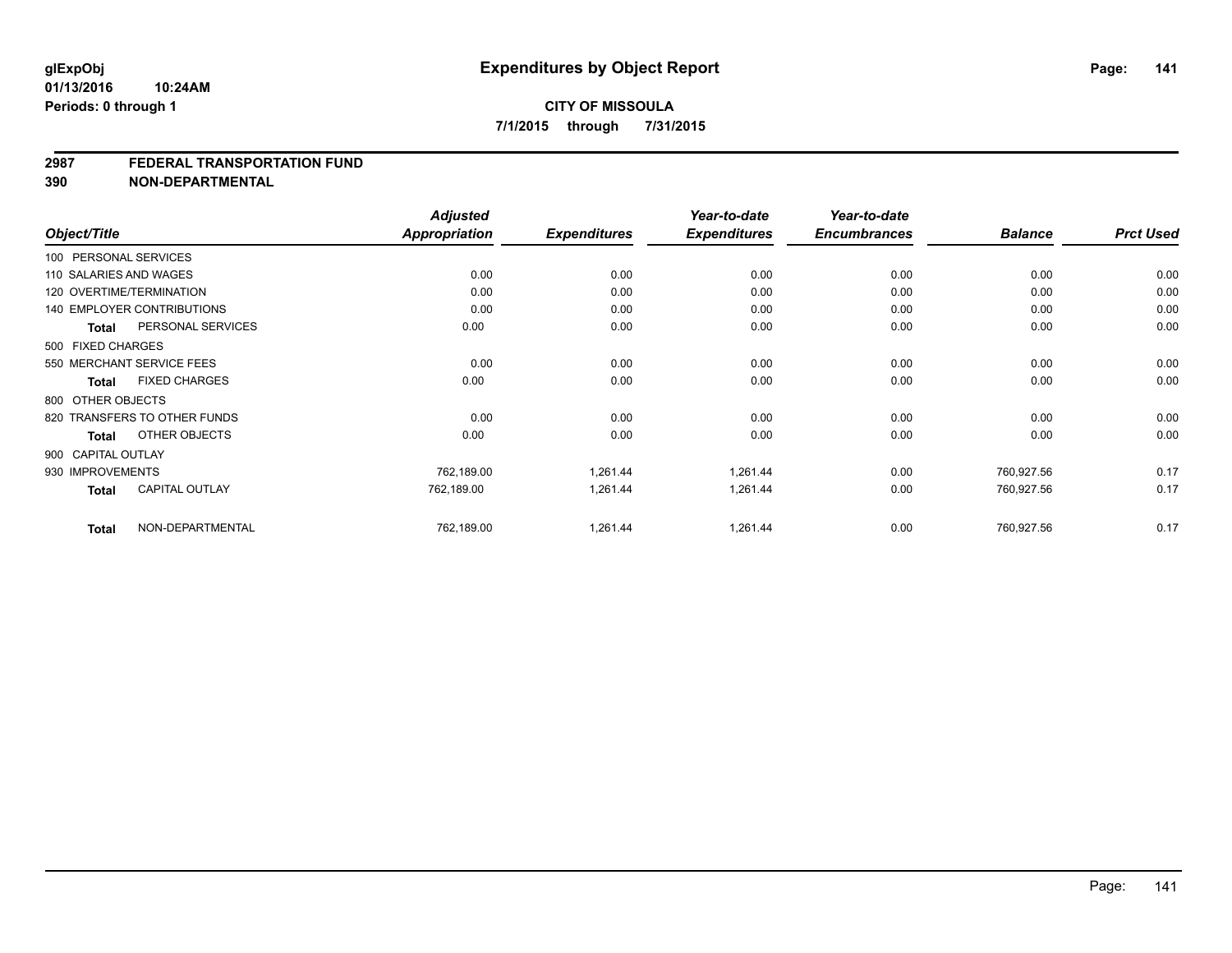**01/13/2016 10:24AM Periods: 0 through 1**

## **2987 FEDERAL TRANSPORTATION FUND**

| Object/Title           |                                    | <b>Adjusted</b><br><b>Appropriation</b> | <b>Expenditures</b> | Year-to-date<br><b>Expenditures</b> | Year-to-date<br><b>Encumbrances</b> | <b>Balance</b> | <b>Prct Used</b> |
|------------------------|------------------------------------|-----------------------------------------|---------------------|-------------------------------------|-------------------------------------|----------------|------------------|
| 100 PERSONAL SERVICES  |                                    |                                         |                     |                                     |                                     |                |                  |
| 110 SALARIES AND WAGES |                                    | 0.00                                    | 481.46              | 481.46                              | 0.00                                | $-481.46$      | 0.00             |
|                        | 120 OVERTIME/TERMINATION           | 0.00                                    | 0.00                | 0.00                                | 0.00                                | 0.00           | 0.00             |
|                        | <b>140 EMPLOYER CONTRIBUTIONS</b>  | 0.00                                    | 107.14              | 107.14                              | 0.00                                | $-107.14$      | 0.00             |
|                        | 141 STATE RETIREMENT CONTRIBUTIONS | 0.00                                    | 0.48                | 0.48                                | 0.00                                | $-0.48$        | 0.00             |
| <b>Total</b>           | PERSONAL SERVICES                  | 0.00                                    | 589.08              | 589.08                              | 0.00                                | $-589.08$      | 0.00             |
| 500 FIXED CHARGES      |                                    |                                         |                     |                                     |                                     |                |                  |
|                        | 550 MERCHANT SERVICE FEES          | 0.00                                    | 0.00                | 0.00                                | 0.00                                | 0.00           | 0.00             |
| Total                  | <b>FIXED CHARGES</b>               | 0.00                                    | 0.00                | 0.00                                | 0.00                                | 0.00           | 0.00             |
| 800 OTHER OBJECTS      |                                    |                                         |                     |                                     |                                     |                |                  |
|                        | 820 TRANSFERS TO OTHER FUNDS       | 0.00                                    | 0.00                | 0.00                                | 0.00                                | 0.00           | 0.00             |
| <b>Total</b>           | OTHER OBJECTS                      | 0.00                                    | 0.00                | 0.00                                | 0.00                                | 0.00           | 0.00             |
| 900 CAPITAL OUTLAY     |                                    |                                         |                     |                                     |                                     |                |                  |
| 930 IMPROVEMENTS       |                                    | 762,189.00                              | 1,261.44            | 1,261.44                            | 0.00                                | 760,927.56     | 0.17             |
| <b>Total</b>           | <b>CAPITAL OUTLAY</b>              | 762,189.00                              | 1,261.44            | 1,261.44                            | 0.00                                | 760,927.56     | 0.17             |
| <b>Total</b>           | FEDERAL TRANSPORTATION FUND        | 762,189.00                              | 1,850.52            | 1,850.52                            | 0.00                                | 760,338.48     | 0.24             |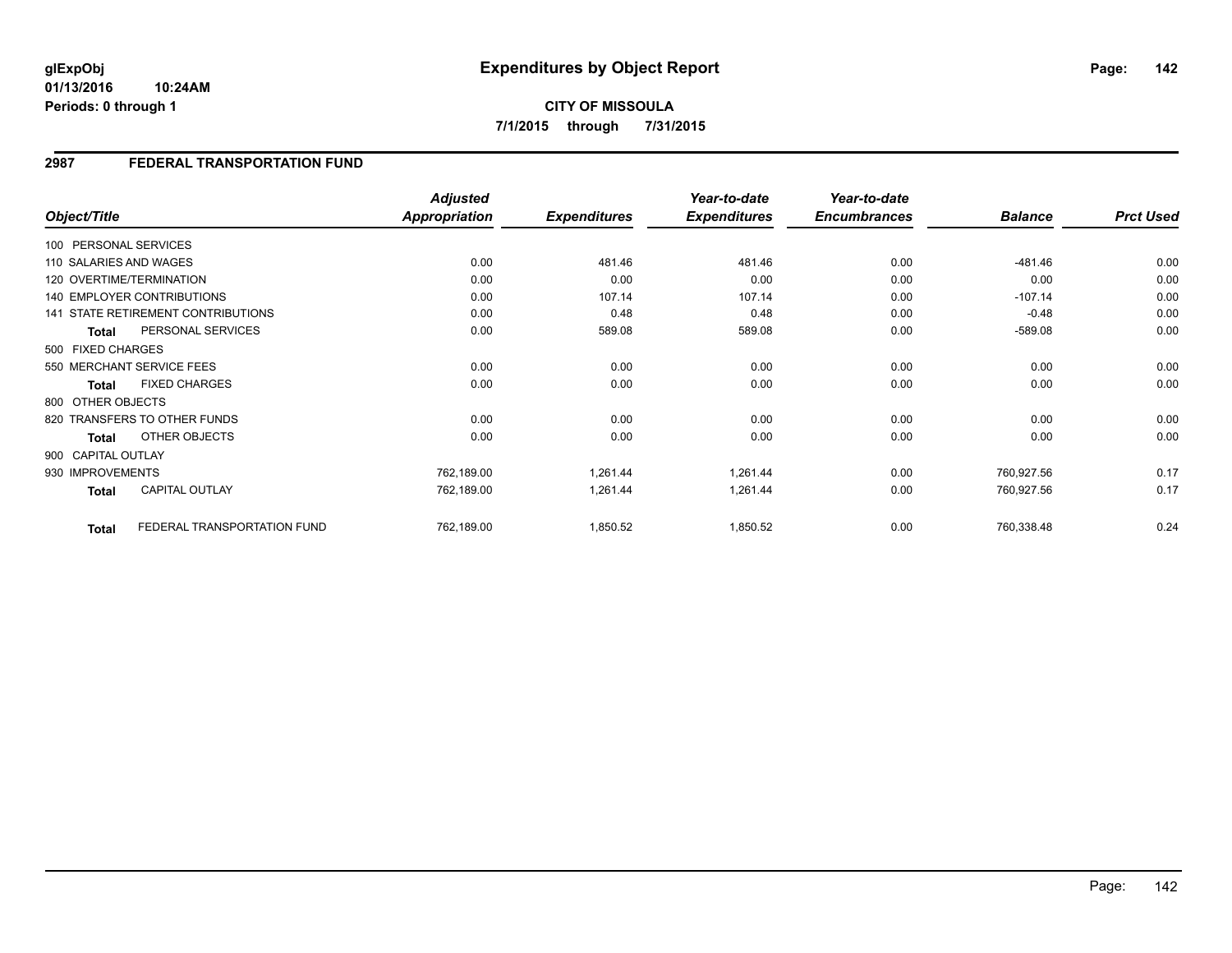### **2988 GRANTS & DONATIONS FUND**

**223 CITY CLERK**

| Object/Title                         | <b>Adjusted</b><br><b>Appropriation</b> | <b>Expenditures</b> | Year-to-date<br><b>Expenditures</b> | Year-to-date<br><b>Encumbrances</b> | <b>Balance</b> | <b>Prct Used</b> |
|--------------------------------------|-----------------------------------------|---------------------|-------------------------------------|-------------------------------------|----------------|------------------|
| 200 SUPPLIES                         |                                         |                     |                                     |                                     |                |                  |
| 210 OFFICE SUPPLIES                  | 0.00                                    | 0.00                | 0.00                                | 0.00                                | 0.00           | 0.00             |
| <b>SUPPLIES</b><br><b>Total</b>      | 0.00                                    | 0.00                | 0.00                                | 0.00                                | 0.00           | 0.00             |
| 500 FIXED CHARGES                    |                                         |                     |                                     |                                     |                |                  |
| 550 MERCHANT SERVICE FEES            | 0.00                                    | 0.00                | 0.00                                | 0.00                                | 0.00           | 0.00             |
| <b>FIXED CHARGES</b><br><b>Total</b> | 0.00                                    | 0.00                | 0.00                                | 0.00                                | 0.00           | 0.00             |
| <b>CITY CLERK</b><br><b>Total</b>    | 0.00                                    | 0.00                | 0.00                                | 0.00                                | 0.00           | 0.00             |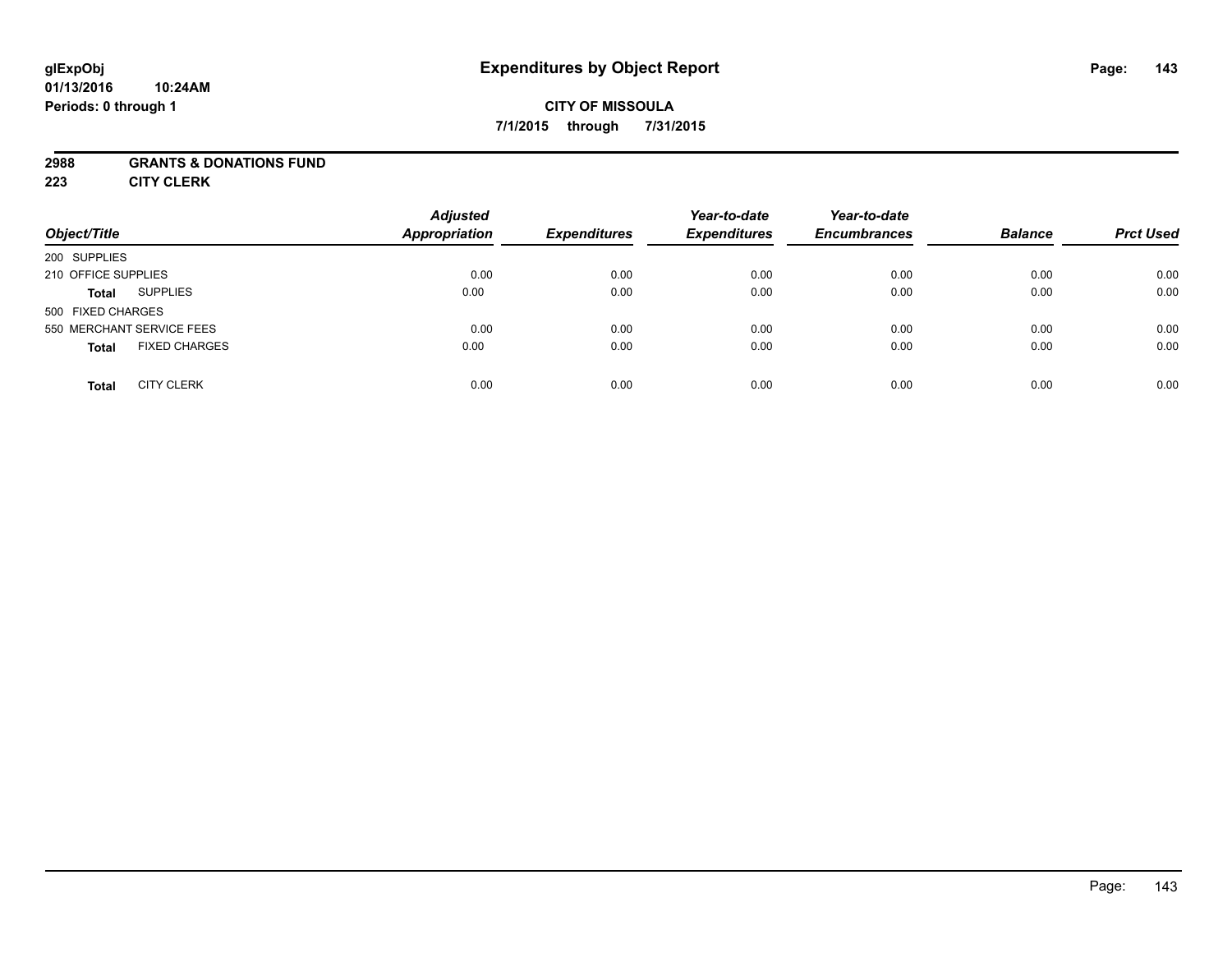#### **2988 GRANTS & DONATIONS FUND**

**270 CITY ATTORNEY**

|                                      | <b>Adjusted</b>      |                     | Year-to-date        | Year-to-date        |                |                  |
|--------------------------------------|----------------------|---------------------|---------------------|---------------------|----------------|------------------|
| Object/Title                         | <b>Appropriation</b> | <b>Expenditures</b> | <b>Expenditures</b> | <b>Encumbrances</b> | <b>Balance</b> | <b>Prct Used</b> |
| 100 PERSONAL SERVICES                |                      |                     |                     |                     |                |                  |
| 110 SALARIES AND WAGES               | 0.00                 | 2,048.54            | 2.048.54            | 0.00                | $-2,048.54$    | 0.00             |
| <b>140 EMPLOYER CONTRIBUTIONS</b>    | 0.00                 | 1,196.31            | 1,196.31            | 0.00                | $-1,196.31$    | 0.00             |
| 141 STATE RETIREMENT CONTRIBUTIONS   | 0.00                 | 2.05                | 2.05                | 0.00                | $-2.05$        | 0.00             |
| PERSONAL SERVICES<br><b>Total</b>    | 0.00                 | 3,246.90            | 3,246.90            | 0.00                | $-3,246.90$    | 0.00             |
| 300 PURCHASED SERVICES               |                      |                     |                     |                     |                |                  |
| 390 OTHER PURCHASED SERVICES         | 0.00                 | 0.00                | 0.00                | 0.00                | 0.00           | 0.00             |
| PURCHASED SERVICES<br><b>Total</b>   | 0.00                 | 0.00                | 0.00                | 0.00                | 0.00           | 0.00             |
| 500 FIXED CHARGES                    |                      |                     |                     |                     |                |                  |
| 550 MERCHANT SERVICE FEES            | 0.00                 | 0.00                | 0.00                | 0.00                | 0.00           | 0.00             |
| <b>FIXED CHARGES</b><br><b>Total</b> | 0.00                 | 0.00                | 0.00                | 0.00                | 0.00           | 0.00             |
| <b>CITY ATTORNEY</b><br><b>Total</b> | 0.00                 | 3.246.90            | 3.246.90            | 0.00                | $-3.246.90$    | 0.00             |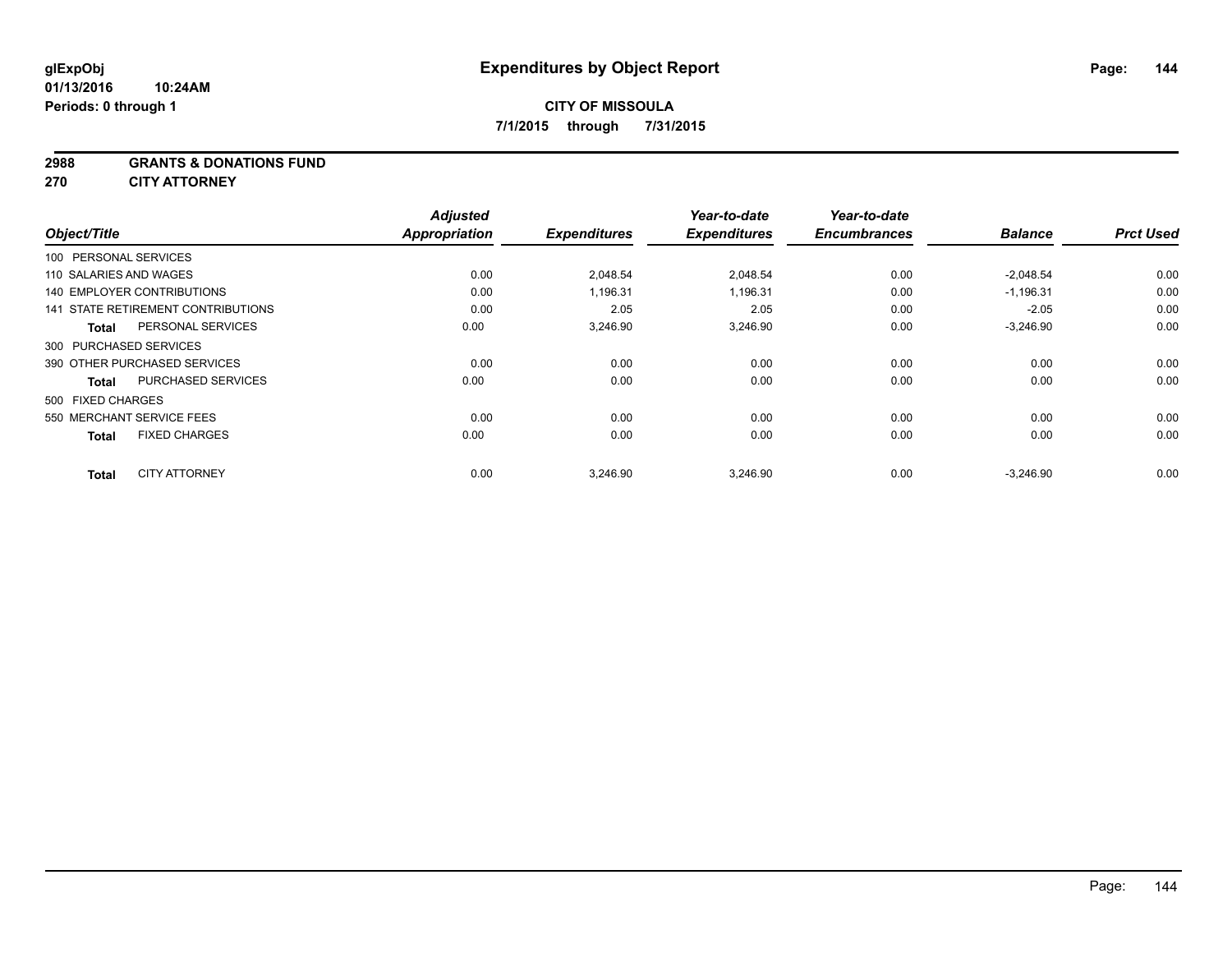### **2988 GRANTS & DONATIONS FUND**

**290 POLICE**

|                          |                           | <b>Adjusted</b>      |                     | Year-to-date        | Year-to-date        |                |                  |
|--------------------------|---------------------------|----------------------|---------------------|---------------------|---------------------|----------------|------------------|
| Object/Title             |                           | <b>Appropriation</b> | <b>Expenditures</b> | <b>Expenditures</b> | <b>Encumbrances</b> | <b>Balance</b> | <b>Prct Used</b> |
| 100 PERSONAL SERVICES    |                           |                      |                     |                     |                     |                |                  |
| 120 OVERTIME/TERMINATION |                           | 0.00                 | 0.00                | 0.00                | 0.00                | 0.00           | 0.00             |
| <b>Total</b>             | PERSONAL SERVICES         | 0.00                 | 0.00                | 0.00                | 0.00                | 0.00           | 0.00             |
| 200 SUPPLIES             |                           |                      |                     |                     |                     |                |                  |
| 210 OFFICE SUPPLIES      |                           | 0.00                 | 0.00                | 0.00                | 0.00                | 0.00           | 0.00             |
| Total                    | <b>SUPPLIES</b>           | 0.00                 | 0.00                | 0.00                | 0.00                | 0.00           | 0.00             |
| 300 PURCHASED SERVICES   |                           |                      |                     |                     |                     |                |                  |
|                          | 350 PROFESSIONAL SERVICES | 0.00                 | 0.00                | 0.00                | 0.00                | 0.00           | 0.00             |
| <b>Total</b>             | PURCHASED SERVICES        | 0.00                 | 0.00                | 0.00                | 0.00                | 0.00           | 0.00             |
| 900 CAPITAL OUTLAY       |                           |                      |                     |                     |                     |                |                  |
|                          | 940 MACHINERY & EQUIPMENT | 0.00                 | 0.00                | 0.00                | 0.00                | 0.00           | 0.00             |
| <b>Total</b>             | <b>CAPITAL OUTLAY</b>     | 0.00                 | 0.00                | 0.00                | 0.00                | 0.00           | 0.00             |
| <b>Total</b>             | <b>POLICE</b>             | 0.00                 | 0.00                | 0.00                | 0.00                | 0.00           | 0.00             |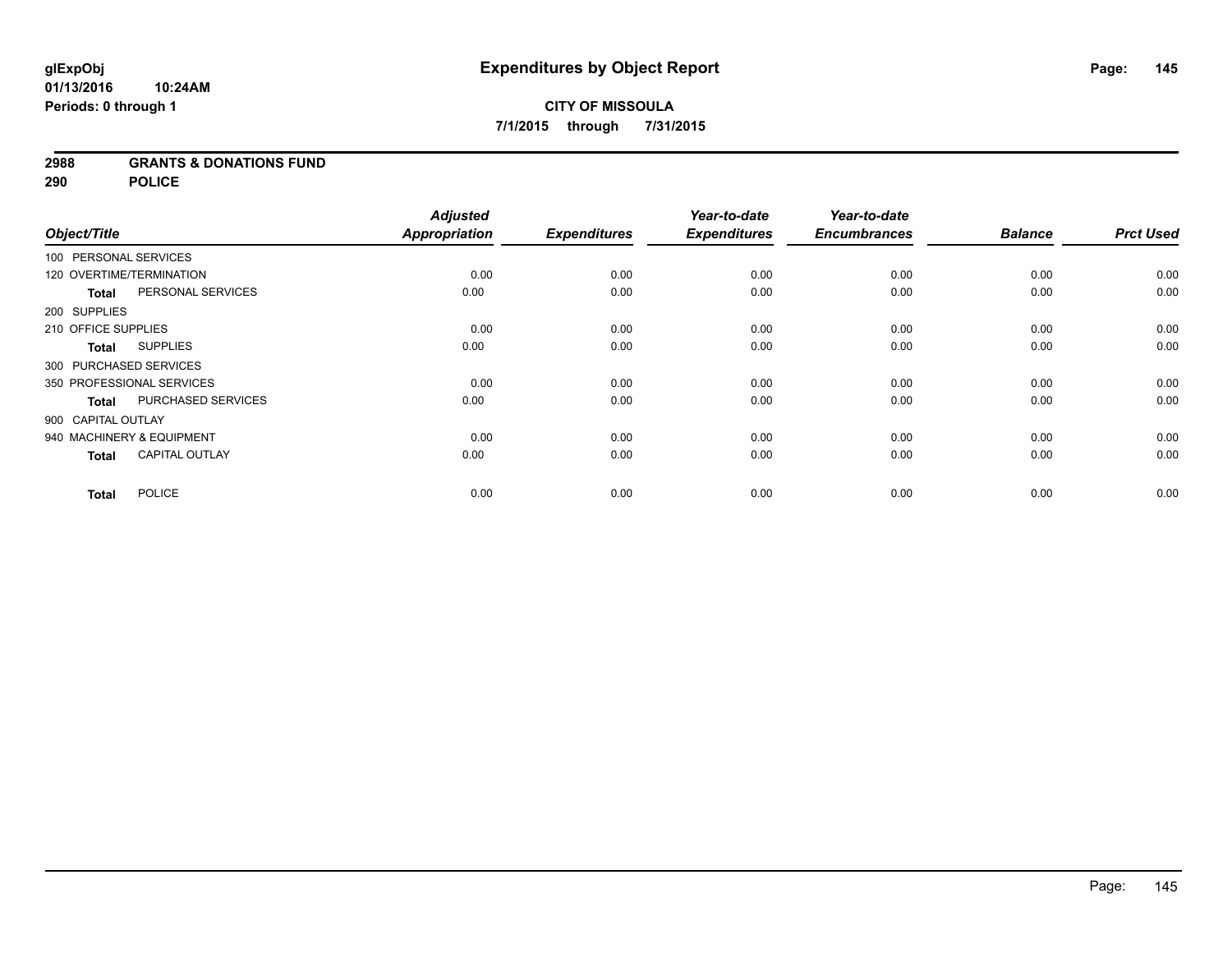#### **01/13/2016 10:24AM Periods: 0 through 1**

# **CITY OF MISSOULA 7/1/2015 through 7/31/2015**

# **2988 GRANTS & DONATIONS FUND**

**300 FIRE**

| Object/Title                |                       | <b>Adjusted</b><br>Appropriation | <b>Expenditures</b> | Year-to-date<br><b>Expenditures</b> | Year-to-date<br><b>Encumbrances</b> | <b>Balance</b> | <b>Prct Used</b> |
|-----------------------------|-----------------------|----------------------------------|---------------------|-------------------------------------|-------------------------------------|----------------|------------------|
|                             |                       |                                  |                     |                                     |                                     |                |                  |
| 900 CAPITAL OUTLAY          |                       |                                  |                     |                                     |                                     |                |                  |
| 940 MACHINERY & EQUIPMENT   |                       | 0.00                             | 0.00                | 0.00                                | 0.00                                | 0.00           | 0.00             |
| <b>Total</b>                | <b>CAPITAL OUTLAY</b> | 0.00                             | 0.00                | 0.00                                | 0.00                                | 0.00           | 0.00             |
| <b>FIRE</b><br><b>Total</b> |                       | 0.00                             | 0.00                | 0.00                                | 0.00                                | 0.00           | 0.00             |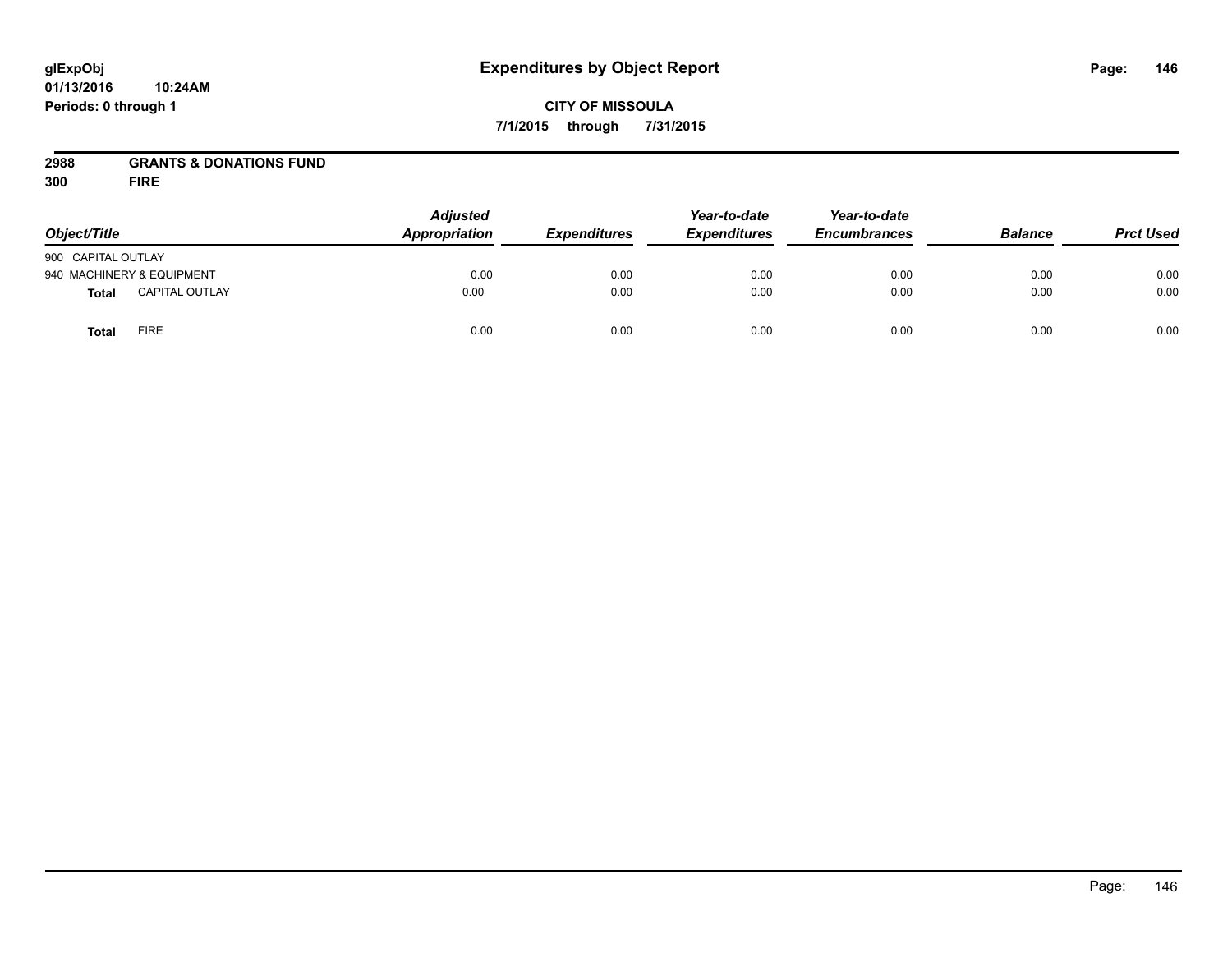**2988 GRANTS & DONATIONS FUND**

|                                       | <b>Adjusted</b>      |                     | Year-to-date        | Year-to-date        |                |                  |
|---------------------------------------|----------------------|---------------------|---------------------|---------------------|----------------|------------------|
| Object/Title                          | <b>Appropriation</b> | <b>Expenditures</b> | <b>Expenditures</b> | <b>Encumbrances</b> | <b>Balance</b> | <b>Prct Used</b> |
| 100 PERSONAL SERVICES                 |                      |                     |                     |                     |                |                  |
| 110 SALARIES AND WAGES                | 0.00                 | 4,598.49            | 4,598.49            | 0.00                | $-4,598.49$    | 0.00             |
| 115 SALARIES/HEALTH INSURANCE BENEFIT | 0.00                 | 228.00              | 228.00              | 0.00                | $-228.00$      | 0.00             |
| 120 OVERTIME/TERMINATION              | 100,055.00           | 2,731.20            | 2,731.20            | 0.00                | 97,323.80      | 2.73             |
| 130 OTHER                             | 0.00                 | 0.00                | 0.00                | 0.00                | 0.00           | 0.00             |
| 133 EDUCATION COMPENSATION            | 0.00                 | 0.00                | 0.00                | 0.00                | 0.00           | 0.00             |
| <b>140 EMPLOYER CONTRIBUTIONS</b>     | 43,953.00            | 1,354.61            | 1,354.61            | 0.00                | 42,598.39      | 3.08             |
| 141 STATE RETIREMENT CONTRIBUTIONS    | 700.00               | 1,014.34            | 1,014.34            | 0.00                | $-314.34$      | 144.91           |
| PERSONAL SERVICES<br>Total            | 144,708.00           | 9,926.64            | 9,926.64            | 0.00                | 134,781.36     | 6.86             |
| 200 SUPPLIES                          |                      |                     |                     |                     |                |                  |
| 210 OFFICE SUPPLIES                   | 7,838.00             | 0.00                | 0.00                | 0.00                | 7,838.00       | 0.00             |
| 220 OPERATING SUPPLIES                | 69,986.00            | 0.00                | 0.00                | 0.00                | 69,986.00      | 0.00             |
| 230 REPAIR/MAINTENANCE                | 0.00                 | 0.00                | 0.00                | 0.00                | 0.00           | 0.00             |
| 231 GASOLINE                          | 0.00                 | 0.00                | 0.00                | 0.00                | 0.00           | 0.00             |
| <b>SUPPLIES</b><br>Total              | 77,824.00            | 0.00                | 0.00                | 0.00                | 77,824.00      | 0.00             |
| 300 PURCHASED SERVICES                |                      |                     |                     |                     |                |                  |
| 310 COMMUNICATIONS                    | 0.00                 | 0.00                | 0.00                | 0.00                | 0.00           | 0.00             |
| 341 ELECTRICITY & NATURAL GAS         | 750.00               | 0.00                | 0.00                | 0.00                | 750.00         | 0.00             |
| 344 TELEPHONE SERVICE                 | 2,400.00             | 228.20              | 228.20              | 0.00                | 2,171.80       | 9.51             |
| 350 PROFESSIONAL SERVICES             | 106,715.00           | 51.00               | 51.00               | 0.00                | 106,664.00     | 0.05             |
| 353 ADMINISTRATION EXPENDITURES       | 0.00                 | 0.00                | 0.00                | 0.00                | 0.00           | 0.00             |
| 360 REPAIR & MAINTENANCE              | 2,000.00             | 0.00                | 0.00                | 0.00                | 2,000.00       | 0.00             |
| 370 TRAVEL                            | 9,196.00             | 0.00                | 0.00                | 0.00                | 9,196.00       | 0.00             |
| 380 TRAINING                          | 558.00               | 0.00                | 0.00                | 0.00                | 558.00         | 0.00             |
| 390 OTHER PURCHASED SERVICES          | 0.00                 | 0.00                | 0.00                | 0.00                | 0.00           | 0.00             |
| PURCHASED SERVICES<br>Total           | 121,619.00           | 279.20              | 279.20              | 0.00                | 121,339.80     | 0.23             |
| 400 BUILDING MATERIALS                |                      |                     |                     |                     |                |                  |
| <b>400 BUILDING MATERIALS</b>         | 0.00                 | 0.00                | 0.00                | 0.00                | 0.00           | 0.00             |
| <b>BUILDING MATERIALS</b><br>Total    | 0.00                 | 0.00                | 0.00                | 0.00                | 0.00           | 0.00             |
| 500 FIXED CHARGES                     |                      |                     |                     |                     |                |                  |
| 500 FIXED CHARGES                     | 81,280.00            | 11,077.36           | 11,077.36           | 0.00                | 70,202.64      | 13.63            |
| 550 MERCHANT SERVICE FEES             | 0.00                 | 0.00                | 0.00                | 0.00                | 0.00           | 0.00             |
| <b>FIXED CHARGES</b><br><b>Total</b>  | 81,280.00            | 11,077.36           | 11,077.36           | 0.00                | 70,202.64      | 13.63            |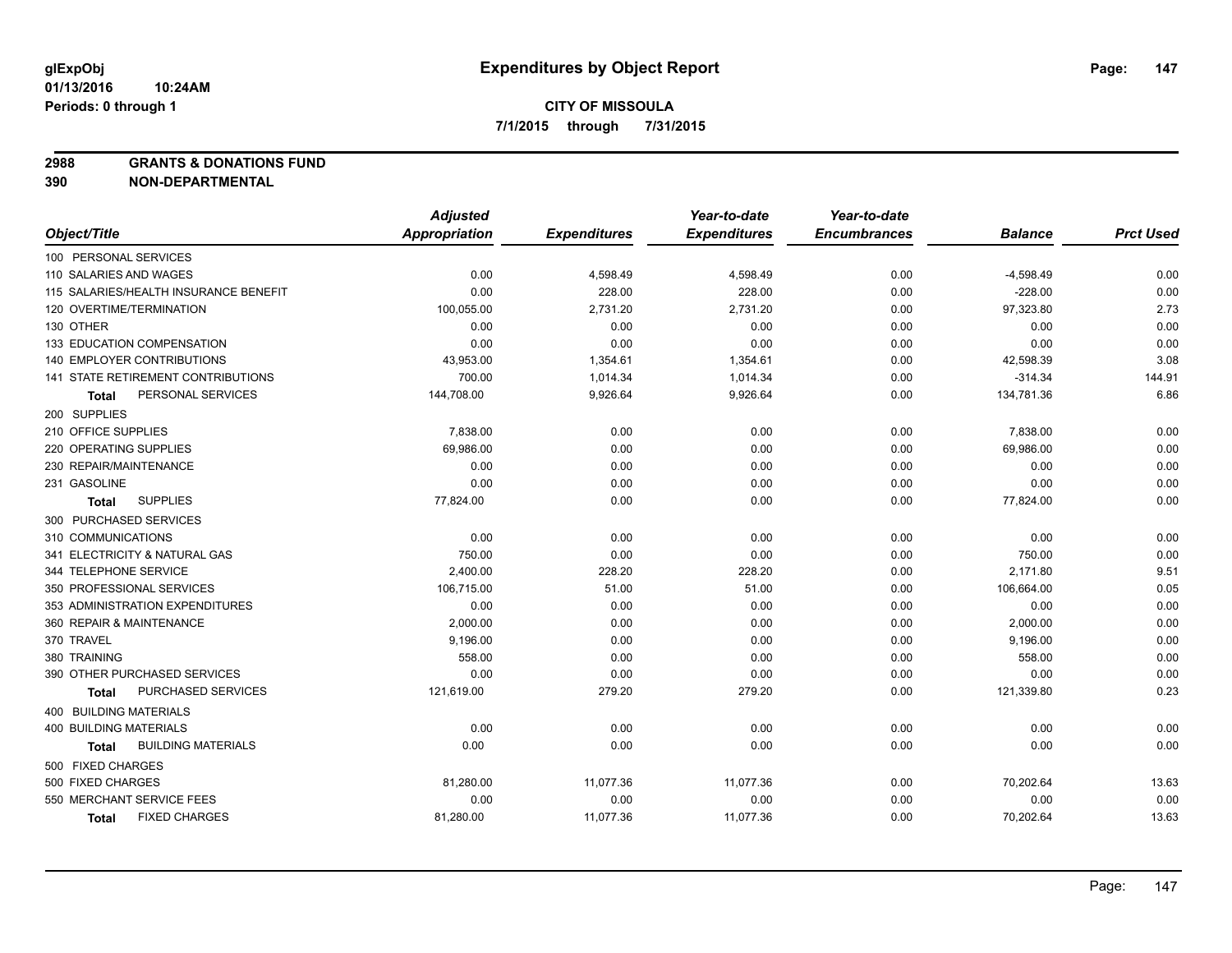**2988 GRANTS & DONATIONS FUND**

| Object/Title       |                                   | <b>Adjusted</b><br><b>Appropriation</b> | <b>Expenditures</b> | Year-to-date<br><b>Expenditures</b> | Year-to-date<br><b>Encumbrances</b> | <b>Balance</b> | <b>Prct Used</b> |
|--------------------|-----------------------------------|-----------------------------------------|---------------------|-------------------------------------|-------------------------------------|----------------|------------------|
|                    |                                   |                                         |                     |                                     |                                     |                |                  |
|                    | 700 GRANTS & CONTRIBUTIONS        |                                         |                     |                                     |                                     |                |                  |
|                    | 700 GRANTS & CONTRIBUTIONS        | 634,756.00                              | 0.00                | 0.00                                | 0.00                                | 634,756.00     | 0.00             |
| Total              | <b>GRANTS &amp; CONTRIBUTIONS</b> | 634,756.00                              | 0.00                | 0.00                                | 0.00                                | 634,756.00     | 0.00             |
| 800 OTHER OBJECTS  |                                   |                                         |                     |                                     |                                     |                |                  |
|                    | 820 TRANSFERS TO OTHER FUNDS      | 0.00                                    | 0.00                | 0.00                                | 0.00                                | 0.00           | 0.00             |
| 845 CONTINGENCY    |                                   | 0.00                                    | 0.00                | 0.00                                | 0.00                                | 0.00           | 0.00             |
| <b>Total</b>       | OTHER OBJECTS                     | 0.00                                    | 0.00                | 0.00                                | 0.00                                | 0.00           | 0.00             |
| 900 CAPITAL OUTLAY |                                   |                                         |                     |                                     |                                     |                |                  |
| 930 IMPROVEMENTS   |                                   | 24,822.00                               | 0.00                | 0.00                                | 0.00                                | 24,822.00      | 0.00             |
|                    | 940 MACHINERY & EQUIPMENT         | 1,003,930.00                            | 0.00                | 0.00                                | 0.00                                | 1,003,930.00   | 0.00             |
| <b>Total</b>       | <b>CAPITAL OUTLAY</b>             | 1,028,752.00                            | 0.00                | 0.00                                | 0.00                                | 1,028,752.00   | 0.00             |
| <b>Total</b>       | NON-DEPARTMENTAL                  | 2,088,939.00                            | 21,283.20           | 21,283.20                           | 0.00                                | 2,067,655.80   | 1.02             |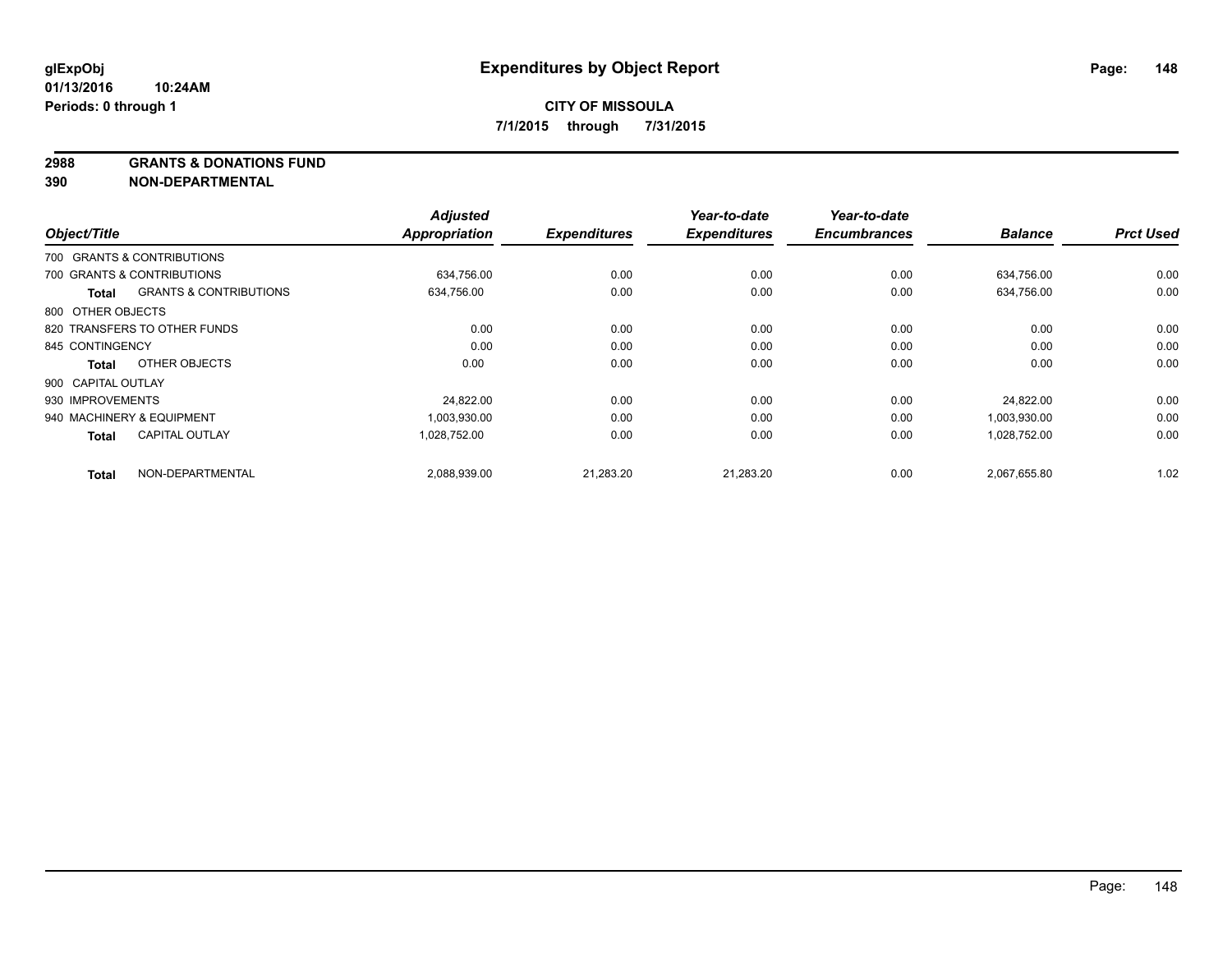**2988 GRANTS & DONATIONS FUND**

**400 ENTITLEMENT GRANTS**

| Object/Title                                      | <b>Adjusted</b><br><b>Appropriation</b> | <b>Expenditures</b> | Year-to-date<br><b>Expenditures</b> | Year-to-date<br><b>Encumbrances</b> | <b>Balance</b> | <b>Prct Used</b> |
|---------------------------------------------------|-----------------------------------------|---------------------|-------------------------------------|-------------------------------------|----------------|------------------|
| 500 FIXED CHARGES                                 |                                         |                     |                                     |                                     |                |                  |
| 550 MERCHANT SERVICE FEES                         | 0.00                                    | 0.00                | 0.00                                | 0.00                                | 0.00           | 0.00             |
| <b>FIXED CHARGES</b><br><b>Total</b>              | 0.00                                    | 0.00                | 0.00                                | 0.00                                | 0.00           | 0.00             |
| 700 GRANTS & CONTRIBUTIONS                        |                                         |                     |                                     |                                     |                |                  |
| 700 GRANTS & CONTRIBUTIONS                        | 0.00                                    | 0.00                | 0.00                                | 0.00                                | 0.00           | 0.00             |
| <b>GRANTS &amp; CONTRIBUTIONS</b><br><b>Total</b> | 0.00                                    | 0.00                | 0.00                                | 0.00                                | 0.00           | 0.00             |
| <b>ENTITLEMENT GRANTS</b><br><b>Total</b>         | 0.00                                    | 0.00                | 0.00                                | 0.00                                | 0.00           | 0.00             |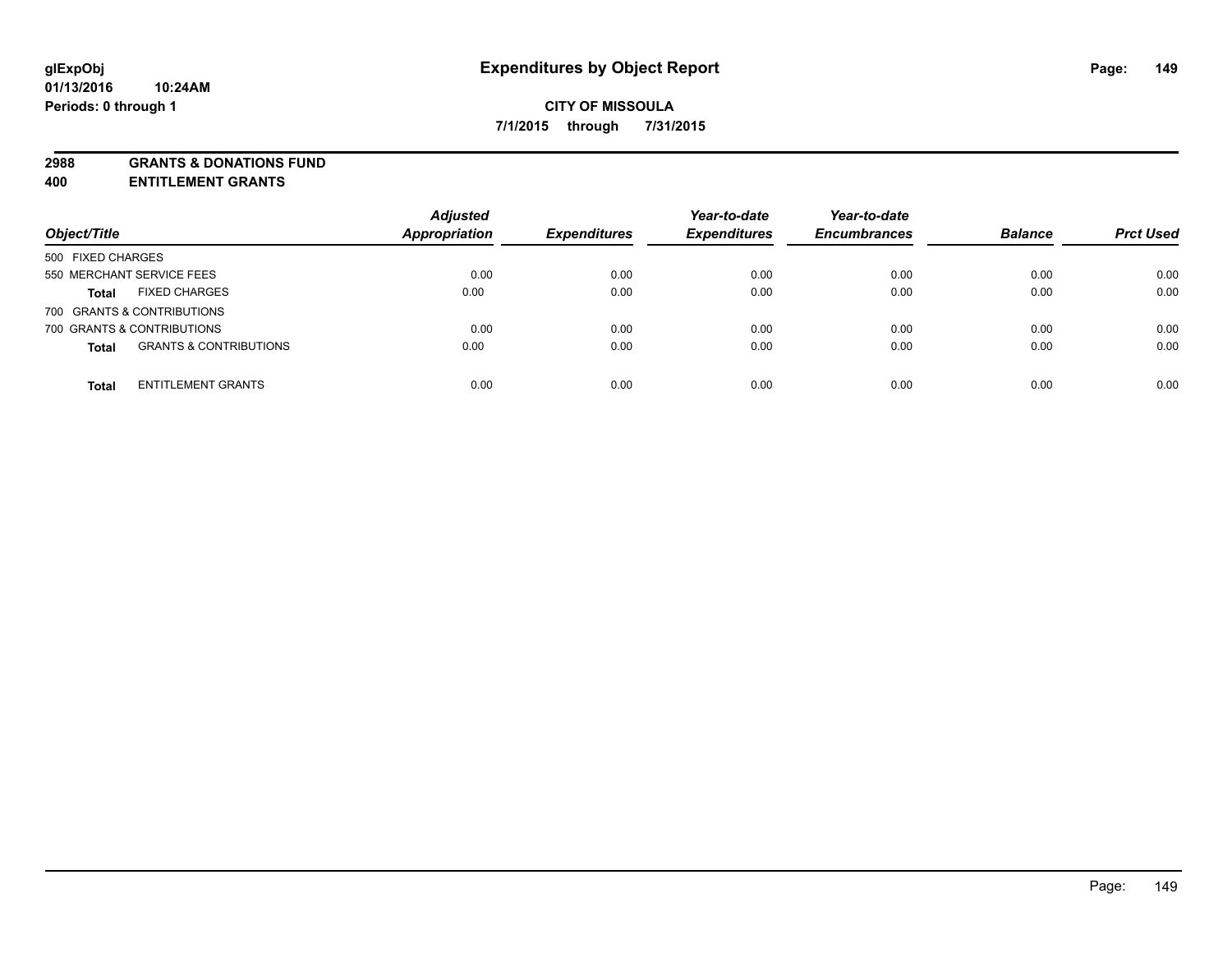#### **01/13/2016 10:24AM Periods: 0 through 1**

### **2988 GRANTS & DONATIONS FUND**

|                                           | <b>Adjusted</b>      |                     | Year-to-date        | Year-to-date        |                |                  |
|-------------------------------------------|----------------------|---------------------|---------------------|---------------------|----------------|------------------|
| Object/Title                              | <b>Appropriation</b> | <b>Expenditures</b> | <b>Expenditures</b> | <b>Encumbrances</b> | <b>Balance</b> | <b>Prct Used</b> |
| 100 PERSONAL SERVICES                     |                      |                     |                     |                     |                |                  |
| 110 SALARIES AND WAGES                    | 0.00                 | 6,647.03            | 6,647.03            | 0.00                | $-6,647.03$    | 0.00             |
| 115 SALARIES/HEALTH INSURANCE BENEFIT     | 0.00                 | 228.00              | 228.00              | 0.00                | $-228.00$      | 0.00             |
| 120 OVERTIME/TERMINATION                  | 100,055.00           | 2,731.20            | 2,731.20            | 0.00                | 97,323.80      | 2.73             |
| 130 OTHER                                 | 0.00                 | 0.00                | 0.00                | 0.00                | 0.00           | 0.00             |
| 133 EDUCATION COMPENSATION                | 0.00                 | 0.00                | 0.00                | 0.00                | 0.00           | 0.00             |
| 140 EMPLOYER CONTRIBUTIONS                | 43,953.00            | 2,550.92            | 2,550.92            | 0.00                | 41,402.08      | 5.80             |
| 141 STATE RETIREMENT CONTRIBUTIONS        | 700.00               | 1,016.39            | 1,016.39            | 0.00                | $-316.39$      | 145.20           |
| PERSONAL SERVICES<br>Total                | 144,708.00           | 13,173.54           | 13,173.54           | 0.00                | 131,534.46     | 9.10             |
| 200 SUPPLIES                              |                      |                     |                     |                     |                |                  |
| 210 OFFICE SUPPLIES                       | 7,838.00             | 0.00                | 0.00                | 0.00                | 7,838.00       | 0.00             |
| 220 OPERATING SUPPLIES                    | 69,986.00            | 0.00                | 0.00                | 0.00                | 69,986.00      | 0.00             |
| 230 REPAIR/MAINTENANCE                    | 0.00                 | 0.00                | 0.00                | 0.00                | 0.00           | 0.00             |
| 231 GASOLINE                              | 0.00                 | 0.00                | 0.00                | 0.00                | 0.00           | 0.00             |
| <b>SUPPLIES</b><br><b>Total</b>           | 77,824.00            | 0.00                | 0.00                | 0.00                | 77,824.00      | 0.00             |
| 300 PURCHASED SERVICES                    |                      |                     |                     |                     |                |                  |
| 310 COMMUNICATIONS                        | 0.00                 | 0.00                | 0.00                | 0.00                | 0.00           | 0.00             |
| 341 ELECTRICITY & NATURAL GAS             | 750.00               | 0.00                | 0.00                | 0.00                | 750.00         | 0.00             |
| 344 TELEPHONE SERVICE                     | 2,400.00             | 228.20              | 228.20              | 0.00                | 2,171.80       | 9.51             |
| 350 PROFESSIONAL SERVICES                 | 106,715.00           | 51.00               | 51.00               | 0.00                | 106,664.00     | 0.05             |
| 353 ADMINISTRATION EXPENDITURES           | 0.00                 | 0.00                | 0.00                | 0.00                | 0.00           | 0.00             |
| 360 REPAIR & MAINTENANCE                  | 2,000.00             | 0.00                | 0.00                | 0.00                | 2,000.00       | 0.00             |
| 370 TRAVEL                                | 9,196.00             | 0.00                | 0.00                | 0.00                | 9,196.00       | 0.00             |
| 380 TRAINING                              | 558.00               | 0.00                | 0.00                | 0.00                | 558.00         | 0.00             |
| 390 OTHER PURCHASED SERVICES              | 0.00                 | 0.00                | 0.00                | 0.00                | 0.00           | 0.00             |
| PURCHASED SERVICES<br><b>Total</b>        | 121,619.00           | 279.20              | 279.20              | 0.00                | 121,339.80     | 0.23             |
| 400 BUILDING MATERIALS                    |                      |                     |                     |                     |                |                  |
| 400 BUILDING MATERIALS                    | 0.00                 | 0.00                | 0.00                | 0.00                | 0.00           | 0.00             |
| <b>BUILDING MATERIALS</b><br><b>Total</b> | 0.00                 | 0.00                | 0.00                | 0.00                | 0.00           | 0.00             |
| 500 FIXED CHARGES                         |                      |                     |                     |                     |                |                  |
| 500 FIXED CHARGES                         | 81,280.00            | 11,077.36           | 11,077.36           | 0.00                | 70,202.64      | 13.63            |
| 550 MERCHANT SERVICE FEES                 | 0.00                 | 0.00                | 0.00                | 0.00                | 0.00           | 0.00             |
| <b>FIXED CHARGES</b><br><b>Total</b>      | 81,280.00            | 11,077.36           | 11,077.36           | 0.00                | 70,202.64      | 13.63            |
| 700 GRANTS & CONTRIBUTIONS                |                      |                     |                     |                     |                |                  |
| 700 GRANTS & CONTRIBUTIONS                | 634,756.00           | 0.00                | 0.00                | 0.00                | 634,756.00     | 0.00             |
|                                           |                      |                     |                     |                     |                |                  |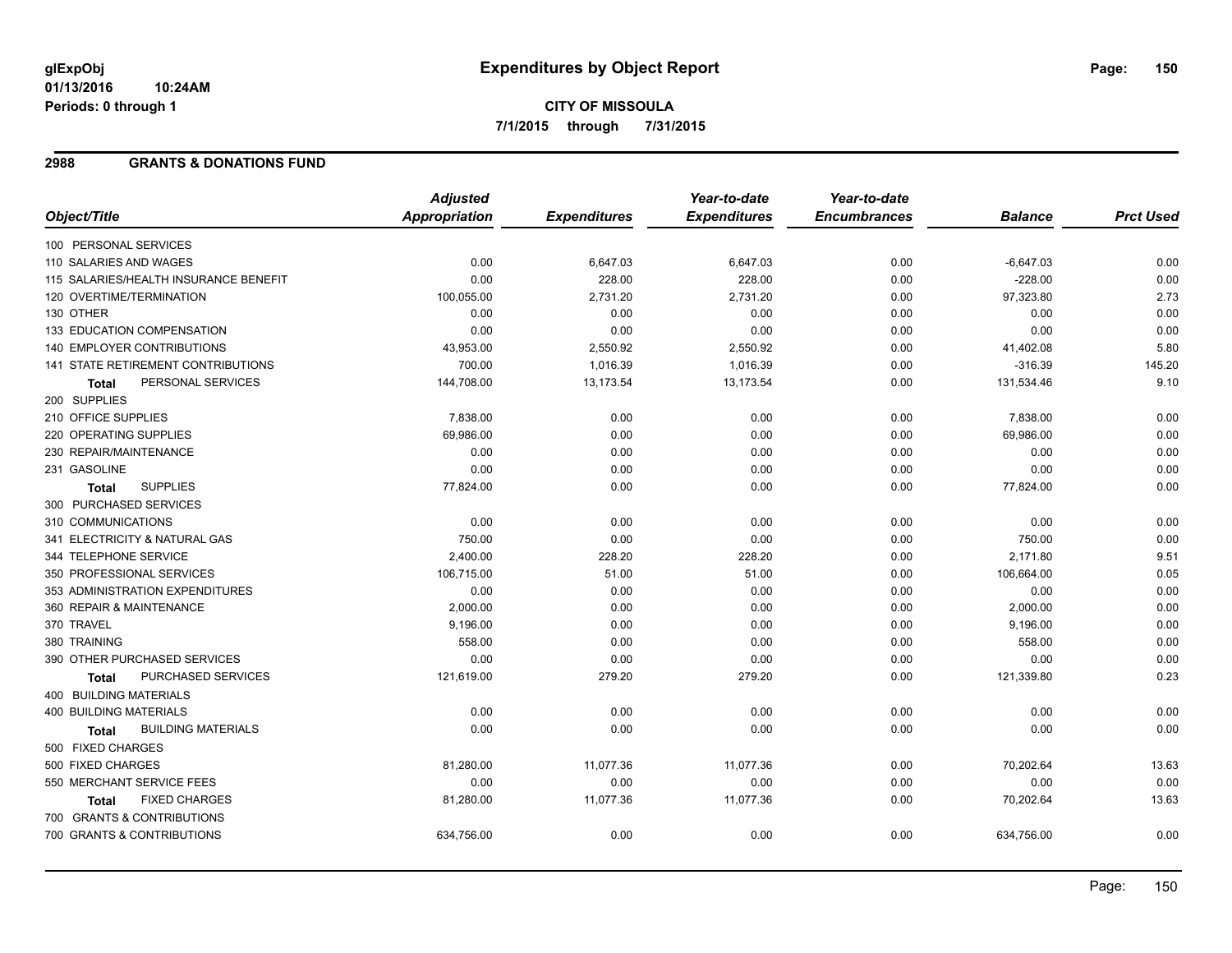### **2988 GRANTS & DONATIONS FUND**

| Object/Title       |                                    | <b>Adjusted</b><br><b>Appropriation</b> | <b>Expenditures</b> | Year-to-date<br><b>Expenditures</b> | Year-to-date<br><b>Encumbrances</b> | <b>Balance</b> | <b>Prct Used</b> |
|--------------------|------------------------------------|-----------------------------------------|---------------------|-------------------------------------|-------------------------------------|----------------|------------------|
| <b>Total</b>       | <b>GRANTS &amp; CONTRIBUTIONS</b>  | 634,756.00                              | 0.00                | 0.00                                | 0.00                                | 634.756.00     | 0.00             |
| 800 OTHER OBJECTS  |                                    |                                         |                     |                                     |                                     |                |                  |
|                    | 820 TRANSFERS TO OTHER FUNDS       | 0.00                                    | 0.00                | 0.00                                | 0.00                                | 0.00           | 0.00             |
| 845 CONTINGENCY    |                                    | 0.00                                    | 0.00                | 0.00                                | 0.00                                | 0.00           | 0.00             |
| Total              | OTHER OBJECTS                      | 0.00                                    | 0.00                | 0.00                                | 0.00                                | 0.00           | 0.00             |
| 900 CAPITAL OUTLAY |                                    |                                         |                     |                                     |                                     |                |                  |
| 930 IMPROVEMENTS   |                                    | 24,822.00                               | 0.00                | 0.00                                | 0.00                                | 24.822.00      | 0.00             |
|                    | 940 MACHINERY & EQUIPMENT          | 1.003.930.00                            | 0.00                | 0.00                                | 0.00                                | 1,003,930.00   | 0.00             |
| <b>Total</b>       | <b>CAPITAL OUTLAY</b>              | 1.028.752.00                            | 0.00                | 0.00                                | 0.00                                | 1,028,752.00   | 0.00             |
| <b>Total</b>       | <b>GRANTS &amp; DONATIONS FUND</b> | 2.088.939.00                            | 24.530.10           | 24.530.10                           | 0.00                                | 2.064.408.90   | 1.17             |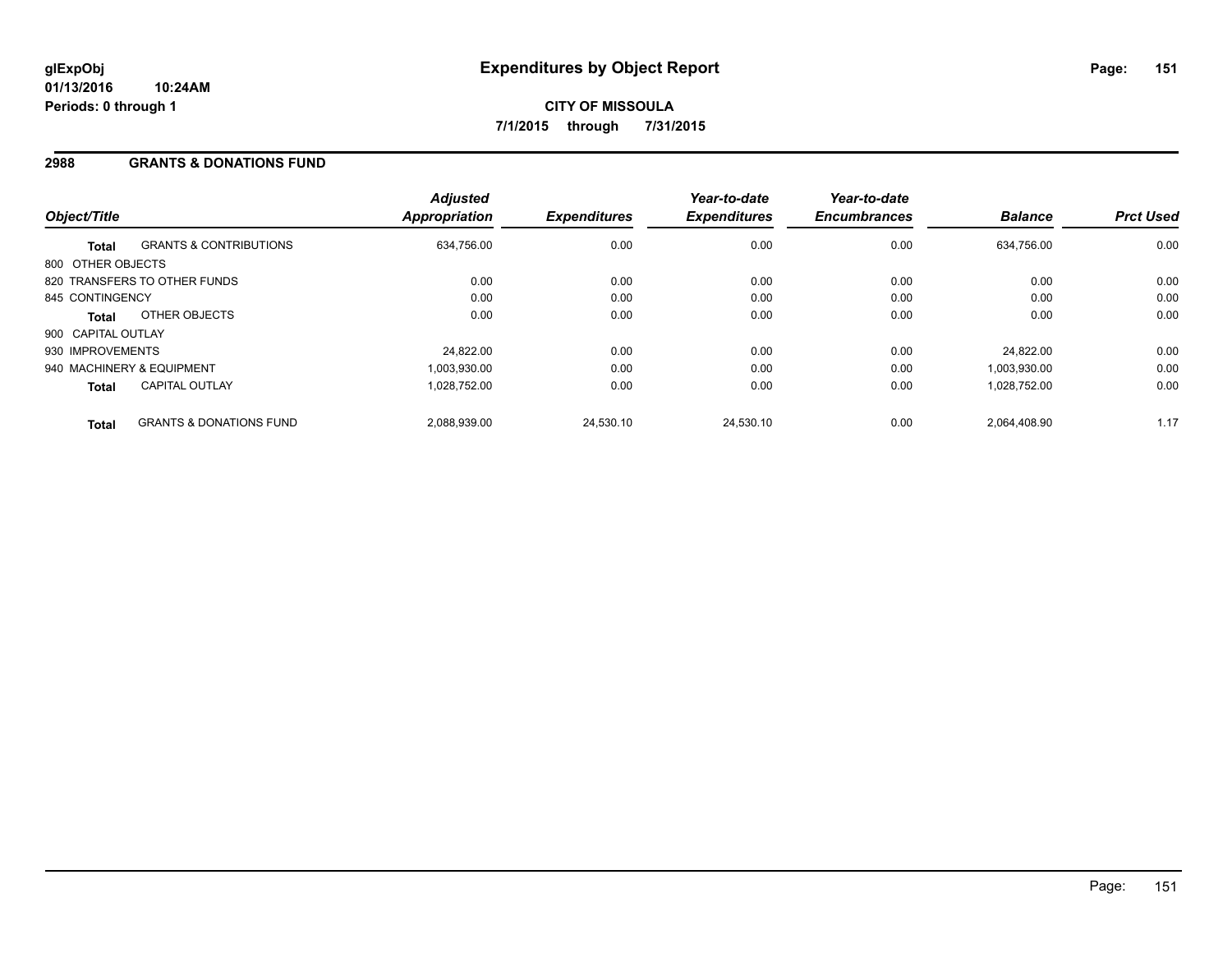# **3000 SID REVOLVING FUND**

| Object/Title                         | <b>Adjusted</b><br>Appropriation | <b>Expenditures</b> | Year-to-date<br><b>Expenditures</b> | Year-to-date<br><b>Encumbrances</b> | <b>Balance</b> | <b>Prct Used</b> |
|--------------------------------------|----------------------------------|---------------------|-------------------------------------|-------------------------------------|----------------|------------------|
| 500 FIXED CHARGES                    |                                  |                     |                                     |                                     |                |                  |
| 550 MERCHANT SERVICE FEES            | 0.00                             | 0.00                | 0.00                                | 0.00                                | 0.00           | 0.00             |
| <b>FIXED CHARGES</b><br><b>Total</b> | 0.00                             | 0.00                | 0.00                                | 0.00                                | 0.00           | 0.00             |
| 800 OTHER OBJECTS                    |                                  |                     |                                     |                                     |                |                  |
| 820 TRANSFERS TO OTHER FUNDS         | 100.000.00                       | 0.00                | 0.00                                | 0.00                                | 100.000.00     | 0.00             |
| OTHER OBJECTS<br><b>Total</b>        | 100,000.00                       | 0.00                | 0.00                                | 0.00                                | 100.000.00     | 0.00             |
| NON-DEPARTMENTAL<br><b>Total</b>     | 100.000.00                       | 0.00                | 0.00                                | 0.00                                | 100.000.00     | 0.00             |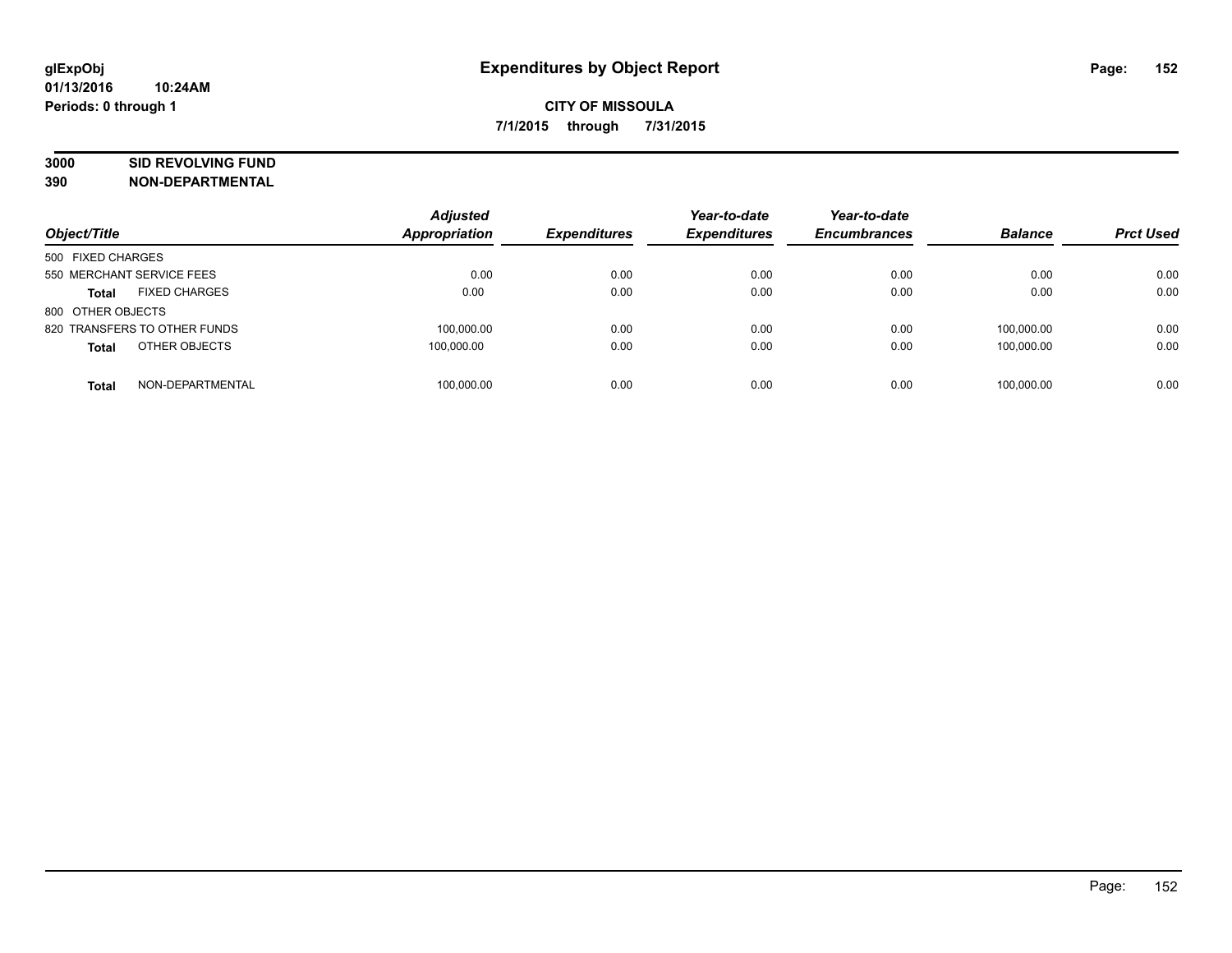## **3000 SID REVOLVING FUND**

| Object/Title                 |                      | <b>Adjusted</b><br>Appropriation | <b>Expenditures</b> | Year-to-date<br><b>Expenditures</b> | Year-to-date<br><b>Encumbrances</b> | <b>Balance</b> | <b>Prct Used</b> |
|------------------------------|----------------------|----------------------------------|---------------------|-------------------------------------|-------------------------------------|----------------|------------------|
| 500 FIXED CHARGES            |                      |                                  |                     |                                     |                                     |                |                  |
| 550 MERCHANT SERVICE FEES    |                      | 0.00                             | 0.00                | 0.00                                | 0.00                                | 0.00           | 0.00             |
| <b>Total</b>                 | <b>FIXED CHARGES</b> | 0.00                             | 0.00                | 0.00                                | 0.00                                | 0.00           | 0.00             |
| 800 OTHER OBJECTS            |                      |                                  |                     |                                     |                                     |                |                  |
| 820 TRANSFERS TO OTHER FUNDS |                      | 100.000.00                       | 0.00                | 0.00                                | 0.00                                | 100.000.00     | 0.00             |
| <b>Total</b>                 | OTHER OBJECTS        | 100,000.00                       | 0.00                | 0.00                                | 0.00                                | 100.000.00     | 0.00             |
| <b>Total</b>                 | SID REVOLVING FUND   | 100,000.00                       | 0.00                | 0.00                                | 0.00                                | 100.000.00     | 0.00             |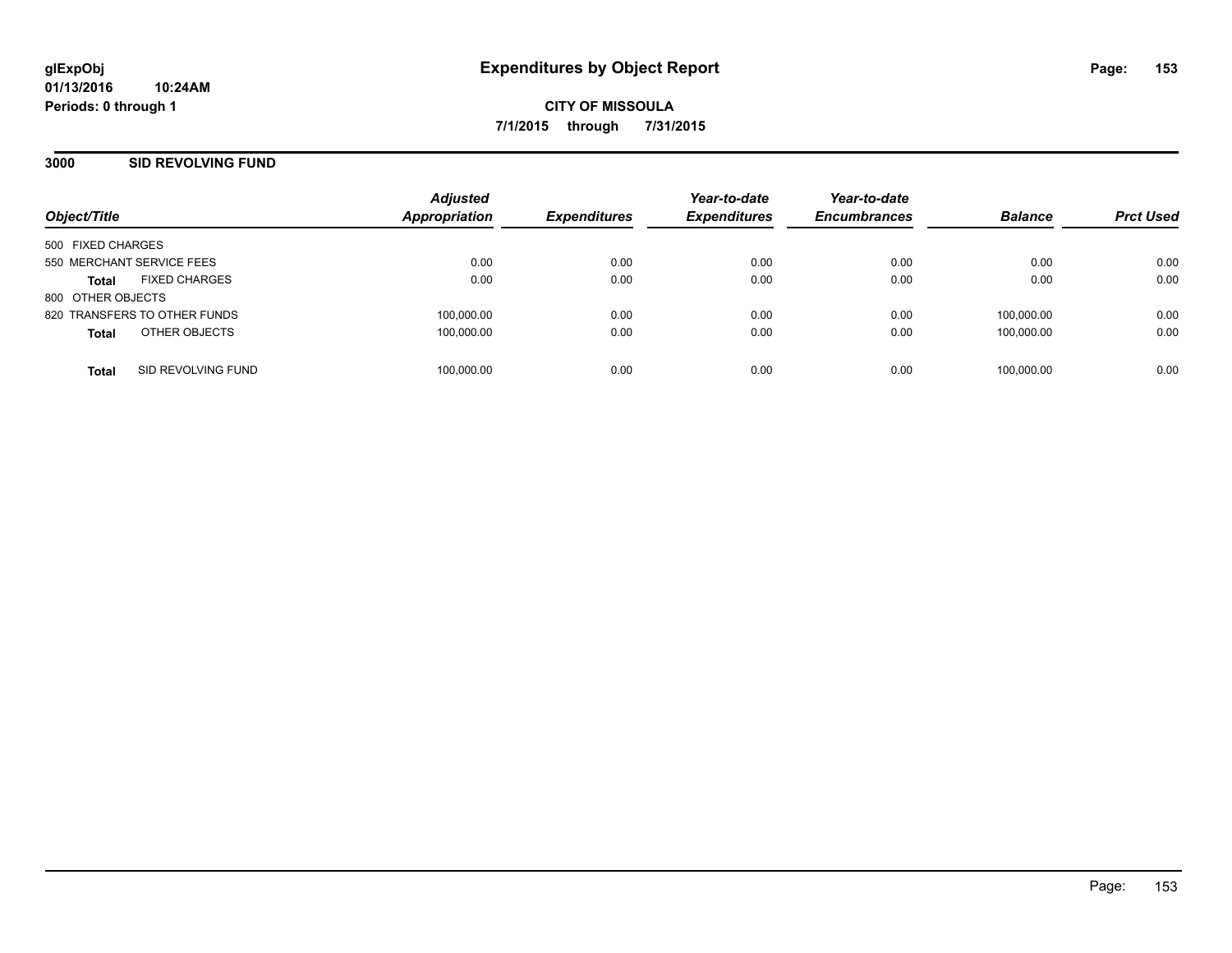# **3005 SID REBATES**

| Object/Title              |                      | <b>Adjusted</b><br>Appropriation | <b>Expenditures</b> | Year-to-date<br><b>Expenditures</b> | Year-to-date<br><b>Encumbrances</b> | <b>Balance</b> | <b>Prct Used</b> |
|---------------------------|----------------------|----------------------------------|---------------------|-------------------------------------|-------------------------------------|----------------|------------------|
| 500 FIXED CHARGES         |                      |                                  |                     |                                     |                                     |                |                  |
| 550 MERCHANT SERVICE FEES |                      | 0.00                             | 0.00                | 0.00                                | 0.00                                | 0.00           | 0.00             |
| Total                     | <b>FIXED CHARGES</b> | 0.00                             | 0.00                | 0.00                                | 0.00                                | 0.00           | 0.00             |
| <b>Total</b>              | NON-DEPARTMENTAL     | 0.00                             | 0.00                | 0.00                                | 0.00                                | 0.00           | 0.00             |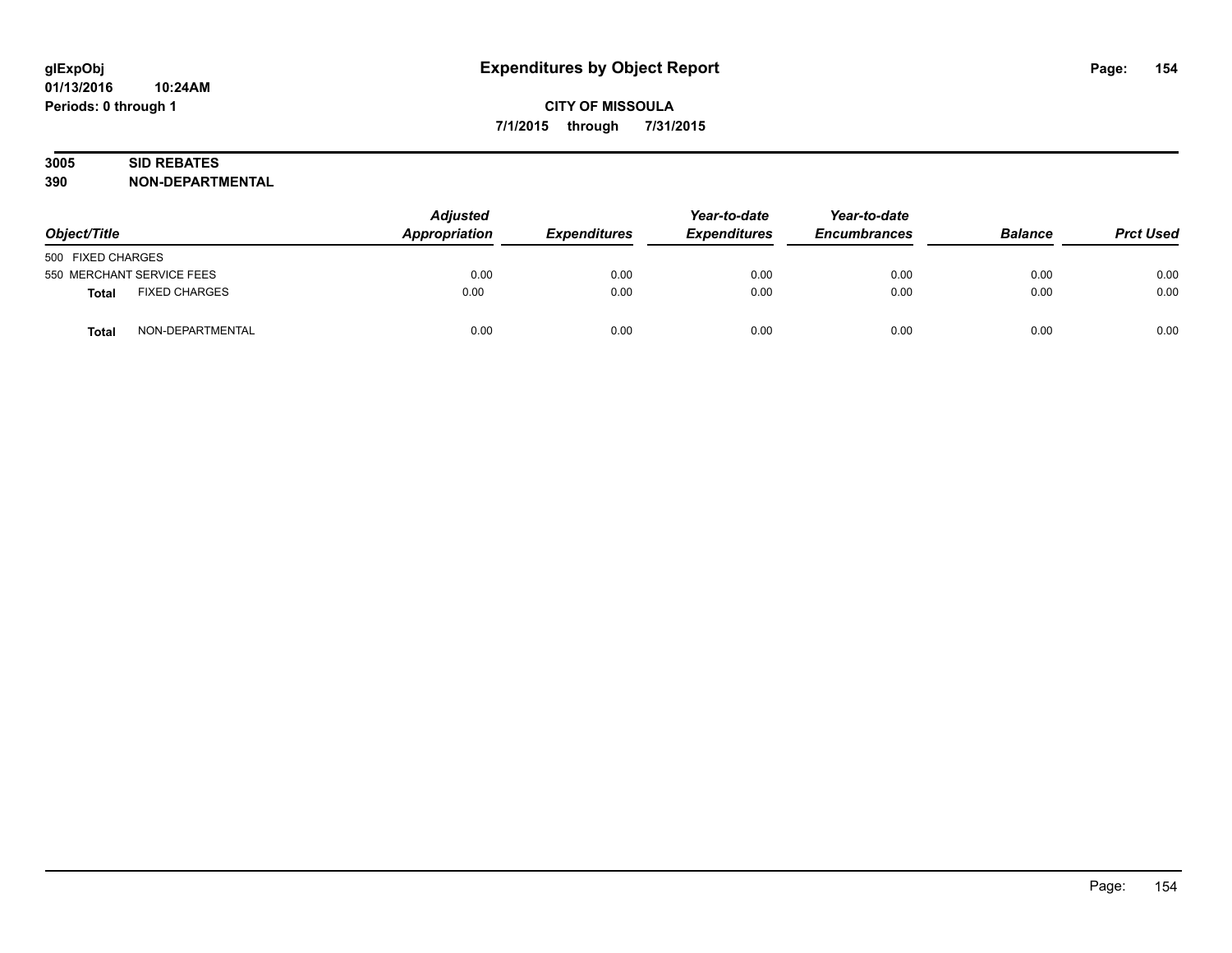**3005 SID REBATES**

| Object/Title                         | <b>Adjusted</b><br>Appropriation | <b>Expenditures</b> | Year-to-date<br><b>Expenditures</b> | Year-to-date<br><b>Encumbrances</b> | <b>Balance</b> | <b>Prct Used</b> |
|--------------------------------------|----------------------------------|---------------------|-------------------------------------|-------------------------------------|----------------|------------------|
| 500 FIXED CHARGES                    |                                  |                     |                                     |                                     |                |                  |
| 550 MERCHANT SERVICE FEES            | 0.00                             | 0.00                | 0.00                                | 0.00                                | 0.00           | 0.00             |
| <b>FIXED CHARGES</b><br><b>Total</b> | 0.00                             | 0.00                | 0.00                                | 0.00                                | 0.00           | 0.00             |
| SID REBATES<br><b>Total</b>          | 0.00                             | 0.00                | 0.00                                | 0.00                                | 0.00           | 0.00             |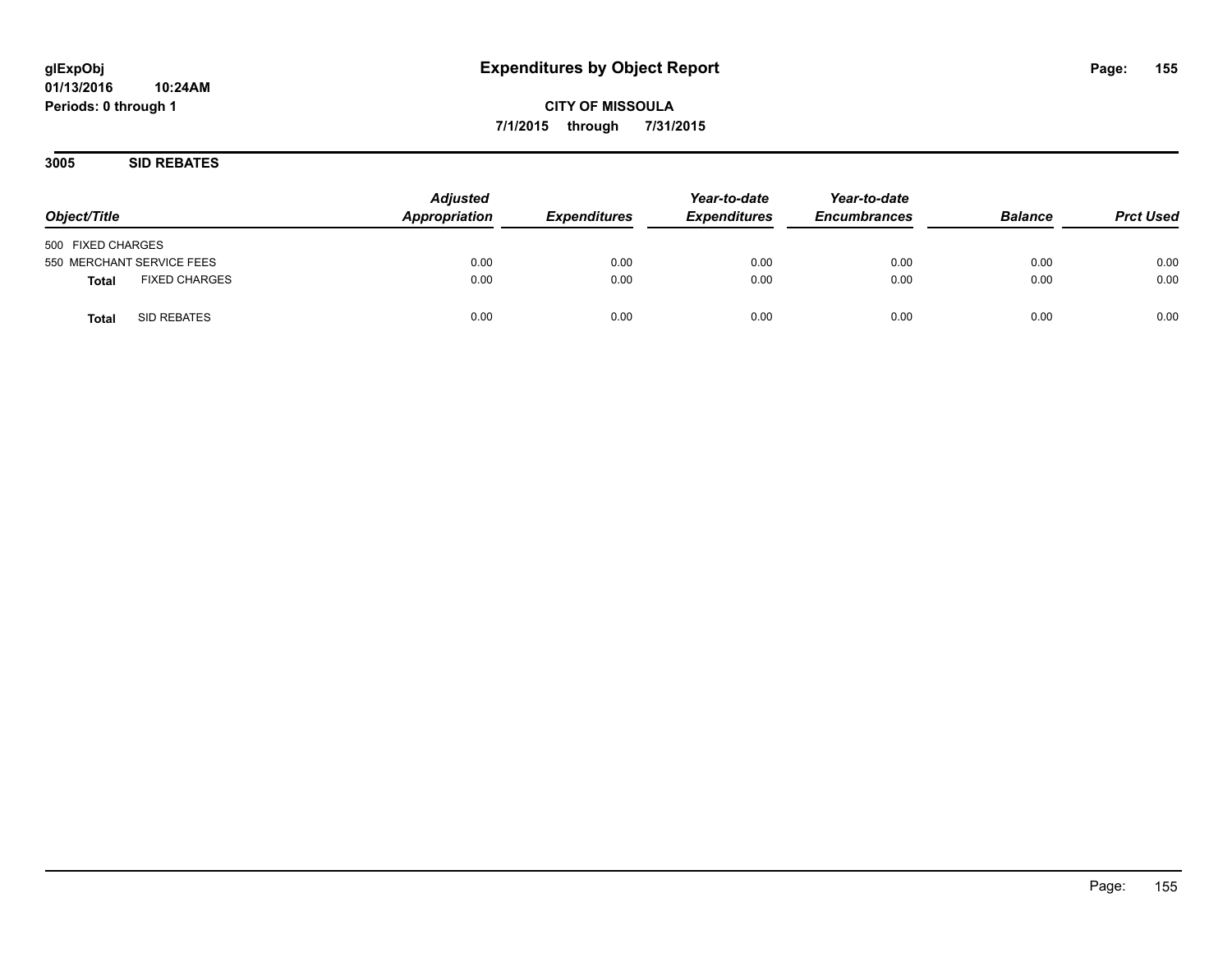# **glExpObj Expenditures by Object Report Page: 156**

## **CITY OF MISSOULA 7/1/2015 through 7/31/2015**

#### **3065 1998 PUBLIC SAFETY G O BONDS FUND**

**000 \*\*\* Title Not Found \*\*\***

| Object/Title                            | <b>Adjusted</b><br>Appropriation | <b>Expenditures</b> | Year-to-date<br><b>Expenditures</b> | Year-to-date<br><b>Encumbrances</b> | <b>Balance</b> | <b>Prct Used</b> |
|-----------------------------------------|----------------------------------|---------------------|-------------------------------------|-------------------------------------|----------------|------------------|
| 800 OTHER OBJECTS                       |                                  |                     |                                     |                                     |                |                  |
| 820 TRANSFERS TO OTHER FUNDS            | 0.00                             | 0.00                | 0.00                                | 0.00                                | 0.00           | 0.00             |
| OTHER OBJECTS<br><b>Total</b>           | 0.00                             | 0.00                | 0.00                                | 0.00                                | 0.00           | 0.00             |
| *** Title Not Found ***<br><b>Total</b> | 0.00                             | 0.00                | 0.00                                | 0.00                                | 0.00           | 0.00             |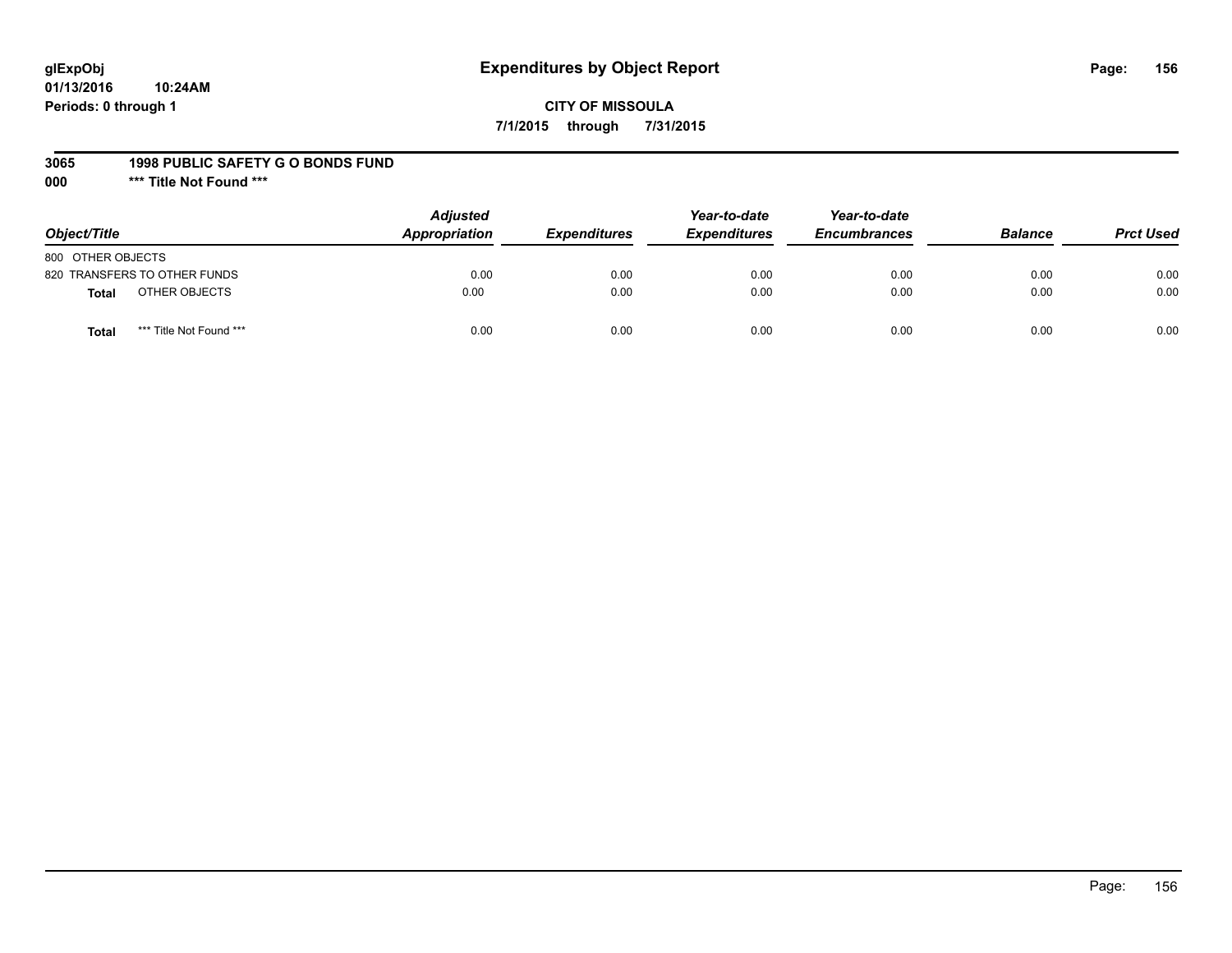#### **3065 1998 PUBLIC SAFETY G O BONDS FUND**

| Object/Title      |                           | <b>Adjusted</b><br>Appropriation | <b>Expenditures</b> | Year-to-date<br><b>Expenditures</b> | Year-to-date<br><b>Encumbrances</b> | <b>Balance</b> | <b>Prct Used</b> |
|-------------------|---------------------------|----------------------------------|---------------------|-------------------------------------|-------------------------------------|----------------|------------------|
| 500 FIXED CHARGES |                           |                                  |                     |                                     |                                     |                |                  |
|                   | 550 MERCHANT SERVICE FEES | 0.00                             | 0.00                | 0.00                                | 0.00                                | 0.00           | 0.00             |
| <b>Total</b>      | <b>FIXED CHARGES</b>      | 0.00                             | 0.00                | 0.00                                | 0.00                                | 0.00           | 0.00             |
| <b>Total</b>      | NON-DEPARTMENTAL          | 0.00                             | 0.00                | 0.00                                | 0.00                                | 0.00           | 0.00             |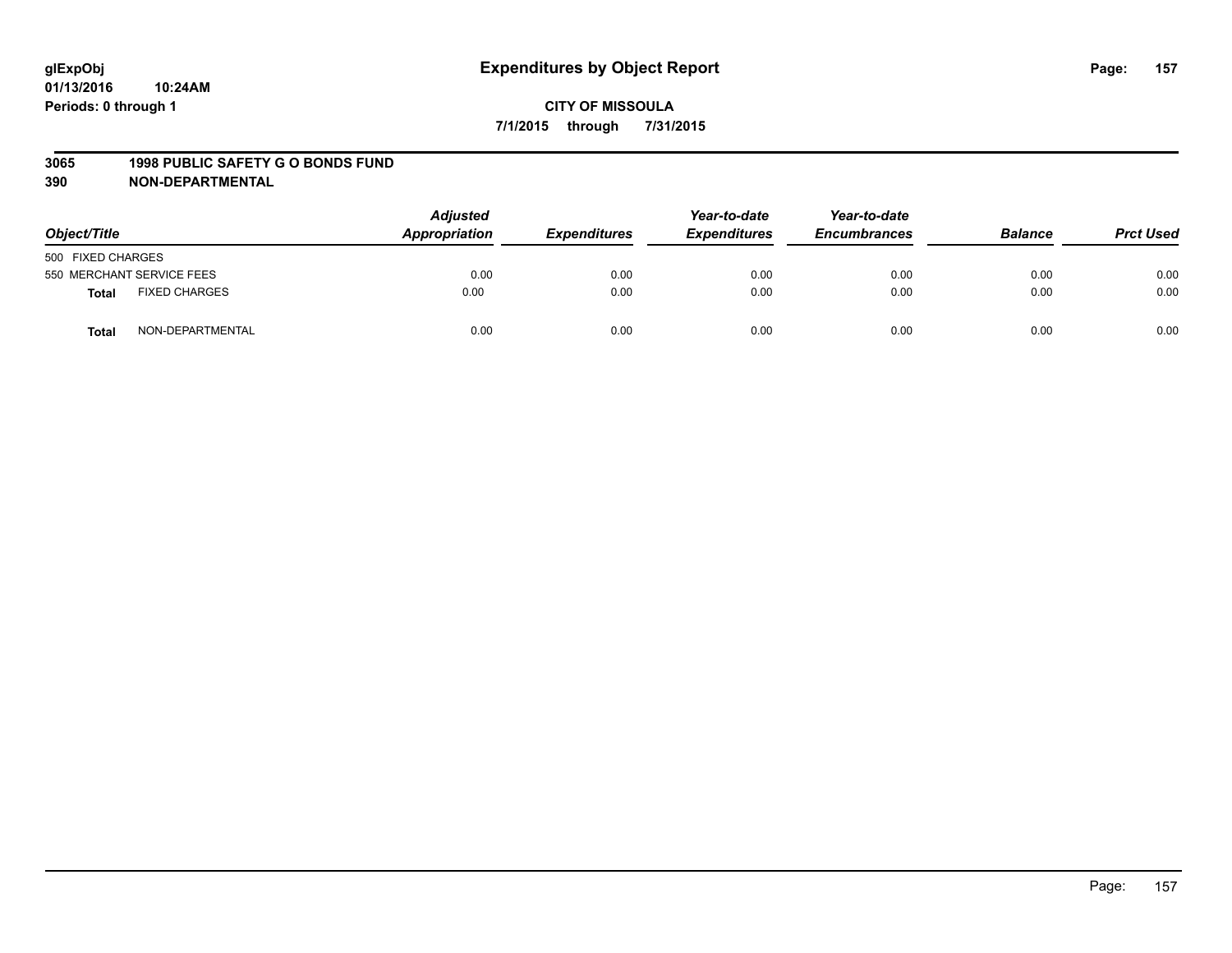# **3065 1998 PUBLIC SAFETY G O BONDS FUND**

| Object/Title              |                                   | <b>Adjusted</b><br><b>Appropriation</b> | <b>Expenditures</b> | Year-to-date<br><b>Expenditures</b> | Year-to-date<br><b>Encumbrances</b> | <b>Balance</b> | <b>Prct Used</b> |
|---------------------------|-----------------------------------|-----------------------------------------|---------------------|-------------------------------------|-------------------------------------|----------------|------------------|
| 500 FIXED CHARGES         |                                   |                                         |                     |                                     |                                     |                |                  |
| 550 MERCHANT SERVICE FEES |                                   | 0.00                                    | 0.00                | 0.00                                | 0.00                                | 0.00           | 0.00             |
| Total                     | <b>FIXED CHARGES</b>              | 0.00                                    | 0.00                | 0.00                                | 0.00                                | 0.00           | 0.00             |
| 800 OTHER OBJECTS         |                                   |                                         |                     |                                     |                                     |                |                  |
|                           | 820 TRANSFERS TO OTHER FUNDS      | 0.00                                    | 0.00                | 0.00                                | 0.00                                | 0.00           | 0.00             |
| <b>Total</b>              | OTHER OBJECTS                     | 0.00                                    | 0.00                | 0.00                                | 0.00                                | 0.00           | 0.00             |
| <b>Total</b>              | 1998 PUBLIC SAFETY G O BONDS FUND | 0.00                                    | 0.00                | 0.00                                | 0.00                                | 0.00           | 0.00             |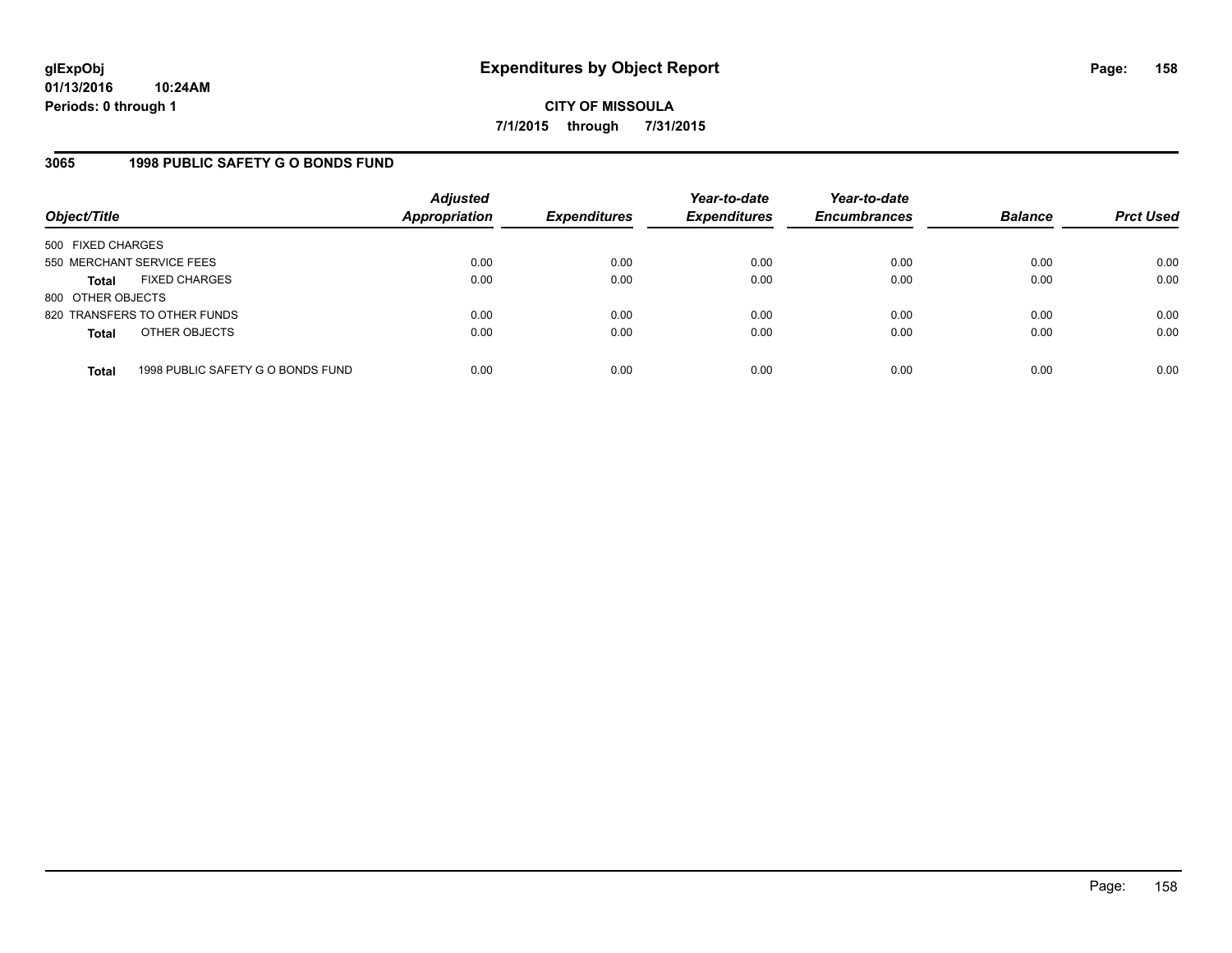### **3070 1996 OPEN SPACE GO BONDS**

| Object/Title                         | <b>Adjusted</b><br><b>Appropriation</b> | <b>Expenditures</b> | Year-to-date<br><b>Expenditures</b> | Year-to-date<br><b>Encumbrances</b> | <b>Balance</b> | <b>Prct Used</b> |
|--------------------------------------|-----------------------------------------|---------------------|-------------------------------------|-------------------------------------|----------------|------------------|
|                                      |                                         |                     |                                     |                                     |                |                  |
| 500 FIXED CHARGES                    |                                         |                     |                                     |                                     |                |                  |
| 550 MERCHANT SERVICE FEES            | 0.00                                    | 0.00                | 0.00                                | 0.00                                | 0.00           | 0.00             |
| <b>FIXED CHARGES</b><br><b>Total</b> | 0.00                                    | 0.00                | 0.00                                | 0.00                                | 0.00           | 0.00             |
| 800 OTHER OBJECTS                    |                                         |                     |                                     |                                     |                |                  |
| 820 TRANSFERS TO OTHER FUNDS         | 0.00                                    | 0.00                | 0.00                                | 0.00                                | 0.00           | 0.00             |
| OTHER OBJECTS<br><b>Total</b>        | 0.00                                    | 0.00                | 0.00                                | 0.00                                | 0.00           | 0.00             |
|                                      |                                         |                     |                                     |                                     |                |                  |
| NON-DEPARTMENTAL<br><b>Total</b>     | 0.00                                    | 0.00                | 0.00                                | 0.00                                | 0.00           | 0.00             |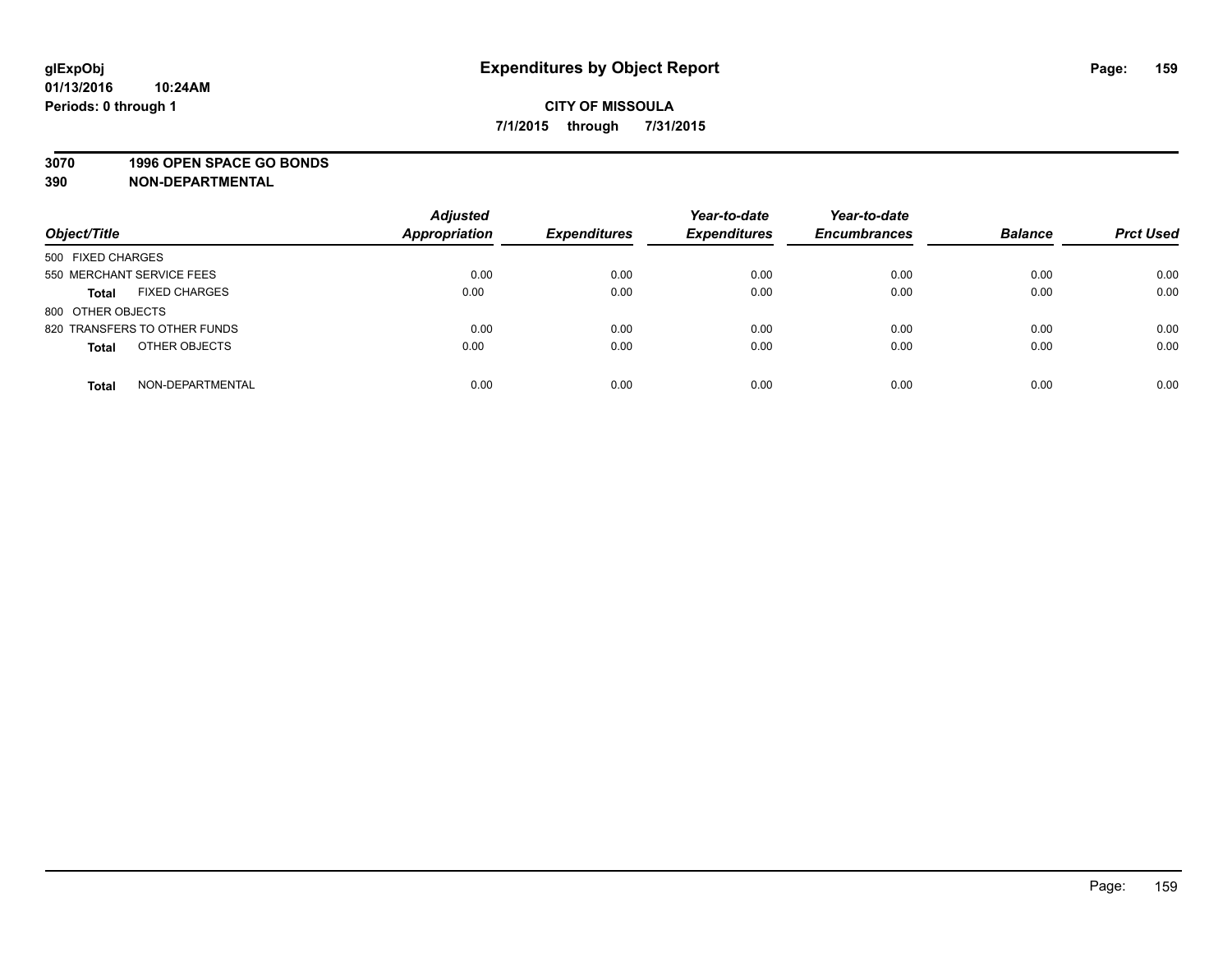## **3070 1996 OPEN SPACE GO BONDS**

| Object/Title                             | <b>Adjusted</b><br>Appropriation | <b>Expenditures</b> | Year-to-date<br><b>Expenditures</b> | Year-to-date<br><b>Encumbrances</b> | <b>Balance</b> | <b>Prct Used</b> |
|------------------------------------------|----------------------------------|---------------------|-------------------------------------|-------------------------------------|----------------|------------------|
| 500 FIXED CHARGES                        |                                  |                     |                                     |                                     |                |                  |
| 550 MERCHANT SERVICE FEES                | 0.00                             | 0.00                | 0.00                                | 0.00                                | 0.00           | 0.00             |
| <b>FIXED CHARGES</b><br><b>Total</b>     | 0.00                             | 0.00                | 0.00                                | 0.00                                | 0.00           | 0.00             |
| 800 OTHER OBJECTS                        |                                  |                     |                                     |                                     |                |                  |
| 820 TRANSFERS TO OTHER FUNDS             | 0.00                             | 0.00                | 0.00                                | 0.00                                | 0.00           | 0.00             |
| OTHER OBJECTS<br><b>Total</b>            | 0.00                             | 0.00                | 0.00                                | 0.00                                | 0.00           | 0.00             |
| 1996 OPEN SPACE GO BONDS<br><b>Total</b> | 0.00                             | 0.00                | 0.00                                | 0.00                                | 0.00           | 0.00             |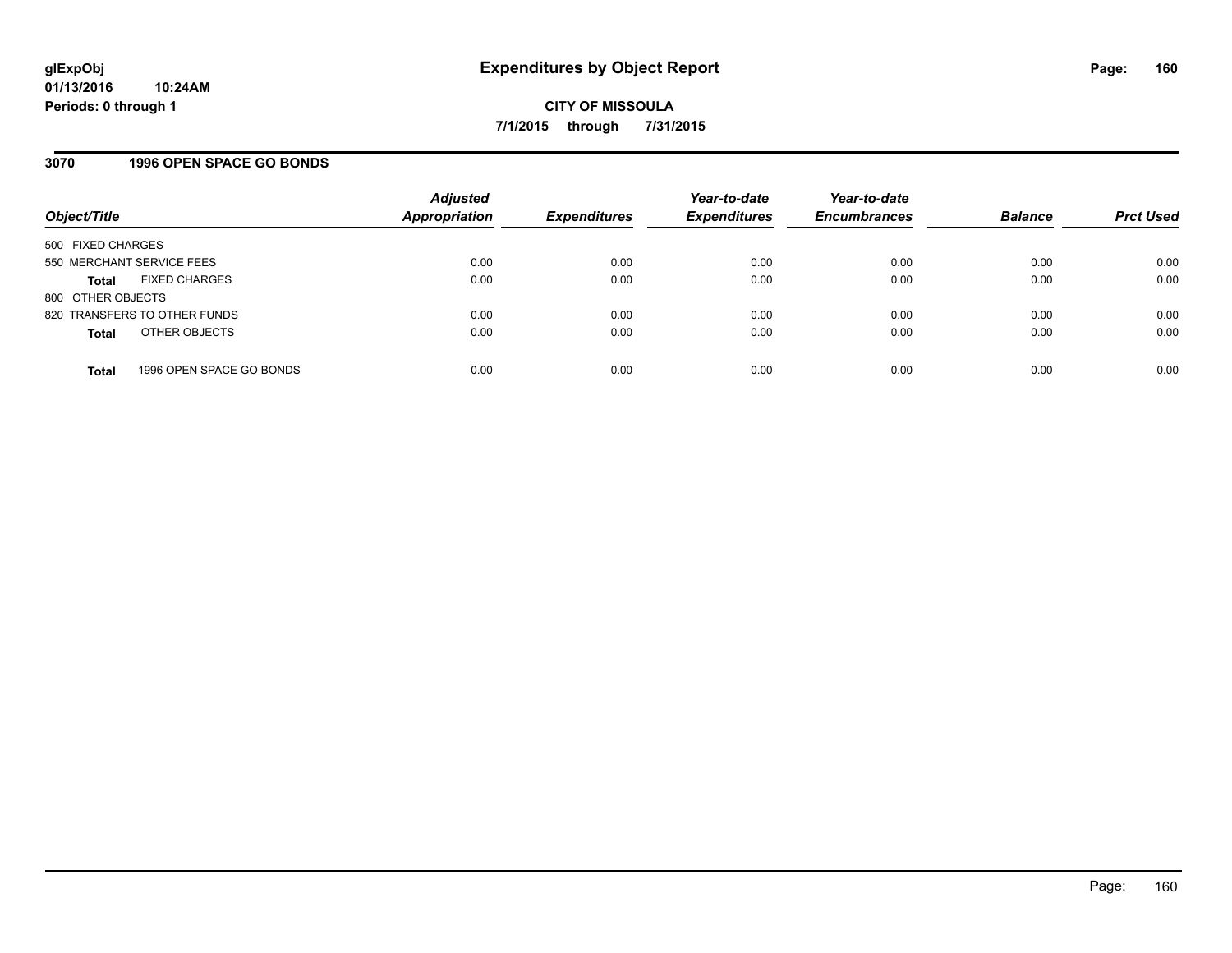#### **3075 1997 OPEN SPACE G O BOND FUND**

| Object/Title                         | <b>Adjusted</b><br>Appropriation | <b>Expenditures</b> | Year-to-date<br><b>Expenditures</b> | Year-to-date<br><b>Encumbrances</b> | <b>Balance</b> | <b>Prct Used</b> |
|--------------------------------------|----------------------------------|---------------------|-------------------------------------|-------------------------------------|----------------|------------------|
| 500 FIXED CHARGES                    |                                  |                     |                                     |                                     |                |                  |
| 550 MERCHANT SERVICE FEES            | 0.00                             | 0.00                | 0.00                                | 0.00                                | 0.00           | 0.00             |
| <b>FIXED CHARGES</b><br><b>Total</b> | 0.00                             | 0.00                | 0.00                                | 0.00                                | 0.00           | 0.00             |
| 800 OTHER OBJECTS                    |                                  |                     |                                     |                                     |                |                  |
| 820 TRANSFERS TO OTHER FUNDS         | 0.00                             | 0.00                | 0.00                                | 0.00                                | 0.00           | 0.00             |
| OTHER OBJECTS<br><b>Total</b>        | 0.00                             | 0.00                | 0.00                                | 0.00                                | 0.00           | 0.00             |
| NON-DEPARTMENTAL<br><b>Total</b>     | 0.00                             | 0.00                | 0.00                                | 0.00                                | 0.00           | 0.00             |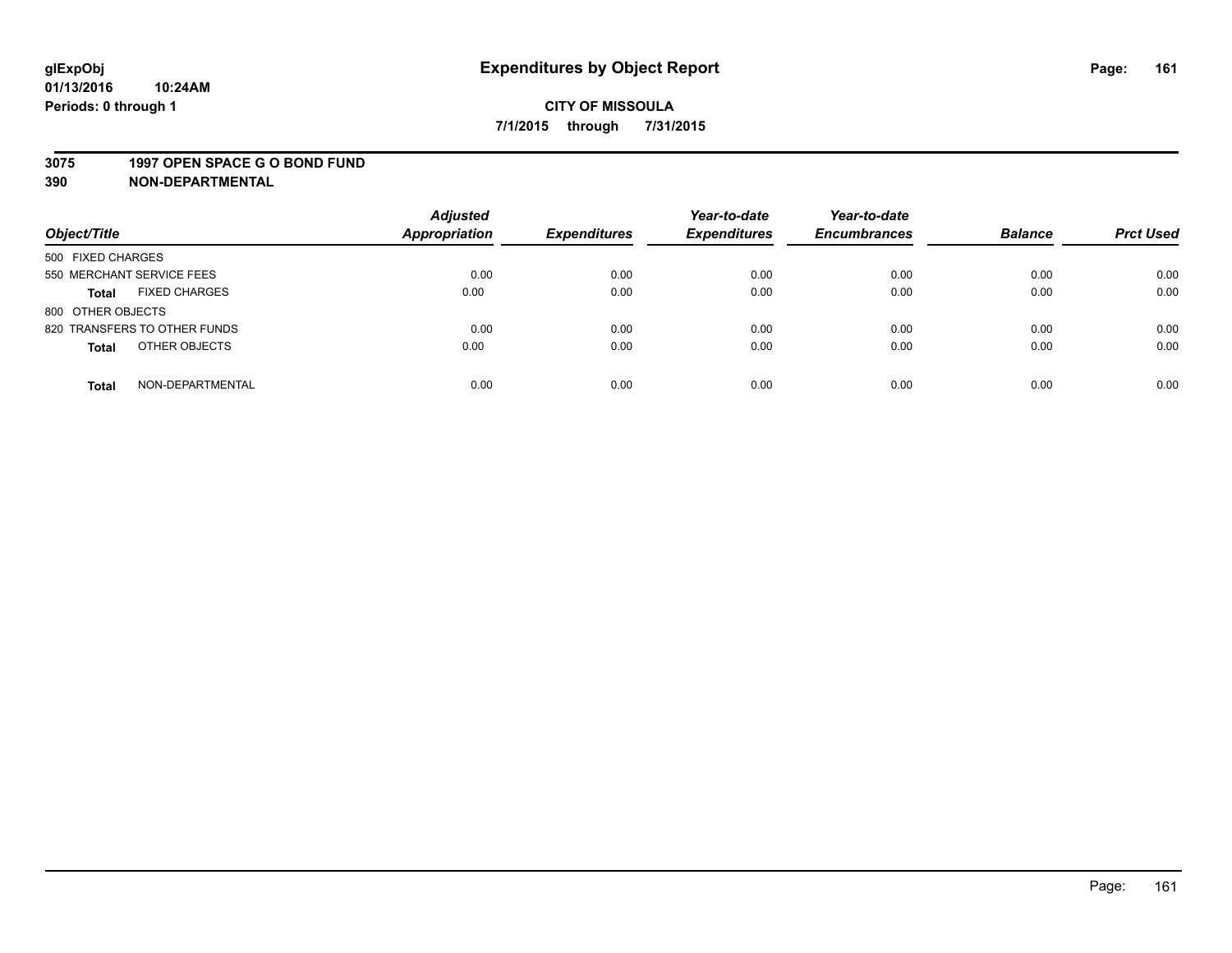### **3075 1997 OPEN SPACE G O BOND FUND**

| Object/Title              |                               | <b>Adjusted</b><br><b>Appropriation</b> | <b>Expenditures</b> | Year-to-date<br><b>Expenditures</b> | Year-to-date<br><b>Encumbrances</b> | <b>Balance</b> | <b>Prct Used</b> |
|---------------------------|-------------------------------|-----------------------------------------|---------------------|-------------------------------------|-------------------------------------|----------------|------------------|
| 500 FIXED CHARGES         |                               |                                         |                     |                                     |                                     |                |                  |
| 550 MERCHANT SERVICE FEES |                               | 0.00                                    | 0.00                | 0.00                                | 0.00                                | 0.00           | 0.00             |
| <b>Total</b>              | <b>FIXED CHARGES</b>          | 0.00                                    | 0.00                | 0.00                                | 0.00                                | 0.00           | 0.00             |
| 800 OTHER OBJECTS         |                               |                                         |                     |                                     |                                     |                |                  |
|                           | 820 TRANSFERS TO OTHER FUNDS  | 0.00                                    | 0.00                | 0.00                                | 0.00                                | 0.00           | 0.00             |
| <b>Total</b>              | OTHER OBJECTS                 | 0.00                                    | 0.00                | 0.00                                | 0.00                                | 0.00           | 0.00             |
| <b>Total</b>              | 1997 OPEN SPACE G O BOND FUND | 0.00                                    | 0.00                | 0.00                                | 0.00                                | 0.00           | 0.00             |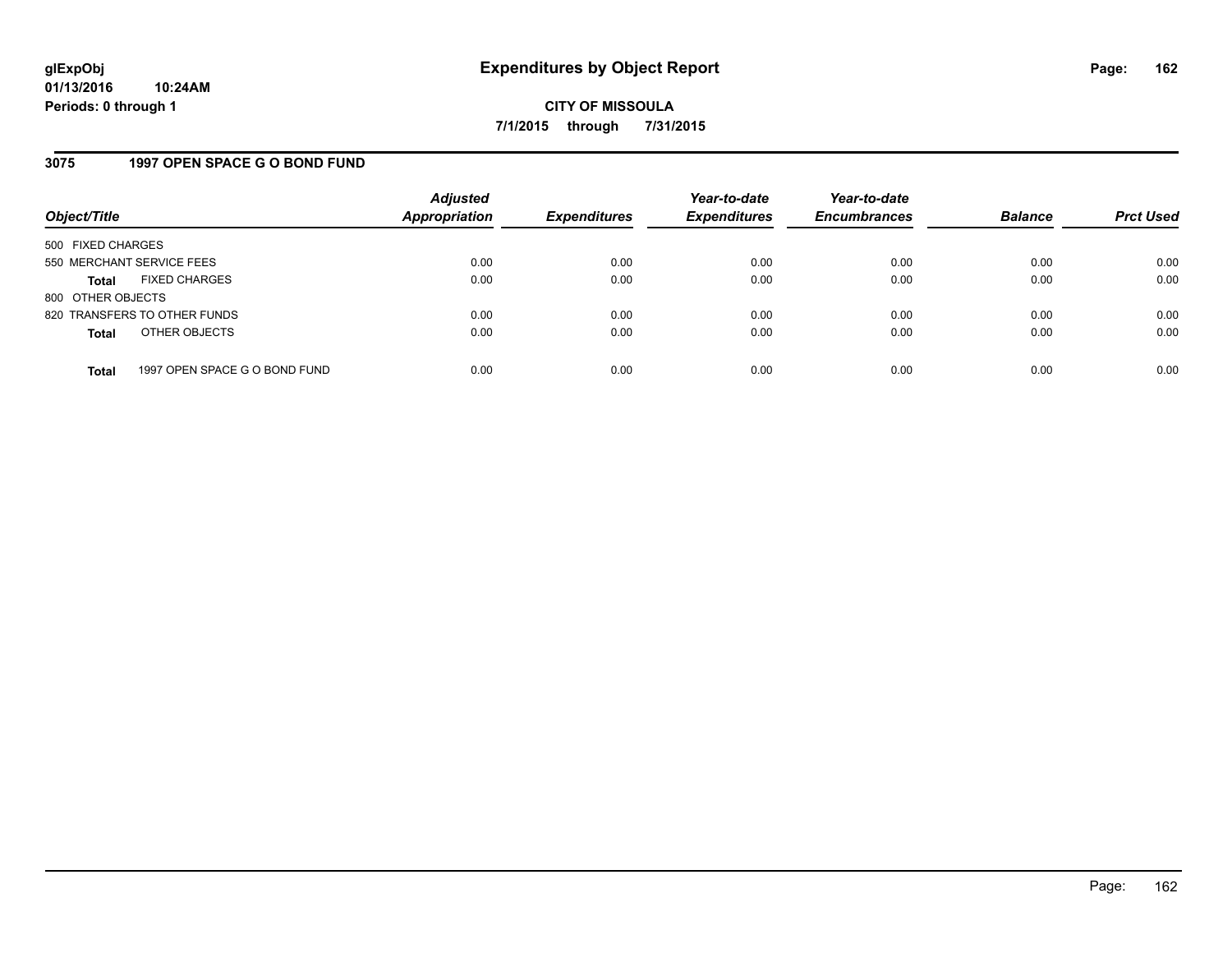### **3080 1994 FIRE EQUIP/CITY HALLS REFUND BOND F**

| Object/Title                |                              | <b>Adjusted</b><br>Appropriation | <b>Expenditures</b> | Year-to-date<br><b>Expenditures</b> | Year-to-date<br><b>Encumbrances</b> | <b>Balance</b> | <b>Prct Used</b> |
|-----------------------------|------------------------------|----------------------------------|---------------------|-------------------------------------|-------------------------------------|----------------|------------------|
| 500 FIXED CHARGES           |                              |                                  |                     |                                     |                                     |                |                  |
|                             | 550 MERCHANT SERVICE FEES    | 0.00                             | 0.00                | 0.00                                | 0.00                                | 0.00           | 0.00             |
| <b>Total</b>                | <b>FIXED CHARGES</b>         | 0.00                             | 0.00                | 0.00                                | 0.00                                | 0.00           | 0.00             |
| 600 DEBT SERVICE            |                              |                                  |                     |                                     |                                     |                |                  |
| 620 INTEREST / SERVICE FEES |                              | 0.00                             | 0.00                | 0.00                                | 0.00                                | 0.00           | 0.00             |
| <b>Total</b>                | <b>DEBT SERVICE</b>          | 0.00                             | 0.00                | 0.00                                | 0.00                                | 0.00           | 0.00             |
| 800 OTHER OBJECTS           |                              |                                  |                     |                                     |                                     |                |                  |
|                             | 820 TRANSFERS TO OTHER FUNDS | 0.00                             | 0.00                | 0.00                                | 0.00                                | 0.00           | 0.00             |
| <b>Total</b>                | OTHER OBJECTS                | 0.00                             | 0.00                | 0.00                                | 0.00                                | 0.00           | 0.00             |
| <b>Total</b>                | NON-DEPARTMENTAL             | 0.00                             | 0.00                | 0.00                                | 0.00                                | 0.00           | 0.00             |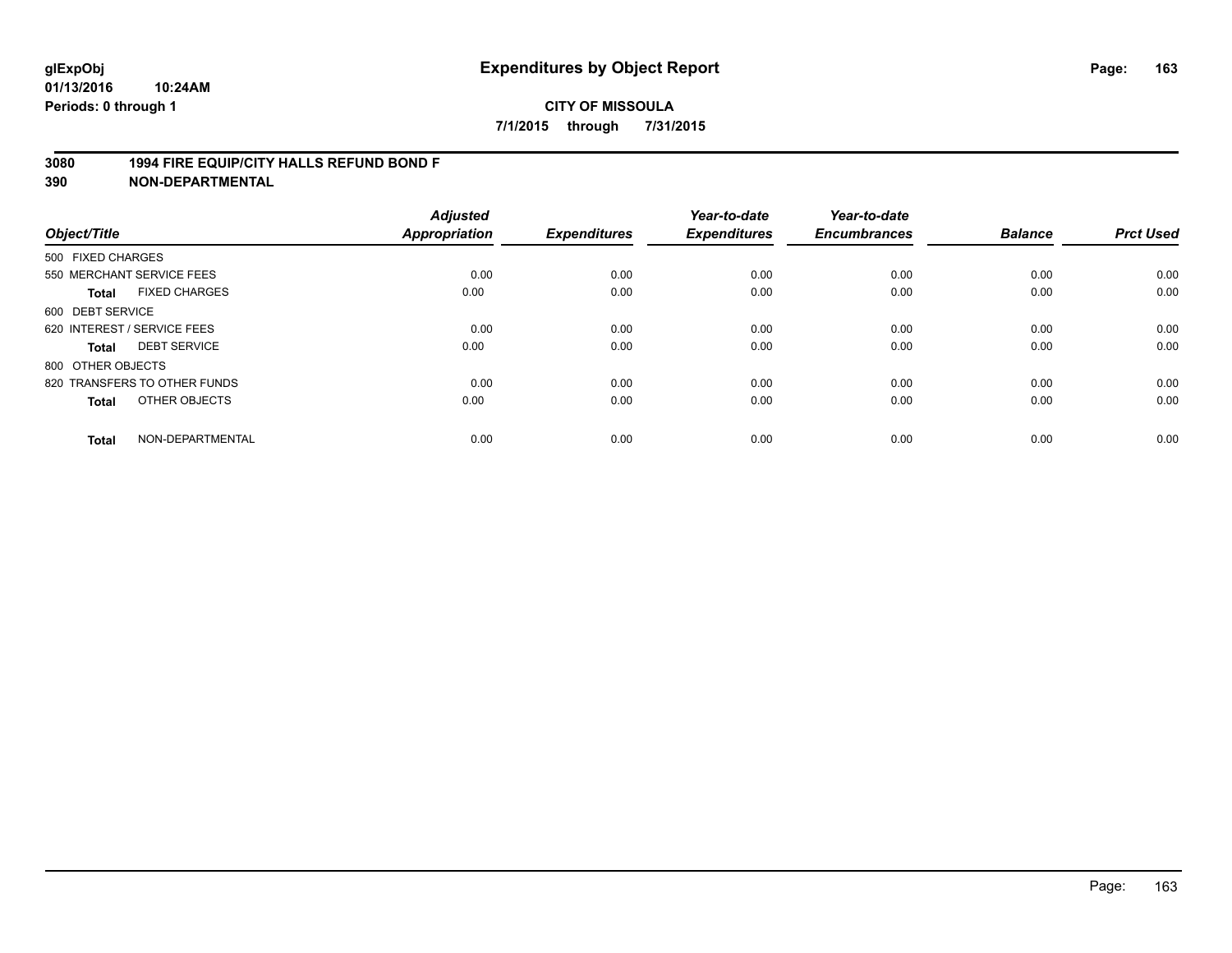**01/13/2016 10:24AM Periods: 0 through 1**

**CITY OF MISSOULA 7/1/2015 through 7/31/2015**

### **3080 1994 FIRE EQUIP/CITY HALLS REFUND BOND F**

| Object/Title                |                                     | <b>Adjusted</b><br>Appropriation | <b>Expenditures</b> | Year-to-date<br><b>Expenditures</b> | Year-to-date<br><b>Encumbrances</b> | <b>Balance</b> | <b>Prct Used</b> |
|-----------------------------|-------------------------------------|----------------------------------|---------------------|-------------------------------------|-------------------------------------|----------------|------------------|
| 500 FIXED CHARGES           |                                     |                                  |                     |                                     |                                     |                |                  |
| 550 MERCHANT SERVICE FEES   |                                     | 0.00                             | 0.00                | 0.00                                | 0.00                                | 0.00           | 0.00             |
| Total                       | <b>FIXED CHARGES</b>                | 0.00                             | 0.00                | 0.00                                | 0.00                                | 0.00           | 0.00             |
| 600 DEBT SERVICE            |                                     |                                  |                     |                                     |                                     |                |                  |
| 620 INTEREST / SERVICE FEES |                                     | 0.00                             | 0.00                | 0.00                                | 0.00                                | 0.00           | 0.00             |
| Total                       | <b>DEBT SERVICE</b>                 | 0.00                             | 0.00                | 0.00                                | 0.00                                | 0.00           | 0.00             |
| 800 OTHER OBJECTS           |                                     |                                  |                     |                                     |                                     |                |                  |
|                             | 820 TRANSFERS TO OTHER FUNDS        | 0.00                             | 0.00                | 0.00                                | 0.00                                | 0.00           | 0.00             |
| <b>Total</b>                | OTHER OBJECTS                       | 0.00                             | 0.00                | 0.00                                | 0.00                                | 0.00           | 0.00             |
| <b>Total</b>                | 1994 FIRE EQUIP/CITY HALLS REFUND B | 0.00                             | 0.00                | 0.00                                | 0.00                                | 0.00           | 0.00             |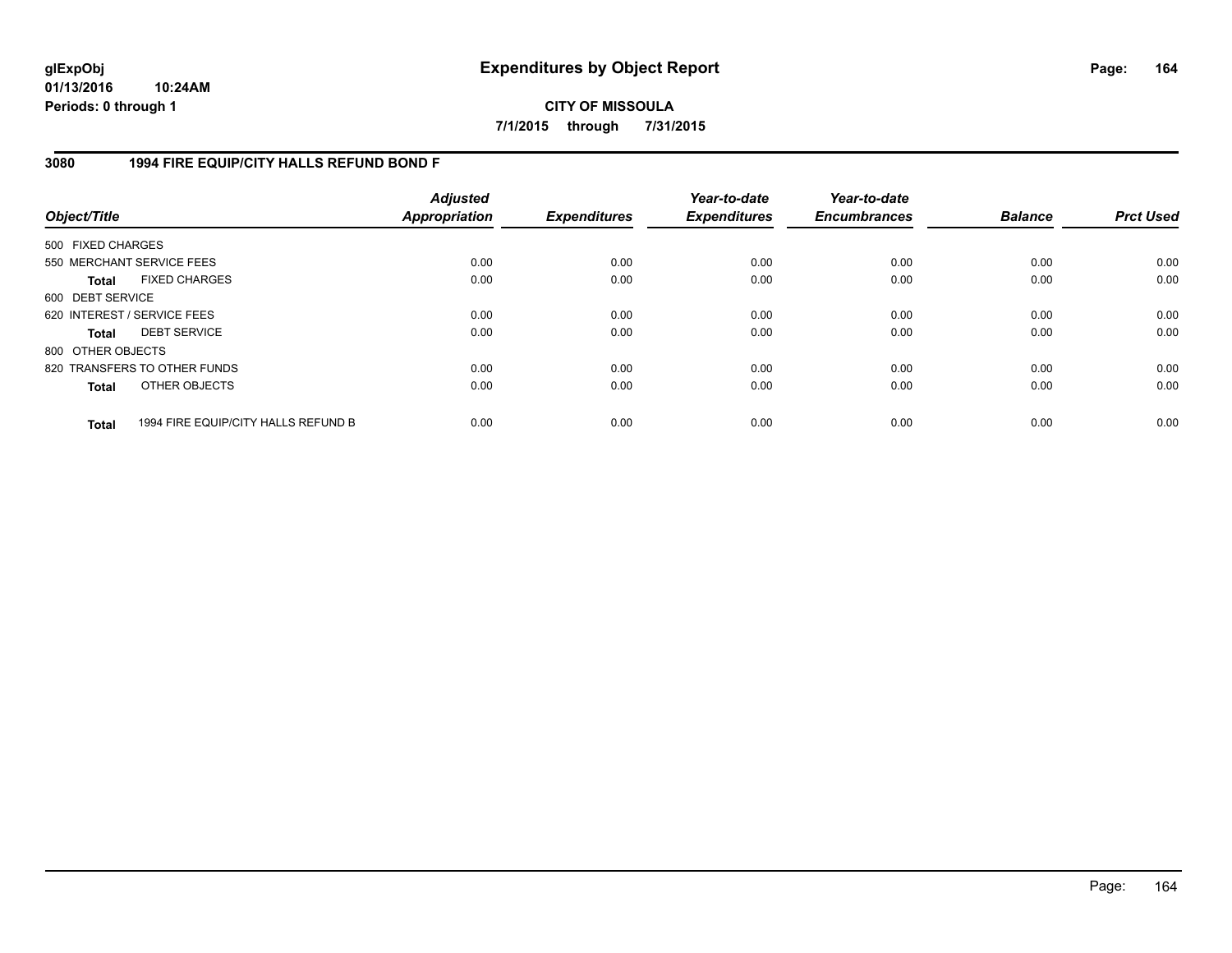#### **3085 1993 FIRE STATION G O BOND FUND**

| Object/Title                         | <b>Adjusted</b><br>Appropriation | <b>Expenditures</b> | Year-to-date<br><b>Expenditures</b> | Year-to-date<br><b>Encumbrances</b> | <b>Balance</b> | <b>Prct Used</b> |
|--------------------------------------|----------------------------------|---------------------|-------------------------------------|-------------------------------------|----------------|------------------|
| 500 FIXED CHARGES                    |                                  |                     |                                     |                                     |                |                  |
| 550 MERCHANT SERVICE FEES            | 0.00                             | 0.00                | 0.00                                | 0.00                                | 0.00           | 0.00             |
| <b>FIXED CHARGES</b><br><b>Total</b> | 0.00                             | 0.00                | 0.00                                | 0.00                                | 0.00           | 0.00             |
| 800 OTHER OBJECTS                    |                                  |                     |                                     |                                     |                |                  |
| 820 TRANSFERS TO OTHER FUNDS         | 0.00                             | 0.00                | 0.00                                | 0.00                                | 0.00           | 0.00             |
| OTHER OBJECTS<br><b>Total</b>        | 0.00                             | 0.00                | 0.00                                | 0.00                                | 0.00           | 0.00             |
| NON-DEPARTMENTAL<br><b>Total</b>     | 0.00                             | 0.00                | 0.00                                | 0.00                                | 0.00           | 0.00             |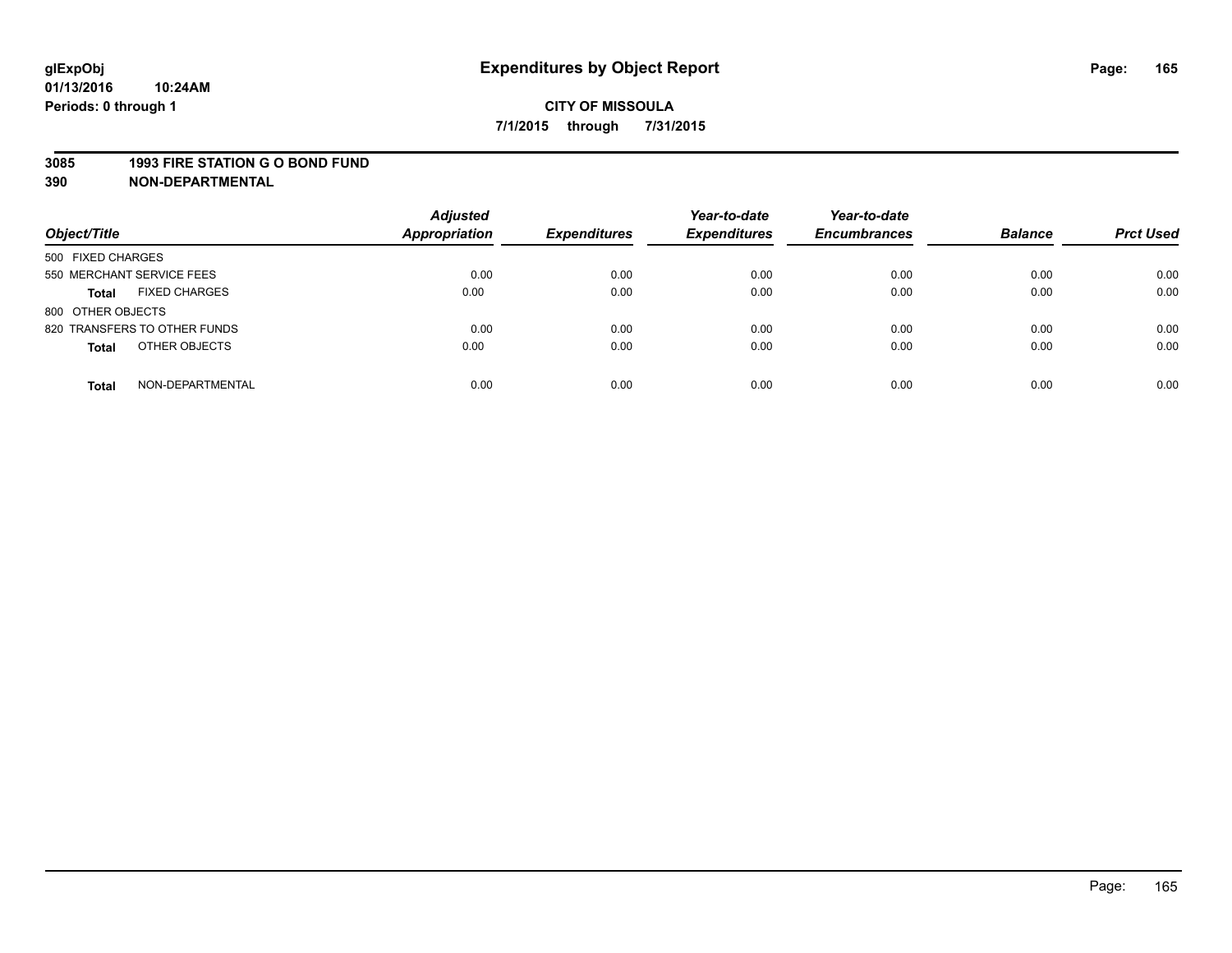## **3085 1993 FIRE STATION G O BOND FUND**

| Object/Title              |                                 | <b>Adjusted</b><br><b>Appropriation</b> | <b>Expenditures</b> | Year-to-date<br><b>Expenditures</b> | Year-to-date<br><b>Encumbrances</b> | <b>Balance</b> | <b>Prct Used</b> |
|---------------------------|---------------------------------|-----------------------------------------|---------------------|-------------------------------------|-------------------------------------|----------------|------------------|
| 500 FIXED CHARGES         |                                 |                                         |                     |                                     |                                     |                |                  |
| 550 MERCHANT SERVICE FEES |                                 | 0.00                                    | 0.00                | 0.00                                | 0.00                                | 0.00           | 0.00             |
| <b>Total</b>              | <b>FIXED CHARGES</b>            | 0.00                                    | 0.00                | 0.00                                | 0.00                                | 0.00           | 0.00             |
| 800 OTHER OBJECTS         |                                 |                                         |                     |                                     |                                     |                |                  |
|                           | 820 TRANSFERS TO OTHER FUNDS    | 0.00                                    | 0.00                | 0.00                                | 0.00                                | 0.00           | 0.00             |
| <b>Total</b>              | OTHER OBJECTS                   | 0.00                                    | 0.00                | 0.00                                | 0.00                                | 0.00           | 0.00             |
| <b>Total</b>              | 1993 FIRE STATION G O BOND FUND | 0.00                                    | 0.00                | 0.00                                | 0.00                                | 0.00           | 0.00             |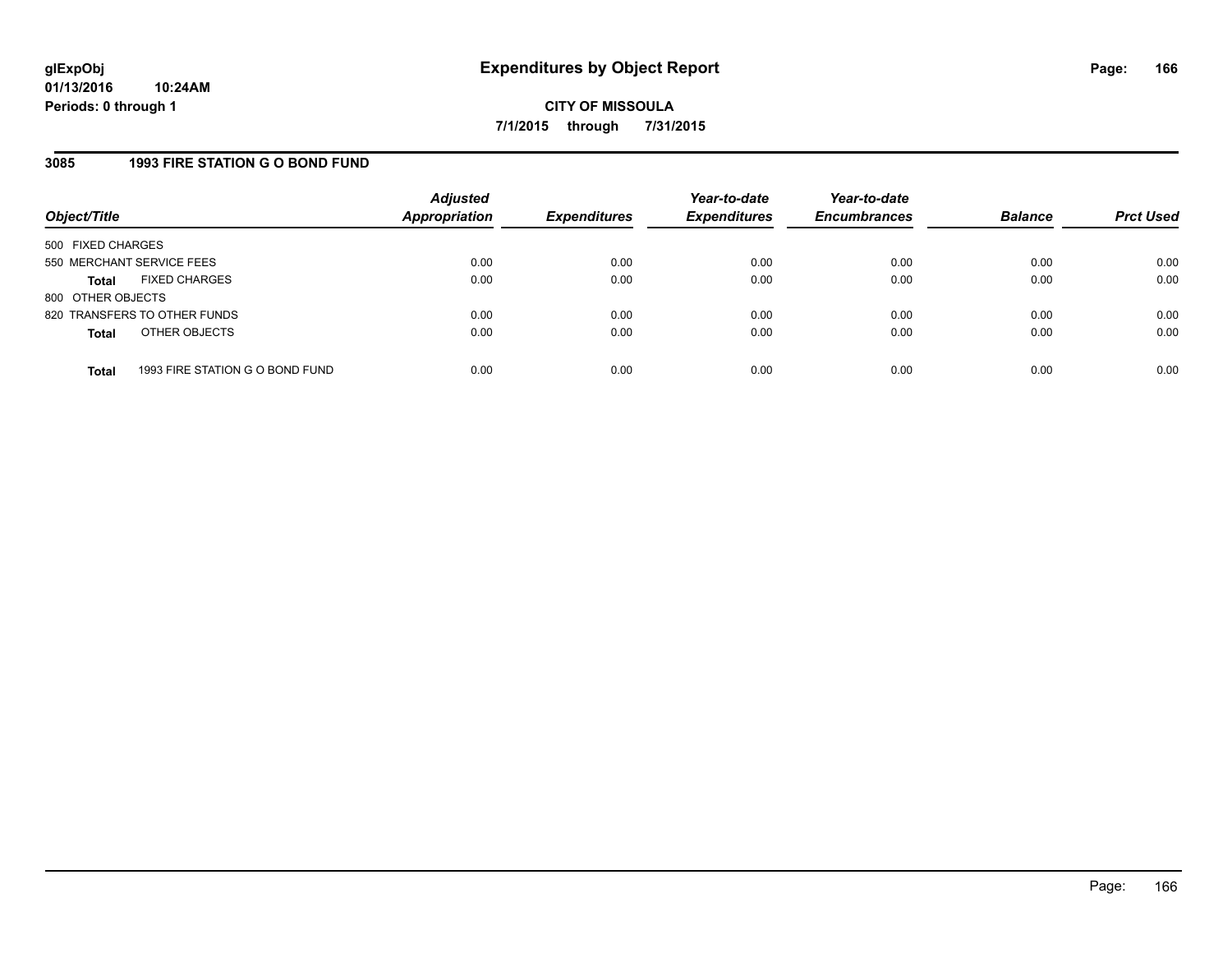# **3090 2004 AQUATICS BOND**

| Object/Title                         | <b>Adjusted</b><br><b>Appropriation</b> | <b>Expenditures</b> | Year-to-date<br><b>Expenditures</b> | Year-to-date<br><b>Encumbrances</b> | <b>Balance</b> | <b>Prct Used</b> |
|--------------------------------------|-----------------------------------------|---------------------|-------------------------------------|-------------------------------------|----------------|------------------|
| 500 FIXED CHARGES                    |                                         |                     |                                     |                                     |                |                  |
| 550 MERCHANT SERVICE FEES            | 0.00                                    | 0.00                | 0.00                                | 0.00                                | 0.00           | 0.00             |
| <b>FIXED CHARGES</b><br><b>Total</b> | 0.00                                    | 0.00                | 0.00                                | 0.00                                | 0.00           | 0.00             |
| 600 DEBT SERVICE                     |                                         |                     |                                     |                                     |                |                  |
| 610 PRINCIPAL                        | 0.00                                    | 0.00                | 0.00                                | 0.00                                | 0.00           | 0.00             |
| 620 INTEREST / SERVICE FEES          | 0.00                                    | 0.00                | 0.00                                | 0.00                                | 0.00           | 0.00             |
| <b>DEBT SERVICE</b><br><b>Total</b>  | 0.00                                    | 0.00                | 0.00                                | 0.00                                | 0.00           | 0.00             |
| 800 OTHER OBJECTS                    |                                         |                     |                                     |                                     |                |                  |
| 820 TRANSFERS TO OTHER FUNDS         | 0.00                                    | 0.00                | 0.00                                | 0.00                                | 0.00           | 0.00             |
| OTHER OBJECTS<br><b>Total</b>        | 0.00                                    | 0.00                | 0.00                                | 0.00                                | 0.00           | 0.00             |
|                                      |                                         |                     |                                     |                                     |                |                  |
| NON-DEPARTMENTAL<br><b>Total</b>     | 0.00                                    | 0.00                | 0.00                                | 0.00                                | 0.00           | 0.00             |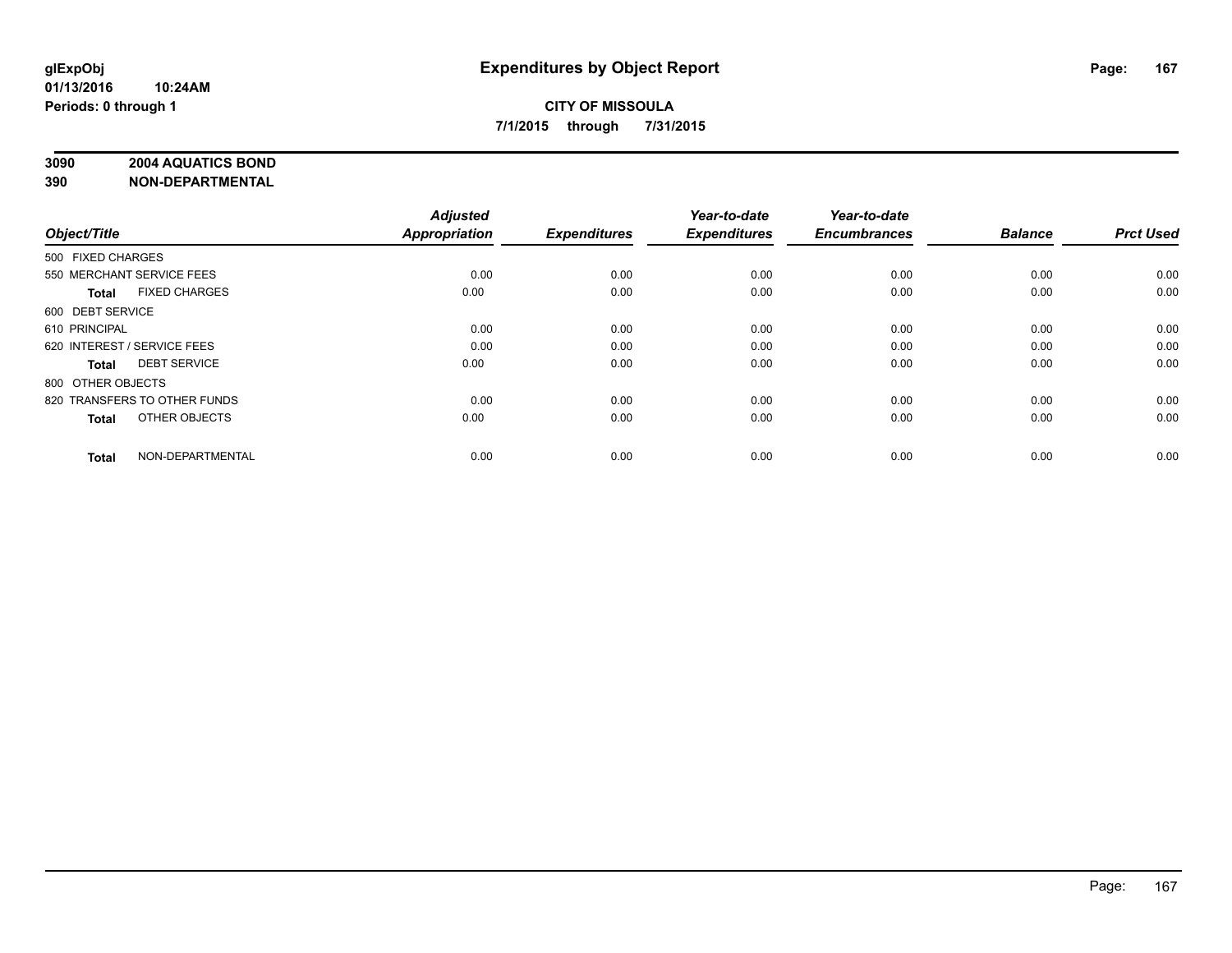#### **01/13/2016 10:24AM Periods: 0 through 1**

# **CITY OF MISSOULA 7/1/2015 through 7/31/2015**

## **3090 2004 AQUATICS BOND**

|                   |                              | <b>Adjusted</b>      |                     | Year-to-date        | Year-to-date        |                |                  |
|-------------------|------------------------------|----------------------|---------------------|---------------------|---------------------|----------------|------------------|
| Object/Title      |                              | <b>Appropriation</b> | <b>Expenditures</b> | <b>Expenditures</b> | <b>Encumbrances</b> | <b>Balance</b> | <b>Prct Used</b> |
| 500 FIXED CHARGES |                              |                      |                     |                     |                     |                |                  |
|                   | 550 MERCHANT SERVICE FEES    | 0.00                 | 0.00                | 0.00                | 0.00                | 0.00           | 0.00             |
| Total             | <b>FIXED CHARGES</b>         | 0.00                 | 0.00                | 0.00                | 0.00                | 0.00           | 0.00             |
| 600 DEBT SERVICE  |                              |                      |                     |                     |                     |                |                  |
| 610 PRINCIPAL     |                              | 0.00                 | 0.00                | 0.00                | 0.00                | 0.00           | 0.00             |
|                   | 620 INTEREST / SERVICE FEES  | 0.00                 | 0.00                | 0.00                | 0.00                | 0.00           | 0.00             |
| Total             | <b>DEBT SERVICE</b>          | 0.00                 | 0.00                | 0.00                | 0.00                | 0.00           | 0.00             |
| 800 OTHER OBJECTS |                              |                      |                     |                     |                     |                |                  |
|                   | 820 TRANSFERS TO OTHER FUNDS | 0.00                 | 0.00                | 0.00                | 0.00                | 0.00           | 0.00             |
| <b>Total</b>      | OTHER OBJECTS                | 0.00                 | 0.00                | 0.00                | 0.00                | 0.00           | 0.00             |
| <b>Total</b>      | 2004 AQUATICS BOND           | 0.00                 | 0.00                | 0.00                | 0.00                | 0.00           | 0.00             |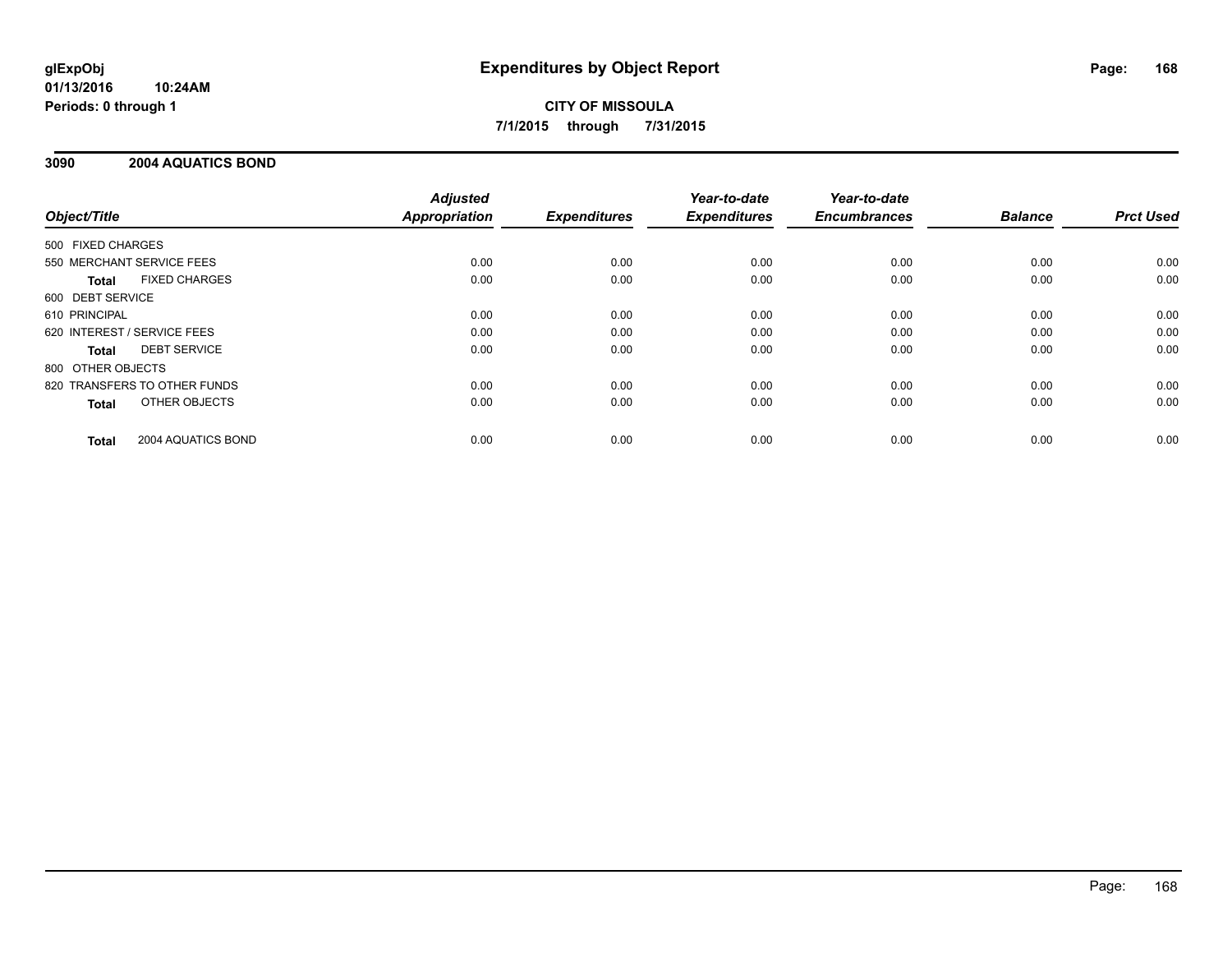### **3091 SERIES 2012A AQUATICS REFUNDING BOND**

| Object/Title                         | <b>Adjusted</b><br><b>Appropriation</b> | <b>Expenditures</b> | Year-to-date<br><b>Expenditures</b> | Year-to-date<br><b>Encumbrances</b> | <b>Balance</b> | <b>Prct Used</b> |
|--------------------------------------|-----------------------------------------|---------------------|-------------------------------------|-------------------------------------|----------------|------------------|
| 500 FIXED CHARGES                    |                                         |                     |                                     |                                     |                |                  |
| 550 MERCHANT SERVICE FEES            | 0.00                                    | 0.00                | 0.00                                | 0.00                                | 0.00           | 0.00             |
| <b>FIXED CHARGES</b><br><b>Total</b> | 0.00                                    | 0.00                | 0.00                                | 0.00                                | 0.00           | 0.00             |
| 600 DEBT SERVICE                     |                                         |                     |                                     |                                     |                |                  |
| 610 PRINCIPAL                        | 505,000.00                              | 0.00                | 0.00                                | 0.00                                | 505,000.00     | 0.00             |
| 620 INTEREST / SERVICE FEES          | 90.148.00                               | 0.00                | 0.00                                | 0.00                                | 90.148.00      | 0.00             |
| <b>DEBT SERVICE</b><br><b>Total</b>  | 595,148.00                              | 0.00                | 0.00                                | 0.00                                | 595,148.00     | 0.00             |
| 800 OTHER OBJECTS                    |                                         |                     |                                     |                                     |                |                  |
| 820 TRANSFERS TO OTHER FUNDS         | 0.00                                    | 0.00                | 0.00                                | 0.00                                | 0.00           | 0.00             |
| OTHER OBJECTS<br><b>Total</b>        | 0.00                                    | 0.00                | 0.00                                | 0.00                                | 0.00           | 0.00             |
| NON-DEPARTMENTAL<br><b>Total</b>     | 595,148.00                              | 0.00                | 0.00                                | 0.00                                | 595,148.00     | 0.00             |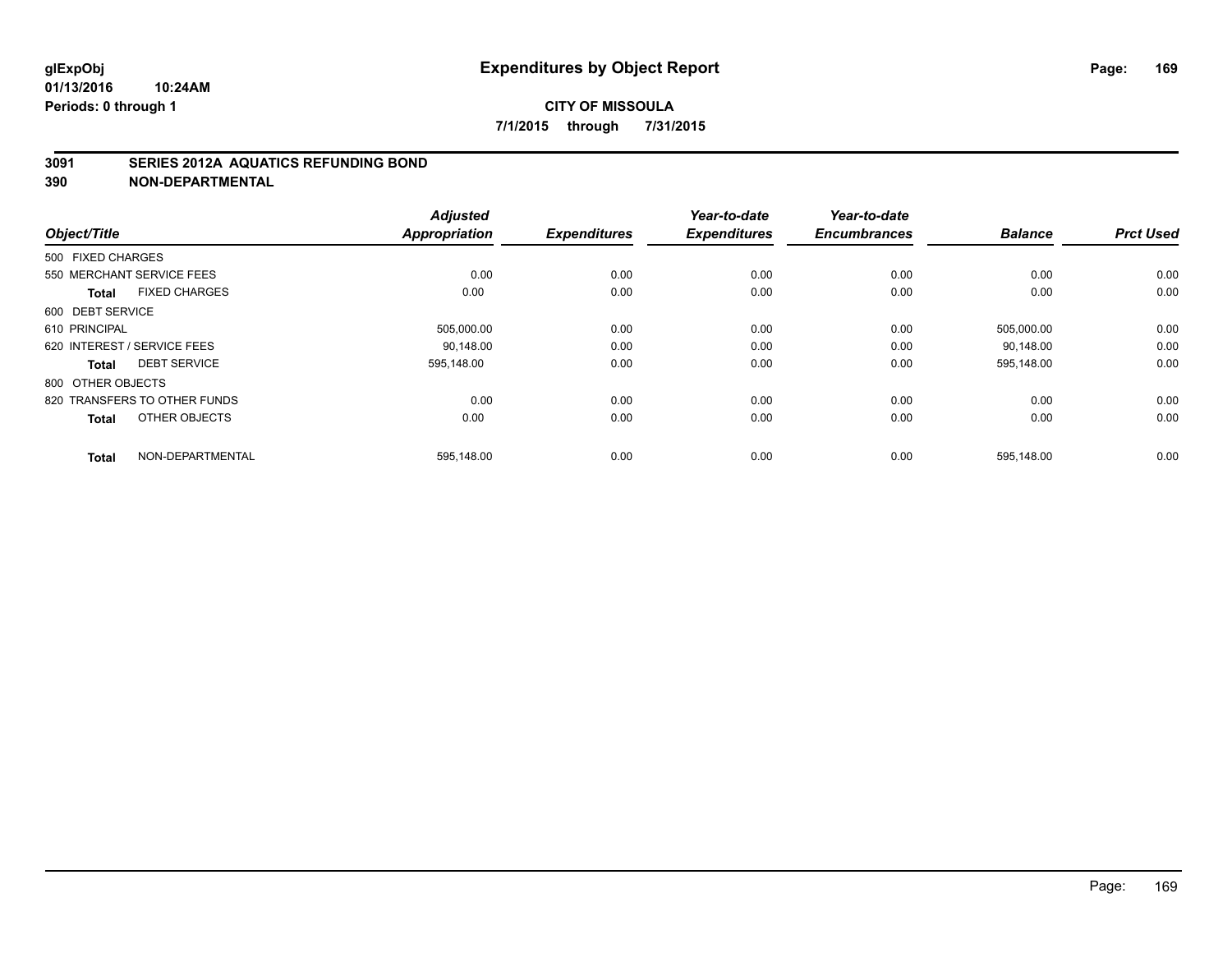**01/13/2016 10:24AM Periods: 0 through 1**

**CITY OF MISSOULA 7/1/2015 through 7/31/2015**

## **3091 SERIES 2012A AQUATICS REFUNDING BOND**

| Object/Title      |                                   | <b>Adjusted</b><br><b>Appropriation</b> | <b>Expenditures</b> | Year-to-date<br><b>Expenditures</b> | Year-to-date<br><b>Encumbrances</b> | <b>Balance</b> | <b>Prct Used</b> |
|-------------------|-----------------------------------|-----------------------------------------|---------------------|-------------------------------------|-------------------------------------|----------------|------------------|
|                   |                                   |                                         |                     |                                     |                                     |                |                  |
| 500 FIXED CHARGES |                                   |                                         |                     |                                     |                                     |                |                  |
|                   | 550 MERCHANT SERVICE FEES         | 0.00                                    | 0.00                | 0.00                                | 0.00                                | 0.00           | 0.00             |
| Total             | <b>FIXED CHARGES</b>              | 0.00                                    | 0.00                | 0.00                                | 0.00                                | 0.00           | 0.00             |
| 600 DEBT SERVICE  |                                   |                                         |                     |                                     |                                     |                |                  |
| 610 PRINCIPAL     |                                   | 505,000.00                              | 0.00                | 0.00                                | 0.00                                | 505,000.00     | 0.00             |
|                   | 620 INTEREST / SERVICE FEES       | 90,148.00                               | 0.00                | 0.00                                | 0.00                                | 90,148.00      | 0.00             |
| Total             | <b>DEBT SERVICE</b>               | 595,148.00                              | 0.00                | 0.00                                | 0.00                                | 595,148.00     | 0.00             |
| 800 OTHER OBJECTS |                                   |                                         |                     |                                     |                                     |                |                  |
|                   | 820 TRANSFERS TO OTHER FUNDS      | 0.00                                    | 0.00                | 0.00                                | 0.00                                | 0.00           | 0.00             |
| Total             | OTHER OBJECTS                     | 0.00                                    | 0.00                | 0.00                                | 0.00                                | 0.00           | 0.00             |
| <b>Total</b>      | SERIES 2012A AQUATICS REFUNDING B | 595,148.00                              | 0.00                | 0.00                                | 0.00                                | 595,148.00     | 0.00             |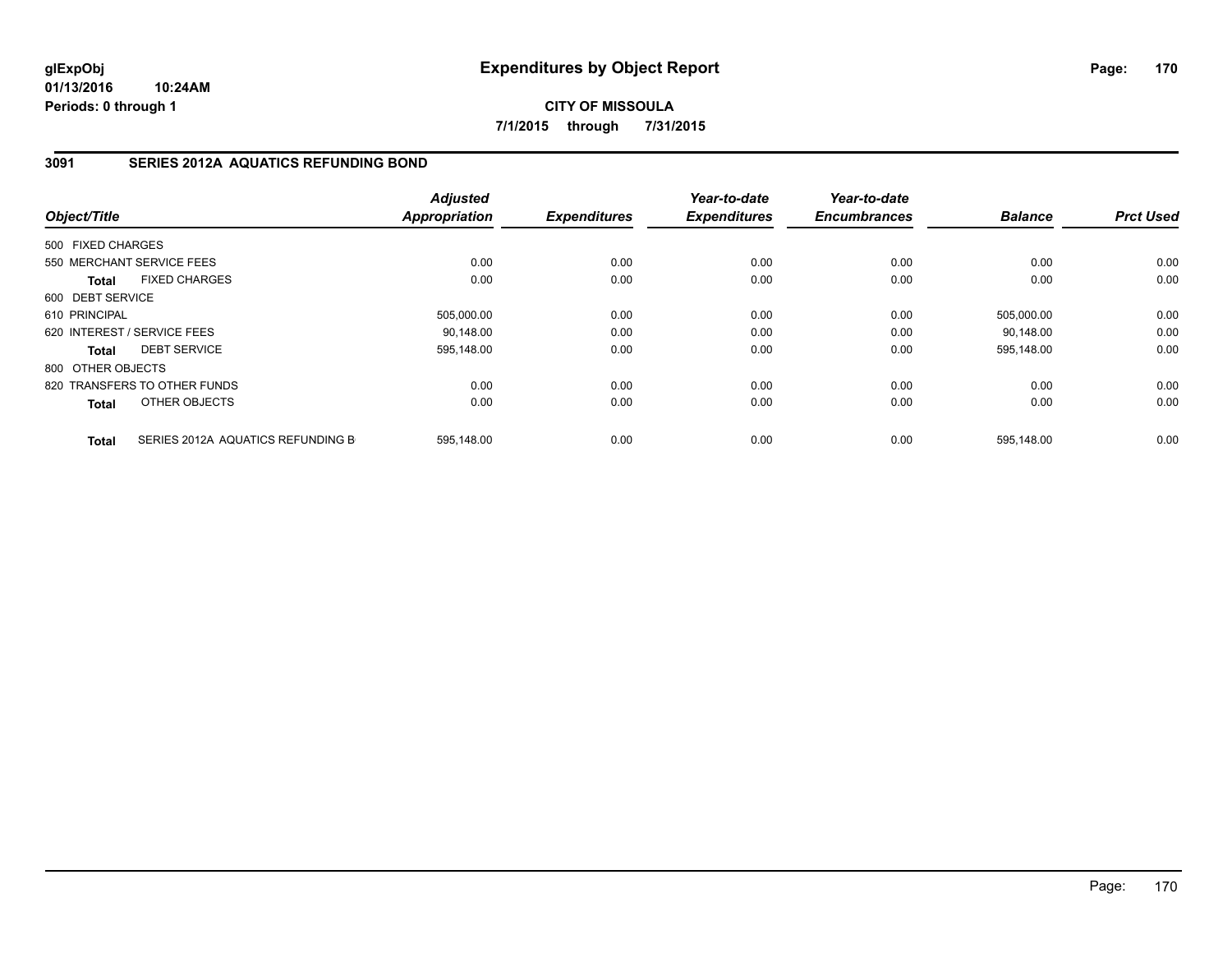#### **3092 Series 2013A GO REFUNDING BONDS**

| Object/Title      |                              | <b>Adjusted</b><br><b>Appropriation</b> | <b>Expenditures</b> | Year-to-date<br><b>Expenditures</b> | Year-to-date<br><b>Encumbrances</b> | <b>Balance</b> | <b>Prct Used</b> |
|-------------------|------------------------------|-----------------------------------------|---------------------|-------------------------------------|-------------------------------------|----------------|------------------|
| 500 FIXED CHARGES |                              |                                         |                     |                                     |                                     |                |                  |
|                   | 550 MERCHANT SERVICE FEES    | 0.00                                    | 0.00                | 0.00                                | 0.00                                | 0.00           | 0.00             |
| <b>Total</b>      | <b>FIXED CHARGES</b>         | 0.00                                    | 0.00                | 0.00                                | 0.00                                | 0.00           | 0.00             |
| 600 DEBT SERVICE  |                              |                                         |                     |                                     |                                     |                |                  |
| 610 PRINCIPAL     |                              | 580,000.00                              | 0.00                | 0.00                                | 0.00                                | 580,000.00     | 0.00             |
|                   | 620 INTEREST / SERVICE FEES  | 108,926.00                              | 0.00                | 0.00                                | 0.00                                | 108,926.00     | 0.00             |
| <b>Total</b>      | <b>DEBT SERVICE</b>          | 688,926.00                              | 0.00                | 0.00                                | 0.00                                | 688,926.00     | 0.00             |
| 800 OTHER OBJECTS |                              |                                         |                     |                                     |                                     |                |                  |
|                   | 820 TRANSFERS TO OTHER FUNDS | 0.00                                    | 0.00                | 0.00                                | 0.00                                | 0.00           | 0.00             |
| <b>Total</b>      | OTHER OBJECTS                | 0.00                                    | 0.00                | 0.00                                | 0.00                                | 0.00           | 0.00             |
| <b>Total</b>      | NON-DEPARTMENTAL             | 688,926.00                              | 0.00                | 0.00                                | 0.00                                | 688,926.00     | 0.00             |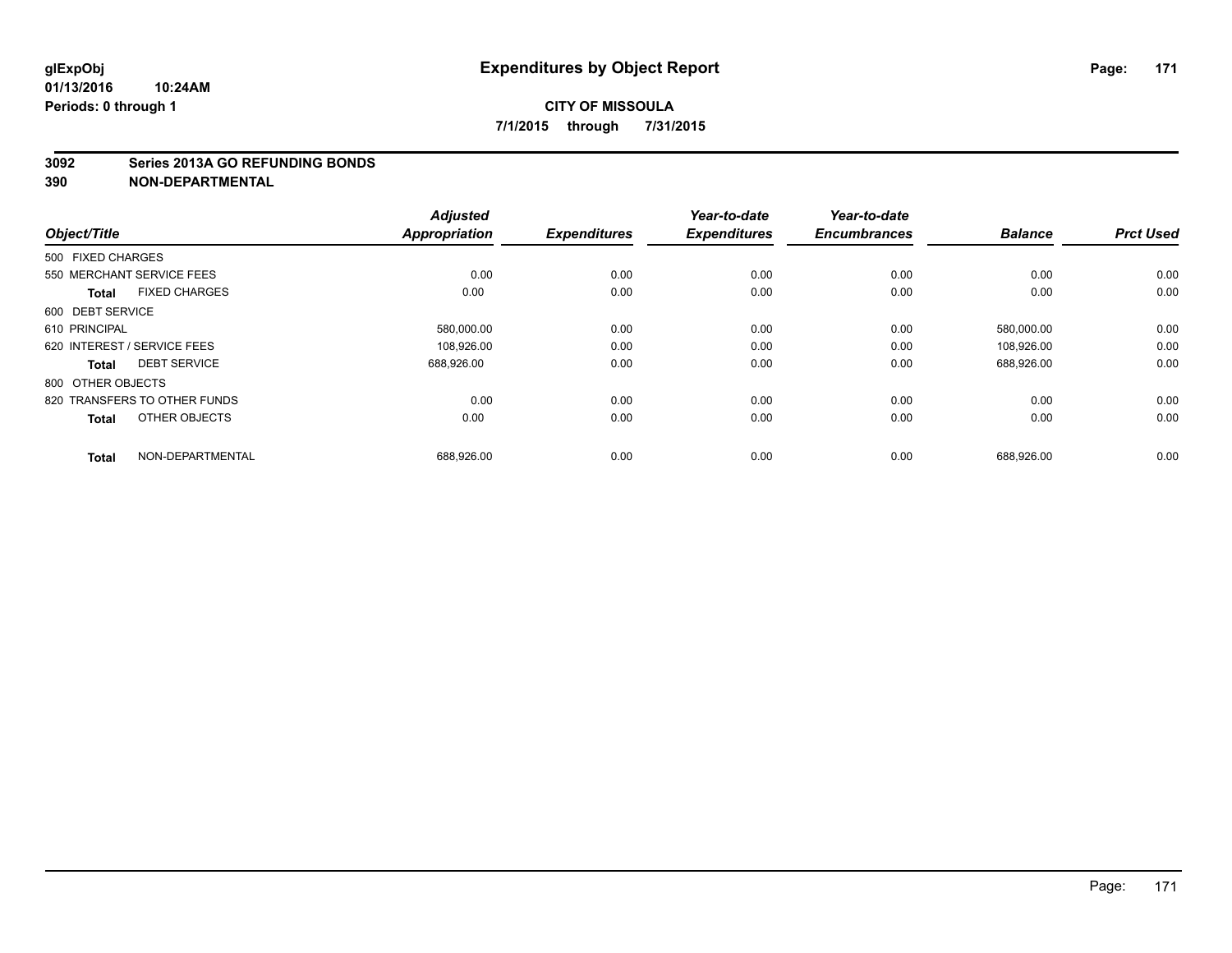# **3092 Series 2013A GO REFUNDING BONDS**

| Object/Title      |                                 | <b>Adjusted</b><br><b>Appropriation</b> | <b>Expenditures</b> | Year-to-date<br><b>Expenditures</b> | Year-to-date<br><b>Encumbrances</b> | <b>Balance</b> | <b>Prct Used</b> |
|-------------------|---------------------------------|-----------------------------------------|---------------------|-------------------------------------|-------------------------------------|----------------|------------------|
| 500 FIXED CHARGES |                                 |                                         |                     |                                     |                                     |                |                  |
|                   | 550 MERCHANT SERVICE FEES       | 0.00                                    | 0.00                | 0.00                                | 0.00                                | 0.00           | 0.00             |
| <b>Total</b>      | <b>FIXED CHARGES</b>            | 0.00                                    | 0.00                | 0.00                                | 0.00                                | 0.00           | 0.00             |
| 600 DEBT SERVICE  |                                 |                                         |                     |                                     |                                     |                |                  |
| 610 PRINCIPAL     |                                 | 580,000.00                              | 0.00                | 0.00                                | 0.00                                | 580,000.00     | 0.00             |
|                   | 620 INTEREST / SERVICE FEES     | 108,926.00                              | 0.00                | 0.00                                | 0.00                                | 108.926.00     | 0.00             |
| <b>Total</b>      | <b>DEBT SERVICE</b>             | 688,926.00                              | 0.00                | 0.00                                | 0.00                                | 688,926.00     | 0.00             |
| 800 OTHER OBJECTS |                                 |                                         |                     |                                     |                                     |                |                  |
|                   | 820 TRANSFERS TO OTHER FUNDS    | 0.00                                    | 0.00                | 0.00                                | 0.00                                | 0.00           | 0.00             |
| Total             | OTHER OBJECTS                   | 0.00                                    | 0.00                | 0.00                                | 0.00                                | 0.00           | 0.00             |
| <b>Total</b>      | Series 2013A GO REFUNDING BONDS | 688,926.00                              | 0.00                | 0.00                                | 0.00                                | 688,926.00     | 0.00             |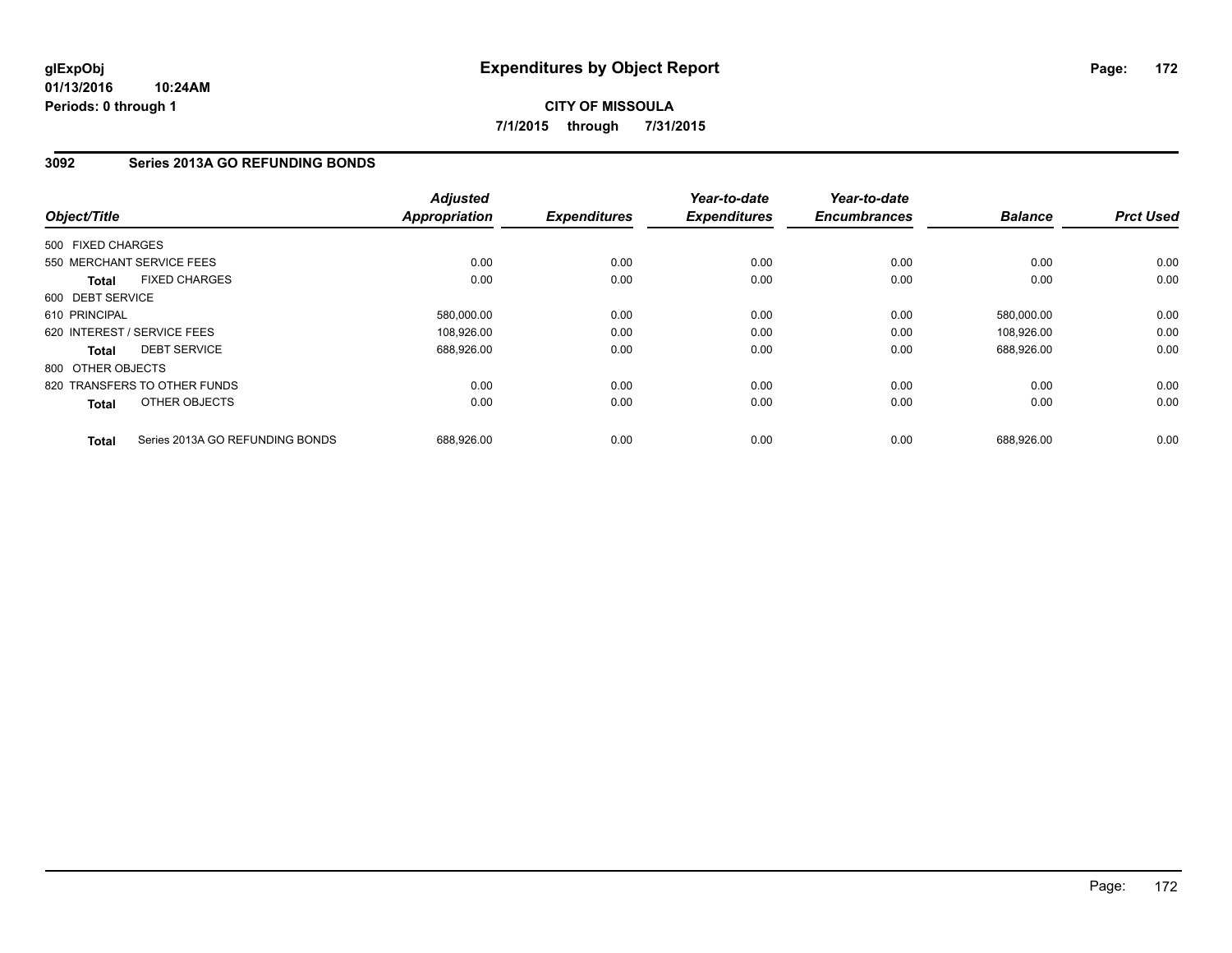#### **3095 2004 REFUNDING BONDS DEBT SERVICE**

|                                      | <b>Adjusted</b>      |                     | Year-to-date        | Year-to-date        |                |                  |
|--------------------------------------|----------------------|---------------------|---------------------|---------------------|----------------|------------------|
| Object/Title                         | <b>Appropriation</b> | <b>Expenditures</b> | <b>Expenditures</b> | <b>Encumbrances</b> | <b>Balance</b> | <b>Prct Used</b> |
| 500 FIXED CHARGES                    |                      |                     |                     |                     |                |                  |
| 550 MERCHANT SERVICE FEES            | 0.00                 | 0.00                | 0.00                | 0.00                | 0.00           | 0.00             |
| <b>FIXED CHARGES</b><br><b>Total</b> | 0.00                 | 0.00                | 0.00                | 0.00                | 0.00           | 0.00             |
| 600 DEBT SERVICE                     |                      |                     |                     |                     |                |                  |
| 610 PRINCIPAL                        | 0.00                 | 0.00                | 0.00                | 0.00                | 0.00           | 0.00             |
| 620 INTEREST / SERVICE FEES          | 0.00                 | 0.00                | 0.00                | 0.00                | 0.00           | 0.00             |
| <b>DEBT SERVICE</b><br><b>Total</b>  | 0.00                 | 0.00                | 0.00                | 0.00                | 0.00           | 0.00             |
| NON-DEPARTMENTAL<br><b>Total</b>     | 0.00                 | 0.00                | 0.00                | 0.00                | 0.00           | 0.00             |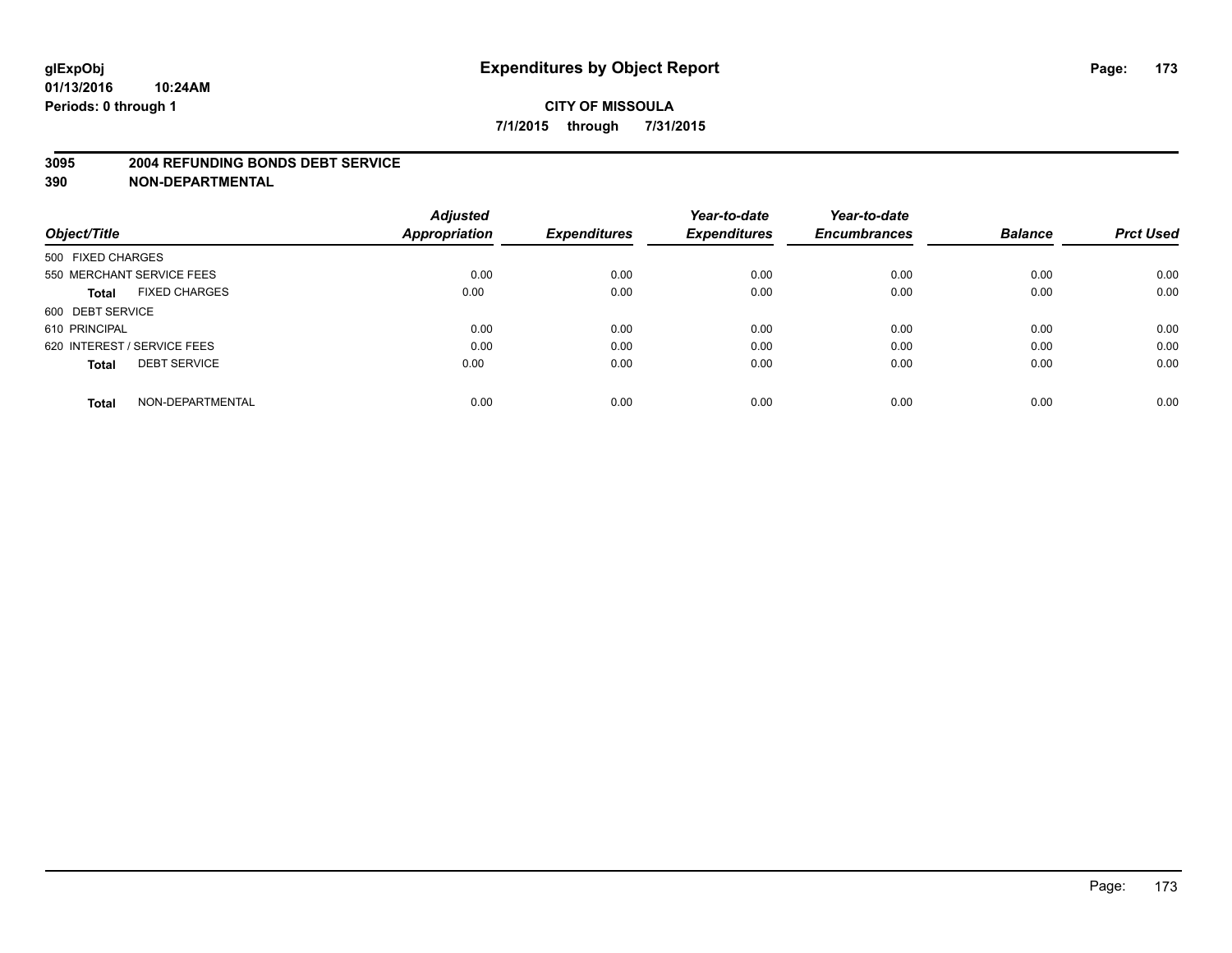**01/13/2016 10:24AM Periods: 0 through 1**

**CITY OF MISSOULA 7/1/2015 through 7/31/2015**

## **3095 2004 REFUNDING BONDS DEBT SERVICE**

| Object/Title                |                                   | <b>Adjusted</b><br><b>Appropriation</b> | <b>Expenditures</b> | Year-to-date<br><b>Expenditures</b> | Year-to-date<br><b>Encumbrances</b> | <b>Balance</b> | <b>Prct Used</b> |
|-----------------------------|-----------------------------------|-----------------------------------------|---------------------|-------------------------------------|-------------------------------------|----------------|------------------|
| 500 FIXED CHARGES           |                                   |                                         |                     |                                     |                                     |                |                  |
| 550 MERCHANT SERVICE FEES   |                                   | 0.00                                    | 0.00                | 0.00                                | 0.00                                | 0.00           | 0.00             |
| <b>Total</b>                | <b>FIXED CHARGES</b>              | 0.00                                    | 0.00                | 0.00                                | 0.00                                | 0.00           | 0.00             |
| 600 DEBT SERVICE            |                                   |                                         |                     |                                     |                                     |                |                  |
| 610 PRINCIPAL               |                                   | 0.00                                    | 0.00                | 0.00                                | 0.00                                | 0.00           | 0.00             |
| 620 INTEREST / SERVICE FEES |                                   | 0.00                                    | 0.00                | 0.00                                | 0.00                                | 0.00           | 0.00             |
| <b>Total</b>                | <b>DEBT SERVICE</b>               | 0.00                                    | 0.00                | 0.00                                | 0.00                                | 0.00           | 0.00             |
| <b>Total</b>                | 2004 REFUNDING BONDS DEBT SERVICE | 0.00                                    | 0.00                | 0.00                                | 0.00                                | 0.00           | 0.00             |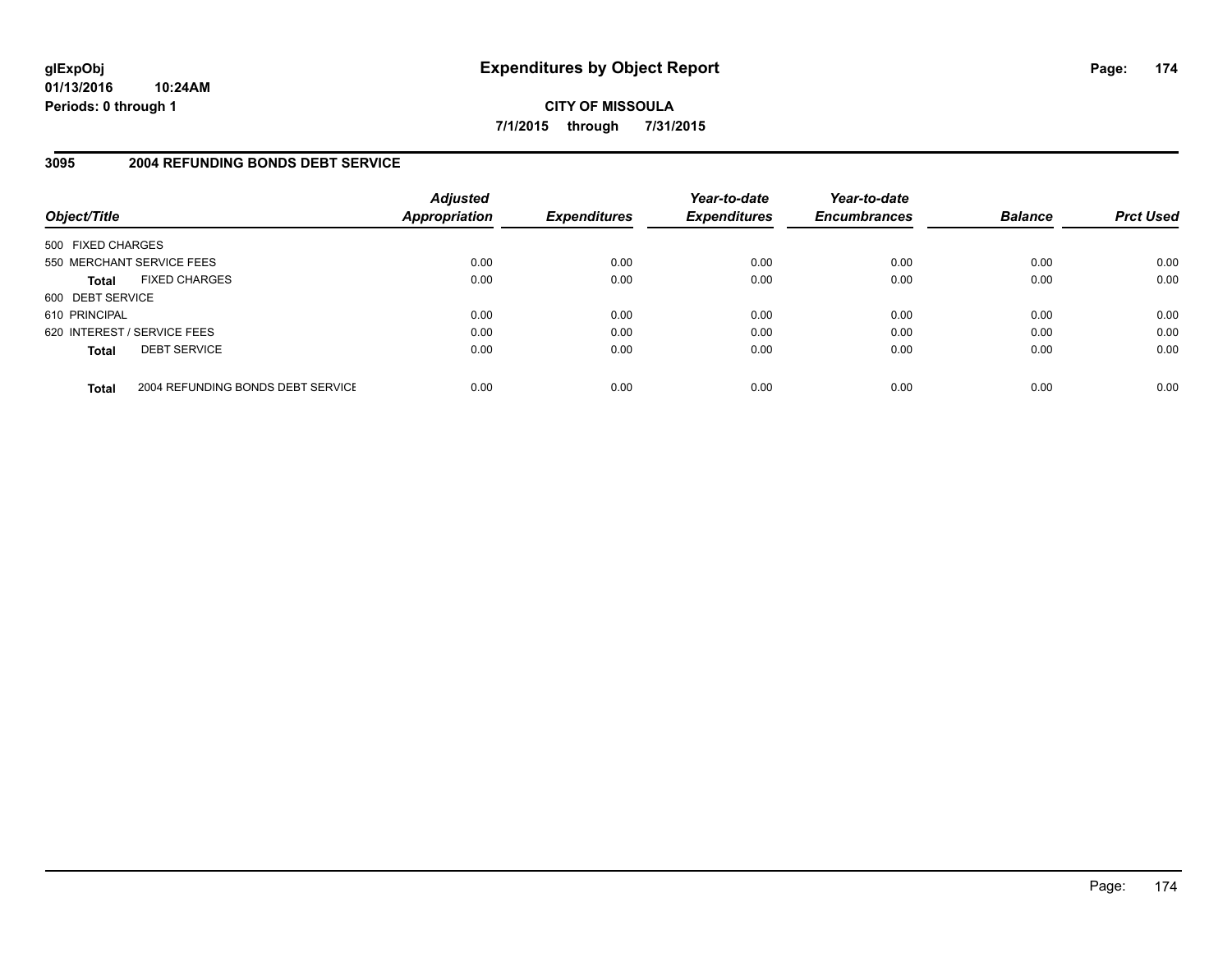**3096 NEW FIRE STATION GO BOND**

|                                      | <b>Adjusted</b>      |                     | Year-to-date        | Year-to-date        |                |                  |
|--------------------------------------|----------------------|---------------------|---------------------|---------------------|----------------|------------------|
| Object/Title                         | <b>Appropriation</b> | <b>Expenditures</b> | <b>Expenditures</b> | <b>Encumbrances</b> | <b>Balance</b> | <b>Prct Used</b> |
| 500 FIXED CHARGES                    |                      |                     |                     |                     |                |                  |
| 550 MERCHANT SERVICE FEES            | 0.00                 | 0.00                | 0.00                | 0.00                | 0.00           | 0.00             |
| <b>FIXED CHARGES</b><br><b>Total</b> | 0.00                 | 0.00                | 0.00                | 0.00                | 0.00           | 0.00             |
| 600 DEBT SERVICE                     |                      |                     |                     |                     |                |                  |
| 610 PRINCIPAL                        | 3,876,559.00         | 0.00                | 0.00                | 0.00                | 3,876,559.00   | 0.00             |
| 620 INTEREST / SERVICE FEES          | 12,500.00            | 0.00                | 0.00                | 0.00                | 12,500.00      | 0.00             |
| <b>DEBT SERVICE</b><br><b>Total</b>  | 3,889,059.00         | 0.00                | 0.00                | 0.00                | 3,889,059.00   | 0.00             |
| 800 OTHER OBJECTS                    |                      |                     |                     |                     |                |                  |
| 820 TRANSFERS TO OTHER FUNDS         | 0.00                 | 0.00                | 0.00                | 0.00                | 0.00           | 0.00             |
| OTHER OBJECTS<br><b>Total</b>        | 0.00                 | 0.00                | 0.00                | 0.00                | 0.00           | 0.00             |
|                                      |                      |                     |                     |                     |                |                  |
| NON-DEPARTMENTAL<br><b>Total</b>     | 3,889,059.00         | 0.00                | 0.00                | 0.00                | 3,889,059.00   | 0.00             |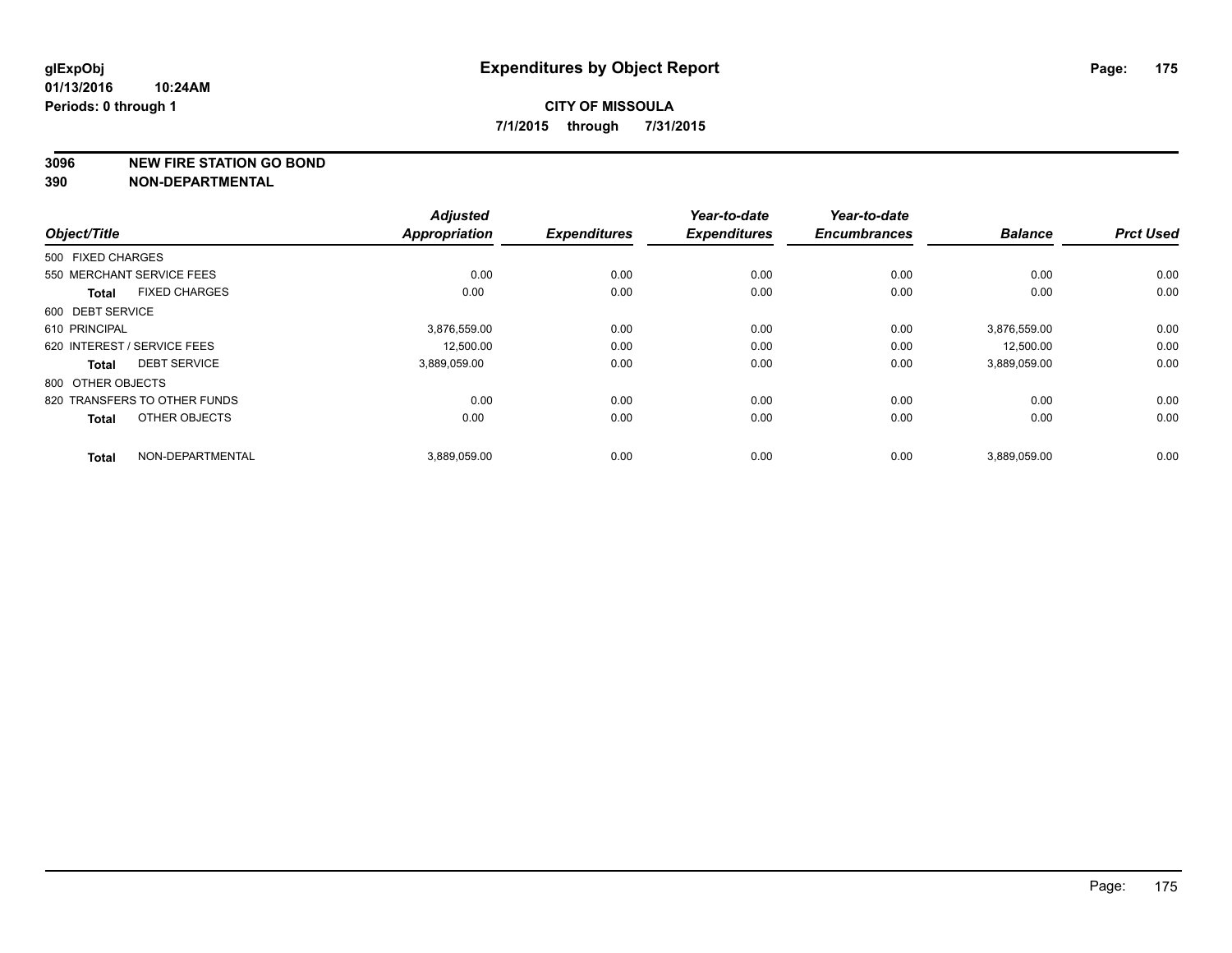## **3096 NEW FIRE STATION GO BOND**

| Object/Title                 |                          | <b>Adjusted</b><br><b>Appropriation</b> | <b>Expenditures</b> | Year-to-date<br><b>Expenditures</b> | Year-to-date<br><b>Encumbrances</b> | <b>Balance</b> | <b>Prct Used</b> |
|------------------------------|--------------------------|-----------------------------------------|---------------------|-------------------------------------|-------------------------------------|----------------|------------------|
| 500 FIXED CHARGES            |                          |                                         |                     |                                     |                                     |                |                  |
| 550 MERCHANT SERVICE FEES    |                          | 0.00                                    | 0.00                | 0.00                                | 0.00                                | 0.00           | 0.00             |
| <b>Total</b>                 | <b>FIXED CHARGES</b>     | 0.00                                    | 0.00                | 0.00                                | 0.00                                | 0.00           | 0.00             |
| 600 DEBT SERVICE             |                          |                                         |                     |                                     |                                     |                |                  |
| 610 PRINCIPAL                |                          | 3,876,559.00                            | 0.00                | 0.00                                | 0.00                                | 3,876,559.00   | 0.00             |
| 620 INTEREST / SERVICE FEES  |                          | 12.500.00                               | 0.00                | 0.00                                | 0.00                                | 12.500.00      | 0.00             |
| <b>Total</b>                 | <b>DEBT SERVICE</b>      | 3.889.059.00                            | 0.00                | 0.00                                | 0.00                                | 3,889,059.00   | 0.00             |
| 800 OTHER OBJECTS            |                          |                                         |                     |                                     |                                     |                |                  |
| 820 TRANSFERS TO OTHER FUNDS |                          | 0.00                                    | 0.00                | 0.00                                | 0.00                                | 0.00           | 0.00             |
| <b>Total</b>                 | OTHER OBJECTS            | 0.00                                    | 0.00                | 0.00                                | 0.00                                | 0.00           | 0.00             |
| <b>Total</b>                 | NEW FIRE STATION GO BOND | 3,889,059.00                            | 0.00                | 0.00                                | 0.00                                | 3,889,059.00   | 0.00             |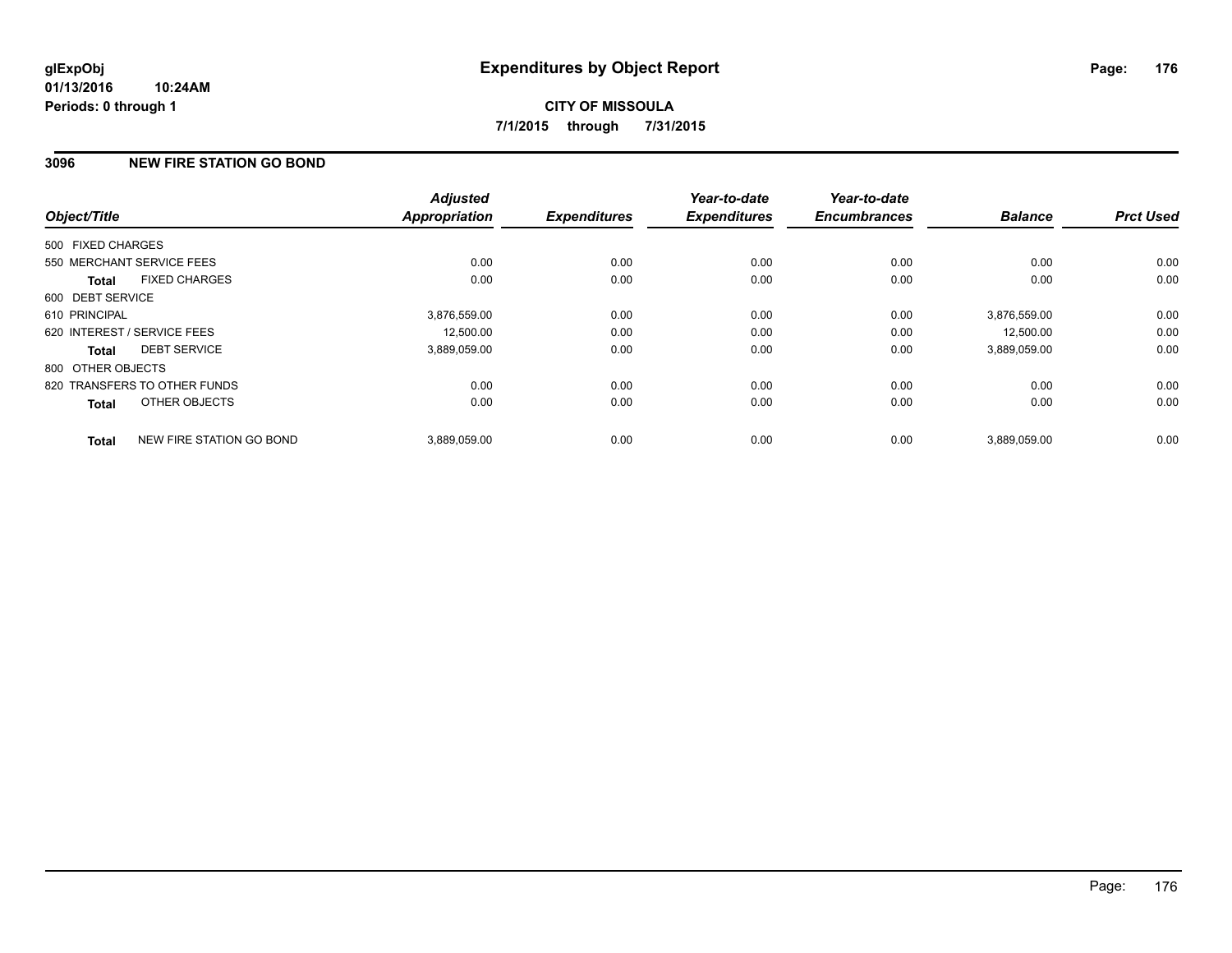**3097 2007 REFUNDING BONDS**

| Object/Title                         | <b>Adjusted</b><br><b>Appropriation</b> | <b>Expenditures</b> | Year-to-date<br><b>Expenditures</b> | Year-to-date<br><b>Encumbrances</b> | <b>Balance</b> | <b>Prct Used</b> |
|--------------------------------------|-----------------------------------------|---------------------|-------------------------------------|-------------------------------------|----------------|------------------|
| 500 FIXED CHARGES                    |                                         |                     |                                     |                                     |                |                  |
| 500 FIXED CHARGES                    | 0.00                                    | 0.00                | 0.00                                | 0.00                                | 0.00           | 0.00             |
| 550 MERCHANT SERVICE FEES            | 0.00                                    | 0.00                | 0.00                                | 0.00                                | 0.00           | 0.00             |
| <b>FIXED CHARGES</b><br><b>Total</b> | 0.00                                    | 0.00                | 0.00                                | 0.00                                | 0.00           | 0.00             |
| 600 DEBT SERVICE                     |                                         |                     |                                     |                                     |                |                  |
| 610 PRINCIPAL                        | 0.00                                    | 0.00                | 0.00                                | 0.00                                | 0.00           | 0.00             |
| 620 INTEREST / SERVICE FEES          | 0.00                                    | 0.00                | 0.00                                | 0.00                                | 0.00           | 0.00             |
| <b>DEBT SERVICE</b><br><b>Total</b>  | 0.00                                    | 0.00                | 0.00                                | 0.00                                | 0.00           | 0.00             |
| NON-DEPARTMENTAL<br><b>Total</b>     | 0.00                                    | 0.00                | 0.00                                | 0.00                                | 0.00           | 0.00             |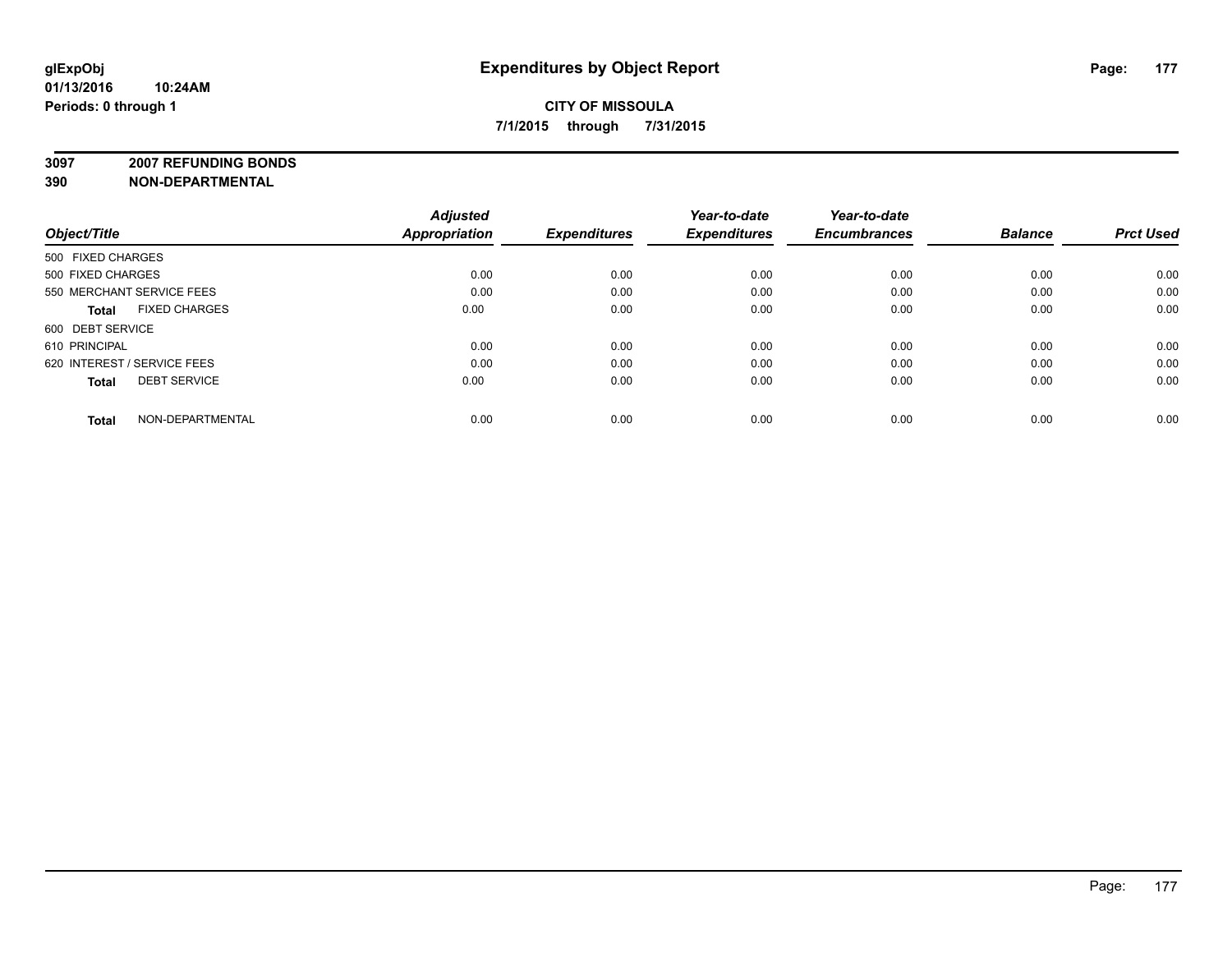#### **01/13/2016 10:24AM Periods: 0 through 1**

# **CITY OF MISSOULA 7/1/2015 through 7/31/2015**

## **3097 2007 REFUNDING BONDS**

| Object/Title                |                      | <b>Adjusted</b><br><b>Appropriation</b> | <b>Expenditures</b> | Year-to-date<br><b>Expenditures</b> | Year-to-date<br><b>Encumbrances</b> | <b>Balance</b> | <b>Prct Used</b> |
|-----------------------------|----------------------|-----------------------------------------|---------------------|-------------------------------------|-------------------------------------|----------------|------------------|
| 500 FIXED CHARGES           |                      |                                         |                     |                                     |                                     |                |                  |
| 500 FIXED CHARGES           |                      | 0.00                                    | 0.00                | 0.00                                | 0.00                                | 0.00           | 0.00             |
| 550 MERCHANT SERVICE FEES   |                      | 0.00                                    | 0.00                | 0.00                                | 0.00                                | 0.00           | 0.00             |
| <b>Total</b>                | <b>FIXED CHARGES</b> | 0.00                                    | 0.00                | 0.00                                | 0.00                                | 0.00           | 0.00             |
| 600 DEBT SERVICE            |                      |                                         |                     |                                     |                                     |                |                  |
| 610 PRINCIPAL               |                      | 0.00                                    | 0.00                | 0.00                                | 0.00                                | 0.00           | 0.00             |
| 620 INTEREST / SERVICE FEES |                      | 0.00                                    | 0.00                | 0.00                                | 0.00                                | 0.00           | 0.00             |
| <b>Total</b>                | <b>DEBT SERVICE</b>  | 0.00                                    | 0.00                | 0.00                                | 0.00                                | 0.00           | 0.00             |
| <b>Total</b>                | 2007 REFUNDING BONDS | 0.00                                    | 0.00                | 0.00                                | 0.00                                | 0.00           | 0.00             |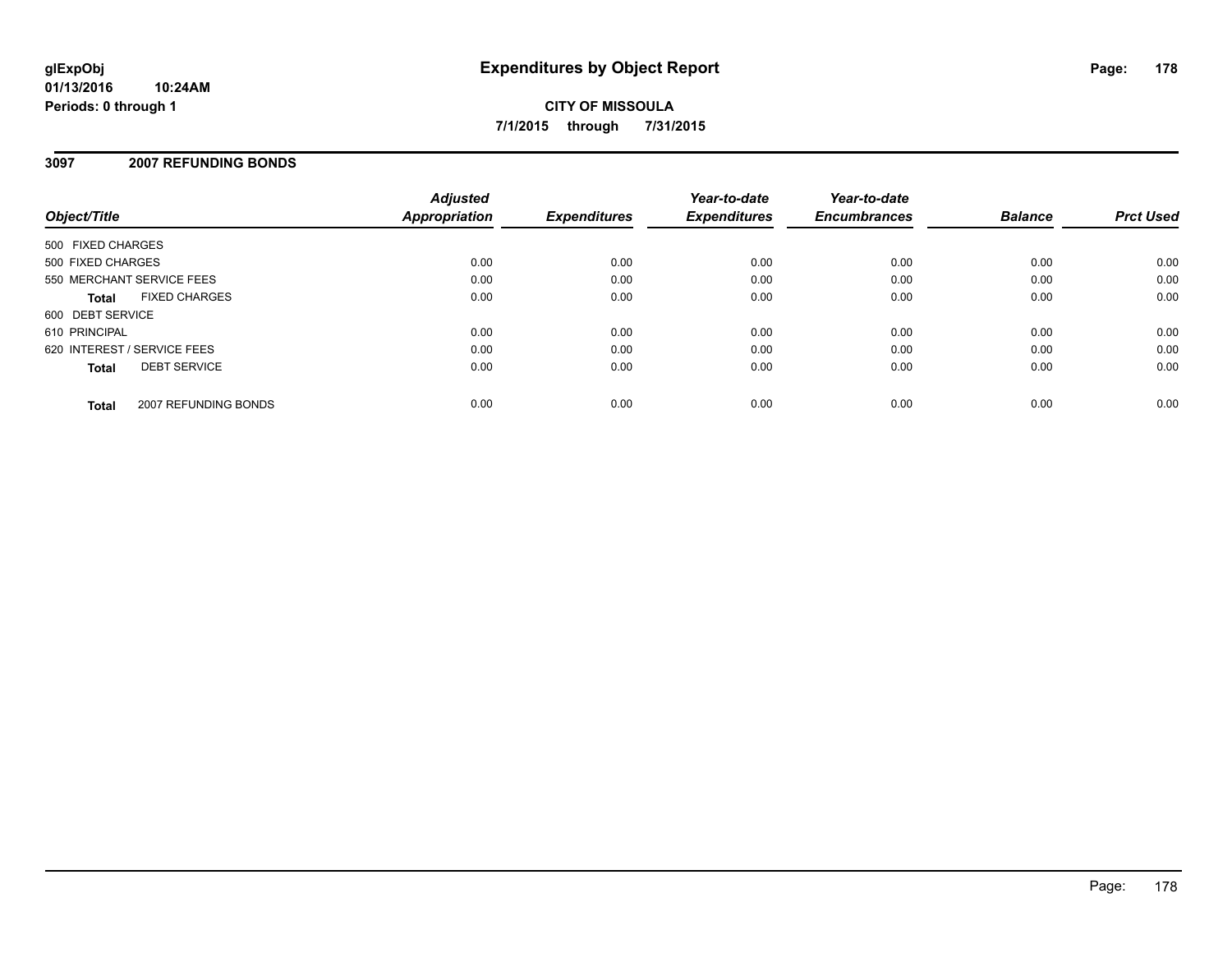#### **3100 SIDEWALK & CURB WARRANTS FUND**

| Object/Title                         | <b>Adjusted</b><br><b>Appropriation</b> | <b>Expenditures</b> | Year-to-date<br><b>Expenditures</b> | Year-to-date<br><b>Encumbrances</b> | <b>Balance</b> | <b>Prct Used</b> |
|--------------------------------------|-----------------------------------------|---------------------|-------------------------------------|-------------------------------------|----------------|------------------|
| 500 FIXED CHARGES                    |                                         |                     |                                     |                                     |                |                  |
| 550 MERCHANT SERVICE FEES            | 0.00                                    | 0.00                | 0.00                                | 0.00                                | 0.00           | 0.00             |
| <b>FIXED CHARGES</b><br><b>Total</b> | 0.00                                    | 0.00                | 0.00                                | 0.00                                | 0.00           | 0.00             |
| 600 DEBT SERVICE                     |                                         |                     |                                     |                                     |                |                  |
| 610 PRINCIPAL                        | 0.00                                    | 0.00                | 0.00                                | 0.00                                | 0.00           | 0.00             |
| 620 INTEREST / SERVICE FEES          | 0.00                                    | 0.00                | 0.00                                | 0.00                                | 0.00           | 0.00             |
| <b>DEBT SERVICE</b><br><b>Total</b>  | 0.00                                    | 0.00                | 0.00                                | 0.00                                | 0.00           | 0.00             |
| 800 OTHER OBJECTS                    |                                         |                     |                                     |                                     |                |                  |
| 820 TRANSFERS TO OTHER FUNDS         | 0.00                                    | 0.00                | 0.00                                | 0.00                                | 0.00           | 0.00             |
| OTHER OBJECTS<br><b>Total</b>        | 0.00                                    | 0.00                | 0.00                                | 0.00                                | 0.00           | 0.00             |
|                                      |                                         |                     |                                     |                                     |                |                  |
| NON-DEPARTMENTAL<br><b>Total</b>     | 0.00                                    | 0.00                | 0.00                                | 0.00                                | 0.00           | 0.00             |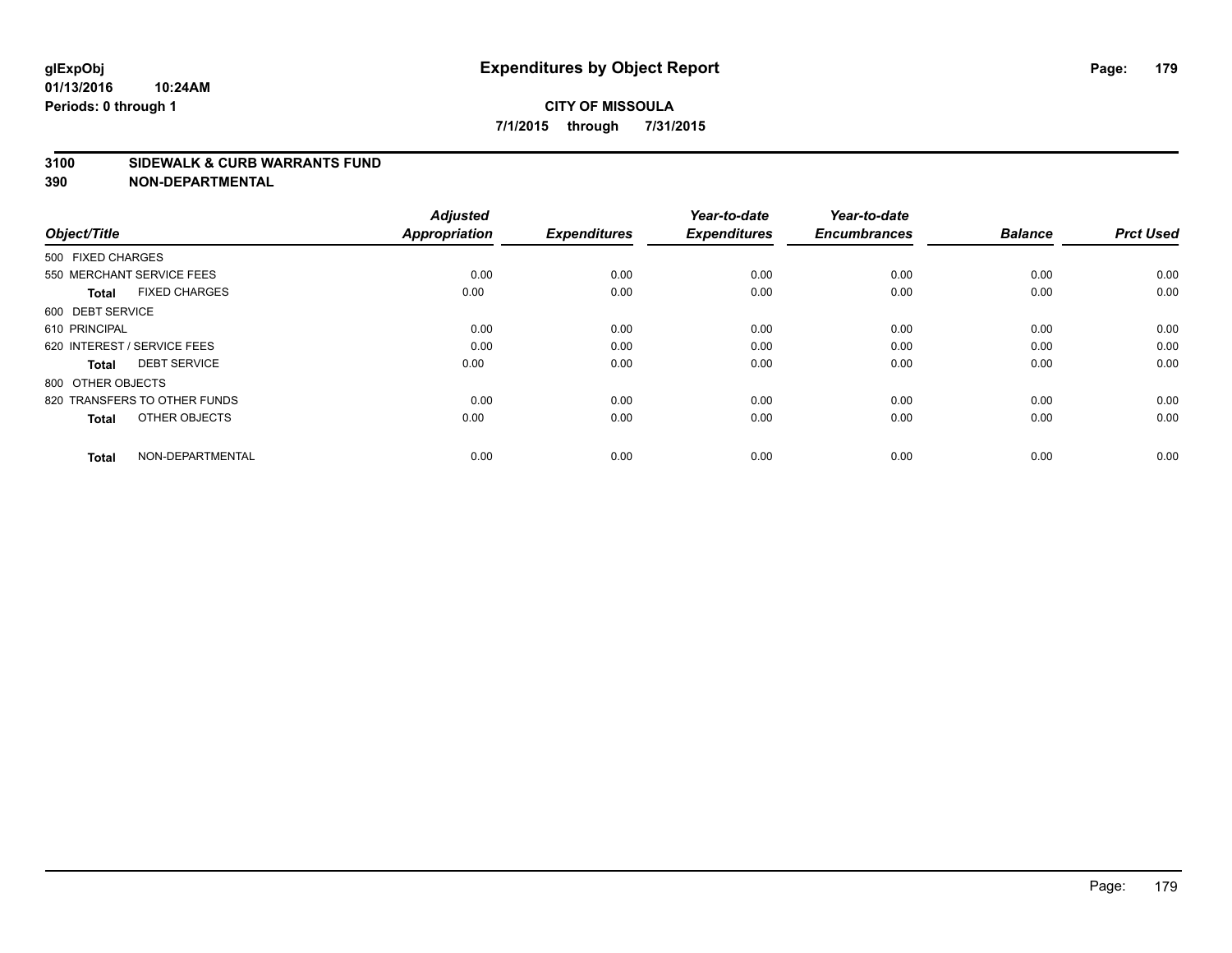# **3100 SIDEWALK & CURB WARRANTS FUND**

| Object/Title                |                               | <b>Adjusted</b><br><b>Appropriation</b> | <b>Expenditures</b> | Year-to-date<br><b>Expenditures</b> | Year-to-date<br><b>Encumbrances</b> | <b>Balance</b> | <b>Prct Used</b> |
|-----------------------------|-------------------------------|-----------------------------------------|---------------------|-------------------------------------|-------------------------------------|----------------|------------------|
| 500 FIXED CHARGES           |                               |                                         |                     |                                     |                                     |                |                  |
| 550 MERCHANT SERVICE FEES   |                               | 0.00                                    | 0.00                | 0.00                                | 0.00                                | 0.00           | 0.00             |
| <b>Total</b>                | <b>FIXED CHARGES</b>          | 0.00                                    | 0.00                | 0.00                                | 0.00                                | 0.00           | 0.00             |
| 600 DEBT SERVICE            |                               |                                         |                     |                                     |                                     |                |                  |
| 610 PRINCIPAL               |                               | 0.00                                    | 0.00                | 0.00                                | 0.00                                | 0.00           | 0.00             |
| 620 INTEREST / SERVICE FEES |                               | 0.00                                    | 0.00                | 0.00                                | 0.00                                | 0.00           | 0.00             |
| <b>Total</b>                | <b>DEBT SERVICE</b>           | 0.00                                    | 0.00                | 0.00                                | 0.00                                | 0.00           | 0.00             |
| 800 OTHER OBJECTS           |                               |                                         |                     |                                     |                                     |                |                  |
|                             | 820 TRANSFERS TO OTHER FUNDS  | 0.00                                    | 0.00                | 0.00                                | 0.00                                | 0.00           | 0.00             |
| <b>Total</b>                | OTHER OBJECTS                 | 0.00                                    | 0.00                | 0.00                                | 0.00                                | 0.00           | 0.00             |
| <b>Total</b>                | SIDEWALK & CURB WARRANTS FUND | 0.00                                    | 0.00                | 0.00                                | 0.00                                | 0.00           | 0.00             |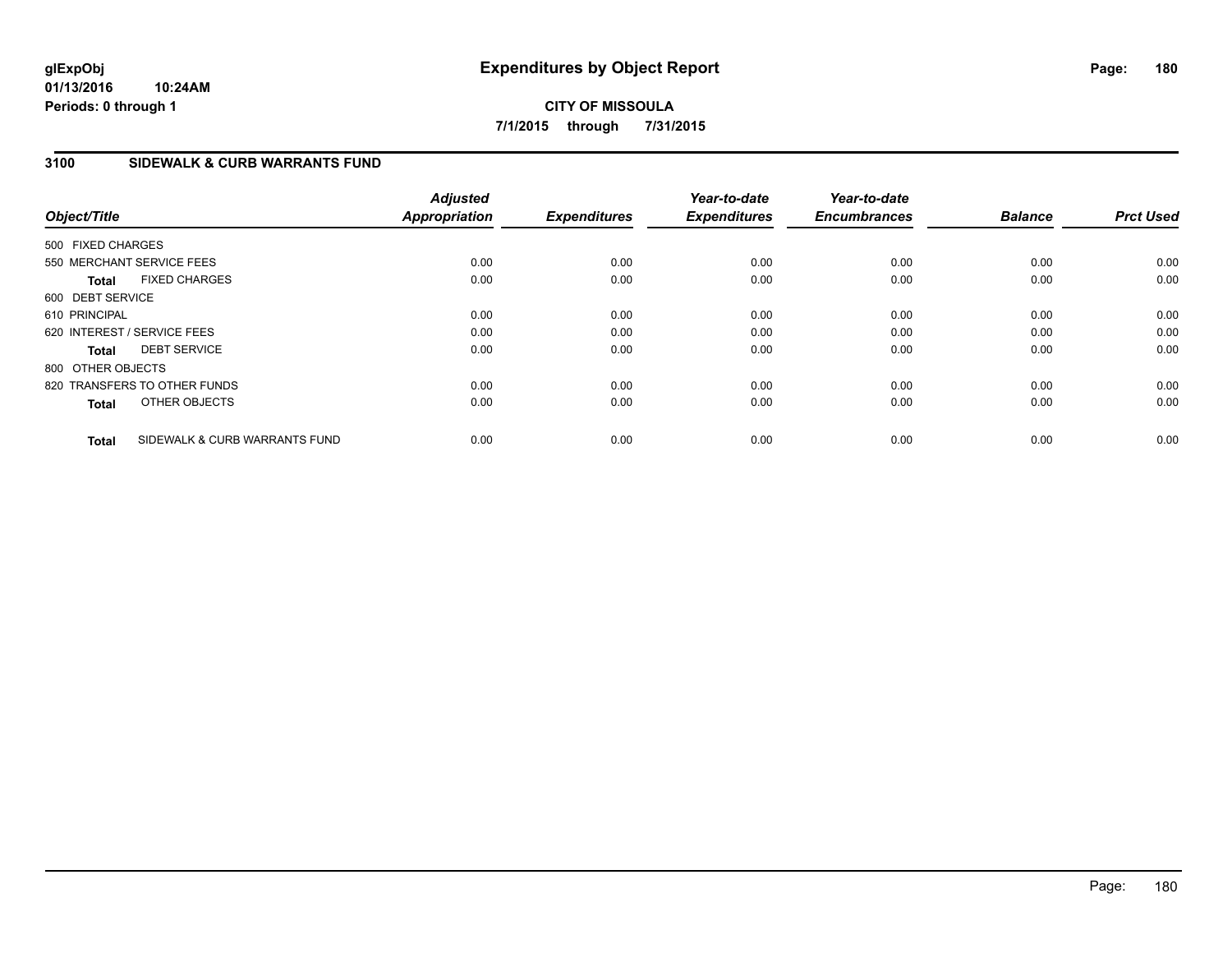#### **3200 FY99 SIDEWALK & CURB DEBT SERVICE FUND**

| Object/Title                         | <b>Adjusted</b><br>Appropriation | <b>Expenditures</b> | Year-to-date<br><b>Expenditures</b> | Year-to-date<br><b>Encumbrances</b> | <b>Balance</b> | <b>Prct Used</b> |
|--------------------------------------|----------------------------------|---------------------|-------------------------------------|-------------------------------------|----------------|------------------|
|                                      |                                  |                     |                                     |                                     |                |                  |
| 500 FIXED CHARGES                    |                                  |                     |                                     |                                     |                |                  |
| 550 MERCHANT SERVICE FEES            | 0.00                             | 0.00                | 0.00                                | 0.00                                | 0.00           | 0.00             |
| <b>FIXED CHARGES</b><br><b>Total</b> | 0.00                             | 0.00                | 0.00                                | 0.00                                | 0.00           | 0.00             |
| 600 DEBT SERVICE                     |                                  |                     |                                     |                                     |                |                  |
| 610 PRINCIPAL                        | 0.00                             | 0.00                | 0.00                                | 0.00                                | 0.00           | 0.00             |
| 620 INTEREST / SERVICE FEES          | 0.00                             | 0.00                | 0.00                                | 0.00                                | 0.00           | 0.00             |
| <b>DEBT SERVICE</b><br><b>Total</b>  | 0.00                             | 0.00                | 0.00                                | 0.00                                | 0.00           | 0.00             |
| 800 OTHER OBJECTS                    |                                  |                     |                                     |                                     |                |                  |
| 820 TRANSFERS TO OTHER FUNDS         | 0.00                             | 0.00                | 0.00                                | 0.00                                | 0.00           | 0.00             |
| OTHER OBJECTS<br><b>Total</b>        | 0.00                             | 0.00                | 0.00                                | 0.00                                | 0.00           | 0.00             |
|                                      |                                  |                     |                                     |                                     |                |                  |
| NON-DEPARTMENTAL<br><b>Total</b>     | 0.00                             | 0.00                | 0.00                                | 0.00                                | 0.00           | 0.00             |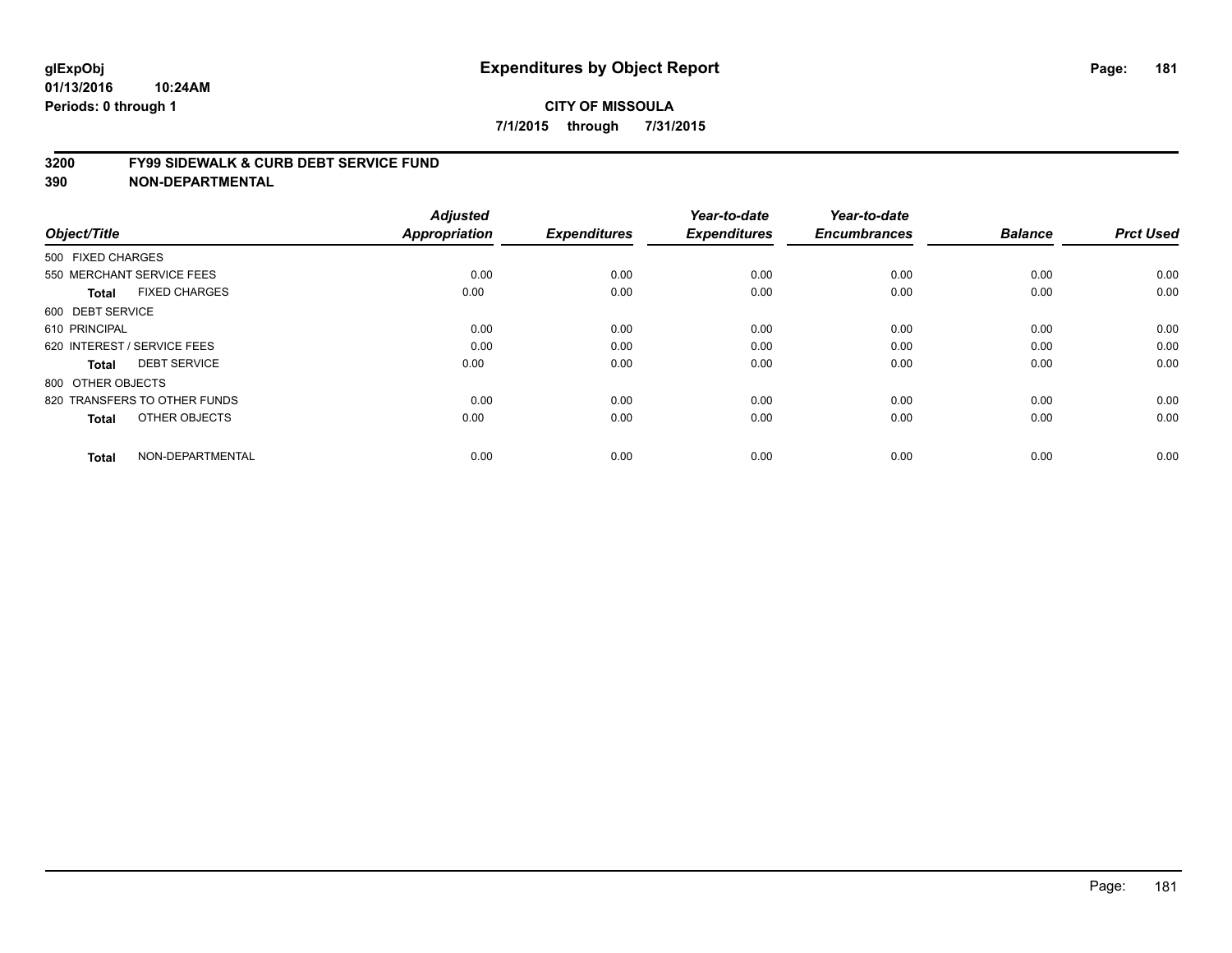**01/13/2016 10:24AM Periods: 0 through 1**

### **CITY OF MISSOULA 7/1/2015 through 7/31/2015**

### **3200 FY99 SIDEWALK & CURB DEBT SERVICE FUND**

| Object/Title      |                                              | <b>Adjusted</b><br>Appropriation | <b>Expenditures</b> | Year-to-date<br><b>Expenditures</b> | Year-to-date<br><b>Encumbrances</b> | <b>Balance</b> | <b>Prct Used</b> |
|-------------------|----------------------------------------------|----------------------------------|---------------------|-------------------------------------|-------------------------------------|----------------|------------------|
| 500 FIXED CHARGES |                                              |                                  |                     |                                     |                                     |                |                  |
|                   | 550 MERCHANT SERVICE FEES                    | 0.00                             | 0.00                | 0.00                                | 0.00                                | 0.00           | 0.00             |
| <b>Total</b>      | <b>FIXED CHARGES</b>                         | 0.00                             | 0.00                | 0.00                                | 0.00                                | 0.00           | 0.00             |
| 600 DEBT SERVICE  |                                              |                                  |                     |                                     |                                     |                |                  |
| 610 PRINCIPAL     |                                              | 0.00                             | 0.00                | 0.00                                | 0.00                                | 0.00           | 0.00             |
|                   | 620 INTEREST / SERVICE FEES                  | 0.00                             | 0.00                | 0.00                                | 0.00                                | 0.00           | 0.00             |
| <b>Total</b>      | <b>DEBT SERVICE</b>                          | 0.00                             | 0.00                | 0.00                                | 0.00                                | 0.00           | 0.00             |
| 800 OTHER OBJECTS |                                              |                                  |                     |                                     |                                     |                |                  |
|                   | 820 TRANSFERS TO OTHER FUNDS                 | 0.00                             | 0.00                | 0.00                                | 0.00                                | 0.00           | 0.00             |
| <b>Total</b>      | OTHER OBJECTS                                | 0.00                             | 0.00                | 0.00                                | 0.00                                | 0.00           | 0.00             |
| <b>Total</b>      | <b>FY99 SIDEWALK &amp; CURB DEBT SERVICE</b> | 0.00                             | 0.00                | 0.00                                | 0.00                                | 0.00           | 0.00             |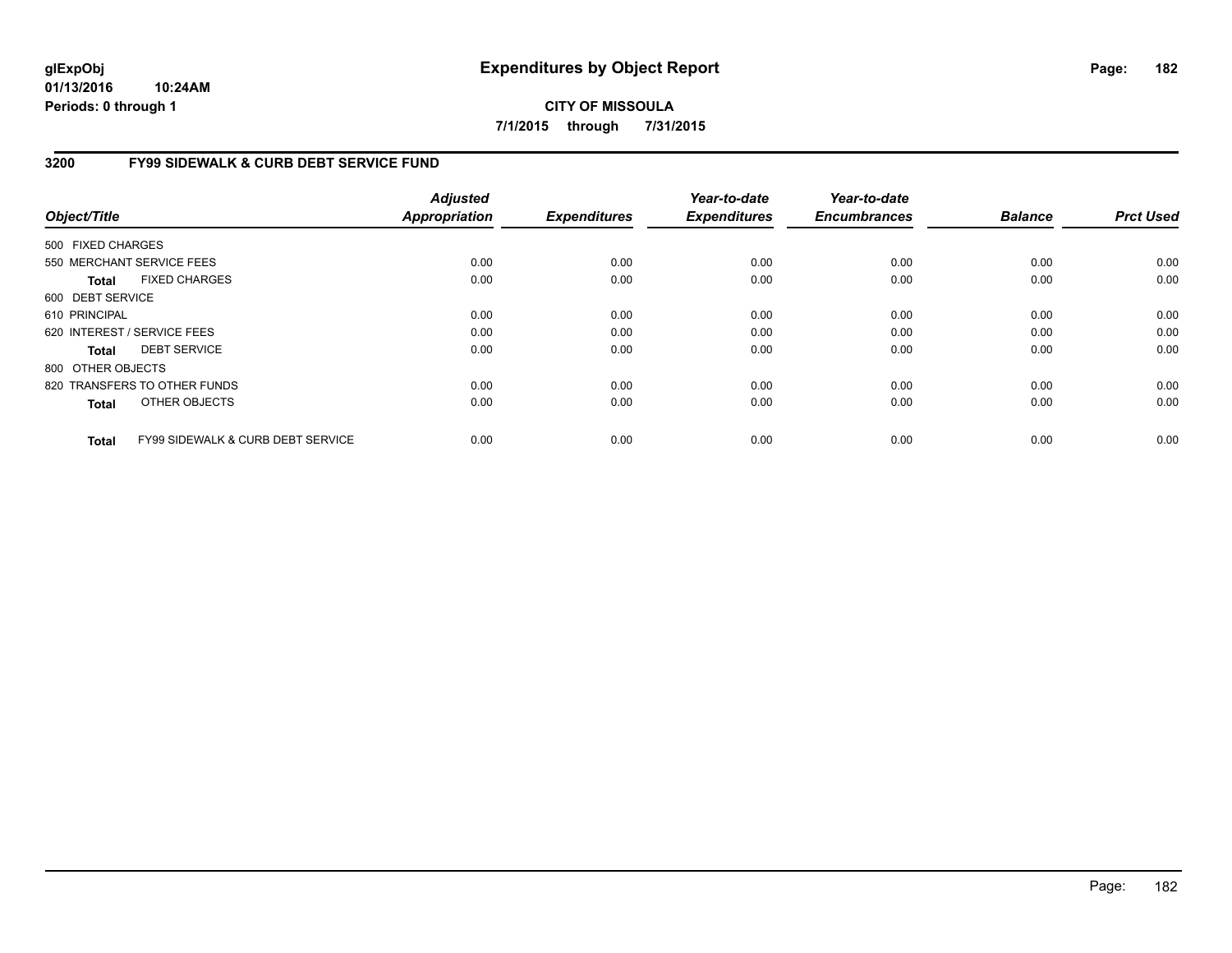#### **3300 FY00 SIDEWALK & CURB DEBT SERVICE FUND**

| Object/Title                        | <b>Adjusted</b><br><b>Appropriation</b> | <b>Expenditures</b> | Year-to-date<br><b>Expenditures</b> | Year-to-date<br><b>Encumbrances</b> | <b>Balance</b> | <b>Prct Used</b> |
|-------------------------------------|-----------------------------------------|---------------------|-------------------------------------|-------------------------------------|----------------|------------------|
| 500 FIXED CHARGES                   |                                         |                     |                                     |                                     |                |                  |
| 550 MERCHANT SERVICE FEES           | 0.00                                    | 0.00                | 0.00                                | 0.00                                | 0.00           | 0.00             |
| <b>FIXED CHARGES</b><br>Total       | 0.00                                    | 0.00                | 0.00                                | 0.00                                | 0.00           | 0.00             |
| 600 DEBT SERVICE                    |                                         |                     |                                     |                                     |                |                  |
| 610 PRINCIPAL                       | 0.00                                    | 0.00                | 0.00                                | 0.00                                | 0.00           | 0.00             |
| 620 INTEREST / SERVICE FEES         | 0.00                                    | 0.00                | 0.00                                | 0.00                                | 0.00           | 0.00             |
| <b>DEBT SERVICE</b><br><b>Total</b> | 0.00                                    | 0.00                | 0.00                                | 0.00                                | 0.00           | 0.00             |
| NON-DEPARTMENTAL<br><b>Total</b>    | 0.00                                    | 0.00                | 0.00                                | 0.00                                | 0.00           | 0.00             |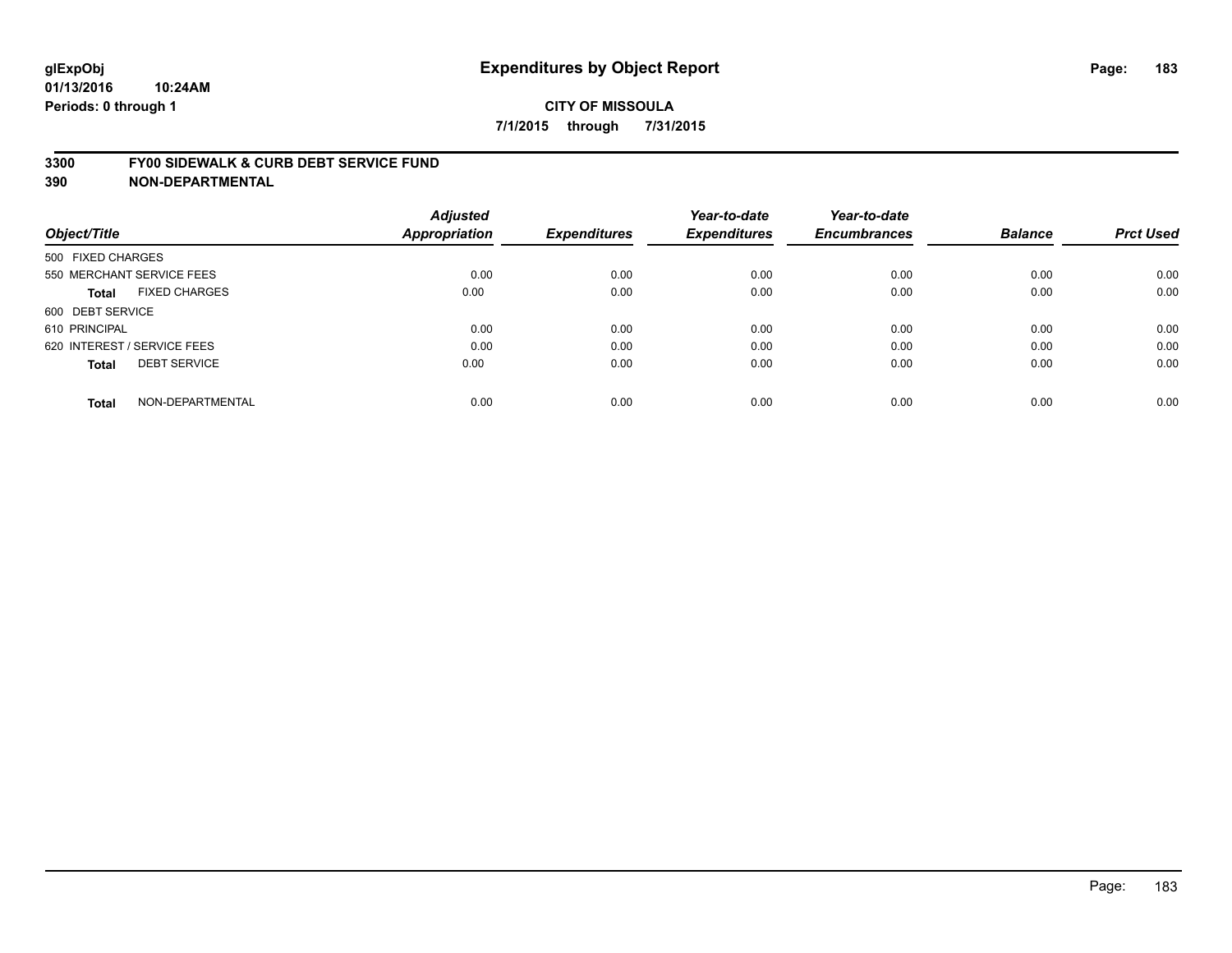**01/13/2016 10:24AM Periods: 0 through 1**

**CITY OF MISSOULA 7/1/2015 through 7/31/2015**

### **3300 FY00 SIDEWALK & CURB DEBT SERVICE FUND**

| Object/Title      |                                   | <b>Adjusted</b><br><b>Appropriation</b> | <b>Expenditures</b> | Year-to-date<br><b>Expenditures</b> | Year-to-date<br><b>Encumbrances</b> | <b>Balance</b> | <b>Prct Used</b> |
|-------------------|-----------------------------------|-----------------------------------------|---------------------|-------------------------------------|-------------------------------------|----------------|------------------|
| 500 FIXED CHARGES |                                   |                                         |                     |                                     |                                     |                |                  |
|                   | 550 MERCHANT SERVICE FEES         | 0.00                                    | 0.00                | 0.00                                | 0.00                                | 0.00           | 0.00             |
| <b>Total</b>      | <b>FIXED CHARGES</b>              | 0.00                                    | 0.00                | 0.00                                | 0.00                                | 0.00           | 0.00             |
| 600 DEBT SERVICE  |                                   |                                         |                     |                                     |                                     |                |                  |
| 610 PRINCIPAL     |                                   | 0.00                                    | 0.00                | 0.00                                | 0.00                                | 0.00           | 0.00             |
|                   | 620 INTEREST / SERVICE FEES       | 0.00                                    | 0.00                | 0.00                                | 0.00                                | 0.00           | 0.00             |
| <b>Total</b>      | <b>DEBT SERVICE</b>               | 0.00                                    | 0.00                | 0.00                                | 0.00                                | 0.00           | 0.00             |
| <b>Total</b>      | FY00 SIDEWALK & CURB DEBT SERVICE | 0.00                                    | 0.00                | 0.00                                | 0.00                                | 0.00           | 0.00             |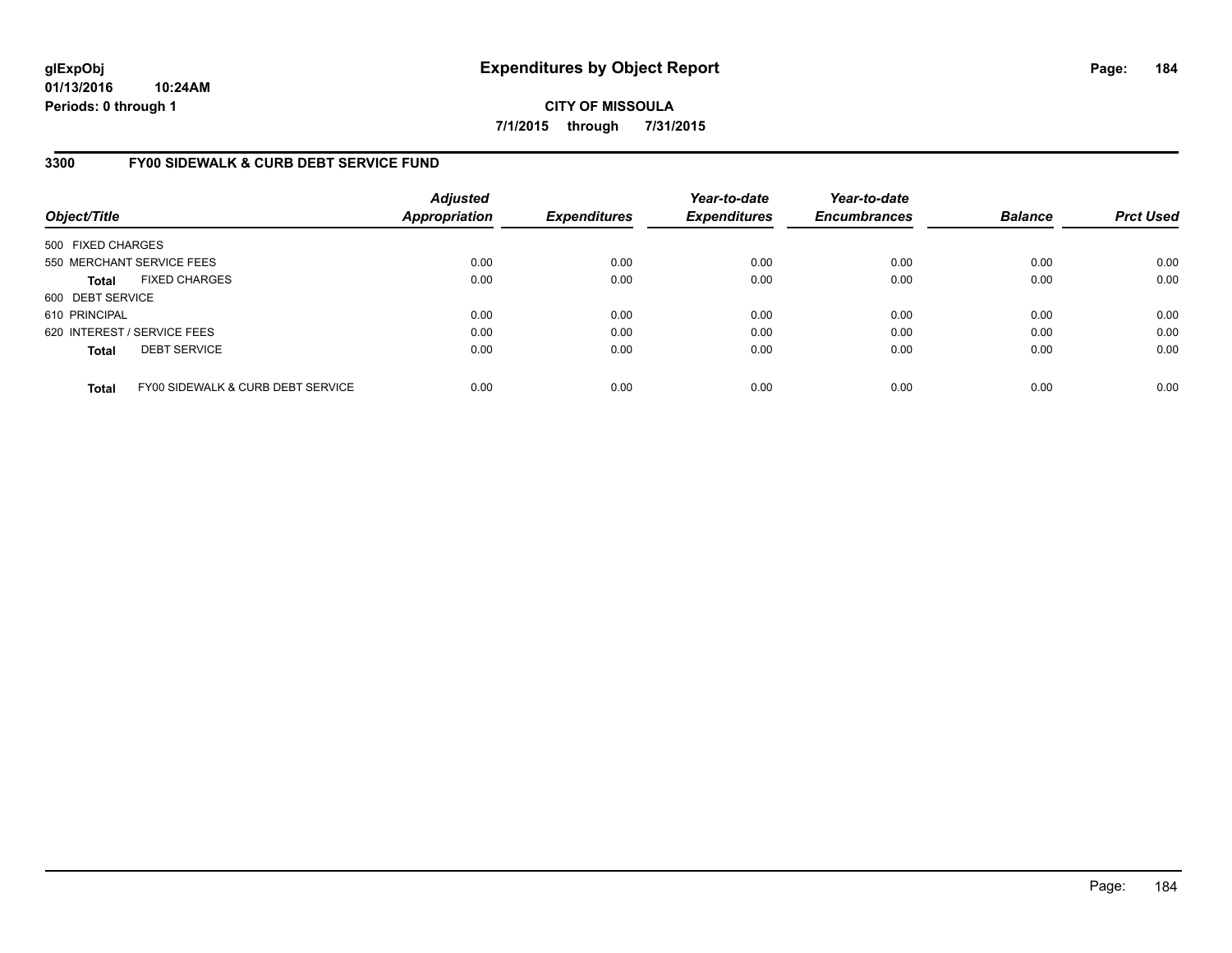# **3305 JUDGMENT LEVIES**

| Object/Title                        | <b>Adjusted</b><br><b>Appropriation</b> | <b>Expenditures</b> | Year-to-date<br><b>Expenditures</b> | Year-to-date<br><b>Encumbrances</b> | <b>Balance</b> | <b>Prct Used</b> |
|-------------------------------------|-----------------------------------------|---------------------|-------------------------------------|-------------------------------------|----------------|------------------|
| 600 DEBT SERVICE                    |                                         |                     |                                     |                                     |                |                  |
| 615 JUDGMENT LEVY DEBT PAYMENT      | 0.00                                    | 0.00                | 0.00                                | 0.00                                | 0.00           | 0.00             |
| <b>DEBT SERVICE</b><br><b>Total</b> | 0.00                                    | 0.00                | 0.00                                | 0.00                                | 0.00           | 0.00             |
| 800 OTHER OBJECTS                   |                                         |                     |                                     |                                     |                |                  |
| 820 TRANSFERS TO OTHER FUNDS        | 0.00                                    | 0.00                | 0.00                                | 0.00                                | 0.00           | 0.00             |
| OTHER OBJECTS<br><b>Total</b>       | 0.00                                    | 0.00                | 0.00                                | 0.00                                | 0.00           | 0.00             |
| NON-DEPARTMENTAL<br><b>Total</b>    | 0.00                                    | 0.00                | 0.00                                | 0.00                                | 0.00           | 0.00             |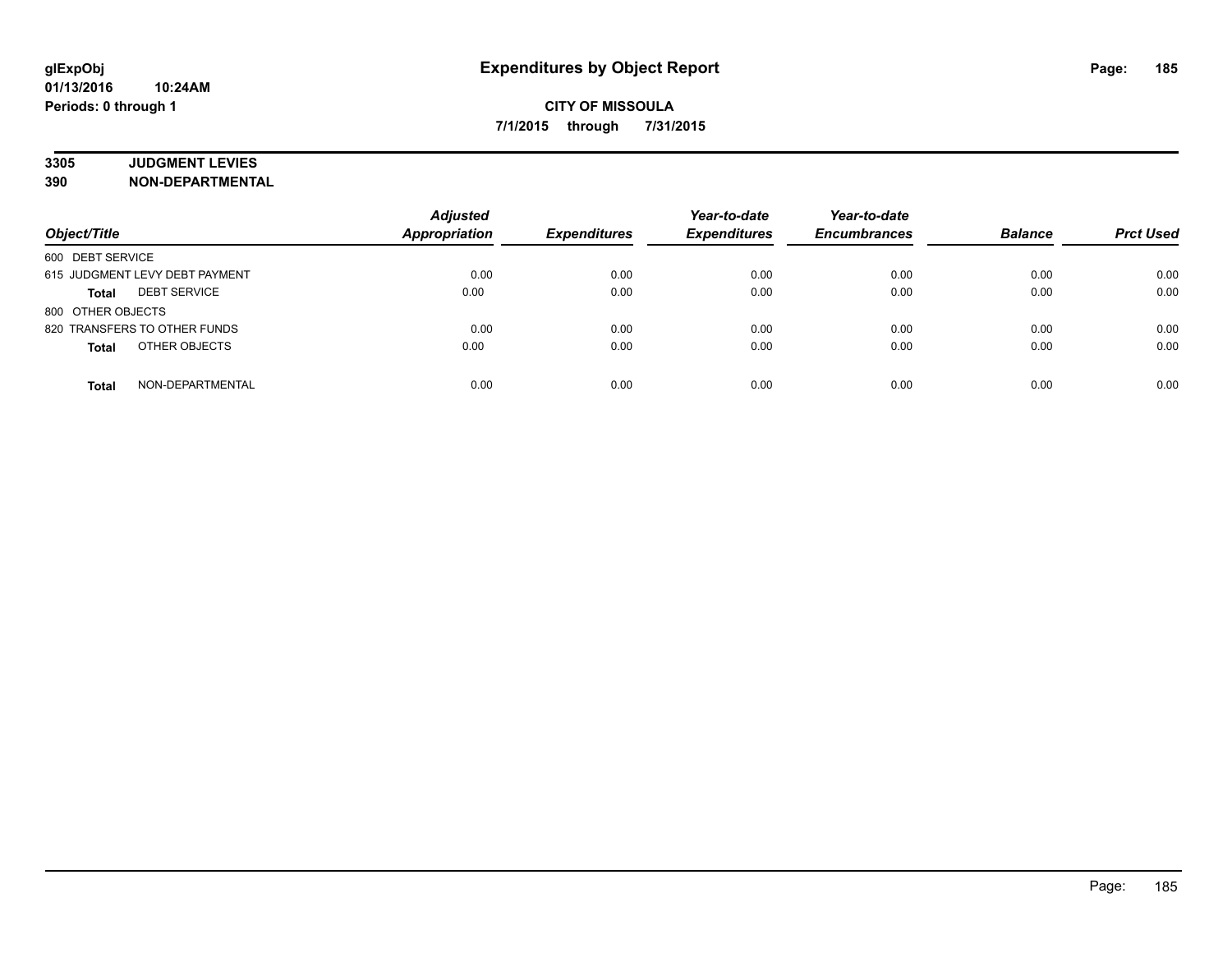### **3305 JUDGMENT LEVIES**

| Object/Title                        | <b>Adjusted</b><br>Appropriation | <b>Expenditures</b> | Year-to-date<br><b>Expenditures</b> | Year-to-date<br><b>Encumbrances</b> | <b>Balance</b> | <b>Prct Used</b> |
|-------------------------------------|----------------------------------|---------------------|-------------------------------------|-------------------------------------|----------------|------------------|
| 600 DEBT SERVICE                    |                                  |                     |                                     |                                     |                |                  |
| 615 JUDGMENT LEVY DEBT PAYMENT      | 0.00                             | 0.00                | 0.00                                | 0.00                                | 0.00           | 0.00             |
| <b>DEBT SERVICE</b><br><b>Total</b> | 0.00                             | 0.00                | 0.00                                | 0.00                                | 0.00           | 0.00             |
| 800 OTHER OBJECTS                   |                                  |                     |                                     |                                     |                |                  |
| 820 TRANSFERS TO OTHER FUNDS        | 0.00                             | 0.00                | 0.00                                | 0.00                                | 0.00           | 0.00             |
| OTHER OBJECTS<br><b>Total</b>       | 0.00                             | 0.00                | 0.00                                | 0.00                                | 0.00           | 0.00             |
| <b>JUDGMENT LEVIES</b><br>Total     | 0.00                             | 0.00                | 0.00                                | 0.00                                | 0.00           | 0.00             |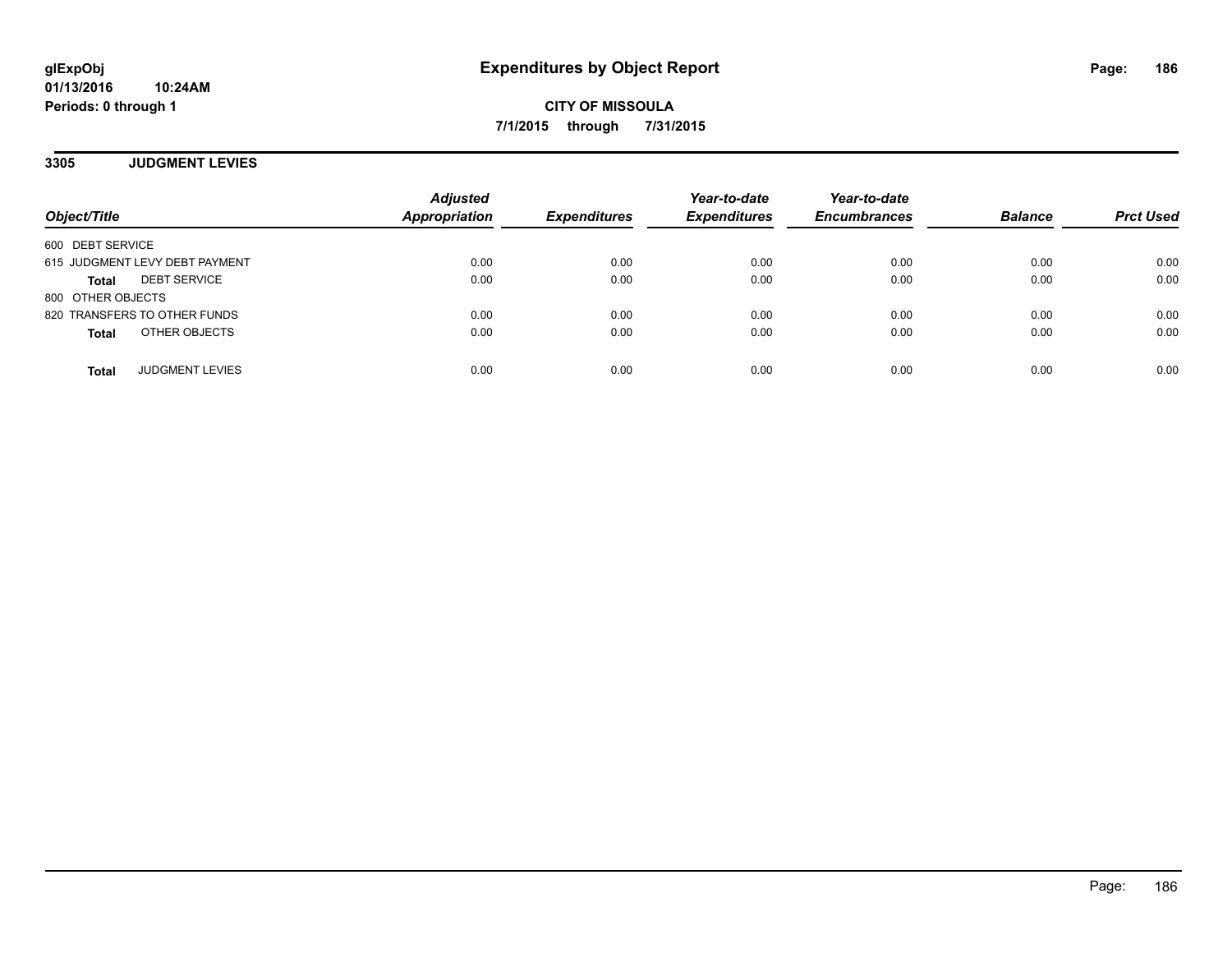## **glExpObj Expenditures by Object Report Page: 187**

### **CITY OF MISSOULA 7/1/2015 through 7/31/2015**

#### **3400 FY01 SIDEWALK & CURB DEBT SERVICE FUND**

**000 \*\*\* Title Not Found \*\*\***

| Object/Title                     | <b>Adjusted</b><br>Appropriation | <b>Expenditures</b> | Year-to-date<br><b>Expenditures</b> | Year-to-date<br><b>Encumbrances</b> | <b>Balance</b> | <b>Prct Used</b> |
|----------------------------------|----------------------------------|---------------------|-------------------------------------|-------------------------------------|----------------|------------------|
| 800 OTHER OBJECTS                |                                  |                     |                                     |                                     |                |                  |
| 820 TRANSFERS TO OTHER FUNDS     | 0.00                             | 0.00                | 0.00                                | 0.00                                | 0.00           | 0.00             |
| OTHER OBJECTS<br><b>Total</b>    | 0.00                             | 0.00                | 0.00                                | 0.00                                | 0.00           | 0.00             |
| *** Title Not Found ***<br>Total | 0.00                             | 0.00                | 0.00                                | 0.00                                | 0.00           | 0.00             |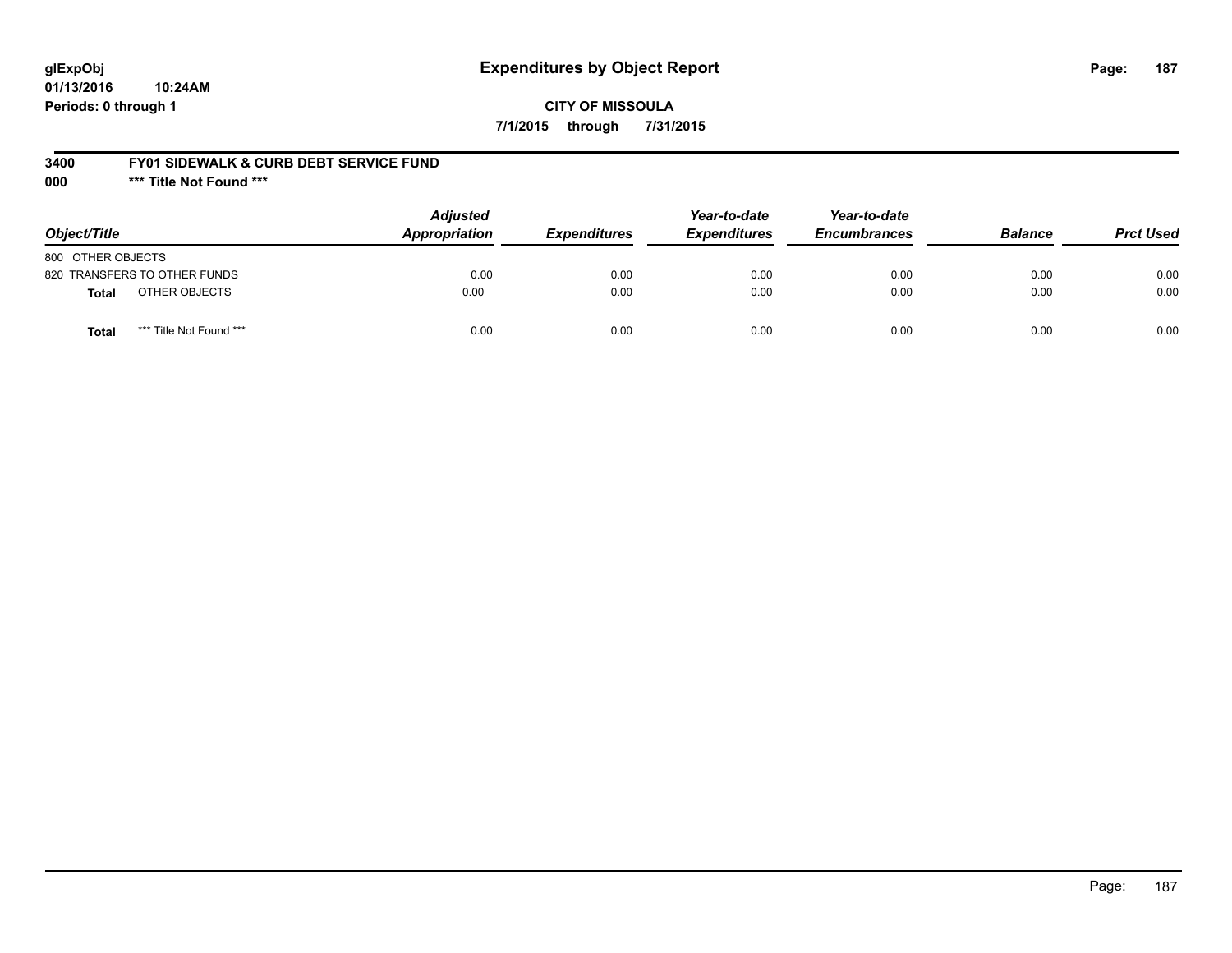#### **3400 FY01 SIDEWALK & CURB DEBT SERVICE FUND**

| Object/Title                         | <b>Adjusted</b><br>Appropriation | <b>Expenditures</b> | Year-to-date<br><b>Expenditures</b> | Year-to-date<br><b>Encumbrances</b> | <b>Balance</b> | <b>Prct Used</b> |
|--------------------------------------|----------------------------------|---------------------|-------------------------------------|-------------------------------------|----------------|------------------|
| 500 FIXED CHARGES                    |                                  |                     |                                     |                                     |                |                  |
|                                      |                                  |                     |                                     |                                     |                |                  |
| 550 MERCHANT SERVICE FEES            | 0.00                             | 0.00                | 0.00                                | 0.00                                | 0.00           | 0.00             |
| <b>FIXED CHARGES</b><br><b>Total</b> | 0.00                             | 0.00                | 0.00                                | 0.00                                | 0.00           | 0.00             |
| 600 DEBT SERVICE                     |                                  |                     |                                     |                                     |                |                  |
| 610 PRINCIPAL                        | 0.00                             | 0.00                | 0.00                                | 0.00                                | 0.00           | 0.00             |
| 620 INTEREST / SERVICE FEES          | 0.00                             | 0.00                | 0.00                                | 0.00                                | 0.00           | 0.00             |
| <b>DEBT SERVICE</b><br><b>Total</b>  | 0.00                             | 0.00                | 0.00                                | 0.00                                | 0.00           | 0.00             |
| 800 OTHER OBJECTS                    |                                  |                     |                                     |                                     |                |                  |
| 820 TRANSFERS TO OTHER FUNDS         | 0.00                             | 0.00                | 0.00                                | 0.00                                | 0.00           | 0.00             |
| OTHER OBJECTS<br><b>Total</b>        | 0.00                             | 0.00                | 0.00                                | 0.00                                | 0.00           | 0.00             |
|                                      |                                  |                     |                                     |                                     |                |                  |
| NON-DEPARTMENTAL<br><b>Total</b>     | 0.00                             | 0.00                | 0.00                                | 0.00                                | 0.00           | 0.00             |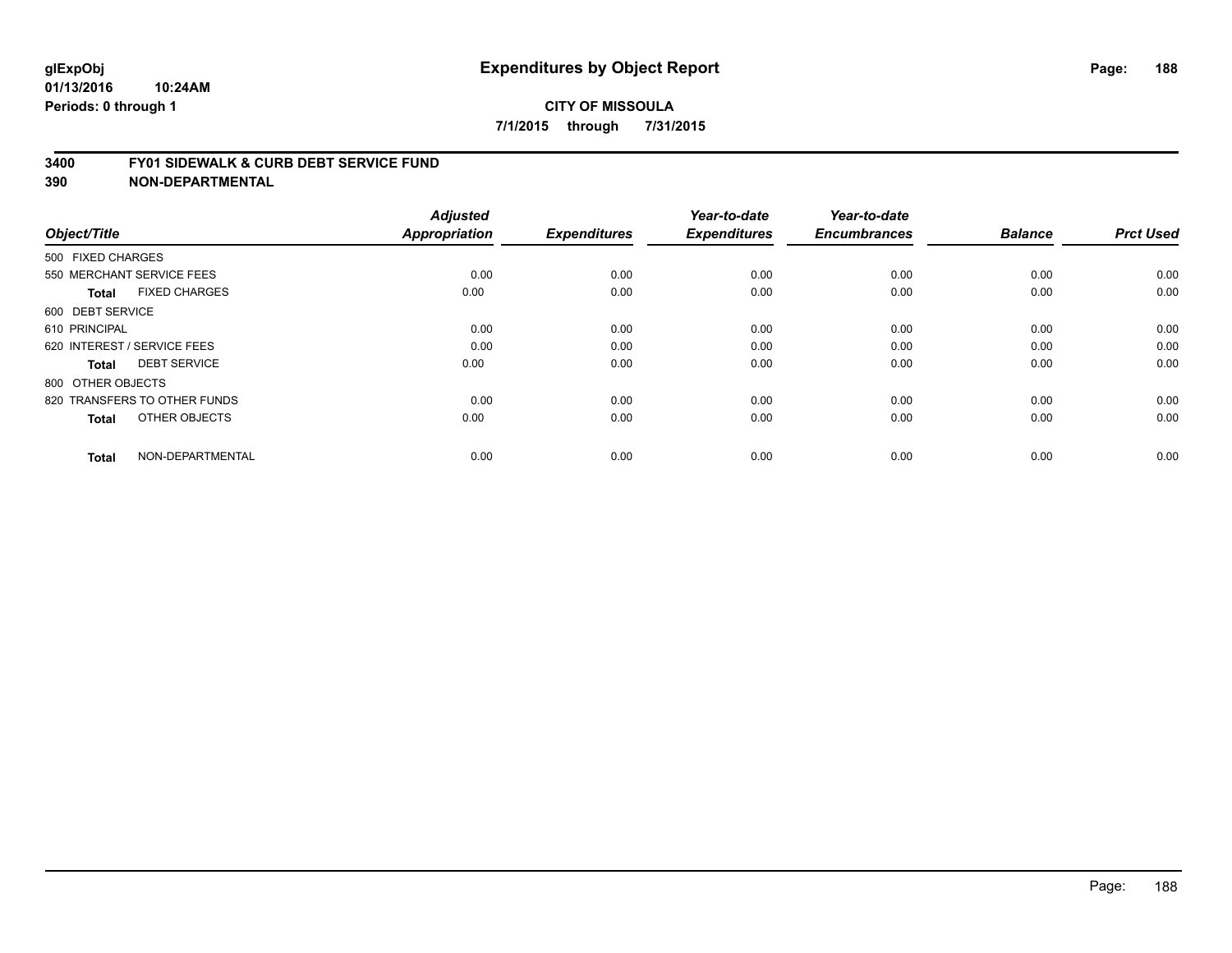**01/13/2016 10:24AM Periods: 0 through 1**

**CITY OF MISSOULA 7/1/2015 through 7/31/2015**

### **3400 FY01 SIDEWALK & CURB DEBT SERVICE FUND**

| Object/Title      |                                   | <b>Adjusted</b><br>Appropriation | <b>Expenditures</b> | Year-to-date<br><b>Expenditures</b> | Year-to-date<br><b>Encumbrances</b> | <b>Balance</b> | <b>Prct Used</b> |
|-------------------|-----------------------------------|----------------------------------|---------------------|-------------------------------------|-------------------------------------|----------------|------------------|
| 500 FIXED CHARGES |                                   |                                  |                     |                                     |                                     |                |                  |
|                   | 550 MERCHANT SERVICE FEES         | 0.00                             | 0.00                | 0.00                                | 0.00                                | 0.00           | 0.00             |
| Total             | <b>FIXED CHARGES</b>              | 0.00                             | 0.00                | 0.00                                | 0.00                                | 0.00           | 0.00             |
| 600 DEBT SERVICE  |                                   |                                  |                     |                                     |                                     |                |                  |
| 610 PRINCIPAL     |                                   | 0.00                             | 0.00                | 0.00                                | 0.00                                | 0.00           | 0.00             |
|                   | 620 INTEREST / SERVICE FEES       | 0.00                             | 0.00                | 0.00                                | 0.00                                | 0.00           | 0.00             |
| Total             | <b>DEBT SERVICE</b>               | 0.00                             | 0.00                | 0.00                                | 0.00                                | 0.00           | 0.00             |
| 800 OTHER OBJECTS |                                   |                                  |                     |                                     |                                     |                |                  |
|                   | 820 TRANSFERS TO OTHER FUNDS      | 0.00                             | 0.00                | 0.00                                | 0.00                                | 0.00           | 0.00             |
| <b>Total</b>      | OTHER OBJECTS                     | 0.00                             | 0.00                | 0.00                                | 0.00                                | 0.00           | 0.00             |
| <b>Total</b>      | FY01 SIDEWALK & CURB DEBT SERVICE | 0.00                             | 0.00                | 0.00                                | 0.00                                | 0.00           | 0.00             |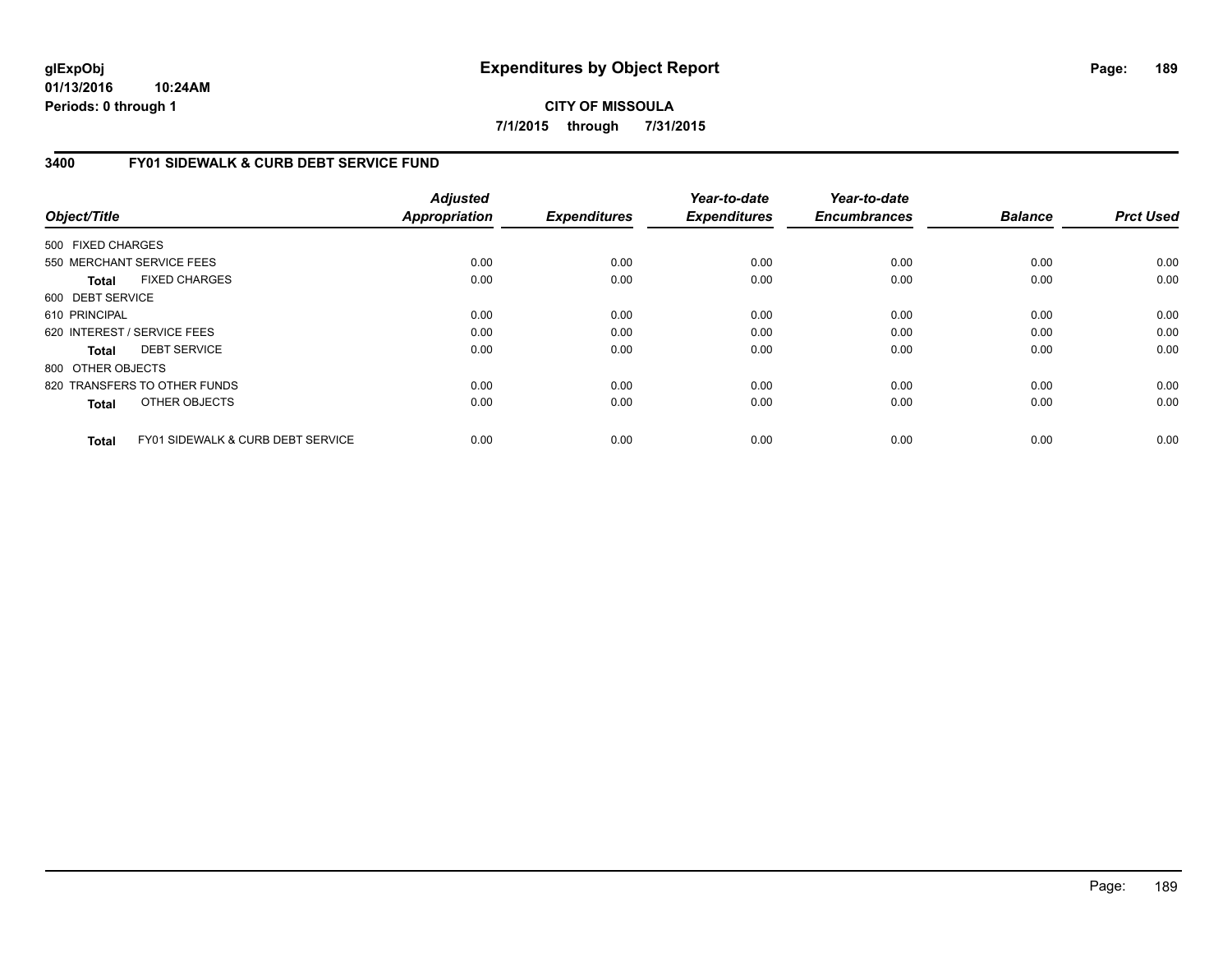## **glExpObj Expenditures by Object Report Page: 190**

### **CITY OF MISSOULA 7/1/2015 through 7/31/2015**

### **3410 FY02 SIDEWALK & CURB DEBT SERVICE FUND**

**000 \*\*\* Title Not Found \*\*\***

| Object/Title                     | <b>Adjusted</b><br><b>Appropriation</b> | <i><b>Expenditures</b></i> | Year-to-date<br><b>Expenditures</b> | Year-to-date<br><b>Encumbrances</b> | <b>Balance</b> | <b>Prct Used</b> |
|----------------------------------|-----------------------------------------|----------------------------|-------------------------------------|-------------------------------------|----------------|------------------|
| 800 OTHER OBJECTS                |                                         |                            |                                     |                                     |                |                  |
| 820 TRANSFERS TO OTHER FUNDS     | 0.00                                    | 0.00                       | 0.00                                | 0.00                                | 0.00           | 0.00             |
| OTHER OBJECTS<br>Total           | 0.00                                    | 0.00                       | 0.00                                | 0.00                                | 0.00           | 0.00             |
| *** Title Not Found ***<br>Total | 0.00                                    | 0.00                       | 0.00                                | 0.00                                | 0.00           | 0.00             |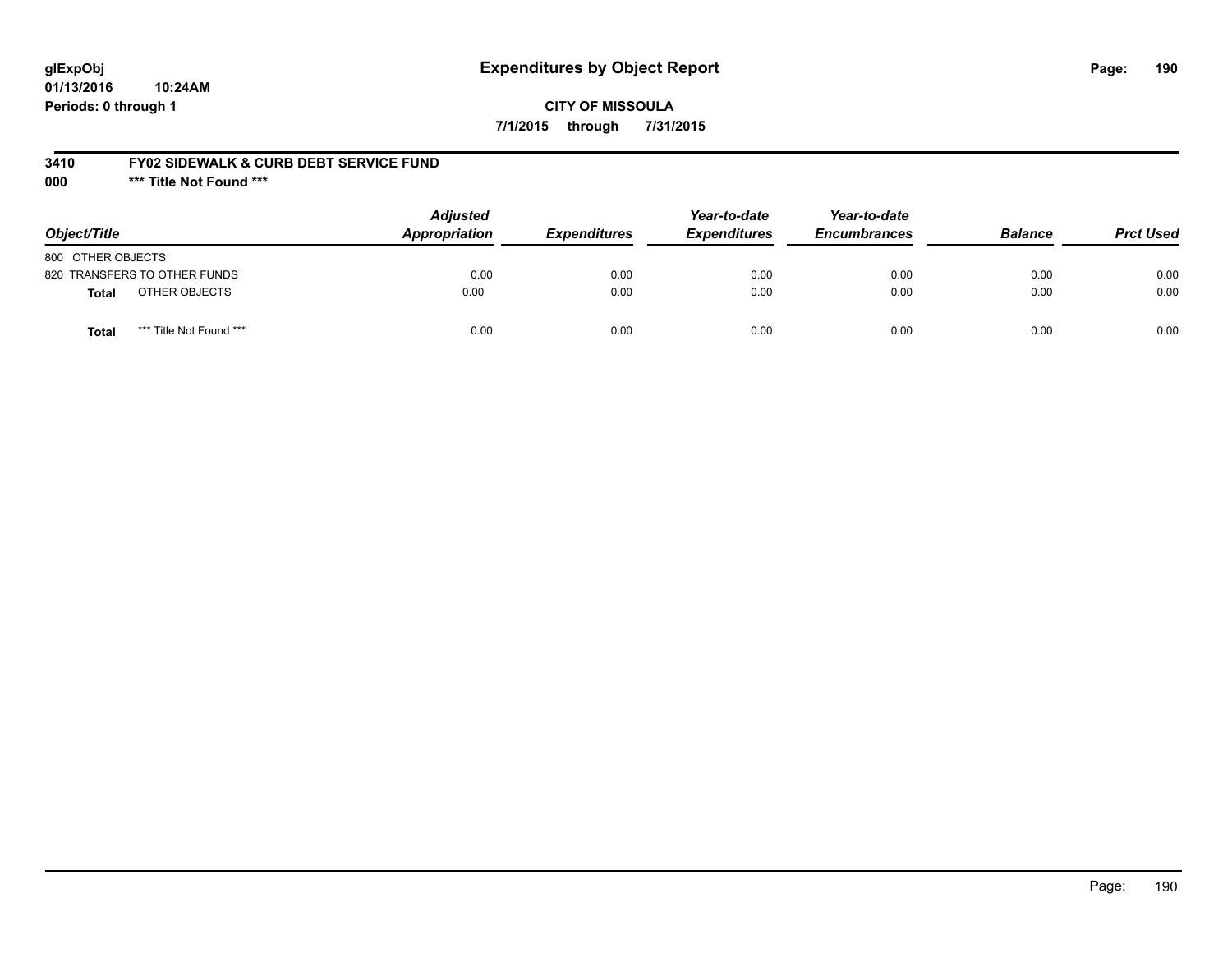#### **3410 FY02 SIDEWALK & CURB DEBT SERVICE FUND**

| Object/Title                         | <b>Adjusted</b><br><b>Appropriation</b> | <b>Expenditures</b> | Year-to-date<br><b>Expenditures</b> | Year-to-date<br><b>Encumbrances</b> | <b>Balance</b> | <b>Prct Used</b> |
|--------------------------------------|-----------------------------------------|---------------------|-------------------------------------|-------------------------------------|----------------|------------------|
|                                      |                                         |                     |                                     |                                     |                |                  |
| 500 FIXED CHARGES                    |                                         |                     |                                     |                                     |                |                  |
| 550 MERCHANT SERVICE FEES            | 0.00                                    | 0.00                | 0.00                                | 0.00                                | 0.00           | 0.00             |
| <b>FIXED CHARGES</b><br><b>Total</b> | 0.00                                    | 0.00                | 0.00                                | 0.00                                | 0.00           | 0.00             |
| 600 DEBT SERVICE                     |                                         |                     |                                     |                                     |                |                  |
| 610 PRINCIPAL                        | 0.00                                    | 0.00                | 0.00                                | 0.00                                | 0.00           | 0.00             |
| 620 INTEREST / SERVICE FEES          | 0.00                                    | 350.00              | 350.00                              | 0.00                                | $-350.00$      | 0.00             |
| <b>DEBT SERVICE</b><br><b>Total</b>  | 0.00                                    | 350.00              | 350.00                              | 0.00                                | $-350.00$      | 0.00             |
| NON-DEPARTMENTAL<br><b>Total</b>     | 0.00                                    | 350.00              | 350.00                              | 0.00                                | $-350.00$      | 0.00             |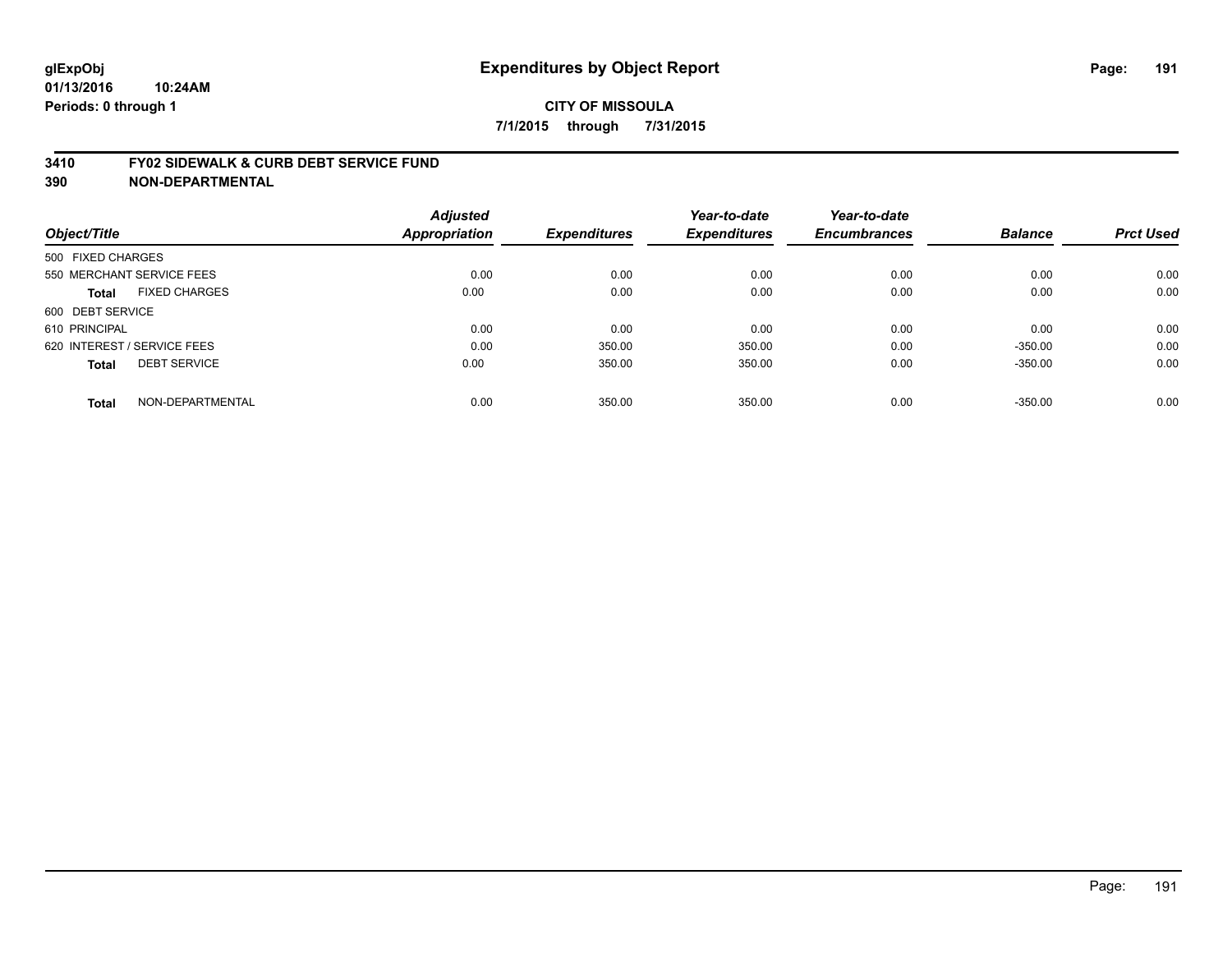**01/13/2016 10:24AM Periods: 0 through 1**

## **CITY OF MISSOULA 7/1/2015 through 7/31/2015**

### **3410 FY02 SIDEWALK & CURB DEBT SERVICE FUND**

| Object/Title      |                                   | <b>Adjusted</b><br>Appropriation | <b>Expenditures</b> | Year-to-date<br><b>Expenditures</b> | Year-to-date<br><b>Encumbrances</b> | <b>Balance</b> | <b>Prct Used</b> |
|-------------------|-----------------------------------|----------------------------------|---------------------|-------------------------------------|-------------------------------------|----------------|------------------|
| 500 FIXED CHARGES |                                   |                                  |                     |                                     |                                     |                |                  |
|                   | 550 MERCHANT SERVICE FEES         | 0.00                             | 0.00                | 0.00                                | 0.00                                | 0.00           | 0.00             |
| <b>Total</b>      | <b>FIXED CHARGES</b>              | 0.00                             | 0.00                | 0.00                                | 0.00                                | 0.00           | 0.00             |
| 600 DEBT SERVICE  |                                   |                                  |                     |                                     |                                     |                |                  |
| 610 PRINCIPAL     |                                   | 0.00                             | 0.00                | 0.00                                | 0.00                                | 0.00           | 0.00             |
|                   | 620 INTEREST / SERVICE FEES       | 0.00                             | 350.00              | 350.00                              | 0.00                                | $-350.00$      | 0.00             |
| <b>Total</b>      | <b>DEBT SERVICE</b>               | 0.00                             | 350.00              | 350.00                              | 0.00                                | $-350.00$      | 0.00             |
| 800 OTHER OBJECTS |                                   |                                  |                     |                                     |                                     |                |                  |
|                   | 820 TRANSFERS TO OTHER FUNDS      | 0.00                             | 0.00                | 0.00                                | 0.00                                | 0.00           | 0.00             |
| <b>Total</b>      | OTHER OBJECTS                     | 0.00                             | 0.00                | 0.00                                | 0.00                                | 0.00           | 0.00             |
| <b>Total</b>      | FY02 SIDEWALK & CURB DEBT SERVICE | 0.00                             | 350.00              | 350.00                              | 0.00                                | $-350.00$      | 0.00             |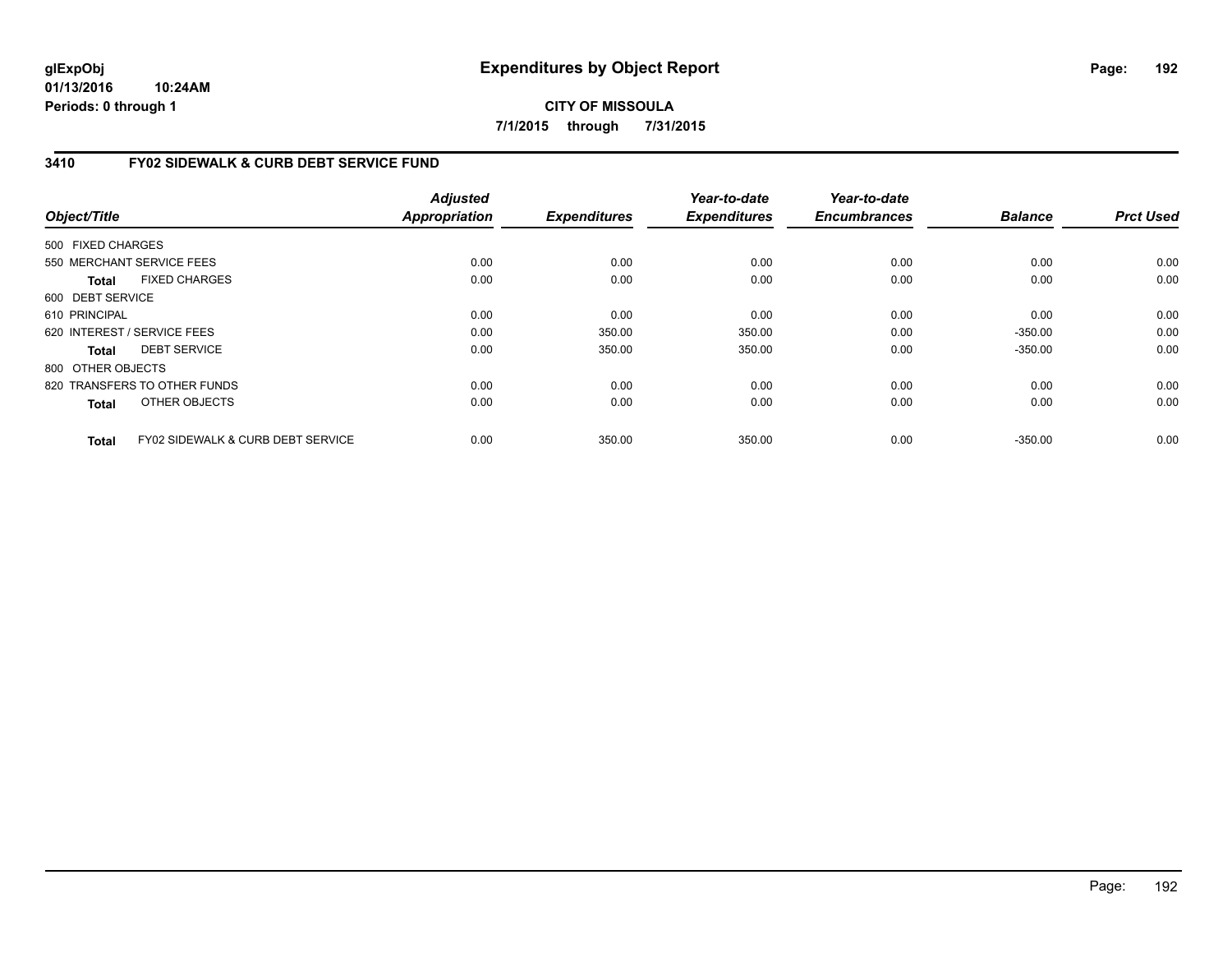#### **3420 FY03 SIDEWALK & CURB DEBT SERVICE**

|                                      | <b>Adjusted</b>      |                     | Year-to-date        | Year-to-date<br><b>Encumbrances</b> | <b>Balance</b> | <b>Prct Used</b> |
|--------------------------------------|----------------------|---------------------|---------------------|-------------------------------------|----------------|------------------|
| Object/Title                         | <b>Appropriation</b> | <b>Expenditures</b> | <b>Expenditures</b> |                                     |                |                  |
| 500 FIXED CHARGES                    |                      |                     |                     |                                     |                |                  |
| 550 MERCHANT SERVICE FEES            | 0.00                 | 0.00                | 0.00                | 0.00                                | 0.00           | 0.00             |
| <b>FIXED CHARGES</b><br><b>Total</b> | 0.00                 | 0.00                | 0.00                | 0.00                                | 0.00           | 0.00             |
| 600 DEBT SERVICE                     |                      |                     |                     |                                     |                |                  |
| 610 PRINCIPAL                        | 0.00                 | 0.00                | 0.00                | 0.00                                | 0.00           | 0.00             |
| 620 INTEREST / SERVICE FEES          | 0.00                 | 350.00              | 350.00              | 0.00                                | $-350.00$      | 0.00             |
| <b>DEBT SERVICE</b><br><b>Total</b>  | 0.00                 | 350.00              | 350.00              | 0.00                                | $-350.00$      | 0.00             |
| NON-DEPARTMENTAL<br><b>Total</b>     | 0.00                 | 350.00              | 350.00              | 0.00                                | $-350.00$      | 0.00             |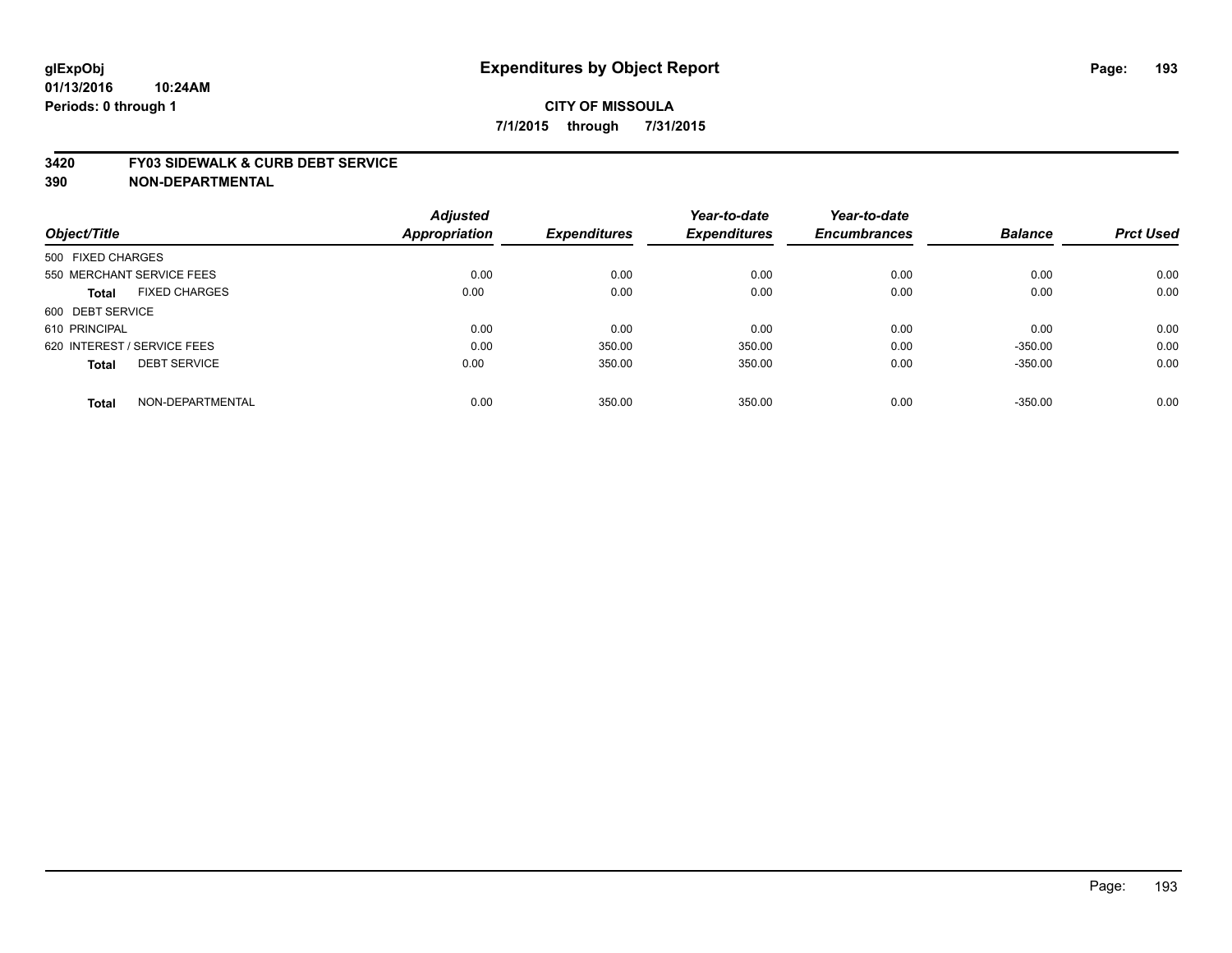### **3420 FY03 SIDEWALK & CURB DEBT SERVICE**

| Object/Title                |                                              | <b>Adjusted</b><br><b>Appropriation</b> | <b>Expenditures</b> | Year-to-date<br><b>Expenditures</b> | Year-to-date<br><b>Encumbrances</b> | <b>Balance</b> | <b>Prct Used</b> |
|-----------------------------|----------------------------------------------|-----------------------------------------|---------------------|-------------------------------------|-------------------------------------|----------------|------------------|
| 500 FIXED CHARGES           |                                              |                                         |                     |                                     |                                     |                |                  |
|                             | 550 MERCHANT SERVICE FEES                    | 0.00                                    | 0.00                | 0.00                                | 0.00                                | 0.00           | 0.00             |
| <b>Total</b>                | <b>FIXED CHARGES</b>                         | 0.00                                    | 0.00                | 0.00                                | 0.00                                | 0.00           | 0.00             |
| 600 DEBT SERVICE            |                                              |                                         |                     |                                     |                                     |                |                  |
| 610 PRINCIPAL               |                                              | 0.00                                    | 0.00                | 0.00                                | 0.00                                | 0.00           | 0.00             |
| 620 INTEREST / SERVICE FEES |                                              | 0.00                                    | 350.00              | 350.00                              | 0.00                                | $-350.00$      | 0.00             |
| <b>Total</b>                | <b>DEBT SERVICE</b>                          | 0.00                                    | 350.00              | 350.00                              | 0.00                                | $-350.00$      | 0.00             |
| <b>Total</b>                | <b>FY03 SIDEWALK &amp; CURB DEBT SERVICE</b> | 0.00                                    | 350.00              | 350.00                              | 0.00                                | $-350.00$      | 0.00             |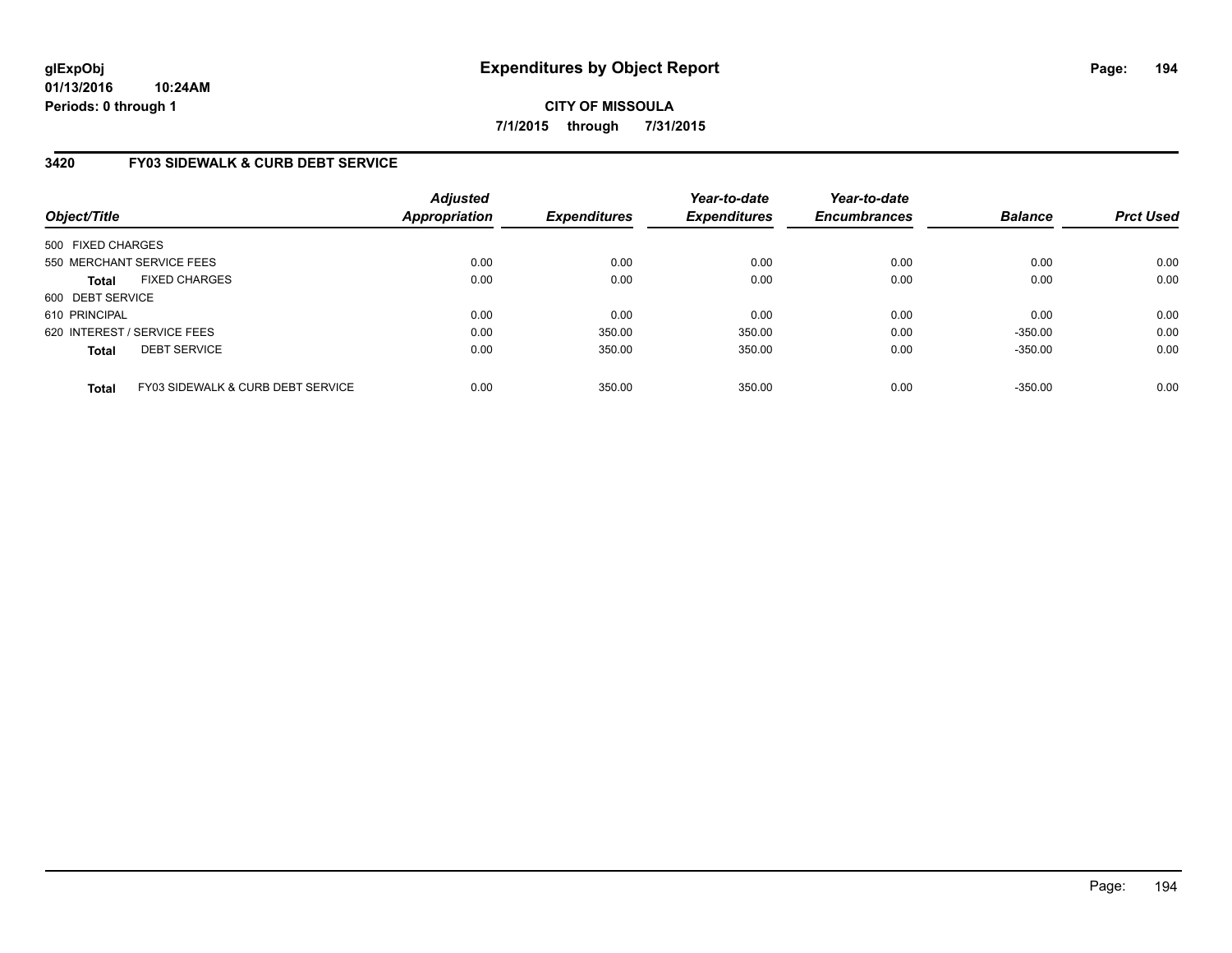#### **3430 FY04 SIDEWALK CURB DEBT SERVICE**

| Object/Title                |                           | <b>Adjusted</b><br>Appropriation | <b>Expenditures</b> | Year-to-date<br><b>Expenditures</b> | Year-to-date<br><b>Encumbrances</b> | <b>Balance</b> | <b>Prct Used</b> |
|-----------------------------|---------------------------|----------------------------------|---------------------|-------------------------------------|-------------------------------------|----------------|------------------|
|                             |                           |                                  |                     |                                     |                                     |                |                  |
| 500 FIXED CHARGES           |                           |                                  |                     |                                     |                                     |                |                  |
|                             | 550 MERCHANT SERVICE FEES | 0.00                             | 0.00                | 0.00                                | 0.00                                | 0.00           | 0.00             |
| <b>Total</b>                | <b>FIXED CHARGES</b>      | 0.00                             | 0.00                | 0.00                                | 0.00                                | 0.00           | 0.00             |
| 600 DEBT SERVICE            |                           |                                  |                     |                                     |                                     |                |                  |
| 610 PRINCIPAL               |                           | 10.000.00                        | 0.00                | 0.00                                | 0.00                                | 10.000.00      | 0.00             |
| 620 INTEREST / SERVICE FEES |                           | 824.00                           | 0.00                | 0.00                                | 0.00                                | 824.00         | 0.00             |
| <b>Total</b>                | <b>DEBT SERVICE</b>       | 10.824.00                        | 0.00                | 0.00                                | 0.00                                | 10,824.00      | 0.00             |
| <b>Total</b>                | NON-DEPARTMENTAL          | 10.824.00                        | 0.00                | 0.00                                | 0.00                                | 10.824.00      | 0.00             |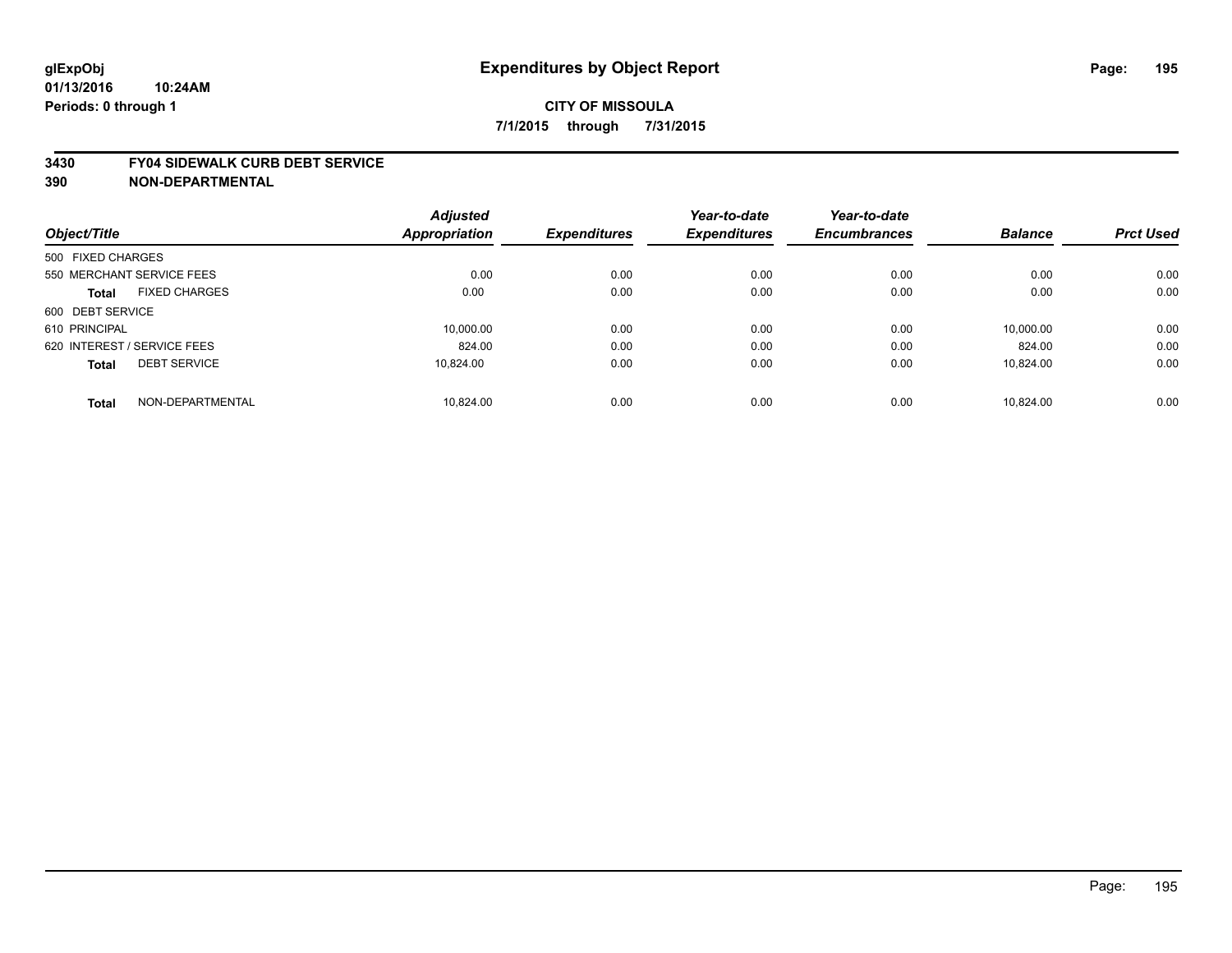### **3430 FY04 SIDEWALK CURB DEBT SERVICE**

| Object/Title                |                                 | <b>Adjusted</b><br><b>Appropriation</b> | <b>Expenditures</b> | Year-to-date<br><b>Expenditures</b> | Year-to-date<br><b>Encumbrances</b> | <b>Balance</b> | <b>Prct Used</b> |
|-----------------------------|---------------------------------|-----------------------------------------|---------------------|-------------------------------------|-------------------------------------|----------------|------------------|
| 500 FIXED CHARGES           |                                 |                                         |                     |                                     |                                     |                |                  |
| 550 MERCHANT SERVICE FEES   |                                 | 0.00                                    | 0.00                | 0.00                                | 0.00                                | 0.00           | 0.00             |
| <b>Total</b>                | <b>FIXED CHARGES</b>            | 0.00                                    | 0.00                | 0.00                                | 0.00                                | 0.00           | 0.00             |
| 600 DEBT SERVICE            |                                 |                                         |                     |                                     |                                     |                |                  |
| 610 PRINCIPAL               |                                 | 10,000.00                               | 0.00                | 0.00                                | 0.00                                | 10,000.00      | 0.00             |
| 620 INTEREST / SERVICE FEES |                                 | 824.00                                  | 0.00                | 0.00                                | 0.00                                | 824.00         | 0.00             |
| <b>Total</b>                | <b>DEBT SERVICE</b>             | 10.824.00                               | 0.00                | 0.00                                | 0.00                                | 10.824.00      | 0.00             |
| <b>Total</b>                | FY04 SIDEWALK CURB DEBT SERVICE | 10.824.00                               | 0.00                | 0.00                                | 0.00                                | 10.824.00      | 0.00             |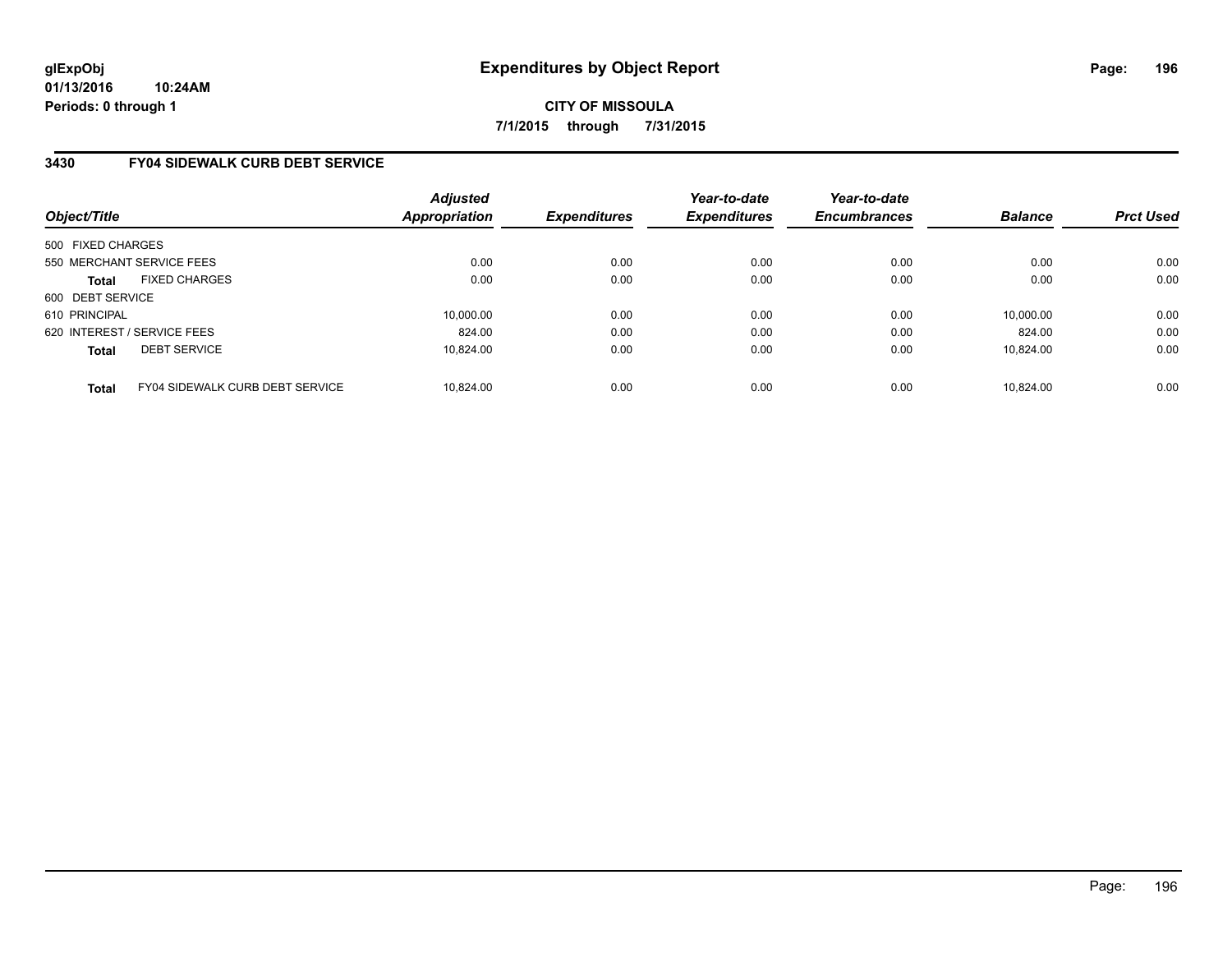**3440 FY 05 SIDEWALK AND CURB**

|                                      | <b>Adjusted</b> |                     | Year-to-date        | Year-to-date        |                |                  |
|--------------------------------------|-----------------|---------------------|---------------------|---------------------|----------------|------------------|
| Object/Title                         | Appropriation   | <b>Expenditures</b> | <b>Expenditures</b> | <b>Encumbrances</b> | <b>Balance</b> | <b>Prct Used</b> |
| 500 FIXED CHARGES                    |                 |                     |                     |                     |                |                  |
| 550 MERCHANT SERVICE FEES            | 0.00            | 0.00                | 0.00                | 0.00                | 0.00           | 0.00             |
| <b>FIXED CHARGES</b><br><b>Total</b> | 0.00            | 0.00                | 0.00                | 0.00                | 0.00           | 0.00             |
| 600 DEBT SERVICE                     |                 |                     |                     |                     |                |                  |
| 610 PRINCIPAL                        | 35,000.00       | 0.00                | 0.00                | 0.00                | 35.000.00      | 0.00             |
| 620 INTEREST / SERVICE FEES          | 3,588.00        | 0.00                | 0.00                | 0.00                | 3,588.00       | 0.00             |
| <b>DEBT SERVICE</b><br><b>Total</b>  | 38.588.00       | 0.00                | 0.00                | 0.00                | 38,588.00      | 0.00             |
| NON-DEPARTMENTAL<br><b>Total</b>     | 38.588.00       | 0.00                | 0.00                | 0.00                | 38,588.00      | 0.00             |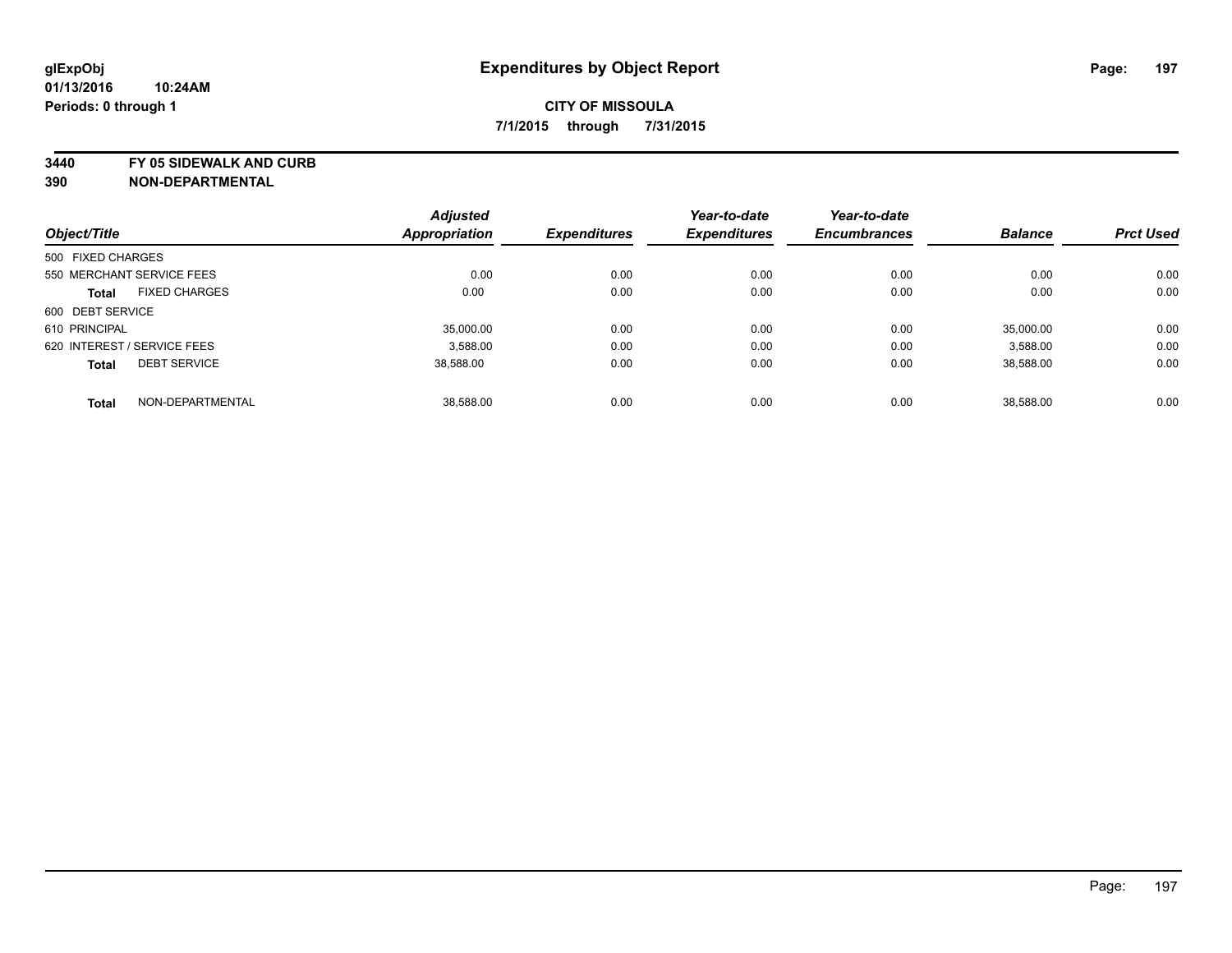#### **3440 FY 05 SIDEWALK AND CURB**

| Object/Title                            | <b>Adjusted</b><br>Appropriation | <b>Expenditures</b> | Year-to-date<br><b>Expenditures</b> | Year-to-date<br><b>Encumbrances</b> | <b>Balance</b> | <b>Prct Used</b> |
|-----------------------------------------|----------------------------------|---------------------|-------------------------------------|-------------------------------------|----------------|------------------|
| 500 FIXED CHARGES                       |                                  |                     |                                     |                                     |                |                  |
| 550 MERCHANT SERVICE FEES               | 0.00                             | 0.00                | 0.00                                | 0.00                                | 0.00           | 0.00             |
| <b>FIXED CHARGES</b><br><b>Total</b>    | 0.00                             | 0.00                | 0.00                                | 0.00                                | 0.00           | 0.00             |
| 600 DEBT SERVICE                        |                                  |                     |                                     |                                     |                |                  |
| 610 PRINCIPAL                           | 35,000.00                        | 0.00                | 0.00                                | 0.00                                | 35,000.00      | 0.00             |
| 620 INTEREST / SERVICE FEES             | 3,588.00                         | 0.00                | 0.00                                | 0.00                                | 3,588.00       | 0.00             |
| <b>DEBT SERVICE</b><br><b>Total</b>     | 38,588.00                        | 0.00                | 0.00                                | 0.00                                | 38.588.00      | 0.00             |
| FY 05 SIDEWALK AND CURB<br><b>Total</b> | 38.588.00                        | 0.00                | 0.00                                | 0.00                                | 38.588.00      | 0.00             |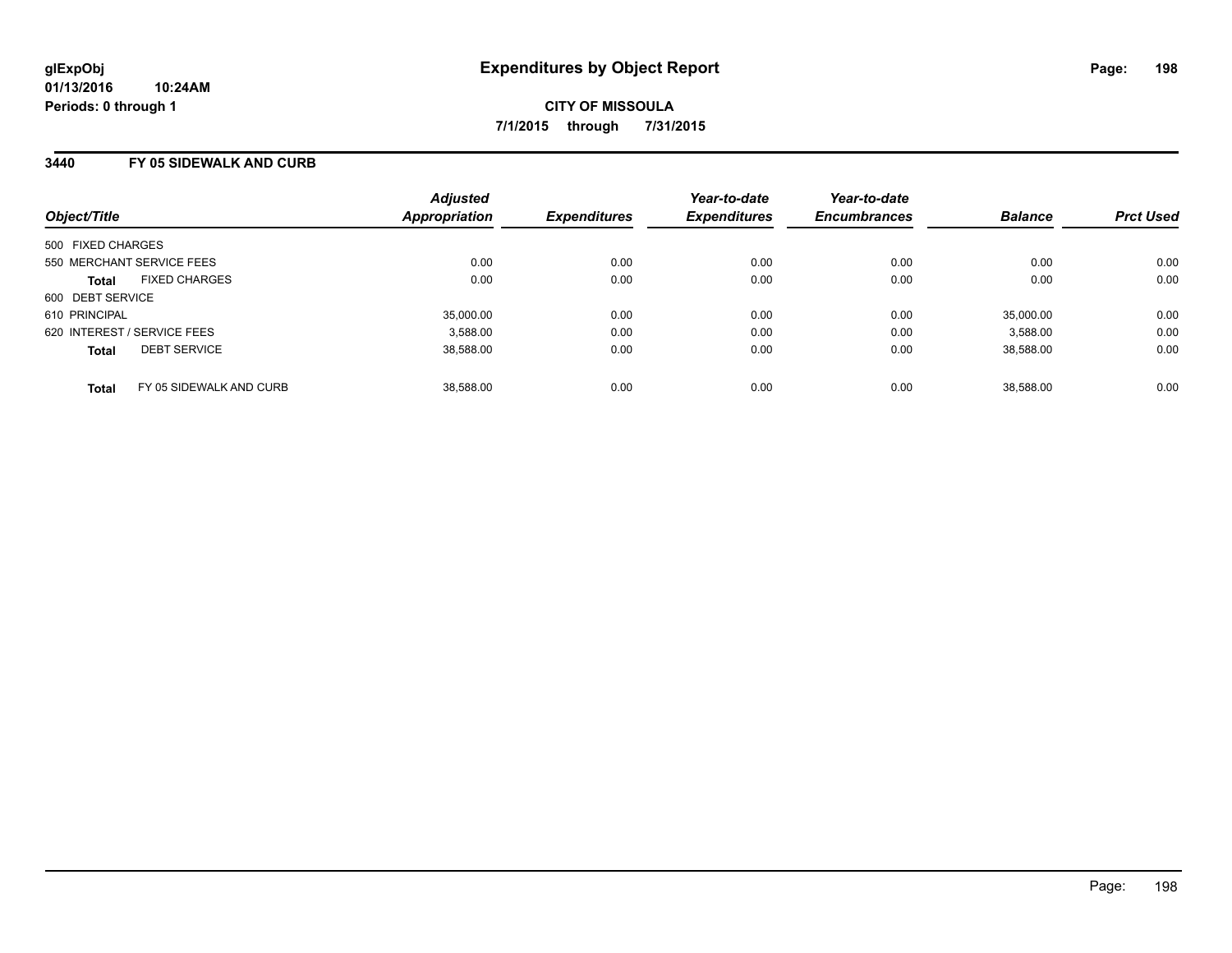**3450 FY 06 SIDEWALK AND CURB**

|                             |                      | <b>Adjusted</b>      |                     | Year-to-date        | Year-to-date        |                |                  |
|-----------------------------|----------------------|----------------------|---------------------|---------------------|---------------------|----------------|------------------|
| Object/Title                |                      | <b>Appropriation</b> | <b>Expenditures</b> | <b>Expenditures</b> | <b>Encumbrances</b> | <b>Balance</b> | <b>Prct Used</b> |
| 500 FIXED CHARGES           |                      |                      |                     |                     |                     |                |                  |
| 550 MERCHANT SERVICE FEES   |                      | 0.00                 | 0.00                | 0.00                | 0.00                | 0.00           | 0.00             |
| <b>Total</b>                | <b>FIXED CHARGES</b> | 0.00                 | 0.00                | 0.00                | 0.00                | 0.00           | 0.00             |
| 600 DEBT SERVICE            |                      |                      |                     |                     |                     |                |                  |
| 610 PRINCIPAL               |                      | 25,000.00            | 0.00                | 0.00                | 0.00                | 25.000.00      | 0.00             |
| 620 INTEREST / SERVICE FEES |                      | 3.537.00             | 0.00                | 0.00                | 0.00                | 3.537.00       | 0.00             |
| <b>Total</b>                | <b>DEBT SERVICE</b>  | 28.537.00            | 0.00                | 0.00                | 0.00                | 28.537.00      | 0.00             |
| <b>Total</b>                | NON-DEPARTMENTAL     | 28.537.00            | 0.00                | 0.00                | 0.00                | 28.537.00      | 0.00             |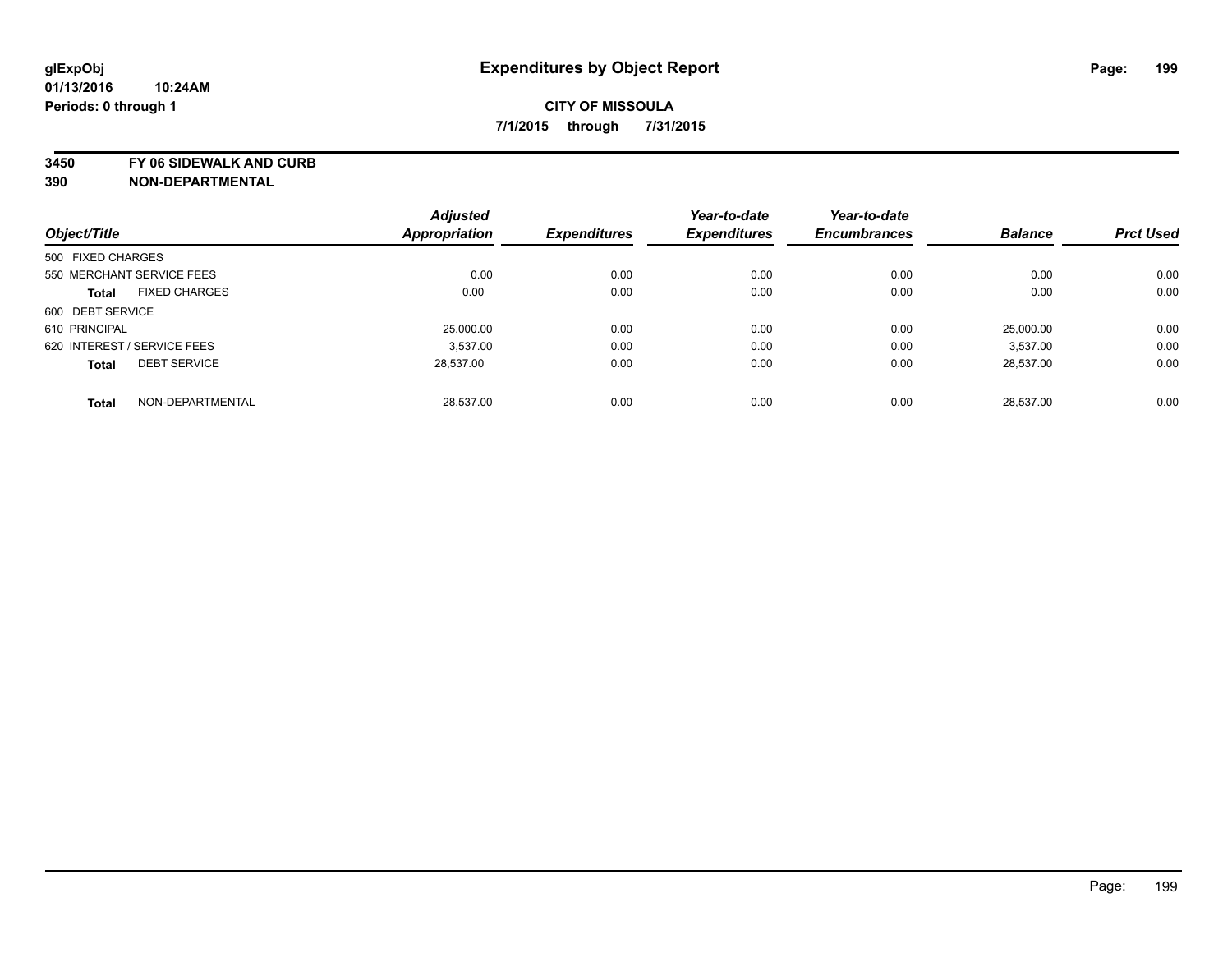### **3450 FY 06 SIDEWALK AND CURB**

| Object/Title                            | <b>Adjusted</b><br>Appropriation | <b>Expenditures</b> | Year-to-date<br><b>Expenditures</b> | Year-to-date<br><b>Encumbrances</b> | <b>Balance</b> | <b>Prct Used</b> |
|-----------------------------------------|----------------------------------|---------------------|-------------------------------------|-------------------------------------|----------------|------------------|
| 500 FIXED CHARGES                       |                                  |                     |                                     |                                     |                |                  |
| 550 MERCHANT SERVICE FEES               |                                  | 0.00<br>0.00        | 0.00                                | 0.00                                | 0.00           | 0.00             |
| <b>FIXED CHARGES</b><br><b>Total</b>    |                                  | 0.00<br>0.00        | 0.00                                | 0.00                                | 0.00           | 0.00             |
| 600 DEBT SERVICE                        |                                  |                     |                                     |                                     |                |                  |
| 610 PRINCIPAL                           |                                  | 25,000.00<br>0.00   | 0.00                                | 0.00                                | 25,000.00      | 0.00             |
| 620 INTEREST / SERVICE FEES             |                                  | 0.00<br>3,537.00    | 0.00                                | 0.00                                | 3.537.00       | 0.00             |
| <b>DEBT SERVICE</b><br><b>Total</b>     |                                  | 28.537.00<br>0.00   | 0.00                                | 0.00                                | 28,537.00      | 0.00             |
| FY 06 SIDEWALK AND CURB<br><b>Total</b> |                                  | 28.537.00<br>0.00   | 0.00                                | 0.00                                | 28.537.00      | 0.00             |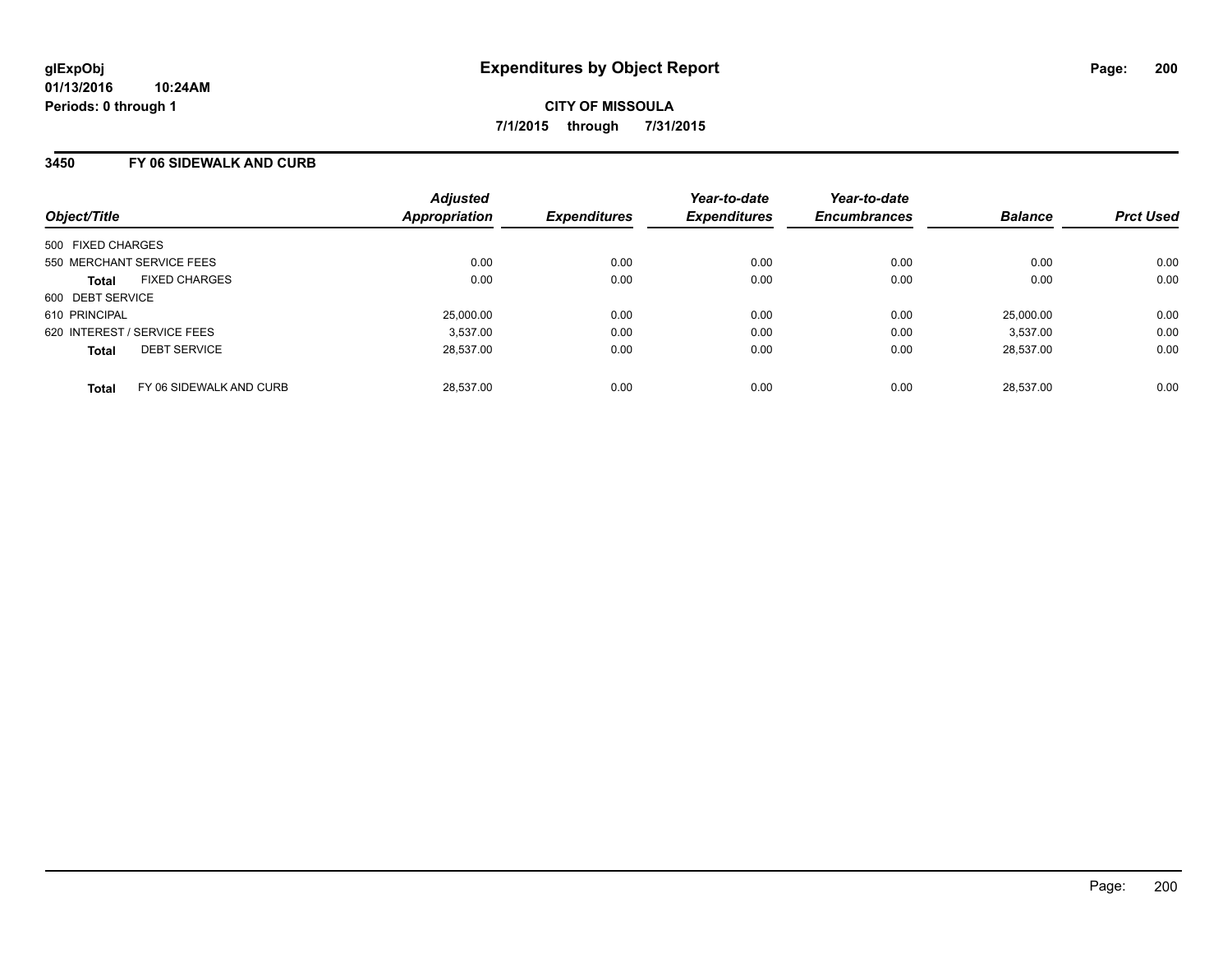#### **3460 FY07 SIDEWALK AND CURB DEBT**

|                                      | <b>Adjusted</b> |                     | Year-to-date        | Year-to-date        |                |                  |
|--------------------------------------|-----------------|---------------------|---------------------|---------------------|----------------|------------------|
| Object/Title                         | Appropriation   | <b>Expenditures</b> | <b>Expenditures</b> | <b>Encumbrances</b> | <b>Balance</b> | <b>Prct Used</b> |
| 500 FIXED CHARGES                    |                 |                     |                     |                     |                |                  |
| 550 MERCHANT SERVICE FEES            | 0.00            | 0.00                | 0.00                | 0.00                | 0.00           | 0.00             |
| <b>FIXED CHARGES</b><br><b>Total</b> | 0.00            | 0.00                | 0.00                | 0.00                | 0.00           | 0.00             |
| 600 DEBT SERVICE                     |                 |                     |                     |                     |                |                  |
| 610 PRINCIPAL                        | 45,000.00       | 0.00                | 0.00                | 0.00                | 45,000.00      | 0.00             |
| 620 INTEREST / SERVICE FEES          | 13.810.00       | 0.00                | 0.00                | 0.00                | 13.810.00      | 0.00             |
| <b>DEBT SERVICE</b><br><b>Total</b>  | 58.810.00       | 0.00                | 0.00                | 0.00                | 58.810.00      | 0.00             |
| NON-DEPARTMENTAL<br><b>Total</b>     | 58.810.00       | 0.00                | 0.00                | 0.00                | 58.810.00      | 0.00             |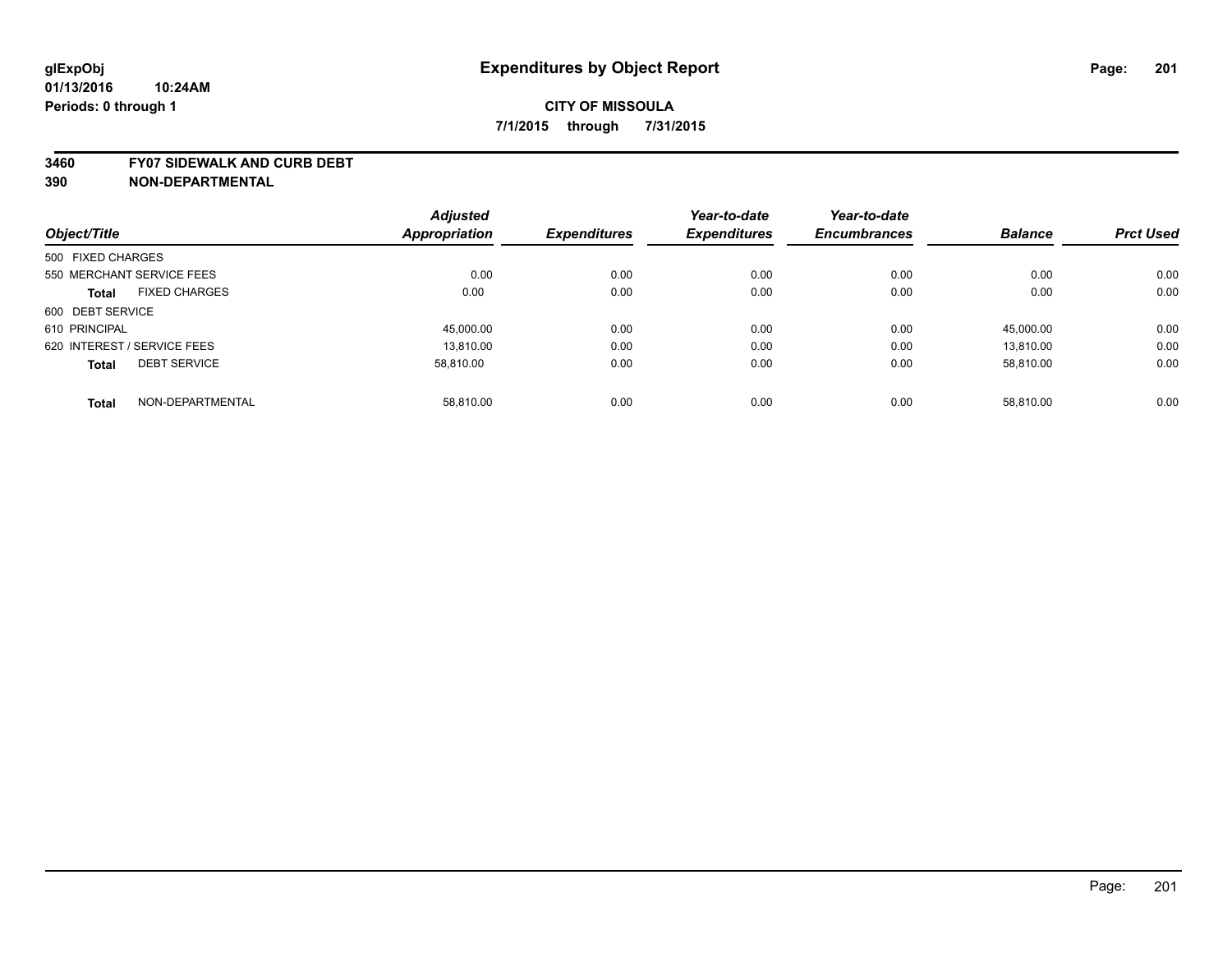### **3460 FY07 SIDEWALK AND CURB DEBT**

| Object/Title                                | <b>Adjusted</b><br>Appropriation | <b>Expenditures</b> | Year-to-date<br><b>Expenditures</b> | Year-to-date<br><b>Encumbrances</b> | <b>Balance</b> | <b>Prct Used</b> |
|---------------------------------------------|----------------------------------|---------------------|-------------------------------------|-------------------------------------|----------------|------------------|
| 500 FIXED CHARGES                           |                                  |                     |                                     |                                     |                |                  |
| 550 MERCHANT SERVICE FEES                   | 0.00                             | 0.00                | 0.00                                | 0.00                                | 0.00           | 0.00             |
| <b>FIXED CHARGES</b><br><b>Total</b>        | 0.00                             | 0.00                | 0.00                                | 0.00                                | 0.00           | 0.00             |
| 600 DEBT SERVICE                            |                                  |                     |                                     |                                     |                |                  |
| 610 PRINCIPAL                               | 45,000.00                        | 0.00                | 0.00                                | 0.00                                | 45.000.00      | 0.00             |
| 620 INTEREST / SERVICE FEES                 | 13.810.00                        | 0.00                | 0.00                                | 0.00                                | 13.810.00      | 0.00             |
| <b>DEBT SERVICE</b><br><b>Total</b>         | 58.810.00                        | 0.00                | 0.00                                | 0.00                                | 58.810.00      | 0.00             |
| FY07 SIDEWALK AND CURB DEBT<br><b>Total</b> | 58.810.00                        | 0.00                | 0.00                                | 0.00                                | 58.810.00      | 0.00             |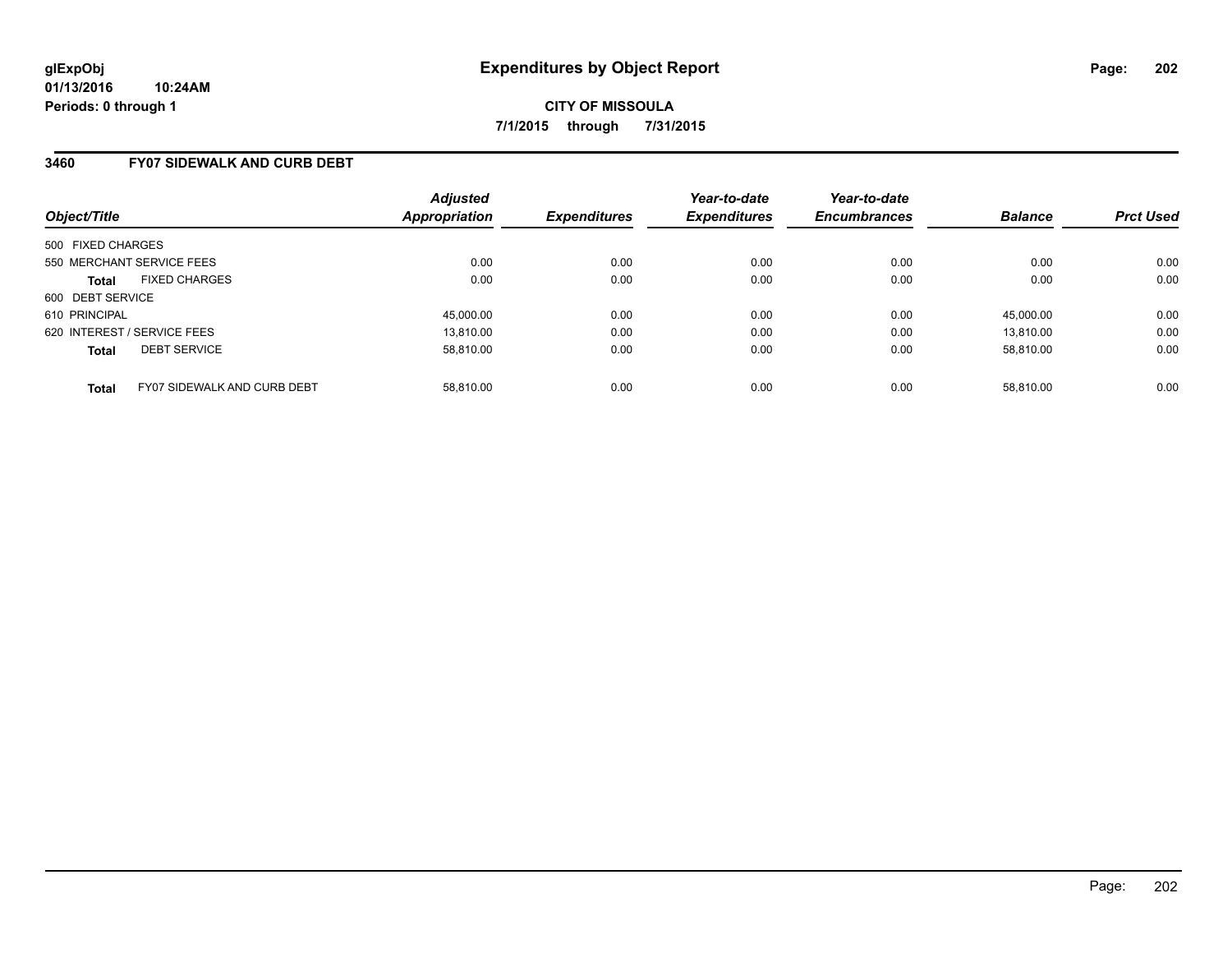#### **3461 SERIES 2008A SIDEWALK AND CURB**

#### **280 PUBLIC WORKS OPERATIONS**

| Object/Title                            | <b>Adjusted</b><br><b>Appropriation</b> | <b>Expenditures</b> | Year-to-date<br><b>Expenditures</b> | Year-to-date<br><b>Encumbrances</b> | <b>Balance</b> | <b>Prct Used</b> |
|-----------------------------------------|-----------------------------------------|---------------------|-------------------------------------|-------------------------------------|----------------|------------------|
| 500 FIXED CHARGES                       |                                         |                     |                                     |                                     |                |                  |
| 550 MERCHANT SERVICE FEES               | 0.00                                    | 0.00                | 0.00                                | 0.00                                | 0.00           | 0.00             |
| <b>FIXED CHARGES</b><br><b>Total</b>    | 0.00                                    | 0.00                | 0.00                                | 0.00                                | 0.00           | 0.00             |
| 800 OTHER OBJECTS                       |                                         |                     |                                     |                                     |                |                  |
| 820 TRANSFERS TO OTHER FUNDS            | 0.00                                    | 0.00                | 0.00                                | 0.00                                | 0.00           | 0.00             |
| OTHER OBJECTS<br><b>Total</b>           | 0.00                                    | 0.00                | 0.00                                | 0.00                                | 0.00           | 0.00             |
| PUBLIC WORKS OPERATIONS<br><b>Total</b> | 0.00                                    | 0.00                | 0.00                                | 0.00                                | 0.00           | 0.00             |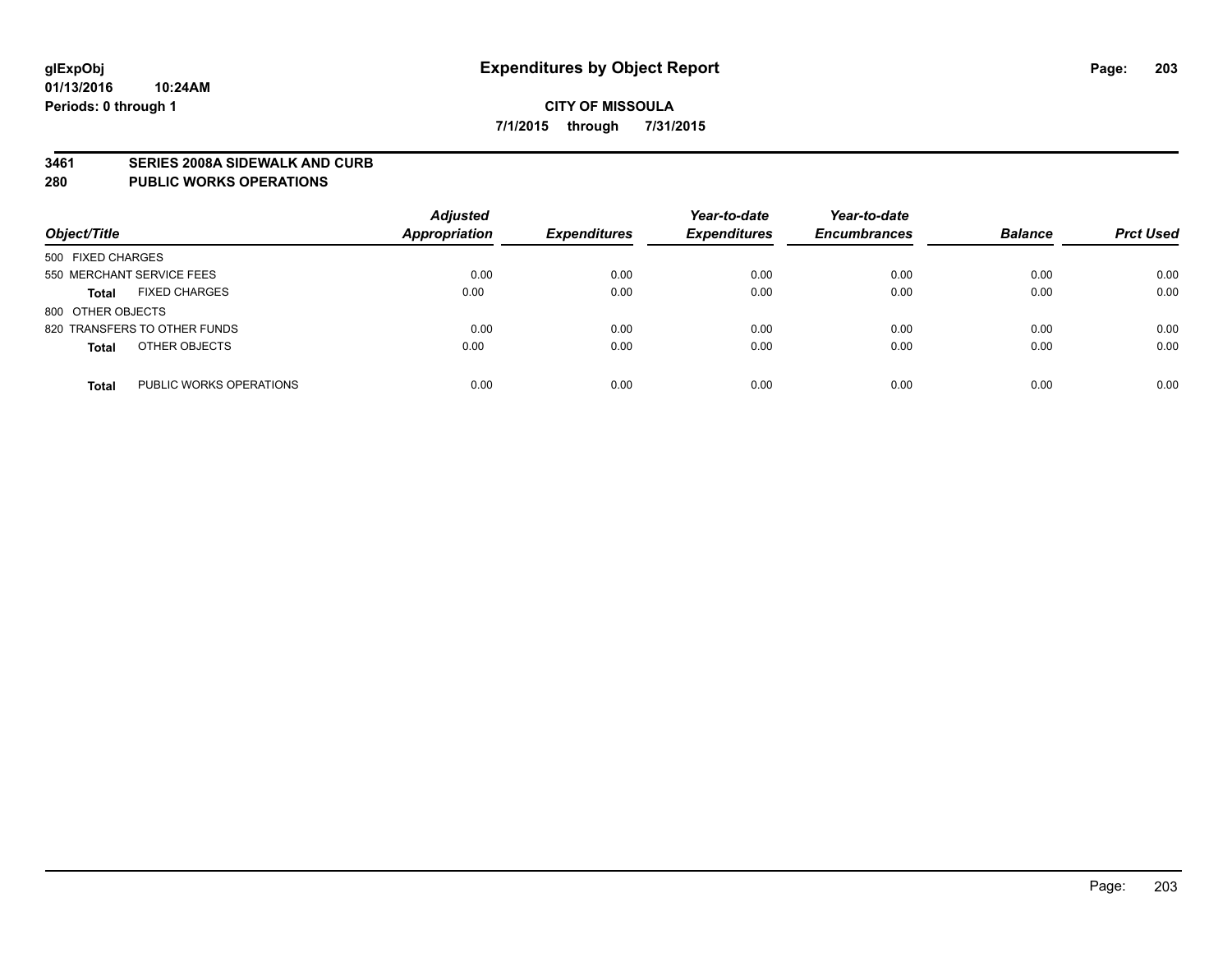#### **3461 SERIES 2008A SIDEWALK AND CURB**

| Object/Title                         | <b>Adjusted</b><br><b>Appropriation</b> | <b>Expenditures</b> | Year-to-date<br><b>Expenditures</b> | Year-to-date<br><b>Encumbrances</b> | <b>Balance</b> | <b>Prct Used</b> |
|--------------------------------------|-----------------------------------------|---------------------|-------------------------------------|-------------------------------------|----------------|------------------|
| 500 FIXED CHARGES                    |                                         |                     |                                     |                                     |                |                  |
| 550 MERCHANT SERVICE FEES            | 0.00                                    | 0.00                | 0.00                                | 0.00                                | 0.00           | 0.00             |
| <b>FIXED CHARGES</b><br><b>Total</b> | 0.00                                    | 0.00                | 0.00                                | 0.00                                | 0.00           | 0.00             |
| 600 DEBT SERVICE                     |                                         |                     |                                     |                                     |                |                  |
| 610 PRINCIPAL                        | 50,000.00                               | 0.00                | 0.00                                | 0.00                                | 50,000.00      | 0.00             |
| 620 INTEREST / SERVICE FEES          | 10.213.00                               | 0.00                | 0.00                                | 0.00                                | 10.213.00      | 0.00             |
| <b>DEBT SERVICE</b><br><b>Total</b>  | 60,213.00                               | 0.00                | 0.00                                | 0.00                                | 60,213.00      | 0.00             |
| 800 OTHER OBJECTS                    |                                         |                     |                                     |                                     |                |                  |
| 820 TRANSFERS TO OTHER FUNDS         | 0.00                                    | 0.00                | 0.00                                | 0.00                                | 0.00           | 0.00             |
| OTHER OBJECTS<br><b>Total</b>        | 0.00                                    | 0.00                | 0.00                                | 0.00                                | 0.00           | 0.00             |
|                                      |                                         |                     |                                     |                                     |                |                  |
| NON-DEPARTMENTAL<br><b>Total</b>     | 60,213.00                               | 0.00                | 0.00                                | 0.00                                | 60,213.00      | 0.00             |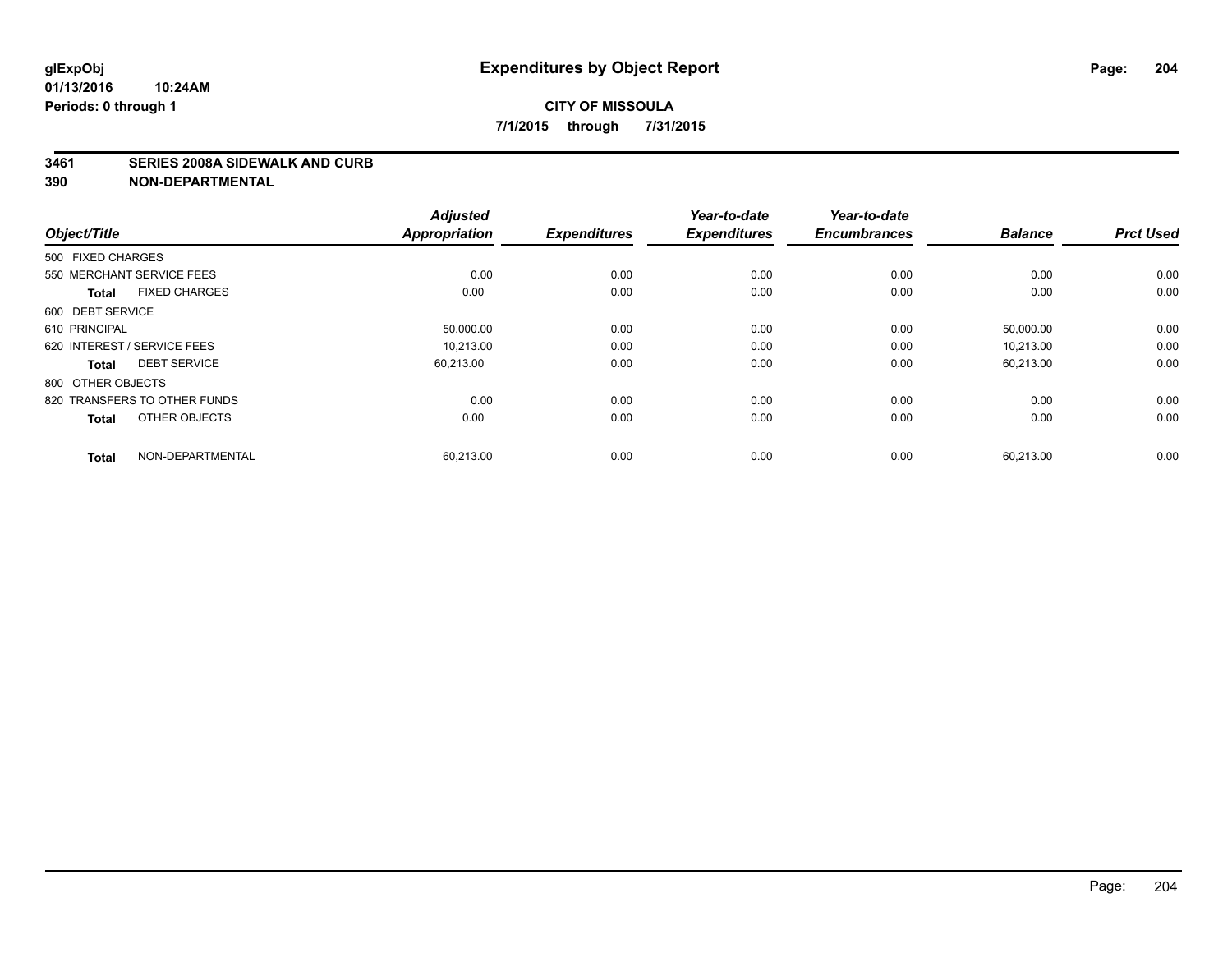### **3461 SERIES 2008A SIDEWALK AND CURB**

| Object/Title                                   | <b>Adjusted</b><br><b>Appropriation</b> | <b>Expenditures</b> | Year-to-date<br><b>Expenditures</b> | Year-to-date<br><b>Encumbrances</b> | <b>Balance</b> | <b>Prct Used</b> |
|------------------------------------------------|-----------------------------------------|---------------------|-------------------------------------|-------------------------------------|----------------|------------------|
| 500 FIXED CHARGES                              |                                         |                     |                                     |                                     |                |                  |
| 550 MERCHANT SERVICE FEES                      | 0.00                                    | 0.00                | 0.00                                | 0.00                                | 0.00           | 0.00             |
| <b>FIXED CHARGES</b><br><b>Total</b>           | 0.00                                    | 0.00                | 0.00                                | 0.00                                | 0.00           | 0.00             |
| 600 DEBT SERVICE                               |                                         |                     |                                     |                                     |                |                  |
| 610 PRINCIPAL                                  | 50,000.00                               | 0.00                | 0.00                                | 0.00                                | 50,000.00      | 0.00             |
| 620 INTEREST / SERVICE FEES                    | 10.213.00                               | 0.00                | 0.00                                | 0.00                                | 10.213.00      | 0.00             |
| <b>DEBT SERVICE</b><br><b>Total</b>            | 60,213.00                               | 0.00                | 0.00                                | 0.00                                | 60,213.00      | 0.00             |
| 800 OTHER OBJECTS                              |                                         |                     |                                     |                                     |                |                  |
| 820 TRANSFERS TO OTHER FUNDS                   | 0.00                                    | 0.00                | 0.00                                | 0.00                                | 0.00           | 0.00             |
| OTHER OBJECTS<br><b>Total</b>                  | 0.00                                    | 0.00                | 0.00                                | 0.00                                | 0.00           | 0.00             |
| SERIES 2008A SIDEWALK AND CURB<br><b>Total</b> | 60,213.00                               | 0.00                | 0.00                                | 0.00                                | 60,213.00      | 0.00             |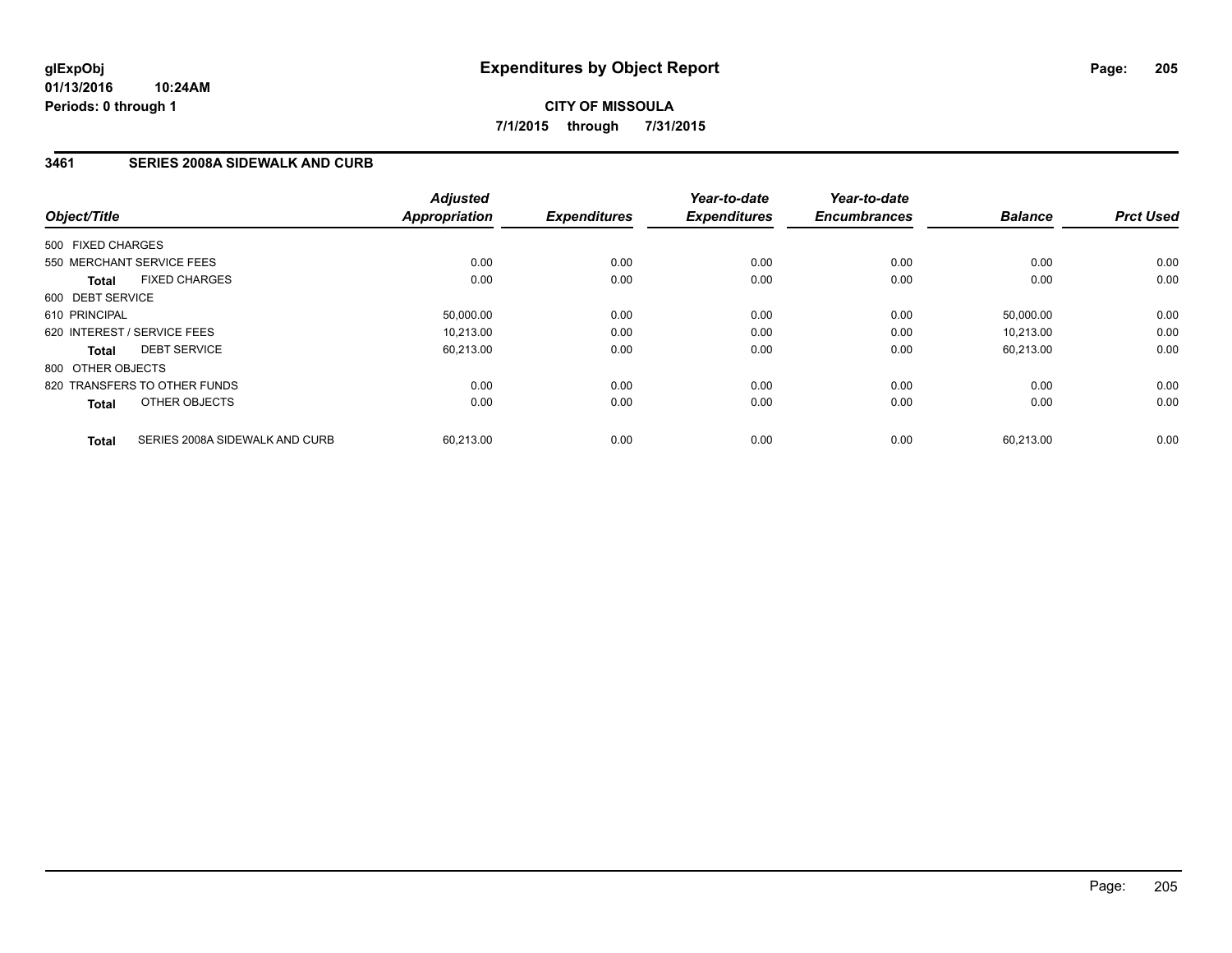#### **3462 SERIES 2009 SIDEWALK AND CURB**

| Object/Title                         | <b>Adjusted</b><br><b>Appropriation</b> | <b>Expenditures</b> | Year-to-date<br><b>Expenditures</b> | Year-to-date<br><b>Encumbrances</b> | <b>Balance</b> | <b>Prct Used</b> |
|--------------------------------------|-----------------------------------------|---------------------|-------------------------------------|-------------------------------------|----------------|------------------|
| 500 FIXED CHARGES                    |                                         |                     |                                     |                                     |                |                  |
| 550 MERCHANT SERVICE FEES            |                                         | 0.00<br>0.00        | 0.00                                | 0.00                                | 0.00           | 0.00             |
| <b>FIXED CHARGES</b><br><b>Total</b> | 0.00                                    | 0.00                | 0.00                                | 0.00                                | 0.00           | 0.00             |
| 600 DEBT SERVICE                     |                                         |                     |                                     |                                     |                |                  |
| 610 PRINCIPAL                        | 50,000.00                               | 0.00                | 0.00                                | 0.00                                | 50,000.00      | 0.00             |
| 620 INTEREST / SERVICE FEES          | 15.342.00                               | 0.00                | 0.00                                | 0.00                                | 15.342.00      | 0.00             |
| <b>DEBT SERVICE</b><br><b>Total</b>  | 65,342.00                               | 0.00                | 0.00                                | 0.00                                | 65,342.00      | 0.00             |
| 800 OTHER OBJECTS                    |                                         |                     |                                     |                                     |                |                  |
| 820 TRANSFERS TO OTHER FUNDS         |                                         | 0.00<br>0.00        | 0.00                                | 0.00                                | 0.00           | 0.00             |
| OTHER OBJECTS<br><b>Total</b>        | 0.00                                    | 0.00                | 0.00                                | 0.00                                | 0.00           | 0.00             |
|                                      |                                         |                     |                                     |                                     |                |                  |
| NON-DEPARTMENTAL<br><b>Total</b>     | 65,342.00                               | 0.00                | 0.00                                | 0.00                                | 65,342.00      | 0.00             |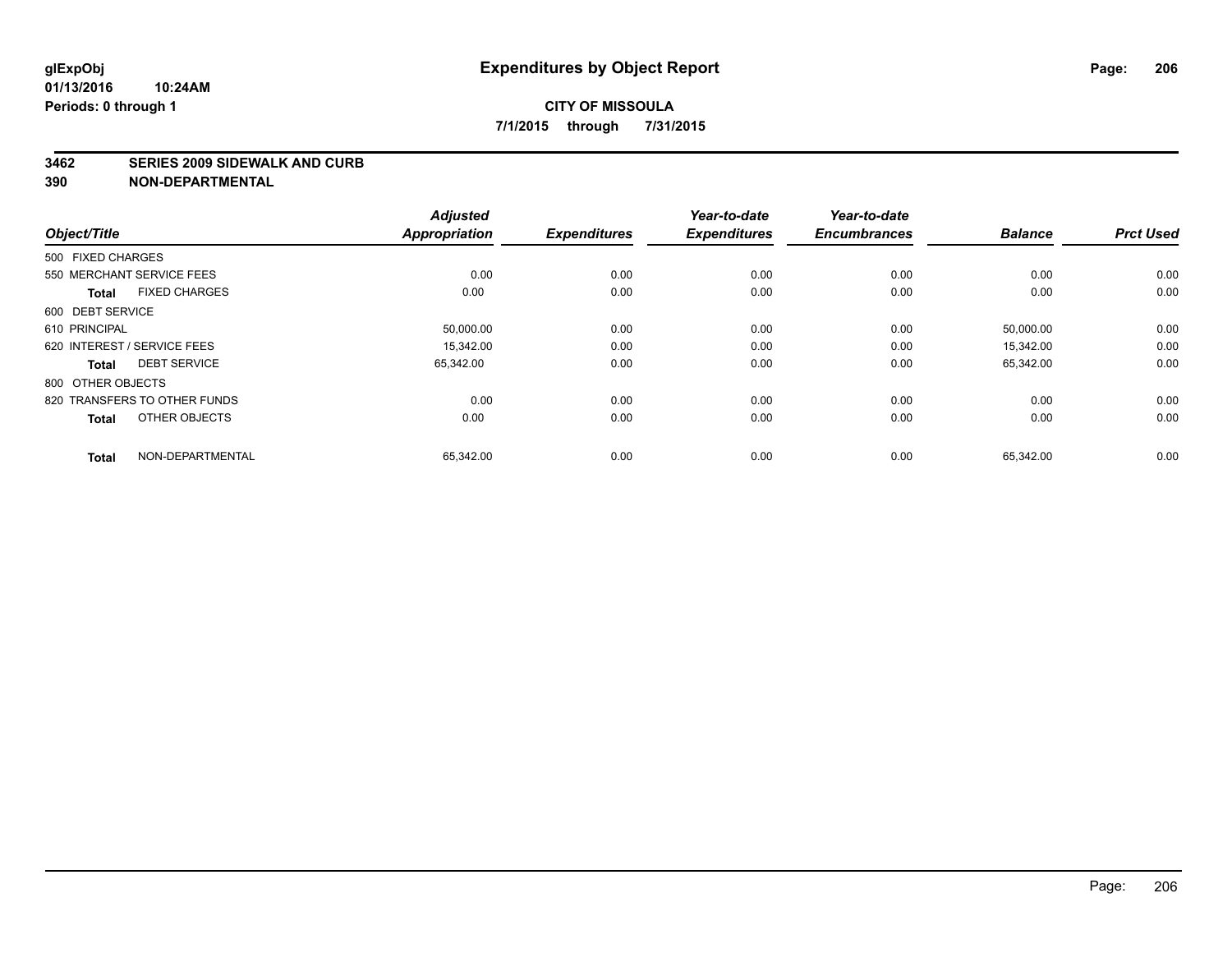### **3462 SERIES 2009 SIDEWALK AND CURB**

| Object/Title      |                               | <b>Adjusted</b><br><b>Appropriation</b> | <b>Expenditures</b> | Year-to-date<br><b>Expenditures</b> | Year-to-date<br><b>Encumbrances</b> | <b>Balance</b> | <b>Prct Used</b> |
|-------------------|-------------------------------|-----------------------------------------|---------------------|-------------------------------------|-------------------------------------|----------------|------------------|
| 500 FIXED CHARGES |                               |                                         |                     |                                     |                                     |                |                  |
|                   | 550 MERCHANT SERVICE FEES     | 0.00                                    | 0.00                | 0.00                                | 0.00                                | 0.00           | 0.00             |
| <b>Total</b>      | <b>FIXED CHARGES</b>          | 0.00                                    | 0.00                | 0.00                                | 0.00                                | 0.00           | 0.00             |
| 600 DEBT SERVICE  |                               |                                         |                     |                                     |                                     |                |                  |
| 610 PRINCIPAL     |                               | 50,000.00                               | 0.00                | 0.00                                | 0.00                                | 50,000.00      | 0.00             |
|                   | 620 INTEREST / SERVICE FEES   | 15,342.00                               | 0.00                | 0.00                                | 0.00                                | 15,342.00      | 0.00             |
| <b>Total</b>      | <b>DEBT SERVICE</b>           | 65,342.00                               | 0.00                | 0.00                                | 0.00                                | 65,342.00      | 0.00             |
| 800 OTHER OBJECTS |                               |                                         |                     |                                     |                                     |                |                  |
|                   | 820 TRANSFERS TO OTHER FUNDS  | 0.00                                    | 0.00                | 0.00                                | 0.00                                | 0.00           | 0.00             |
| <b>Total</b>      | OTHER OBJECTS                 | 0.00                                    | 0.00                | 0.00                                | 0.00                                | 0.00           | 0.00             |
| <b>Total</b>      | SERIES 2009 SIDEWALK AND CURB | 65.342.00                               | 0.00                | 0.00                                | 0.00                                | 65.342.00      | 0.00             |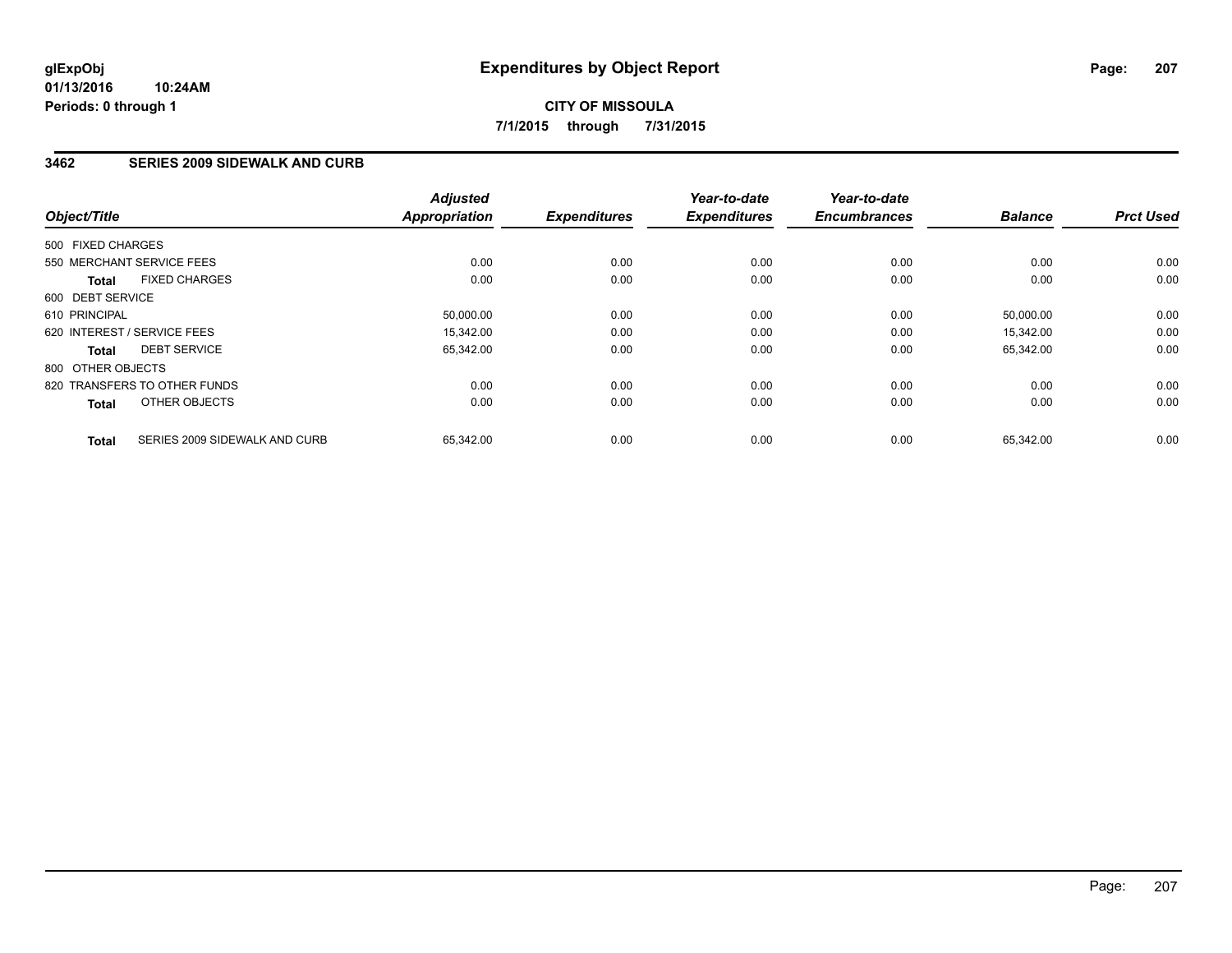#### **3463 SERIES 2010 SIDEWALK AND CURB**

|                                      | <b>Adjusted</b>      |                     | Year-to-date        | Year-to-date        |                |                  |
|--------------------------------------|----------------------|---------------------|---------------------|---------------------|----------------|------------------|
| Object/Title                         | <b>Appropriation</b> | <b>Expenditures</b> | <b>Expenditures</b> | <b>Encumbrances</b> | <b>Balance</b> | <b>Prct Used</b> |
| 500 FIXED CHARGES                    |                      |                     |                     |                     |                |                  |
| 550 MERCHANT SERVICE FEES            | 0.00                 | 0.00                | 0.00                | 0.00                | 0.00           | 0.00             |
| <b>FIXED CHARGES</b><br><b>Total</b> | 0.00                 | 0.00                | 0.00                | 0.00                | 0.00           | 0.00             |
| 600 DEBT SERVICE                     |                      |                     |                     |                     |                |                  |
| 610 PRINCIPAL                        | 75,000.00            | 0.00                | 0.00                | 0.00                | 75.000.00      | 0.00             |
| 620 INTEREST / SERVICE FEES          | 25.413.00            | 0.00                | 0.00                | 0.00                | 25.413.00      | 0.00             |
| <b>DEBT SERVICE</b><br><b>Total</b>  | 100.413.00           | 0.00                | 0.00                | 0.00                | 100.413.00     | 0.00             |
| NON-DEPARTMENTAL<br><b>Total</b>     | 100.413.00           | 0.00                | 0.00                | 0.00                | 100.413.00     | 0.00             |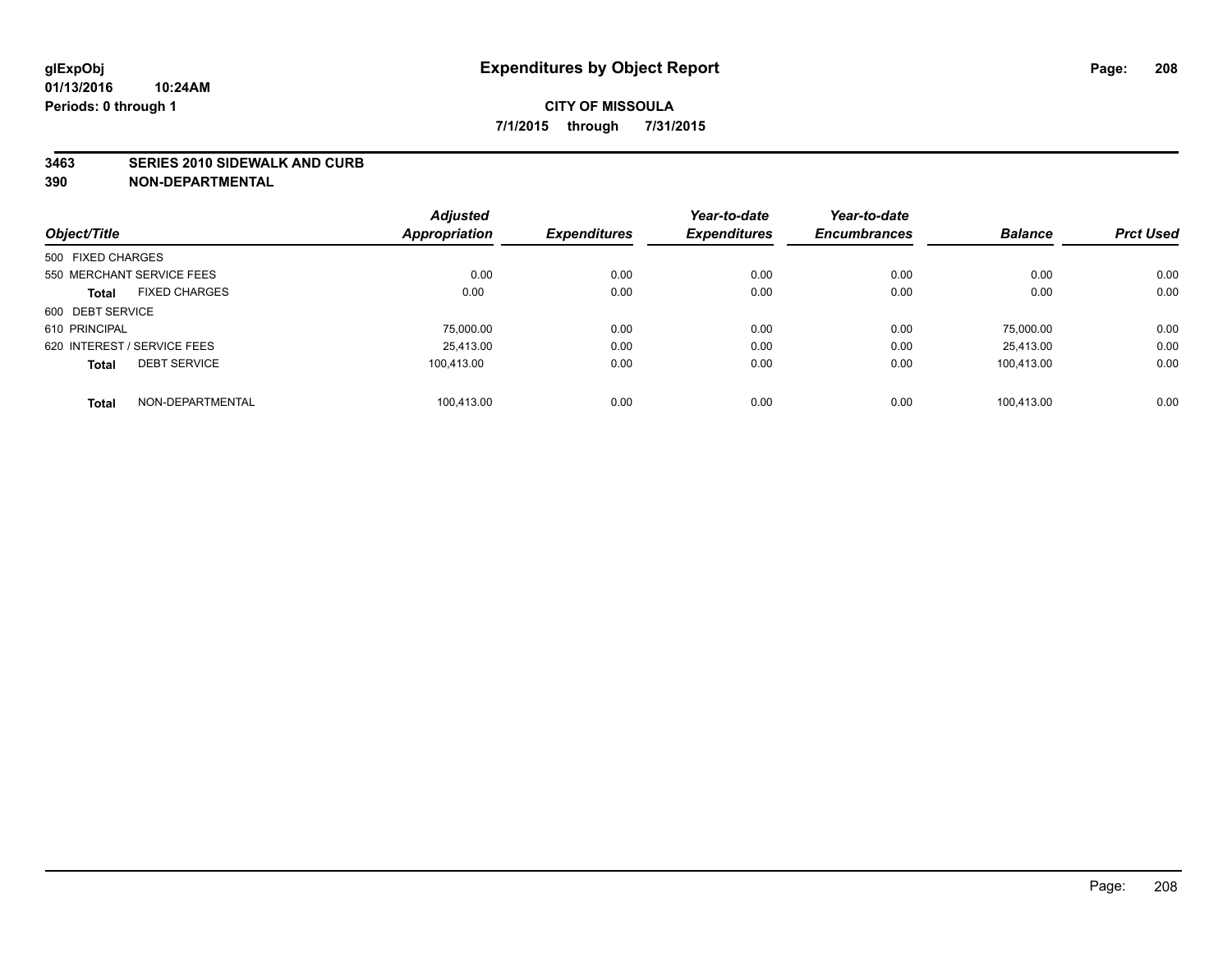### **3463 SERIES 2010 SIDEWALK AND CURB**

| Object/Title                |                               | <b>Adjusted</b><br><b>Appropriation</b> | <b>Expenditures</b> | Year-to-date<br><b>Expenditures</b> | Year-to-date<br><b>Encumbrances</b> | <b>Balance</b> | <b>Prct Used</b> |
|-----------------------------|-------------------------------|-----------------------------------------|---------------------|-------------------------------------|-------------------------------------|----------------|------------------|
| 500 FIXED CHARGES           |                               |                                         |                     |                                     |                                     |                |                  |
|                             | 550 MERCHANT SERVICE FEES     | 0.00                                    | 0.00                | 0.00                                | 0.00                                | 0.00           | 0.00             |
| <b>Total</b>                | <b>FIXED CHARGES</b>          | 0.00                                    | 0.00                | 0.00                                | 0.00                                | 0.00           | 0.00             |
| 600 DEBT SERVICE            |                               |                                         |                     |                                     |                                     |                |                  |
| 610 PRINCIPAL               |                               | 75,000.00                               | 0.00                | 0.00                                | 0.00                                | 75,000.00      | 0.00             |
| 620 INTEREST / SERVICE FEES |                               | 25.413.00                               | 0.00                | 0.00                                | 0.00                                | 25.413.00      | 0.00             |
| <b>Total</b>                | <b>DEBT SERVICE</b>           | 100.413.00                              | 0.00                | 0.00                                | 0.00                                | 100.413.00     | 0.00             |
| <b>Total</b>                | SERIES 2010 SIDEWALK AND CURB | 100.413.00                              | 0.00                | 0.00                                | 0.00                                | 100.413.00     | 0.00             |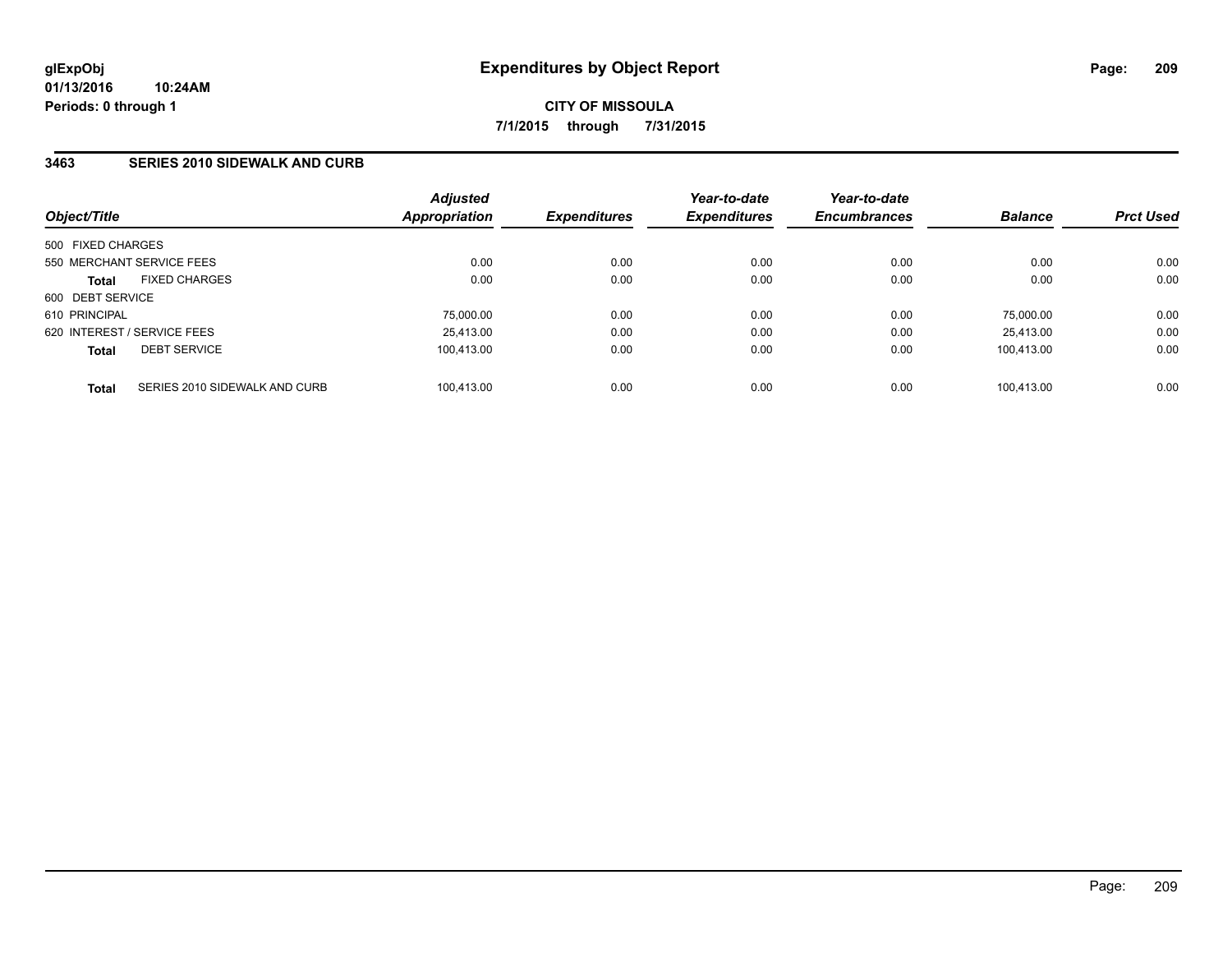**3464 FY12 S/C DEBT SERVICE**

|                                      | <b>Adjusted</b>      |                     | Year-to-date        | Year-to-date        | <b>Balance</b> | <b>Prct Used</b> |
|--------------------------------------|----------------------|---------------------|---------------------|---------------------|----------------|------------------|
| Object/Title                         | <b>Appropriation</b> | <b>Expenditures</b> | <b>Expenditures</b> | <b>Encumbrances</b> |                |                  |
| 500 FIXED CHARGES                    |                      |                     |                     |                     |                |                  |
| 550 MERCHANT SERVICE FEES            | 0.00                 | 0.00                | 0.00                | 0.00                | 0.00           | 0.00             |
| <b>FIXED CHARGES</b><br><b>Total</b> | 0.00                 | 0.00                | 0.00                | 0.00                | 0.00           | 0.00             |
| 600 DEBT SERVICE                     |                      |                     |                     |                     |                |                  |
| 610 PRINCIPAL                        | 50,000.00            | 0.00                | 0.00                | 0.00                | 50.000.00      | 0.00             |
| 620 INTEREST / SERVICE FEES          | 21,785.00            | 0.00                | 0.00                | 0.00                | 21.785.00      | 0.00             |
| <b>DEBT SERVICE</b><br><b>Total</b>  | 71.785.00            | 0.00                | 0.00                | 0.00                | 71.785.00      | 0.00             |
| NON-DEPARTMENTAL<br><b>Total</b>     | 71,785.00            | 0.00                | 0.00                | 0.00                | 71.785.00      | 0.00             |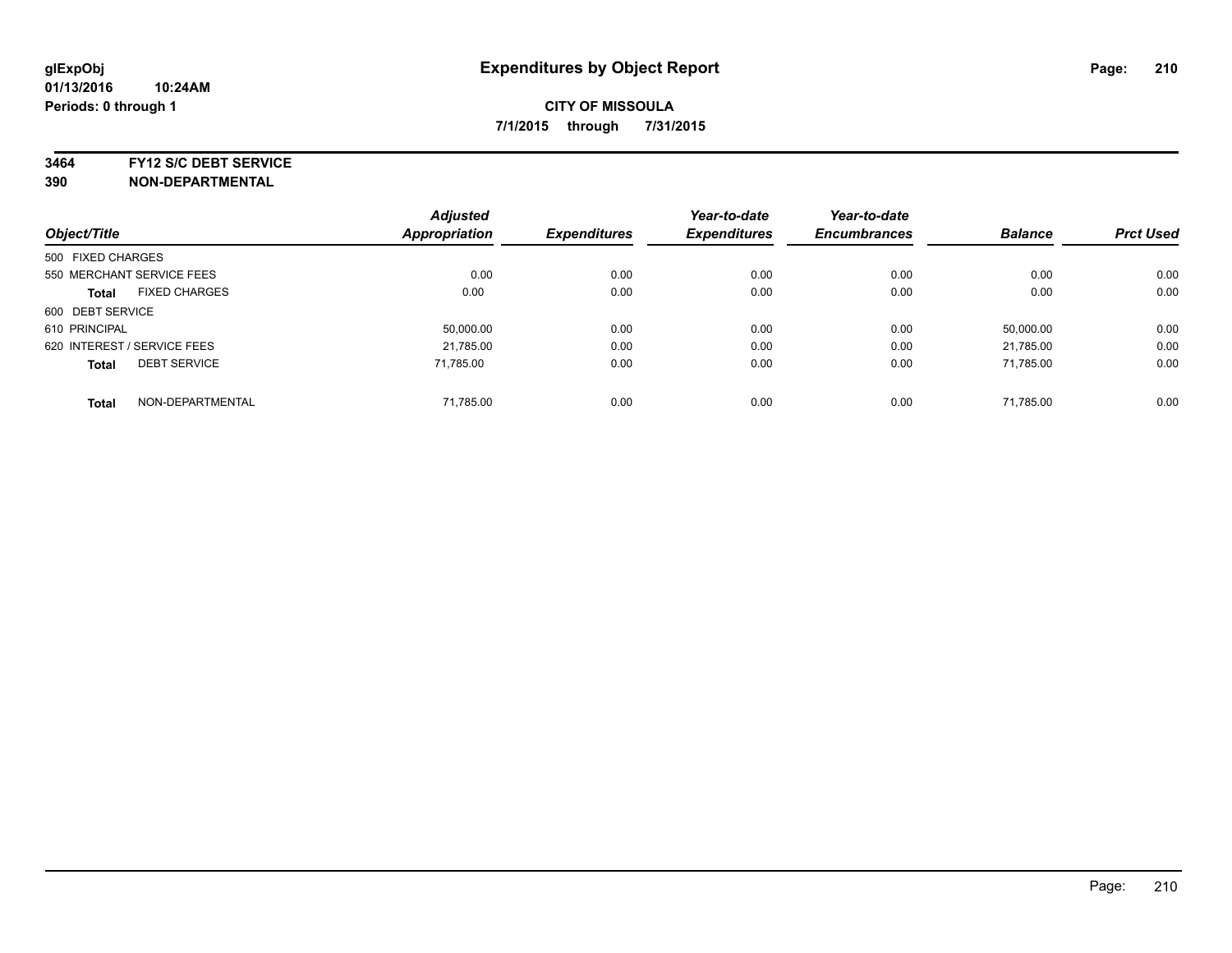### **3464 FY12 S/C DEBT SERVICE**

| Object/Title                          | <b>Adjusted</b><br><b>Appropriation</b> | <b>Expenditures</b> | Year-to-date<br><b>Expenditures</b> | Year-to-date<br><b>Encumbrances</b> | <b>Balance</b> | <b>Prct Used</b> |
|---------------------------------------|-----------------------------------------|---------------------|-------------------------------------|-------------------------------------|----------------|------------------|
| 500 FIXED CHARGES                     |                                         |                     |                                     |                                     |                |                  |
| 550 MERCHANT SERVICE FEES             | 0.00                                    | 0.00                | 0.00                                | 0.00                                | 0.00           | 0.00             |
| <b>FIXED CHARGES</b><br><b>Total</b>  | 0.00                                    | 0.00                | 0.00                                | 0.00                                | 0.00           | 0.00             |
| 600 DEBT SERVICE                      |                                         |                     |                                     |                                     |                |                  |
| 610 PRINCIPAL                         | 50,000.00                               | 0.00                | 0.00                                | 0.00                                | 50.000.00      | 0.00             |
| 620 INTEREST / SERVICE FEES           | 21,785.00                               | 0.00                | 0.00                                | 0.00                                | 21.785.00      | 0.00             |
| <b>DEBT SERVICE</b><br><b>Total</b>   | 71.785.00                               | 0.00                | 0.00                                | 0.00                                | 71.785.00      | 0.00             |
| FY12 S/C DEBT SERVICE<br><b>Total</b> | 71.785.00                               | 0.00                | 0.00                                | 0.00                                | 71.785.00      | 0.00             |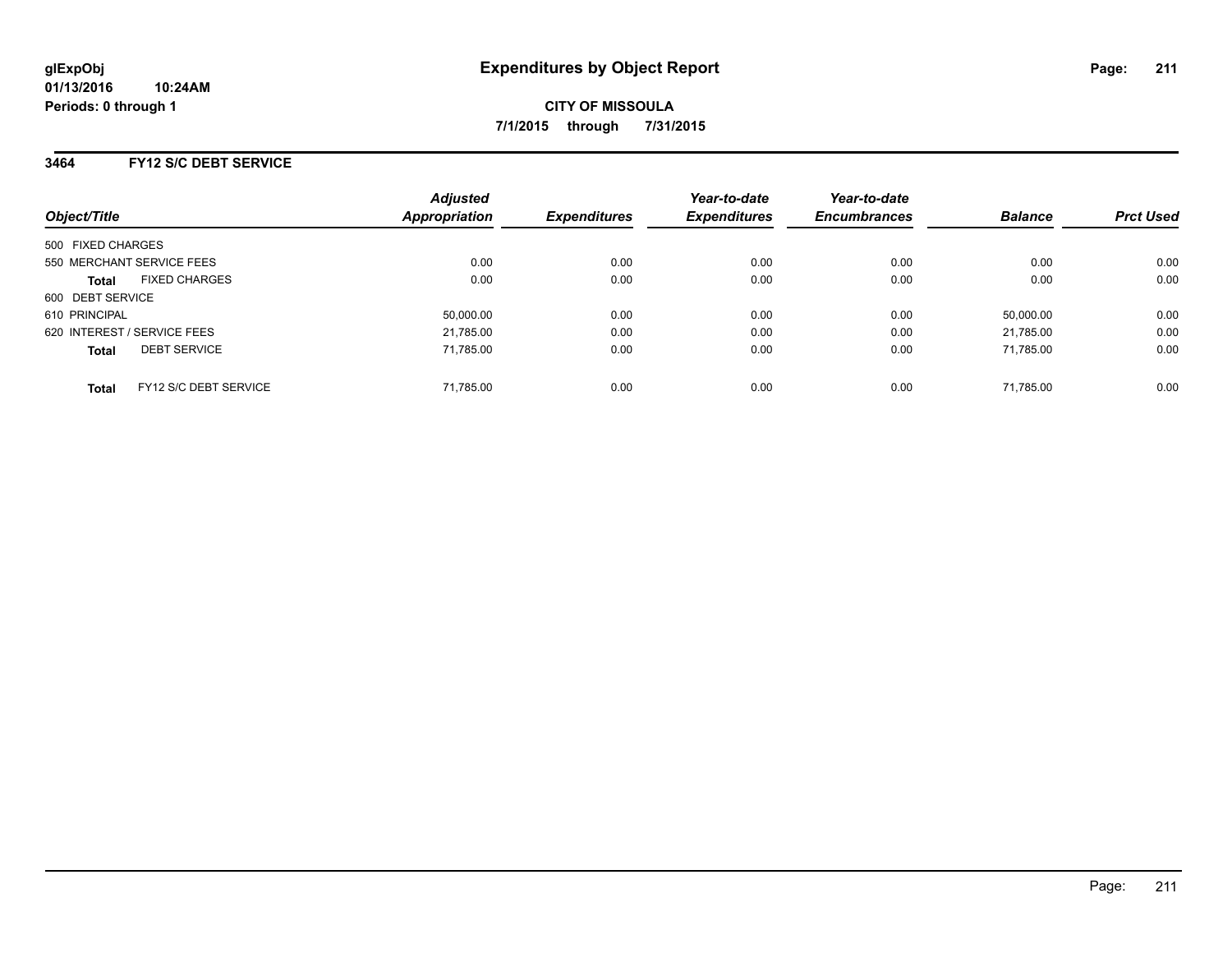#### **3465 FY13 SIDEWALK/CURB DEBT SERVICE**

|                                      | <b>Adjusted</b> |                     | Year-to-date        | Year-to-date        |                |                  |
|--------------------------------------|-----------------|---------------------|---------------------|---------------------|----------------|------------------|
| Object/Title                         | Appropriation   | <b>Expenditures</b> | <b>Expenditures</b> | <b>Encumbrances</b> | <b>Balance</b> | <b>Prct Used</b> |
| 500 FIXED CHARGES                    |                 |                     |                     |                     |                |                  |
| 550 MERCHANT SERVICE FEES            | 0.00            | 0.00                | 0.00                | 0.00                | 0.00           | 0.00             |
| <b>FIXED CHARGES</b><br><b>Total</b> | 0.00            | 0.00                | 0.00                | 0.00                | 0.00           | 0.00             |
| 600 DEBT SERVICE                     |                 |                     |                     |                     |                |                  |
| 610 PRINCIPAL                        | 29,000.00       | 0.00                | 0.00                | 0.00                | 29.000.00      | 0.00             |
| 620 INTEREST / SERVICE FEES          | 11.021.00       | 0.00                | 0.00                | 0.00                | 11.021.00      | 0.00             |
| <b>DEBT SERVICE</b><br><b>Total</b>  | 40.021.00       | 0.00                | 0.00                | 0.00                | 40,021.00      | 0.00             |
| NON-DEPARTMENTAL<br><b>Total</b>     | 40.021.00       | 0.00                | 0.00                | 0.00                | 40.021.00      | 0.00             |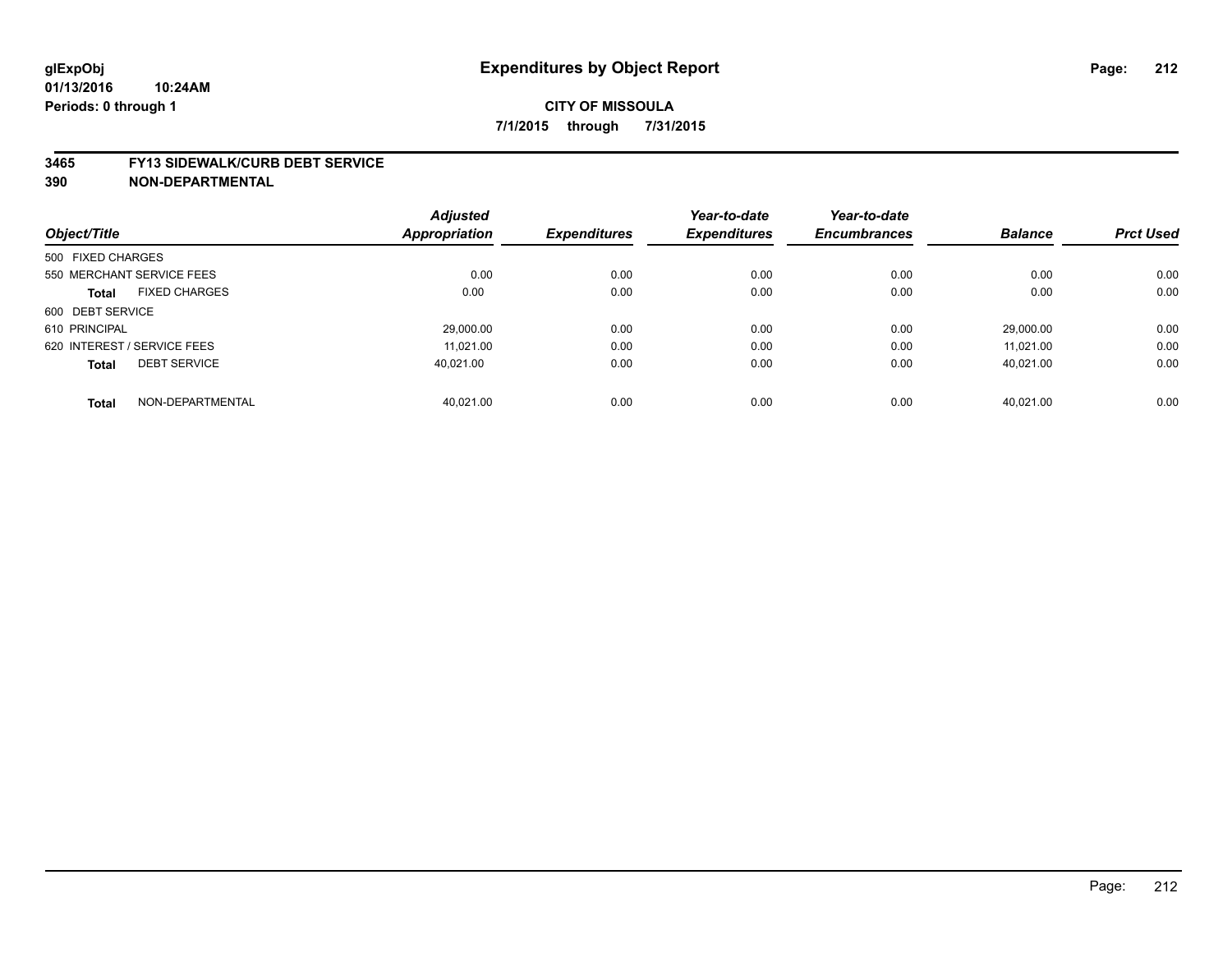### **3465 FY13 SIDEWALK/CURB DEBT SERVICE**

| Object/Title                |                                 | <b>Adjusted</b><br>Appropriation | <b>Expenditures</b> | Year-to-date<br><b>Expenditures</b> | Year-to-date<br><b>Encumbrances</b> | <b>Balance</b> | <b>Prct Used</b> |
|-----------------------------|---------------------------------|----------------------------------|---------------------|-------------------------------------|-------------------------------------|----------------|------------------|
| 500 FIXED CHARGES           |                                 |                                  |                     |                                     |                                     |                |                  |
| 550 MERCHANT SERVICE FEES   |                                 | 0.00                             | 0.00                | 0.00                                | 0.00                                | 0.00           | 0.00             |
| <b>Total</b>                | <b>FIXED CHARGES</b>            | 0.00                             | 0.00                | 0.00                                | 0.00                                | 0.00           | 0.00             |
| 600 DEBT SERVICE            |                                 |                                  |                     |                                     |                                     |                |                  |
| 610 PRINCIPAL               |                                 | 29,000.00                        | 0.00                | 0.00                                | 0.00                                | 29.000.00      | 0.00             |
| 620 INTEREST / SERVICE FEES |                                 | 11.021.00                        | 0.00                | 0.00                                | 0.00                                | 11.021.00      | 0.00             |
| <b>Total</b>                | <b>DEBT SERVICE</b>             | 40.021.00                        | 0.00                | 0.00                                | 0.00                                | 40.021.00      | 0.00             |
| <b>Total</b>                | FY13 SIDEWALK/CURB DEBT SERVICE | 40.021.00                        | 0.00                | 0.00                                | 0.00                                | 40.021.00      | 0.00             |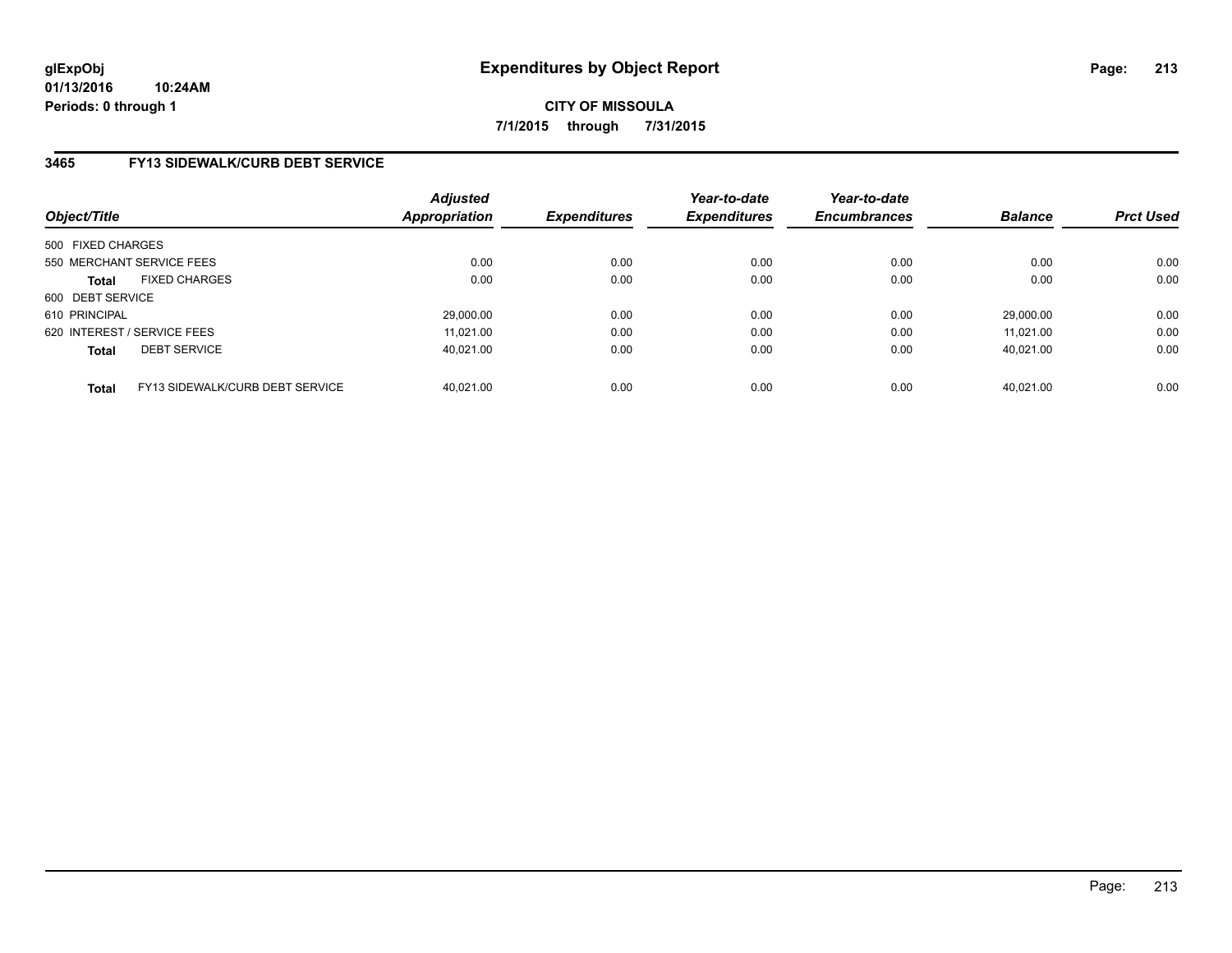#### **3466 FY15 SIDEWALK/CURB DEBT SERVICE**

| Object/Title           |                             | <b>Adjusted</b><br><b>Appropriation</b> | <b>Expenditures</b> | Year-to-date<br><b>Expenditures</b> | Year-to-date<br><b>Encumbrances</b> | <b>Balance</b> | <b>Prct Used</b> |
|------------------------|-----------------------------|-----------------------------------------|---------------------|-------------------------------------|-------------------------------------|----------------|------------------|
| 300 PURCHASED SERVICES |                             |                                         |                     |                                     |                                     |                |                  |
|                        | 350 PROFESSIONAL SERVICES   | 0.00                                    | 0.00                | 0.00                                | 0.00                                | 0.00           | 0.00             |
| <b>Total</b>           | <b>PURCHASED SERVICES</b>   | 0.00                                    | 0.00                | 0.00                                | 0.00                                | 0.00           | 0.00             |
| 500 FIXED CHARGES      |                             |                                         |                     |                                     |                                     |                |                  |
|                        | 550 MERCHANT SERVICE FEES   | 0.00                                    | 0.00                | 0.00                                | 0.00                                | 0.00           | 0.00             |
| <b>Total</b>           | <b>FIXED CHARGES</b>        | 0.00                                    | 0.00                | 0.00                                | 0.00                                | 0.00           | 0.00             |
| 600 DEBT SERVICE       |                             |                                         |                     |                                     |                                     |                |                  |
| 610 PRINCIPAL          |                             | 0.00                                    | 0.00                | 0.00                                | 0.00                                | 0.00           | 0.00             |
|                        | 620 INTEREST / SERVICE FEES | 0.00                                    | 0.00                | 0.00                                | 0.00                                | 0.00           | 0.00             |
| <b>Total</b>           | <b>DEBT SERVICE</b>         | 0.00                                    | 0.00                | 0.00                                | 0.00                                | 0.00           | 0.00             |
| <b>Total</b>           | NON-DEPARTMENTAL            | 0.00                                    | 0.00                | 0.00                                | 0.00                                | 0.00           | 0.00             |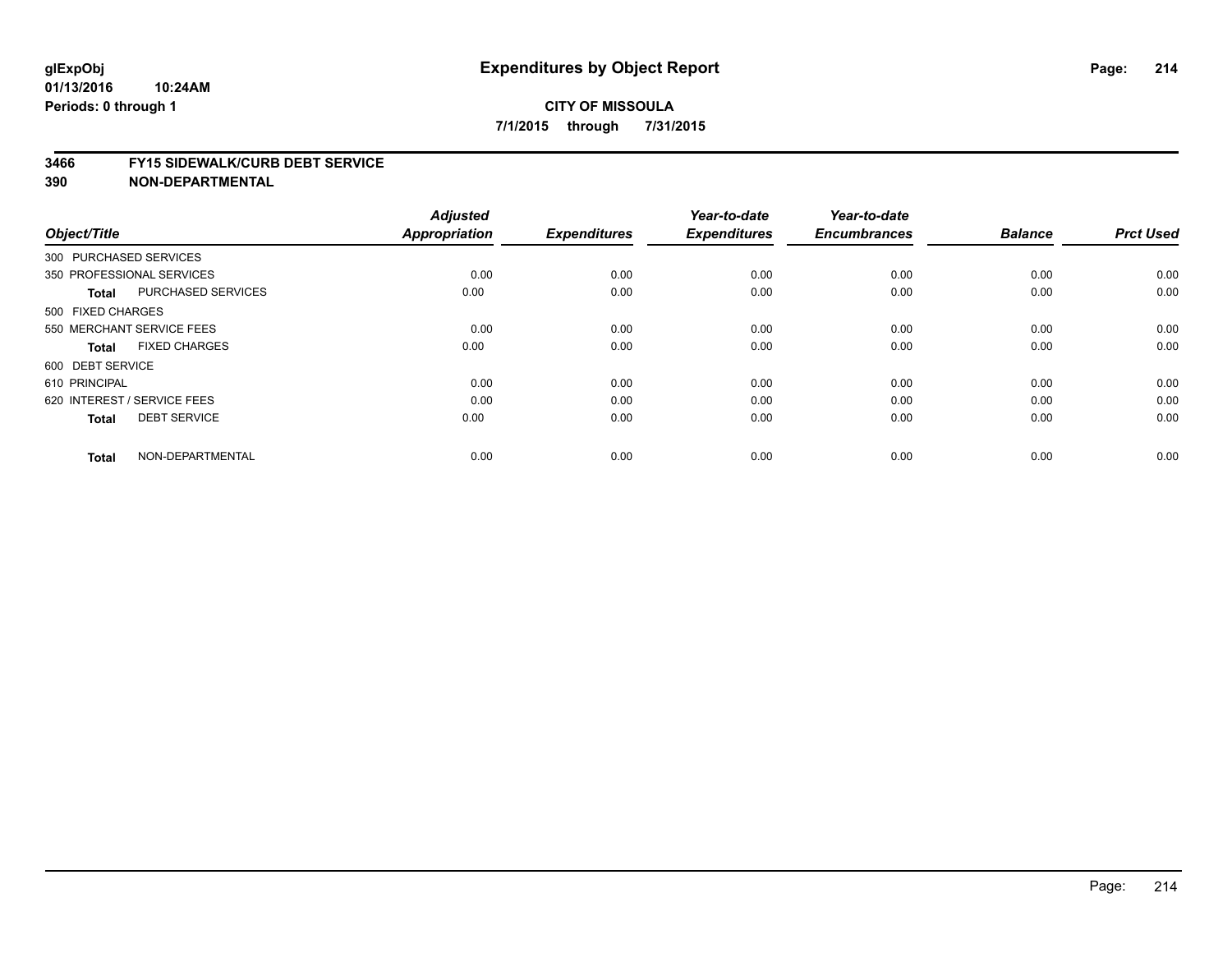**01/13/2016 10:24AM Periods: 0 through 1**

## **CITY OF MISSOULA 7/1/2015 through 7/31/2015**

### **3466 FY15 SIDEWALK/CURB DEBT SERVICE**

| Object/Title           |                                 | <b>Adjusted</b><br><b>Appropriation</b> | <b>Expenditures</b> | Year-to-date<br><b>Expenditures</b> | Year-to-date<br><b>Encumbrances</b> | <b>Balance</b> | <b>Prct Used</b> |
|------------------------|---------------------------------|-----------------------------------------|---------------------|-------------------------------------|-------------------------------------|----------------|------------------|
|                        |                                 |                                         |                     |                                     |                                     |                |                  |
| 300 PURCHASED SERVICES |                                 |                                         |                     |                                     |                                     |                |                  |
|                        | 350 PROFESSIONAL SERVICES       | 0.00                                    | 0.00                | 0.00                                | 0.00                                | 0.00           | 0.00             |
| Total                  | PURCHASED SERVICES              | 0.00                                    | 0.00                | 0.00                                | 0.00                                | 0.00           | 0.00             |
| 500 FIXED CHARGES      |                                 |                                         |                     |                                     |                                     |                |                  |
|                        | 550 MERCHANT SERVICE FEES       | 0.00                                    | 0.00                | 0.00                                | 0.00                                | 0.00           | 0.00             |
| <b>Total</b>           | <b>FIXED CHARGES</b>            | 0.00                                    | 0.00                | 0.00                                | 0.00                                | 0.00           | 0.00             |
| 600 DEBT SERVICE       |                                 |                                         |                     |                                     |                                     |                |                  |
| 610 PRINCIPAL          |                                 | 0.00                                    | 0.00                | 0.00                                | 0.00                                | 0.00           | 0.00             |
|                        | 620 INTEREST / SERVICE FEES     | 0.00                                    | 0.00                | 0.00                                | 0.00                                | 0.00           | 0.00             |
| <b>Total</b>           | <b>DEBT SERVICE</b>             | 0.00                                    | 0.00                | 0.00                                | 0.00                                | 0.00           | 0.00             |
|                        |                                 |                                         |                     |                                     |                                     |                |                  |
| <b>Total</b>           | FY15 SIDEWALK/CURB DEBT SERVICE | 0.00                                    | 0.00                | 0.00                                | 0.00                                | 0.00           | 0.00             |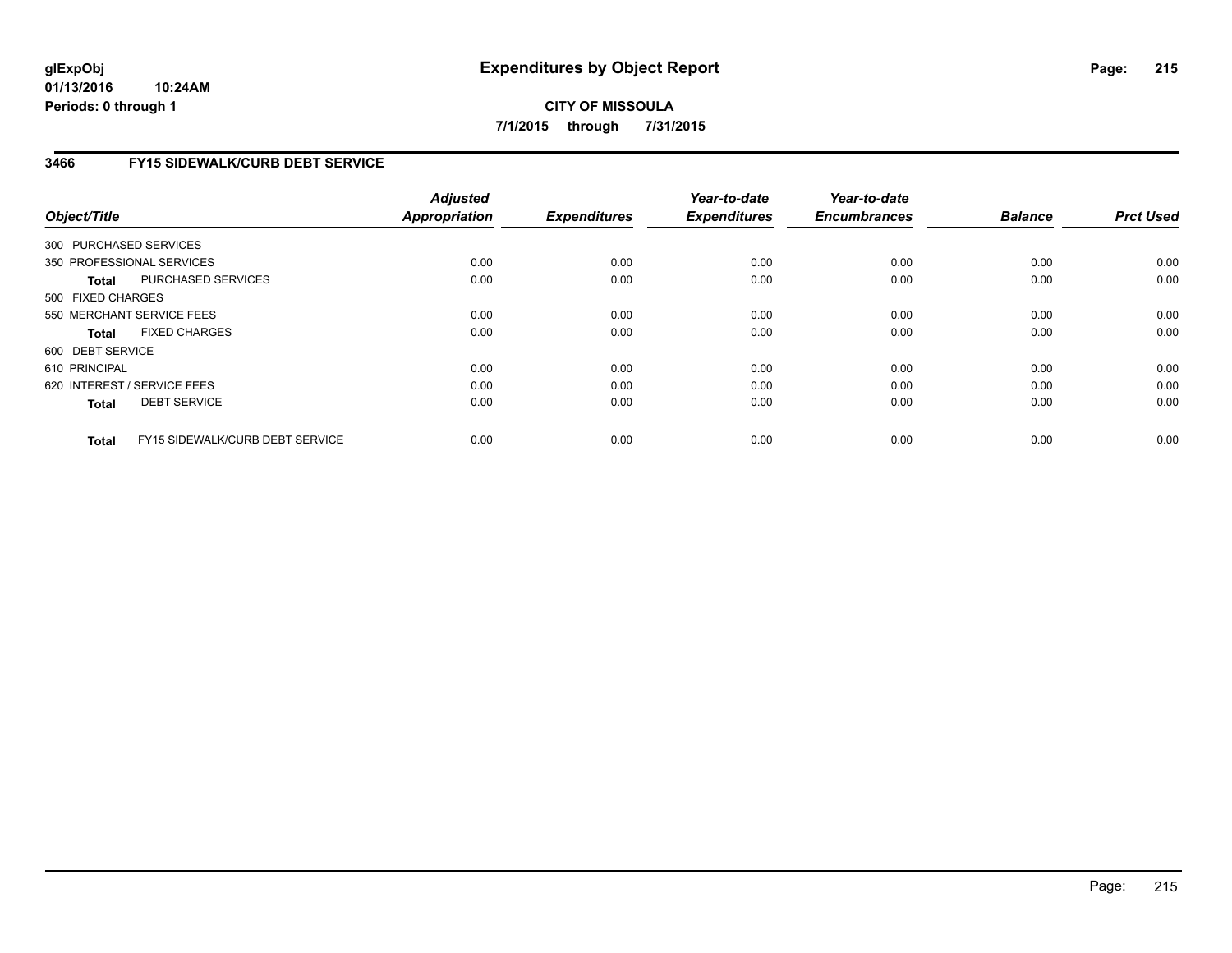#### **3491 SID 491 DEBT SERVICE FUND**

| Object/Title                 | <b>Adjusted</b><br>Appropriation | <b>Expenditures</b> | Year-to-date<br><b>Expenditures</b> | Year-to-date<br><b>Encumbrances</b> | <b>Balance</b> | <b>Prct Used</b> |
|------------------------------|----------------------------------|---------------------|-------------------------------------|-------------------------------------|----------------|------------------|
| 600 DEBT SERVICE             |                                  |                     |                                     |                                     |                |                  |
| 620 INTEREST / SERVICE FEES  | 0.00                             | 0.00                | 0.00                                | 0.00                                | 0.00           | 0.00             |
| <b>DEBT SERVICE</b><br>Total | 0.00                             | 0.00                | 0.00                                | 0.00                                | 0.00           | 0.00             |
| NON-DEPARTMENTAL<br>Total    | 0.00                             | 0.00                | 0.00                                | 0.00                                | 0.00           | 0.00             |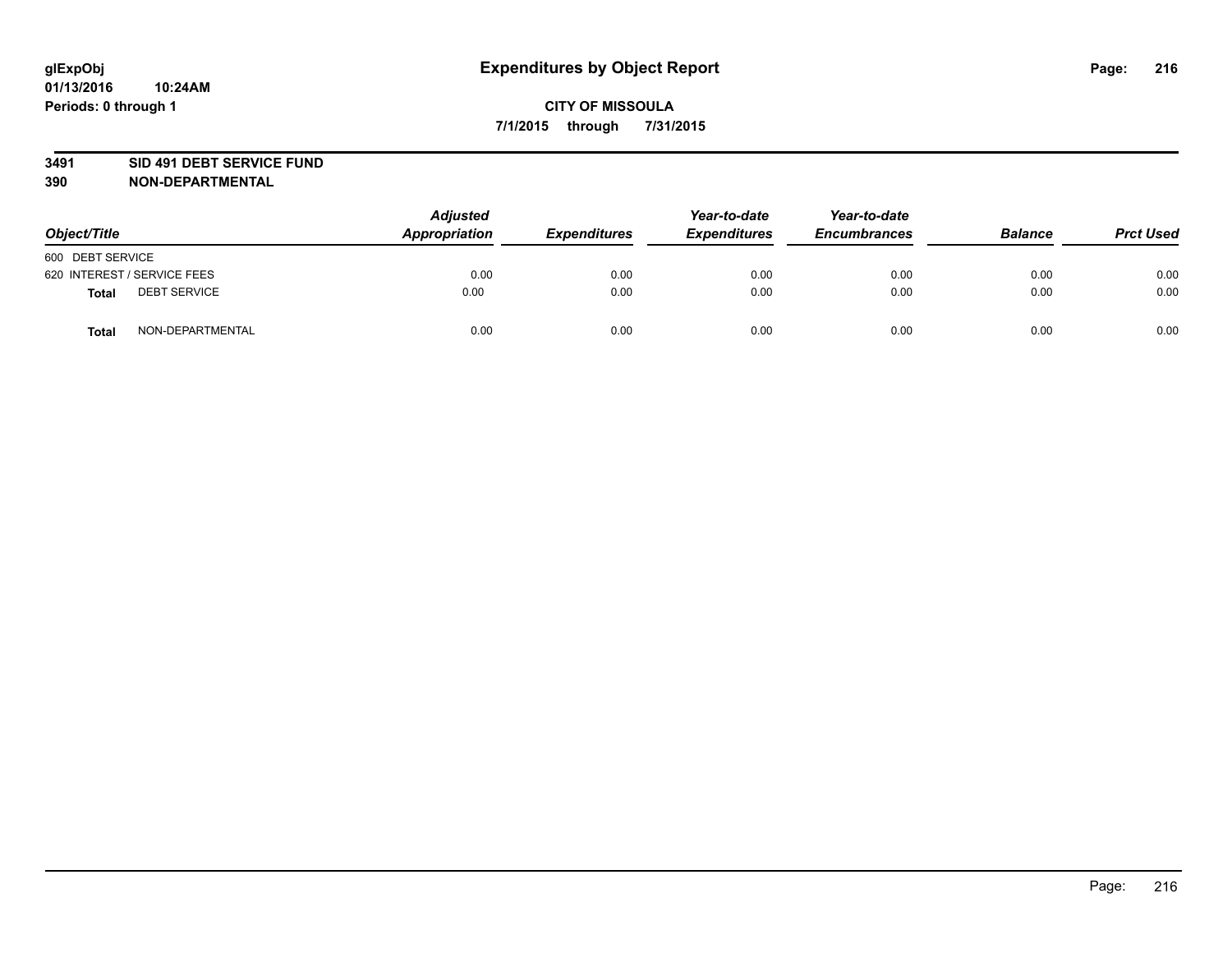#### **3491 SID 491 DEBT SERVICE FUND**

| Object/Title                       | <b>Adjusted</b><br>Appropriation | <b>Expenditures</b> | Year-to-date<br><b>Expenditures</b> | Year-to-date<br><b>Encumbrances</b> | <b>Balance</b> | <b>Prct Used</b> |
|------------------------------------|----------------------------------|---------------------|-------------------------------------|-------------------------------------|----------------|------------------|
| 600 DEBT SERVICE                   |                                  |                     |                                     |                                     |                |                  |
| 620 INTEREST / SERVICE FEES        | 0.00                             | 0.00                | 0.00                                | 0.00                                | 0.00           | 0.00             |
| <b>DEBT SERVICE</b><br>Total       | 0.00                             | 0.00                | 0.00                                | 0.00                                | 0.00           | 0.00             |
| SID 491 DEBT SERVICE FUND<br>Total | 0.00                             | 0.00                | 0.00                                | 0.00                                | 0.00           | 0.00             |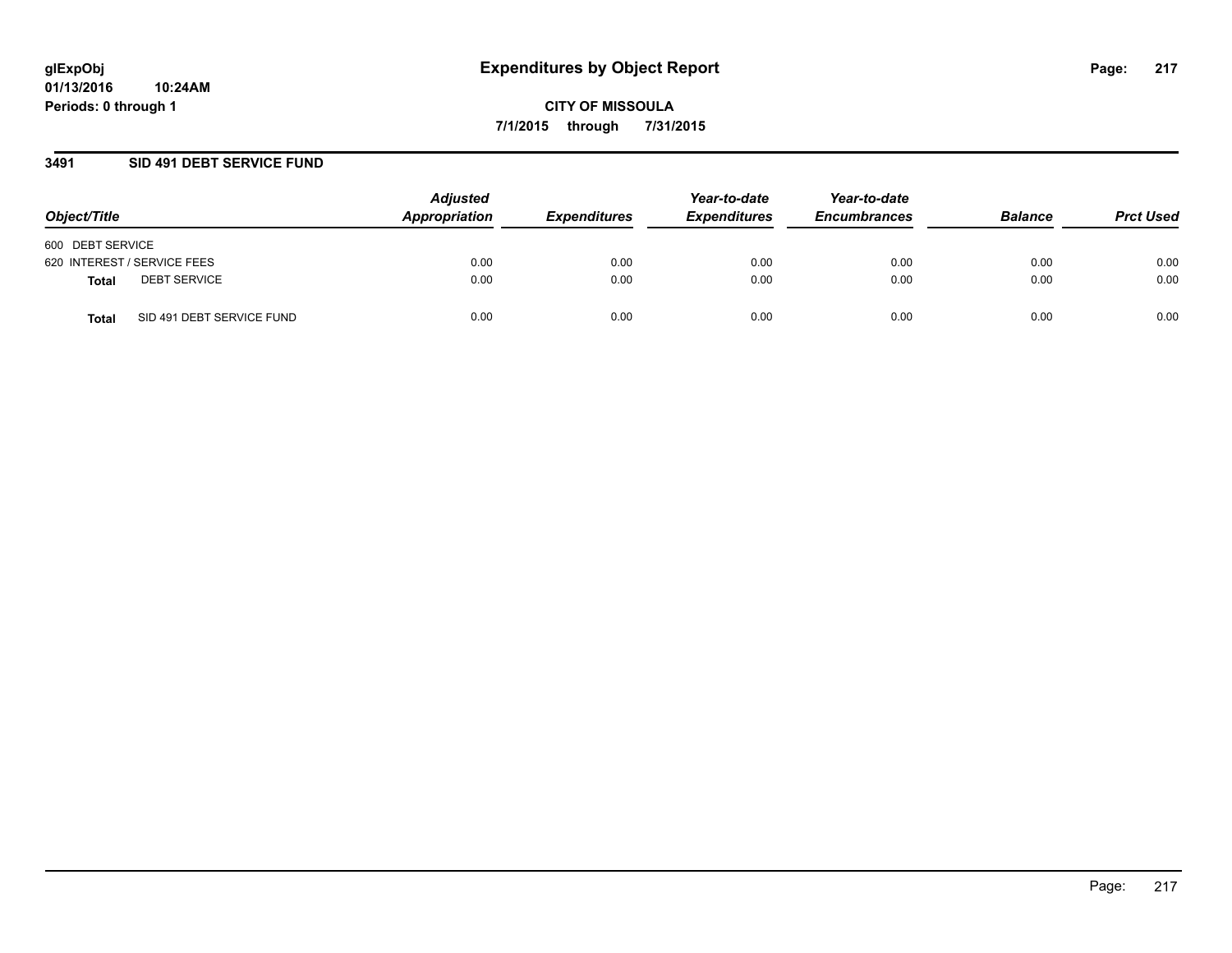# **CITY OF MISSOULA 7/1/2015 through 7/31/2015**

#### **3495 SID 495 DEBT SERVICE FUND**

| Object/Title                     | <b>Adjusted</b><br>Appropriation | <b>Expenditures</b> | Year-to-date<br><b>Expenditures</b> | Year-to-date<br><b>Encumbrances</b> | <b>Balance</b> | <b>Prct Used</b> |
|----------------------------------|----------------------------------|---------------------|-------------------------------------|-------------------------------------|----------------|------------------|
| 800 OTHER OBJECTS                |                                  |                     |                                     |                                     |                |                  |
| 820 TRANSFERS TO OTHER FUNDS     | 0.00                             | 0.00                | 0.00                                | 0.00                                | 0.00           | 0.00             |
| OTHER OBJECTS<br><b>Total</b>    | 0.00                             | 0.00                | 0.00                                | 0.00                                | 0.00           | 0.00             |
| *** Title Not Found ***<br>Total | 0.00                             | 0.00                | 0.00                                | 0.00                                | 0.00           | 0.00             |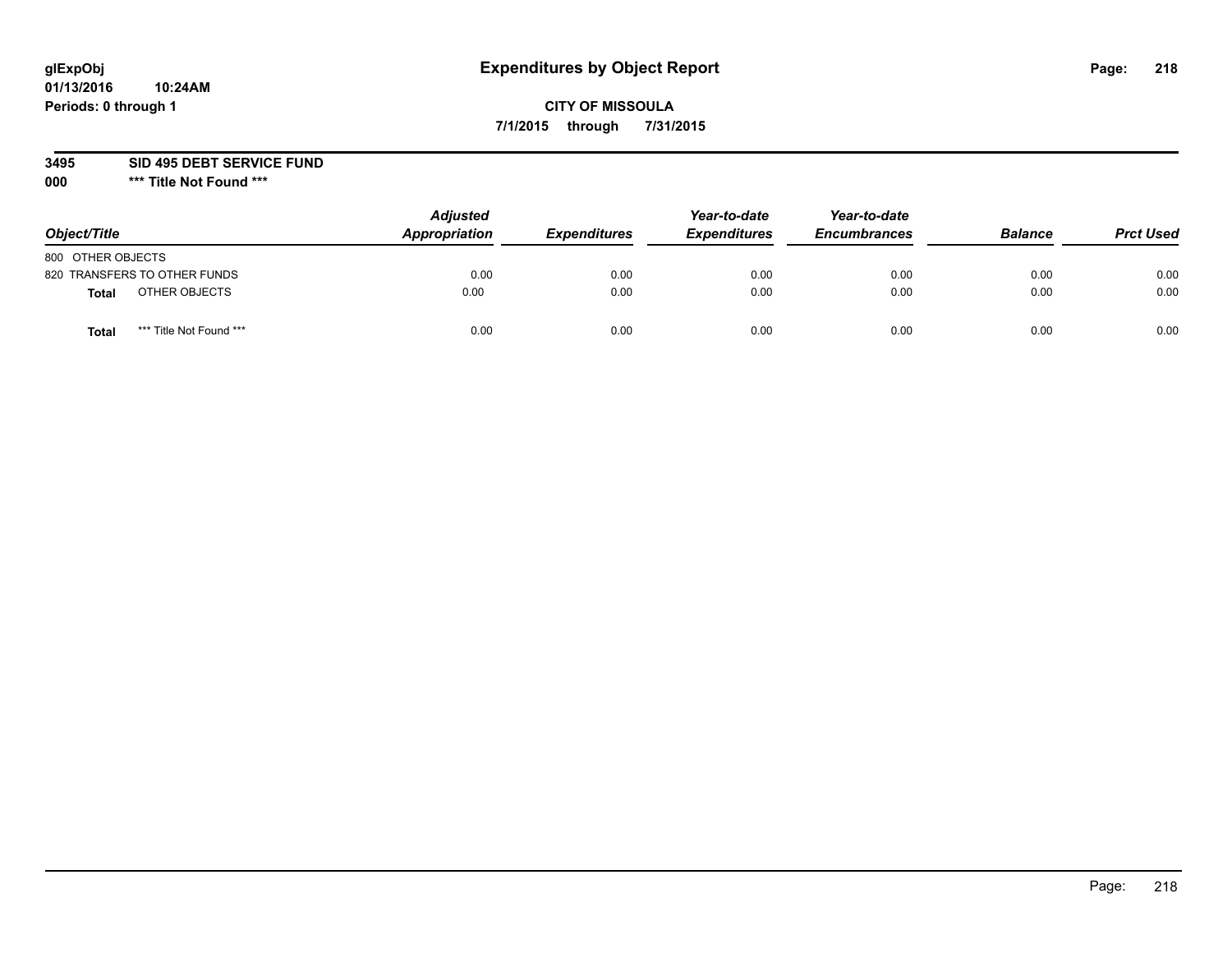#### **3495 SID 495 DEBT SERVICE FUND**

| Object/Title                         | <b>Adjusted</b><br><b>Appropriation</b> | <b>Expenditures</b> | Year-to-date<br><b>Expenditures</b> | Year-to-date<br><b>Encumbrances</b> | <b>Balance</b> | <b>Prct Used</b> |
|--------------------------------------|-----------------------------------------|---------------------|-------------------------------------|-------------------------------------|----------------|------------------|
| 500 FIXED CHARGES                    |                                         |                     |                                     |                                     |                |                  |
| 550 MERCHANT SERVICE FEES            | 0.00                                    | 0.00                | 0.00                                | 0.00                                | 0.00           | 0.00             |
| <b>FIXED CHARGES</b><br><b>Total</b> | 0.00                                    | 0.00                | 0.00                                | 0.00                                | 0.00           | 0.00             |
| 800 OTHER OBJECTS                    |                                         |                     |                                     |                                     |                |                  |
| 820 TRANSFERS TO OTHER FUNDS         | 0.00                                    | 0.00                | 0.00                                | 0.00                                | 0.00           | 0.00             |
| OTHER OBJECTS<br><b>Total</b>        | 0.00                                    | 0.00                | 0.00                                | 0.00                                | 0.00           | 0.00             |
| NON-DEPARTMENTAL<br><b>Total</b>     | 0.00                                    | 0.00                | 0.00                                | 0.00                                | 0.00           | 0.00             |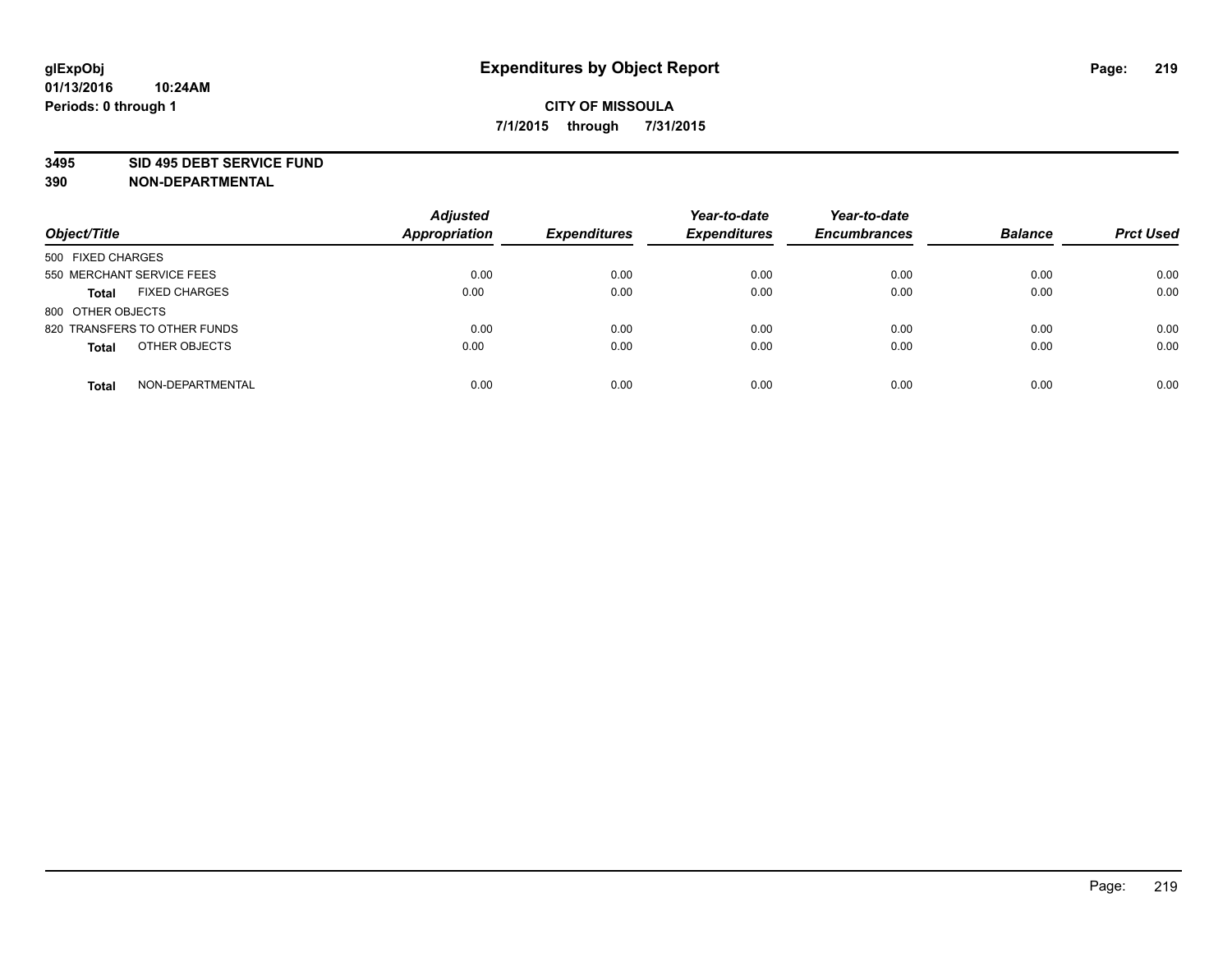## **3495 SID 495 DEBT SERVICE FUND**

| Object/Title                              | <b>Adjusted</b><br>Appropriation | <b>Expenditures</b> | Year-to-date<br><b>Expenditures</b> | Year-to-date<br><b>Encumbrances</b> | <b>Balance</b> | <b>Prct Used</b> |
|-------------------------------------------|----------------------------------|---------------------|-------------------------------------|-------------------------------------|----------------|------------------|
| 500 FIXED CHARGES                         |                                  |                     |                                     |                                     |                |                  |
| 550 MERCHANT SERVICE FEES                 | 0.00                             | 0.00                | 0.00                                | 0.00                                | 0.00           | 0.00             |
| <b>FIXED CHARGES</b><br><b>Total</b>      | 0.00                             | 0.00                | 0.00                                | 0.00                                | 0.00           | 0.00             |
| 800 OTHER OBJECTS                         |                                  |                     |                                     |                                     |                |                  |
| 820 TRANSFERS TO OTHER FUNDS              | 0.00                             | 0.00                | 0.00                                | 0.00                                | 0.00           | 0.00             |
| OTHER OBJECTS<br><b>Total</b>             | 0.00                             | 0.00                | 0.00                                | 0.00                                | 0.00           | 0.00             |
| SID 495 DEBT SERVICE FUND<br><b>Total</b> | 0.00                             | 0.00                | 0.00                                | 0.00                                | 0.00           | 0.00             |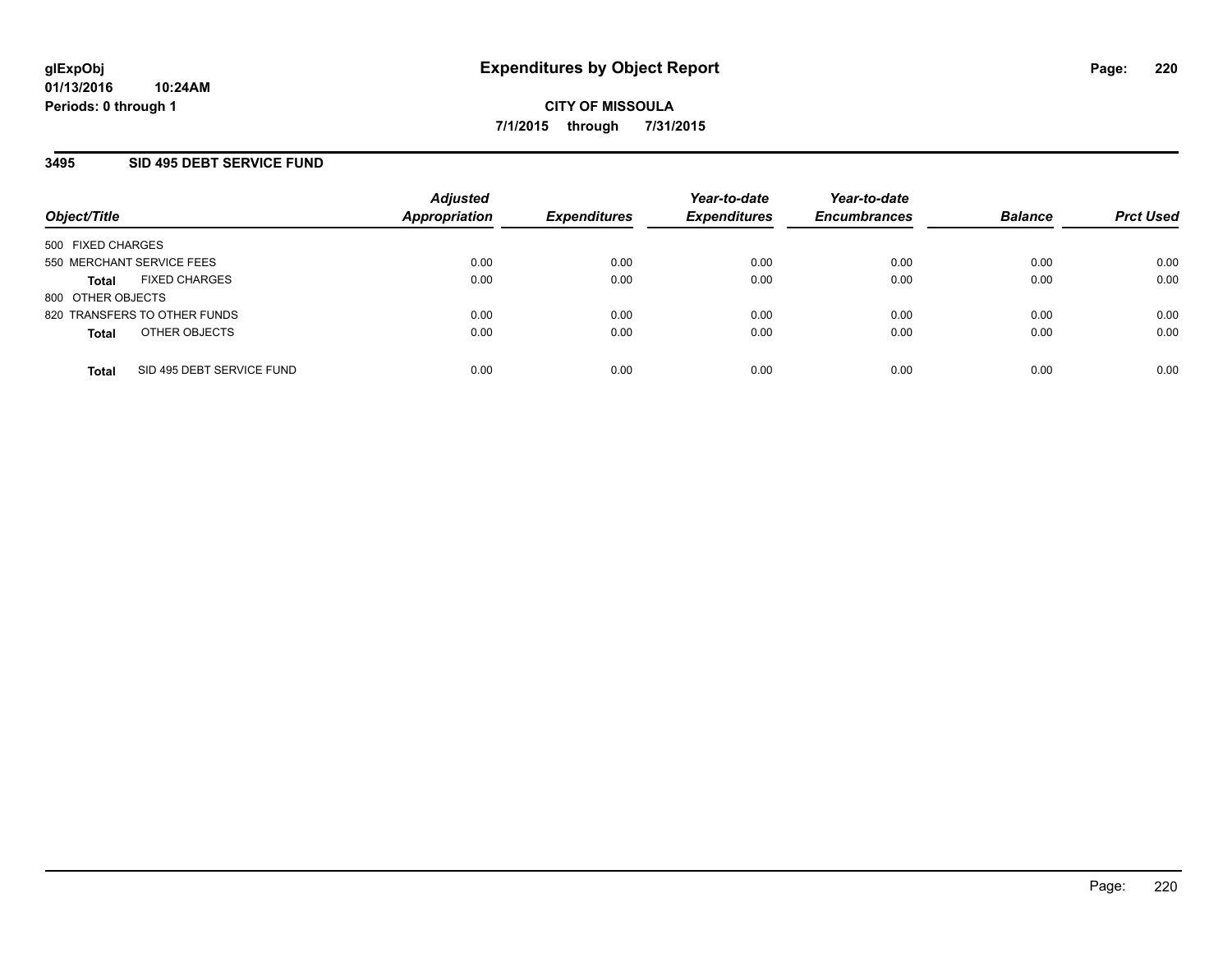# **CITY OF MISSOULA 7/1/2015 through 7/31/2015**

#### **3497 SID 497 DEBT SERVICE FUND**

| Object/Title                     | <b>Adjusted</b><br>Appropriation | <b>Expenditures</b> | Year-to-date<br><b>Expenditures</b> | Year-to-date<br><b>Encumbrances</b> | <b>Balance</b> | <b>Prct Used</b> |
|----------------------------------|----------------------------------|---------------------|-------------------------------------|-------------------------------------|----------------|------------------|
| 800 OTHER OBJECTS                |                                  |                     |                                     |                                     |                |                  |
| 820 TRANSFERS TO OTHER FUNDS     | 0.00                             | 0.00                | 0.00                                | 0.00                                | 0.00           | 0.00             |
| OTHER OBJECTS<br><b>Total</b>    | 0.00                             | 0.00                | 0.00                                | 0.00                                | 0.00           | 0.00             |
| *** Title Not Found ***<br>Total | 0.00                             | 0.00                | 0.00                                | 0.00                                | 0.00           | 0.00             |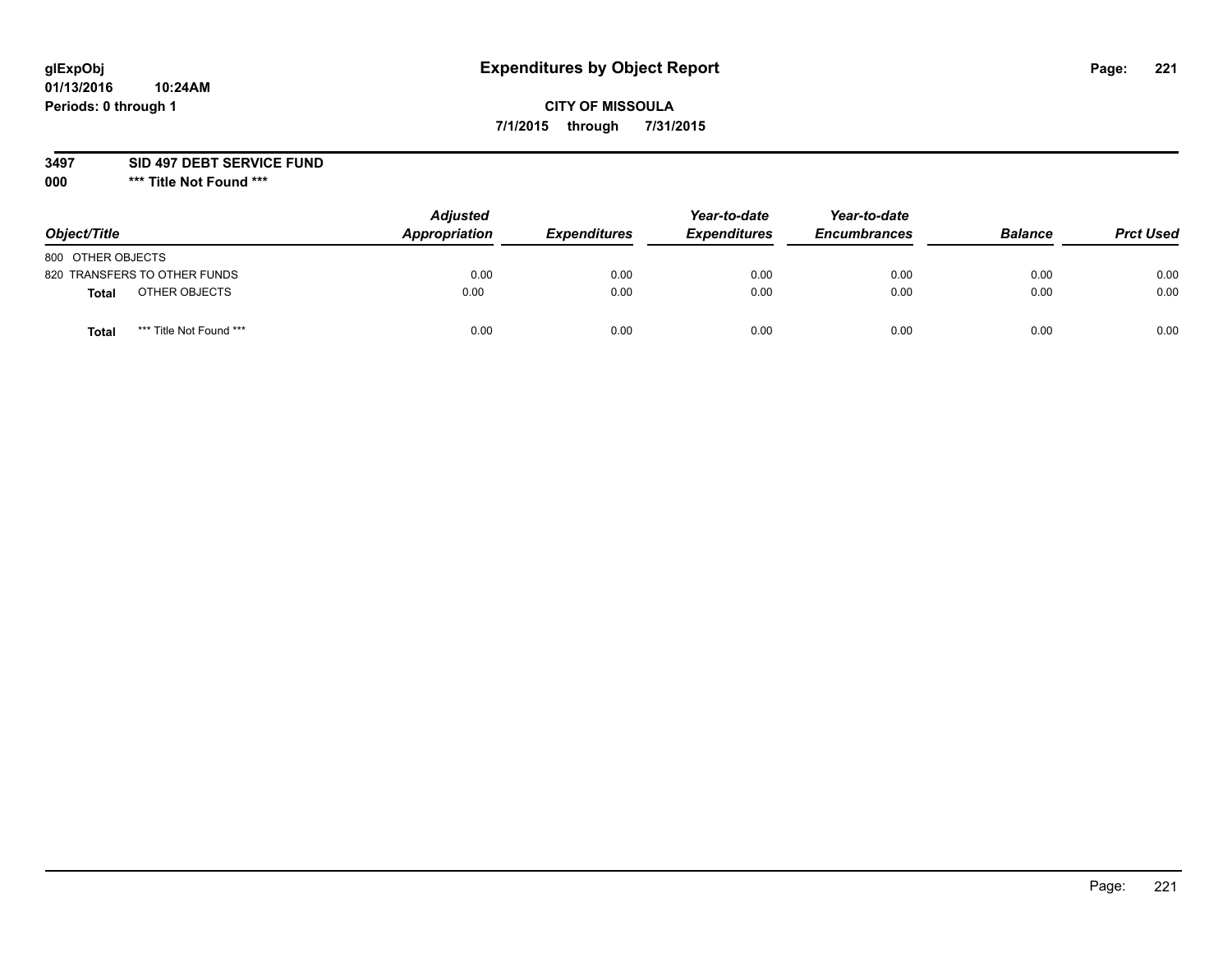#### **3497 SID 497 DEBT SERVICE FUND**

| Object/Title                         | <b>Adjusted</b><br><b>Appropriation</b> | <b>Expenditures</b> | Year-to-date<br><b>Expenditures</b> | Year-to-date<br><b>Encumbrances</b> | <b>Balance</b> | <b>Prct Used</b> |
|--------------------------------------|-----------------------------------------|---------------------|-------------------------------------|-------------------------------------|----------------|------------------|
| 500 FIXED CHARGES                    |                                         |                     |                                     |                                     |                |                  |
| 550 MERCHANT SERVICE FEES            | 0.00                                    | 0.00                | 0.00                                | 0.00                                | 0.00           | 0.00             |
| <b>FIXED CHARGES</b><br><b>Total</b> | 0.00                                    | 0.00                | 0.00                                | 0.00                                | 0.00           | 0.00             |
| 600 DEBT SERVICE                     |                                         |                     |                                     |                                     |                |                  |
| 620 INTEREST / SERVICE FEES          | 0.00                                    | 0.00                | 0.00                                | 0.00                                | 0.00           | 0.00             |
| <b>DEBT SERVICE</b><br><b>Total</b>  | 0.00                                    | 0.00                | 0.00                                | 0.00                                | 0.00           | 0.00             |
| 800 OTHER OBJECTS                    |                                         |                     |                                     |                                     |                |                  |
| 800 OTHER OBJECTS                    | 0.00                                    | 0.00                | 0.00                                | 0.00                                | 0.00           | 0.00             |
| 820 TRANSFERS TO OTHER FUNDS         | 0.00                                    | 0.00                | 0.00                                | 0.00                                | 0.00           | 0.00             |
| OTHER OBJECTS<br><b>Total</b>        | 0.00                                    | 0.00                | 0.00                                | 0.00                                | 0.00           | 0.00             |
|                                      |                                         |                     |                                     |                                     |                |                  |
| NON-DEPARTMENTAL<br><b>Total</b>     | 0.00                                    | 0.00                | 0.00                                | 0.00                                | 0.00           | 0.00             |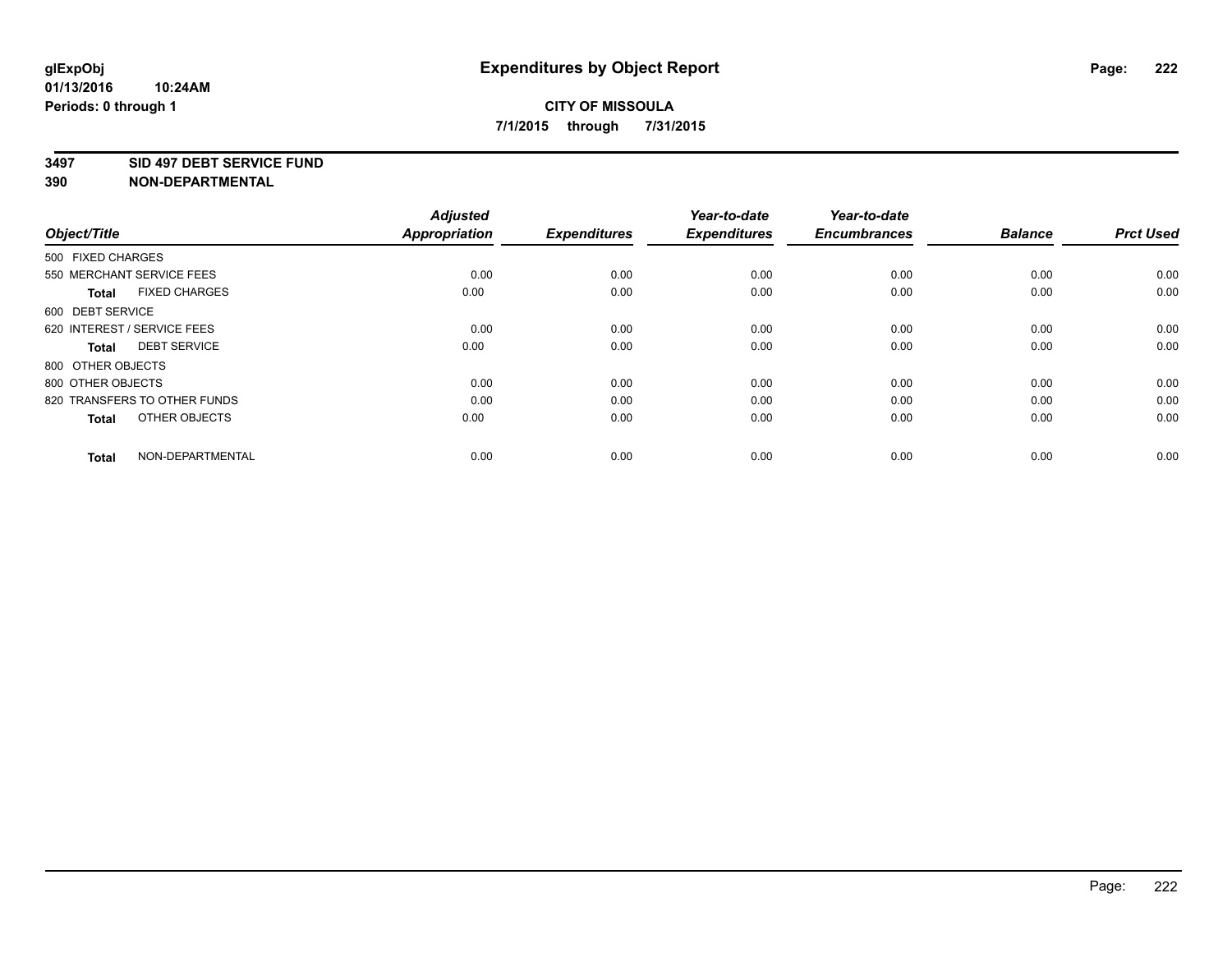#### **01/13/2016 10:24AM Periods: 0 through 1**

# **CITY OF MISSOULA 7/1/2015 through 7/31/2015**

### **3497 SID 497 DEBT SERVICE FUND**

| Object/Title      |                              | <b>Adjusted</b><br>Appropriation | <b>Expenditures</b> | Year-to-date<br><b>Expenditures</b> | Year-to-date<br><b>Encumbrances</b> | <b>Balance</b> | <b>Prct Used</b> |
|-------------------|------------------------------|----------------------------------|---------------------|-------------------------------------|-------------------------------------|----------------|------------------|
| 500 FIXED CHARGES |                              |                                  |                     |                                     |                                     |                |                  |
|                   | 550 MERCHANT SERVICE FEES    | 0.00                             | 0.00                | 0.00                                | 0.00                                | 0.00           | 0.00             |
| <b>Total</b>      | <b>FIXED CHARGES</b>         | 0.00                             | 0.00                | 0.00                                | 0.00                                | 0.00           | 0.00             |
| 600 DEBT SERVICE  |                              |                                  |                     |                                     |                                     |                |                  |
|                   | 620 INTEREST / SERVICE FEES  | 0.00                             | 0.00                | 0.00                                | 0.00                                | 0.00           | 0.00             |
| <b>Total</b>      | <b>DEBT SERVICE</b>          | 0.00                             | 0.00                | 0.00                                | 0.00                                | 0.00           | 0.00             |
| 800 OTHER OBJECTS |                              |                                  |                     |                                     |                                     |                |                  |
| 800 OTHER OBJECTS |                              | 0.00                             | 0.00                | 0.00                                | 0.00                                | 0.00           | 0.00             |
|                   | 820 TRANSFERS TO OTHER FUNDS | 0.00                             | 0.00                | 0.00                                | 0.00                                | 0.00           | 0.00             |
| <b>Total</b>      | OTHER OBJECTS                | 0.00                             | 0.00                | 0.00                                | 0.00                                | 0.00           | 0.00             |
| <b>Total</b>      | SID 497 DEBT SERVICE FUND    | 0.00                             | 0.00                | 0.00                                | 0.00                                | 0.00           | 0.00             |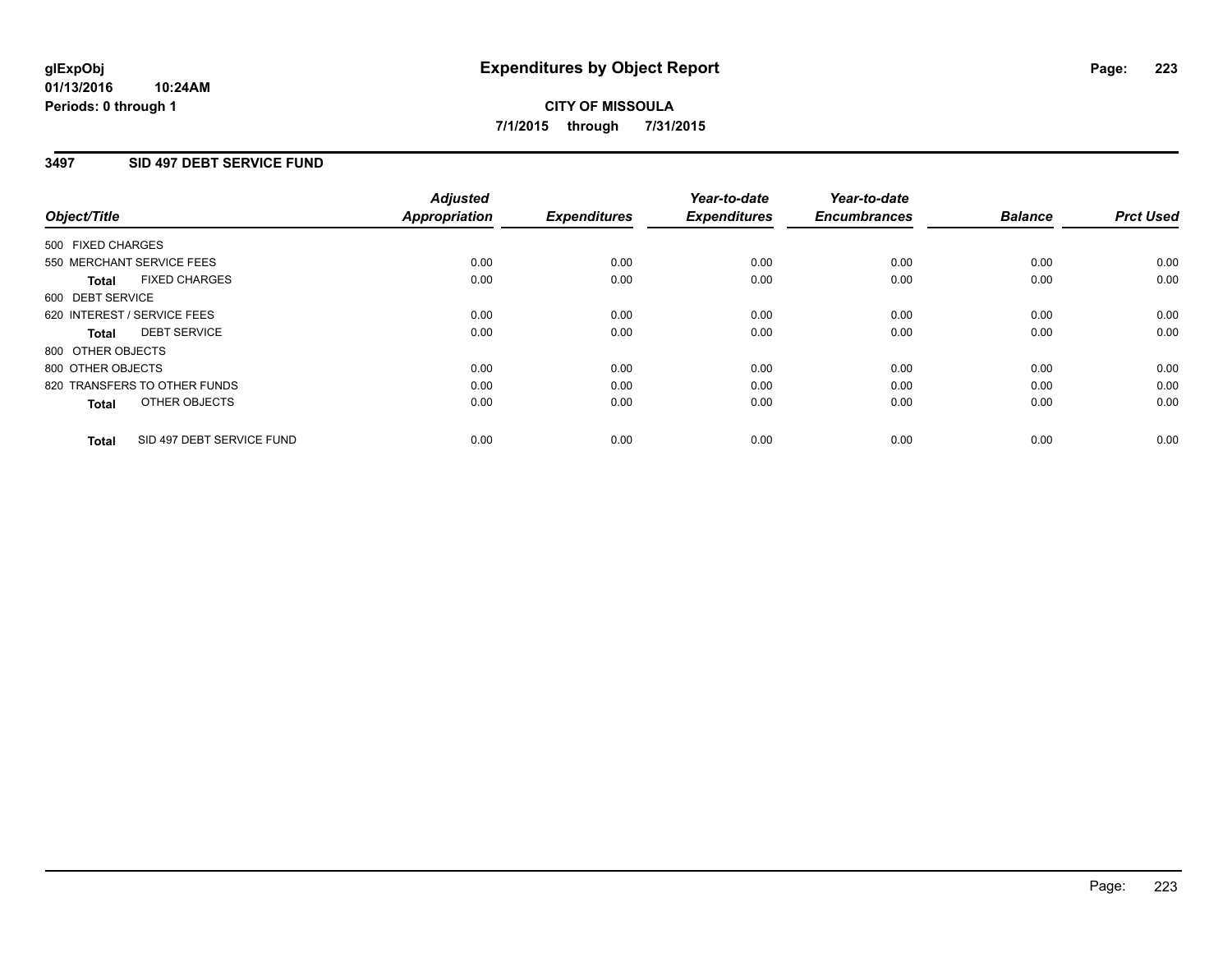# **CITY OF MISSOULA 7/1/2015 through 7/31/2015**

#### **3498 SID 498 DEBT SERVICE FUND**

| Object/Title                     | <b>Adjusted</b><br>Appropriation | <b>Expenditures</b> | Year-to-date<br><b>Expenditures</b> | Year-to-date<br><b>Encumbrances</b> | <b>Balance</b> | <b>Prct Used</b> |
|----------------------------------|----------------------------------|---------------------|-------------------------------------|-------------------------------------|----------------|------------------|
| 800 OTHER OBJECTS                |                                  |                     |                                     |                                     |                |                  |
| 820 TRANSFERS TO OTHER FUNDS     | 0.00                             | 0.00                | 0.00                                | 0.00                                | 0.00           | 0.00             |
| OTHER OBJECTS<br><b>Total</b>    | 0.00                             | 0.00                | 0.00                                | 0.00                                | 0.00           | 0.00             |
| *** Title Not Found ***<br>Total | 0.00                             | 0.00                | 0.00                                | 0.00                                | 0.00           | 0.00             |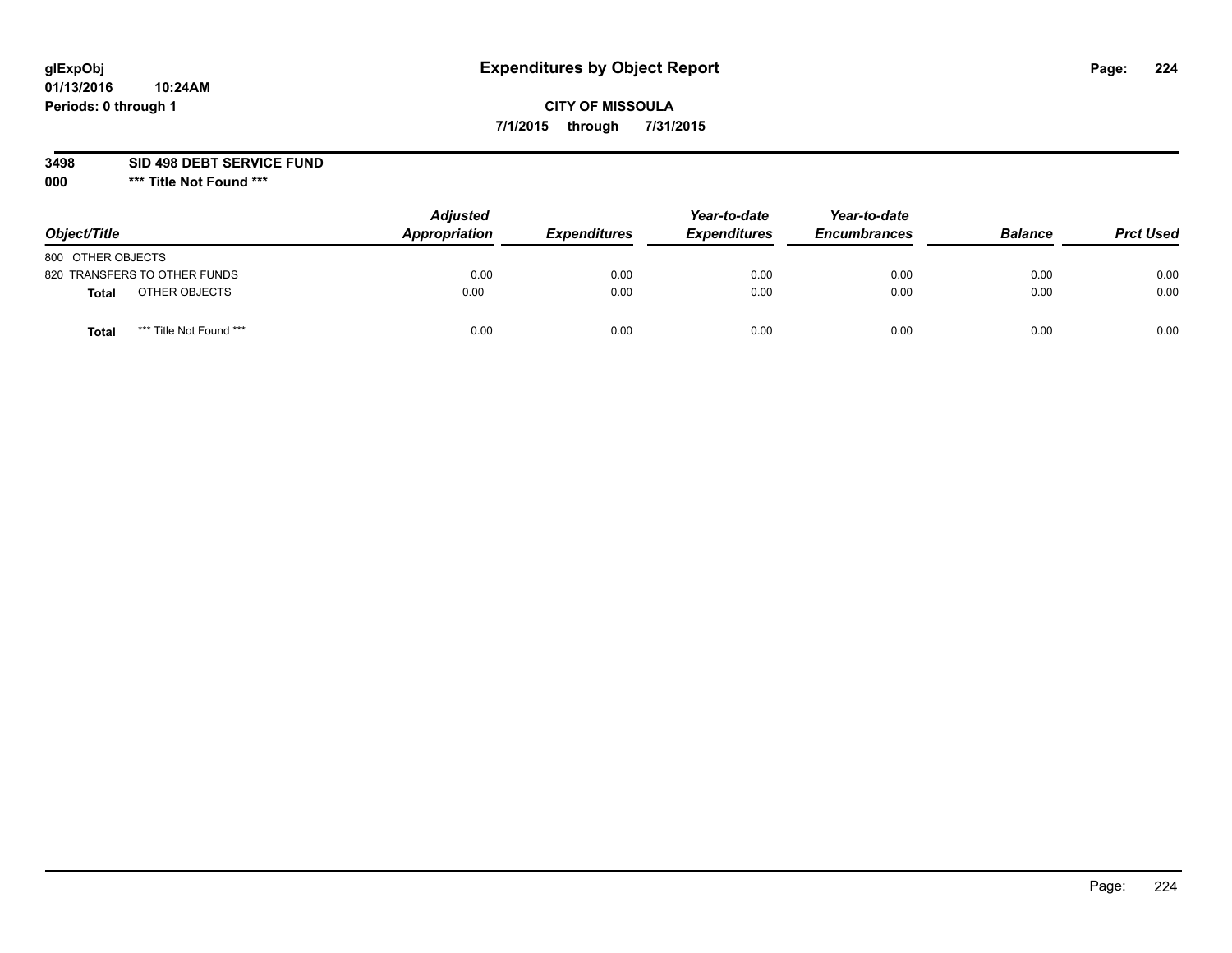#### **3498 SID 498 DEBT SERVICE FUND**

| Object/Title                         | <b>Adjusted</b><br><b>Appropriation</b> | <b>Expenditures</b> | Year-to-date<br><b>Expenditures</b> | Year-to-date<br><b>Encumbrances</b> | <b>Balance</b> | <b>Prct Used</b> |
|--------------------------------------|-----------------------------------------|---------------------|-------------------------------------|-------------------------------------|----------------|------------------|
|                                      |                                         |                     |                                     |                                     |                |                  |
| 500 FIXED CHARGES                    |                                         |                     |                                     |                                     |                |                  |
| 550 MERCHANT SERVICE FEES            | 0.00                                    | 0.00                | 0.00                                | 0.00                                | 0.00           | 0.00             |
| <b>FIXED CHARGES</b><br><b>Total</b> | 0.00                                    | 0.00                | 0.00                                | 0.00                                | 0.00           | 0.00             |
| 600 DEBT SERVICE                     |                                         |                     |                                     |                                     |                |                  |
| 610 PRINCIPAL                        | 0.00                                    | 0.00                | 0.00                                | 0.00                                | 0.00           | 0.00             |
| 620 INTEREST / SERVICE FEES          | 0.00                                    | 0.00                | 0.00                                | 0.00                                | 0.00           | 0.00             |
| <b>DEBT SERVICE</b><br><b>Total</b>  | 0.00                                    | 0.00                | 0.00                                | 0.00                                | 0.00           | 0.00             |
|                                      |                                         |                     |                                     |                                     |                |                  |
| NON-DEPARTMENTAL<br><b>Total</b>     | 0.00                                    | 0.00                | 0.00                                | 0.00                                | 0.00           | 0.00             |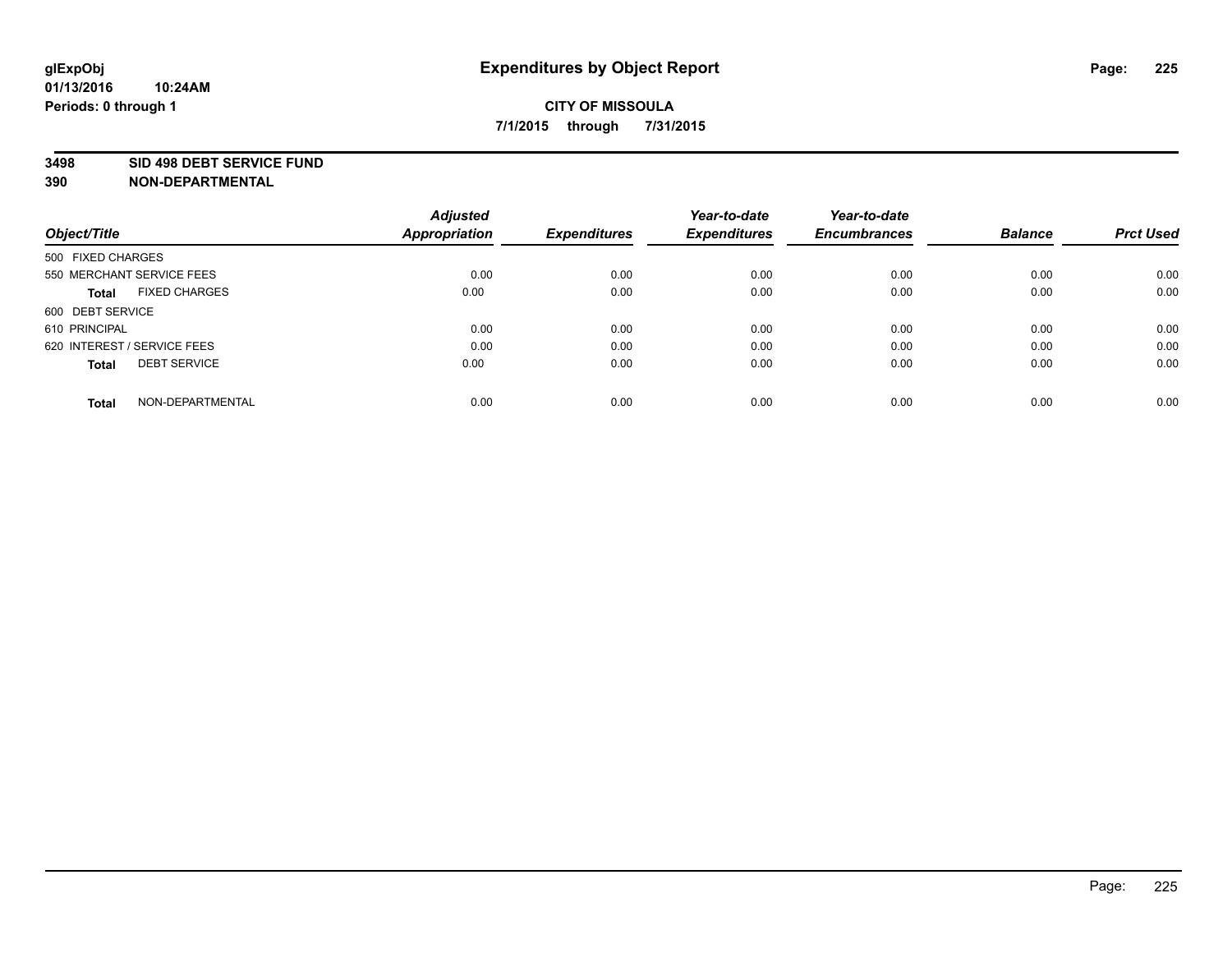#### **01/13/2016 10:24AM Periods: 0 through 1**

# **CITY OF MISSOULA 7/1/2015 through 7/31/2015**

### **3498 SID 498 DEBT SERVICE FUND**

| Object/Title                              | <b>Adjusted</b><br><b>Appropriation</b> | <b>Expenditures</b> | Year-to-date<br><b>Expenditures</b> | Year-to-date<br><b>Encumbrances</b> | <b>Balance</b> | <b>Prct Used</b> |
|-------------------------------------------|-----------------------------------------|---------------------|-------------------------------------|-------------------------------------|----------------|------------------|
|                                           |                                         |                     |                                     |                                     |                |                  |
| 500 FIXED CHARGES                         |                                         |                     |                                     |                                     |                |                  |
| 550 MERCHANT SERVICE FEES                 | 0.00                                    | 0.00                | 0.00                                | 0.00                                | 0.00           | 0.00             |
| <b>FIXED CHARGES</b><br>Total             | 0.00                                    | 0.00                | 0.00                                | 0.00                                | 0.00           | 0.00             |
| 600 DEBT SERVICE                          |                                         |                     |                                     |                                     |                |                  |
| 610 PRINCIPAL                             | 0.00                                    | 0.00                | 0.00                                | 0.00                                | 0.00           | 0.00             |
| 620 INTEREST / SERVICE FEES               | 0.00                                    | 0.00                | 0.00                                | 0.00                                | 0.00           | 0.00             |
| <b>DEBT SERVICE</b><br><b>Total</b>       | 0.00                                    | 0.00                | 0.00                                | 0.00                                | 0.00           | 0.00             |
| 800 OTHER OBJECTS                         |                                         |                     |                                     |                                     |                |                  |
| 820 TRANSFERS TO OTHER FUNDS              | 0.00                                    | 0.00                | 0.00                                | 0.00                                | 0.00           | 0.00             |
| OTHER OBJECTS<br><b>Total</b>             | 0.00                                    | 0.00                | 0.00                                | 0.00                                | 0.00           | 0.00             |
|                                           |                                         |                     |                                     |                                     |                |                  |
| SID 498 DEBT SERVICE FUND<br><b>Total</b> | 0.00                                    | 0.00                | 0.00                                | 0.00                                | 0.00           | 0.00             |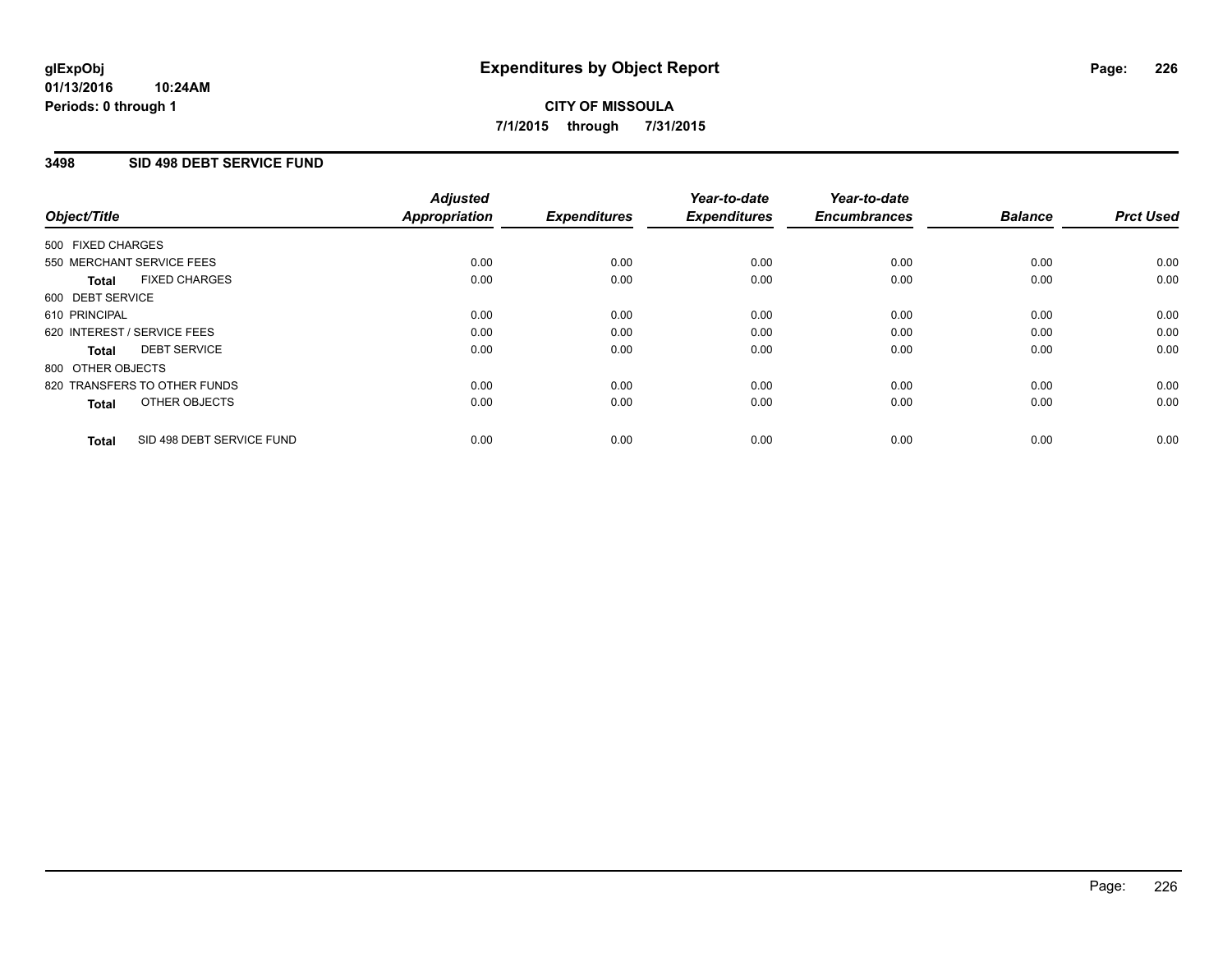#### **3500 SID 500 DEBT SERVICE FUND**

| Object/Title                        | <b>Adjusted</b><br><b>Appropriation</b> | <b>Expenditures</b> | Year-to-date<br><b>Expenditures</b> | Year-to-date<br><b>Encumbrances</b> | <b>Balance</b> | <b>Prct Used</b> |
|-------------------------------------|-----------------------------------------|---------------------|-------------------------------------|-------------------------------------|----------------|------------------|
| 600 DEBT SERVICE                    |                                         |                     |                                     |                                     |                |                  |
| 620 INTEREST / SERVICE FEES         | 0.00                                    | 0.00                | 0.00                                | 0.00                                | 0.00           | 0.00             |
| <b>DEBT SERVICE</b><br><b>Total</b> | 0.00                                    | 0.00                | 0.00                                | 0.00                                | 0.00           | 0.00             |
| 800 OTHER OBJECTS                   |                                         |                     |                                     |                                     |                |                  |
| 820 TRANSFERS TO OTHER FUNDS        | 0.00                                    | 0.00                | 0.00                                | 0.00                                | 0.00           | 0.00             |
| OTHER OBJECTS<br><b>Total</b>       | 0.00                                    | 0.00                | 0.00                                | 0.00                                | 0.00           | 0.00             |
| NON-DEPARTMENTAL<br><b>Total</b>    | 0.00                                    | 0.00                | 0.00                                | 0.00                                | 0.00           | 0.00             |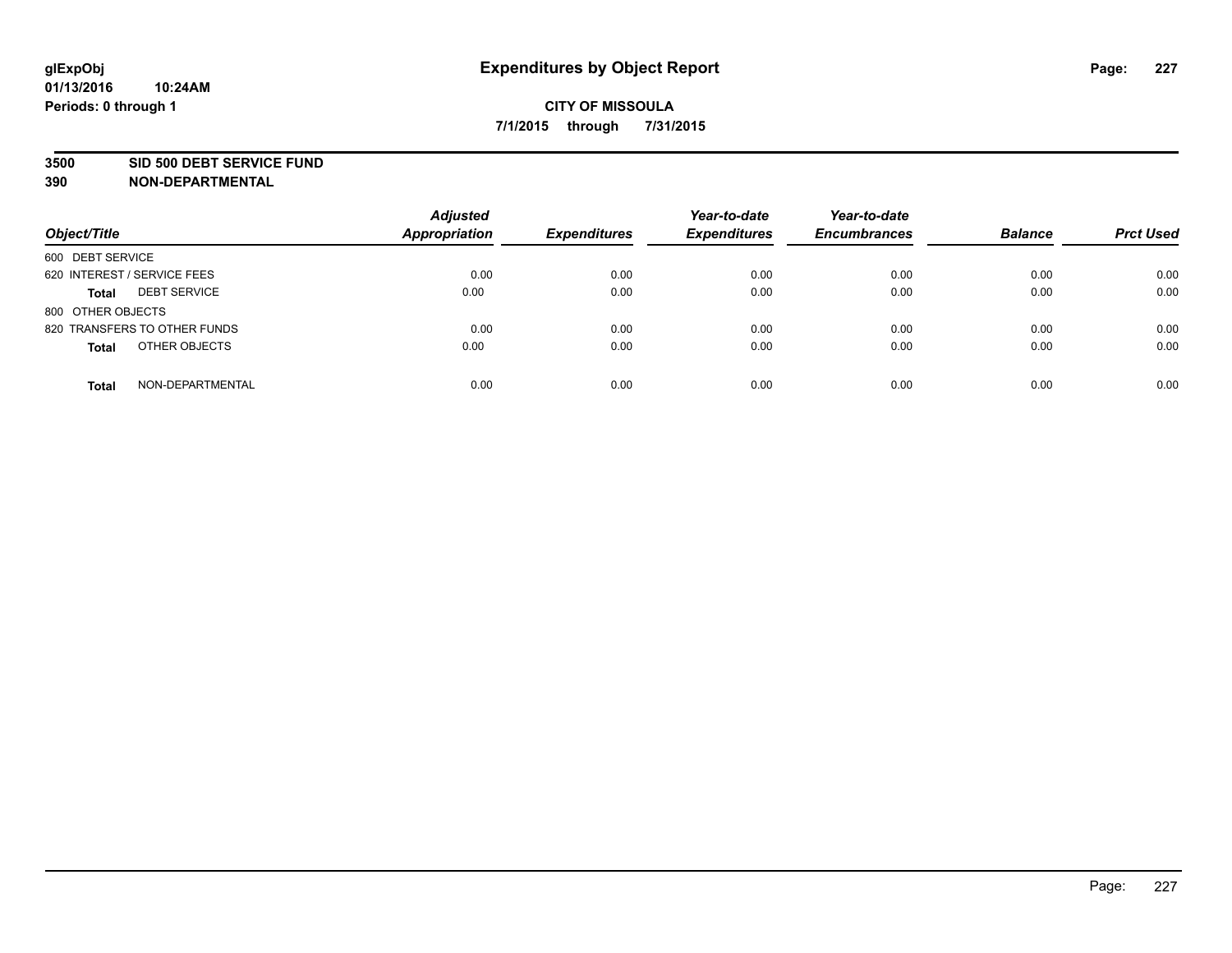### **3500 SID 500 DEBT SERVICE FUND**

| Object/Title                |                              | <b>Adjusted</b><br><b>Appropriation</b> | <b>Expenditures</b> | Year-to-date<br><b>Expenditures</b> | Year-to-date<br><b>Encumbrances</b> | <b>Balance</b> | <b>Prct Used</b> |
|-----------------------------|------------------------------|-----------------------------------------|---------------------|-------------------------------------|-------------------------------------|----------------|------------------|
| 600 DEBT SERVICE            |                              |                                         |                     |                                     |                                     |                |                  |
| 620 INTEREST / SERVICE FEES |                              | 0.00                                    | 0.00                | 0.00                                | 0.00                                | 0.00           | 0.00             |
| <b>Total</b>                | <b>DEBT SERVICE</b>          | 0.00                                    | 0.00                | 0.00                                | 0.00                                | 0.00           | 0.00             |
| 800 OTHER OBJECTS           |                              |                                         |                     |                                     |                                     |                |                  |
|                             | 820 TRANSFERS TO OTHER FUNDS | 0.00                                    | 0.00                | 0.00                                | 0.00                                | 0.00           | 0.00             |
| <b>Total</b>                | OTHER OBJECTS                | 0.00                                    | 0.00                | 0.00                                | 0.00                                | 0.00           | 0.00             |
| <b>Total</b>                | SID 500 DEBT SERVICE FUND    | 0.00                                    | 0.00                | 0.00                                | 0.00                                | 0.00           | 0.00             |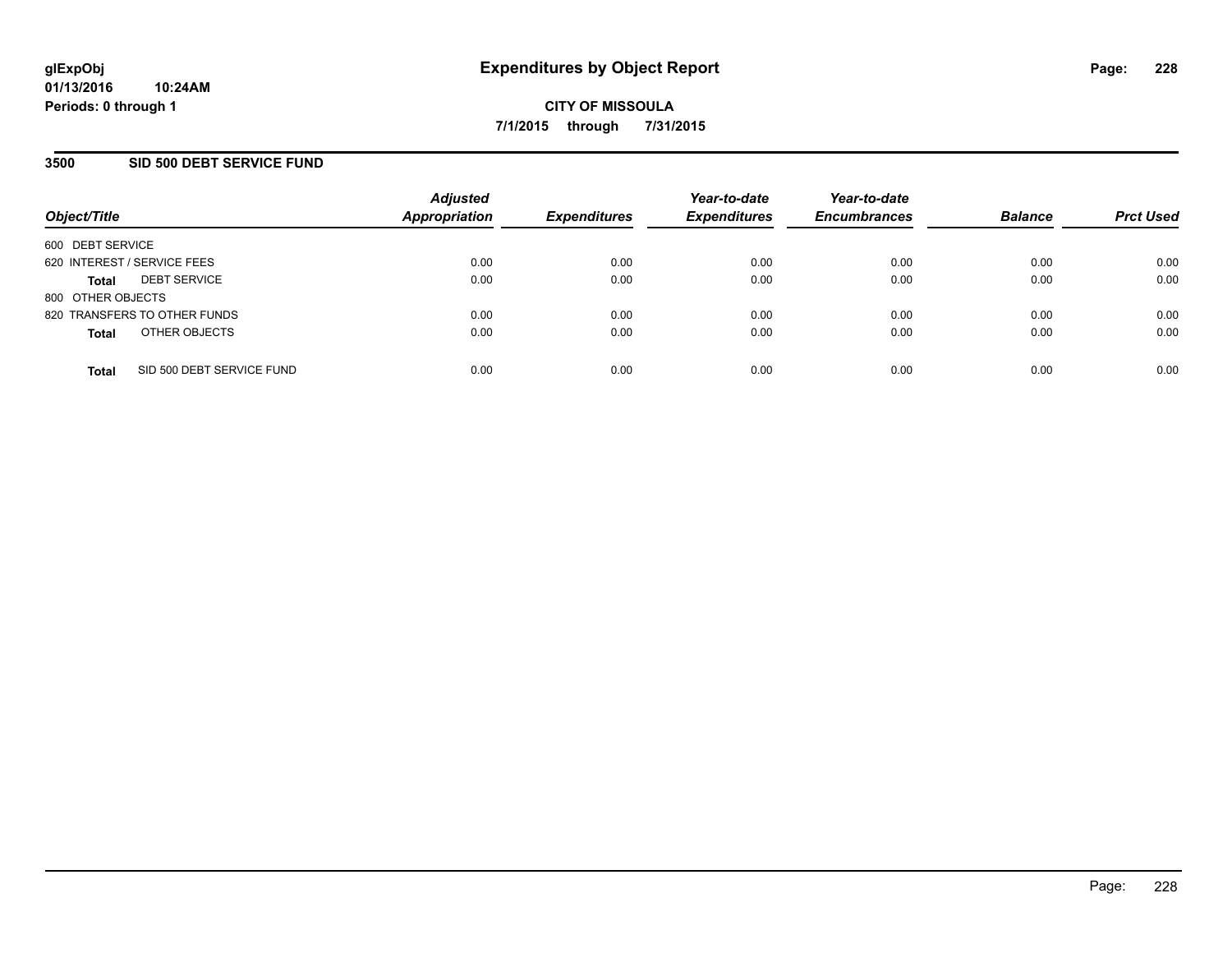# **CITY OF MISSOULA 7/1/2015 through 7/31/2015**

**3501 SID 501 DEBT SERVICE FUND**

| Object/Title                            | <b>Adjusted</b><br>Appropriation | <b>Expenditures</b> | Year-to-date<br><b>Expenditures</b> | Year-to-date<br><b>Encumbrances</b> | <b>Balance</b> | <b>Prct Used</b> |
|-----------------------------------------|----------------------------------|---------------------|-------------------------------------|-------------------------------------|----------------|------------------|
| 800 OTHER OBJECTS                       |                                  |                     |                                     |                                     |                |                  |
| 820 TRANSFERS TO OTHER FUNDS            | 0.00                             | 0.00                | 0.00                                | 0.00                                | 0.00           | 0.00             |
| OTHER OBJECTS<br><b>Total</b>           | 0.00                             | 0.00                | 0.00                                | 0.00                                | 0.00           | 0.00             |
| *** Title Not Found ***<br><b>Total</b> | 0.00                             | 0.00                | 0.00                                | 0.00                                | 0.00           | 0.00             |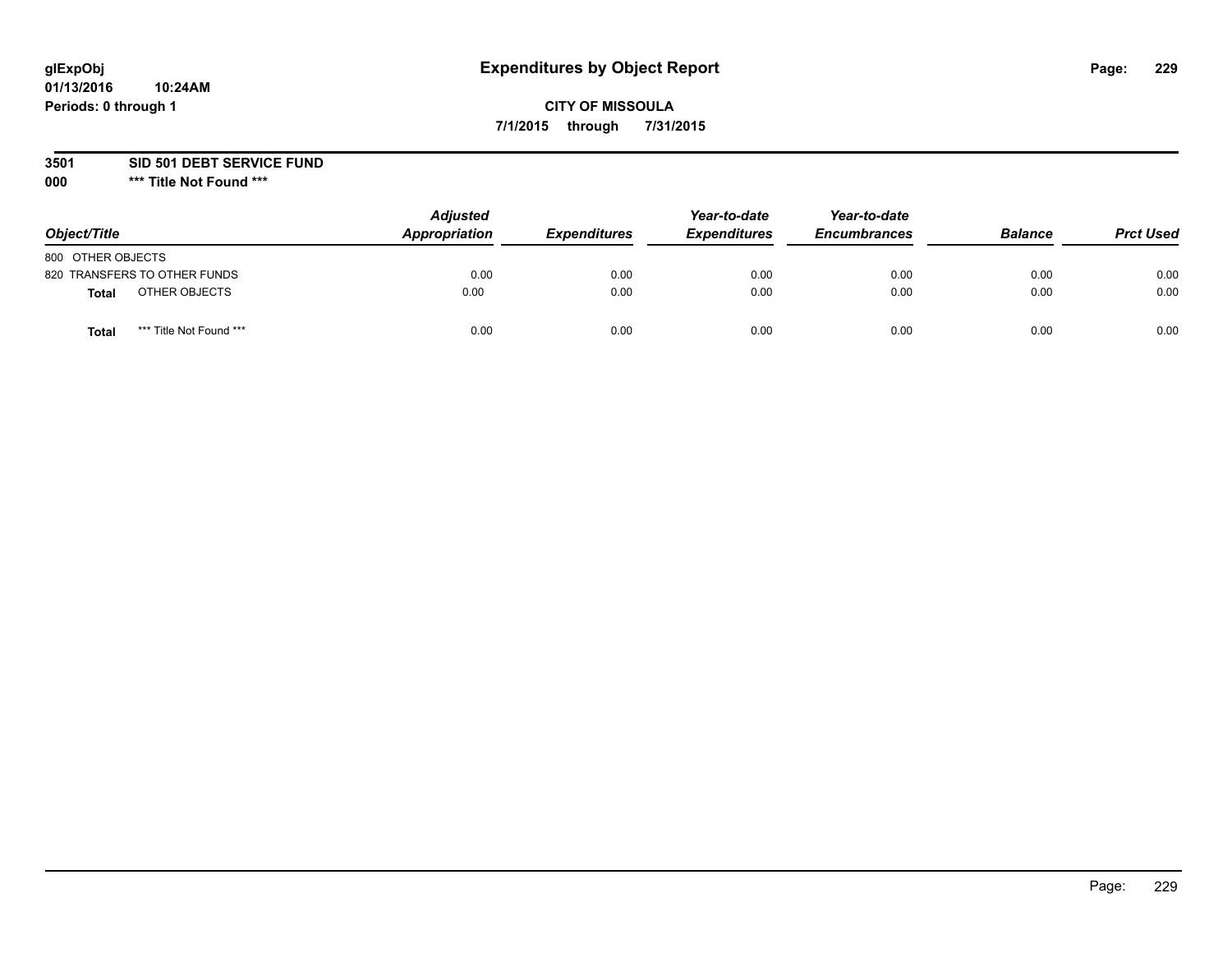#### **3501 SID 501 DEBT SERVICE FUND**

| Object/Title                         | <b>Adjusted</b><br><b>Appropriation</b> | <b>Expenditures</b> | Year-to-date<br><b>Expenditures</b> | Year-to-date<br><b>Encumbrances</b> | <b>Balance</b> | <b>Prct Used</b> |
|--------------------------------------|-----------------------------------------|---------------------|-------------------------------------|-------------------------------------|----------------|------------------|
| 500 FIXED CHARGES                    |                                         |                     |                                     |                                     |                |                  |
| 550 MERCHANT SERVICE FEES            | 0.00                                    | 0.00                | 0.00                                | 0.00                                | 0.00           | 0.00             |
| <b>FIXED CHARGES</b><br><b>Total</b> | 0.00                                    | 0.00                | 0.00                                | 0.00                                | 0.00           | 0.00             |
| 600 DEBT SERVICE                     |                                         |                     |                                     |                                     |                |                  |
| 610 PRINCIPAL                        | 0.00                                    | 0.00                | 0.00                                | 0.00                                | 0.00           | 0.00             |
| 620 INTEREST / SERVICE FEES          | 0.00                                    | 0.00                | 0.00                                | 0.00                                | 0.00           | 0.00             |
| <b>DEBT SERVICE</b><br><b>Total</b>  | 0.00                                    | 0.00                | 0.00                                | 0.00                                | 0.00           | 0.00             |
| NON-DEPARTMENTAL<br><b>Total</b>     | 0.00                                    | 0.00                | 0.00                                | 0.00                                | 0.00           | 0.00             |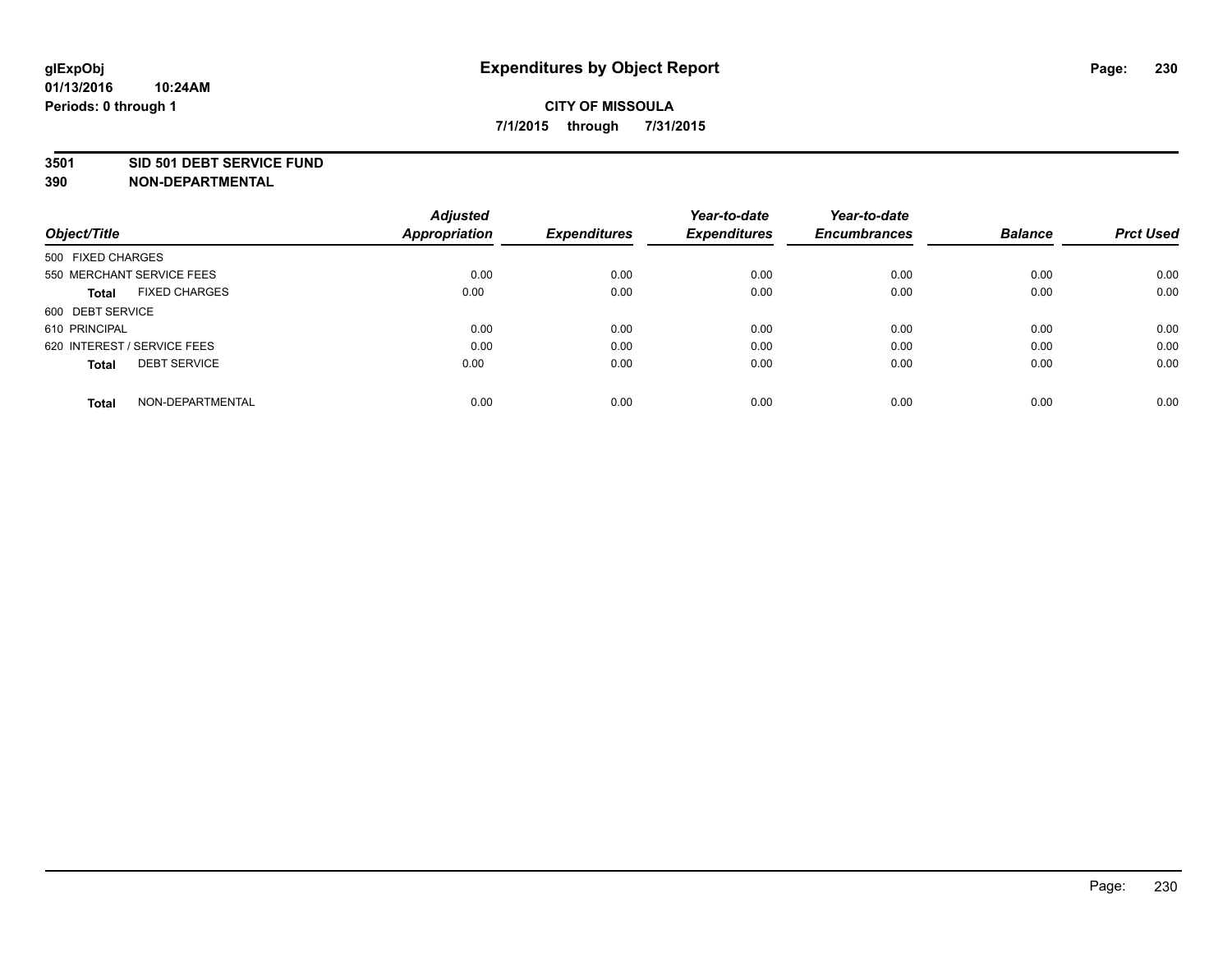## **3501 SID 501 DEBT SERVICE FUND**

| Object/Title                              | <b>Adjusted</b><br><b>Appropriation</b> | <b>Expenditures</b> | Year-to-date<br><b>Expenditures</b> | Year-to-date<br><b>Encumbrances</b> | <b>Balance</b> | <b>Prct Used</b> |
|-------------------------------------------|-----------------------------------------|---------------------|-------------------------------------|-------------------------------------|----------------|------------------|
| 500 FIXED CHARGES                         |                                         |                     |                                     |                                     |                |                  |
| 550 MERCHANT SERVICE FEES                 | 0.00                                    | 0.00                | 0.00                                | 0.00                                | 0.00           | 0.00             |
| <b>FIXED CHARGES</b><br><b>Total</b>      | 0.00                                    | 0.00                | 0.00                                | 0.00                                | 0.00           | 0.00             |
| 600 DEBT SERVICE                          |                                         |                     |                                     |                                     |                |                  |
| 610 PRINCIPAL                             | 0.00                                    | 0.00                | 0.00                                | 0.00                                | 0.00           | 0.00             |
| 620 INTEREST / SERVICE FEES               | 0.00                                    | 0.00                | 0.00                                | 0.00                                | 0.00           | 0.00             |
| <b>DEBT SERVICE</b><br><b>Total</b>       | 0.00                                    | 0.00                | 0.00                                | 0.00                                | 0.00           | 0.00             |
| 800 OTHER OBJECTS                         |                                         |                     |                                     |                                     |                |                  |
| 820 TRANSFERS TO OTHER FUNDS              | 0.00                                    | 0.00                | 0.00                                | 0.00                                | 0.00           | 0.00             |
| OTHER OBJECTS<br><b>Total</b>             | 0.00                                    | 0.00                | 0.00                                | 0.00                                | 0.00           | 0.00             |
| SID 501 DEBT SERVICE FUND<br><b>Total</b> | 0.00                                    | 0.00                | 0.00                                | 0.00                                | 0.00           | 0.00             |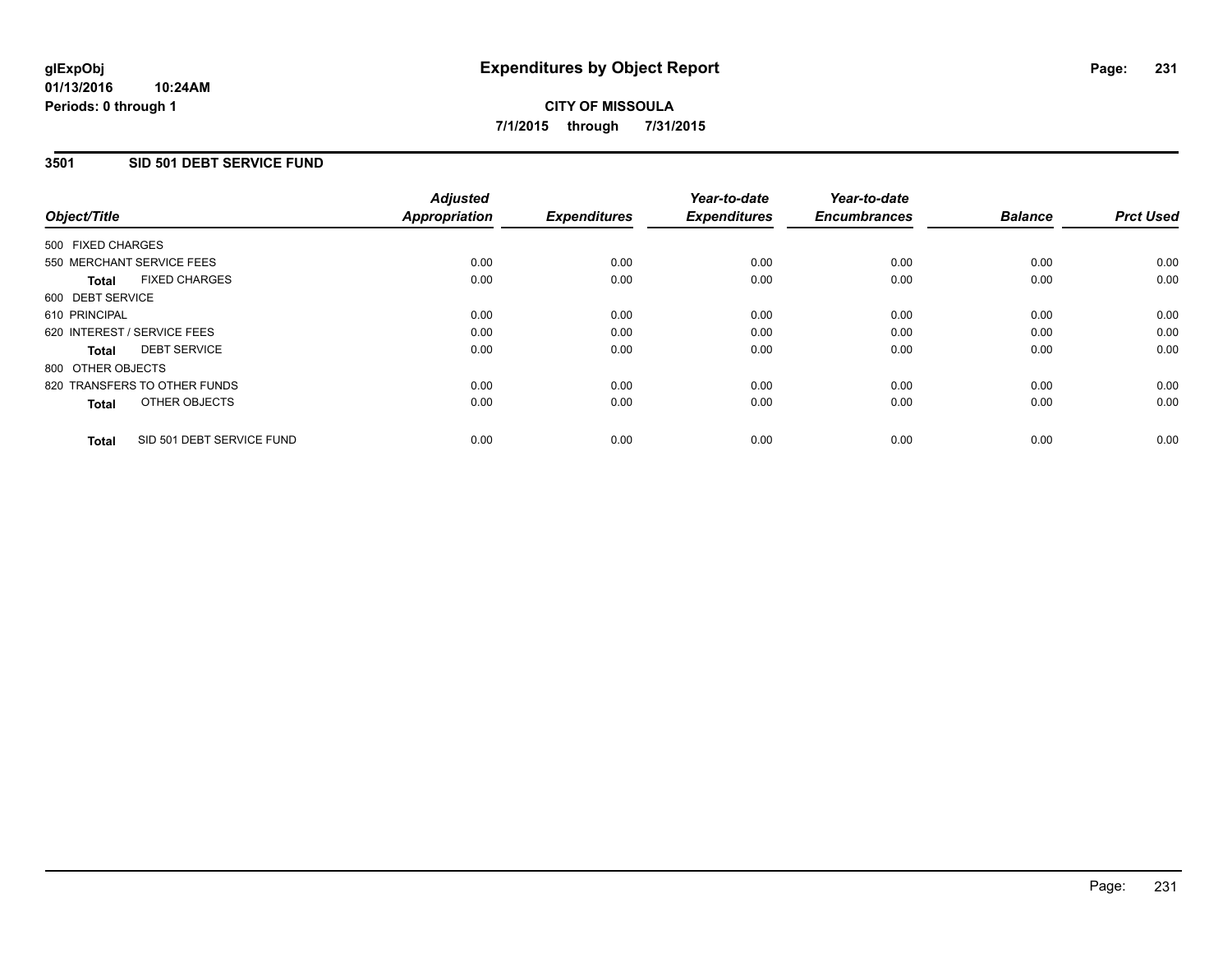# **CITY OF MISSOULA 7/1/2015 through 7/31/2015**

#### **3503 SID 503 DEBT SERVICE FUND**

| Object/Title                     | <b>Adjusted</b><br>Appropriation | <b>Expenditures</b> | Year-to-date<br><b>Expenditures</b> | Year-to-date<br><b>Encumbrances</b> | <b>Balance</b> | <b>Prct Used</b> |
|----------------------------------|----------------------------------|---------------------|-------------------------------------|-------------------------------------|----------------|------------------|
| 800 OTHER OBJECTS                |                                  |                     |                                     |                                     |                |                  |
| 820 TRANSFERS TO OTHER FUNDS     | 0.00                             | 0.00                | 0.00                                | 0.00                                | 0.00           | 0.00             |
| OTHER OBJECTS<br><b>Total</b>    | 0.00                             | 0.00                | 0.00                                | 0.00                                | 0.00           | 0.00             |
| *** Title Not Found ***<br>Total | 0.00                             | 0.00                | 0.00                                | 0.00                                | 0.00           | 0.00             |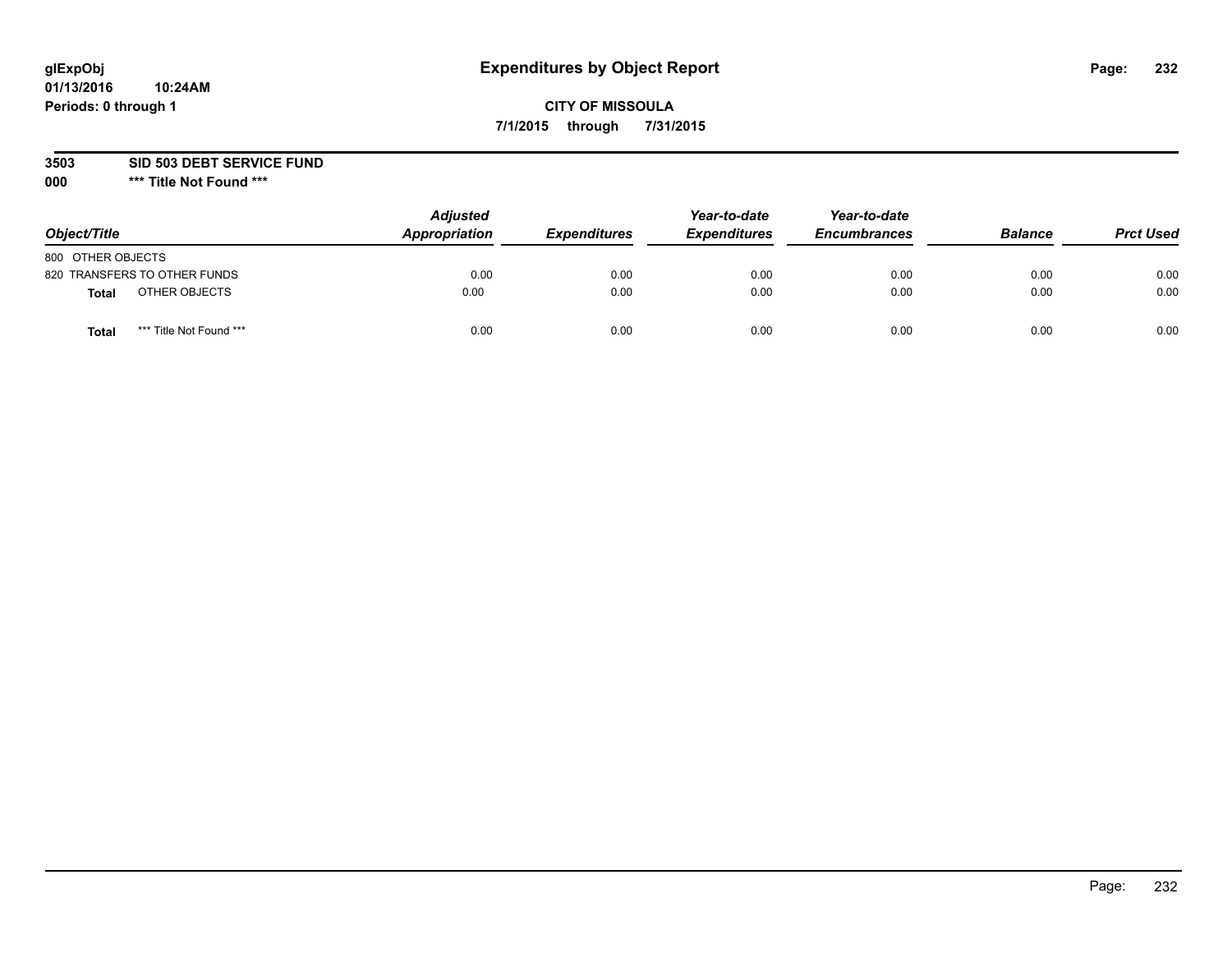#### **3503 SID 503 DEBT SERVICE FUND**

| Object/Title                         | <b>Adjusted</b><br><b>Appropriation</b> | <b>Expenditures</b> | Year-to-date<br><b>Expenditures</b> | Year-to-date<br><b>Encumbrances</b> | <b>Balance</b> | <b>Prct Used</b> |
|--------------------------------------|-----------------------------------------|---------------------|-------------------------------------|-------------------------------------|----------------|------------------|
| 500 FIXED CHARGES                    |                                         |                     |                                     |                                     |                |                  |
| 550 MERCHANT SERVICE FEES            | 0.00                                    | 0.00                | 0.00                                | 0.00                                | 0.00           | 0.00             |
| <b>FIXED CHARGES</b><br><b>Total</b> | 0.00                                    | 0.00                | 0.00                                | 0.00                                | 0.00           | 0.00             |
| 600 DEBT SERVICE                     |                                         |                     |                                     |                                     |                |                  |
| 610 PRINCIPAL                        | 0.00                                    | 0.00                | 0.00                                | 0.00                                | 0.00           | 0.00             |
| 620 INTEREST / SERVICE FEES          | 0.00                                    | 0.00                | 0.00                                | 0.00                                | 0.00           | 0.00             |
| <b>DEBT SERVICE</b><br><b>Total</b>  | 0.00                                    | 0.00                | 0.00                                | 0.00                                | 0.00           | 0.00             |
| NON-DEPARTMENTAL<br><b>Total</b>     | 0.00                                    | 0.00                | 0.00                                | 0.00                                | 0.00           | 0.00             |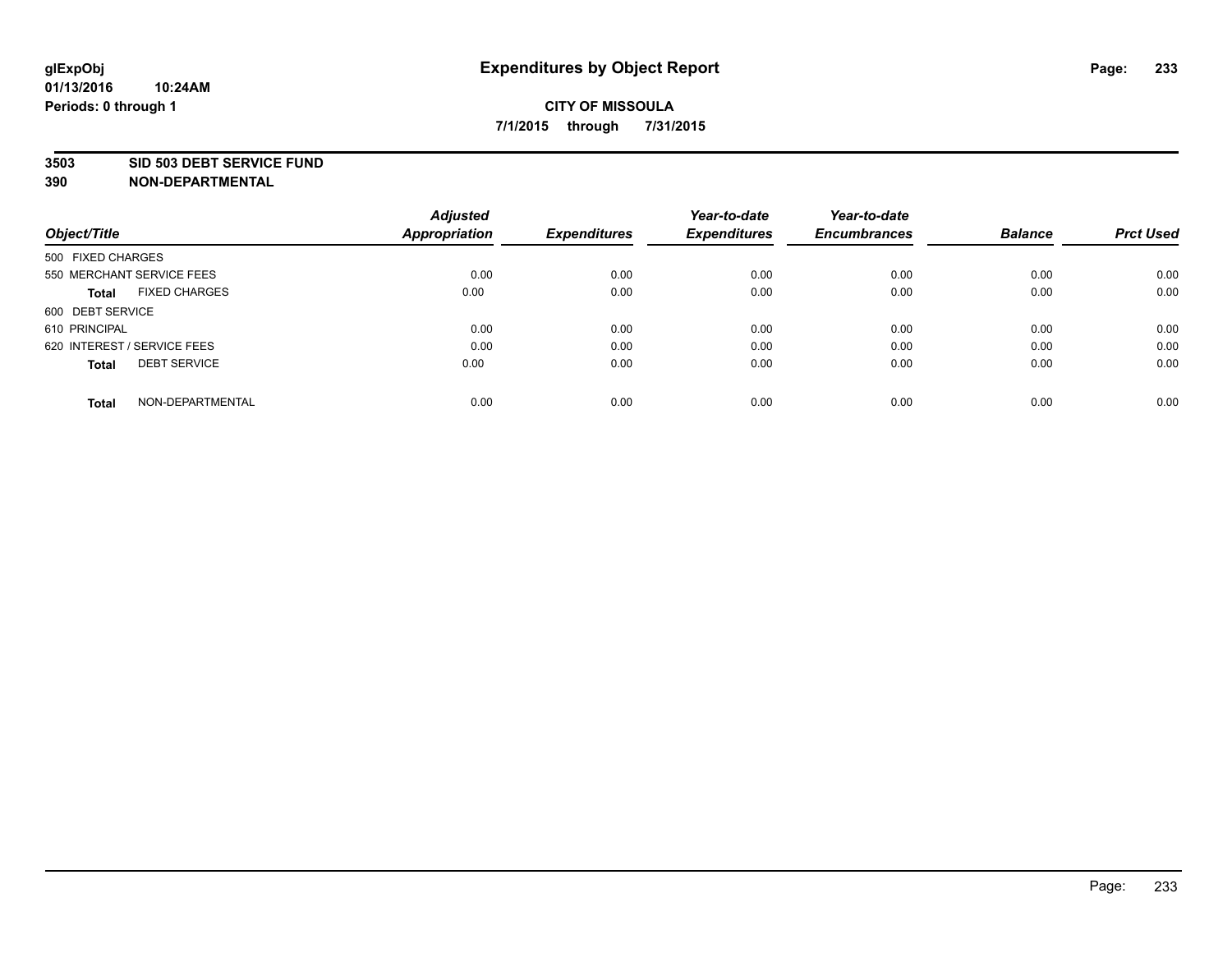### **3503 SID 503 DEBT SERVICE FUND**

| Object/Title                              | <b>Adjusted</b><br><b>Appropriation</b> | <b>Expenditures</b> | Year-to-date<br><b>Expenditures</b> | Year-to-date<br><b>Encumbrances</b> | <b>Balance</b> | <b>Prct Used</b> |
|-------------------------------------------|-----------------------------------------|---------------------|-------------------------------------|-------------------------------------|----------------|------------------|
|                                           |                                         |                     |                                     |                                     |                |                  |
| 500 FIXED CHARGES                         |                                         |                     |                                     |                                     |                |                  |
| 550 MERCHANT SERVICE FEES                 | 0.00                                    | 0.00                | 0.00                                | 0.00                                | 0.00           | 0.00             |
| <b>FIXED CHARGES</b><br><b>Total</b>      | 0.00                                    | 0.00                | 0.00                                | 0.00                                | 0.00           | 0.00             |
| 600 DEBT SERVICE                          |                                         |                     |                                     |                                     |                |                  |
| 610 PRINCIPAL                             | 0.00                                    | 0.00                | 0.00                                | 0.00                                | 0.00           | 0.00             |
| 620 INTEREST / SERVICE FEES               | 0.00                                    | 0.00                | 0.00                                | 0.00                                | 0.00           | 0.00             |
| <b>DEBT SERVICE</b><br><b>Total</b>       | 0.00                                    | 0.00                | 0.00                                | 0.00                                | 0.00           | 0.00             |
| 800 OTHER OBJECTS                         |                                         |                     |                                     |                                     |                |                  |
| 820 TRANSFERS TO OTHER FUNDS              | 0.00                                    | 0.00                | 0.00                                | 0.00                                | 0.00           | 0.00             |
| OTHER OBJECTS<br><b>Total</b>             | 0.00                                    | 0.00                | 0.00                                | 0.00                                | 0.00           | 0.00             |
| SID 503 DEBT SERVICE FUND<br><b>Total</b> | 0.00                                    | 0.00                | 0.00                                | 0.00                                | 0.00           | 0.00             |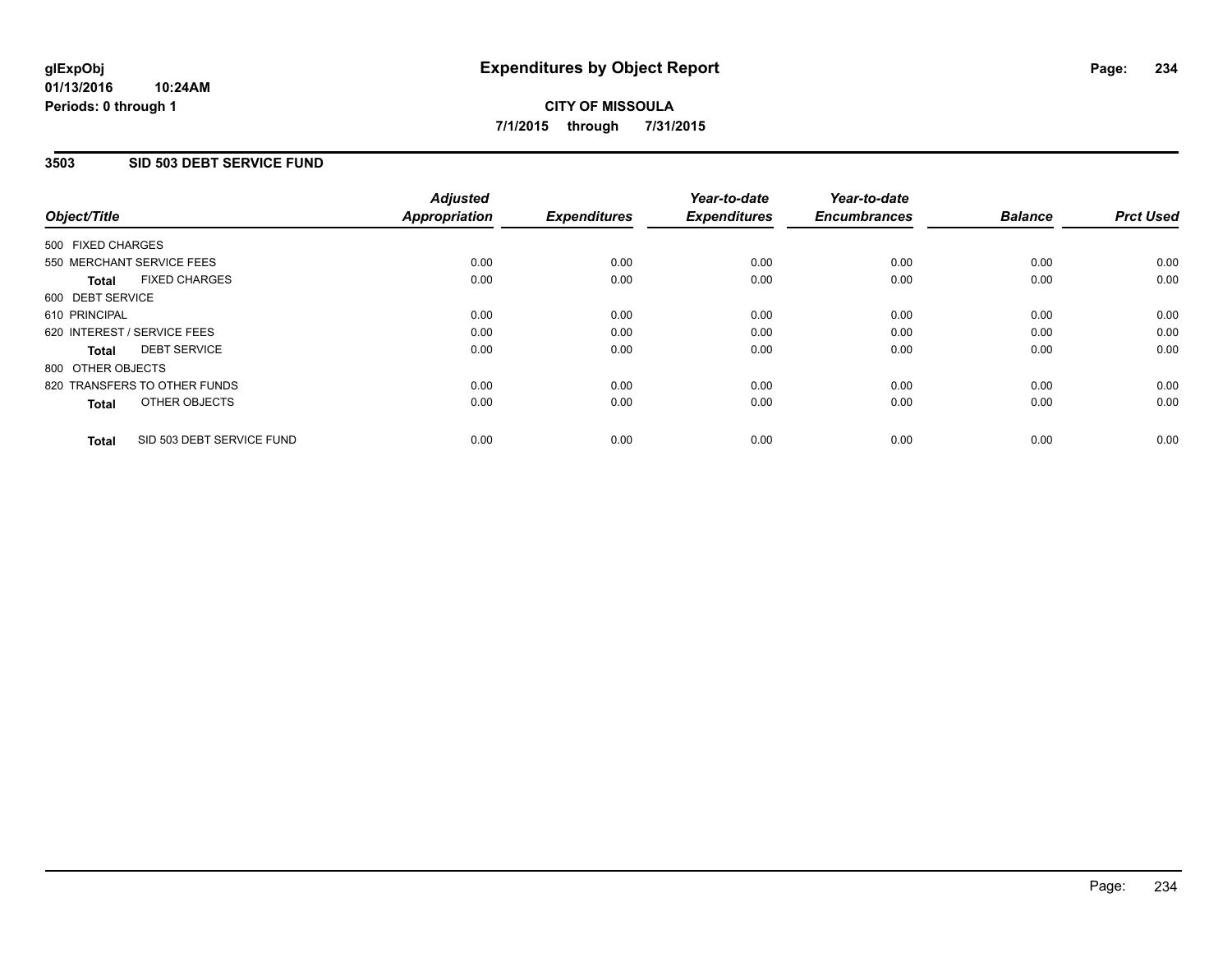# **CITY OF MISSOULA 7/1/2015 through 7/31/2015**

**3505 SID 505 DEBT SERVICE FUND**

| Object/Title                            | <b>Adjusted</b><br>Appropriation | <b>Expenditures</b> | Year-to-date<br><b>Expenditures</b> | Year-to-date<br><b>Encumbrances</b> | <b>Balance</b> | <b>Prct Used</b> |
|-----------------------------------------|----------------------------------|---------------------|-------------------------------------|-------------------------------------|----------------|------------------|
| 800 OTHER OBJECTS                       |                                  |                     |                                     |                                     |                |                  |
| 820 TRANSFERS TO OTHER FUNDS            | 0.00                             | 0.00                | 0.00                                | 0.00                                | 0.00           | 0.00             |
| OTHER OBJECTS<br><b>Total</b>           | 0.00                             | 0.00                | 0.00                                | 0.00                                | 0.00           | 0.00             |
| *** Title Not Found ***<br><b>Total</b> | 0.00                             | 0.00                | 0.00                                | 0.00                                | 0.00           | 0.00             |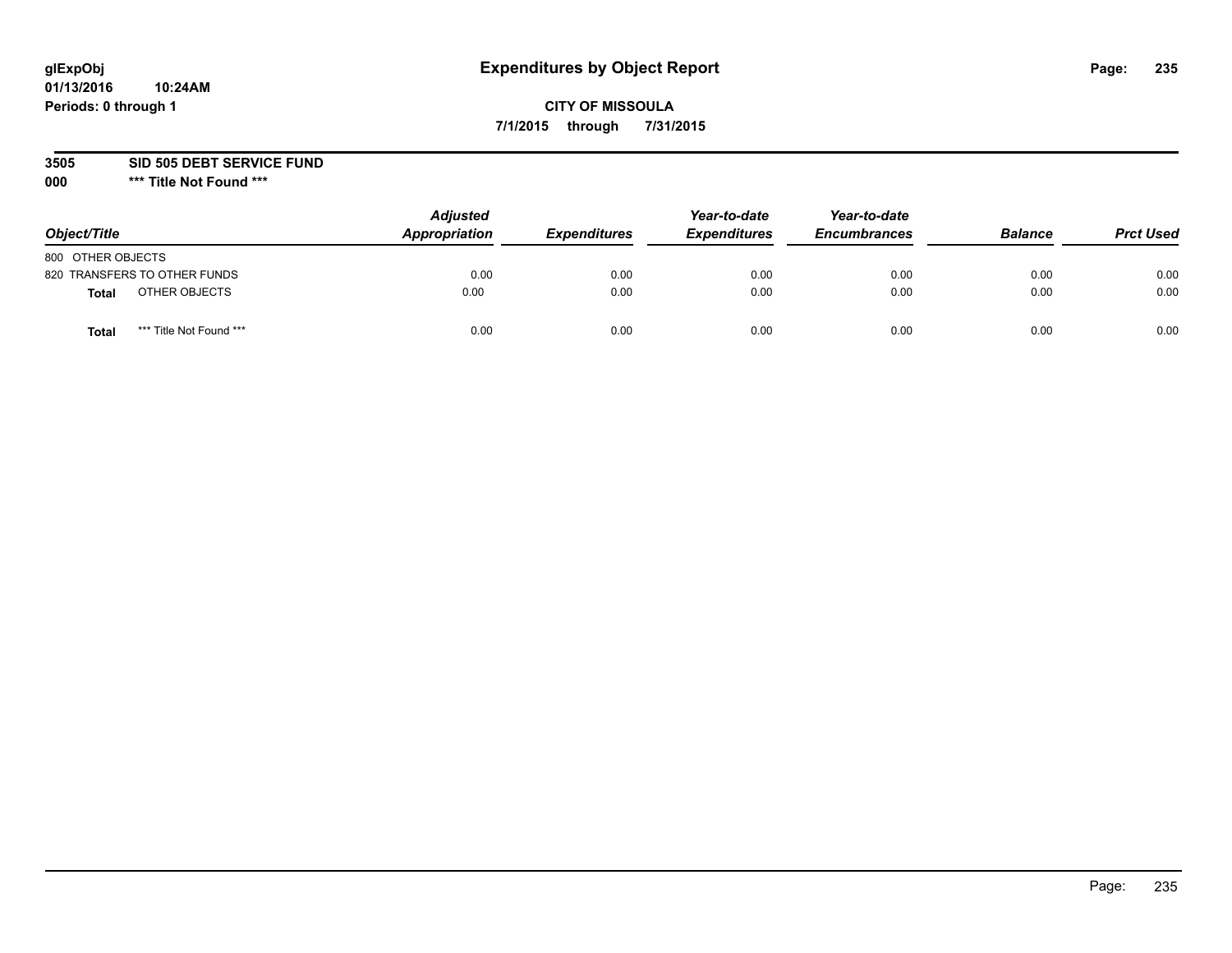#### **3505 SID 505 DEBT SERVICE FUND**

| Object/Title                         | <b>Adjusted</b><br><b>Appropriation</b> | <b>Expenditures</b> | Year-to-date<br><b>Expenditures</b> | Year-to-date<br><b>Encumbrances</b> | <b>Balance</b> | <b>Prct Used</b> |
|--------------------------------------|-----------------------------------------|---------------------|-------------------------------------|-------------------------------------|----------------|------------------|
|                                      |                                         |                     |                                     |                                     |                |                  |
| 500 FIXED CHARGES                    |                                         |                     |                                     |                                     |                |                  |
| 550 MERCHANT SERVICE FEES            | 0.00                                    | 0.00                | 0.00                                | 0.00                                | 0.00           | 0.00             |
| <b>FIXED CHARGES</b><br><b>Total</b> | 0.00                                    | 0.00                | 0.00                                | 0.00                                | 0.00           | 0.00             |
| 600 DEBT SERVICE                     |                                         |                     |                                     |                                     |                |                  |
| 610 PRINCIPAL                        | 0.00                                    | 0.00                | 0.00                                | 0.00                                | 0.00           | 0.00             |
| 620 INTEREST / SERVICE FEES          | 0.00                                    | 0.00                | 0.00                                | 0.00                                | 0.00           | 0.00             |
| <b>DEBT SERVICE</b><br><b>Total</b>  | 0.00                                    | 0.00                | 0.00                                | 0.00                                | 0.00           | 0.00             |
|                                      |                                         |                     |                                     |                                     |                |                  |
| NON-DEPARTMENTAL<br><b>Total</b>     | 0.00                                    | 0.00                | 0.00                                | 0.00                                | 0.00           | 0.00             |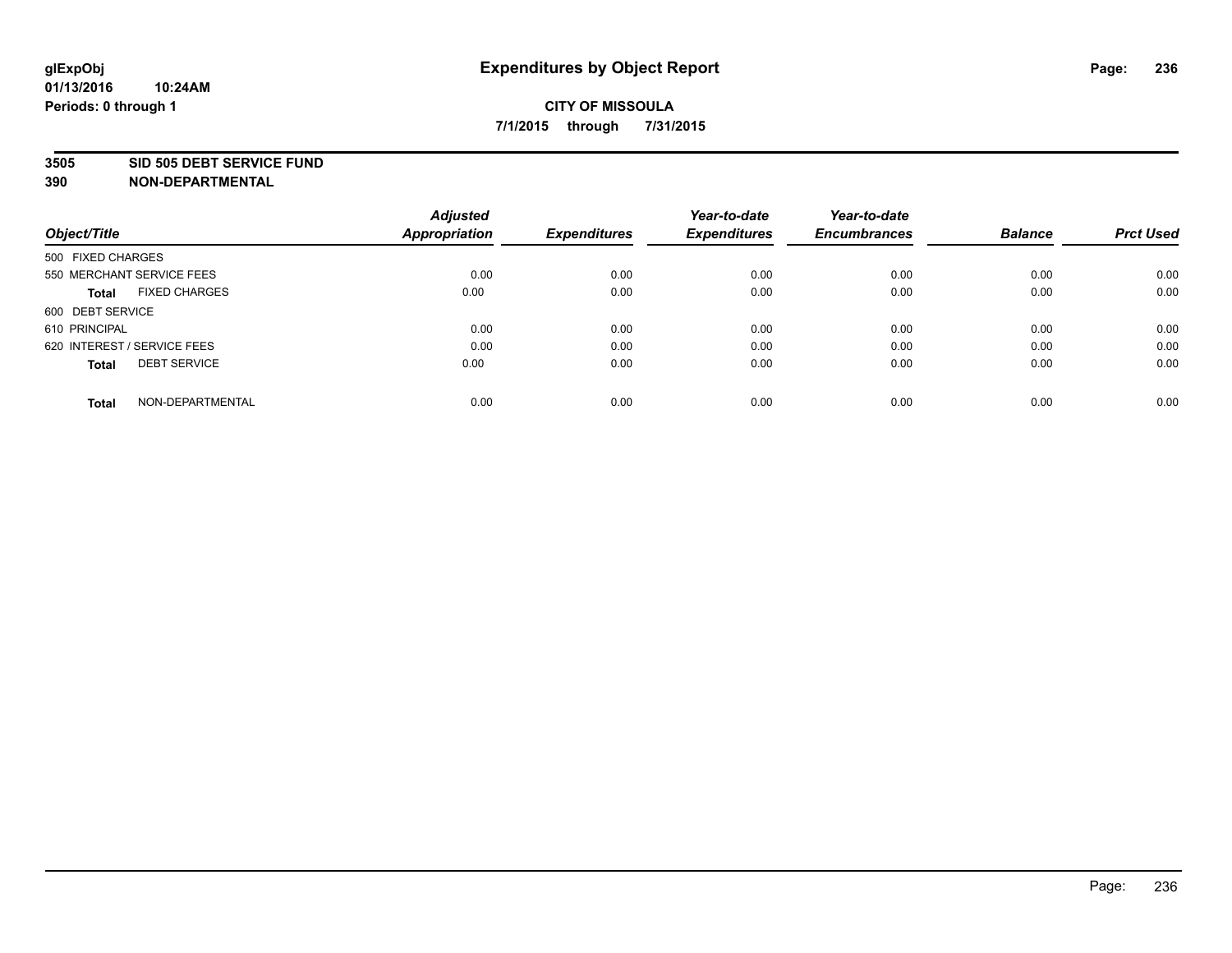### **3505 SID 505 DEBT SERVICE FUND**

| Object/Title                              | <b>Adjusted</b><br><b>Appropriation</b> | <b>Expenditures</b> | Year-to-date<br><b>Expenditures</b> | Year-to-date<br><b>Encumbrances</b> | <b>Balance</b> | <b>Prct Used</b> |
|-------------------------------------------|-----------------------------------------|---------------------|-------------------------------------|-------------------------------------|----------------|------------------|
|                                           |                                         |                     |                                     |                                     |                |                  |
| 500 FIXED CHARGES                         |                                         |                     |                                     |                                     |                |                  |
| 550 MERCHANT SERVICE FEES                 | 0.00                                    | 0.00                | 0.00                                | 0.00                                | 0.00           | 0.00             |
| <b>FIXED CHARGES</b><br><b>Total</b>      | 0.00                                    | 0.00                | 0.00                                | 0.00                                | 0.00           | 0.00             |
| 600 DEBT SERVICE                          |                                         |                     |                                     |                                     |                |                  |
| 610 PRINCIPAL                             | 0.00                                    | 0.00                | 0.00                                | 0.00                                | 0.00           | 0.00             |
| 620 INTEREST / SERVICE FEES               | 0.00                                    | 0.00                | 0.00                                | 0.00                                | 0.00           | 0.00             |
| <b>DEBT SERVICE</b><br><b>Total</b>       | 0.00                                    | 0.00                | 0.00                                | 0.00                                | 0.00           | 0.00             |
| 800 OTHER OBJECTS                         |                                         |                     |                                     |                                     |                |                  |
| 820 TRANSFERS TO OTHER FUNDS              | 0.00                                    | 0.00                | 0.00                                | 0.00                                | 0.00           | 0.00             |
| OTHER OBJECTS<br><b>Total</b>             | 0.00                                    | 0.00                | 0.00                                | 0.00                                | 0.00           | 0.00             |
| SID 505 DEBT SERVICE FUND<br><b>Total</b> | 0.00                                    | 0.00                | 0.00                                | 0.00                                | 0.00           | 0.00             |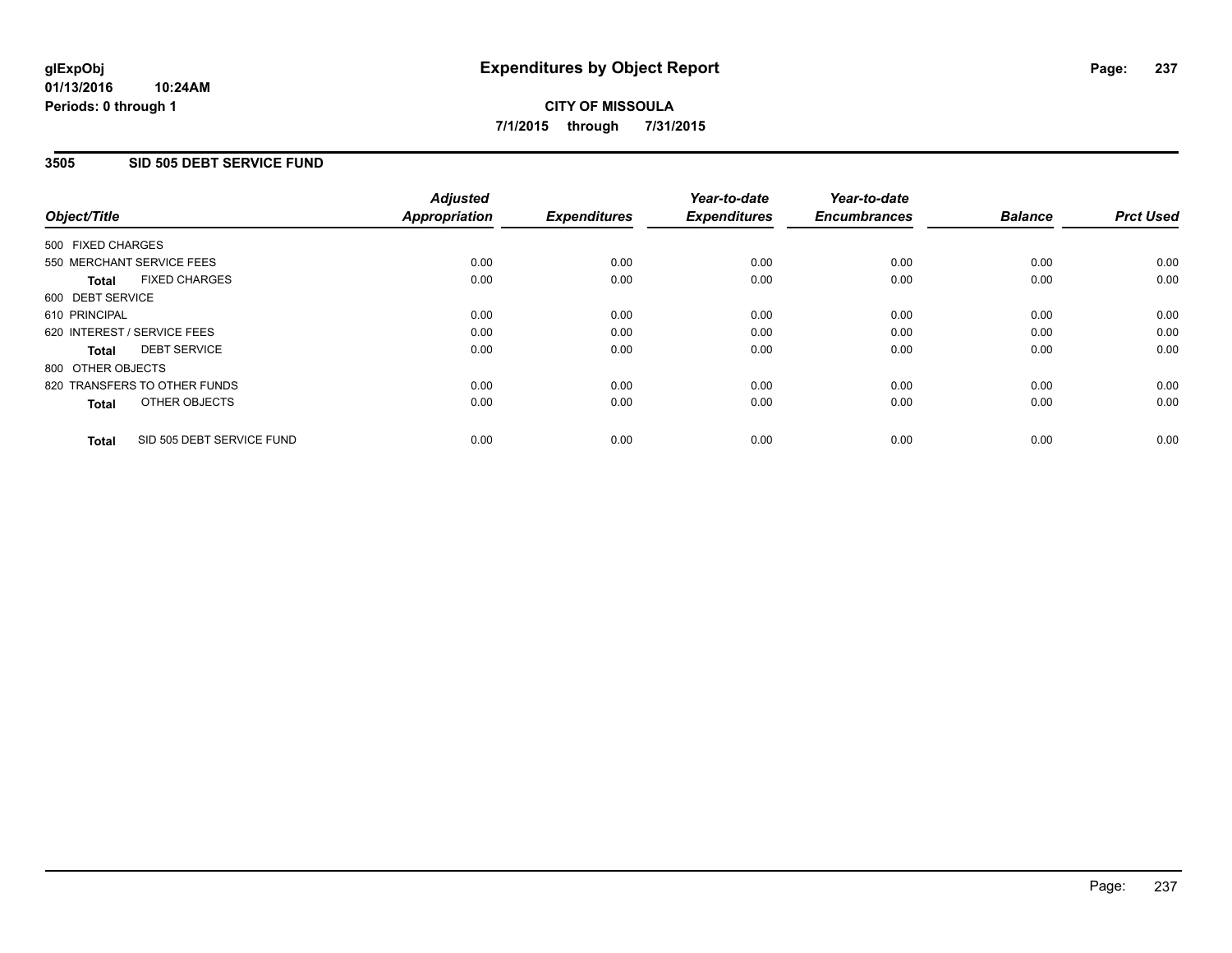# **CITY OF MISSOULA 7/1/2015 through 7/31/2015**

**3506 SID 506 DEBT SERVICE FUND**

| Object/Title                            | <b>Adjusted</b><br>Appropriation | <b>Expenditures</b> | Year-to-date<br><b>Expenditures</b> | Year-to-date<br><b>Encumbrances</b> | <b>Balance</b> | <b>Prct Used</b> |
|-----------------------------------------|----------------------------------|---------------------|-------------------------------------|-------------------------------------|----------------|------------------|
| 800 OTHER OBJECTS                       |                                  |                     |                                     |                                     |                |                  |
| 820 TRANSFERS TO OTHER FUNDS            | 0.00                             | 0.00                | 0.00                                | 0.00                                | 0.00           | 0.00             |
| OTHER OBJECTS<br><b>Total</b>           | 0.00                             | 0.00                | 0.00                                | 0.00                                | 0.00           | 0.00             |
| *** Title Not Found ***<br><b>Total</b> | 0.00                             | 0.00                | 0.00                                | 0.00                                | 0.00           | 0.00             |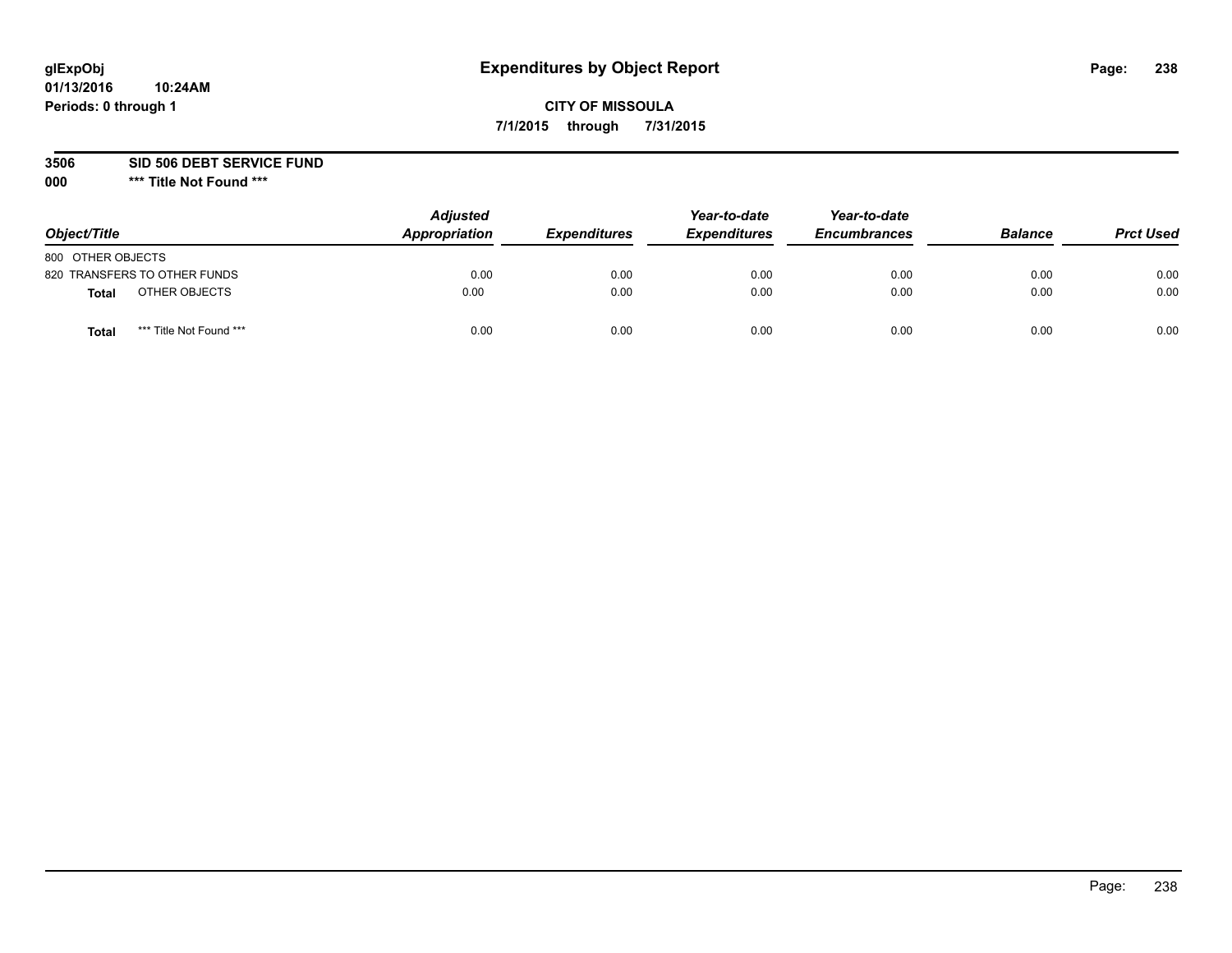#### **3506 SID 506 DEBT SERVICE FUND**

|                                      | <b>Adjusted</b>      |                     | Year-to-date        | Year-to-date        |                |                  |
|--------------------------------------|----------------------|---------------------|---------------------|---------------------|----------------|------------------|
| Object/Title                         | <b>Appropriation</b> | <b>Expenditures</b> | <b>Expenditures</b> | <b>Encumbrances</b> | <b>Balance</b> | <b>Prct Used</b> |
| 500 FIXED CHARGES                    |                      |                     |                     |                     |                |                  |
| 550 MERCHANT SERVICE FEES            | 0.00                 | 0.00                | 0.00                | 0.00                | 0.00           | 0.00             |
| <b>FIXED CHARGES</b><br><b>Total</b> | 0.00                 | 0.00                | 0.00                | 0.00                | 0.00           | 0.00             |
| 600 DEBT SERVICE                     |                      |                     |                     |                     |                |                  |
| 610 PRINCIPAL                        | 0.00                 | 0.00                | 0.00                | 0.00                | 0.00           | 0.00             |
| 620 INTEREST / SERVICE FEES          | 0.00                 | 0.00                | 0.00                | 0.00                | 0.00           | 0.00             |
| <b>DEBT SERVICE</b><br><b>Total</b>  | 0.00                 | 0.00                | 0.00                | 0.00                | 0.00           | 0.00             |
| NON-DEPARTMENTAL<br>Total            | 0.00                 | 0.00                | 0.00                | 0.00                | 0.00           | 0.00             |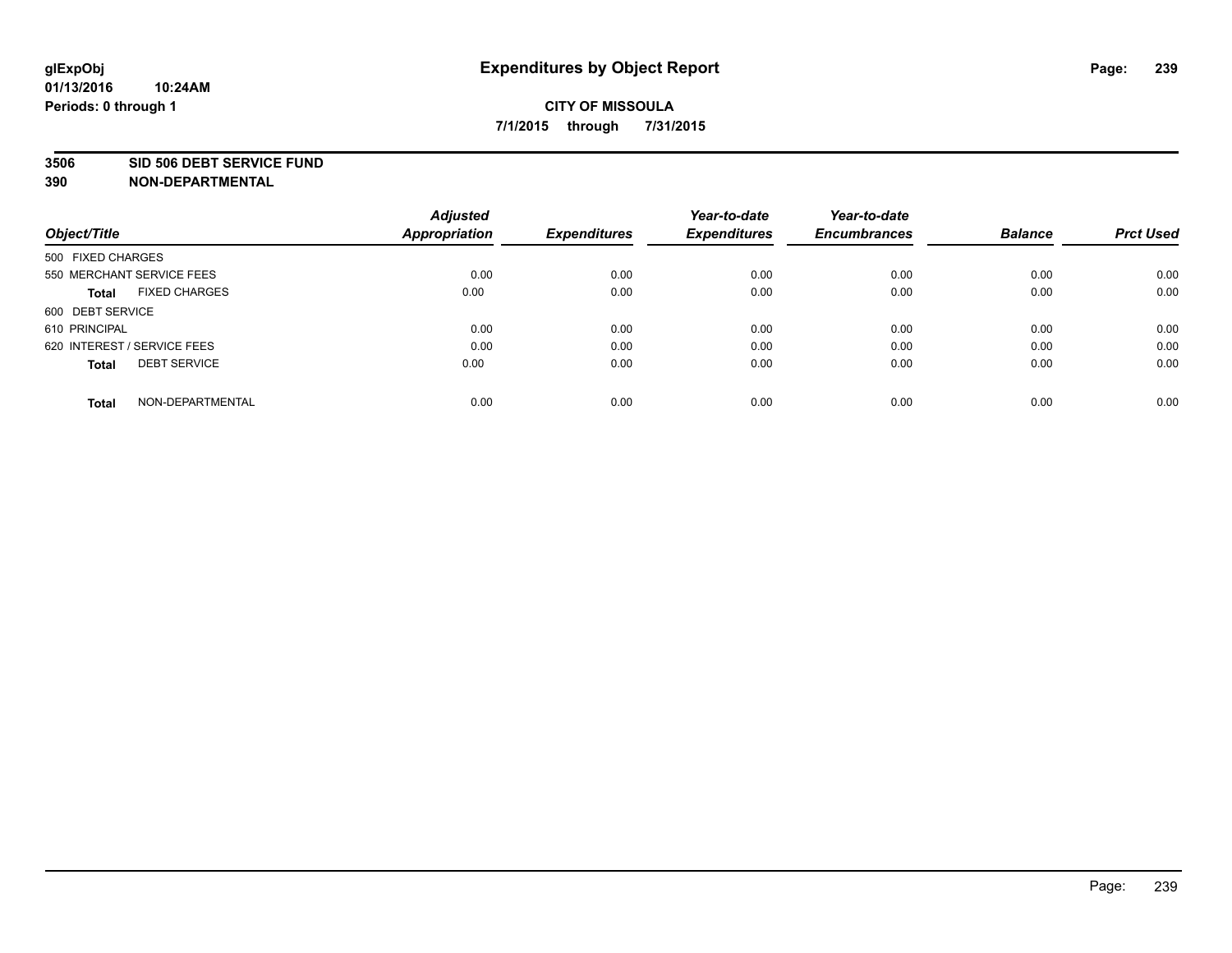### **3506 SID 506 DEBT SERVICE FUND**

| Object/Title                              | <b>Adjusted</b><br><b>Appropriation</b> | <b>Expenditures</b> | Year-to-date<br><b>Expenditures</b> | Year-to-date<br><b>Encumbrances</b> | <b>Balance</b> | <b>Prct Used</b> |
|-------------------------------------------|-----------------------------------------|---------------------|-------------------------------------|-------------------------------------|----------------|------------------|
| 500 FIXED CHARGES                         |                                         |                     |                                     |                                     |                |                  |
| 550 MERCHANT SERVICE FEES                 | 0.00                                    | 0.00                | 0.00                                | 0.00                                | 0.00           | 0.00             |
| <b>FIXED CHARGES</b><br><b>Total</b>      | 0.00                                    | 0.00                | 0.00                                | 0.00                                | 0.00           | 0.00             |
| 600 DEBT SERVICE                          |                                         |                     |                                     |                                     |                |                  |
| 610 PRINCIPAL                             | 0.00                                    | 0.00                | 0.00                                | 0.00                                | 0.00           | 0.00             |
| 620 INTEREST / SERVICE FEES               | 0.00                                    | 0.00                | 0.00                                | 0.00                                | 0.00           | 0.00             |
| <b>DEBT SERVICE</b><br><b>Total</b>       | 0.00                                    | 0.00                | 0.00                                | 0.00                                | 0.00           | 0.00             |
| 800 OTHER OBJECTS                         |                                         |                     |                                     |                                     |                |                  |
| 820 TRANSFERS TO OTHER FUNDS              | 0.00                                    | 0.00                | 0.00                                | 0.00                                | 0.00           | 0.00             |
| OTHER OBJECTS<br><b>Total</b>             | 0.00                                    | 0.00                | 0.00                                | 0.00                                | 0.00           | 0.00             |
| SID 506 DEBT SERVICE FUND<br><b>Total</b> | 0.00                                    | 0.00                | 0.00                                | 0.00                                | 0.00           | 0.00             |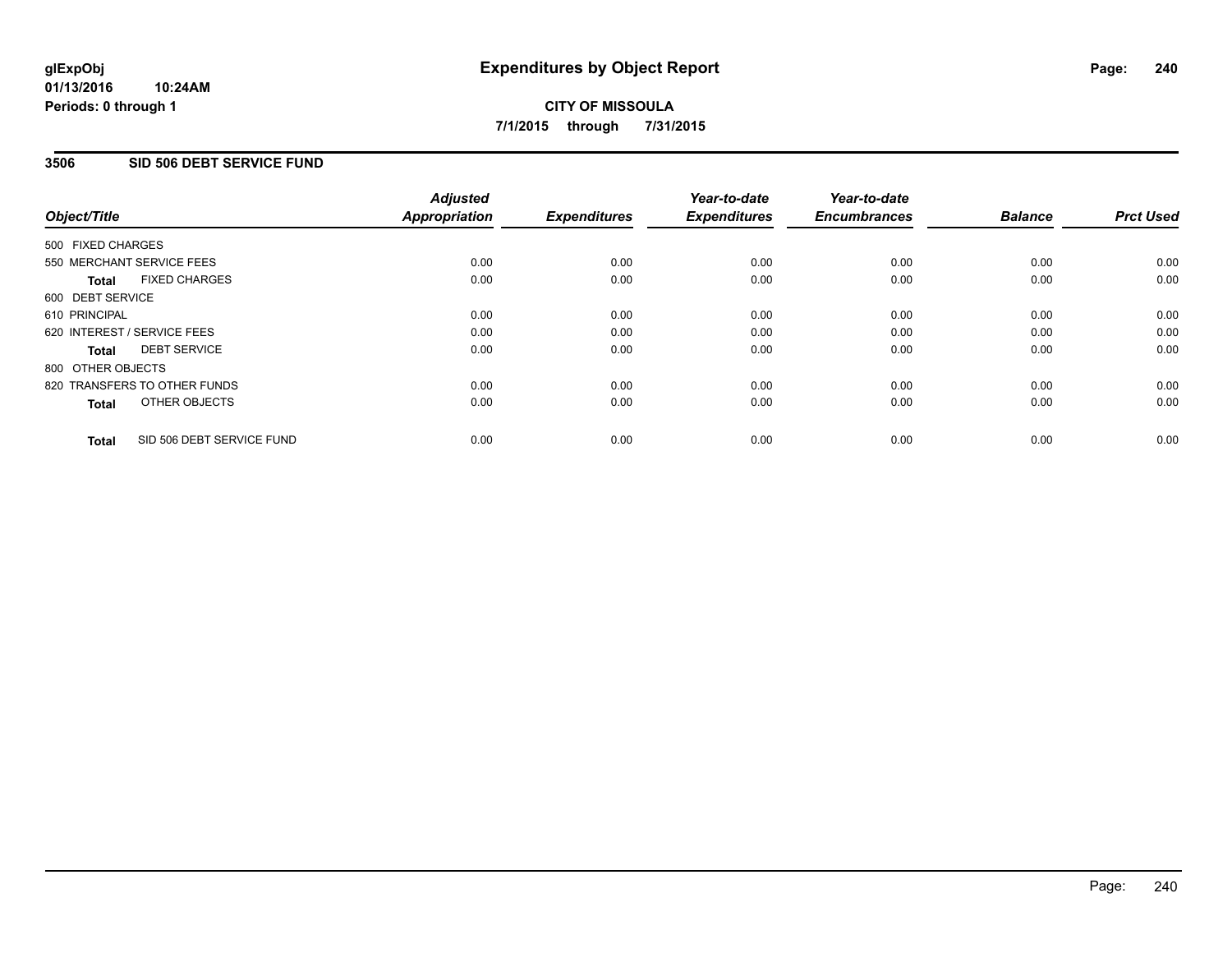# **CITY OF MISSOULA 7/1/2015 through 7/31/2015**

#### **3507 SID 507 DEBT SERVICE FUND**

| Object/Title      |                              | <b>Adjusted</b><br>Appropriation | <b>Expenditures</b> | Year-to-date<br><b>Expenditures</b> | Year-to-date<br><b>Encumbrances</b> | <b>Balance</b> | <b>Prct Used</b> |
|-------------------|------------------------------|----------------------------------|---------------------|-------------------------------------|-------------------------------------|----------------|------------------|
| 800 OTHER OBJECTS |                              |                                  |                     |                                     |                                     |                |                  |
|                   | 820 TRANSFERS TO OTHER FUNDS | 0.00                             | 0.00                | 0.00                                | 0.00                                | 0.00           | 0.00             |
| Total             | OTHER OBJECTS                | 0.00                             | 0.00                | 0.00                                | 0.00                                | 0.00           | 0.00             |
| Tota              | *** Title Not Found ***      | 0.00                             | 0.00                | 0.00                                | 0.00                                | 0.00           | 0.00             |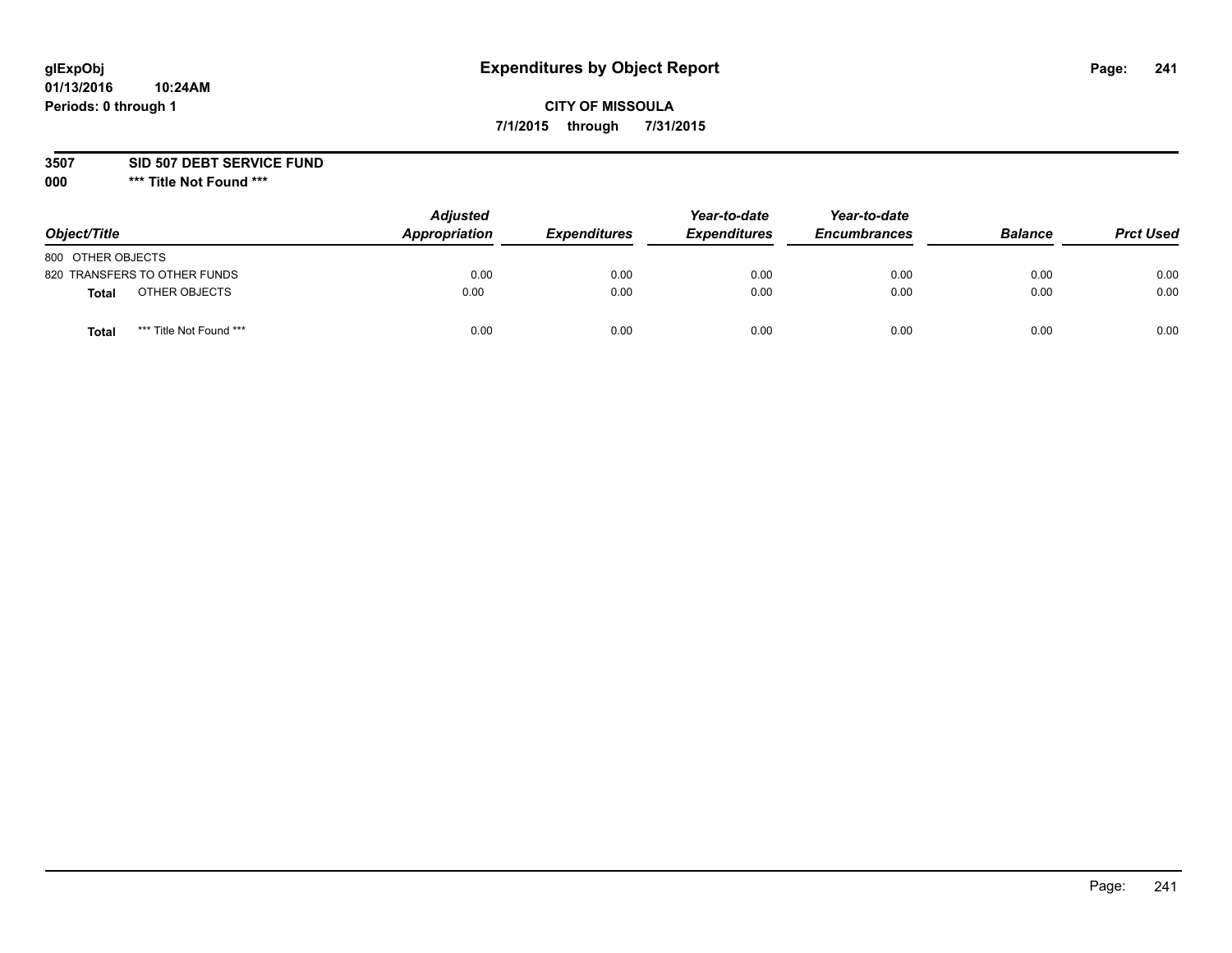#### **3507 SID 507 DEBT SERVICE FUND**

| Object/Title      |                           | <b>Adjusted</b><br>Appropriation | <b>Expenditures</b> | Year-to-date<br><b>Expenditures</b> | Year-to-date<br><b>Encumbrances</b> | <b>Balance</b> | <b>Prct Used</b> |
|-------------------|---------------------------|----------------------------------|---------------------|-------------------------------------|-------------------------------------|----------------|------------------|
| 500 FIXED CHARGES |                           |                                  |                     |                                     |                                     |                |                  |
|                   | 550 MERCHANT SERVICE FEES | 0.00                             | 0.00                | 0.00                                | 0.00                                | 0.00           | 0.00             |
| <b>Total</b>      | <b>FIXED CHARGES</b>      | 0.00                             | 0.00                | 0.00                                | 0.00                                | 0.00           | 0.00             |
| <b>Total</b>      | NON-DEPARTMENTAL          | 0.00                             | 0.00                | 0.00                                | 0.00                                | 0.00           | 0.00             |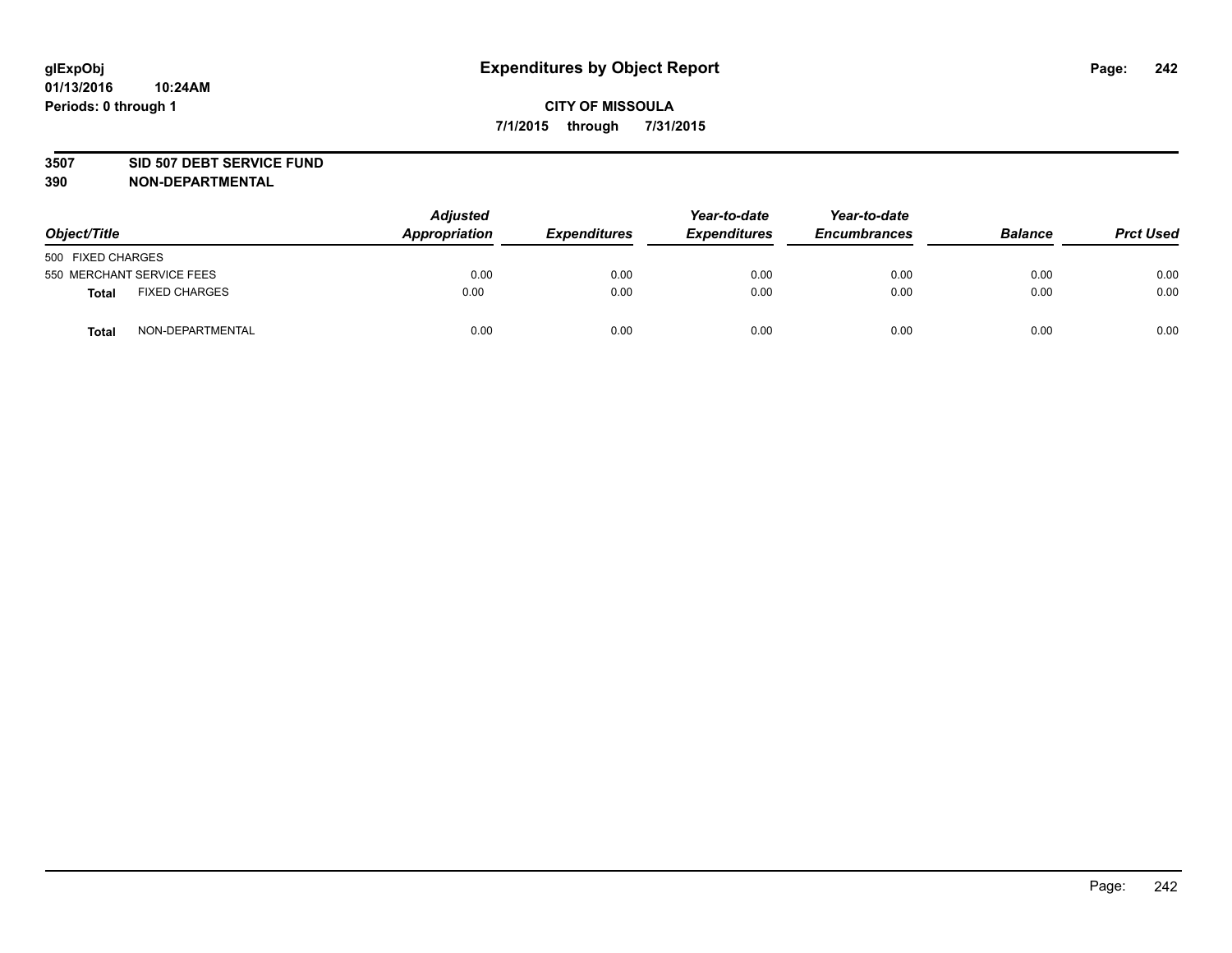### **3507 SID 507 DEBT SERVICE FUND**

| Object/Title              |                              | <b>Adjusted</b><br><b>Appropriation</b> | <b>Expenditures</b> | Year-to-date<br><b>Expenditures</b> | Year-to-date<br><b>Encumbrances</b> | <b>Balance</b> | <b>Prct Used</b> |
|---------------------------|------------------------------|-----------------------------------------|---------------------|-------------------------------------|-------------------------------------|----------------|------------------|
| 500 FIXED CHARGES         |                              |                                         |                     |                                     |                                     |                |                  |
| 550 MERCHANT SERVICE FEES |                              | 0.00                                    | 0.00                | 0.00                                | 0.00                                | 0.00           | 0.00             |
| <b>Total</b>              | <b>FIXED CHARGES</b>         | 0.00                                    | 0.00                | 0.00                                | 0.00                                | 0.00           | 0.00             |
| 800 OTHER OBJECTS         |                              |                                         |                     |                                     |                                     |                |                  |
|                           | 820 TRANSFERS TO OTHER FUNDS | 0.00                                    | 0.00                | 0.00                                | 0.00                                | 0.00           | 0.00             |
| <b>Total</b>              | OTHER OBJECTS                | 0.00                                    | 0.00                | 0.00                                | 0.00                                | 0.00           | 0.00             |
| <b>Total</b>              | SID 507 DEBT SERVICE FUND    | 0.00                                    | 0.00                | 0.00                                | 0.00                                | 0.00           | 0.00             |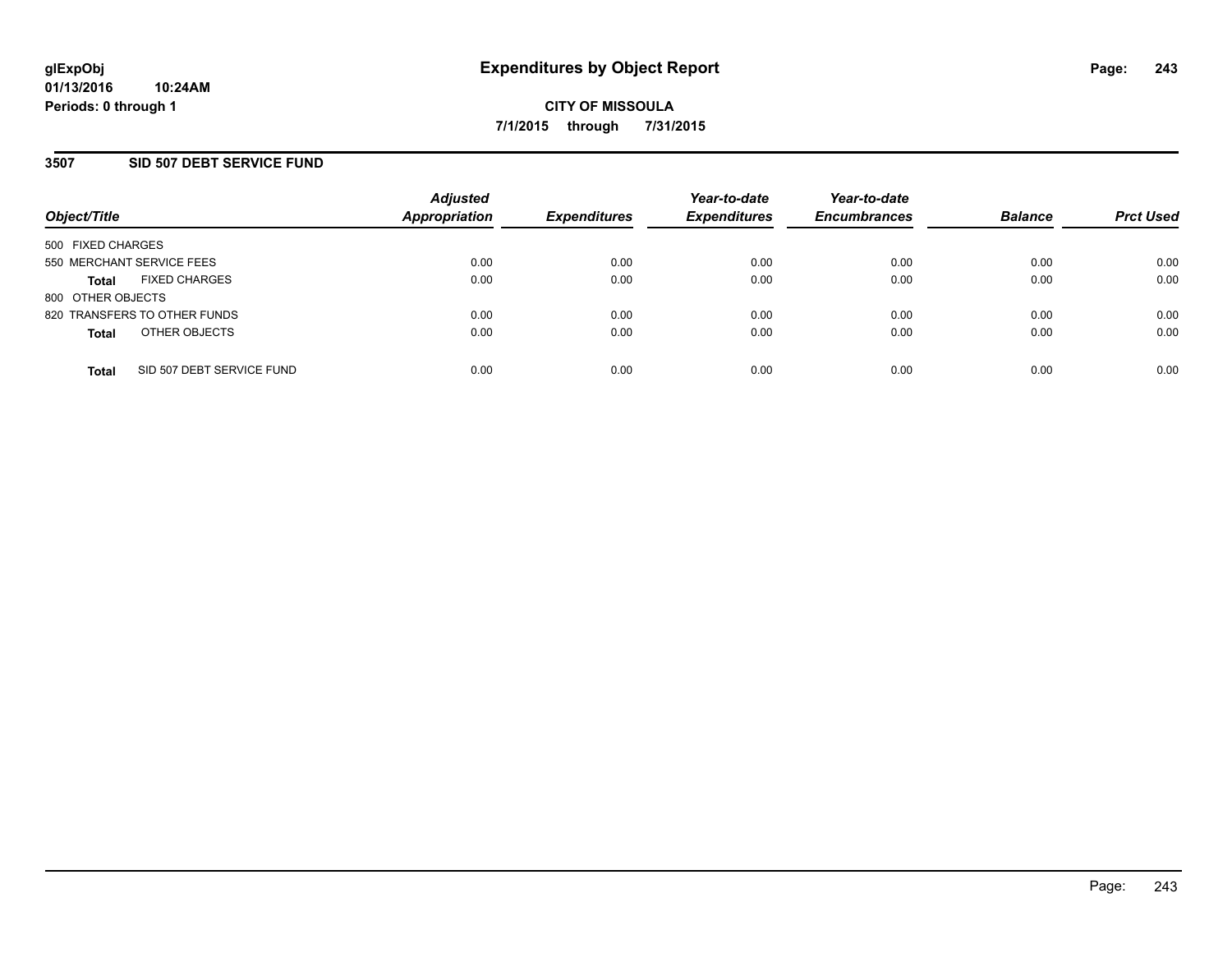# **CITY OF MISSOULA 7/1/2015 through 7/31/2015**

#### **3508 SID 508 DEBT SERVICE FUND**

| Object/Title                     | <b>Adjusted</b><br>Appropriation | <b>Expenditures</b> | Year-to-date<br><b>Expenditures</b> | Year-to-date<br><b>Encumbrances</b> | <b>Balance</b> | <b>Prct Used</b> |
|----------------------------------|----------------------------------|---------------------|-------------------------------------|-------------------------------------|----------------|------------------|
| 800 OTHER OBJECTS                |                                  |                     |                                     |                                     |                |                  |
| 820 TRANSFERS TO OTHER FUNDS     | 0.00                             | 0.00                | 0.00                                | 0.00                                | 0.00           | 0.00             |
| OTHER OBJECTS<br><b>Total</b>    | 0.00                             | 0.00                | 0.00                                | 0.00                                | 0.00           | 0.00             |
| *** Title Not Found ***<br>Total | 0.00                             | 0.00                | 0.00                                | 0.00                                | 0.00           | 0.00             |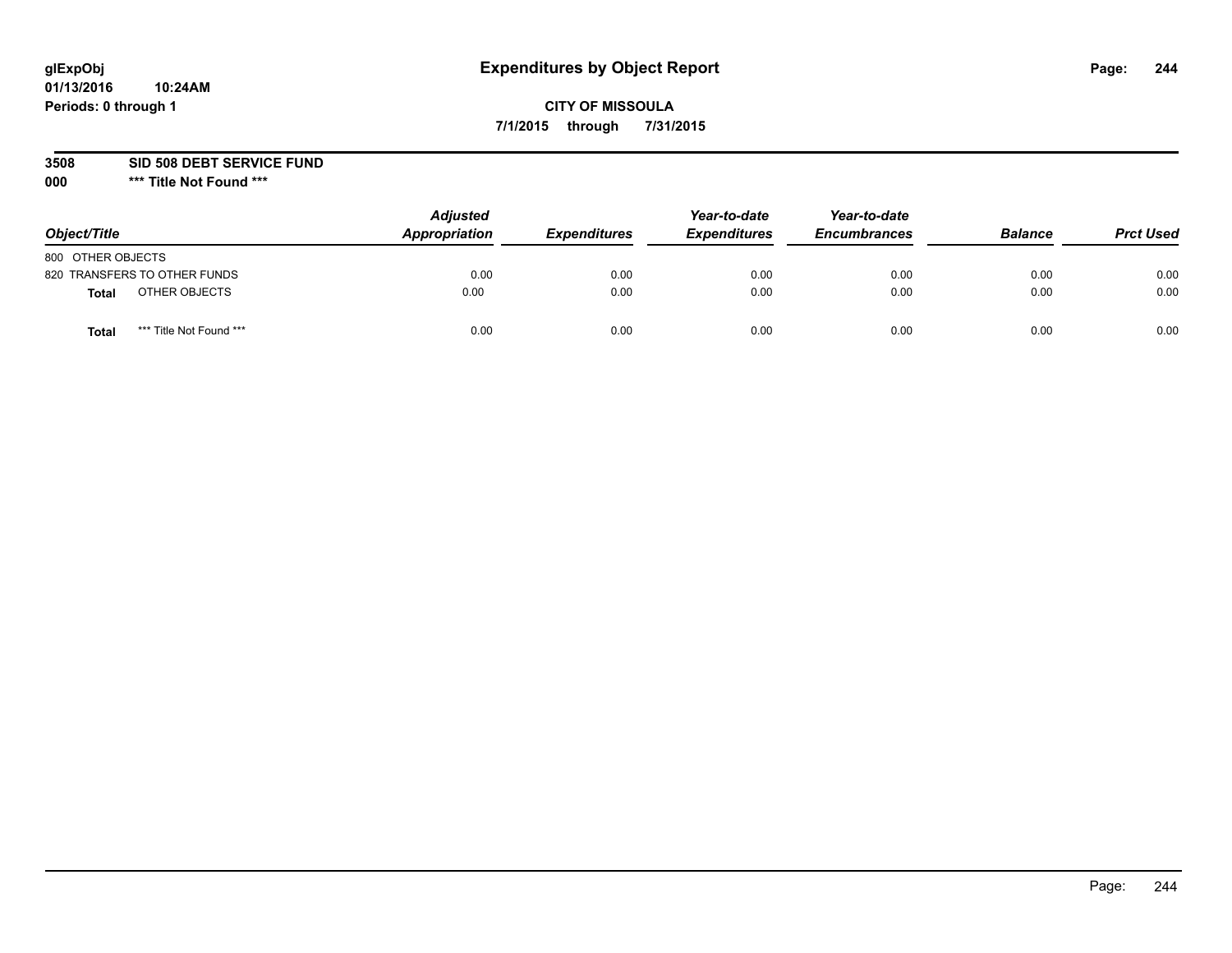#### **3508 SID 508 DEBT SERVICE FUND**

| Object/Title      |                           | <b>Adjusted</b><br>Appropriation | <b>Expenditures</b> | Year-to-date<br><b>Expenditures</b> | Year-to-date<br><b>Encumbrances</b> | <b>Balance</b> | <b>Prct Used</b> |
|-------------------|---------------------------|----------------------------------|---------------------|-------------------------------------|-------------------------------------|----------------|------------------|
| 500 FIXED CHARGES |                           |                                  |                     |                                     |                                     |                |                  |
|                   | 550 MERCHANT SERVICE FEES | 0.00                             | 0.00                | 0.00                                | 0.00                                | 0.00           | 0.00             |
| <b>Total</b>      | <b>FIXED CHARGES</b>      | 0.00                             | 0.00                | 0.00                                | 0.00                                | 0.00           | 0.00             |
| <b>Total</b>      | NON-DEPARTMENTAL          | 0.00                             | 0.00                | 0.00                                | 0.00                                | 0.00           | 0.00             |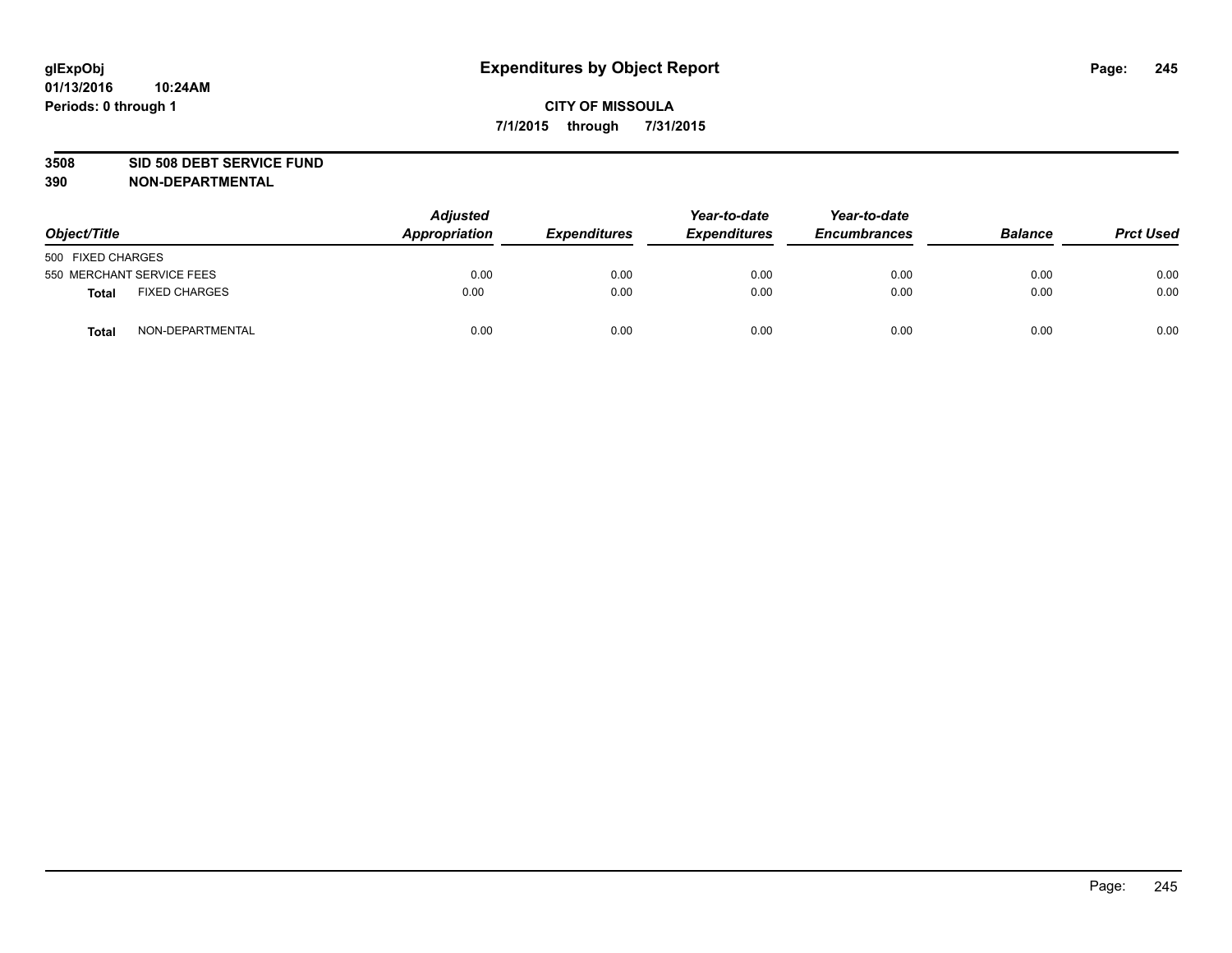### **3508 SID 508 DEBT SERVICE FUND**

| Object/Title                              | <b>Adjusted</b><br>Appropriation | <b>Expenditures</b> | Year-to-date<br><b>Expenditures</b> | Year-to-date<br><b>Encumbrances</b> | <b>Balance</b> | <b>Prct Used</b> |
|-------------------------------------------|----------------------------------|---------------------|-------------------------------------|-------------------------------------|----------------|------------------|
| 500 FIXED CHARGES                         |                                  |                     |                                     |                                     |                |                  |
| 550 MERCHANT SERVICE FEES                 | 0.00                             | 0.00                | 0.00                                | 0.00                                | 0.00           | 0.00             |
| <b>FIXED CHARGES</b><br><b>Total</b>      | 0.00                             | 0.00                | 0.00                                | 0.00                                | 0.00           | 0.00             |
| 800 OTHER OBJECTS                         |                                  |                     |                                     |                                     |                |                  |
| 820 TRANSFERS TO OTHER FUNDS              | 0.00                             | 0.00                | 0.00                                | 0.00                                | 0.00           | 0.00             |
| OTHER OBJECTS<br><b>Total</b>             | 0.00                             | 0.00                | 0.00                                | 0.00                                | 0.00           | 0.00             |
| SID 508 DEBT SERVICE FUND<br><b>Total</b> | 0.00                             | 0.00                | 0.00                                | 0.00                                | 0.00           | 0.00             |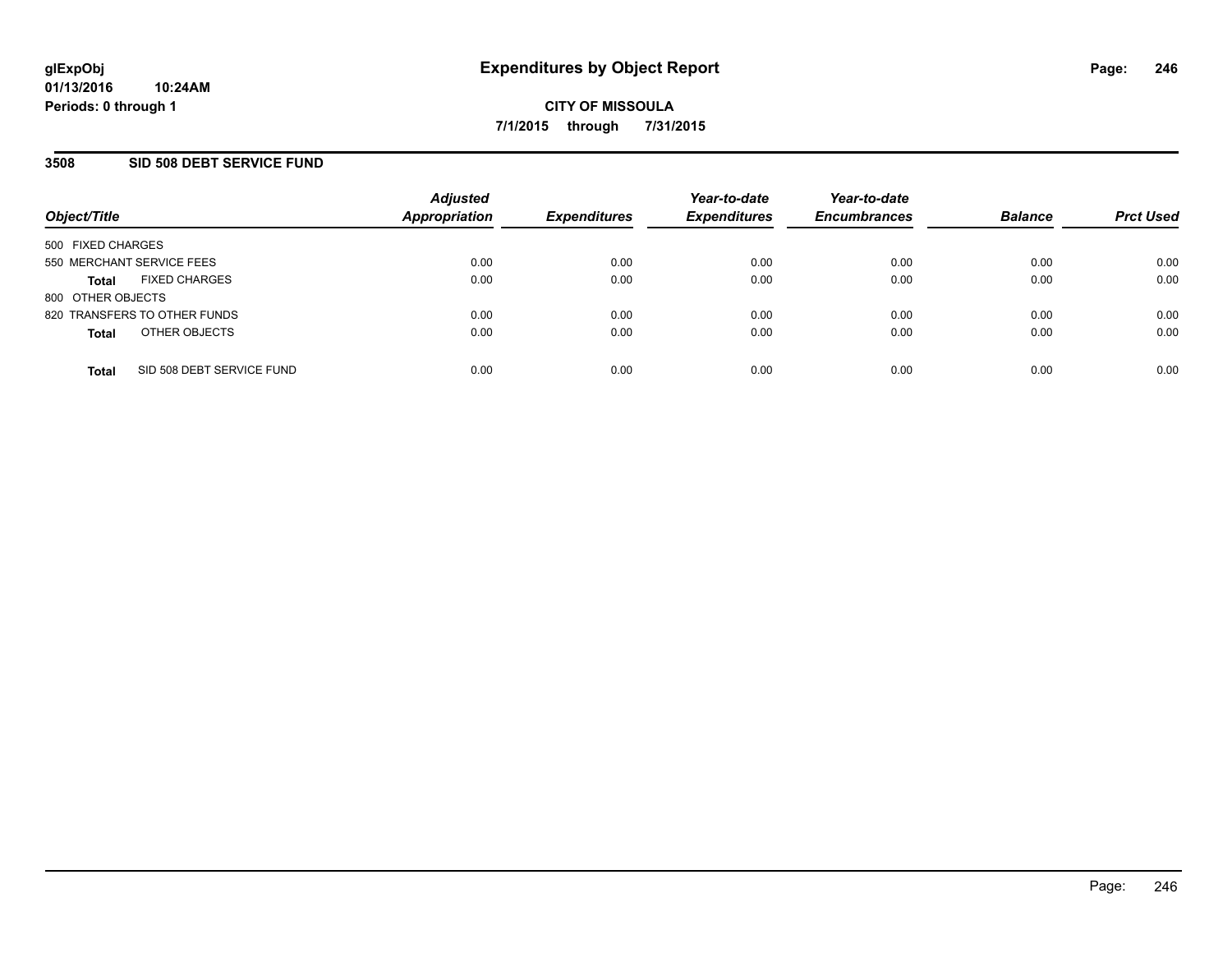# **CITY OF MISSOULA 7/1/2015 through 7/31/2015**

#### **3510 SID 510 DEBT SERVICE FUND**

| Object/Title                            | <b>Adjusted</b><br>Appropriation | <b>Expenditures</b> | Year-to-date<br><b>Expenditures</b> | Year-to-date<br><b>Encumbrances</b> | <b>Balance</b> | <b>Prct Used</b> |
|-----------------------------------------|----------------------------------|---------------------|-------------------------------------|-------------------------------------|----------------|------------------|
| 800 OTHER OBJECTS                       |                                  |                     |                                     |                                     |                |                  |
| 820 TRANSFERS TO OTHER FUNDS            | 0.00                             | 0.00                | 0.00                                | 0.00                                | 0.00           | 0.00             |
| OTHER OBJECTS<br>Total                  | 0.00                             | 0.00                | 0.00                                | 0.00                                | 0.00           | 0.00             |
| *** Title Not Found ***<br><b>Total</b> | 0.00                             | 0.00                | 0.00                                | 0.00                                | 0.00           | 0.00             |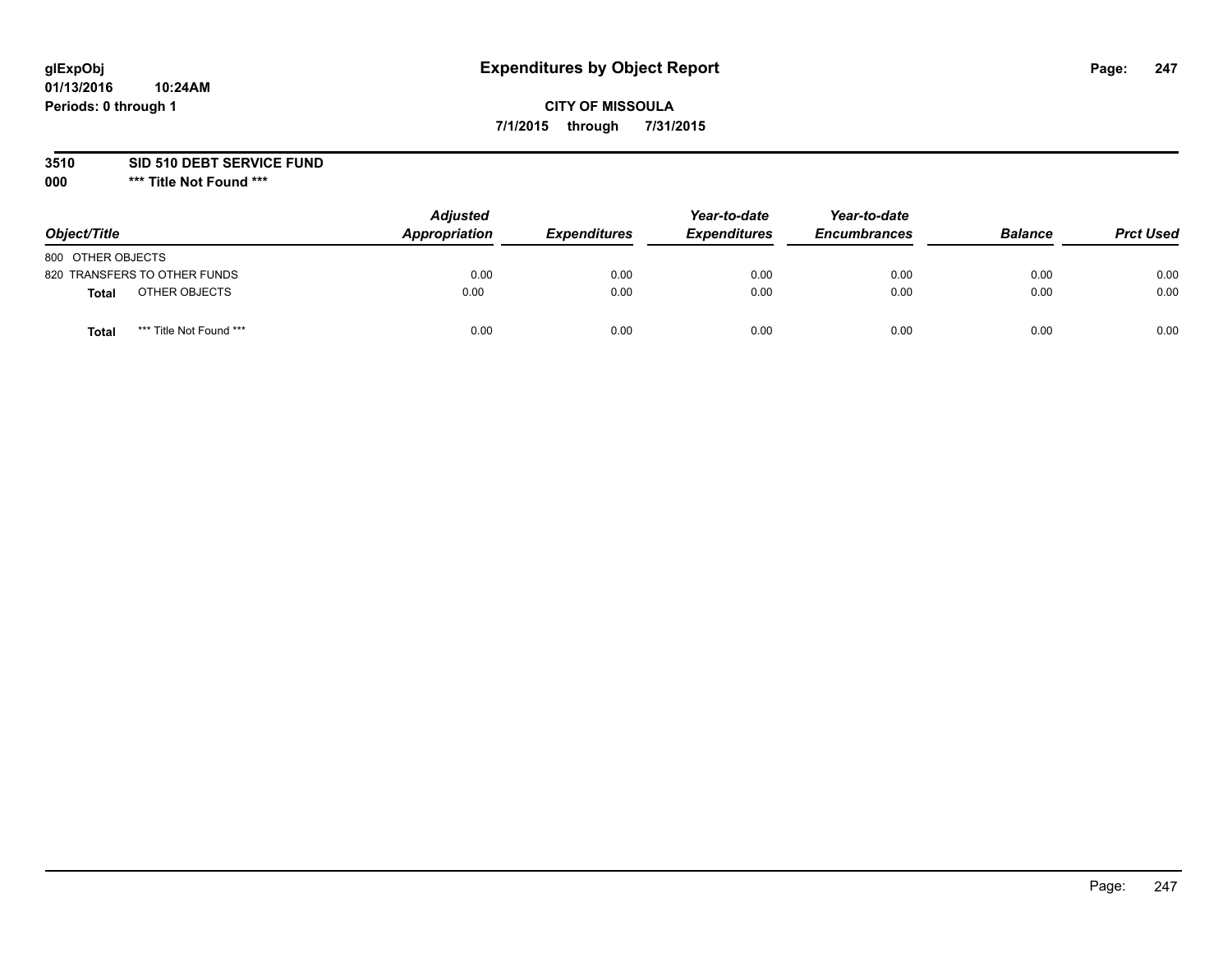#### **3510 SID 510 DEBT SERVICE FUND**

| Object/Title                         | <b>Adjusted</b><br><b>Appropriation</b> | <b>Expenditures</b> | Year-to-date<br><b>Expenditures</b> | Year-to-date<br><b>Encumbrances</b> | <b>Balance</b> | <b>Prct Used</b> |
|--------------------------------------|-----------------------------------------|---------------------|-------------------------------------|-------------------------------------|----------------|------------------|
|                                      |                                         |                     |                                     |                                     |                |                  |
| 500 FIXED CHARGES                    |                                         |                     |                                     |                                     |                |                  |
| 550 MERCHANT SERVICE FEES            | 0.00                                    | 0.00                | 0.00                                | 0.00                                | 0.00           | 0.00             |
| <b>FIXED CHARGES</b><br><b>Total</b> | 0.00                                    | 0.00                | 0.00                                | 0.00                                | 0.00           | 0.00             |
| 600 DEBT SERVICE                     |                                         |                     |                                     |                                     |                |                  |
| 610 PRINCIPAL                        | 0.00                                    | 0.00                | 0.00                                | 0.00                                | 0.00           | 0.00             |
| 620 INTEREST / SERVICE FEES          | 0.00                                    | 0.00                | 0.00                                | 0.00                                | 0.00           | 0.00             |
| <b>DEBT SERVICE</b><br><b>Total</b>  | 0.00                                    | 0.00                | 0.00                                | 0.00                                | 0.00           | 0.00             |
|                                      |                                         |                     |                                     |                                     |                |                  |
| NON-DEPARTMENTAL<br><b>Total</b>     | 0.00                                    | 0.00                | 0.00                                | 0.00                                | 0.00           | 0.00             |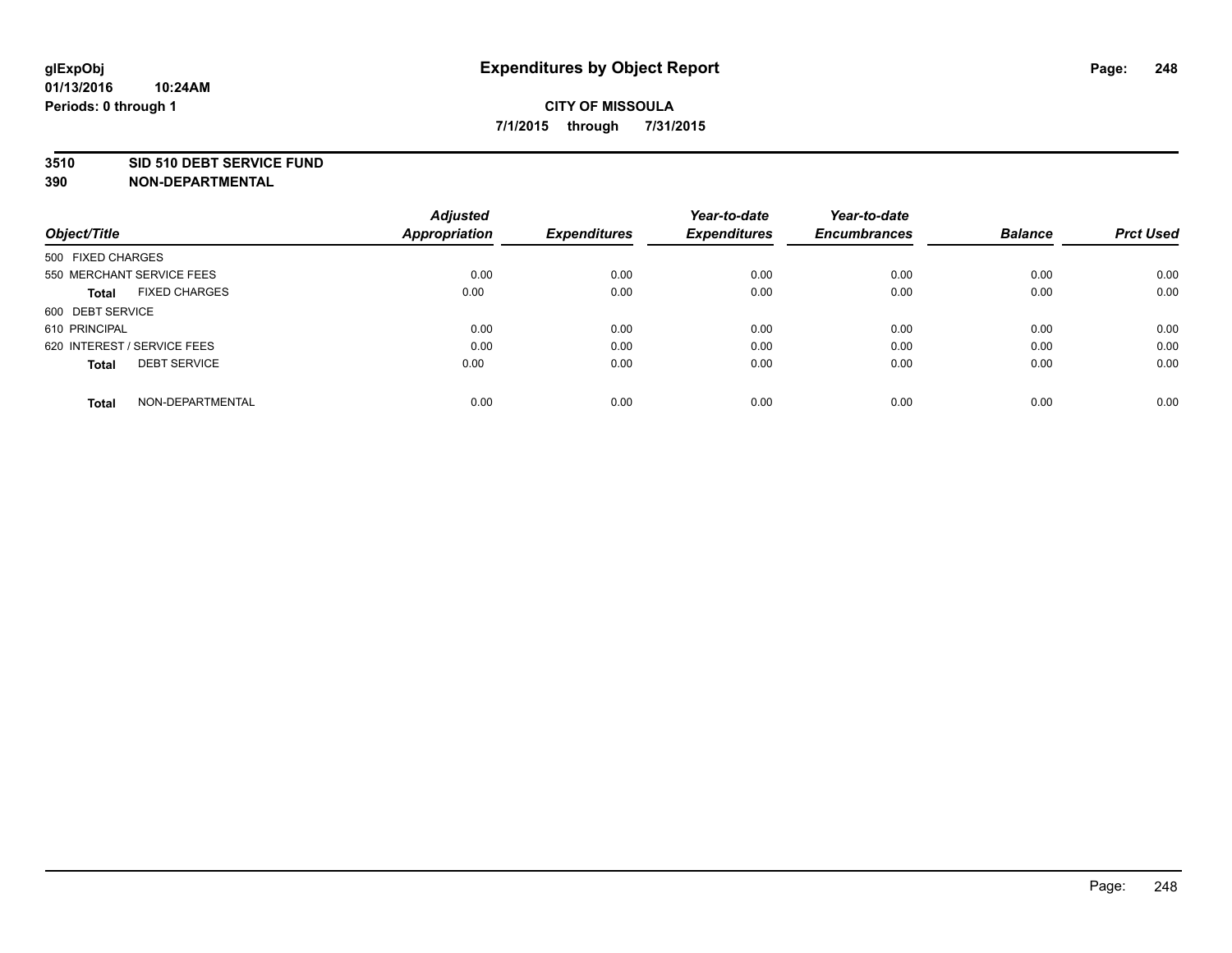### **3510 SID 510 DEBT SERVICE FUND**

| Object/Title                              | <b>Adjusted</b><br><b>Appropriation</b> | <b>Expenditures</b> | Year-to-date<br><b>Expenditures</b> | Year-to-date<br><b>Encumbrances</b> | <b>Balance</b> | <b>Prct Used</b> |
|-------------------------------------------|-----------------------------------------|---------------------|-------------------------------------|-------------------------------------|----------------|------------------|
| 500 FIXED CHARGES                         |                                         |                     |                                     |                                     |                |                  |
| 550 MERCHANT SERVICE FEES                 | 0.00                                    | 0.00                | 0.00                                | 0.00                                | 0.00           | 0.00             |
| <b>FIXED CHARGES</b><br><b>Total</b>      | 0.00                                    | 0.00                | 0.00                                | 0.00                                | 0.00           | 0.00             |
| 600 DEBT SERVICE                          |                                         |                     |                                     |                                     |                |                  |
| 610 PRINCIPAL                             | 0.00                                    | 0.00                | 0.00                                | 0.00                                | 0.00           | 0.00             |
| 620 INTEREST / SERVICE FEES               | 0.00                                    | 0.00                | 0.00                                | 0.00                                | 0.00           | 0.00             |
| <b>DEBT SERVICE</b><br><b>Total</b>       | 0.00                                    | 0.00                | 0.00                                | 0.00                                | 0.00           | 0.00             |
| 800 OTHER OBJECTS                         |                                         |                     |                                     |                                     |                |                  |
| 820 TRANSFERS TO OTHER FUNDS              | 0.00                                    | 0.00                | 0.00                                | 0.00                                | 0.00           | 0.00             |
| OTHER OBJECTS<br><b>Total</b>             | 0.00                                    | 0.00                | 0.00                                | 0.00                                | 0.00           | 0.00             |
| SID 510 DEBT SERVICE FUND<br><b>Total</b> | 0.00                                    | 0.00                | 0.00                                | 0.00                                | 0.00           | 0.00             |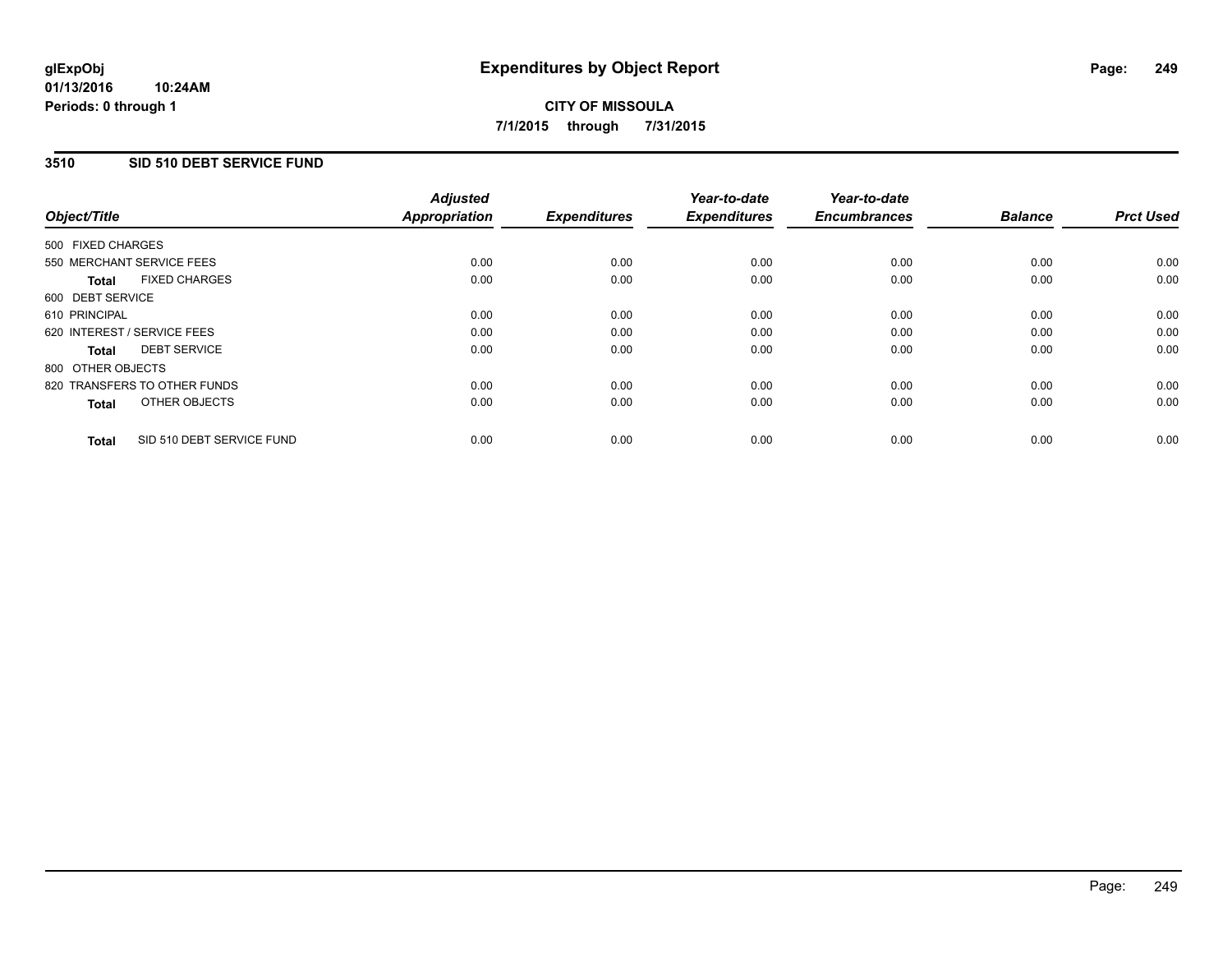# **CITY OF MISSOULA 7/1/2015 through 7/31/2015**

**3511 SID 511 DEBT SERVICE FUND**

| Object/Title                     | <b>Adjusted</b><br>Appropriation | <b>Expenditures</b> | Year-to-date<br><b>Expenditures</b> | Year-to-date<br><b>Encumbrances</b> | <b>Balance</b> | <b>Prct Used</b> |
|----------------------------------|----------------------------------|---------------------|-------------------------------------|-------------------------------------|----------------|------------------|
| 800 OTHER OBJECTS                |                                  |                     |                                     |                                     |                |                  |
| 820 TRANSFERS TO OTHER FUNDS     | 0.00                             | 0.00                | 0.00                                | 0.00                                | 0.00           | 0.00             |
| OTHER OBJECTS<br><b>Total</b>    | 0.00                             | 0.00                | 0.00                                | 0.00                                | 0.00           | 0.00             |
| *** Title Not Found ***<br>Total | 0.00                             | 0.00                | 0.00                                | 0.00                                | 0.00           | 0.00             |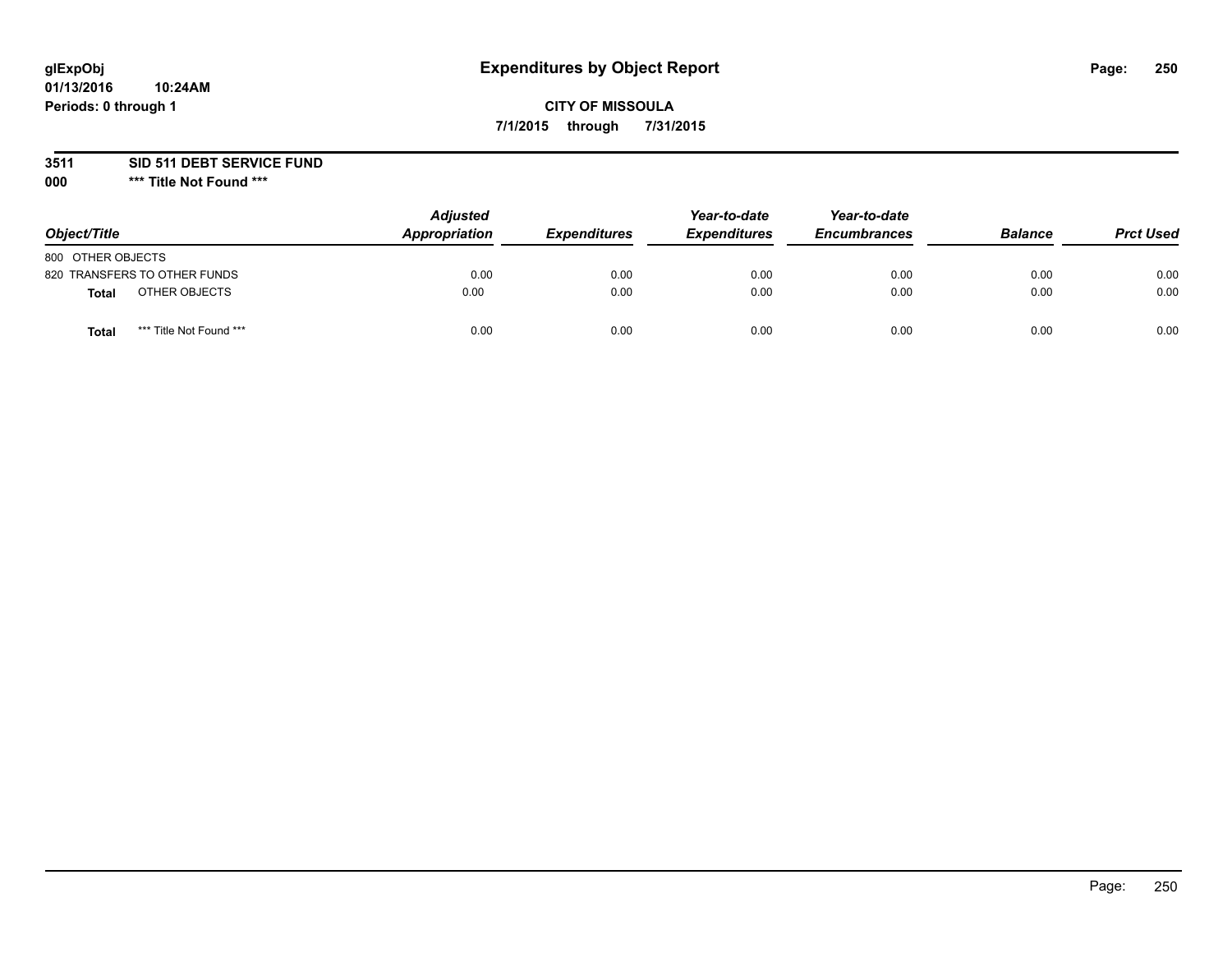#### **3511 SID 511 DEBT SERVICE FUND**

| Object/Title                         | <b>Adjusted</b><br><b>Appropriation</b> | <b>Expenditures</b> | Year-to-date<br><b>Expenditures</b> | Year-to-date<br><b>Encumbrances</b> | <b>Balance</b> | <b>Prct Used</b> |
|--------------------------------------|-----------------------------------------|---------------------|-------------------------------------|-------------------------------------|----------------|------------------|
|                                      |                                         |                     |                                     |                                     |                |                  |
| 500 FIXED CHARGES                    |                                         |                     |                                     |                                     |                |                  |
| 550 MERCHANT SERVICE FEES            | 0.00                                    | 0.00                | 0.00                                | 0.00                                | 0.00           | 0.00             |
| <b>FIXED CHARGES</b><br><b>Total</b> | 0.00                                    | 0.00                | 0.00                                | 0.00                                | 0.00           | 0.00             |
| 600 DEBT SERVICE                     |                                         |                     |                                     |                                     |                |                  |
| 610 PRINCIPAL                        | 0.00                                    | 0.00                | 0.00                                | 0.00                                | 0.00           | 0.00             |
| 620 INTEREST / SERVICE FEES          | 0.00                                    | 0.00                | 0.00                                | 0.00                                | 0.00           | 0.00             |
| <b>DEBT SERVICE</b><br><b>Total</b>  | 0.00                                    | 0.00                | 0.00                                | 0.00                                | 0.00           | 0.00             |
| NON-DEPARTMENTAL<br><b>Total</b>     | 0.00                                    | 0.00                | 0.00                                | 0.00                                | 0.00           | 0.00             |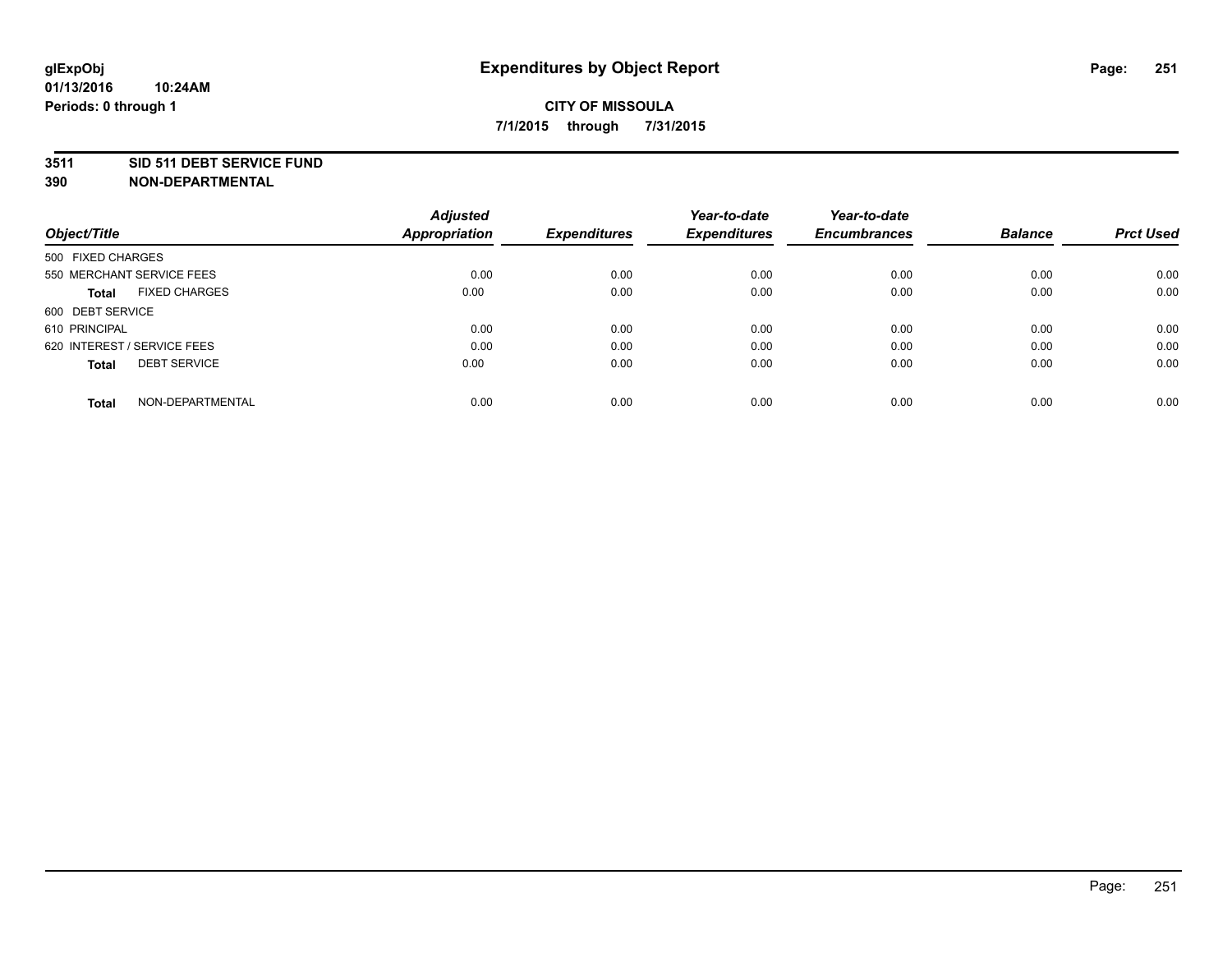#### **01/13/2016 10:24AM Periods: 0 through 1**

# **CITY OF MISSOULA 7/1/2015 through 7/31/2015**

### **3511 SID 511 DEBT SERVICE FUND**

| Object/Title      |                              | <b>Adjusted</b><br><b>Appropriation</b> | <b>Expenditures</b> | Year-to-date<br><b>Expenditures</b> | Year-to-date<br><b>Encumbrances</b> | <b>Balance</b> | <b>Prct Used</b> |
|-------------------|------------------------------|-----------------------------------------|---------------------|-------------------------------------|-------------------------------------|----------------|------------------|
| 500 FIXED CHARGES |                              |                                         |                     |                                     |                                     |                |                  |
|                   | 550 MERCHANT SERVICE FEES    | 0.00                                    | 0.00                | 0.00                                | 0.00                                | 0.00           | 0.00             |
| <b>Total</b>      | <b>FIXED CHARGES</b>         | 0.00                                    | 0.00                | 0.00                                | 0.00                                | 0.00           | 0.00             |
| 600 DEBT SERVICE  |                              |                                         |                     |                                     |                                     |                |                  |
| 610 PRINCIPAL     |                              | 0.00                                    | 0.00                | 0.00                                | 0.00                                | 0.00           | 0.00             |
|                   | 620 INTEREST / SERVICE FEES  | 0.00                                    | 0.00                | 0.00                                | 0.00                                | 0.00           | 0.00             |
| Total             | <b>DEBT SERVICE</b>          | 0.00                                    | 0.00                | 0.00                                | 0.00                                | 0.00           | 0.00             |
| 800 OTHER OBJECTS |                              |                                         |                     |                                     |                                     |                |                  |
|                   | 820 TRANSFERS TO OTHER FUNDS | 0.00                                    | 0.00                | 0.00                                | 0.00                                | 0.00           | 0.00             |
| <b>Total</b>      | OTHER OBJECTS                | 0.00                                    | 0.00                | 0.00                                | 0.00                                | 0.00           | 0.00             |
| <b>Total</b>      | SID 511 DEBT SERVICE FUND    | 0.00                                    | 0.00                | 0.00                                | 0.00                                | 0.00           | 0.00             |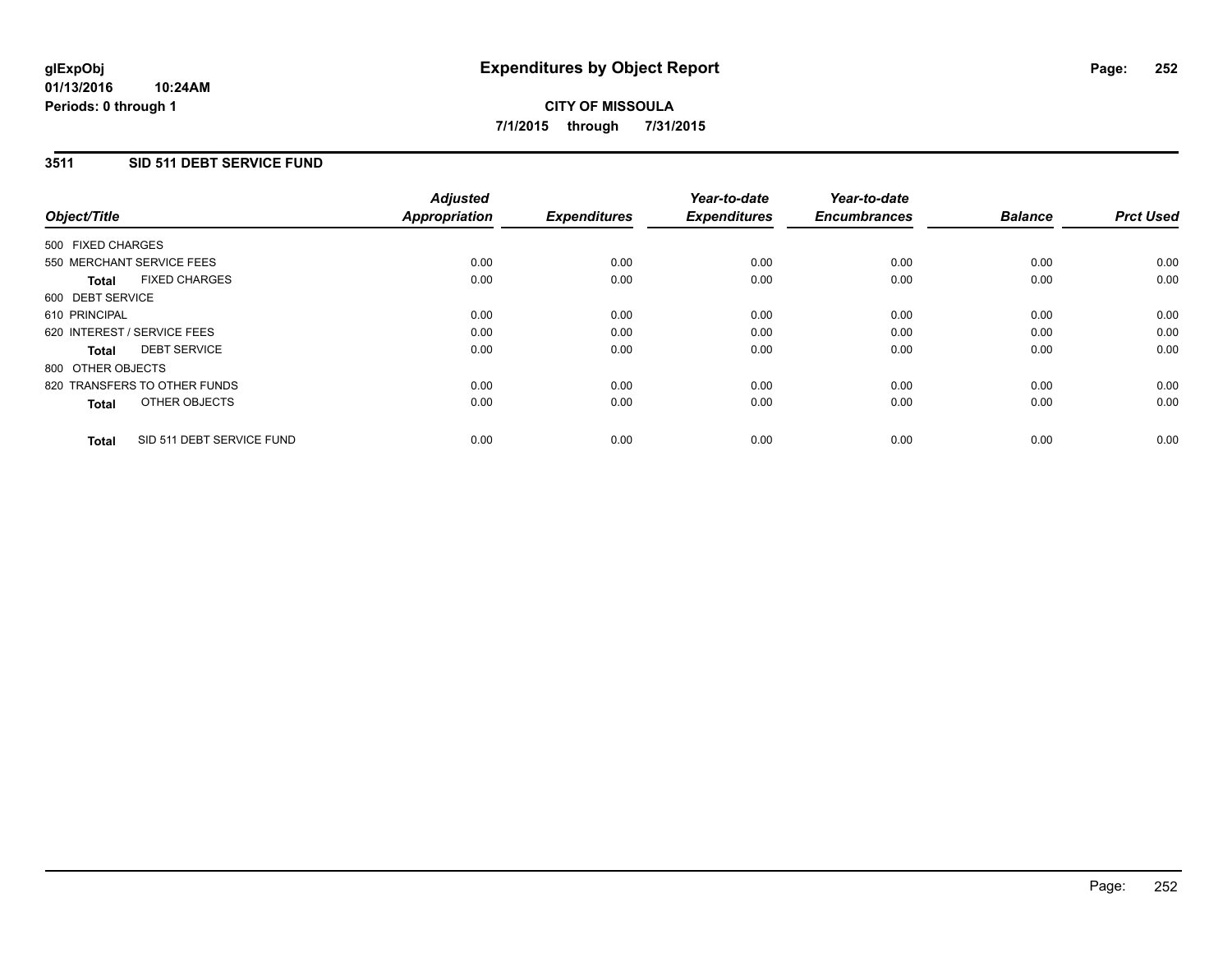#### **3512 SID 512 DEBT SERVICE FUND**

|                                     | <b>Adjusted</b>      | <b>Expenditures</b> | Year-to-date<br><b>Expenditures</b> | Year-to-date        | <b>Balance</b> | <b>Prct Used</b> |
|-------------------------------------|----------------------|---------------------|-------------------------------------|---------------------|----------------|------------------|
| Object/Title                        | <b>Appropriation</b> |                     |                                     | <b>Encumbrances</b> |                |                  |
| 500 FIXED CHARGES                   |                      |                     |                                     |                     |                |                  |
| 550 MERCHANT SERVICE FEES           | 0.00                 | 0.00                | 0.00                                | 0.00                | 0.00           | 0.00             |
| <b>FIXED CHARGES</b><br>Total       | 0.00                 | 0.00                | 0.00                                | 0.00                | 0.00           | 0.00             |
| 600 DEBT SERVICE                    |                      |                     |                                     |                     |                |                  |
| 610 PRINCIPAL                       | 29.670.00            | 0.00                | 0.00                                | 0.00                | 29.670.00      | 0.00             |
| 620 INTEREST / SERVICE FEES         | 3,685.00             | 0.00                | 0.00                                | 0.00                | 3,685.00       | 0.00             |
| <b>DEBT SERVICE</b><br><b>Total</b> | 33.355.00            | 0.00                | 0.00                                | 0.00                | 33.355.00      | 0.00             |
| NON-DEPARTMENTAL<br><b>Total</b>    | 33,355.00            | 0.00                | 0.00                                | 0.00                | 33,355.00      | 0.00             |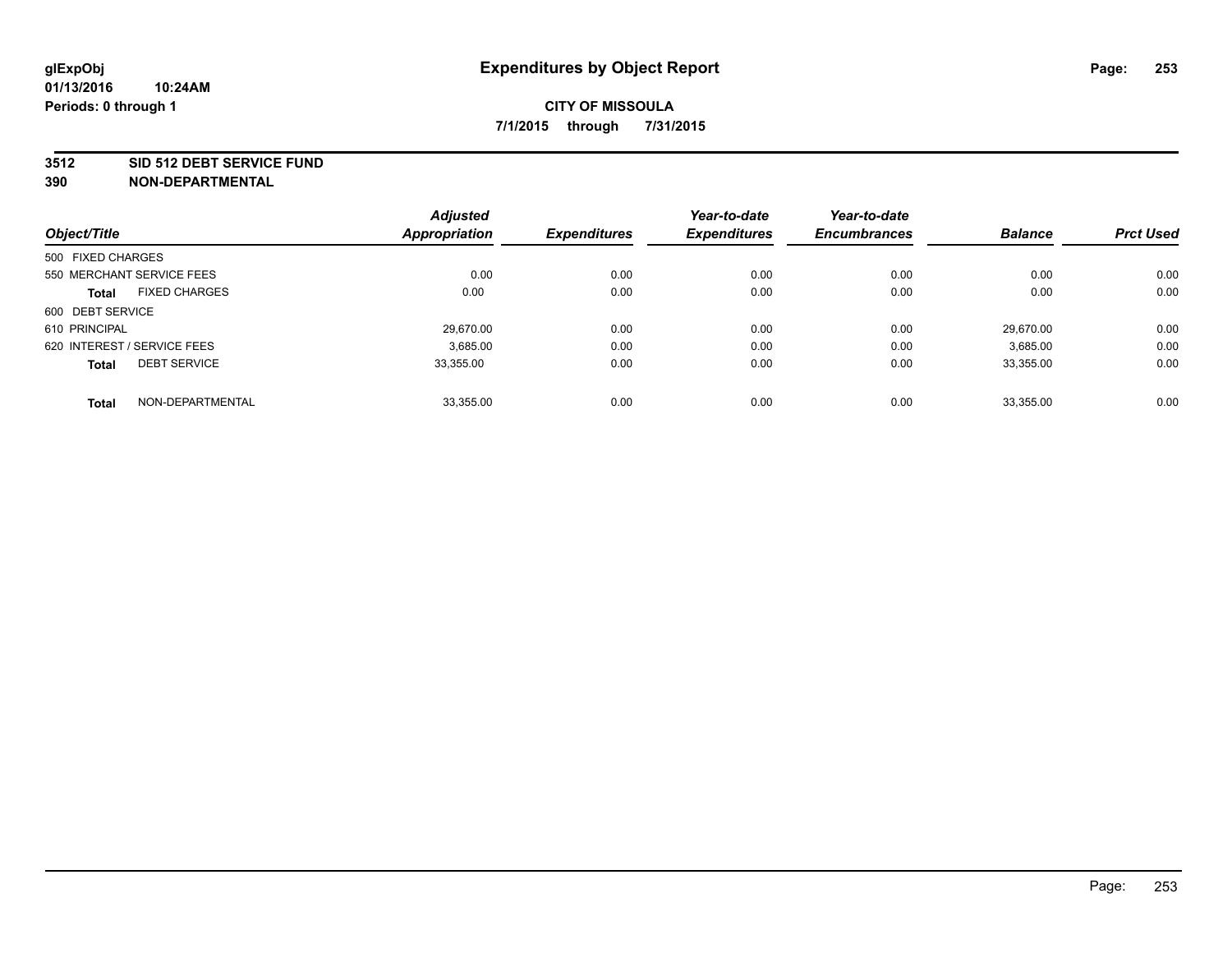### **3512 SID 512 DEBT SERVICE FUND**

| Object/Title                              | <b>Adjusted</b><br>Appropriation | <b>Expenditures</b> | Year-to-date<br><b>Expenditures</b> | Year-to-date<br><b>Encumbrances</b> | <b>Balance</b> | <b>Prct Used</b> |
|-------------------------------------------|----------------------------------|---------------------|-------------------------------------|-------------------------------------|----------------|------------------|
| 500 FIXED CHARGES                         |                                  |                     |                                     |                                     |                |                  |
| 550 MERCHANT SERVICE FEES                 | 0.00                             | 0.00                | 0.00                                | 0.00                                | 0.00           | 0.00             |
| <b>FIXED CHARGES</b><br><b>Total</b>      | 0.00                             | 0.00                | 0.00                                | 0.00                                | 0.00           | 0.00             |
| 600 DEBT SERVICE                          |                                  |                     |                                     |                                     |                |                  |
| 610 PRINCIPAL                             | 29,670.00                        | 0.00                | 0.00                                | 0.00                                | 29.670.00      | 0.00             |
| 620 INTEREST / SERVICE FEES               | 3,685.00                         | 0.00                | 0.00                                | 0.00                                | 3,685.00       | 0.00             |
| <b>DEBT SERVICE</b><br><b>Total</b>       | 33,355.00                        | 0.00                | 0.00                                | 0.00                                | 33.355.00      | 0.00             |
| SID 512 DEBT SERVICE FUND<br><b>Total</b> | 33,355.00                        | 0.00                | 0.00                                | 0.00                                | 33.355.00      | 0.00             |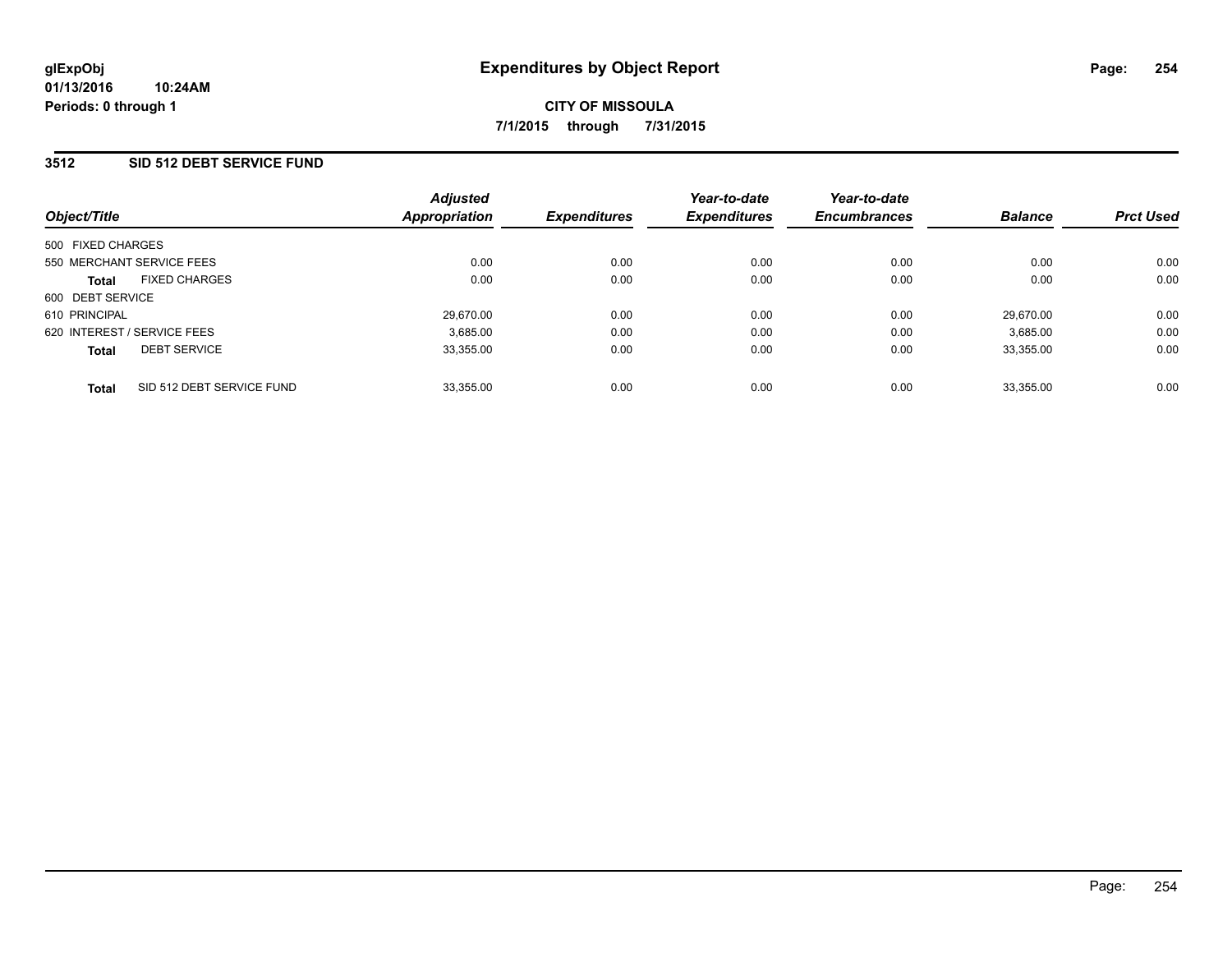### **3513 SID 513 DEBT SERVICE FUND**

**280 PUBLIC WORKS OPERATIONS**

| Object/Title                            | <b>Adjusted</b><br><b>Appropriation</b> | <b>Expenditures</b> | Year-to-date<br><b>Expenditures</b> | Year-to-date<br><b>Encumbrances</b> | <b>Balance</b> | <b>Prct Used</b> |
|-----------------------------------------|-----------------------------------------|---------------------|-------------------------------------|-------------------------------------|----------------|------------------|
| 500 FIXED CHARGES                       |                                         |                     |                                     |                                     |                |                  |
| 550 MERCHANT SERVICE FEES               | 0.00                                    | 0.00                | 0.00                                | 0.00                                | 0.00           | 0.00             |
| <b>FIXED CHARGES</b><br><b>Total</b>    | 0.00                                    | 0.00                | 0.00                                | 0.00                                | 0.00           | 0.00             |
| 800 OTHER OBJECTS                       |                                         |                     |                                     |                                     |                |                  |
| 820 TRANSFERS TO OTHER FUNDS            | 0.00                                    | 0.00                | 0.00                                | 0.00                                | 0.00           | 0.00             |
| OTHER OBJECTS<br><b>Total</b>           | 0.00                                    | 0.00                | 0.00                                | 0.00                                | 0.00           | 0.00             |
| PUBLIC WORKS OPERATIONS<br><b>Total</b> | 0.00                                    | 0.00                | 0.00                                | 0.00                                | 0.00           | 0.00             |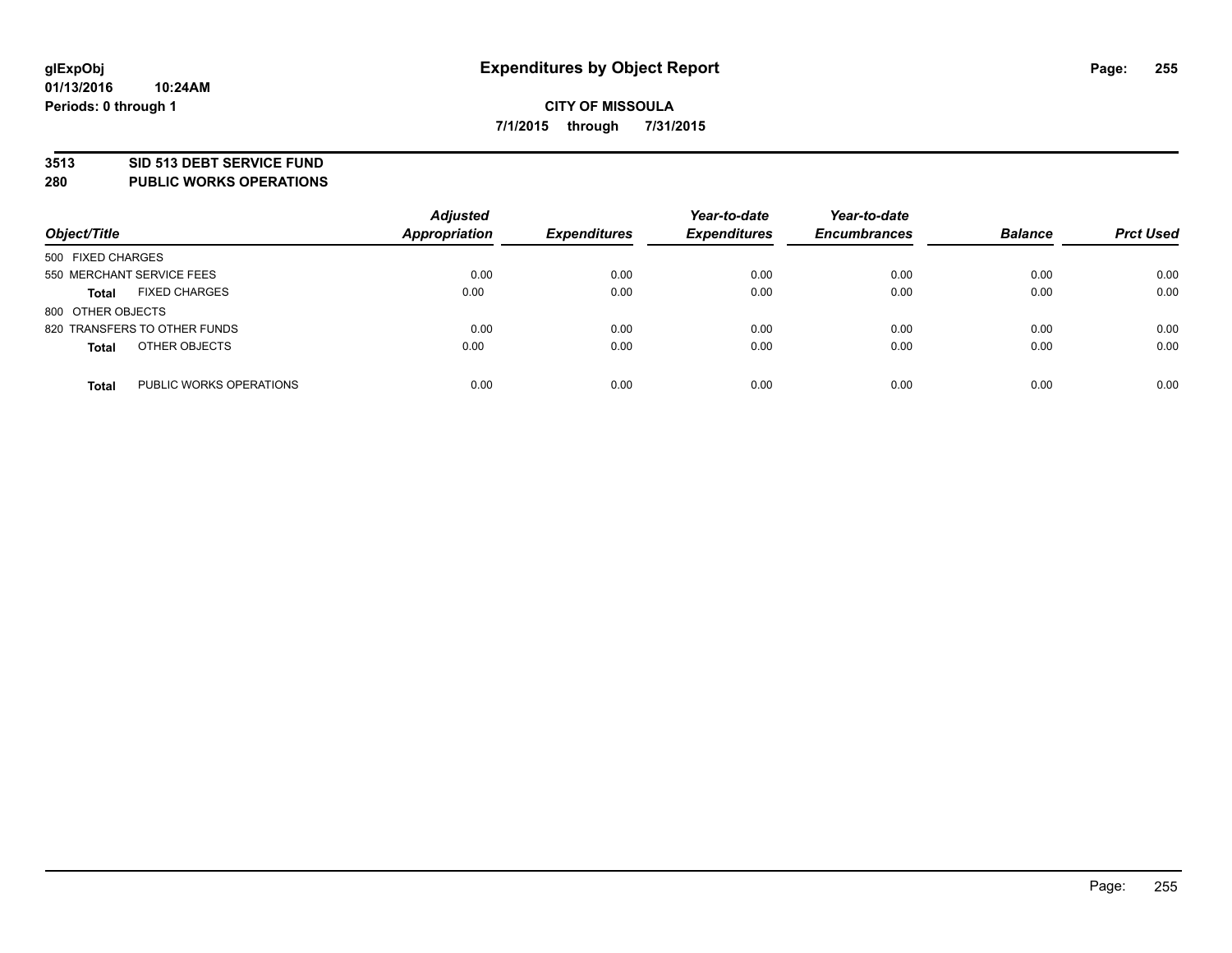#### **3513 SID 513 DEBT SERVICE FUND**

| Object/Title                         | <b>Adjusted</b><br>Appropriation | <b>Expenditures</b> | Year-to-date<br><b>Expenditures</b> | Year-to-date<br><b>Encumbrances</b> | <b>Balance</b> | <b>Prct Used</b> |
|--------------------------------------|----------------------------------|---------------------|-------------------------------------|-------------------------------------|----------------|------------------|
| 500 FIXED CHARGES                    |                                  |                     |                                     |                                     |                |                  |
| 550 MERCHANT SERVICE FEES            | 0.00                             | 0.00                | 0.00                                | 0.00                                | 0.00           | 0.00             |
| <b>FIXED CHARGES</b><br><b>Total</b> | 0.00                             | 0.00                | 0.00                                | 0.00                                | 0.00           | 0.00             |
| 600 DEBT SERVICE                     |                                  |                     |                                     |                                     |                |                  |
| 610 PRINCIPAL                        | 0.00                             | 0.00                | 0.00                                | 0.00                                | 0.00           | 0.00             |
| 620 INTEREST / SERVICE FEES          | 0.00                             | 0.00                | 0.00                                | 0.00                                | 0.00           | 0.00             |
| <b>DEBT SERVICE</b><br><b>Total</b>  | 0.00                             | 0.00                | 0.00                                | 0.00                                | 0.00           | 0.00             |
| 800 OTHER OBJECTS                    |                                  |                     |                                     |                                     |                |                  |
| 820 TRANSFERS TO OTHER FUNDS         | 0.00                             | 0.00                | 0.00                                | 0.00                                | 0.00           | 0.00             |
| OTHER OBJECTS<br><b>Total</b>        | 0.00                             | 0.00                | 0.00                                | 0.00                                | 0.00           | 0.00             |
| NON-DEPARTMENTAL<br><b>Total</b>     | 0.00                             | 0.00                | 0.00                                | 0.00                                | 0.00           | 0.00             |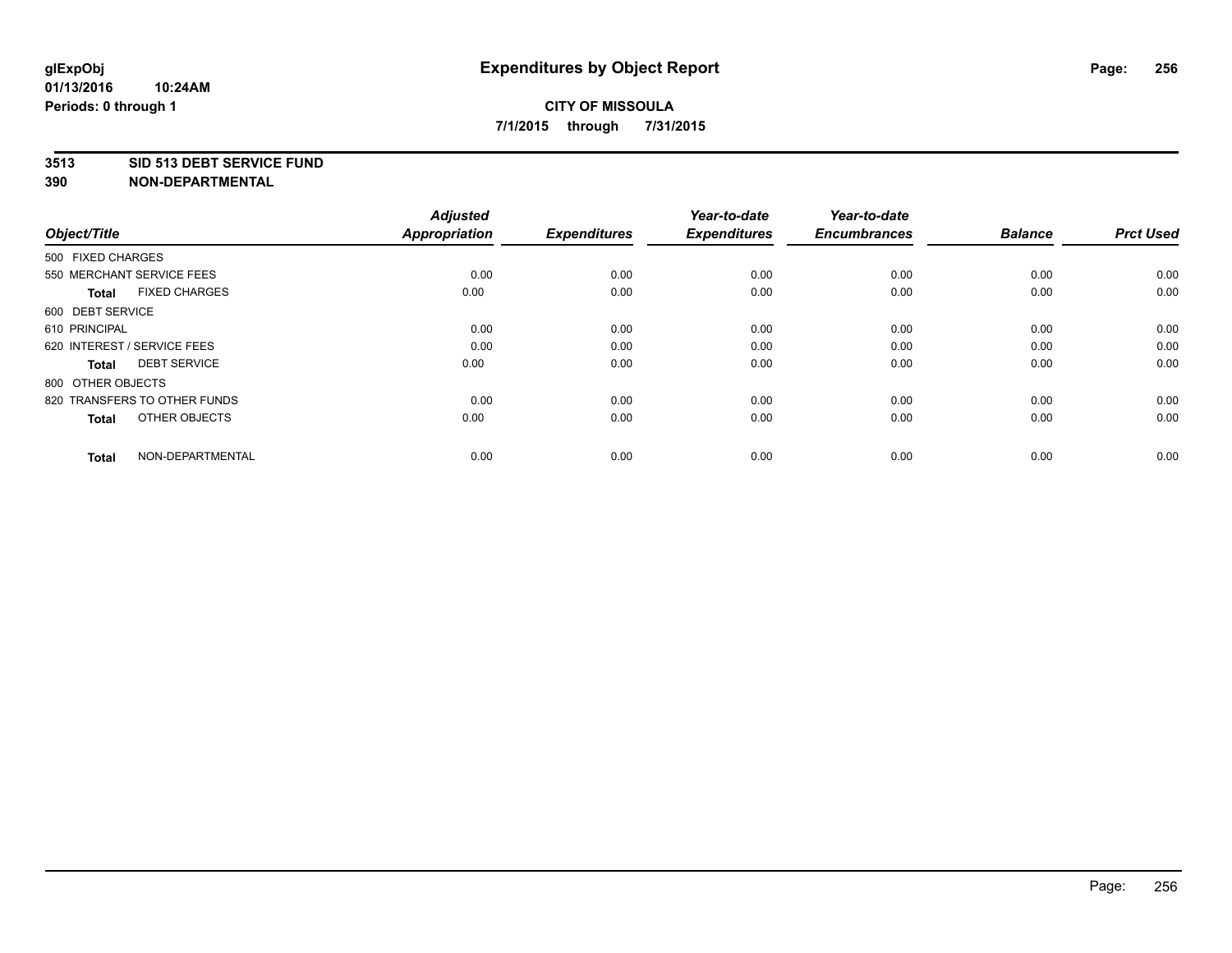### **3513 SID 513 DEBT SERVICE FUND**

| Object/Title                              | <b>Adjusted</b><br><b>Appropriation</b> | <b>Expenditures</b> | Year-to-date<br><b>Expenditures</b> | Year-to-date<br><b>Encumbrances</b> | <b>Balance</b> | <b>Prct Used</b> |
|-------------------------------------------|-----------------------------------------|---------------------|-------------------------------------|-------------------------------------|----------------|------------------|
|                                           |                                         |                     |                                     |                                     |                |                  |
| 500 FIXED CHARGES                         |                                         |                     |                                     |                                     |                |                  |
| 550 MERCHANT SERVICE FEES                 | 0.00                                    | 0.00                | 0.00                                | 0.00                                | 0.00           | 0.00             |
| <b>FIXED CHARGES</b><br>Total             | 0.00                                    | 0.00                | 0.00                                | 0.00                                | 0.00           | 0.00             |
| 600 DEBT SERVICE                          |                                         |                     |                                     |                                     |                |                  |
| 610 PRINCIPAL                             | 0.00                                    | 0.00                | 0.00                                | 0.00                                | 0.00           | 0.00             |
| 620 INTEREST / SERVICE FEES               | 0.00                                    | 0.00                | 0.00                                | 0.00                                | 0.00           | 0.00             |
| <b>DEBT SERVICE</b><br><b>Total</b>       | 0.00                                    | 0.00                | 0.00                                | 0.00                                | 0.00           | 0.00             |
| 800 OTHER OBJECTS                         |                                         |                     |                                     |                                     |                |                  |
| 820 TRANSFERS TO OTHER FUNDS              | 0.00                                    | 0.00                | 0.00                                | 0.00                                | 0.00           | 0.00             |
| OTHER OBJECTS<br><b>Total</b>             | 0.00                                    | 0.00                | 0.00                                | 0.00                                | 0.00           | 0.00             |
|                                           |                                         |                     |                                     |                                     |                |                  |
| SID 513 DEBT SERVICE FUND<br><b>Total</b> | 0.00                                    | 0.00                | 0.00                                | 0.00                                | 0.00           | 0.00             |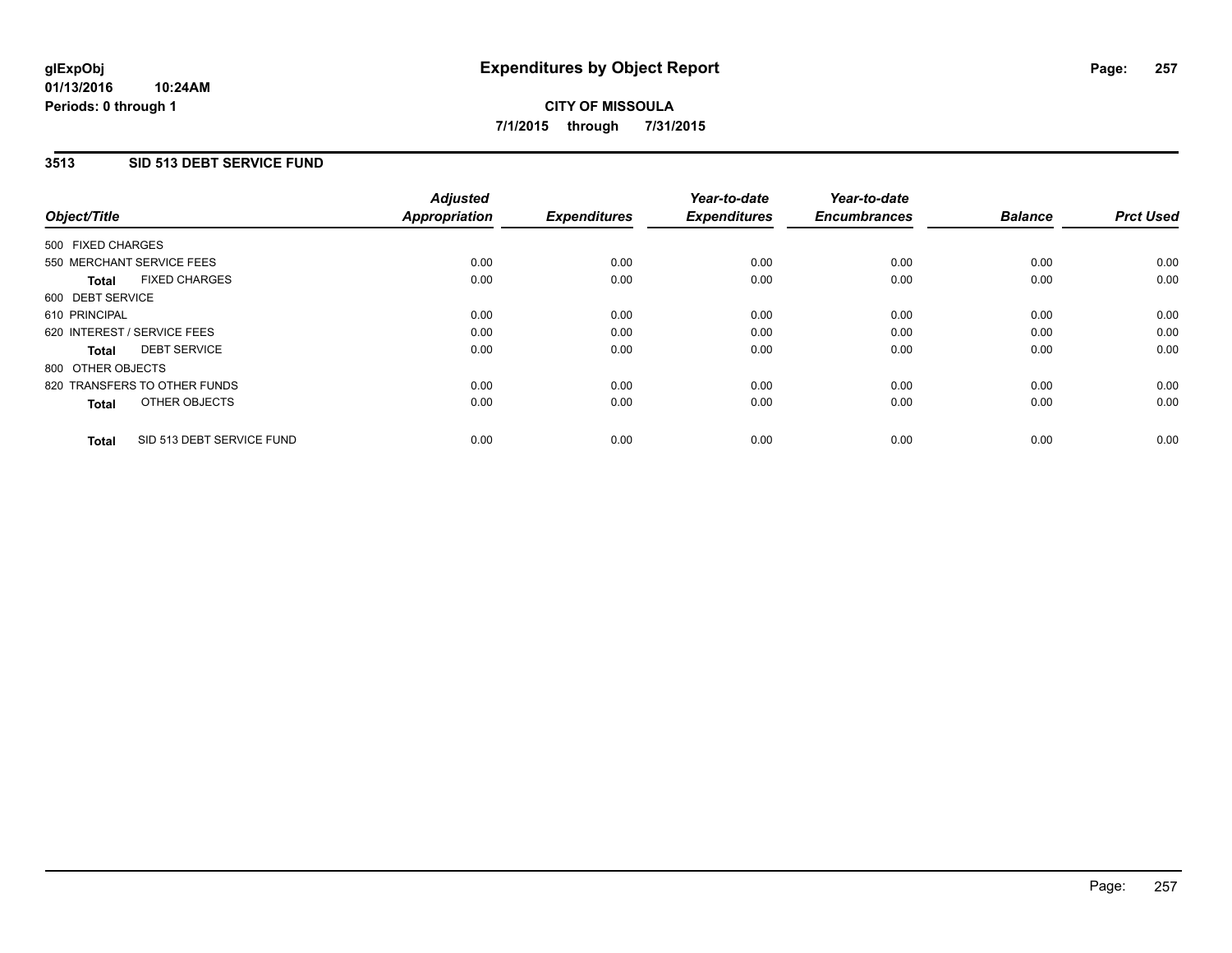# **glExpObj Expenditures by Object Report Page: 258**

## **CITY OF MISSOULA 7/1/2015 through 7/31/2015**

### **3514 SID 514 DEBT SERVICE FUND**

**000 \*\*\* Title Not Found \*\*\***

| Object/Title                            | <b>Adjusted</b><br>Appropriation | <b>Expenditures</b> | Year-to-date<br><b>Expenditures</b> | Year-to-date<br><b>Encumbrances</b> | <b>Balance</b> | <b>Prct Used</b> |
|-----------------------------------------|----------------------------------|---------------------|-------------------------------------|-------------------------------------|----------------|------------------|
| 800 OTHER OBJECTS                       |                                  |                     |                                     |                                     |                |                  |
| 820 TRANSFERS TO OTHER FUNDS            | 0.00                             | 0.00                | 0.00                                | 0.00                                | 0.00           | 0.00             |
| OTHER OBJECTS<br>Total                  | 0.00                             | 0.00                | 0.00                                | 0.00                                | 0.00           | 0.00             |
| *** Title Not Found ***<br><b>Total</b> | 0.00                             | 0.00                | 0.00                                | 0.00                                | 0.00           | 0.00             |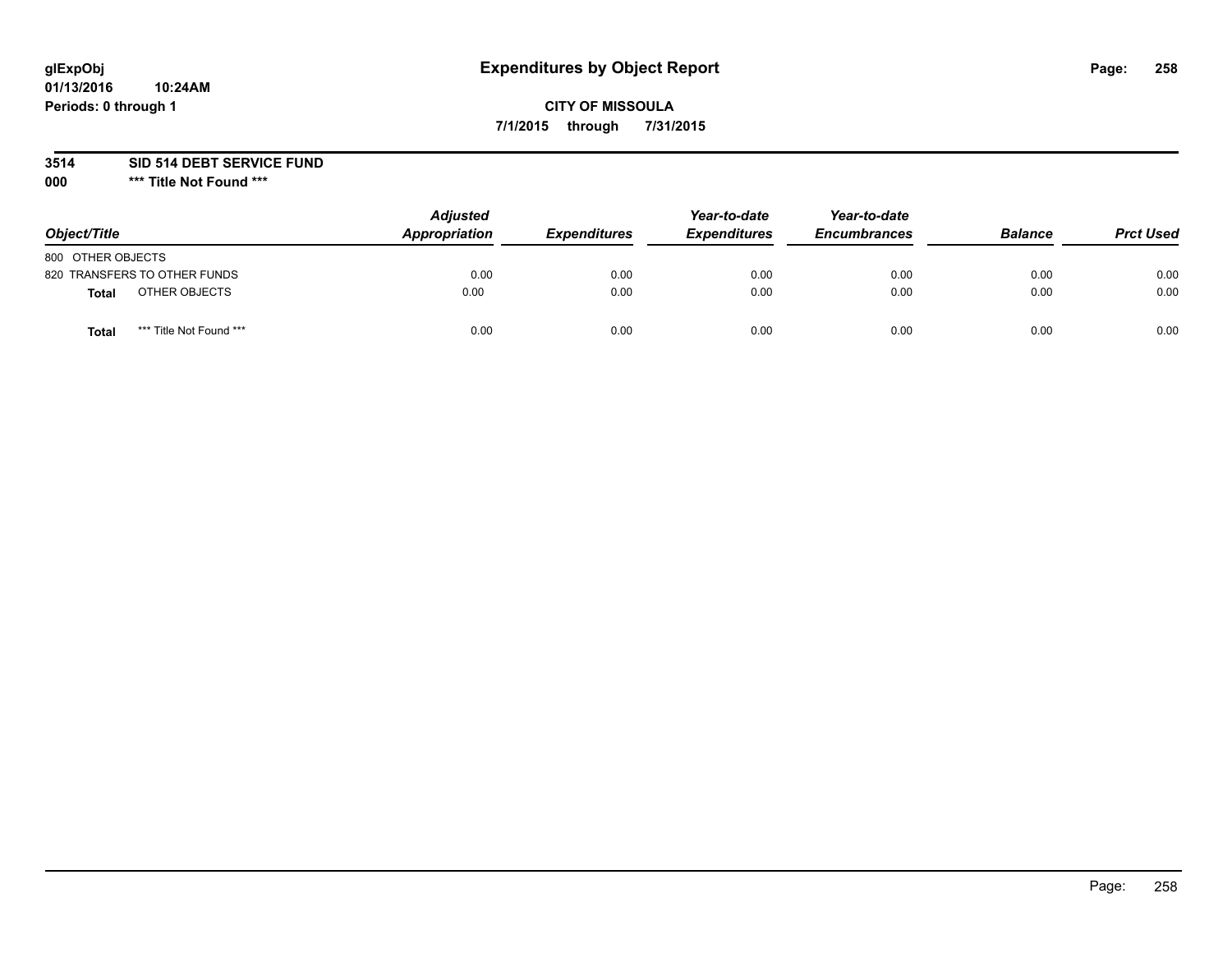#### **3514 SID 514 DEBT SERVICE FUND**

| Object/Title                         | <b>Adjusted</b><br><b>Appropriation</b> | <b>Expenditures</b> | Year-to-date<br><b>Expenditures</b> | Year-to-date<br><b>Encumbrances</b> | <b>Balance</b> | <b>Prct Used</b> |
|--------------------------------------|-----------------------------------------|---------------------|-------------------------------------|-------------------------------------|----------------|------------------|
|                                      |                                         |                     |                                     |                                     |                |                  |
| 500 FIXED CHARGES                    |                                         |                     |                                     |                                     |                |                  |
| 550 MERCHANT SERVICE FEES            | 0.00                                    | 0.00                | 0.00                                | 0.00                                | 0.00           | 0.00             |
| <b>FIXED CHARGES</b><br><b>Total</b> | 0.00                                    | 0.00                | 0.00                                | 0.00                                | 0.00           | 0.00             |
| 600 DEBT SERVICE                     |                                         |                     |                                     |                                     |                |                  |
| 610 PRINCIPAL                        | 0.00                                    | 0.00                | 0.00                                | 0.00                                | 0.00           | 0.00             |
| 620 INTEREST / SERVICE FEES          | 0.00                                    | 0.00                | 0.00                                | 0.00                                | 0.00           | 0.00             |
| <b>DEBT SERVICE</b><br><b>Total</b>  | 0.00                                    | 0.00                | 0.00                                | 0.00                                | 0.00           | 0.00             |
|                                      |                                         |                     |                                     |                                     |                |                  |
| NON-DEPARTMENTAL<br><b>Total</b>     | 0.00                                    | 0.00                | 0.00                                | 0.00                                | 0.00           | 0.00             |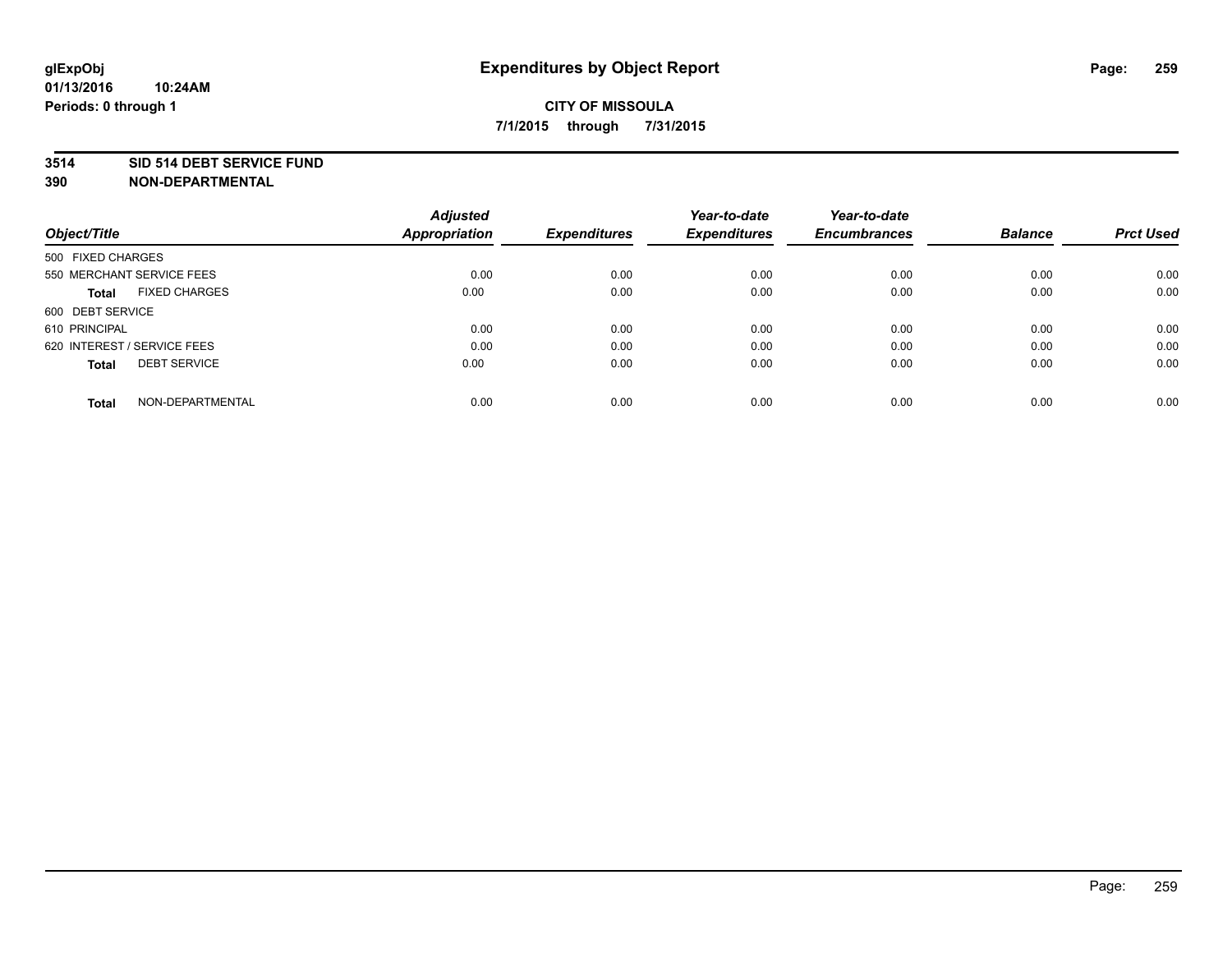### **3514 SID 514 DEBT SERVICE FUND**

| Object/Title                              | <b>Adjusted</b><br><b>Appropriation</b> | <b>Expenditures</b> | Year-to-date<br><b>Expenditures</b> | Year-to-date<br><b>Encumbrances</b> | <b>Balance</b> | <b>Prct Used</b> |
|-------------------------------------------|-----------------------------------------|---------------------|-------------------------------------|-------------------------------------|----------------|------------------|
|                                           |                                         |                     |                                     |                                     |                |                  |
| 500 FIXED CHARGES                         |                                         |                     |                                     |                                     |                |                  |
| 550 MERCHANT SERVICE FEES                 | 0.00                                    | 0.00                | 0.00                                | 0.00                                | 0.00           | 0.00             |
| <b>FIXED CHARGES</b><br>Total             | 0.00                                    | 0.00                | 0.00                                | 0.00                                | 0.00           | 0.00             |
| 600 DEBT SERVICE                          |                                         |                     |                                     |                                     |                |                  |
| 610 PRINCIPAL                             | 0.00                                    | 0.00                | 0.00                                | 0.00                                | 0.00           | 0.00             |
| 620 INTEREST / SERVICE FEES               | 0.00                                    | 0.00                | 0.00                                | 0.00                                | 0.00           | 0.00             |
| <b>DEBT SERVICE</b><br><b>Total</b>       | 0.00                                    | 0.00                | 0.00                                | 0.00                                | 0.00           | 0.00             |
| 800 OTHER OBJECTS                         |                                         |                     |                                     |                                     |                |                  |
| 820 TRANSFERS TO OTHER FUNDS              | 0.00                                    | 0.00                | 0.00                                | 0.00                                | 0.00           | 0.00             |
| OTHER OBJECTS<br><b>Total</b>             | 0.00                                    | 0.00                | 0.00                                | 0.00                                | 0.00           | 0.00             |
|                                           |                                         |                     |                                     |                                     |                |                  |
| SID 514 DEBT SERVICE FUND<br><b>Total</b> | 0.00                                    | 0.00                | 0.00                                | 0.00                                | 0.00           | 0.00             |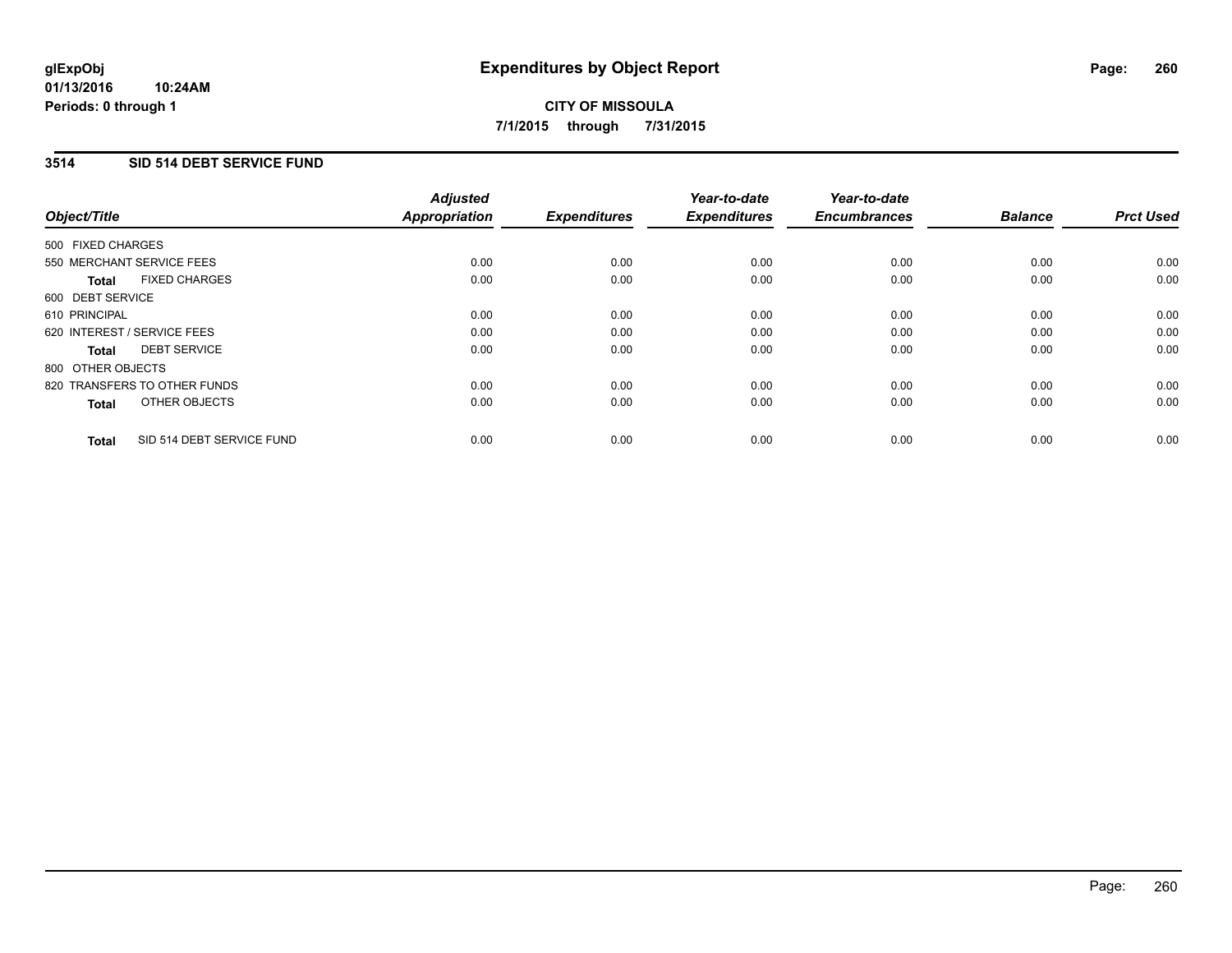#### **3515 SID 515 DEBT SERVICE FUND**

| Object/Title                         | <b>Adjusted</b><br><b>Appropriation</b> | <b>Expenditures</b> | Year-to-date<br><b>Expenditures</b> | Year-to-date<br><b>Encumbrances</b> | <b>Balance</b> | <b>Prct Used</b> |
|--------------------------------------|-----------------------------------------|---------------------|-------------------------------------|-------------------------------------|----------------|------------------|
| 500 FIXED CHARGES                    |                                         |                     |                                     |                                     |                |                  |
| 550 MERCHANT SERVICE FEES            | 0.00                                    | 0.00                | 0.00                                | 0.00                                | 0.00           | 0.00             |
| <b>FIXED CHARGES</b><br><b>Total</b> | 0.00                                    | 0.00                | 0.00                                | 0.00                                | 0.00           | 0.00             |
| 600 DEBT SERVICE                     |                                         |                     |                                     |                                     |                |                  |
| 610 PRINCIPAL                        | 0.00                                    | 0.00                | 0.00                                | 0.00                                | 0.00           | 0.00             |
| 620 INTEREST / SERVICE FEES          | 0.00                                    | 0.00                | 0.00                                | 0.00                                | 0.00           | 0.00             |
| <b>DEBT SERVICE</b><br><b>Total</b>  | 0.00                                    | 0.00                | 0.00                                | 0.00                                | 0.00           | 0.00             |
| 800 OTHER OBJECTS                    |                                         |                     |                                     |                                     |                |                  |
| 820 TRANSFERS TO OTHER FUNDS         | 0.00                                    | 0.00                | 0.00                                | 0.00                                | 0.00           | 0.00             |
| OTHER OBJECTS<br><b>Total</b>        | 0.00                                    | 0.00                | 0.00                                | 0.00                                | 0.00           | 0.00             |
|                                      |                                         |                     |                                     |                                     |                |                  |
| NON-DEPARTMENTAL<br><b>Total</b>     | 0.00                                    | 0.00                | 0.00                                | 0.00                                | 0.00           | 0.00             |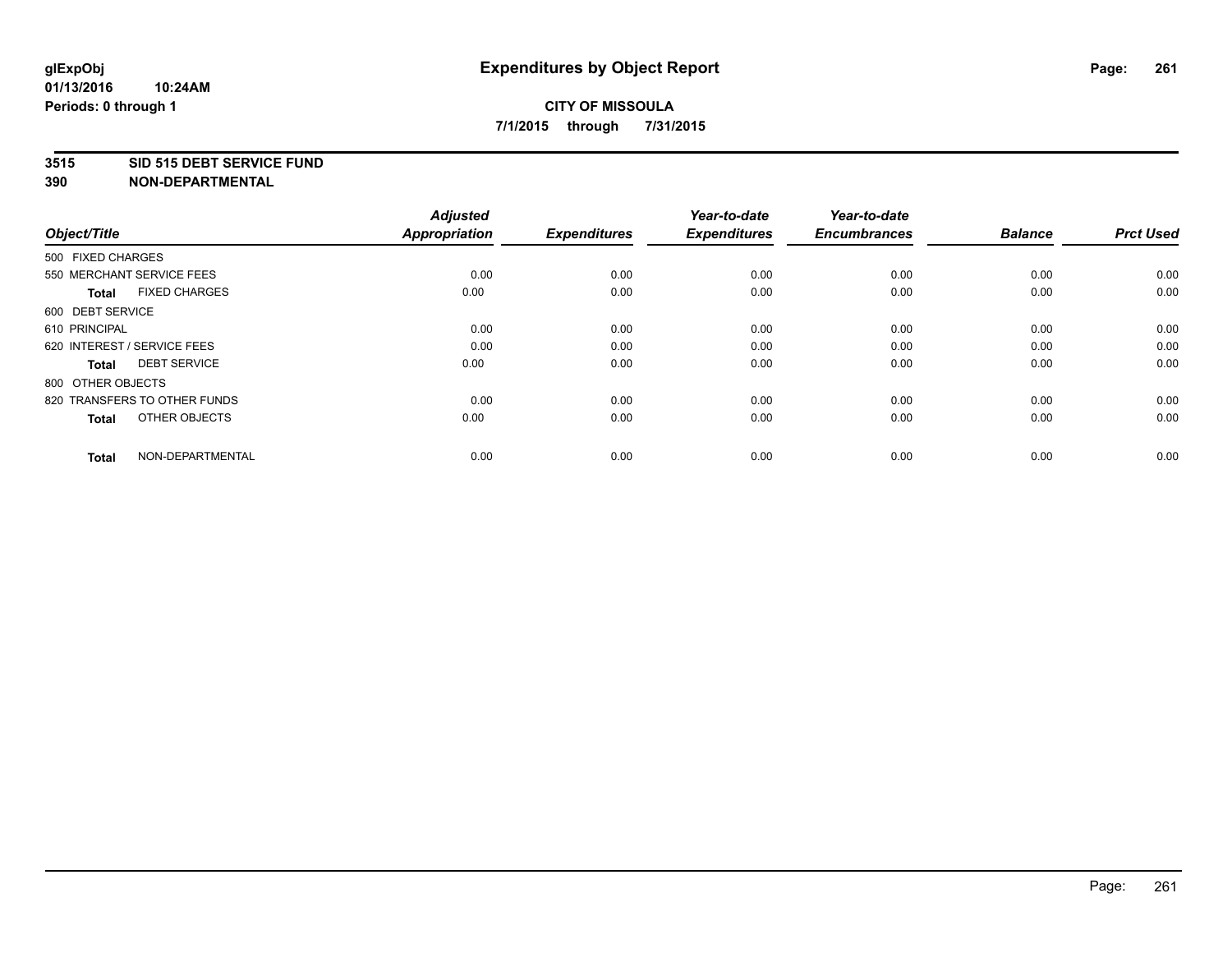### **3515 SID 515 DEBT SERVICE FUND**

| Object/Title                              | <b>Adjusted</b><br><b>Appropriation</b> | <b>Expenditures</b> | Year-to-date<br><b>Expenditures</b> | Year-to-date<br><b>Encumbrances</b> | <b>Balance</b> | <b>Prct Used</b> |
|-------------------------------------------|-----------------------------------------|---------------------|-------------------------------------|-------------------------------------|----------------|------------------|
|                                           |                                         |                     |                                     |                                     |                |                  |
| 500 FIXED CHARGES                         |                                         |                     |                                     |                                     |                |                  |
| 550 MERCHANT SERVICE FEES                 | 0.00                                    | 0.00                | 0.00                                | 0.00                                | 0.00           | 0.00             |
| <b>FIXED CHARGES</b><br>Total             | 0.00                                    | 0.00                | 0.00                                | 0.00                                | 0.00           | 0.00             |
| 600 DEBT SERVICE                          |                                         |                     |                                     |                                     |                |                  |
| 610 PRINCIPAL                             | 0.00                                    | 0.00                | 0.00                                | 0.00                                | 0.00           | 0.00             |
| 620 INTEREST / SERVICE FEES               | 0.00                                    | 0.00                | 0.00                                | 0.00                                | 0.00           | 0.00             |
| <b>DEBT SERVICE</b><br><b>Total</b>       | 0.00                                    | 0.00                | 0.00                                | 0.00                                | 0.00           | 0.00             |
| 800 OTHER OBJECTS                         |                                         |                     |                                     |                                     |                |                  |
| 820 TRANSFERS TO OTHER FUNDS              | 0.00                                    | 0.00                | 0.00                                | 0.00                                | 0.00           | 0.00             |
| OTHER OBJECTS<br><b>Total</b>             | 0.00                                    | 0.00                | 0.00                                | 0.00                                | 0.00           | 0.00             |
|                                           |                                         |                     |                                     |                                     |                |                  |
| SID 515 DEBT SERVICE FUND<br><b>Total</b> | 0.00                                    | 0.00                | 0.00                                | 0.00                                | 0.00           | 0.00             |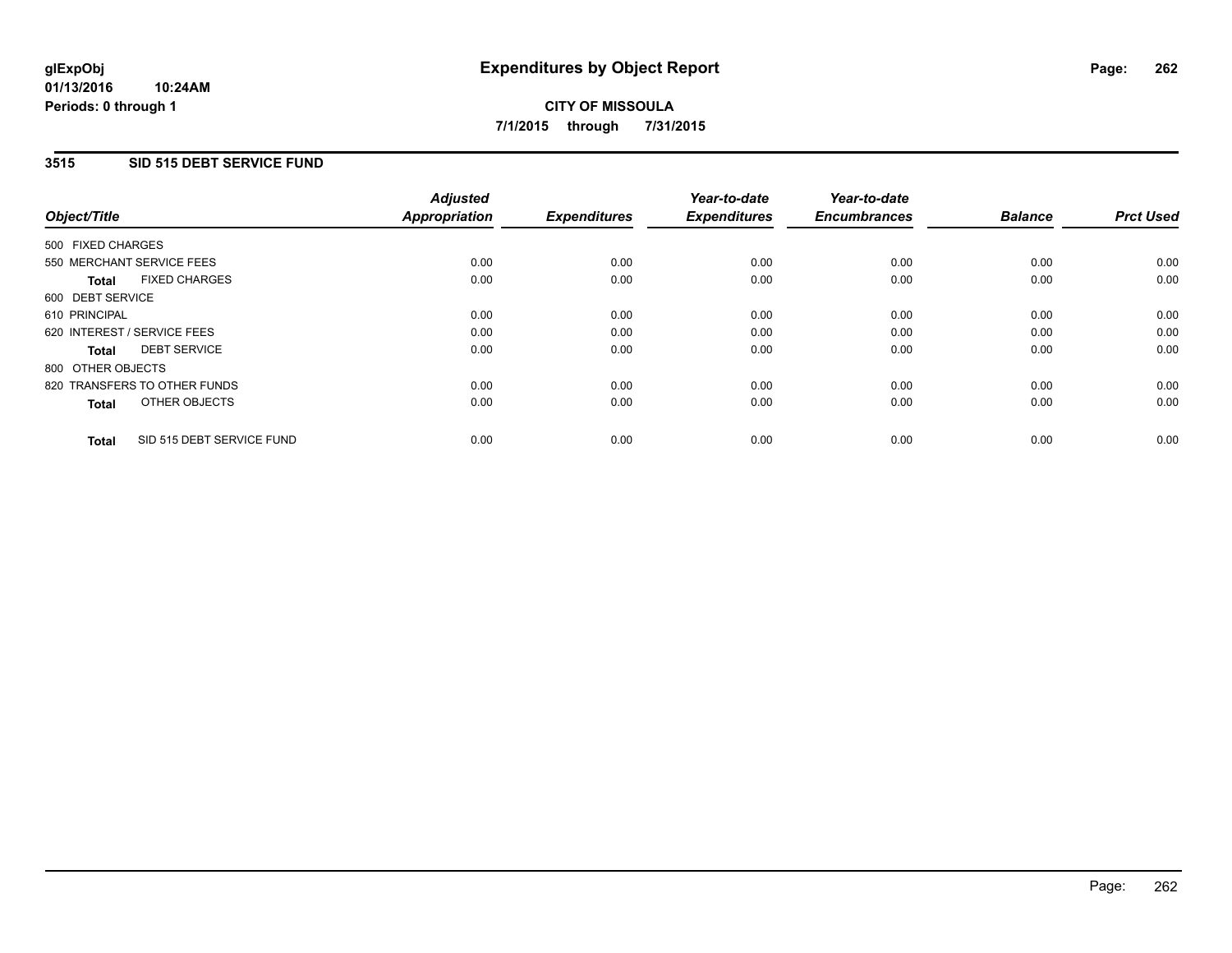# **glExpObj Expenditures by Object Report Page: 263**

## **CITY OF MISSOULA 7/1/2015 through 7/31/2015**

### **3517 SID 517 DEBT SERVICE FUND**

**000 \*\*\* Title Not Found \*\*\***

| Object/Title                            | <b>Adjusted</b><br>Appropriation | <b>Expenditures</b> | Year-to-date<br><b>Expenditures</b> | Year-to-date<br><b>Encumbrances</b> | <b>Balance</b> | <b>Prct Used</b> |
|-----------------------------------------|----------------------------------|---------------------|-------------------------------------|-------------------------------------|----------------|------------------|
| 800 OTHER OBJECTS                       |                                  |                     |                                     |                                     |                |                  |
| 820 TRANSFERS TO OTHER FUNDS            | 0.00                             | 0.00                | 0.00                                | 0.00                                | 0.00           | 0.00             |
| OTHER OBJECTS<br><b>Total</b>           | 0.00                             | 0.00                | 0.00                                | 0.00                                | 0.00           | 0.00             |
| *** Title Not Found ***<br><b>Total</b> | 0.00                             | 0.00                | 0.00                                | 0.00                                | 0.00           | 0.00             |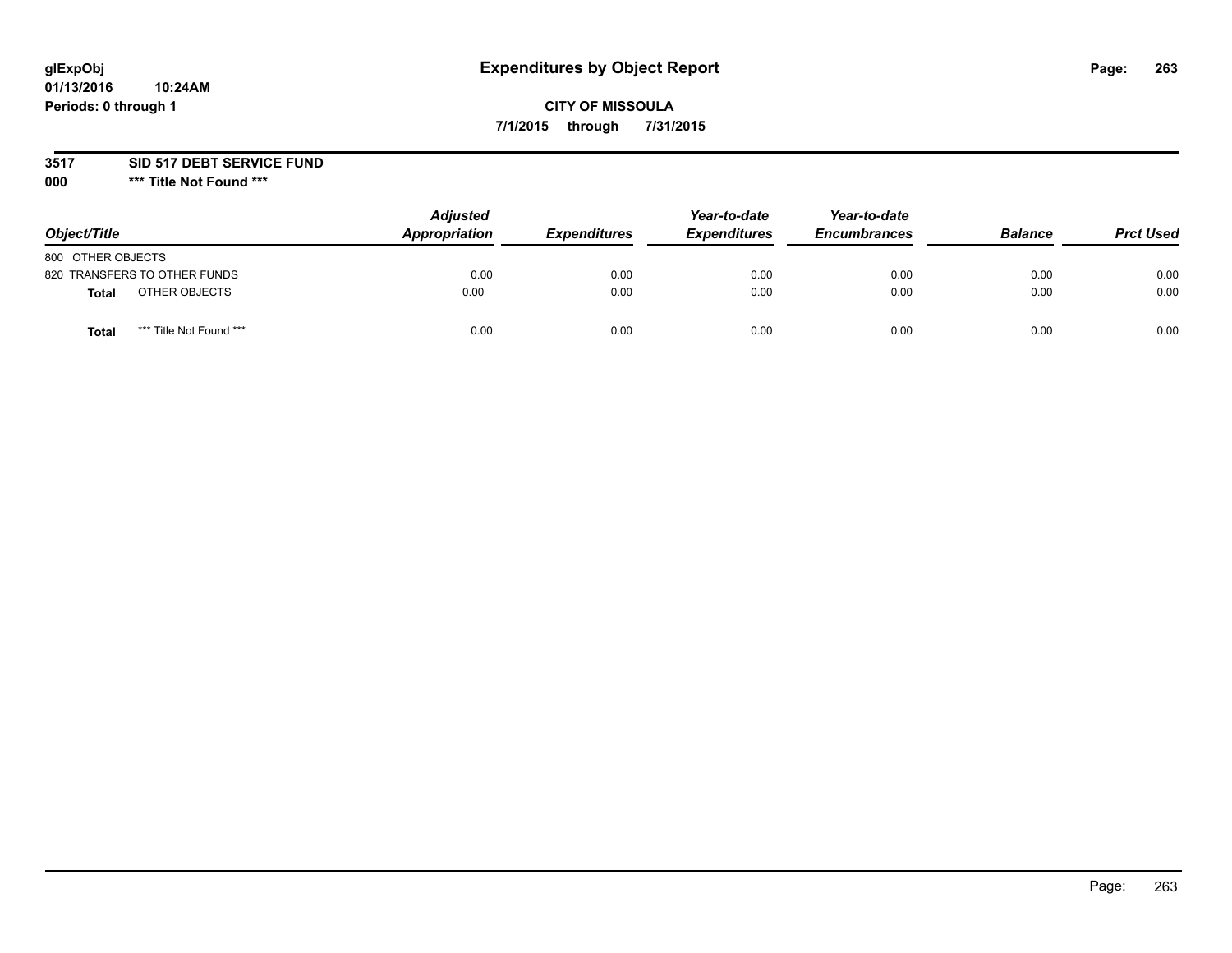#### **3517 SID 517 DEBT SERVICE FUND**

|                                      | <b>Adjusted</b>      |                     | Year-to-date        | Year-to-date        |                |                  |
|--------------------------------------|----------------------|---------------------|---------------------|---------------------|----------------|------------------|
| Object/Title                         | <b>Appropriation</b> | <b>Expenditures</b> | <b>Expenditures</b> | <b>Encumbrances</b> | <b>Balance</b> | <b>Prct Used</b> |
| 500 FIXED CHARGES                    |                      |                     |                     |                     |                |                  |
| 550 MERCHANT SERVICE FEES            | 0.00                 | 0.00                | 0.00                | 0.00                | 0.00           | 0.00             |
| <b>FIXED CHARGES</b><br><b>Total</b> | 0.00                 | 0.00                | 0.00                | 0.00                | 0.00           | 0.00             |
| 600 DEBT SERVICE                     |                      |                     |                     |                     |                |                  |
| 610 PRINCIPAL                        | 0.00                 | 0.00                | 0.00                | 0.00                | 0.00           | 0.00             |
| 620 INTEREST / SERVICE FEES          | 0.00                 | 0.00                | 0.00                | 0.00                | 0.00           | 0.00             |
| <b>DEBT SERVICE</b><br><b>Total</b>  | 0.00                 | 0.00                | 0.00                | 0.00                | 0.00           | 0.00             |
| NON-DEPARTMENTAL<br>Total            | 0.00                 | 0.00                | 0.00                | 0.00                | 0.00           | 0.00             |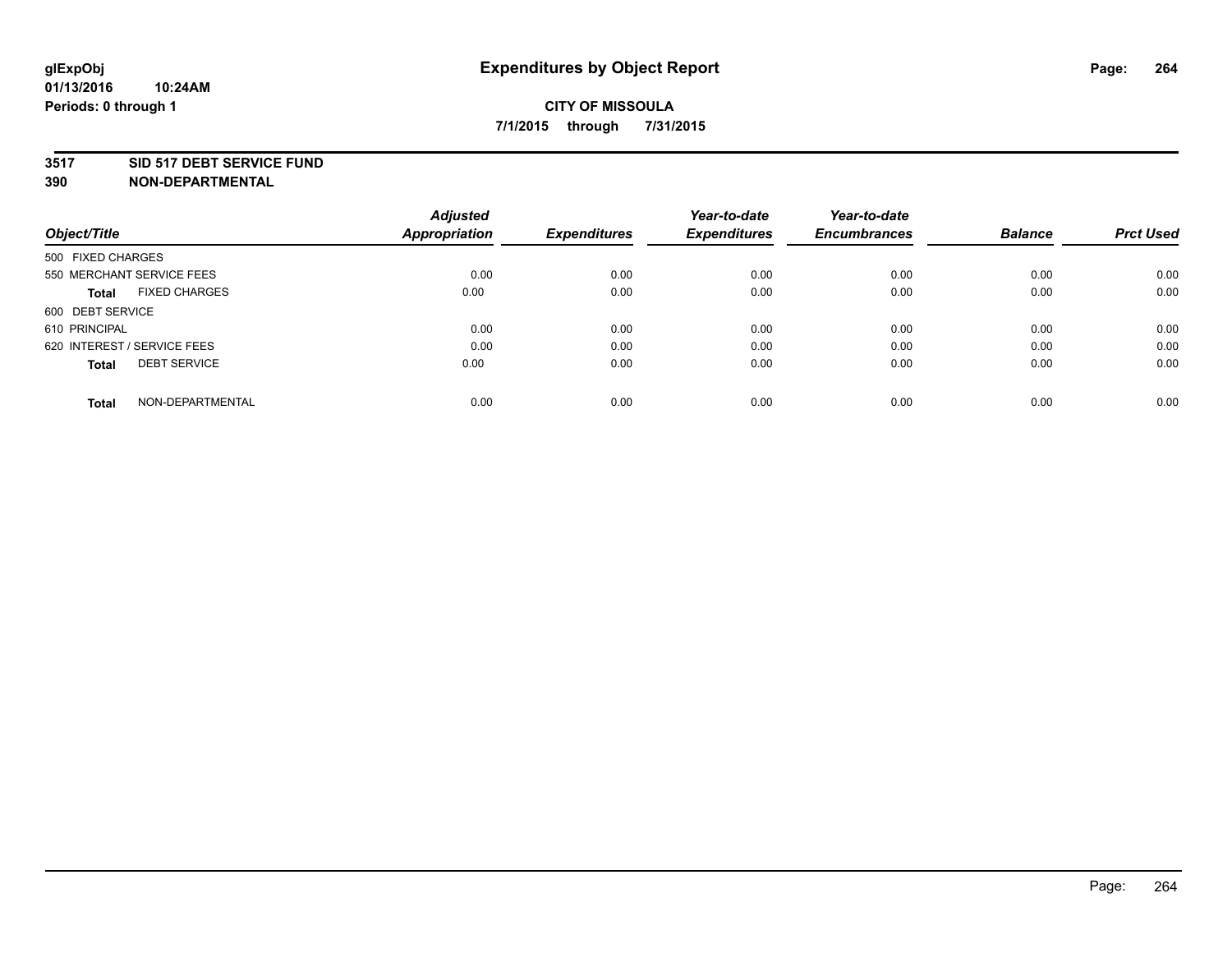### **3517 SID 517 DEBT SERVICE FUND**

| Object/Title                              | <b>Adjusted</b><br><b>Appropriation</b> | <b>Expenditures</b> | Year-to-date<br><b>Expenditures</b> | Year-to-date<br><b>Encumbrances</b> | <b>Balance</b> | <b>Prct Used</b> |
|-------------------------------------------|-----------------------------------------|---------------------|-------------------------------------|-------------------------------------|----------------|------------------|
|                                           |                                         |                     |                                     |                                     |                |                  |
| 500 FIXED CHARGES                         |                                         |                     |                                     |                                     |                |                  |
| 550 MERCHANT SERVICE FEES                 | 0.00                                    | 0.00                | 0.00                                | 0.00                                | 0.00           | 0.00             |
| <b>FIXED CHARGES</b><br>Total             | 0.00                                    | 0.00                | 0.00                                | 0.00                                | 0.00           | 0.00             |
| 600 DEBT SERVICE                          |                                         |                     |                                     |                                     |                |                  |
| 610 PRINCIPAL                             | 0.00                                    | 0.00                | 0.00                                | 0.00                                | 0.00           | 0.00             |
| 620 INTEREST / SERVICE FEES               | 0.00                                    | 0.00                | 0.00                                | 0.00                                | 0.00           | 0.00             |
| <b>DEBT SERVICE</b><br><b>Total</b>       | 0.00                                    | 0.00                | 0.00                                | 0.00                                | 0.00           | 0.00             |
| 800 OTHER OBJECTS                         |                                         |                     |                                     |                                     |                |                  |
| 820 TRANSFERS TO OTHER FUNDS              | 0.00                                    | 0.00                | 0.00                                | 0.00                                | 0.00           | 0.00             |
| OTHER OBJECTS<br><b>Total</b>             | 0.00                                    | 0.00                | 0.00                                | 0.00                                | 0.00           | 0.00             |
|                                           |                                         |                     |                                     |                                     |                |                  |
| SID 517 DEBT SERVICE FUND<br><b>Total</b> | 0.00                                    | 0.00                | 0.00                                | 0.00                                | 0.00           | 0.00             |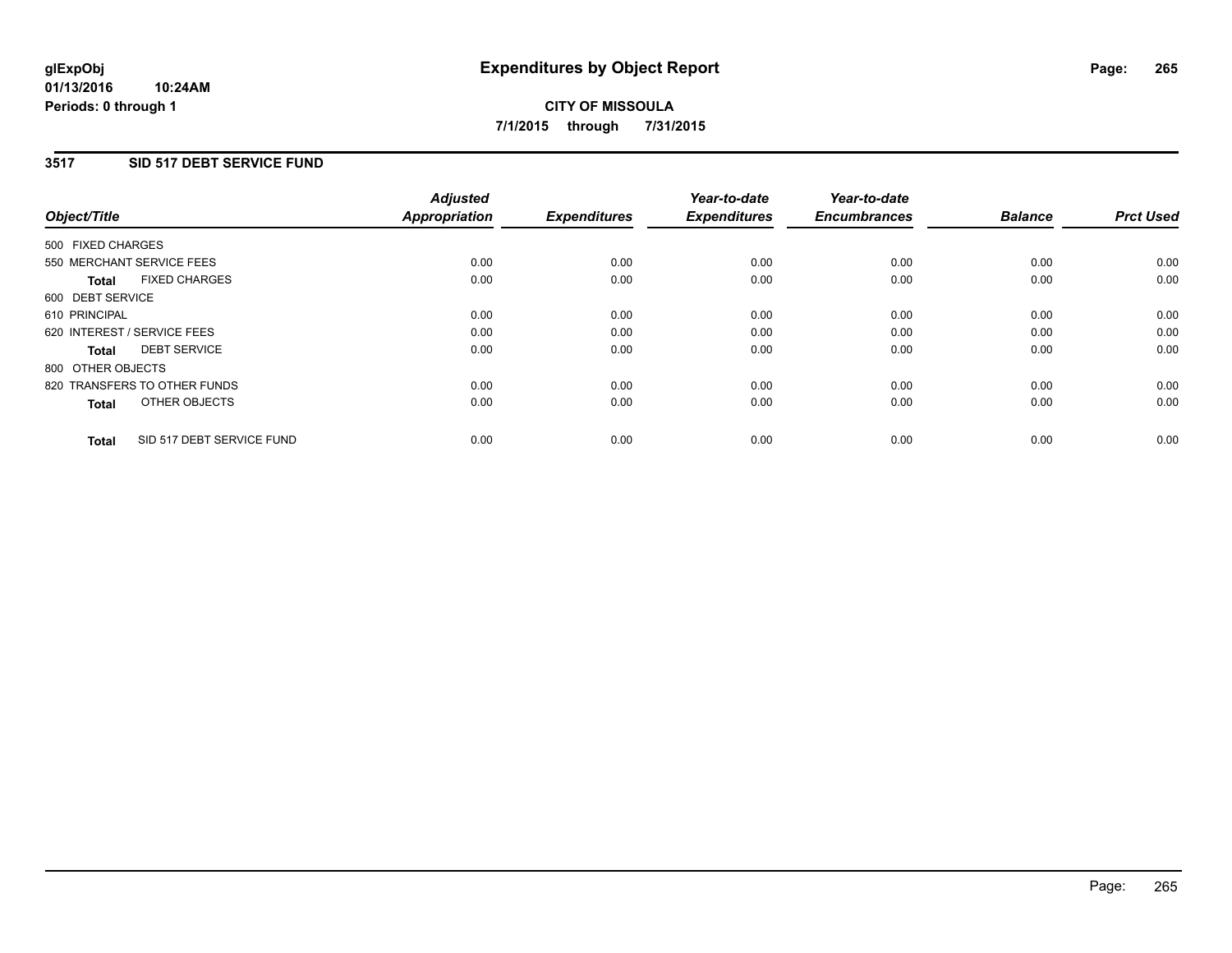# **glExpObj Expenditures by Object Report Page: 266**

## **CITY OF MISSOULA 7/1/2015 through 7/31/2015**

### **3518 SID 518 DEBT SERVICE FUND**

**000 \*\*\* Title Not Found \*\*\***

| Object/Title                            | <b>Adjusted</b><br>Appropriation | <b>Expenditures</b> | Year-to-date<br><b>Expenditures</b> | Year-to-date<br><b>Encumbrances</b> | <b>Balance</b> | <b>Prct Used</b> |
|-----------------------------------------|----------------------------------|---------------------|-------------------------------------|-------------------------------------|----------------|------------------|
| 800 OTHER OBJECTS                       |                                  |                     |                                     |                                     |                |                  |
| 820 TRANSFERS TO OTHER FUNDS            | 0.00                             | 0.00                | 0.00                                | 0.00                                | 0.00           | 0.00             |
| OTHER OBJECTS<br>Total                  | 0.00                             | 0.00                | 0.00                                | 0.00                                | 0.00           | 0.00             |
| *** Title Not Found ***<br><b>Total</b> | 0.00                             | 0.00                | 0.00                                | 0.00                                | 0.00           | 0.00             |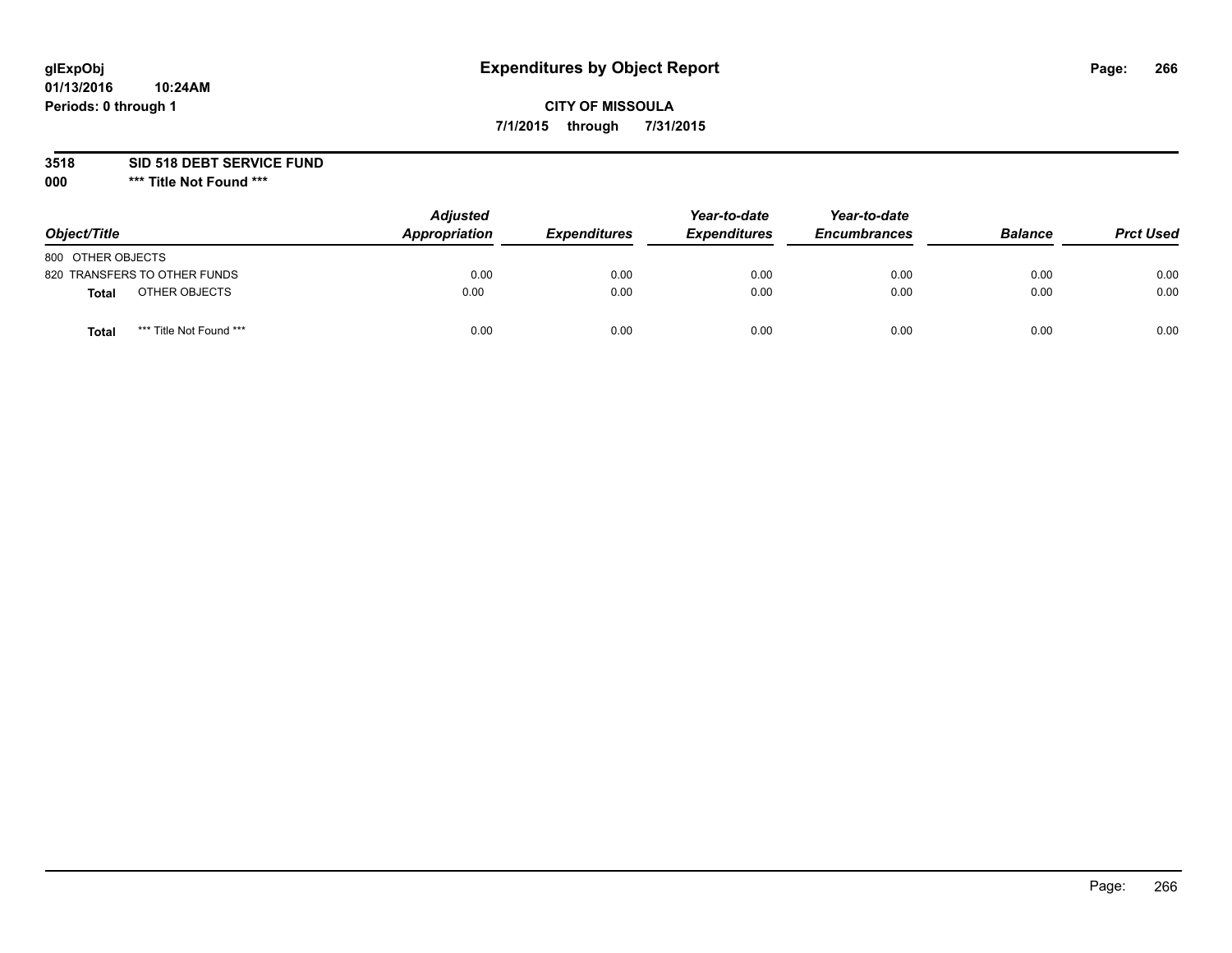#### **3518 SID 518 DEBT SERVICE FUND**

| Object/Title                         | <b>Adjusted</b><br><b>Appropriation</b> | <b>Expenditures</b> | Year-to-date<br><b>Expenditures</b> | Year-to-date<br><b>Encumbrances</b> | <b>Balance</b> | <b>Prct Used</b> |
|--------------------------------------|-----------------------------------------|---------------------|-------------------------------------|-------------------------------------|----------------|------------------|
| 500 FIXED CHARGES                    |                                         |                     |                                     |                                     |                |                  |
| 550 MERCHANT SERVICE FEES            | 0.00                                    | 0.00                | 0.00                                | 0.00                                | 0.00           | 0.00             |
| <b>FIXED CHARGES</b><br><b>Total</b> | 0.00                                    | 0.00                | 0.00                                | 0.00                                | 0.00           | 0.00             |
| 600 DEBT SERVICE                     |                                         |                     |                                     |                                     |                |                  |
| 610 PRINCIPAL                        | 0.00                                    | 0.00                | 0.00                                | 0.00                                | 0.00           | 0.00             |
| 620 INTEREST / SERVICE FEES          | 0.00                                    | 0.00                | 0.00                                | 0.00                                | 0.00           | 0.00             |
| <b>DEBT SERVICE</b><br><b>Total</b>  | 0.00                                    | 0.00                | 0.00                                | 0.00                                | 0.00           | 0.00             |
| 800 OTHER OBJECTS                    |                                         |                     |                                     |                                     |                |                  |
| 820 TRANSFERS TO OTHER FUNDS         | 0.00                                    | 0.00                | 0.00                                | 0.00                                | 0.00           | 0.00             |
| OTHER OBJECTS<br><b>Total</b>        | 0.00                                    | 0.00                | 0.00                                | 0.00                                | 0.00           | 0.00             |
|                                      |                                         |                     |                                     |                                     |                |                  |
| NON-DEPARTMENTAL<br><b>Total</b>     | 0.00                                    | 0.00                | 0.00                                | 0.00                                | 0.00           | 0.00             |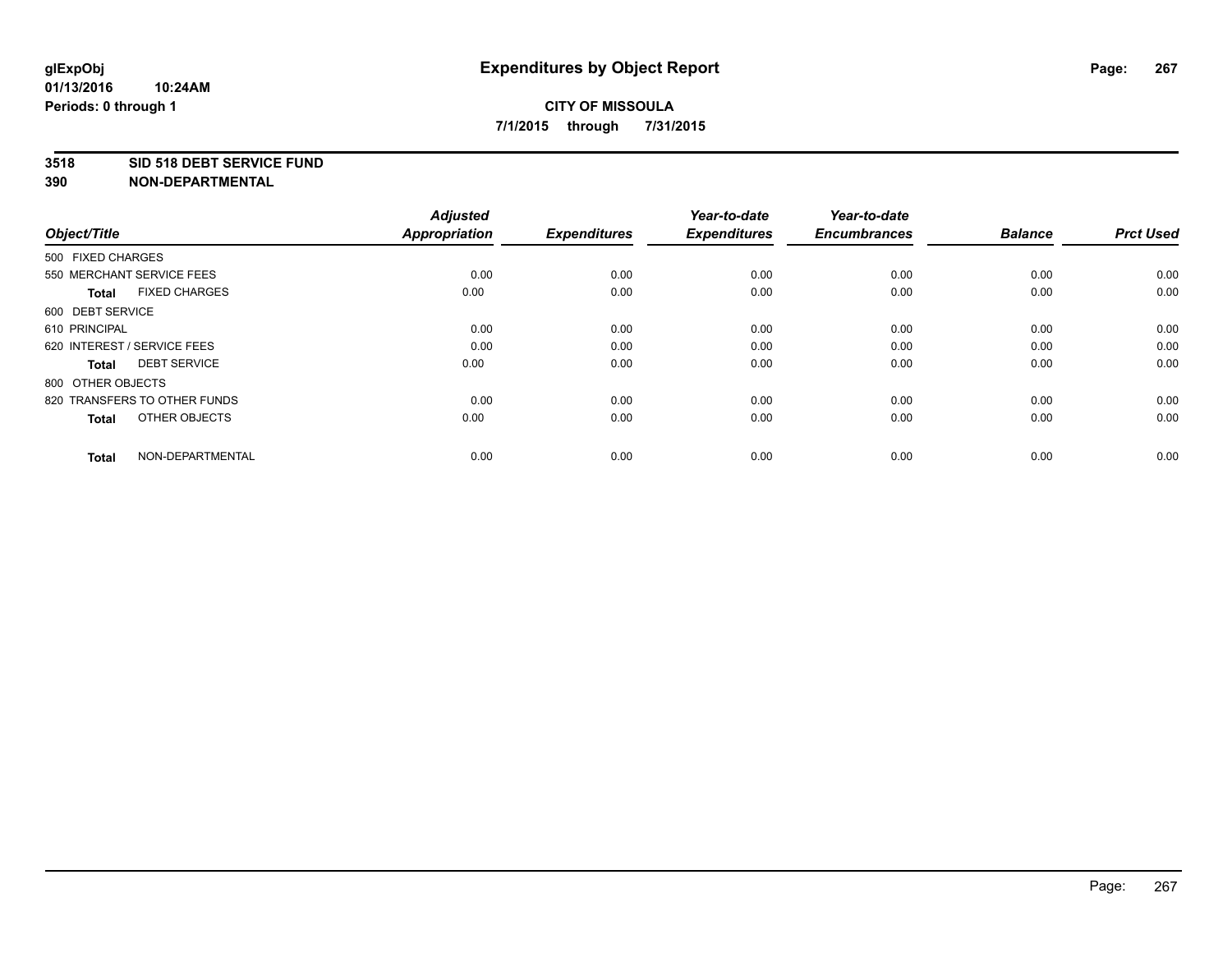### **3518 SID 518 DEBT SERVICE FUND**

| Object/Title      |                              | <b>Adjusted</b><br>Appropriation | <b>Expenditures</b> | Year-to-date<br><b>Expenditures</b> | Year-to-date<br><b>Encumbrances</b> | <b>Balance</b> | <b>Prct Used</b> |
|-------------------|------------------------------|----------------------------------|---------------------|-------------------------------------|-------------------------------------|----------------|------------------|
| 500 FIXED CHARGES |                              |                                  |                     |                                     |                                     |                |                  |
|                   | 550 MERCHANT SERVICE FEES    | 0.00                             | 0.00                | 0.00                                | 0.00                                | 0.00           | 0.00             |
| <b>Total</b>      | <b>FIXED CHARGES</b>         | 0.00                             | 0.00                | 0.00                                | 0.00                                | 0.00           | 0.00             |
| 600 DEBT SERVICE  |                              |                                  |                     |                                     |                                     |                |                  |
| 610 PRINCIPAL     |                              | 0.00                             | 0.00                | 0.00                                | 0.00                                | 0.00           | 0.00             |
|                   | 620 INTEREST / SERVICE FEES  | 0.00                             | 0.00                | 0.00                                | 0.00                                | 0.00           | 0.00             |
| Total             | <b>DEBT SERVICE</b>          | 0.00                             | 0.00                | 0.00                                | 0.00                                | 0.00           | 0.00             |
| 800 OTHER OBJECTS |                              |                                  |                     |                                     |                                     |                |                  |
|                   | 820 TRANSFERS TO OTHER FUNDS | 0.00                             | 0.00                | 0.00                                | 0.00                                | 0.00           | 0.00             |
| <b>Total</b>      | OTHER OBJECTS                | 0.00                             | 0.00                | 0.00                                | 0.00                                | 0.00           | 0.00             |
| <b>Total</b>      | SID 518 DEBT SERVICE FUND    | 0.00                             | 0.00                | 0.00                                | 0.00                                | 0.00           | 0.00             |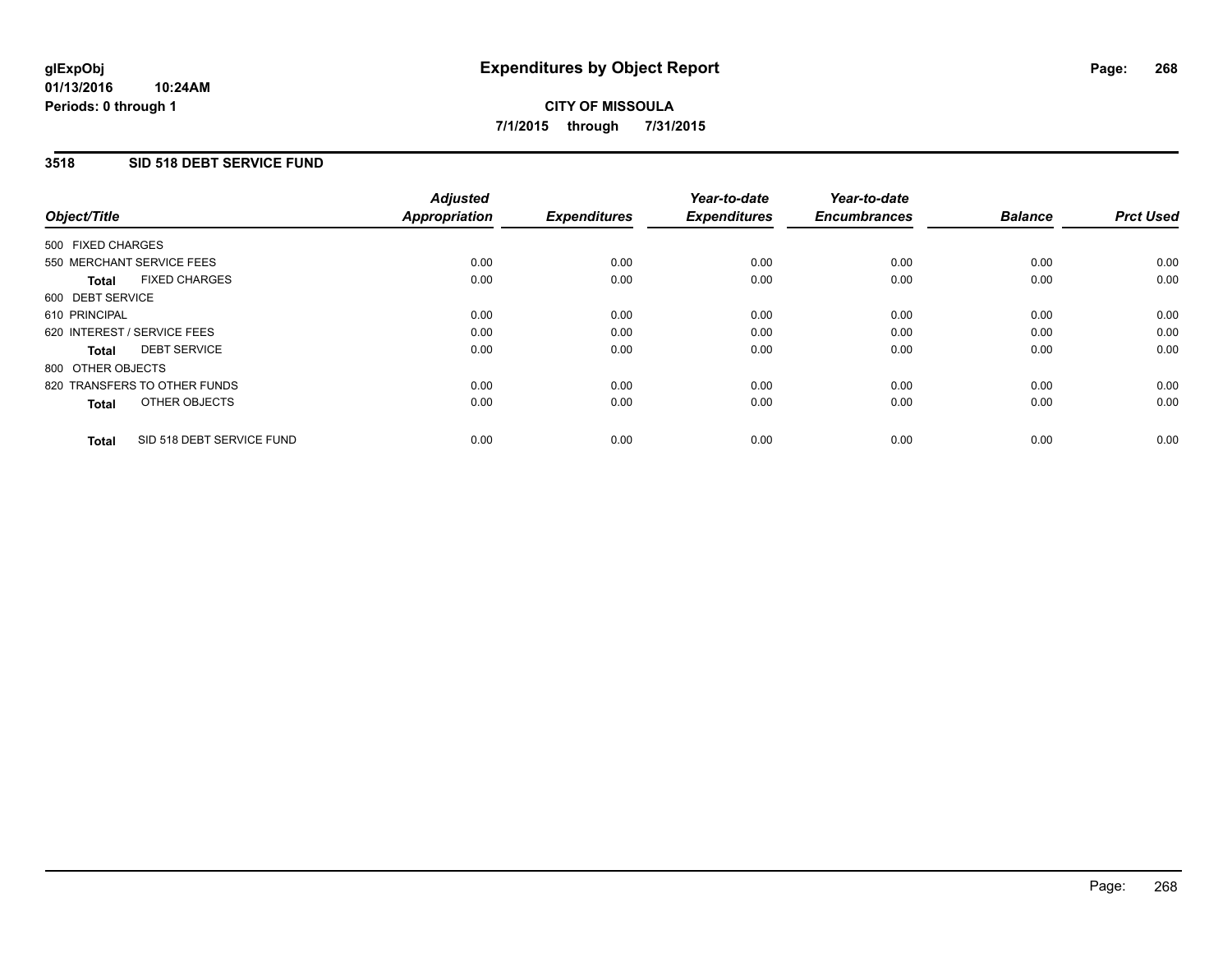#### **3519 SID 519 DEBT SERVICE FUND**

| Object/Title                         | <b>Adjusted</b><br><b>Appropriation</b> | <b>Expenditures</b> | Year-to-date<br><b>Expenditures</b> | Year-to-date<br><b>Encumbrances</b> | <b>Balance</b> | <b>Prct Used</b> |
|--------------------------------------|-----------------------------------------|---------------------|-------------------------------------|-------------------------------------|----------------|------------------|
| 500 FIXED CHARGES                    |                                         |                     |                                     |                                     |                |                  |
| 550 MERCHANT SERVICE FEES            | 0.00                                    | 0.00                | 0.00                                | 0.00                                | 0.00           | 0.00             |
| <b>FIXED CHARGES</b><br><b>Total</b> | 0.00                                    | 0.00                | 0.00                                | 0.00                                | 0.00           | 0.00             |
| 600 DEBT SERVICE                     |                                         |                     |                                     |                                     |                |                  |
| 610 PRINCIPAL                        | 0.00                                    | 0.00                | 0.00                                | 0.00                                | 0.00           | 0.00             |
| 620 INTEREST / SERVICE FEES          | 0.00                                    | 0.00                | 0.00                                | 0.00                                | 0.00           | 0.00             |
| <b>DEBT SERVICE</b><br><b>Total</b>  | 0.00                                    | 0.00                | 0.00                                | 0.00                                | 0.00           | 0.00             |
| 800 OTHER OBJECTS                    |                                         |                     |                                     |                                     |                |                  |
| 820 TRANSFERS TO OTHER FUNDS         | 0.00                                    | 0.00                | 0.00                                | 0.00                                | 0.00           | 0.00             |
| OTHER OBJECTS<br><b>Total</b>        | 0.00                                    | 0.00                | 0.00                                | 0.00                                | 0.00           | 0.00             |
|                                      |                                         |                     |                                     |                                     |                |                  |
| NON-DEPARTMENTAL<br><b>Total</b>     | 0.00                                    | 0.00                | 0.00                                | 0.00                                | 0.00           | 0.00             |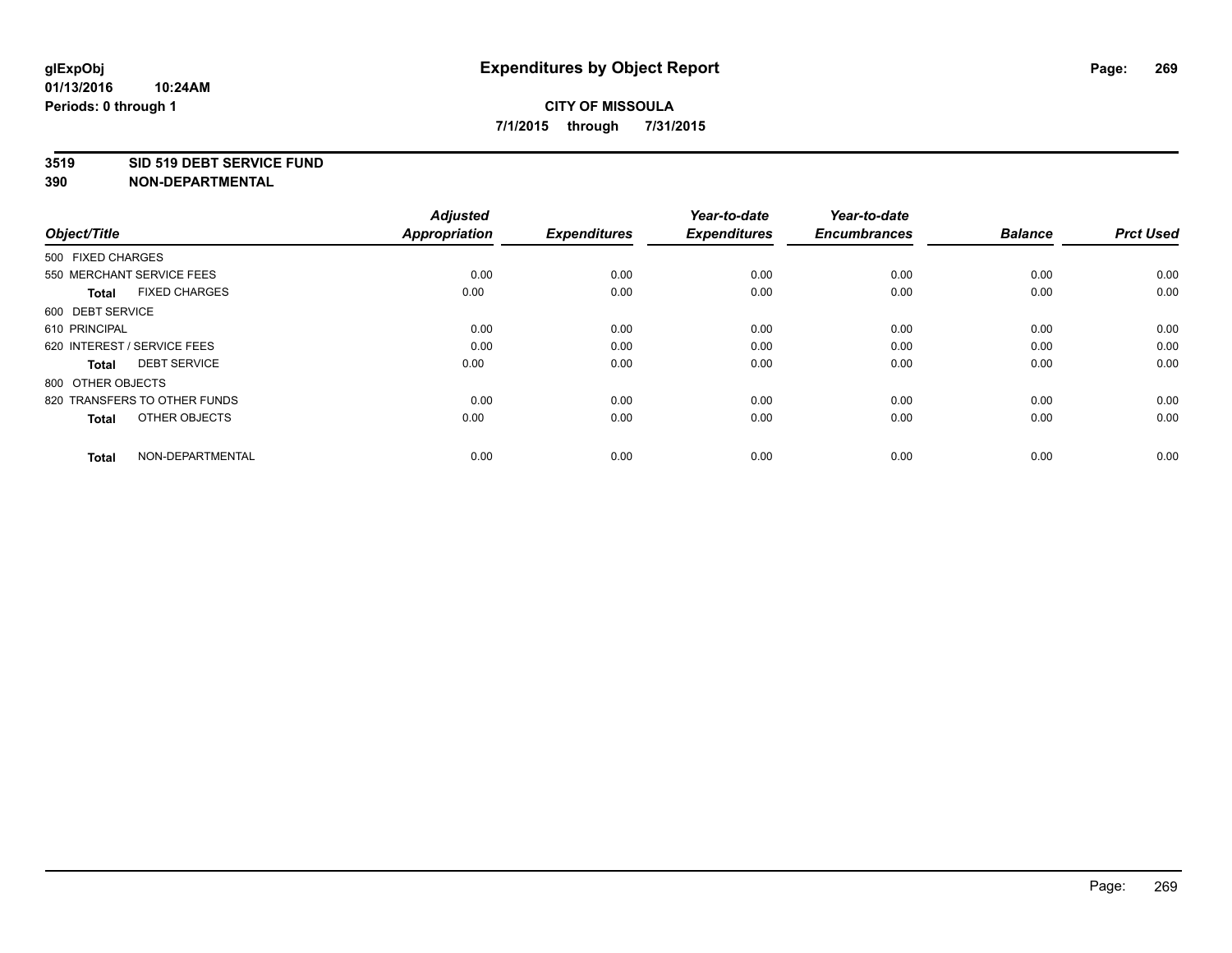### **3519 SID 519 DEBT SERVICE FUND**

| Object/Title      |                              | <b>Adjusted</b><br>Appropriation | <b>Expenditures</b> | Year-to-date<br><b>Expenditures</b> | Year-to-date<br><b>Encumbrances</b> | <b>Balance</b> | <b>Prct Used</b> |
|-------------------|------------------------------|----------------------------------|---------------------|-------------------------------------|-------------------------------------|----------------|------------------|
| 500 FIXED CHARGES |                              |                                  |                     |                                     |                                     |                |                  |
|                   | 550 MERCHANT SERVICE FEES    | 0.00                             | 0.00                | 0.00                                | 0.00                                | 0.00           | 0.00             |
| <b>Total</b>      | <b>FIXED CHARGES</b>         | 0.00                             | 0.00                | 0.00                                | 0.00                                | 0.00           | 0.00             |
| 600 DEBT SERVICE  |                              |                                  |                     |                                     |                                     |                |                  |
| 610 PRINCIPAL     |                              | 0.00                             | 0.00                | 0.00                                | 0.00                                | 0.00           | 0.00             |
|                   | 620 INTEREST / SERVICE FEES  | 0.00                             | 0.00                | 0.00                                | 0.00                                | 0.00           | 0.00             |
| Total             | <b>DEBT SERVICE</b>          | 0.00                             | 0.00                | 0.00                                | 0.00                                | 0.00           | 0.00             |
| 800 OTHER OBJECTS |                              |                                  |                     |                                     |                                     |                |                  |
|                   | 820 TRANSFERS TO OTHER FUNDS | 0.00                             | 0.00                | 0.00                                | 0.00                                | 0.00           | 0.00             |
| <b>Total</b>      | OTHER OBJECTS                | 0.00                             | 0.00                | 0.00                                | 0.00                                | 0.00           | 0.00             |
| <b>Total</b>      | SID 519 DEBT SERVICE FUND    | 0.00                             | 0.00                | 0.00                                | 0.00                                | 0.00           | 0.00             |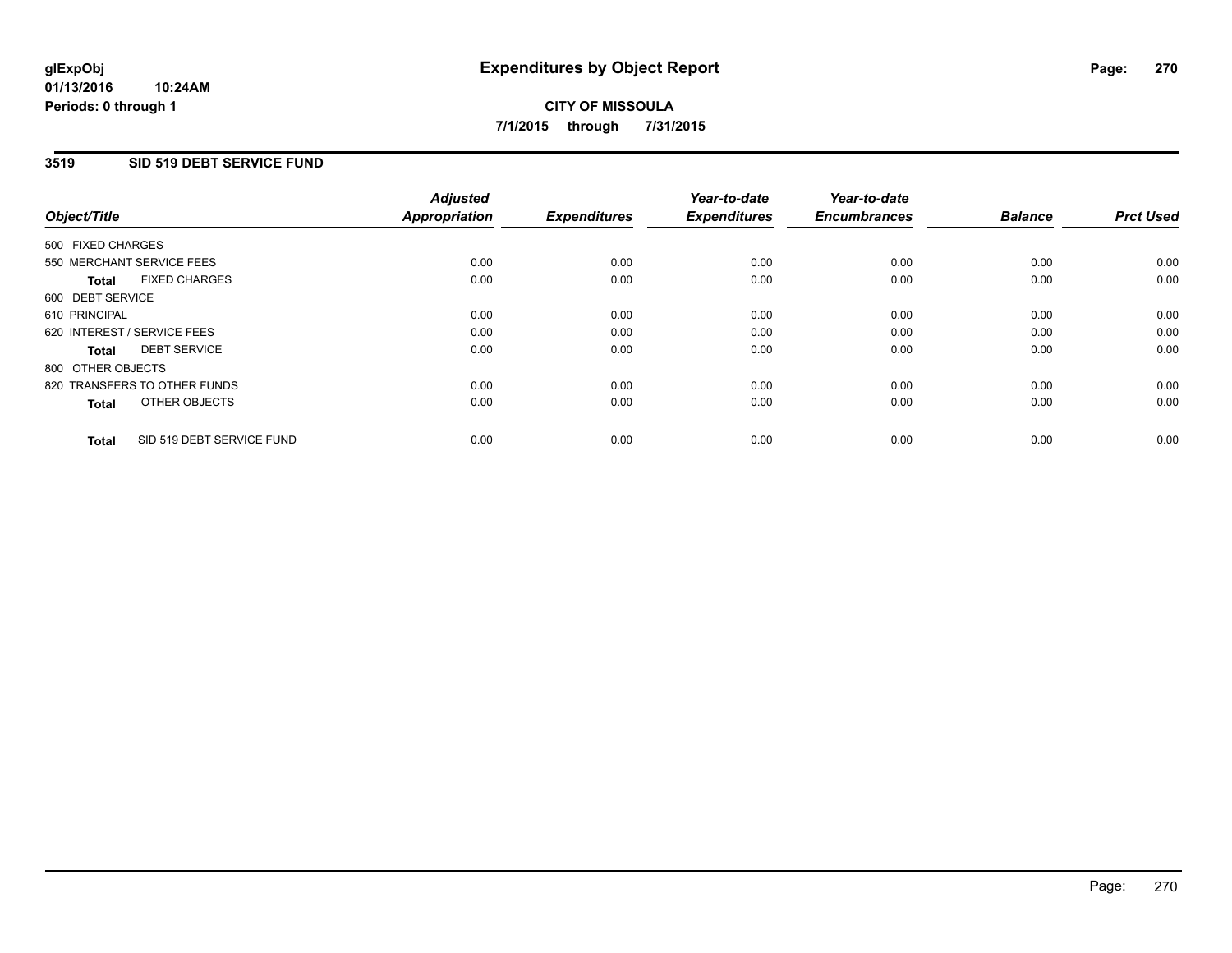#### **3520 SID 520 DEBT SERVICE FUND**

| Object/Title                |                      | <b>Adjusted</b><br>Appropriation | <b>Expenditures</b> | Year-to-date<br><b>Expenditures</b> | Year-to-date<br><b>Encumbrances</b> | <b>Balance</b> | <b>Prct Used</b> |
|-----------------------------|----------------------|----------------------------------|---------------------|-------------------------------------|-------------------------------------|----------------|------------------|
|                             |                      |                                  |                     |                                     |                                     |                |                  |
| 500 FIXED CHARGES           |                      |                                  |                     |                                     |                                     |                |                  |
| 550 MERCHANT SERVICE FEES   |                      | 0.00                             | 0.00                | 0.00                                | 0.00                                | 0.00           | 0.00             |
| <b>Total</b>                | <b>FIXED CHARGES</b> | 0.00                             | 0.00                | 0.00                                | 0.00                                | 0.00           | 0.00             |
| 600 DEBT SERVICE            |                      |                                  |                     |                                     |                                     |                |                  |
| 610 PRINCIPAL               |                      | 138.000.00                       | 0.00                | 0.00                                | 0.00                                | 138.000.00     | 0.00             |
| 620 INTEREST / SERVICE FEES |                      | 21,920.00                        | 0.00                | 0.00                                | 0.00                                | 21.920.00      | 0.00             |
| <b>Total</b>                | <b>DEBT SERVICE</b>  | 159.920.00                       | 0.00                | 0.00                                | 0.00                                | 159.920.00     | 0.00             |
| <b>Total</b>                | NON-DEPARTMENTAL     | 159.920.00                       | 0.00                | 0.00                                | 0.00                                | 159.920.00     | 0.00             |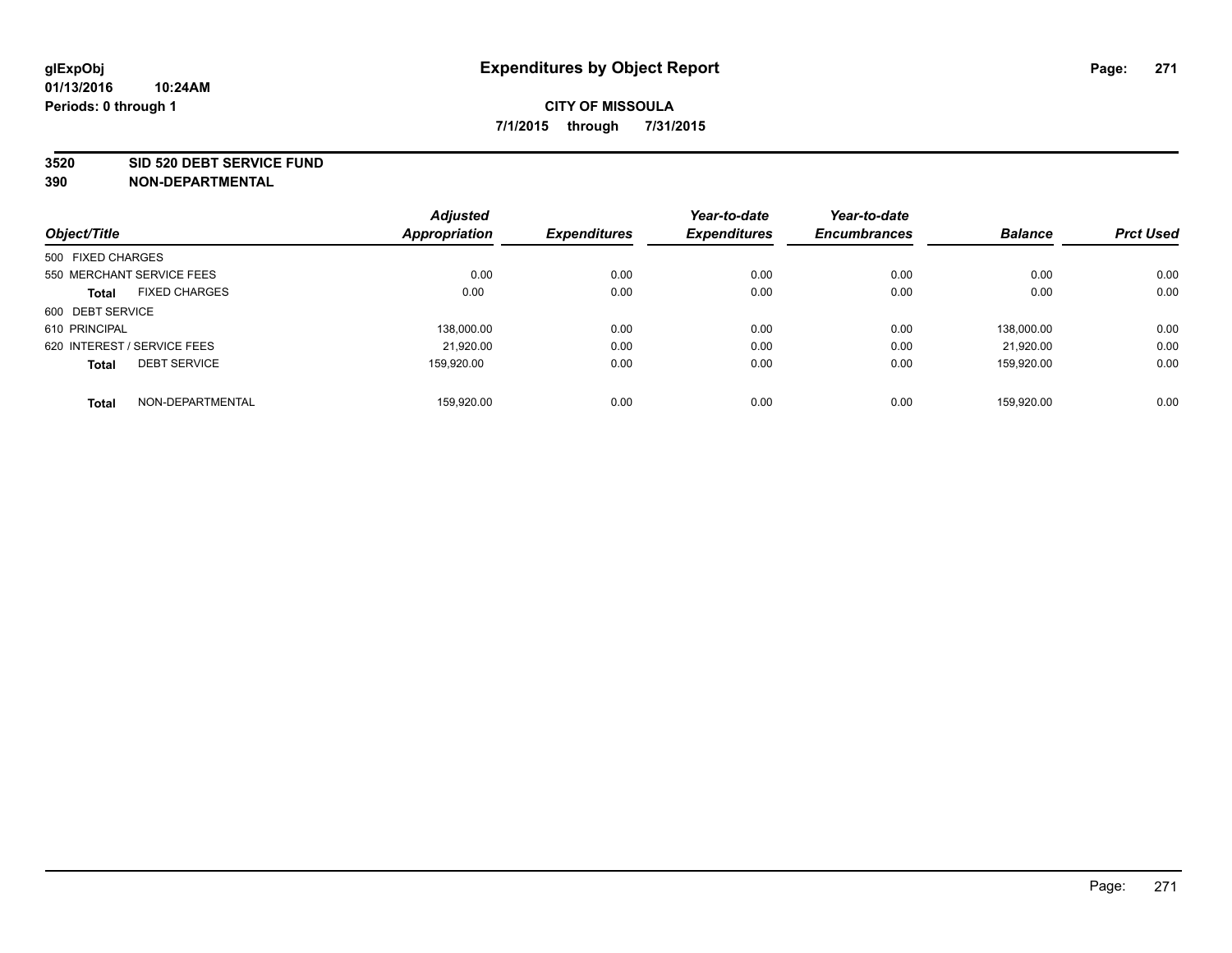### **3520 SID 520 DEBT SERVICE FUND**

| Object/Title                              | <b>Adjusted</b><br>Appropriation | <b>Expenditures</b> | Year-to-date<br><b>Expenditures</b> | Year-to-date<br><b>Encumbrances</b> | <b>Balance</b> | <b>Prct Used</b> |
|-------------------------------------------|----------------------------------|---------------------|-------------------------------------|-------------------------------------|----------------|------------------|
| 500 FIXED CHARGES                         |                                  |                     |                                     |                                     |                |                  |
| 550 MERCHANT SERVICE FEES                 | 0.00                             | 0.00                | 0.00                                | 0.00                                | 0.00           | 0.00             |
| <b>FIXED CHARGES</b><br><b>Total</b>      | 0.00                             | 0.00                | 0.00                                | 0.00                                | 0.00           | 0.00             |
| 600 DEBT SERVICE                          |                                  |                     |                                     |                                     |                |                  |
| 610 PRINCIPAL                             | 138.000.00                       | 0.00                | 0.00                                | 0.00                                | 138.000.00     | 0.00             |
| 620 INTEREST / SERVICE FEES               | 21,920.00                        | 0.00                | 0.00                                | 0.00                                | 21.920.00      | 0.00             |
| <b>DEBT SERVICE</b><br><b>Total</b>       | 159,920.00                       | 0.00                | 0.00                                | 0.00                                | 159.920.00     | 0.00             |
| SID 520 DEBT SERVICE FUND<br><b>Total</b> | 159.920.00                       | 0.00                | 0.00                                | 0.00                                | 159.920.00     | 0.00             |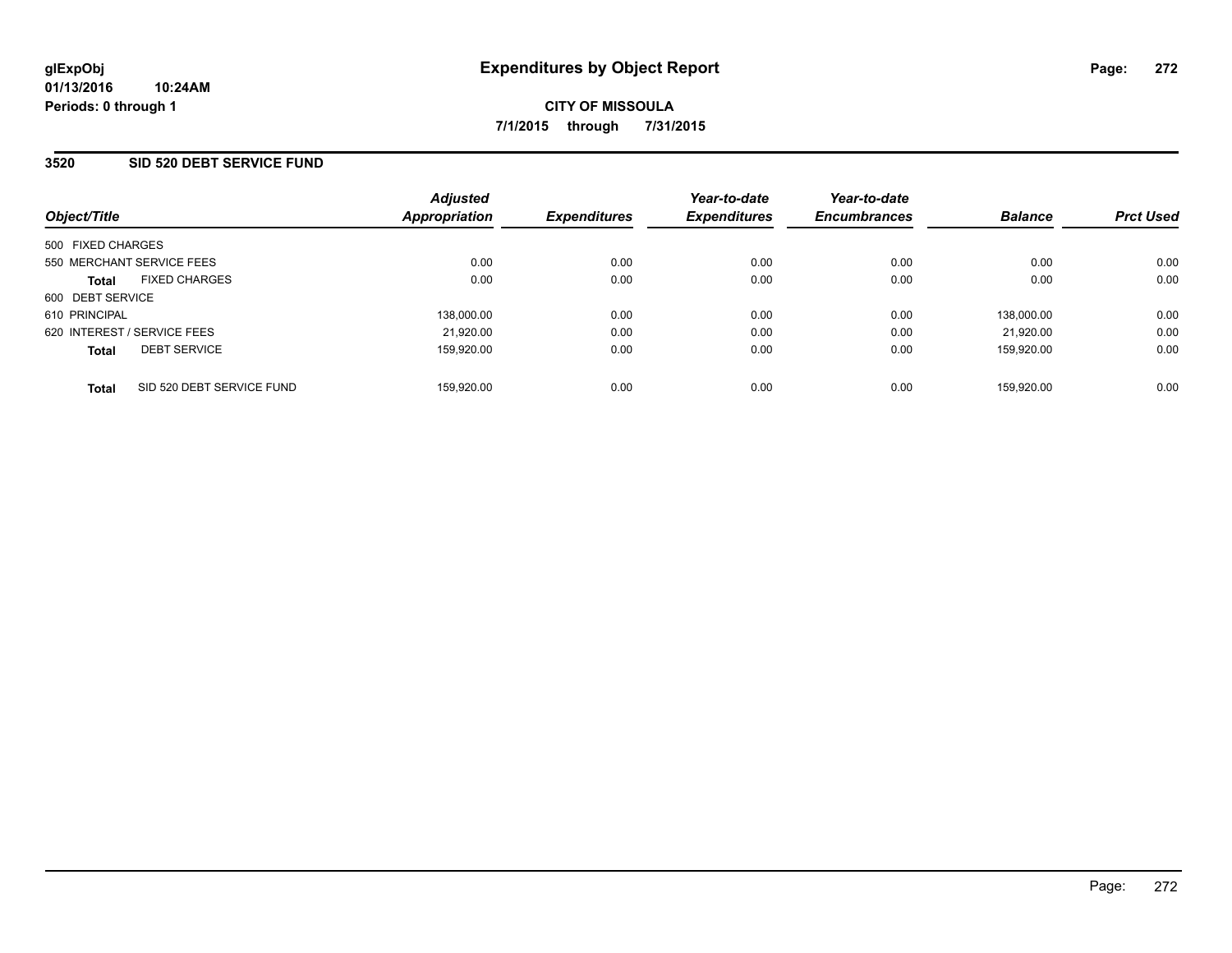#### **3521 SID 521 DEBT SERVICE FUND**

| Object/Title                         | <b>Adjusted</b><br><b>Appropriation</b> | <b>Expenditures</b> | Year-to-date<br><b>Expenditures</b> | Year-to-date<br><b>Encumbrances</b> | <b>Balance</b> | <b>Prct Used</b> |
|--------------------------------------|-----------------------------------------|---------------------|-------------------------------------|-------------------------------------|----------------|------------------|
| 500 FIXED CHARGES                    |                                         |                     |                                     |                                     |                |                  |
| 550 MERCHANT SERVICE FEES            | 0.00                                    | 0.00                | 0.00                                | 0.00                                | 0.00           | 0.00             |
| <b>FIXED CHARGES</b><br><b>Total</b> | 0.00                                    | 0.00                | 0.00                                | 0.00                                | 0.00           | 0.00             |
| 600 DEBT SERVICE                     |                                         |                     |                                     |                                     |                |                  |
| 610 PRINCIPAL                        | 135.00                                  | 0.00                | 0.00                                | 0.00                                | 135.00         | 0.00             |
| 620 INTEREST / SERVICE FEES          | 15.00                                   | 0.00                | 0.00                                | 0.00                                | 15.00          | 0.00             |
| <b>DEBT SERVICE</b><br><b>Total</b>  | 150.00                                  | 0.00                | 0.00                                | 0.00                                | 150.00         | 0.00             |
| NON-DEPARTMENTAL<br><b>Total</b>     | 150.00                                  | 0.00                | 0.00                                | 0.00                                | 150.00         | 0.00             |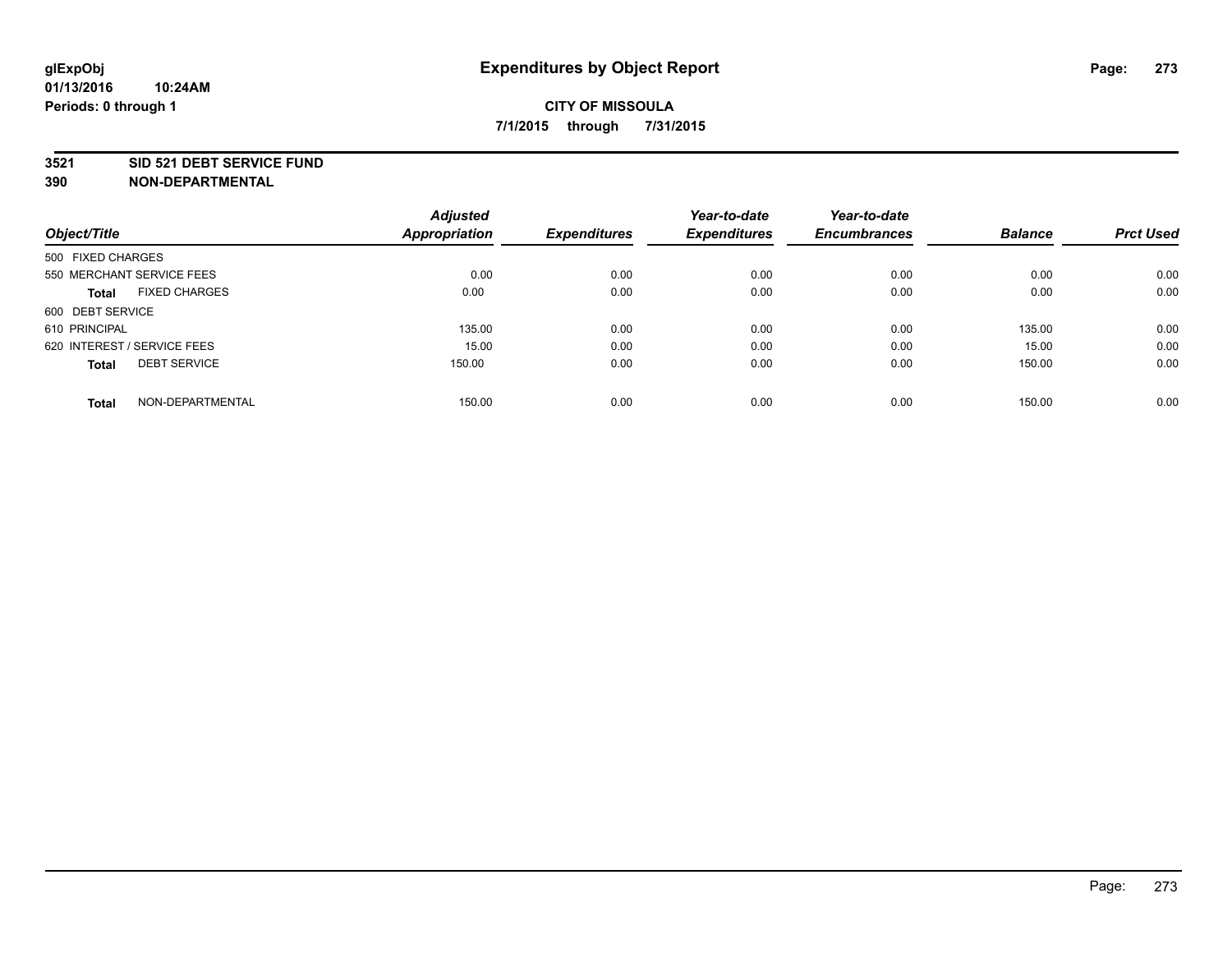### **3521 SID 521 DEBT SERVICE FUND**

| Object/Title                              | <b>Adjusted</b><br>Appropriation | <b>Expenditures</b> | Year-to-date<br><b>Expenditures</b> | Year-to-date<br><b>Encumbrances</b> | <b>Balance</b> | <b>Prct Used</b> |
|-------------------------------------------|----------------------------------|---------------------|-------------------------------------|-------------------------------------|----------------|------------------|
| 500 FIXED CHARGES                         |                                  |                     |                                     |                                     |                |                  |
| 550 MERCHANT SERVICE FEES                 | 0.00                             | 0.00                | 0.00                                | 0.00                                | 0.00           | 0.00             |
| <b>FIXED CHARGES</b><br><b>Total</b>      | 0.00                             | 0.00                | 0.00                                | 0.00                                | 0.00           | 0.00             |
| 600 DEBT SERVICE                          |                                  |                     |                                     |                                     |                |                  |
| 610 PRINCIPAL                             | 135.00                           | 0.00                | 0.00                                | 0.00                                | 135.00         | 0.00             |
| 620 INTEREST / SERVICE FEES               | 15.00                            | 0.00                | 0.00                                | 0.00                                | 15.00          | 0.00             |
| <b>DEBT SERVICE</b><br><b>Total</b>       | 150.00                           | 0.00                | 0.00                                | 0.00                                | 150.00         | 0.00             |
| SID 521 DEBT SERVICE FUND<br><b>Total</b> | 150.00                           | 0.00                | 0.00                                | 0.00                                | 150.00         | 0.00             |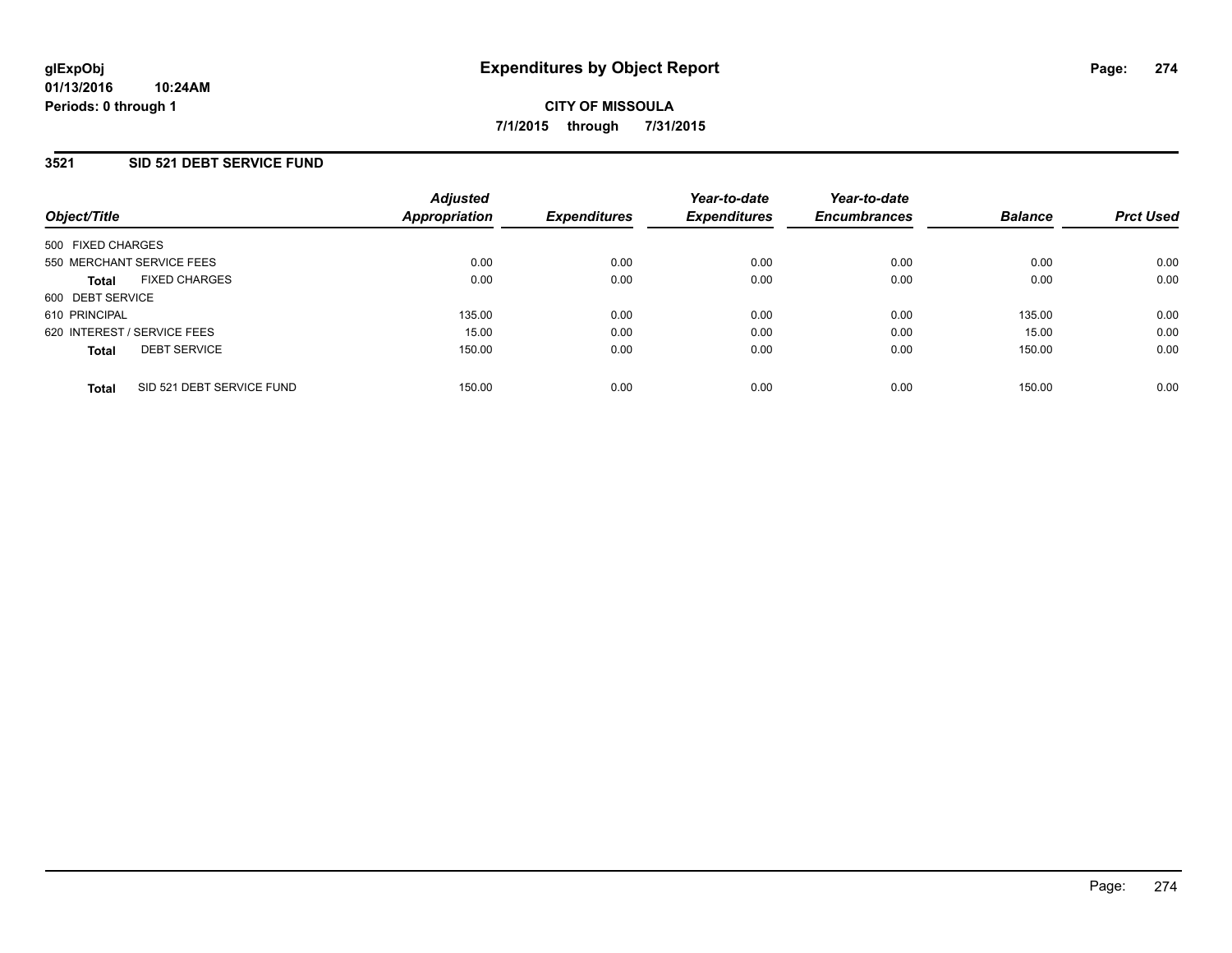#### **3522 SID 522 DEBT SERVICE FUND**

|                                      | <b>Adjusted</b>      |                     | Year-to-date        | Year-to-date        |                |                  |
|--------------------------------------|----------------------|---------------------|---------------------|---------------------|----------------|------------------|
| Object/Title                         | <b>Appropriation</b> | <b>Expenditures</b> | <b>Expenditures</b> | <b>Encumbrances</b> | <b>Balance</b> | <b>Prct Used</b> |
| 500 FIXED CHARGES                    |                      |                     |                     |                     |                |                  |
| 550 MERCHANT SERVICE FEES            | 0.00                 | 0.00                | 0.00                | 0.00                | 0.00           | 0.00             |
| <b>FIXED CHARGES</b><br><b>Total</b> | 0.00                 | 0.00                | 0.00                | 0.00                | 0.00           | 0.00             |
| 600 DEBT SERVICE                     |                      |                     |                     |                     |                |                  |
| 610 PRINCIPAL                        | 195.00               | 0.00                | 0.00                | 0.00                | 195.00         | 0.00             |
| 620 INTEREST / SERVICE FEES          | 22.00                | 0.00                | 0.00                | 0.00                | 22.00          | 0.00             |
| <b>DEBT SERVICE</b><br><b>Total</b>  | 217.00               | 0.00                | 0.00                | 0.00                | 217.00         | 0.00             |
| NON-DEPARTMENTAL<br><b>Total</b>     | 217.00               | 0.00                | 0.00                | 0.00                | 217.00         | 0.00             |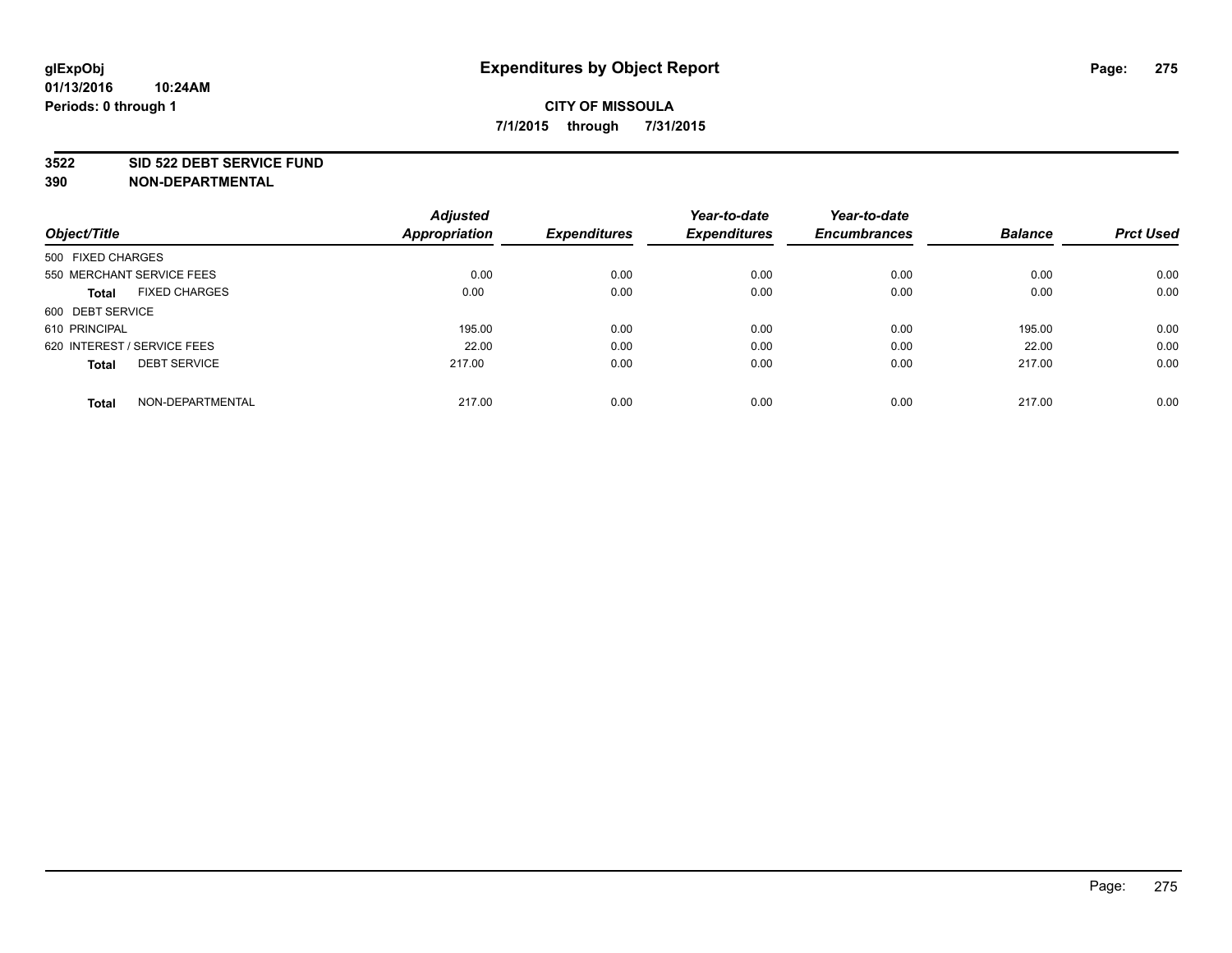### **3522 SID 522 DEBT SERVICE FUND**

| Object/Title                              | <b>Adjusted</b><br>Appropriation | <b>Expenditures</b> | Year-to-date<br><b>Expenditures</b> | Year-to-date<br><b>Encumbrances</b> | <b>Balance</b> | <b>Prct Used</b> |
|-------------------------------------------|----------------------------------|---------------------|-------------------------------------|-------------------------------------|----------------|------------------|
| 500 FIXED CHARGES                         |                                  |                     |                                     |                                     |                |                  |
| 550 MERCHANT SERVICE FEES                 | 0.00                             | 0.00                | 0.00                                | 0.00                                | 0.00           | 0.00             |
| <b>FIXED CHARGES</b><br><b>Total</b>      | 0.00                             | 0.00                | 0.00                                | 0.00                                | 0.00           | 0.00             |
| 600 DEBT SERVICE                          |                                  |                     |                                     |                                     |                |                  |
| 610 PRINCIPAL                             | 195.00                           | 0.00                | 0.00                                | 0.00                                | 195.00         | 0.00             |
| 620 INTEREST / SERVICE FEES               | 22.00                            | 0.00                | 0.00                                | 0.00                                | 22.00          | 0.00             |
| <b>DEBT SERVICE</b><br><b>Total</b>       | 217.00                           | 0.00                | 0.00                                | 0.00                                | 217.00         | 0.00             |
| SID 522 DEBT SERVICE FUND<br><b>Total</b> | 217.00                           | 0.00                | 0.00                                | 0.00                                | 217.00         | 0.00             |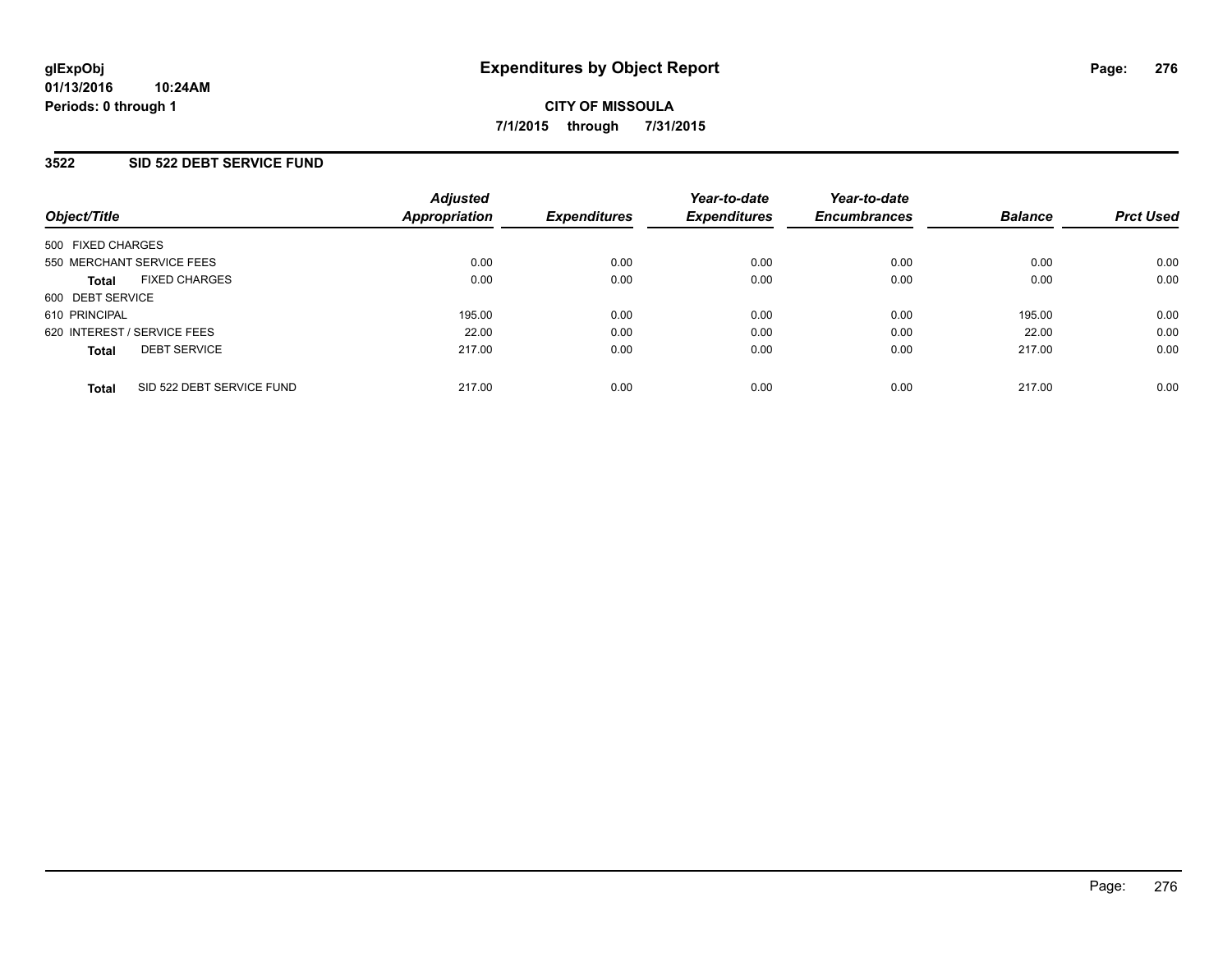#### **3524 SID 524 DEBT SERVICE FUND**

|                                      | <b>Adjusted</b> |                     | Year-to-date        | Year-to-date<br><b>Encumbrances</b> | <b>Balance</b> | <b>Prct Used</b> |
|--------------------------------------|-----------------|---------------------|---------------------|-------------------------------------|----------------|------------------|
| Object/Title                         | Appropriation   | <b>Expenditures</b> | <b>Expenditures</b> |                                     |                |                  |
| 500 FIXED CHARGES                    |                 |                     |                     |                                     |                |                  |
| 550 MERCHANT SERVICE FEES            | 0.00            | 0.00                | 0.00                | 0.00                                | 0.00           | 0.00             |
| <b>FIXED CHARGES</b><br><b>Total</b> | 0.00            | 0.00                | 0.00                | 0.00                                | 0.00           | 0.00             |
| 600 DEBT SERVICE                     |                 |                     |                     |                                     |                |                  |
| 610 PRINCIPAL                        | 224.000.00      | 0.00                | 0.00                | 0.00                                | 224.000.00     | 0.00             |
| 620 INTEREST / SERVICE FEES          | 80,660.00       | 0.00                | 0.00                | 0.00                                | 80.660.00      | 0.00             |
| <b>DEBT SERVICE</b><br><b>Total</b>  | 304.660.00      | 0.00                | 0.00                | 0.00                                | 304,660.00     | 0.00             |
| NON-DEPARTMENTAL<br><b>Total</b>     | 304.660.00      | 0.00                | 0.00                | 0.00                                | 304.660.00     | 0.00             |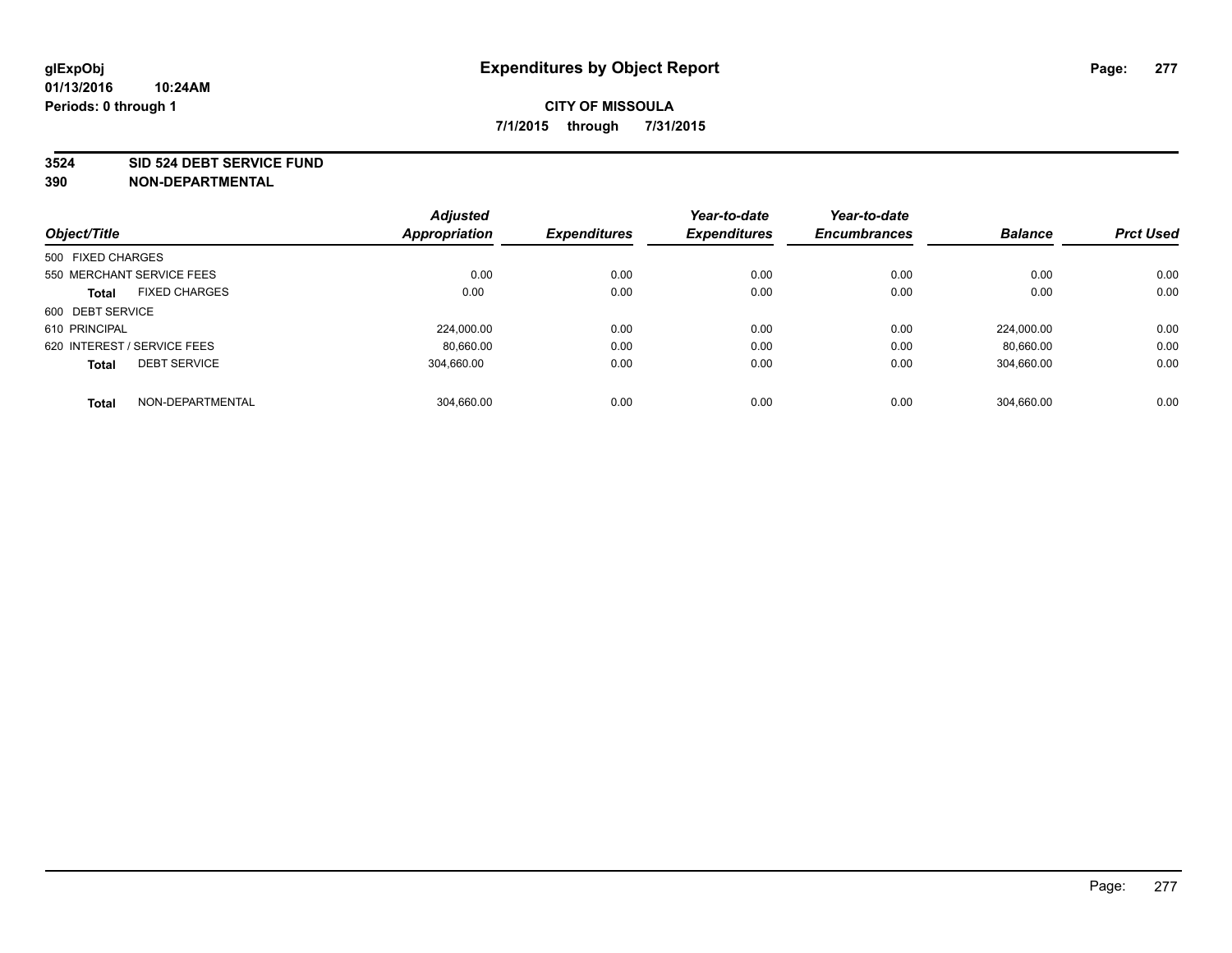### **3524 SID 524 DEBT SERVICE FUND**

| Object/Title                              | <b>Adjusted</b><br>Appropriation | <b>Expenditures</b> | Year-to-date<br><b>Expenditures</b> | Year-to-date<br><b>Encumbrances</b> | <b>Balance</b> | <b>Prct Used</b> |
|-------------------------------------------|----------------------------------|---------------------|-------------------------------------|-------------------------------------|----------------|------------------|
| 500 FIXED CHARGES                         |                                  |                     |                                     |                                     |                |                  |
| 550 MERCHANT SERVICE FEES                 | 0.00                             | 0.00                | 0.00                                | 0.00                                | 0.00           | 0.00             |
| <b>FIXED CHARGES</b><br><b>Total</b>      | 0.00                             | 0.00                | 0.00                                | 0.00                                | 0.00           | 0.00             |
| 600 DEBT SERVICE                          |                                  |                     |                                     |                                     |                |                  |
| 610 PRINCIPAL                             | 224.000.00                       | 0.00                | 0.00                                | 0.00                                | 224.000.00     | 0.00             |
| 620 INTEREST / SERVICE FEES               | 80.660.00                        | 0.00                | 0.00                                | 0.00                                | 80.660.00      | 0.00             |
| <b>DEBT SERVICE</b><br><b>Total</b>       | 304.660.00                       | 0.00                | 0.00                                | 0.00                                | 304.660.00     | 0.00             |
| SID 524 DEBT SERVICE FUND<br><b>Total</b> | 304.660.00                       | 0.00                | 0.00                                | 0.00                                | 304.660.00     | 0.00             |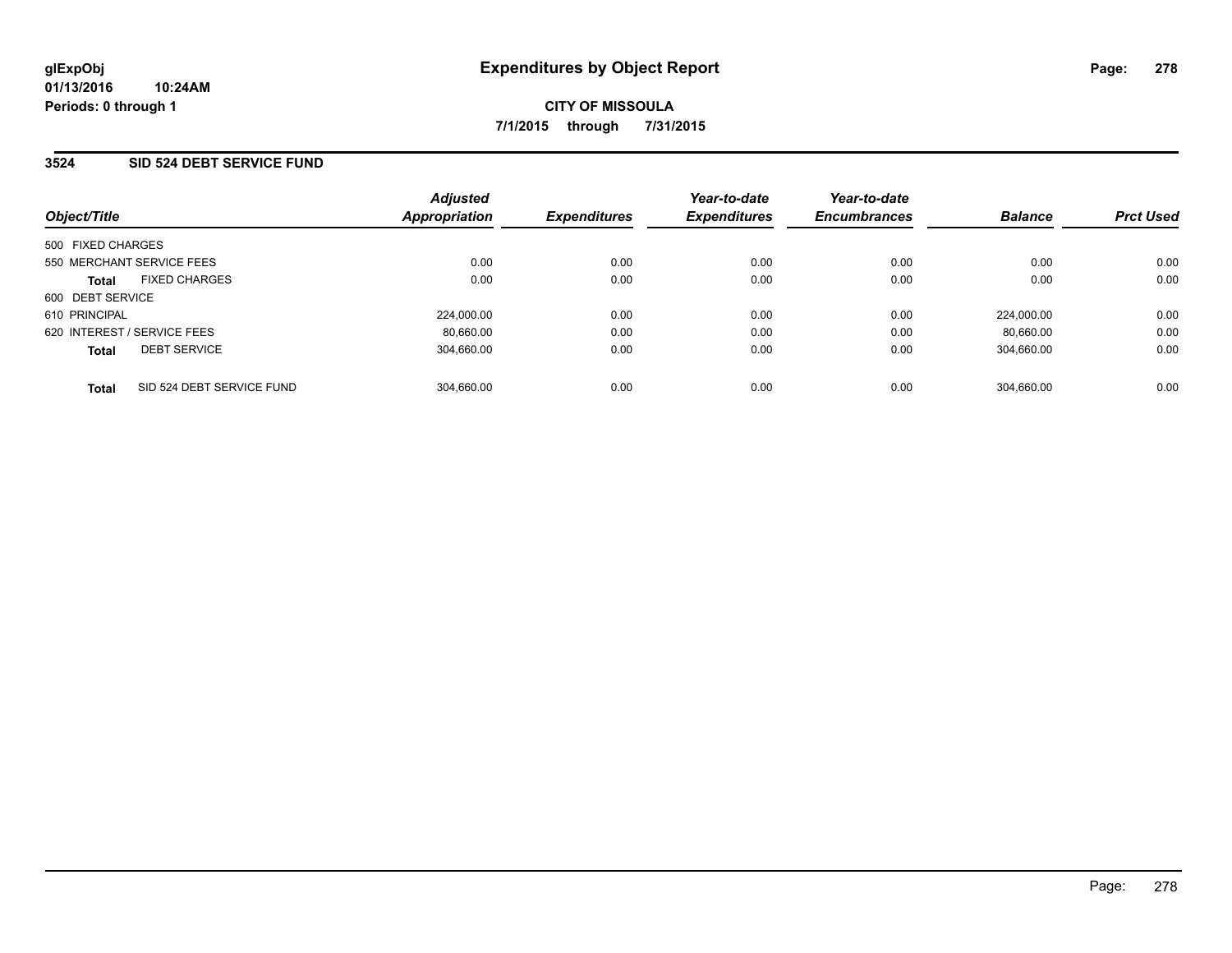#### **3525 SID 525 DEBT SERVICE FUND**

| Object/Title                         | <b>Adjusted</b><br>Appropriation | <b>Expenditures</b> | Year-to-date<br><b>Expenditures</b> | Year-to-date<br><b>Encumbrances</b> | <b>Balance</b> | <b>Prct Used</b> |
|--------------------------------------|----------------------------------|---------------------|-------------------------------------|-------------------------------------|----------------|------------------|
| 500 FIXED CHARGES                    |                                  |                     |                                     |                                     |                |                  |
|                                      |                                  |                     |                                     |                                     |                |                  |
| 550 MERCHANT SERVICE FEES            | 0.00                             | 0.00                | 0.00                                | 0.00                                | 0.00           | 0.00             |
| <b>FIXED CHARGES</b><br><b>Total</b> | 0.00                             | 0.00                | 0.00                                | 0.00                                | 0.00           | 0.00             |
| 600 DEBT SERVICE                     |                                  |                     |                                     |                                     |                |                  |
| 610 PRINCIPAL                        | 26,000.00                        | 0.00                | 0.00                                | 0.00                                | 26.000.00      | 0.00             |
| 620 INTEREST / SERVICE FEES          | 5,500.00                         | 0.00                | 0.00                                | 0.00                                | 5,500.00       | 0.00             |
| <b>DEBT SERVICE</b><br><b>Total</b>  | 31.500.00                        | 0.00                | 0.00                                | 0.00                                | 31,500.00      | 0.00             |
|                                      |                                  |                     |                                     |                                     |                |                  |
| NON-DEPARTMENTAL<br><b>Total</b>     | 31,500.00                        | 0.00                | 0.00                                | 0.00                                | 31.500.00      | 0.00             |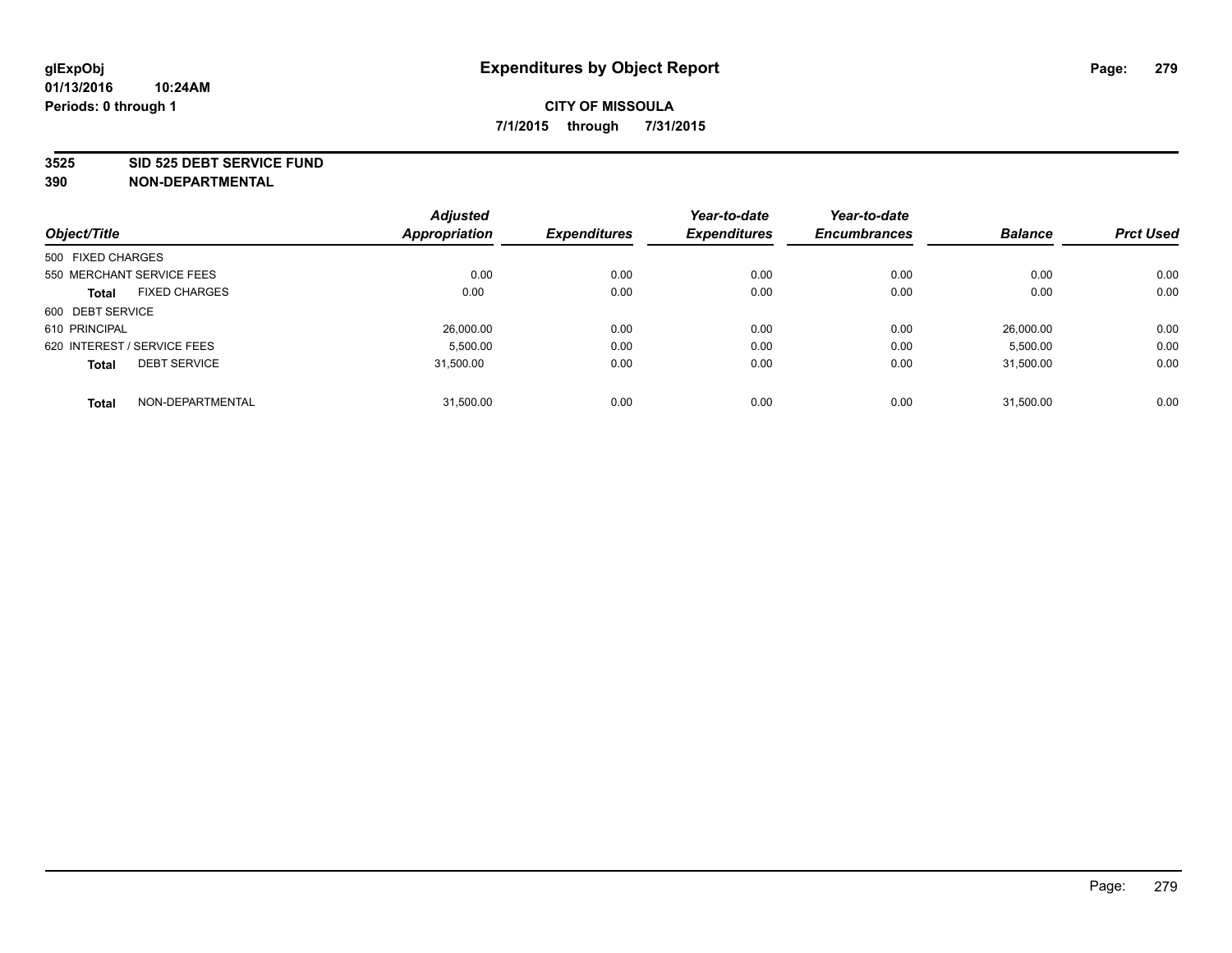### **3525 SID 525 DEBT SERVICE FUND**

| Object/Title                              | <b>Adjusted</b><br>Appropriation | <b>Expenditures</b> | Year-to-date<br><b>Expenditures</b> | Year-to-date<br><b>Encumbrances</b> | <b>Balance</b> | <b>Prct Used</b> |
|-------------------------------------------|----------------------------------|---------------------|-------------------------------------|-------------------------------------|----------------|------------------|
| 500 FIXED CHARGES                         |                                  |                     |                                     |                                     |                |                  |
| 550 MERCHANT SERVICE FEES                 | 0.00                             | 0.00                | 0.00                                | 0.00                                | 0.00           | 0.00             |
| <b>FIXED CHARGES</b><br><b>Total</b>      | 0.00                             | 0.00                | 0.00                                | 0.00                                | 0.00           | 0.00             |
| 600 DEBT SERVICE                          |                                  |                     |                                     |                                     |                |                  |
| 610 PRINCIPAL                             | 26,000.00                        | 0.00                | 0.00                                | 0.00                                | 26,000.00      | 0.00             |
| 620 INTEREST / SERVICE FEES               | 5,500.00                         | 0.00                | 0.00                                | 0.00                                | 5,500.00       | 0.00             |
| <b>DEBT SERVICE</b><br><b>Total</b>       | 31,500.00                        | 0.00                | 0.00                                | 0.00                                | 31.500.00      | 0.00             |
| SID 525 DEBT SERVICE FUND<br><b>Total</b> | 31.500.00                        | 0.00                | 0.00                                | 0.00                                | 31.500.00      | 0.00             |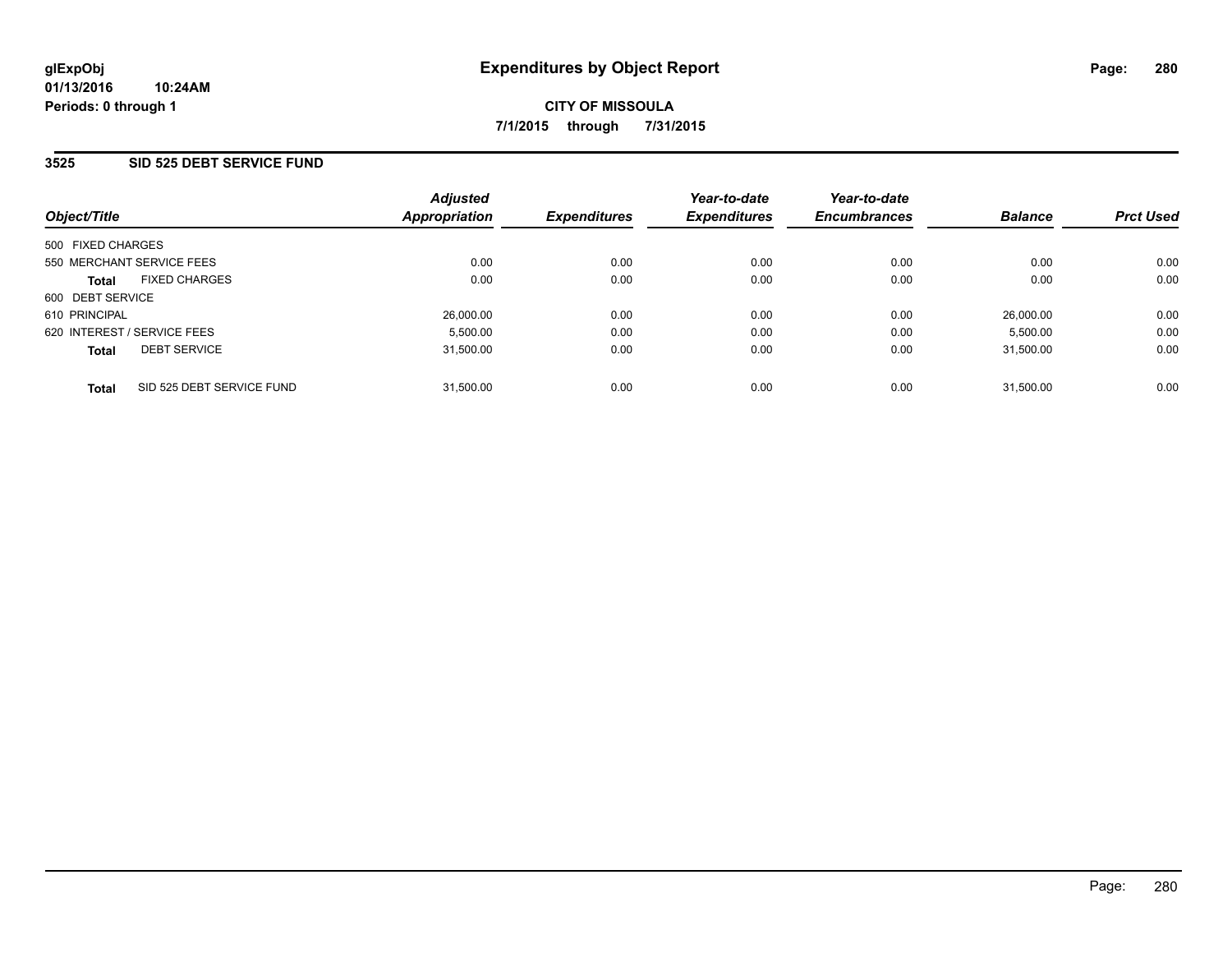#### **3526 SID 526 DEBT SERVICE FUND**

| Object/Title                         | <b>Adjusted</b><br><b>Appropriation</b> | <b>Expenditures</b> | Year-to-date<br><b>Expenditures</b> | Year-to-date<br><b>Encumbrances</b> | <b>Balance</b> | <b>Prct Used</b> |
|--------------------------------------|-----------------------------------------|---------------------|-------------------------------------|-------------------------------------|----------------|------------------|
| 500 FIXED CHARGES                    |                                         |                     |                                     |                                     |                |                  |
|                                      |                                         |                     |                                     |                                     |                |                  |
| 550 MERCHANT SERVICE FEES            | 0.00                                    | 0.00                | 0.00                                | 0.00                                | 0.00           | 0.00             |
| <b>FIXED CHARGES</b><br><b>Total</b> | 0.00                                    | 0.00                | 0.00                                | 0.00                                | 0.00           | 0.00             |
| 600 DEBT SERVICE                     |                                         |                     |                                     |                                     |                |                  |
| 610 PRINCIPAL                        | 154.000.00                              | 0.00                | 0.00                                | 0.00                                | 154.000.00     | 0.00             |
| 620 INTEREST / SERVICE FEES          | 39,320.00                               | 0.00                | 0.00                                | 0.00                                | 39.320.00      | 0.00             |
| <b>DEBT SERVICE</b><br><b>Total</b>  | 193.320.00                              | 0.00                | 0.00                                | 0.00                                | 193.320.00     | 0.00             |
|                                      |                                         |                     |                                     |                                     |                |                  |
| NON-DEPARTMENTAL<br><b>Total</b>     | 193.320.00                              | 0.00                | 0.00                                | 0.00                                | 193.320.00     | 0.00             |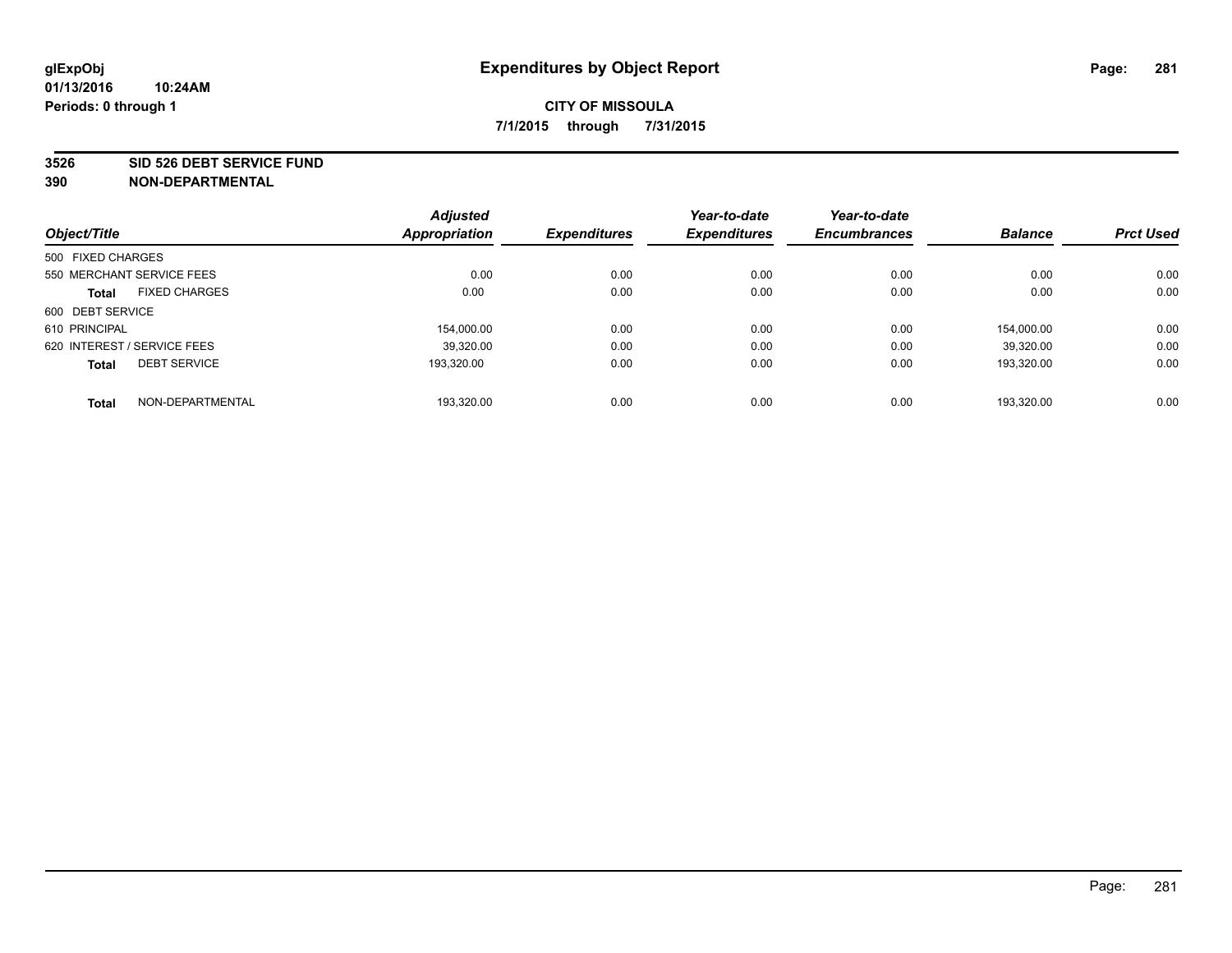### **3526 SID 526 DEBT SERVICE FUND**

| Object/Title                              | <b>Adjusted</b><br>Appropriation | <b>Expenditures</b> | Year-to-date<br><b>Expenditures</b> | Year-to-date<br><b>Encumbrances</b> | <b>Balance</b> | <b>Prct Used</b> |
|-------------------------------------------|----------------------------------|---------------------|-------------------------------------|-------------------------------------|----------------|------------------|
| 500 FIXED CHARGES                         |                                  |                     |                                     |                                     |                |                  |
| 550 MERCHANT SERVICE FEES                 | 0.00                             | 0.00                | 0.00                                | 0.00                                | 0.00           | 0.00             |
| <b>FIXED CHARGES</b><br><b>Total</b>      | 0.00                             | 0.00                | 0.00                                | 0.00                                | 0.00           | 0.00             |
| 600 DEBT SERVICE                          |                                  |                     |                                     |                                     |                |                  |
| 610 PRINCIPAL                             | 154,000.00                       | 0.00                | 0.00                                | 0.00                                | 154.000.00     | 0.00             |
| 620 INTEREST / SERVICE FEES               | 39,320.00                        | 0.00                | 0.00                                | 0.00                                | 39.320.00      | 0.00             |
| <b>DEBT SERVICE</b><br><b>Total</b>       | 193.320.00                       | 0.00                | 0.00                                | 0.00                                | 193.320.00     | 0.00             |
| SID 526 DEBT SERVICE FUND<br><b>Total</b> | 193.320.00                       | 0.00                | 0.00                                | 0.00                                | 193.320.00     | 0.00             |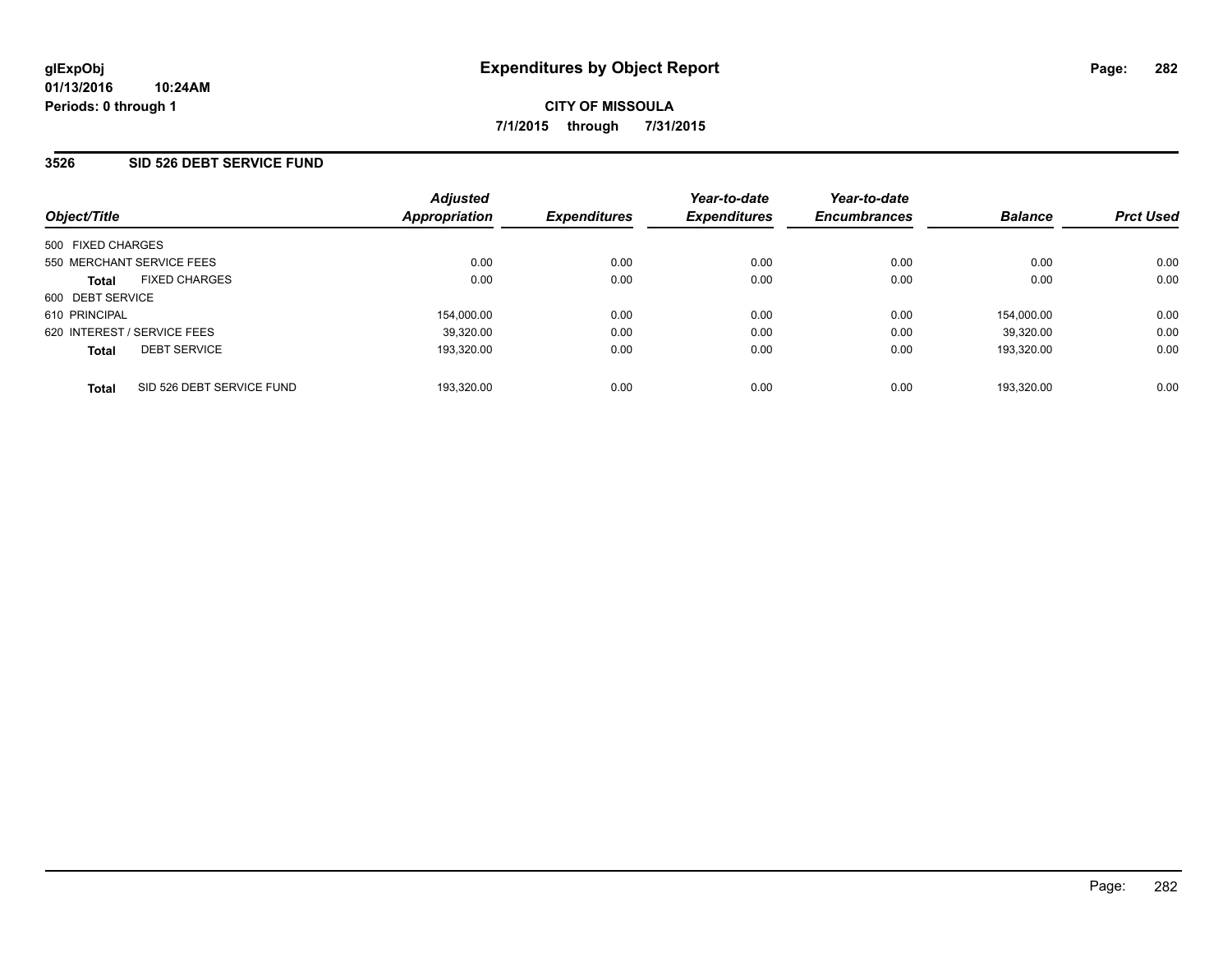# **glExpObj Expenditures by Object Report Page: 283**

## **CITY OF MISSOULA 7/1/2015 through 7/31/2015**

**3527 SID 527 DEBT SERVICE FUND**

**000 \*\*\* Title Not Found \*\*\***

| Object/Title                     | <b>Adjusted</b><br>Appropriation | <b>Expenditures</b> | Year-to-date<br><b>Expenditures</b> | Year-to-date<br><b>Encumbrances</b> | <b>Balance</b> | <b>Prct Used</b> |
|----------------------------------|----------------------------------|---------------------|-------------------------------------|-------------------------------------|----------------|------------------|
| 800 OTHER OBJECTS                |                                  |                     |                                     |                                     |                |                  |
| 820 TRANSFERS TO OTHER FUNDS     | 0.00                             | 0.00                | 0.00                                | 0.00                                | 0.00           | 0.00             |
| OTHER OBJECTS<br><b>Total</b>    | 0.00                             | 0.00                | 0.00                                | 0.00                                | 0.00           | 0.00             |
| *** Title Not Found ***<br>Total | 0.00                             | 0.00                | 0.00                                | 0.00                                | 0.00           | 0.00             |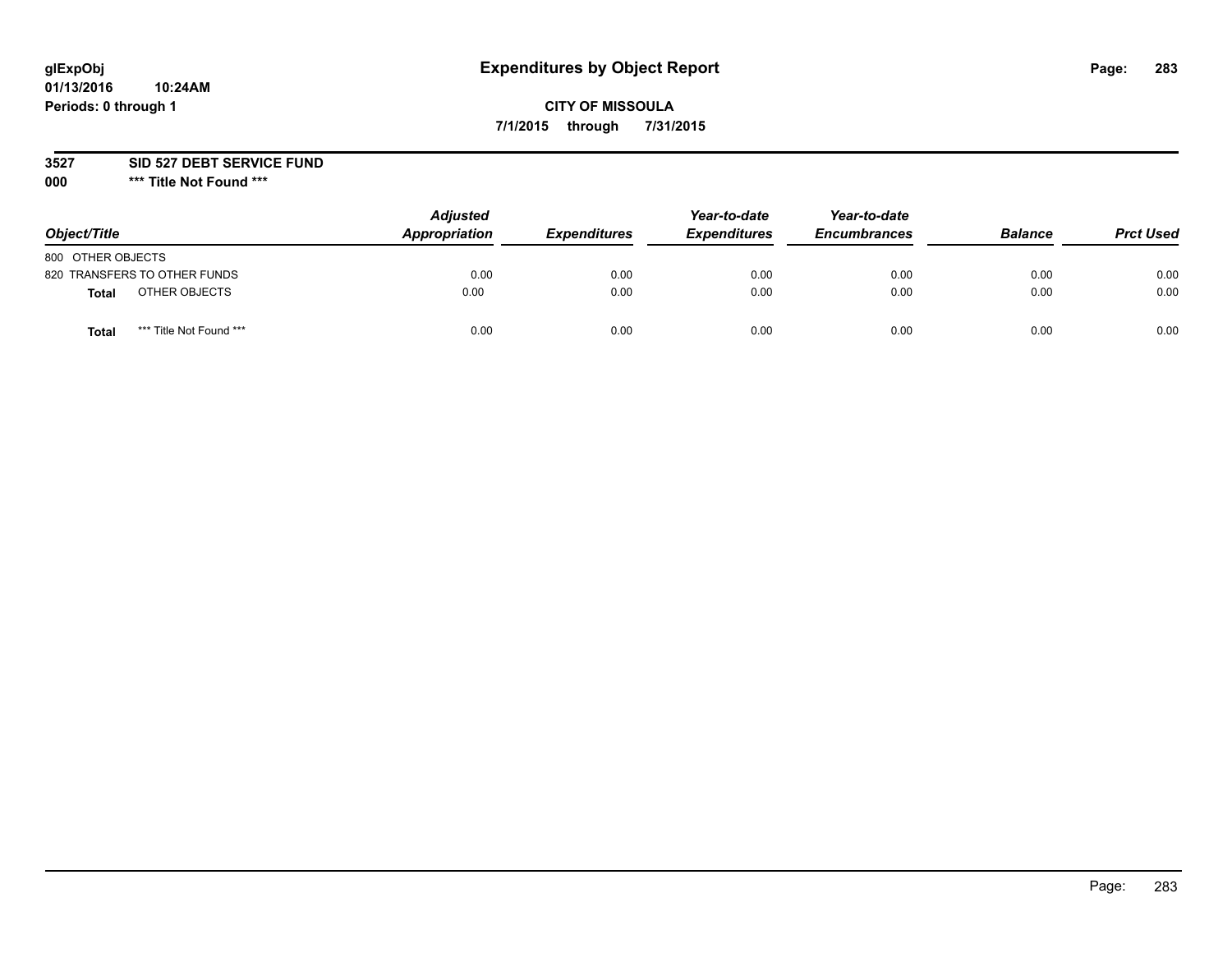#### **3527 SID 527 DEBT SERVICE FUND**

| Object/Title                         | <b>Adjusted</b><br><b>Appropriation</b> | <b>Expenditures</b> | Year-to-date<br><b>Expenditures</b> | Year-to-date<br><b>Encumbrances</b> | <b>Balance</b> | <b>Prct Used</b> |
|--------------------------------------|-----------------------------------------|---------------------|-------------------------------------|-------------------------------------|----------------|------------------|
|                                      |                                         |                     |                                     |                                     |                |                  |
| 500 FIXED CHARGES                    |                                         |                     |                                     |                                     |                |                  |
| 550 MERCHANT SERVICE FEES            | 0.00                                    | 0.00                | 0.00                                | 0.00                                | 0.00           | 0.00             |
| <b>FIXED CHARGES</b><br><b>Total</b> | 0.00                                    | 0.00                | 0.00                                | 0.00                                | 0.00           | 0.00             |
| 600 DEBT SERVICE                     |                                         |                     |                                     |                                     |                |                  |
| 610 PRINCIPAL                        | 0.00                                    | 0.00                | 0.00                                | 0.00                                | 0.00           | 0.00             |
| 620 INTEREST / SERVICE FEES          | 0.00                                    | 0.00                | 0.00                                | 0.00                                | 0.00           | 0.00             |
| <b>DEBT SERVICE</b><br><b>Total</b>  | 0.00                                    | 0.00                | 0.00                                | 0.00                                | 0.00           | 0.00             |
|                                      |                                         |                     |                                     |                                     |                |                  |
| NON-DEPARTMENTAL<br><b>Total</b>     | 0.00                                    | 0.00                | 0.00                                | 0.00                                | 0.00           | 0.00             |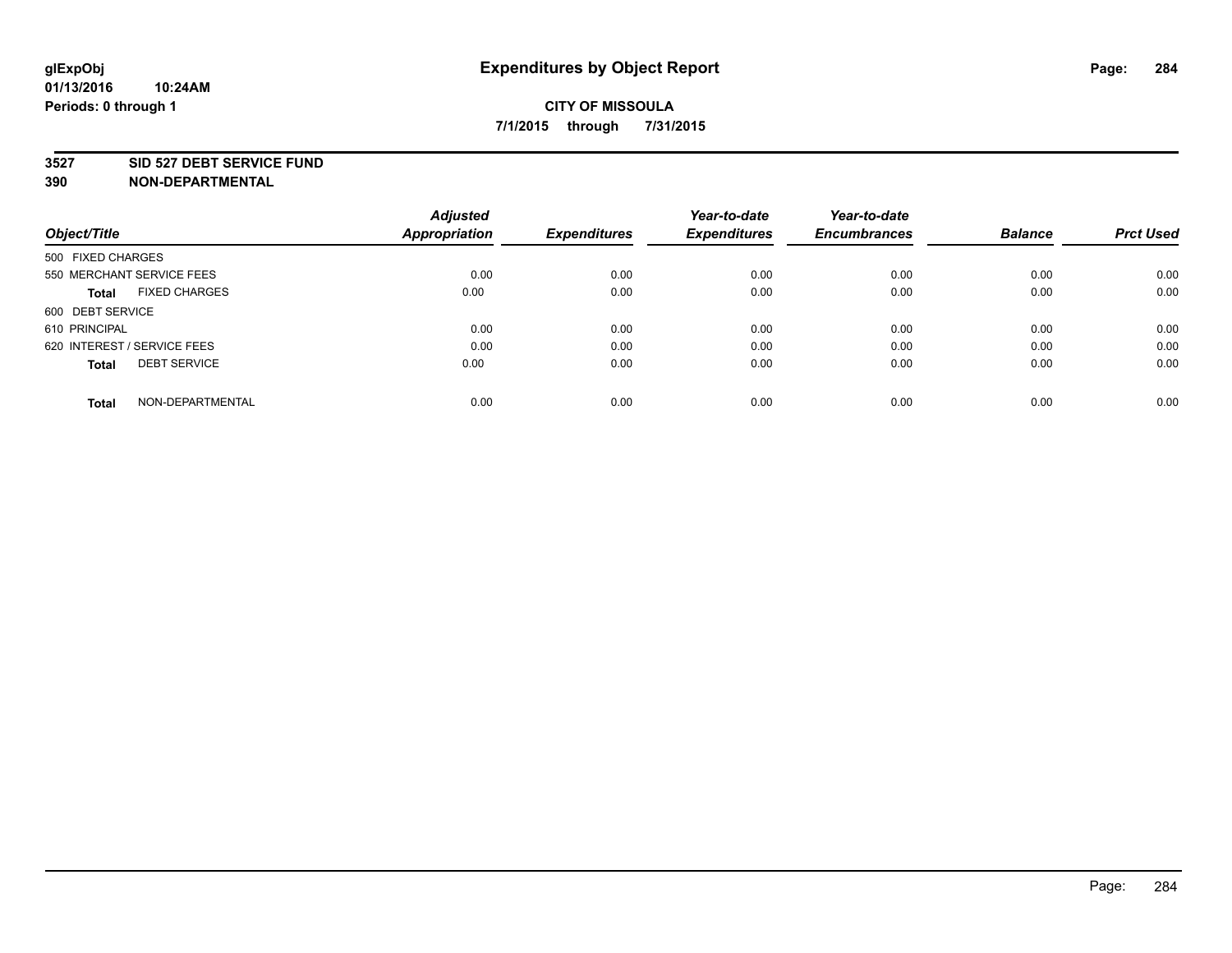#### **01/13/2016 10:24AM Periods: 0 through 1**

# **CITY OF MISSOULA 7/1/2015 through 7/31/2015**

### **3527 SID 527 DEBT SERVICE FUND**

| Object/Title      |                              | <b>Adjusted</b><br>Appropriation | <b>Expenditures</b> | Year-to-date<br><b>Expenditures</b> | Year-to-date<br><b>Encumbrances</b> | <b>Balance</b> | <b>Prct Used</b> |
|-------------------|------------------------------|----------------------------------|---------------------|-------------------------------------|-------------------------------------|----------------|------------------|
| 500 FIXED CHARGES |                              |                                  |                     |                                     |                                     |                |                  |
|                   | 550 MERCHANT SERVICE FEES    | 0.00                             | 0.00                | 0.00                                | 0.00                                | 0.00           | 0.00             |
| <b>Total</b>      | <b>FIXED CHARGES</b>         | 0.00                             | 0.00                | 0.00                                | 0.00                                | 0.00           | 0.00             |
| 600 DEBT SERVICE  |                              |                                  |                     |                                     |                                     |                |                  |
| 610 PRINCIPAL     |                              | 0.00                             | 0.00                | 0.00                                | 0.00                                | 0.00           | 0.00             |
|                   | 620 INTEREST / SERVICE FEES  | 0.00                             | 0.00                | 0.00                                | 0.00                                | 0.00           | 0.00             |
| Total             | <b>DEBT SERVICE</b>          | 0.00                             | 0.00                | 0.00                                | 0.00                                | 0.00           | 0.00             |
| 800 OTHER OBJECTS |                              |                                  |                     |                                     |                                     |                |                  |
|                   | 820 TRANSFERS TO OTHER FUNDS | 0.00                             | 0.00                | 0.00                                | 0.00                                | 0.00           | 0.00             |
| <b>Total</b>      | OTHER OBJECTS                | 0.00                             | 0.00                | 0.00                                | 0.00                                | 0.00           | 0.00             |
| <b>Total</b>      | SID 527 DEBT SERVICE FUND    | 0.00                             | 0.00                | 0.00                                | 0.00                                | 0.00           | 0.00             |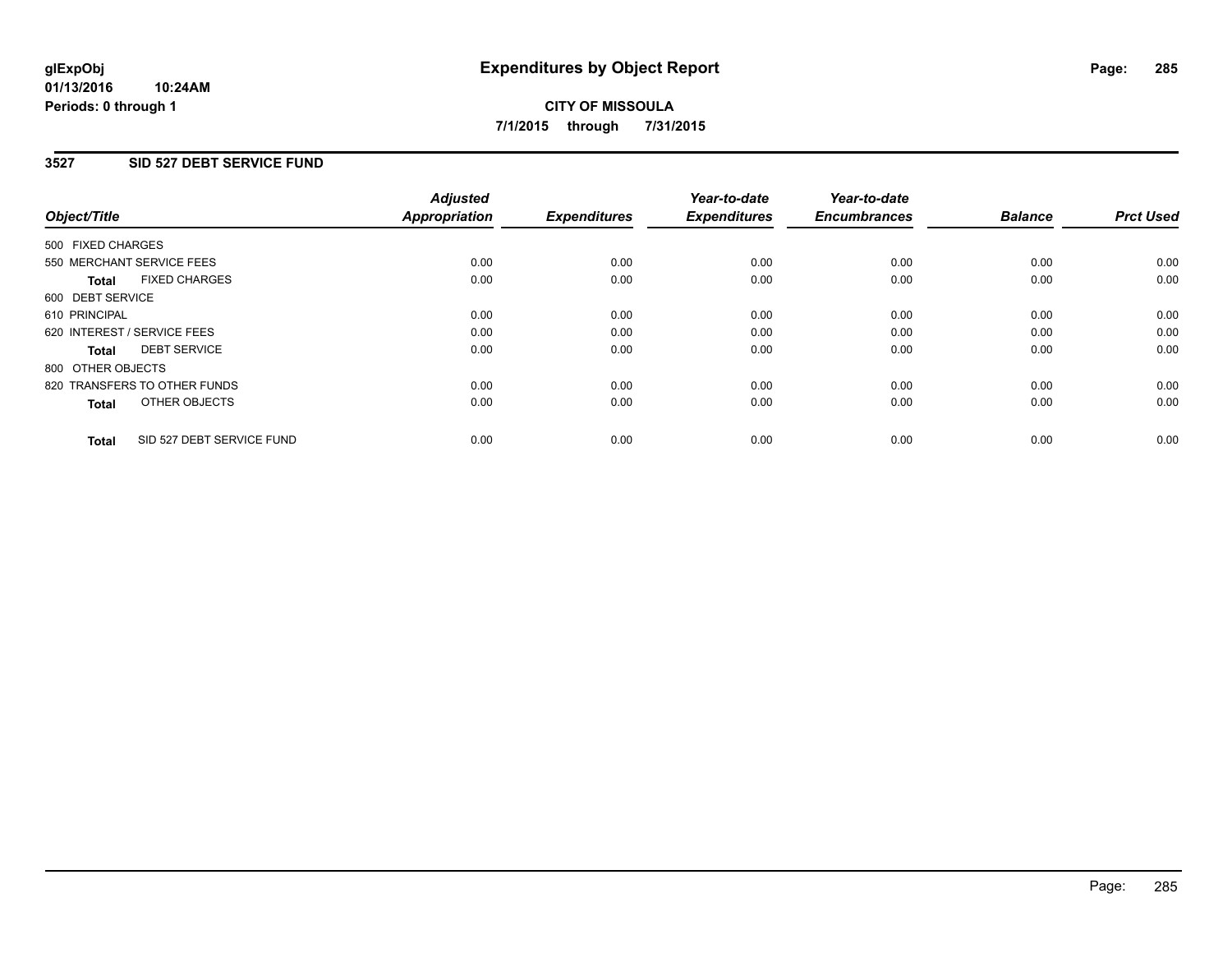#### **3530 SID 530 DEBT SERVICE FUND**

| Object/Title                         | <b>Adjusted</b><br><b>Appropriation</b> | <b>Expenditures</b> | Year-to-date<br><b>Expenditures</b> | Year-to-date<br><b>Encumbrances</b> | <b>Balance</b> | <b>Prct Used</b> |
|--------------------------------------|-----------------------------------------|---------------------|-------------------------------------|-------------------------------------|----------------|------------------|
|                                      |                                         |                     |                                     |                                     |                |                  |
| 500 FIXED CHARGES                    |                                         |                     |                                     |                                     |                |                  |
| 550 MERCHANT SERVICE FEES            | 0.00                                    | 0.00                | 0.00                                | 0.00                                | 0.00           | 0.00             |
| <b>FIXED CHARGES</b><br><b>Total</b> | 0.00                                    | 0.00                | 0.00                                | 0.00                                | 0.00           | 0.00             |
| 600 DEBT SERVICE                     |                                         |                     |                                     |                                     |                |                  |
| 610 PRINCIPAL                        | 677.00                                  | 676.45              | 676.45                              | 0.00                                | 0.55           | 99.92            |
| 620 INTEREST / SERVICE FEES          | 4.00                                    | 4.19                | 4.19                                | 0.00                                | $-0.19$        | 104.75           |
| <b>DEBT SERVICE</b><br><b>Total</b>  | 681.00                                  | 680.64              | 680.64                              | 0.00                                | 0.36           | 99.95            |
| 800 OTHER OBJECTS                    |                                         |                     |                                     |                                     |                |                  |
| 820 TRANSFERS TO OTHER FUNDS         | 0.00                                    | 0.00                | 0.00                                | 0.00                                | 0.00           | 0.00             |
| OTHER OBJECTS<br><b>Total</b>        | 0.00                                    | 0.00                | 0.00                                | 0.00                                | 0.00           | 0.00             |
|                                      |                                         |                     |                                     |                                     |                |                  |
| NON-DEPARTMENTAL<br><b>Total</b>     | 681.00                                  | 680.64              | 680.64                              | 0.00                                | 0.36           | 99.95            |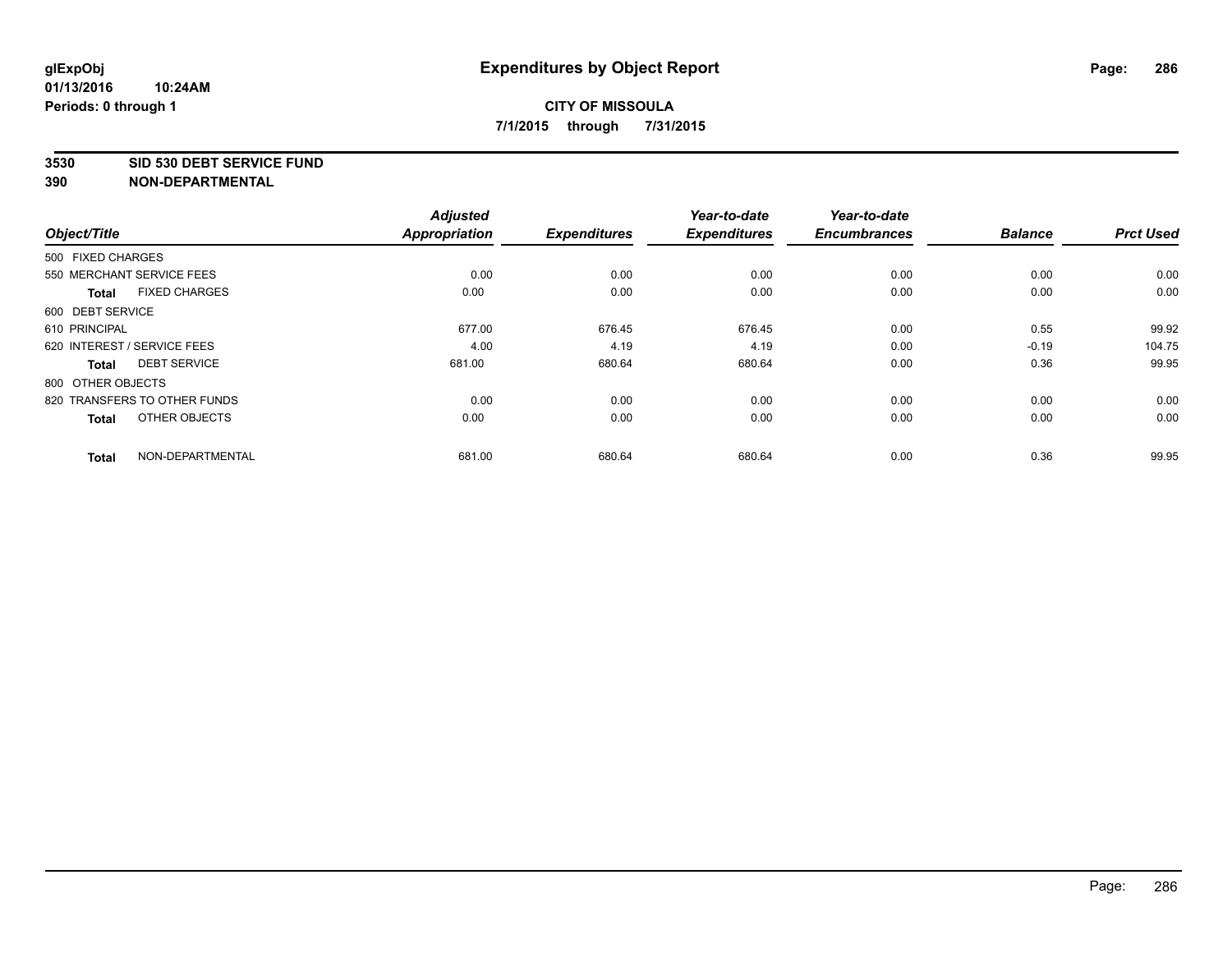### **3530 SID 530 DEBT SERVICE FUND**

| Object/Title      |                              | <b>Adjusted</b><br><b>Appropriation</b> | <b>Expenditures</b> | Year-to-date<br><b>Expenditures</b> | Year-to-date<br><b>Encumbrances</b> | <b>Balance</b> | <b>Prct Used</b> |
|-------------------|------------------------------|-----------------------------------------|---------------------|-------------------------------------|-------------------------------------|----------------|------------------|
|                   |                              |                                         |                     |                                     |                                     |                |                  |
| 500 FIXED CHARGES |                              |                                         |                     |                                     |                                     |                |                  |
|                   | 550 MERCHANT SERVICE FEES    | 0.00                                    | 0.00                | 0.00                                | 0.00                                | 0.00           | 0.00             |
| <b>Total</b>      | <b>FIXED CHARGES</b>         | 0.00                                    | 0.00                | 0.00                                | 0.00                                | 0.00           | 0.00             |
| 600 DEBT SERVICE  |                              |                                         |                     |                                     |                                     |                |                  |
| 610 PRINCIPAL     |                              | 677.00                                  | 676.45              | 676.45                              | 0.00                                | 0.55           | 99.92            |
|                   | 620 INTEREST / SERVICE FEES  | 4.00                                    | 4.19                | 4.19                                | 0.00                                | $-0.19$        | 104.75           |
| Total             | <b>DEBT SERVICE</b>          | 681.00                                  | 680.64              | 680.64                              | 0.00                                | 0.36           | 99.95            |
| 800 OTHER OBJECTS |                              |                                         |                     |                                     |                                     |                |                  |
|                   | 820 TRANSFERS TO OTHER FUNDS | 0.00                                    | 0.00                | 0.00                                | 0.00                                | 0.00           | 0.00             |
| <b>Total</b>      | OTHER OBJECTS                | 0.00                                    | 0.00                | 0.00                                | 0.00                                | 0.00           | 0.00             |
| <b>Total</b>      | SID 530 DEBT SERVICE FUND    | 681.00                                  | 680.64              | 680.64                              | 0.00                                | 0.36           | 99.95            |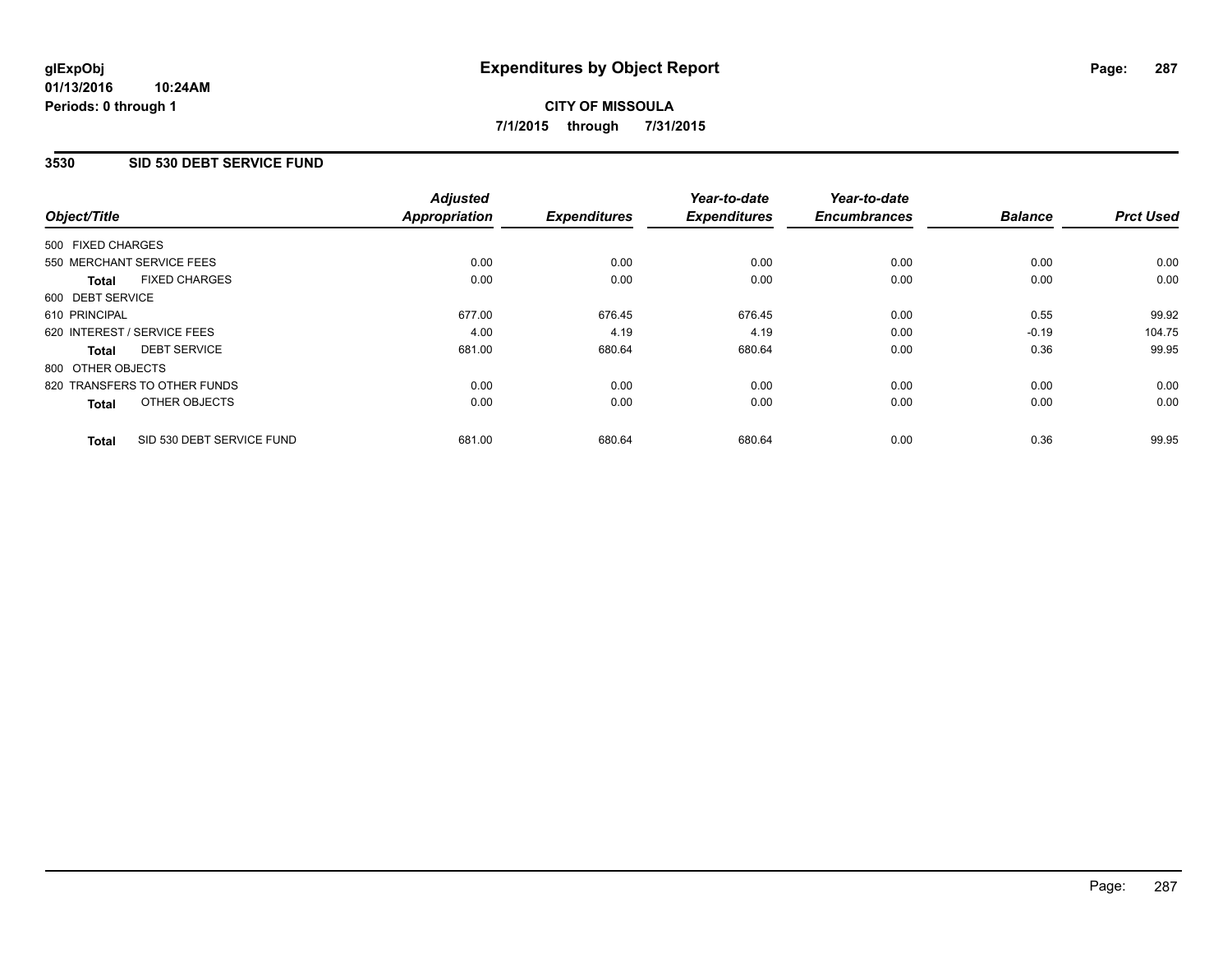#### **3531 SID 531 HICKORY ST CALMING**

| Object/Title                         | <b>Adjusted</b><br><b>Appropriation</b> | <b>Expenditures</b> | Year-to-date<br><b>Expenditures</b> | Year-to-date<br><b>Encumbrances</b> | <b>Balance</b> | <b>Prct Used</b> |
|--------------------------------------|-----------------------------------------|---------------------|-------------------------------------|-------------------------------------|----------------|------------------|
|                                      |                                         |                     |                                     |                                     |                |                  |
| 500 FIXED CHARGES                    |                                         |                     |                                     |                                     |                |                  |
| 550 MERCHANT SERVICE FEES            | 0.00                                    | 0.00                | 0.00                                | 0.00                                | 0.00           | 0.00             |
| <b>FIXED CHARGES</b><br><b>Total</b> | 0.00                                    | 0.00                | 0.00                                | 0.00                                | 0.00           | 0.00             |
| 800 OTHER OBJECTS                    |                                         |                     |                                     |                                     |                |                  |
| 820 TRANSFERS TO OTHER FUNDS         | 0.00                                    | 0.00                | 0.00                                | 0.00                                | 0.00           | 0.00             |
| OTHER OBJECTS<br><b>Total</b>        | 0.00                                    | 0.00                | 0.00                                | 0.00                                | 0.00           | 0.00             |
|                                      |                                         |                     |                                     |                                     |                |                  |
| NON-DEPARTMENTAL<br><b>Total</b>     | 0.00                                    | 0.00                | 0.00                                | 0.00                                | 0.00           | 0.00             |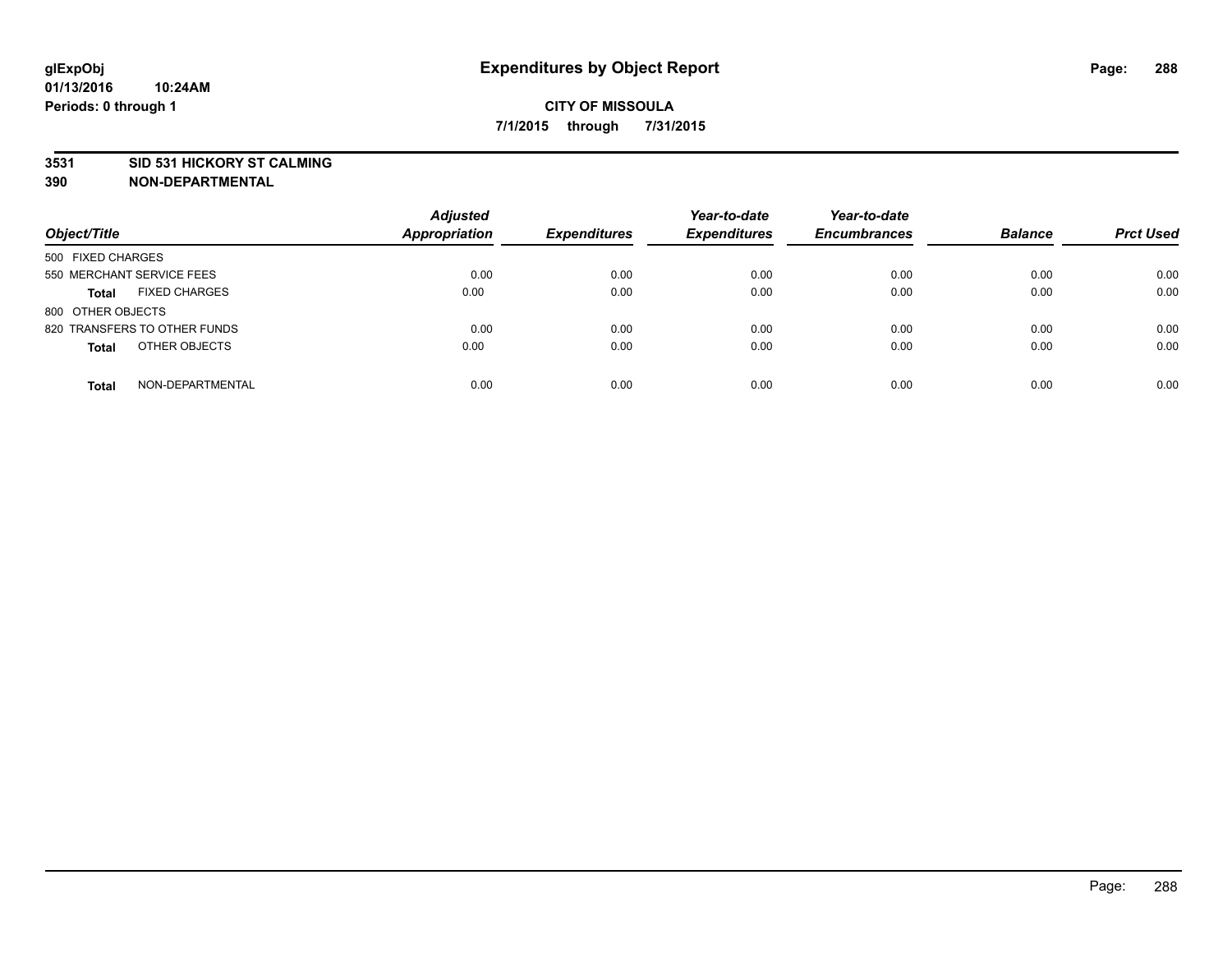### **3531 SID 531 HICKORY ST CALMING**

| Object/Title              |                              | <b>Adjusted</b><br>Appropriation | <b>Expenditures</b> | Year-to-date<br><b>Expenditures</b> | Year-to-date<br><b>Encumbrances</b> | <b>Balance</b> | <b>Prct Used</b> |
|---------------------------|------------------------------|----------------------------------|---------------------|-------------------------------------|-------------------------------------|----------------|------------------|
| 500 FIXED CHARGES         |                              |                                  |                     |                                     |                                     |                |                  |
| 550 MERCHANT SERVICE FEES |                              | 0.00                             | 0.00                | 0.00                                | 0.00                                | 0.00           | 0.00             |
| <b>Total</b>              | <b>FIXED CHARGES</b>         | 0.00                             | 0.00                | 0.00                                | 0.00                                | 0.00           | 0.00             |
| 800 OTHER OBJECTS         |                              |                                  |                     |                                     |                                     |                |                  |
|                           | 820 TRANSFERS TO OTHER FUNDS | 0.00                             | 0.00                | 0.00                                | 0.00                                | 0.00           | 0.00             |
| <b>Total</b>              | OTHER OBJECTS                | 0.00                             | 0.00                | 0.00                                | 0.00                                | 0.00           | 0.00             |
| <b>Total</b>              | SID 531 HICKORY ST CALMING   | 0.00                             | 0.00                | 0.00                                | 0.00                                | 0.00           | 0.00             |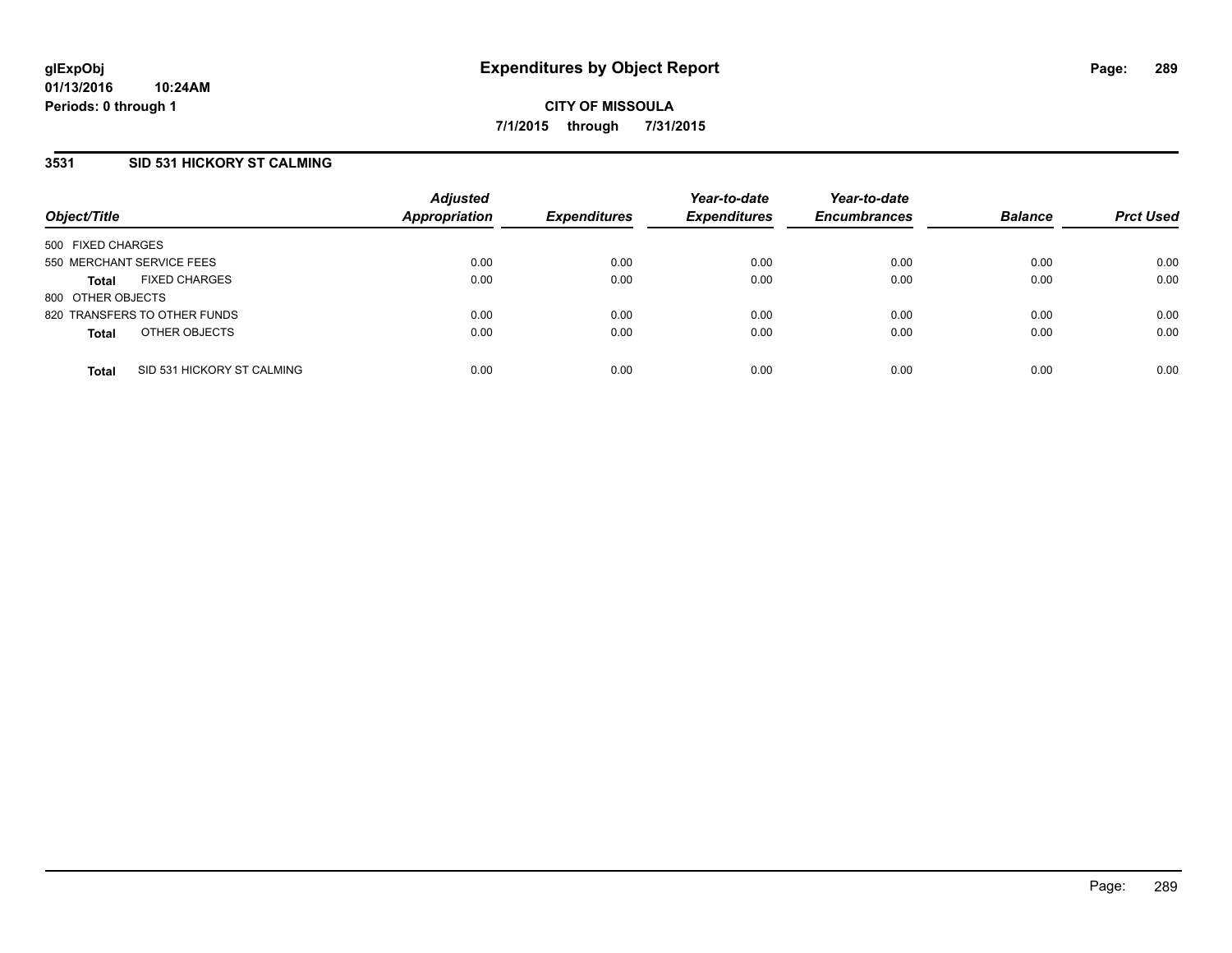#### **3532 SID 532 DEBT SERVICE FUND**

| Object/Title                |                      | <b>Adjusted</b><br><b>Appropriation</b> | <b>Expenditures</b> | Year-to-date<br><b>Expenditures</b> | Year-to-date<br><b>Encumbrances</b> | <b>Balance</b> | <b>Prct Used</b> |
|-----------------------------|----------------------|-----------------------------------------|---------------------|-------------------------------------|-------------------------------------|----------------|------------------|
|                             |                      |                                         |                     |                                     |                                     |                |                  |
| 500 FIXED CHARGES           |                      |                                         |                     |                                     |                                     |                |                  |
| 550 MERCHANT SERVICE FEES   |                      | 0.00                                    | 0.00                | 0.00                                | 0.00                                | 0.00           | 0.00             |
| <b>Total</b>                | <b>FIXED CHARGES</b> | 0.00                                    | 0.00                | 0.00                                | 0.00                                | 0.00           | 0.00             |
| 600 DEBT SERVICE            |                      |                                         |                     |                                     |                                     |                |                  |
| 610 PRINCIPAL               |                      | 30.000.00                               | 0.00                | 0.00                                | 0.00                                | 30.000.00      | 0.00             |
| 620 INTEREST / SERVICE FEES |                      | 12,363.00                               | 0.00                | 0.00                                | 0.00                                | 12,363.00      | 0.00             |
| <b>Total</b>                | <b>DEBT SERVICE</b>  | 42.363.00                               | 0.00                | 0.00                                | 0.00                                | 42.363.00      | 0.00             |
| <b>Total</b>                | NON-DEPARTMENTAL     | 42,363.00                               | 0.00                | 0.00                                | 0.00                                | 42,363.00      | 0.00             |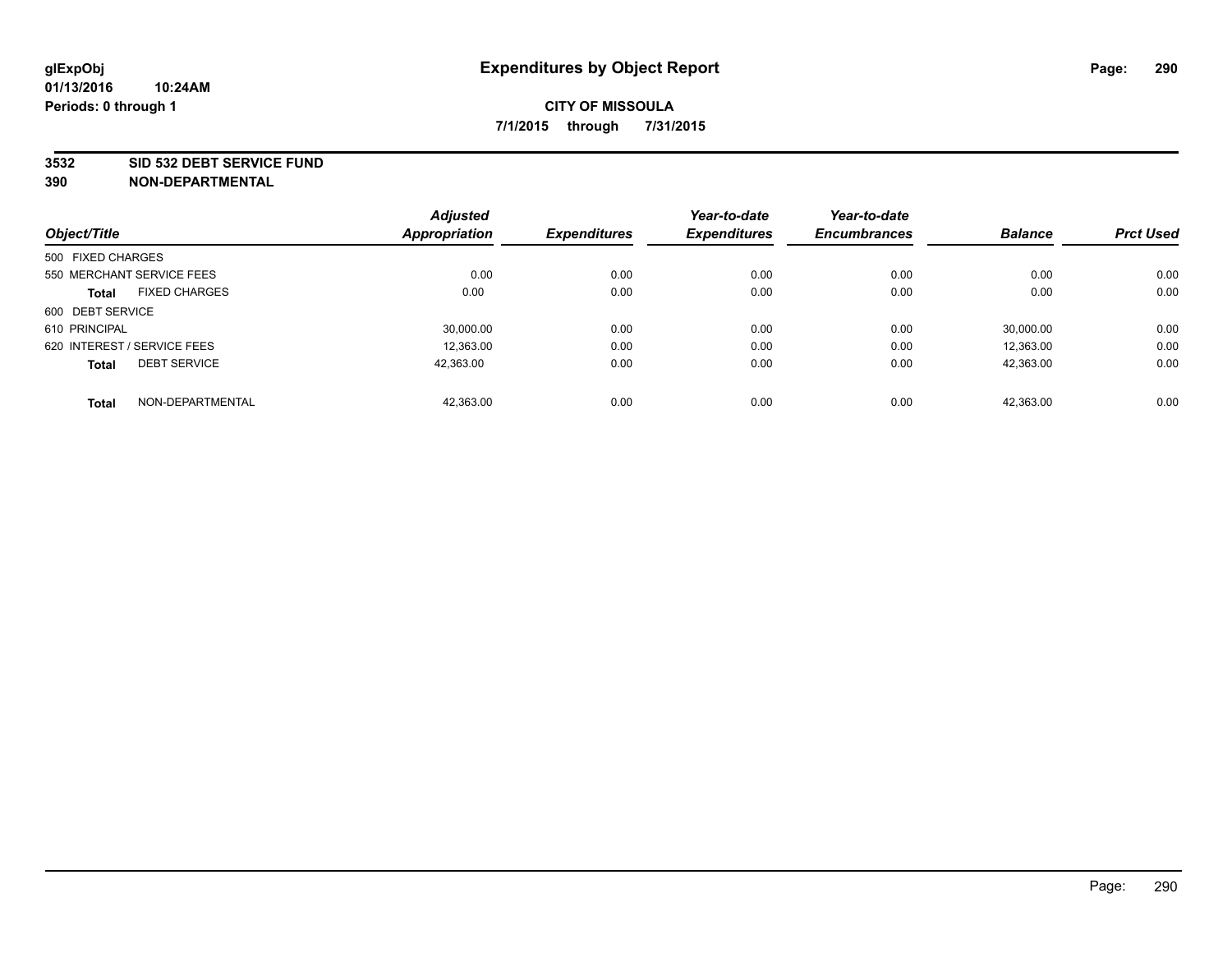### **3532 SID 532 DEBT SERVICE FUND**

| Object/Title                              | <b>Adjusted</b><br>Appropriation | <b>Expenditures</b> | Year-to-date<br><b>Expenditures</b> | Year-to-date<br><b>Encumbrances</b> | <b>Balance</b> | <b>Prct Used</b> |
|-------------------------------------------|----------------------------------|---------------------|-------------------------------------|-------------------------------------|----------------|------------------|
| 500 FIXED CHARGES                         |                                  |                     |                                     |                                     |                |                  |
| 550 MERCHANT SERVICE FEES                 | 0.00                             | 0.00                | 0.00                                | 0.00                                | 0.00           | 0.00             |
| <b>FIXED CHARGES</b><br><b>Total</b>      | 0.00                             | 0.00                | 0.00                                | 0.00                                | 0.00           | 0.00             |
| 600 DEBT SERVICE                          |                                  |                     |                                     |                                     |                |                  |
| 610 PRINCIPAL                             | 30.000.00                        | 0.00                | 0.00                                | 0.00                                | 30.000.00      | 0.00             |
| 620 INTEREST / SERVICE FEES               | 12.363.00                        | 0.00                | 0.00                                | 0.00                                | 12.363.00      | 0.00             |
| <b>DEBT SERVICE</b><br><b>Total</b>       | 42.363.00                        | 0.00                | 0.00                                | 0.00                                | 42.363.00      | 0.00             |
| SID 532 DEBT SERVICE FUND<br><b>Total</b> | 42.363.00                        | 0.00                | 0.00                                | 0.00                                | 42.363.00      | 0.00             |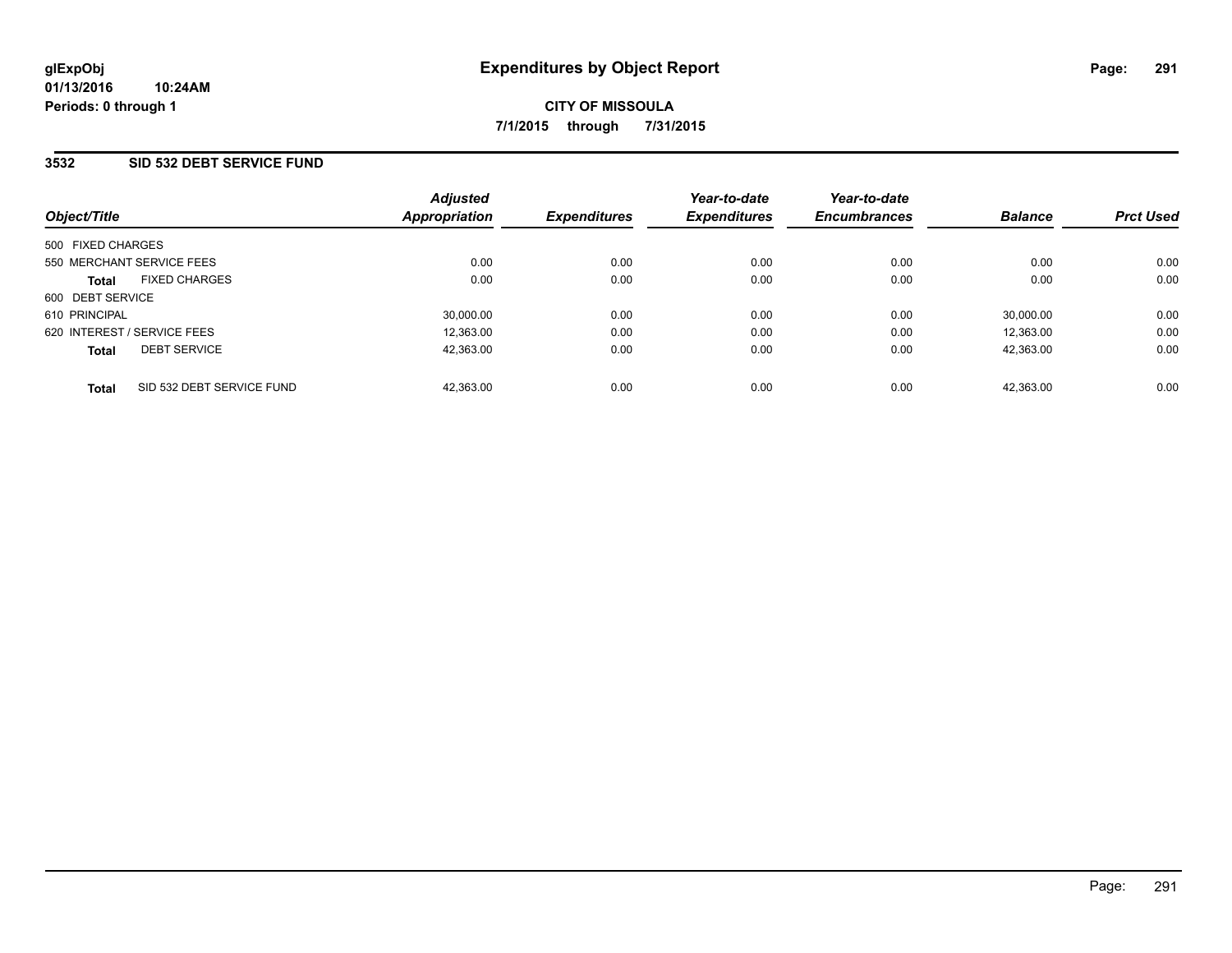#### **3533 GILBERT ST SEWER SID DEBT FUND**

**330 WASTEWATER**

| Object/Title                  | <b>Adjusted</b><br>Appropriation | <b>Expenditures</b> | Year-to-date<br><b>Expenditures</b> | Year-to-date<br><b>Encumbrances</b> | <b>Balance</b> | <b>Prct Used</b> |
|-------------------------------|----------------------------------|---------------------|-------------------------------------|-------------------------------------|----------------|------------------|
| 500 FIXED CHARGES             |                                  |                     |                                     |                                     |                |                  |
| 550 MERCHANT SERVICE FEES     | 0.00                             | 0.00                | 0.00                                | 0.00                                | 0.00           | 0.00             |
| <b>FIXED CHARGES</b><br>Total | 0.00                             | 0.00                | 0.00                                | 0.00                                | 0.00           | 0.00             |
| <b>WASTEWATER</b><br>Tota     | 0.00                             | 0.00                | 0.00                                | 0.00                                | 0.00           | 0.00             |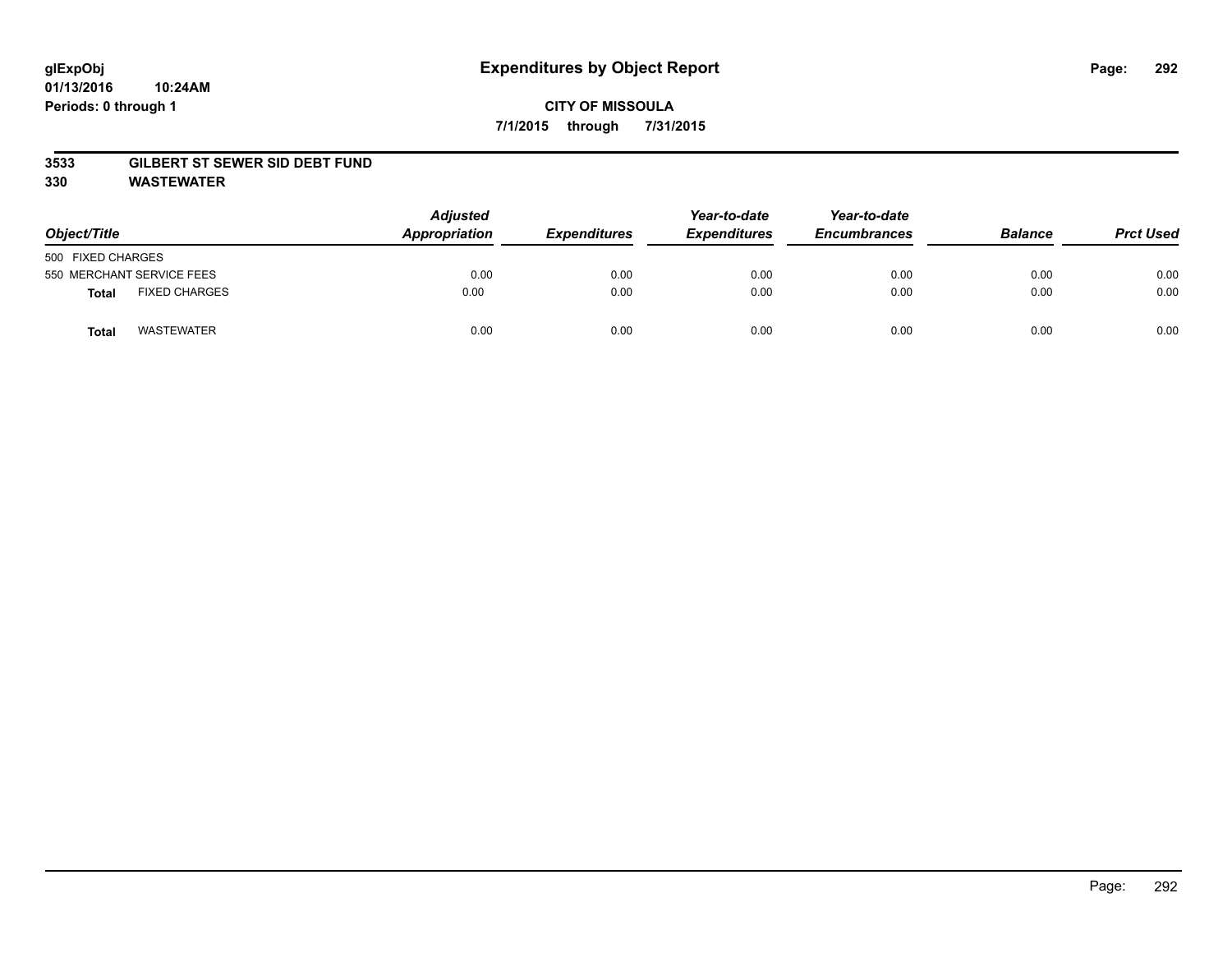#### **3533 GILBERT ST SEWER SID DEBT FUND**

| Object/Title                         | <b>Adjusted</b><br><b>Appropriation</b> | <b>Expenditures</b> | Year-to-date<br><b>Expenditures</b> | Year-to-date<br><b>Encumbrances</b> | <b>Balance</b> | <b>Prct Used</b> |
|--------------------------------------|-----------------------------------------|---------------------|-------------------------------------|-------------------------------------|----------------|------------------|
|                                      |                                         |                     |                                     |                                     |                |                  |
| 500 FIXED CHARGES                    |                                         |                     |                                     |                                     |                |                  |
| 500 FIXED CHARGES                    | 0.00                                    | 0.00                | 0.00                                | 0.00                                | 0.00           | 0.00             |
| 550 MERCHANT SERVICE FEES            | 0.00                                    | 0.00                | 0.00                                | 0.00                                | 0.00           | 0.00             |
| <b>FIXED CHARGES</b><br><b>Total</b> | 0.00                                    | 0.00                | 0.00                                | 0.00                                | 0.00           | 0.00             |
| 600 DEBT SERVICE                     |                                         |                     |                                     |                                     |                |                  |
| 610 PRINCIPAL                        | 12,000.00                               | 0.00                | 0.00                                | 0.00                                | 12,000.00      | 0.00             |
| 620 INTEREST / SERVICE FEES          | 5,325.00                                | 0.00                | 0.00                                | 0.00                                | 5,325.00       | 0.00             |
| <b>DEBT SERVICE</b><br>Total         | 17,325.00                               | 0.00                | 0.00                                | 0.00                                | 17,325.00      | 0.00             |
| 800 OTHER OBJECTS                    |                                         |                     |                                     |                                     |                |                  |
| 820 TRANSFERS TO OTHER FUNDS         | 0.00                                    | 0.00                | 0.00                                | 0.00                                | 0.00           | 0.00             |
| OTHER OBJECTS<br><b>Total</b>        | 0.00                                    | 0.00                | 0.00                                | 0.00                                | 0.00           | 0.00             |
| NON-DEPARTMENTAL<br><b>Total</b>     | 17,325.00                               | 0.00                | 0.00                                | 0.00                                | 17,325.00      | 0.00             |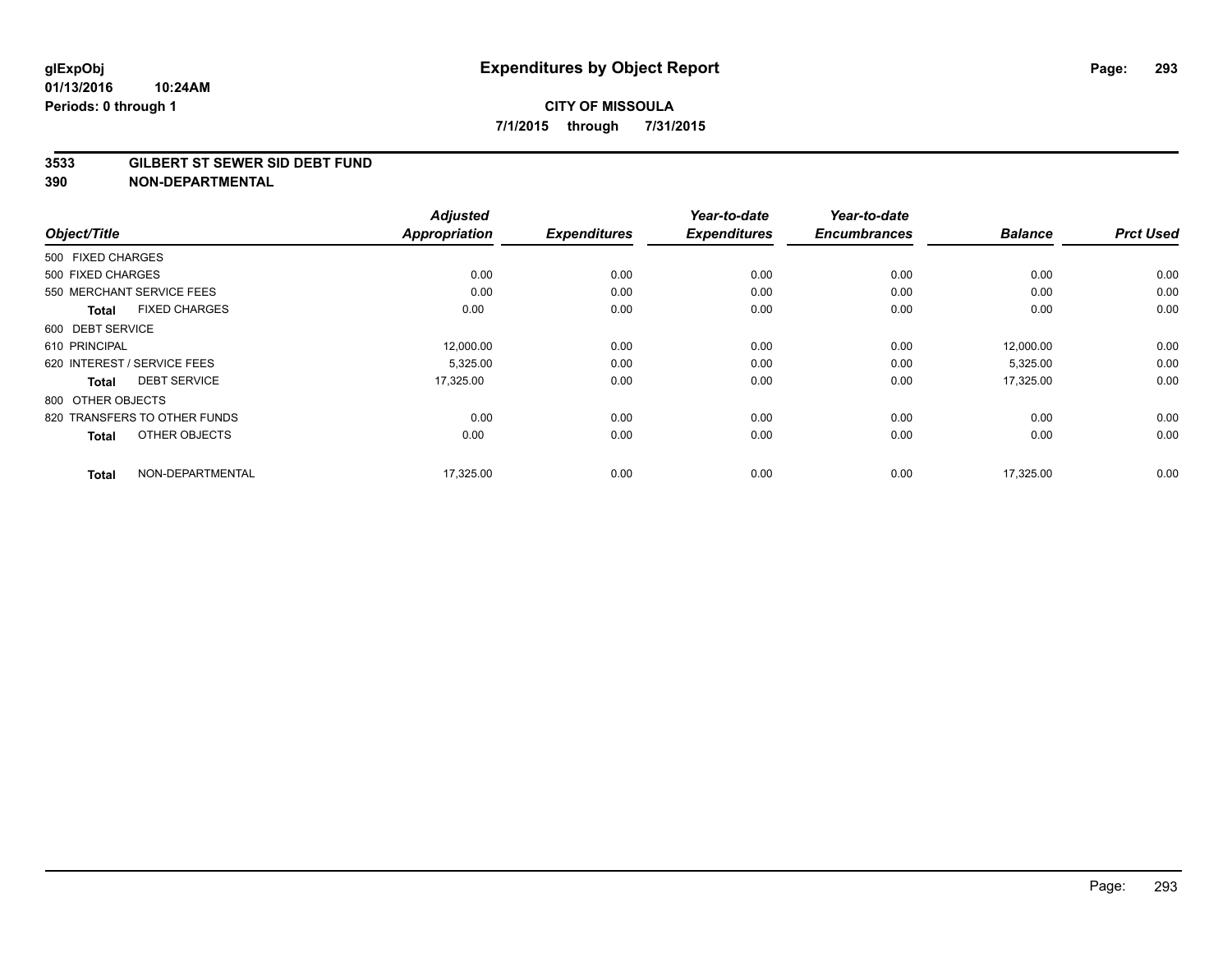**01/13/2016 10:24AM Periods: 0 through 1**

### **3533 GILBERT ST SEWER SID DEBT FUND**

| Object/Title      |                                | <b>Adjusted</b><br><b>Appropriation</b> | <b>Expenditures</b> | Year-to-date<br><b>Expenditures</b> | Year-to-date<br><b>Encumbrances</b> | <b>Balance</b> | <b>Prct Used</b> |
|-------------------|--------------------------------|-----------------------------------------|---------------------|-------------------------------------|-------------------------------------|----------------|------------------|
|                   |                                |                                         |                     |                                     |                                     |                |                  |
| 500 FIXED CHARGES |                                |                                         |                     |                                     |                                     |                |                  |
| 500 FIXED CHARGES |                                | 0.00                                    | 0.00                | 0.00                                | 0.00                                | 0.00           | 0.00             |
|                   | 550 MERCHANT SERVICE FEES      | 0.00                                    | 0.00                | 0.00                                | 0.00                                | 0.00           | 0.00             |
| <b>Total</b>      | <b>FIXED CHARGES</b>           | 0.00                                    | 0.00                | 0.00                                | 0.00                                | 0.00           | 0.00             |
| 600 DEBT SERVICE  |                                |                                         |                     |                                     |                                     |                |                  |
| 610 PRINCIPAL     |                                | 12,000.00                               | 0.00                | 0.00                                | 0.00                                | 12,000.00      | 0.00             |
|                   | 620 INTEREST / SERVICE FEES    | 5,325.00                                | 0.00                | 0.00                                | 0.00                                | 5,325.00       | 0.00             |
| <b>Total</b>      | <b>DEBT SERVICE</b>            | 17,325.00                               | 0.00                | 0.00                                | 0.00                                | 17,325.00      | 0.00             |
| 800 OTHER OBJECTS |                                |                                         |                     |                                     |                                     |                |                  |
|                   | 820 TRANSFERS TO OTHER FUNDS   | 0.00                                    | 0.00                | 0.00                                | 0.00                                | 0.00           | 0.00             |
| <b>Total</b>      | OTHER OBJECTS                  | 0.00                                    | 0.00                | 0.00                                | 0.00                                | 0.00           | 0.00             |
| <b>Total</b>      | GILBERT ST SEWER SID DEBT FUND | 17.325.00                               | 0.00                | 0.00                                | 0.00                                | 17.325.00      | 0.00             |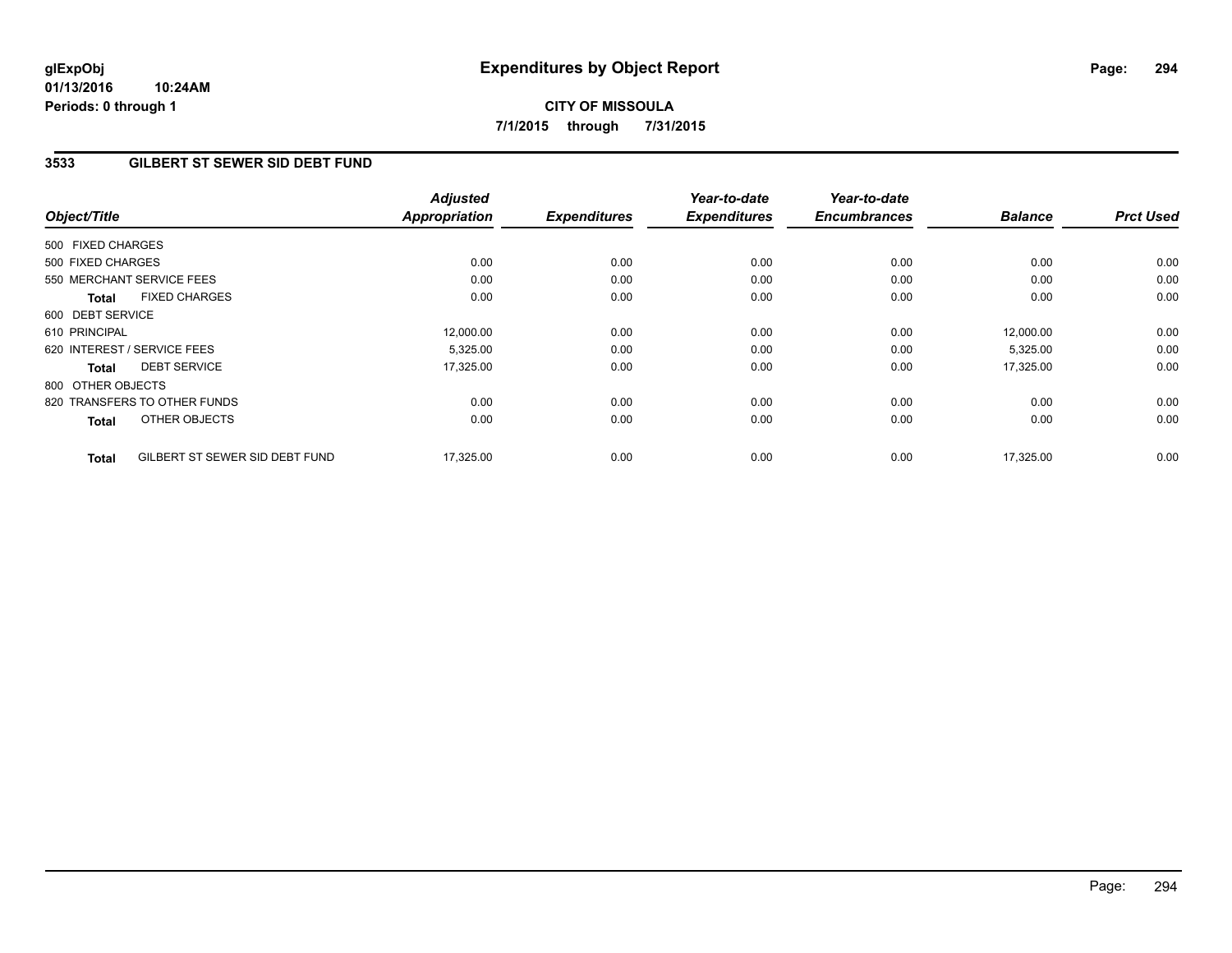#### **3534 LINCOLNWOOD SEWER PHASE I**

| Object/Title                |                      | <b>Adjusted</b><br><b>Appropriation</b> | <b>Expenditures</b> | Year-to-date<br><b>Expenditures</b> | Year-to-date<br><b>Encumbrances</b> | <b>Balance</b> | <b>Prct Used</b> |
|-----------------------------|----------------------|-----------------------------------------|---------------------|-------------------------------------|-------------------------------------|----------------|------------------|
| 500 FIXED CHARGES           |                      |                                         |                     |                                     |                                     |                |                  |
|                             |                      |                                         |                     |                                     |                                     |                |                  |
| 550 MERCHANT SERVICE FEES   |                      | 0.00                                    | 0.00                | 0.00                                | 0.00                                | 0.00           | 0.00             |
| <b>Total</b>                | <b>FIXED CHARGES</b> | 0.00                                    | 0.00                | 0.00                                | 0.00                                | 0.00           | 0.00             |
| 600 DEBT SERVICE            |                      |                                         |                     |                                     |                                     |                |                  |
| 610 PRINCIPAL               |                      | 12.000.00                               | 0.00                | 0.00                                | 0.00                                | 12.000.00      | 0.00             |
| 620 INTEREST / SERVICE FEES |                      | 5,963.00                                | 0.00                | 0.00                                | 0.00                                | 5,963.00       | 0.00             |
| <b>Total</b>                | <b>DEBT SERVICE</b>  | 17.963.00                               | 0.00                | 0.00                                | 0.00                                | 17.963.00      | 0.00             |
|                             |                      |                                         |                     |                                     |                                     |                |                  |
| <b>Total</b>                | NON-DEPARTMENTAL     | 17,963.00                               | 0.00                | 0.00                                | 0.00                                | 17.963.00      | 0.00             |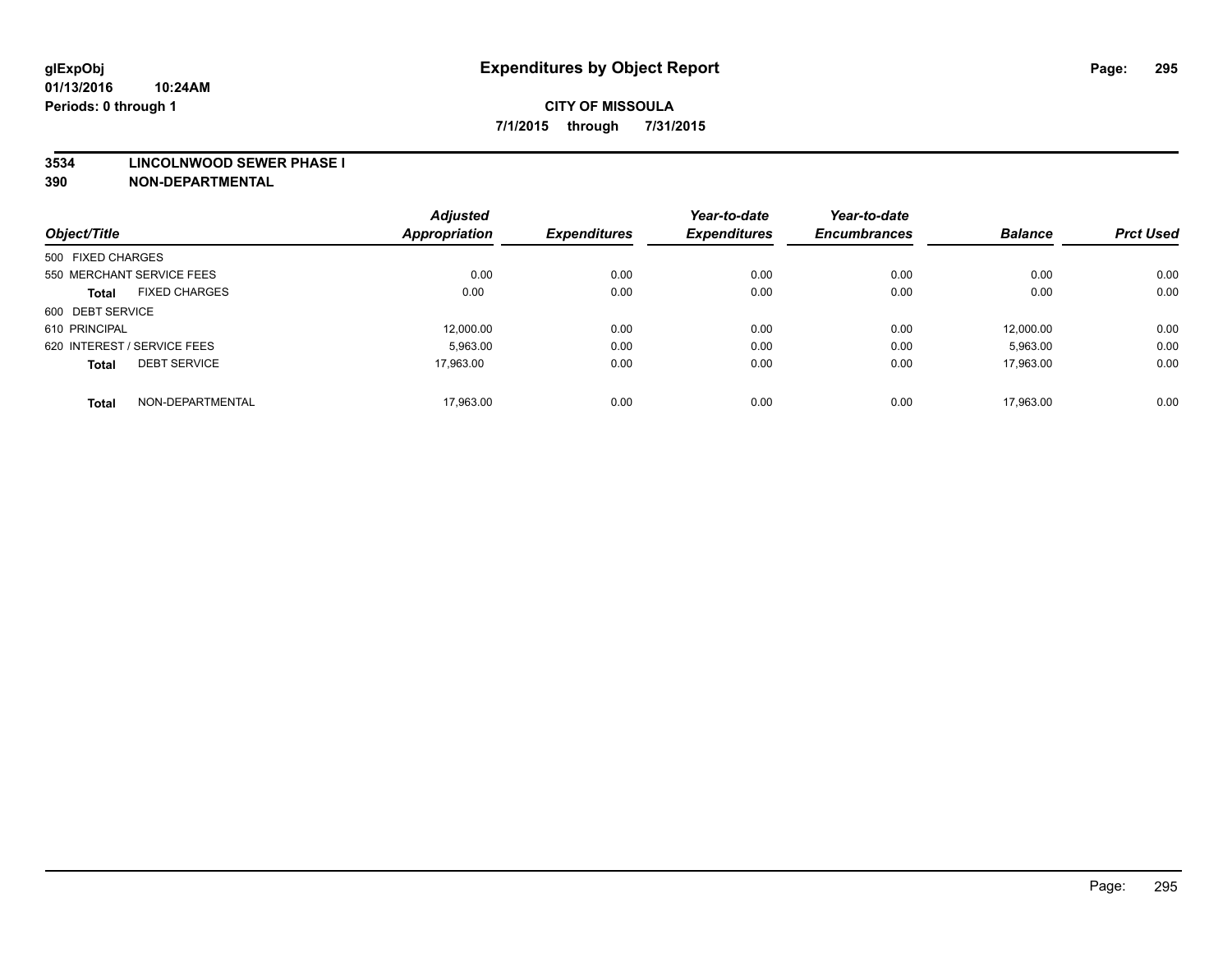## **3534 LINCOLNWOOD SEWER PHASE I**

| Object/Title                              | <b>Adjusted</b><br><b>Appropriation</b> | <b>Expenditures</b> | Year-to-date<br><b>Expenditures</b> | Year-to-date<br><b>Encumbrances</b> | <b>Balance</b> | <b>Prct Used</b> |
|-------------------------------------------|-----------------------------------------|---------------------|-------------------------------------|-------------------------------------|----------------|------------------|
| 500 FIXED CHARGES                         |                                         |                     |                                     |                                     |                |                  |
| 550 MERCHANT SERVICE FEES                 | 0.00                                    | 0.00                | 0.00                                | 0.00                                | 0.00           | 0.00             |
| <b>FIXED CHARGES</b><br><b>Total</b>      | 0.00                                    | 0.00                | 0.00                                | 0.00                                | 0.00           | 0.00             |
| 600 DEBT SERVICE                          |                                         |                     |                                     |                                     |                |                  |
| 610 PRINCIPAL                             | 12,000.00                               | 0.00                | 0.00                                | 0.00                                | 12.000.00      | 0.00             |
| 620 INTEREST / SERVICE FEES               | 5,963.00                                | 0.00                | 0.00                                | 0.00                                | 5,963.00       | 0.00             |
| <b>DEBT SERVICE</b><br><b>Total</b>       | 17,963.00                               | 0.00                | 0.00                                | 0.00                                | 17.963.00      | 0.00             |
| LINCOLNWOOD SEWER PHASE I<br><b>Total</b> | 17.963.00                               | 0.00                | 0.00                                | 0.00                                | 17.963.00      | 0.00             |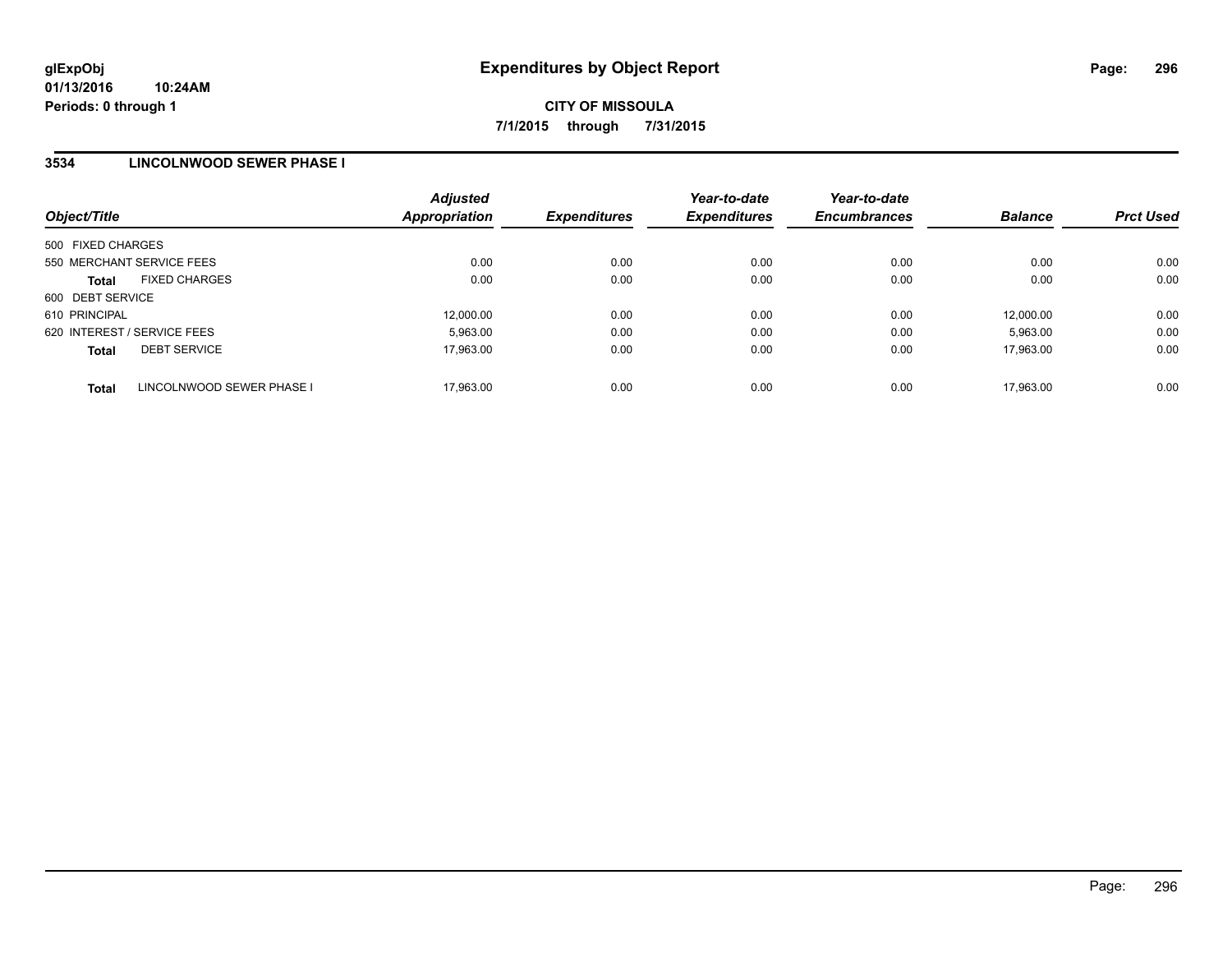#### **3535 SLANT STREET TRAFFIC CALMING**

| Object/Title                         | <b>Adjusted</b><br><b>Appropriation</b> | <b>Expenditures</b> | Year-to-date<br><b>Expenditures</b> | Year-to-date<br><b>Encumbrances</b> | <b>Balance</b> | <b>Prct Used</b> |
|--------------------------------------|-----------------------------------------|---------------------|-------------------------------------|-------------------------------------|----------------|------------------|
|                                      |                                         |                     |                                     |                                     |                |                  |
| 500 FIXED CHARGES                    |                                         |                     |                                     |                                     |                |                  |
| 550 MERCHANT SERVICE FEES            | 0.00                                    | 0.00                | 0.00                                | 0.00                                | 0.00           | 0.00             |
| <b>FIXED CHARGES</b><br><b>Total</b> | 0.00                                    | 0.00                | 0.00                                | 0.00                                | 0.00           | 0.00             |
| 800 OTHER OBJECTS                    |                                         |                     |                                     |                                     |                |                  |
| 820 TRANSFERS TO OTHER FUNDS         | 0.00                                    | 0.00                | 0.00                                | 0.00                                | 0.00           | 0.00             |
| OTHER OBJECTS<br><b>Total</b>        | 0.00                                    | 0.00                | 0.00                                | 0.00                                | 0.00           | 0.00             |
|                                      |                                         |                     |                                     |                                     |                |                  |
| NON-DEPARTMENTAL<br><b>Total</b>     | 0.00                                    | 0.00                | 0.00                                | 0.00                                | 0.00           | 0.00             |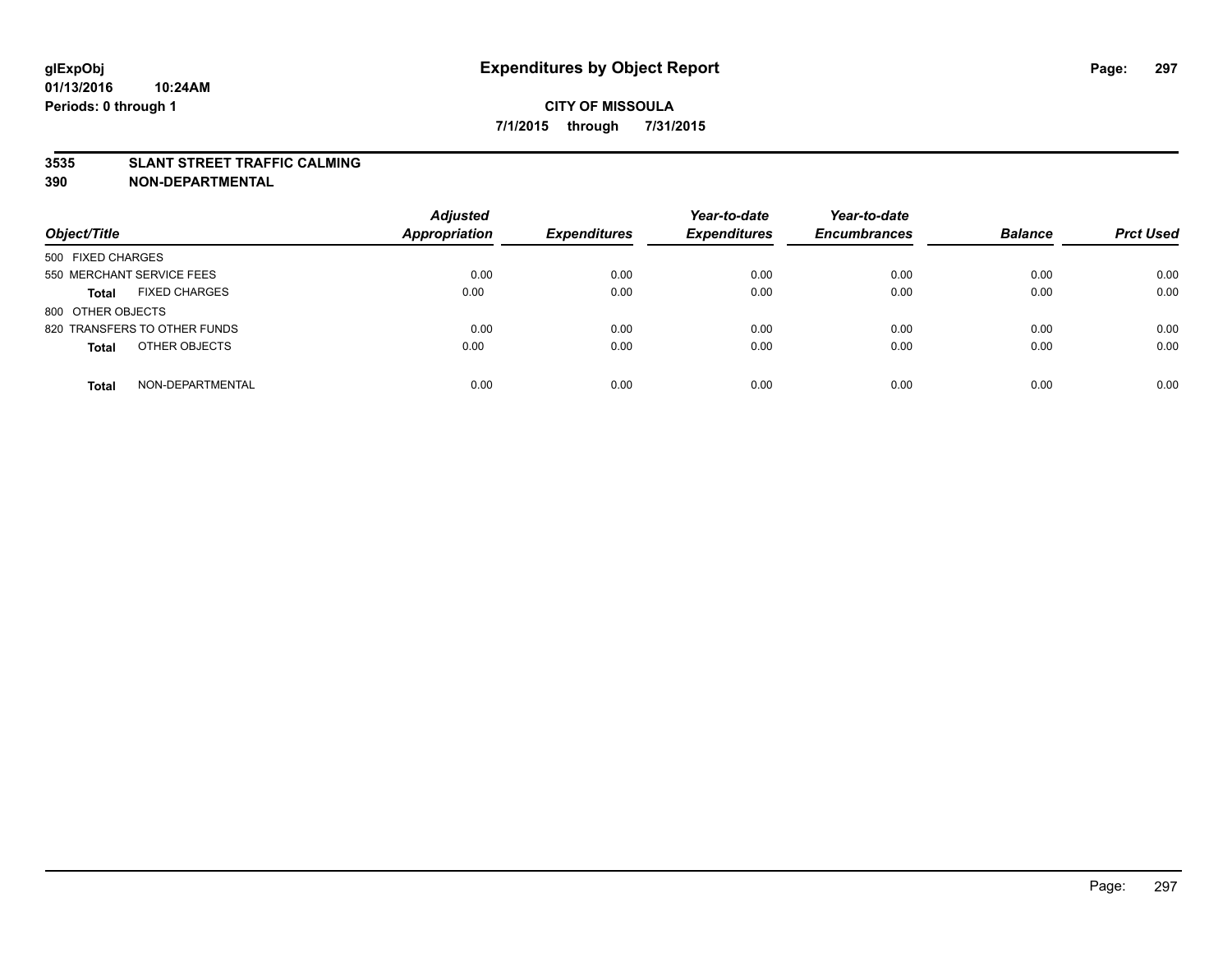## **3535 SLANT STREET TRAFFIC CALMING**

| Object/Title                                 | <b>Adjusted</b><br><b>Appropriation</b> | <b>Expenditures</b> | Year-to-date<br><b>Expenditures</b> | Year-to-date<br><b>Encumbrances</b> | <b>Balance</b> | <b>Prct Used</b> |
|----------------------------------------------|-----------------------------------------|---------------------|-------------------------------------|-------------------------------------|----------------|------------------|
| 500 FIXED CHARGES                            |                                         |                     |                                     |                                     |                |                  |
| 550 MERCHANT SERVICE FEES                    | 0.00                                    | 0.00                | 0.00                                | 0.00                                | 0.00           | 0.00             |
| <b>FIXED CHARGES</b><br><b>Total</b>         | 0.00                                    | 0.00                | 0.00                                | 0.00                                | 0.00           | 0.00             |
| 800 OTHER OBJECTS                            |                                         |                     |                                     |                                     |                |                  |
| 820 TRANSFERS TO OTHER FUNDS                 | 0.00                                    | 0.00                | 0.00                                | 0.00                                | 0.00           | 0.00             |
| OTHER OBJECTS<br><b>Total</b>                | 0.00                                    | 0.00                | 0.00                                | 0.00                                | 0.00           | 0.00             |
| SLANT STREET TRAFFIC CALMING<br><b>Total</b> | 0.00                                    | 0.00                | 0.00                                | 0.00                                | 0.00           | 0.00             |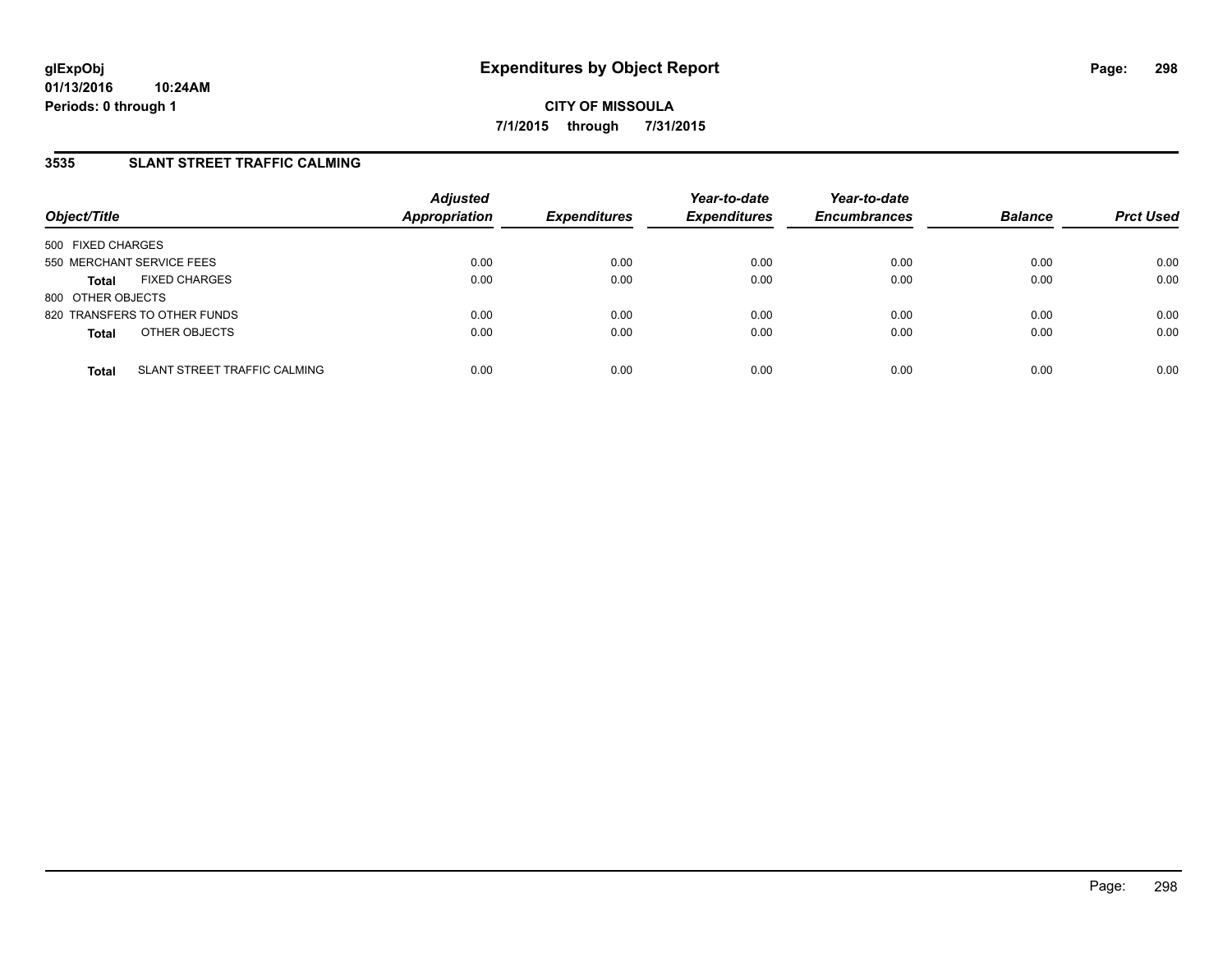#### **3536 LINCOLNWOOD SEWER PHASE II**

| Object/Title                |                      | <b>Adjusted</b><br><b>Appropriation</b> | <b>Expenditures</b> | Year-to-date<br><b>Expenditures</b> | Year-to-date<br><b>Encumbrances</b> | <b>Balance</b> | <b>Prct Used</b> |
|-----------------------------|----------------------|-----------------------------------------|---------------------|-------------------------------------|-------------------------------------|----------------|------------------|
| 500 FIXED CHARGES           |                      |                                         |                     |                                     |                                     |                |                  |
|                             |                      |                                         |                     |                                     |                                     |                |                  |
| 550 MERCHANT SERVICE FEES   |                      | 0.00                                    | 0.00                | 0.00                                | 0.00                                | 0.00           | 0.00             |
| <b>Total</b>                | <b>FIXED CHARGES</b> | 0.00                                    | 0.00                | 0.00                                | 0.00                                | 0.00           | 0.00             |
| 600 DEBT SERVICE            |                      |                                         |                     |                                     |                                     |                |                  |
| 610 PRINCIPAL               |                      | 21.000.00                               | 0.00                | 0.00                                | 0.00                                | 21.000.00      | 0.00             |
| 620 INTEREST / SERVICE FEES |                      | 10,350.00                               | 0.00                | 0.00                                | 0.00                                | 10,350.00      | 0.00             |
| <b>Total</b>                | <b>DEBT SERVICE</b>  | 31.350.00                               | 0.00                | 0.00                                | 0.00                                | 31.350.00      | 0.00             |
|                             |                      |                                         |                     |                                     |                                     |                |                  |
| <b>Total</b>                | NON-DEPARTMENTAL     | 31,350.00                               | 0.00                | 0.00                                | 0.00                                | 31,350.00      | 0.00             |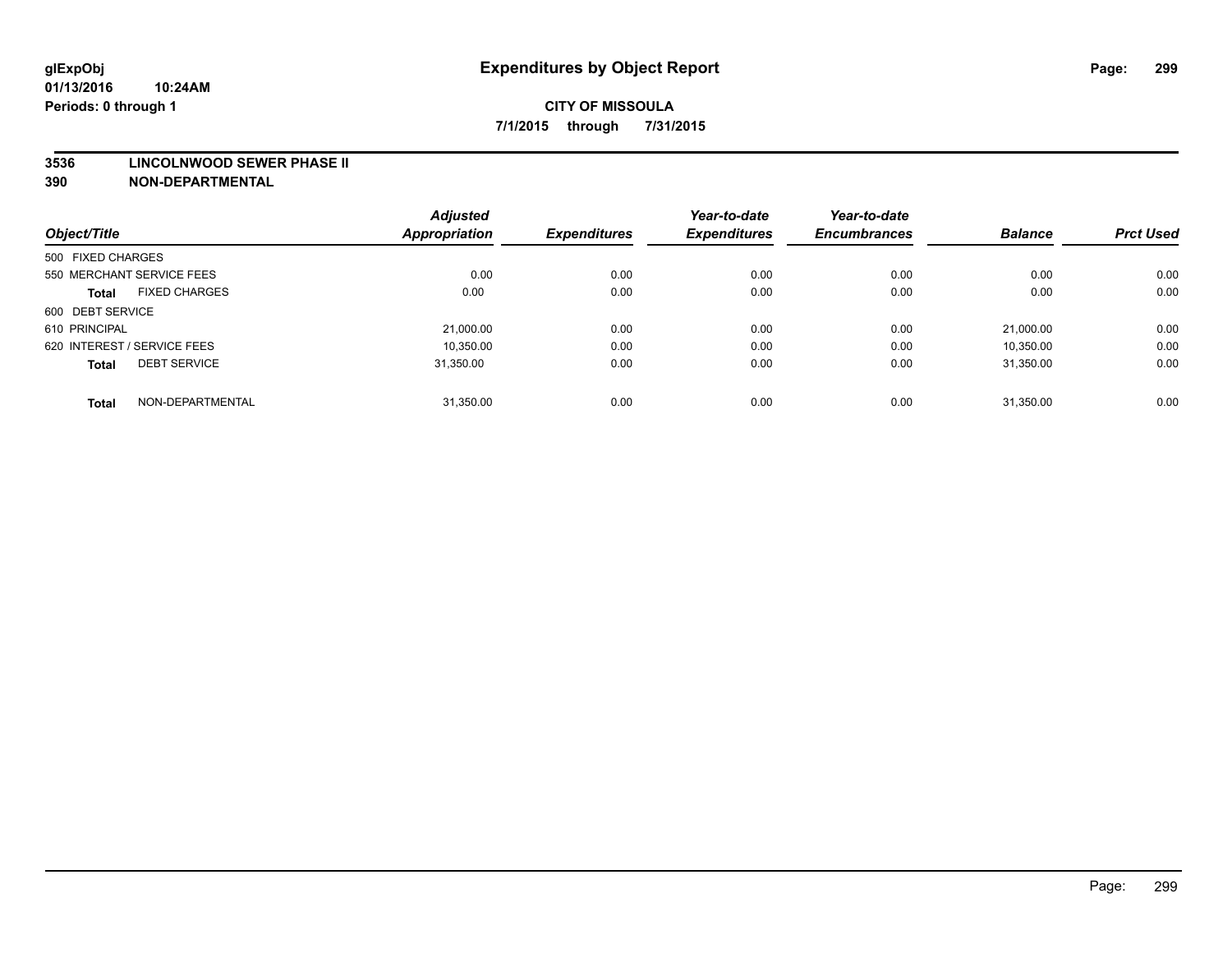## **3536 LINCOLNWOOD SEWER PHASE II**

| Object/Title                |                            | <b>Adjusted</b><br><b>Appropriation</b> | <b>Expenditures</b> | Year-to-date<br><b>Expenditures</b> | Year-to-date<br><b>Encumbrances</b> | <b>Balance</b> | <b>Prct Used</b> |
|-----------------------------|----------------------------|-----------------------------------------|---------------------|-------------------------------------|-------------------------------------|----------------|------------------|
| 500 FIXED CHARGES           |                            |                                         |                     |                                     |                                     |                |                  |
| 550 MERCHANT SERVICE FEES   |                            | 0.00                                    | 0.00                | 0.00                                | 0.00                                | 0.00           | 0.00             |
| <b>Total</b>                | <b>FIXED CHARGES</b>       | 0.00                                    | 0.00                | 0.00                                | 0.00                                | 0.00           | 0.00             |
| 600 DEBT SERVICE            |                            |                                         |                     |                                     |                                     |                |                  |
| 610 PRINCIPAL               |                            | 21,000.00                               | 0.00                | 0.00                                | 0.00                                | 21.000.00      | 0.00             |
| 620 INTEREST / SERVICE FEES |                            | 10.350.00                               | 0.00                | 0.00                                | 0.00                                | 10.350.00      | 0.00             |
| <b>Total</b>                | <b>DEBT SERVICE</b>        | 31,350.00                               | 0.00                | 0.00                                | 0.00                                | 31.350.00      | 0.00             |
| <b>Total</b>                | LINCOLNWOOD SEWER PHASE II | 31,350.00                               | 0.00                | 0.00                                | 0.00                                | 31.350.00      | 0.00             |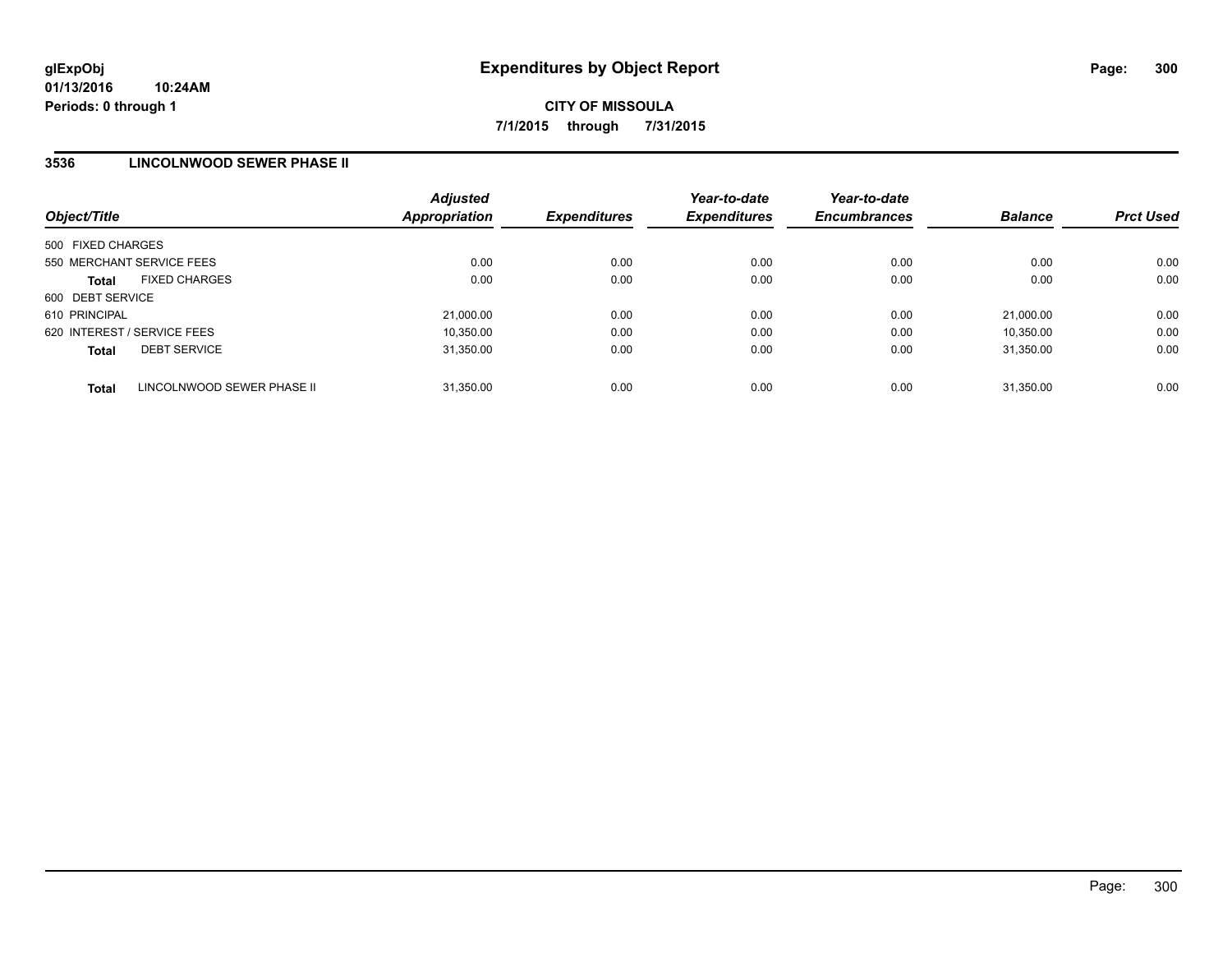#### **3539 SOUTH 4TH STREET W TRAFFIC**

| Object/Title                         | <b>Adjusted</b><br><b>Appropriation</b> | <b>Expenditures</b> | Year-to-date<br><b>Expenditures</b> | Year-to-date<br><b>Encumbrances</b> | <b>Balance</b> | <b>Prct Used</b> |
|--------------------------------------|-----------------------------------------|---------------------|-------------------------------------|-------------------------------------|----------------|------------------|
| 500 FIXED CHARGES                    |                                         |                     |                                     |                                     |                |                  |
| 550 MERCHANT SERVICE FEES            | 0.00                                    | 0.00                | 0.00                                | 0.00                                | 0.00           | 0.00             |
| <b>FIXED CHARGES</b><br><b>Total</b> | 0.00                                    | 0.00                | 0.00                                | 0.00                                | 0.00           | 0.00             |
| 800 OTHER OBJECTS                    |                                         |                     |                                     |                                     |                |                  |
| 820 TRANSFERS TO OTHER FUNDS         | 0.00                                    | 0.00                | 0.00                                | 0.00                                | 0.00           | 0.00             |
| OTHER OBJECTS<br><b>Total</b>        | 0.00                                    | 0.00                | 0.00                                | 0.00                                | 0.00           | 0.00             |
| NON-DEPARTMENTAL<br><b>Total</b>     | 0.00                                    | 0.00                | 0.00                                | 0.00                                | 0.00           | 0.00             |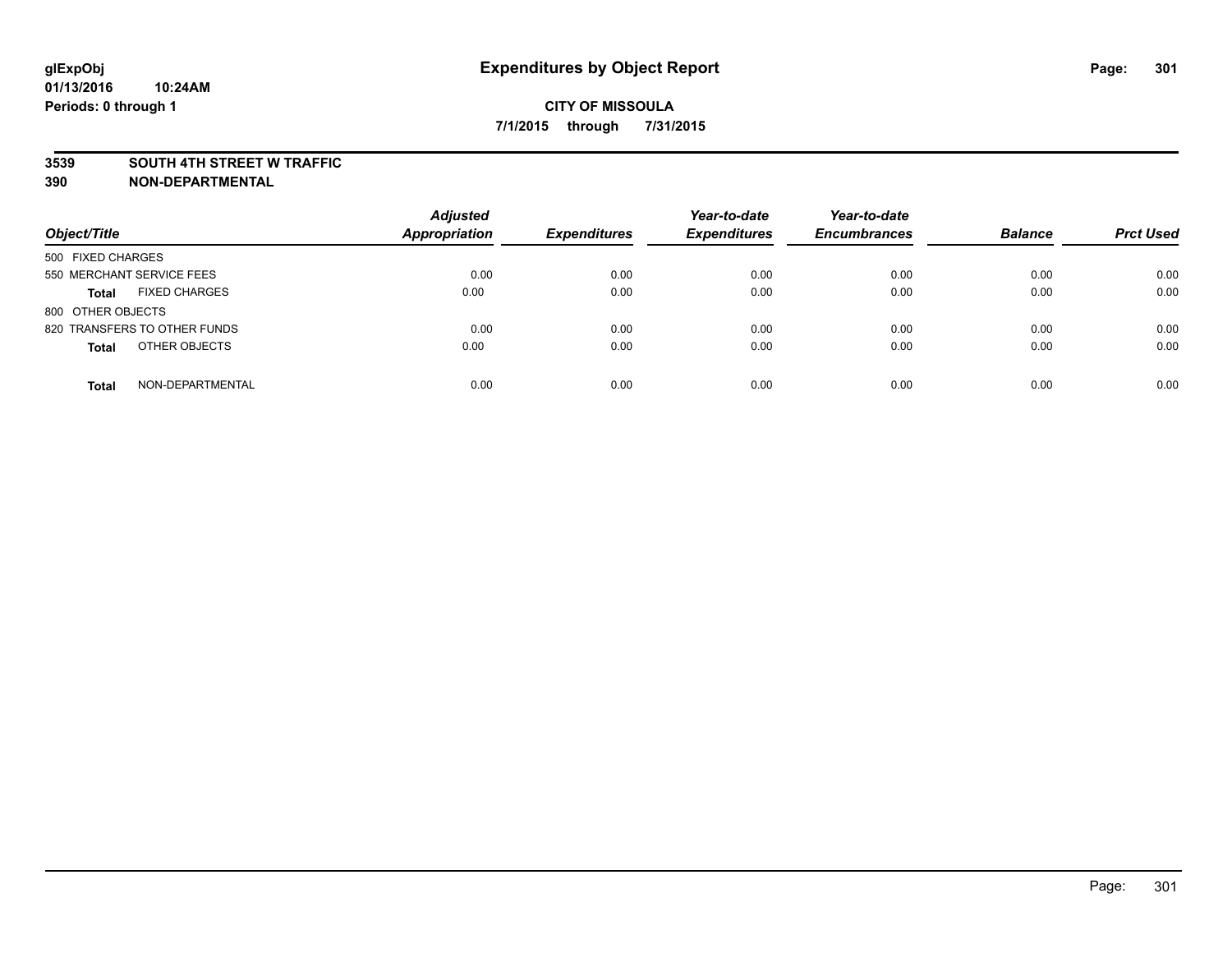### **3539 SOUTH 4TH STREET W TRAFFIC**

| Object/Title              |                              | <b>Adjusted</b><br><b>Appropriation</b> | <b>Expenditures</b> | Year-to-date<br><b>Expenditures</b> | Year-to-date<br><b>Encumbrances</b> | <b>Balance</b> | <b>Prct Used</b> |
|---------------------------|------------------------------|-----------------------------------------|---------------------|-------------------------------------|-------------------------------------|----------------|------------------|
| 500 FIXED CHARGES         |                              |                                         |                     |                                     |                                     |                |                  |
| 550 MERCHANT SERVICE FEES |                              | 0.00                                    | 0.00                | 0.00                                | 0.00                                | 0.00           | 0.00             |
| <b>Total</b>              | <b>FIXED CHARGES</b>         | 0.00                                    | 0.00                | 0.00                                | 0.00                                | 0.00           | 0.00             |
| 800 OTHER OBJECTS         |                              |                                         |                     |                                     |                                     |                |                  |
|                           | 820 TRANSFERS TO OTHER FUNDS | 0.00                                    | 0.00                | 0.00                                | 0.00                                | 0.00           | 0.00             |
| <b>Total</b>              | OTHER OBJECTS                | 0.00                                    | 0.00                | 0.00                                | 0.00                                | 0.00           | 0.00             |
| <b>Total</b>              | SOUTH 4TH STREET W TRAFFIC   | 0.00                                    | 0.00                | 0.00                                | 0.00                                | 0.00           | 0.00             |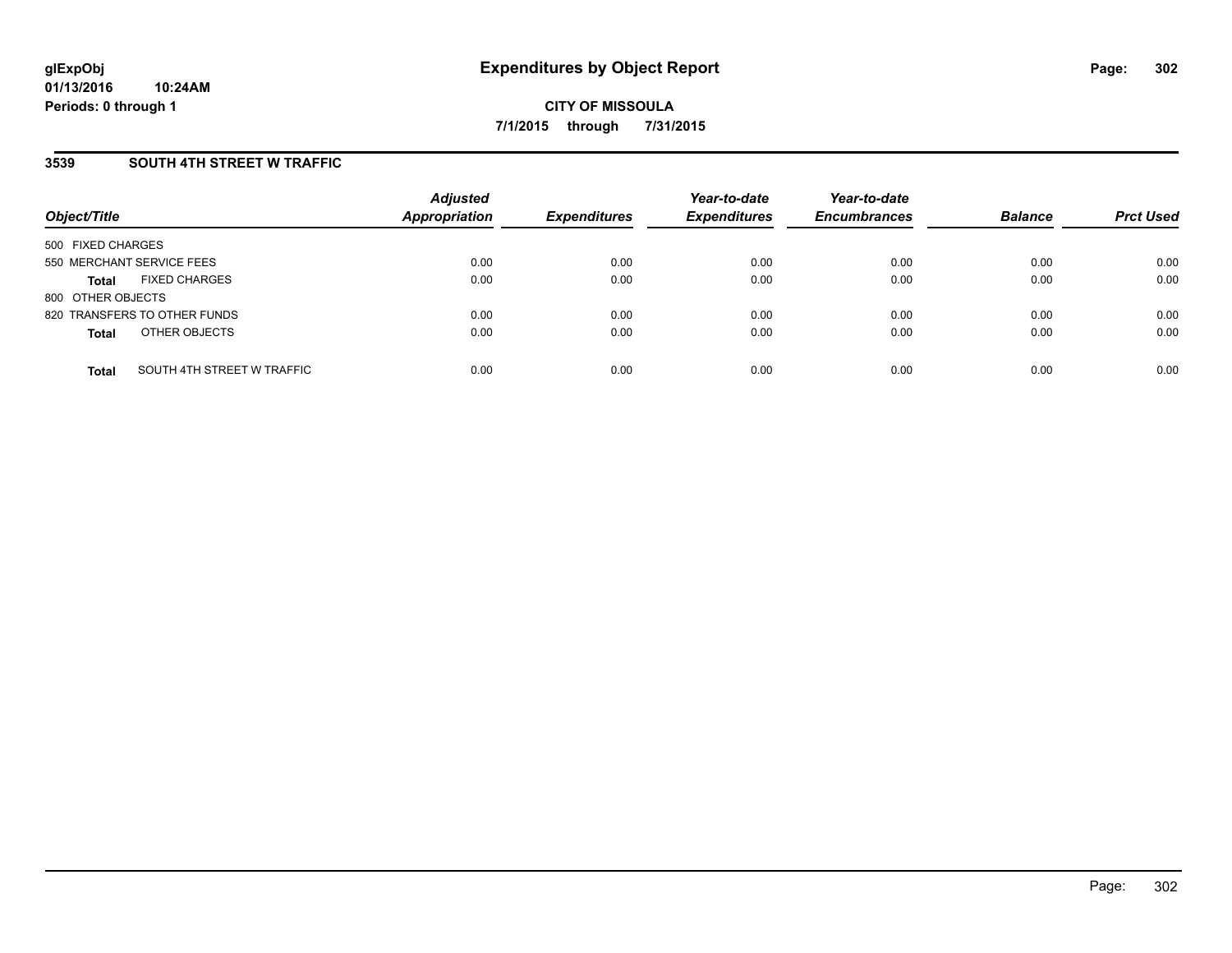#### **3540 SID 540 DEBT SERVICE FUND**

|                                      | <b>Adjusted</b><br><b>Appropriation</b> | <b>Expenditures</b> | Year-to-date<br><b>Expenditures</b> | Year-to-date<br><b>Encumbrances</b> | <b>Balance</b> | <b>Prct Used</b> |
|--------------------------------------|-----------------------------------------|---------------------|-------------------------------------|-------------------------------------|----------------|------------------|
| Object/Title                         |                                         |                     |                                     |                                     |                |                  |
| 500 FIXED CHARGES                    |                                         |                     |                                     |                                     |                |                  |
| 550 MERCHANT SERVICE FEES            | 0.00                                    | 0.00                | 0.00                                | 0.00                                | 0.00           | 0.00             |
| <b>FIXED CHARGES</b><br><b>Total</b> | 0.00                                    | 0.00                | 0.00                                | 0.00                                | 0.00           | 0.00             |
| 600 DEBT SERVICE                     |                                         |                     |                                     |                                     |                |                  |
| 610 PRINCIPAL                        | 70.000.00                               | 0.00                | 0.00                                | 0.00                                | 70.000.00      | 0.00             |
| 620 INTEREST / SERVICE FEES          | 49.192.00                               | 0.00                | 0.00                                | 0.00                                | 49.192.00      | 0.00             |
| <b>DEBT SERVICE</b><br><b>Total</b>  | 119.192.00                              | 0.00                | 0.00                                | 0.00                                | 119.192.00     | 0.00             |
| NON-DEPARTMENTAL<br><b>Total</b>     | 119.192.00                              | 0.00                | 0.00                                | 0.00                                | 119.192.00     | 0.00             |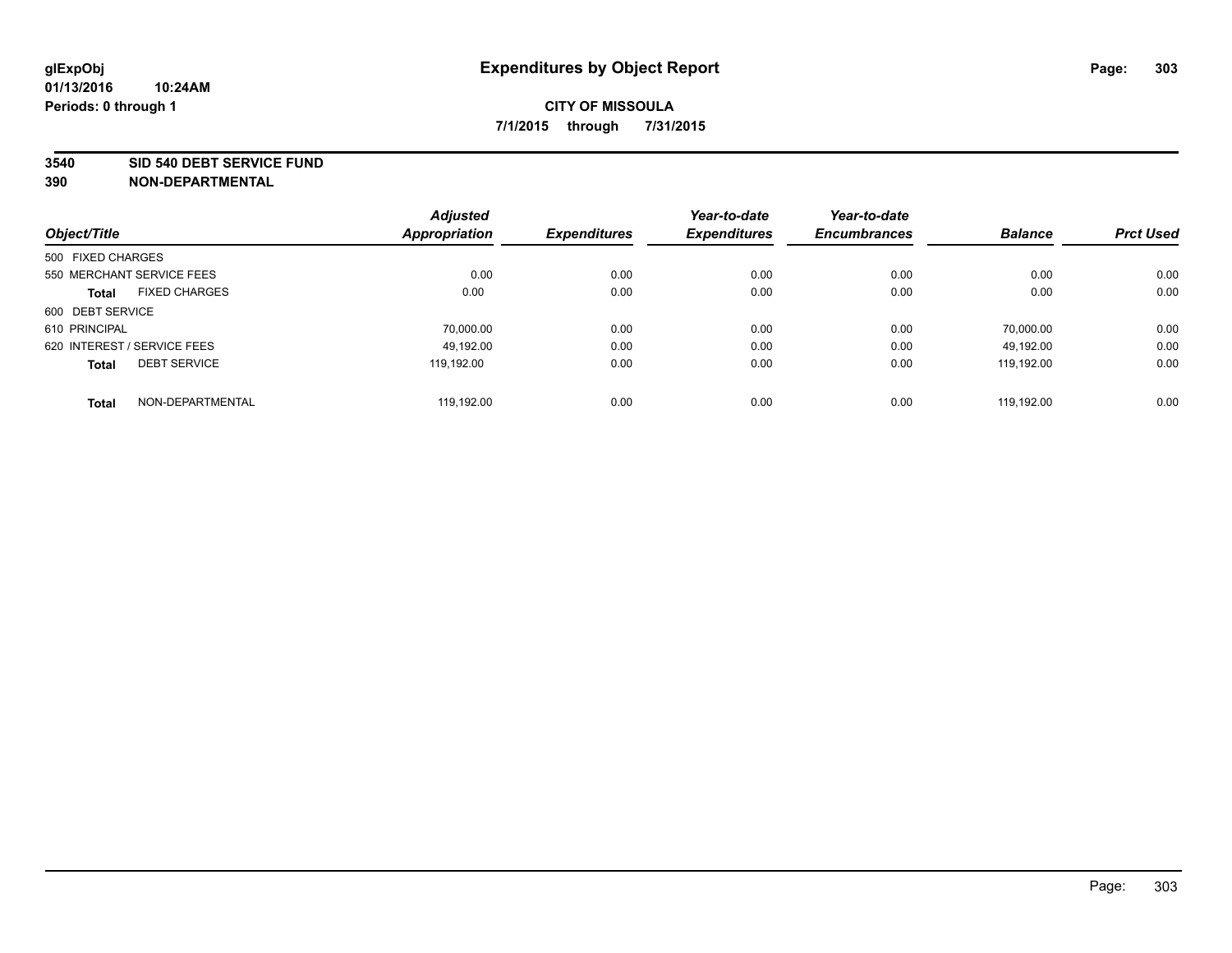### **3540 SID 540 DEBT SERVICE FUND**

| Object/Title                              | <b>Adjusted</b><br>Appropriation | <b>Expenditures</b> | Year-to-date<br><b>Expenditures</b> | Year-to-date<br><b>Encumbrances</b> | <b>Balance</b> | <b>Prct Used</b> |
|-------------------------------------------|----------------------------------|---------------------|-------------------------------------|-------------------------------------|----------------|------------------|
| 500 FIXED CHARGES                         |                                  |                     |                                     |                                     |                |                  |
| 550 MERCHANT SERVICE FEES                 | 0.00                             | 0.00                | 0.00                                | 0.00                                | 0.00           | 0.00             |
| <b>FIXED CHARGES</b><br><b>Total</b>      | 0.00                             | 0.00                | 0.00                                | 0.00                                | 0.00           | 0.00             |
| 600 DEBT SERVICE                          |                                  |                     |                                     |                                     |                |                  |
| 610 PRINCIPAL                             | 70.000.00                        | 0.00                | 0.00                                | 0.00                                | 70.000.00      | 0.00             |
| 620 INTEREST / SERVICE FEES               | 49,192.00                        | 0.00                | 0.00                                | 0.00                                | 49.192.00      | 0.00             |
| <b>DEBT SERVICE</b><br><b>Total</b>       | 119.192.00                       | 0.00                | 0.00                                | 0.00                                | 119.192.00     | 0.00             |
| SID 540 DEBT SERVICE FUND<br><b>Total</b> | 119.192.00                       | 0.00                | 0.00                                | 0.00                                | 119.192.00     | 0.00             |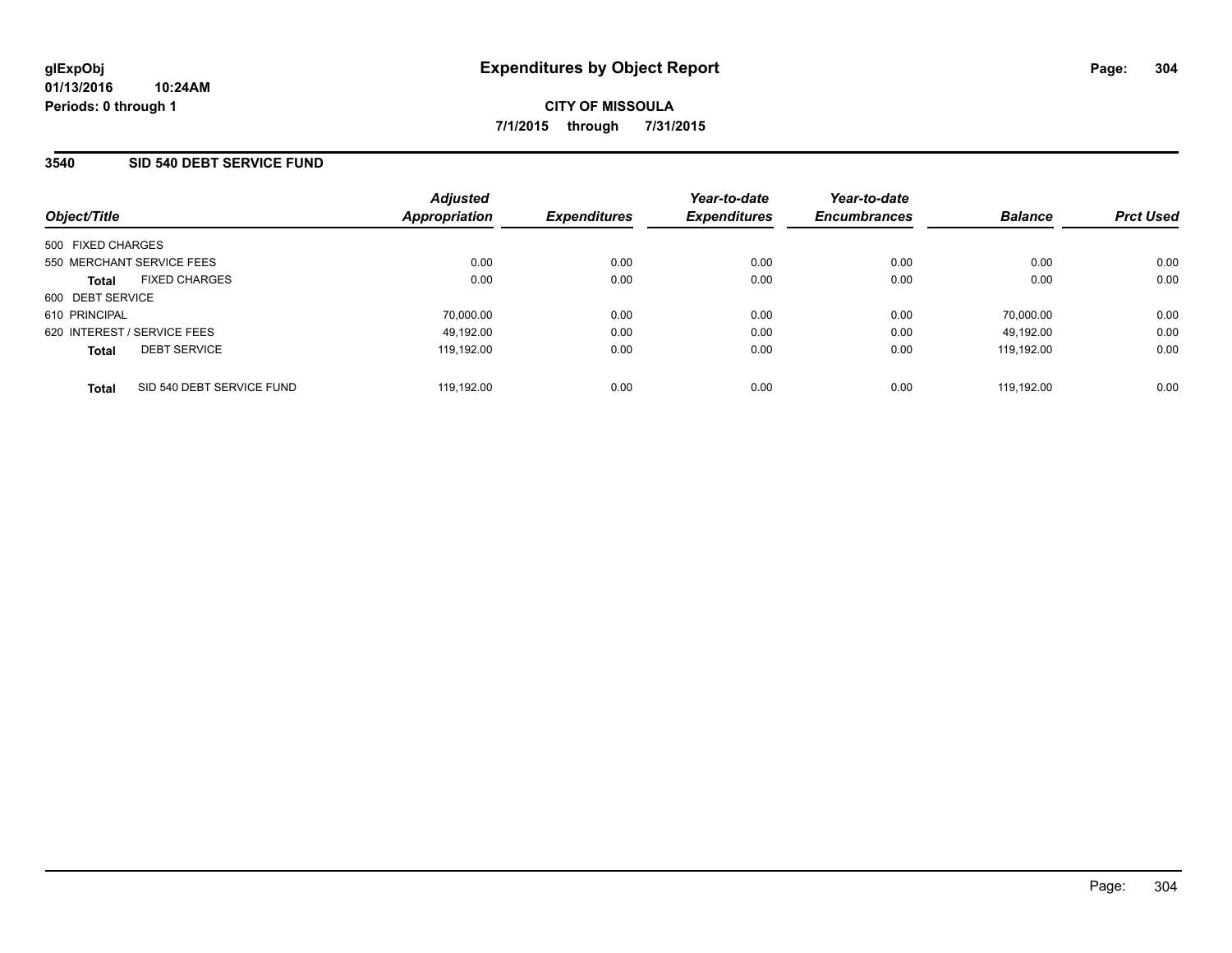#### **3541 SID 541 DEBT SERVICE**

| Object/Title      |                             | <b>Adjusted</b>      |                     | Year-to-date        | Year-to-date        |                |                  |
|-------------------|-----------------------------|----------------------|---------------------|---------------------|---------------------|----------------|------------------|
|                   |                             | <b>Appropriation</b> | <b>Expenditures</b> | <b>Expenditures</b> | <b>Encumbrances</b> | <b>Balance</b> | <b>Prct Used</b> |
| 500 FIXED CHARGES |                             |                      |                     |                     |                     |                |                  |
|                   | 550 MERCHANT SERVICE FEES   | 0.00                 | 0.00                | 0.00                | 0.00                | 0.00           | 0.00             |
| <b>Total</b>      | <b>FIXED CHARGES</b>        | 0.00                 | 0.00                | 0.00                | 0.00                | 0.00           | 0.00             |
| 600 DEBT SERVICE  |                             |                      |                     |                     |                     |                |                  |
| 610 PRINCIPAL     |                             | 30.000.00            | 0.00                | 0.00                | 0.00                | 30.000.00      | 0.00             |
|                   | 620 INTEREST / SERVICE FEES | 29.303.00            | 0.00                | 0.00                | 0.00                | 29,303.00      | 0.00             |
| <b>Total</b>      | <b>DEBT SERVICE</b>         | 59.303.00            | 0.00                | 0.00                | 0.00                | 59.303.00      | 0.00             |
| <b>Total</b>      | NON-DEPARTMENTAL            | 59.303.00            | 0.00                | 0.00                | 0.00                | 59.303.00      | 0.00             |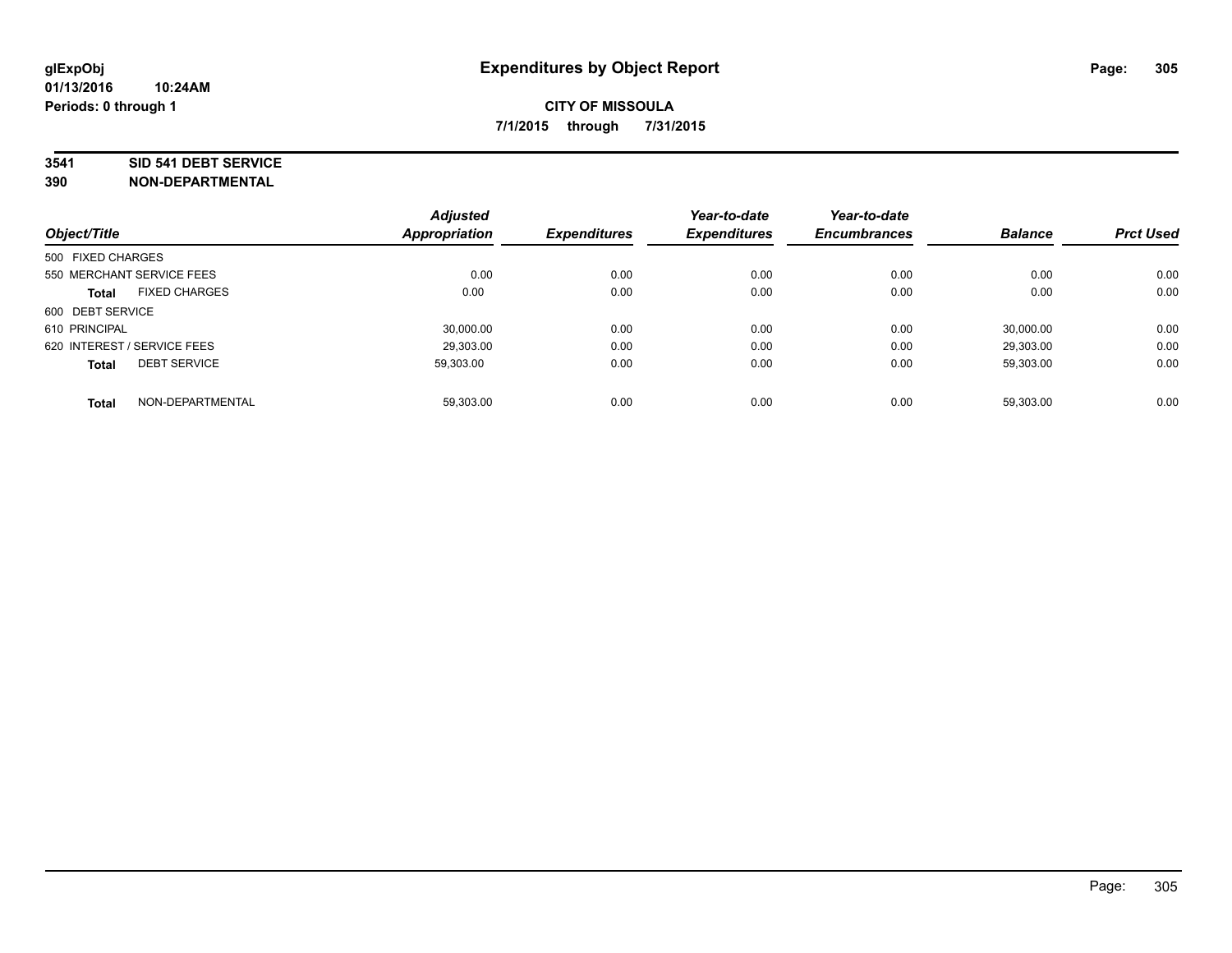### **3541 SID 541 DEBT SERVICE**

| Object/Title                         | <b>Adjusted</b><br>Appropriation | <b>Expenditures</b> | Year-to-date<br><b>Expenditures</b> | Year-to-date<br><b>Encumbrances</b> | <b>Balance</b> | <b>Prct Used</b> |
|--------------------------------------|----------------------------------|---------------------|-------------------------------------|-------------------------------------|----------------|------------------|
| 500 FIXED CHARGES                    |                                  |                     |                                     |                                     |                |                  |
| 550 MERCHANT SERVICE FEES            | 0.00                             | 0.00                | 0.00                                | 0.00                                | 0.00           | 0.00             |
| <b>FIXED CHARGES</b><br><b>Total</b> | 0.00                             | 0.00                | 0.00                                | 0.00                                | 0.00           | 0.00             |
| 600 DEBT SERVICE                     |                                  |                     |                                     |                                     |                |                  |
| 610 PRINCIPAL                        | 30.000.00                        | 0.00                | 0.00                                | 0.00                                | 30.000.00      | 0.00             |
| 620 INTEREST / SERVICE FEES          | 29,303.00                        | 0.00                | 0.00                                | 0.00                                | 29.303.00      | 0.00             |
| <b>DEBT SERVICE</b><br><b>Total</b>  | 59,303.00                        | 0.00                | 0.00                                | 0.00                                | 59,303.00      | 0.00             |
| SID 541 DEBT SERVICE<br><b>Total</b> | 59.303.00                        | 0.00                | 0.00                                | 0.00                                | 59.303.00      | 0.00             |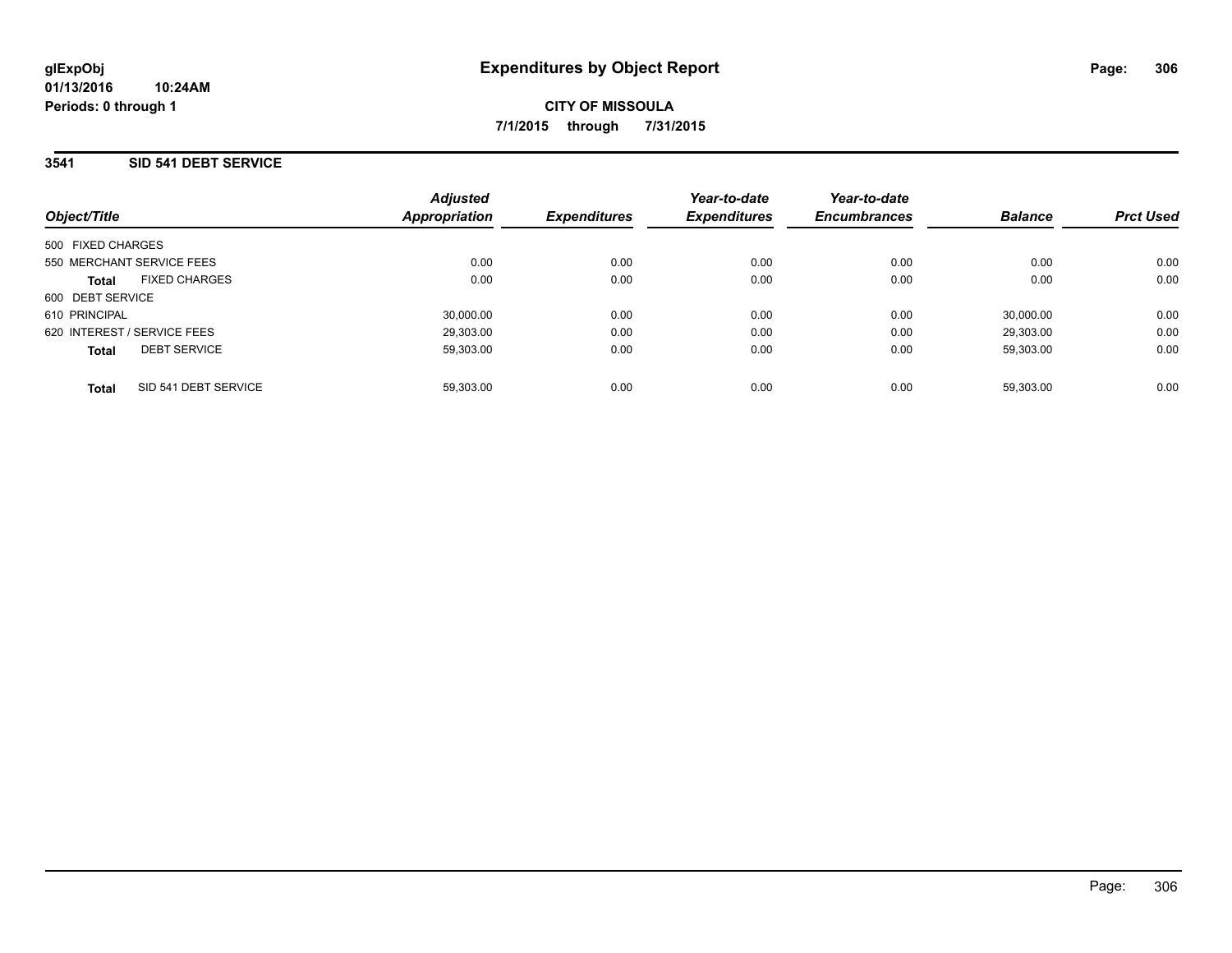#### **3543 SID 543 DEBT SERVICE**

| Object/Title                         | <b>Adjusted</b><br><b>Appropriation</b> | <b>Expenditures</b> | Year-to-date<br><b>Expenditures</b> | Year-to-date<br><b>Encumbrances</b> | <b>Balance</b> | <b>Prct Used</b> |
|--------------------------------------|-----------------------------------------|---------------------|-------------------------------------|-------------------------------------|----------------|------------------|
| 500 FIXED CHARGES                    |                                         |                     |                                     |                                     |                |                  |
| 550 MERCHANT SERVICE FEES            | 0.00                                    | 0.00                | 0.00                                | 0.00                                | 0.00           | 0.00             |
| <b>FIXED CHARGES</b><br><b>Total</b> | 0.00                                    | 0.00                | 0.00                                | 0.00                                | 0.00           | 0.00             |
| 600 DEBT SERVICE                     |                                         |                     |                                     |                                     |                |                  |
| 610 PRINCIPAL                        | 0.00                                    | 0.00                | 0.00                                | 0.00                                | 0.00           | 0.00             |
| 620 INTEREST / SERVICE FEES          | 0.00                                    | 0.00                | 0.00                                | 0.00                                | 0.00           | 0.00             |
| <b>DEBT SERVICE</b><br><b>Total</b>  | 0.00                                    | 0.00                | 0.00                                | 0.00                                | 0.00           | 0.00             |
| 800 OTHER OBJECTS                    |                                         |                     |                                     |                                     |                |                  |
| 820 TRANSFERS TO OTHER FUNDS         | 0.00                                    | 0.00                | 0.00                                | 0.00                                | 0.00           | 0.00             |
| OTHER OBJECTS<br><b>Total</b>        | 0.00                                    | 0.00                | 0.00                                | 0.00                                | 0.00           | 0.00             |
|                                      |                                         |                     |                                     |                                     |                |                  |
| NON-DEPARTMENTAL<br><b>Total</b>     | 0.00                                    | 0.00                | 0.00                                | 0.00                                | 0.00           | 0.00             |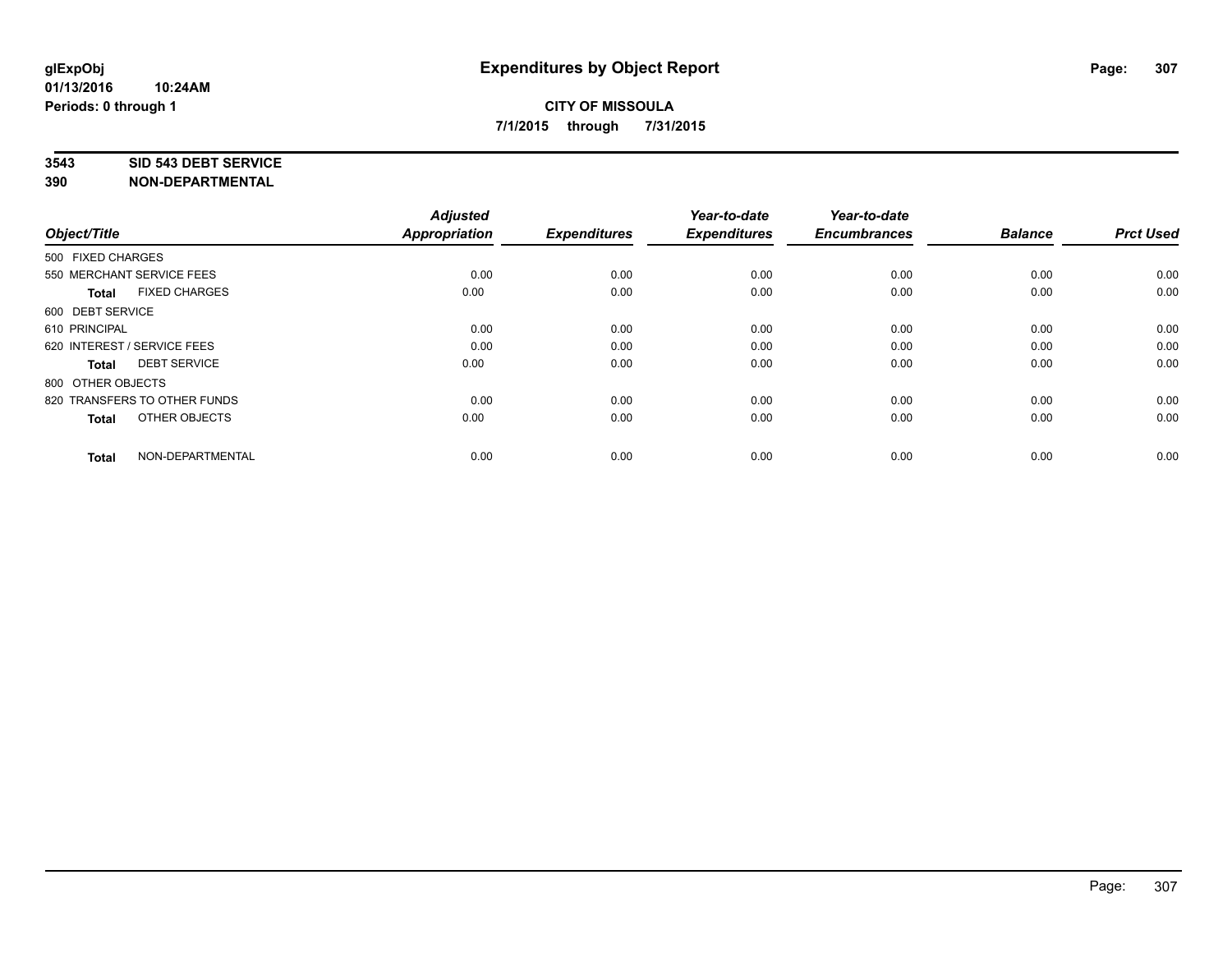## **3543 SID 543 DEBT SERVICE**

|                   |                              | <b>Adjusted</b>      |                     | Year-to-date        | Year-to-date<br><b>Encumbrances</b> | <b>Balance</b> | <b>Prct Used</b> |
|-------------------|------------------------------|----------------------|---------------------|---------------------|-------------------------------------|----------------|------------------|
| Object/Title      |                              | <b>Appropriation</b> | <b>Expenditures</b> | <b>Expenditures</b> |                                     |                |                  |
| 500 FIXED CHARGES |                              |                      |                     |                     |                                     |                |                  |
|                   | 550 MERCHANT SERVICE FEES    | 0.00                 | 0.00                | 0.00                | 0.00                                | 0.00           | 0.00             |
| Total             | <b>FIXED CHARGES</b>         | 0.00                 | 0.00                | 0.00                | 0.00                                | 0.00           | 0.00             |
| 600 DEBT SERVICE  |                              |                      |                     |                     |                                     |                |                  |
| 610 PRINCIPAL     |                              | 0.00                 | 0.00                | 0.00                | 0.00                                | 0.00           | 0.00             |
|                   | 620 INTEREST / SERVICE FEES  | 0.00                 | 0.00                | 0.00                | 0.00                                | 0.00           | 0.00             |
| Total             | <b>DEBT SERVICE</b>          | 0.00                 | 0.00                | 0.00                | 0.00                                | 0.00           | 0.00             |
| 800 OTHER OBJECTS |                              |                      |                     |                     |                                     |                |                  |
|                   | 820 TRANSFERS TO OTHER FUNDS | 0.00                 | 0.00                | 0.00                | 0.00                                | 0.00           | 0.00             |
| <b>Total</b>      | OTHER OBJECTS                | 0.00                 | 0.00                | 0.00                | 0.00                                | 0.00           | 0.00             |
| <b>Total</b>      | SID 543 DEBT SERVICE         | 0.00                 | 0.00                | 0.00                | 0.00                                | 0.00           | 0.00             |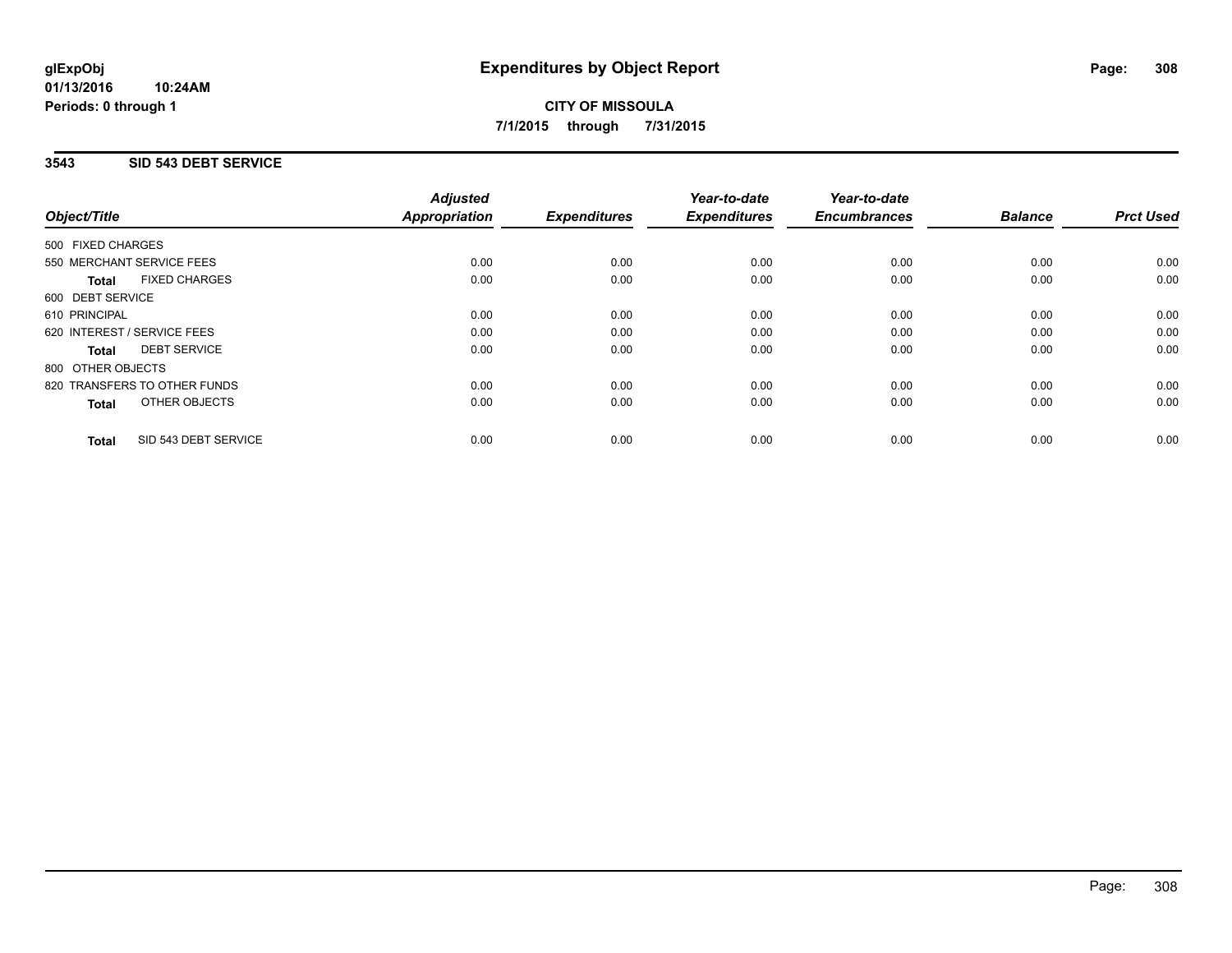#### **3544 SID 544 RATTLESNAKE DEBT SERVICE**

| Object/Title                        | <b>Adjusted</b><br>Appropriation | <b>Expenditures</b> | Year-to-date<br><b>Expenditures</b> | Year-to-date<br><b>Encumbrances</b> | <b>Balance</b> | <b>Prct Used</b> |
|-------------------------------------|----------------------------------|---------------------|-------------------------------------|-------------------------------------|----------------|------------------|
| 600 DEBT SERVICE                    |                                  |                     |                                     |                                     |                |                  |
| 610 PRINCIPAL                       | 67,000.00                        | 0.00                | 0.00                                | 0.00                                | 67,000.00      | 0.00             |
| 620 INTEREST / SERVICE FEES         | 49.181.00                        | 0.00                | 0.00                                | 0.00                                | 49.181.00      | 0.00             |
| <b>DEBT SERVICE</b><br><b>Total</b> | 116.181.00                       | 0.00                | 0.00                                | 0.00                                | 116.181.00     | 0.00             |
| NON-DEPARTMENTAL<br><b>Total</b>    | 116,181.00                       | 0.00                | 0.00                                | 0.00                                | 116.181.00     | 0.00             |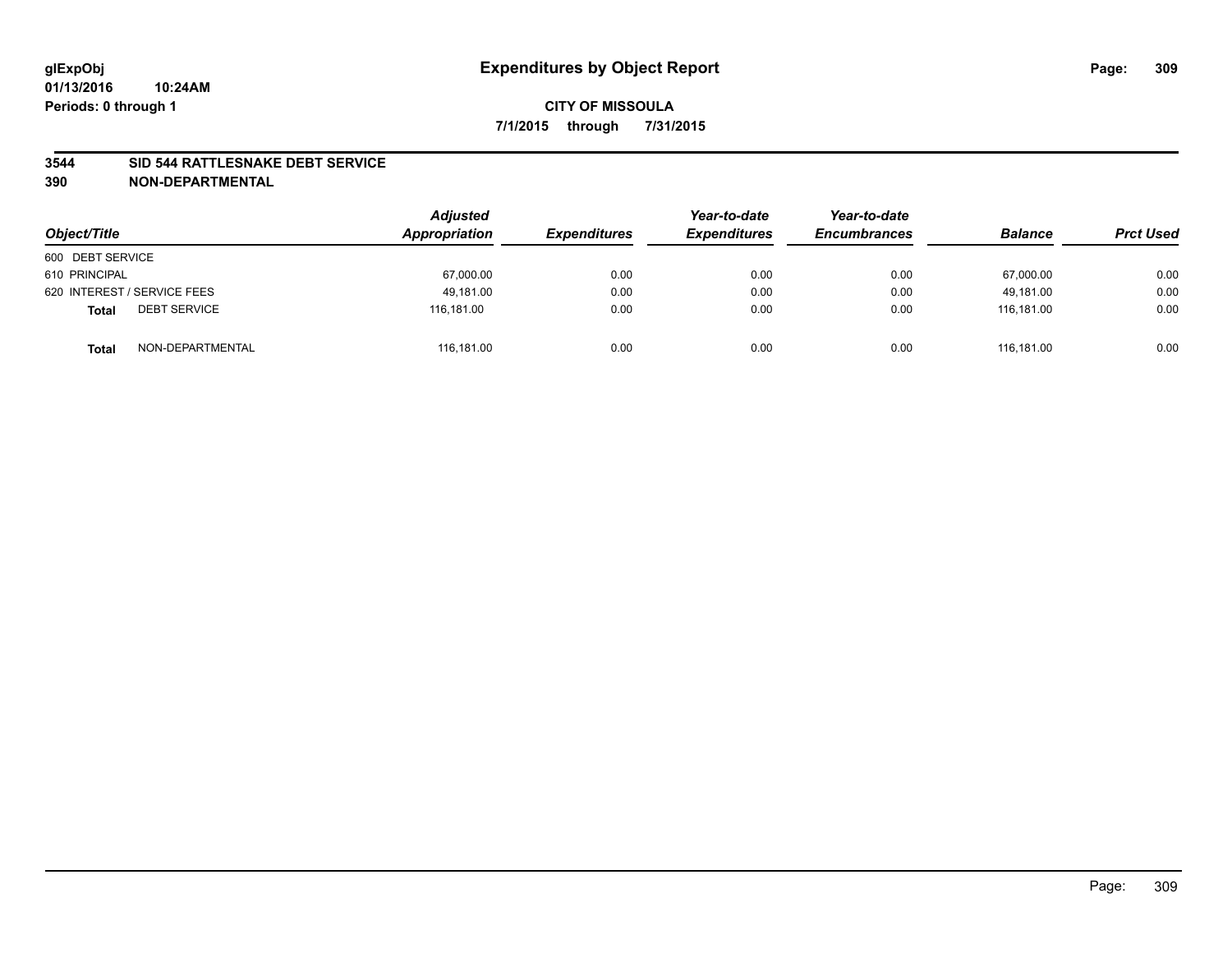#### **3544 SID 544 RATTLESNAKE DEBT SERVICE**

**550 SID 544 PROJECT**

|                                     | <b>Adjusted</b><br>Appropriation |                     | Year-to-date        | Year-to-date        | <b>Balance</b> |                  |
|-------------------------------------|----------------------------------|---------------------|---------------------|---------------------|----------------|------------------|
| Object/Title                        |                                  | <b>Expenditures</b> | <b>Expenditures</b> | <b>Encumbrances</b> |                | <b>Prct Used</b> |
| 600 DEBT SERVICE                    |                                  |                     |                     |                     |                |                  |
| 610 PRINCIPAL                       | 16,000.00                        | 0.00                | 0.00                | 0.00                | 16,000.00      | 0.00             |
| 620 INTEREST / SERVICE FEES         | 4,830.00                         | 0.00                | 0.00                | 0.00                | 4,830.00       | 0.00             |
| <b>DEBT SERVICE</b><br><b>Total</b> | 20,830.00                        | 0.00                | 0.00                | 0.00                | 20,830.00      | 0.00             |
| SID 544 PROJECT<br><b>Total</b>     | 20,830.00                        | 0.00                | 0.00                | 0.00                | 20,830.00      | 0.00             |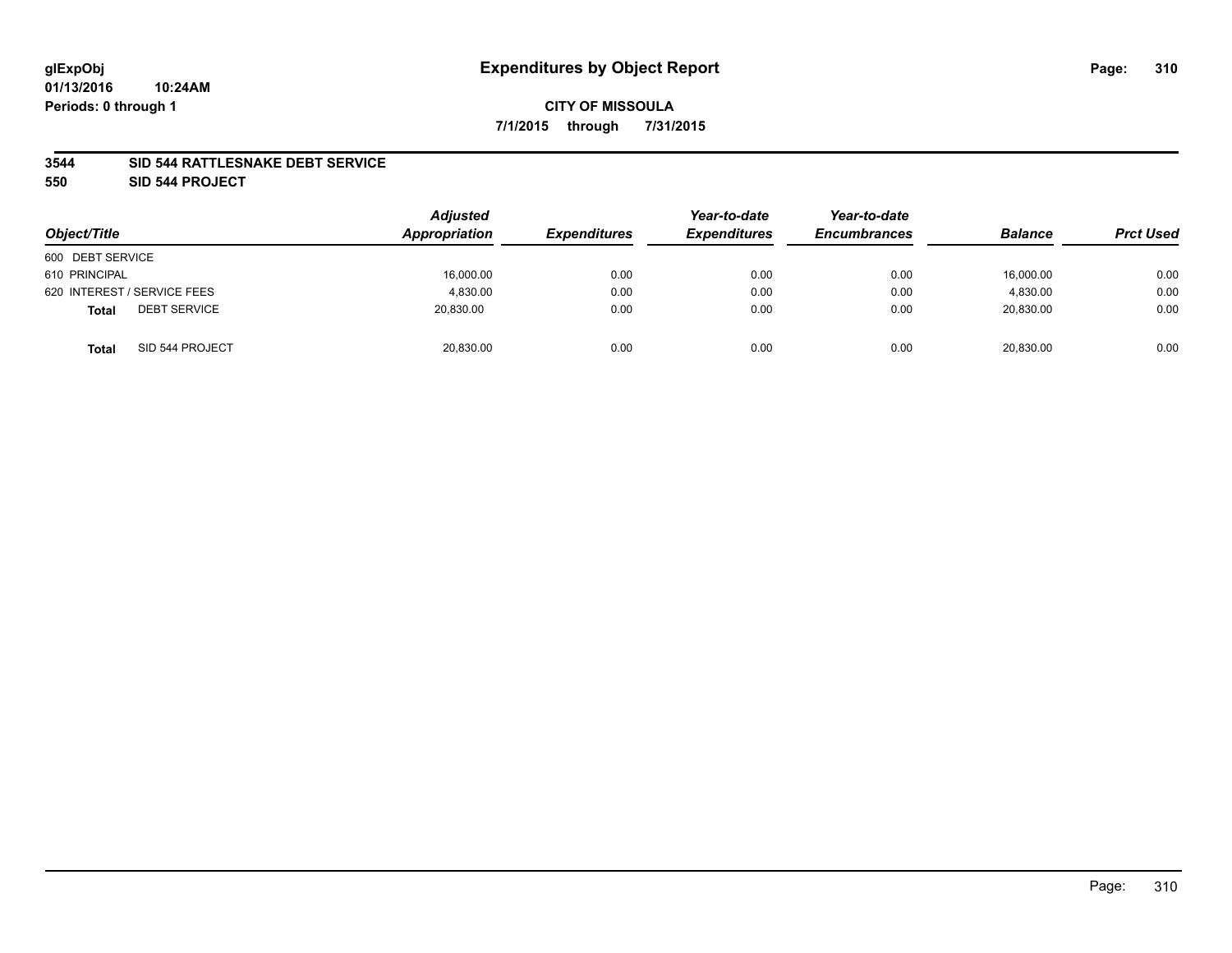#### **3544 SID 544 RATTLESNAKE DEBT SERVICE**

**555 LOLO STREET PROJECT**

|                             | <b>Adjusted</b> |                      | Year-to-date        | Year-to-date        |                |                  |
|-----------------------------|-----------------|----------------------|---------------------|---------------------|----------------|------------------|
|                             |                 | <b>Expenditures</b>  | <b>Expenditures</b> | <b>Encumbrances</b> | <b>Balance</b> | <b>Prct Used</b> |
| 500 FIXED CHARGES           |                 |                      |                     |                     |                |                  |
| 550 MERCHANT SERVICE FEES   | 0.00            | 0.00                 | 0.00                | 0.00                | 0.00           | 0.00             |
| <b>FIXED CHARGES</b>        | 0.00            | 0.00                 | 0.00                | 0.00                | 0.00           | 0.00             |
| 600 DEBT SERVICE            |                 |                      |                     |                     |                |                  |
|                             | 1.500.00        | 0.00                 | 0.00                | 0.00                | 1,500.00       | 0.00             |
| 620 INTEREST / SERVICE FEES | 872.00          | 0.00                 | 0.00                | 0.00                | 872.00         | 0.00             |
| <b>DEBT SERVICE</b>         | 2.372.00        | 0.00                 | 0.00                | 0.00                | 2,372.00       | 0.00             |
| <b>LOLO STREET PROJECT</b>  | 2.372.00        | 0.00                 | 0.00                | 0.00                | 2.372.00       | 0.00             |
|                             |                 | <b>Appropriation</b> |                     |                     |                |                  |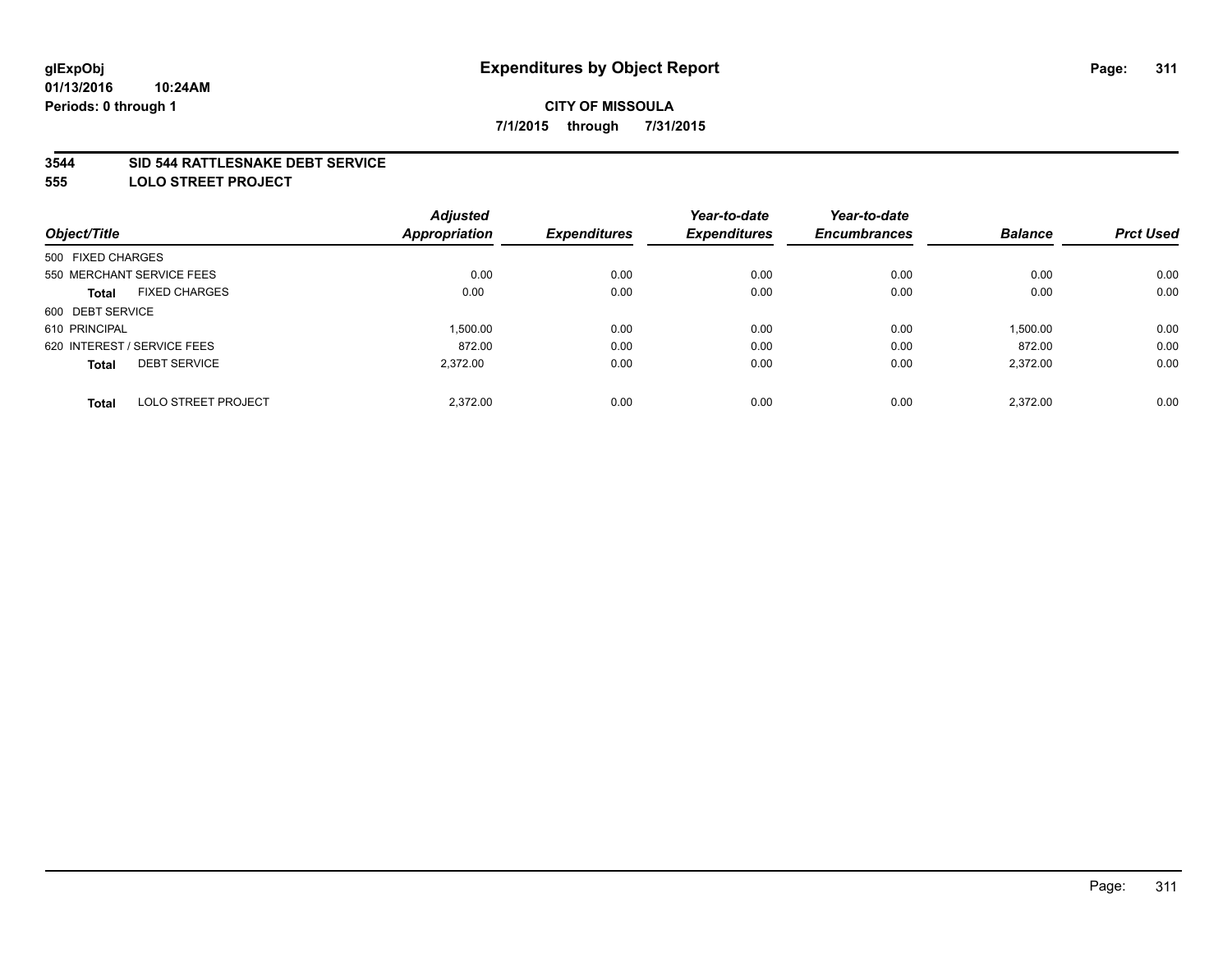## **3544 SID 544 RATTLESNAKE DEBT SERVICE**

| Object/Title      |                                  | <b>Adjusted</b><br>Appropriation | <b>Expenditures</b> | Year-to-date<br><b>Expenditures</b> | Year-to-date<br><b>Encumbrances</b> | <b>Balance</b> | <b>Prct Used</b> |
|-------------------|----------------------------------|----------------------------------|---------------------|-------------------------------------|-------------------------------------|----------------|------------------|
| 500 FIXED CHARGES |                                  |                                  |                     |                                     |                                     |                |                  |
|                   | 550 MERCHANT SERVICE FEES        | 0.00                             | 0.00                | 0.00                                | 0.00                                | 0.00           | 0.00             |
| <b>Total</b>      | <b>FIXED CHARGES</b>             | 0.00                             | 0.00                | 0.00                                | 0.00                                | 0.00           | 0.00             |
| 600 DEBT SERVICE  |                                  |                                  |                     |                                     |                                     |                |                  |
| 610 PRINCIPAL     |                                  | 84.500.00                        | 0.00                | 0.00                                | 0.00                                | 84.500.00      | 0.00             |
|                   | 620 INTEREST / SERVICE FEES      | 54,883.00                        | 0.00                | 0.00                                | 0.00                                | 54.883.00      | 0.00             |
| <b>Total</b>      | <b>DEBT SERVICE</b>              | 139,383.00                       | 0.00                | 0.00                                | 0.00                                | 139,383.00     | 0.00             |
| <b>Total</b>      | SID 544 RATTLESNAKE DEBT SERVICE | 139.383.00                       | 0.00                | 0.00                                | 0.00                                | 139.383.00     | 0.00             |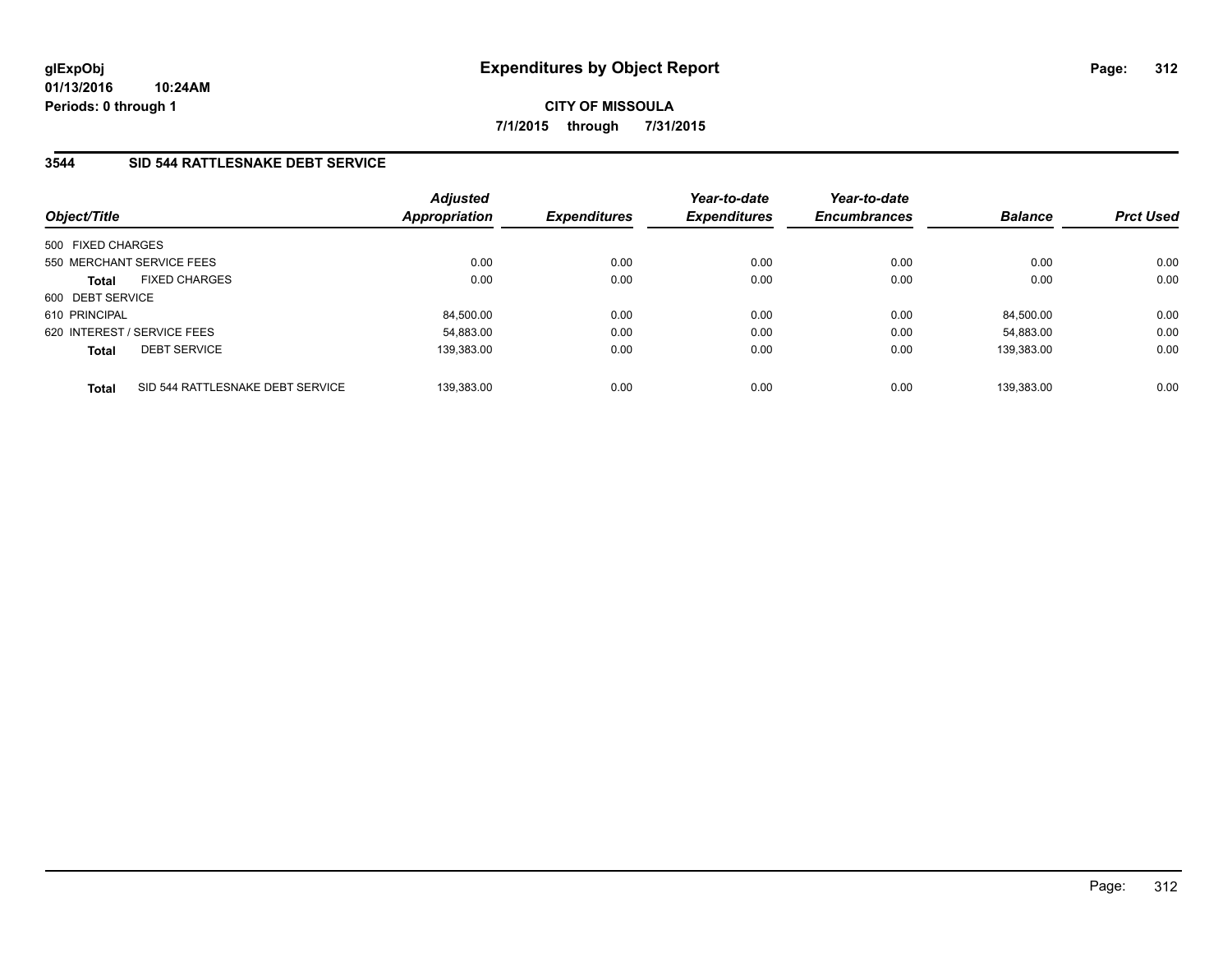#### **3545 SID 545 DEBT SERVICE**

| Object/Title                         | <b>Adjusted</b><br><b>Appropriation</b> | <b>Expenditures</b> | Year-to-date<br><b>Expenditures</b> | Year-to-date<br><b>Encumbrances</b> | <b>Balance</b> | <b>Prct Used</b> |
|--------------------------------------|-----------------------------------------|---------------------|-------------------------------------|-------------------------------------|----------------|------------------|
| 500 FIXED CHARGES                    |                                         |                     |                                     |                                     |                |                  |
| 550 MERCHANT SERVICE FEES            | 0.00                                    | 0.00                | 0.00                                | 0.00                                | 0.00           | 0.00             |
| <b>FIXED CHARGES</b><br><b>Total</b> | 0.00                                    | 0.00                | 0.00                                | 0.00                                | 0.00           | 0.00             |
| 600 DEBT SERVICE                     |                                         |                     |                                     |                                     |                |                  |
| 610 PRINCIPAL                        | 0.00                                    | 0.00                | 0.00                                | 0.00                                | 0.00           | 0.00             |
| 620 INTEREST / SERVICE FEES          | 0.00                                    | 0.00                | 0.00                                | 0.00                                | 0.00           | 0.00             |
| <b>DEBT SERVICE</b><br><b>Total</b>  | 0.00                                    | 0.00                | 0.00                                | 0.00                                | 0.00           | 0.00             |
| 800 OTHER OBJECTS                    |                                         |                     |                                     |                                     |                |                  |
| 820 TRANSFERS TO OTHER FUNDS         | 0.00                                    | 0.00                | 0.00                                | 0.00                                | 0.00           | 0.00             |
| OTHER OBJECTS<br><b>Total</b>        | 0.00                                    | 0.00                | 0.00                                | 0.00                                | 0.00           | 0.00             |
|                                      |                                         |                     |                                     |                                     |                |                  |
| NON-DEPARTMENTAL<br><b>Total</b>     | 0.00                                    | 0.00                | 0.00                                | 0.00                                | 0.00           | 0.00             |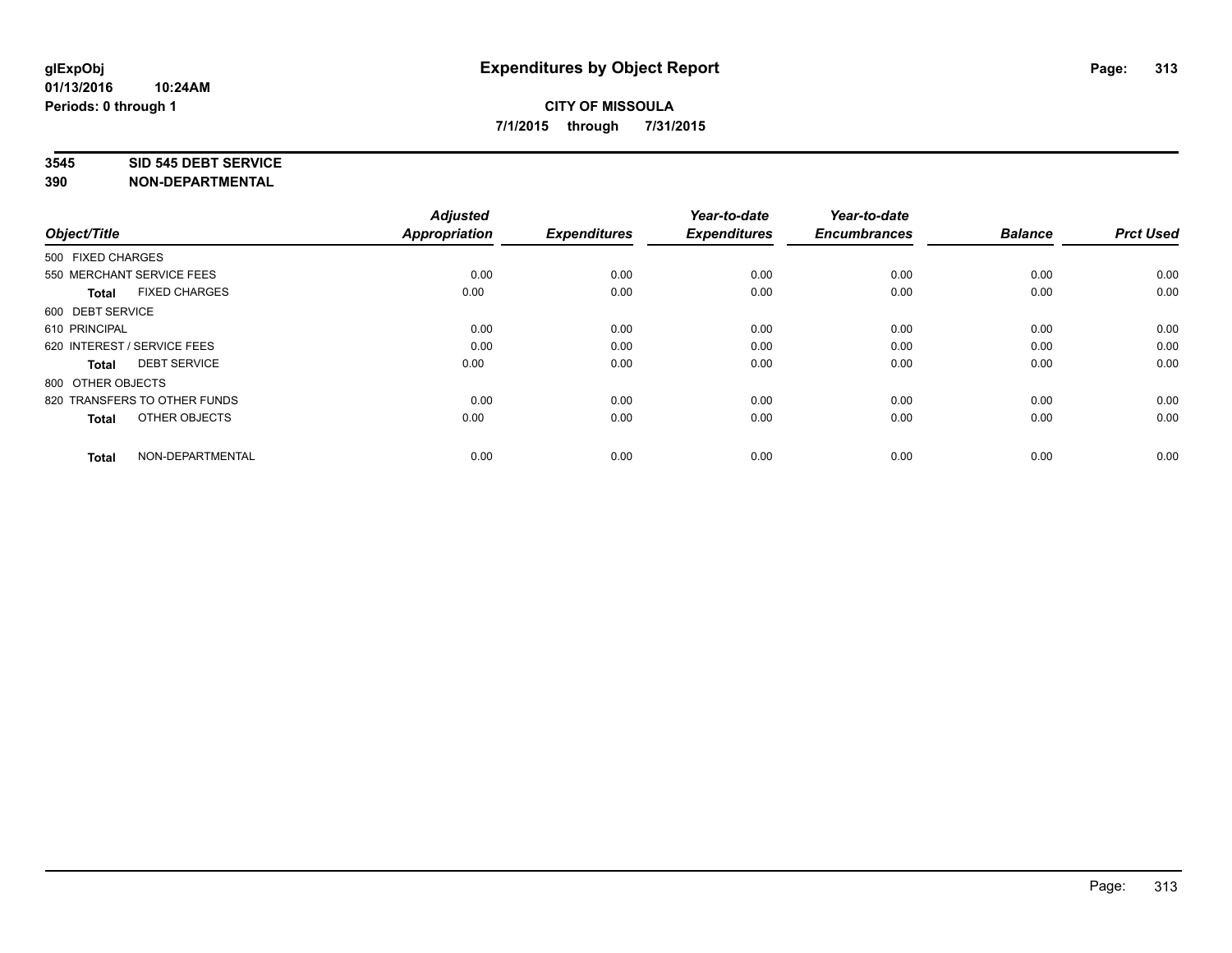## **3545 SID 545 DEBT SERVICE**

|                                      | <b>Adjusted</b>      |                     | Year-to-date        | Year-to-date<br><b>Encumbrances</b> | <b>Balance</b> | <b>Prct Used</b> |
|--------------------------------------|----------------------|---------------------|---------------------|-------------------------------------|----------------|------------------|
| Object/Title                         | <b>Appropriation</b> | <b>Expenditures</b> | <b>Expenditures</b> |                                     |                |                  |
| 500 FIXED CHARGES                    |                      |                     |                     |                                     |                |                  |
| 550 MERCHANT SERVICE FEES            | 0.00                 | 0.00                | 0.00                | 0.00                                | 0.00           | 0.00             |
| <b>FIXED CHARGES</b><br><b>Total</b> | 0.00                 | 0.00                | 0.00                | 0.00                                | 0.00           | 0.00             |
| 600 DEBT SERVICE                     |                      |                     |                     |                                     |                |                  |
| 610 PRINCIPAL                        | 0.00                 | 0.00                | 0.00                | 0.00                                | 0.00           | 0.00             |
| 620 INTEREST / SERVICE FEES          | 0.00                 | 0.00                | 0.00                | 0.00                                | 0.00           | 0.00             |
| <b>DEBT SERVICE</b><br><b>Total</b>  | 0.00                 | 0.00                | 0.00                | 0.00                                | 0.00           | 0.00             |
| 800 OTHER OBJECTS                    |                      |                     |                     |                                     |                |                  |
| 820 TRANSFERS TO OTHER FUNDS         | 0.00                 | 0.00                | 0.00                | 0.00                                | 0.00           | 0.00             |
| OTHER OBJECTS<br><b>Total</b>        | 0.00                 | 0.00                | 0.00                | 0.00                                | 0.00           | 0.00             |
| SID 545 DEBT SERVICE<br><b>Total</b> | 0.00                 | 0.00                | 0.00                | 0.00                                | 0.00           | 0.00             |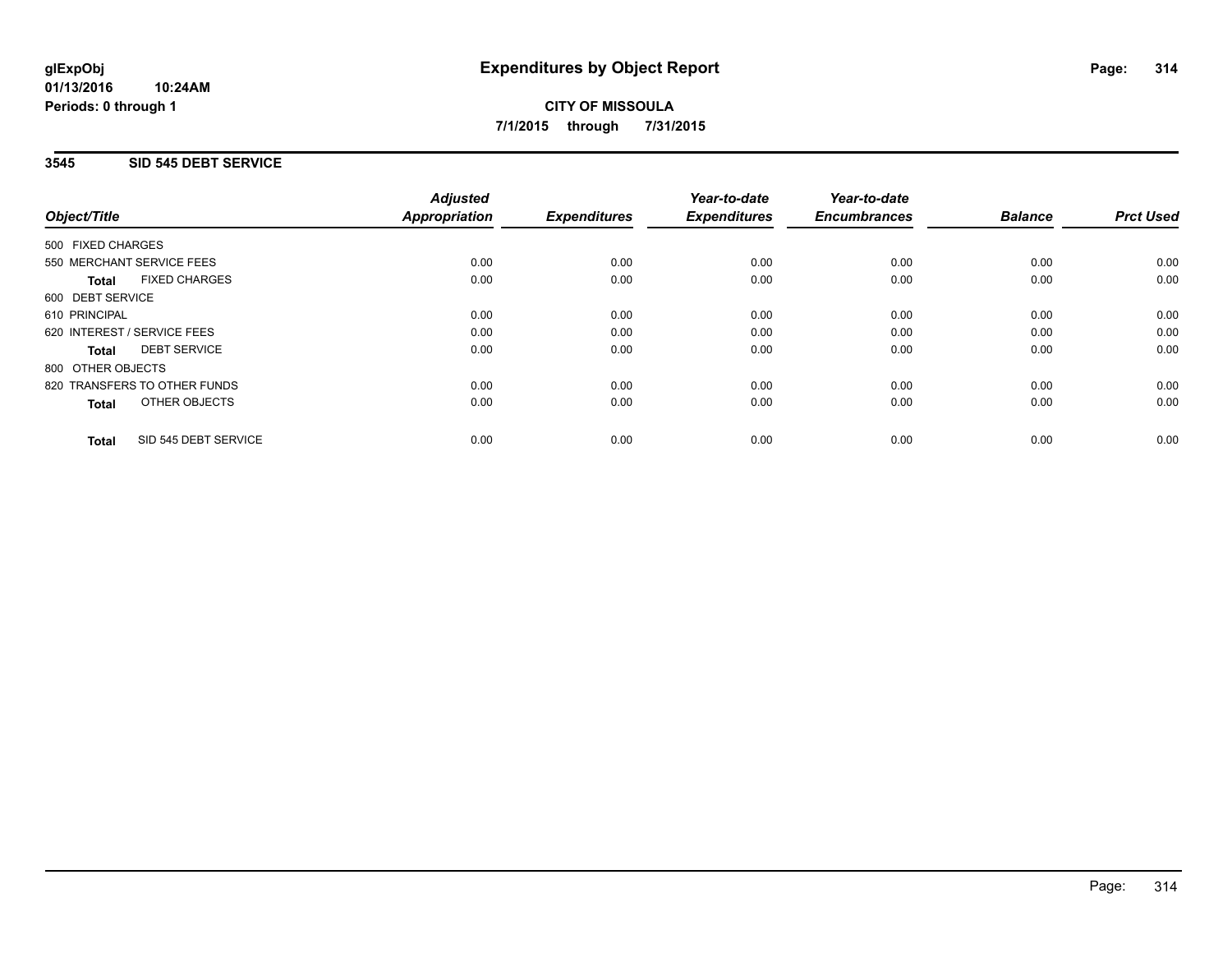#### **3546 SID 546 DEBT SERVICE**

| Object/Title                         | <b>Adjusted</b><br><b>Appropriation</b> | <b>Expenditures</b> | Year-to-date<br><b>Expenditures</b> | Year-to-date<br><b>Encumbrances</b> | <b>Balance</b> | <b>Prct Used</b> |
|--------------------------------------|-----------------------------------------|---------------------|-------------------------------------|-------------------------------------|----------------|------------------|
| 500 FIXED CHARGES                    |                                         |                     |                                     |                                     |                |                  |
| 550 MERCHANT SERVICE FEES            | 0.00                                    | 0.00                | 0.00                                | 0.00                                | 0.00           | 0.00             |
| <b>FIXED CHARGES</b><br><b>Total</b> | 0.00                                    | 0.00                | 0.00                                | 0.00                                | 0.00           | 0.00             |
| 600 DEBT SERVICE                     |                                         |                     |                                     |                                     |                |                  |
| 610 PRINCIPAL                        | 0.00                                    | 0.00                | 0.00                                | 0.00                                | 0.00           | 0.00             |
| 620 INTEREST / SERVICE FEES          | 0.00                                    | 0.00                | 0.00                                | 0.00                                | 0.00           | 0.00             |
| <b>DEBT SERVICE</b><br><b>Total</b>  | 0.00                                    | 0.00                | 0.00                                | 0.00                                | 0.00           | 0.00             |
| 800 OTHER OBJECTS                    |                                         |                     |                                     |                                     |                |                  |
| 820 TRANSFERS TO OTHER FUNDS         | 0.00                                    | 0.00                | 0.00                                | 0.00                                | 0.00           | 0.00             |
| OTHER OBJECTS<br><b>Total</b>        | 0.00                                    | 0.00                | 0.00                                | 0.00                                | 0.00           | 0.00             |
|                                      |                                         |                     |                                     |                                     |                |                  |
| NON-DEPARTMENTAL<br><b>Total</b>     | 0.00                                    | 0.00                | 0.00                                | 0.00                                | 0.00           | 0.00             |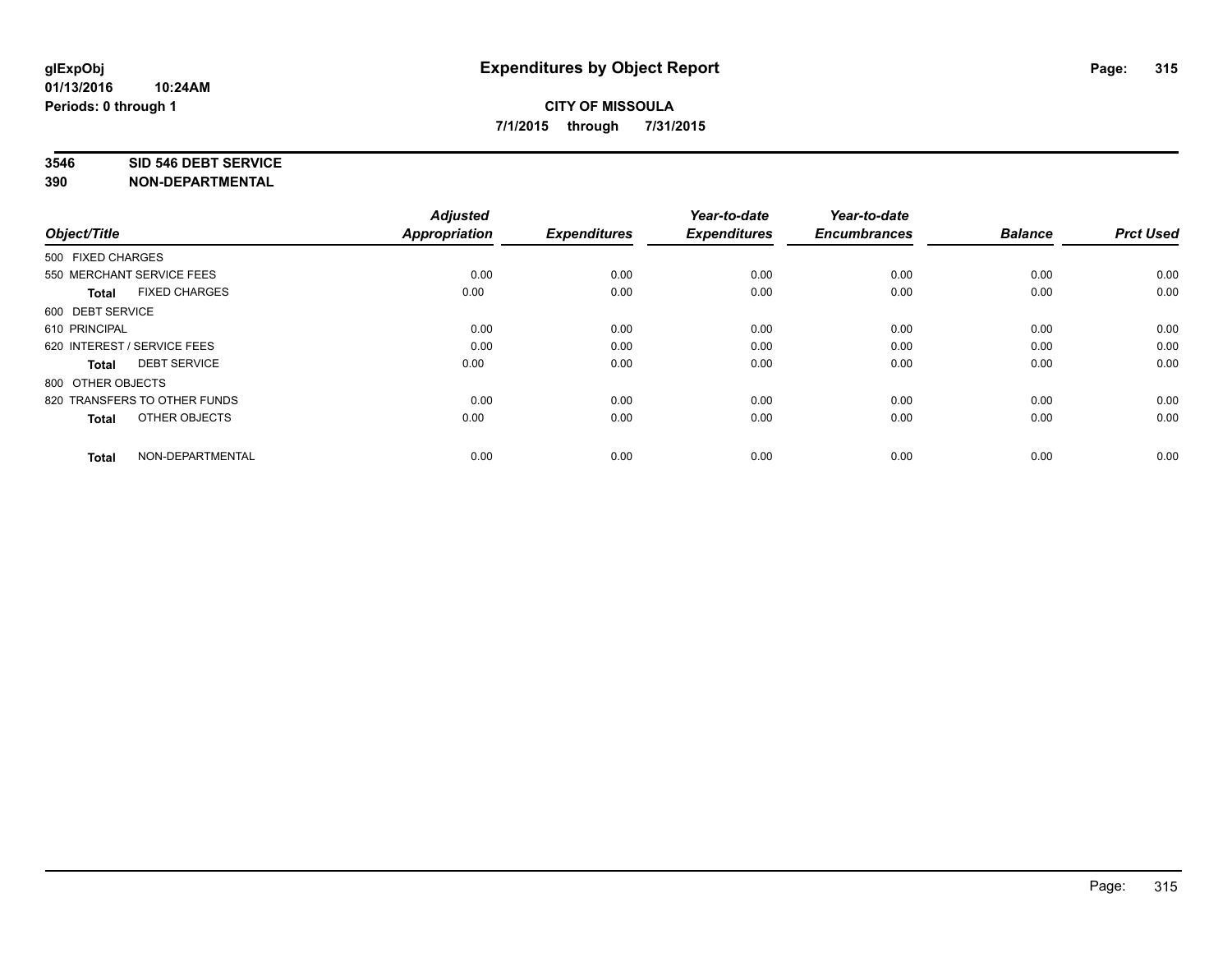## **3546 SID 546 DEBT SERVICE**

|                                      | <b>Adjusted</b>      |                     | Year-to-date        | Year-to-date<br><b>Encumbrances</b> | <b>Balance</b> | <b>Prct Used</b> |
|--------------------------------------|----------------------|---------------------|---------------------|-------------------------------------|----------------|------------------|
| Object/Title                         | <b>Appropriation</b> | <b>Expenditures</b> | <b>Expenditures</b> |                                     |                |                  |
| 500 FIXED CHARGES                    |                      |                     |                     |                                     |                |                  |
| 550 MERCHANT SERVICE FEES            | 0.00                 | 0.00                | 0.00                | 0.00                                | 0.00           | 0.00             |
| <b>FIXED CHARGES</b><br><b>Total</b> | 0.00                 | 0.00                | 0.00                | 0.00                                | 0.00           | 0.00             |
| 600 DEBT SERVICE                     |                      |                     |                     |                                     |                |                  |
| 610 PRINCIPAL                        | 0.00                 | 0.00                | 0.00                | 0.00                                | 0.00           | 0.00             |
| 620 INTEREST / SERVICE FEES          | 0.00                 | 0.00                | 0.00                | 0.00                                | 0.00           | 0.00             |
| <b>DEBT SERVICE</b><br><b>Total</b>  | 0.00                 | 0.00                | 0.00                | 0.00                                | 0.00           | 0.00             |
| 800 OTHER OBJECTS                    |                      |                     |                     |                                     |                |                  |
| 820 TRANSFERS TO OTHER FUNDS         | 0.00                 | 0.00                | 0.00                | 0.00                                | 0.00           | 0.00             |
| OTHER OBJECTS<br><b>Total</b>        | 0.00                 | 0.00                | 0.00                | 0.00                                | 0.00           | 0.00             |
| SID 546 DEBT SERVICE<br><b>Total</b> | 0.00                 | 0.00                | 0.00                | 0.00                                | 0.00           | 0.00             |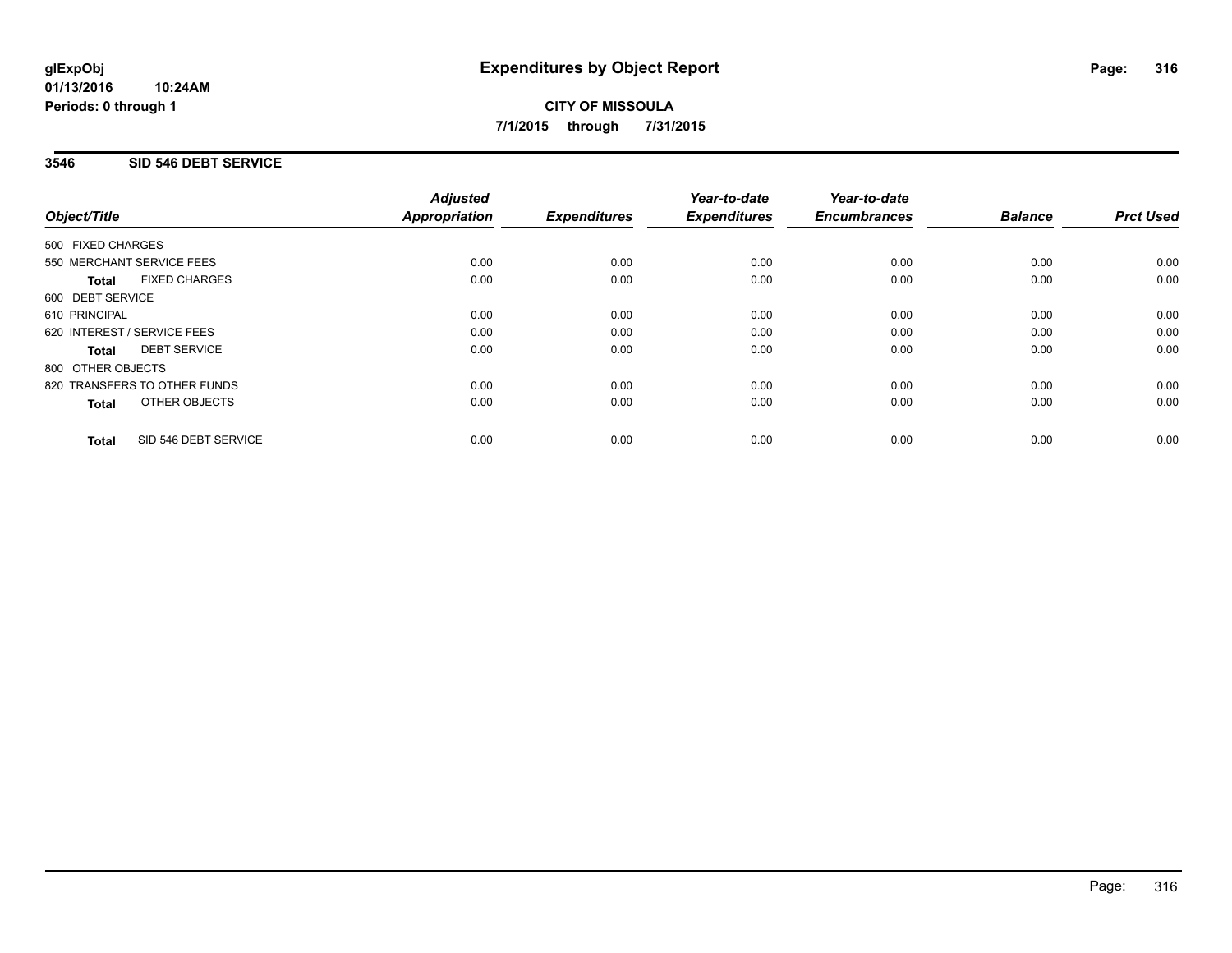**3548 SID 548-5TH, 6TH & ARTHUR**

|                             |                           | <b>Adjusted</b> |                     | Year-to-date        | Year-to-date        |                |                  |
|-----------------------------|---------------------------|-----------------|---------------------|---------------------|---------------------|----------------|------------------|
| Object/Title                |                           | Appropriation   | <b>Expenditures</b> | <b>Expenditures</b> | <b>Encumbrances</b> | <b>Balance</b> | <b>Prct Used</b> |
| 500 FIXED CHARGES           |                           |                 |                     |                     |                     |                |                  |
|                             | 550 MERCHANT SERVICE FEES | 0.00            | 0.00                | 0.00                | 0.00                | 0.00           | 0.00             |
| <b>Total</b>                | <b>FIXED CHARGES</b>      | 0.00            | 0.00                | 0.00                | 0.00                | 0.00           | 0.00             |
| 600 DEBT SERVICE            |                           |                 |                     |                     |                     |                |                  |
| 610 PRINCIPAL               |                           | 65,000.00       | 0.00                | 0.00                | 0.00                | 65.000.00      | 0.00             |
| 620 INTEREST / SERVICE FEES |                           | 46.525.00       | 0.00                | 0.00                | 0.00                | 46,525.00      | 0.00             |
| <b>Total</b>                | <b>DEBT SERVICE</b>       | 111.525.00      | 0.00                | 0.00                | 0.00                | 111.525.00     | 0.00             |
| <b>Total</b>                | NON-DEPARTMENTAL          | 111.525.00      | 0.00                | 0.00                | 0.00                | 111.525.00     | 0.00             |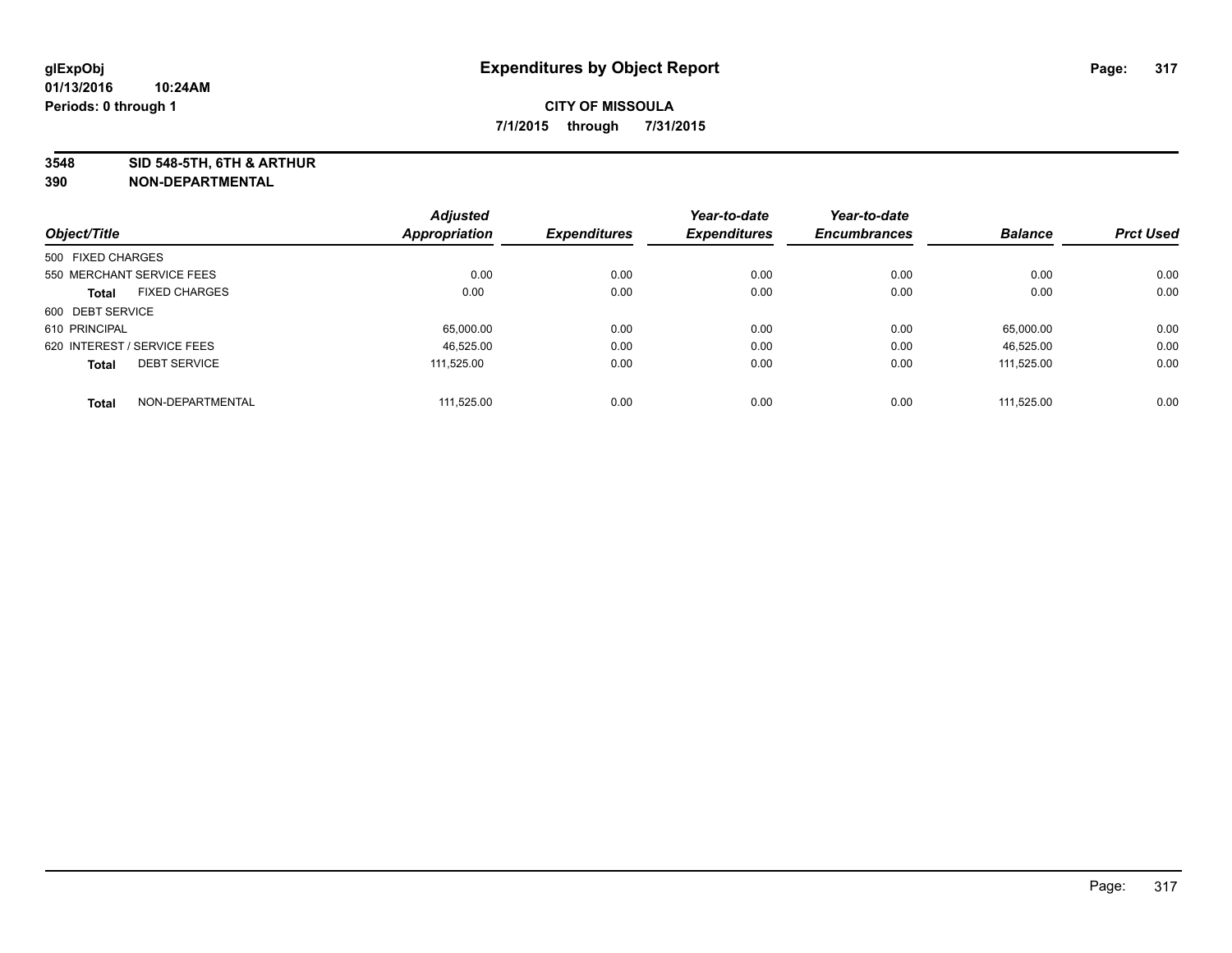## **3548 SID 548-5TH, 6TH & ARTHUR**

| Object/Title                              | <b>Adjusted</b><br>Appropriation | <b>Expenditures</b> | Year-to-date<br><b>Expenditures</b> | Year-to-date<br><b>Encumbrances</b> | <b>Balance</b> | <b>Prct Used</b> |
|-------------------------------------------|----------------------------------|---------------------|-------------------------------------|-------------------------------------|----------------|------------------|
| 500 FIXED CHARGES                         |                                  |                     |                                     |                                     |                |                  |
| 550 MERCHANT SERVICE FEES                 | 0.00                             | 0.00                | 0.00                                | 0.00                                | 0.00           | 0.00             |
| <b>FIXED CHARGES</b><br><b>Total</b>      | 0.00                             | 0.00                | 0.00                                | 0.00                                | 0.00           | 0.00             |
| 600 DEBT SERVICE                          |                                  |                     |                                     |                                     |                |                  |
| 610 PRINCIPAL                             | 65,000.00                        | 0.00                | 0.00                                | 0.00                                | 65.000.00      | 0.00             |
| 620 INTEREST / SERVICE FEES               | 46,525.00                        | 0.00                | 0.00                                | 0.00                                | 46.525.00      | 0.00             |
| <b>DEBT SERVICE</b><br><b>Total</b>       | 111.525.00                       | 0.00                | 0.00                                | 0.00                                | 111.525.00     | 0.00             |
| SID 548-5TH, 6TH & ARTHUR<br><b>Total</b> | 111.525.00                       | 0.00                | 0.00                                | 0.00                                | 111.525.00     | 0.00             |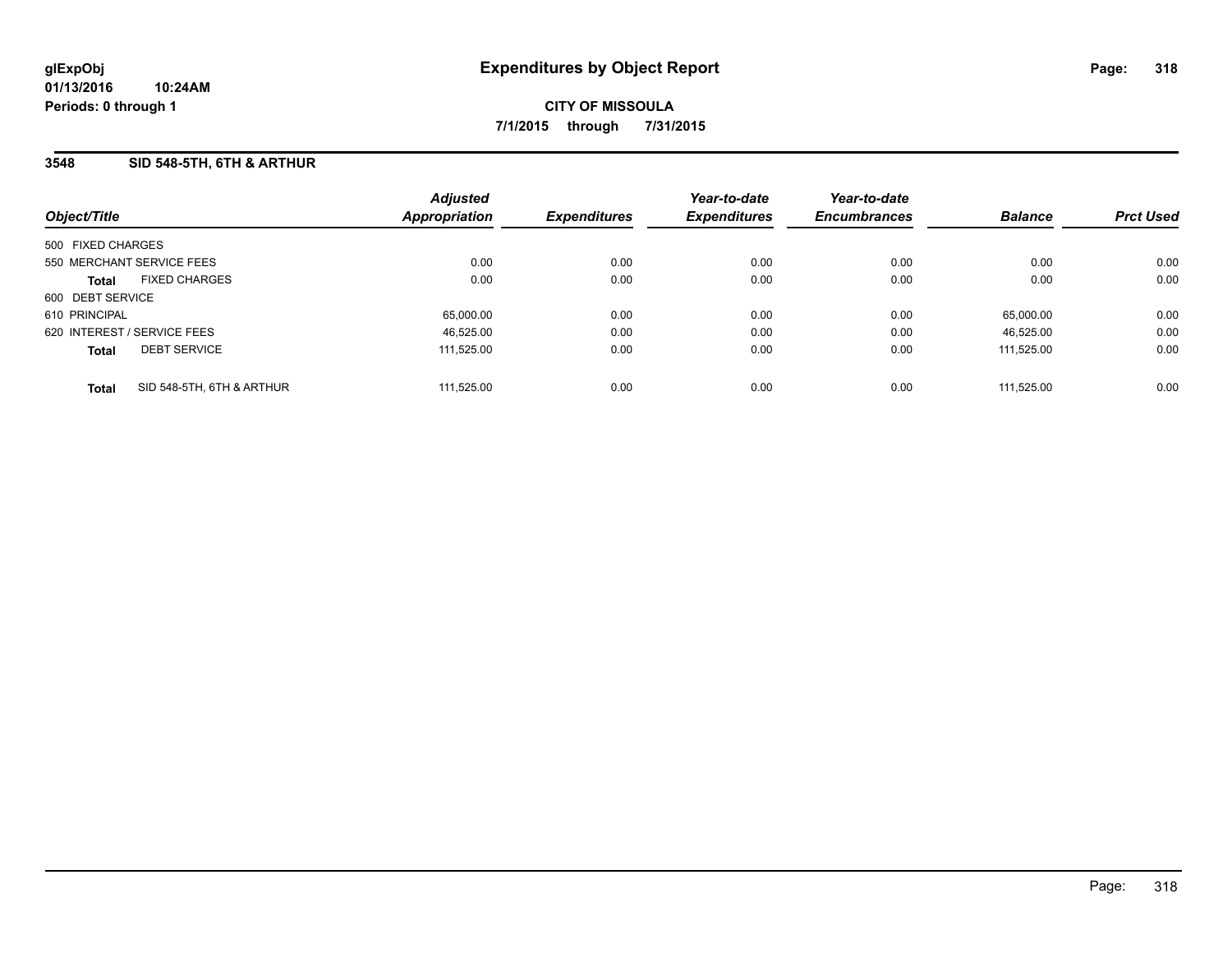### **3549 SID 549 HILLVIEW WAY**

| Object/Title                        | <b>Adjusted</b><br>Appropriation | <b>Expenditures</b> | Year-to-date<br><b>Expenditures</b> | Year-to-date<br><b>Encumbrances</b> | <b>Balance</b> | <b>Prct Used</b> |
|-------------------------------------|----------------------------------|---------------------|-------------------------------------|-------------------------------------|----------------|------------------|
| 600 DEBT SERVICE                    |                                  |                     |                                     |                                     |                |                  |
| 610 PRINCIPAL                       | 0.00                             | 0.00                | 0.00                                | 0.00                                | 0.00           | 0.00             |
| 620 INTEREST / SERVICE FEES         | 0.00                             | 0.00                | 0.00                                | 0.00                                | 0.00           | 0.00             |
| <b>DEBT SERVICE</b><br><b>Total</b> | 0.00                             | 0.00                | 0.00                                | 0.00                                | 0.00           | 0.00             |
| NON-DEPARTMENTAL<br><b>Total</b>    | 0.00                             | 0.00                | 0.00                                | 0.00                                | 0.00           | 0.00             |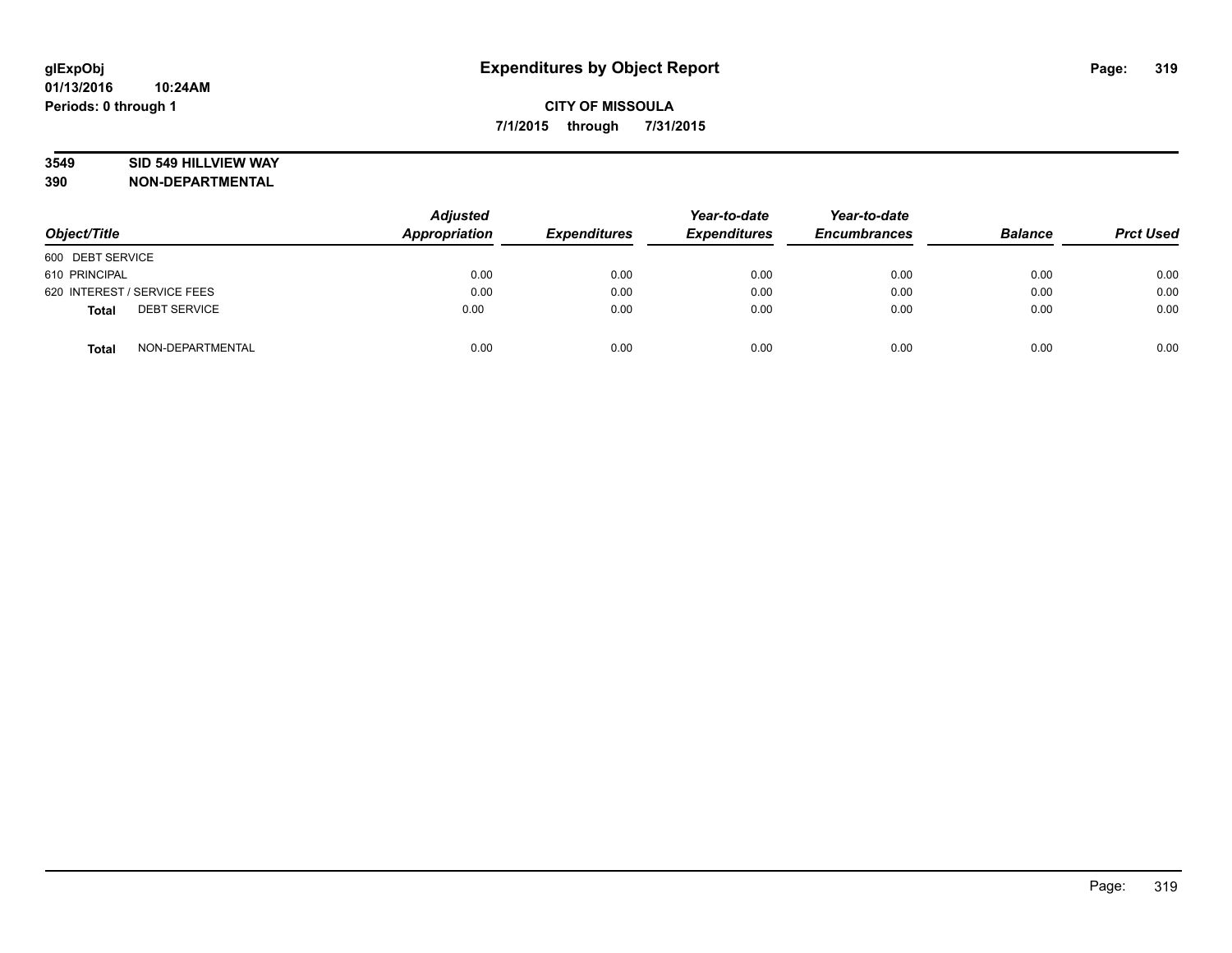### **3549 SID 549 HILLVIEW WAY**

| Object/Title                |                      | <b>Adjusted</b><br>Appropriation | <b>Expenditures</b> | Year-to-date<br><b>Expenditures</b> | Year-to-date<br><b>Encumbrances</b> | <b>Balance</b> | <b>Prct Used</b> |
|-----------------------------|----------------------|----------------------------------|---------------------|-------------------------------------|-------------------------------------|----------------|------------------|
| 600 DEBT SERVICE            |                      |                                  |                     |                                     |                                     |                |                  |
| 610 PRINCIPAL               |                      | 0.00                             | 0.00                | 0.00                                | 0.00                                | 0.00           | 0.00             |
| 620 INTEREST / SERVICE FEES |                      | 0.00                             | 0.00                | 0.00                                | 0.00                                | 0.00           | 0.00             |
| <b>Total</b>                | <b>DEBT SERVICE</b>  | 0.00                             | 0.00                | 0.00                                | 0.00                                | 0.00           | 0.00             |
| <b>Total</b>                | SID 549 HILLVIEW WAY | 0.00                             | 0.00                | 0.00                                | 0.00                                | 0.00           | 0.00             |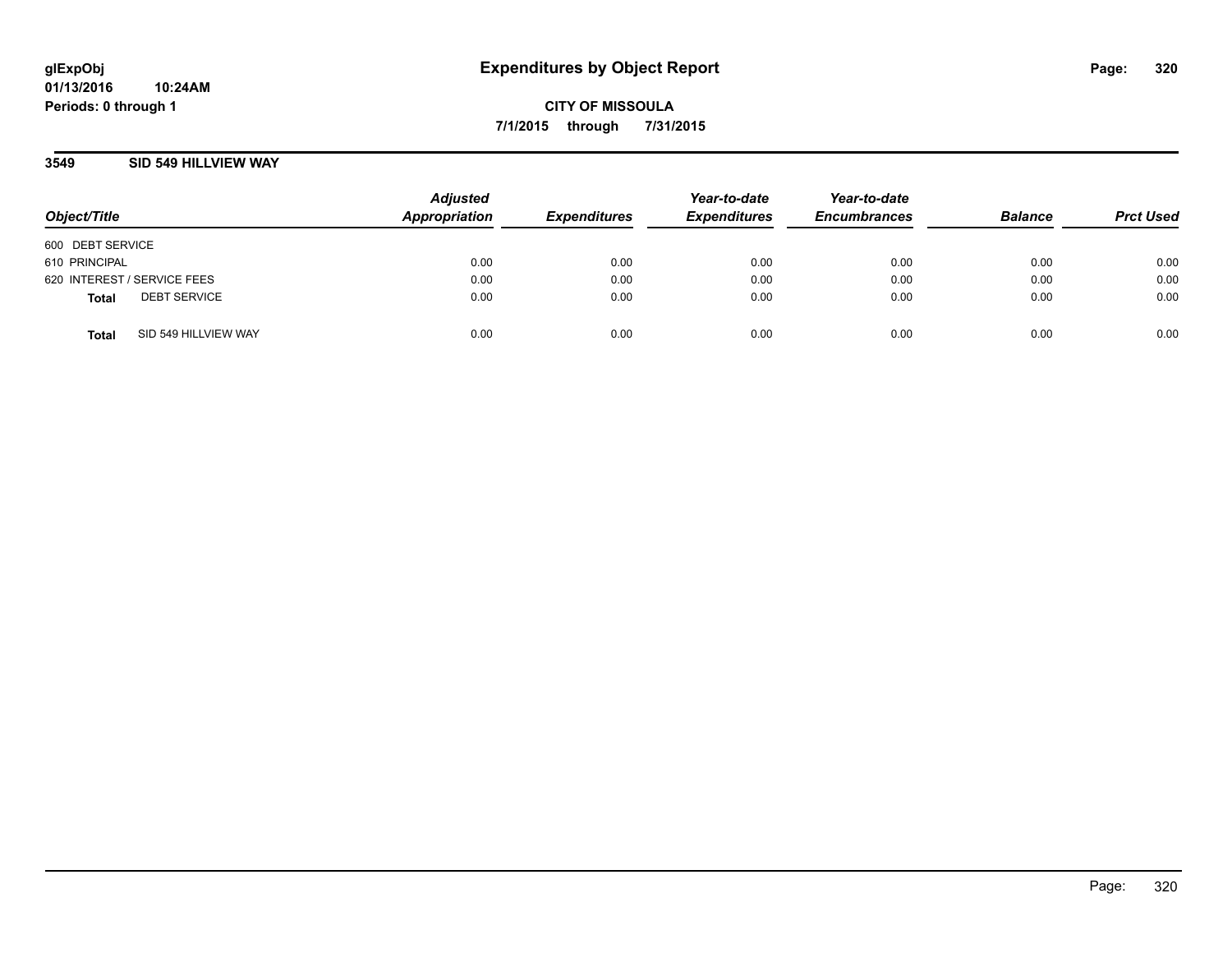# **glExpObj Expenditures by Object Report Page: 321**

### **CITY OF MISSOULA 7/1/2015 through 7/31/2015**

#### **4060 CAPITAL IMPROVEMENT PROGRAM FUND**

**360 \*\*\* Title Not Found \*\*\***

| Object/Title              |                         | <b>Adjusted</b><br>Appropriation | <b>Expenditures</b> | Year-to-date<br><b>Expenditures</b> | Year-to-date<br><b>Encumbrances</b> | <b>Balance</b> | <b>Prct Used</b> |
|---------------------------|-------------------------|----------------------------------|---------------------|-------------------------------------|-------------------------------------|----------------|------------------|
| 900 CAPITAL OUTLAY        |                         |                                  |                     |                                     |                                     |                |                  |
| 941 DUI DIGITAL EQUIPMENT |                         | 0.00                             | 0.00                | 0.00                                | 0.00                                | 0.00           | 0.00             |
| <b>Total</b>              | <b>CAPITAL OUTLAY</b>   | 0.00                             | 0.00                | 0.00                                | 0.00                                | 0.00           | 0.00             |
| <b>Total</b>              | *** Title Not Found *** | 0.00                             | 0.00                | 0.00                                | 0.00                                | 0.00           | 0.00             |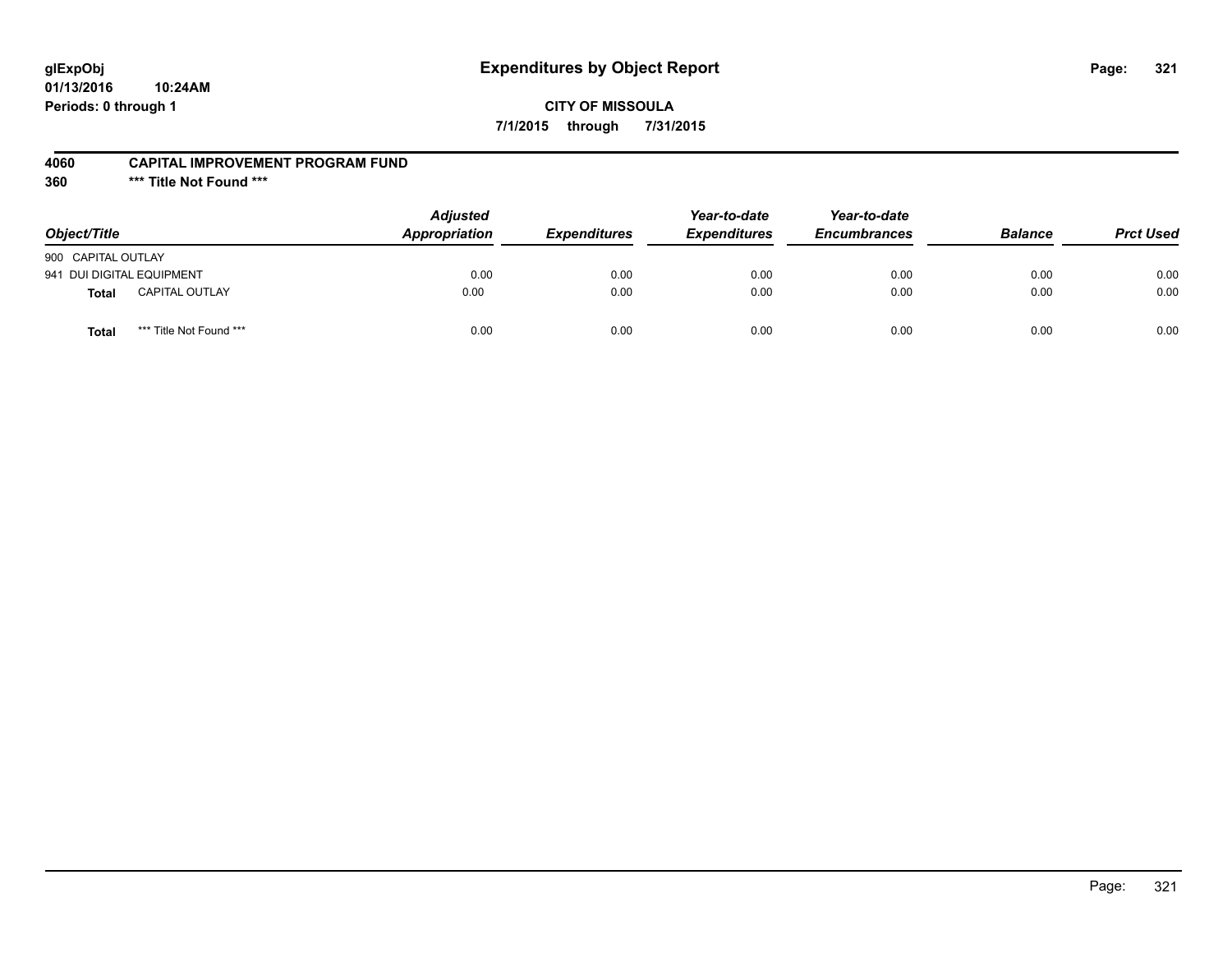### **4060 CAPITAL IMPROVEMENT PROGRAM FUND**

|                                      | <b>Adjusted</b> |                     | Year-to-date        | Year-to-date<br><b>Encumbrances</b> | <b>Balance</b> | <b>Prct Used</b> |
|--------------------------------------|-----------------|---------------------|---------------------|-------------------------------------|----------------|------------------|
| Object/Title                         | Appropriation   | <b>Expenditures</b> | <b>Expenditures</b> |                                     |                |                  |
| 100 PERSONAL SERVICES                |                 |                     |                     |                                     |                |                  |
| 110 SALARIES AND WAGES               | 0.00            | 0.00                | 0.00                | 0.00                                | 0.00           | 0.00             |
| <b>140 EMPLOYER CONTRIBUTIONS</b>    | 0.00            | 0.00                | 0.00                | 0.00                                | 0.00           | 0.00             |
| PERSONAL SERVICES<br><b>Total</b>    | 0.00            | 0.00                | 0.00                | 0.00                                | 0.00           | 0.00             |
| 300 PURCHASED SERVICES               |                 |                     |                     |                                     |                |                  |
| 350 PROFESSIONAL SERVICES            | 0.00            | 0.00                | 0.00                | 0.00                                | 0.00           | 0.00             |
| PURCHASED SERVICES<br>Total          | 0.00            | 0.00                | 0.00                | 0.00                                | 0.00           | 0.00             |
| 500 FIXED CHARGES                    |                 |                     |                     |                                     |                |                  |
| 550 MERCHANT SERVICE FEES            | 0.00            | 0.00                | 0.00                | 0.00                                | 0.00           | 0.00             |
| <b>FIXED CHARGES</b><br><b>Total</b> | 0.00            | 0.00                | 0.00                | 0.00                                | 0.00           | 0.00             |
| 600 DEBT SERVICE                     |                 |                     |                     |                                     |                |                  |
| 610 PRINCIPAL                        | 828,684.00      | 0.00                | 0.00                | 0.00                                | 828.684.00     | 0.00             |
| 620 INTEREST / SERVICE FEES          | 235.881.00      | 700.00              | 700.00              | 0.00                                | 235.181.00     | 0.30             |
| <b>DEBT SERVICE</b><br><b>Total</b>  | 1,064,565.00    | 700.00              | 700.00              | 0.00                                | 1,063,865.00   | 0.07             |
| 800 OTHER OBJECTS                    |                 |                     |                     |                                     |                |                  |
| 820 TRANSFERS TO OTHER FUNDS         | 0.00            | 0.00                | 0.00                | 0.00                                | 0.00           | 0.00             |
| OTHER OBJECTS<br>Total               | 0.00            | 0.00                | 0.00                | 0.00                                | 0.00           | 0.00             |
| 900 CAPITAL OUTLAY                   |                 |                     |                     |                                     |                |                  |
| 930 IMPROVEMENTS                     | 0.00            | 0.00                | 0.00                | 0.00                                | 0.00           | 0.00             |
| 940 MACHINERY & EQUIPMENT            | 20,000.00       | 7,019.88            | 7,019.88            | 0.00                                | 12,980.12      | 35.10            |
| 941 DUI DIGITAL EQUIPMENT            | 0.00            | 0.00                | 0.00                | 0.00                                | 0.00           | 0.00             |
| CAPITAL OUTLAY<br><b>Total</b>       | 20,000.00       | 7,019.88            | 7,019.88            | 0.00                                | 12,980.12      | 35.10            |
|                                      |                 |                     |                     |                                     |                |                  |
| NON-DEPARTMENTAL<br><b>Total</b>     | 1,084,565.00    | 7,719.88            | 7,719.88            | 0.00                                | 1,076,845.12   | 0.71             |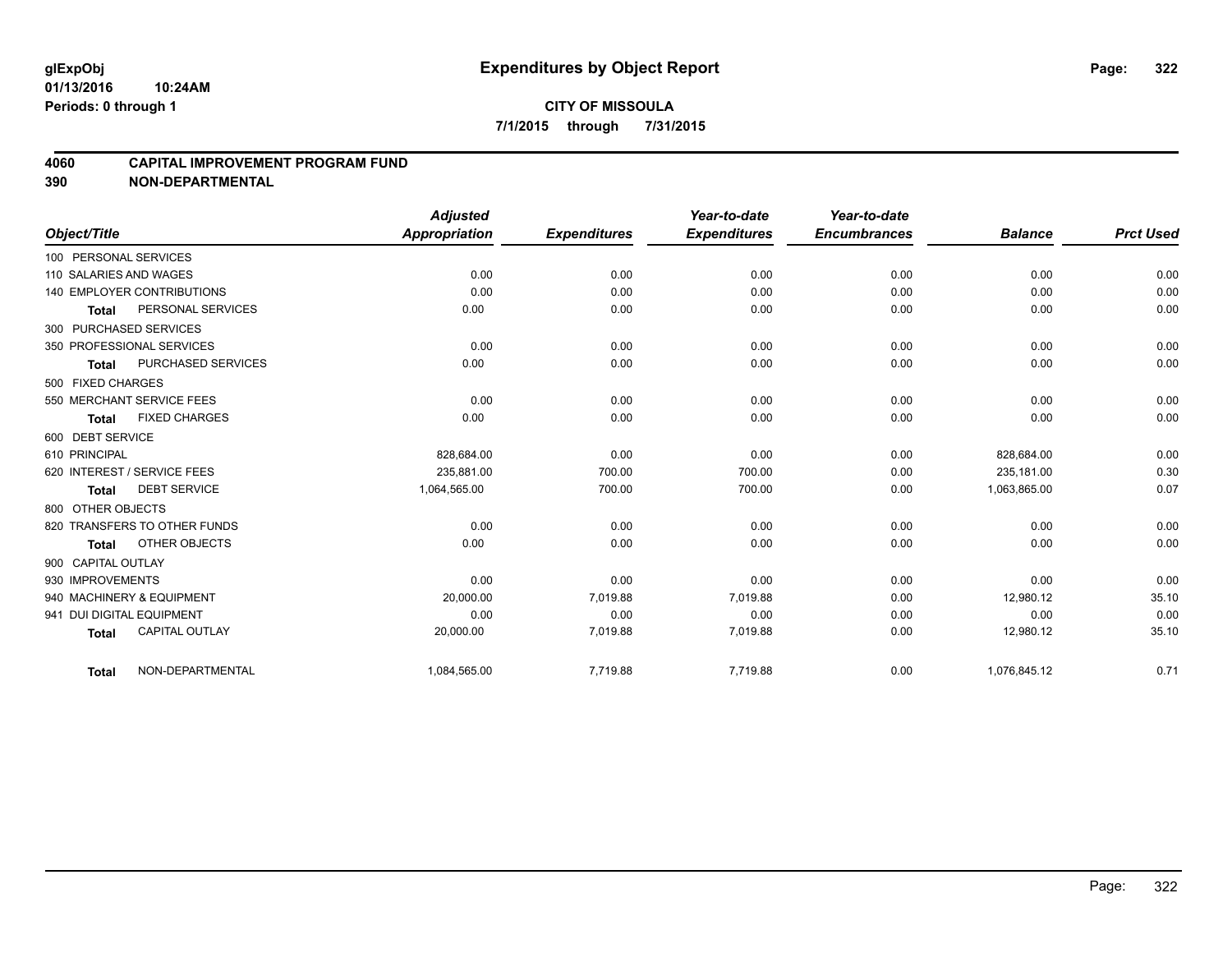#### **4060 CAPITAL IMPROVEMENT PROGRAM FUND**

**391 ENERGY PERFORMANCE PROJ.**

| Object/Title       |                                 | <b>Adjusted</b><br><b>Appropriation</b> | <b>Expenditures</b> | Year-to-date<br><b>Expenditures</b> | Year-to-date<br><b>Encumbrances</b> | <b>Balance</b> | <b>Prct Used</b> |
|--------------------|---------------------------------|-----------------------------------------|---------------------|-------------------------------------|-------------------------------------|----------------|------------------|
|                    | 300 PURCHASED SERVICES          |                                         |                     |                                     |                                     |                |                  |
|                    | 350 PROFESSIONAL SERVICES       | 0.00                                    | 0.00                | 0.00                                | 0.00                                | 0.00           | 0.00             |
| <b>Total</b>       | <b>PURCHASED SERVICES</b>       | 0.00                                    | 0.00                | 0.00                                | 0.00                                | 0.00           | 0.00             |
| 500 FIXED CHARGES  |                                 |                                         |                     |                                     |                                     |                |                  |
|                    | 550 MERCHANT SERVICE FEES       | 0.00                                    | 0.00                | 0.00                                | 0.00                                | 0.00           | 0.00             |
| Total              | <b>FIXED CHARGES</b>            | 0.00                                    | 0.00                | 0.00                                | 0.00                                | 0.00           | 0.00             |
| 900 CAPITAL OUTLAY |                                 |                                         |                     |                                     |                                     |                |                  |
| 930 IMPROVEMENTS   |                                 | 0.00                                    | 0.00                | 0.00                                | 0.00                                | 0.00           | 0.00             |
| Total              | <b>CAPITAL OUTLAY</b>           | 0.00                                    | 0.00                | 0.00                                | 0.00                                | 0.00           | 0.00             |
| <b>Total</b>       | <b>ENERGY PERFORMANCE PROJ.</b> | 0.00                                    | 0.00                | 0.00                                | 0.00                                | 0.00           | 0.00             |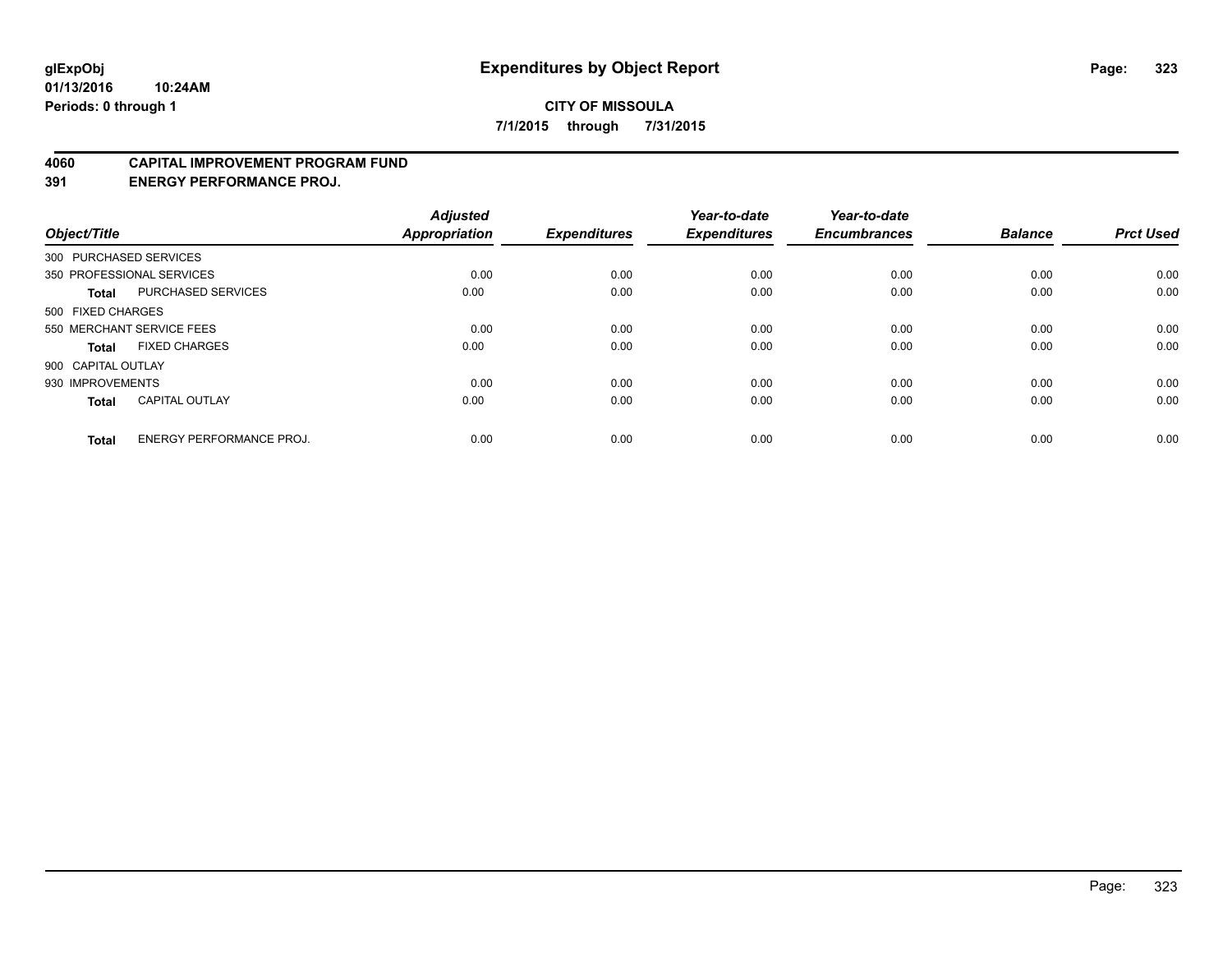**01/13/2016 10:24AM Periods: 0 through 1**

### **4060 CAPITAL IMPROVEMENT PROGRAM FUND**

|                                       |                                 | <b>Adjusted</b>      |                     | Year-to-date        | Year-to-date<br><b>Encumbrances</b> | <b>Balance</b> | <b>Prct Used</b> |
|---------------------------------------|---------------------------------|----------------------|---------------------|---------------------|-------------------------------------|----------------|------------------|
| Object/Title                          |                                 | <b>Appropriation</b> | <b>Expenditures</b> | <b>Expenditures</b> |                                     |                |                  |
| 100 PERSONAL SERVICES                 |                                 |                      |                     |                     |                                     |                |                  |
| 110 SALARIES AND WAGES                |                                 | 0.00                 | 0.00                | 0.00                | 0.00                                | 0.00           | 0.00             |
| <b>140 EMPLOYER CONTRIBUTIONS</b>     |                                 | 0.00                 | 0.00                | 0.00                | 0.00                                | 0.00           | 0.00             |
| PERSONAL SERVICES<br><b>Total</b>     |                                 | 0.00                 | 0.00                | 0.00                | 0.00                                | 0.00           | 0.00             |
| 300 PURCHASED SERVICES                |                                 |                      |                     |                     |                                     |                |                  |
| 350 PROFESSIONAL SERVICES             |                                 | 0.00                 | 0.00                | 0.00                | 0.00                                | 0.00           | 0.00             |
| PURCHASED SERVICES<br><b>Total</b>    |                                 | 0.00                 | 0.00                | 0.00                | 0.00                                | 0.00           | 0.00             |
| 500 FIXED CHARGES                     |                                 |                      |                     |                     |                                     |                |                  |
| 550 MERCHANT SERVICE FEES             |                                 | 0.00                 | 0.00                | 0.00                | 0.00                                | 0.00           | 0.00             |
| <b>FIXED CHARGES</b><br><b>Total</b>  |                                 | 0.00                 | 0.00                | 0.00                | 0.00                                | 0.00           | 0.00             |
| 600 DEBT SERVICE                      |                                 |                      |                     |                     |                                     |                |                  |
| 610 PRINCIPAL                         |                                 | 828,684.00           | 0.00                | 0.00                | 0.00                                | 828,684.00     | 0.00             |
| 620 INTEREST / SERVICE FEES           |                                 | 235,881.00           | 700.00              | 700.00              | 0.00                                | 235,181.00     | 0.30             |
| <b>DEBT SERVICE</b><br>Total          |                                 | 1,064,565.00         | 700.00              | 700.00              | 0.00                                | 1,063,865.00   | 0.07             |
| 800 OTHER OBJECTS                     |                                 |                      |                     |                     |                                     |                |                  |
| 820 TRANSFERS TO OTHER FUNDS          |                                 | 0.00                 | 0.00                | 0.00                | 0.00                                | 0.00           | 0.00             |
| OTHER OBJECTS<br><b>Total</b>         |                                 | 0.00                 | 0.00                | 0.00                | 0.00                                | 0.00           | 0.00             |
| 900 CAPITAL OUTLAY                    |                                 |                      |                     |                     |                                     |                |                  |
| 930 IMPROVEMENTS                      |                                 | 0.00                 | 0.00                | 0.00                | 0.00                                | 0.00           | 0.00             |
| 940 MACHINERY & EQUIPMENT             |                                 | 20,000.00            | 7,019.88            | 7,019.88            | 0.00                                | 12,980.12      | 35.10            |
| 941 DUI DIGITAL EQUIPMENT             |                                 | 0.00                 | 0.00                | 0.00                | 0.00                                | 0.00           | 0.00             |
| <b>CAPITAL OUTLAY</b><br><b>Total</b> |                                 | 20,000.00            | 7,019.88            | 7,019.88            | 0.00                                | 12,980.12      | 35.10            |
| <b>Total</b>                          | CAPITAL IMPROVEMENT PROGRAM FUN | 1,084,565.00         | 7,719.88            | 7,719.88            | 0.00                                | 1,076,845.12   | 0.71             |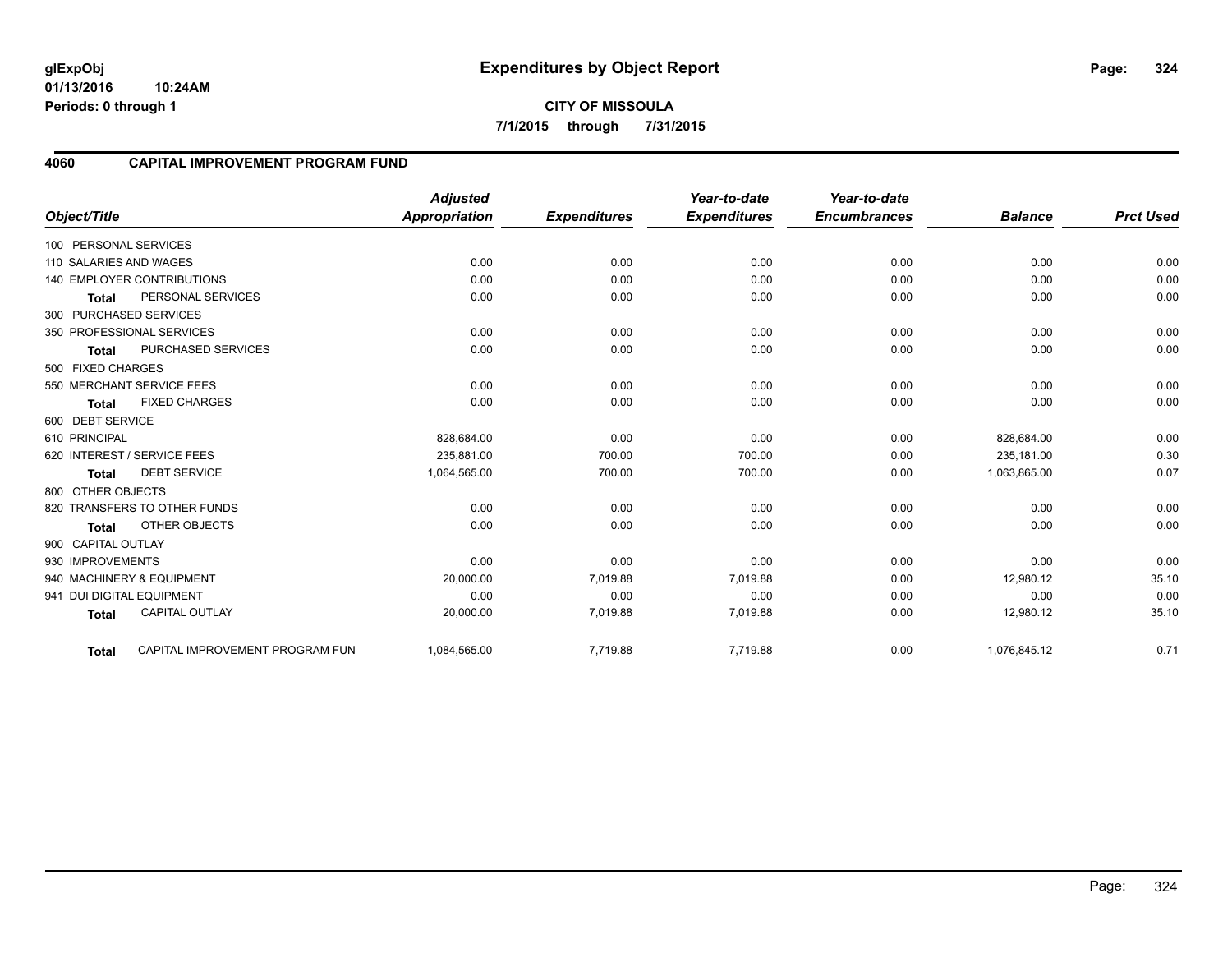#### **4130 1997 G O BOND OPEN SPACE PURCHASE FUND**

**390 NON-DEPARTMENTAL**

| Object/Title                          | <b>Adjusted</b><br><b>Appropriation</b> | <b>Expenditures</b> | Year-to-date<br><b>Expenditures</b> | Year-to-date<br><b>Encumbrances</b> | <b>Balance</b> | <b>Prct Used</b> |
|---------------------------------------|-----------------------------------------|---------------------|-------------------------------------|-------------------------------------|----------------|------------------|
| 500 FIXED CHARGES                     |                                         |                     |                                     |                                     |                |                  |
| 550 MERCHANT SERVICE FEES             |                                         | 0.00<br>0.00        | 0.00                                | 0.00                                | 0.00           | 0.00             |
| <b>FIXED CHARGES</b><br><b>Total</b>  | 0.00                                    | 0.00                | 0.00                                | 0.00                                | 0.00           | 0.00             |
| 800 OTHER OBJECTS                     |                                         |                     |                                     |                                     |                |                  |
| 820 TRANSFERS TO OTHER FUNDS          |                                         | 0.00<br>0.00        | 0.00                                | 0.00                                | 0.00           | 0.00             |
| OTHER OBJECTS<br>Total                | 0.00                                    | 0.00                | 0.00                                | 0.00                                | 0.00           | 0.00             |
| 900 CAPITAL OUTLAY                    |                                         |                     |                                     |                                     |                |                  |
| 930 IMPROVEMENTS                      | 375.602.00                              | 0.00                | 0.00                                | 0.00                                | 375.602.00     | 0.00             |
| <b>CAPITAL OUTLAY</b><br><b>Total</b> | 375.602.00                              | 0.00                | 0.00                                | 0.00                                | 375,602.00     | 0.00             |
| NON-DEPARTMENTAL<br><b>Total</b>      | 375,602.00                              | 0.00                | 0.00                                | 0.00                                | 375.602.00     | 0.00             |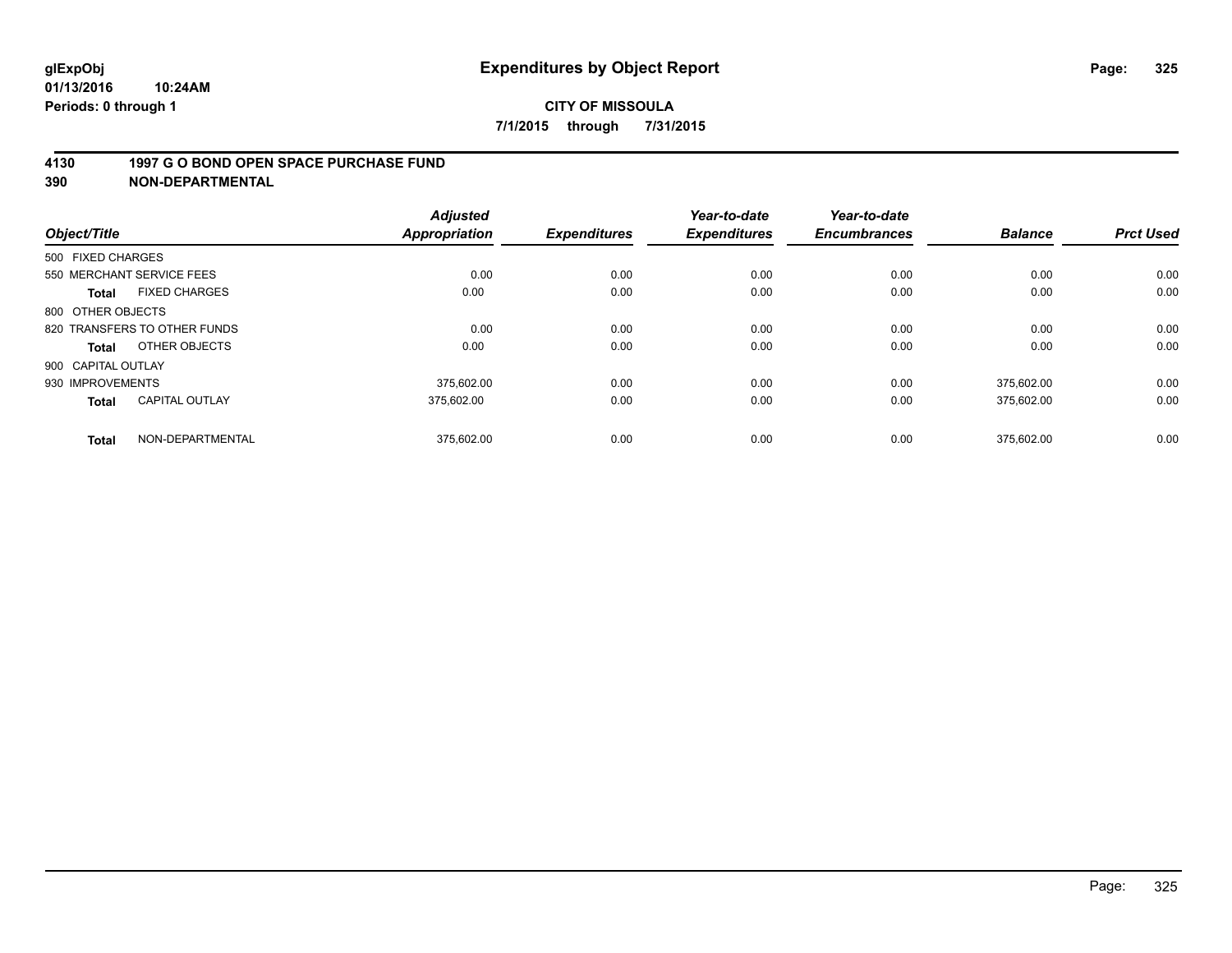**01/13/2016 10:24AM Periods: 0 through 1**

**CITY OF MISSOULA 7/1/2015 through 7/31/2015**

## **4130 1997 G O BOND OPEN SPACE PURCHASE FUND**

| Object/Title       |                                   | <b>Adjusted</b><br>Appropriation | <b>Expenditures</b> | Year-to-date<br><b>Expenditures</b> | Year-to-date<br><b>Encumbrances</b> | <b>Balance</b> | <b>Prct Used</b> |
|--------------------|-----------------------------------|----------------------------------|---------------------|-------------------------------------|-------------------------------------|----------------|------------------|
| 500 FIXED CHARGES  |                                   |                                  |                     |                                     |                                     |                |                  |
|                    | 550 MERCHANT SERVICE FEES         | 0.00                             | 0.00                | 0.00                                | 0.00                                | 0.00           | 0.00             |
| <b>Total</b>       | <b>FIXED CHARGES</b>              | 0.00                             | 0.00                | 0.00                                | 0.00                                | 0.00           | 0.00             |
| 800 OTHER OBJECTS  |                                   |                                  |                     |                                     |                                     |                |                  |
|                    | 820 TRANSFERS TO OTHER FUNDS      | 0.00                             | 0.00                | 0.00                                | 0.00                                | 0.00           | 0.00             |
| <b>Total</b>       | OTHER OBJECTS                     | 0.00                             | 0.00                | 0.00                                | 0.00                                | 0.00           | 0.00             |
| 900 CAPITAL OUTLAY |                                   |                                  |                     |                                     |                                     |                |                  |
| 930 IMPROVEMENTS   |                                   | 375.602.00                       | 0.00                | 0.00                                | 0.00                                | 375.602.00     | 0.00             |
| <b>Total</b>       | <b>CAPITAL OUTLAY</b>             | 375.602.00                       | 0.00                | 0.00                                | 0.00                                | 375.602.00     | 0.00             |
| <b>Total</b>       | 1997 G O BOND OPEN SPACE PURCHASI | 375.602.00                       | 0.00                | 0.00                                | 0.00                                | 375.602.00     | 0.00             |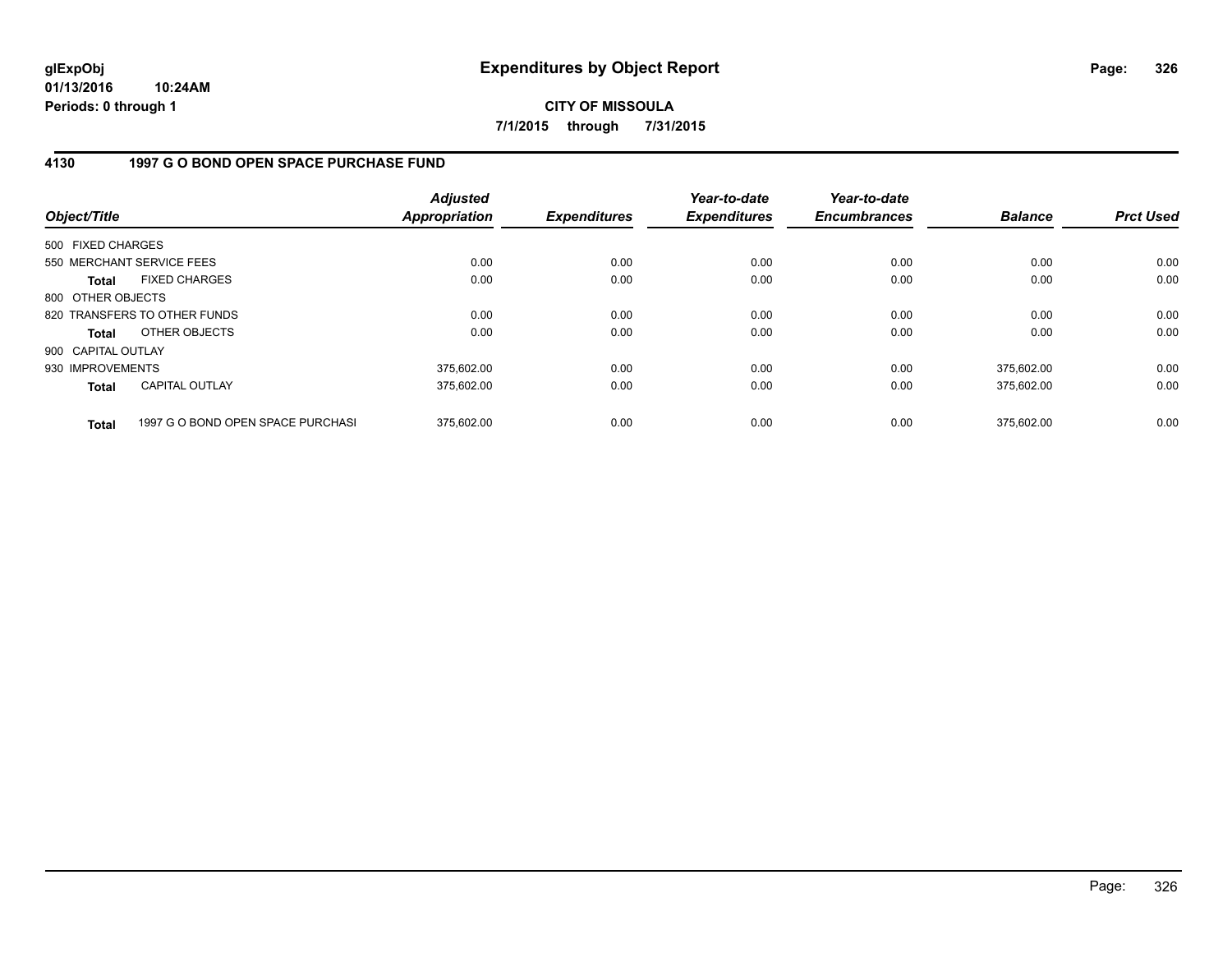#### **4196 NEW FIRE STATION GO BOND**

**300 FIRE**

|                                       | <b>Adjusted</b>      |                     | Year-to-date        | Year-to-date        |                |                  |
|---------------------------------------|----------------------|---------------------|---------------------|---------------------|----------------|------------------|
| Object/Title                          | <b>Appropriation</b> | <b>Expenditures</b> | <b>Expenditures</b> | <b>Encumbrances</b> | <b>Balance</b> | <b>Prct Used</b> |
| 500 FIXED CHARGES                     |                      |                     |                     |                     |                |                  |
| 550 MERCHANT SERVICE FEES             | 0.00                 | 0.00                | 0.00                | 0.00                | 0.00           | 0.00             |
| <b>FIXED CHARGES</b><br><b>Total</b>  | 0.00                 | 0.00                | 0.00                | 0.00                | 0.00           | 0.00             |
| 800 OTHER OBJECTS                     |                      |                     |                     |                     |                |                  |
| 820 TRANSFERS TO OTHER FUNDS          | 0.00                 | 0.00                | 0.00                | 0.00                | 0.00           | 0.00             |
| OTHER OBJECTS<br>Total                | 0.00                 | 0.00                | 0.00                | 0.00                | 0.00           | 0.00             |
| 900 CAPITAL OUTLAY                    |                      |                     |                     |                     |                |                  |
| 920 BUILDINGS                         | 0.00                 | 0.00                | 0.00                | 0.00                | 0.00           | 0.00             |
| 930 IMPROVEMENTS                      | 0.00                 | 0.00                | 0.00                | 0.00                | 0.00           | 0.00             |
| 940 MACHINERY & EQUIPMENT             | 0.00                 | 0.00                | 0.00                | 0.00                | 0.00           | 0.00             |
| <b>CAPITAL OUTLAY</b><br><b>Total</b> | 0.00                 | 0.00                | 0.00                | 0.00                | 0.00           | 0.00             |
| <b>FIRE</b><br><b>Total</b>           | 0.00                 | 0.00                | 0.00                | 0.00                | 0.00           | 0.00             |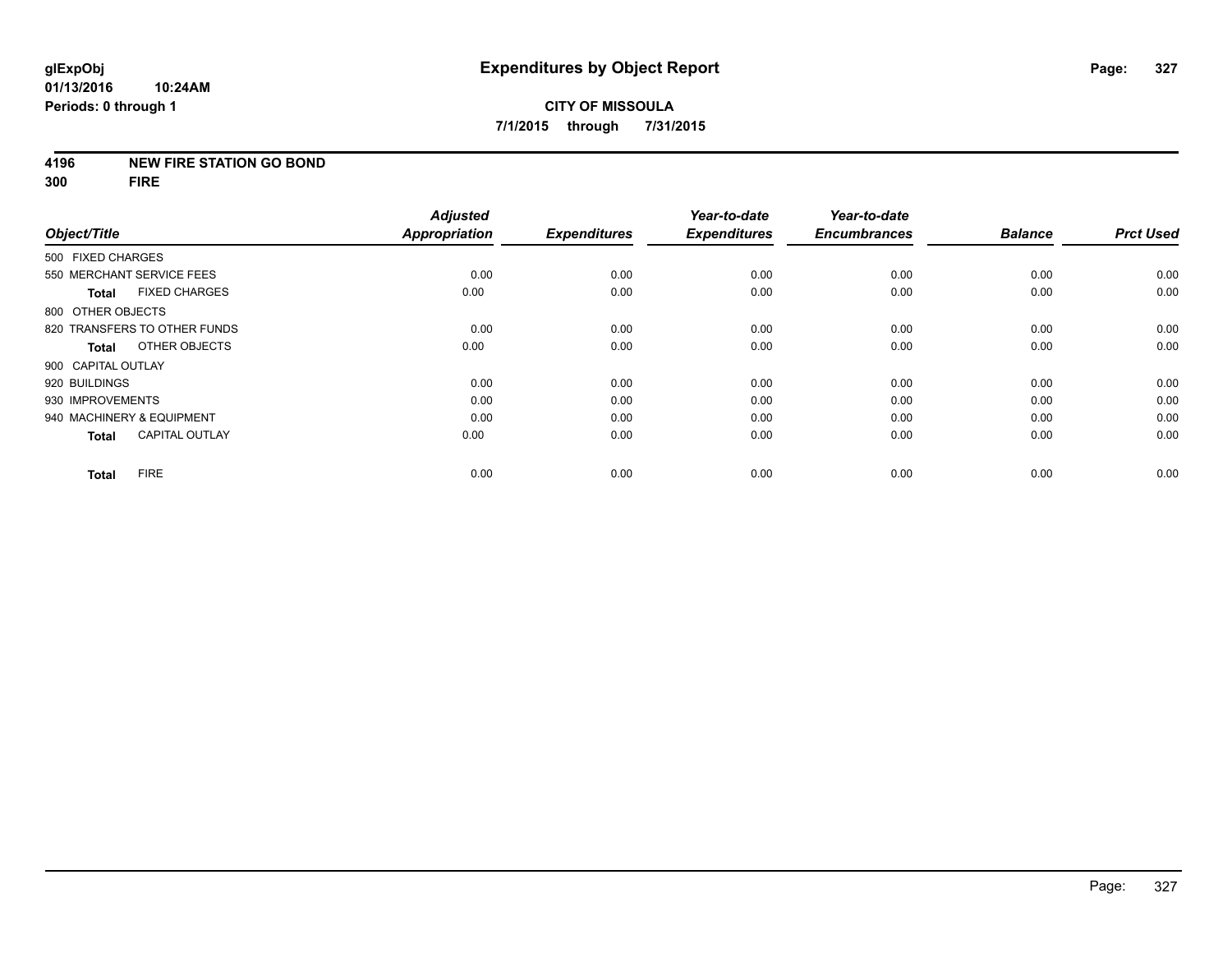#### **01/13/2016 10:24AM Periods: 0 through 1**

# **CITY OF MISSOULA 7/1/2015 through 7/31/2015**

## **4196 NEW FIRE STATION GO BOND**

|                           |                              | <b>Adjusted</b>      |                     | Year-to-date        | Year-to-date        |                |                  |
|---------------------------|------------------------------|----------------------|---------------------|---------------------|---------------------|----------------|------------------|
| Object/Title              |                              | <b>Appropriation</b> | <b>Expenditures</b> | <b>Expenditures</b> | <b>Encumbrances</b> | <b>Balance</b> | <b>Prct Used</b> |
| 500 FIXED CHARGES         |                              |                      |                     |                     |                     |                |                  |
| 550 MERCHANT SERVICE FEES |                              | 0.00                 | 0.00                | 0.00                | 0.00                | 0.00           | 0.00             |
| <b>Total</b>              | <b>FIXED CHARGES</b>         | 0.00                 | 0.00                | 0.00                | 0.00                | 0.00           | 0.00             |
| 800 OTHER OBJECTS         |                              |                      |                     |                     |                     |                |                  |
|                           | 820 TRANSFERS TO OTHER FUNDS | 0.00                 | 0.00                | 0.00                | 0.00                | 0.00           | 0.00             |
| Total                     | OTHER OBJECTS                | 0.00                 | 0.00                | 0.00                | 0.00                | 0.00           | 0.00             |
| 900 CAPITAL OUTLAY        |                              |                      |                     |                     |                     |                |                  |
| 920 BUILDINGS             |                              | 0.00                 | 0.00                | 0.00                | 0.00                | 0.00           | 0.00             |
| 930 IMPROVEMENTS          |                              | 0.00                 | 0.00                | 0.00                | 0.00                | 0.00           | 0.00             |
| 940 MACHINERY & EQUIPMENT |                              | 0.00                 | 0.00                | 0.00                | 0.00                | 0.00           | 0.00             |
| <b>Total</b>              | <b>CAPITAL OUTLAY</b>        | 0.00                 | 0.00                | 0.00                | 0.00                | 0.00           | 0.00             |
| <b>Total</b>              | NEW FIRE STATION GO BOND     | 0.00                 | 0.00                | 0.00                | 0.00                | 0.00           | 0.00             |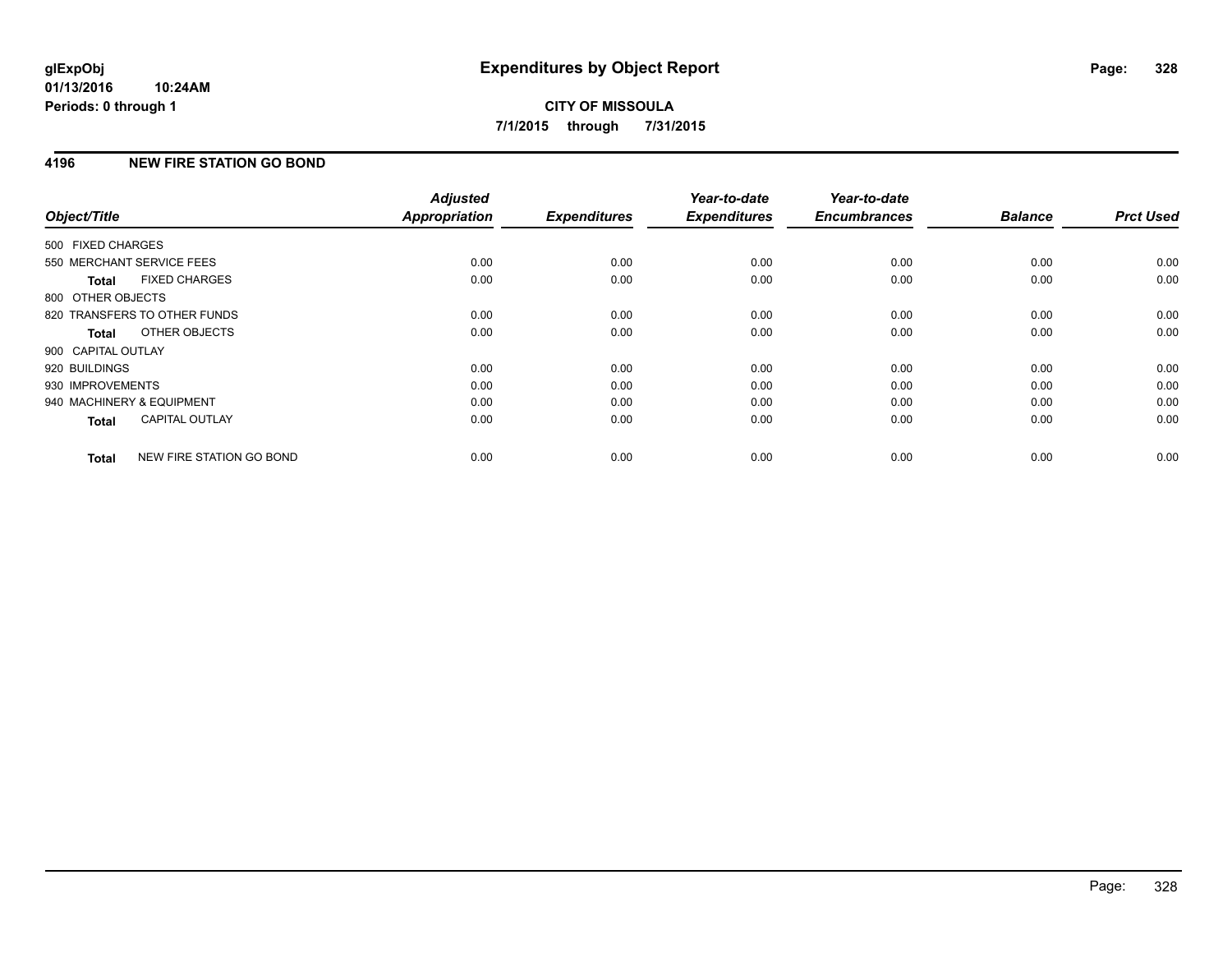#### **4450 S/C CONSTRUCTION FUND FOR FY06**

| Object/Title                            | <b>Adjusted</b><br><b>Appropriation</b> | <b>Expenditures</b> | Year-to-date<br><b>Expenditures</b> | Year-to-date<br><b>Encumbrances</b> | <b>Balance</b> | <b>Prct Used</b> |
|-----------------------------------------|-----------------------------------------|---------------------|-------------------------------------|-------------------------------------|----------------|------------------|
| 500 FIXED CHARGES                       |                                         |                     |                                     |                                     |                |                  |
| 550 MERCHANT SERVICE FEES               | 0.00                                    | 0.00                | 0.00                                | 0.00                                | 0.00           | 0.00             |
| <b>FIXED CHARGES</b><br><b>Total</b>    | 0.00                                    | 0.00                | 0.00                                | 0.00                                | 0.00           | 0.00             |
| 800 OTHER OBJECTS                       |                                         |                     |                                     |                                     |                |                  |
| 820 TRANSFERS TO OTHER FUNDS            | 0.00                                    | 0.00                | 0.00                                | 0.00                                | 0.00           | 0.00             |
| OTHER OBJECTS<br><b>Total</b>           | 0.00                                    | 0.00                | 0.00                                | 0.00                                | 0.00           | 0.00             |
| PUBLIC WORKS OPERATIONS<br><b>Total</b> | 0.00                                    | 0.00                | 0.00                                | 0.00                                | 0.00           | 0.00             |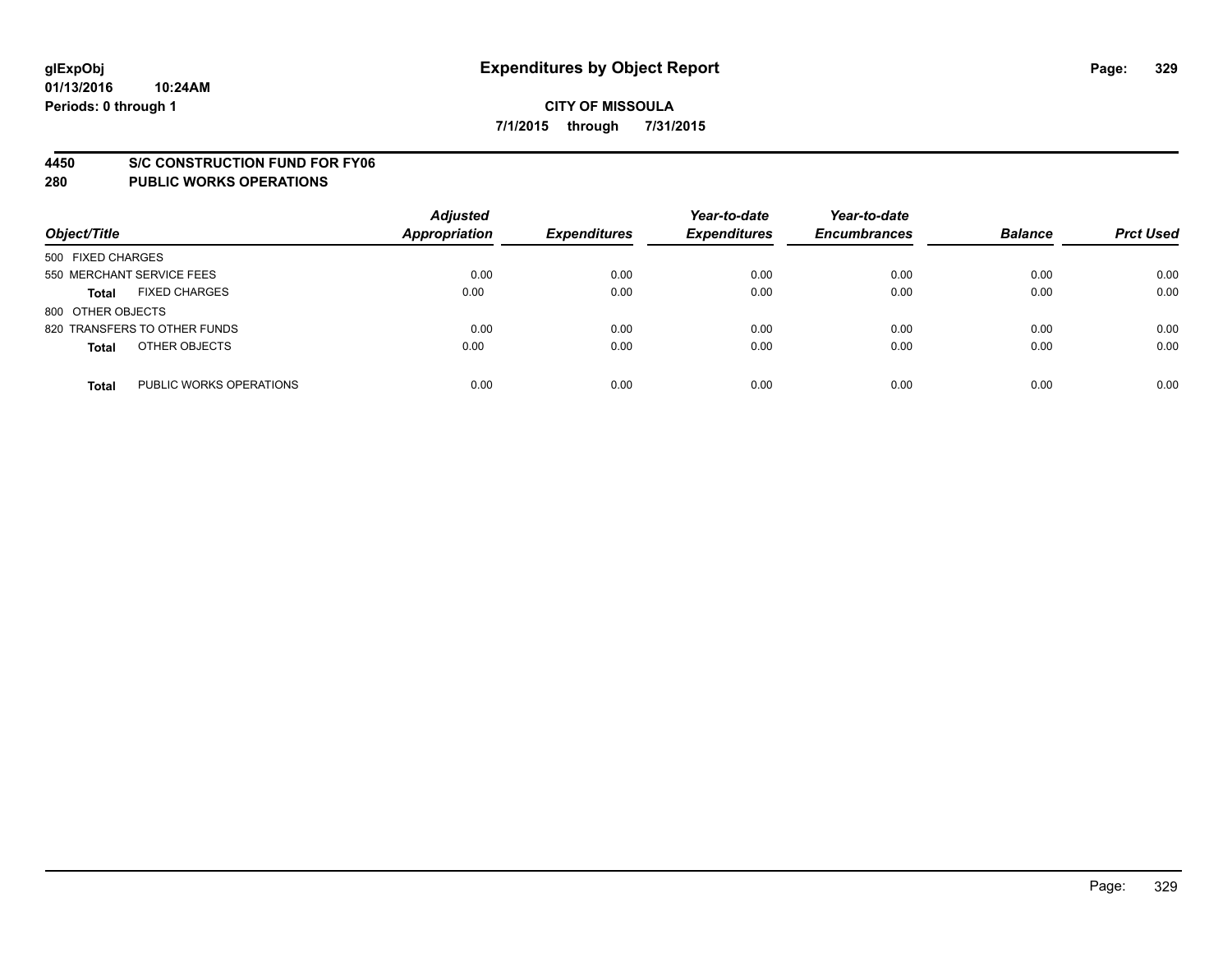## **4450 S/C CONSTRUCTION FUND FOR FY06**

| Object/Title                         |                                | <b>Adjusted</b><br><b>Appropriation</b> | <b>Expenditures</b> | Year-to-date<br><b>Expenditures</b> | Year-to-date<br><b>Encumbrances</b> | <b>Balance</b> | <b>Prct Used</b> |
|--------------------------------------|--------------------------------|-----------------------------------------|---------------------|-------------------------------------|-------------------------------------|----------------|------------------|
| 500 FIXED CHARGES                    |                                |                                         |                     |                                     |                                     |                |                  |
| 550 MERCHANT SERVICE FEES            |                                | 0.00                                    | 0.00                | 0.00                                | 0.00                                | 0.00           | 0.00             |
| <b>FIXED CHARGES</b><br><b>Total</b> |                                | 0.00                                    | 0.00                | 0.00                                | 0.00                                | 0.00           | 0.00             |
| 800 OTHER OBJECTS                    |                                |                                         |                     |                                     |                                     |                |                  |
| 820 TRANSFERS TO OTHER FUNDS         |                                | 0.00                                    | 0.00                | 0.00                                | 0.00                                | 0.00           | 0.00             |
| OTHER OBJECTS<br><b>Total</b>        |                                | 0.00                                    | 0.00                | 0.00                                | 0.00                                | 0.00           | 0.00             |
| <b>Total</b>                         | S/C CONSTRUCTION FUND FOR FY06 | 0.00                                    | 0.00                | 0.00                                | 0.00                                | 0.00           | 0.00             |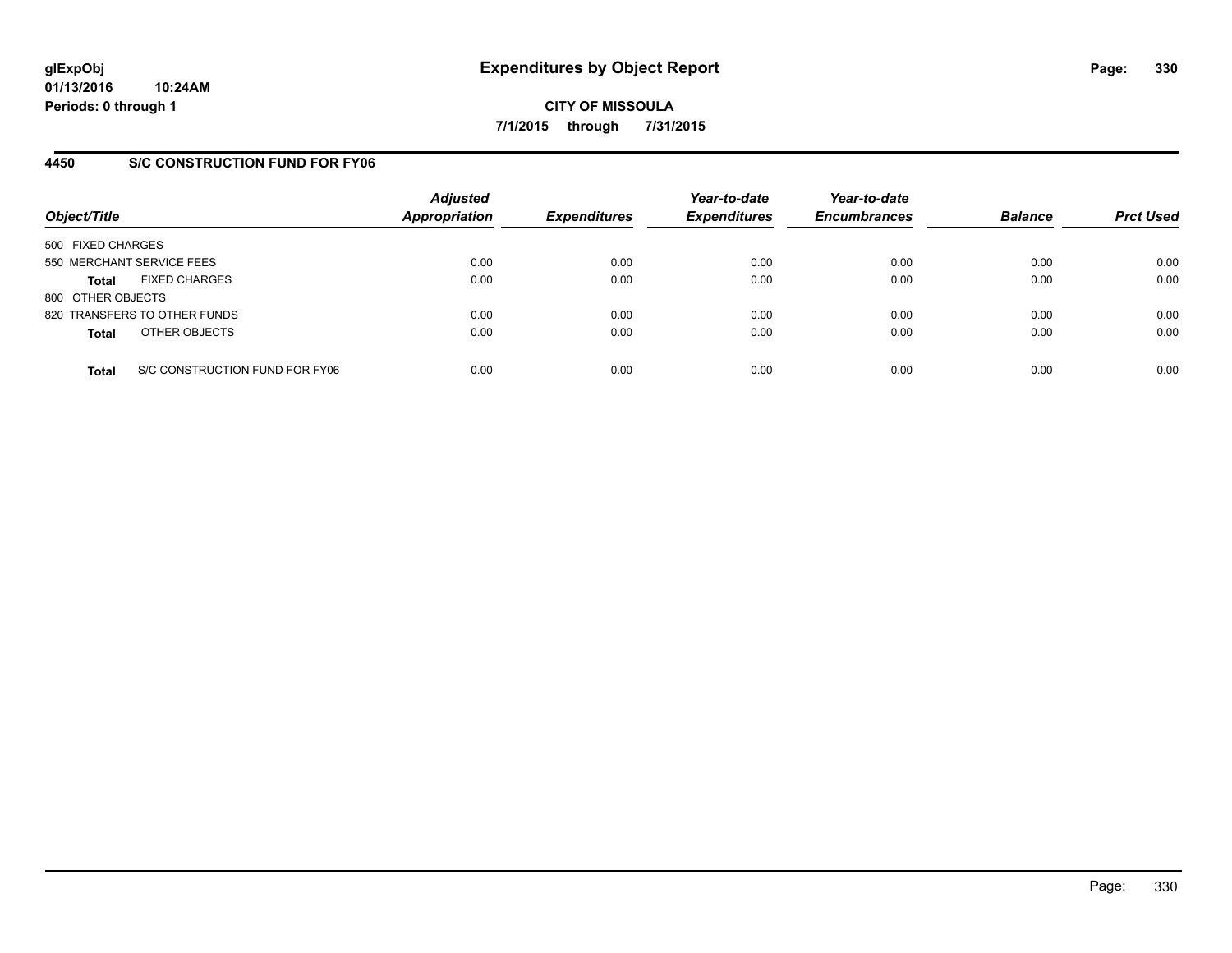#### **4451 FY07 S/C BOND FUND**

| Object/Title                            | <b>Adjusted</b><br><b>Appropriation</b> | <b>Expenditures</b> | Year-to-date<br><b>Expenditures</b> | Year-to-date<br><b>Encumbrances</b> | <b>Balance</b> | <b>Prct Used</b> |
|-----------------------------------------|-----------------------------------------|---------------------|-------------------------------------|-------------------------------------|----------------|------------------|
| 500 FIXED CHARGES                       |                                         |                     |                                     |                                     |                |                  |
| 550 MERCHANT SERVICE FEES               | 0.00                                    | 0.00                | 0.00                                | 0.00                                | 0.00           | 0.00             |
| <b>FIXED CHARGES</b><br><b>Total</b>    | 0.00                                    | 0.00                | 0.00                                | 0.00                                | 0.00           | 0.00             |
| 800 OTHER OBJECTS                       |                                         |                     |                                     |                                     |                |                  |
| 820 TRANSFERS TO OTHER FUNDS            | 0.00                                    | 0.00                | 0.00                                | 0.00                                | 0.00           | 0.00             |
| OTHER OBJECTS<br><b>Total</b>           | 0.00                                    | 0.00                | 0.00                                | 0.00                                | 0.00           | 0.00             |
| PUBLIC WORKS OPERATIONS<br><b>Total</b> | 0.00                                    | 0.00                | 0.00                                | 0.00                                | 0.00           | 0.00             |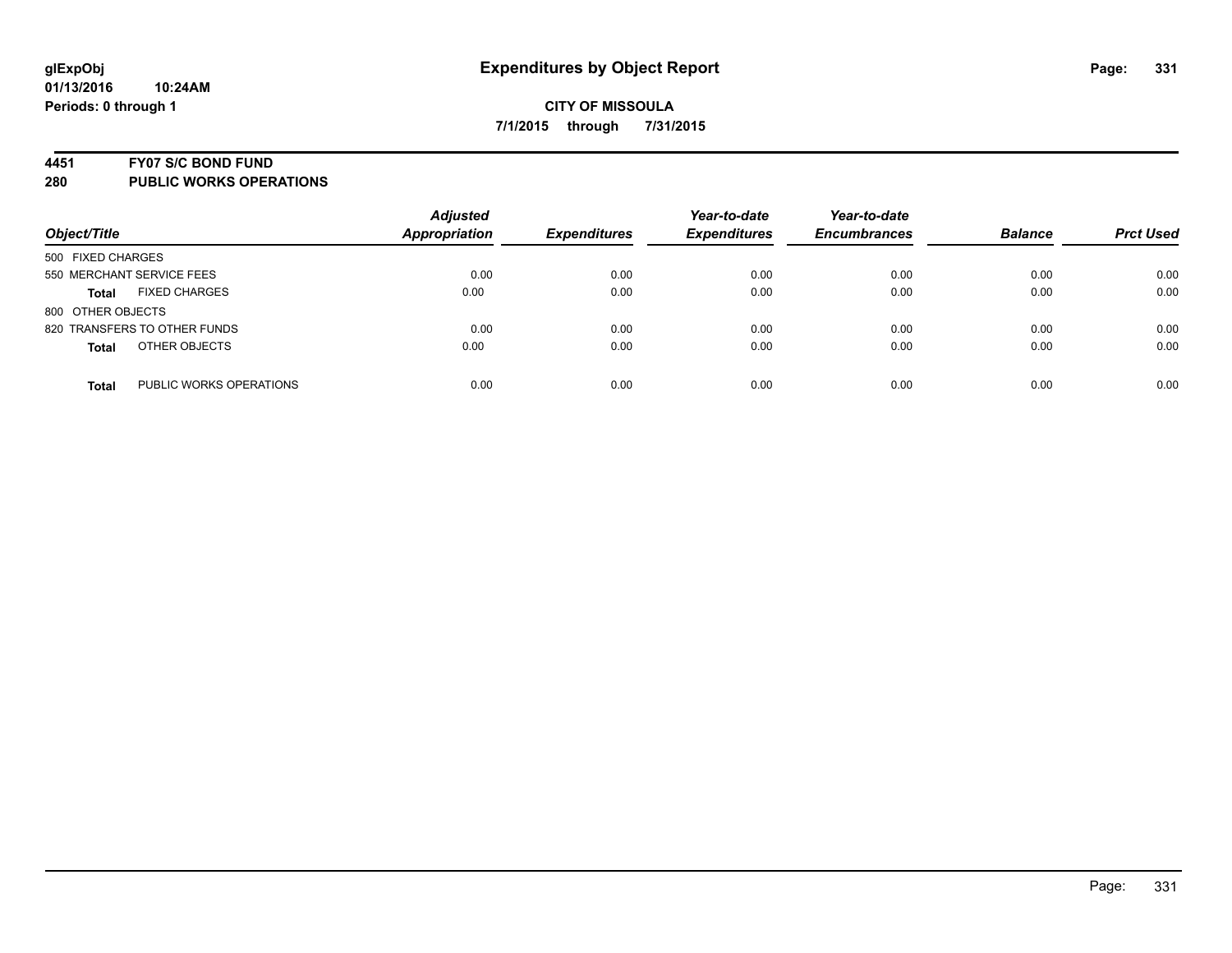## **4451 FY07 S/C BOND FUND**

| Object/Title                         | <b>Adjusted</b><br>Appropriation | <b>Expenditures</b> | Year-to-date<br><b>Expenditures</b> | Year-to-date<br><b>Encumbrances</b> | <b>Balance</b> | <b>Prct Used</b> |
|--------------------------------------|----------------------------------|---------------------|-------------------------------------|-------------------------------------|----------------|------------------|
| 500 FIXED CHARGES                    |                                  |                     |                                     |                                     |                |                  |
| 550 MERCHANT SERVICE FEES            | 0.00                             | 0.00                | 0.00                                | 0.00                                | 0.00           | 0.00             |
| <b>FIXED CHARGES</b><br><b>Total</b> | 0.00                             | 0.00                | 0.00                                | 0.00                                | 0.00           | 0.00             |
| 800 OTHER OBJECTS                    |                                  |                     |                                     |                                     |                |                  |
| 820 TRANSFERS TO OTHER FUNDS         | 0.00                             | 0.00                | 0.00                                | 0.00                                | 0.00           | 0.00             |
| OTHER OBJECTS<br><b>Total</b>        | 0.00                             | 0.00                | 0.00                                | 0.00                                | 0.00           | 0.00             |
| FY07 S/C BOND FUND<br>Total          | 0.00                             | 0.00                | 0.00                                | 0.00                                | 0.00           | 0.00             |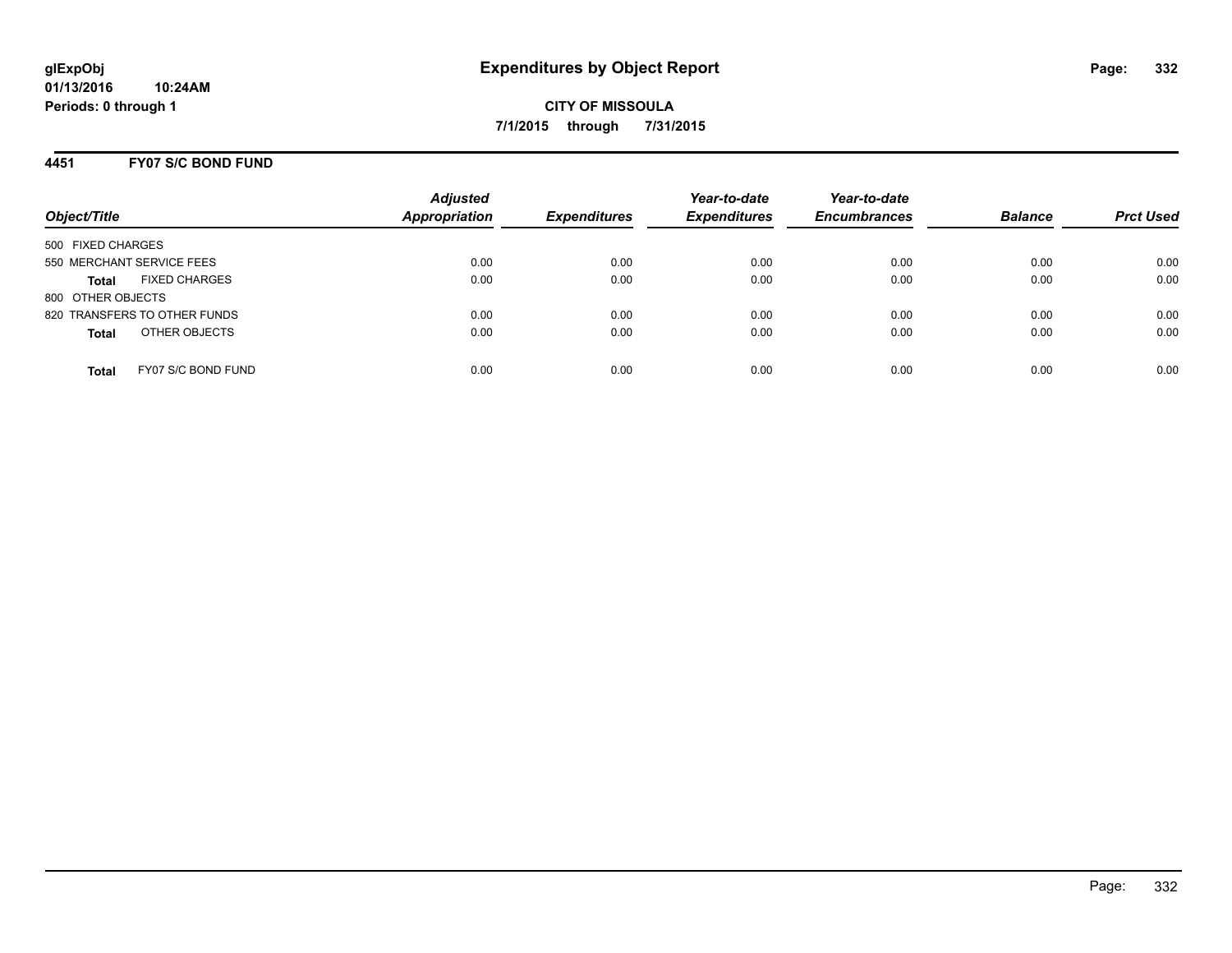#### **4452 S/C CONSTRUCTION FUND FOR FY 08 BOND SAL**

| Object/Title       |                           | <b>Adjusted</b><br><b>Appropriation</b> | <b>Expenditures</b> | Year-to-date<br><b>Expenditures</b> | Year-to-date<br><b>Encumbrances</b> | <b>Balance</b> | <b>Prct Used</b> |
|--------------------|---------------------------|-----------------------------------------|---------------------|-------------------------------------|-------------------------------------|----------------|------------------|
| 500 FIXED CHARGES  |                           |                                         |                     |                                     |                                     |                |                  |
|                    | 550 MERCHANT SERVICE FEES | 0.00                                    | 0.00                | 0.00                                | 0.00                                | 0.00           | 0.00             |
| <b>Total</b>       | <b>FIXED CHARGES</b>      | 0.00                                    | 0.00                | 0.00                                | 0.00                                | 0.00           | 0.00             |
| 900 CAPITAL OUTLAY |                           |                                         |                     |                                     |                                     |                |                  |
| 930 IMPROVEMENTS   |                           | 0.00                                    | 0.00                | 0.00                                | 0.00                                | 0.00           | 0.00             |
| <b>Total</b>       | <b>CAPITAL OUTLAY</b>     | 0.00                                    | 0.00                | 0.00                                | 0.00                                | 0.00           | 0.00             |
| <b>Total</b>       | PUBLIC WORKS OPERATIONS   | 0.00                                    | 0.00                | 0.00                                | 0.00                                | 0.00           | 0.00             |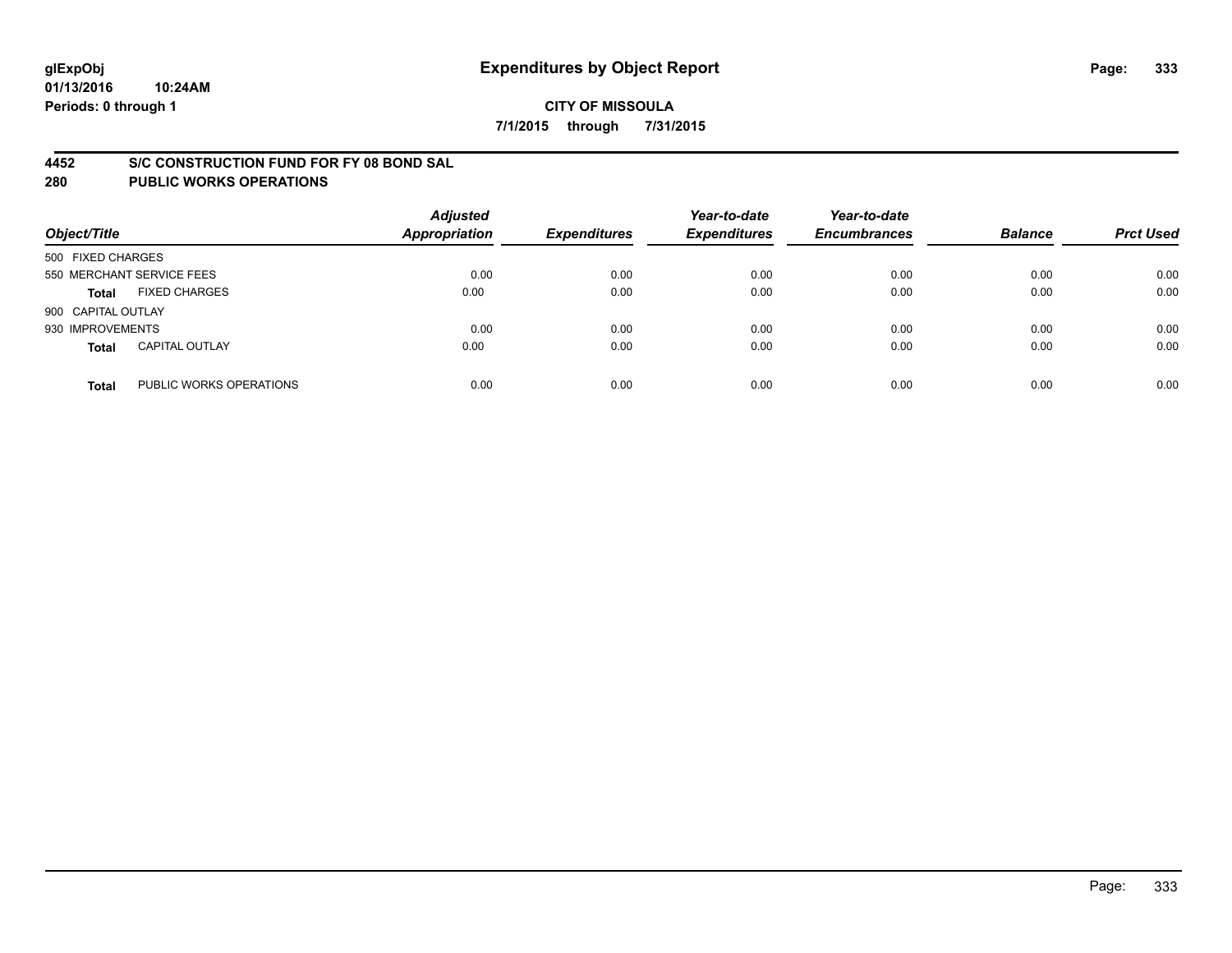**01/13/2016 10:24AM Periods: 0 through 1**

**CITY OF MISSOULA 7/1/2015 through 7/31/2015**

## **4452 S/C CONSTRUCTION FUND FOR FY 08 BOND SAL**

| Object/Title       |                                    | <b>Adjusted</b><br><b>Appropriation</b> | <b>Expenditures</b> | Year-to-date<br><b>Expenditures</b> | Year-to-date<br><b>Encumbrances</b> | <b>Balance</b> | <b>Prct Used</b> |
|--------------------|------------------------------------|-----------------------------------------|---------------------|-------------------------------------|-------------------------------------|----------------|------------------|
| 500 FIXED CHARGES  |                                    |                                         |                     |                                     |                                     |                |                  |
|                    | 550 MERCHANT SERVICE FEES          | 0.00                                    | 0.00                | 0.00                                | 0.00                                | 0.00           | 0.00             |
| Total              | <b>FIXED CHARGES</b>               | 0.00                                    | 0.00                | 0.00                                | 0.00                                | 0.00           | 0.00             |
| 900 CAPITAL OUTLAY |                                    |                                         |                     |                                     |                                     |                |                  |
| 930 IMPROVEMENTS   |                                    | 0.00                                    | 0.00                | 0.00                                | 0.00                                | 0.00           | 0.00             |
| <b>Total</b>       | <b>CAPITAL OUTLAY</b>              | 0.00                                    | 0.00                | 0.00                                | 0.00                                | 0.00           | 0.00             |
| <b>Total</b>       | S/C CONSTRUCTION FUND FOR FY 08 BO | 0.00                                    | 0.00                | 0.00                                | 0.00                                | 0.00           | 0.00             |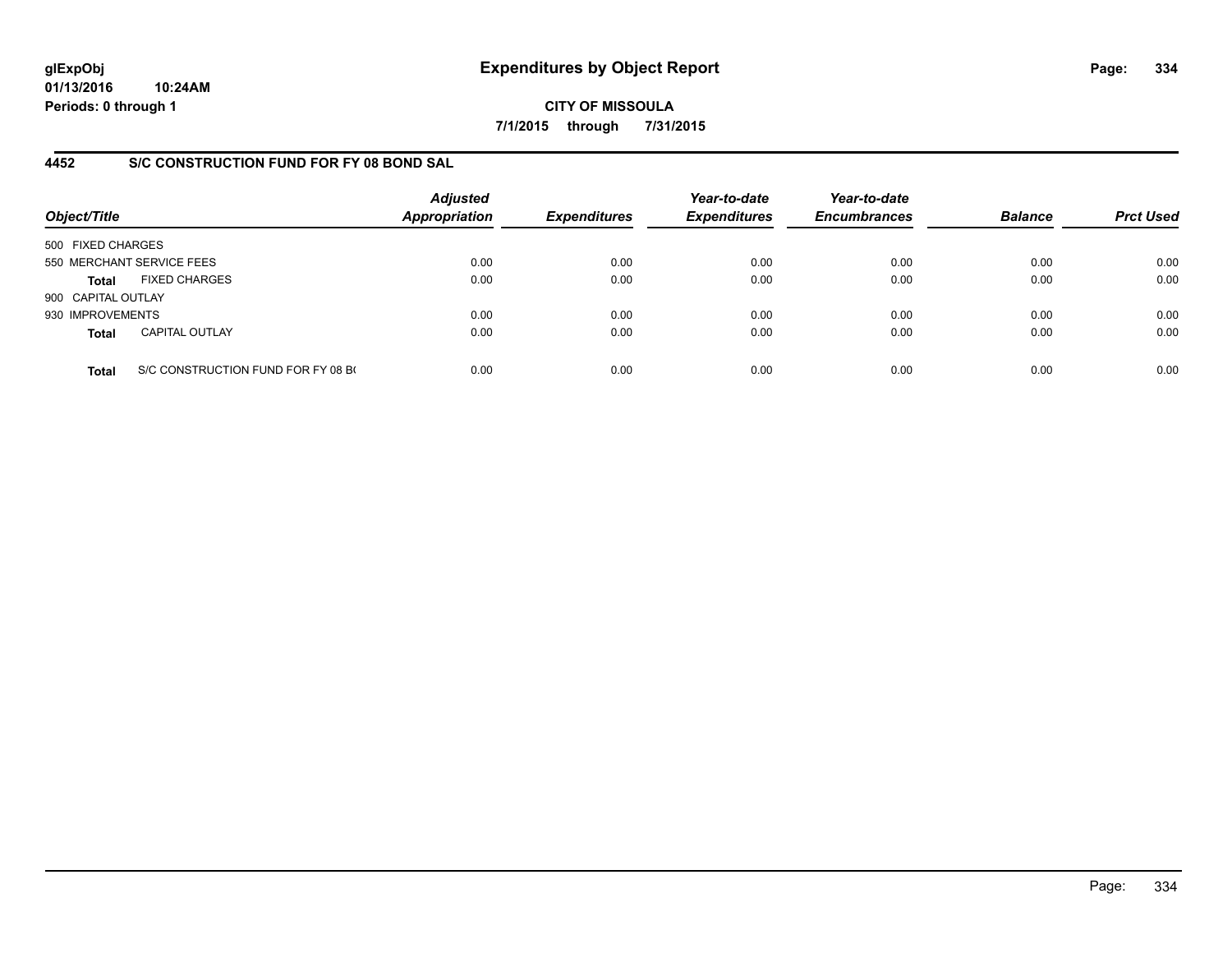#### **4453 S/C CONSTRUCTION FUND FY09 BOND**

| Object/Title       |                              | <b>Adjusted</b><br><b>Appropriation</b> | <b>Expenditures</b> | Year-to-date<br><b>Expenditures</b> | Year-to-date<br><b>Encumbrances</b> | <b>Balance</b> | <b>Prct Used</b> |
|--------------------|------------------------------|-----------------------------------------|---------------------|-------------------------------------|-------------------------------------|----------------|------------------|
| 500 FIXED CHARGES  |                              |                                         |                     |                                     |                                     |                |                  |
|                    | 550 MERCHANT SERVICE FEES    | 0.00                                    | 0.00                | 0.00                                | 0.00                                | 0.00           | 0.00             |
| <b>Total</b>       | <b>FIXED CHARGES</b>         | 0.00                                    | 0.00                | 0.00                                | 0.00                                | 0.00           | 0.00             |
| 800 OTHER OBJECTS  |                              |                                         |                     |                                     |                                     |                |                  |
|                    | 820 TRANSFERS TO OTHER FUNDS | 0.00                                    | 0.00                | 0.00                                | 0.00                                | 0.00           | 0.00             |
| Total              | OTHER OBJECTS                | 0.00                                    | 0.00                | 0.00                                | 0.00                                | 0.00           | 0.00             |
| 900 CAPITAL OUTLAY |                              |                                         |                     |                                     |                                     |                |                  |
| 930 IMPROVEMENTS   |                              | 0.00                                    | 0.00                | 0.00                                | 0.00                                | 0.00           | 0.00             |
| Total              | <b>CAPITAL OUTLAY</b>        | 0.00                                    | 0.00                | 0.00                                | 0.00                                | 0.00           | 0.00             |
| <b>Total</b>       | PUBLIC WORKS OPERATIONS      | 0.00                                    | 0.00                | 0.00                                | 0.00                                | 0.00           | 0.00             |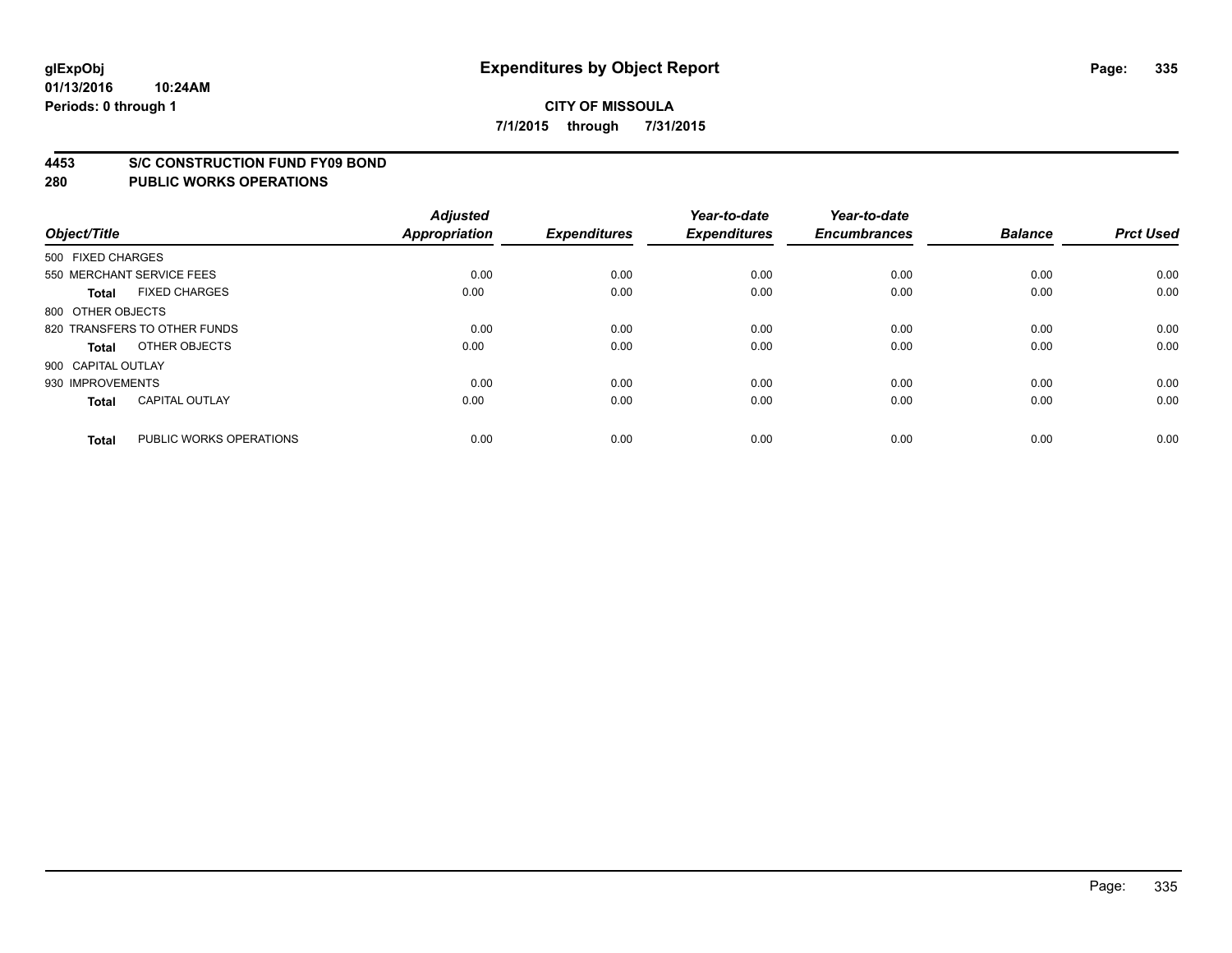#### **4453 S/C CONSTRUCTION FUND FY09 BOND**

**390 NON-DEPARTMENTAL**

| Object/Title                  | <b>Adjusted</b><br>Appropriation | <b>Expenditures</b> | Year-to-date<br><b>Expenditures</b> | Year-to-date<br><b>Encumbrances</b> | <b>Balance</b> | <b>Prct Used</b> |
|-------------------------------|----------------------------------|---------------------|-------------------------------------|-------------------------------------|----------------|------------------|
| 500 FIXED CHARGES             |                                  |                     |                                     |                                     |                |                  |
| 500 FIXED CHARGES             | 0.00                             | 0.00                | 0.00                                | 0.00                                | 0.00           | 0.00             |
| 550 MERCHANT SERVICE FEES     | 0.00                             | 0.00                | 0.00                                | 0.00                                | 0.00           | 0.00             |
| <b>FIXED CHARGES</b><br>Total | 0.00                             | 0.00                | 0.00                                | 0.00                                | 0.00           | 0.00             |
| NON-DEPARTMENTAL<br>Total     | 0.00                             | 0.00                | 0.00                                | 0.00                                | 0.00           | 0.00             |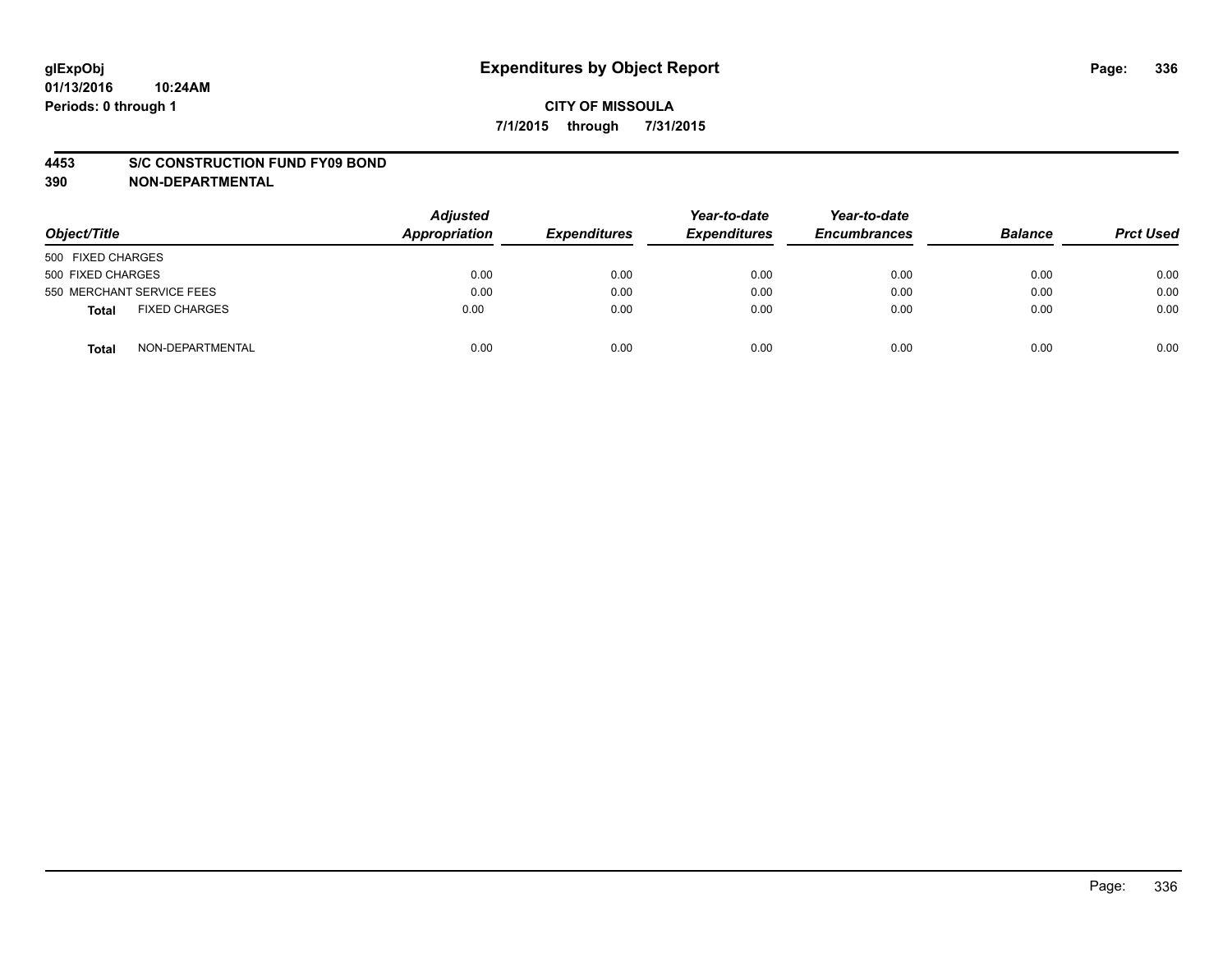**01/13/2016 10:24AM Periods: 0 through 1**

# **CITY OF MISSOULA 7/1/2015 through 7/31/2015**

## **4453 S/C CONSTRUCTION FUND FY09 BOND**

| Object/Title       |                                 | <b>Adjusted</b><br>Appropriation | <b>Expenditures</b> | Year-to-date<br><b>Expenditures</b> | Year-to-date<br><b>Encumbrances</b> | <b>Balance</b> | <b>Prct Used</b> |
|--------------------|---------------------------------|----------------------------------|---------------------|-------------------------------------|-------------------------------------|----------------|------------------|
| 500 FIXED CHARGES  |                                 |                                  |                     |                                     |                                     |                |                  |
| 500 FIXED CHARGES  |                                 | 0.00                             | 0.00                | 0.00                                | 0.00                                | 0.00           | 0.00             |
|                    | 550 MERCHANT SERVICE FEES       | 0.00                             | 0.00                | 0.00                                | 0.00                                | 0.00           | 0.00             |
| <b>Total</b>       | <b>FIXED CHARGES</b>            | 0.00                             | 0.00                | 0.00                                | 0.00                                | 0.00           | 0.00             |
| 800 OTHER OBJECTS  |                                 |                                  |                     |                                     |                                     |                |                  |
|                    | 820 TRANSFERS TO OTHER FUNDS    | 0.00                             | 0.00                | 0.00                                | 0.00                                | 0.00           | 0.00             |
| Total              | OTHER OBJECTS                   | 0.00                             | 0.00                | 0.00                                | 0.00                                | 0.00           | 0.00             |
| 900 CAPITAL OUTLAY |                                 |                                  |                     |                                     |                                     |                |                  |
| 930 IMPROVEMENTS   |                                 | 0.00                             | 0.00                | 0.00                                | 0.00                                | 0.00           | 0.00             |
| <b>Total</b>       | <b>CAPITAL OUTLAY</b>           | 0.00                             | 0.00                | 0.00                                | 0.00                                | 0.00           | 0.00             |
| <b>Total</b>       | S/C CONSTRUCTION FUND FY09 BOND | 0.00                             | 0.00                | 0.00                                | 0.00                                | 0.00           | 0.00             |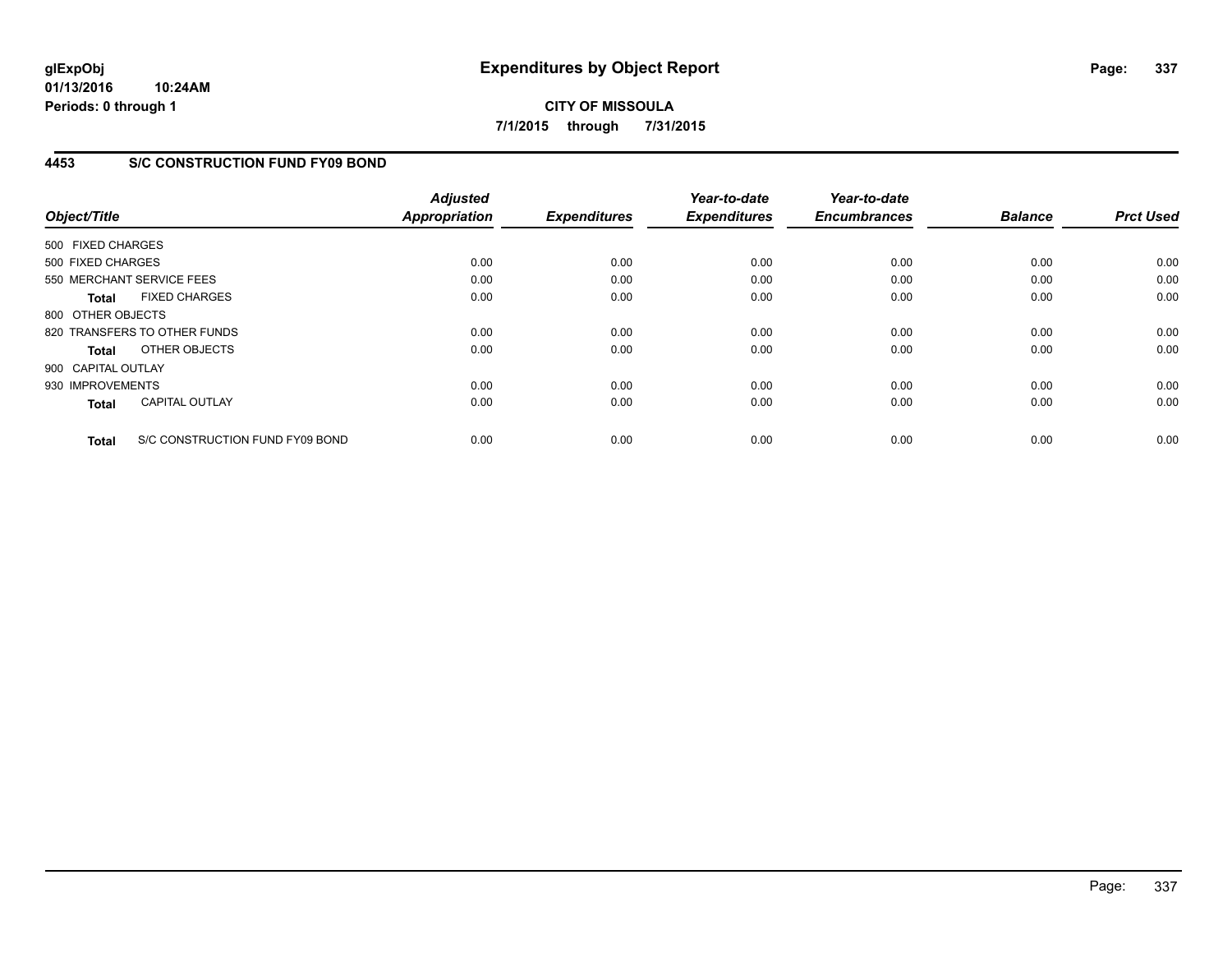#### **4454 S/C CONSTRUCTION FUND FOR FY10**

| Object/Title       |                           | <b>Adjusted</b><br><b>Appropriation</b> | <b>Expenditures</b> | Year-to-date<br><b>Expenditures</b> | Year-to-date<br><b>Encumbrances</b> | <b>Balance</b> | <b>Prct Used</b> |
|--------------------|---------------------------|-----------------------------------------|---------------------|-------------------------------------|-------------------------------------|----------------|------------------|
| 500 FIXED CHARGES  |                           |                                         |                     |                                     |                                     |                |                  |
|                    | 550 MERCHANT SERVICE FEES | 0.00                                    | 0.00                | 0.00                                | 0.00                                | 0.00           | 0.00             |
| <b>Total</b>       | <b>FIXED CHARGES</b>      | 0.00                                    | 0.00                | 0.00                                | 0.00                                | 0.00           | 0.00             |
| 900 CAPITAL OUTLAY |                           |                                         |                     |                                     |                                     |                |                  |
| 930 IMPROVEMENTS   |                           | 0.00                                    | 0.00                | 0.00                                | 0.00                                | 0.00           | 0.00             |
| <b>Total</b>       | <b>CAPITAL OUTLAY</b>     | 0.00                                    | 0.00                | 0.00                                | 0.00                                | 0.00           | 0.00             |
| <b>Total</b>       | PUBLIC WORKS OPERATIONS   | 0.00                                    | 0.00                | 0.00                                | 0.00                                | 0.00           | 0.00             |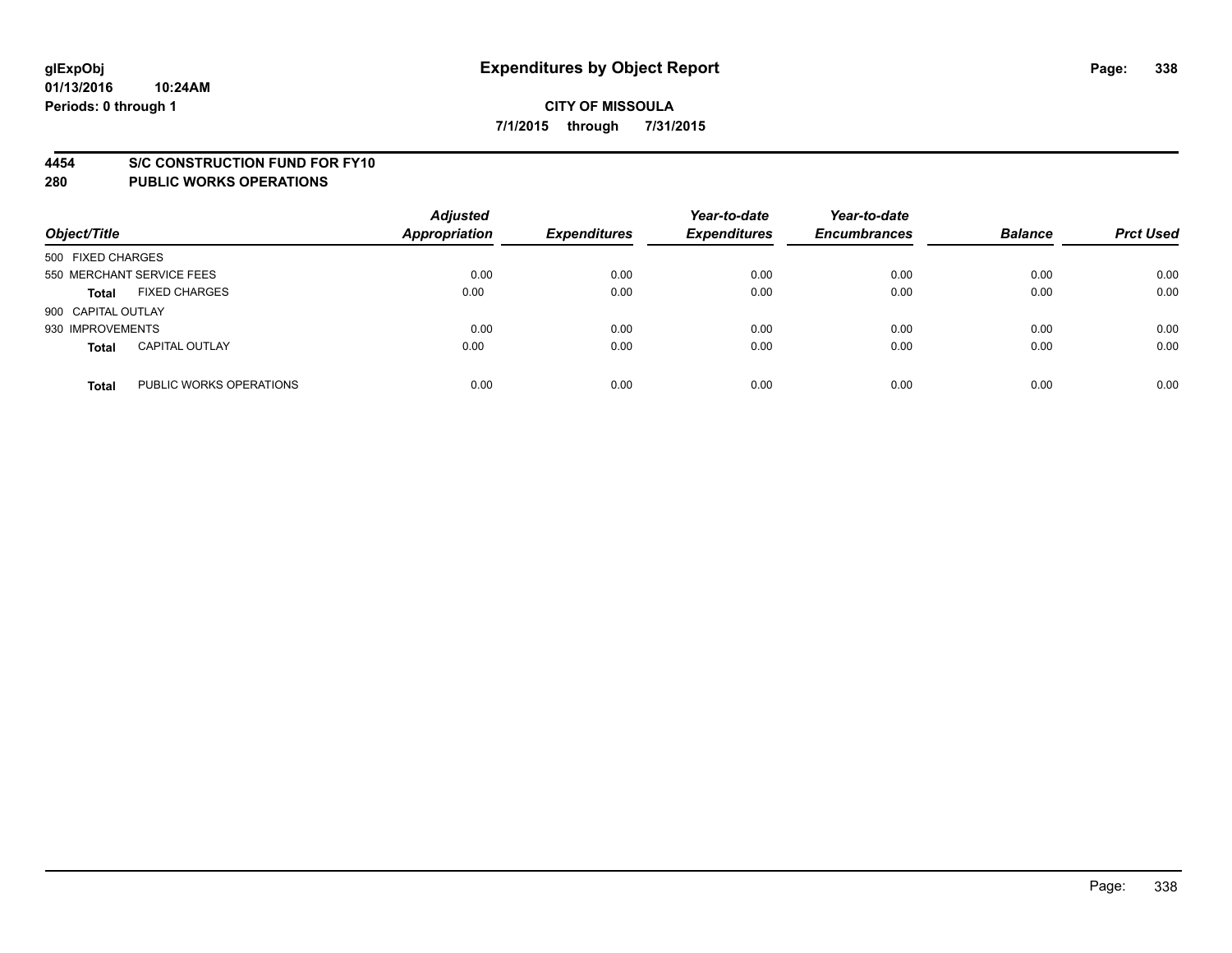## **4454 S/C CONSTRUCTION FUND FOR FY10**

| Object/Title       |                                | <b>Adjusted</b><br>Appropriation | <b>Expenditures</b> | Year-to-date<br><b>Expenditures</b> | Year-to-date<br><b>Encumbrances</b> | <b>Balance</b> | <b>Prct Used</b> |
|--------------------|--------------------------------|----------------------------------|---------------------|-------------------------------------|-------------------------------------|----------------|------------------|
| 500 FIXED CHARGES  |                                |                                  |                     |                                     |                                     |                |                  |
|                    | 550 MERCHANT SERVICE FEES      | 0.00                             | 0.00                | 0.00                                | 0.00                                | 0.00           | 0.00             |
| <b>Total</b>       | <b>FIXED CHARGES</b>           | 0.00                             | 0.00                | 0.00                                | 0.00                                | 0.00           | 0.00             |
| 900 CAPITAL OUTLAY |                                |                                  |                     |                                     |                                     |                |                  |
| 930 IMPROVEMENTS   |                                | 0.00                             | 0.00                | 0.00                                | 0.00                                | 0.00           | 0.00             |
| <b>Total</b>       | <b>CAPITAL OUTLAY</b>          | 0.00                             | 0.00                | 0.00                                | 0.00                                | 0.00           | 0.00             |
| <b>Total</b>       | S/C CONSTRUCTION FUND FOR FY10 | 0.00                             | 0.00                | 0.00                                | 0.00                                | 0.00           | 0.00             |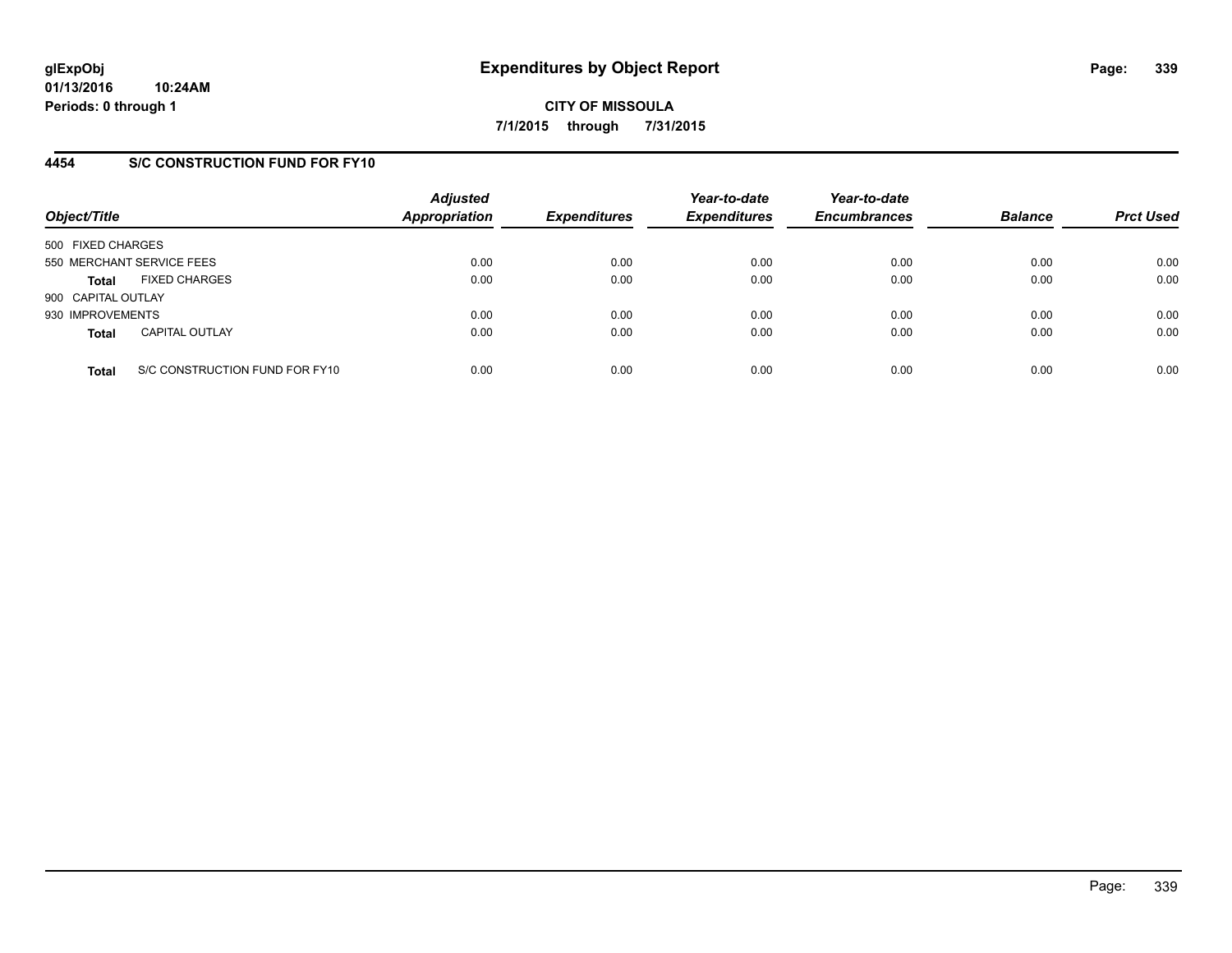**4455 FY11 S/C CONSTRUCTION FUND**

| Object/Title                            | <b>Adjusted</b><br><b>Appropriation</b> | <b>Expenditures</b> | Year-to-date<br><b>Expenditures</b> | Year-to-date<br><b>Encumbrances</b> | <b>Balance</b> | <b>Prct Used</b> |
|-----------------------------------------|-----------------------------------------|---------------------|-------------------------------------|-------------------------------------|----------------|------------------|
| 500 FIXED CHARGES                       |                                         |                     |                                     |                                     |                |                  |
| 550 MERCHANT SERVICE FEES               | 0.00                                    | 0.00                | 0.00                                | 0.00                                | 0.00           | 0.00             |
| <b>FIXED CHARGES</b><br><b>Total</b>    | 0.00                                    | 0.00                | 0.00                                | 0.00                                | 0.00           | 0.00             |
| 900 CAPITAL OUTLAY                      |                                         |                     |                                     |                                     |                |                  |
| 930 IMPROVEMENTS                        | 0.00                                    | 0.00                | 0.00                                | 0.00                                | 0.00           | 0.00             |
| <b>CAPITAL OUTLAY</b><br><b>Total</b>   | 0.00                                    | 0.00                | 0.00                                | 0.00                                | 0.00           | 0.00             |
| PUBLIC WORKS OPERATIONS<br><b>Total</b> | 0.00                                    | 0.00                | 0.00                                | 0.00                                | 0.00           | 0.00             |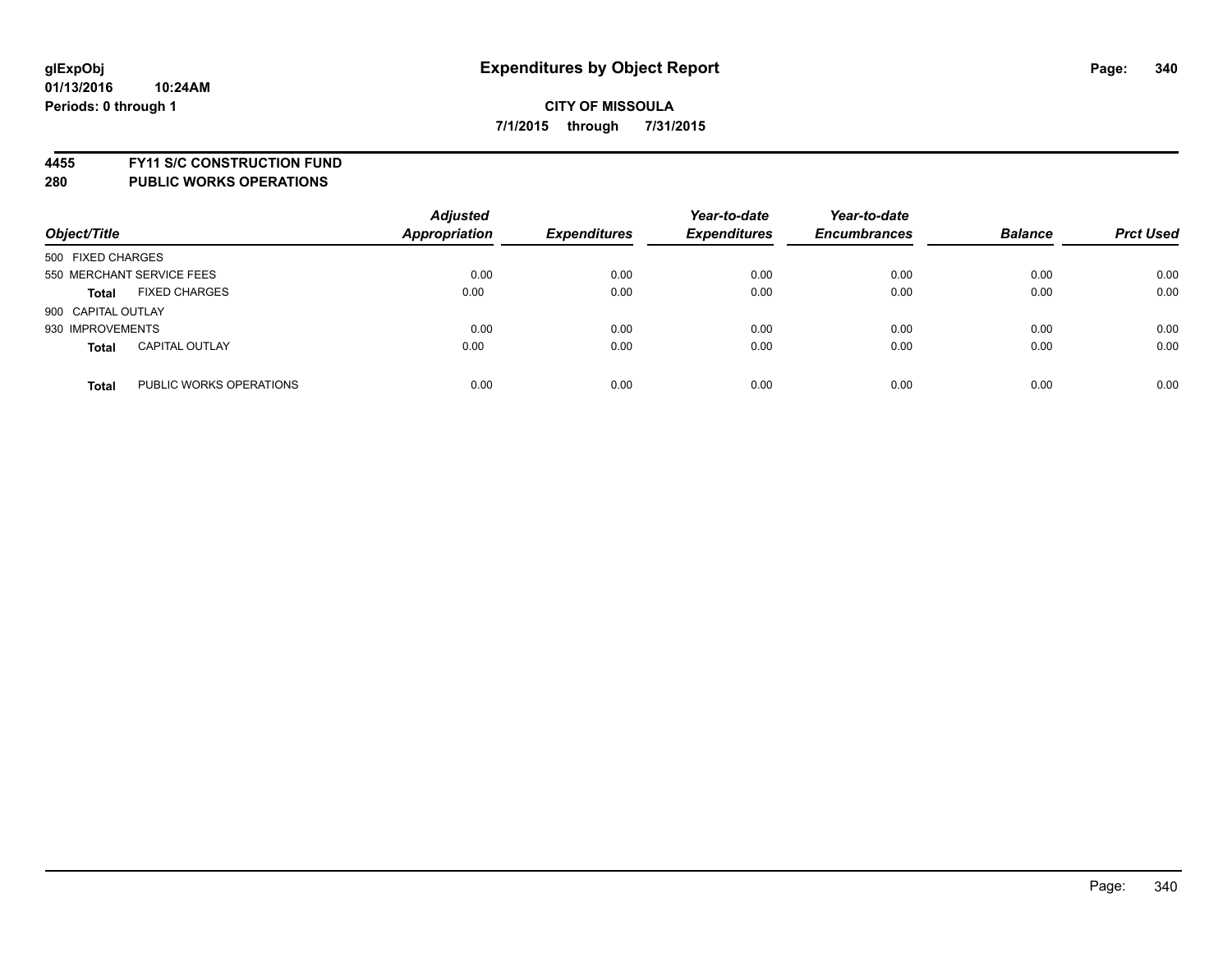## **4455 FY11 S/C CONSTRUCTION FUND**

| Object/Title       |                                   | <b>Adjusted</b><br>Appropriation | <b>Expenditures</b> | Year-to-date<br><b>Expenditures</b> | Year-to-date<br><b>Encumbrances</b> | <b>Balance</b> | <b>Prct Used</b> |
|--------------------|-----------------------------------|----------------------------------|---------------------|-------------------------------------|-------------------------------------|----------------|------------------|
| 500 FIXED CHARGES  |                                   |                                  |                     |                                     |                                     |                |                  |
|                    | 550 MERCHANT SERVICE FEES         | 0.00                             | 0.00                | 0.00                                | 0.00                                | 0.00           | 0.00             |
| <b>Total</b>       | <b>FIXED CHARGES</b>              | 0.00                             | 0.00                | 0.00                                | 0.00                                | 0.00           | 0.00             |
| 900 CAPITAL OUTLAY |                                   |                                  |                     |                                     |                                     |                |                  |
| 930 IMPROVEMENTS   |                                   | 0.00                             | 0.00                | 0.00                                | 0.00                                | 0.00           | 0.00             |
| <b>Total</b>       | <b>CAPITAL OUTLAY</b>             | 0.00                             | 0.00                | 0.00                                | 0.00                                | 0.00           | 0.00             |
| <b>Total</b>       | <b>FY11 S/C CONSTRUCTION FUND</b> | 0.00                             | 0.00                | 0.00                                | 0.00                                | 0.00           | 0.00             |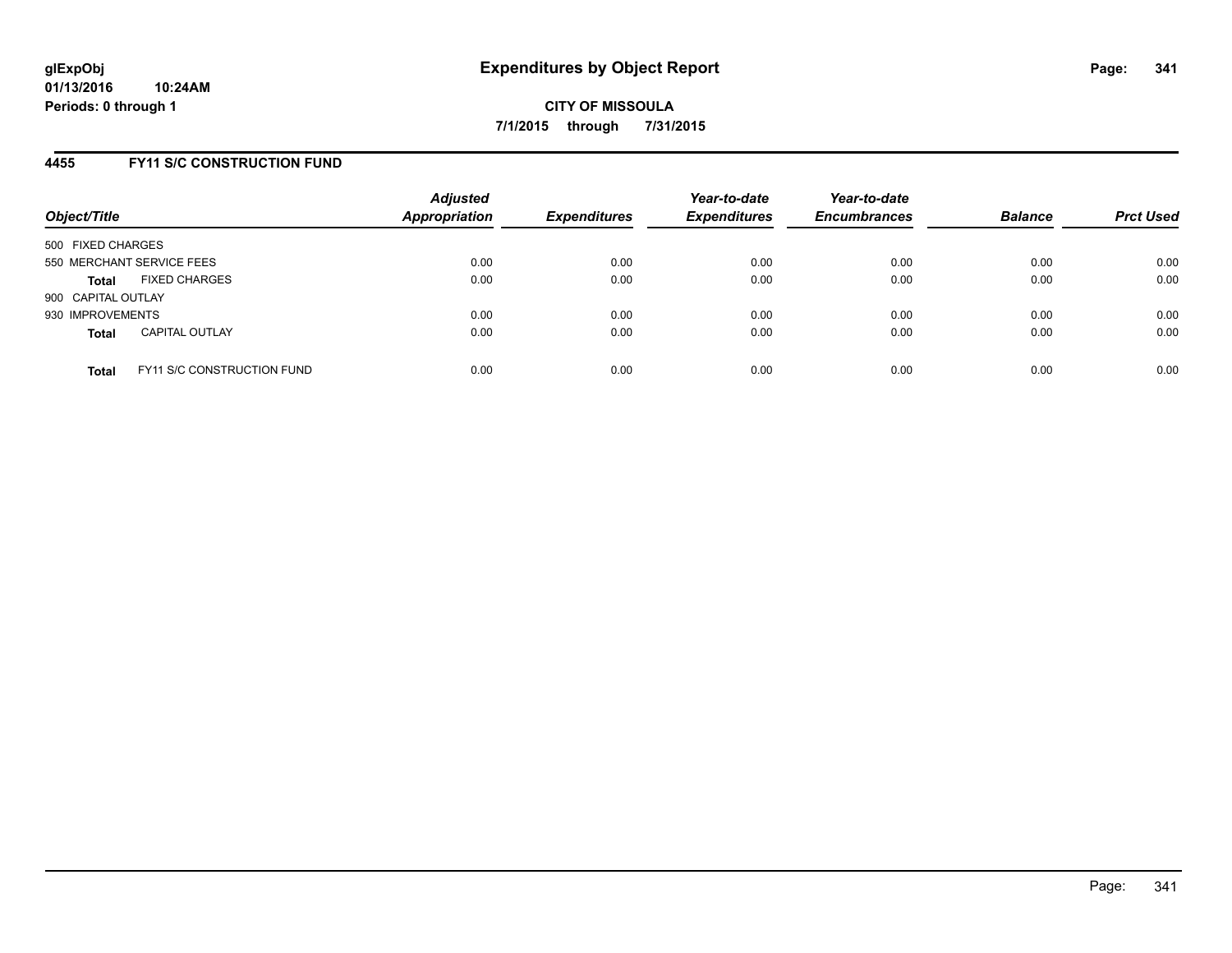# **4456 FY12 S/C CONSTRUCTION FUND**

| Object/Title       |                              | <b>Adjusted</b><br>Appropriation | <b>Expenditures</b> | Year-to-date<br><b>Expenditures</b> | Year-to-date<br><b>Encumbrances</b> | <b>Balance</b> | <b>Prct Used</b> |
|--------------------|------------------------------|----------------------------------|---------------------|-------------------------------------|-------------------------------------|----------------|------------------|
| 500 FIXED CHARGES  |                              |                                  |                     |                                     |                                     |                |                  |
|                    | 550 MERCHANT SERVICE FEES    | 0.00                             | 0.00                | 0.00                                | 0.00                                | 0.00           | 0.00             |
| <b>Total</b>       | <b>FIXED CHARGES</b>         | 0.00                             | 0.00                | 0.00                                | 0.00                                | 0.00           | 0.00             |
| 800 OTHER OBJECTS  |                              |                                  |                     |                                     |                                     |                |                  |
|                    | 820 TRANSFERS TO OTHER FUNDS | 0.00                             | 0.00                | 0.00                                | 0.00                                | 0.00           | 0.00             |
| Total              | OTHER OBJECTS                | 0.00                             | 0.00                | 0.00                                | 0.00                                | 0.00           | 0.00             |
| 900 CAPITAL OUTLAY |                              |                                  |                     |                                     |                                     |                |                  |
| 930 IMPROVEMENTS   |                              | 0.00                             | 0.00                | 0.00                                | 0.00                                | 0.00           | 0.00             |
| Total              | <b>CAPITAL OUTLAY</b>        | 0.00                             | 0.00                | 0.00                                | 0.00                                | 0.00           | 0.00             |
| <b>Total</b>       | PUBLIC WORKS OPERATIONS      | 0.00                             | 0.00                | 0.00                                | 0.00                                | 0.00           | 0.00             |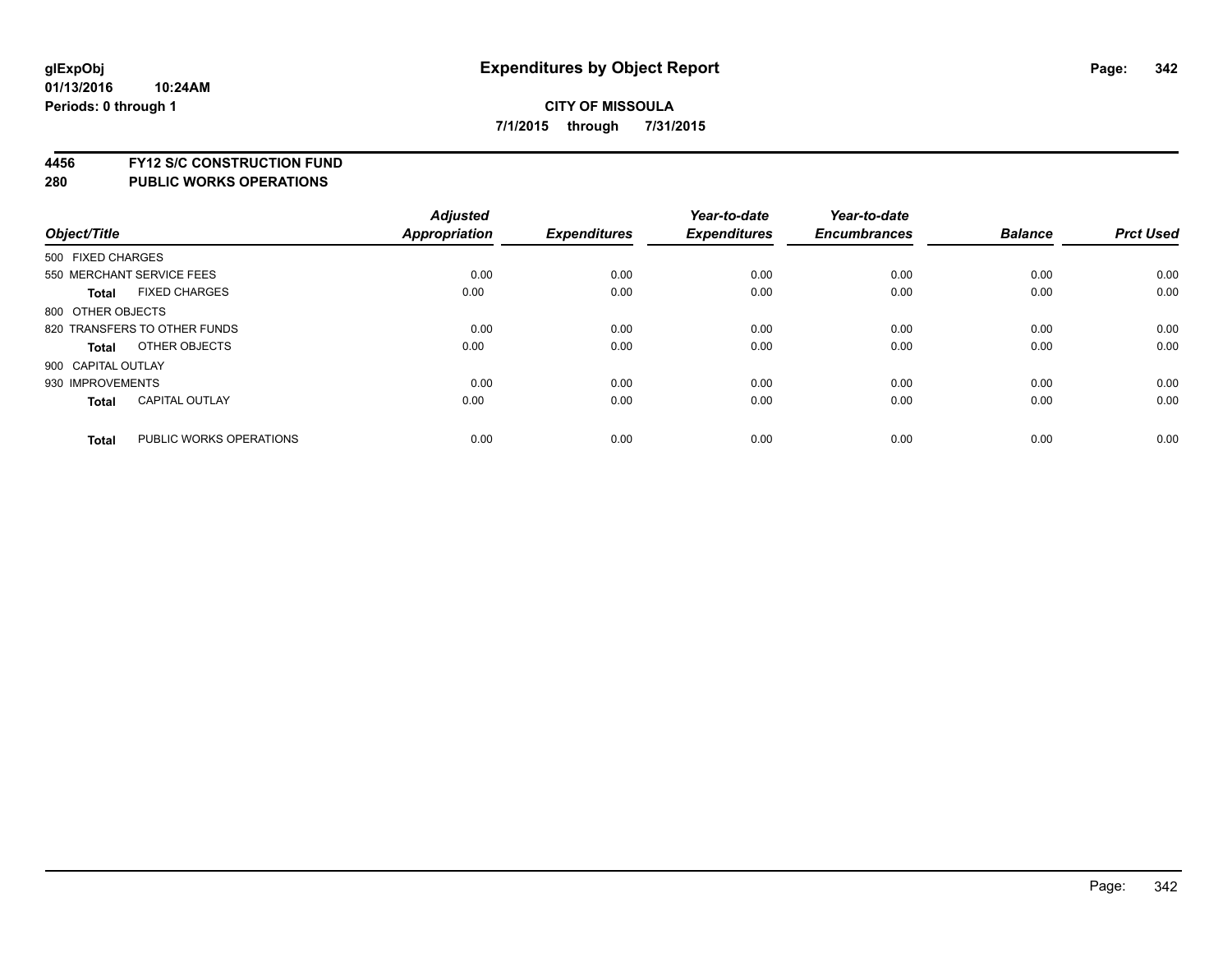## **4456 FY12 S/C CONSTRUCTION FUND**

| Object/Title       |                                   | <b>Adjusted</b><br><b>Appropriation</b> | <b>Expenditures</b> | Year-to-date<br><b>Expenditures</b> | Year-to-date<br><b>Encumbrances</b> | <b>Balance</b> | <b>Prct Used</b> |
|--------------------|-----------------------------------|-----------------------------------------|---------------------|-------------------------------------|-------------------------------------|----------------|------------------|
| 500 FIXED CHARGES  |                                   |                                         |                     |                                     |                                     |                |                  |
|                    | 550 MERCHANT SERVICE FEES         | 0.00                                    | 0.00                | 0.00                                | 0.00                                | 0.00           | 0.00             |
| <b>Total</b>       | <b>FIXED CHARGES</b>              | 0.00                                    | 0.00                | 0.00                                | 0.00                                | 0.00           | 0.00             |
| 800 OTHER OBJECTS  |                                   |                                         |                     |                                     |                                     |                |                  |
|                    | 820 TRANSFERS TO OTHER FUNDS      | 0.00                                    | 0.00                | 0.00                                | 0.00                                | 0.00           | 0.00             |
| <b>Total</b>       | OTHER OBJECTS                     | 0.00                                    | 0.00                | 0.00                                | 0.00                                | 0.00           | 0.00             |
| 900 CAPITAL OUTLAY |                                   |                                         |                     |                                     |                                     |                |                  |
| 930 IMPROVEMENTS   |                                   | 0.00                                    | 0.00                | 0.00                                | 0.00                                | 0.00           | 0.00             |
| Total              | <b>CAPITAL OUTLAY</b>             | 0.00                                    | 0.00                | 0.00                                | 0.00                                | 0.00           | 0.00             |
| <b>Total</b>       | <b>FY12 S/C CONSTRUCTION FUND</b> | 0.00                                    | 0.00                | 0.00                                | 0.00                                | 0.00           | 0.00             |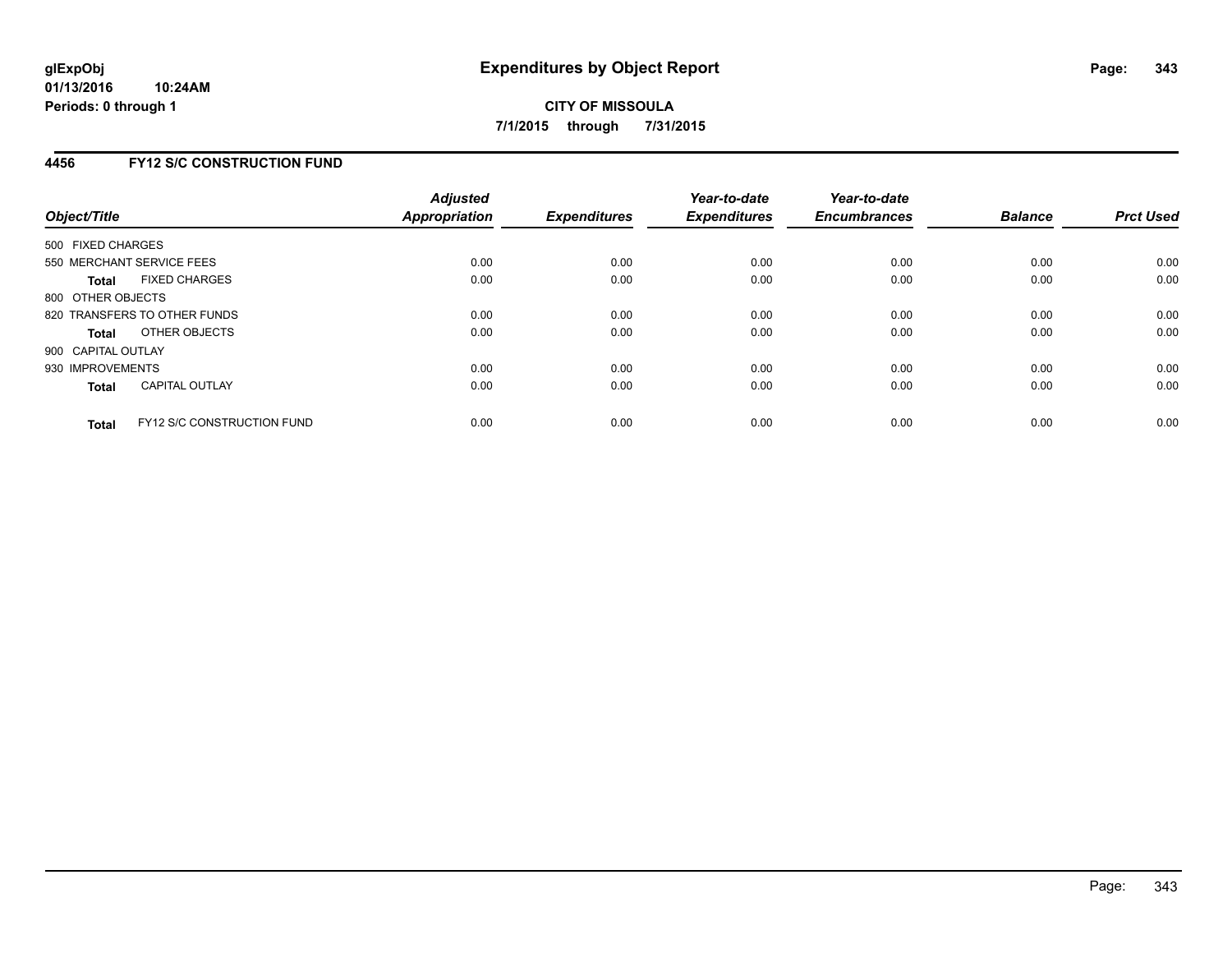#### **01/13/2016 10:24AM Periods: 0 through 1**

## **CITY OF MISSOULA 7/1/2015 through 7/31/2015**

#### **4457 FY13 SIDEWALK/CURB CONSTRUCTION**

| Object/Title       |                              | <b>Adjusted</b><br>Appropriation | <b>Expenditures</b> | Year-to-date<br><b>Expenditures</b> | Year-to-date<br><b>Encumbrances</b> | <b>Balance</b> | <b>Prct Used</b> |
|--------------------|------------------------------|----------------------------------|---------------------|-------------------------------------|-------------------------------------|----------------|------------------|
|                    |                              |                                  |                     |                                     |                                     |                |                  |
|                    | 300 PURCHASED SERVICES       |                                  |                     |                                     |                                     |                |                  |
|                    | 350 PROFESSIONAL SERVICES    | 0.00                             | 0.00                | 0.00                                | 0.00                                | 0.00           | 0.00             |
| <b>Total</b>       | PURCHASED SERVICES           | 0.00                             | 0.00                | 0.00                                | 0.00                                | 0.00           | 0.00             |
| 500 FIXED CHARGES  |                              |                                  |                     |                                     |                                     |                |                  |
|                    | 550 MERCHANT SERVICE FEES    | 0.00                             | 0.00                | 0.00                                | 0.00                                | 0.00           | 0.00             |
| <b>Total</b>       | <b>FIXED CHARGES</b>         | 0.00                             | 0.00                | 0.00                                | 0.00                                | 0.00           | 0.00             |
| 800 OTHER OBJECTS  |                              |                                  |                     |                                     |                                     |                |                  |
|                    | 820 TRANSFERS TO OTHER FUNDS | 0.00                             | 0.00                | 0.00                                | 0.00                                | 0.00           | 0.00             |
| Total              | OTHER OBJECTS                | 0.00                             | 0.00                | 0.00                                | 0.00                                | 0.00           | 0.00             |
| 900 CAPITAL OUTLAY |                              |                                  |                     |                                     |                                     |                |                  |
| 930 IMPROVEMENTS   |                              | 0.00                             | 0.00                | 0.00                                | 0.00                                | 0.00           | 0.00             |
| <b>Total</b>       | <b>CAPITAL OUTLAY</b>        | 0.00                             | 0.00                | 0.00                                | 0.00                                | 0.00           | 0.00             |
| <b>Total</b>       | PUBLIC WORKS OPERATIONS      | 0.00                             | 0.00                | 0.00                                | 0.00                                | 0.00           | 0.00             |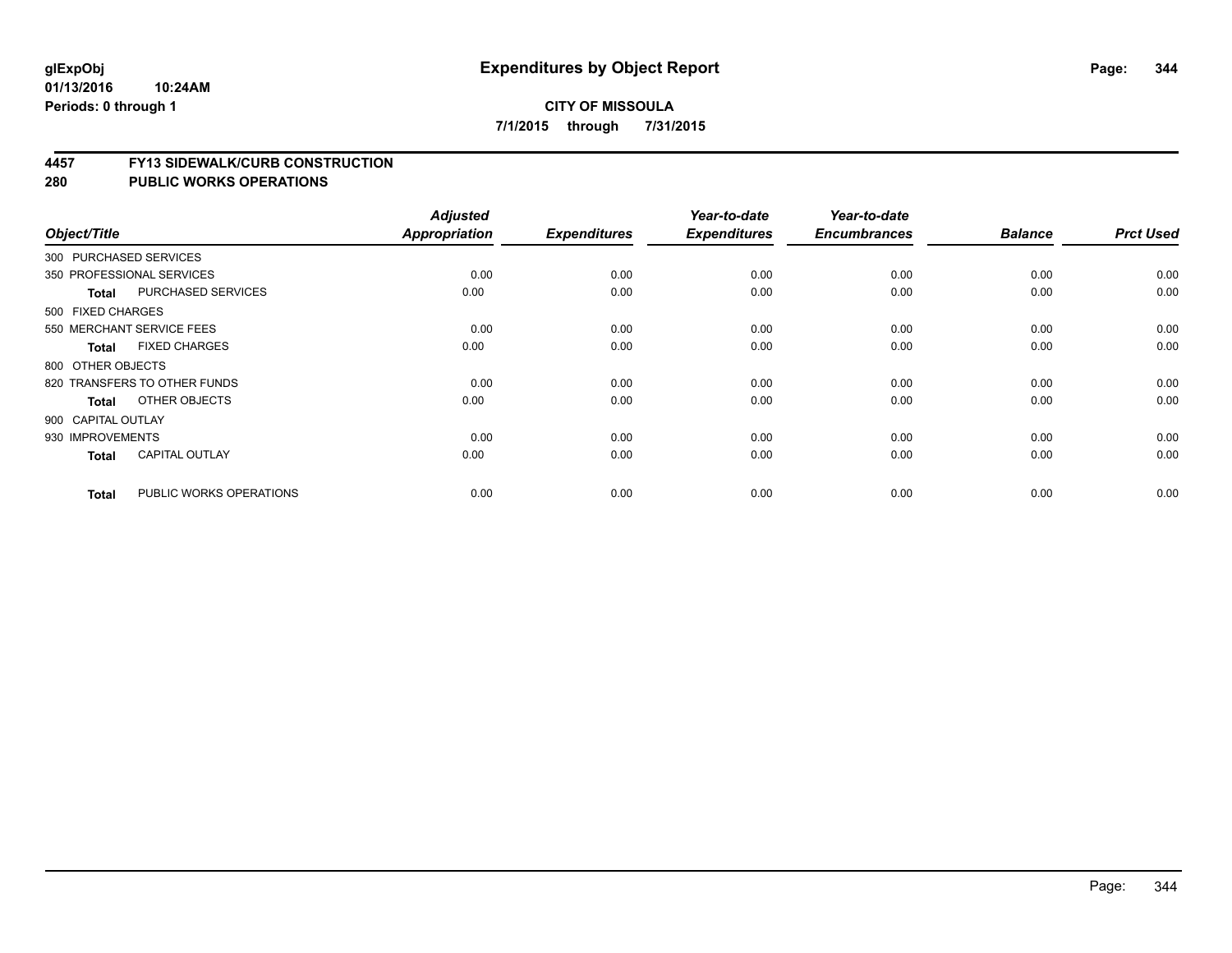## **4457 FY13 SIDEWALK/CURB CONSTRUCTION**

| Object/Title           |                                 | <b>Adjusted</b><br>Appropriation | <b>Expenditures</b> | Year-to-date<br><b>Expenditures</b> | Year-to-date<br><b>Encumbrances</b> | <b>Balance</b> | <b>Prct Used</b> |
|------------------------|---------------------------------|----------------------------------|---------------------|-------------------------------------|-------------------------------------|----------------|------------------|
| 300 PURCHASED SERVICES |                                 |                                  |                     |                                     |                                     |                |                  |
|                        | 350 PROFESSIONAL SERVICES       | 0.00                             | 0.00                | 0.00                                | 0.00                                | 0.00           | 0.00             |
| <b>Total</b>           | PURCHASED SERVICES              | 0.00                             | 0.00                | 0.00                                | 0.00                                | 0.00           | 0.00             |
| 500 FIXED CHARGES      |                                 |                                  |                     |                                     |                                     |                |                  |
|                        | 550 MERCHANT SERVICE FEES       | 0.00                             | 0.00                | 0.00                                | 0.00                                | 0.00           | 0.00             |
| <b>Total</b>           | <b>FIXED CHARGES</b>            | 0.00                             | 0.00                | 0.00                                | 0.00                                | 0.00           | 0.00             |
| 800 OTHER OBJECTS      |                                 |                                  |                     |                                     |                                     |                |                  |
|                        | 820 TRANSFERS TO OTHER FUNDS    | 0.00                             | 0.00                | 0.00                                | 0.00                                | 0.00           | 0.00             |
| Total                  | OTHER OBJECTS                   | 0.00                             | 0.00                | 0.00                                | 0.00                                | 0.00           | 0.00             |
| 900 CAPITAL OUTLAY     |                                 |                                  |                     |                                     |                                     |                |                  |
| 930 IMPROVEMENTS       |                                 | 0.00                             | 0.00                | 0.00                                | 0.00                                | 0.00           | 0.00             |
| <b>Total</b>           | <b>CAPITAL OUTLAY</b>           | 0.00                             | 0.00                | 0.00                                | 0.00                                | 0.00           | 0.00             |
| <b>Total</b>           | FY13 SIDEWALK/CURB CONSTRUCTION | 0.00                             | 0.00                | 0.00                                | 0.00                                | 0.00           | 0.00             |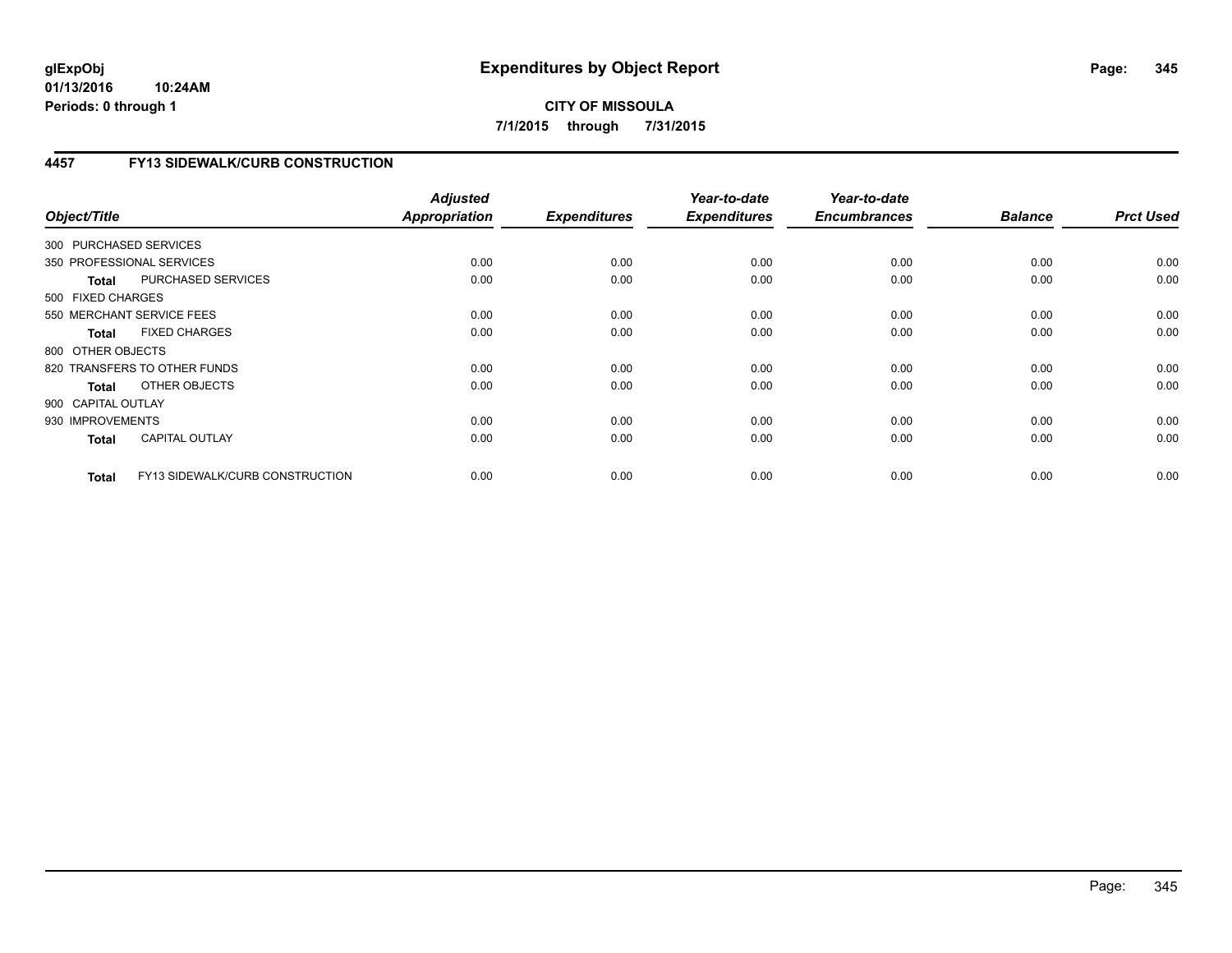#### **4458 FY14 SIDEWALK & CURB CONSTRUCTION**

| Object/Title              |                              | <b>Adjusted</b><br>Appropriation | <b>Expenditures</b> | Year-to-date<br><b>Expenditures</b> | Year-to-date<br><b>Encumbrances</b> | <b>Balance</b> | <b>Prct Used</b> |
|---------------------------|------------------------------|----------------------------------|---------------------|-------------------------------------|-------------------------------------|----------------|------------------|
| 500 FIXED CHARGES         |                              |                                  |                     |                                     |                                     |                |                  |
| 550 MERCHANT SERVICE FEES |                              | 0.00                             | 0.00                | 0.00                                | 0.00                                | 0.00           | 0.00             |
| <b>Total</b>              | <b>FIXED CHARGES</b>         | 0.00                             | 0.00                | 0.00                                | 0.00                                | 0.00           | 0.00             |
| 800 OTHER OBJECTS         |                              |                                  |                     |                                     |                                     |                |                  |
|                           | 820 TRANSFERS TO OTHER FUNDS | 0.00                             | 0.00                | 0.00                                | 0.00                                | 0.00           | 0.00             |
| Total                     | OTHER OBJECTS                | 0.00                             | 0.00                | 0.00                                | 0.00                                | 0.00           | 0.00             |
| 900 CAPITAL OUTLAY        |                              |                                  |                     |                                     |                                     |                |                  |
| 930 IMPROVEMENTS          |                              | 0.00                             | 0.00                | 0.00                                | 0.00                                | 0.00           | 0.00             |
| Total                     | <b>CAPITAL OUTLAY</b>        | 0.00                             | 0.00                | 0.00                                | 0.00                                | 0.00           | 0.00             |
|                           |                              |                                  |                     |                                     |                                     |                |                  |
| <b>Total</b>              | PUBLIC WORKS OPERATIONS      | 0.00                             | 0.00                | 0.00                                | 0.00                                | 0.00           | 0.00             |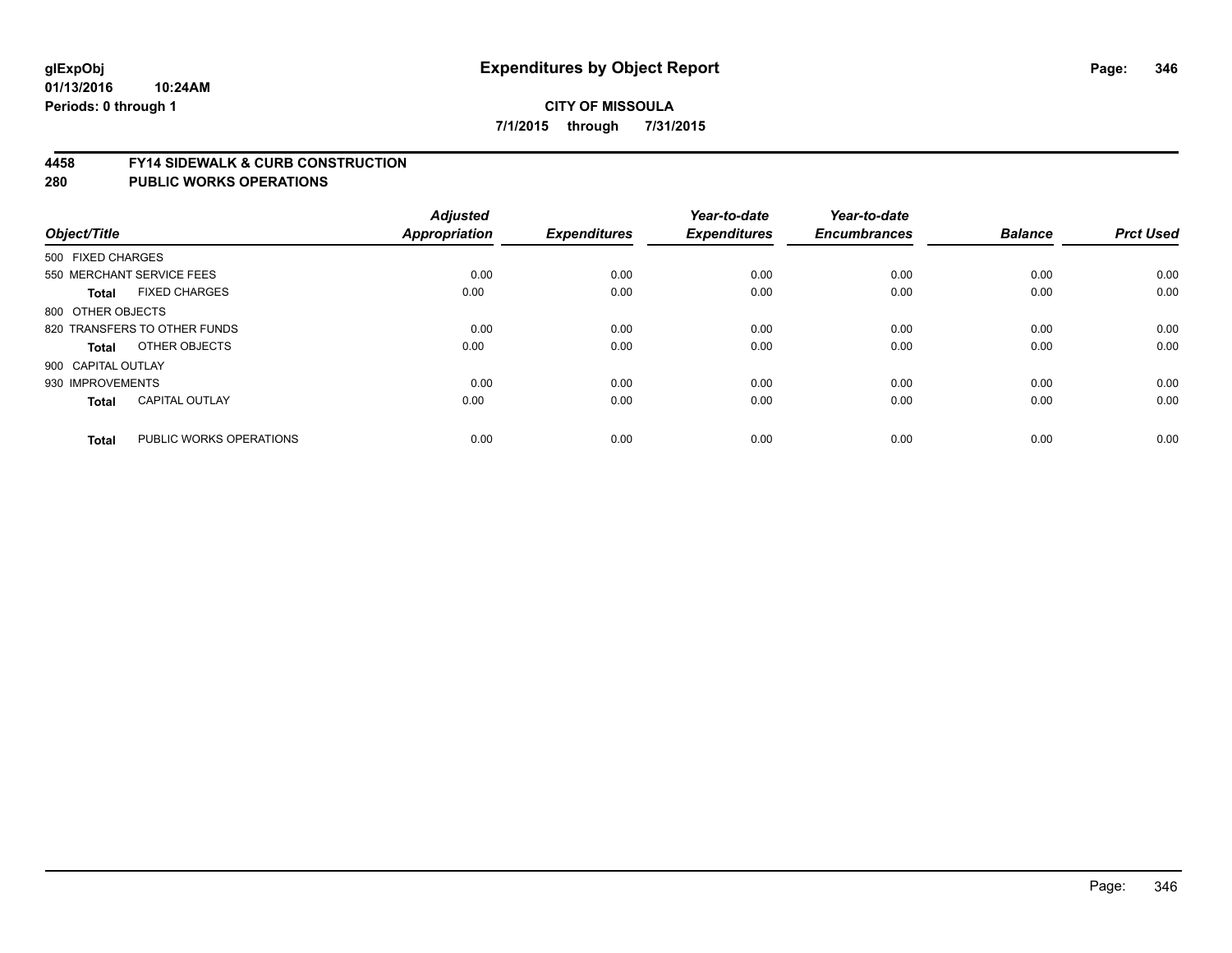# **4458 FY14 SIDEWALK & CURB CONSTRUCTION**

| Object/Title       |                                              | <b>Adjusted</b><br>Appropriation | <b>Expenditures</b> | Year-to-date<br><b>Expenditures</b> | Year-to-date<br><b>Encumbrances</b> | <b>Balance</b> | <b>Prct Used</b> |
|--------------------|----------------------------------------------|----------------------------------|---------------------|-------------------------------------|-------------------------------------|----------------|------------------|
| 500 FIXED CHARGES  |                                              |                                  |                     |                                     |                                     |                |                  |
|                    | 550 MERCHANT SERVICE FEES                    | 0.00                             | 0.00                | 0.00                                | 0.00                                | 0.00           | 0.00             |
| <b>Total</b>       | <b>FIXED CHARGES</b>                         | 0.00                             | 0.00                | 0.00                                | 0.00                                | 0.00           | 0.00             |
| 800 OTHER OBJECTS  |                                              |                                  |                     |                                     |                                     |                |                  |
|                    | 820 TRANSFERS TO OTHER FUNDS                 | 0.00                             | 0.00                | 0.00                                | 0.00                                | 0.00           | 0.00             |
| <b>Total</b>       | OTHER OBJECTS                                | 0.00                             | 0.00                | 0.00                                | 0.00                                | 0.00           | 0.00             |
| 900 CAPITAL OUTLAY |                                              |                                  |                     |                                     |                                     |                |                  |
| 930 IMPROVEMENTS   |                                              | 0.00                             | 0.00                | 0.00                                | 0.00                                | 0.00           | 0.00             |
| Total              | <b>CAPITAL OUTLAY</b>                        | 0.00                             | 0.00                | 0.00                                | 0.00                                | 0.00           | 0.00             |
| <b>Total</b>       | <b>FY14 SIDEWALK &amp; CURB CONSTRUCTIOL</b> | 0.00                             | 0.00                | 0.00                                | 0.00                                | 0.00           | 0.00             |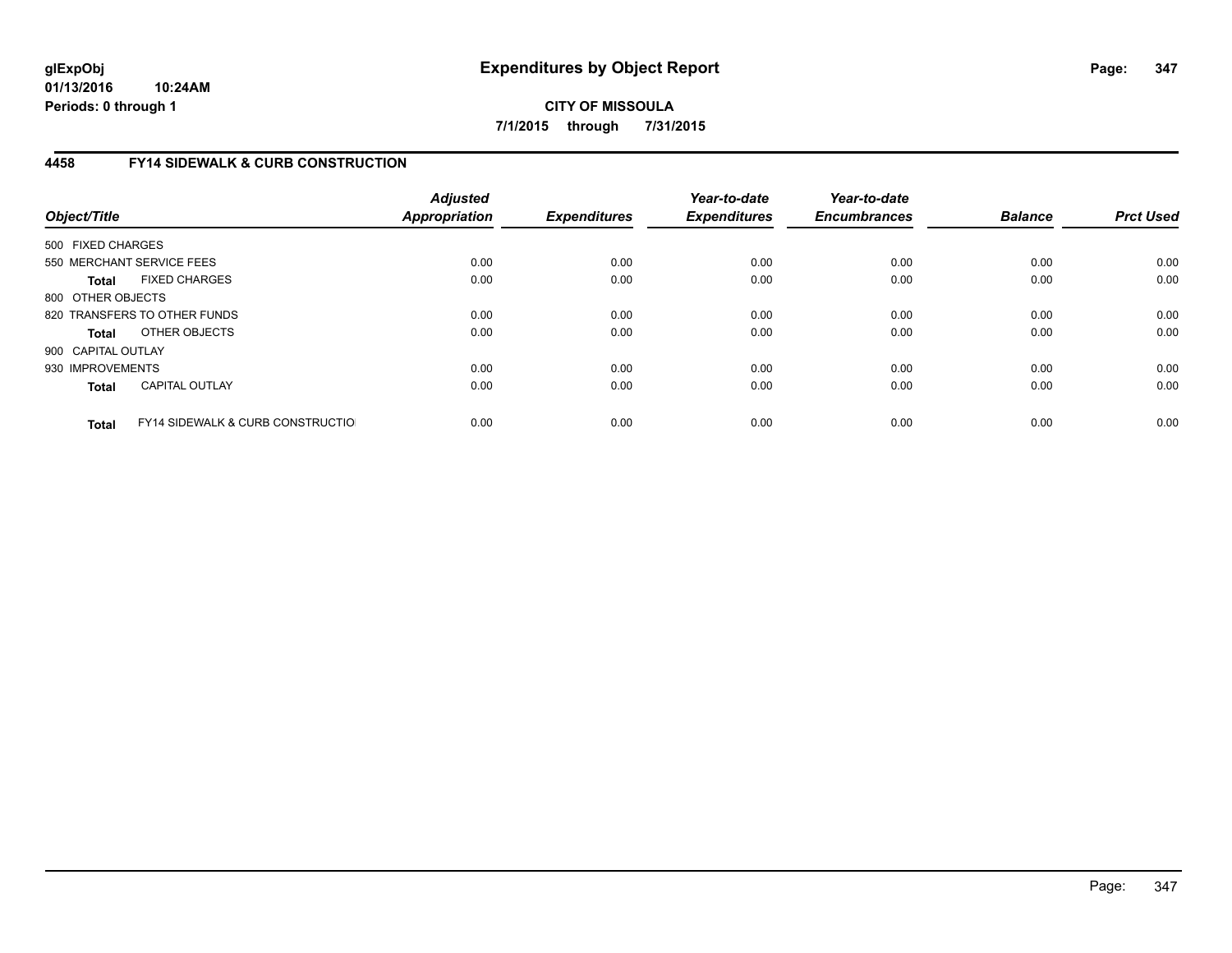#### **01/13/2016 10:24AM Periods: 0 through 1**

## **CITY OF MISSOULA 7/1/2015 through 7/31/2015**

#### **4459 FY15 SIDEWALK/CURB CONSTRUCTION**

| Object/Title       |                              | <b>Adjusted</b><br><b>Appropriation</b> | <b>Expenditures</b> | Year-to-date<br><b>Expenditures</b> | Year-to-date<br><b>Encumbrances</b> | <b>Balance</b> | <b>Prct Used</b> |
|--------------------|------------------------------|-----------------------------------------|---------------------|-------------------------------------|-------------------------------------|----------------|------------------|
| 500 FIXED CHARGES  |                              |                                         |                     |                                     |                                     |                |                  |
|                    | 550 MERCHANT SERVICE FEES    | 0.00                                    | 0.00                | 0.00                                | 0.00                                | 0.00           | 0.00             |
| <b>Total</b>       | <b>FIXED CHARGES</b>         | 0.00                                    | 0.00                | 0.00                                | 0.00                                | 0.00           | 0.00             |
| 800 OTHER OBJECTS  |                              |                                         |                     |                                     |                                     |                |                  |
|                    | 820 TRANSFERS TO OTHER FUNDS | 0.00                                    | 0.00                | 0.00                                | 0.00                                | 0.00           | 0.00             |
| Total              | OTHER OBJECTS                | 0.00                                    | 0.00                | 0.00                                | 0.00                                | 0.00           | 0.00             |
| 900 CAPITAL OUTLAY |                              |                                         |                     |                                     |                                     |                |                  |
| 930 IMPROVEMENTS   |                              | 0.00                                    | 0.00                | 0.00                                | 0.00                                | 0.00           | 0.00             |
| <b>Total</b>       | <b>CAPITAL OUTLAY</b>        | 0.00                                    | 0.00                | 0.00                                | 0.00                                | 0.00           | 0.00             |
| <b>Total</b>       | PUBLIC WORKS OPERATIONS      | 0.00                                    | 0.00                | 0.00                                | 0.00                                | 0.00           | 0.00             |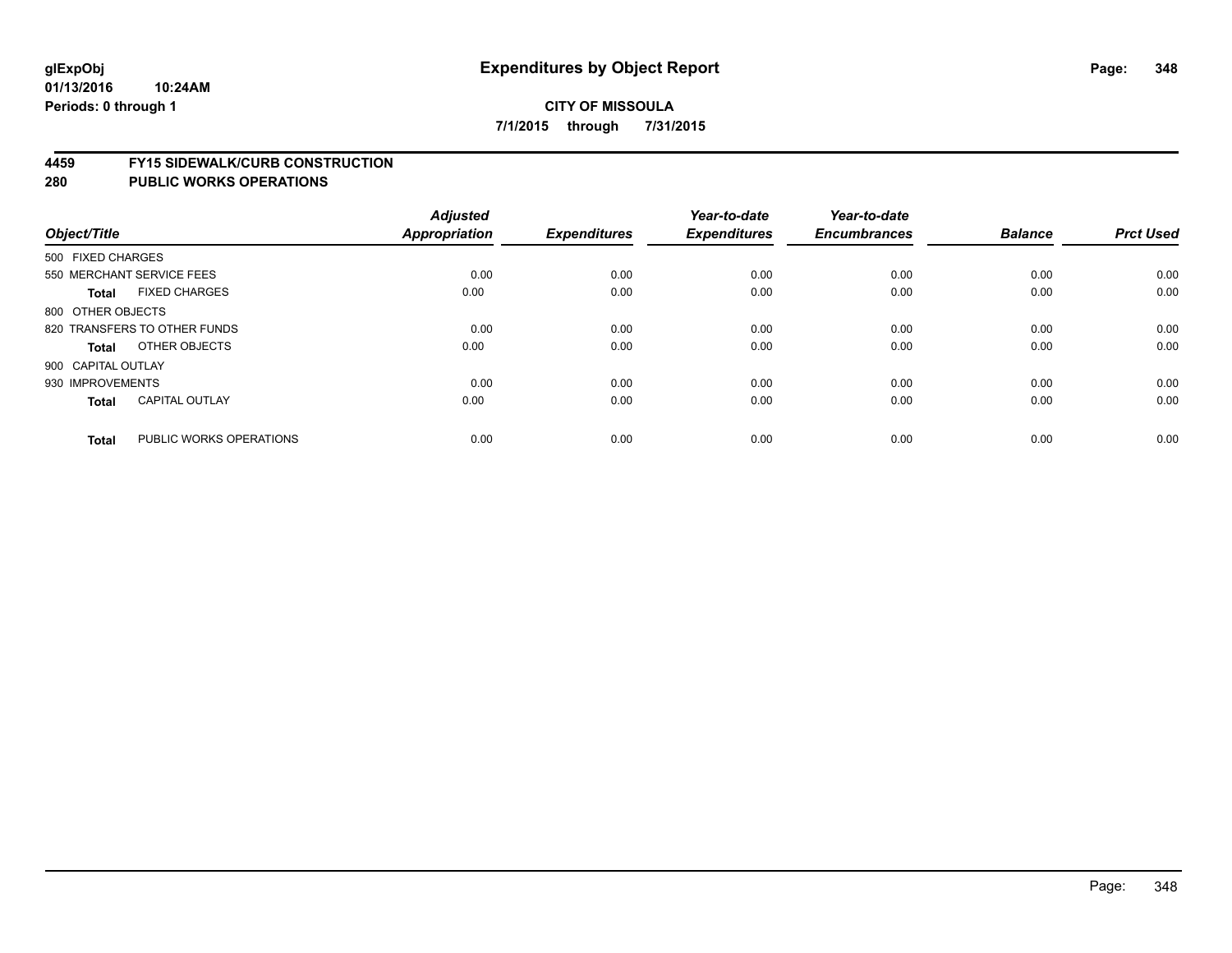# **4459 FY15 SIDEWALK/CURB CONSTRUCTION**

| Object/Title       |                                        | <b>Adjusted</b><br><b>Appropriation</b> | <b>Expenditures</b> | Year-to-date<br><b>Expenditures</b> | Year-to-date<br><b>Encumbrances</b> | <b>Balance</b> | <b>Prct Used</b> |
|--------------------|----------------------------------------|-----------------------------------------|---------------------|-------------------------------------|-------------------------------------|----------------|------------------|
| 500 FIXED CHARGES  |                                        |                                         |                     |                                     |                                     |                |                  |
|                    | 550 MERCHANT SERVICE FEES              | 0.00                                    | 0.00                | 0.00                                | 0.00                                | 0.00           | 0.00             |
| <b>Total</b>       | <b>FIXED CHARGES</b>                   | 0.00                                    | 0.00                | 0.00                                | 0.00                                | 0.00           | 0.00             |
| 800 OTHER OBJECTS  |                                        |                                         |                     |                                     |                                     |                |                  |
|                    | 820 TRANSFERS TO OTHER FUNDS           | 0.00                                    | 0.00                | 0.00                                | 0.00                                | 0.00           | 0.00             |
| <b>Total</b>       | OTHER OBJECTS                          | 0.00                                    | 0.00                | 0.00                                | 0.00                                | 0.00           | 0.00             |
| 900 CAPITAL OUTLAY |                                        |                                         |                     |                                     |                                     |                |                  |
| 930 IMPROVEMENTS   |                                        | 0.00                                    | 0.00                | 0.00                                | 0.00                                | 0.00           | 0.00             |
| Total              | <b>CAPITAL OUTLAY</b>                  | 0.00                                    | 0.00                | 0.00                                | 0.00                                | 0.00           | 0.00             |
| <b>Total</b>       | <b>FY15 SIDEWALK/CURB CONSTRUCTION</b> | 0.00                                    | 0.00                | 0.00                                | 0.00                                | 0.00           | 0.00             |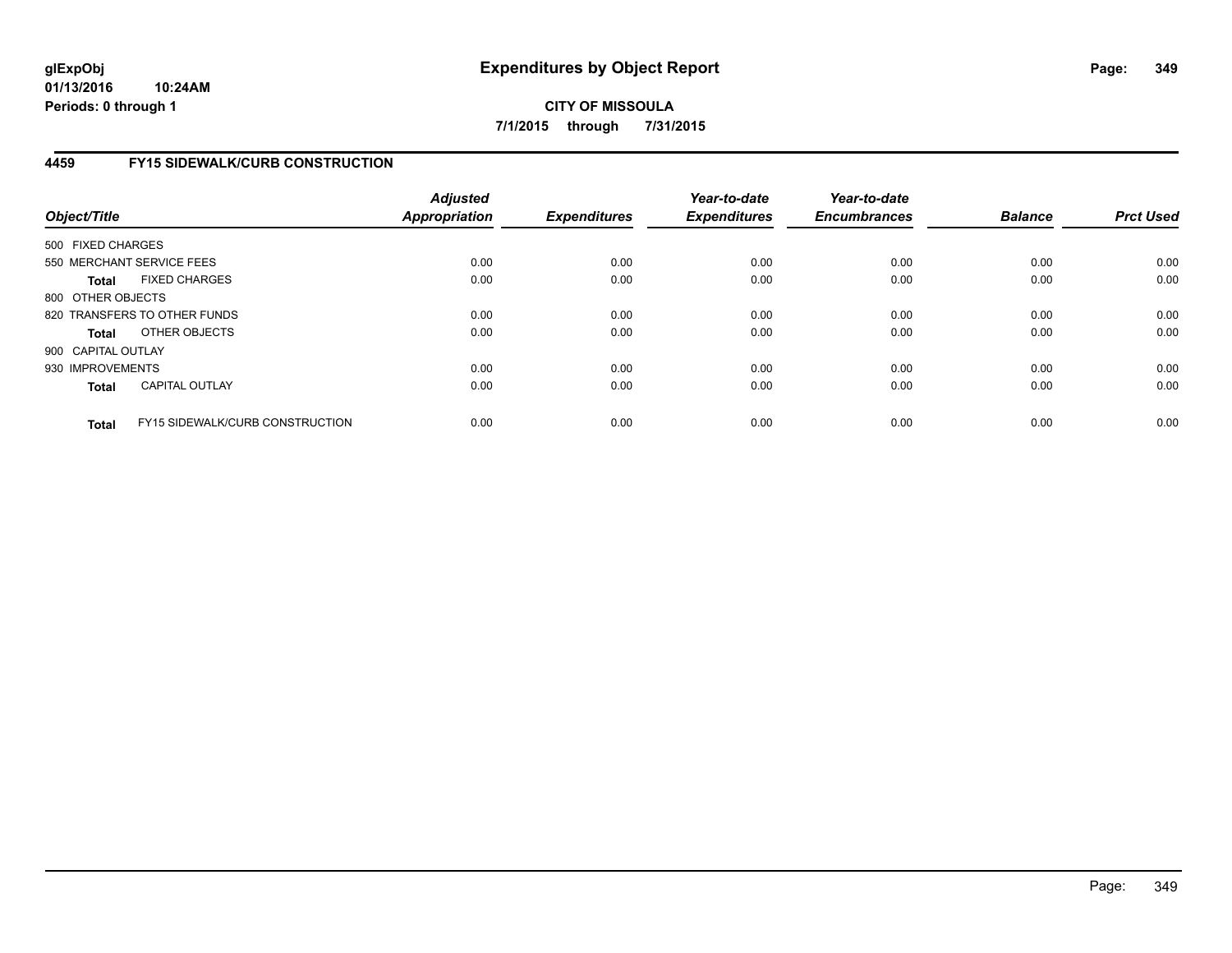#### **4460 FY16 SIDEWALK/CURB CONSTRUCTION**

| Object/Title       |                           | <b>Adjusted</b><br><b>Appropriation</b> | <b>Expenditures</b> | Year-to-date<br><b>Expenditures</b> | Year-to-date<br><b>Encumbrances</b> | <b>Balance</b> | <b>Prct Used</b> |
|--------------------|---------------------------|-----------------------------------------|---------------------|-------------------------------------|-------------------------------------|----------------|------------------|
| 500 FIXED CHARGES  |                           |                                         |                     |                                     |                                     |                |                  |
|                    | 550 MERCHANT SERVICE FEES | 0.00                                    | 0.00                | 0.00                                | 0.00                                | 0.00           | 0.00             |
| <b>Total</b>       | <b>FIXED CHARGES</b>      | 0.00                                    | 0.00                | 0.00                                | 0.00                                | 0.00           | 0.00             |
| 900 CAPITAL OUTLAY |                           |                                         |                     |                                     |                                     |                |                  |
| 930 IMPROVEMENTS   |                           | 0.00                                    | 0.00                | 0.00                                | 0.00                                | 0.00           | 0.00             |
| <b>Total</b>       | <b>CAPITAL OUTLAY</b>     | 0.00                                    | 0.00                | 0.00                                | 0.00                                | 0.00           | 0.00             |
| <b>Total</b>       | PUBLIC WORKS OPERATIONS   | 0.00                                    | 0.00                | 0.00                                | 0.00                                | 0.00           | 0.00             |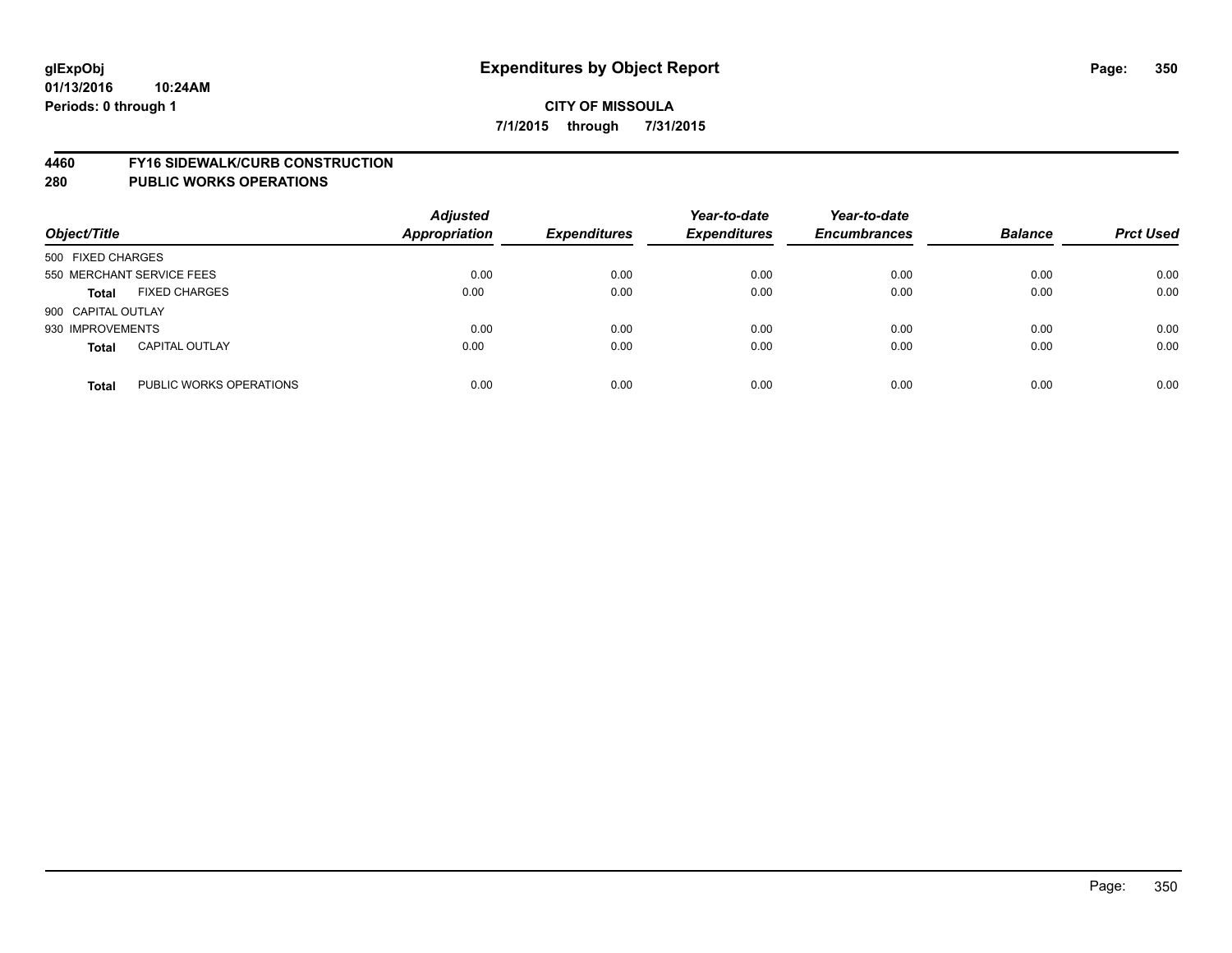## **4460 FY16 SIDEWALK/CURB CONSTRUCTION**

| Object/Title       |                                        | <b>Adjusted</b><br><b>Appropriation</b> | <b>Expenditures</b> | Year-to-date<br><b>Expenditures</b> | Year-to-date<br><b>Encumbrances</b> | <b>Balance</b> | <b>Prct Used</b> |
|--------------------|----------------------------------------|-----------------------------------------|---------------------|-------------------------------------|-------------------------------------|----------------|------------------|
| 500 FIXED CHARGES  |                                        |                                         |                     |                                     |                                     |                |                  |
|                    | 550 MERCHANT SERVICE FEES              | 0.00                                    | 0.00                | 0.00                                | 0.00                                | 0.00           | 0.00             |
| <b>Total</b>       | <b>FIXED CHARGES</b>                   | 0.00                                    | 0.00                | 0.00                                | 0.00                                | 0.00           | 0.00             |
| 900 CAPITAL OUTLAY |                                        |                                         |                     |                                     |                                     |                |                  |
| 930 IMPROVEMENTS   |                                        | 0.00                                    | 0.00                | 0.00                                | 0.00                                | 0.00           | 0.00             |
| <b>Total</b>       | <b>CAPITAL OUTLAY</b>                  | 0.00                                    | 0.00                | 0.00                                | 0.00                                | 0.00           | 0.00             |
| <b>Total</b>       | <b>FY16 SIDEWALK/CURB CONSTRUCTION</b> | 0.00                                    | 0.00                | 0.00                                | 0.00                                | 0.00           | 0.00             |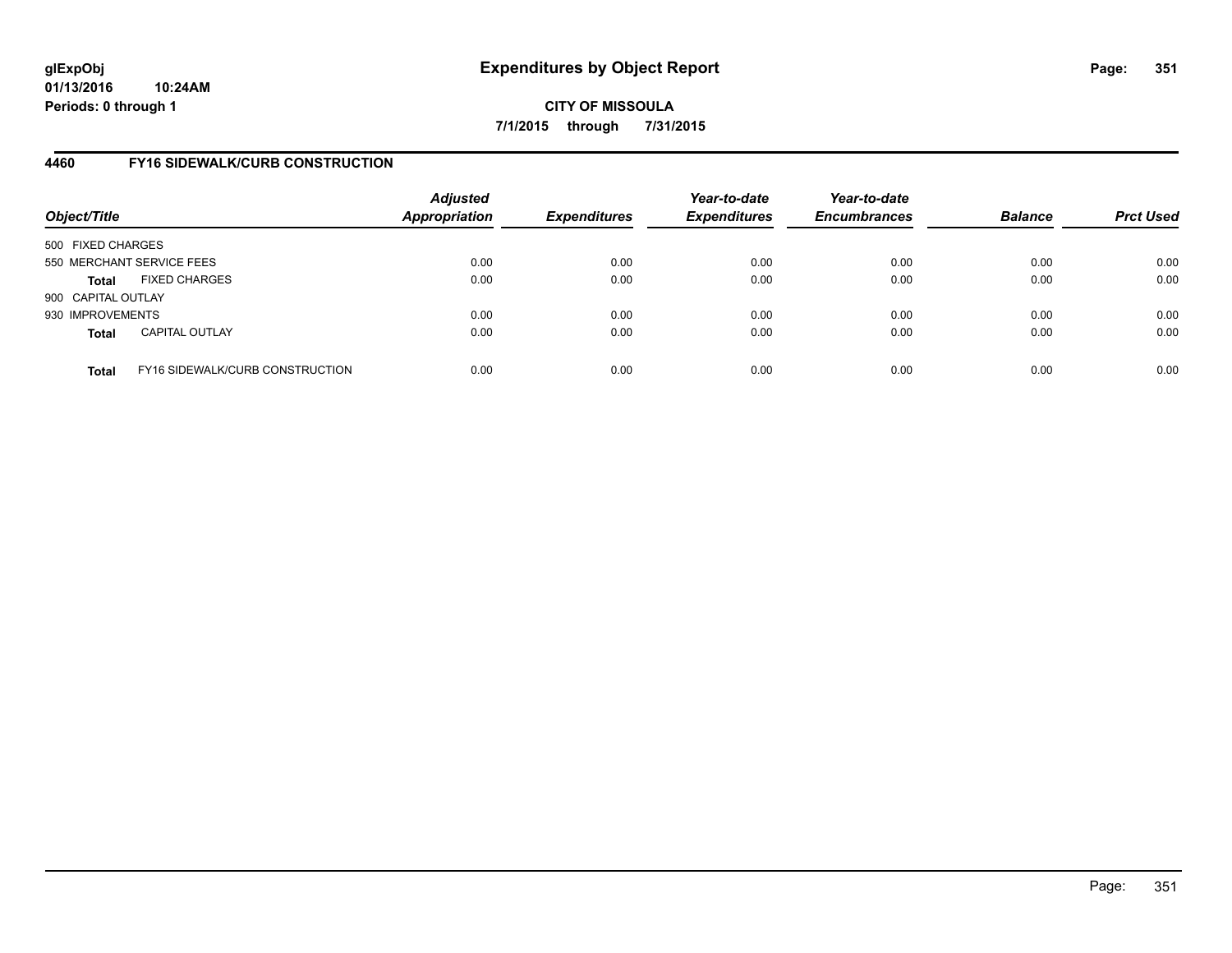#### **01/13/2016 10:24AM Periods: 0 through 1**

# **CITY OF MISSOULA 7/1/2015 through 7/31/2015**

**4531 SID 531 TRAFFIC CALMING**

**000 \*\*\* Title Not Found \*\*\***

| Object/Title                            | <b>Adjusted</b><br>Appropriation | <b>Expenditures</b> | Year-to-date<br><b>Expenditures</b> | Year-to-date<br><b>Encumbrances</b> | <b>Balance</b> | <b>Prct Used</b> |
|-----------------------------------------|----------------------------------|---------------------|-------------------------------------|-------------------------------------|----------------|------------------|
| 500 FIXED CHARGES                       |                                  |                     |                                     |                                     |                |                  |
| 550 MERCHANT SERVICE FEES               | 0.00                             | 0.00                | 0.00                                | 0.00                                | 0.00           | 0.00             |
| <b>FIXED CHARGES</b><br><b>Total</b>    | 0.00                             | 0.00                | 0.00                                | 0.00                                | 0.00           | 0.00             |
| 600 DEBT SERVICE                        |                                  |                     |                                     |                                     |                |                  |
| 620 INTEREST / SERVICE FEES             | 0.00                             | 0.00                | 0.00                                | 0.00                                | 0.00           | 0.00             |
| <b>DEBT SERVICE</b><br><b>Total</b>     | 0.00                             | 0.00                | 0.00                                | 0.00                                | 0.00           | 0.00             |
| *** Title Not Found ***<br><b>Total</b> | 0.00                             | 0.00                | 0.00                                | 0.00                                | 0.00           | 0.00             |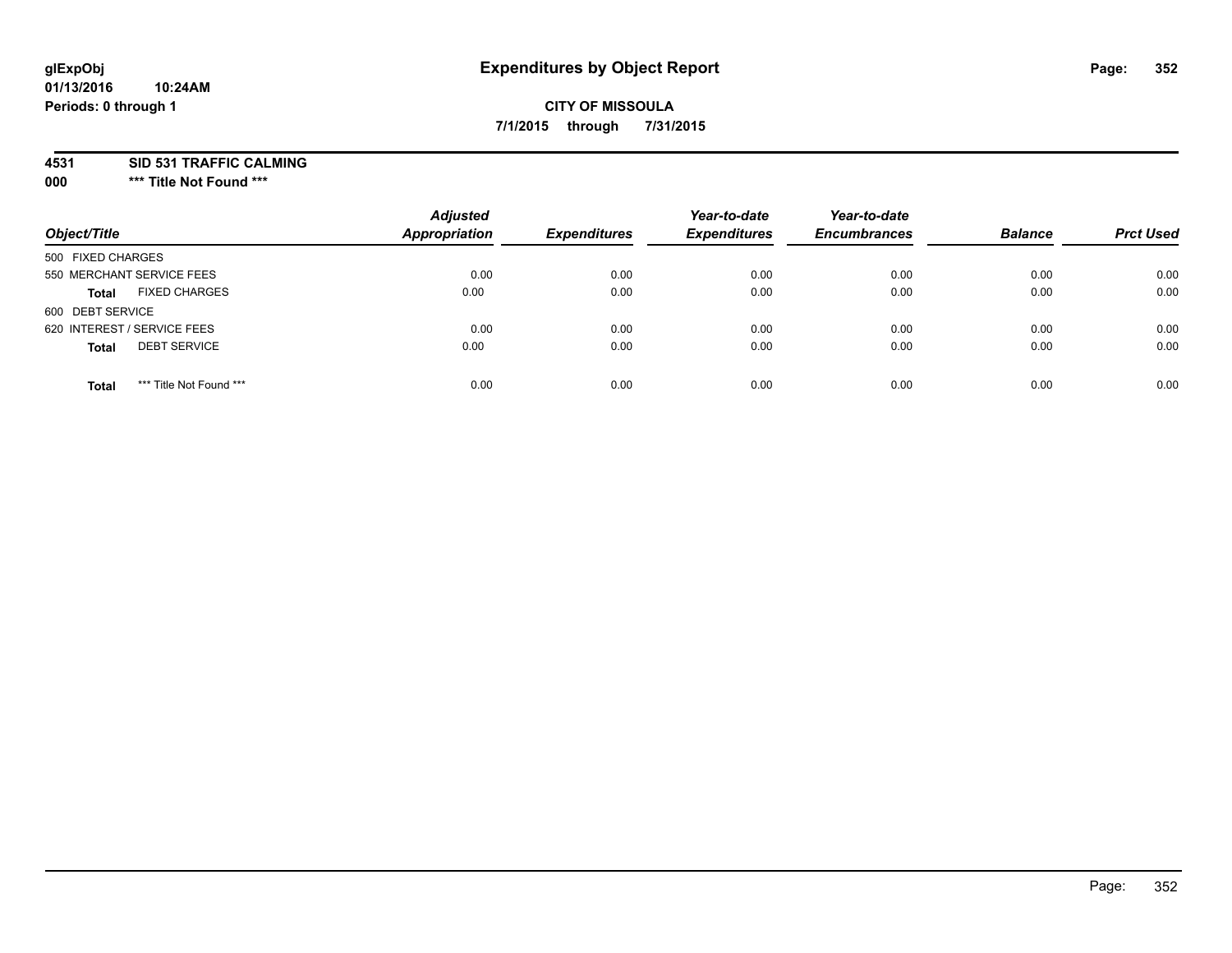**4531 SID 531 TRAFFIC CALMING**

**390 NON-DEPARTMENTAL**

| Object/Title              |                       | <b>Adjusted</b><br><b>Appropriation</b> | <b>Expenditures</b> | Year-to-date<br><b>Expenditures</b> | Year-to-date<br><b>Encumbrances</b> | <b>Balance</b> | <b>Prct Used</b> |
|---------------------------|-----------------------|-----------------------------------------|---------------------|-------------------------------------|-------------------------------------|----------------|------------------|
| 500 FIXED CHARGES         |                       |                                         |                     |                                     |                                     |                |                  |
| 550 MERCHANT SERVICE FEES |                       | 0.00                                    | 0.00                | 0.00                                | 0.00                                | 0.00           | 0.00             |
| <b>Total</b>              | <b>FIXED CHARGES</b>  | 0.00                                    | 0.00                | 0.00                                | 0.00                                | 0.00           | 0.00             |
| 900 CAPITAL OUTLAY        |                       |                                         |                     |                                     |                                     |                |                  |
| 930 IMPROVEMENTS          |                       | 0.00                                    | 0.00                | 0.00                                | 0.00                                | 0.00           | 0.00             |
| <b>Total</b>              | <b>CAPITAL OUTLAY</b> | 0.00                                    | 0.00                | 0.00                                | 0.00                                | 0.00           | 0.00             |
| <b>Total</b>              | NON-DEPARTMENTAL      | 0.00                                    | 0.00                | 0.00                                | 0.00                                | 0.00           | 0.00             |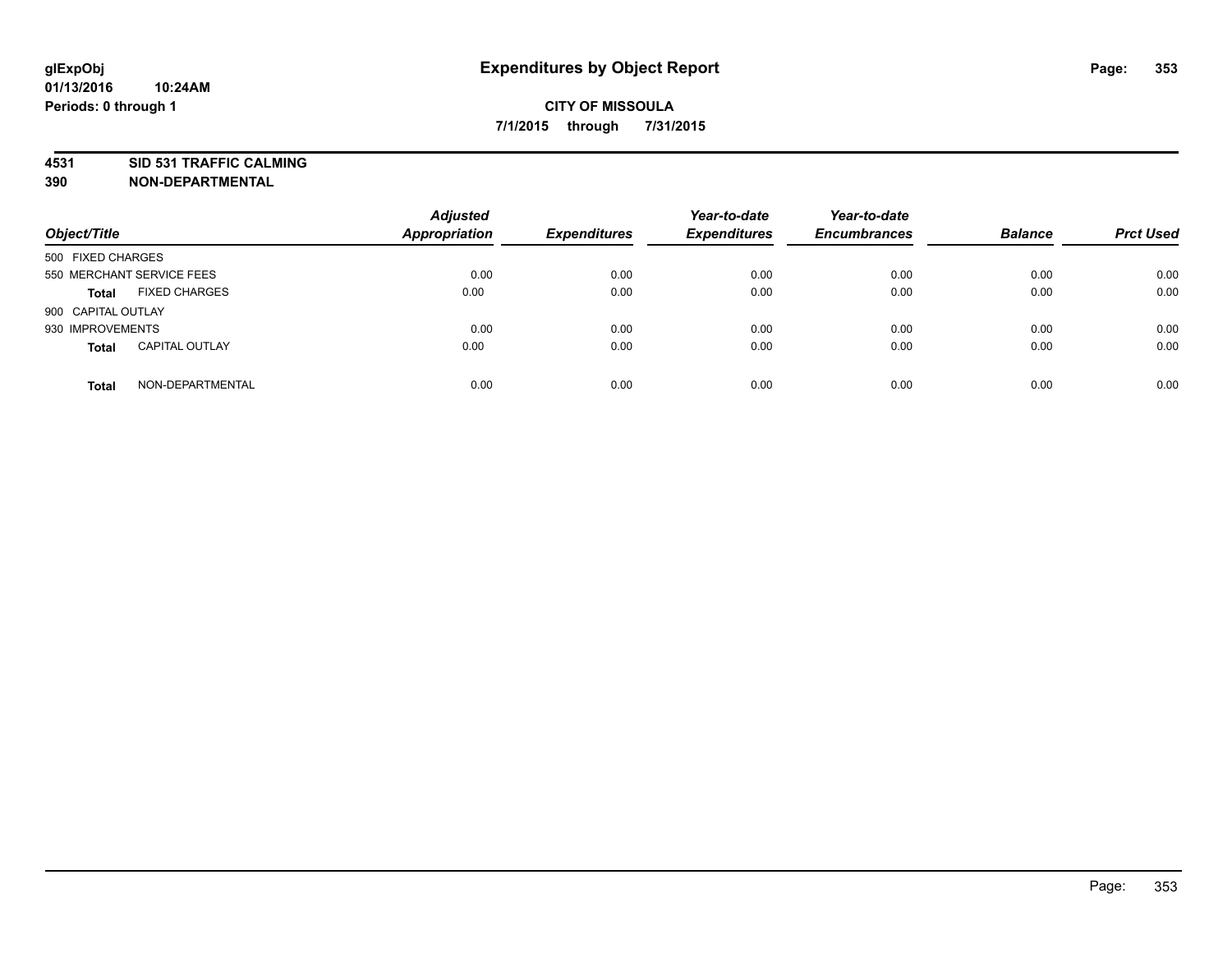# **4531 SID 531 TRAFFIC CALMING**

| Object/Title                |                           | <b>Adjusted</b><br>Appropriation | <b>Expenditures</b> | Year-to-date<br><b>Expenditures</b> | Year-to-date<br><b>Encumbrances</b> | <b>Balance</b> | <b>Prct Used</b> |
|-----------------------------|---------------------------|----------------------------------|---------------------|-------------------------------------|-------------------------------------|----------------|------------------|
| 500 FIXED CHARGES           |                           |                                  |                     |                                     |                                     |                |                  |
|                             | 550 MERCHANT SERVICE FEES | 0.00                             | 0.00                | 0.00                                | 0.00                                | 0.00           | 0.00             |
| <b>Total</b>                | <b>FIXED CHARGES</b>      | 0.00                             | 0.00                | 0.00                                | 0.00                                | 0.00           | 0.00             |
| 600 DEBT SERVICE            |                           |                                  |                     |                                     |                                     |                |                  |
| 620 INTEREST / SERVICE FEES |                           | 0.00                             | 0.00                | 0.00                                | 0.00                                | 0.00           | 0.00             |
| <b>Total</b>                | <b>DEBT SERVICE</b>       | 0.00                             | 0.00                | 0.00                                | 0.00                                | 0.00           | 0.00             |
| 900 CAPITAL OUTLAY          |                           |                                  |                     |                                     |                                     |                |                  |
| 930 IMPROVEMENTS            |                           | 0.00                             | 0.00                | 0.00                                | 0.00                                | 0.00           | 0.00             |
| <b>Total</b>                | <b>CAPITAL OUTLAY</b>     | 0.00                             | 0.00                | 0.00                                | 0.00                                | 0.00           | 0.00             |
| <b>Total</b>                | SID 531 TRAFFIC CALMING   | 0.00                             | 0.00                | 0.00                                | 0.00                                | 0.00           | 0.00             |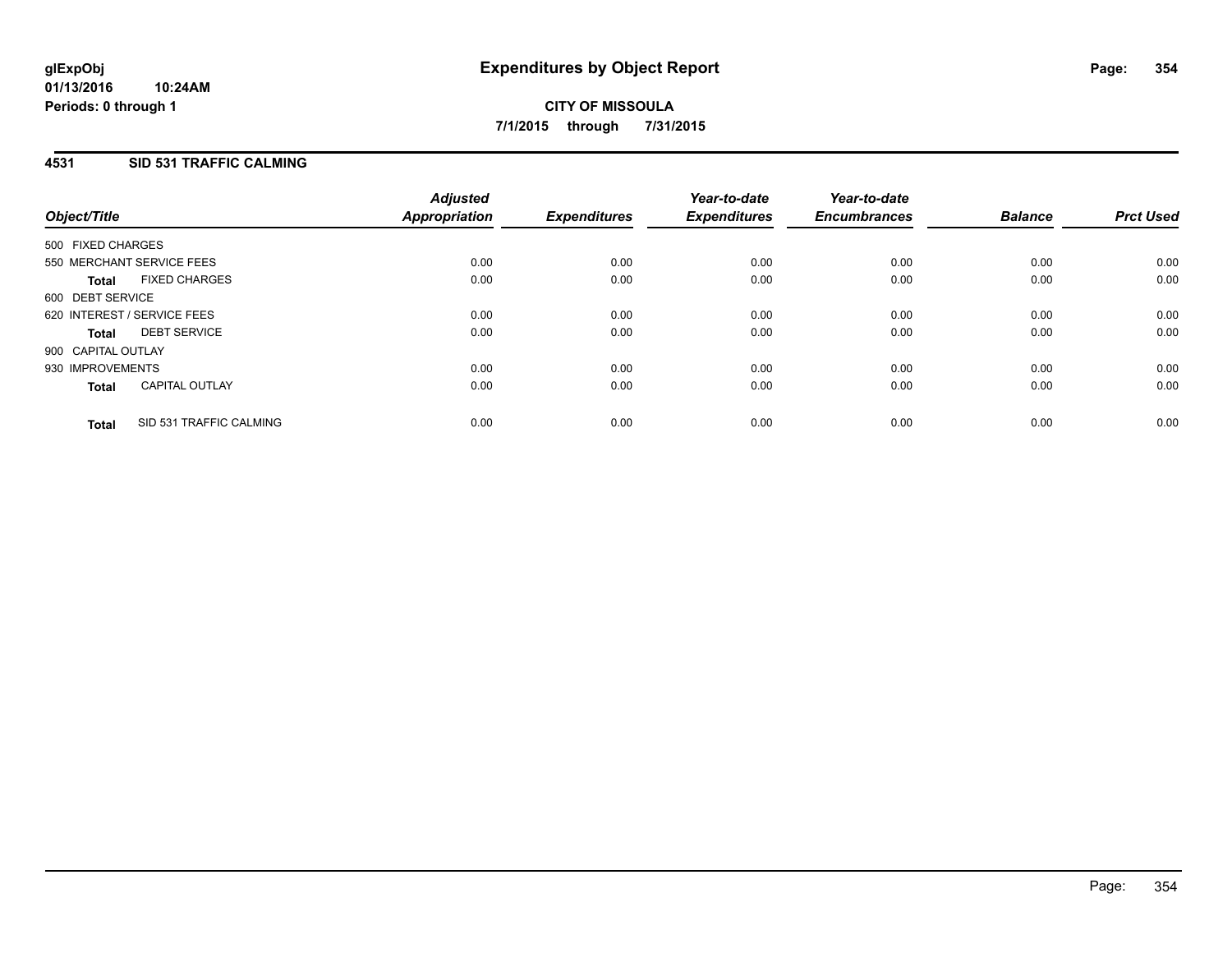## **4532 MALONEY RANCH SID**

**390 NON-DEPARTMENTAL**

| Object/Title              |                       | <b>Adjusted</b><br><b>Appropriation</b> | <b>Expenditures</b> | Year-to-date<br><b>Expenditures</b> | Year-to-date<br><b>Encumbrances</b> | <b>Balance</b> | <b>Prct Used</b> |
|---------------------------|-----------------------|-----------------------------------------|---------------------|-------------------------------------|-------------------------------------|----------------|------------------|
| 500 FIXED CHARGES         |                       |                                         |                     |                                     |                                     |                |                  |
| 550 MERCHANT SERVICE FEES |                       | 0.00                                    | 0.00                | 0.00                                | 0.00                                | 0.00           | 0.00             |
| <b>Total</b>              | <b>FIXED CHARGES</b>  | 0.00                                    | 0.00                | 0.00                                | 0.00                                | 0.00           | 0.00             |
| 900 CAPITAL OUTLAY        |                       |                                         |                     |                                     |                                     |                |                  |
| 930 IMPROVEMENTS          |                       | 0.00                                    | 0.00                | 0.00                                | 0.00                                | 0.00           | 0.00             |
| <b>Total</b>              | <b>CAPITAL OUTLAY</b> | 0.00                                    | 0.00                | 0.00                                | 0.00                                | 0.00           | 0.00             |
| <b>Total</b>              | NON-DEPARTMENTAL      | 0.00                                    | 0.00                | 0.00                                | 0.00                                | 0.00           | 0.00             |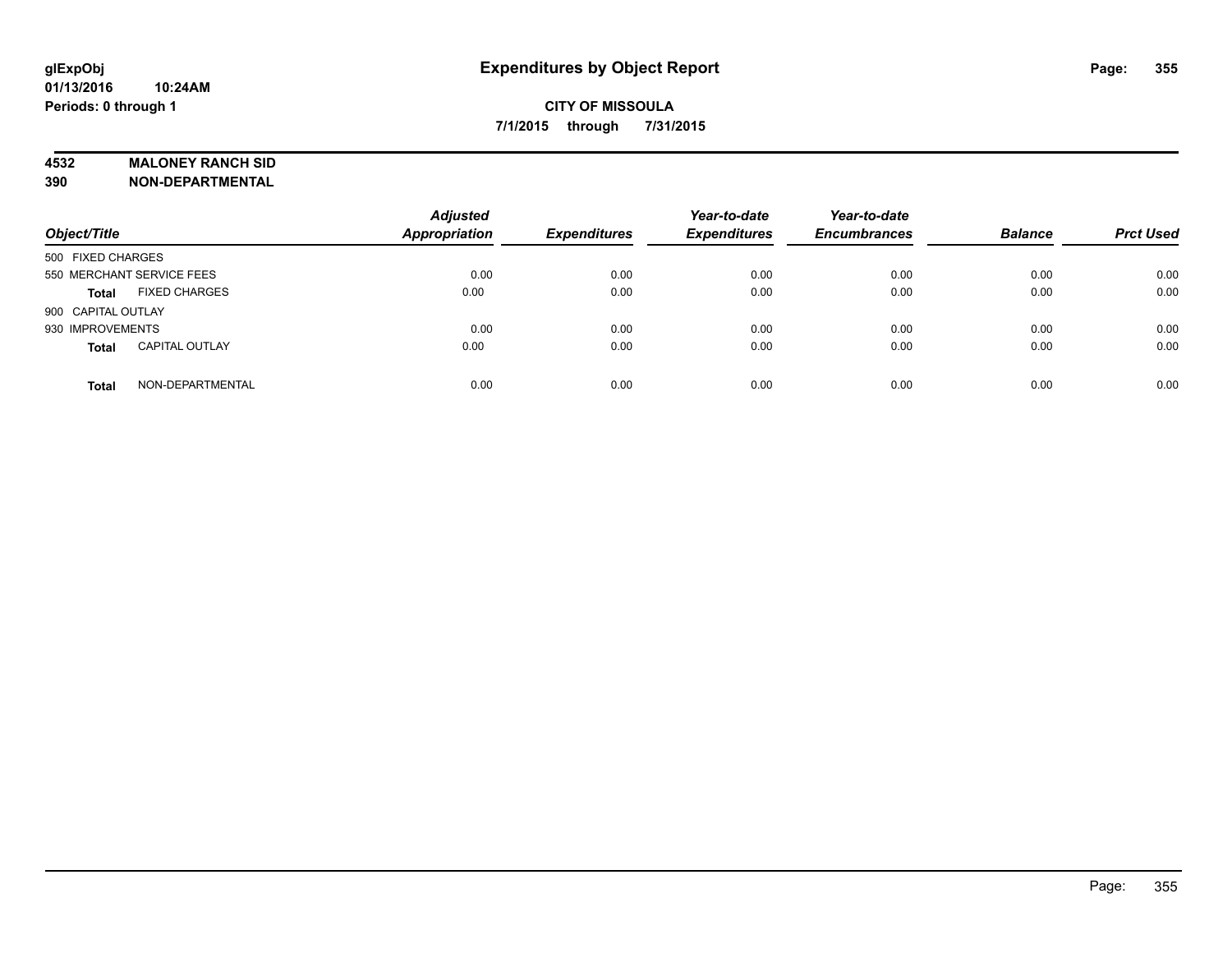## **4532 MALONEY RANCH SID**

| Object/Title                             | <b>Adjusted</b><br><b>Appropriation</b> | <b>Expenditures</b> | Year-to-date<br><b>Expenditures</b> | Year-to-date<br><b>Encumbrances</b> | <b>Balance</b> | <b>Prct Used</b> |
|------------------------------------------|-----------------------------------------|---------------------|-------------------------------------|-------------------------------------|----------------|------------------|
| 500 FIXED CHARGES                        |                                         |                     |                                     |                                     |                |                  |
| 550 MERCHANT SERVICE FEES                | 0.00                                    | 0.00                | 0.00                                | 0.00                                | 0.00           | 0.00             |
| <b>FIXED CHARGES</b><br><b>Total</b>     | 0.00                                    | 0.00                | 0.00                                | 0.00                                | 0.00           | 0.00             |
| 900 CAPITAL OUTLAY                       |                                         |                     |                                     |                                     |                |                  |
| 930 IMPROVEMENTS                         | 0.00                                    | 0.00                | 0.00                                | 0.00                                | 0.00           | 0.00             |
| <b>CAPITAL OUTLAY</b><br><b>Total</b>    | 0.00                                    | 0.00                | 0.00                                | 0.00                                | 0.00           | 0.00             |
| <b>MALONEY RANCH SID</b><br><b>Total</b> | 0.00                                    | 0.00                | 0.00                                | 0.00                                | 0.00           | 0.00             |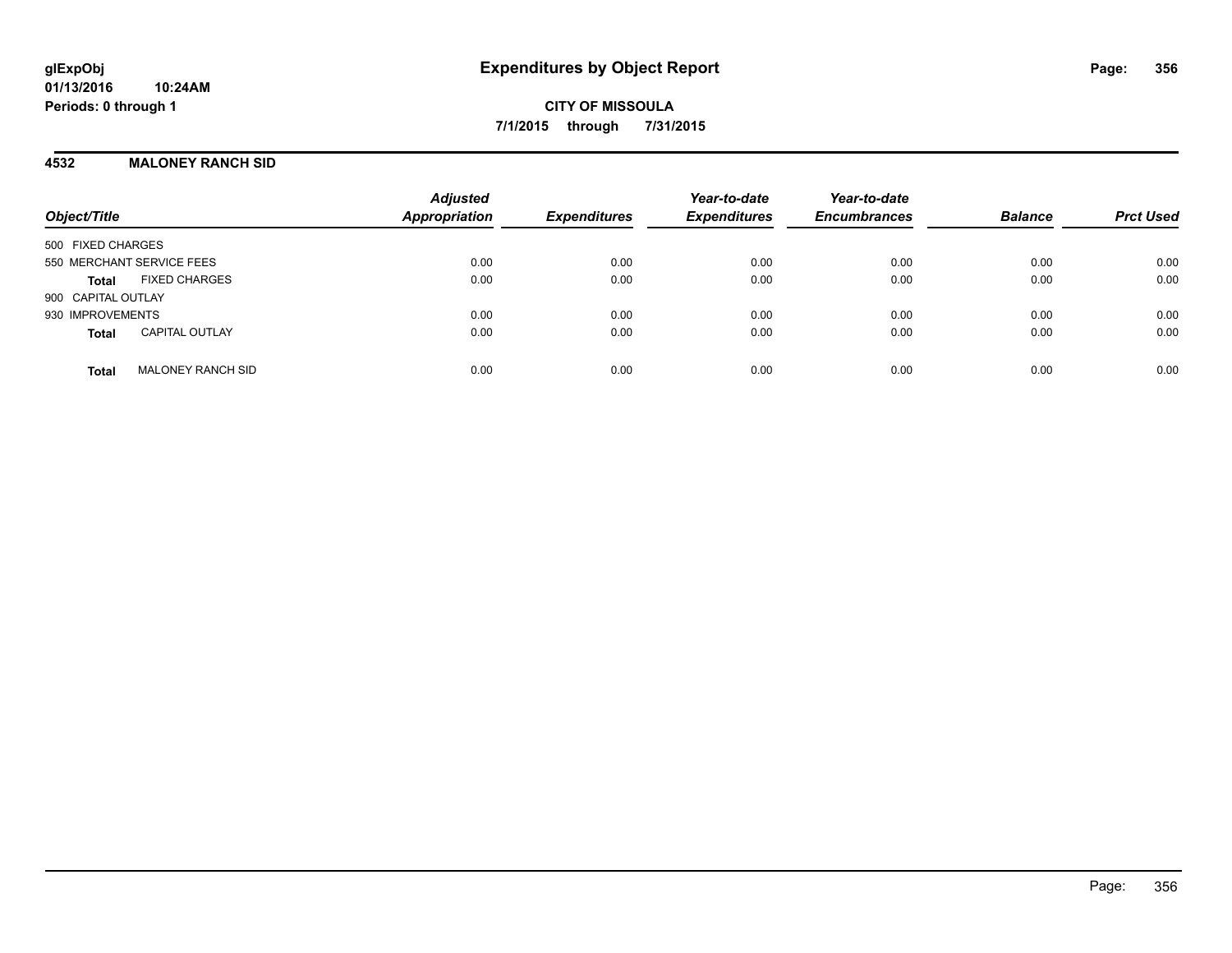**4533 RATTLESNAKE SEWER SID 390 NON-DEPARTMENTAL**

| Object/Title                     | <b>Adjusted</b><br>Appropriation | <b>Expenditures</b> | Year-to-date<br><b>Expenditures</b> | Year-to-date<br><b>Encumbrances</b> | <b>Balance</b> | <b>Prct Used</b> |
|----------------------------------|----------------------------------|---------------------|-------------------------------------|-------------------------------------|----------------|------------------|
| 500 FIXED CHARGES                |                                  |                     |                                     |                                     |                |                  |
| 550 MERCHANT SERVICE FEES        | 0.00                             | 0.00                | 0.00                                | 0.00                                | 0.00           | 0.00             |
| <b>FIXED CHARGES</b><br>Total    | 0.00                             | 0.00                | 0.00                                | 0.00                                | 0.00           | 0.00             |
| NON-DEPARTMENTAL<br><b>Total</b> | 0.00                             | 0.00                | 0.00                                | 0.00                                | 0.00           | 0.00             |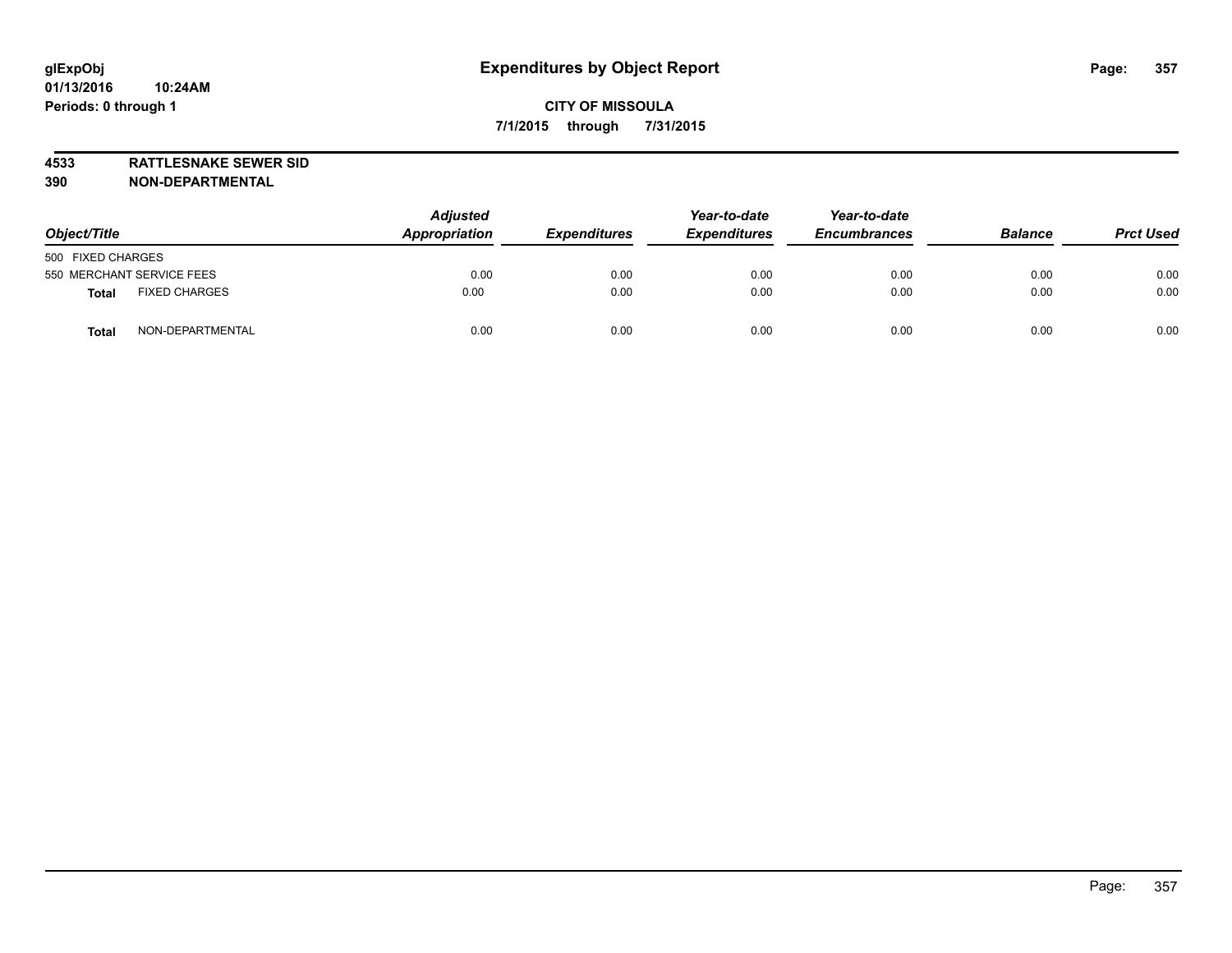## **4533 RATTLESNAKE SEWER SID**

| Object/Title                         | <b>Adjusted</b><br>Appropriation | <b>Expenditures</b> | Year-to-date<br><b>Expenditures</b> | Year-to-date<br><b>Encumbrances</b> | <b>Balance</b> | <b>Prct Used</b> |
|--------------------------------------|----------------------------------|---------------------|-------------------------------------|-------------------------------------|----------------|------------------|
| 500 FIXED CHARGES                    |                                  |                     |                                     |                                     |                |                  |
| 550 MERCHANT SERVICE FEES            | 0.00                             | 0.00                | 0.00                                | 0.00                                | 0.00           | 0.00             |
| <b>FIXED CHARGES</b><br><b>Total</b> | 0.00                             | 0.00                | 0.00                                | 0.00                                | 0.00           | 0.00             |
| RATTLESNAKE SEWER SID<br>Total       | 0.00                             | 0.00                | 0.00                                | 0.00                                | 0.00           | 0.00             |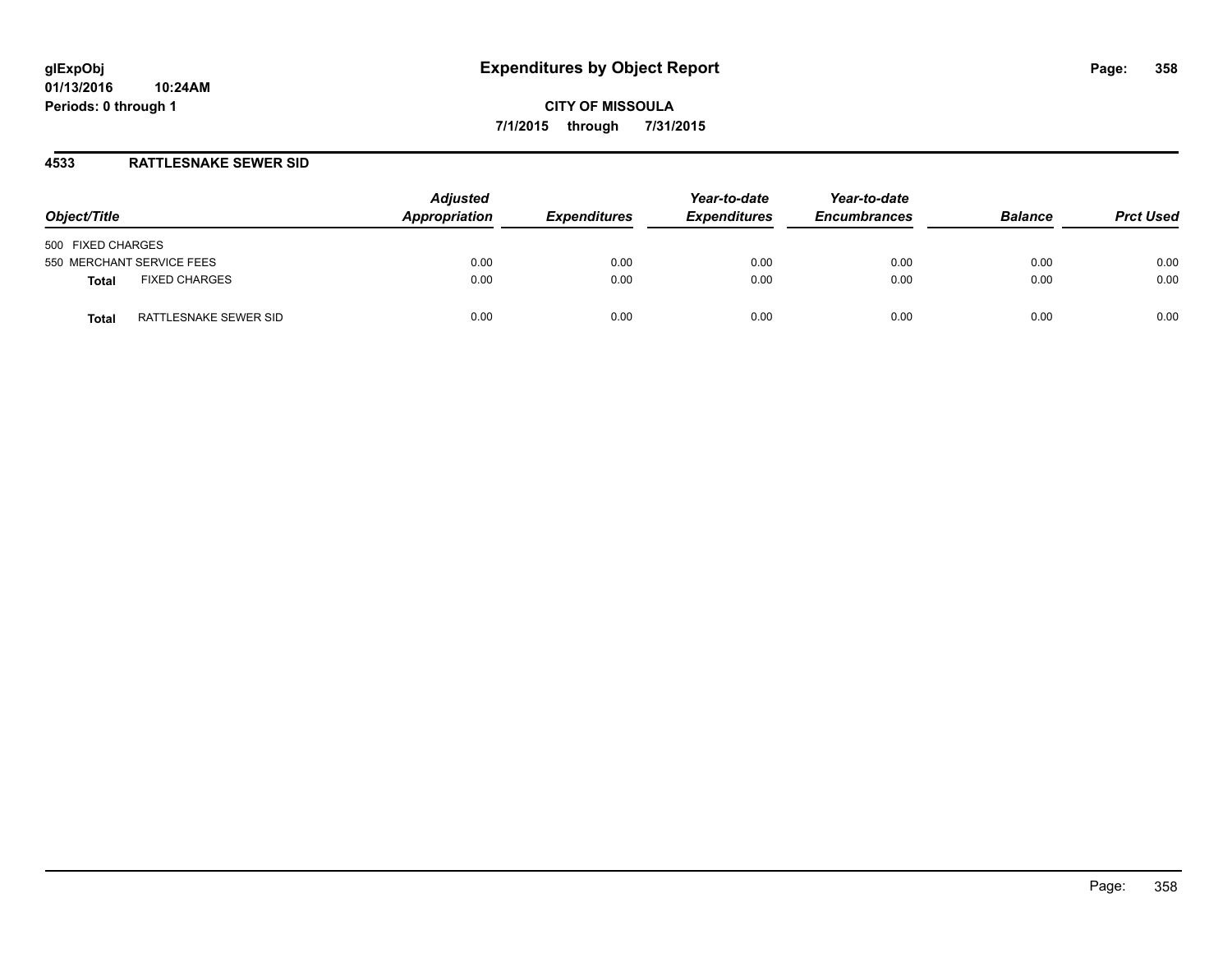## **4534 SID 534 LINCOLNWOOD**

**390 NON-DEPARTMENTAL**

| Object/Title                         | <b>Adjusted</b><br>Appropriation | <b>Expenditures</b> | Year-to-date<br><b>Expenditures</b> | Year-to-date<br><b>Encumbrances</b> | <b>Balance</b> | <b>Prct Used</b> |
|--------------------------------------|----------------------------------|---------------------|-------------------------------------|-------------------------------------|----------------|------------------|
| 500 FIXED CHARGES                    |                                  |                     |                                     |                                     |                |                  |
| 550 MERCHANT SERVICE FEES            | 0.00                             | 0.00                | 0.00                                | 0.00                                | 0.00           | 0.00             |
| <b>FIXED CHARGES</b><br><b>Total</b> | 0.00                             | 0.00                | 0.00                                | 0.00                                | 0.00           | 0.00             |
| 800 OTHER OBJECTS                    |                                  |                     |                                     |                                     |                |                  |
| 820 TRANSFERS TO OTHER FUNDS         | 0.00                             | 0.00                | 0.00                                | 0.00                                | 0.00           | 0.00             |
| OTHER OBJECTS<br><b>Total</b>        | 0.00                             | 0.00                | 0.00                                | 0.00                                | 0.00           | 0.00             |
| NON-DEPARTMENTAL<br><b>Total</b>     | 0.00                             | 0.00                | 0.00                                | 0.00                                | 0.00           | 0.00             |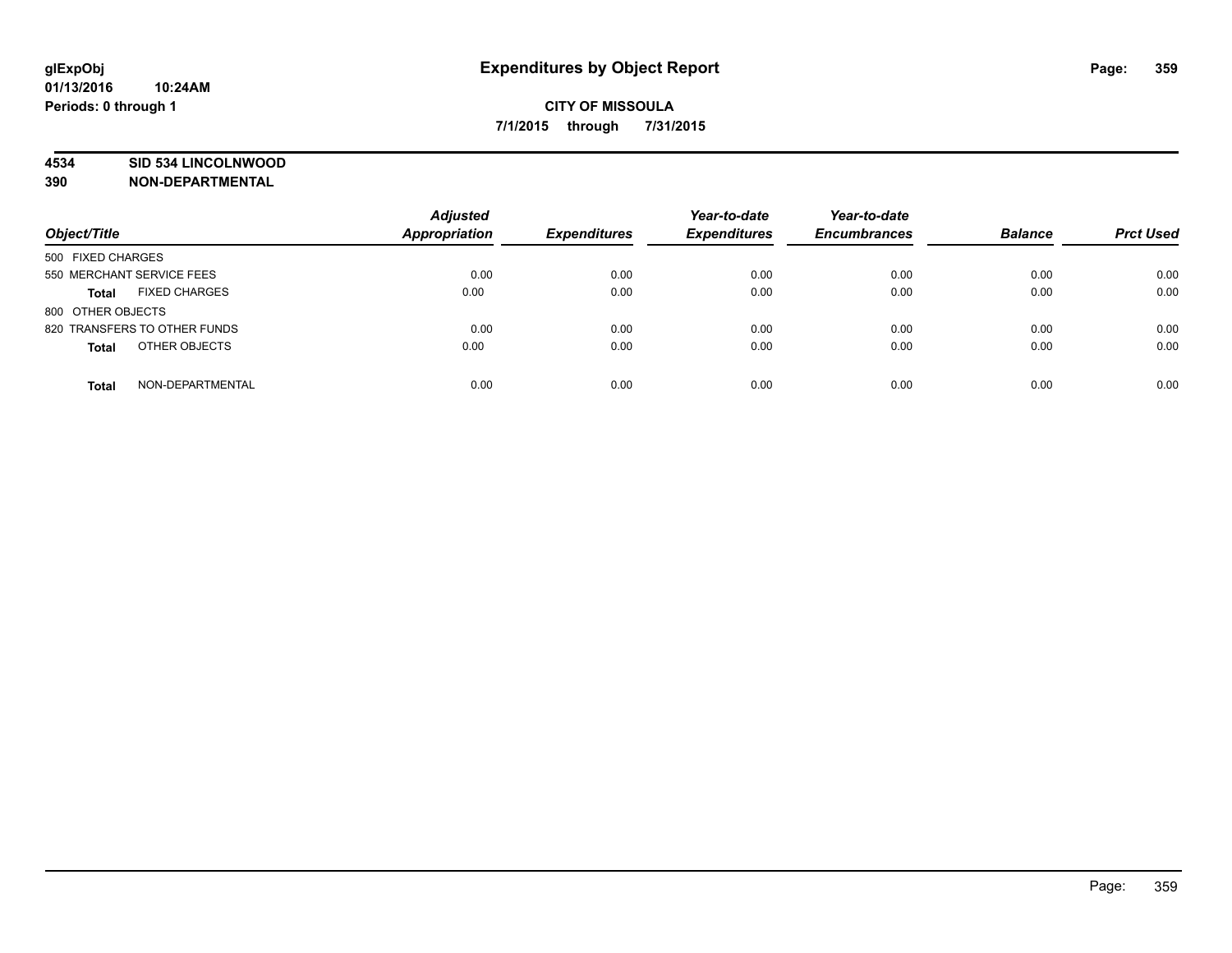## **4534 SID 534 LINCOLNWOOD**

| Object/Title                         | <b>Adjusted</b><br>Appropriation | <b>Expenditures</b> | Year-to-date<br><b>Expenditures</b> | Year-to-date<br><b>Encumbrances</b> | <b>Balance</b> | <b>Prct Used</b> |
|--------------------------------------|----------------------------------|---------------------|-------------------------------------|-------------------------------------|----------------|------------------|
| 500 FIXED CHARGES                    |                                  |                     |                                     |                                     |                |                  |
| 550 MERCHANT SERVICE FEES            | 0.00                             | 0.00                | 0.00                                | 0.00                                | 0.00           | 0.00             |
| <b>FIXED CHARGES</b><br><b>Total</b> | 0.00                             | 0.00                | 0.00                                | 0.00                                | 0.00           | 0.00             |
| 800 OTHER OBJECTS                    |                                  |                     |                                     |                                     |                |                  |
| 820 TRANSFERS TO OTHER FUNDS         | 0.00                             | 0.00                | 0.00                                | 0.00                                | 0.00           | 0.00             |
| OTHER OBJECTS<br><b>Total</b>        | 0.00                             | 0.00                | 0.00                                | 0.00                                | 0.00           | 0.00             |
| SID 534 LINCOLNWOOD<br><b>Total</b>  | 0.00                             | 0.00                | 0.00                                | 0.00                                | 0.00           | 0.00             |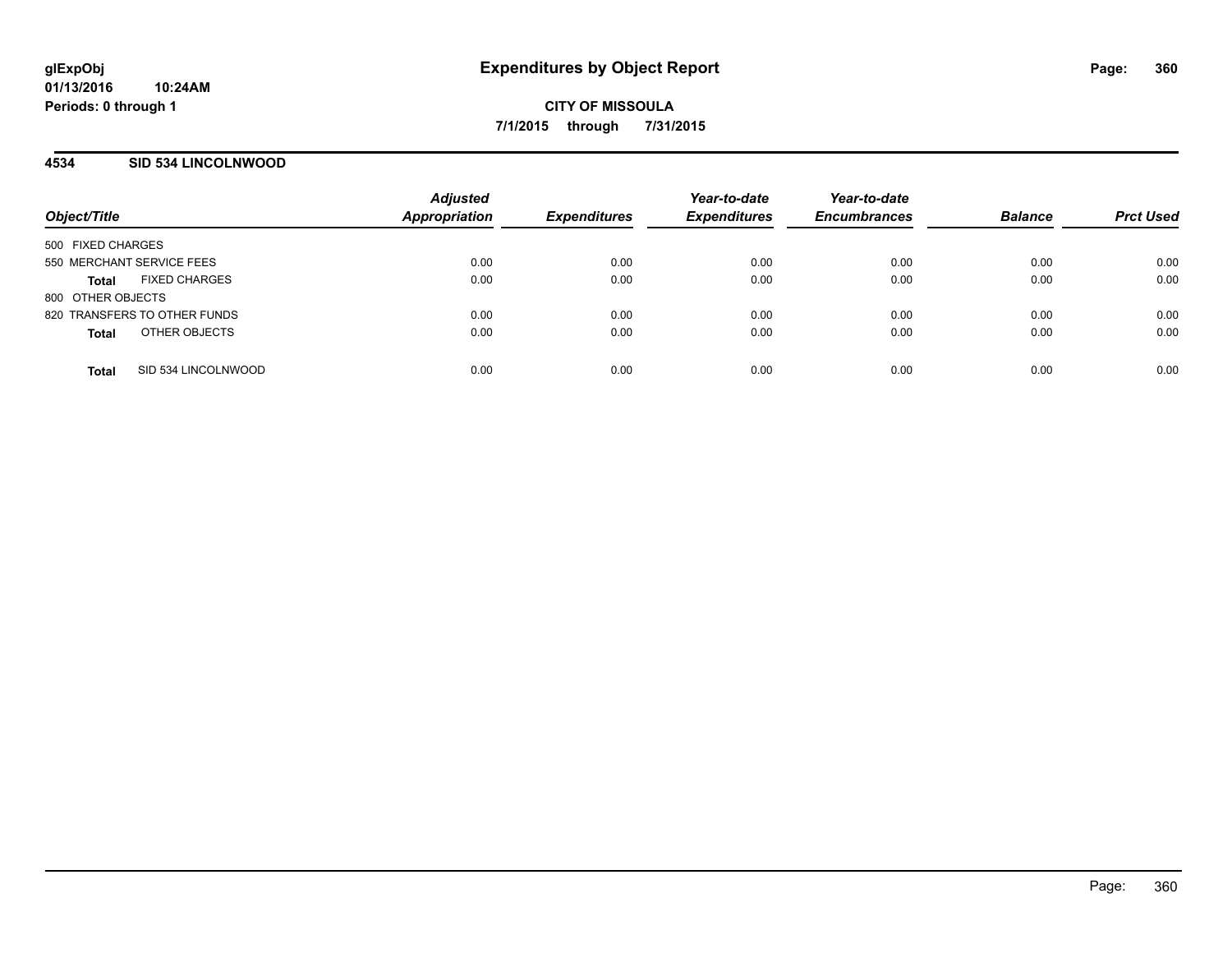## **CITY OF MISSOULA 7/1/2015 through 7/31/2015**

#### **4535 SLANT STREET TRAFFIC CALMING**

**000 \*\*\* Title Not Found \*\*\***

| Object/Title                            | <b>Adjusted</b><br>Appropriation | <b>Expenditures</b> | Year-to-date<br><b>Expenditures</b> | Year-to-date<br><b>Encumbrances</b> | <b>Balance</b> | <b>Prct Used</b> |
|-----------------------------------------|----------------------------------|---------------------|-------------------------------------|-------------------------------------|----------------|------------------|
| 500 FIXED CHARGES                       |                                  |                     |                                     |                                     |                |                  |
| 550 MERCHANT SERVICE FEES               | 0.00                             | 0.00                | 0.00                                | 0.00                                | 0.00           | 0.00             |
| <b>FIXED CHARGES</b><br><b>Total</b>    | 0.00                             | 0.00                | 0.00                                | 0.00                                | 0.00           | 0.00             |
| 600 DEBT SERVICE                        |                                  |                     |                                     |                                     |                |                  |
| 620 INTEREST / SERVICE FEES             | 0.00                             | 0.00                | 0.00                                | 0.00                                | 0.00           | 0.00             |
| <b>DEBT SERVICE</b><br><b>Total</b>     | 0.00                             | 0.00                | 0.00                                | 0.00                                | 0.00           | 0.00             |
| *** Title Not Found ***<br><b>Total</b> | 0.00                             | 0.00                | 0.00                                | 0.00                                | 0.00           | 0.00             |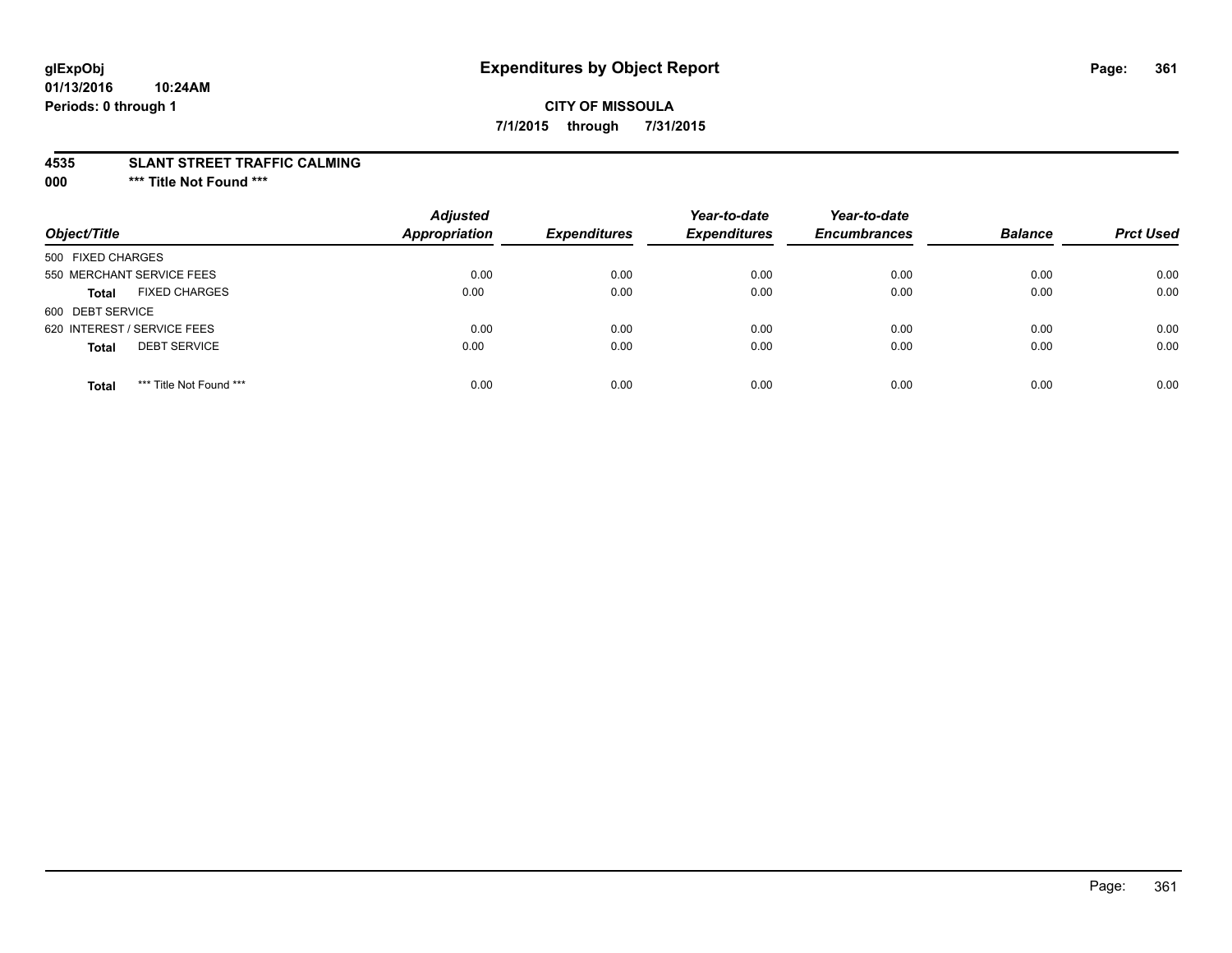## **4535 SLANT STREET TRAFFIC CALMING**

| Object/Title                                 | <b>Adjusted</b><br><b>Appropriation</b> | <b>Expenditures</b> | Year-to-date<br><b>Expenditures</b> | Year-to-date<br><b>Encumbrances</b> | <b>Balance</b> | <b>Prct Used</b> |
|----------------------------------------------|-----------------------------------------|---------------------|-------------------------------------|-------------------------------------|----------------|------------------|
| 500 FIXED CHARGES                            |                                         |                     |                                     |                                     |                |                  |
| 550 MERCHANT SERVICE FEES                    | 0.00                                    | 0.00                | 0.00                                | 0.00                                | 0.00           | 0.00             |
| <b>FIXED CHARGES</b><br><b>Total</b>         | 0.00                                    | 0.00                | 0.00                                | 0.00                                | 0.00           | 0.00             |
| 600 DEBT SERVICE                             |                                         |                     |                                     |                                     |                |                  |
| 620 INTEREST / SERVICE FEES                  | 0.00                                    | 0.00                | 0.00                                | 0.00                                | 0.00           | 0.00             |
| <b>DEBT SERVICE</b><br><b>Total</b>          | 0.00                                    | 0.00                | 0.00                                | 0.00                                | 0.00           | 0.00             |
| SLANT STREET TRAFFIC CALMING<br><b>Total</b> | 0.00                                    | 0.00                | 0.00                                | 0.00                                | 0.00           | 0.00             |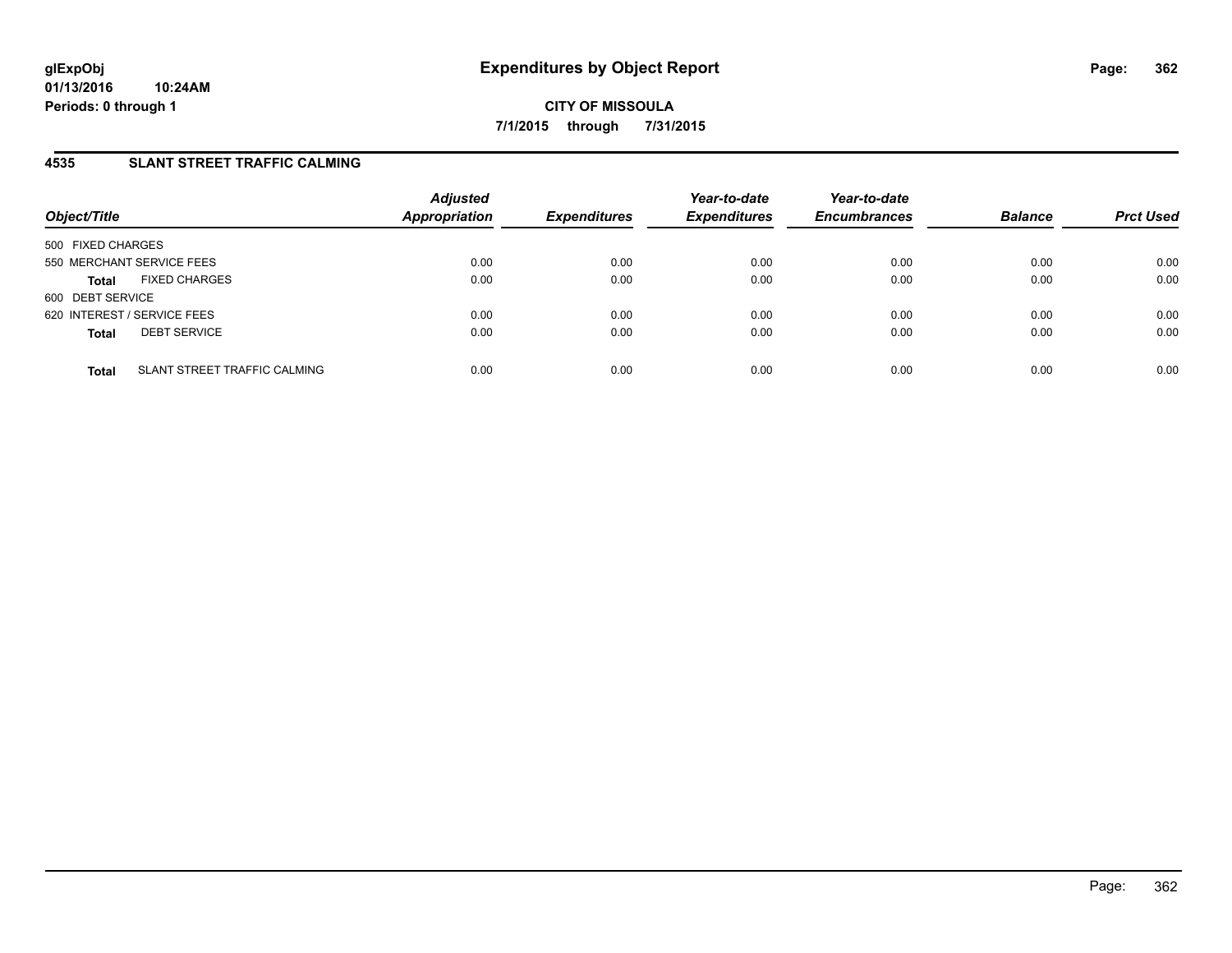#### **4536 SID536 LINCOLNWOOD SWR PH2**

| Object/Title              |                      | <b>Adjusted</b><br>Appropriation | <b>Expenditures</b> | Year-to-date<br><b>Expenditures</b> | Year-to-date<br><b>Encumbrances</b> | <b>Balance</b> | <b>Prct Used</b> |
|---------------------------|----------------------|----------------------------------|---------------------|-------------------------------------|-------------------------------------|----------------|------------------|
| 500 FIXED CHARGES         |                      |                                  |                     |                                     |                                     |                |                  |
| 550 MERCHANT SERVICE FEES |                      | 0.00                             | 0.00                | 0.00                                | 0.00                                | 0.00           | 0.00             |
| <b>Total</b>              | <b>FIXED CHARGES</b> | 0.00                             | 0.00                | 0.00                                | 0.00                                | 0.00           | 0.00             |
| Total                     | NON-DEPARTMENTAL     | 0.00                             | 0.00                | 0.00                                | 0.00                                | 0.00           | 0.00             |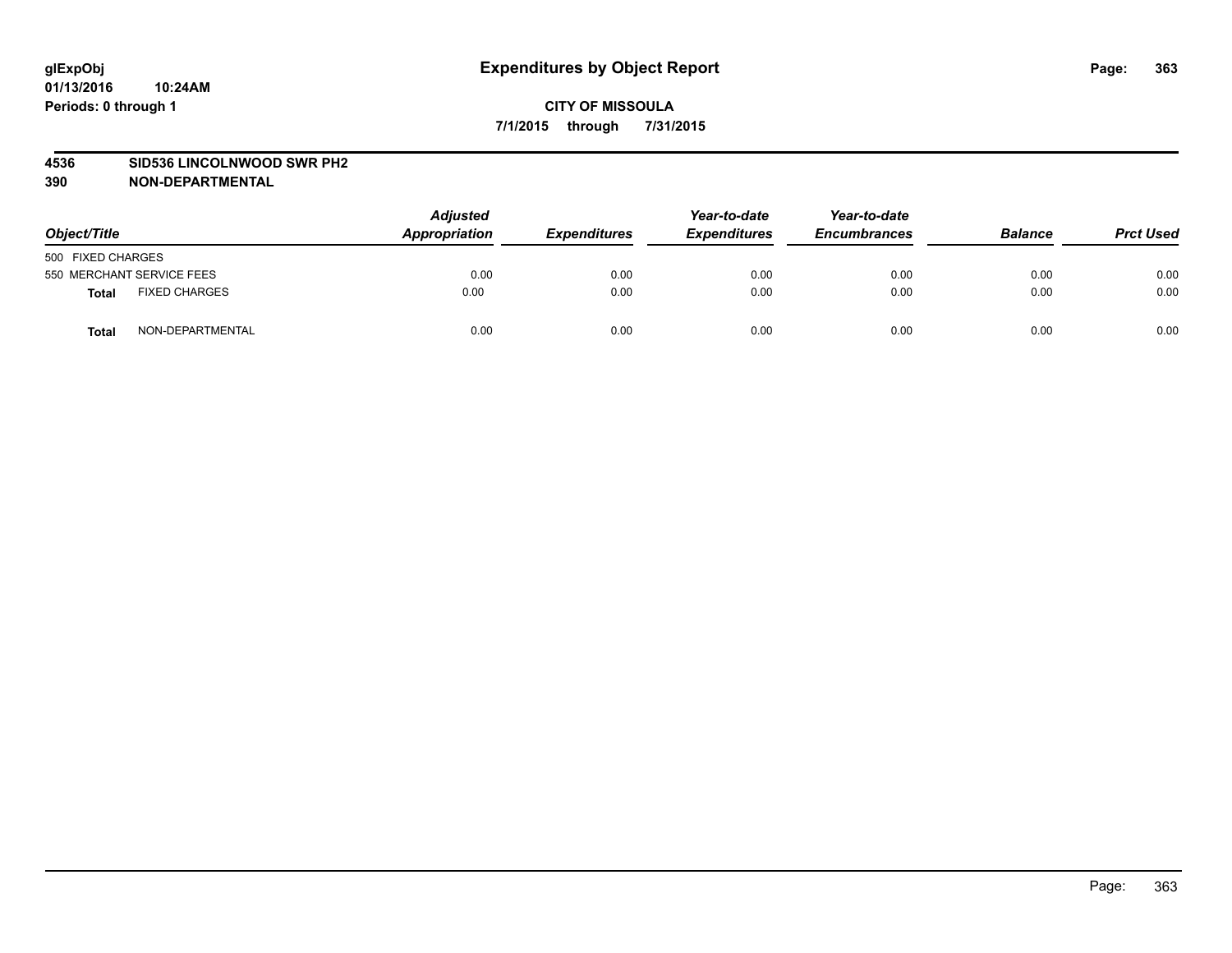#### **4536 SID536 LINCOLNWOOD SWR PH2**

| Object/Title                         | <b>Adjusted</b><br>Appropriation | <i><b>Expenditures</b></i> | Year-to-date<br><b>Expenditures</b> | Year-to-date<br><b>Encumbrances</b> | <b>Balance</b> | <b>Prct Used</b> |
|--------------------------------------|----------------------------------|----------------------------|-------------------------------------|-------------------------------------|----------------|------------------|
| 500 FIXED CHARGES                    |                                  |                            |                                     |                                     |                |                  |
| 550 MERCHANT SERVICE FEES            | 0.00                             | 0.00                       | 0.00                                | 0.00                                | 0.00           | 0.00             |
| <b>FIXED CHARGES</b><br><b>Total</b> | 0.00                             | 0.00                       | 0.00                                | 0.00                                | 0.00           | 0.00             |
| SID536 LINCOLNWOOD SWR PH2<br>Total  | 0.00                             | 0.00                       | 0.00                                | 0.00                                | 0.00           | 0.00             |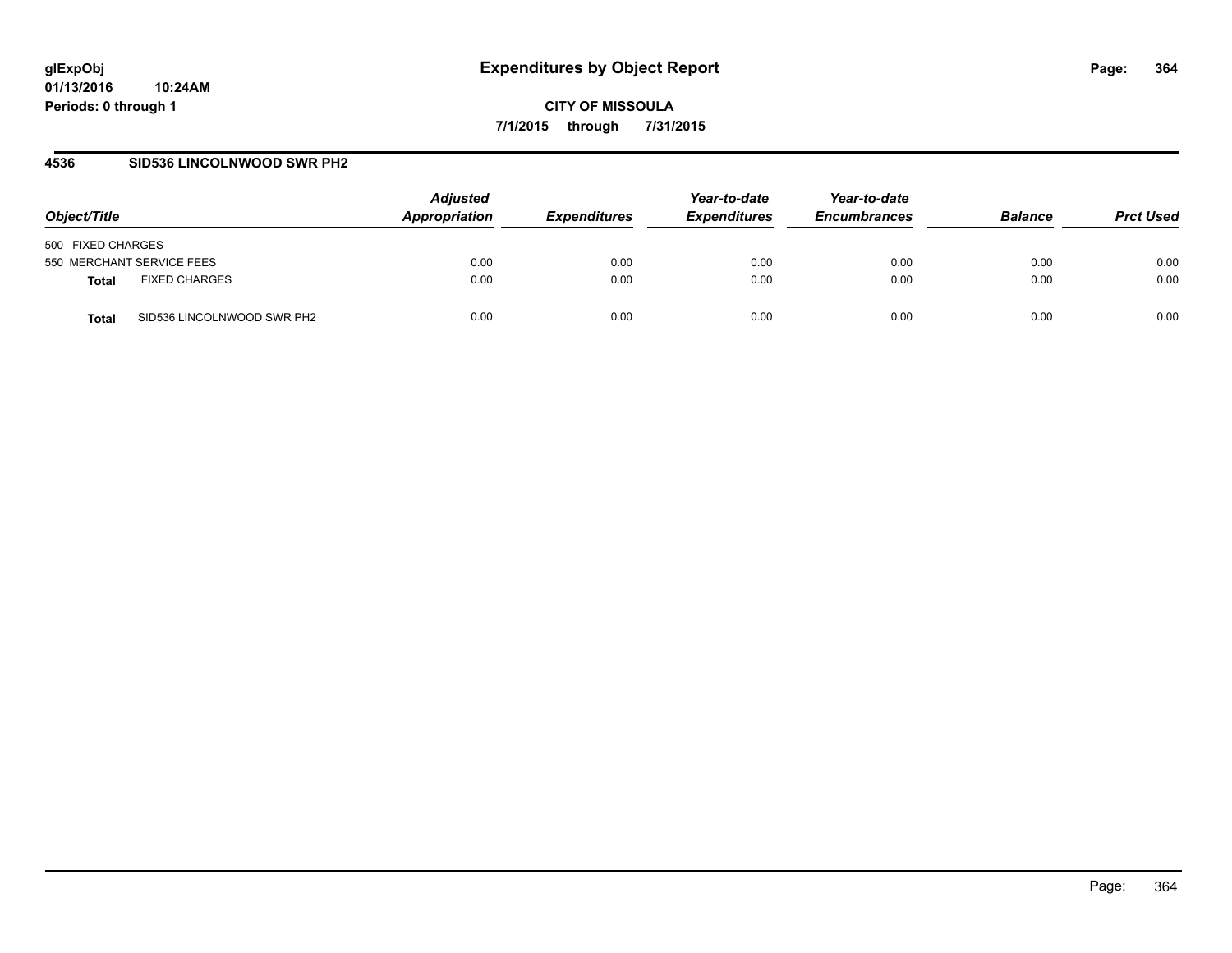#### **4539 SID 539 4th STREET**

**000 \*\*\* Title Not Found \*\*\***

| Object/Title                            | <b>Adjusted</b><br><b>Appropriation</b> | <b>Expenditures</b> | Year-to-date<br><b>Expenditures</b> | Year-to-date<br><b>Encumbrances</b> | <b>Balance</b> | <b>Prct Used</b> |
|-----------------------------------------|-----------------------------------------|---------------------|-------------------------------------|-------------------------------------|----------------|------------------|
| 500 FIXED CHARGES                       |                                         |                     |                                     |                                     |                |                  |
| 550 MERCHANT SERVICE FEES               | 0.00                                    | 0.00                | 0.00                                | 0.00                                | 0.00           | 0.00             |
| <b>FIXED CHARGES</b><br><b>Total</b>    | 0.00                                    | 0.00                | 0.00                                | 0.00                                | 0.00           | 0.00             |
| 600 DEBT SERVICE                        |                                         |                     |                                     |                                     |                |                  |
| 620 INTEREST / SERVICE FEES             | 0.00                                    | 0.00                | 0.00                                | 0.00                                | 0.00           | 0.00             |
| <b>DEBT SERVICE</b><br><b>Total</b>     | 0.00                                    | 0.00                | 0.00                                | 0.00                                | 0.00           | 0.00             |
| *** Title Not Found ***<br><b>Total</b> | 0.00                                    | 0.00                | 0.00                                | 0.00                                | 0.00           | 0.00             |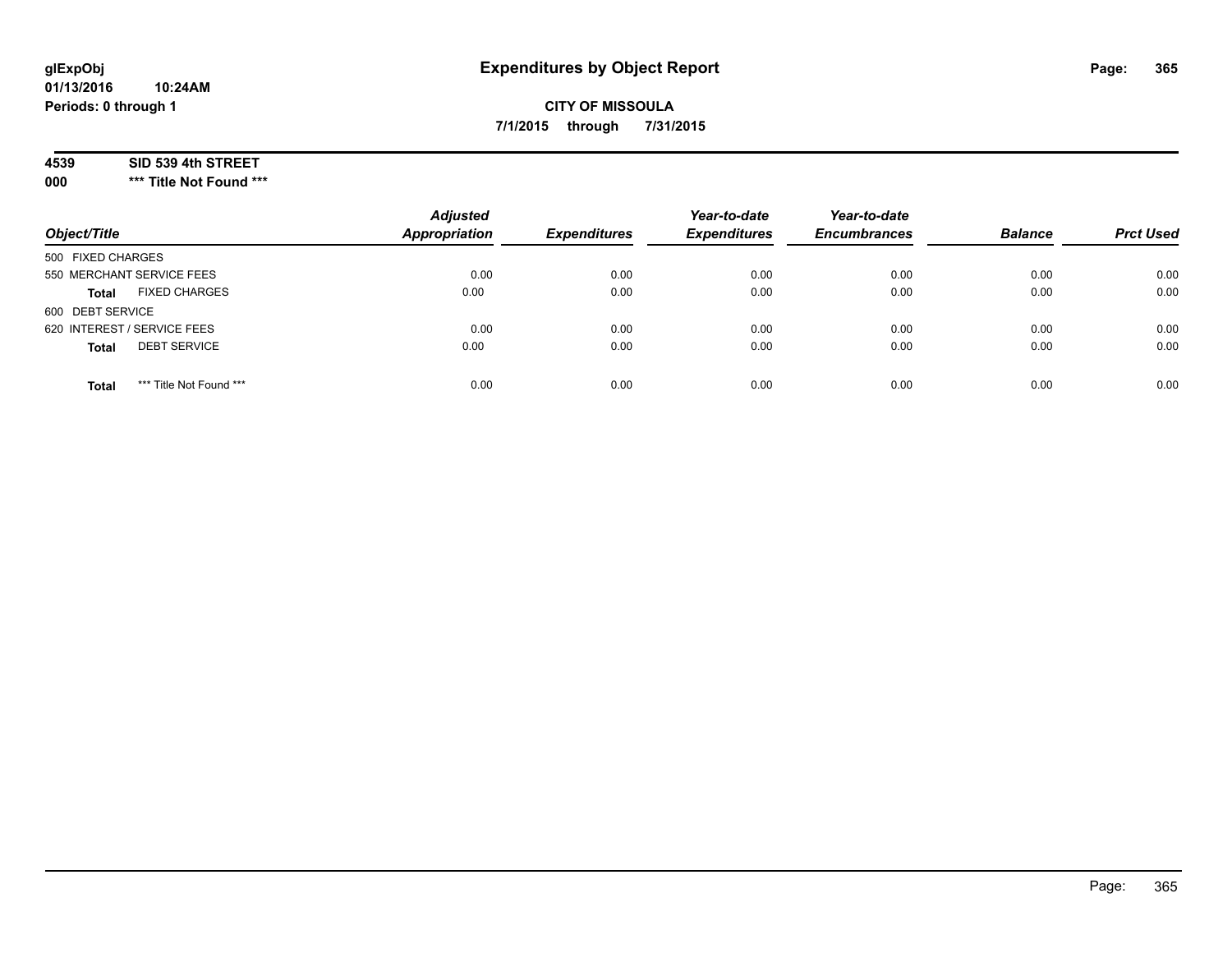#### **4539 SID 539 4th STREET**

| Object/Title                         | <b>Adjusted</b><br><b>Appropriation</b> | <b>Expenditures</b> | Year-to-date<br><b>Expenditures</b> | Year-to-date<br><b>Encumbrances</b> | <b>Balance</b> | <b>Prct Used</b> |
|--------------------------------------|-----------------------------------------|---------------------|-------------------------------------|-------------------------------------|----------------|------------------|
| 500 FIXED CHARGES                    |                                         |                     |                                     |                                     |                |                  |
| 550 MERCHANT SERVICE FEES            | 0.00                                    | 0.00                | 0.00                                | 0.00                                | 0.00           | 0.00             |
| <b>FIXED CHARGES</b><br><b>Total</b> | 0.00                                    | 0.00                | 0.00                                | 0.00                                | 0.00           | 0.00             |
| 600 DEBT SERVICE                     |                                         |                     |                                     |                                     |                |                  |
| 620 INTEREST / SERVICE FEES          | 0.00                                    | 0.00                | 0.00                                | 0.00                                | 0.00           | 0.00             |
| <b>DEBT SERVICE</b><br><b>Total</b>  | 0.00                                    | 0.00                | 0.00                                | 0.00                                | 0.00           | 0.00             |
| SID 539 4th STREET<br><b>Total</b>   | 0.00                                    | 0.00                | 0.00                                | 0.00                                | 0.00           | 0.00             |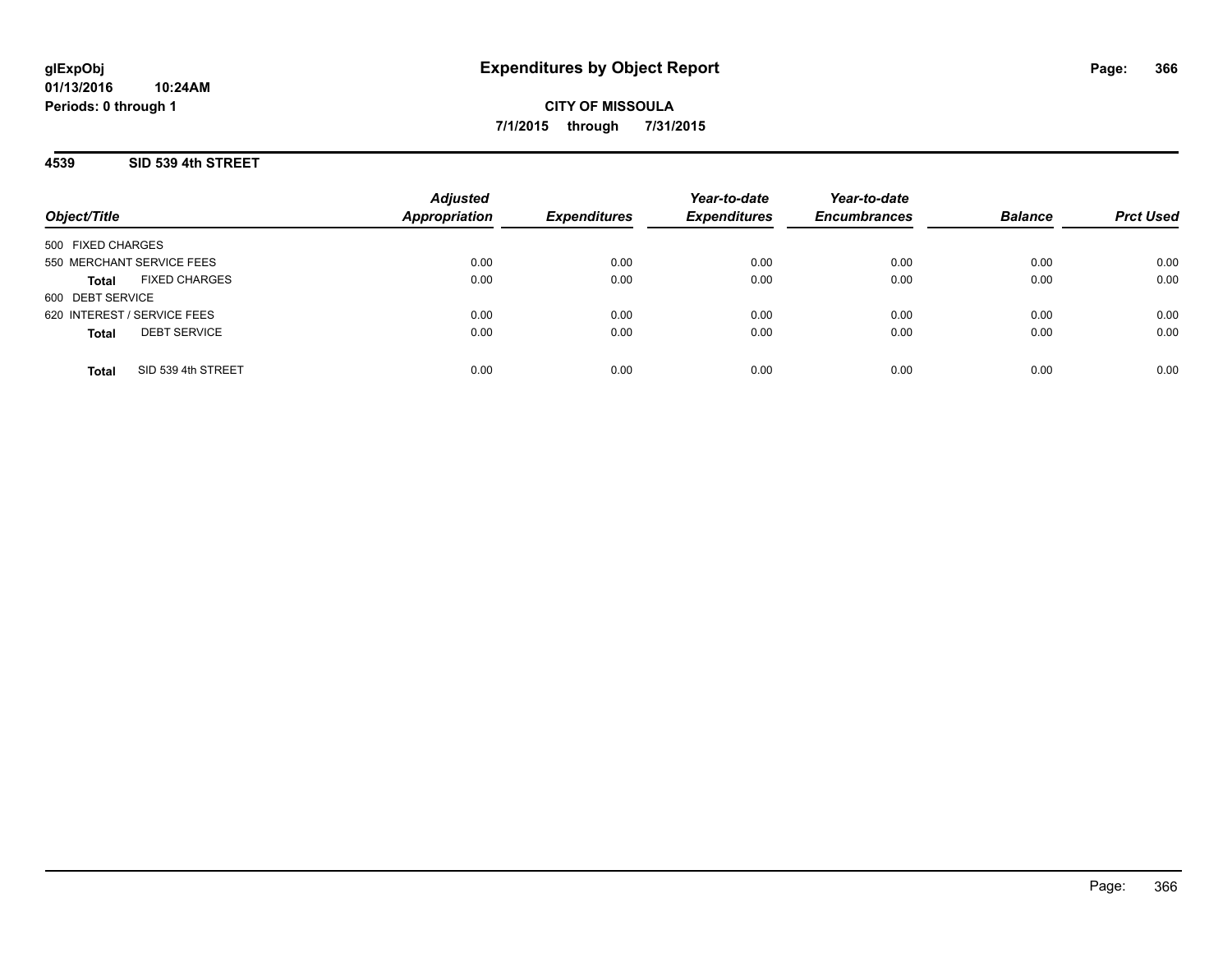#### **4540 SID 540 ENGLAND BLVD**

| Object/Title                         | <b>Adjusted</b><br>Appropriation | <b>Expenditures</b> | Year-to-date<br><b>Expenditures</b> | Year-to-date<br><b>Encumbrances</b> | <b>Balance</b> | <b>Prct Used</b> |
|--------------------------------------|----------------------------------|---------------------|-------------------------------------|-------------------------------------|----------------|------------------|
| 500 FIXED CHARGES                    |                                  |                     |                                     |                                     |                |                  |
| 550 MERCHANT SERVICE FEES            | 0.00                             | 0.00                | 0.00                                | 0.00                                | 0.00           | 0.00             |
| <b>FIXED CHARGES</b><br><b>Total</b> | 0.00                             | 0.00                | 0.00                                | 0.00                                | 0.00           | 0.00             |
| 800 OTHER OBJECTS                    |                                  |                     |                                     |                                     |                |                  |
| 820 TRANSFERS TO OTHER FUNDS         | 0.00                             | 0.00                | 0.00                                | 0.00                                | 0.00           | 0.00             |
| OTHER OBJECTS<br><b>Total</b>        | 0.00                             | 0.00                | 0.00                                | 0.00                                | 0.00           | 0.00             |
| NON-DEPARTMENTAL<br><b>Total</b>     | 0.00                             | 0.00                | 0.00                                | 0.00                                | 0.00           | 0.00             |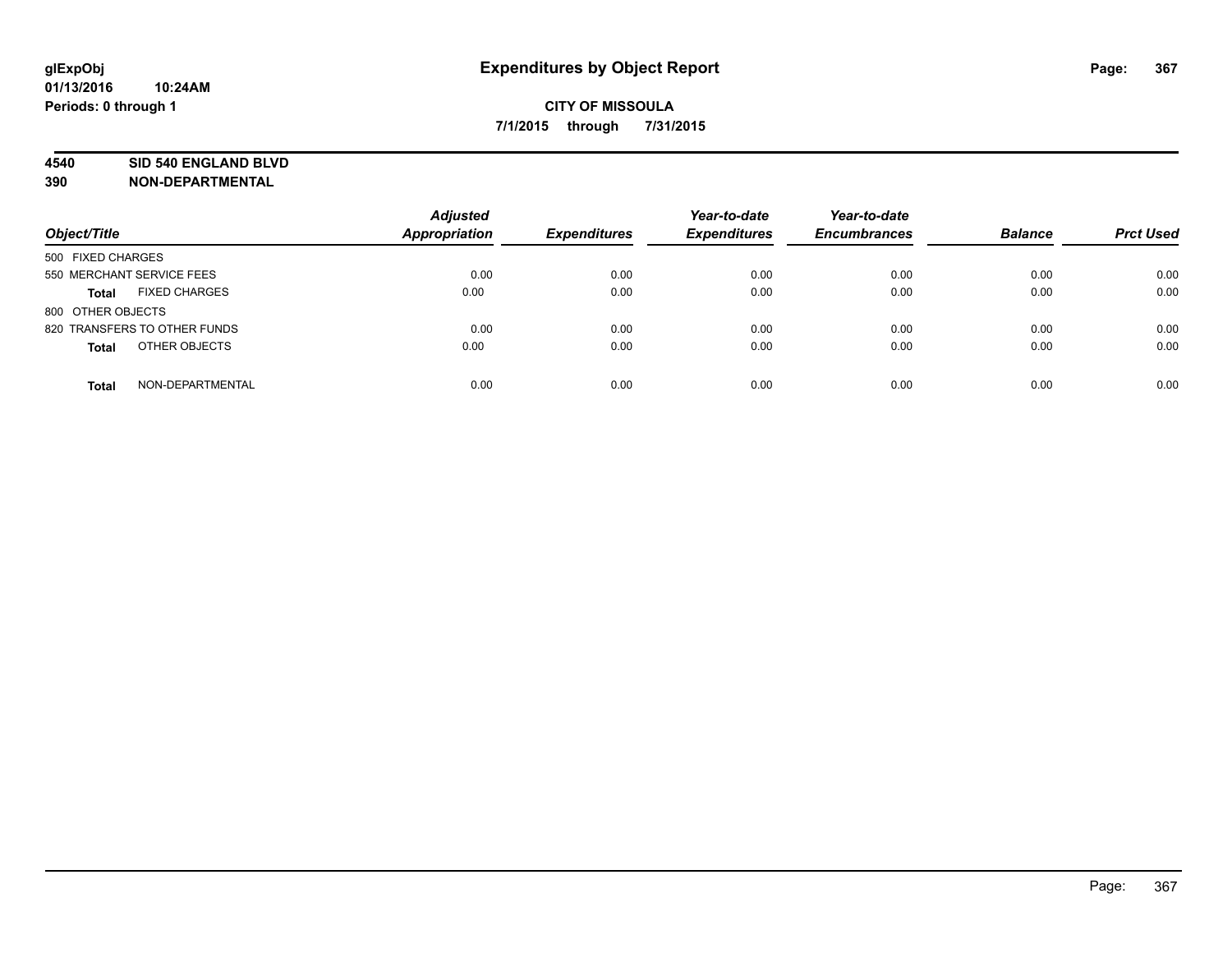## **4540 SID 540 ENGLAND BLVD**

| Object/Title              |                              | <b>Adjusted</b><br><b>Appropriation</b> | <b>Expenditures</b> | Year-to-date<br><b>Expenditures</b> | Year-to-date<br><b>Encumbrances</b> | <b>Balance</b> | <b>Prct Used</b> |
|---------------------------|------------------------------|-----------------------------------------|---------------------|-------------------------------------|-------------------------------------|----------------|------------------|
| 500 FIXED CHARGES         |                              |                                         |                     |                                     |                                     |                |                  |
| 550 MERCHANT SERVICE FEES |                              | 0.00                                    | 0.00                | 0.00                                | 0.00                                | 0.00           | 0.00             |
| Total                     | <b>FIXED CHARGES</b>         | 0.00                                    | 0.00                | 0.00                                | 0.00                                | 0.00           | 0.00             |
| 800 OTHER OBJECTS         |                              |                                         |                     |                                     |                                     |                |                  |
|                           | 820 TRANSFERS TO OTHER FUNDS | 0.00                                    | 0.00                | 0.00                                | 0.00                                | 0.00           | 0.00             |
| <b>Total</b>              | OTHER OBJECTS                | 0.00                                    | 0.00                | 0.00                                | 0.00                                | 0.00           | 0.00             |
| <b>Total</b>              | SID 540 ENGLAND BLVD         | 0.00                                    | 0.00                | 0.00                                | 0.00                                | 0.00           | 0.00             |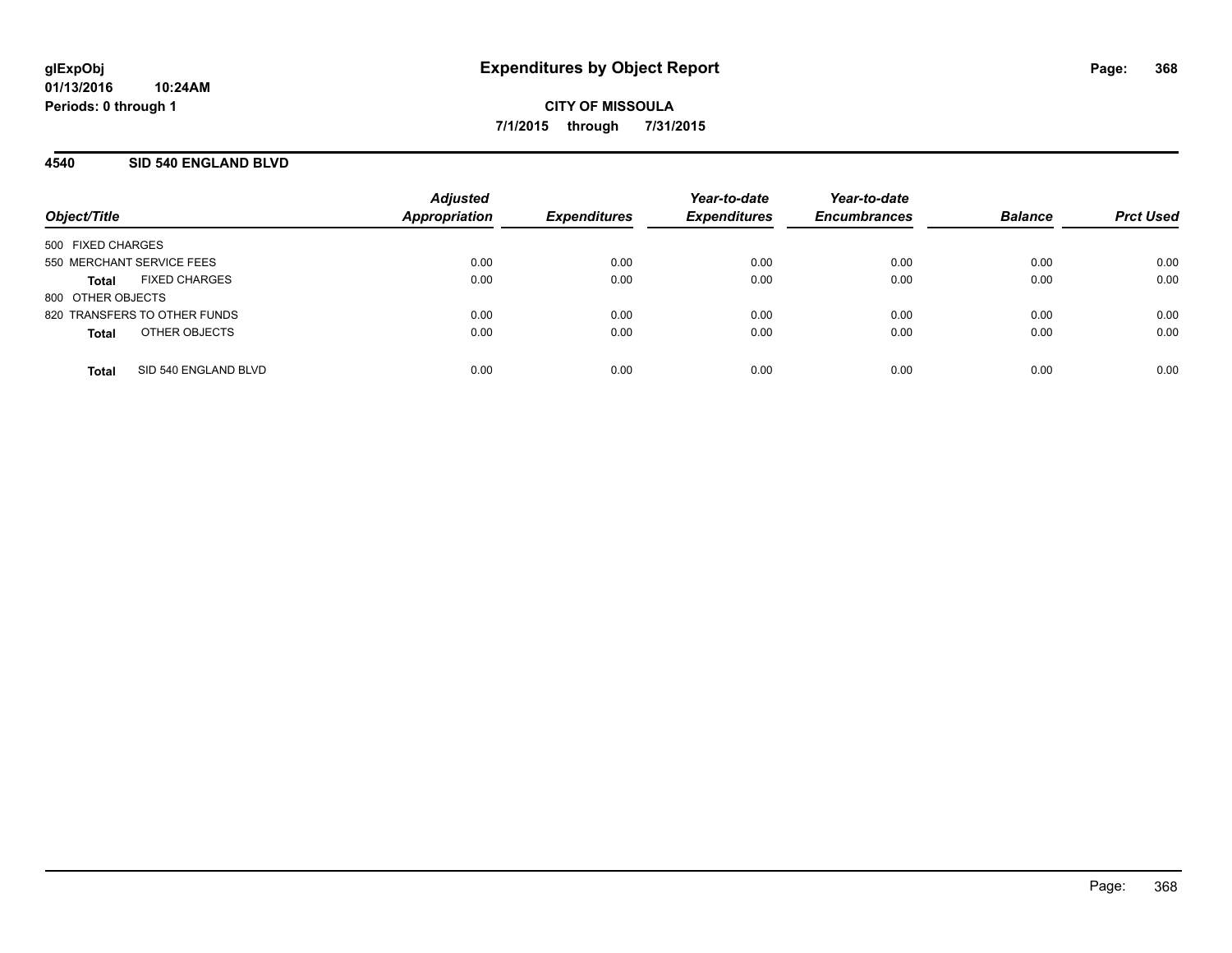#### **4541 SID 541 PINEVIEW PARK**

|                                       | <b>Adjusted</b> |                     | Year-to-date        | Year-to-date        |                |                  |
|---------------------------------------|-----------------|---------------------|---------------------|---------------------|----------------|------------------|
| Object/Title                          | Appropriation   | <b>Expenditures</b> | <b>Expenditures</b> | <b>Encumbrances</b> | <b>Balance</b> | <b>Prct Used</b> |
| 500 FIXED CHARGES                     |                 |                     |                     |                     |                |                  |
| 500 FIXED CHARGES                     | 0.00            | 0.00                | 0.00                | 0.00                | 0.00           | 0.00             |
| 550 MERCHANT SERVICE FEES             | 0.00            | 0.00                | 0.00                | 0.00                | 0.00           | 0.00             |
| <b>FIXED CHARGES</b><br>Total         | 0.00            | 0.00                | 0.00                | 0.00                | 0.00           | 0.00             |
| 900 CAPITAL OUTLAY                    |                 |                     |                     |                     |                |                  |
| 930 IMPROVEMENTS                      | 0.00            | 0.00                | 0.00                | 0.00                | 0.00           | 0.00             |
| <b>CAPITAL OUTLAY</b><br><b>Total</b> | 0.00            | 0.00                | 0.00                | 0.00                | 0.00           | 0.00             |
| NON-DEPARTMENTAL<br><b>Total</b>      | 0.00            | 0.00                | 0.00                | 0.00                | 0.00           | 0.00             |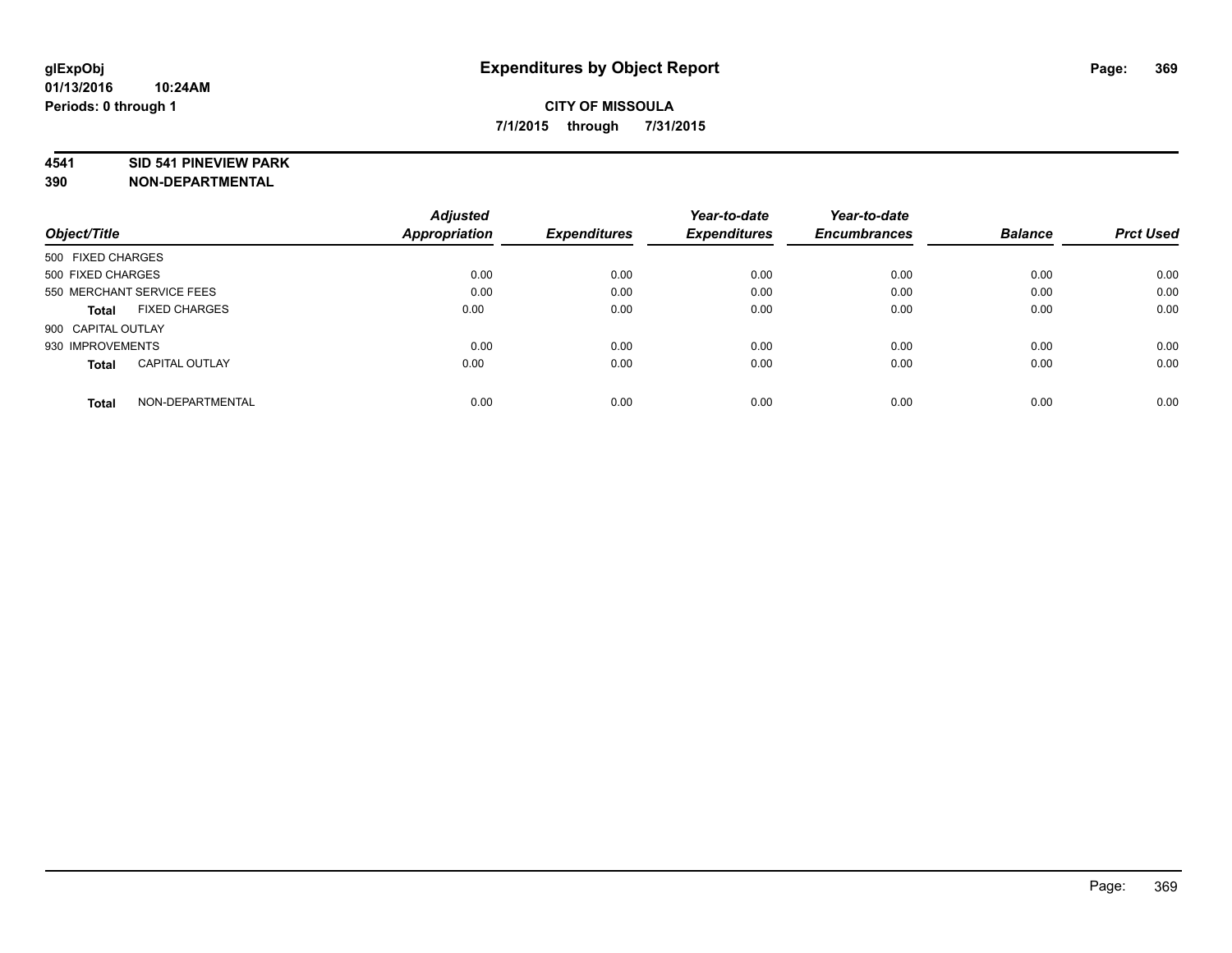#### **4541 SID 541 PINEVIEW PARK**

| Object/Title       |                           | <b>Adjusted</b><br><b>Appropriation</b> | <b>Expenditures</b> | Year-to-date<br><b>Expenditures</b> | Year-to-date<br><b>Encumbrances</b> | <b>Balance</b> | <b>Prct Used</b> |
|--------------------|---------------------------|-----------------------------------------|---------------------|-------------------------------------|-------------------------------------|----------------|------------------|
| 500 FIXED CHARGES  |                           |                                         |                     |                                     |                                     |                |                  |
| 500 FIXED CHARGES  |                           | 0.00                                    | 0.00                | 0.00                                | 0.00                                | 0.00           | 0.00             |
|                    | 550 MERCHANT SERVICE FEES | 0.00                                    | 0.00                | 0.00                                | 0.00                                | 0.00           | 0.00             |
| <b>Total</b>       | <b>FIXED CHARGES</b>      | 0.00                                    | 0.00                | 0.00                                | 0.00                                | 0.00           | 0.00             |
| 900 CAPITAL OUTLAY |                           |                                         |                     |                                     |                                     |                |                  |
| 930 IMPROVEMENTS   |                           | 0.00                                    | 0.00                | 0.00                                | 0.00                                | 0.00           | 0.00             |
| <b>Total</b>       | <b>CAPITAL OUTLAY</b>     | 0.00                                    | 0.00                | 0.00                                | 0.00                                | 0.00           | 0.00             |
| <b>Total</b>       | SID 541 PINEVIEW PARK     | 0.00                                    | 0.00                | 0.00                                | 0.00                                | 0.00           | 0.00             |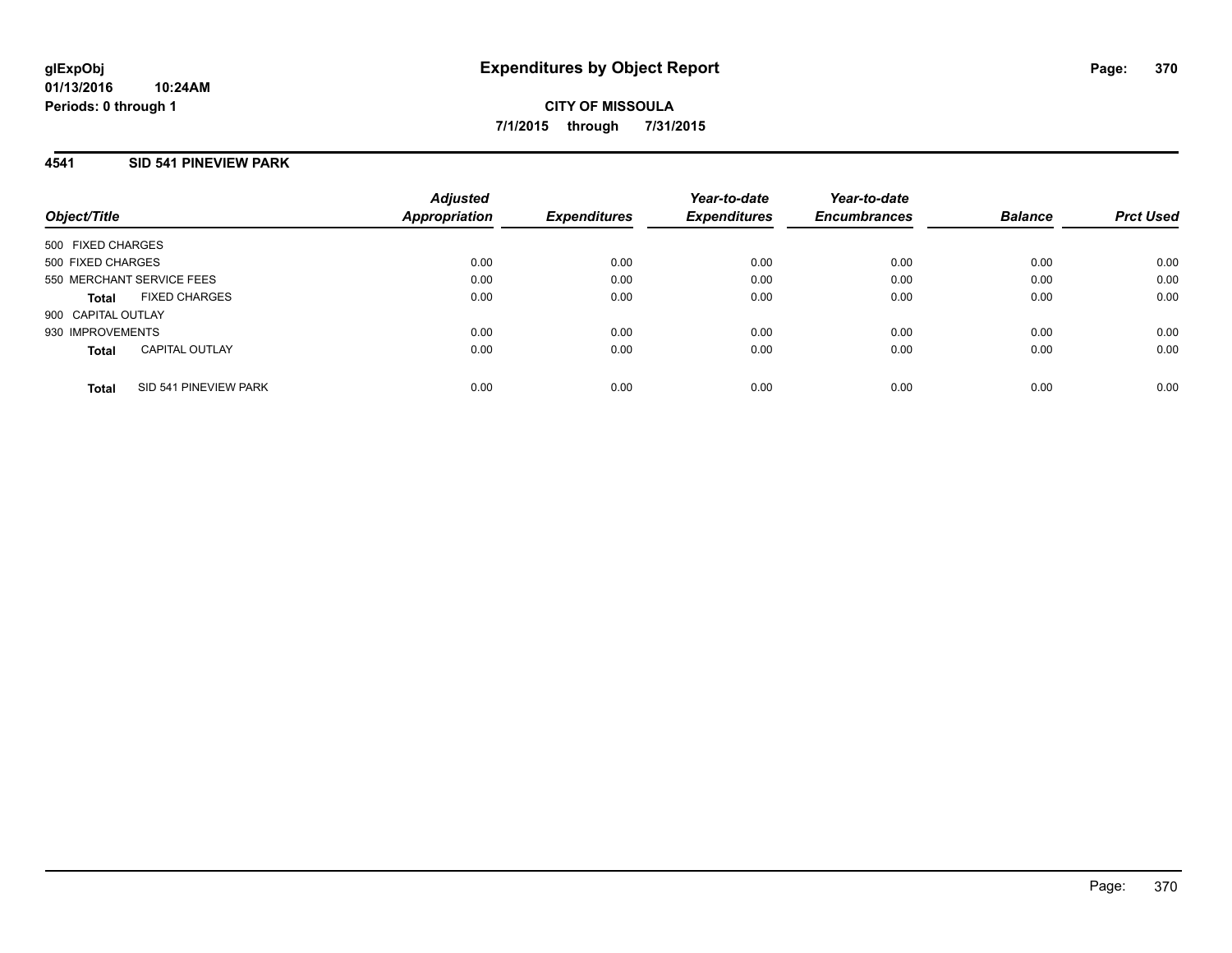#### **4542 SID 542 HILLVIEW WAY**

| Object/Title           |                           | <b>Adjusted</b><br>Appropriation | <b>Expenditures</b> | Year-to-date<br><b>Expenditures</b> | Year-to-date<br><b>Encumbrances</b> | <b>Balance</b> | <b>Prct Used</b> |
|------------------------|---------------------------|----------------------------------|---------------------|-------------------------------------|-------------------------------------|----------------|------------------|
| 300 PURCHASED SERVICES |                           |                                  |                     |                                     |                                     |                |                  |
|                        | 350 PROFESSIONAL SERVICES | 0.00                             | 0.00                | 0.00                                | 0.00                                | 0.00           | 0.00             |
| <b>Total</b>           | PURCHASED SERVICES        | 0.00                             | 0.00                | 0.00                                | 0.00                                | 0.00           | 0.00             |
| 500 FIXED CHARGES      |                           |                                  |                     |                                     |                                     |                |                  |
|                        | 550 MERCHANT SERVICE FEES | 0.00                             | 0.00                | 0.00                                | 0.00                                | 0.00           | 0.00             |
| Total                  | <b>FIXED CHARGES</b>      | 0.00                             | 0.00                | 0.00                                | 0.00                                | 0.00           | 0.00             |
| 900 CAPITAL OUTLAY     |                           |                                  |                     |                                     |                                     |                |                  |
| 930 IMPROVEMENTS       |                           | 0.00                             | 0.00                | 0.00                                | 0.00                                | 0.00           | 0.00             |
| Total                  | <b>CAPITAL OUTLAY</b>     | 0.00                             | 0.00                | 0.00                                | 0.00                                | 0.00           | 0.00             |
| <b>Total</b>           | NON-DEPARTMENTAL          | 0.00                             | 0.00                | 0.00                                | 0.00                                | 0.00           | 0.00             |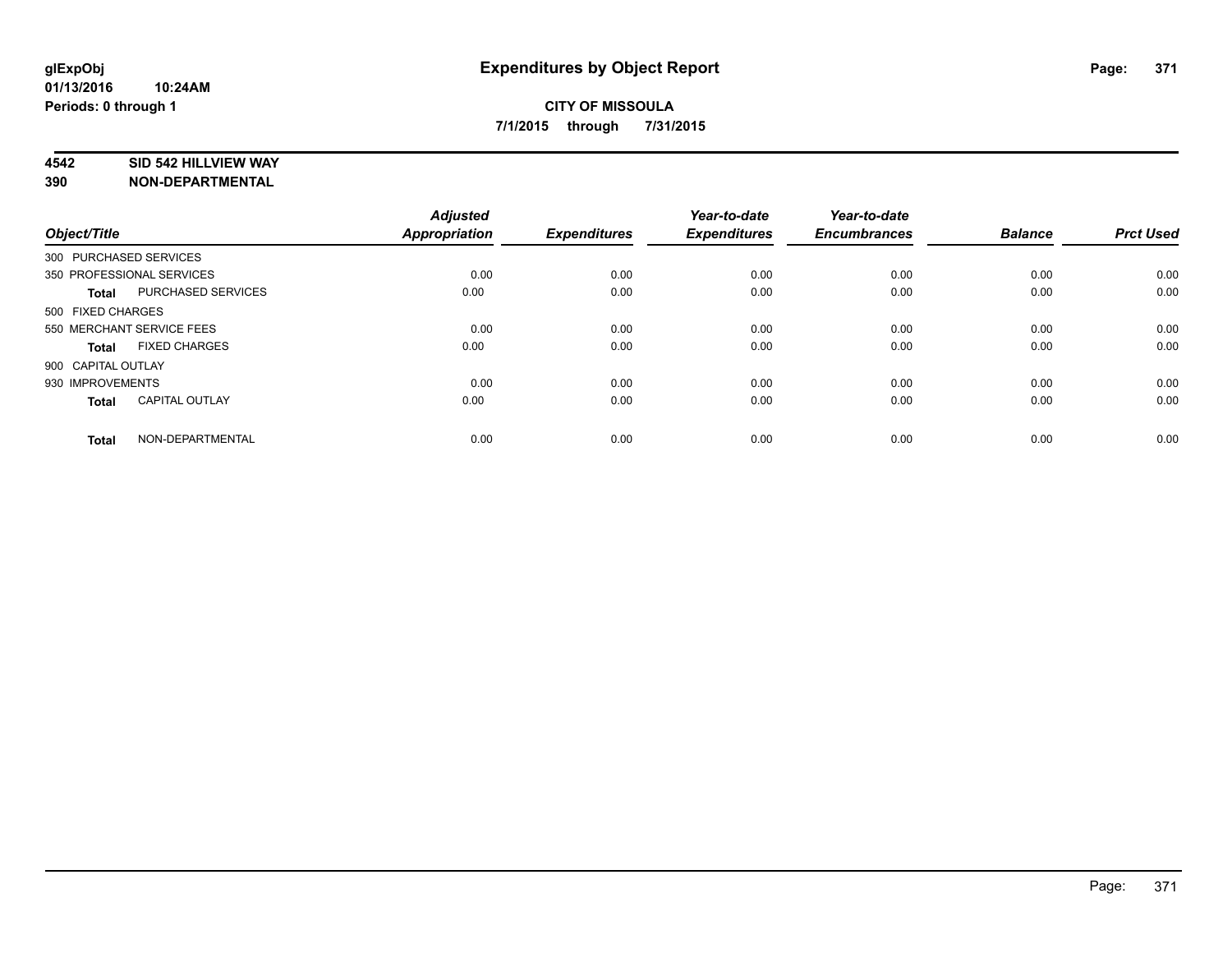## **4542 SID 542 HILLVIEW WAY**

| Object/Title                          | <b>Adjusted</b><br><b>Appropriation</b> | <b>Expenditures</b> | Year-to-date<br><b>Expenditures</b> | Year-to-date<br><b>Encumbrances</b> | <b>Balance</b> | <b>Prct Used</b> |
|---------------------------------------|-----------------------------------------|---------------------|-------------------------------------|-------------------------------------|----------------|------------------|
| 300 PURCHASED SERVICES                |                                         |                     |                                     |                                     |                |                  |
| 350 PROFESSIONAL SERVICES             | 0.00                                    | 0.00                | 0.00                                | 0.00                                | 0.00           | 0.00             |
| PURCHASED SERVICES<br><b>Total</b>    | 0.00                                    | 0.00                | 0.00                                | 0.00                                | 0.00           | 0.00             |
| 500 FIXED CHARGES                     |                                         |                     |                                     |                                     |                |                  |
| 550 MERCHANT SERVICE FEES             | 0.00                                    | 0.00                | 0.00                                | 0.00                                | 0.00           | 0.00             |
| <b>FIXED CHARGES</b><br><b>Total</b>  | 0.00                                    | 0.00                | 0.00                                | 0.00                                | 0.00           | 0.00             |
| 900 CAPITAL OUTLAY                    |                                         |                     |                                     |                                     |                |                  |
| 930 IMPROVEMENTS                      | 0.00                                    | 0.00                | 0.00                                | 0.00                                | 0.00           | 0.00             |
| <b>CAPITAL OUTLAY</b><br><b>Total</b> | 0.00                                    | 0.00                | 0.00                                | 0.00                                | 0.00           | 0.00             |
| SID 542 HILLVIEW WAY<br><b>Total</b>  | 0.00                                    | 0.00                | 0.00                                | 0.00                                | 0.00           | 0.00             |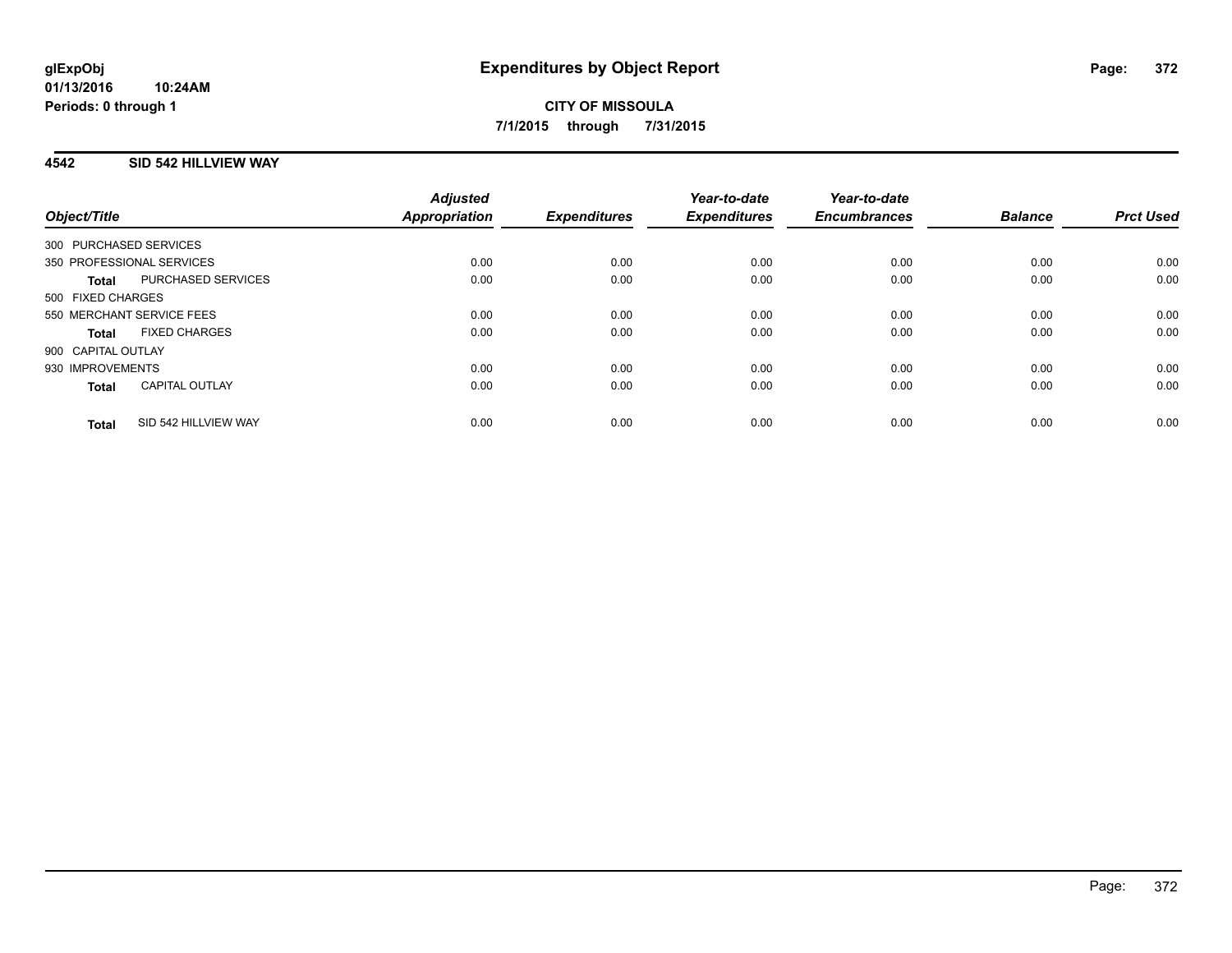## **CITY OF MISSOULA 7/1/2015 through 7/31/2015**

**4543 SID 543 TRAFFIC CALMING**

**000 \*\*\* Title Not Found \*\*\***

| Object/Title                            | <b>Adjusted</b><br><b>Appropriation</b> | <b>Expenditures</b> | Year-to-date<br><b>Expenditures</b> | Year-to-date<br><b>Encumbrances</b> | <b>Balance</b> | <b>Prct Used</b> |
|-----------------------------------------|-----------------------------------------|---------------------|-------------------------------------|-------------------------------------|----------------|------------------|
| 500 FIXED CHARGES                       |                                         |                     |                                     |                                     |                |                  |
| 550 MERCHANT SERVICE FEES               | 0.00                                    | 0.00                | 0.00                                | 0.00                                | 0.00           | 0.00             |
| <b>FIXED CHARGES</b><br><b>Total</b>    | 0.00                                    | 0.00                | 0.00                                | 0.00                                | 0.00           | 0.00             |
| 600 DEBT SERVICE                        |                                         |                     |                                     |                                     |                |                  |
| 620 INTEREST / SERVICE FEES             | 0.00                                    | 0.00                | 0.00                                | 0.00                                | 0.00           | 0.00             |
| <b>DEBT SERVICE</b><br><b>Total</b>     | 0.00                                    | 0.00                | 0.00                                | 0.00                                | 0.00           | 0.00             |
| *** Title Not Found ***<br><b>Total</b> | 0.00                                    | 0.00                | 0.00                                | 0.00                                | 0.00           | 0.00             |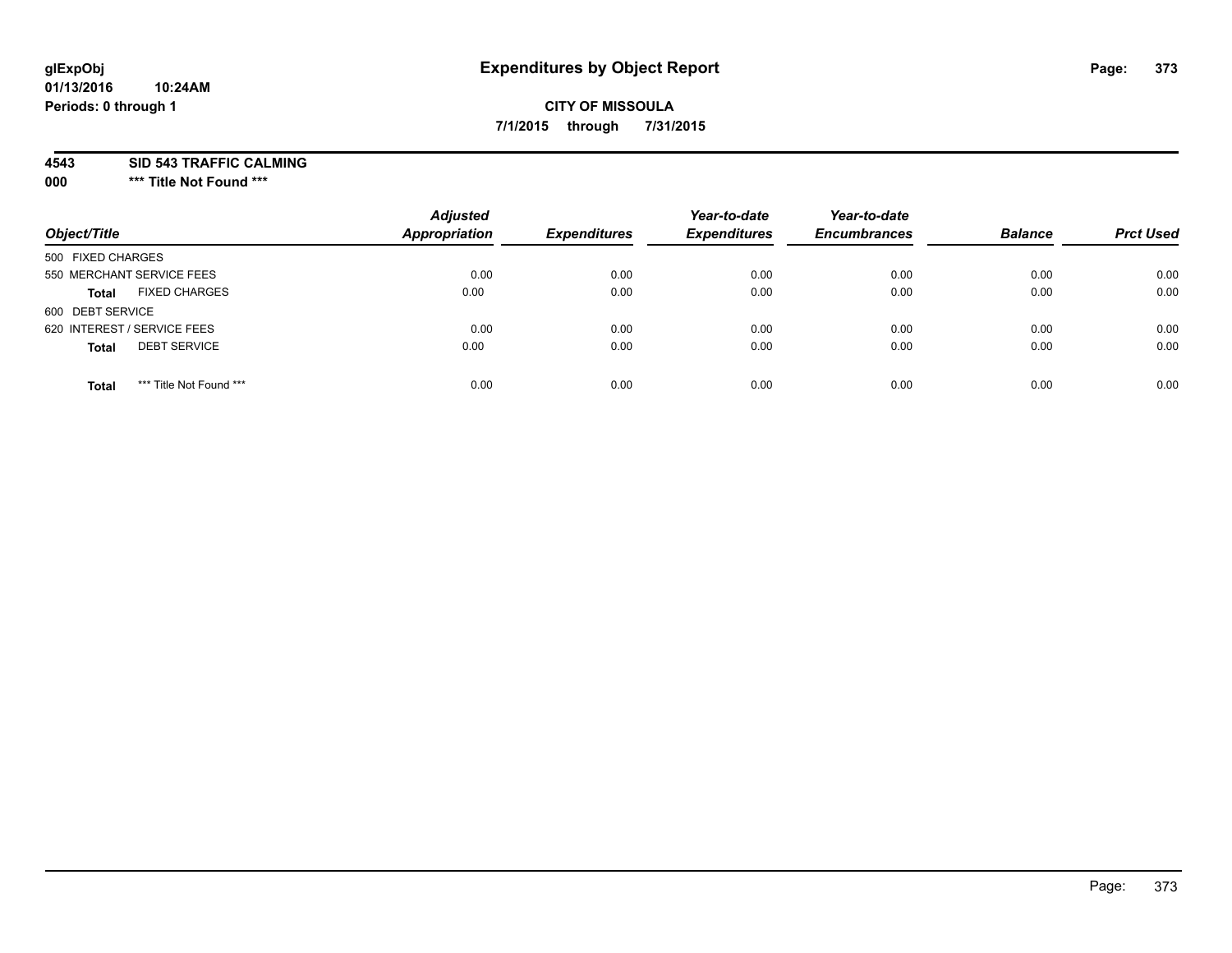**4543 SID 543 TRAFFIC CALMING**

| Object/Title       |                           | <b>Adjusted</b><br>Appropriation | <b>Expenditures</b> | Year-to-date<br><b>Expenditures</b> | Year-to-date<br><b>Encumbrances</b> | <b>Balance</b> | <b>Prct Used</b> |
|--------------------|---------------------------|----------------------------------|---------------------|-------------------------------------|-------------------------------------|----------------|------------------|
|                    | 300 PURCHASED SERVICES    |                                  |                     |                                     |                                     |                |                  |
|                    | 350 PROFESSIONAL SERVICES | 0.00                             | 0.00                | 0.00                                | 0.00                                | 0.00           | 0.00             |
| <b>Total</b>       | PURCHASED SERVICES        | 0.00                             | 0.00                | 0.00                                | 0.00                                | 0.00           | 0.00             |
| 500 FIXED CHARGES  |                           |                                  |                     |                                     |                                     |                |                  |
|                    | 550 MERCHANT SERVICE FEES | 0.00                             | 0.00                | 0.00                                | 0.00                                | 0.00           | 0.00             |
| <b>Total</b>       | <b>FIXED CHARGES</b>      | 0.00                             | 0.00                | 0.00                                | 0.00                                | 0.00           | 0.00             |
| 900 CAPITAL OUTLAY |                           |                                  |                     |                                     |                                     |                |                  |
| 930 IMPROVEMENTS   |                           | 0.00                             | 0.00                | 0.00                                | 0.00                                | 0.00           | 0.00             |
| <b>Total</b>       | <b>CAPITAL OUTLAY</b>     | 0.00                             | 0.00                | 0.00                                | 0.00                                | 0.00           | 0.00             |
| <b>Total</b>       | NON-DEPARTMENTAL          | 0.00                             | 0.00                | 0.00                                | 0.00                                | 0.00           | 0.00             |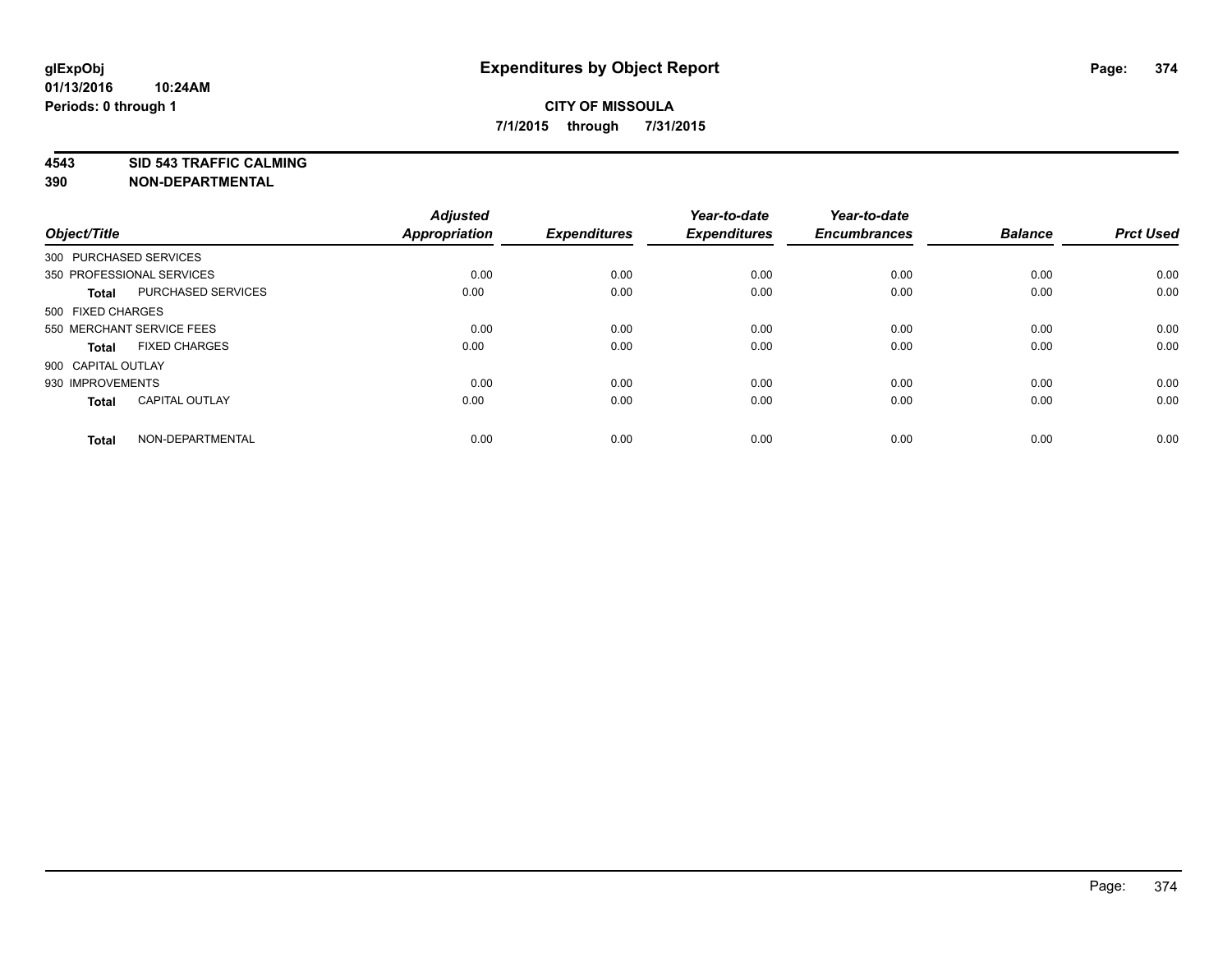### **4543 SID 543 TRAFFIC CALMING**

| Object/Title           |                             | <b>Adjusted</b><br>Appropriation | <b>Expenditures</b> | Year-to-date<br><b>Expenditures</b> | Year-to-date<br><b>Encumbrances</b> | <b>Balance</b> | <b>Prct Used</b> |
|------------------------|-----------------------------|----------------------------------|---------------------|-------------------------------------|-------------------------------------|----------------|------------------|
| 300 PURCHASED SERVICES |                             |                                  |                     |                                     |                                     |                |                  |
|                        | 350 PROFESSIONAL SERVICES   | 0.00                             | 0.00                | 0.00                                | 0.00                                | 0.00           | 0.00             |
| <b>Total</b>           | PURCHASED SERVICES          | 0.00                             | 0.00                | 0.00                                | 0.00                                | 0.00           | 0.00             |
| 500 FIXED CHARGES      |                             |                                  |                     |                                     |                                     |                |                  |
|                        | 550 MERCHANT SERVICE FEES   | 0.00                             | 0.00                | 0.00                                | 0.00                                | 0.00           | 0.00             |
| <b>Total</b>           | <b>FIXED CHARGES</b>        | 0.00                             | 0.00                | 0.00                                | 0.00                                | 0.00           | 0.00             |
| 600 DEBT SERVICE       |                             |                                  |                     |                                     |                                     |                |                  |
|                        | 620 INTEREST / SERVICE FEES | 0.00                             | 0.00                | 0.00                                | 0.00                                | 0.00           | 0.00             |
| Total                  | <b>DEBT SERVICE</b>         | 0.00                             | 0.00                | 0.00                                | 0.00                                | 0.00           | 0.00             |
| 900 CAPITAL OUTLAY     |                             |                                  |                     |                                     |                                     |                |                  |
| 930 IMPROVEMENTS       |                             | 0.00                             | 0.00                | 0.00                                | 0.00                                | 0.00           | 0.00             |
| <b>Total</b>           | <b>CAPITAL OUTLAY</b>       | 0.00                             | 0.00                | 0.00                                | 0.00                                | 0.00           | 0.00             |
| <b>Total</b>           | SID 543 TRAFFIC CALMING     | 0.00                             | 0.00                | 0.00                                | 0.00                                | 0.00           | 0.00             |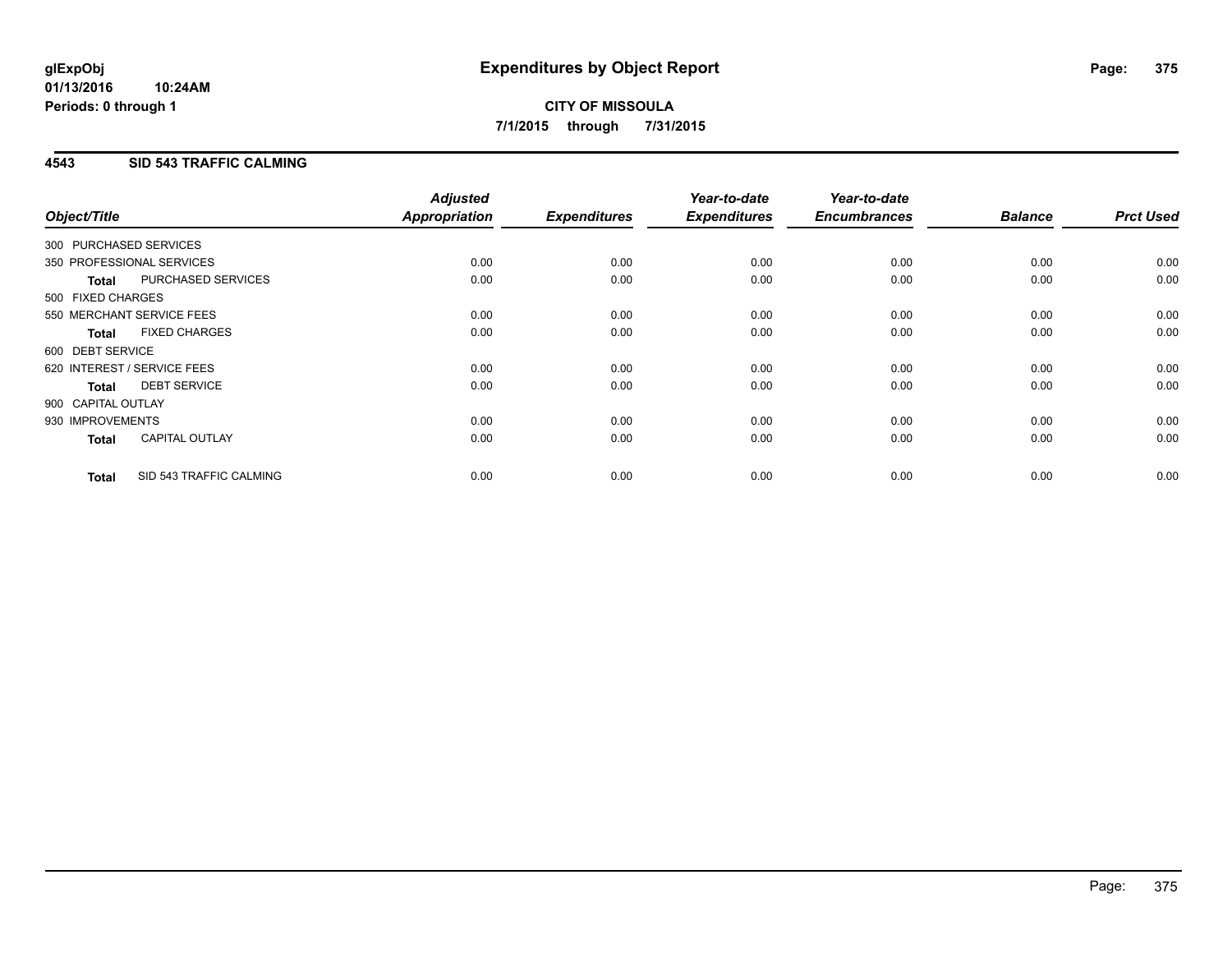#### **4544 MILLER CREEK MITIGATION FUND**

| Object/Title       |                           | <b>Adjusted</b><br>Appropriation | <b>Expenditures</b> | Year-to-date<br><b>Expenditures</b> | Year-to-date<br><b>Encumbrances</b> | <b>Balance</b> | <b>Prct Used</b> |
|--------------------|---------------------------|----------------------------------|---------------------|-------------------------------------|-------------------------------------|----------------|------------------|
| 500 FIXED CHARGES  |                           |                                  |                     |                                     |                                     |                |                  |
|                    | 550 MERCHANT SERVICE FEES | 0.00                             | 0.00                | 0.00                                | 0.00                                | 0.00           | 0.00             |
| <b>Total</b>       | <b>FIXED CHARGES</b>      | 0.00                             | 0.00                | 0.00                                | 0.00                                | 0.00           | 0.00             |
| 900 CAPITAL OUTLAY |                           |                                  |                     |                                     |                                     |                |                  |
| 930 IMPROVEMENTS   |                           | 0.00                             | 0.00                | 0.00                                | 0.00                                | 0.00           | 0.00             |
| <b>Total</b>       | <b>CAPITAL OUTLAY</b>     | 0.00                             | 0.00                | 0.00                                | 0.00                                | 0.00           | 0.00             |
| <b>Total</b>       | NON-DEPARTMENTAL          | 0.00                             | 0.00                | 0.00                                | 0.00                                | 0.00           | 0.00             |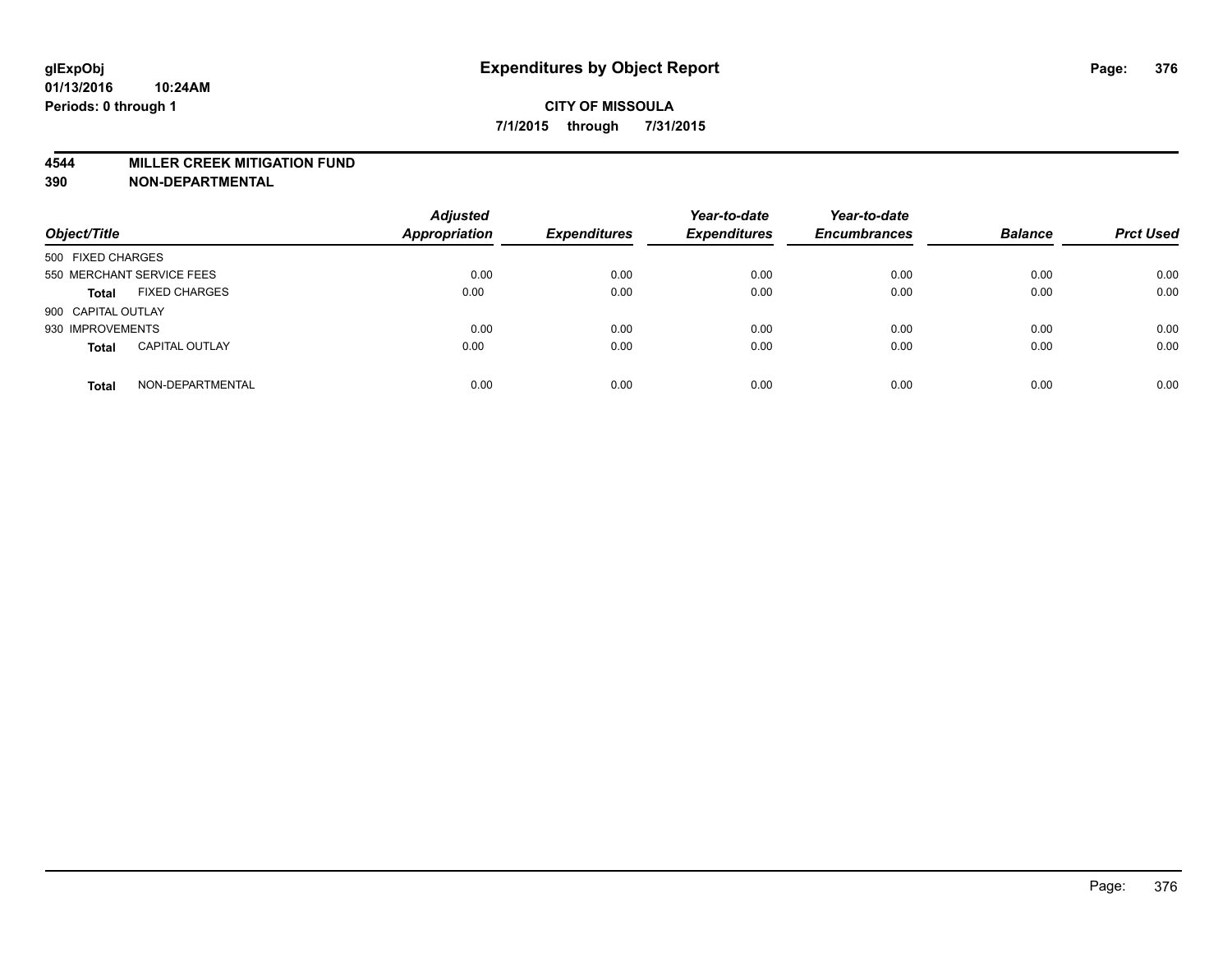### **4544 MILLER CREEK MITIGATION FUND**

| Object/Title       |                              | <b>Adjusted</b><br><b>Appropriation</b> | <b>Expenditures</b> | Year-to-date<br><b>Expenditures</b> | Year-to-date<br><b>Encumbrances</b> | <b>Balance</b> | <b>Prct Used</b> |
|--------------------|------------------------------|-----------------------------------------|---------------------|-------------------------------------|-------------------------------------|----------------|------------------|
| 500 FIXED CHARGES  |                              |                                         |                     |                                     |                                     |                |                  |
|                    | 550 MERCHANT SERVICE FEES    | 0.00                                    | 0.00                | 0.00                                | 0.00                                | 0.00           | 0.00             |
| <b>Total</b>       | <b>FIXED CHARGES</b>         | 0.00                                    | 0.00                | 0.00                                | 0.00                                | 0.00           | 0.00             |
| 900 CAPITAL OUTLAY |                              |                                         |                     |                                     |                                     |                |                  |
| 930 IMPROVEMENTS   |                              | 0.00                                    | 0.00                | 0.00                                | 0.00                                | 0.00           | 0.00             |
| <b>Total</b>       | <b>CAPITAL OUTLAY</b>        | 0.00                                    | 0.00                | 0.00                                | 0.00                                | 0.00           | 0.00             |
| <b>Total</b>       | MILLER CREEK MITIGATION FUND | 0.00                                    | 0.00                | 0.00                                | 0.00                                | 0.00           | 0.00             |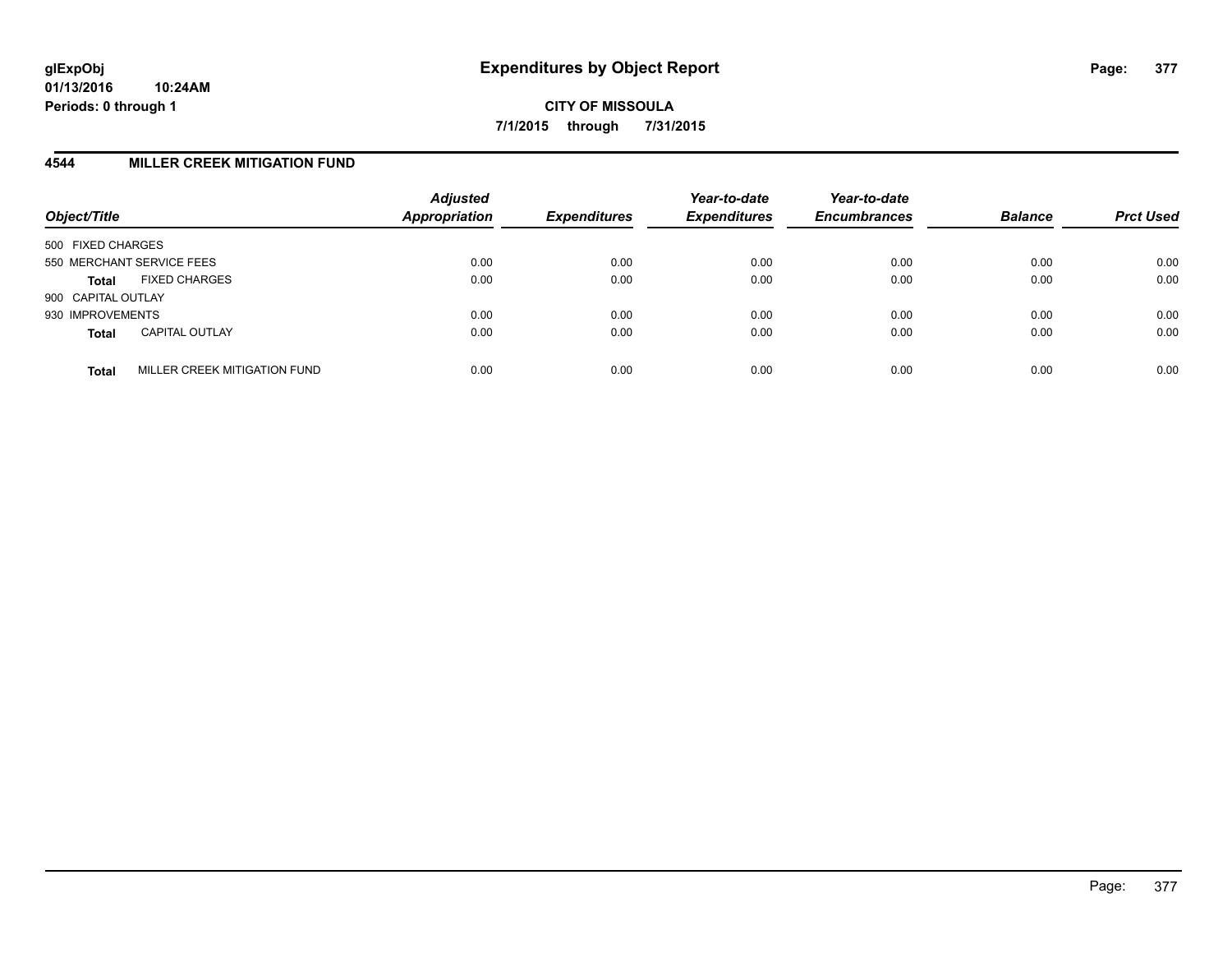#### **4545 MILLER CREEK TWITE CONSTRUCTION**

| Object/Title           |                           | <b>Adjusted</b><br>Appropriation | <b>Expenditures</b> | Year-to-date<br><b>Expenditures</b> | Year-to-date<br><b>Encumbrances</b> | <b>Balance</b> | <b>Prct Used</b> |
|------------------------|---------------------------|----------------------------------|---------------------|-------------------------------------|-------------------------------------|----------------|------------------|
| 300 PURCHASED SERVICES |                           |                                  |                     |                                     |                                     |                |                  |
|                        | 350 PROFESSIONAL SERVICES | 0.00                             | 0.00                | 0.00                                | 0.00                                | 0.00           | 0.00             |
| <b>Total</b>           | PURCHASED SERVICES        | 0.00                             | 0.00                | 0.00                                | 0.00                                | 0.00           | 0.00             |
| 500 FIXED CHARGES      |                           |                                  |                     |                                     |                                     |                |                  |
|                        | 550 MERCHANT SERVICE FEES | 0.00                             | 0.00                | 0.00                                | 0.00                                | 0.00           | 0.00             |
| Total                  | <b>FIXED CHARGES</b>      | 0.00                             | 0.00                | 0.00                                | 0.00                                | 0.00           | 0.00             |
| 900 CAPITAL OUTLAY     |                           |                                  |                     |                                     |                                     |                |                  |
| 930 IMPROVEMENTS       |                           | 0.00                             | 0.00                | 0.00                                | 0.00                                | 0.00           | 0.00             |
| Total                  | <b>CAPITAL OUTLAY</b>     | 0.00                             | 0.00                | 0.00                                | 0.00                                | 0.00           | 0.00             |
| <b>Total</b>           | NON-DEPARTMENTAL          | 0.00                             | 0.00                | 0.00                                | 0.00                                | 0.00           | 0.00             |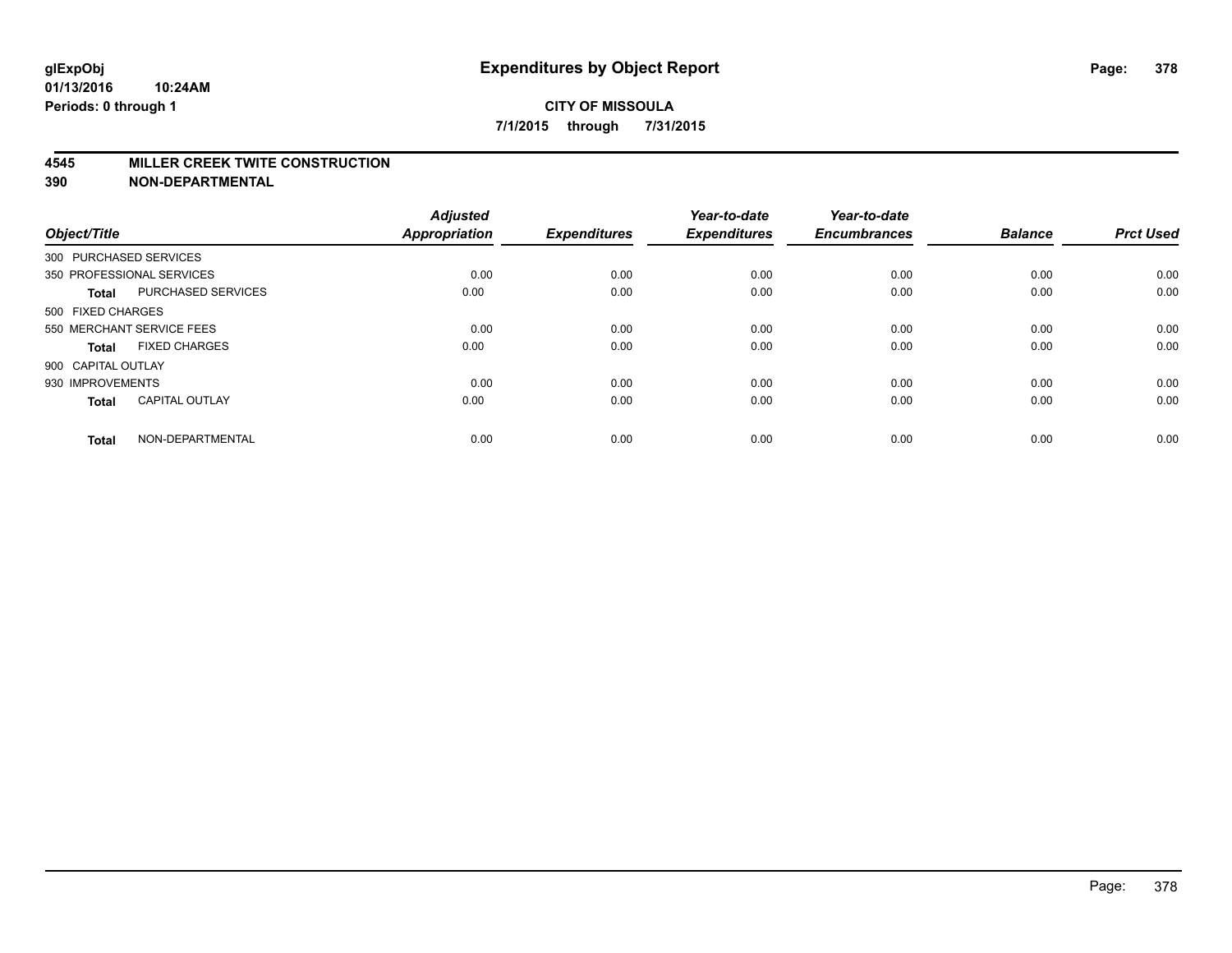# **4545 MILLER CREEK TWITE CONSTRUCTION**

| Object/Title           |                                 | <b>Adjusted</b><br>Appropriation | <b>Expenditures</b> | Year-to-date<br><b>Expenditures</b> | Year-to-date<br><b>Encumbrances</b> | <b>Balance</b> | <b>Prct Used</b> |
|------------------------|---------------------------------|----------------------------------|---------------------|-------------------------------------|-------------------------------------|----------------|------------------|
| 300 PURCHASED SERVICES |                                 |                                  |                     |                                     |                                     |                |                  |
|                        | 350 PROFESSIONAL SERVICES       | 0.00                             | 0.00                | 0.00                                | 0.00                                | 0.00           | 0.00             |
| <b>Total</b>           | PURCHASED SERVICES              | 0.00                             | 0.00                | 0.00                                | 0.00                                | 0.00           | 0.00             |
| 500 FIXED CHARGES      |                                 |                                  |                     |                                     |                                     |                |                  |
|                        | 550 MERCHANT SERVICE FEES       | 0.00                             | 0.00                | 0.00                                | 0.00                                | 0.00           | 0.00             |
| <b>Total</b>           | <b>FIXED CHARGES</b>            | 0.00                             | 0.00                | 0.00                                | 0.00                                | 0.00           | 0.00             |
| 900 CAPITAL OUTLAY     |                                 |                                  |                     |                                     |                                     |                |                  |
| 930 IMPROVEMENTS       |                                 | 0.00                             | 0.00                | 0.00                                | 0.00                                | 0.00           | 0.00             |
| <b>Total</b>           | <b>CAPITAL OUTLAY</b>           | 0.00                             | 0.00                | 0.00                                | 0.00                                | 0.00           | 0.00             |
| <b>Total</b>           | MILLER CREEK TWITE CONSTRUCTION | 0.00                             | 0.00                | 0.00                                | 0.00                                | 0.00           | 0.00             |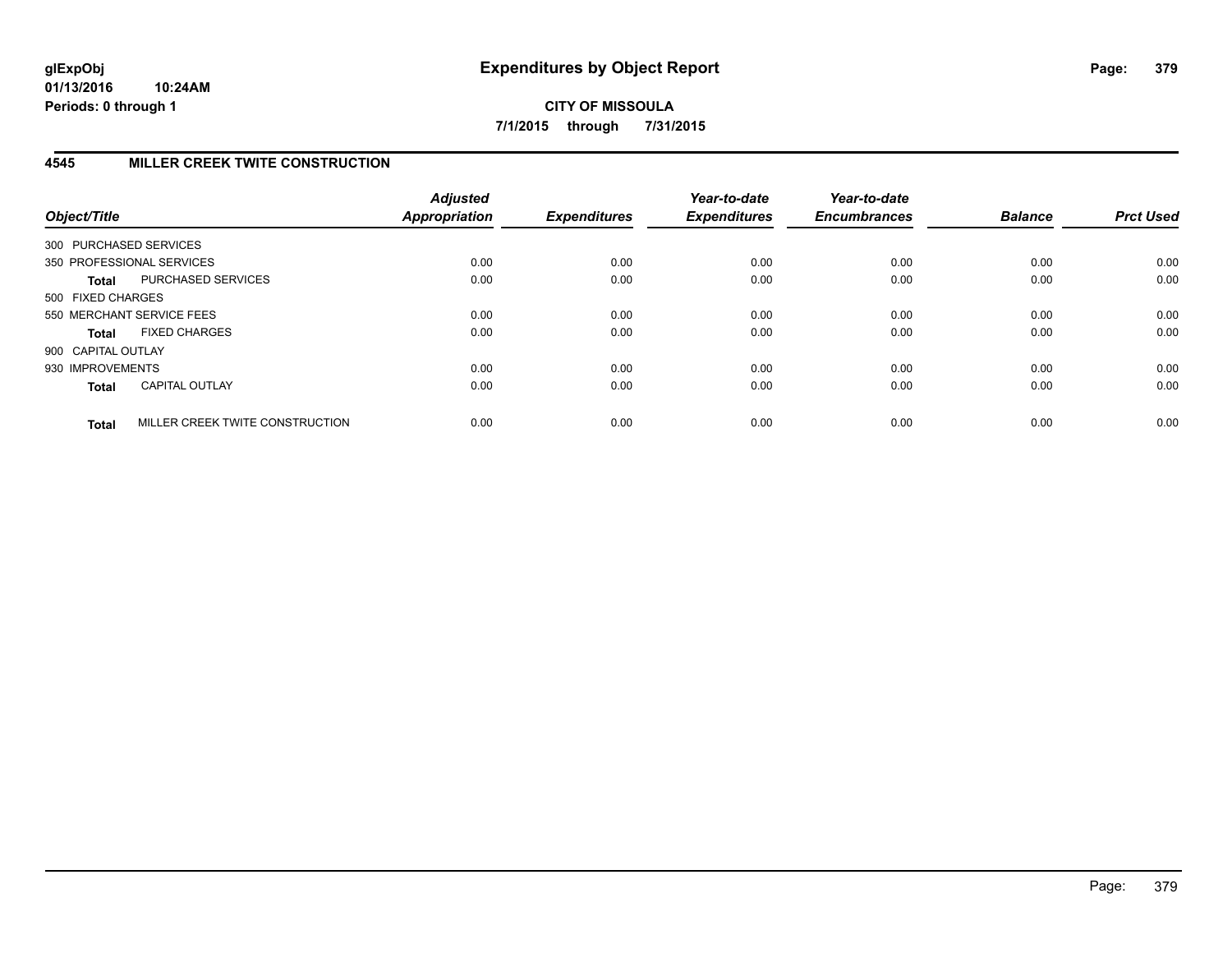#### **4546 MILLER CREEK MALOHNEY CONSTRUCTION**

| Object/Title           |                           | <b>Adjusted</b><br>Appropriation | <b>Expenditures</b> | Year-to-date<br><b>Expenditures</b> | Year-to-date<br><b>Encumbrances</b> | <b>Balance</b> | <b>Prct Used</b> |
|------------------------|---------------------------|----------------------------------|---------------------|-------------------------------------|-------------------------------------|----------------|------------------|
| 300 PURCHASED SERVICES |                           |                                  |                     |                                     |                                     |                |                  |
|                        | 350 PROFESSIONAL SERVICES | 0.00                             | 0.00                | 0.00                                | 0.00                                | 0.00           | 0.00             |
| <b>Total</b>           | PURCHASED SERVICES        | 0.00                             | 0.00                | 0.00                                | 0.00                                | 0.00           | 0.00             |
| 500 FIXED CHARGES      |                           |                                  |                     |                                     |                                     |                |                  |
|                        | 550 MERCHANT SERVICE FEES | 0.00                             | 0.00                | 0.00                                | 0.00                                | 0.00           | 0.00             |
| Total                  | <b>FIXED CHARGES</b>      | 0.00                             | 0.00                | 0.00                                | 0.00                                | 0.00           | 0.00             |
| 900 CAPITAL OUTLAY     |                           |                                  |                     |                                     |                                     |                |                  |
| 930 IMPROVEMENTS       |                           | 0.00                             | 0.00                | 0.00                                | 0.00                                | 0.00           | 0.00             |
| Total                  | <b>CAPITAL OUTLAY</b>     | 0.00                             | 0.00                | 0.00                                | 0.00                                | 0.00           | 0.00             |
| <b>Total</b>           | NON-DEPARTMENTAL          | 0.00                             | 0.00                | 0.00                                | 0.00                                | 0.00           | 0.00             |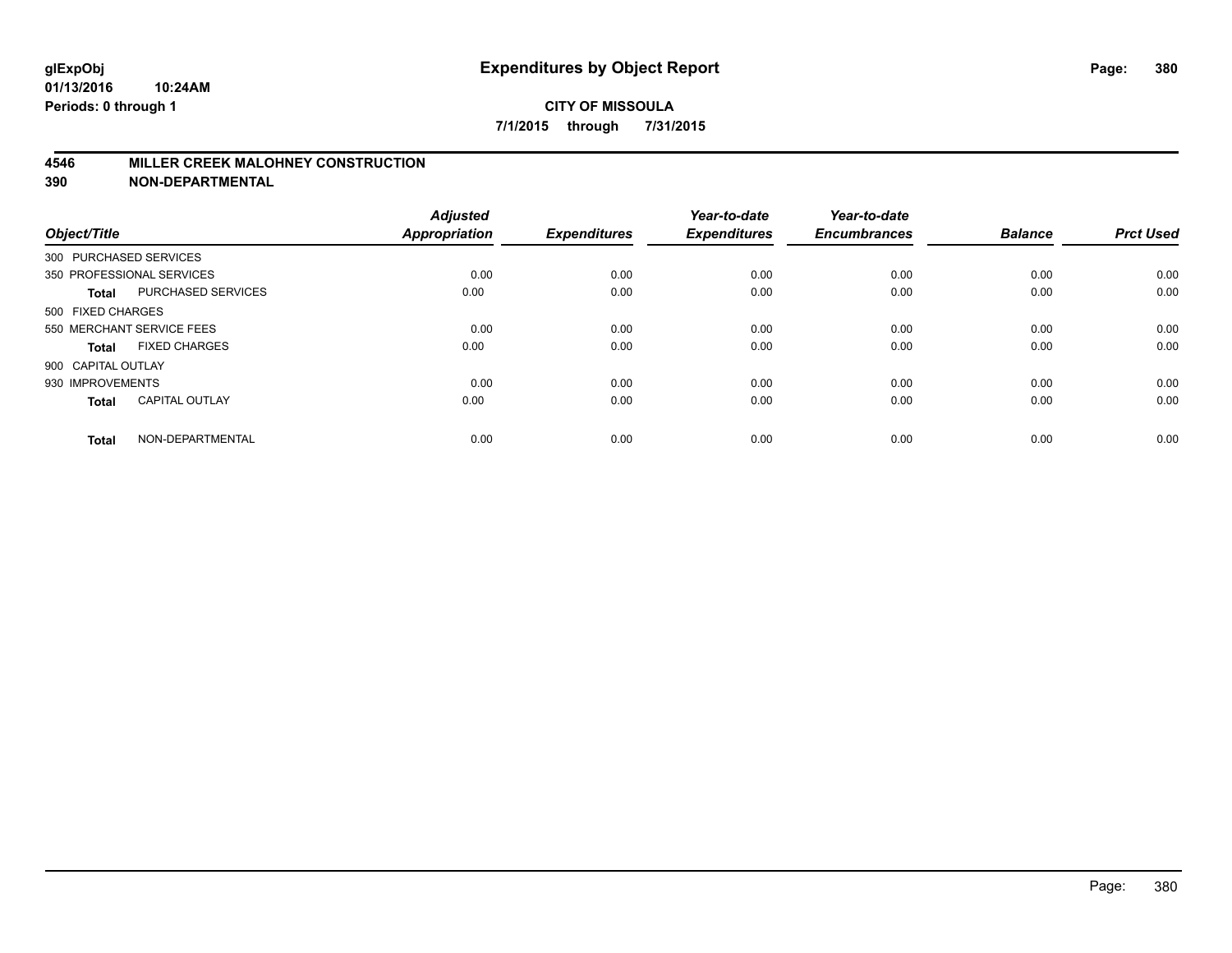**CITY OF MISSOULA 7/1/2015 through 7/31/2015**

## **4546 MILLER CREEK MALOHNEY CONSTRUCTION**

| Object/Title           |                                 | <b>Adjusted</b><br><b>Appropriation</b> | <b>Expenditures</b> | Year-to-date<br><b>Expenditures</b> | Year-to-date<br><b>Encumbrances</b> | <b>Balance</b> | <b>Prct Used</b> |
|------------------------|---------------------------------|-----------------------------------------|---------------------|-------------------------------------|-------------------------------------|----------------|------------------|
| 300 PURCHASED SERVICES |                                 |                                         |                     |                                     |                                     |                |                  |
|                        | 350 PROFESSIONAL SERVICES       | 0.00                                    | 0.00                | 0.00                                | 0.00                                | 0.00           | 0.00             |
| <b>Total</b>           | PURCHASED SERVICES              | 0.00                                    | 0.00                | 0.00                                | 0.00                                | 0.00           | 0.00             |
| 500 FIXED CHARGES      |                                 |                                         |                     |                                     |                                     |                |                  |
|                        | 550 MERCHANT SERVICE FEES       | 0.00                                    | 0.00                | 0.00                                | 0.00                                | 0.00           | 0.00             |
| <b>Total</b>           | <b>FIXED CHARGES</b>            | 0.00                                    | 0.00                | 0.00                                | 0.00                                | 0.00           | 0.00             |
| 900 CAPITAL OUTLAY     |                                 |                                         |                     |                                     |                                     |                |                  |
| 930 IMPROVEMENTS       |                                 | 0.00                                    | 0.00                | 0.00                                | 0.00                                | 0.00           | 0.00             |
| <b>Total</b>           | <b>CAPITAL OUTLAY</b>           | 0.00                                    | 0.00                | 0.00                                | 0.00                                | 0.00           | 0.00             |
| <b>Total</b>           | MILLER CREEK MALOHNEY CONSTRUCT | 0.00                                    | 0.00                | 0.00                                | 0.00                                | 0.00           | 0.00             |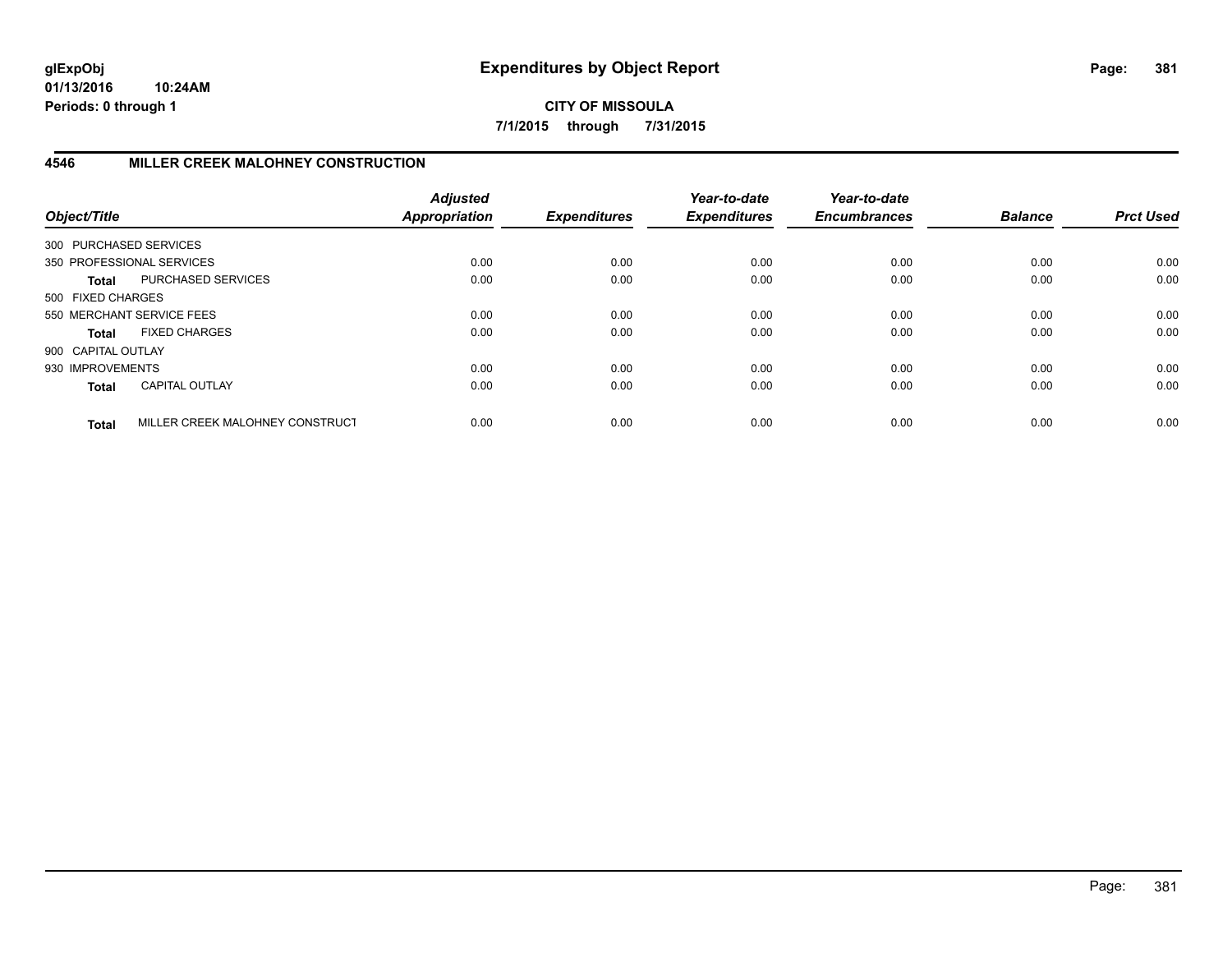#### **4547 MILLER CREEK MCCARTHY CONSTRUCTION**

| Object/Title       |                           | <b>Adjusted</b><br><b>Appropriation</b> | <b>Expenditures</b> | Year-to-date<br><b>Expenditures</b> | Year-to-date<br><b>Encumbrances</b> | <b>Balance</b> | <b>Prct Used</b> |
|--------------------|---------------------------|-----------------------------------------|---------------------|-------------------------------------|-------------------------------------|----------------|------------------|
|                    | 300 PURCHASED SERVICES    |                                         |                     |                                     |                                     |                |                  |
|                    | 350 PROFESSIONAL SERVICES | 0.00                                    | 0.00                | 0.00                                | 0.00                                | 0.00           | 0.00             |
| <b>Total</b>       | <b>PURCHASED SERVICES</b> | 0.00                                    | 0.00                | 0.00                                | 0.00                                | 0.00           | 0.00             |
| 500 FIXED CHARGES  |                           |                                         |                     |                                     |                                     |                |                  |
|                    | 550 MERCHANT SERVICE FEES | 0.00                                    | 0.00                | 0.00                                | 0.00                                | 0.00           | 0.00             |
| Total              | <b>FIXED CHARGES</b>      | 0.00                                    | 0.00                | 0.00                                | 0.00                                | 0.00           | 0.00             |
| 900 CAPITAL OUTLAY |                           |                                         |                     |                                     |                                     |                |                  |
| 930 IMPROVEMENTS   |                           | 0.00                                    | 0.00                | 0.00                                | 0.00                                | 0.00           | 0.00             |
| Total              | <b>CAPITAL OUTLAY</b>     | 0.00                                    | 0.00                | 0.00                                | 0.00                                | 0.00           | 0.00             |
| <b>Total</b>       | NON-DEPARTMENTAL          | 0.00                                    | 0.00                | 0.00                                | 0.00                                | 0.00           | 0.00             |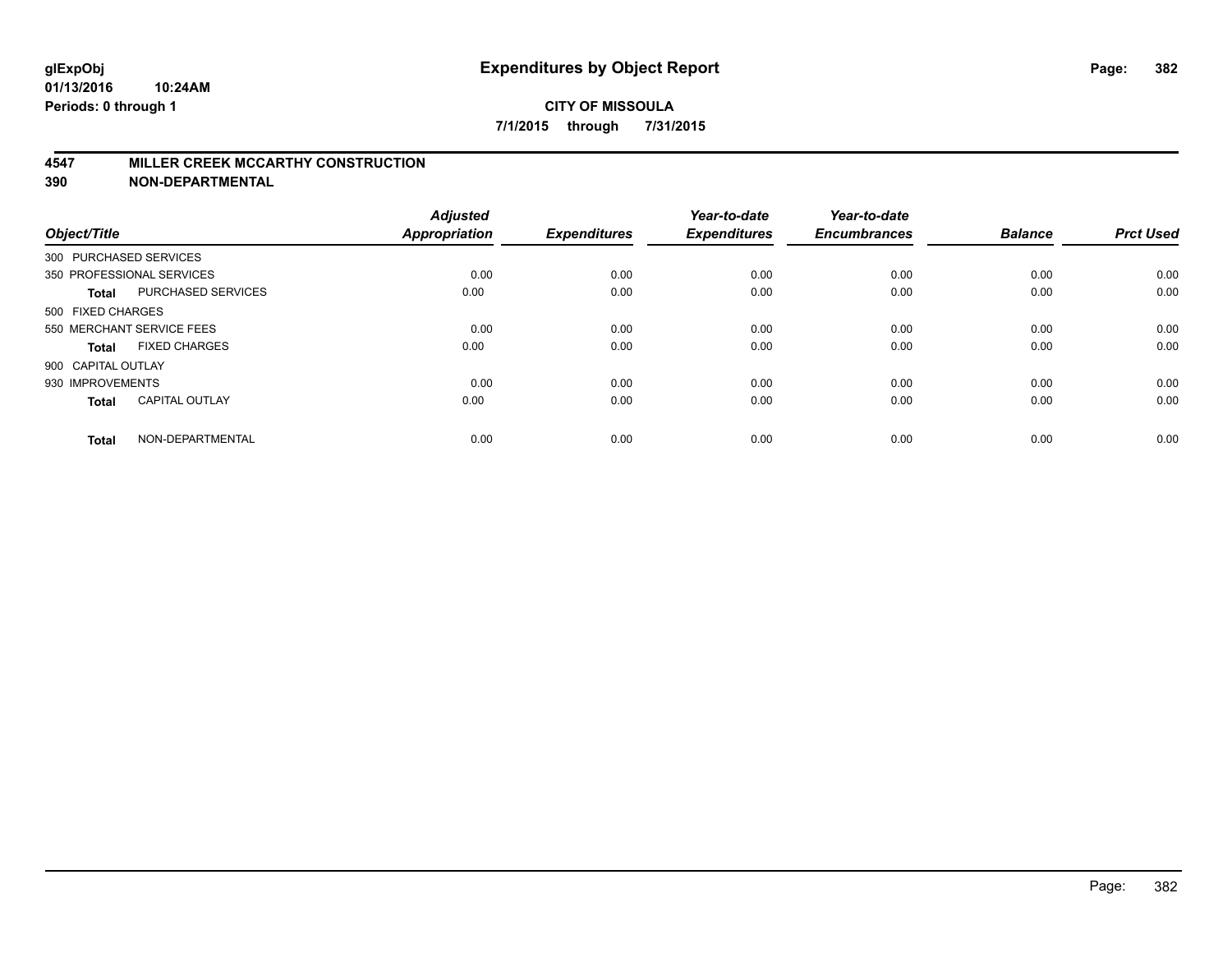**CITY OF MISSOULA 7/1/2015 through 7/31/2015**

## **4547 MILLER CREEK MCCARTHY CONSTRUCTION**

| Object/Title           |                                 | <b>Adjusted</b><br><b>Appropriation</b> | <b>Expenditures</b> | Year-to-date<br><b>Expenditures</b> | Year-to-date<br><b>Encumbrances</b> | <b>Balance</b> | <b>Prct Used</b> |
|------------------------|---------------------------------|-----------------------------------------|---------------------|-------------------------------------|-------------------------------------|----------------|------------------|
| 300 PURCHASED SERVICES |                                 |                                         |                     |                                     |                                     |                |                  |
|                        | 350 PROFESSIONAL SERVICES       | 0.00                                    | 0.00                | 0.00                                | 0.00                                | 0.00           | 0.00             |
| <b>Total</b>           | PURCHASED SERVICES              | 0.00                                    | 0.00                | 0.00                                | 0.00                                | 0.00           | 0.00             |
| 500 FIXED CHARGES      |                                 |                                         |                     |                                     |                                     |                |                  |
|                        | 550 MERCHANT SERVICE FEES       | 0.00                                    | 0.00                | 0.00                                | 0.00                                | 0.00           | 0.00             |
| <b>Total</b>           | <b>FIXED CHARGES</b>            | 0.00                                    | 0.00                | 0.00                                | 0.00                                | 0.00           | 0.00             |
| 900 CAPITAL OUTLAY     |                                 |                                         |                     |                                     |                                     |                |                  |
| 930 IMPROVEMENTS       |                                 | 0.00                                    | 0.00                | 0.00                                | 0.00                                | 0.00           | 0.00             |
| <b>Total</b>           | <b>CAPITAL OUTLAY</b>           | 0.00                                    | 0.00                | 0.00                                | 0.00                                | 0.00           | 0.00             |
| <b>Total</b>           | MILLER CREEK MCCARTHY CONSTRUCT | 0.00                                    | 0.00                | 0.00                                | 0.00                                | 0.00           | 0.00             |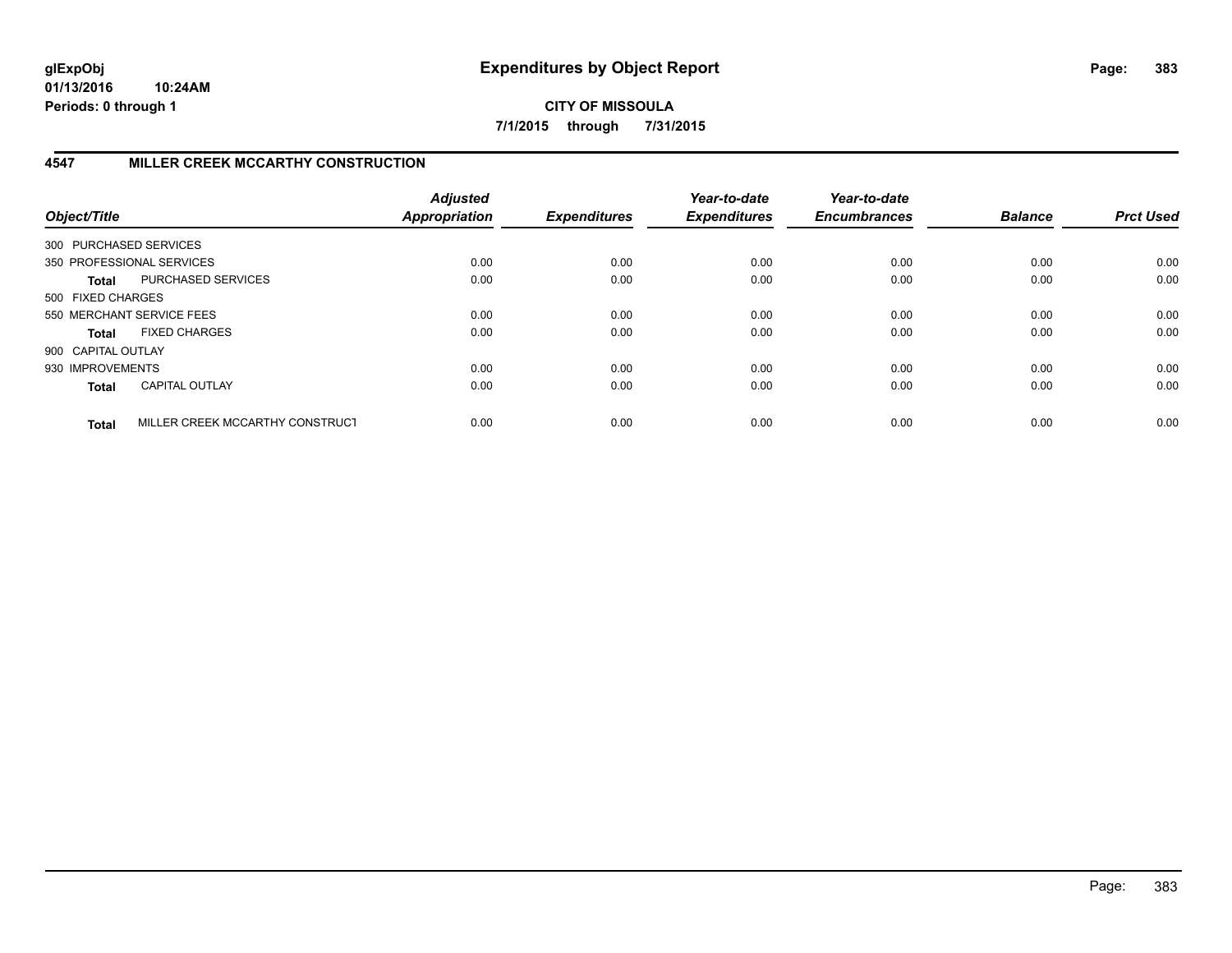#### **4548 5TH,6TH & ARTHUR ROAD IMPROVEMENTS**

| Object/Title           |                              | <b>Adjusted</b><br><b>Appropriation</b> | <b>Expenditures</b> | Year-to-date<br><b>Expenditures</b> | Year-to-date<br><b>Encumbrances</b> | <b>Balance</b> | <b>Prct Used</b> |
|------------------------|------------------------------|-----------------------------------------|---------------------|-------------------------------------|-------------------------------------|----------------|------------------|
| 300 PURCHASED SERVICES |                              |                                         |                     |                                     |                                     |                |                  |
|                        | 350 PROFESSIONAL SERVICES    | 0.00                                    | 0.00                | 0.00                                | 0.00                                | 0.00           | 0.00             |
| <b>Total</b>           | PURCHASED SERVICES           | 0.00                                    | 0.00                | 0.00                                | 0.00                                | 0.00           | 0.00             |
| 500 FIXED CHARGES      |                              |                                         |                     |                                     |                                     |                |                  |
|                        | 550 MERCHANT SERVICE FEES    | 0.00                                    | 0.00                | 0.00                                | 0.00                                | 0.00           | 0.00             |
| <b>Total</b>           | <b>FIXED CHARGES</b>         | 0.00                                    | 0.00                | 0.00                                | 0.00                                | 0.00           | 0.00             |
| 800 OTHER OBJECTS      |                              |                                         |                     |                                     |                                     |                |                  |
|                        | 820 TRANSFERS TO OTHER FUNDS | 0.00                                    | 0.00                | 0.00                                | 0.00                                | 0.00           | 0.00             |
| <b>Total</b>           | OTHER OBJECTS                | 0.00                                    | 0.00                | 0.00                                | 0.00                                | 0.00           | 0.00             |
| 900 CAPITAL OUTLAY     |                              |                                         |                     |                                     |                                     |                |                  |
| 930 IMPROVEMENTS       |                              | 0.00                                    | 0.00                | 0.00                                | 0.00                                | 0.00           | 0.00             |
| <b>Total</b>           | <b>CAPITAL OUTLAY</b>        | 0.00                                    | 0.00                | 0.00                                | 0.00                                | 0.00           | 0.00             |
| <b>Total</b>           | NON-DEPARTMENTAL             | 0.00                                    | 0.00                | 0.00                                | 0.00                                | 0.00           | 0.00             |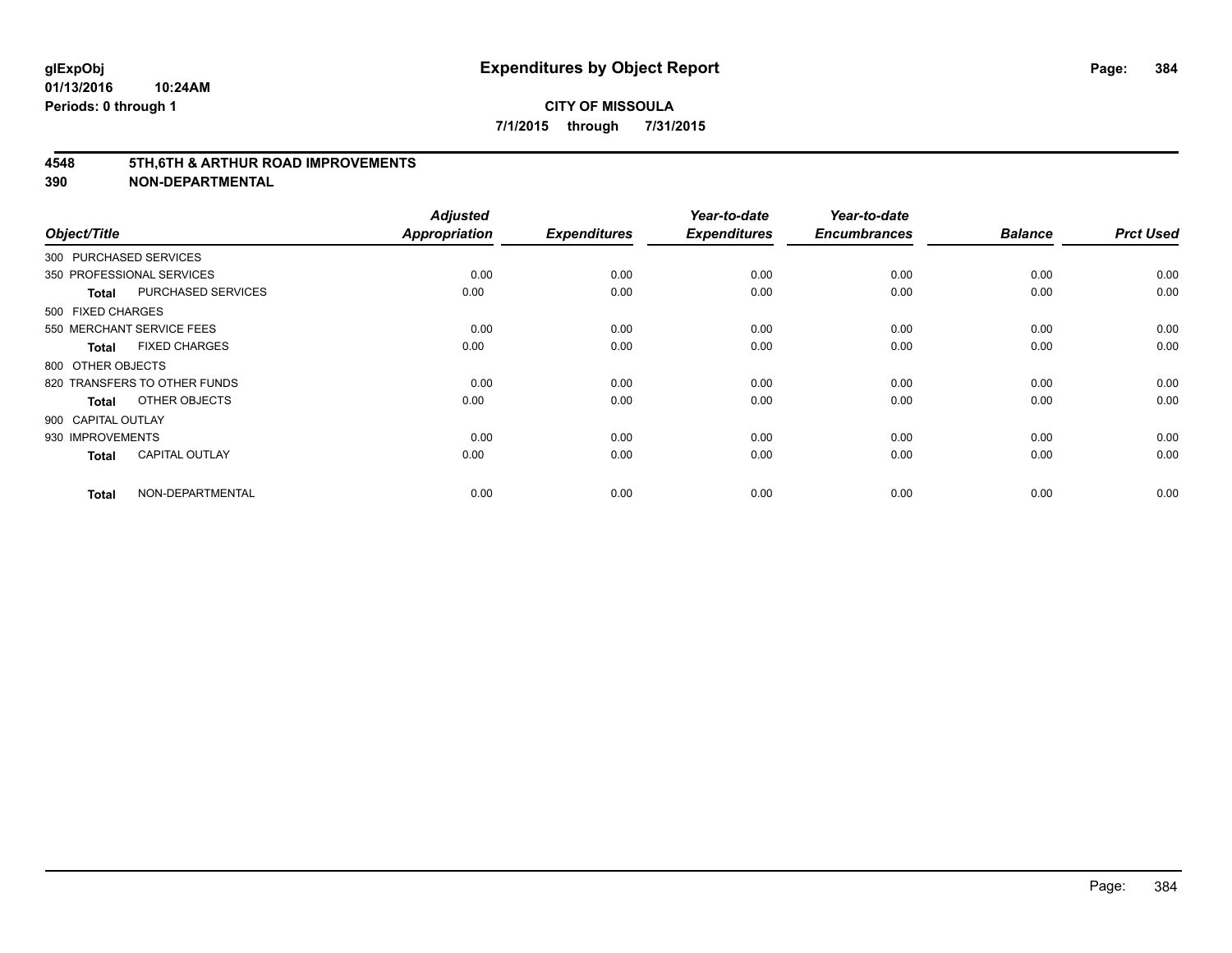**CITY OF MISSOULA 7/1/2015 through 7/31/2015**

## **4548 5TH,6TH & ARTHUR ROAD IMPROVEMENTS**

| Object/Title           |                                   | <b>Adjusted</b><br>Appropriation | <b>Expenditures</b> | Year-to-date<br><b>Expenditures</b> | Year-to-date<br><b>Encumbrances</b> | <b>Balance</b> | <b>Prct Used</b> |
|------------------------|-----------------------------------|----------------------------------|---------------------|-------------------------------------|-------------------------------------|----------------|------------------|
| 300 PURCHASED SERVICES |                                   |                                  |                     |                                     |                                     |                |                  |
|                        | 350 PROFESSIONAL SERVICES         | 0.00                             | 0.00                | 0.00                                | 0.00                                | 0.00           | 0.00             |
| <b>Total</b>           | PURCHASED SERVICES                | 0.00                             | 0.00                | 0.00                                | 0.00                                | 0.00           | 0.00             |
| 500 FIXED CHARGES      |                                   |                                  |                     |                                     |                                     |                |                  |
|                        | 550 MERCHANT SERVICE FEES         | 0.00                             | 0.00                | 0.00                                | 0.00                                | 0.00           | 0.00             |
| <b>Total</b>           | <b>FIXED CHARGES</b>              | 0.00                             | 0.00                | 0.00                                | 0.00                                | 0.00           | 0.00             |
| 800 OTHER OBJECTS      |                                   |                                  |                     |                                     |                                     |                |                  |
|                        | 820 TRANSFERS TO OTHER FUNDS      | 0.00                             | 0.00                | 0.00                                | 0.00                                | 0.00           | 0.00             |
| <b>Total</b>           | OTHER OBJECTS                     | 0.00                             | 0.00                | 0.00                                | 0.00                                | 0.00           | 0.00             |
| 900 CAPITAL OUTLAY     |                                   |                                  |                     |                                     |                                     |                |                  |
| 930 IMPROVEMENTS       |                                   | 0.00                             | 0.00                | 0.00                                | 0.00                                | 0.00           | 0.00             |
| <b>Total</b>           | <b>CAPITAL OUTLAY</b>             | 0.00                             | 0.00                | 0.00                                | 0.00                                | 0.00           | 0.00             |
| <b>Total</b>           | 5TH, 6TH & ARTHUR ROAD IMPROVEMEN | 0.00                             | 0.00                | 0.00                                | 0.00                                | 0.00           | 0.00             |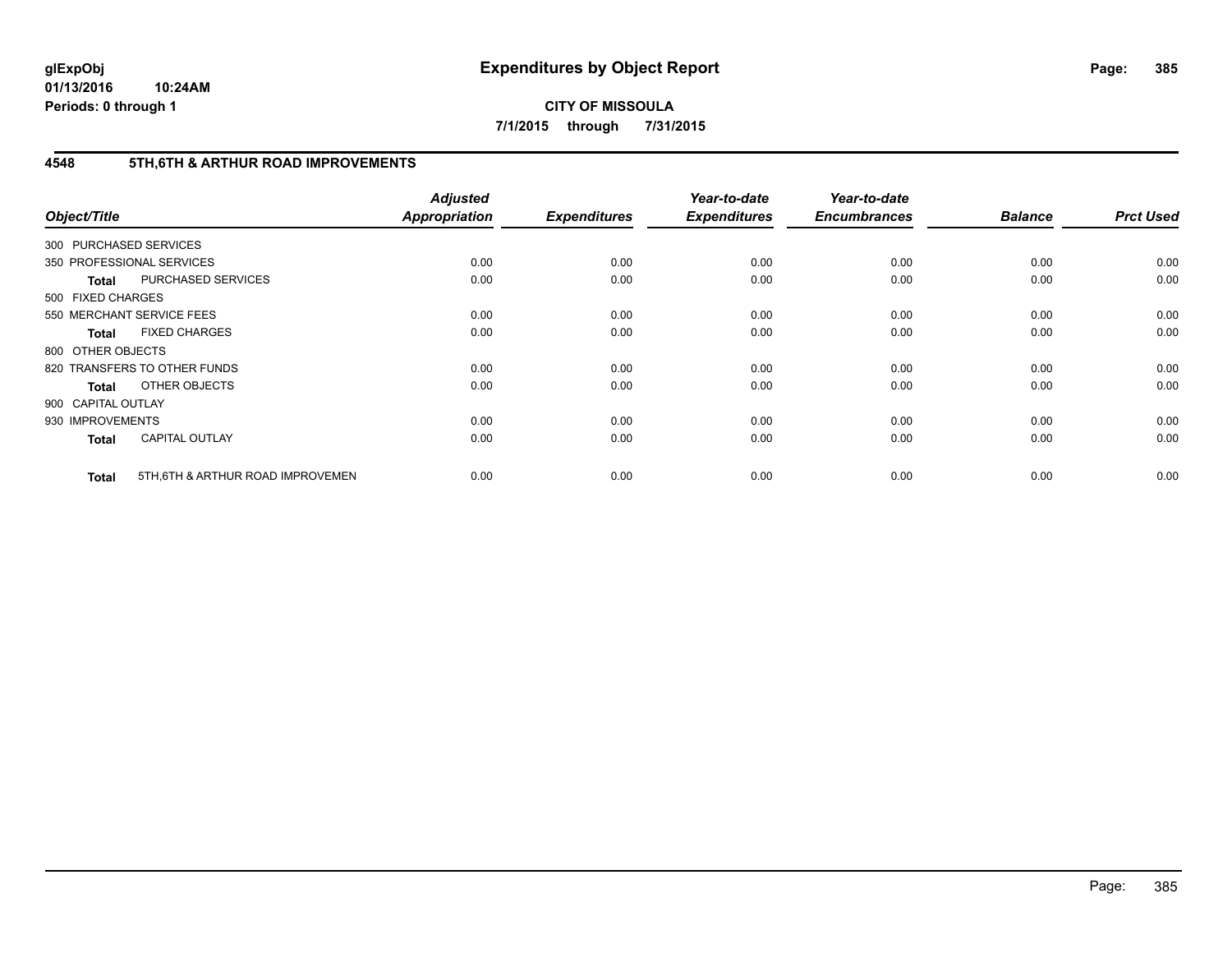#### **4745 MALONEY/TWITE MILLER CR \$1.2M CONTRIB**

| Object/Title       |                              | <b>Adjusted</b><br><b>Appropriation</b> | <b>Expenditures</b> | Year-to-date<br><b>Expenditures</b> | Year-to-date<br><b>Encumbrances</b> | <b>Balance</b> | <b>Prct Used</b> |
|--------------------|------------------------------|-----------------------------------------|---------------------|-------------------------------------|-------------------------------------|----------------|------------------|
|                    | 300 PURCHASED SERVICES       |                                         |                     |                                     |                                     |                |                  |
|                    | 350 PROFESSIONAL SERVICES    | 0.00                                    | 0.00                | 0.00                                | 0.00                                | 0.00           | 0.00             |
| <b>Total</b>       | PURCHASED SERVICES           | 0.00                                    | 0.00                | 0.00                                | 0.00                                | 0.00           | 0.00             |
| 500 FIXED CHARGES  |                              |                                         |                     |                                     |                                     |                |                  |
|                    | 550 MERCHANT SERVICE FEES    | 0.00                                    | 0.00                | 0.00                                | 0.00                                | 0.00           | 0.00             |
| <b>Total</b>       | <b>FIXED CHARGES</b>         | 0.00                                    | 0.00                | 0.00                                | 0.00                                | 0.00           | 0.00             |
| 800 OTHER OBJECTS  |                              |                                         |                     |                                     |                                     |                |                  |
|                    | 820 TRANSFERS TO OTHER FUNDS | 0.00                                    | 0.00                | 0.00                                | 0.00                                | 0.00           | 0.00             |
| <b>Total</b>       | OTHER OBJECTS                | 0.00                                    | 0.00                | 0.00                                | 0.00                                | 0.00           | 0.00             |
| 900 CAPITAL OUTLAY |                              |                                         |                     |                                     |                                     |                |                  |
| 930 IMPROVEMENTS   |                              | 0.00                                    | 0.00                | 0.00                                | 0.00                                | 0.00           | 0.00             |
| <b>Total</b>       | <b>CAPITAL OUTLAY</b>        | 0.00                                    | 0.00                | 0.00                                | 0.00                                | 0.00           | 0.00             |
| <b>Total</b>       | NON-DEPARTMENTAL             | 0.00                                    | 0.00                | 0.00                                | 0.00                                | 0.00           | 0.00             |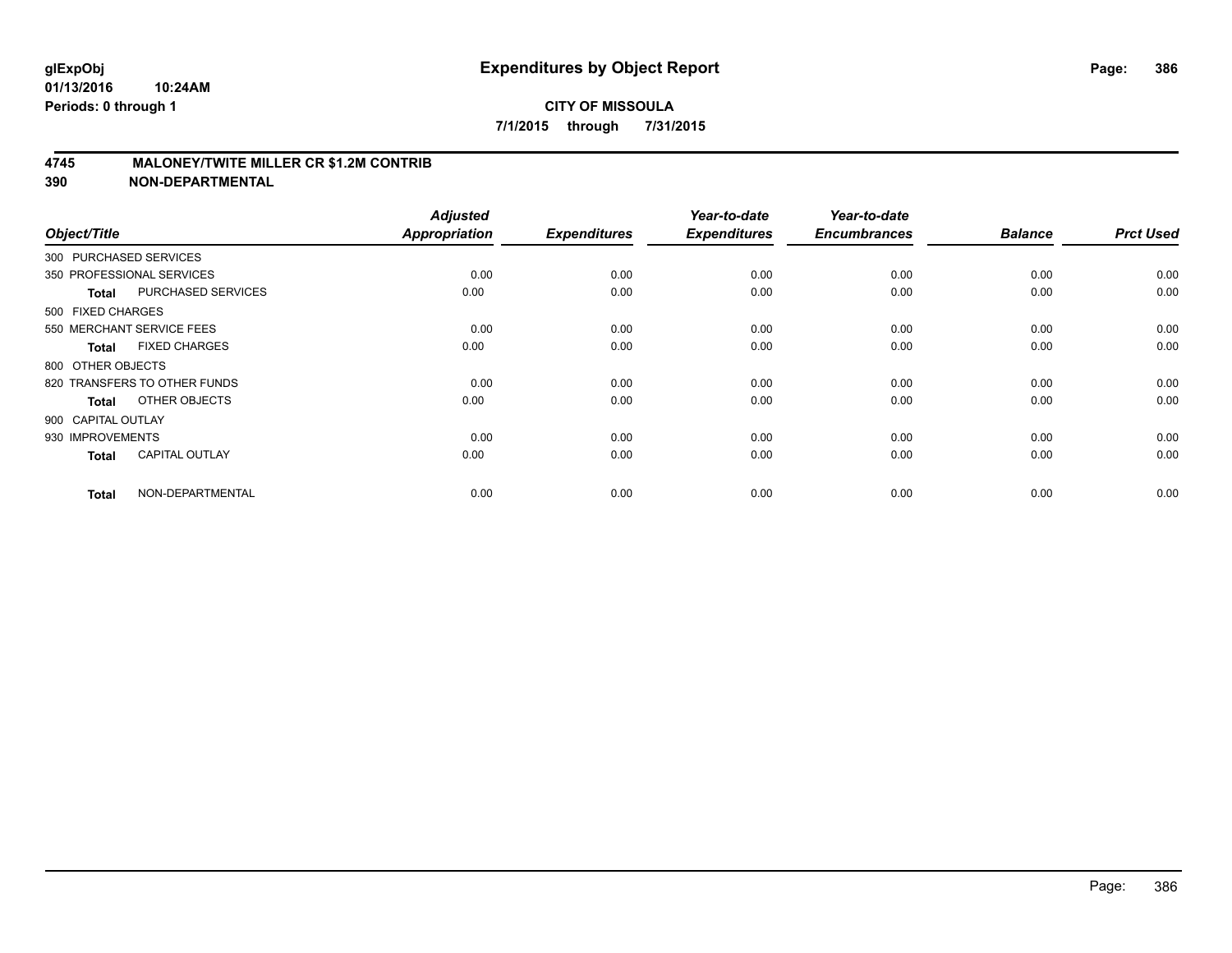**7/1/2015 through 7/31/2015**

## **4745 MALONEY/TWITE MILLER CR \$1.2M CONTRIB**

| Object/Title           |                                    | <b>Adjusted</b><br><b>Appropriation</b> | <b>Expenditures</b> | Year-to-date<br><b>Expenditures</b> | Year-to-date<br><b>Encumbrances</b> | <b>Balance</b> | <b>Prct Used</b> |
|------------------------|------------------------------------|-----------------------------------------|---------------------|-------------------------------------|-------------------------------------|----------------|------------------|
| 300 PURCHASED SERVICES |                                    |                                         |                     |                                     |                                     |                |                  |
|                        | 350 PROFESSIONAL SERVICES          | 0.00                                    | 0.00                | 0.00                                | 0.00                                | 0.00           | 0.00             |
| <b>Total</b>           | PURCHASED SERVICES                 | 0.00                                    | 0.00                | 0.00                                | 0.00                                | 0.00           | 0.00             |
| 500 FIXED CHARGES      |                                    |                                         |                     |                                     |                                     |                |                  |
|                        | 550 MERCHANT SERVICE FEES          | 0.00                                    | 0.00                | 0.00                                | 0.00                                | 0.00           | 0.00             |
| <b>Total</b>           | <b>FIXED CHARGES</b>               | 0.00                                    | 0.00                | 0.00                                | 0.00                                | 0.00           | 0.00             |
| 800 OTHER OBJECTS      |                                    |                                         |                     |                                     |                                     |                |                  |
|                        | 820 TRANSFERS TO OTHER FUNDS       | 0.00                                    | 0.00                | 0.00                                | 0.00                                | 0.00           | 0.00             |
| Total                  | OTHER OBJECTS                      | 0.00                                    | 0.00                | 0.00                                | 0.00                                | 0.00           | 0.00             |
| 900 CAPITAL OUTLAY     |                                    |                                         |                     |                                     |                                     |                |                  |
| 930 IMPROVEMENTS       |                                    | 0.00                                    | 0.00                | 0.00                                | 0.00                                | 0.00           | 0.00             |
| <b>Total</b>           | <b>CAPITAL OUTLAY</b>              | 0.00                                    | 0.00                | 0.00                                | 0.00                                | 0.00           | 0.00             |
| <b>Total</b>           | MALONEY/TWITE MILLER CR \$1.2M CON | 0.00                                    | 0.00                | 0.00                                | 0.00                                | 0.00           | 0.00             |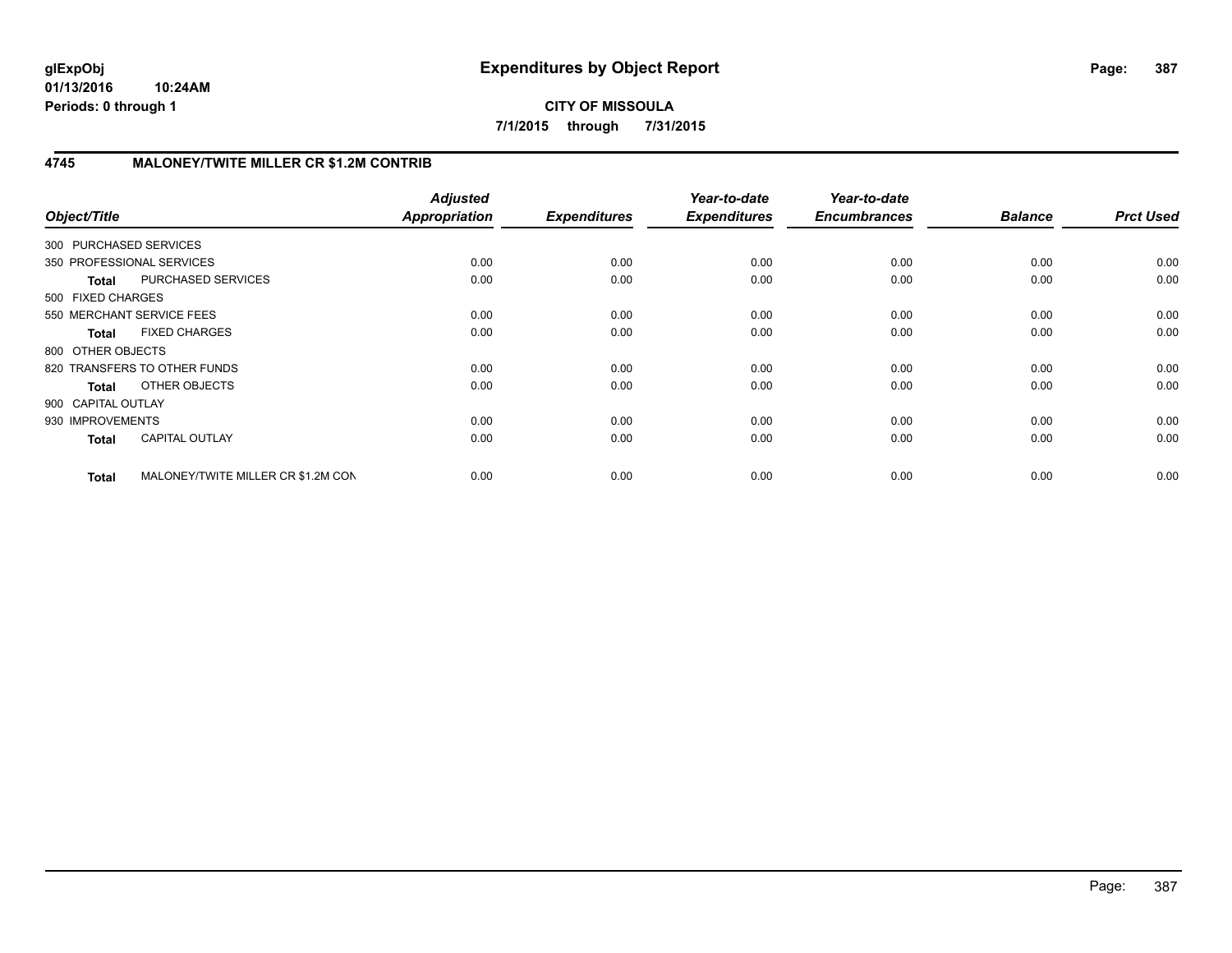# **4941 HILLVIEW WAY CONSTRUCTION**

### **280 PUBLIC WORKS OPERATIONS**

| Object/Title        |                            | <b>Adjusted</b><br><b>Appropriation</b> | <b>Expenditures</b> | Year-to-date<br><b>Expenditures</b> | Year-to-date<br><b>Encumbrances</b> | <b>Balance</b> | <b>Prct Used</b> |
|---------------------|----------------------------|-----------------------------------------|---------------------|-------------------------------------|-------------------------------------|----------------|------------------|
| 200 SUPPLIES        |                            |                                         |                     |                                     |                                     |                |                  |
| 210 OFFICE SUPPLIES |                            | 0.00                                    | 0.00                | 0.00                                | 0.00                                | 0.00           | 0.00             |
| Total               | <b>SUPPLIES</b>            | 0.00                                    | 0.00                | 0.00                                | 0.00                                | 0.00           | 0.00             |
|                     | 300 PURCHASED SERVICES     |                                         |                     |                                     |                                     |                |                  |
| 310 COMMUNICATIONS  |                            | 0.00                                    | 0.00                | 0.00                                | 0.00                                | 0.00           | 0.00             |
|                     | 320 PRINTING & DUPLICATING | 0.00                                    | 0.00                | 0.00                                | 0.00                                | 0.00           | 0.00             |
|                     | 350 PROFESSIONAL SERVICES  | 0.00                                    | 0.00                | 0.00                                | 0.00                                | 0.00           | 0.00             |
| <b>Total</b>        | PURCHASED SERVICES         | 0.00                                    | 0.00                | 0.00                                | 0.00                                | 0.00           | 0.00             |
| 500 FIXED CHARGES   |                            |                                         |                     |                                     |                                     |                |                  |
|                     | 550 MERCHANT SERVICE FEES  | 0.00                                    | 0.00                | 0.00                                | 0.00                                | 0.00           | 0.00             |
| <b>Total</b>        | <b>FIXED CHARGES</b>       | 0.00                                    | 0.00                | 0.00                                | 0.00                                | 0.00           | 0.00             |
| 900 CAPITAL OUTLAY  |                            |                                         |                     |                                     |                                     |                |                  |
| 930 IMPROVEMENTS    |                            | 0.00                                    | 0.00                | 0.00                                | 0.00                                | 0.00           | 0.00             |
| Total               | <b>CAPITAL OUTLAY</b>      | 0.00                                    | 0.00                | 0.00                                | 0.00                                | 0.00           | 0.00             |
| Total               | PUBLIC WORKS OPERATIONS    | 0.00                                    | 0.00                | 0.00                                | 0.00                                | 0.00           | 0.00             |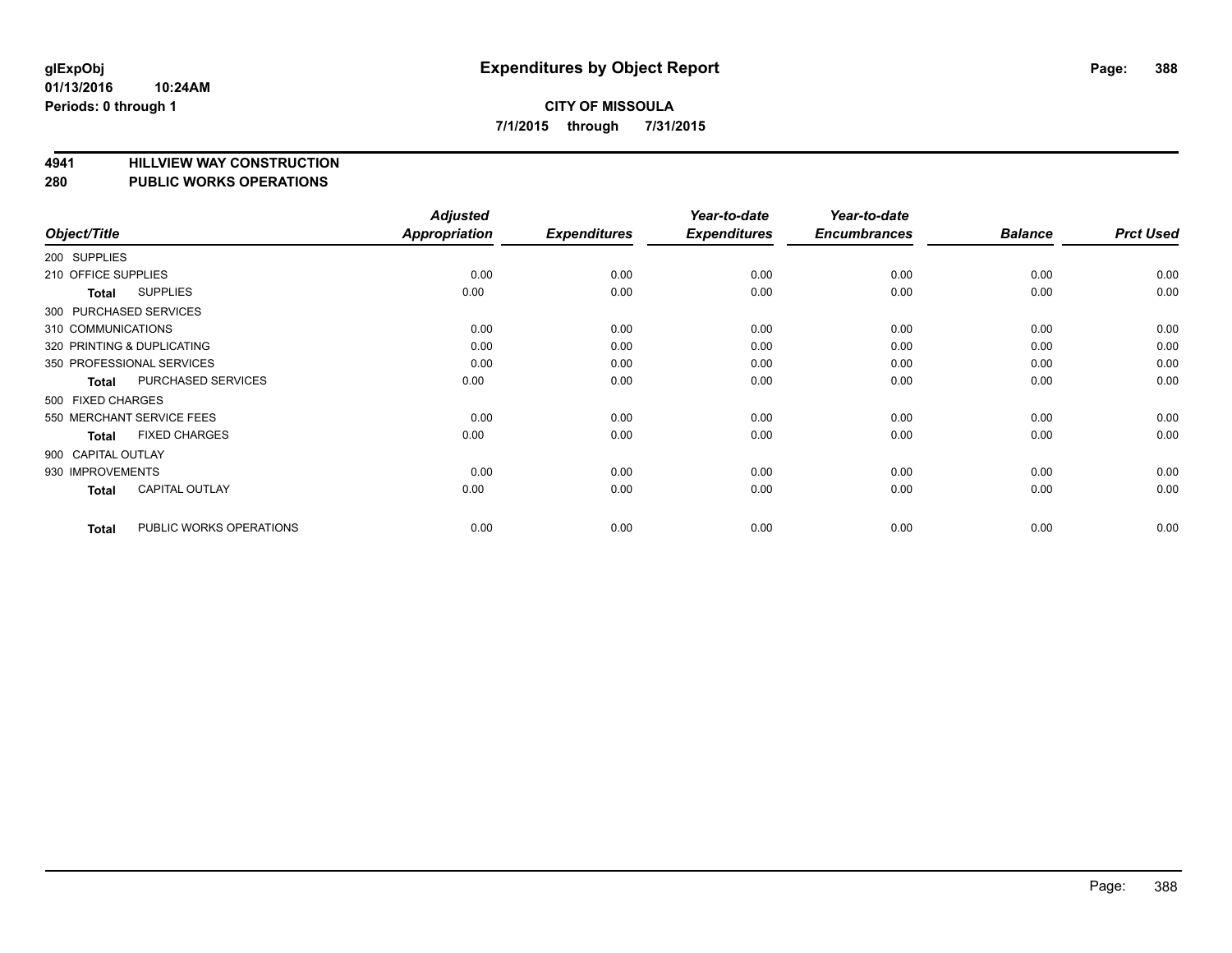# **CITY OF MISSOULA 7/1/2015 through 7/31/2015**

### **4941 HILLVIEW WAY CONSTRUCTION**

|                        |                                  | <b>Adjusted</b> |                     | Year-to-date        | Year-to-date        |                |                  |
|------------------------|----------------------------------|-----------------|---------------------|---------------------|---------------------|----------------|------------------|
| Object/Title           |                                  | Appropriation   | <b>Expenditures</b> | <b>Expenditures</b> | <b>Encumbrances</b> | <b>Balance</b> | <b>Prct Used</b> |
| 200 SUPPLIES           |                                  |                 |                     |                     |                     |                |                  |
| 210 OFFICE SUPPLIES    |                                  | 0.00            | 0.00                | 0.00                | 0.00                | 0.00           | 0.00             |
| <b>Total</b>           | <b>SUPPLIES</b>                  | 0.00            | 0.00                | 0.00                | 0.00                | 0.00           | 0.00             |
| 300 PURCHASED SERVICES |                                  |                 |                     |                     |                     |                |                  |
| 310 COMMUNICATIONS     |                                  | 0.00            | 0.00                | 0.00                | 0.00                | 0.00           | 0.00             |
|                        | 320 PRINTING & DUPLICATING       | 0.00            | 0.00                | 0.00                | 0.00                | 0.00           | 0.00             |
|                        | 350 PROFESSIONAL SERVICES        | 0.00            | 0.00                | 0.00                | 0.00                | 0.00           | 0.00             |
| <b>Total</b>           | PURCHASED SERVICES               | 0.00            | 0.00                | 0.00                | 0.00                | 0.00           | 0.00             |
| 500 FIXED CHARGES      |                                  |                 |                     |                     |                     |                |                  |
|                        | 550 MERCHANT SERVICE FEES        | 0.00            | 0.00                | 0.00                | 0.00                | 0.00           | 0.00             |
| <b>Total</b>           | <b>FIXED CHARGES</b>             | 0.00            | 0.00                | 0.00                | 0.00                | 0.00           | 0.00             |
| 900 CAPITAL OUTLAY     |                                  |                 |                     |                     |                     |                |                  |
| 930 IMPROVEMENTS       |                                  | 0.00            | 0.00                | 0.00                | 0.00                | 0.00           | 0.00             |
| <b>Total</b>           | <b>CAPITAL OUTLAY</b>            | 0.00            | 0.00                | 0.00                | 0.00                | 0.00           | 0.00             |
|                        |                                  |                 |                     |                     |                     |                |                  |
| <b>Total</b>           | <b>HILLVIEW WAY CONSTRUCTION</b> | 0.00            | 0.00                | 0.00                | 0.00                | 0.00           | 0.00             |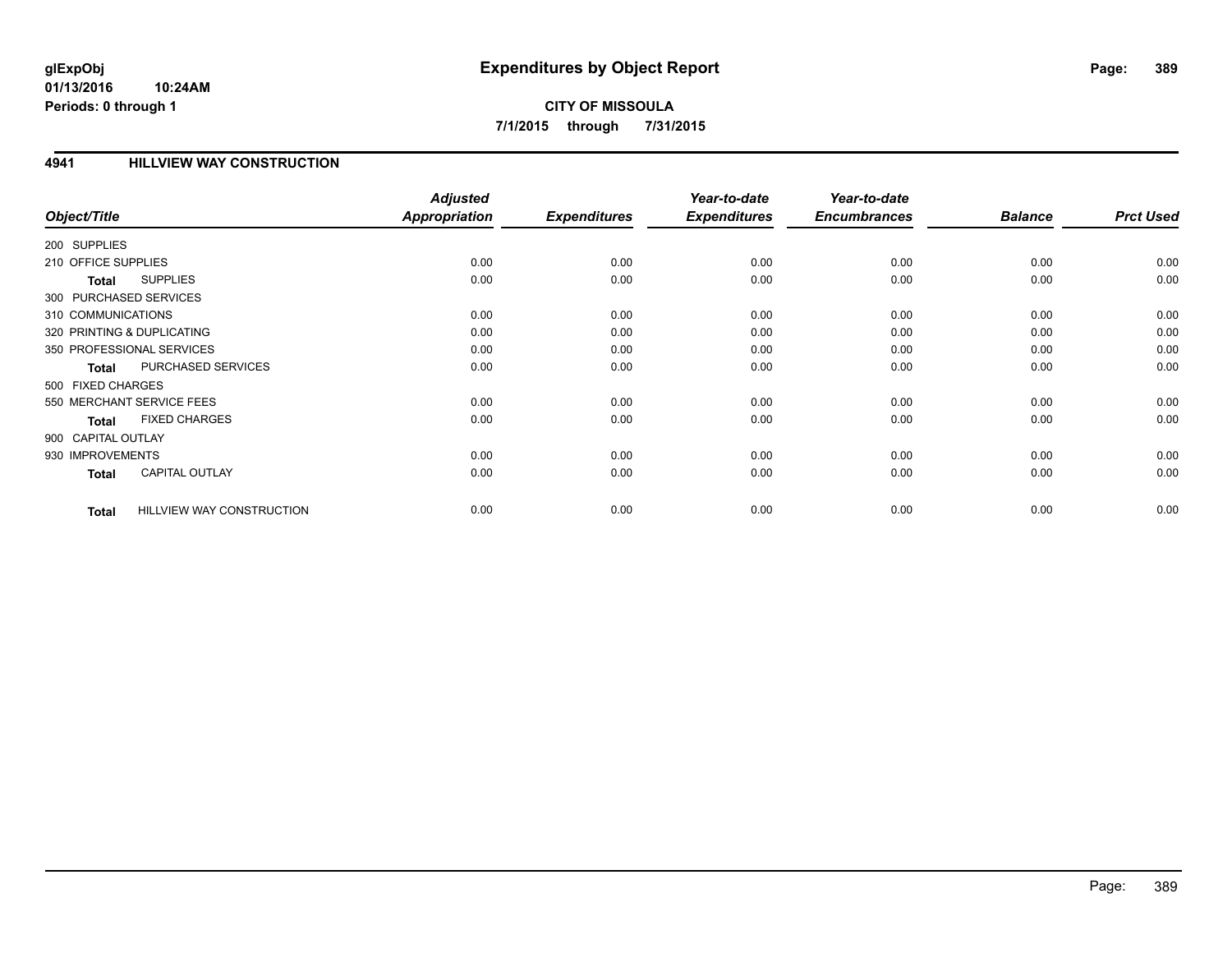# **glExpObj Expenditures by Object Report Page: 390**

## **CITY OF MISSOULA 7/1/2015 through 7/31/2015**

#### **4944 RATTLESNAKE SEWER COLLECTION (544)**

**000 \*\*\* Title Not Found \*\*\***

| Object/Title                            | <b>Adjusted</b><br>Appropriation | <i><b>Expenditures</b></i> | Year-to-date<br><b>Expenditures</b> | Year-to-date<br><b>Encumbrances</b> | <b>Balance</b> | <b>Prct Used</b> |
|-----------------------------------------|----------------------------------|----------------------------|-------------------------------------|-------------------------------------|----------------|------------------|
| 500 FIXED CHARGES                       |                                  |                            |                                     |                                     |                |                  |
| 550 MERCHANT SERVICE FEES               | 0.00                             | 0.00                       | 0.00                                | 0.00                                | 0.00           | 0.00             |
| <b>FIXED CHARGES</b><br><b>Total</b>    | 0.00                             | 0.00                       | 0.00                                | 0.00                                | 0.00           | 0.00             |
| *** Title Not Found ***<br><b>Total</b> | 0.00                             | 0.00                       | 0.00                                | 0.00                                | 0.00           | 0.00             |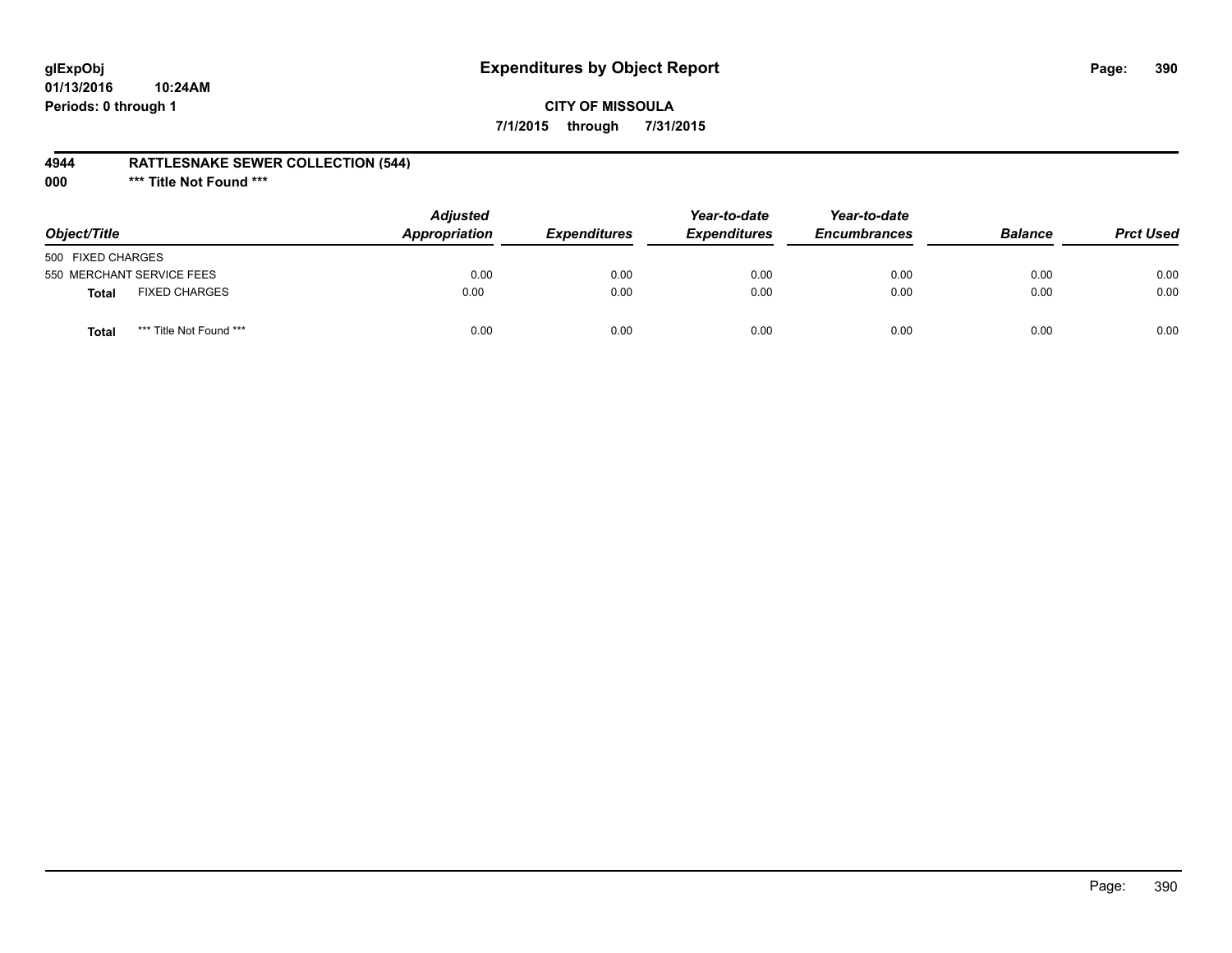#### **4944 RATTLESNAKE SEWER COLLECTION (544)**

| Object/Title           |                           | <b>Adjusted</b><br><b>Appropriation</b> | <b>Expenditures</b> | Year-to-date<br><b>Expenditures</b> | Year-to-date<br><b>Encumbrances</b> | <b>Balance</b> | <b>Prct Used</b> |
|------------------------|---------------------------|-----------------------------------------|---------------------|-------------------------------------|-------------------------------------|----------------|------------------|
| 300 PURCHASED SERVICES |                           |                                         |                     |                                     |                                     |                |                  |
|                        | 350 PROFESSIONAL SERVICES | 0.00                                    | 0.00                | 0.00                                | 0.00                                | 0.00           | 0.00             |
| Total                  | PURCHASED SERVICES        | 0.00                                    | 0.00                | 0.00                                | 0.00                                | 0.00           | 0.00             |
| 500 FIXED CHARGES      |                           |                                         |                     |                                     |                                     |                |                  |
|                        | 550 MERCHANT SERVICE FEES | 0.00                                    | 0.00                | 0.00                                | 0.00                                | 0.00           | 0.00             |
| Total                  | <b>FIXED CHARGES</b>      | 0.00                                    | 0.00                | 0.00                                | 0.00                                | 0.00           | 0.00             |
| 600 DEBT SERVICE       |                           |                                         |                     |                                     |                                     |                |                  |
| 610 PRINCIPAL          |                           | 0.00                                    | 0.00                | 0.00                                | 0.00                                | 0.00           | 0.00             |
| <b>Total</b>           | <b>DEBT SERVICE</b>       | 0.00                                    | 0.00                | 0.00                                | 0.00                                | 0.00           | 0.00             |
| 900 CAPITAL OUTLAY     |                           |                                         |                     |                                     |                                     |                |                  |
| 930 IMPROVEMENTS       |                           | 0.00                                    | 0.00                | 0.00                                | 0.00                                | 0.00           | 0.00             |
| <b>Total</b>           | <b>CAPITAL OUTLAY</b>     | 0.00                                    | 0.00                | 0.00                                | 0.00                                | 0.00           | 0.00             |
| <b>Total</b>           | NON-DEPARTMENTAL          | 0.00                                    | 0.00                | 0.00                                | 0.00                                | 0.00           | 0.00             |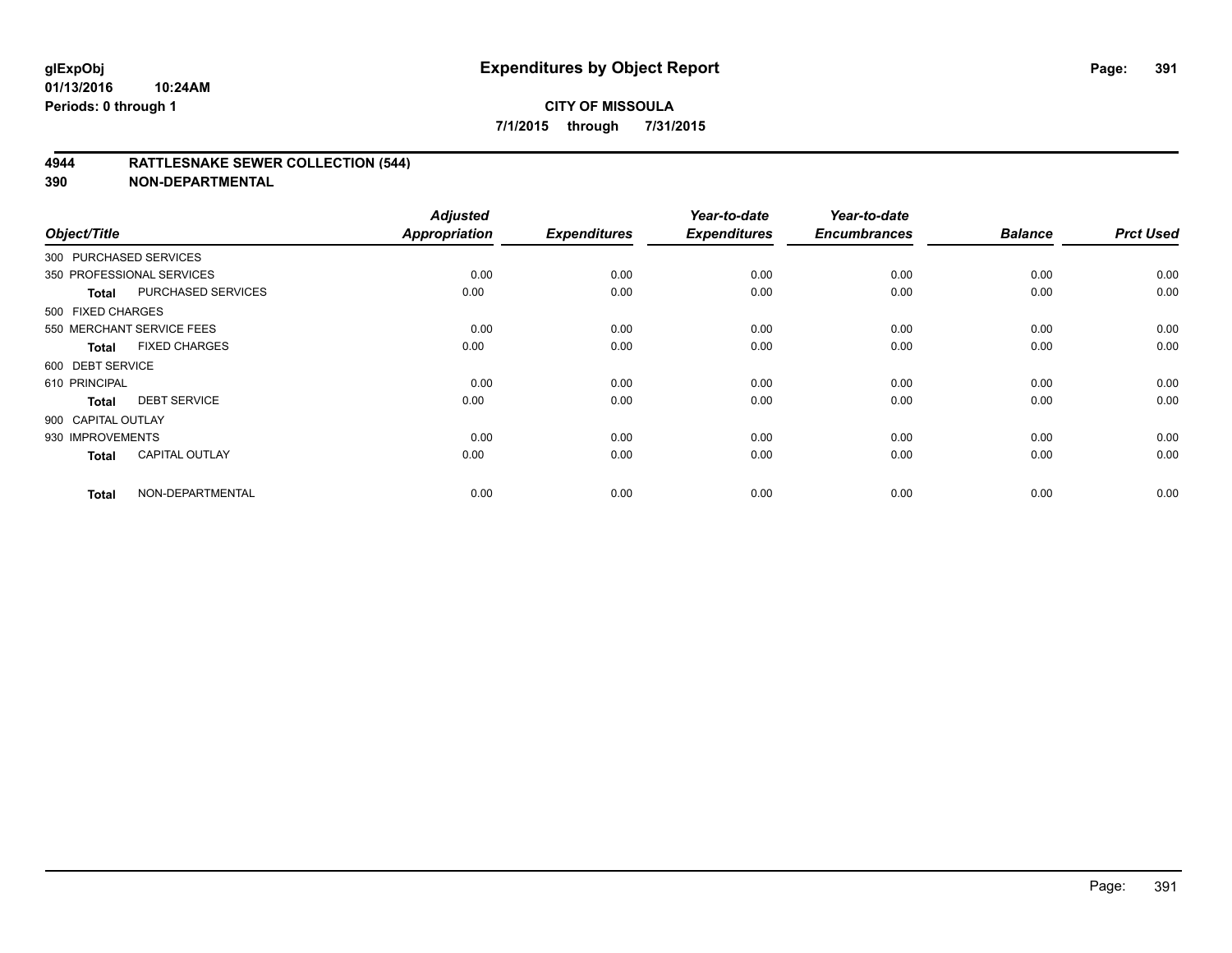#### **CITY OF MISSOULA 7/1/2015 through 7/31/2015**

#### **4944 RATTLESNAKE SEWER COLLECTION (544)**

**550 SID 544 PROJECT**

| Object/Title                              | <b>Adjusted</b><br><b>Appropriation</b> | <b>Expenditures</b> | Year-to-date<br><b>Expenditures</b> | Year-to-date<br><b>Encumbrances</b> | <b>Balance</b> | <b>Prct Used</b> |
|-------------------------------------------|-----------------------------------------|---------------------|-------------------------------------|-------------------------------------|----------------|------------------|
|                                           |                                         |                     |                                     |                                     |                |                  |
| 300 PURCHASED SERVICES                    |                                         |                     |                                     |                                     |                |                  |
| 350 PROFESSIONAL SERVICES                 | 0.00                                    | 0.00                | 0.00                                | 0.00                                | 0.00           | 0.00             |
| <b>PURCHASED SERVICES</b><br><b>Total</b> | 0.00                                    | 0.00                | 0.00                                | 0.00                                | 0.00           | 0.00             |
| 500 FIXED CHARGES                         |                                         |                     |                                     |                                     |                |                  |
| 550 MERCHANT SERVICE FEES                 | 0.00                                    | 0.00                | 0.00                                | 0.00                                | 0.00           | 0.00             |
| <b>FIXED CHARGES</b><br><b>Total</b>      | 0.00                                    | 0.00                | 0.00                                | 0.00                                | 0.00           | 0.00             |
| 900 CAPITAL OUTLAY                        |                                         |                     |                                     |                                     |                |                  |
| 915 EASEMENTS                             | 0.00                                    | 0.00                | 0.00                                | 0.00                                | 0.00           | 0.00             |
| 930 IMPROVEMENTS                          | 0.00                                    | 0.00                | 0.00                                | 0.00                                | 0.00           | 0.00             |
| 960 CAPITAL CONTINGENCY                   | 0.00                                    | 0.00                | 0.00                                | 0.00                                | 0.00           | 0.00             |
| <b>CAPITAL OUTLAY</b><br><b>Total</b>     | 0.00                                    | 0.00                | 0.00                                | 0.00                                | 0.00           | 0.00             |
| SID 544 PROJECT<br><b>Total</b>           | 0.00                                    | 0.00                | 0.00                                | 0.00                                | 0.00           | 0.00             |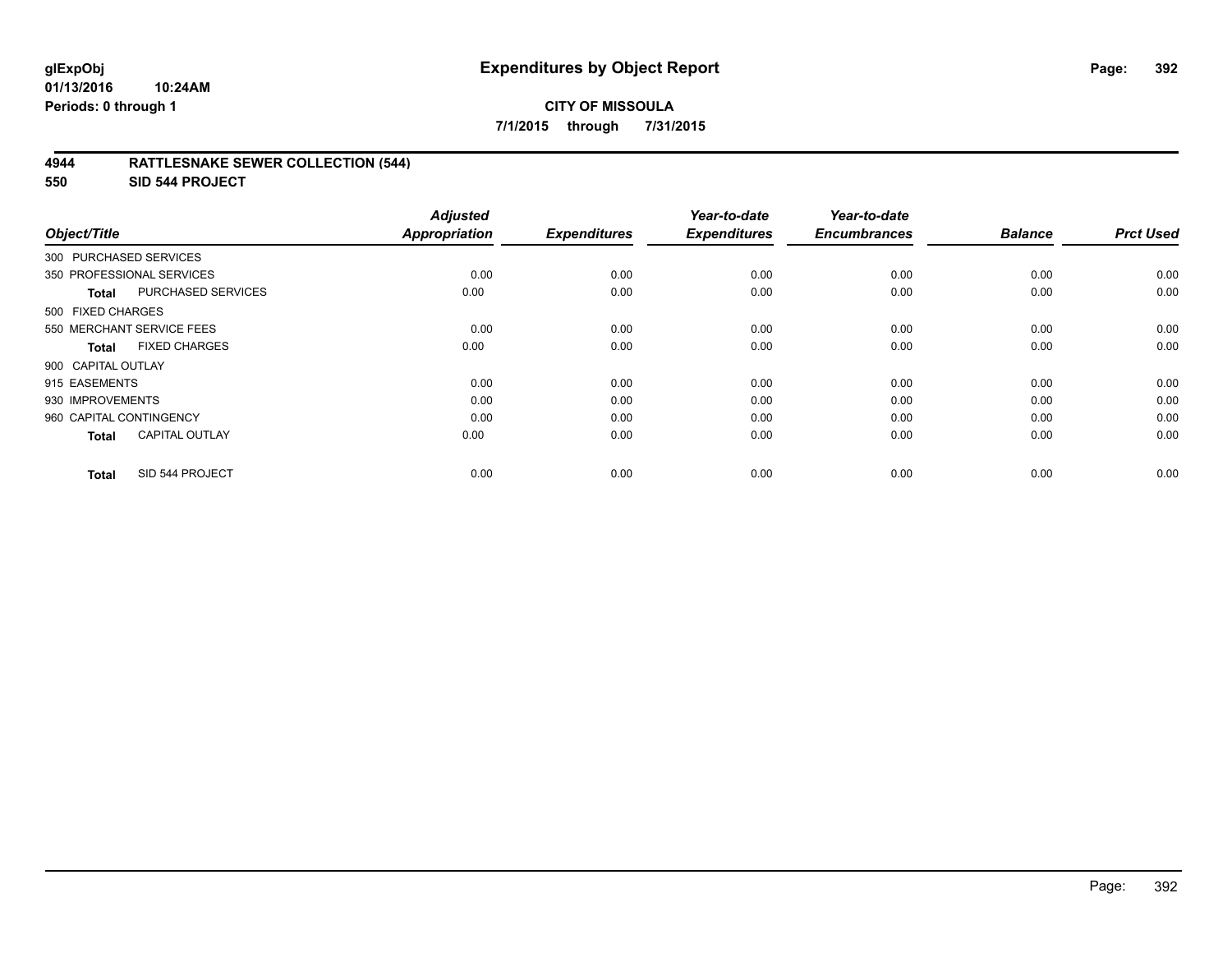#### **4944 RATTLESNAKE SEWER COLLECTION (544)**

**555 LOLO STREET PROJECT**

|                                       | <b>Adjusted</b>      |                     | Year-to-date        | Year-to-date        |                |                  |
|---------------------------------------|----------------------|---------------------|---------------------|---------------------|----------------|------------------|
| Object/Title                          | <b>Appropriation</b> | <b>Expenditures</b> | <b>Expenditures</b> | <b>Encumbrances</b> | <b>Balance</b> | <b>Prct Used</b> |
| 500 FIXED CHARGES                     |                      |                     |                     |                     |                |                  |
| 550 MERCHANT SERVICE FEES             | 0.00                 | 0.00                | 0.00                | 0.00                | 0.00           | 0.00             |
| <b>FIXED CHARGES</b><br><b>Total</b>  | 0.00                 | 0.00                | 0.00                | 0.00                | 0.00           | 0.00             |
| 900 CAPITAL OUTLAY                    |                      |                     |                     |                     |                |                  |
| 930 IMPROVEMENTS                      | 0.00                 | 0.00                | 0.00                | 0.00                | 0.00           | 0.00             |
| 960 CAPITAL CONTINGENCY               | 0.00                 | 0.00                | 0.00                | 0.00                | 0.00           | 0.00             |
| <b>CAPITAL OUTLAY</b><br><b>Total</b> | 0.00                 | 0.00                | 0.00                | 0.00                | 0.00           | 0.00             |
| <b>LOLO STREET PROJECT</b><br>Total   | 0.00                 | 0.00                | 0.00                | 0.00                | 0.00           | 0.00             |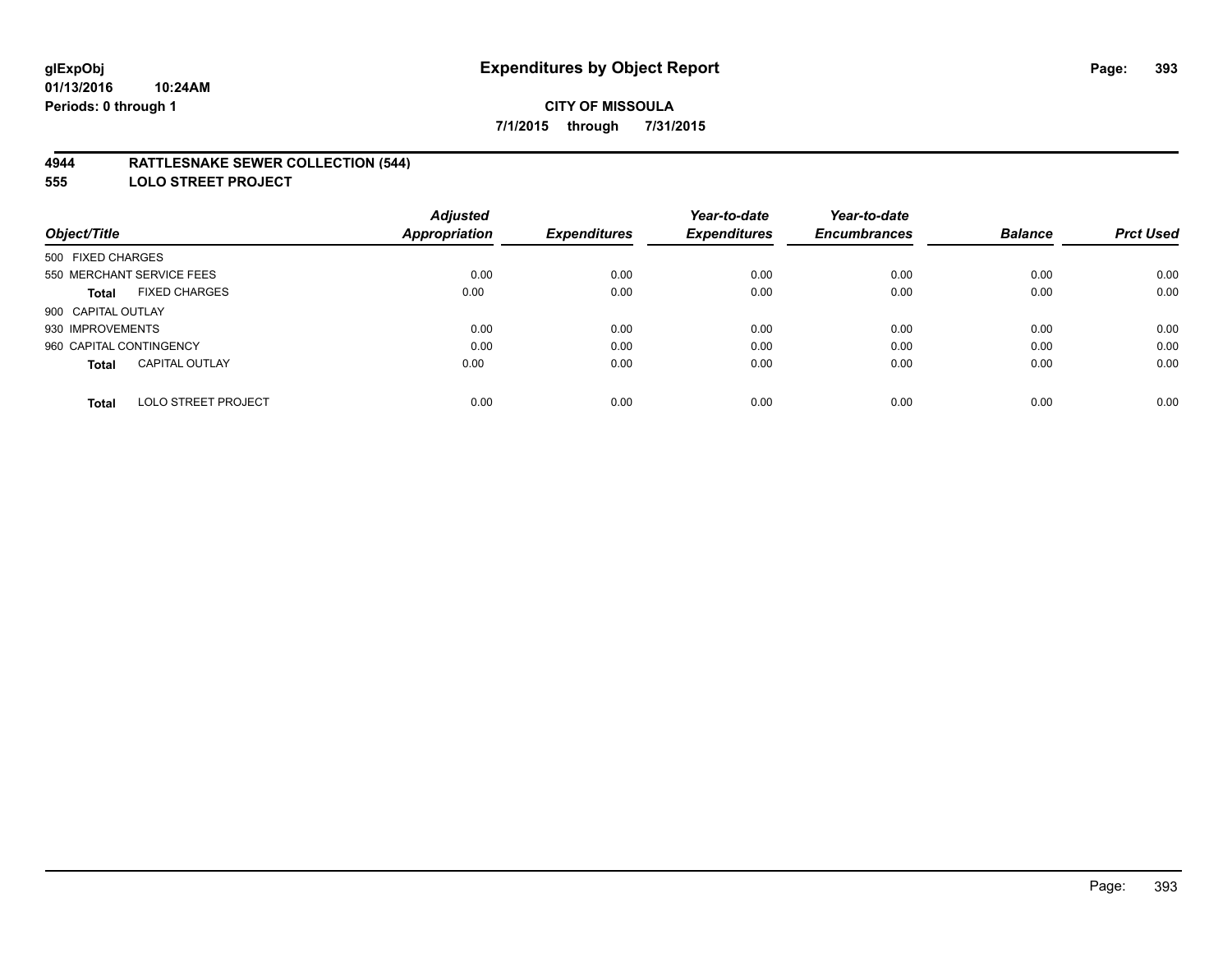## **CITY OF MISSOULA 7/1/2015 through 7/31/2015**

# **4944 RATTLESNAKE SEWER COLLECTION (544)**

| Object/Title              |                                   | <b>Adjusted</b><br><b>Appropriation</b> | <b>Expenditures</b> | Year-to-date<br><b>Expenditures</b> | Year-to-date<br><b>Encumbrances</b> | <b>Balance</b> | <b>Prct Used</b> |
|---------------------------|-----------------------------------|-----------------------------------------|---------------------|-------------------------------------|-------------------------------------|----------------|------------------|
| 300 PURCHASED SERVICES    |                                   |                                         |                     |                                     |                                     |                |                  |
| 350 PROFESSIONAL SERVICES |                                   | 0.00                                    | 0.00                | 0.00                                | 0.00                                | 0.00           | 0.00             |
| <b>Total</b>              | PURCHASED SERVICES                | 0.00                                    | 0.00                | 0.00                                | 0.00                                | 0.00           | 0.00             |
| 500 FIXED CHARGES         |                                   |                                         |                     |                                     |                                     |                |                  |
|                           | 550 MERCHANT SERVICE FEES         | 0.00                                    | 0.00                | 0.00                                | 0.00                                | 0.00           | 0.00             |
| <b>Total</b>              | <b>FIXED CHARGES</b>              | 0.00                                    | 0.00                | 0.00                                | 0.00                                | 0.00           | 0.00             |
| 600 DEBT SERVICE          |                                   |                                         |                     |                                     |                                     |                |                  |
| 610 PRINCIPAL             |                                   | 0.00                                    | 0.00                | 0.00                                | 0.00                                | 0.00           | 0.00             |
| <b>Total</b>              | <b>DEBT SERVICE</b>               | 0.00                                    | 0.00                | 0.00                                | 0.00                                | 0.00           | 0.00             |
| 900 CAPITAL OUTLAY        |                                   |                                         |                     |                                     |                                     |                |                  |
| 915 EASEMENTS             |                                   | 0.00                                    | 0.00                | 0.00                                | 0.00                                | 0.00           | 0.00             |
| 930 IMPROVEMENTS          |                                   | 0.00                                    | 0.00                | 0.00                                | 0.00                                | 0.00           | 0.00             |
| 960 CAPITAL CONTINGENCY   |                                   | 0.00                                    | 0.00                | 0.00                                | 0.00                                | 0.00           | 0.00             |
| <b>Total</b>              | <b>CAPITAL OUTLAY</b>             | 0.00                                    | 0.00                | 0.00                                | 0.00                                | 0.00           | 0.00             |
| <b>Total</b>              | RATTLESNAKE SEWER COLLECTION (54- | 0.00                                    | 0.00                | 0.00                                | 0.00                                | 0.00           | 0.00             |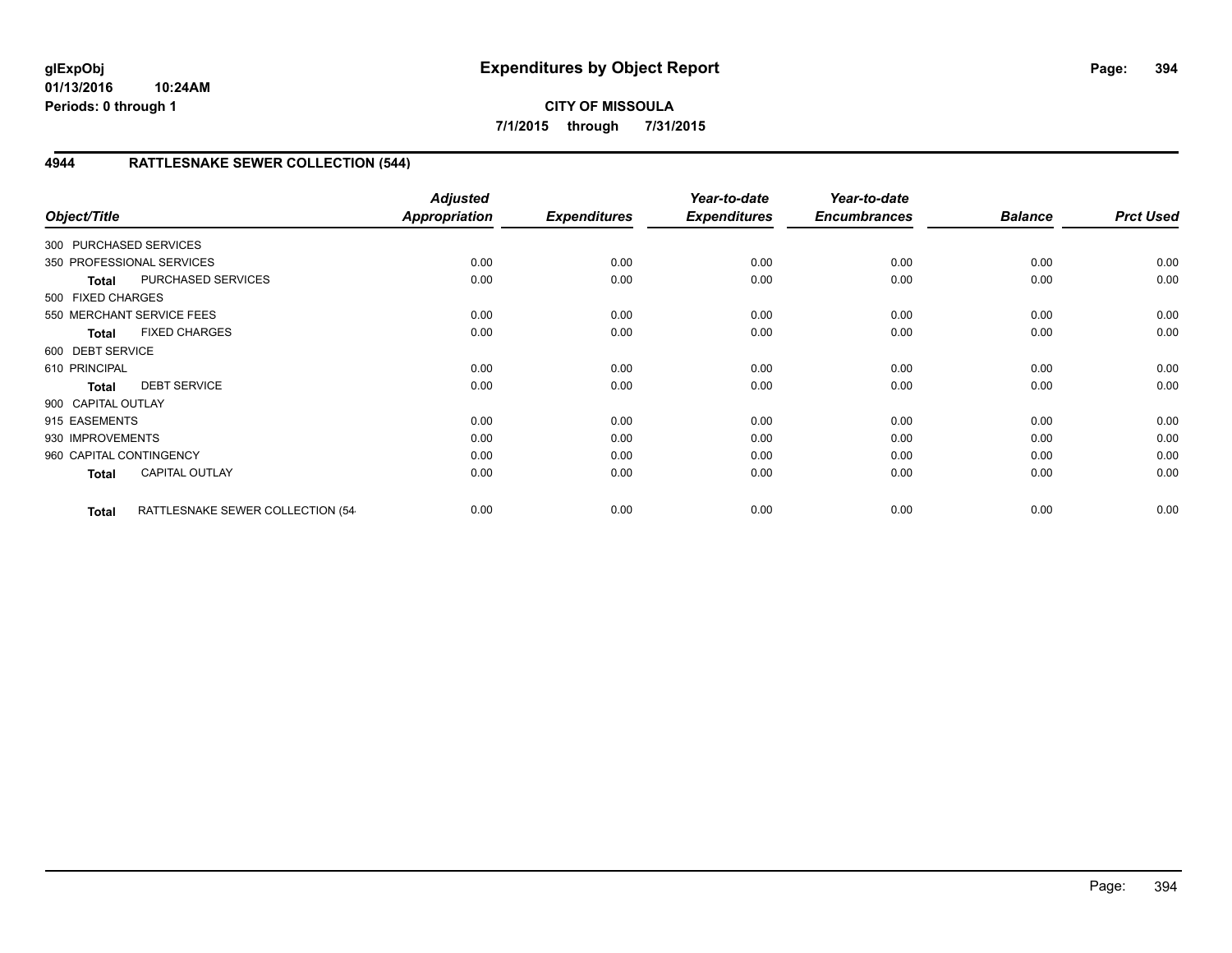# **10:24AM**

# **01/13/2016 Periods: 0 through 1**

# **CITY OF MISSOULA 7/1/2015 through 7/31/2015**

#### **4945 PHILLIPS ST TRAFFIC CALMING**

**000 \*\*\* Title Not Found \*\*\***

| Object/Title                            | <b>Adjusted</b><br><b>Appropriation</b> | <b>Expenditures</b> | Year-to-date<br><b>Expenditures</b> | Year-to-date<br><b>Encumbrances</b> | <b>Balance</b> | <b>Prct Used</b> |
|-----------------------------------------|-----------------------------------------|---------------------|-------------------------------------|-------------------------------------|----------------|------------------|
| 500 FIXED CHARGES                       |                                         |                     |                                     |                                     |                |                  |
| 550 MERCHANT SERVICE FEES               | 0.00                                    | 0.00                | 0.00                                | 0.00                                | 0.00           | 0.00             |
| <b>FIXED CHARGES</b><br><b>Total</b>    | 0.00                                    | 0.00                | 0.00                                | 0.00                                | 0.00           | 0.00             |
| 600 DEBT SERVICE                        |                                         |                     |                                     |                                     |                |                  |
| 620 INTEREST / SERVICE FEES             | 0.00                                    | 0.00                | 0.00                                | 0.00                                | 0.00           | 0.00             |
| <b>DEBT SERVICE</b><br><b>Total</b>     | 0.00                                    | 0.00                | 0.00                                | 0.00                                | 0.00           | 0.00             |
| *** Title Not Found ***<br><b>Total</b> | 0.00                                    | 0.00                | 0.00                                | 0.00                                | 0.00           | 0.00             |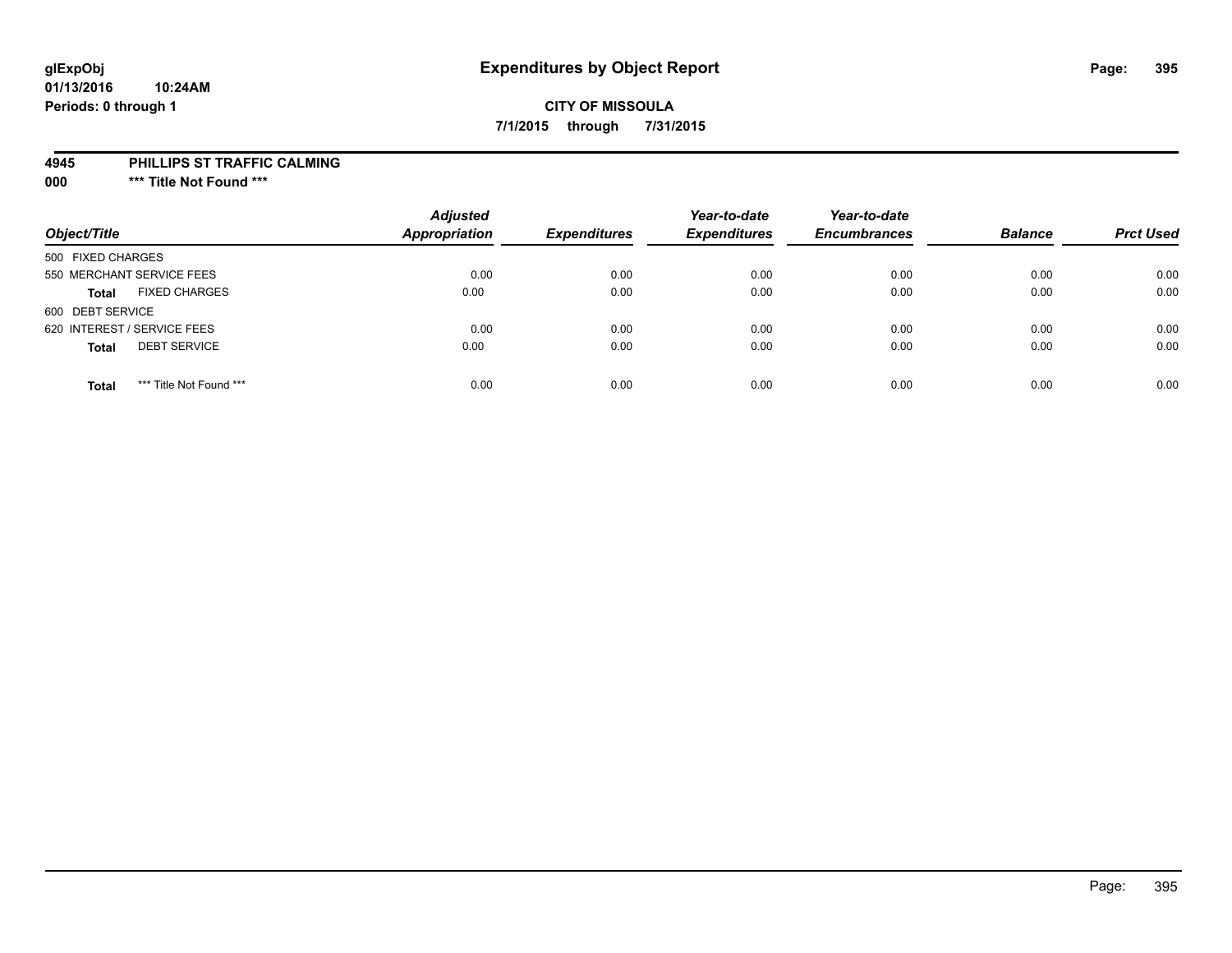## **4945 PHILLIPS ST TRAFFIC CALMING**

| Object/Title                                | <b>Adjusted</b><br><b>Appropriation</b> | <b>Expenditures</b> | Year-to-date<br><b>Expenditures</b> | Year-to-date<br><b>Encumbrances</b> | <b>Balance</b> | <b>Prct Used</b> |
|---------------------------------------------|-----------------------------------------|---------------------|-------------------------------------|-------------------------------------|----------------|------------------|
| 500 FIXED CHARGES                           |                                         |                     |                                     |                                     |                |                  |
| 550 MERCHANT SERVICE FEES                   | 0.00                                    | 0.00                | 0.00                                | 0.00                                | 0.00           | 0.00             |
| <b>FIXED CHARGES</b><br><b>Total</b>        | 0.00                                    | 0.00                | 0.00                                | 0.00                                | 0.00           | 0.00             |
| 600 DEBT SERVICE                            |                                         |                     |                                     |                                     |                |                  |
| 620 INTEREST / SERVICE FEES                 | 0.00                                    | 0.00                | 0.00                                | 0.00                                | 0.00           | 0.00             |
| <b>DEBT SERVICE</b><br><b>Total</b>         | 0.00                                    | 0.00                | 0.00                                | 0.00                                | 0.00           | 0.00             |
| PHILLIPS ST TRAFFIC CALMING<br><b>Total</b> | 0.00                                    | 0.00                | 0.00                                | 0.00                                | 0.00           | 0.00             |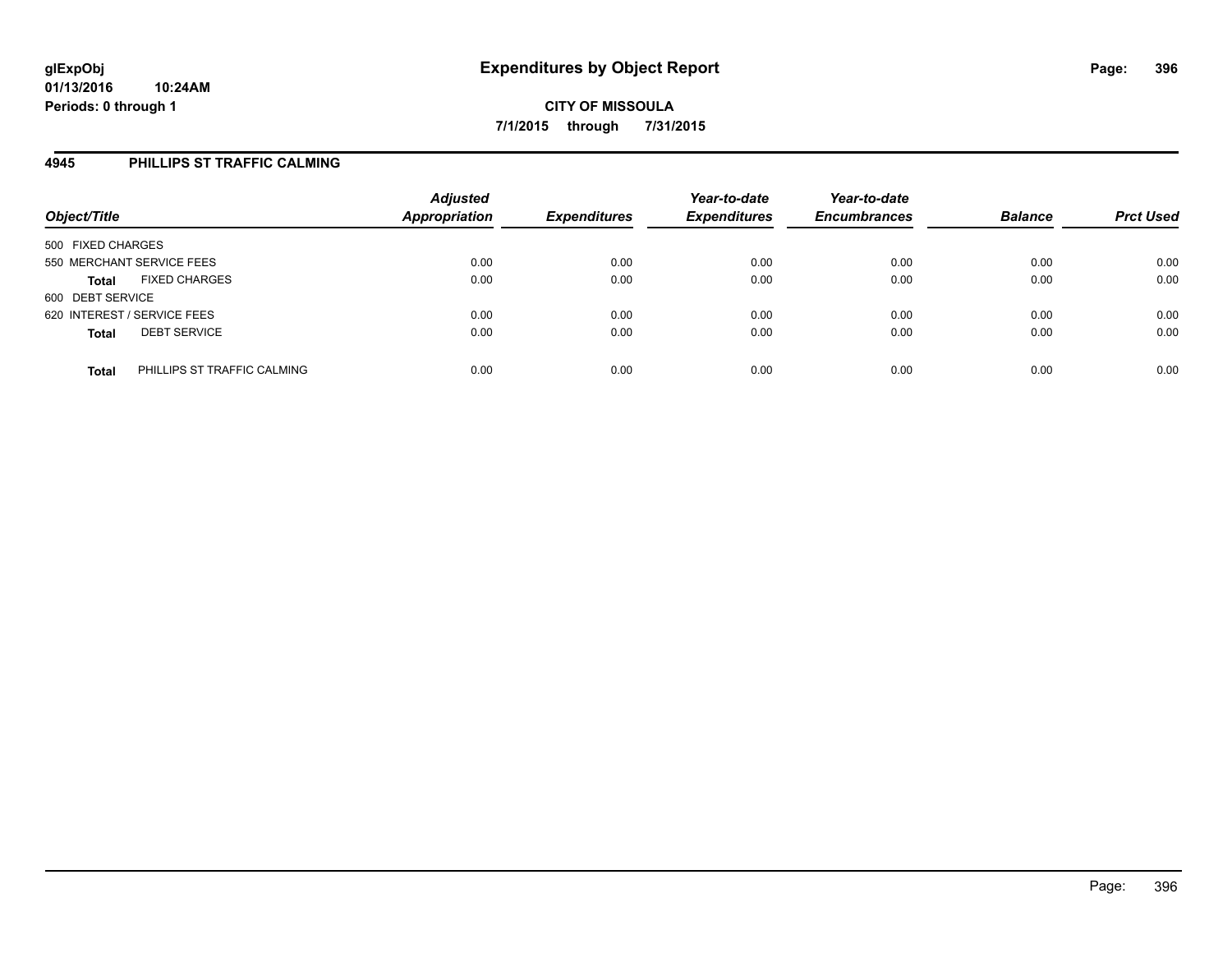# **glExpObj Expenditures by Object Report Page: 397**

#### **01/13/2016 10:24AM Periods: 0 through 1**

### **CITY OF MISSOULA 7/1/2015 through 7/31/2015**

#### **4946 PATTEE CREEK DR. TRAFFIC CALMING**

**000 \*\*\* Title Not Found \*\*\***

| Object/Title                            | <b>Adjusted</b><br><b>Appropriation</b> | <b>Expenditures</b> | Year-to-date<br><b>Expenditures</b> | Year-to-date<br><b>Encumbrances</b> | <b>Balance</b> | <b>Prct Used</b> |
|-----------------------------------------|-----------------------------------------|---------------------|-------------------------------------|-------------------------------------|----------------|------------------|
| 500 FIXED CHARGES                       |                                         |                     |                                     |                                     |                |                  |
| 550 MERCHANT SERVICE FEES               | 0.00                                    | 0.00                | 0.00                                | 0.00                                | 0.00           | 0.00             |
| <b>FIXED CHARGES</b><br><b>Total</b>    | 0.00                                    | 0.00                | 0.00                                | 0.00                                | 0.00           | 0.00             |
| 600 DEBT SERVICE                        |                                         |                     |                                     |                                     |                |                  |
| 620 INTEREST / SERVICE FEES             | 0.00                                    | 0.00                | 0.00                                | 0.00                                | 0.00           | 0.00             |
| <b>DEBT SERVICE</b><br><b>Total</b>     | 0.00                                    | 0.00                | 0.00                                | 0.00                                | 0.00           | 0.00             |
| *** Title Not Found ***<br><b>Total</b> | 0.00                                    | 0.00                | 0.00                                | 0.00                                | 0.00           | 0.00             |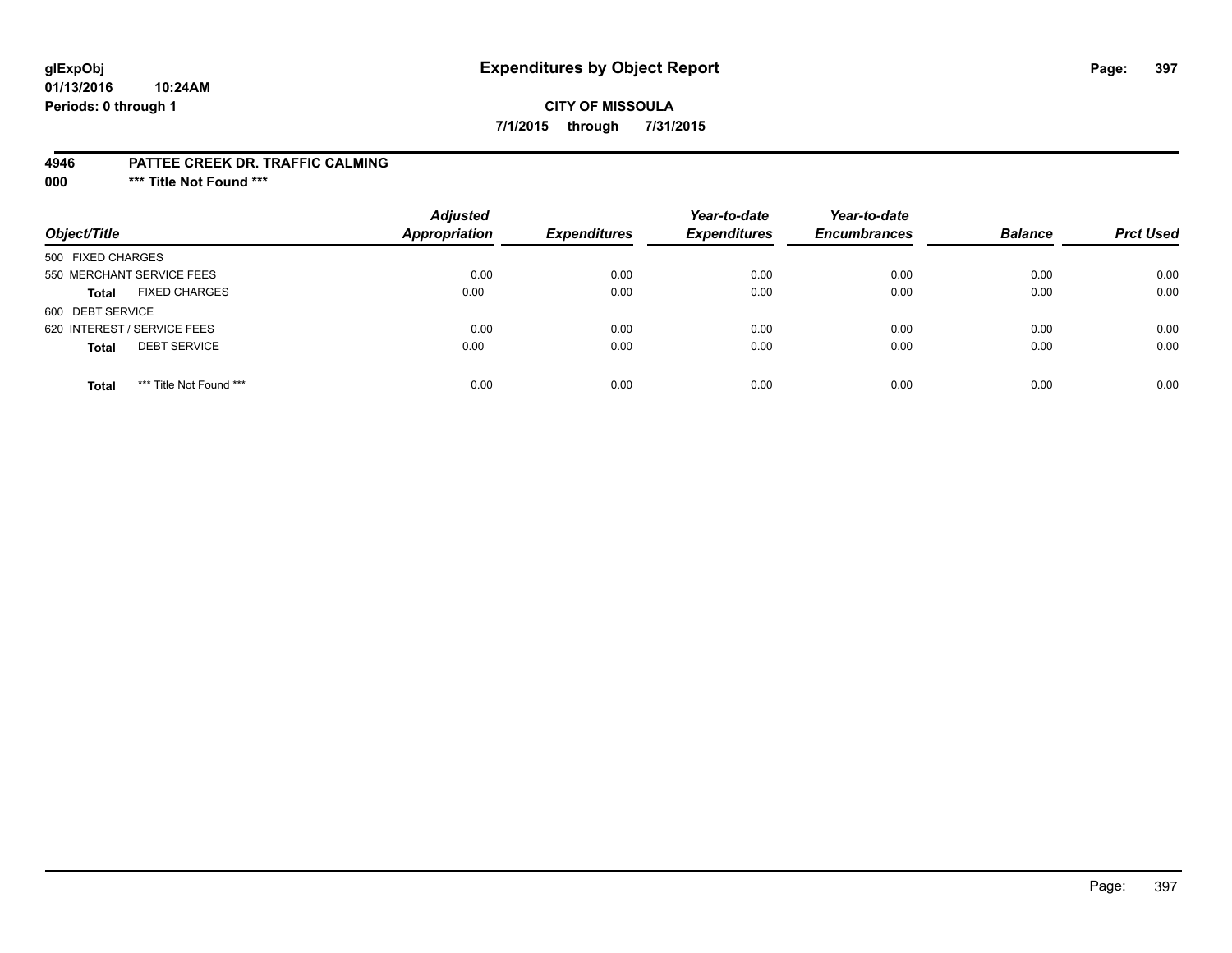#### **CITY OF MISSOULA 7/1/2015 through 7/31/2015**

#### **4946 PATTEE CREEK DR. TRAFFIC CALMING**

**390 NON-DEPARTMENTAL**

| Object/Title           |                           | <b>Adjusted</b><br><b>Appropriation</b> | <b>Expenditures</b> | Year-to-date<br><b>Expenditures</b> | Year-to-date<br><b>Encumbrances</b> | <b>Balance</b> | <b>Prct Used</b> |
|------------------------|---------------------------|-----------------------------------------|---------------------|-------------------------------------|-------------------------------------|----------------|------------------|
| 300 PURCHASED SERVICES |                           |                                         |                     |                                     |                                     |                |                  |
|                        | 350 PROFESSIONAL SERVICES | 0.00                                    | 0.00                | 0.00                                | 0.00                                | 0.00           | 0.00             |
| <b>Total</b>           | <b>PURCHASED SERVICES</b> | 0.00                                    | 0.00                | 0.00                                | 0.00                                | 0.00           | 0.00             |
| 500 FIXED CHARGES      |                           |                                         |                     |                                     |                                     |                |                  |
|                        | 550 MERCHANT SERVICE FEES | 0.00                                    | 0.00                | 0.00                                | 0.00                                | 0.00           | 0.00             |
| Total                  | <b>FIXED CHARGES</b>      | 0.00                                    | 0.00                | 0.00                                | 0.00                                | 0.00           | 0.00             |
| 900 CAPITAL OUTLAY     |                           |                                         |                     |                                     |                                     |                |                  |
| 930 IMPROVEMENTS       |                           | 0.00                                    | 0.00                | 0.00                                | 0.00                                | 0.00           | 0.00             |
| Total                  | <b>CAPITAL OUTLAY</b>     | 0.00                                    | 0.00                | 0.00                                | 0.00                                | 0.00           | 0.00             |
| <b>Total</b>           | NON-DEPARTMENTAL          | 0.00                                    | 0.00                | 0.00                                | 0.00                                | 0.00           | 0.00             |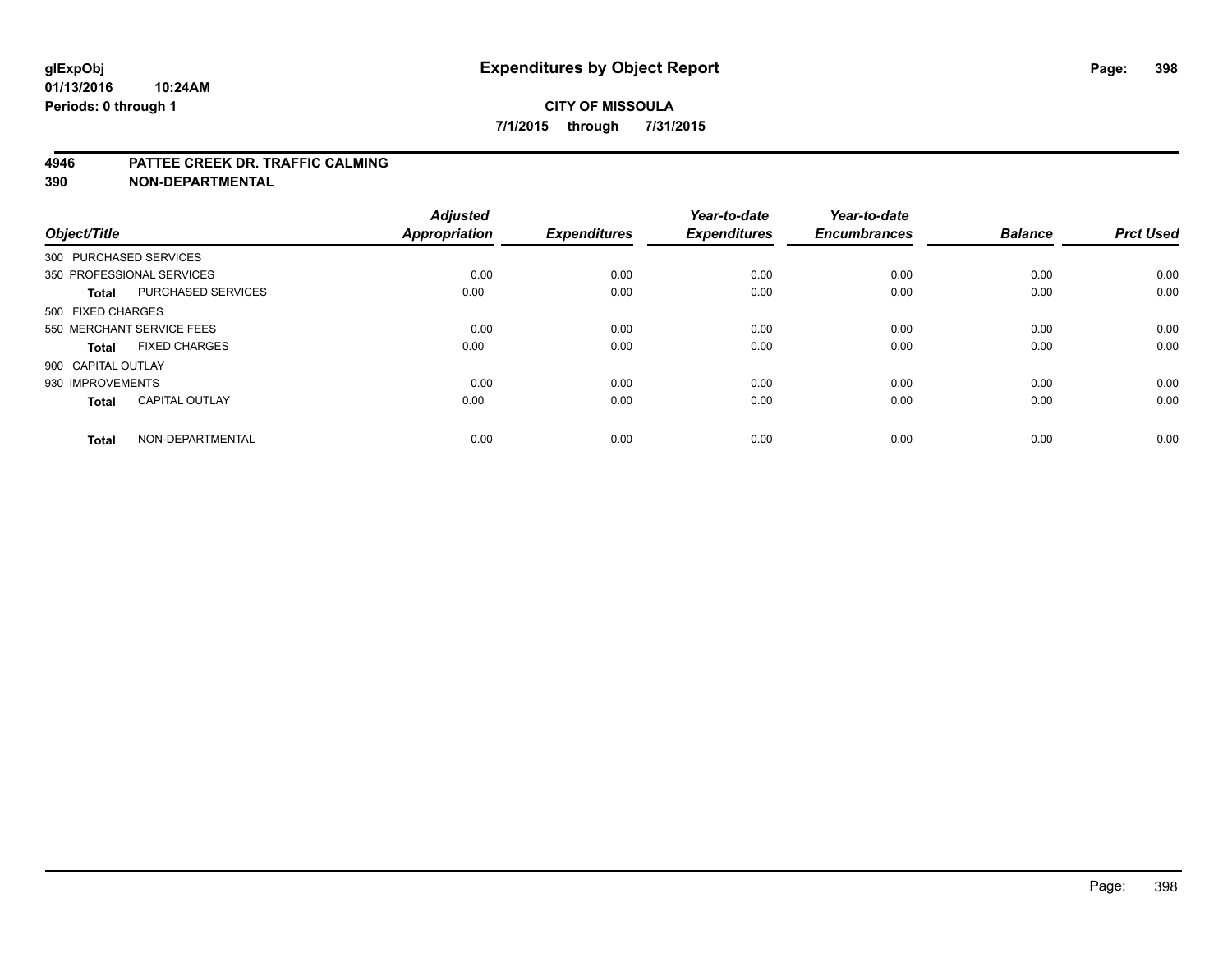# **4946 PATTEE CREEK DR. TRAFFIC CALMING**

| Object/Title       |                                  | <b>Adjusted</b><br><b>Appropriation</b> | <b>Expenditures</b> | Year-to-date<br><b>Expenditures</b> | Year-to-date<br><b>Encumbrances</b> | <b>Balance</b> | <b>Prct Used</b> |
|--------------------|----------------------------------|-----------------------------------------|---------------------|-------------------------------------|-------------------------------------|----------------|------------------|
|                    | 300 PURCHASED SERVICES           |                                         |                     |                                     |                                     |                |                  |
|                    | 350 PROFESSIONAL SERVICES        | 0.00                                    | 0.00                | 0.00                                | 0.00                                | 0.00           | 0.00             |
| <b>Total</b>       | PURCHASED SERVICES               | 0.00                                    | 0.00                | 0.00                                | 0.00                                | 0.00           | 0.00             |
| 500 FIXED CHARGES  |                                  |                                         |                     |                                     |                                     |                |                  |
|                    | 550 MERCHANT SERVICE FEES        | 0.00                                    | 0.00                | 0.00                                | 0.00                                | 0.00           | 0.00             |
| <b>Total</b>       | <b>FIXED CHARGES</b>             | 0.00                                    | 0.00                | 0.00                                | 0.00                                | 0.00           | 0.00             |
| 600 DEBT SERVICE   |                                  |                                         |                     |                                     |                                     |                |                  |
|                    | 620 INTEREST / SERVICE FEES      | 0.00                                    | 0.00                | 0.00                                | 0.00                                | 0.00           | 0.00             |
| <b>Total</b>       | <b>DEBT SERVICE</b>              | 0.00                                    | 0.00                | 0.00                                | 0.00                                | 0.00           | 0.00             |
| 900 CAPITAL OUTLAY |                                  |                                         |                     |                                     |                                     |                |                  |
| 930 IMPROVEMENTS   |                                  | 0.00                                    | 0.00                | 0.00                                | 0.00                                | 0.00           | 0.00             |
| <b>Total</b>       | <b>CAPITAL OUTLAY</b>            | 0.00                                    | 0.00                | 0.00                                | 0.00                                | 0.00           | 0.00             |
| <b>Total</b>       | PATTEE CREEK DR. TRAFFIC CALMING | 0.00                                    | 0.00                | 0.00                                | 0.00                                | 0.00           | 0.00             |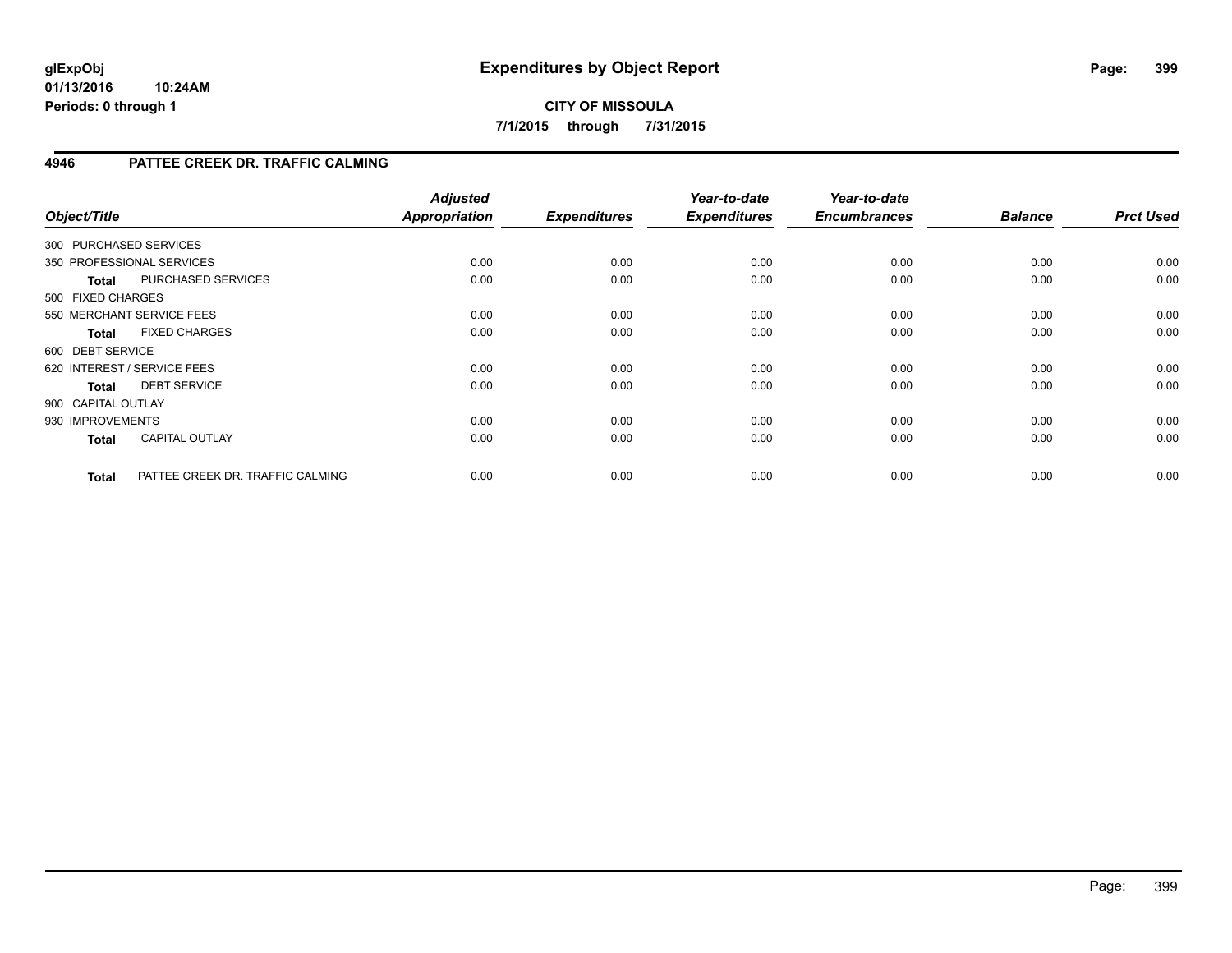#### **4948 STORMWATER OUTFALL RETROFITS**

**390 NON-DEPARTMENTAL**

| Object/Title                         | <b>Adjusted</b><br><b>Appropriation</b> | <b>Expenditures</b> | Year-to-date<br><b>Expenditures</b> | Year-to-date<br><b>Encumbrances</b> | <b>Balance</b> | <b>Prct Used</b> |
|--------------------------------------|-----------------------------------------|---------------------|-------------------------------------|-------------------------------------|----------------|------------------|
| 300 PURCHASED SERVICES               |                                         |                     |                                     |                                     |                |                  |
| 350 PROFESSIONAL SERVICES            | 0.00                                    | 0.00                | 0.00                                | 0.00                                | 0.00           | 0.00             |
| PURCHASED SERVICES<br><b>Total</b>   | 0.00                                    | 0.00                | 0.00                                | 0.00                                | 0.00           | 0.00             |
| 500 FIXED CHARGES                    |                                         |                     |                                     |                                     |                |                  |
| 550 MERCHANT SERVICE FEES            | 0.00                                    | 0.00                | 0.00                                | 0.00                                | 0.00           | 0.00             |
| <b>FIXED CHARGES</b><br><b>Total</b> | 0.00                                    | 0.00                | 0.00                                | 0.00                                | 0.00           | 0.00             |
| NON-DEPARTMENTAL<br><b>Total</b>     | 0.00                                    | 0.00                | 0.00                                | 0.00                                | 0.00           | 0.00             |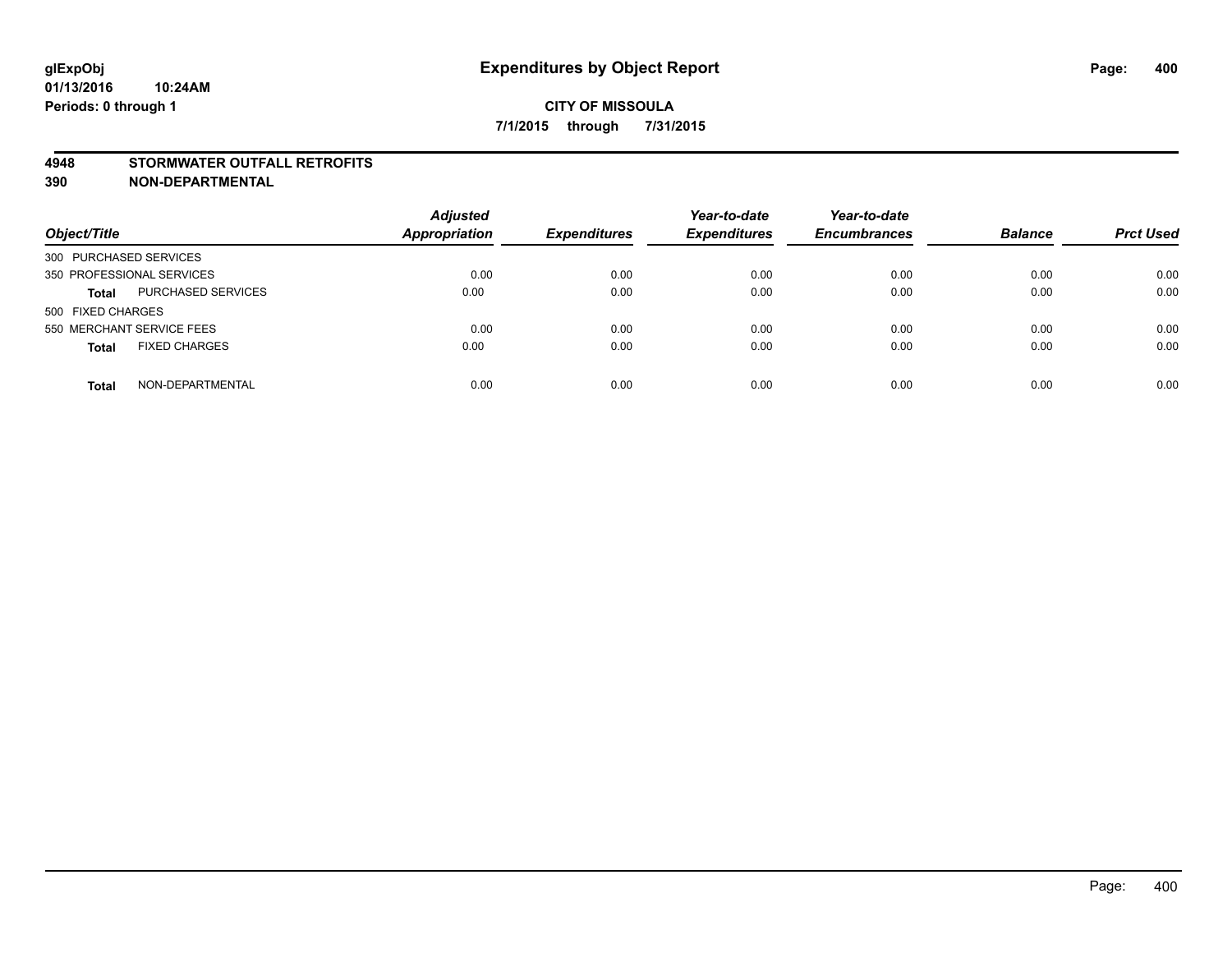### **4948 STORMWATER OUTFALL RETROFITS**

| Object/Title                                 | <b>Adjusted</b><br><b>Appropriation</b> | <b>Expenditures</b> | Year-to-date<br><b>Expenditures</b> | Year-to-date<br><b>Encumbrances</b> | <b>Balance</b> | <b>Prct Used</b> |
|----------------------------------------------|-----------------------------------------|---------------------|-------------------------------------|-------------------------------------|----------------|------------------|
| 300 PURCHASED SERVICES                       |                                         |                     |                                     |                                     |                |                  |
| 350 PROFESSIONAL SERVICES                    | 0.00                                    | 0.00                | 0.00                                | 0.00                                | 0.00           | 0.00             |
| PURCHASED SERVICES<br><b>Total</b>           | 0.00                                    | 0.00                | 0.00                                | 0.00                                | 0.00           | 0.00             |
| 500 FIXED CHARGES                            |                                         |                     |                                     |                                     |                |                  |
| 550 MERCHANT SERVICE FEES                    | 0.00                                    | 0.00                | 0.00                                | 0.00                                | 0.00           | 0.00             |
| <b>FIXED CHARGES</b><br><b>Total</b>         | 0.00                                    | 0.00                | 0.00                                | 0.00                                | 0.00           | 0.00             |
| STORMWATER OUTFALL RETROFITS<br><b>Total</b> | 0.00                                    | 0.00                | 0.00                                | 0.00                                | 0.00           | 0.00             |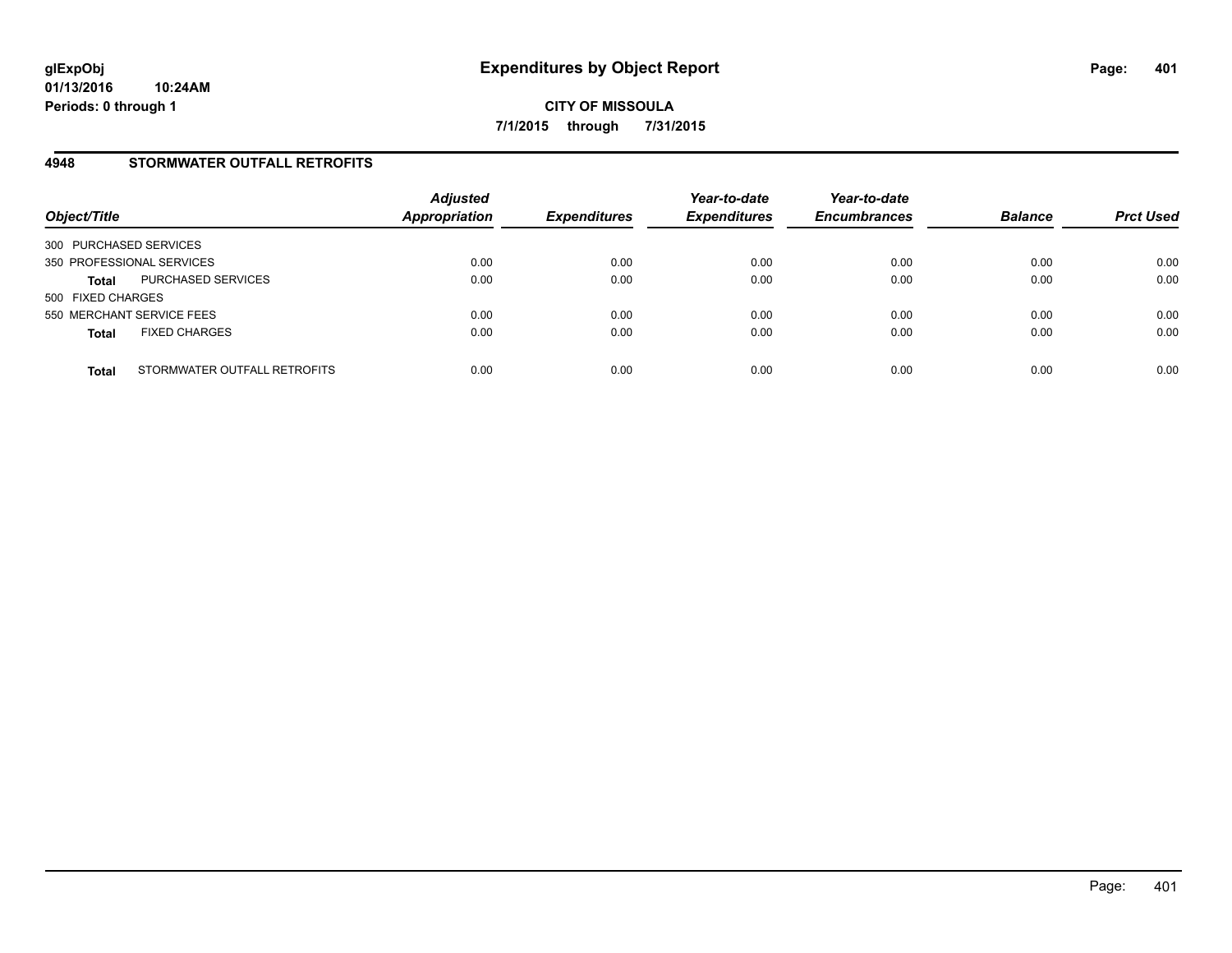#### **4949 WAYFINDING PROJECT**

**390 NON-DEPARTMENTAL**

|                        |                            | <b>Adjusted</b> |                     | Year-to-date        | Year-to-date        |                |                  |
|------------------------|----------------------------|-----------------|---------------------|---------------------|---------------------|----------------|------------------|
| Object/Title           |                            | Appropriation   | <b>Expenditures</b> | <b>Expenditures</b> | <b>Encumbrances</b> | <b>Balance</b> | <b>Prct Used</b> |
| 100 PERSONAL SERVICES  |                            |                 |                     |                     |                     |                |                  |
| 110 SALARIES AND WAGES |                            | 0.00            | 0.00                | 0.00                | 0.00                | 0.00           | 0.00             |
|                        | 140 EMPLOYER CONTRIBUTIONS | 0.00            | 0.00                | 0.00                | 0.00                | 0.00           | 0.00             |
| <b>Total</b>           | PERSONAL SERVICES          | 0.00            | 0.00                | 0.00                | 0.00                | 0.00           | 0.00             |
| 200 SUPPLIES           |                            |                 |                     |                     |                     |                |                  |
| 210 OFFICE SUPPLIES    |                            | 0.00            | 0.00                | 0.00                | 0.00                | 0.00           | 0.00             |
| <b>Total</b>           | <b>SUPPLIES</b>            | 0.00            | 0.00                | 0.00                | 0.00                | 0.00           | 0.00             |
|                        | 300 PURCHASED SERVICES     |                 |                     |                     |                     |                |                  |
|                        | 350 PROFESSIONAL SERVICES  | 0.00            | 0.00                | 0.00                | 0.00                | 0.00           | 0.00             |
|                        | 360 REPAIR & MAINTENANCE   | 0.00            | 0.00                | 0.00                | 0.00                | 0.00           | 0.00             |
| <b>Total</b>           | PURCHASED SERVICES         | 0.00            | 0.00                | 0.00                | 0.00                | 0.00           | 0.00             |
| 500 FIXED CHARGES      |                            |                 |                     |                     |                     |                |                  |
|                        | 550 MERCHANT SERVICE FEES  | 0.00            | 0.00                | 0.00                | 0.00                | 0.00           | 0.00             |
| <b>Total</b>           | <b>FIXED CHARGES</b>       | 0.00            | 0.00                | 0.00                | 0.00                | 0.00           | 0.00             |
| 900 CAPITAL OUTLAY     |                            |                 |                     |                     |                     |                |                  |
| 930 IMPROVEMENTS       |                            | 0.00            | 0.00                | 0.00                | 0.00                | 0.00           | 0.00             |
|                        | 940 MACHINERY & EQUIPMENT  | 0.00            | 0.00                | 0.00                | 0.00                | 0.00           | 0.00             |
| <b>Total</b>           | CAPITAL OUTLAY             | 0.00            | 0.00                | 0.00                | 0.00                | 0.00           | 0.00             |
| <b>Total</b>           | NON-DEPARTMENTAL           | 0.00            | 0.00                | 0.00                | 0.00                | 0.00           | 0.00             |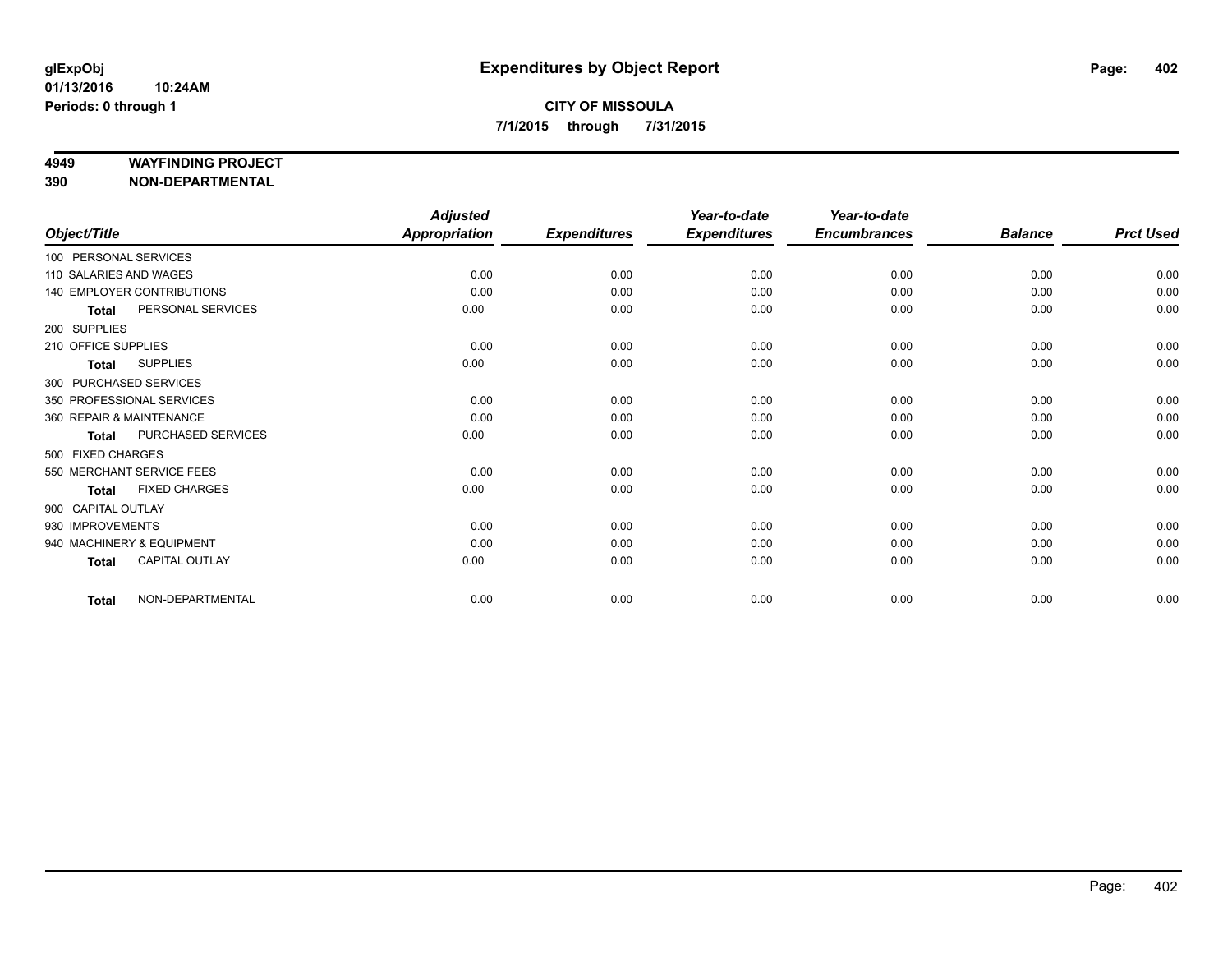# **CITY OF MISSOULA 7/1/2015 through 7/31/2015**

### **4949 WAYFINDING PROJECT**

|                                      | <b>Adjusted</b>      |                     | Year-to-date        | Year-to-date        |                |                  |
|--------------------------------------|----------------------|---------------------|---------------------|---------------------|----------------|------------------|
| Object/Title                         | <b>Appropriation</b> | <b>Expenditures</b> | <b>Expenditures</b> | <b>Encumbrances</b> | <b>Balance</b> | <b>Prct Used</b> |
| 100 PERSONAL SERVICES                |                      |                     |                     |                     |                |                  |
| 110 SALARIES AND WAGES               | 0.00                 | 0.00                | 0.00                | 0.00                | 0.00           | 0.00             |
| 140 EMPLOYER CONTRIBUTIONS           | 0.00                 | 0.00                | 0.00                | 0.00                | 0.00           | 0.00             |
| PERSONAL SERVICES<br>Total           | 0.00                 | 0.00                | 0.00                | 0.00                | 0.00           | 0.00             |
| 200 SUPPLIES                         |                      |                     |                     |                     |                |                  |
| 210 OFFICE SUPPLIES                  | 0.00                 | 0.00                | 0.00                | 0.00                | 0.00           | 0.00             |
| <b>SUPPLIES</b><br>Total             | 0.00                 | 0.00                | 0.00                | 0.00                | 0.00           | 0.00             |
| 300 PURCHASED SERVICES               |                      |                     |                     |                     |                |                  |
| 350 PROFESSIONAL SERVICES            | 0.00                 | 0.00                | 0.00                | 0.00                | 0.00           | 0.00             |
| 360 REPAIR & MAINTENANCE             | 0.00                 | 0.00                | 0.00                | 0.00                | 0.00           | 0.00             |
| PURCHASED SERVICES<br><b>Total</b>   | 0.00                 | 0.00                | 0.00                | 0.00                | 0.00           | 0.00             |
| 500 FIXED CHARGES                    |                      |                     |                     |                     |                |                  |
| 550 MERCHANT SERVICE FEES            | 0.00                 | 0.00                | 0.00                | 0.00                | 0.00           | 0.00             |
| <b>FIXED CHARGES</b><br><b>Total</b> | 0.00                 | 0.00                | 0.00                | 0.00                | 0.00           | 0.00             |
| 900 CAPITAL OUTLAY                   |                      |                     |                     |                     |                |                  |
| 930 IMPROVEMENTS                     | 0.00                 | 0.00                | 0.00                | 0.00                | 0.00           | 0.00             |
| 940 MACHINERY & EQUIPMENT            | 0.00                 | 0.00                | 0.00                | 0.00                | 0.00           | 0.00             |
| CAPITAL OUTLAY<br><b>Total</b>       | 0.00                 | 0.00                | 0.00                | 0.00                | 0.00           | 0.00             |
| <b>WAYFINDING PROJECT</b><br>Total   | 0.00                 | 0.00                | 0.00                | 0.00                | 0.00           | 0.00             |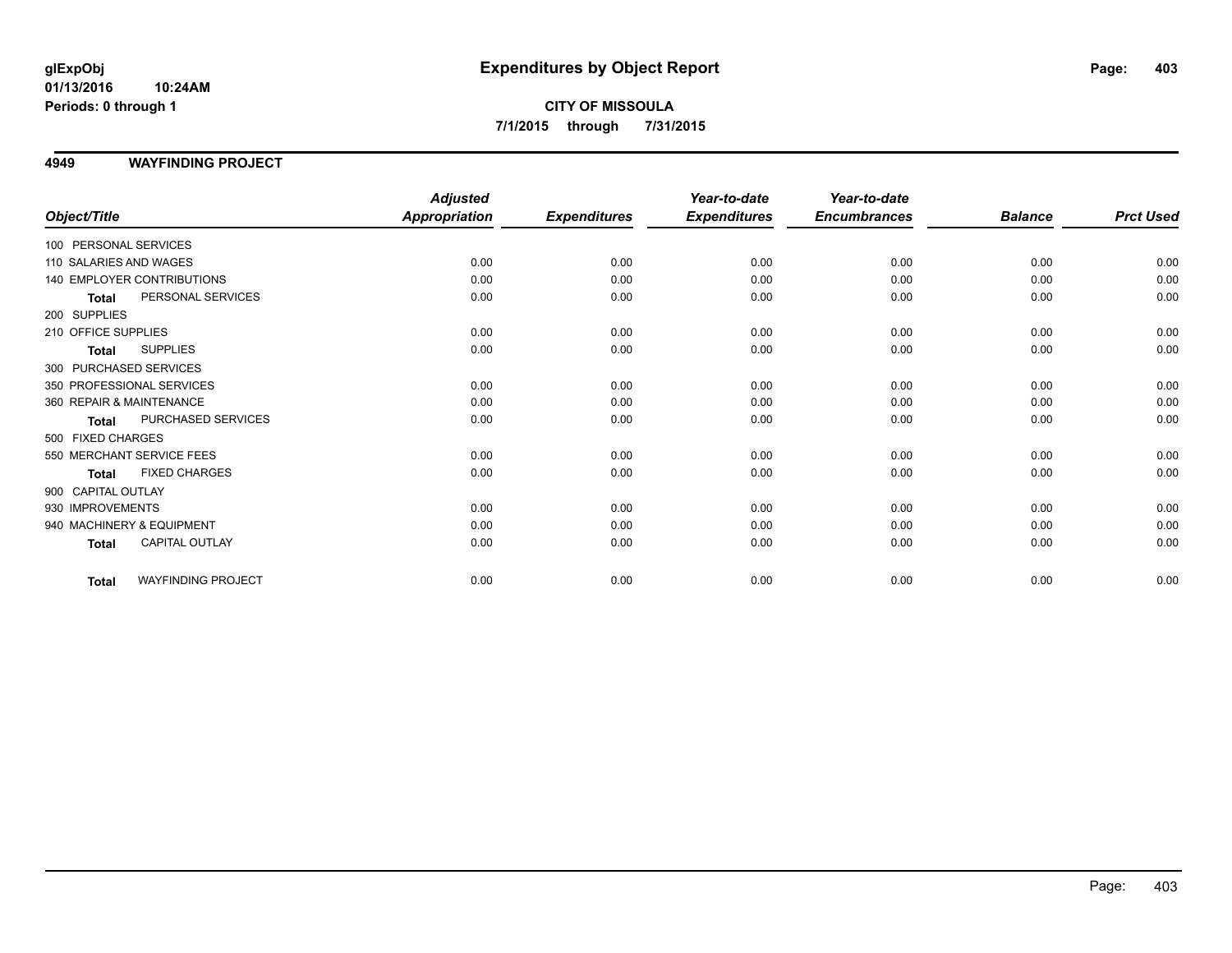#### **4990 ARRA ENHANCEMENTS**

**500 N HIGGINS STREETSCAPE**

| Object/Title                          | <b>Adjusted</b><br><b>Appropriation</b> | <b>Expenditures</b> | Year-to-date<br><b>Expenditures</b> | Year-to-date<br><b>Encumbrances</b> | <b>Balance</b> | <b>Prct Used</b> |
|---------------------------------------|-----------------------------------------|---------------------|-------------------------------------|-------------------------------------|----------------|------------------|
| 500 FIXED CHARGES                     |                                         |                     |                                     |                                     |                |                  |
| 550 MERCHANT SERVICE FEES             | 0.00                                    | 0.00                | 0.00                                | 0.00                                | 0.00           | 0.00             |
| <b>FIXED CHARGES</b><br><b>Total</b>  | 0.00                                    | 0.00                | 0.00                                | 0.00                                | 0.00           | 0.00             |
| 900 CAPITAL OUTLAY                    |                                         |                     |                                     |                                     |                |                  |
| 930 IMPROVEMENTS                      | 0.00                                    | 0.00                | 0.00                                | 0.00                                | 0.00           | 0.00             |
| <b>CAPITAL OUTLAY</b><br><b>Total</b> | 0.00                                    | 0.00                | 0.00                                | 0.00                                | 0.00           | 0.00             |
| N HIGGINS STREETSCAPE<br><b>Total</b> | 0.00                                    | 0.00                | 0.00                                | 0.00                                | 0.00           | 0.00             |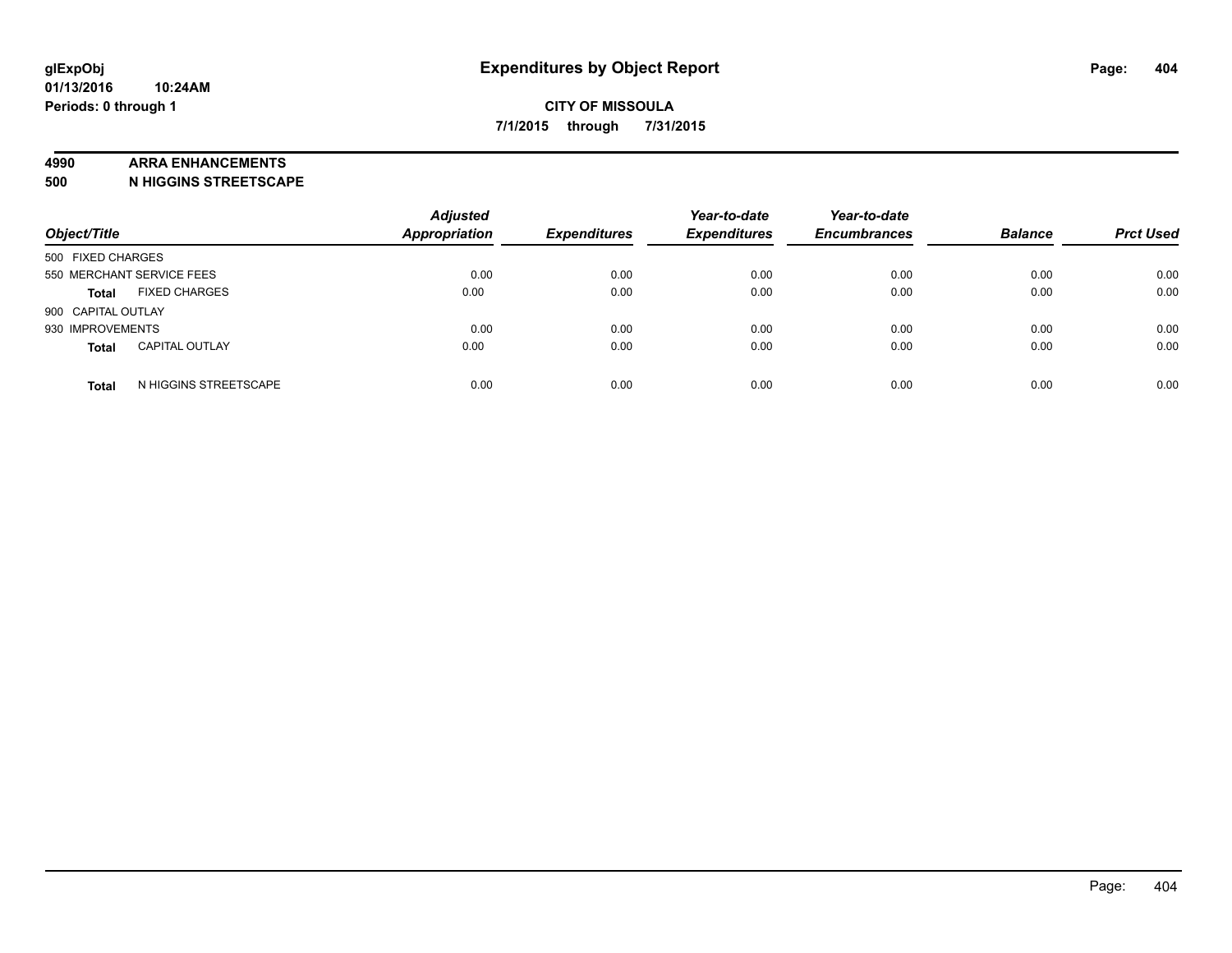**4990 ARRA ENHANCEMENTS**

**510 CURB RAMPS**

|                    |                           | <b>Adjusted</b>      |                     | Year-to-date        | Year-to-date        |                |                  |
|--------------------|---------------------------|----------------------|---------------------|---------------------|---------------------|----------------|------------------|
| Object/Title       |                           | <b>Appropriation</b> | <b>Expenditures</b> | <b>Expenditures</b> | <b>Encumbrances</b> | <b>Balance</b> | <b>Prct Used</b> |
| 500 FIXED CHARGES  |                           |                      |                     |                     |                     |                |                  |
|                    | 550 MERCHANT SERVICE FEES | 0.00                 | 0.00                | 0.00                | 0.00                | 0.00           | 0.00             |
| <b>Total</b>       | <b>FIXED CHARGES</b>      | 0.00                 | 0.00                | 0.00                | 0.00                | 0.00           | 0.00             |
| 900 CAPITAL OUTLAY |                           |                      |                     |                     |                     |                |                  |
| 930 IMPROVEMENTS   |                           | 0.00                 | 0.00                | 0.00                | 0.00                | 0.00           | 0.00             |
| <b>Total</b>       | <b>CAPITAL OUTLAY</b>     | 0.00                 | 0.00                | 0.00                | 0.00                | 0.00           | 0.00             |
| <b>Total</b>       | <b>CURB RAMPS</b>         | 0.00                 | 0.00                | 0.00                | 0.00                | 0.00           | 0.00             |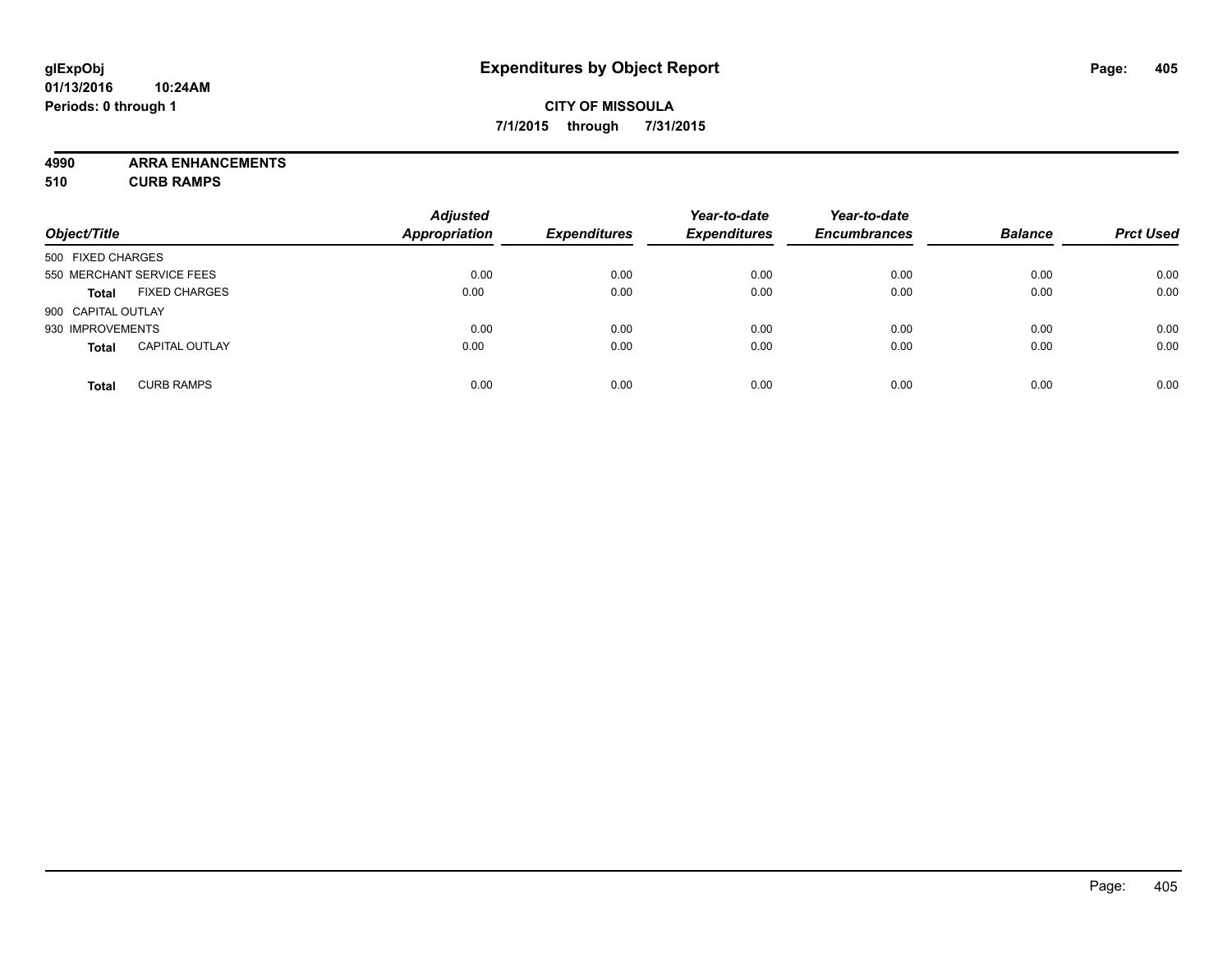### **CITY OF MISSOULA 7/1/2015 through 7/31/2015**

#### **4990 ARRA ENHANCEMENTS**

**515 RSNAKE GATEWAY GREENOUGH DRIVE**

| Object/Title              |                                | <b>Adjusted</b><br><b>Appropriation</b> | <b>Expenditures</b> | Year-to-date<br><b>Expenditures</b> | Year-to-date<br><b>Encumbrances</b> | <b>Balance</b> | <b>Prct Used</b> |
|---------------------------|--------------------------------|-----------------------------------------|---------------------|-------------------------------------|-------------------------------------|----------------|------------------|
| 500 FIXED CHARGES         |                                |                                         |                     |                                     |                                     |                |                  |
| 550 MERCHANT SERVICE FEES |                                | 0.00                                    | 0.00                | 0.00                                | 0.00                                | 0.00           | 0.00             |
| <b>Total</b>              | <b>FIXED CHARGES</b>           | 0.00                                    | 0.00                | 0.00                                | 0.00                                | 0.00           | 0.00             |
| 900 CAPITAL OUTLAY        |                                |                                         |                     |                                     |                                     |                |                  |
| 930 IMPROVEMENTS          |                                | 0.00                                    | 0.00                | 0.00                                | 0.00                                | 0.00           | 0.00             |
| <b>Total</b>              | <b>CAPITAL OUTLAY</b>          | 0.00                                    | 0.00                | 0.00                                | 0.00                                | 0.00           | 0.00             |
| <b>Total</b>              | RSNAKE GATEWAY GREENOUGH DRIVE | 0.00                                    | 0.00                | 0.00                                | 0.00                                | 0.00           | 0.00             |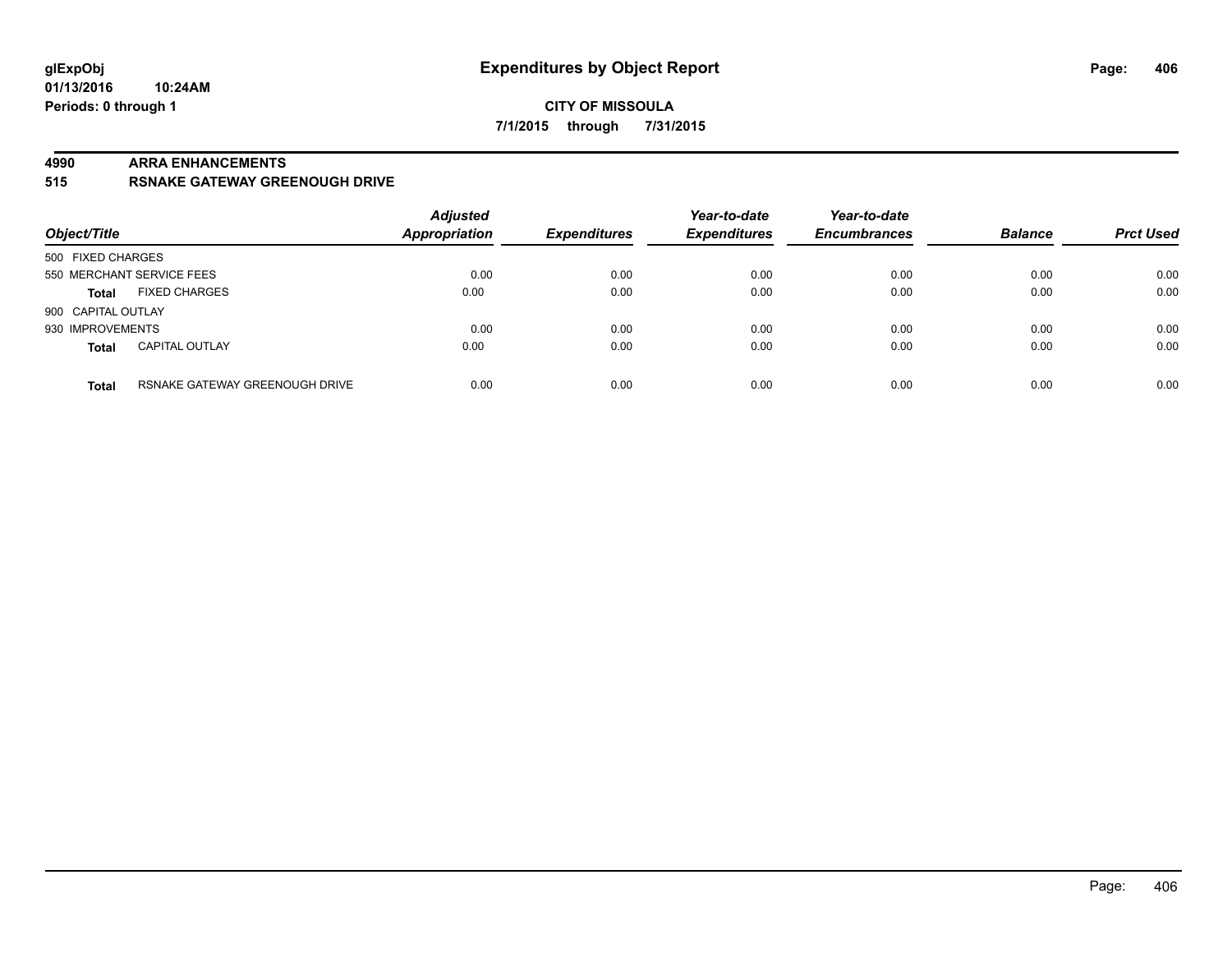### **4990 ARRA ENHANCEMENTS**

| Object/Title                          | <b>Adjusted</b><br><b>Appropriation</b> | <b>Expenditures</b> | Year-to-date<br><b>Expenditures</b> | Year-to-date<br><b>Encumbrances</b> | <b>Balance</b> | <b>Prct Used</b> |
|---------------------------------------|-----------------------------------------|---------------------|-------------------------------------|-------------------------------------|----------------|------------------|
| 500 FIXED CHARGES                     |                                         |                     |                                     |                                     |                |                  |
| 550 MERCHANT SERVICE FEES             | 0.00                                    | 0.00                | 0.00                                | 0.00                                | 0.00           | 0.00             |
| <b>FIXED CHARGES</b><br><b>Total</b>  | 0.00                                    | 0.00                | 0.00                                | 0.00                                | 0.00           | 0.00             |
| 900 CAPITAL OUTLAY                    |                                         |                     |                                     |                                     |                |                  |
| 930 IMPROVEMENTS                      | 0.00                                    | 0.00                | 0.00                                | 0.00                                | 0.00           | 0.00             |
| <b>CAPITAL OUTLAY</b><br><b>Total</b> | 0.00                                    | 0.00                | 0.00                                | 0.00                                | 0.00           | 0.00             |
| ARRA ENHANCEMENTS<br><b>Total</b>     | 0.00                                    | 0.00                | 0.00                                | 0.00                                | 0.00           | 0.00             |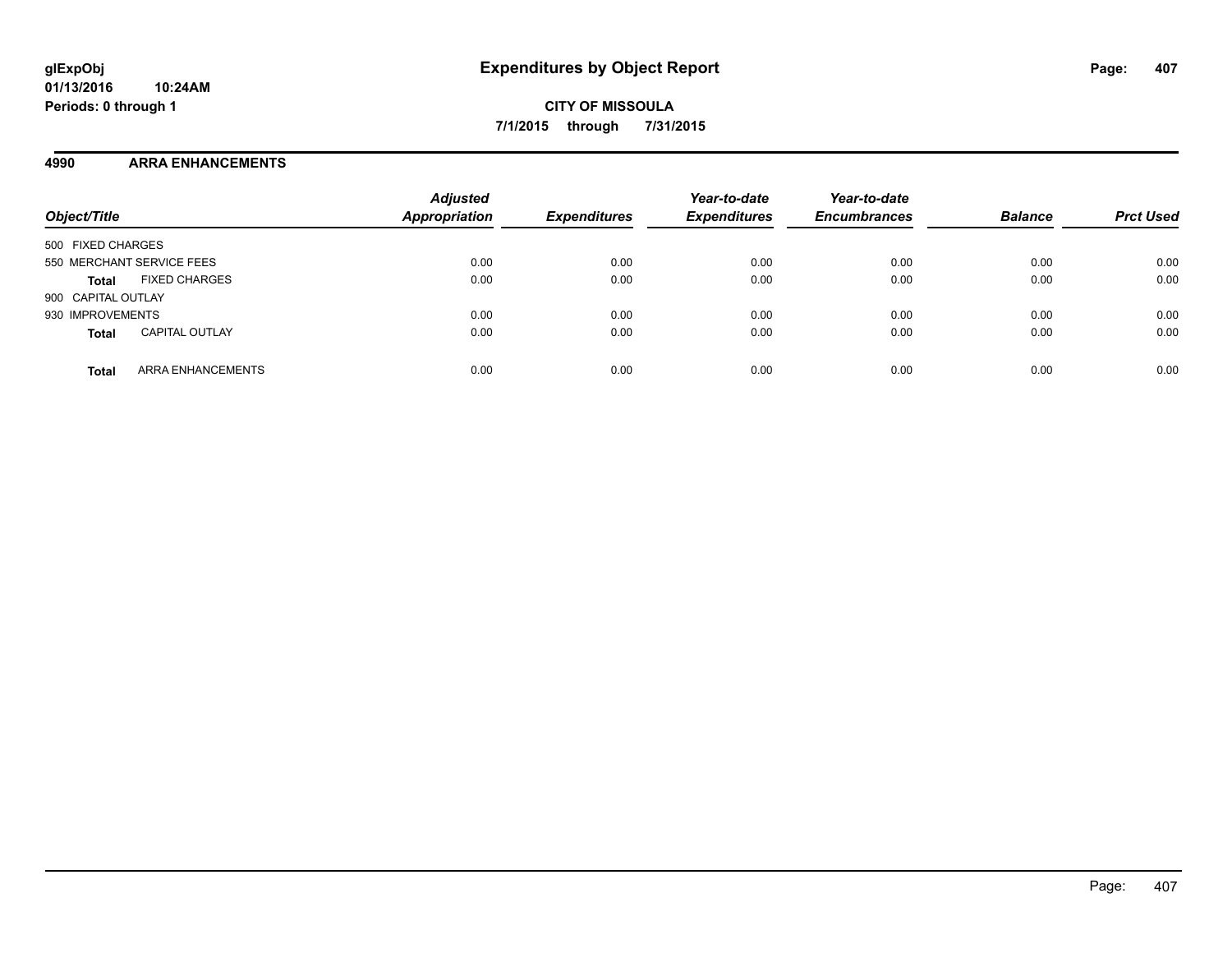#### **4991 ARRA HB645**

**500 N HIGGINS STREETSCAPE**

| Object/Title       |                           | <b>Adjusted</b><br><b>Appropriation</b> | <b>Expenditures</b> | Year-to-date<br><b>Expenditures</b> | Year-to-date<br><b>Encumbrances</b> | <b>Balance</b> | <b>Prct Used</b> |
|--------------------|---------------------------|-----------------------------------------|---------------------|-------------------------------------|-------------------------------------|----------------|------------------|
| 500 FIXED CHARGES  |                           |                                         |                     |                                     |                                     |                |                  |
|                    | 550 MERCHANT SERVICE FEES | 0.00                                    | 0.00                | 0.00                                | 0.00                                | 0.00           | 0.00             |
| <b>Total</b>       | <b>FIXED CHARGES</b>      | 0.00                                    | 0.00                | 0.00                                | 0.00                                | 0.00           | 0.00             |
| 900 CAPITAL OUTLAY |                           |                                         |                     |                                     |                                     |                |                  |
| 930 IMPROVEMENTS   |                           | 0.00                                    | 0.00                | 0.00                                | 0.00                                | 0.00           | 0.00             |
| <b>Total</b>       | <b>CAPITAL OUTLAY</b>     | 0.00                                    | 0.00                | 0.00                                | 0.00                                | 0.00           | 0.00             |
| <b>Total</b>       | N HIGGINS STREETSCAPE     | 0.00                                    | 0.00                | 0.00                                | 0.00                                | 0.00           | 0.00             |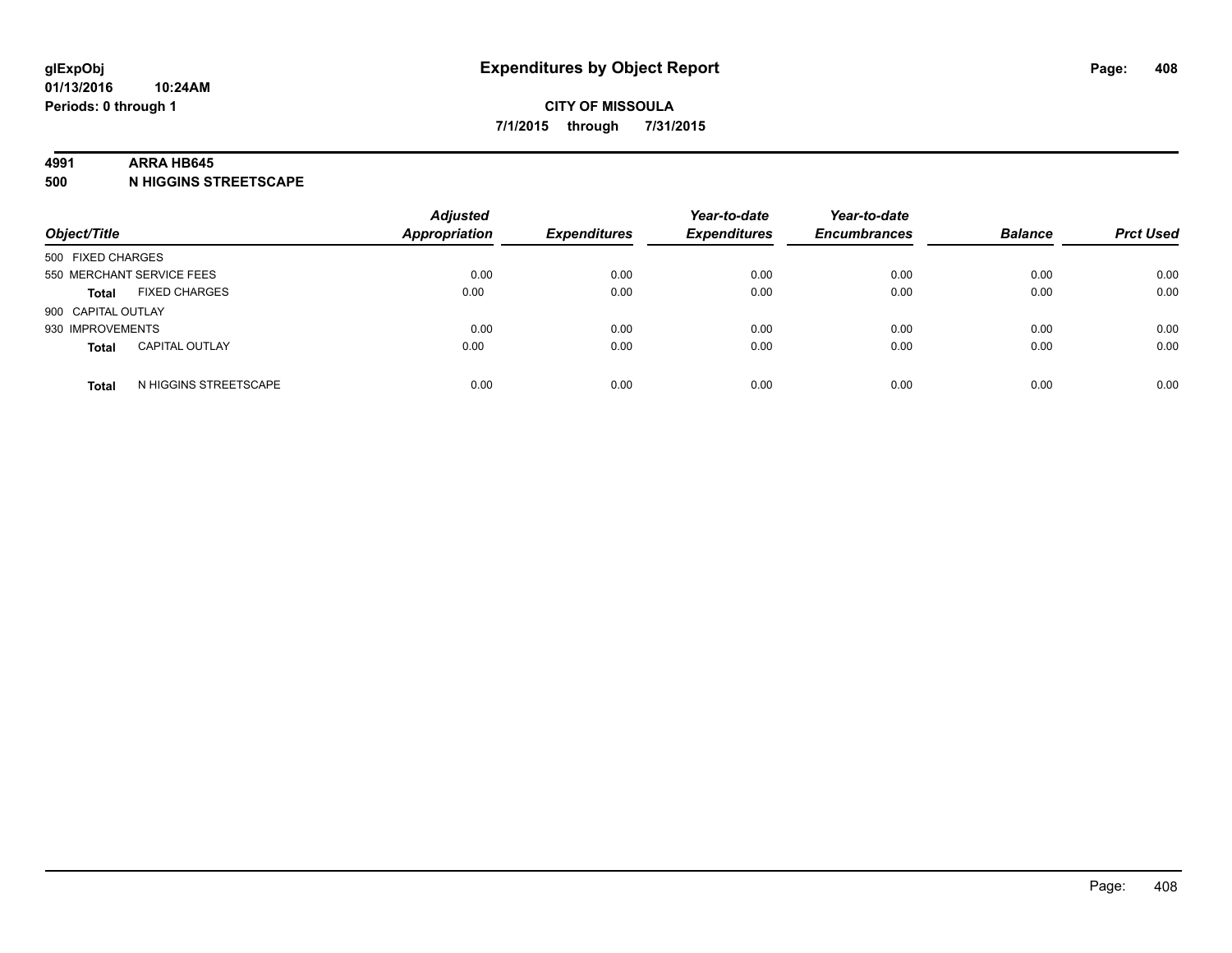# **4991 ARRA HB645**

**520 N HIGGINS PAVING**

| Object/Title       |                           | <b>Adjusted</b><br><b>Appropriation</b> | <b>Expenditures</b> | Year-to-date<br><b>Expenditures</b> | Year-to-date<br><b>Encumbrances</b> | <b>Balance</b> | <b>Prct Used</b> |
|--------------------|---------------------------|-----------------------------------------|---------------------|-------------------------------------|-------------------------------------|----------------|------------------|
| 500 FIXED CHARGES  |                           |                                         |                     |                                     |                                     |                |                  |
|                    | 550 MERCHANT SERVICE FEES | 0.00                                    | 0.00                | 0.00                                | 0.00                                | 0.00           | 0.00             |
| <b>Total</b>       | <b>FIXED CHARGES</b>      | 0.00                                    | 0.00                | 0.00                                | 0.00                                | 0.00           | 0.00             |
| 900 CAPITAL OUTLAY |                           |                                         |                     |                                     |                                     |                |                  |
| 930 IMPROVEMENTS   |                           | 0.00                                    | 0.00                | 0.00                                | 0.00                                | 0.00           | 0.00             |
| <b>Total</b>       | <b>CAPITAL OUTLAY</b>     | 0.00                                    | 0.00                | 0.00                                | 0.00                                | 0.00           | 0.00             |
| <b>Total</b>       | N HIGGINS PAVING          | 0.00                                    | 0.00                | 0.00                                | 0.00                                | 0.00           | 0.00             |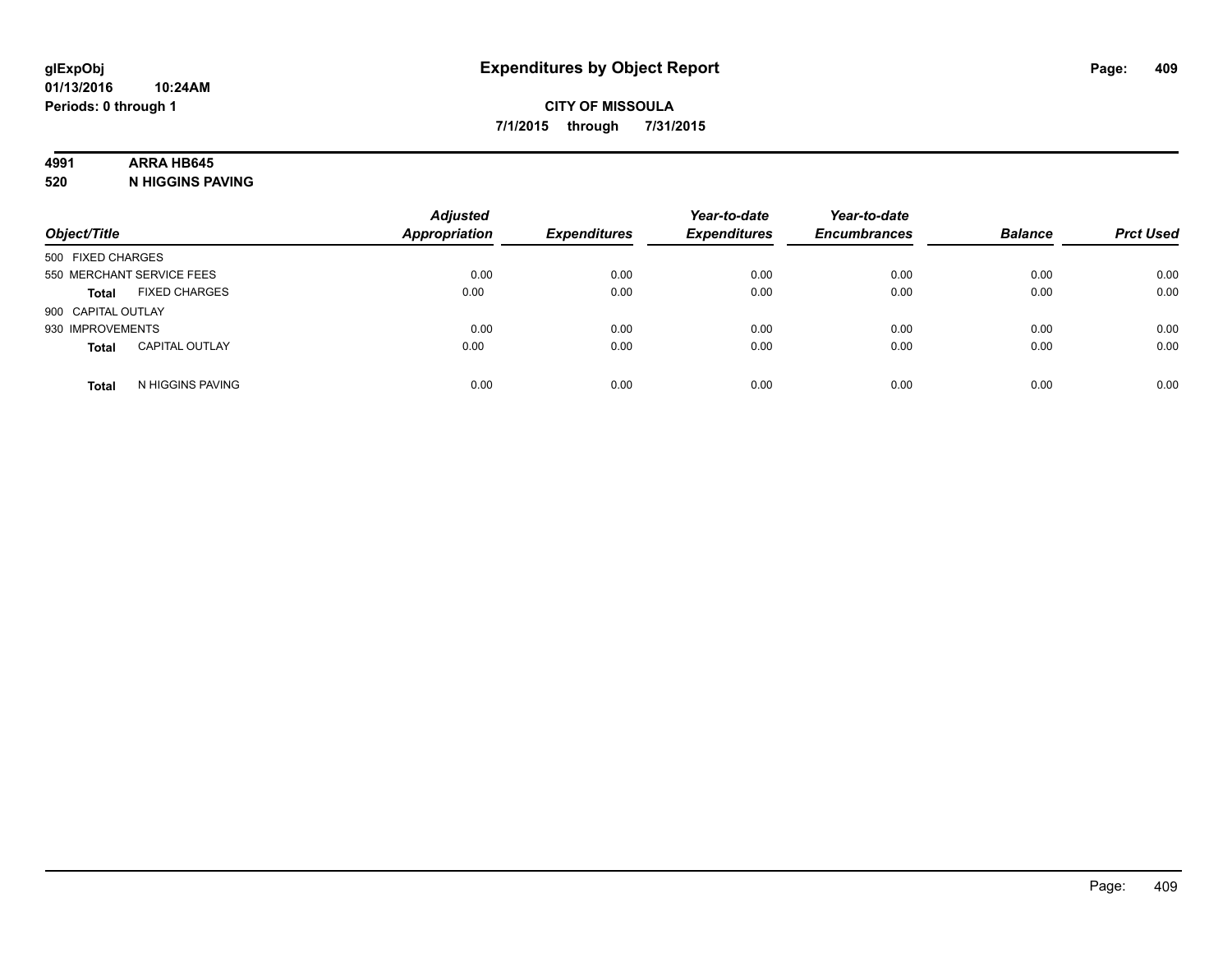### **CITY OF MISSOULA 7/1/2015 through 7/31/2015**

#### **4991 ARRA HB645**

**525 BROOKS ST CURB & SW IMPROVEMENTS**

| Object/Title       |                                 | <b>Adjusted</b><br><b>Appropriation</b> | <b>Expenditures</b> | Year-to-date<br><b>Expenditures</b> | Year-to-date<br><b>Encumbrances</b> | <b>Balance</b> | <b>Prct Used</b> |
|--------------------|---------------------------------|-----------------------------------------|---------------------|-------------------------------------|-------------------------------------|----------------|------------------|
| 500 FIXED CHARGES  |                                 |                                         |                     |                                     |                                     |                |                  |
|                    | 550 MERCHANT SERVICE FEES       | 0.00                                    | 0.00                | 0.00                                | 0.00                                | 0.00           | 0.00             |
| <b>Total</b>       | <b>FIXED CHARGES</b>            | 0.00                                    | 0.00                | 0.00                                | 0.00                                | 0.00           | 0.00             |
| 900 CAPITAL OUTLAY |                                 |                                         |                     |                                     |                                     |                |                  |
| 930 IMPROVEMENTS   |                                 | 0.00                                    | 0.00                | 0.00                                | 0.00                                | 0.00           | 0.00             |
| <b>Total</b>       | <b>CAPITAL OUTLAY</b>           | 0.00                                    | 0.00                | 0.00                                | 0.00                                | 0.00           | 0.00             |
| <b>Total</b>       | BROOKS ST CURB & SW IMPROVEMENT | 0.00                                    | 0.00                | 0.00                                | 0.00                                | 0.00           | 0.00             |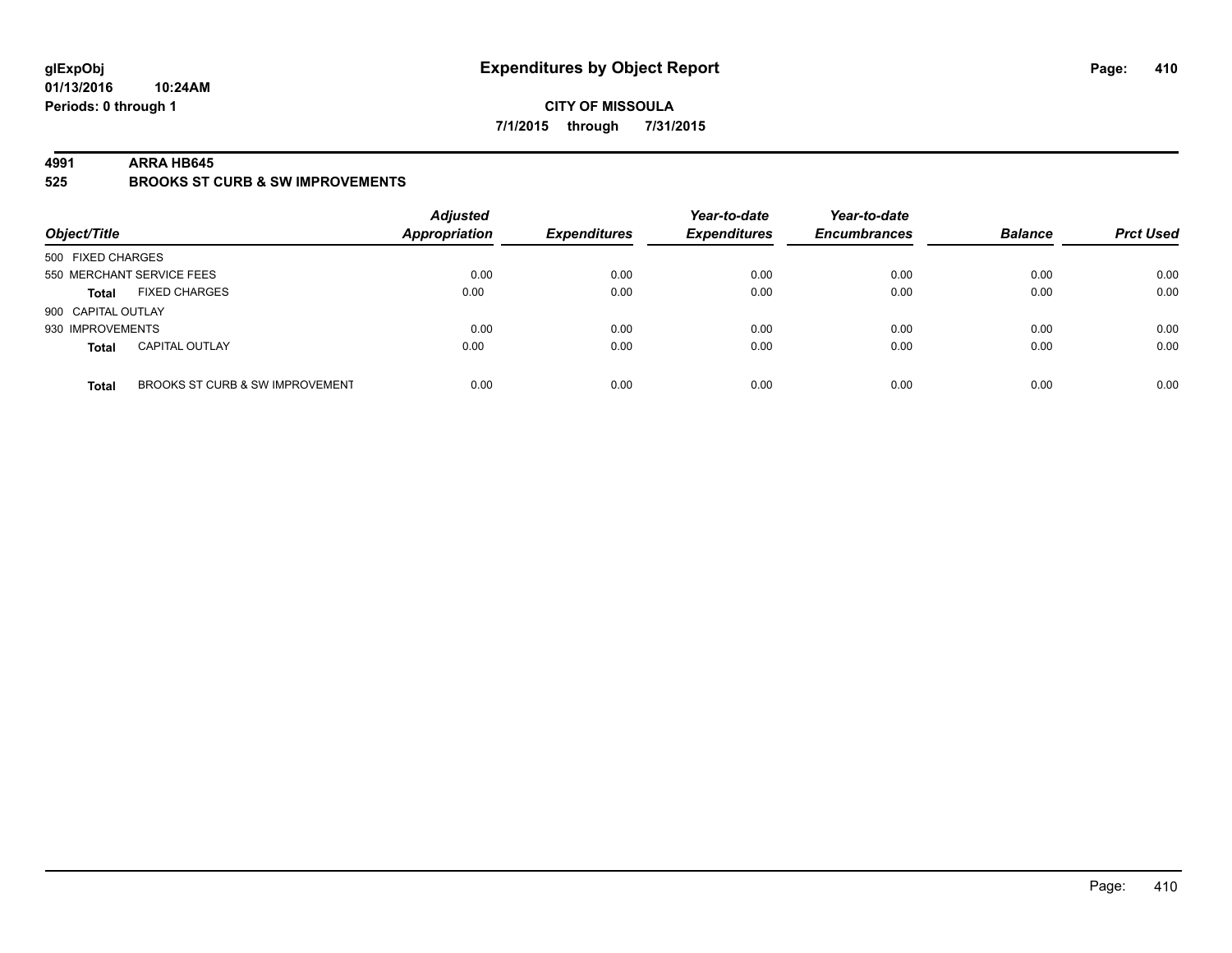# **4991 ARRA HB645**

**530 CURB RAMPS**

|                       |                            | <b>Adjusted</b>      |                     | Year-to-date        | Year-to-date        |                |                  |
|-----------------------|----------------------------|----------------------|---------------------|---------------------|---------------------|----------------|------------------|
| Object/Title          |                            | <b>Appropriation</b> | <b>Expenditures</b> | <b>Expenditures</b> | <b>Encumbrances</b> | <b>Balance</b> | <b>Prct Used</b> |
| 100 PERSONAL SERVICES |                            |                      |                     |                     |                     |                |                  |
|                       | 140 EMPLOYER CONTRIBUTIONS | 0.00                 | 0.00                | 0.00                | 0.00                | 0.00           | 0.00             |
| <b>Total</b>          | PERSONAL SERVICES          | 0.00                 | 0.00                | 0.00                | 0.00                | 0.00           | 0.00             |
| 500 FIXED CHARGES     |                            |                      |                     |                     |                     |                |                  |
|                       | 550 MERCHANT SERVICE FEES  | 0.00                 | 0.00                | 0.00                | 0.00                | 0.00           | 0.00             |
| Total                 | <b>FIXED CHARGES</b>       | 0.00                 | 0.00                | 0.00                | 0.00                | 0.00           | 0.00             |
| 900 CAPITAL OUTLAY    |                            |                      |                     |                     |                     |                |                  |
| 930 IMPROVEMENTS      |                            | 0.00                 | 0.00                | 0.00                | 0.00                | 0.00           | 0.00             |
| Total                 | <b>CAPITAL OUTLAY</b>      | 0.00                 | 0.00                | 0.00                | 0.00                | 0.00           | 0.00             |
| <b>Total</b>          | <b>CURB RAMPS</b>          | 0.00                 | 0.00                | 0.00                | 0.00                | 0.00           | 0.00             |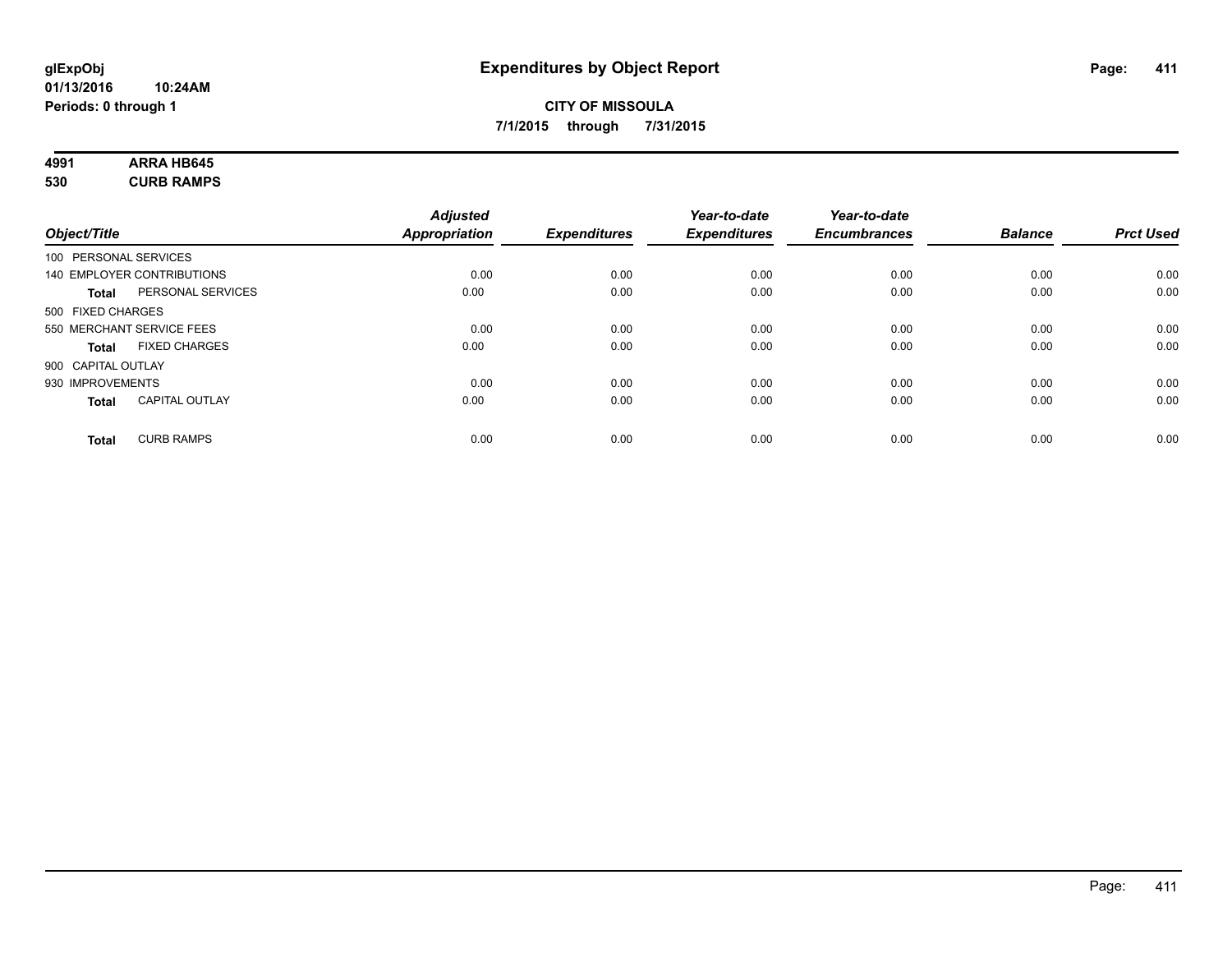# **CITY OF MISSOULA 7/1/2015 through 7/31/2015**

#### **4991 ARRA HB645**

**535 PARKS PLAYGROUND INSTALLS**

| Object/Title              |                                   | <b>Adjusted</b><br><b>Appropriation</b> | <b>Expenditures</b> | Year-to-date<br><b>Expenditures</b> | Year-to-date<br><b>Encumbrances</b> | <b>Balance</b> | <b>Prct Used</b> |
|---------------------------|-----------------------------------|-----------------------------------------|---------------------|-------------------------------------|-------------------------------------|----------------|------------------|
|                           |                                   |                                         |                     |                                     |                                     |                |                  |
| 100 PERSONAL SERVICES     |                                   |                                         |                     |                                     |                                     |                |                  |
| 110 SALARIES AND WAGES    |                                   | 0.00                                    | 0.00                | 0.00                                | 0.00                                | 0.00           | 0.00             |
| 120 OVERTIME/TERMINATION  |                                   | 0.00                                    | 0.00                | 0.00                                | 0.00                                | 0.00           | 0.00             |
|                           | <b>140 EMPLOYER CONTRIBUTIONS</b> | 0.00                                    | 0.00                | 0.00                                | 0.00                                | 0.00           | 0.00             |
| <b>Total</b>              | PERSONAL SERVICES                 | 0.00                                    | 0.00                | 0.00                                | 0.00                                | 0.00           | 0.00             |
| 500 FIXED CHARGES         |                                   |                                         |                     |                                     |                                     |                |                  |
| 550 MERCHANT SERVICE FEES |                                   | 0.00                                    | 0.00                | 0.00                                | 0.00                                | 0.00           | 0.00             |
| <b>Total</b>              | <b>FIXED CHARGES</b>              | 0.00                                    | 0.00                | 0.00                                | 0.00                                | 0.00           | 0.00             |
| 900 CAPITAL OUTLAY        |                                   |                                         |                     |                                     |                                     |                |                  |
| 930 IMPROVEMENTS          |                                   | 0.00                                    | 0.00                | 0.00                                | 0.00                                | 0.00           | 0.00             |
| <b>Total</b>              | <b>CAPITAL OUTLAY</b>             | 0.00                                    | 0.00                | 0.00                                | 0.00                                | 0.00           | 0.00             |
| <b>Total</b>              | PARKS PLAYGROUND INSTALLS         | 0.00                                    | 0.00                | 0.00                                | 0.00                                | 0.00           | 0.00             |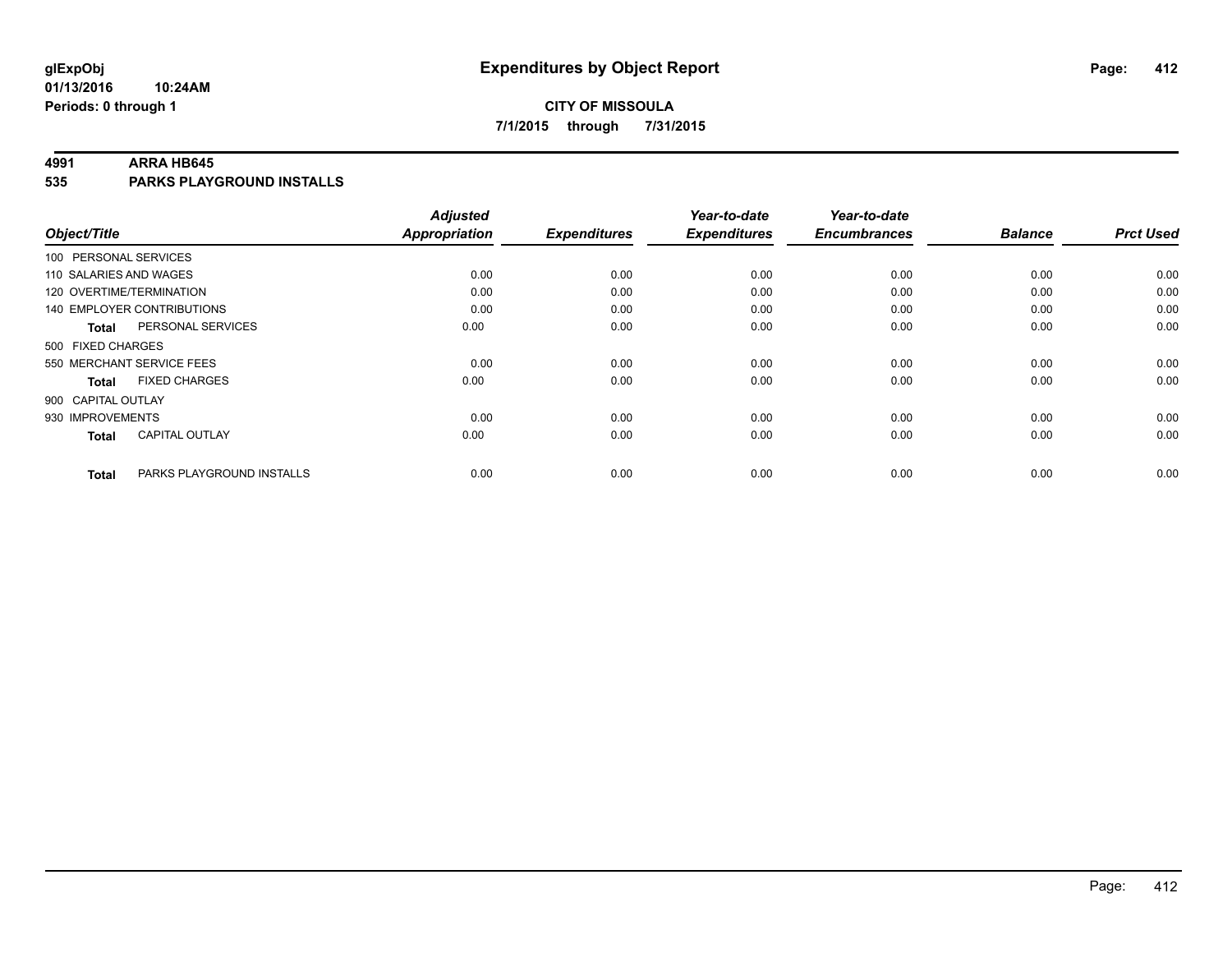#### **4991 ARRA HB645**

**540 GREENOUGH PARK BRIDGE**

| Object/Title       |                              | <b>Adjusted</b><br><b>Appropriation</b> | <b>Expenditures</b> | Year-to-date<br><b>Expenditures</b> | Year-to-date<br><b>Encumbrances</b> | <b>Balance</b> | <b>Prct Used</b> |
|--------------------|------------------------------|-----------------------------------------|---------------------|-------------------------------------|-------------------------------------|----------------|------------------|
|                    | 100 PERSONAL SERVICES        |                                         |                     |                                     |                                     |                |                  |
|                    | 120 OVERTIME/TERMINATION     | 0.00                                    | 0.00                | 0.00                                | 0.00                                | 0.00           | 0.00             |
|                    | 140 EMPLOYER CONTRIBUTIONS   | 0.00                                    | 0.00                | 0.00                                | 0.00                                | 0.00           | 0.00             |
| Total              | PERSONAL SERVICES            | 0.00                                    | 0.00                | 0.00                                | 0.00                                | 0.00           | 0.00             |
| 500 FIXED CHARGES  |                              |                                         |                     |                                     |                                     |                |                  |
|                    | 550 MERCHANT SERVICE FEES    | 0.00                                    | 0.00                | 0.00                                | 0.00                                | 0.00           | 0.00             |
| <b>Total</b>       | <b>FIXED CHARGES</b>         | 0.00                                    | 0.00                | 0.00                                | 0.00                                | 0.00           | 0.00             |
| 900 CAPITAL OUTLAY |                              |                                         |                     |                                     |                                     |                |                  |
| 930 IMPROVEMENTS   |                              | 0.00                                    | 0.00                | 0.00                                | 0.00                                | 0.00           | 0.00             |
| <b>Total</b>       | <b>CAPITAL OUTLAY</b>        | 0.00                                    | 0.00                | 0.00                                | 0.00                                | 0.00           | 0.00             |
| <b>Total</b>       | <b>GREENOUGH PARK BRIDGE</b> | 0.00                                    | 0.00                | 0.00                                | 0.00                                | 0.00           | 0.00             |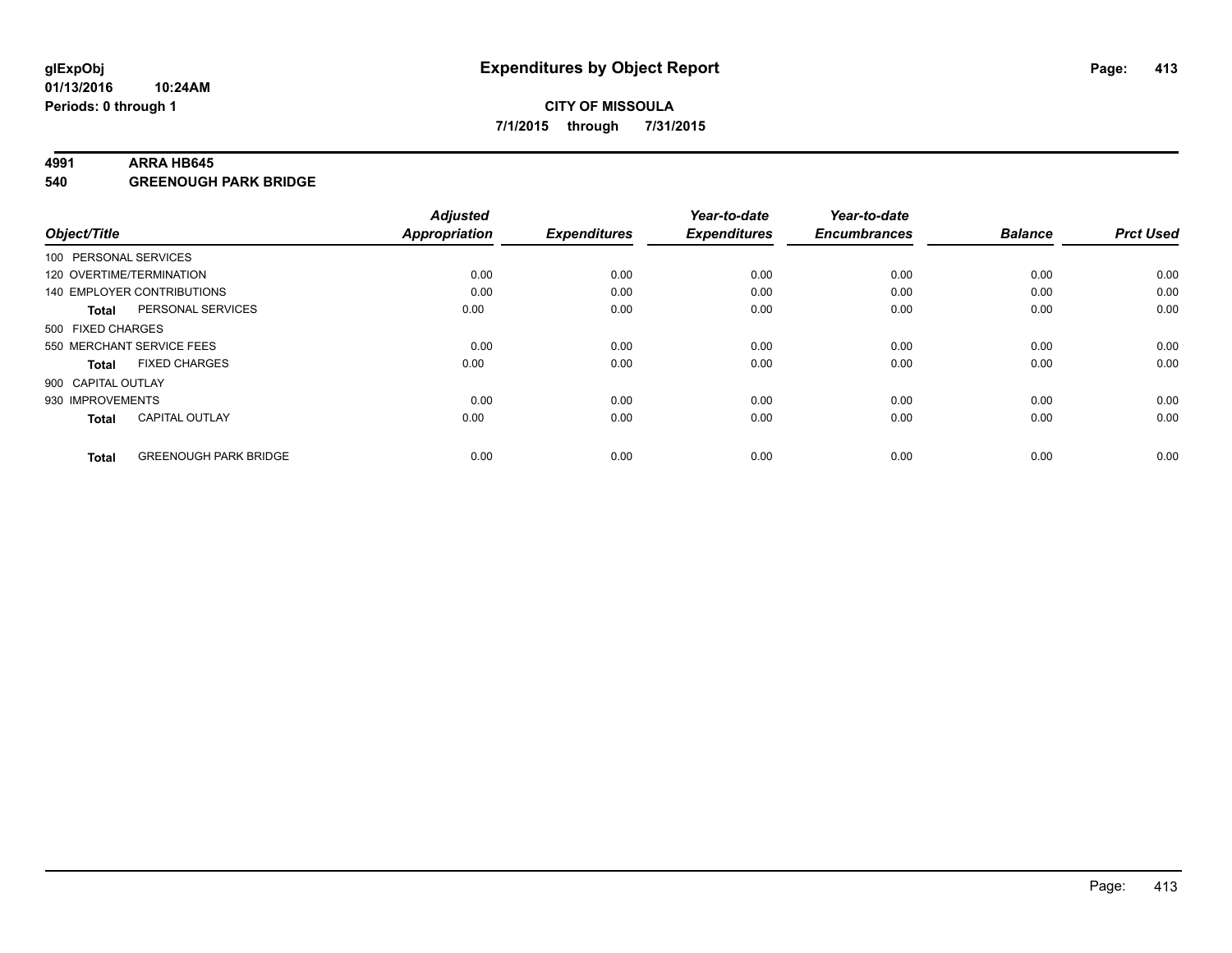**4991 ARRA HB645**

|                                       | <b>Adjusted</b>      |                     | Year-to-date        | Year-to-date        |                |                  |
|---------------------------------------|----------------------|---------------------|---------------------|---------------------|----------------|------------------|
| Object/Title                          | <b>Appropriation</b> | <b>Expenditures</b> | <b>Expenditures</b> | <b>Encumbrances</b> | <b>Balance</b> | <b>Prct Used</b> |
| 100 PERSONAL SERVICES                 |                      |                     |                     |                     |                |                  |
| 110 SALARIES AND WAGES                | 0.00                 | 0.00                | 0.00                | 0.00                | 0.00           | 0.00             |
| 120 OVERTIME/TERMINATION              | 0.00                 | 0.00                | 0.00                | 0.00                | 0.00           | 0.00             |
| <b>140 EMPLOYER CONTRIBUTIONS</b>     | 0.00                 | 0.00                | 0.00                | 0.00                | 0.00           | 0.00             |
| PERSONAL SERVICES<br><b>Total</b>     | 0.00                 | 0.00                | 0.00                | 0.00                | 0.00           | 0.00             |
| 500 FIXED CHARGES                     |                      |                     |                     |                     |                |                  |
| 550 MERCHANT SERVICE FEES             | 0.00                 | 0.00                | 0.00                | 0.00                | 0.00           | 0.00             |
| <b>FIXED CHARGES</b><br><b>Total</b>  | 0.00                 | 0.00                | 0.00                | 0.00                | 0.00           | 0.00             |
| 900 CAPITAL OUTLAY                    |                      |                     |                     |                     |                |                  |
| 930 IMPROVEMENTS                      | 0.00                 | 0.00                | 0.00                | 0.00                | 0.00           | 0.00             |
| <b>CAPITAL OUTLAY</b><br><b>Total</b> | 0.00                 | 0.00                | 0.00                | 0.00                | 0.00           | 0.00             |
| ARRA HB645<br>Total                   | 0.00                 | 0.00                | 0.00                | 0.00                | 0.00           | 0.00             |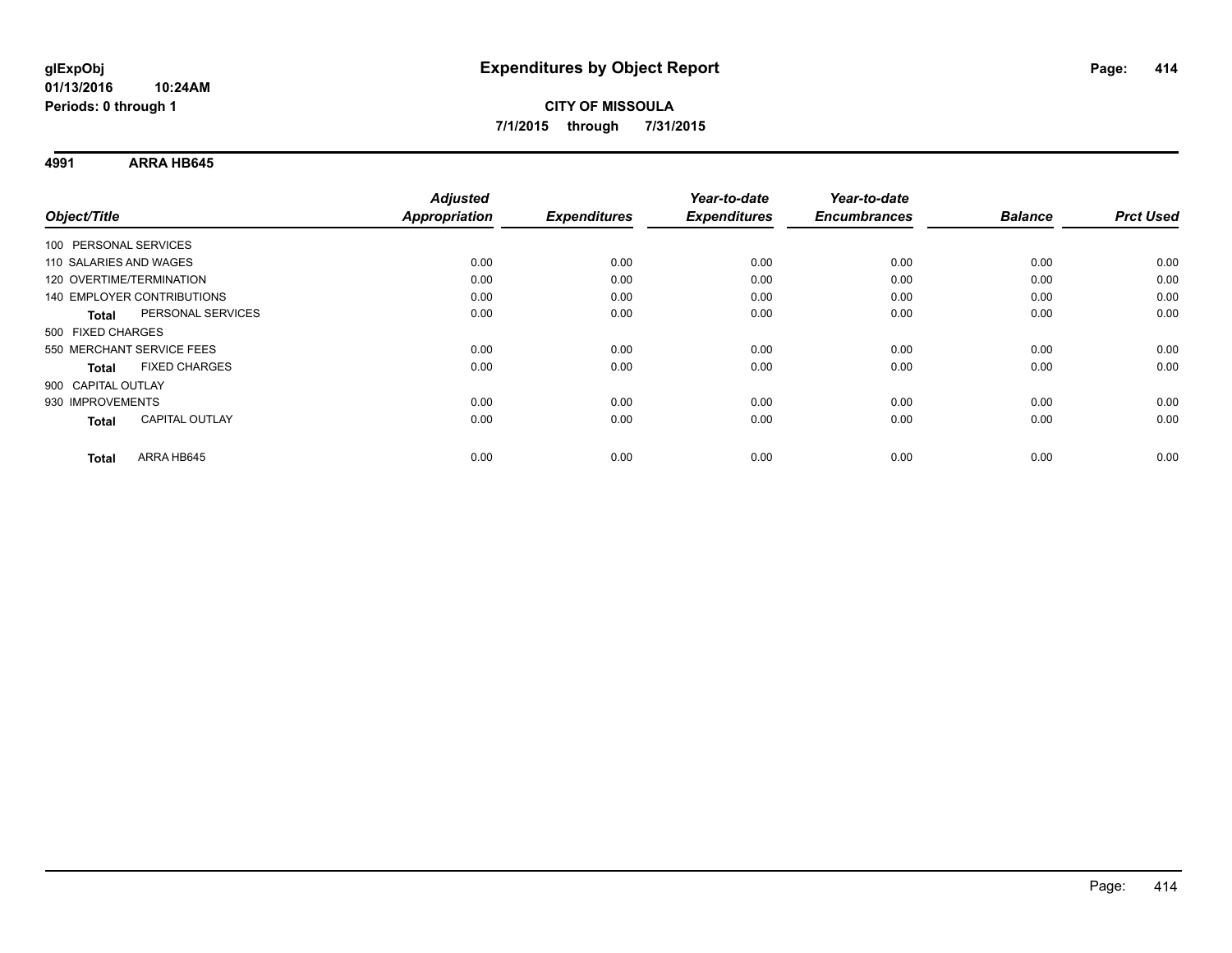**4992 WFL MILLER CREEK ROAD**

**390 NON-DEPARTMENTAL**

| Object/Title                          | <b>Adjusted</b><br><b>Appropriation</b> | <b>Expenditures</b> | Year-to-date<br><b>Expenditures</b> | Year-to-date<br><b>Encumbrances</b> | <b>Balance</b> | <b>Prct Used</b> |
|---------------------------------------|-----------------------------------------|---------------------|-------------------------------------|-------------------------------------|----------------|------------------|
| 500 FIXED CHARGES                     |                                         |                     |                                     |                                     |                |                  |
| 550 MERCHANT SERVICE FEES             | 0.00                                    | 0.00                | 0.00                                | 0.00                                | 0.00           | 0.00             |
| <b>FIXED CHARGES</b><br><b>Total</b>  | 0.00                                    | 0.00                | 0.00                                | 0.00                                | 0.00           | 0.00             |
| 900 CAPITAL OUTLAY                    |                                         |                     |                                     |                                     |                |                  |
| 930 IMPROVEMENTS                      | 0.00                                    | 0.00                | 0.00                                | 0.00                                | 0.00           | 0.00             |
| <b>CAPITAL OUTLAY</b><br><b>Total</b> | 0.00                                    | 0.00                | 0.00                                | 0.00                                | 0.00           | 0.00             |
| NON-DEPARTMENTAL<br><b>Total</b>      | 0.00                                    | 0.00                | 0.00                                | 0.00                                | 0.00           | 0.00             |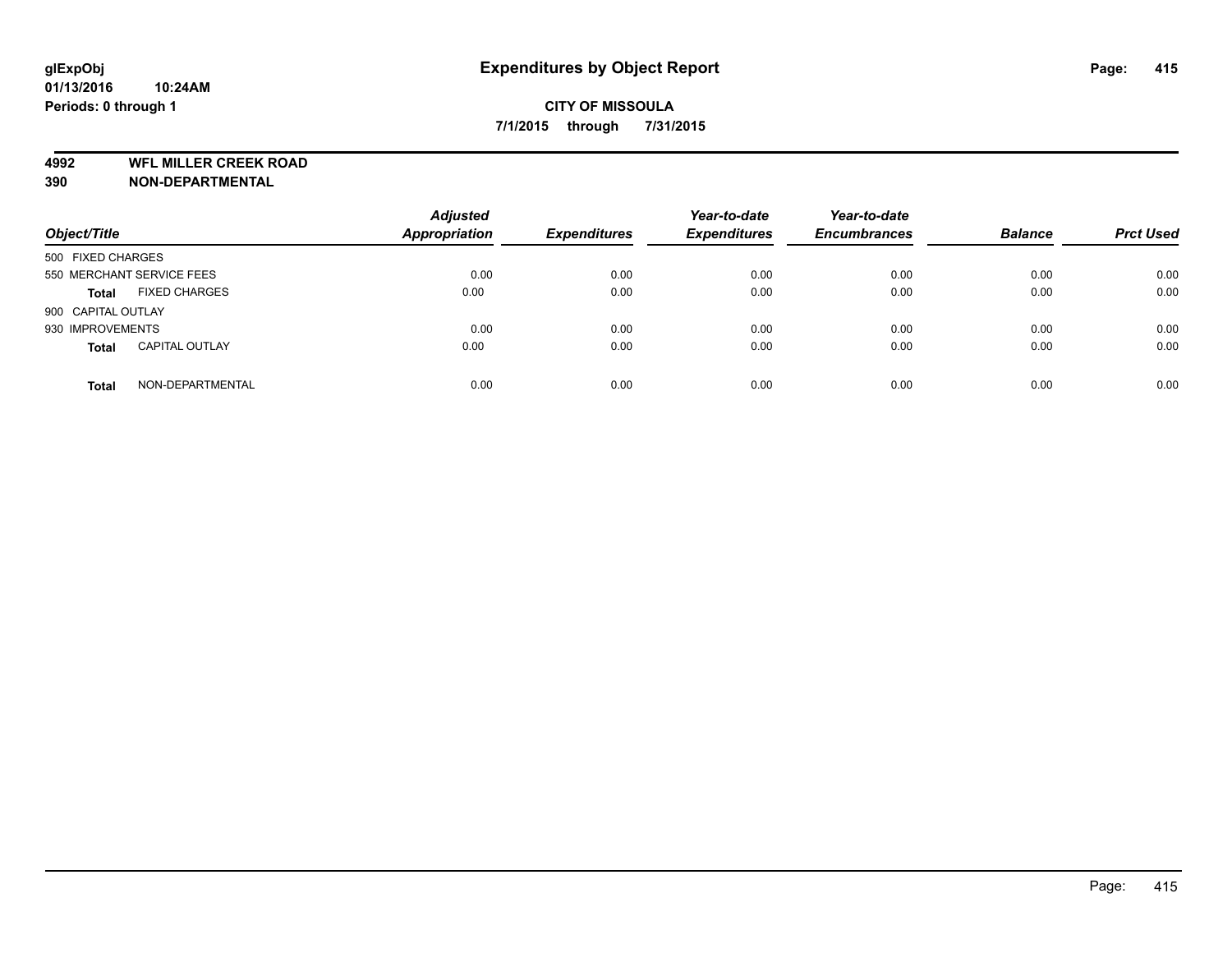### **4992 WFL MILLER CREEK ROAD**

| Object/Title                                 | <b>Adjusted</b><br><b>Appropriation</b> | <b>Expenditures</b> | Year-to-date<br><b>Expenditures</b> | Year-to-date<br><b>Encumbrances</b> | <b>Balance</b> | <b>Prct Used</b> |
|----------------------------------------------|-----------------------------------------|---------------------|-------------------------------------|-------------------------------------|----------------|------------------|
| 500 FIXED CHARGES                            |                                         |                     |                                     |                                     |                |                  |
| 550 MERCHANT SERVICE FEES                    | 0.00                                    | 0.00                | 0.00                                | 0.00                                | 0.00           | 0.00             |
| <b>FIXED CHARGES</b><br><b>Total</b>         | 0.00                                    | 0.00                | 0.00                                | 0.00                                | 0.00           | 0.00             |
| 900 CAPITAL OUTLAY                           |                                         |                     |                                     |                                     |                |                  |
| 930 IMPROVEMENTS                             | 0.00                                    | 0.00                | 0.00                                | 0.00                                | 0.00           | 0.00             |
| <b>CAPITAL OUTLAY</b><br><b>Total</b>        | 0.00                                    | 0.00                | 0.00                                | 0.00                                | 0.00           | 0.00             |
| <b>WFL MILLER CREEK ROAD</b><br><b>Total</b> | 0.00                                    | 0.00                | 0.00                                | 0.00                                | 0.00           | 0.00             |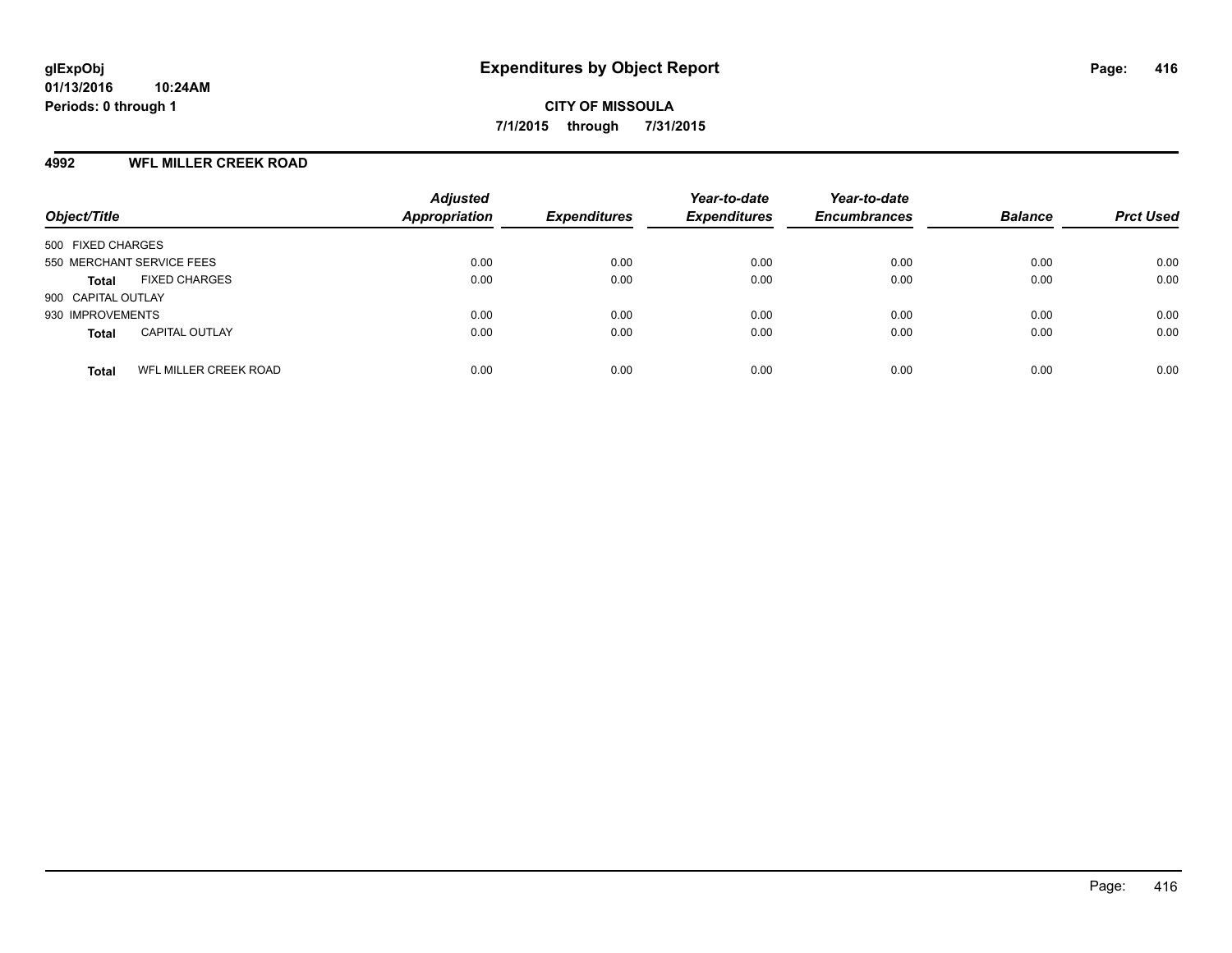#### **4993 WESTERN FEDERAL LANDS**

**280 PUBLIC WORKS OPERATIONS**

|                        |                                   | <b>Adjusted</b> |                     | Year-to-date        | Year-to-date        |                |                  |
|------------------------|-----------------------------------|-----------------|---------------------|---------------------|---------------------|----------------|------------------|
| Object/Title           |                                   | Appropriation   | <b>Expenditures</b> | <b>Expenditures</b> | <b>Encumbrances</b> | <b>Balance</b> | <b>Prct Used</b> |
| 100 PERSONAL SERVICES  |                                   |                 |                     |                     |                     |                |                  |
| 110 SALARIES AND WAGES |                                   | 0.00            | 0.00                | 0.00                | 0.00                | 0.00           | 0.00             |
|                        | <b>140 EMPLOYER CONTRIBUTIONS</b> | 0.00            | 0.00                | 0.00                | 0.00                | 0.00           | 0.00             |
| <b>Total</b>           | PERSONAL SERVICES                 | 0.00            | 0.00                | 0.00                | 0.00                | 0.00           | 0.00             |
| 300 PURCHASED SERVICES |                                   |                 |                     |                     |                     |                |                  |
|                        | 350 PROFESSIONAL SERVICES         | 0.00            | 0.00                | 0.00                | 0.00                | 0.00           | 0.00             |
| <b>Total</b>           | PURCHASED SERVICES                | 0.00            | 0.00                | 0.00                | 0.00                | 0.00           | 0.00             |
| 500 FIXED CHARGES      |                                   |                 |                     |                     |                     |                |                  |
|                        | 550 MERCHANT SERVICE FEES         | 0.00            | 0.00                | 0.00                | 0.00                | 0.00           | 0.00             |
| <b>Total</b>           | <b>FIXED CHARGES</b>              | 0.00            | 0.00                | 0.00                | 0.00                | 0.00           | 0.00             |
| 900 CAPITAL OUTLAY     |                                   |                 |                     |                     |                     |                |                  |
| 930 IMPROVEMENTS       |                                   | 0.00            | 297.84              | 297.84              | 0.00                | $-297.84$      | 0.00             |
| <b>Total</b>           | <b>CAPITAL OUTLAY</b>             | 0.00            | 297.84              | 297.84              | 0.00                | $-297.84$      | 0.00             |
| <b>Total</b>           | PUBLIC WORKS OPERATIONS           | 0.00            | 297.84              | 297.84              | 0.00                | $-297.84$      | 0.00             |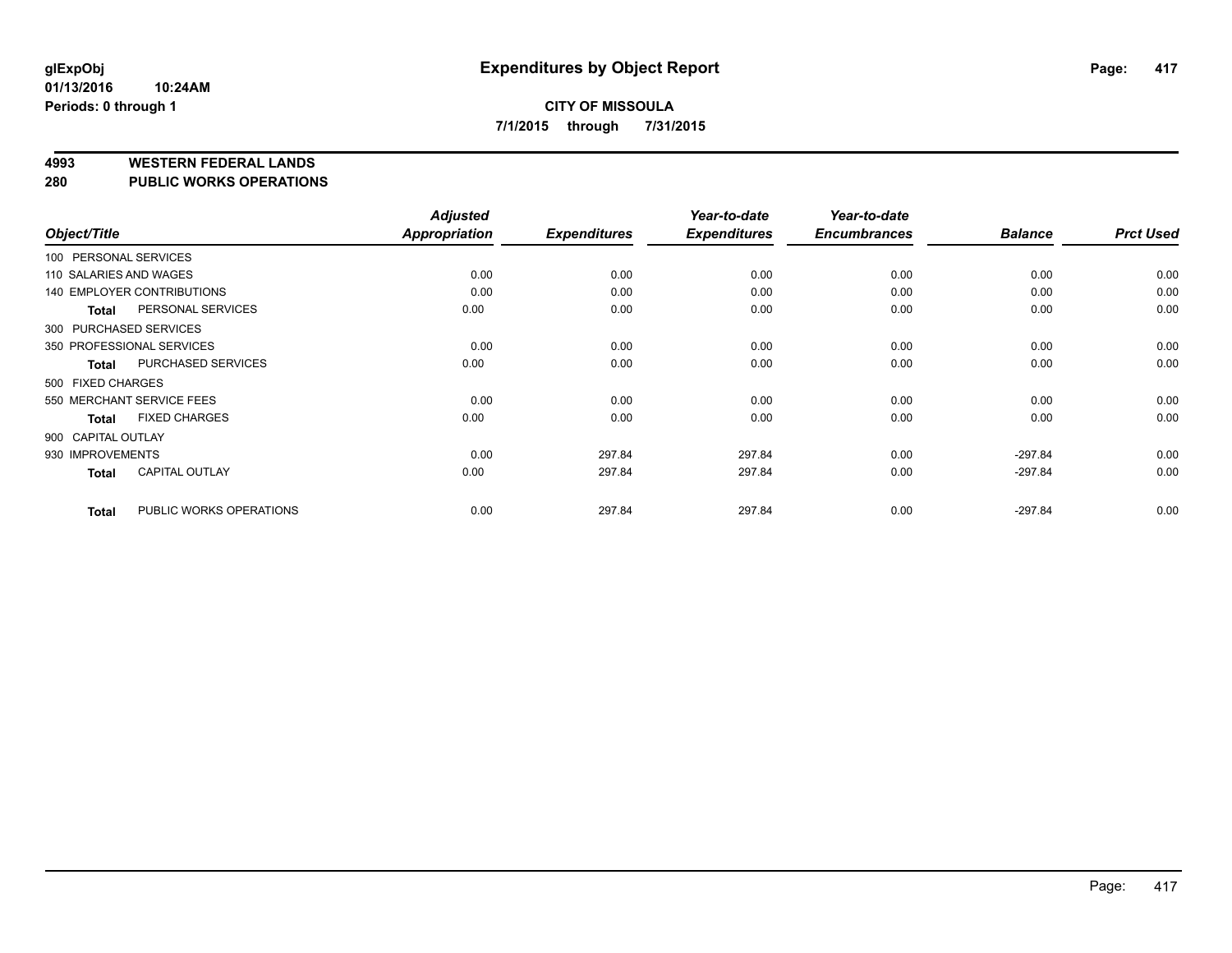#### **4993 WESTERN FEDERAL LANDS**

| Object/Title           |                              | <b>Adjusted</b><br>Appropriation | <b>Expenditures</b> | Year-to-date<br><b>Expenditures</b> | Year-to-date<br><b>Encumbrances</b> | <b>Balance</b> | <b>Prct Used</b> |
|------------------------|------------------------------|----------------------------------|---------------------|-------------------------------------|-------------------------------------|----------------|------------------|
| 100 PERSONAL SERVICES  |                              |                                  |                     |                                     |                                     |                |                  |
| 110 SALARIES AND WAGES |                              | 0.00                             | 0.00                | 0.00                                | 0.00                                | 0.00           | 0.00             |
|                        | 140 EMPLOYER CONTRIBUTIONS   | 0.00                             | 0.00                | 0.00                                | 0.00                                | 0.00           | 0.00             |
| <b>Total</b>           | PERSONAL SERVICES            | 0.00                             | 0.00                | 0.00                                | 0.00                                | 0.00           | 0.00             |
|                        | 300 PURCHASED SERVICES       |                                  |                     |                                     |                                     |                |                  |
|                        | 350 PROFESSIONAL SERVICES    | 0.00                             | 0.00                | 0.00                                | 0.00                                | 0.00           | 0.00             |
| <b>Total</b>           | PURCHASED SERVICES           | 0.00                             | 0.00                | 0.00                                | 0.00                                | 0.00           | 0.00             |
| 500 FIXED CHARGES      |                              |                                  |                     |                                     |                                     |                |                  |
|                        | 550 MERCHANT SERVICE FEES    | 0.00                             | 0.00                | 0.00                                | 0.00                                | 0.00           | 0.00             |
| <b>Total</b>           | <b>FIXED CHARGES</b>         | 0.00                             | 0.00                | 0.00                                | 0.00                                | 0.00           | 0.00             |
| 900 CAPITAL OUTLAY     |                              |                                  |                     |                                     |                                     |                |                  |
| 930 IMPROVEMENTS       |                              | 0.00                             | 297.84              | 297.84                              | 0.00                                | $-297.84$      | 0.00             |
| Total                  | <b>CAPITAL OUTLAY</b>        | 0.00                             | 297.84              | 297.84                              | 0.00                                | $-297.84$      | 0.00             |
| <b>Total</b>           | <b>WESTERN FEDERAL LANDS</b> | 0.00                             | 297.84              | 297.84                              | 0.00                                | $-297.84$      | 0.00             |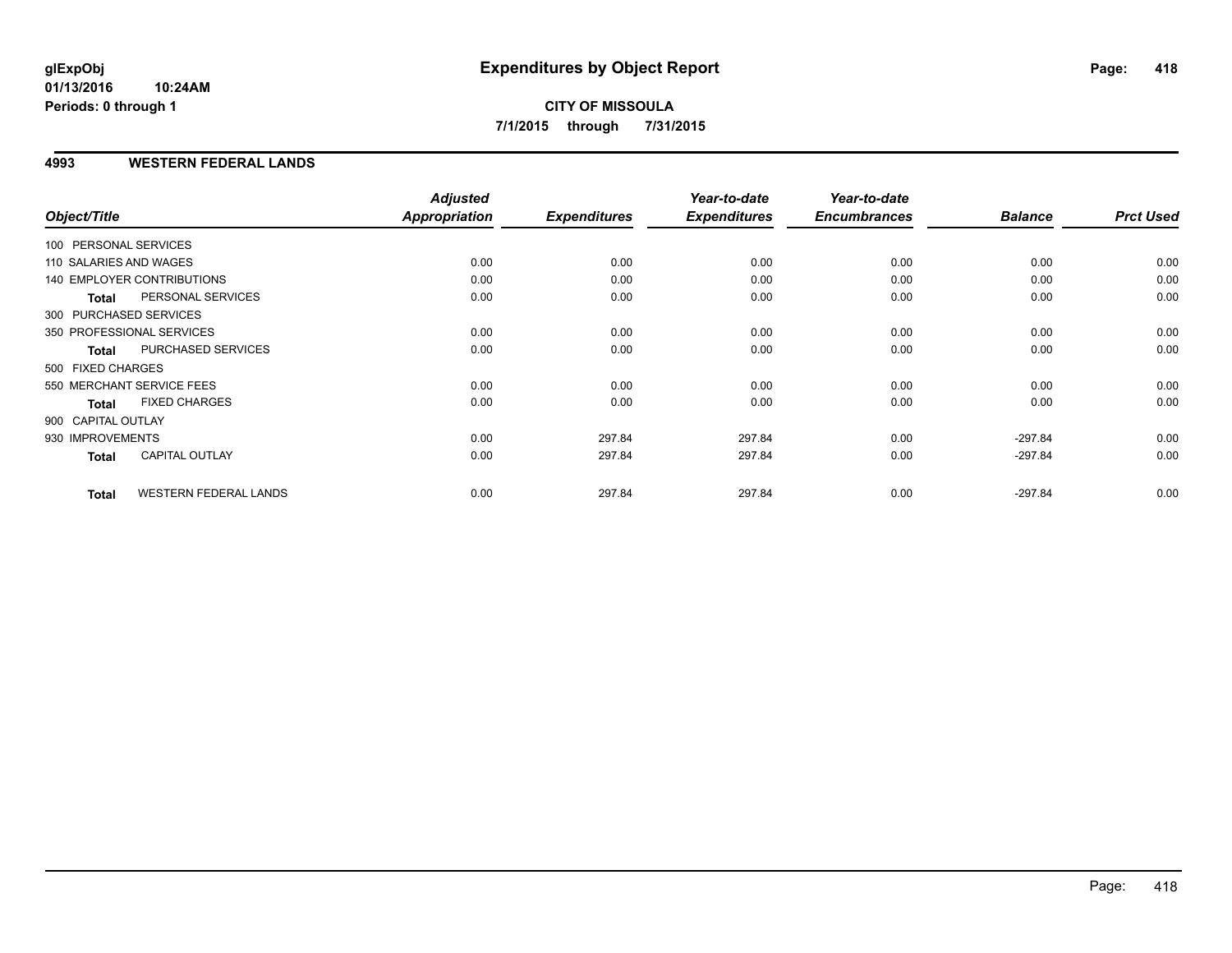#### **5020 CIVIC STADIUM**

**395 PARKING COMMISSION**

| Object/Title                |                      | <b>Adjusted</b><br><b>Appropriation</b> | <b>Expenditures</b> | Year-to-date<br><b>Expenditures</b> | Year-to-date<br><b>Encumbrances</b> | <b>Balance</b> | <b>Prct Used</b> |
|-----------------------------|----------------------|-----------------------------------------|---------------------|-------------------------------------|-------------------------------------|----------------|------------------|
| 500 FIXED CHARGES           |                      |                                         |                     |                                     |                                     |                |                  |
| 500 FIXED CHARGES           |                      | 3,000.00                                | 0.00                | 0.00                                | 0.00                                | 3,000.00       | 0.00             |
| 550 MERCHANT SERVICE FEES   |                      | 0.00                                    | 0.00                | 0.00                                | 0.00                                | 0.00           | 0.00             |
| <b>Total</b>                | <b>FIXED CHARGES</b> | 3,000.00                                | 0.00                | 0.00                                | 0.00                                | 3,000.00       | 0.00             |
| 600 DEBT SERVICE            |                      |                                         |                     |                                     |                                     |                |                  |
| 610 PRINCIPAL               |                      | 33,420.00                               | 0.00                | 0.00                                | 0.00                                | 33,420.00      | 0.00             |
| 620 INTEREST / SERVICE FEES |                      | 83,580.00                               | 0.00                | 0.00                                | 0.00                                | 83,580.00      | 0.00             |
| <b>Total</b>                | <b>DEBT SERVICE</b>  | 117,000.00                              | 0.00                | 0.00                                | 0.00                                | 117,000.00     | 0.00             |
| 800 OTHER OBJECTS           |                      |                                         |                     |                                     |                                     |                |                  |
| 830 DEPRECIATION            |                      | 0.00                                    | 0.00                | 0.00                                | 0.00                                | 0.00           | 0.00             |
| <b>Total</b>                | OTHER OBJECTS        | 0.00                                    | 0.00                | 0.00                                | 0.00                                | 0.00           | 0.00             |
| <b>Total</b>                | PARKING COMMISSION   | 120,000.00                              | 0.00                | 0.00                                | 0.00                                | 120,000.00     | 0.00             |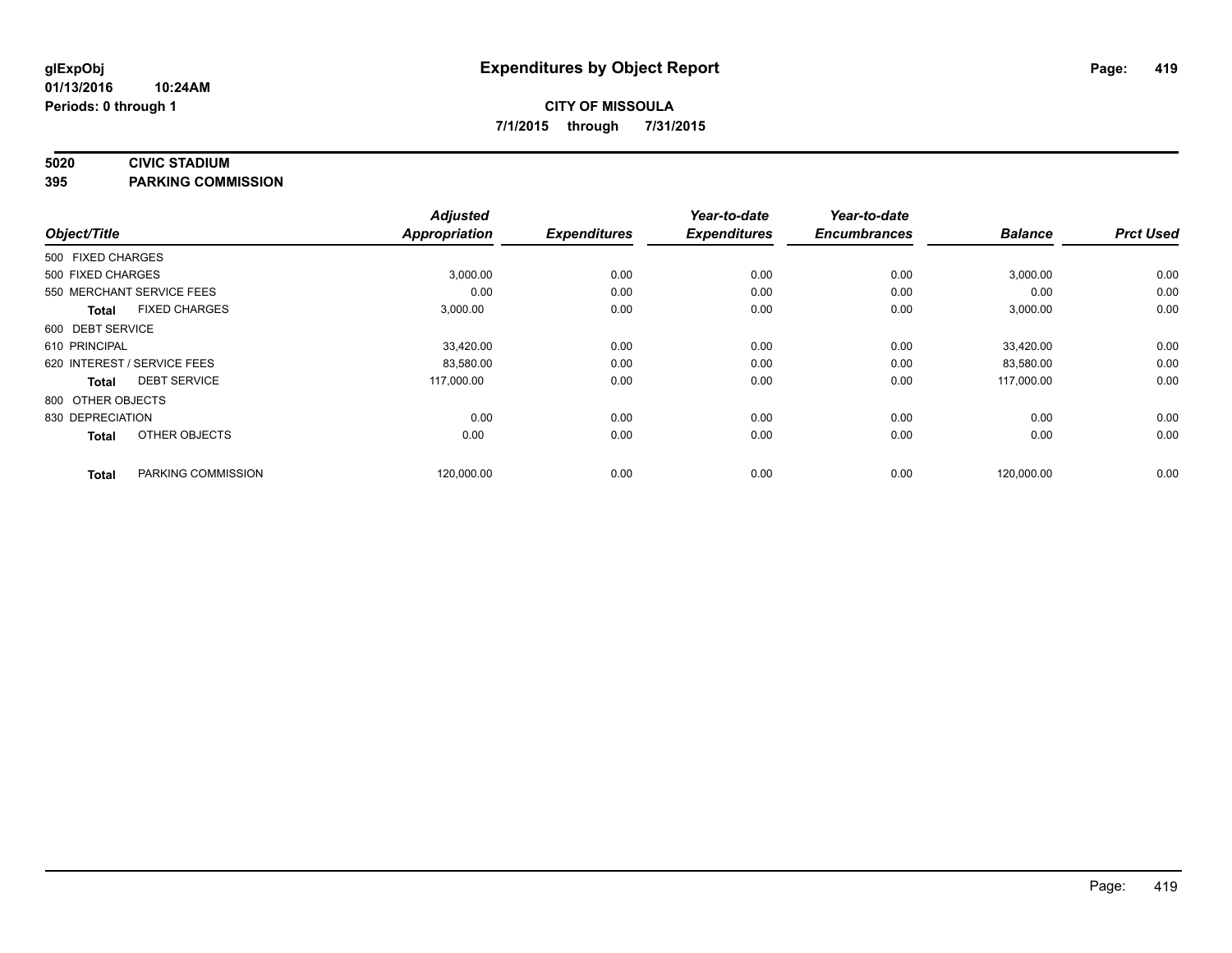**5020 CIVIC STADIUM**

|                                      | <b>Adjusted</b> |                     | Year-to-date        | Year-to-date        |                |                  |
|--------------------------------------|-----------------|---------------------|---------------------|---------------------|----------------|------------------|
| Object/Title                         | Appropriation   | <b>Expenditures</b> | <b>Expenditures</b> | <b>Encumbrances</b> | <b>Balance</b> | <b>Prct Used</b> |
| 500 FIXED CHARGES                    |                 |                     |                     |                     |                |                  |
| 500 FIXED CHARGES                    | 3,000.00        | 0.00                | 0.00                | 0.00                | 3,000.00       | 0.00             |
| 550 MERCHANT SERVICE FEES            | 0.00            | 0.00                | 0.00                | 0.00                | 0.00           | 0.00             |
| <b>FIXED CHARGES</b><br><b>Total</b> | 3,000.00        | 0.00                | 0.00                | 0.00                | 3,000.00       | 0.00             |
| 600 DEBT SERVICE                     |                 |                     |                     |                     |                |                  |
| 610 PRINCIPAL                        | 33,420.00       | 0.00                | 0.00                | 0.00                | 33.420.00      | 0.00             |
| 620 INTEREST / SERVICE FEES          | 83,580.00       | 0.00                | 0.00                | 0.00                | 83,580.00      | 0.00             |
| <b>DEBT SERVICE</b><br>Total         | 117,000.00      | 0.00                | 0.00                | 0.00                | 117,000.00     | 0.00             |
| 800 OTHER OBJECTS                    |                 |                     |                     |                     |                |                  |
| 830 DEPRECIATION                     | 0.00            | 0.00                | 0.00                | 0.00                | 0.00           | 0.00             |
| OTHER OBJECTS<br><b>Total</b>        | 0.00            | 0.00                | 0.00                | 0.00                | 0.00           | 0.00             |
| <b>CIVIC STADIUM</b><br><b>Total</b> | 120,000.00      | 0.00                | 0.00                | 0.00                | 120,000.00     | 0.00             |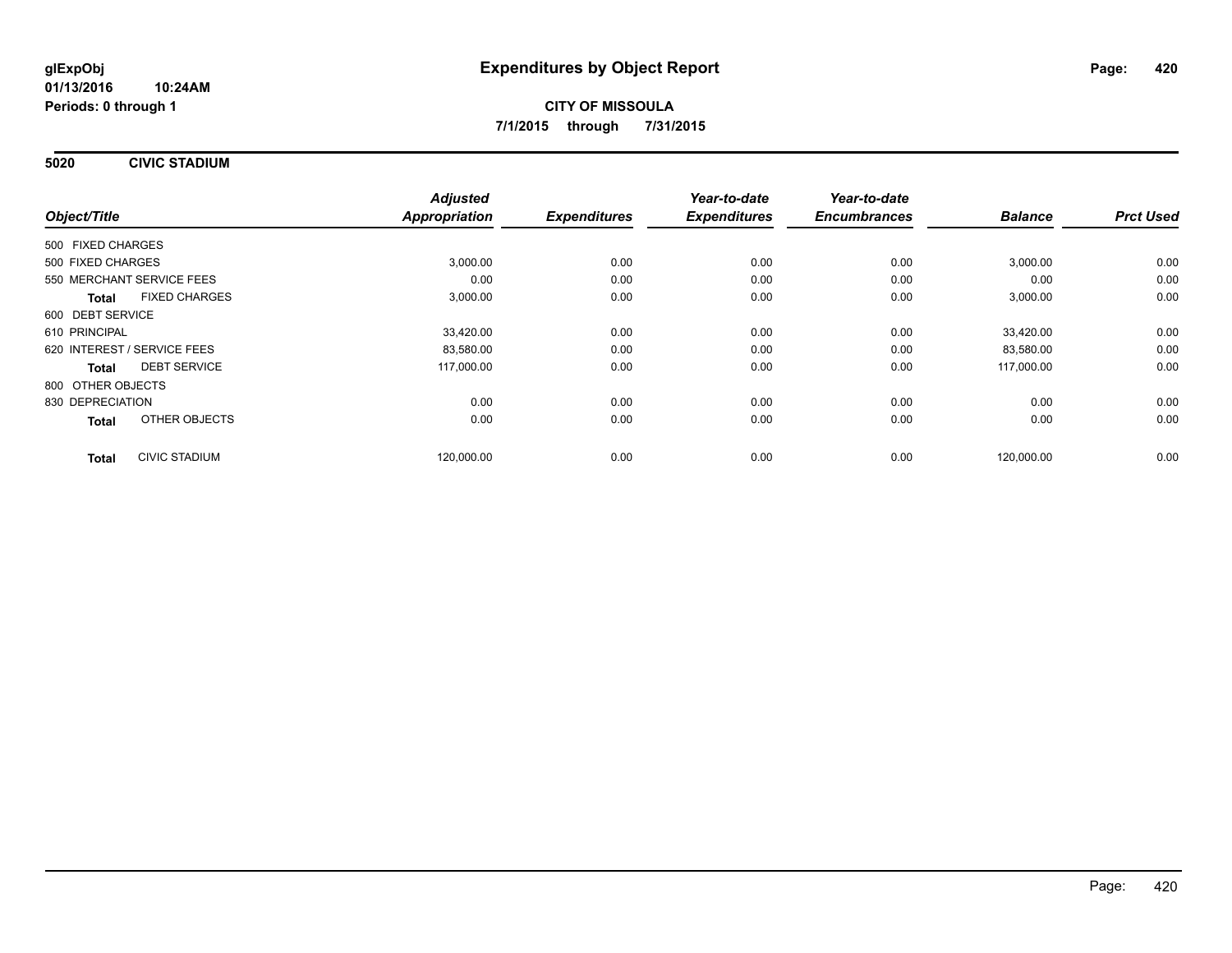# **5210 WATER**

|                              |                           | <b>Adjusted</b>      |                     | Year-to-date        | Year-to-date        |                |                  |
|------------------------------|---------------------------|----------------------|---------------------|---------------------|---------------------|----------------|------------------|
| Object/Title                 |                           | <b>Appropriation</b> | <b>Expenditures</b> | <b>Expenditures</b> | <b>Encumbrances</b> | <b>Balance</b> | <b>Prct Used</b> |
| 300 PURCHASED SERVICES       |                           |                      |                     |                     |                     |                |                  |
| 350 PROFESSIONAL SERVICES    |                           | 0.00                 | 6,561.00            | 6,561.00            | 0.00                | $-6,561.00$    | 0.00             |
| 390 OTHER PURCHASED SERVICES |                           | 0.00                 | 0.00                | 0.00                | 0.00                | 0.00           | 0.00             |
| <b>Total</b>                 | <b>PURCHASED SERVICES</b> | 0.00                 | 6,561.00            | 6,561.00            | 0.00                | $-6,561.00$    | 0.00             |
| 500 FIXED CHARGES            |                           |                      |                     |                     |                     |                |                  |
| 550 MERCHANT SERVICE FEES    |                           | 0.00                 | 0.00                | 0.00                | 0.00                | 0.00           | 0.00             |
| <b>Total</b>                 | <b>FIXED CHARGES</b>      | 0.00                 | 0.00                | 0.00                | 0.00                | 0.00           | 0.00             |
| 900 CAPITAL OUTLAY           |                           |                      |                     |                     |                     |                |                  |
| 910 LAND                     |                           | 0.00                 | 0.00                | 0.00                | 0.00                | 0.00           | 0.00             |
| 920 BUILDINGS                |                           | 0.00                 | 0.00                | 0.00                | 0.00                | 0.00           | 0.00             |
| 930 IMPROVEMENTS             |                           | 0.00                 | 0.00                | 0.00                | 0.00                | 0.00           | 0.00             |
| 940 MACHINERY & EQUIPMENT    |                           | 0.00                 | 0.00                | 0.00                | 0.00                | 0.00           | 0.00             |
| <b>Total</b>                 | <b>CAPITAL OUTLAY</b>     | 0.00                 | 0.00                | 0.00                | 0.00                | 0.00           | 0.00             |
| <b>Total</b>                 | <b>WATER</b>              | 0.00                 | 6,561.00            | 6,561.00            | 0.00                | $-6,561.00$    | 0.00             |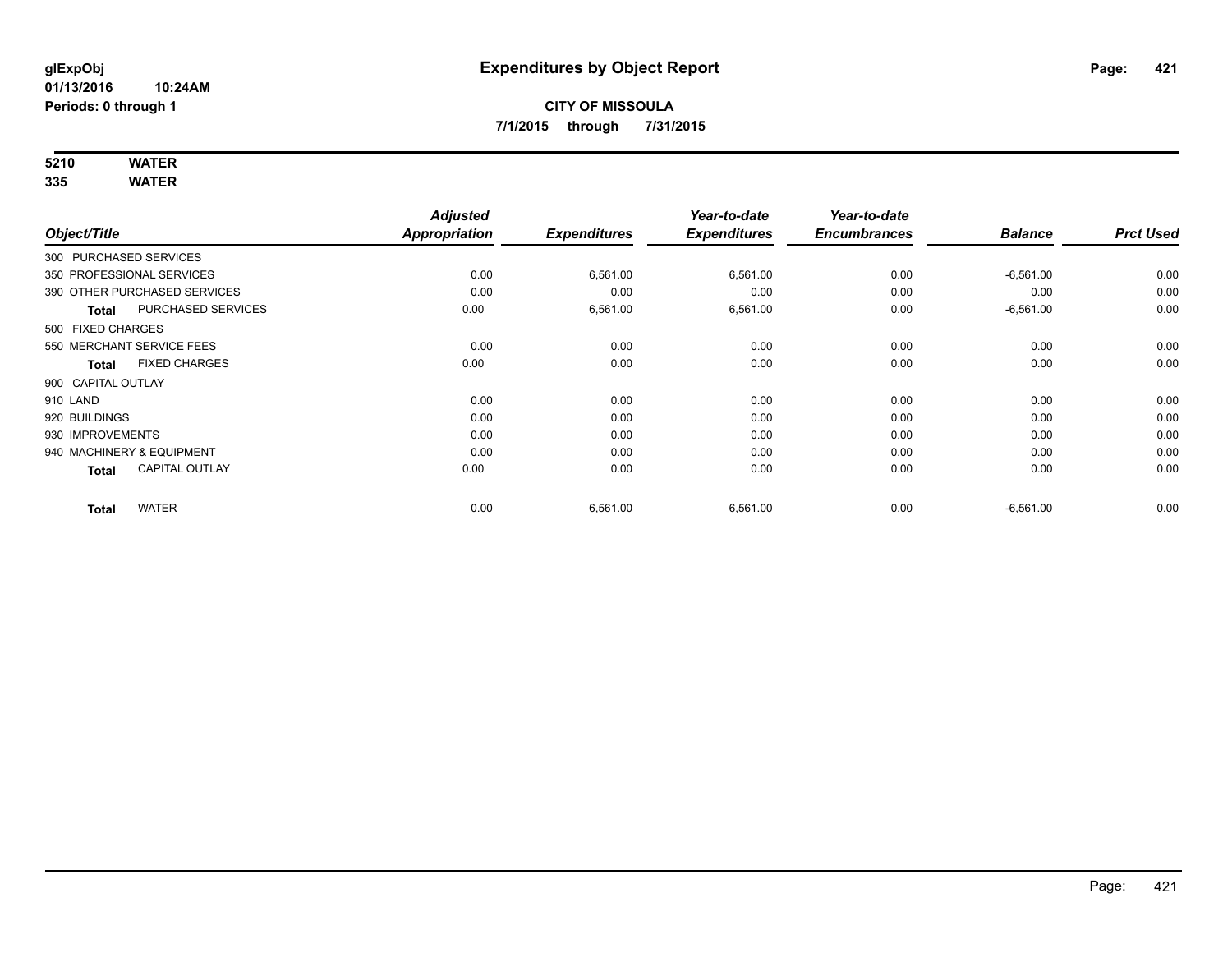|                           |                              | <b>Adjusted</b> |                     | Year-to-date        | Year-to-date        |                |                  |
|---------------------------|------------------------------|-----------------|---------------------|---------------------|---------------------|----------------|------------------|
| Object/Title              |                              | Appropriation   | <b>Expenditures</b> | <b>Expenditures</b> | <b>Encumbrances</b> | <b>Balance</b> | <b>Prct Used</b> |
| 300 PURCHASED SERVICES    |                              |                 |                     |                     |                     |                |                  |
| 350 PROFESSIONAL SERVICES |                              | 0.00            | 6,561.00            | 6,561.00            | 0.00                | $-6,561.00$    | 0.00             |
|                           | 390 OTHER PURCHASED SERVICES | 0.00            | 0.00                | 0.00                | 0.00                | 0.00           | 0.00             |
| <b>Total</b>              | PURCHASED SERVICES           | 0.00            | 6,561.00            | 6,561.00            | 0.00                | $-6,561.00$    | 0.00             |
| 500 FIXED CHARGES         |                              |                 |                     |                     |                     |                |                  |
|                           | 550 MERCHANT SERVICE FEES    | 0.00            | 0.00                | 0.00                | 0.00                | 0.00           | 0.00             |
| <b>Total</b>              | <b>FIXED CHARGES</b>         | 0.00            | 0.00                | 0.00                | 0.00                | 0.00           | 0.00             |
| 900 CAPITAL OUTLAY        |                              |                 |                     |                     |                     |                |                  |
| 910 LAND                  |                              | 0.00            | 0.00                | 0.00                | 0.00                | 0.00           | 0.00             |
| 920 BUILDINGS             |                              | 0.00            | 0.00                | 0.00                | 0.00                | 0.00           | 0.00             |
| 930 IMPROVEMENTS          |                              | 0.00            | 0.00                | 0.00                | 0.00                | 0.00           | 0.00             |
| 940 MACHINERY & EQUIPMENT |                              | 0.00            | 0.00                | 0.00                | 0.00                | 0.00           | 0.00             |
| <b>Total</b>              | <b>CAPITAL OUTLAY</b>        | 0.00            | 0.00                | 0.00                | 0.00                | 0.00           | 0.00             |
| <b>Total</b>              | <b>WATER</b>                 | 0.00            | 6,561.00            | 6,561.00            | 0.00                | $-6,561.00$    | 0.00             |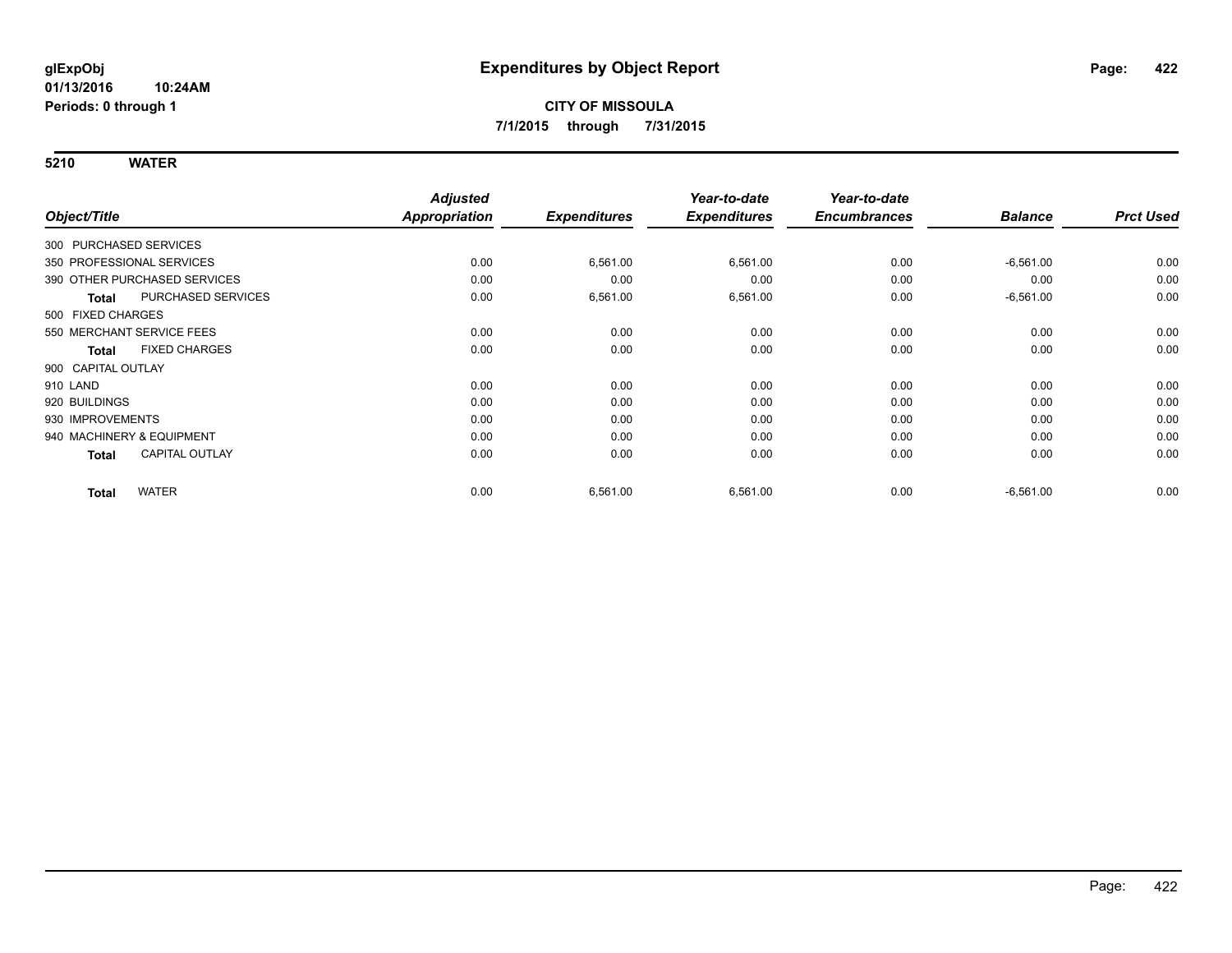# **CITY OF MISSOULA 7/1/2015 through 7/31/2015**

### **5211 WATER REVENUE COLLECTION & CLEARING**

|                                      | <b>Adjusted</b>      |                     | Year-to-date        | Year-to-date        |                |                  |
|--------------------------------------|----------------------|---------------------|---------------------|---------------------|----------------|------------------|
| Object/Title                         | <b>Appropriation</b> | <b>Expenditures</b> | <b>Expenditures</b> | <b>Encumbrances</b> | <b>Balance</b> | <b>Prct Used</b> |
| 500 FIXED CHARGES                    |                      |                     |                     |                     |                |                  |
| 500 FIXED CHARGES                    | 0.00                 | 0.00                | 0.00                | 0.00                | 0.00           | 0.00             |
| 550 MERCHANT SERVICE FEES            | 0.00                 | 0.00                | 0.00                | 0.00                | 0.00           | 0.00             |
| <b>FIXED CHARGES</b><br><b>Total</b> | 0.00                 | 0.00                | 0.00                | 0.00                | 0.00           | 0.00             |
| 800 OTHER OBJECTS                    |                      |                     |                     |                     |                |                  |
| 820 TRANSFERS TO OTHER FUNDS         | 0.00                 | 0.00                | 0.00                | 0.00                | 0.00           | 0.00             |
| OTHER OBJECTS<br><b>Total</b>        | 0.00                 | 0.00                | 0.00                | 0.00                | 0.00           | 0.00             |
| <b>WATER</b><br>Total                | 0.00                 | 0.00                | 0.00                | 0.00                | 0.00           | 0.00             |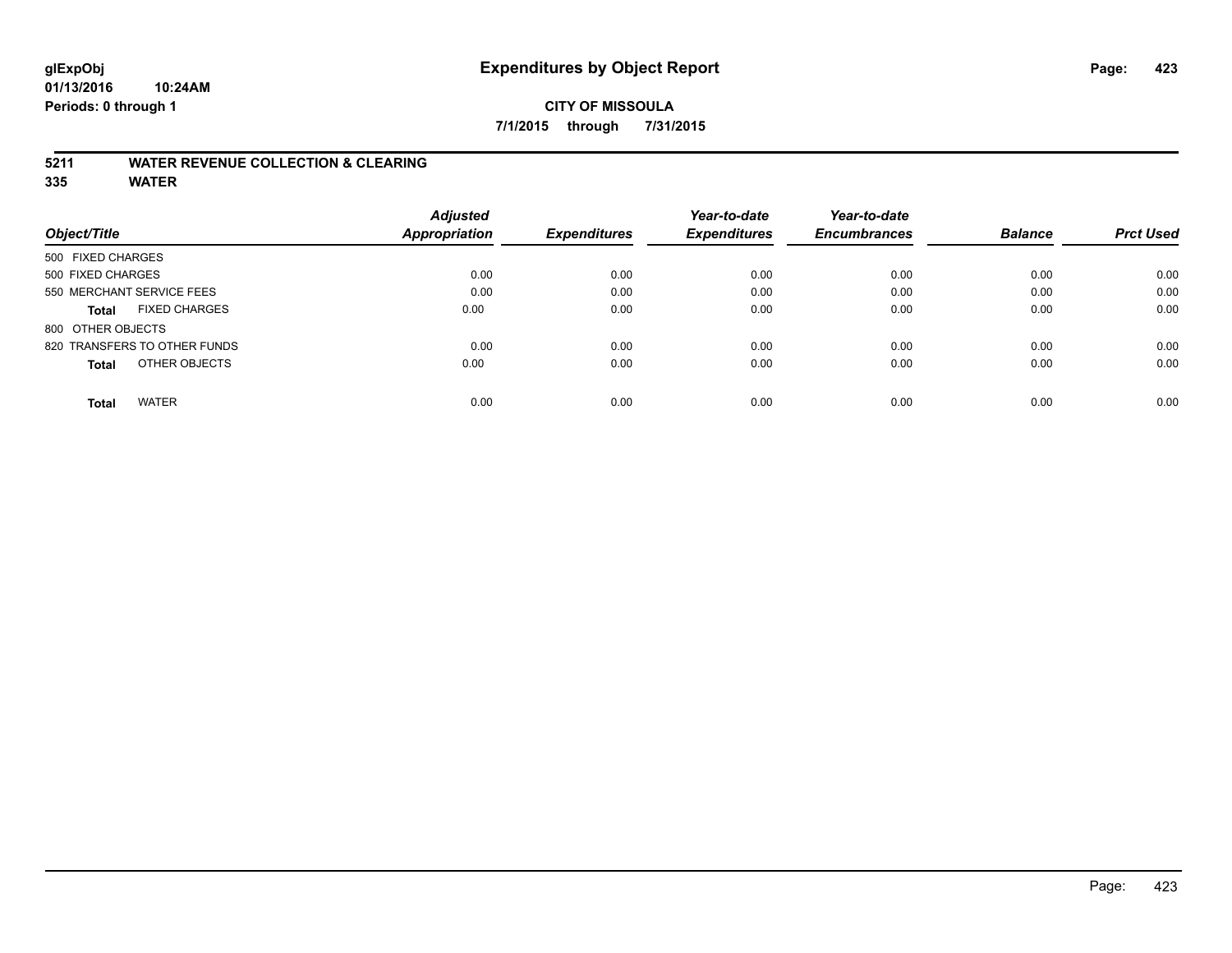**CITY OF MISSOULA 7/1/2015 through 7/31/2015**

# **5211 WATER REVENUE COLLECTION & CLEARING**

| Object/Title              |                                  | <b>Adjusted</b><br><b>Appropriation</b> | <b>Expenditures</b> | Year-to-date<br><b>Expenditures</b> | Year-to-date<br><b>Encumbrances</b> | <b>Balance</b> | <b>Prct Used</b> |
|---------------------------|----------------------------------|-----------------------------------------|---------------------|-------------------------------------|-------------------------------------|----------------|------------------|
| 500 FIXED CHARGES         |                                  |                                         |                     |                                     |                                     |                |                  |
| 500 FIXED CHARGES         |                                  | 0.00                                    | 0.00                | 0.00                                | 0.00                                | 0.00           | 0.00             |
| 550 MERCHANT SERVICE FEES |                                  | 0.00                                    | 0.00                | 0.00                                | 0.00                                | 0.00           | 0.00             |
| <b>Total</b>              | <b>FIXED CHARGES</b>             | 0.00                                    | 0.00                | 0.00                                | 0.00                                | 0.00           | 0.00             |
| 800 OTHER OBJECTS         |                                  |                                         |                     |                                     |                                     |                |                  |
|                           | 820 TRANSFERS TO OTHER FUNDS     | 0.00                                    | 0.00                | 0.00                                | 0.00                                | 0.00           | 0.00             |
| <b>Total</b>              | OTHER OBJECTS                    | 0.00                                    | 0.00                | 0.00                                | 0.00                                | 0.00           | 0.00             |
| <b>Total</b>              | WATER REVENUE COLLECTION & CLEAF | 0.00                                    | 0.00                | 0.00                                | 0.00                                | 0.00           | 0.00             |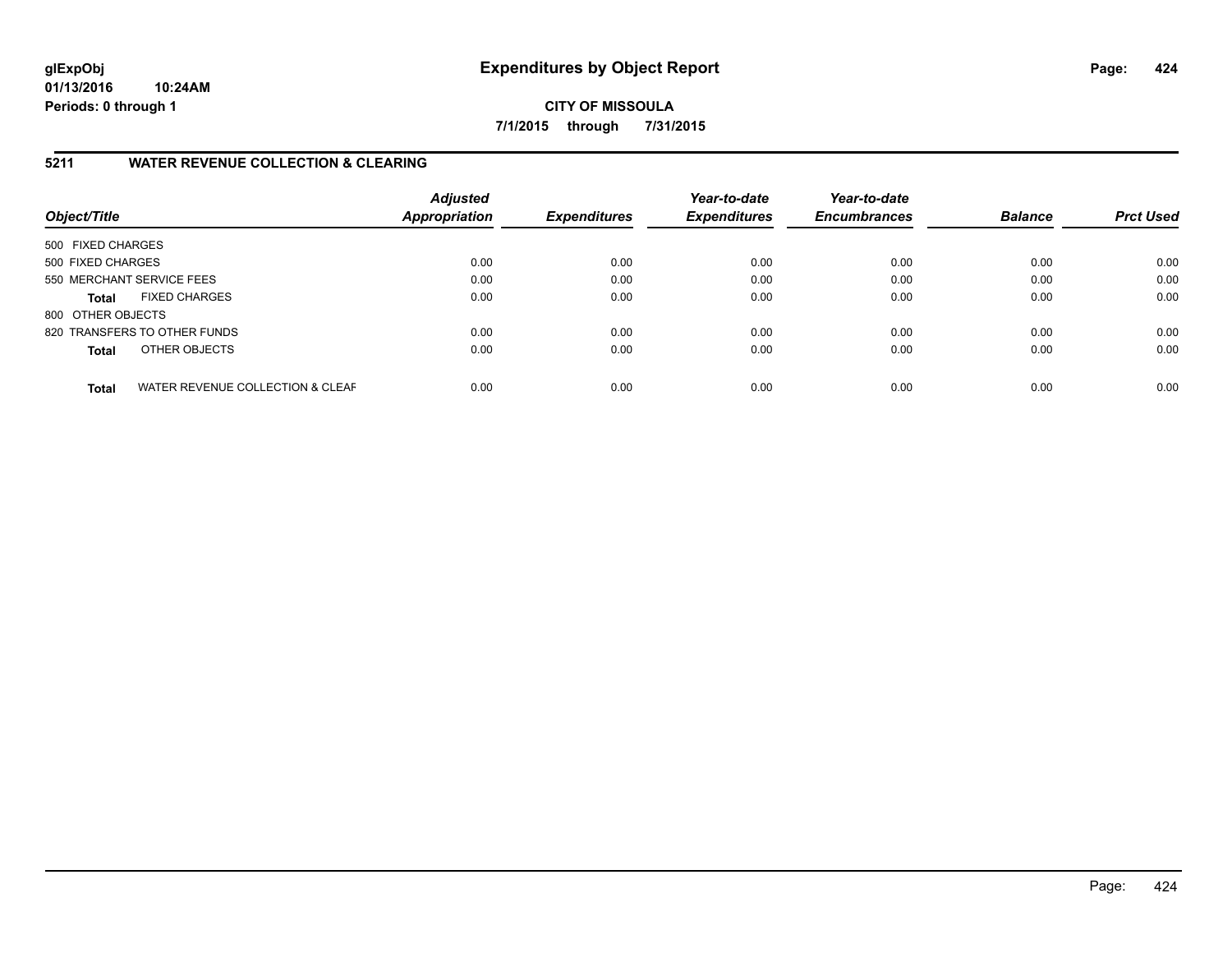#### **5240 WATER CONSTRUCTION FUND**

|                                      | <b>Adjusted</b><br>Appropriation |                     | Year-to-date        | Year-to-date<br><b>Encumbrances</b> | <b>Balance</b> |                  |
|--------------------------------------|----------------------------------|---------------------|---------------------|-------------------------------------|----------------|------------------|
| Object/Title                         |                                  | <b>Expenditures</b> | <b>Expenditures</b> |                                     |                | <b>Prct Used</b> |
| 500 FIXED CHARGES                    |                                  |                     |                     |                                     |                |                  |
| 550 MERCHANT SERVICE FEES            | 0.00                             | 0.00                | 0.00                | 0.00                                | 0.00           | 0.00             |
| <b>FIXED CHARGES</b><br><b>Total</b> | 0.00                             | 0.00                | 0.00                | 0.00                                | 0.00           | 0.00             |
| <b>WATER</b><br>Total                | 0.00                             | 0.00                | 0.00                | 0.00                                | 0.00           | 0.00             |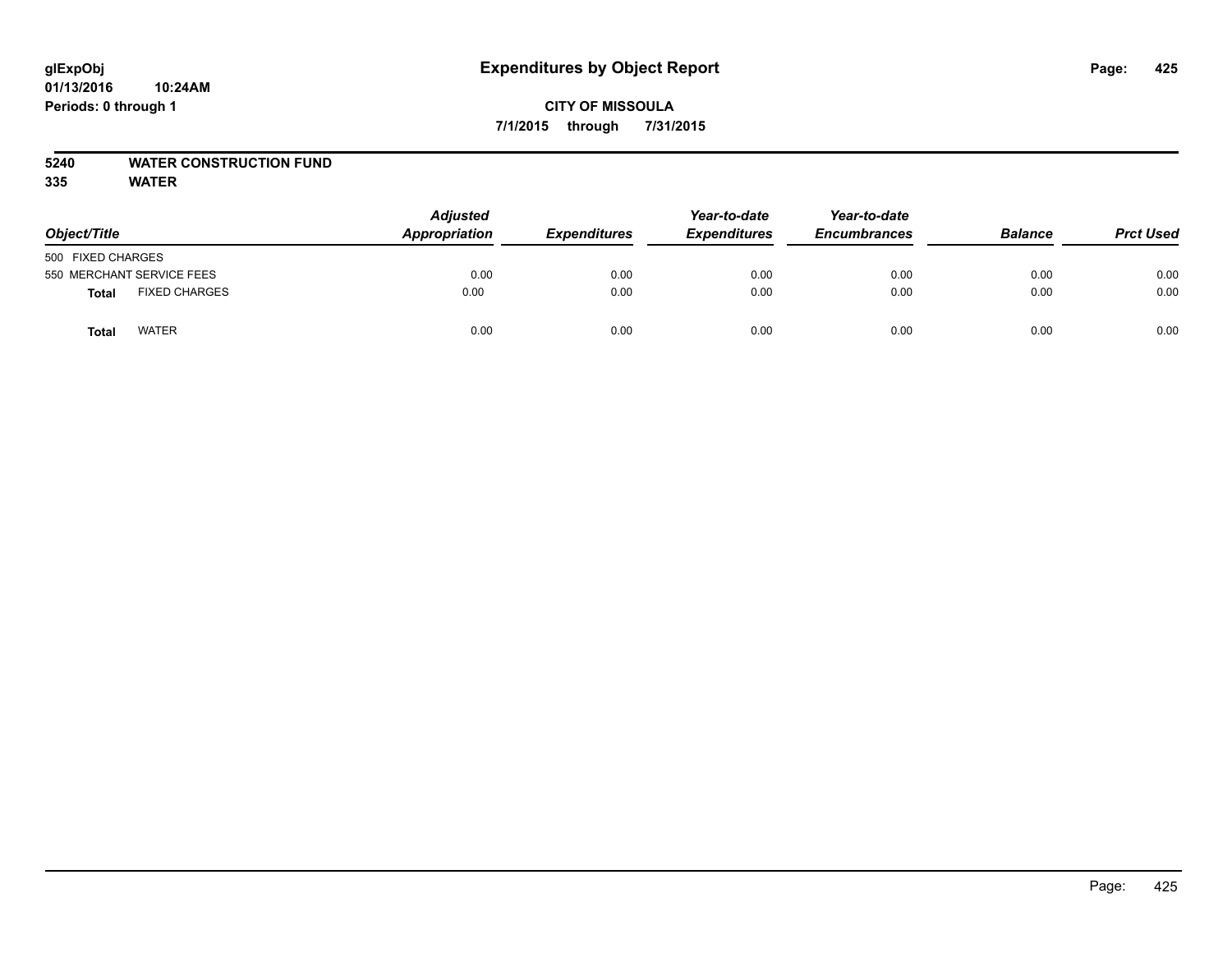#### **5240 WATER CONSTRUCTION FUND**

| Object/Title                         | <b>Adjusted</b><br>Appropriation | <b>Expenditures</b> | Year-to-date<br><b>Expenditures</b> | Year-to-date<br><b>Encumbrances</b> | <b>Balance</b> | <b>Prct Used</b> |
|--------------------------------------|----------------------------------|---------------------|-------------------------------------|-------------------------------------|----------------|------------------|
| 500 FIXED CHARGES                    |                                  |                     |                                     |                                     |                |                  |
| 550 MERCHANT SERVICE FEES            | 0.00                             | 0.00                | 0.00                                | 0.00                                | 0.00           | 0.00             |
| <b>FIXED CHARGES</b><br><b>Total</b> | 0.00                             | 0.00                | 0.00                                | 0.00                                | 0.00           | 0.00             |
| WATER CONSTRUCTION FUND<br>Total     | 0.00                             | 0.00                | 0.00                                | 0.00                                | 0.00           | 0.00             |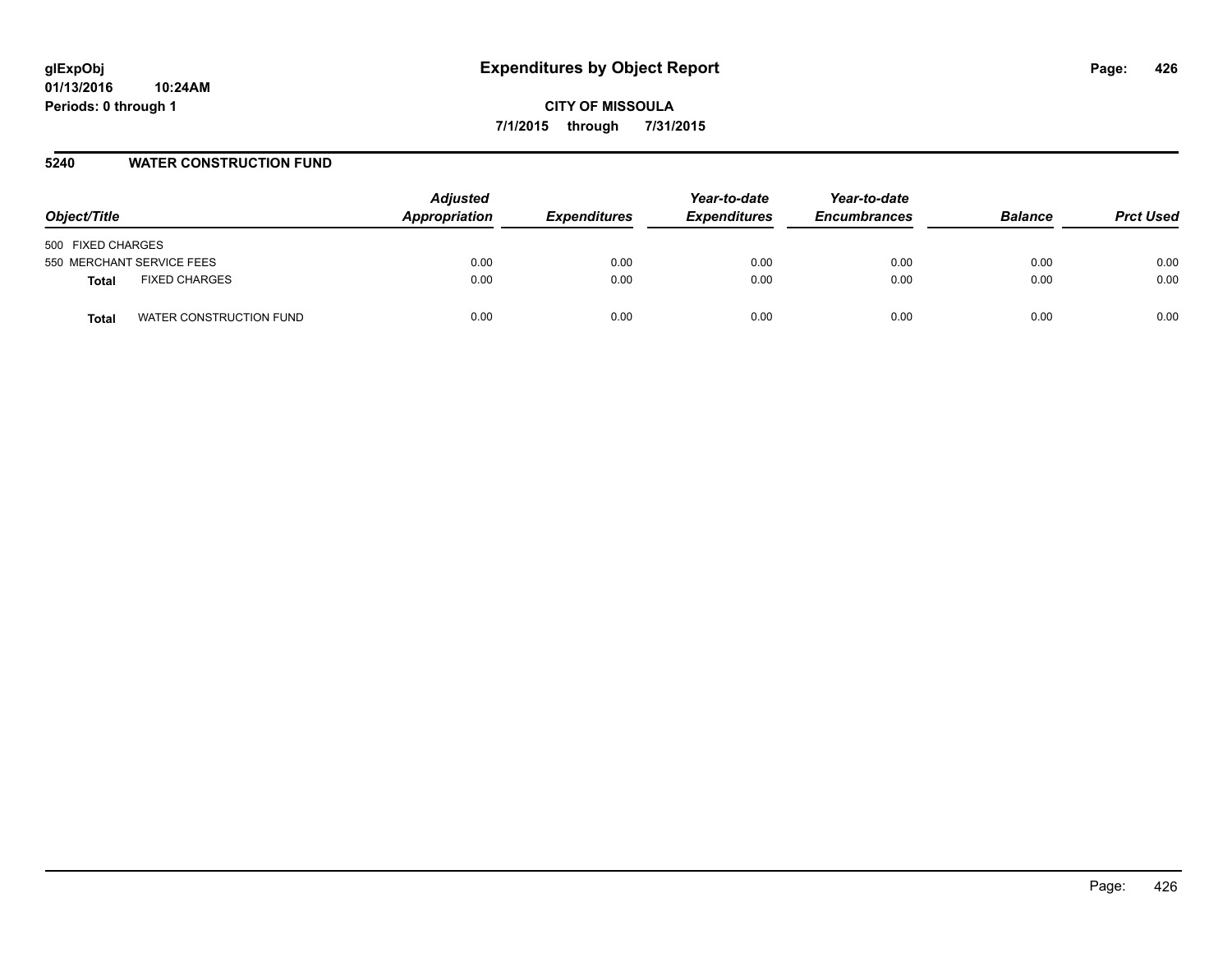#### **5310 SEWER OPERATING BUDGET FUND**

**330 WASTEWATER**

|                                           | <b>Adjusted</b> |                     | Year-to-date        | Year-to-date        |                |                  |
|-------------------------------------------|-----------------|---------------------|---------------------|---------------------|----------------|------------------|
| Object/Title                              | Appropriation   | <b>Expenditures</b> | <b>Expenditures</b> | <b>Encumbrances</b> | <b>Balance</b> | <b>Prct Used</b> |
| 100 PERSONAL SERVICES                     |                 |                     |                     |                     |                |                  |
| 110 SALARIES AND WAGES                    | 1,248,521.00    | 80,278.61           | 80,278.61           | 0.00                | 1,168,242.39   | 6.43             |
| 115 SALARIES/HEALTH INSURANCE BENEFIT     | 0.00            | 0.00                | 0.00                | 0.00                | 0.00           | 0.00             |
| 120 OVERTIME/TERMINATION                  | 19,000.00       | 1,749.27            | 1,749.27            | 0.00                | 17,250.73      | 9.21             |
| 130 OTHER                                 | 14,640.00       | 0.00                | 0.00                | 0.00                | 14,640.00      | 0.00             |
| 135 OPEB EXPENSE                          | 0.00            | 0.00                | 0.00                | 0.00                | 0.00           | 0.00             |
| 140 EMPLOYER CONTRIBUTIONS                | 498,888.00      | 47,802.47           | 47,802.47           | 0.00                | 451,085.53     | 9.58             |
| <b>141 STATE RETIREMENT CONTRIBUTIONS</b> | 0.00            | 80.28               | 80.28               | 0.00                | $-80.28$       | 0.00             |
| 145 OPEB CONTRIBUTION                     | 0.00            | 0.00                | 0.00                | 0.00                | 0.00           | 0.00             |
| 190 PENSION EXPENSE                       | 0.00            | 0.00                | 0.00                | 0.00                | 0.00           | 0.00             |
| PERSONAL SERVICES<br><b>Total</b>         | 1,781,049.00    | 129,910.63          | 129,910.63          | 0.00                | 1,651,138.37   | 7.29             |
| 200 SUPPLIES                              |                 |                     |                     |                     |                |                  |
| 210 OFFICE SUPPLIES                       | 3,400.00        | 121.27              | 121.27              | 0.00                | 3,278.73       | 3.57             |
| 220 OPERATING SUPPLIES                    | 204,170.00      | 922.96              | 922.96              | 0.00                | 203,247.04     | 0.45             |
| 230 REPAIR/MAINTENANCE                    | 180,050.00      | 1,559.03            | 1,559.03            | 0.00                | 178,490.97     | 0.87             |
| 231 GASOLINE                              | 60,000.00       | 0.00                | 0.00                | 0.00                | 60,000.00      | 0.00             |
| 240 OTHER SUPPLIES                        | 4,000.00        | 34.95               | 34.95               | 0.00                | 3,965.05       | 0.87             |
| <b>SUPPLIES</b><br>Total                  | 451,620.00      | 2,638.21            | 2,638.21            | 0.00                | 448,981.79     | 0.58             |
| 300 PURCHASED SERVICES                    |                 |                     |                     |                     |                |                  |
| 310 COMMUNICATIONS                        | 3,570.00        | 78.74               | 78.74               | 0.00                | 3,491.26       | 2.21             |
| 320 PRINTING & DUPLICATING                | 1,000.00        | 0.00                | 0.00                | 0.00                | 1,000.00       | 0.00             |
| 330 PUBLICITY, SUBSCRIPTIONS & DUES       | 3,000.00        | 689.00              | 689.00              | 0.00                | 2,311.00       | 22.97            |
| 341 ELECTRICITY & NATURAL GAS             | 500,580.00      | 0.00                | 0.00                | 0.00                | 500,580.00     | 0.00             |
| 343 WATER CHARGES                         | 10,248.00       | 0.00                | 0.00                | 0.00                | 10,248.00      | 0.00             |
| 344 TELEPHONE SERVICE                     | 16,337.00       | 263.45              | 263.45              | 0.00                | 16,073.55      | 1.61             |
| 345 GARBAGE                               | 20,804.00       | 1,712.45            | 1,712.45            | 0.00                | 19,091.55      | 8.23             |
| 350 PROFESSIONAL SERVICES                 | 70,000.00       | 2,187.00            | 2,187.00            | 0.00                | 67,813.00      | 3.12             |
| 360 REPAIR & MAINTENANCE                  | 339,154.00      | 3,587.25            | 3,587.25            | 0.00                | 335,566.75     | 1.06             |
| 370 TRAVEL                                | 12,500.00       | 0.00                | 0.00                | 0.00                | 12,500.00      | 0.00             |
| 380 TRAINING                              | 7,600.00        | 1,950.00            | 1,950.00            | 0.00                | 5,650.00       | 25.66            |
| 390 OTHER PURCHASED SERVICES              | 403,075.00      | 0.00                | 0.00                | 0.00                | 403,075.00     | 0.00             |
| PURCHASED SERVICES<br><b>Total</b>        | 1,387,868.00    | 10,467.89           | 10,467.89           | 0.00                | 1,377,400.11   | 0.75             |
| 500 FIXED CHARGES                         |                 |                     |                     |                     |                |                  |
| 500 FIXED CHARGES                         | 1,332,202.00    | 200.00              | 200.00              | 0.00                | 1,332,002.00   | 0.02             |
|                                           |                 |                     |                     |                     |                |                  |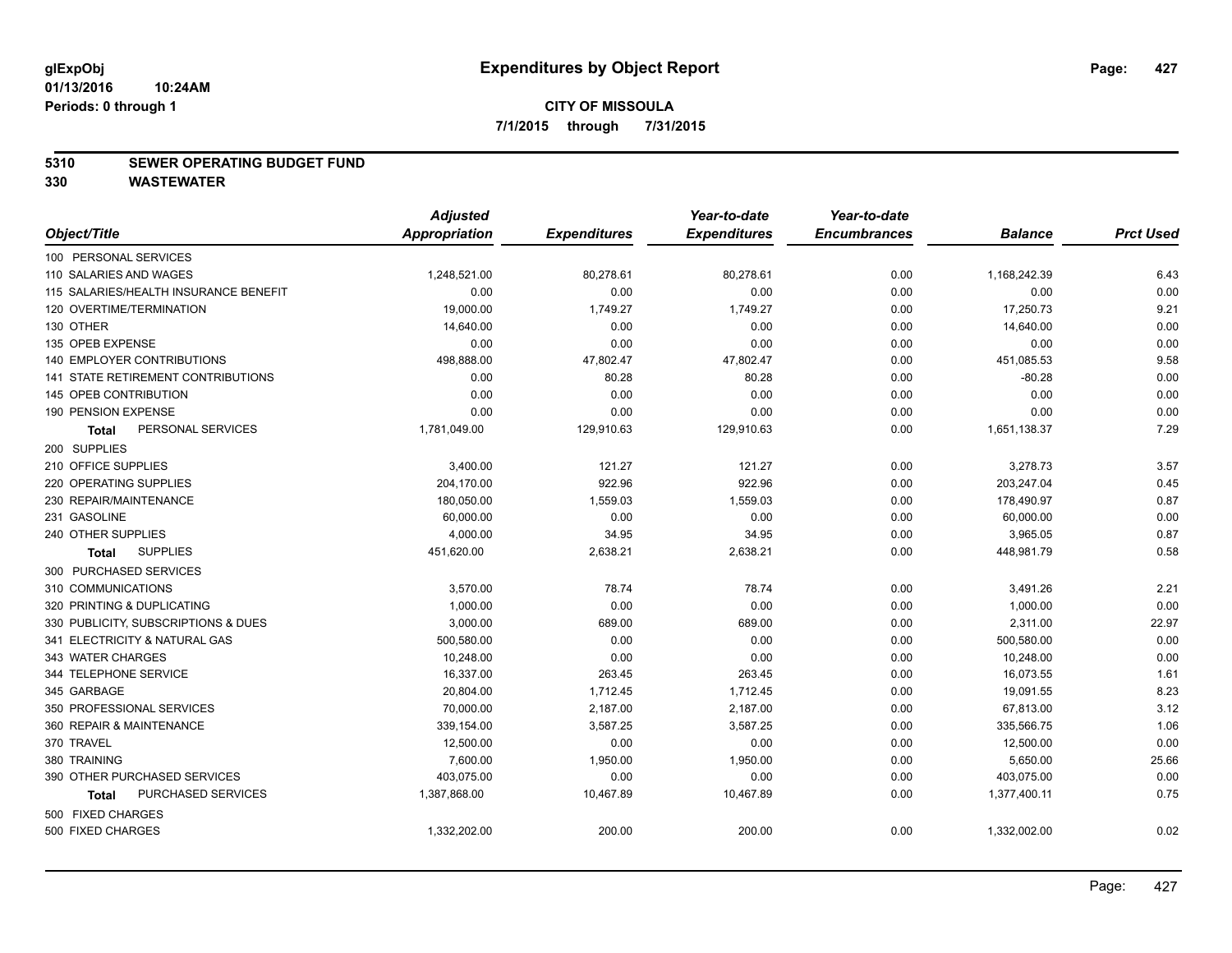#### **5310 SEWER OPERATING BUDGET FUND**

**330 WASTEWATER**

| Object/Title       |                                   | <b>Adjusted</b><br><b>Appropriation</b> | <b>Expenditures</b> | Year-to-date<br><b>Expenditures</b> | Year-to-date<br><b>Encumbrances</b> | <b>Balance</b> | <b>Prct Used</b> |
|--------------------|-----------------------------------|-----------------------------------------|---------------------|-------------------------------------|-------------------------------------|----------------|------------------|
|                    | 550 MERCHANT SERVICE FEES         | 0.00                                    | 0.00                | 0.00                                | 0.00                                | 0.00           | 0.00             |
| <b>Total</b>       | <b>FIXED CHARGES</b>              | 1,332,202.00                            | 200.00              | 200.00                              | 0.00                                | 1,332,002.00   | 0.02             |
| 600 DEBT SERVICE   |                                   |                                         |                     |                                     |                                     |                |                  |
| 610 PRINCIPAL      |                                   | 0.00                                    | 0.00                | 0.00                                | 0.00                                | 0.00           | 0.00             |
|                    | 620 INTEREST / SERVICE FEES       | 0.00                                    | 0.00                | 0.00                                | 0.00                                | 0.00           | 0.00             |
| Total              | <b>DEBT SERVICE</b>               | 0.00                                    | 0.00                | 0.00                                | 0.00                                | 0.00           | 0.00             |
|                    | 700 GRANTS & CONTRIBUTIONS        |                                         |                     |                                     |                                     |                |                  |
|                    | 700 GRANTS & CONTRIBUTIONS        | 1,500.00                                | 0.00                | 0.00                                | 0.00                                | 1.500.00       | 0.00             |
| Total              | <b>GRANTS &amp; CONTRIBUTIONS</b> | 1,500.00                                | 0.00                | 0.00                                | 0.00                                | 1,500.00       | 0.00             |
| 800 OTHER OBJECTS  |                                   |                                         |                     |                                     |                                     |                |                  |
|                    | 820 TRANSFERS TO OTHER FUNDS      | 0.00                                    | 0.00                | 0.00                                | 0.00                                | 0.00           | 0.00             |
| 830 DEPRECIATION   |                                   | 0.00                                    | 0.00                | 0.00                                | 0.00                                | 0.00           | 0.00             |
| Total              | OTHER OBJECTS                     | 0.00                                    | 0.00                | 0.00                                | 0.00                                | 0.00           | 0.00             |
| 900 CAPITAL OUTLAY |                                   |                                         |                     |                                     |                                     |                |                  |
| 900 CAPITAL OUTLAY |                                   | 0.00                                    | 0.00                | 0.00                                | 0.00                                | 0.00           | 0.00             |
| 930 IMPROVEMENTS   |                                   | 0.00                                    | 0.00                | 0.00                                | 0.00                                | 0.00           | 0.00             |
|                    | 940 MACHINERY & EQUIPMENT         | 0.00                                    | 0.00                | 0.00                                | 0.00                                | 0.00           | 0.00             |
| <b>Total</b>       | <b>CAPITAL OUTLAY</b>             | 0.00                                    | 0.00                | 0.00                                | 0.00                                | 0.00           | 0.00             |
| <b>Total</b>       | <b>WASTEWATER</b>                 | 4,954,239.00                            | 143,216.73          | 143,216.73                          | 0.00                                | 4,811,022.27   | 2.89             |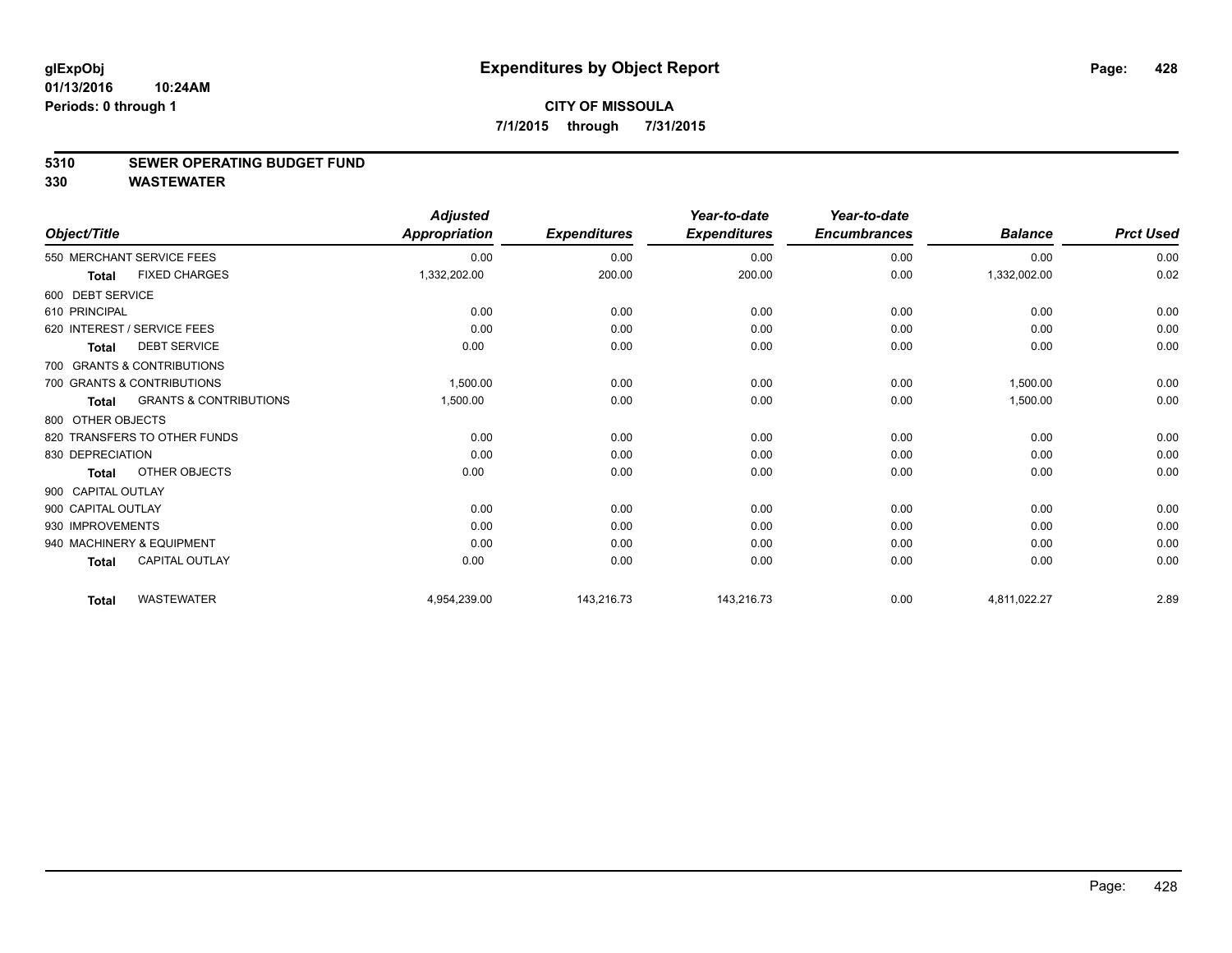#### **5310 SEWER OPERATING BUDGET FUND**

**900 DEPRECIATION**

| Object/Title      |                     | <b>Adjusted</b><br>Appropriation | <b>Expenditures</b> | Year-to-date<br><b>Expenditures</b> | Year-to-date<br><b>Encumbrances</b> | <b>Balance</b> | <b>Prct Used</b> |
|-------------------|---------------------|----------------------------------|---------------------|-------------------------------------|-------------------------------------|----------------|------------------|
| 800 OTHER OBJECTS |                     |                                  |                     |                                     |                                     |                |                  |
| 830 DEPRECIATION  |                     | 0.00                             | 0.00                | 0.00                                | 0.00                                | 0.00           | 0.00             |
| Total             | OTHER OBJECTS       | 0.00                             | 0.00                | 0.00                                | 0.00                                | 0.00           | 0.00             |
| Total             | <b>DEPRECIATION</b> | 0.00                             | 0.00                | 0.00                                | 0.00                                | 0.00           | 0.00             |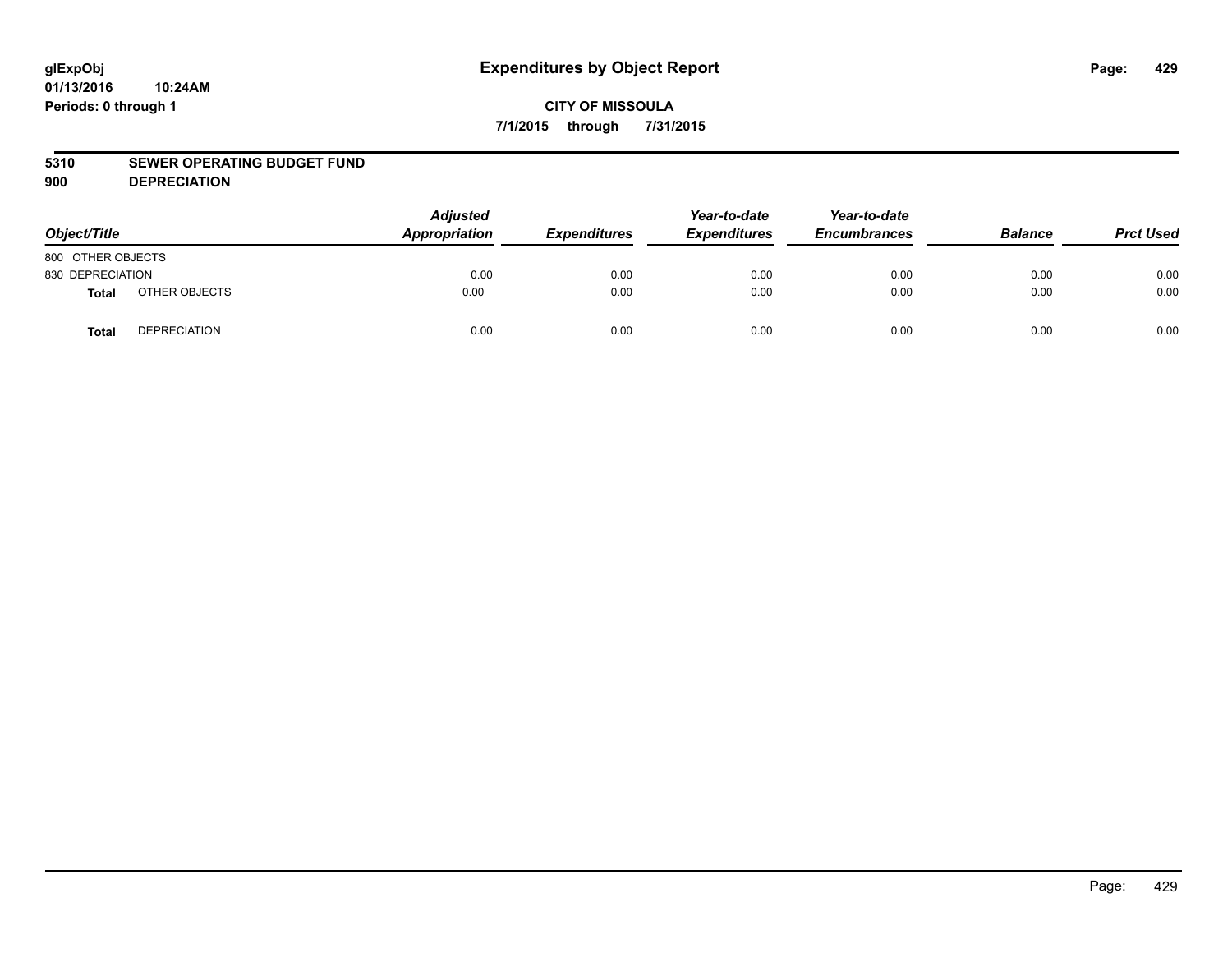# **CITY OF MISSOULA 7/1/2015 through 7/31/2015**

### **5310 SEWER OPERATING BUDGET FUND**

|                                       | <b>Adjusted</b>      |                     | Year-to-date        | Year-to-date        |                |                  |
|---------------------------------------|----------------------|---------------------|---------------------|---------------------|----------------|------------------|
| Object/Title                          | <b>Appropriation</b> | <b>Expenditures</b> | <b>Expenditures</b> | <b>Encumbrances</b> | <b>Balance</b> | <b>Prct Used</b> |
| 100 PERSONAL SERVICES                 |                      |                     |                     |                     |                |                  |
| 110 SALARIES AND WAGES                | 1,248,521.00         | 80,278.61           | 80,278.61           | 0.00                | 1,168,242.39   | 6.43             |
| 115 SALARIES/HEALTH INSURANCE BENEFIT | 0.00                 | 0.00                | 0.00                | 0.00                | 0.00           | 0.00             |
| 120 OVERTIME/TERMINATION              | 19,000.00            | 1,749.27            | 1,749.27            | 0.00                | 17,250.73      | 9.21             |
| 130 OTHER                             | 14,640.00            | 0.00                | 0.00                | 0.00                | 14,640.00      | 0.00             |
| 135 OPEB EXPENSE                      | 0.00                 | 0.00                | 0.00                | 0.00                | 0.00           | 0.00             |
| 140 EMPLOYER CONTRIBUTIONS            | 498,888.00           | 47,802.47           | 47,802.47           | 0.00                | 451,085.53     | 9.58             |
| 141 STATE RETIREMENT CONTRIBUTIONS    | 0.00                 | 80.28               | 80.28               | 0.00                | $-80.28$       | 0.00             |
| 145 OPEB CONTRIBUTION                 | 0.00                 | 0.00                | 0.00                | 0.00                | 0.00           | 0.00             |
| 190 PENSION EXPENSE                   | 0.00                 | 0.00                | 0.00                | 0.00                | 0.00           | 0.00             |
| PERSONAL SERVICES<br><b>Total</b>     | 1,781,049.00         | 129,910.63          | 129,910.63          | 0.00                | 1,651,138.37   | 7.29             |
| 200 SUPPLIES                          |                      |                     |                     |                     |                |                  |
| 210 OFFICE SUPPLIES                   | 3,400.00             | 121.27              | 121.27              | 0.00                | 3,278.73       | 3.57             |
| 220 OPERATING SUPPLIES                | 204,170.00           | 922.96              | 922.96              | 0.00                | 203,247.04     | 0.45             |
| 230 REPAIR/MAINTENANCE                | 180,050.00           | 1,559.03            | 1,559.03            | 0.00                | 178,490.97     | 0.87             |
| 231 GASOLINE                          | 60,000.00            | 0.00                | 0.00                | 0.00                | 60,000.00      | 0.00             |
| 240 OTHER SUPPLIES                    | 4,000.00             | 34.95               | 34.95               | 0.00                | 3,965.05       | 0.87             |
| <b>SUPPLIES</b><br>Total              | 451,620.00           | 2,638.21            | 2,638.21            | 0.00                | 448,981.79     | 0.58             |
| 300 PURCHASED SERVICES                |                      |                     |                     |                     |                |                  |
| 310 COMMUNICATIONS                    | 3,570.00             | 78.74               | 78.74               | 0.00                | 3,491.26       | 2.21             |
| 320 PRINTING & DUPLICATING            | 1,000.00             | 0.00                | 0.00                | 0.00                | 1,000.00       | 0.00             |
| 330 PUBLICITY, SUBSCRIPTIONS & DUES   | 3,000.00             | 689.00              | 689.00              | 0.00                | 2,311.00       | 22.97            |
| 341 ELECTRICITY & NATURAL GAS         | 500,580.00           | 0.00                | 0.00                | 0.00                | 500,580.00     | 0.00             |
| 343 WATER CHARGES                     | 10.248.00            | 0.00                | 0.00                | 0.00                | 10,248.00      | 0.00             |
| 344 TELEPHONE SERVICE                 | 16,337.00            | 263.45              | 263.45              | 0.00                | 16,073.55      | 1.61             |
| 345 GARBAGE                           | 20,804.00            | 1,712.45            | 1,712.45            | 0.00                | 19,091.55      | 8.23             |
| 350 PROFESSIONAL SERVICES             | 70,000.00            | 2,187.00            | 2,187.00            | 0.00                | 67,813.00      | 3.12             |
| 360 REPAIR & MAINTENANCE              | 339,154.00           | 3,587.25            | 3,587.25            | 0.00                | 335,566.75     | 1.06             |
| 370 TRAVEL                            | 12,500.00            | 0.00                | 0.00                | 0.00                | 12,500.00      | 0.00             |
| 380 TRAINING                          | 7,600.00             | 1,950.00            | 1,950.00            | 0.00                | 5,650.00       | 25.66            |
| 390 OTHER PURCHASED SERVICES          | 403,075.00           | 0.00                | 0.00                | 0.00                | 403,075.00     | 0.00             |
| PURCHASED SERVICES<br>Total           | 1,387,868.00         | 10,467.89           | 10,467.89           | 0.00                | 1,377,400.11   | 0.75             |
| 500 FIXED CHARGES                     |                      |                     |                     |                     |                |                  |
| 500 FIXED CHARGES                     | 1,332,202.00         | 200.00              | 200.00              | 0.00                | 1,332,002.00   | 0.02             |
| 550 MERCHANT SERVICE FEES             | 0.00                 | 0.00                | 0.00                | 0.00                | 0.00           | 0.00             |
|                                       |                      |                     |                     |                     |                |                  |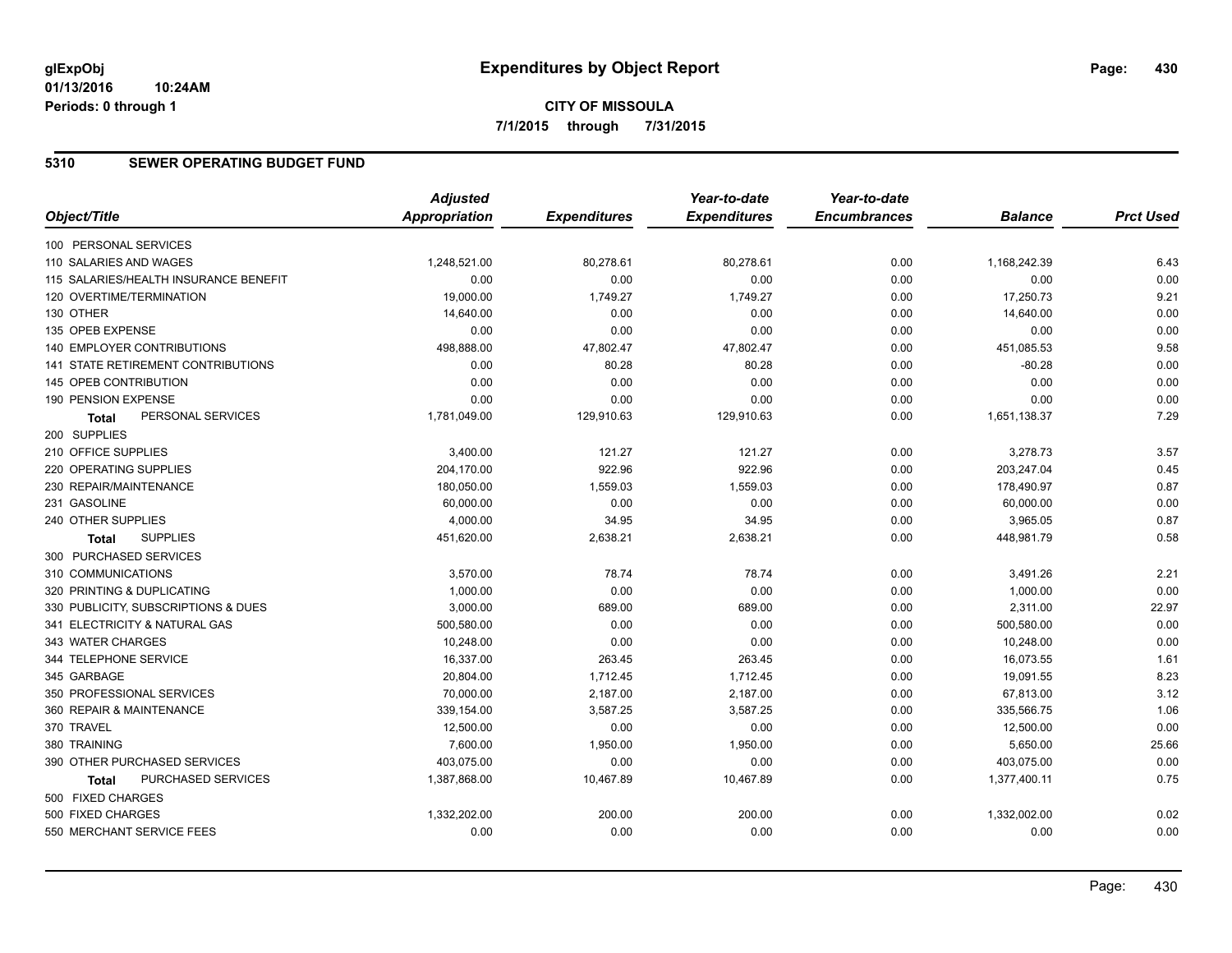# **CITY OF MISSOULA 7/1/2015 through 7/31/2015**

### **5310 SEWER OPERATING BUDGET FUND**

|                    |                                   | <b>Adjusted</b>      |                     | Year-to-date        | Year-to-date        |                |                  |
|--------------------|-----------------------------------|----------------------|---------------------|---------------------|---------------------|----------------|------------------|
| Object/Title       |                                   | <b>Appropriation</b> | <b>Expenditures</b> | <b>Expenditures</b> | <b>Encumbrances</b> | <b>Balance</b> | <b>Prct Used</b> |
| <b>Total</b>       | <b>FIXED CHARGES</b>              | 1,332,202.00         | 200.00              | 200.00              | 0.00                | 1,332,002.00   | 0.02             |
| 600 DEBT SERVICE   |                                   |                      |                     |                     |                     |                |                  |
| 610 PRINCIPAL      |                                   | 0.00                 | 0.00                | 0.00                | 0.00                | 0.00           | 0.00             |
|                    | 620 INTEREST / SERVICE FEES       | 0.00                 | 0.00                | 0.00                | 0.00                | 0.00           | 0.00             |
| <b>Total</b>       | <b>DEBT SERVICE</b>               | 0.00                 | 0.00                | 0.00                | 0.00                | 0.00           | 0.00             |
|                    | 700 GRANTS & CONTRIBUTIONS        |                      |                     |                     |                     |                |                  |
|                    | 700 GRANTS & CONTRIBUTIONS        | 1,500.00             | 0.00                | 0.00                | 0.00                | 1,500.00       | 0.00             |
| <b>Total</b>       | <b>GRANTS &amp; CONTRIBUTIONS</b> | 1,500.00             | 0.00                | 0.00                | 0.00                | 1,500.00       | 0.00             |
| 800 OTHER OBJECTS  |                                   |                      |                     |                     |                     |                |                  |
|                    | 820 TRANSFERS TO OTHER FUNDS      | 0.00                 | 0.00                | 0.00                | 0.00                | 0.00           | 0.00             |
| 830 DEPRECIATION   |                                   | 0.00                 | 0.00                | 0.00                | 0.00                | 0.00           | 0.00             |
| <b>Total</b>       | OTHER OBJECTS                     | 0.00                 | 0.00                | 0.00                | 0.00                | 0.00           | 0.00             |
| 900 CAPITAL OUTLAY |                                   |                      |                     |                     |                     |                |                  |
| 900 CAPITAL OUTLAY |                                   | 0.00                 | 0.00                | 0.00                | 0.00                | 0.00           | 0.00             |
| 930 IMPROVEMENTS   |                                   | 0.00                 | 0.00                | 0.00                | 0.00                | 0.00           | 0.00             |
|                    | 940 MACHINERY & EQUIPMENT         | 0.00                 | 0.00                | 0.00                | 0.00                | 0.00           | 0.00             |
| Total              | CAPITAL OUTLAY                    | 0.00                 | 0.00                | 0.00                | 0.00                | 0.00           | 0.00             |
| <b>Total</b>       | SEWER OPERATING BUDGET FUND       | 4,954,239.00         | 143,216.73          | 143,216.73          | 0.00                | 4,811,022.27   | 2.89             |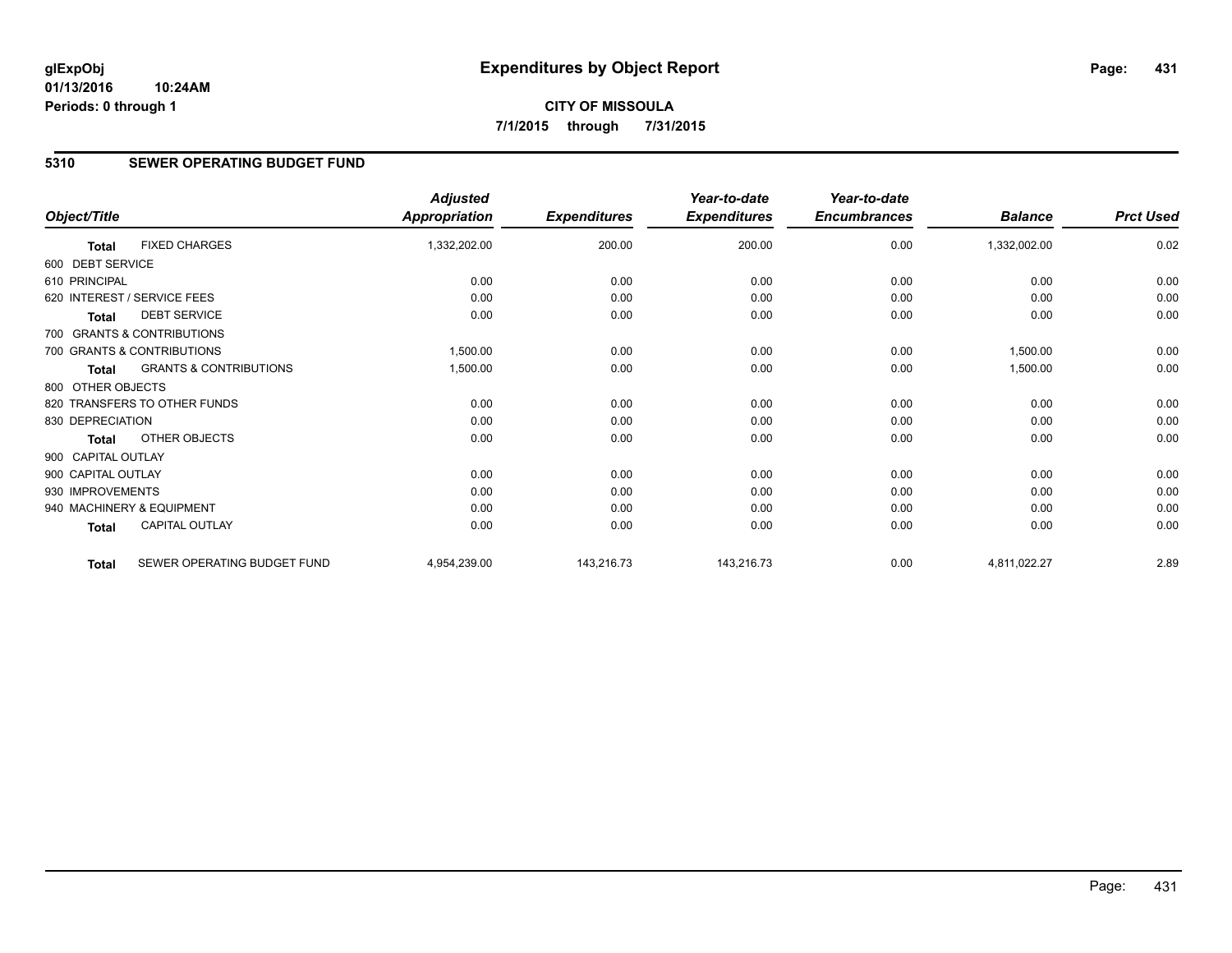### **5311 SEWER REVENUE COLLECTION & CLEARING FUND**

**330 WASTEWATER**

|                                      | <b>Adjusted</b>      |                     | Year-to-date        | Year-to-date        |                |                  |
|--------------------------------------|----------------------|---------------------|---------------------|---------------------|----------------|------------------|
| Object/Title                         | <b>Appropriation</b> | <b>Expenditures</b> | <b>Expenditures</b> | <b>Encumbrances</b> | <b>Balance</b> | <b>Prct Used</b> |
| 500 FIXED CHARGES                    |                      |                     |                     |                     |                |                  |
| 500 FIXED CHARGES                    | 0.00                 | 0.00                | 0.00                | 0.00                | 0.00           | 0.00             |
| 550 MERCHANT SERVICE FEES            | 0.00                 | 0.00                | 0.00                | 0.00                | 0.00           | 0.00             |
| <b>FIXED CHARGES</b><br><b>Total</b> | 0.00                 | 0.00                | 0.00                | 0.00                | 0.00           | 0.00             |
| 600 DEBT SERVICE                     |                      |                     |                     |                     |                |                  |
| 620 INTEREST / SERVICE FEES          | 0.00                 | 0.00                | 0.00                | 0.00                | 0.00           | 0.00             |
| <b>DEBT SERVICE</b><br><b>Total</b>  | 0.00                 | 0.00                | 0.00                | 0.00                | 0.00           | 0.00             |
| 800 OTHER OBJECTS                    |                      |                     |                     |                     |                |                  |
| 800 OTHER OBJECTS                    | 0.00                 | 0.00                | 0.00                | 0.00                | 0.00           | 0.00             |
| 820 TRANSFERS TO OTHER FUNDS         | 7,391,083.00         | 0.00                | 0.00                | 0.00                | 7,391,083.00   | 0.00             |
| OTHER OBJECTS<br><b>Total</b>        | 7,391,083.00         | 0.00                | 0.00                | 0.00                | 7,391,083.00   | 0.00             |
| <b>WASTEWATER</b><br><b>Total</b>    | 7,391,083.00         | 0.00                | 0.00                | 0.00                | 7.391.083.00   | 0.00             |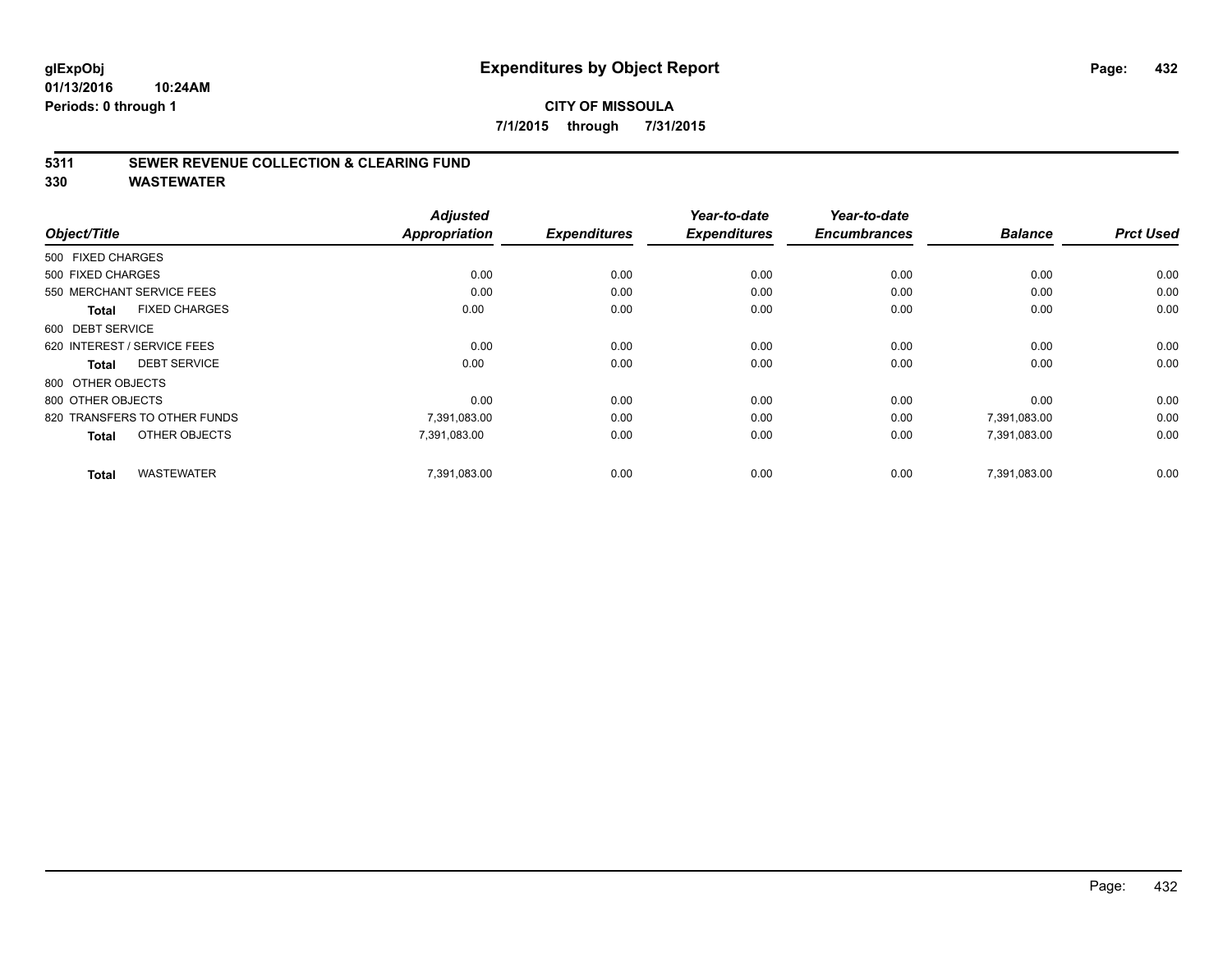**CITY OF MISSOULA 7/1/2015 through 7/31/2015**

## **5311 SEWER REVENUE COLLECTION & CLEARING FUND**

| Object/Title      |                                  | <b>Adjusted</b><br><b>Appropriation</b> | <b>Expenditures</b> | Year-to-date<br><b>Expenditures</b> | Year-to-date<br><b>Encumbrances</b> | <b>Balance</b> | <b>Prct Used</b> |
|-------------------|----------------------------------|-----------------------------------------|---------------------|-------------------------------------|-------------------------------------|----------------|------------------|
|                   |                                  |                                         |                     |                                     |                                     |                |                  |
| 500 FIXED CHARGES |                                  |                                         |                     |                                     |                                     |                |                  |
| 500 FIXED CHARGES |                                  | 0.00                                    | 0.00                | 0.00                                | 0.00                                | 0.00           | 0.00             |
|                   | 550 MERCHANT SERVICE FEES        | 0.00                                    | 0.00                | 0.00                                | 0.00                                | 0.00           | 0.00             |
| <b>Total</b>      | <b>FIXED CHARGES</b>             | 0.00                                    | 0.00                | 0.00                                | 0.00                                | 0.00           | 0.00             |
| 600 DEBT SERVICE  |                                  |                                         |                     |                                     |                                     |                |                  |
|                   | 620 INTEREST / SERVICE FEES      | 0.00                                    | 0.00                | 0.00                                | 0.00                                | 0.00           | 0.00             |
| Total             | <b>DEBT SERVICE</b>              | 0.00                                    | 0.00                | 0.00                                | 0.00                                | 0.00           | 0.00             |
| 800 OTHER OBJECTS |                                  |                                         |                     |                                     |                                     |                |                  |
| 800 OTHER OBJECTS |                                  | 0.00                                    | 0.00                | 0.00                                | 0.00                                | 0.00           | 0.00             |
|                   | 820 TRANSFERS TO OTHER FUNDS     | 7,391,083.00                            | 0.00                | 0.00                                | 0.00                                | 7,391,083.00   | 0.00             |
| <b>Total</b>      | OTHER OBJECTS                    | 7,391,083.00                            | 0.00                | 0.00                                | 0.00                                | 7,391,083.00   | 0.00             |
| <b>Total</b>      | SEWER REVENUE COLLECTION & CLEAF | 7.391.083.00                            | 0.00                | 0.00                                | 0.00                                | 7.391.083.00   | 0.00             |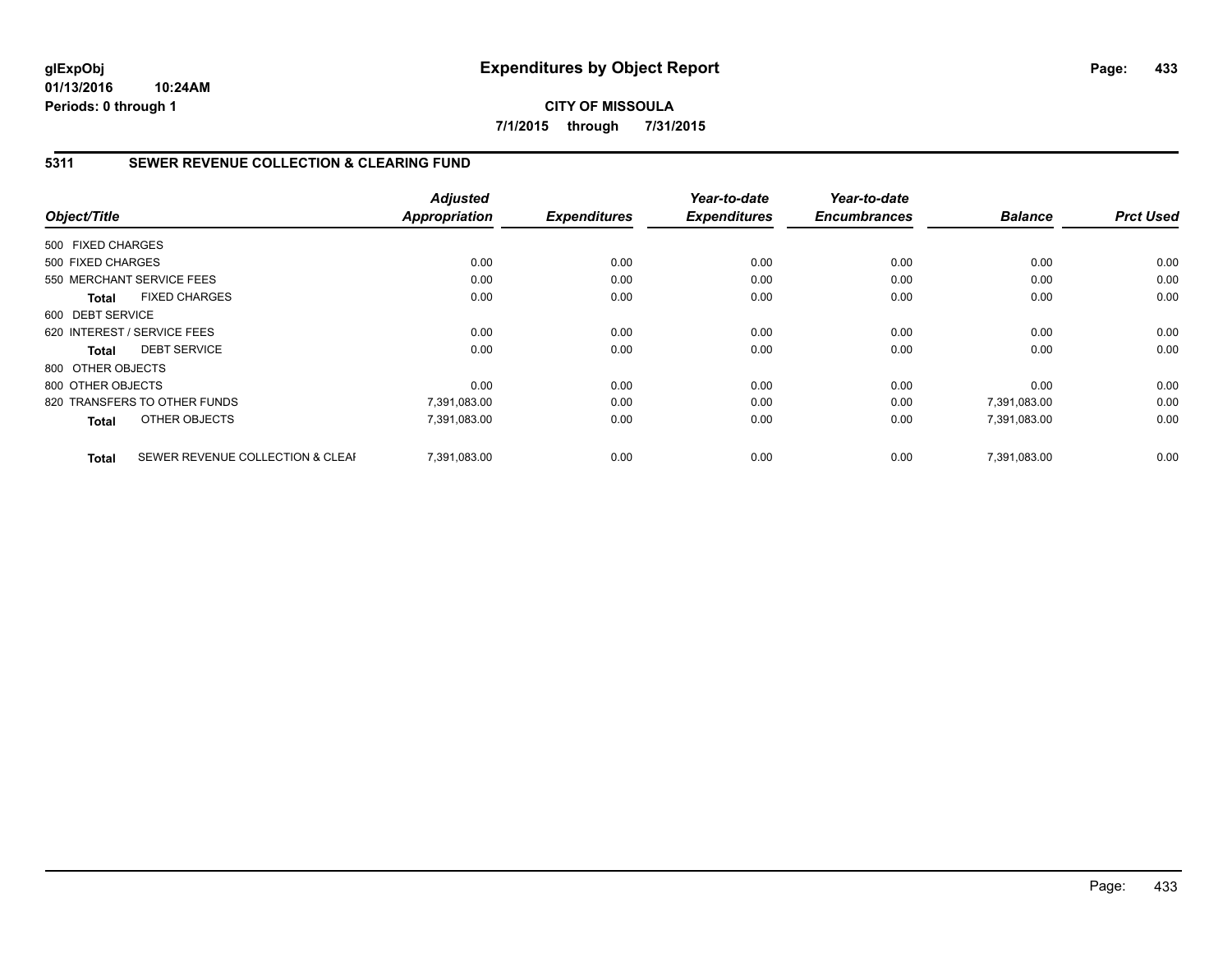# **5315 SEWER LOAN FUND**

|                                     | <b>Adjusted</b> |                     | Year-to-date        | Year-to-date        |                |                  |
|-------------------------------------|-----------------|---------------------|---------------------|---------------------|----------------|------------------|
| Object/Title                        | Appropriation   | <b>Expenditures</b> | <b>Expenditures</b> | <b>Encumbrances</b> | <b>Balance</b> | <b>Prct Used</b> |
| 300 PURCHASED SERVICES              |                 |                     |                     |                     |                |                  |
| 390 OTHER PURCHASED SERVICES        | 0.00            | 0.00                | 0.00                | 0.00                | 0.00           | 0.00             |
| PURCHASED SERVICES<br><b>Total</b>  | 0.00            | 0.00                | 0.00                | 0.00                | 0.00           | 0.00             |
| 500 FIXED CHARGES                   |                 |                     |                     |                     |                |                  |
| 550 MERCHANT SERVICE FEES           | 0.00            | 0.00                | 0.00                | 0.00                | 0.00           | 0.00             |
| <b>FIXED CHARGES</b><br>Total       | 0.00            | 0.00                | 0.00                | 0.00                | 0.00           | 0.00             |
| 600 DEBT SERVICE                    |                 |                     |                     |                     |                |                  |
| 620 INTEREST / SERVICE FEES         | 0.00            | 0.00                | 0.00                | 0.00                | 0.00           | 0.00             |
| <b>DEBT SERVICE</b><br><b>Total</b> | 0.00            | 0.00                | 0.00                | 0.00                | 0.00           | 0.00             |
| 800 OTHER OBJECTS                   |                 |                     |                     |                     |                |                  |
| 820 TRANSFERS TO OTHER FUNDS        | 20,000.00       | 0.00                | 0.00                | 0.00                | 20,000.00      | 0.00             |
| 845 CONTINGENCY                     | 0.00            | 0.00                | 0.00                | 0.00                | 0.00           | 0.00             |
| OTHER OBJECTS<br>Total              | 20,000.00       | 0.00                | 0.00                | 0.00                | 20,000.00      | 0.00             |
| <b>WASTEWATER</b><br><b>Total</b>   | 20,000.00       | 0.00                | 0.00                | 0.00                | 20,000.00      | 0.00             |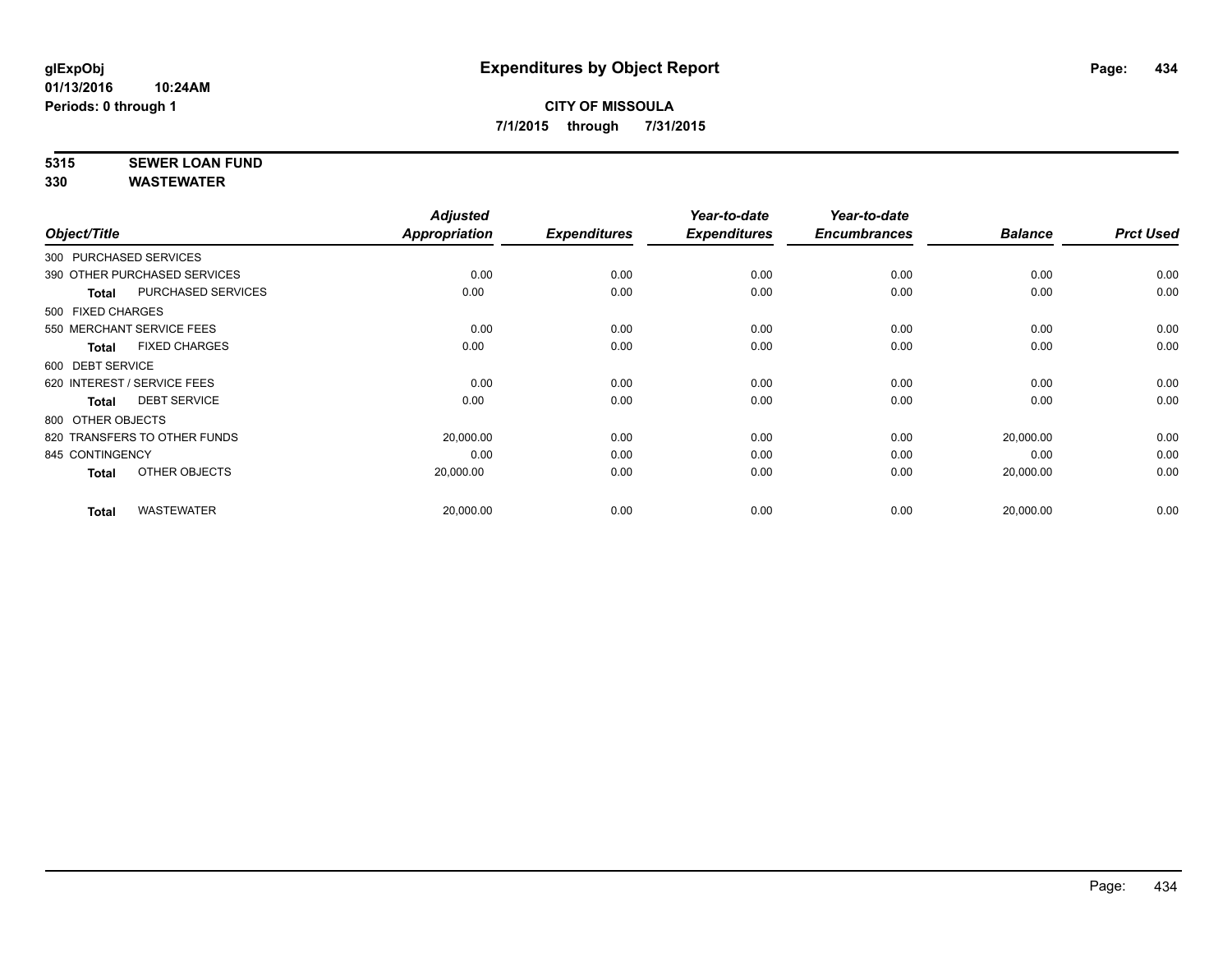## **5315 SEWER LOAN FUND**

| <b>Prct Used</b> |
|------------------|
|                  |
| 0.00             |
| 0.00             |
|                  |
| 0.00             |
| 0.00             |
|                  |
| 0.00             |
| 0.00             |
|                  |
| 0.00             |
| 0.00             |
| 0.00             |
| 0.00             |
|                  |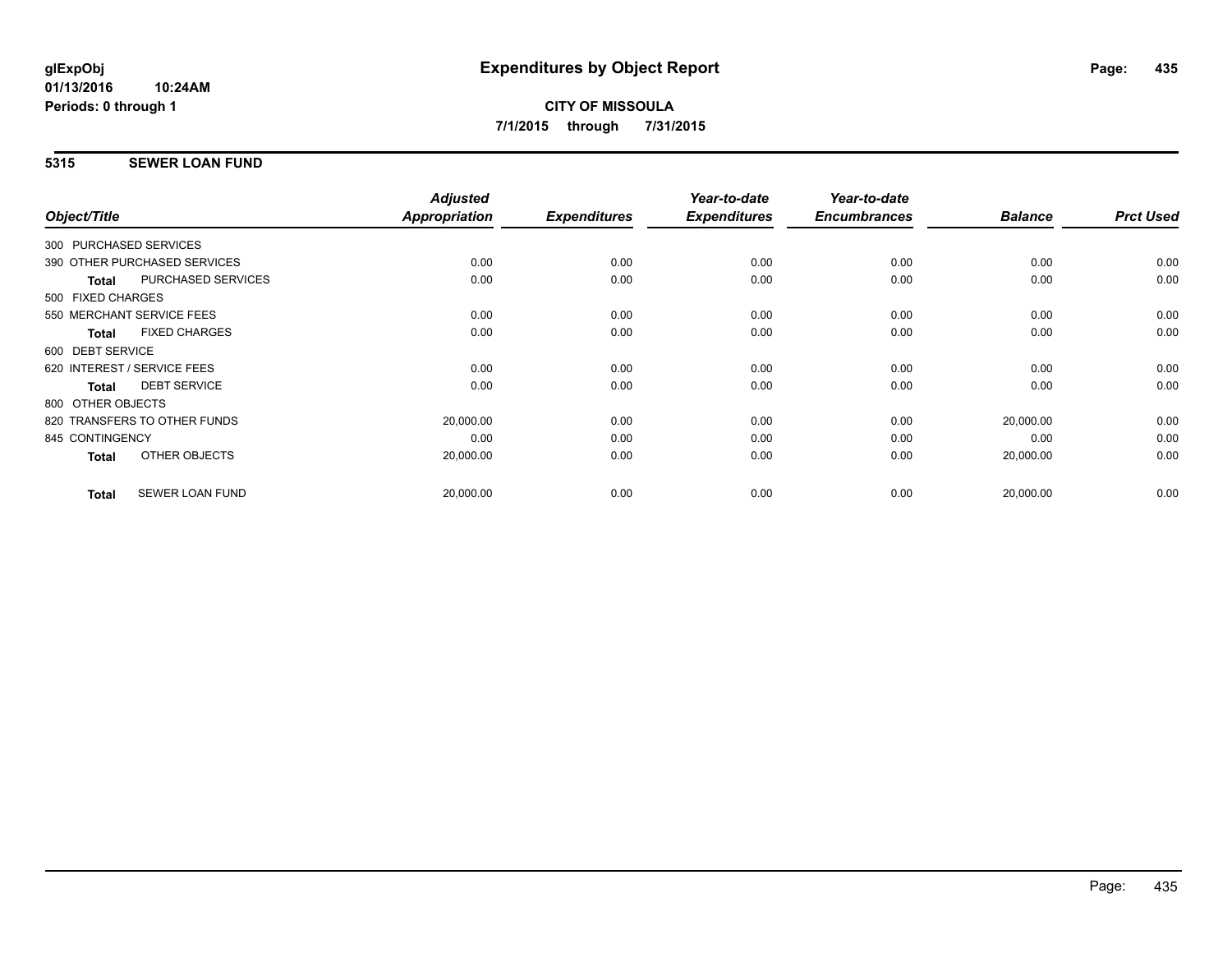#### **5320 SEWER REPLACEMENT & DEPRECIATION FUND**

|                              |                       | <b>Adjusted</b> |                     | Year-to-date        | Year-to-date        |                |                  |
|------------------------------|-----------------------|-----------------|---------------------|---------------------|---------------------|----------------|------------------|
| Object/Title                 |                       | Appropriation   | <b>Expenditures</b> | <b>Expenditures</b> | <b>Encumbrances</b> | <b>Balance</b> | <b>Prct Used</b> |
| 300 PURCHASED SERVICES       |                       |                 |                     |                     |                     |                |                  |
| 350 PROFESSIONAL SERVICES    |                       | 0.00            | 0.00                | 0.00                | 0.00                | 0.00           | 0.00             |
| 360 REPAIR & MAINTENANCE     |                       | 424,000.00      | 10,221.00           | 10,221.00           | 0.00                | 413,779.00     | 2.41             |
| <b>Total</b>                 | PURCHASED SERVICES    | 424,000.00      | 10,221.00           | 10,221.00           | 0.00                | 413,779.00     | 2.41             |
| 500 FIXED CHARGES            |                       |                 |                     |                     |                     |                |                  |
| 550 MERCHANT SERVICE FEES    |                       | 0.00            | 0.00                | 0.00                | 0.00                | 0.00           | 0.00             |
| <b>Total</b>                 | <b>FIXED CHARGES</b>  | 0.00            | 0.00                | 0.00                | 0.00                | 0.00           | 0.00             |
| 600 DEBT SERVICE             |                       |                 |                     |                     |                     |                |                  |
| 610 PRINCIPAL                |                       | 83,015.00       | 0.00                | 0.00                | 0.00                | 83,015.00      | 0.00             |
| 620 INTEREST / SERVICE FEES  |                       | 6,363.00        | 0.00                | 0.00                | 0.00                | 6,363.00       | 0.00             |
| <b>Total</b>                 | <b>DEBT SERVICE</b>   | 89,378.00       | 0.00                | 0.00                | 0.00                | 89,378.00      | 0.00             |
| 800 OTHER OBJECTS            |                       |                 |                     |                     |                     |                |                  |
| 820 TRANSFERS TO OTHER FUNDS |                       | 0.00            | 0.00                | 0.00                | 0.00                | 0.00           | 0.00             |
| 830 DEPRECIATION             |                       | 0.00            | 0.00                | 0.00                | 0.00                | 0.00           | 0.00             |
| <b>Total</b>                 | OTHER OBJECTS         | 0.00            | 0.00                | 0.00                | 0.00                | 0.00           | 0.00             |
| 900 CAPITAL OUTLAY           |                       |                 |                     |                     |                     |                |                  |
| 900 CAPITAL OUTLAY           |                       | 0.00            | 0.00                | 0.00                | 0.00                | 0.00           | 0.00             |
| 910 LAND                     |                       | 0.00            | 0.00                | 0.00                | 0.00                | 0.00           | 0.00             |
| 930 IMPROVEMENTS             |                       | 0.00            | 0.00                | 0.00                | 0.00                | 0.00           | 0.00             |
| 940 MACHINERY & EQUIPMENT    |                       | 100,000.00      | 5,052.19            | 5,052.19            | 0.00                | 94,947.81      | 5.05             |
| <b>Total</b>                 | <b>CAPITAL OUTLAY</b> | 100,000.00      | 5,052.19            | 5,052.19            | 0.00                | 94,947.81      | 5.05             |
| <b>Total</b>                 | <b>WASTEWATER</b>     | 613,378.00      | 15,273.19           | 15,273.19           | 0.00                | 598,104.81     | 2.49             |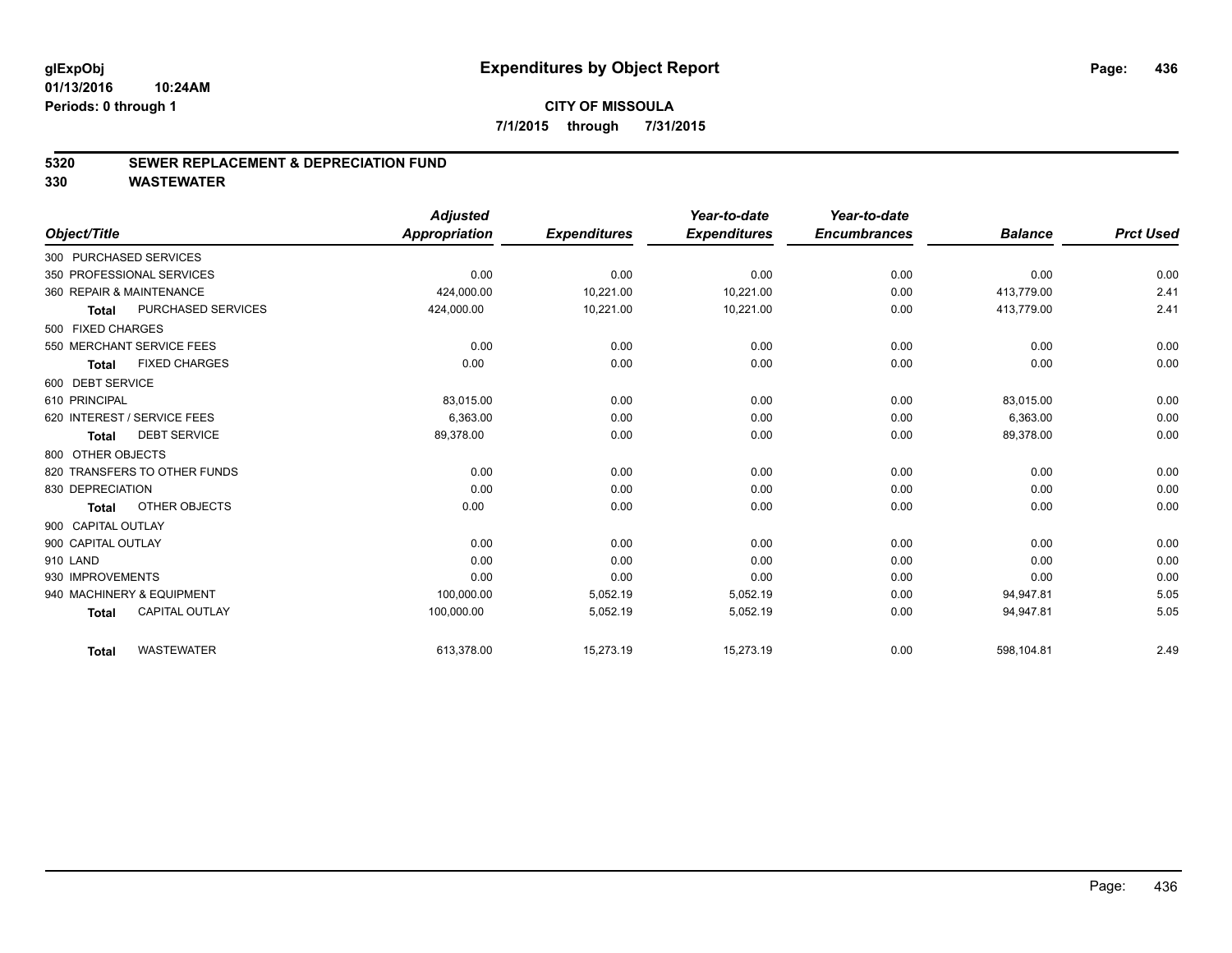# **CITY OF MISSOULA 7/1/2015 through 7/31/2015**

## **5320 SEWER REPLACEMENT & DEPRECIATION FUND**

|                        |                                  | <b>Adjusted</b> |                     | Year-to-date        | Year-to-date        |                |                  |
|------------------------|----------------------------------|-----------------|---------------------|---------------------|---------------------|----------------|------------------|
| Object/Title           |                                  | Appropriation   | <b>Expenditures</b> | <b>Expenditures</b> | <b>Encumbrances</b> | <b>Balance</b> | <b>Prct Used</b> |
| 300 PURCHASED SERVICES |                                  |                 |                     |                     |                     |                |                  |
|                        | 350 PROFESSIONAL SERVICES        | 0.00            | 0.00                | 0.00                | 0.00                | 0.00           | 0.00             |
|                        | 360 REPAIR & MAINTENANCE         | 424,000.00      | 10,221.00           | 10,221.00           | 0.00                | 413.779.00     | 2.41             |
| <b>Total</b>           | PURCHASED SERVICES               | 424,000.00      | 10,221.00           | 10,221.00           | 0.00                | 413,779.00     | 2.41             |
| 500 FIXED CHARGES      |                                  |                 |                     |                     |                     |                |                  |
|                        | 550 MERCHANT SERVICE FEES        | 0.00            | 0.00                | 0.00                | 0.00                | 0.00           | 0.00             |
| <b>Total</b>           | <b>FIXED CHARGES</b>             | 0.00            | 0.00                | 0.00                | 0.00                | 0.00           | 0.00             |
| 600 DEBT SERVICE       |                                  |                 |                     |                     |                     |                |                  |
| 610 PRINCIPAL          |                                  | 83,015.00       | 0.00                | 0.00                | 0.00                | 83,015.00      | 0.00             |
|                        | 620 INTEREST / SERVICE FEES      | 6,363.00        | 0.00                | 0.00                | 0.00                | 6,363.00       | 0.00             |
| <b>Total</b>           | <b>DEBT SERVICE</b>              | 89,378.00       | 0.00                | 0.00                | 0.00                | 89,378.00      | 0.00             |
| 800 OTHER OBJECTS      |                                  |                 |                     |                     |                     |                |                  |
|                        | 820 TRANSFERS TO OTHER FUNDS     | 0.00            | 0.00                | 0.00                | 0.00                | 0.00           | 0.00             |
| 830 DEPRECIATION       |                                  | 0.00            | 0.00                | 0.00                | 0.00                | 0.00           | 0.00             |
| <b>Total</b>           | OTHER OBJECTS                    | 0.00            | 0.00                | 0.00                | 0.00                | 0.00           | 0.00             |
| 900 CAPITAL OUTLAY     |                                  |                 |                     |                     |                     |                |                  |
| 900 CAPITAL OUTLAY     |                                  | 0.00            | 0.00                | 0.00                | 0.00                | 0.00           | 0.00             |
| 910 LAND               |                                  | 0.00            | 0.00                | 0.00                | 0.00                | 0.00           | 0.00             |
| 930 IMPROVEMENTS       |                                  | 0.00            | 0.00                | 0.00                | 0.00                | 0.00           | 0.00             |
|                        | 940 MACHINERY & EQUIPMENT        | 100,000.00      | 5,052.19            | 5,052.19            | 0.00                | 94,947.81      | 5.05             |
| <b>Total</b>           | <b>CAPITAL OUTLAY</b>            | 100,000.00      | 5,052.19            | 5,052.19            | 0.00                | 94,947.81      | 5.05             |
| <b>Total</b>           | SEWER REPLACEMENT & DEPRECIATION | 613,378.00      | 15,273.19           | 15,273.19           | 0.00                | 598,104.81     | 2.49             |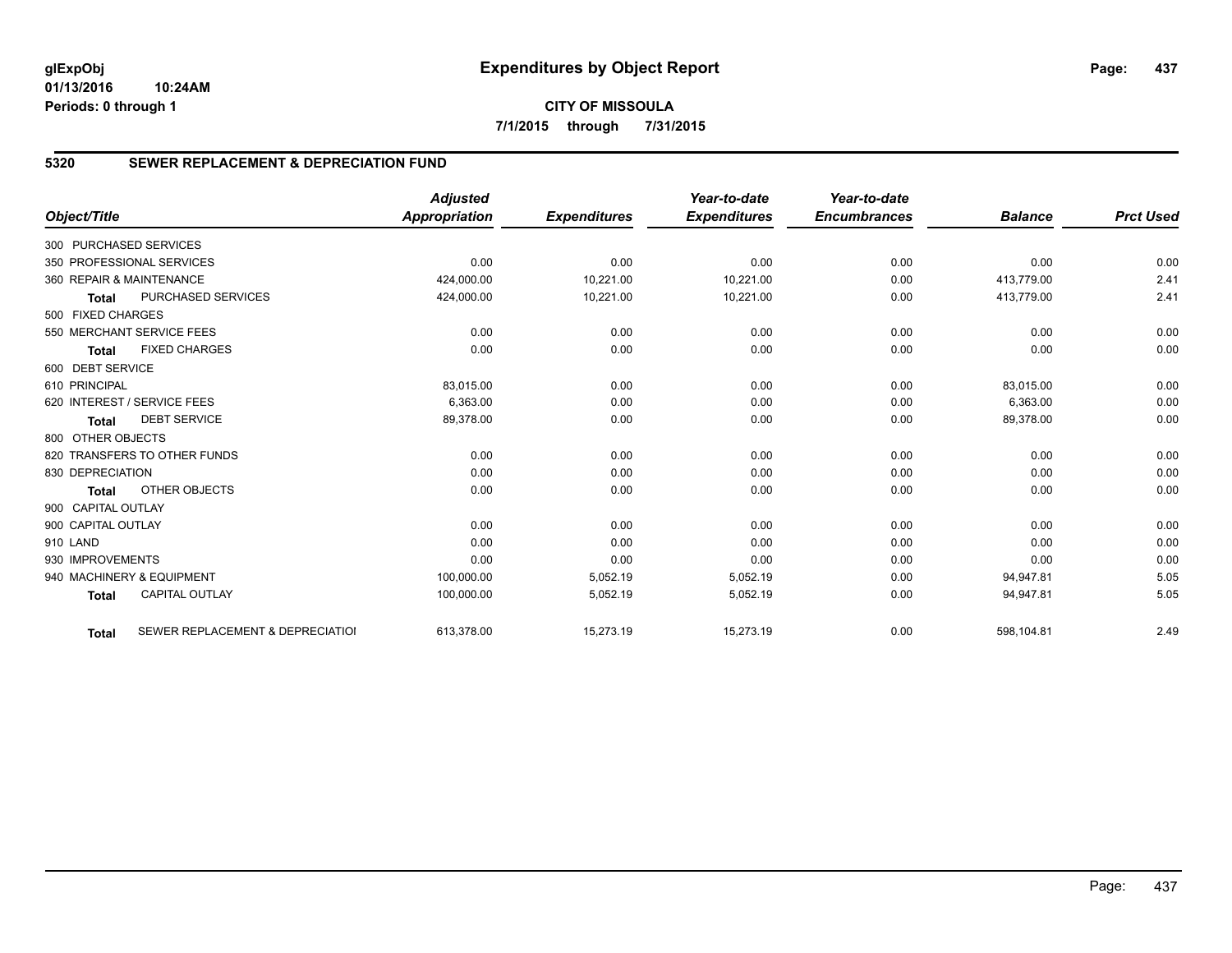#### **5325 SEWER DEVELOPMENT FEE FUND**

|                    |                              | <b>Adjusted</b>      |                     | Year-to-date        | Year-to-date        |                |                  |
|--------------------|------------------------------|----------------------|---------------------|---------------------|---------------------|----------------|------------------|
| Object/Title       |                              | <b>Appropriation</b> | <b>Expenditures</b> | <b>Expenditures</b> | <b>Encumbrances</b> | <b>Balance</b> | <b>Prct Used</b> |
|                    | 300 PURCHASED SERVICES       |                      |                     |                     |                     |                |                  |
|                    | 350 PROFESSIONAL SERVICES    | 0.00                 | 0.00                | 0.00                | 0.00                | 0.00           | 0.00             |
|                    | 360 REPAIR & MAINTENANCE     | 0.00                 | 0.00                | 0.00                | 0.00                | 0.00           | 0.00             |
| <b>Total</b>       | PURCHASED SERVICES           | 0.00                 | 0.00                | 0.00                | 0.00                | 0.00           | 0.00             |
| 500 FIXED CHARGES  |                              |                      |                     |                     |                     |                |                  |
|                    | 550 MERCHANT SERVICE FEES    | 0.00                 | 0.00                | 0.00                | 0.00                | 0.00           | 0.00             |
| <b>Total</b>       | <b>FIXED CHARGES</b>         | 0.00                 | 0.00                | 0.00                | 0.00                | 0.00           | 0.00             |
| 600 DEBT SERVICE   |                              |                      |                     |                     |                     |                |                  |
| 610 PRINCIPAL      |                              | 0.00                 | 0.00                | 0.00                | 0.00                | 0.00           | 0.00             |
|                    | 620 INTEREST / SERVICE FEES  | 0.00                 | 0.00                | 0.00                | 0.00                | 0.00           | 0.00             |
| <b>Total</b>       | <b>DEBT SERVICE</b>          | 0.00                 | 0.00                | 0.00                | 0.00                | 0.00           | 0.00             |
| 800 OTHER OBJECTS  |                              |                      |                     |                     |                     |                |                  |
|                    | 820 TRANSFERS TO OTHER FUNDS | 0.00                 | 0.00                | 0.00                | 0.00                | 0.00           | 0.00             |
| <b>Total</b>       | OTHER OBJECTS                | 0.00                 | 0.00                | 0.00                | 0.00                | 0.00           | 0.00             |
| 900 CAPITAL OUTLAY |                              |                      |                     |                     |                     |                |                  |
| 900 CAPITAL OUTLAY |                              | 0.00                 | 0.00                | 0.00                | 0.00                | 0.00           | 0.00             |
| 910 LAND           |                              | 0.00                 | 0.00                | 0.00                | 0.00                | 0.00           | 0.00             |
| 920 BUILDINGS      |                              | 0.00                 | 0.00                | 0.00                | 0.00                | 0.00           | 0.00             |
| 930 IMPROVEMENTS   |                              | 188,559.00           | 0.00                | 0.00                | 0.00                | 188,559.00     | 0.00             |
| <b>Total</b>       | <b>CAPITAL OUTLAY</b>        | 188,559.00           | 0.00                | 0.00                | 0.00                | 188,559.00     | 0.00             |
| <b>Total</b>       | <b>WASTEWATER</b>            | 188,559.00           | 0.00                | 0.00                | 0.00                | 188,559.00     | 0.00             |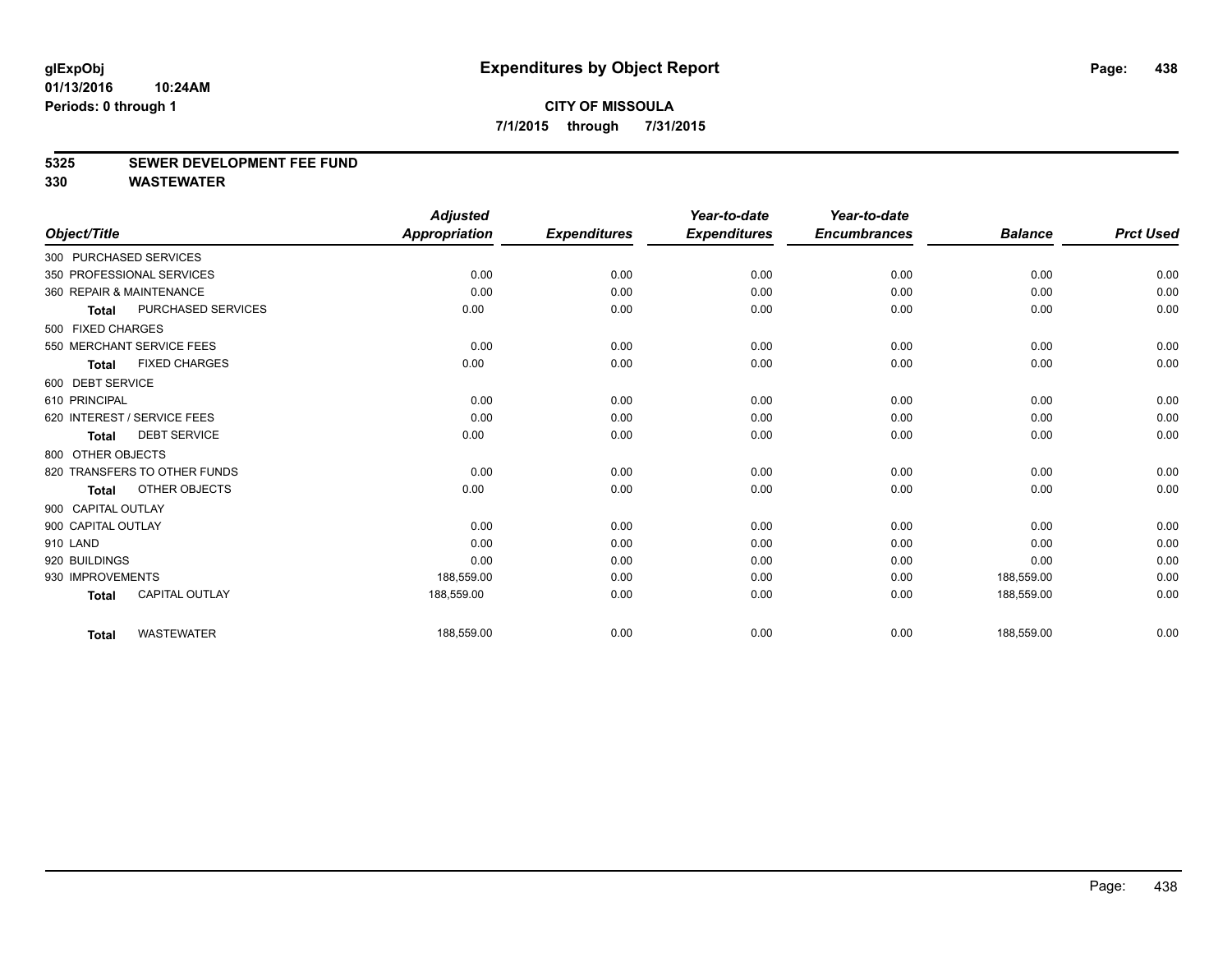**CITY OF MISSOULA 7/1/2015 through 7/31/2015**

## **5325 SEWER DEVELOPMENT FEE FUND**

|                        |                              | <b>Adjusted</b>      |                     | Year-to-date        | Year-to-date        |                |                  |
|------------------------|------------------------------|----------------------|---------------------|---------------------|---------------------|----------------|------------------|
| Object/Title           |                              | <b>Appropriation</b> | <b>Expenditures</b> | <b>Expenditures</b> | <b>Encumbrances</b> | <b>Balance</b> | <b>Prct Used</b> |
| 300 PURCHASED SERVICES |                              |                      |                     |                     |                     |                |                  |
|                        | 350 PROFESSIONAL SERVICES    | 0.00                 | 0.00                | 0.00                | 0.00                | 0.00           | 0.00             |
|                        | 360 REPAIR & MAINTENANCE     | 0.00                 | 0.00                | 0.00                | 0.00                | 0.00           | 0.00             |
| <b>Total</b>           | PURCHASED SERVICES           | 0.00                 | 0.00                | 0.00                | 0.00                | 0.00           | 0.00             |
| 500 FIXED CHARGES      |                              |                      |                     |                     |                     |                |                  |
|                        | 550 MERCHANT SERVICE FEES    | 0.00                 | 0.00                | 0.00                | 0.00                | 0.00           | 0.00             |
| <b>Total</b>           | <b>FIXED CHARGES</b>         | 0.00                 | 0.00                | 0.00                | 0.00                | 0.00           | 0.00             |
| 600 DEBT SERVICE       |                              |                      |                     |                     |                     |                |                  |
| 610 PRINCIPAL          |                              | 0.00                 | 0.00                | 0.00                | 0.00                | 0.00           | 0.00             |
|                        | 620 INTEREST / SERVICE FEES  | 0.00                 | 0.00                | 0.00                | 0.00                | 0.00           | 0.00             |
| <b>Total</b>           | <b>DEBT SERVICE</b>          | 0.00                 | 0.00                | 0.00                | 0.00                | 0.00           | 0.00             |
| 800 OTHER OBJECTS      |                              |                      |                     |                     |                     |                |                  |
|                        | 820 TRANSFERS TO OTHER FUNDS | 0.00                 | 0.00                | 0.00                | 0.00                | 0.00           | 0.00             |
| <b>Total</b>           | OTHER OBJECTS                | 0.00                 | 0.00                | 0.00                | 0.00                | 0.00           | 0.00             |
| 900 CAPITAL OUTLAY     |                              |                      |                     |                     |                     |                |                  |
| 900 CAPITAL OUTLAY     |                              | 0.00                 | 0.00                | 0.00                | 0.00                | 0.00           | 0.00             |
| 910 LAND               |                              | 0.00                 | 0.00                | 0.00                | 0.00                | 0.00           | 0.00             |
| 920 BUILDINGS          |                              | 0.00                 | 0.00                | 0.00                | 0.00                | 0.00           | 0.00             |
| 930 IMPROVEMENTS       |                              | 188,559.00           | 0.00                | 0.00                | 0.00                | 188,559.00     | 0.00             |
| <b>Total</b>           | <b>CAPITAL OUTLAY</b>        | 188,559.00           | 0.00                | 0.00                | 0.00                | 188,559.00     | 0.00             |
| <b>Total</b>           | SEWER DEVELOPMENT FEE FUND   | 188,559.00           | 0.00                | 0.00                | 0.00                | 188,559.00     | 0.00             |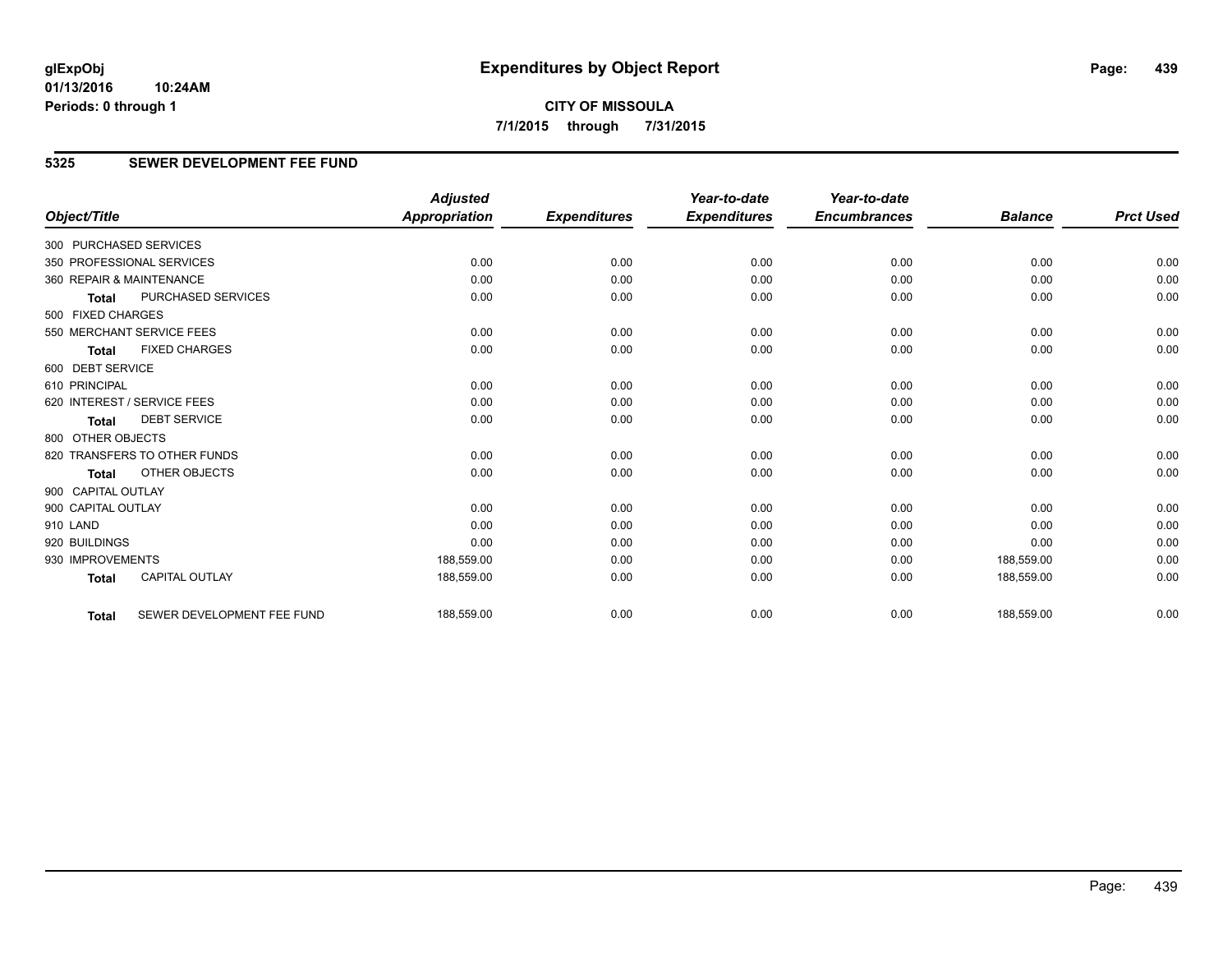#### **5340 SEWER CONSTRUCTION FUND**

| Object/Title           |                              | <b>Adjusted</b><br>Appropriation | <b>Expenditures</b> | Year-to-date<br><b>Expenditures</b> | Year-to-date<br><b>Encumbrances</b> | <b>Balance</b> | <b>Prct Used</b> |
|------------------------|------------------------------|----------------------------------|---------------------|-------------------------------------|-------------------------------------|----------------|------------------|
|                        |                              |                                  |                     |                                     |                                     |                |                  |
| 300 PURCHASED SERVICES |                              |                                  |                     |                                     |                                     |                |                  |
|                        | 350 PROFESSIONAL SERVICES    | 0.00                             | 0.00                | 0.00                                | 0.00                                | 0.00           | 0.00             |
| <b>Total</b>           | PURCHASED SERVICES           | 0.00                             | 0.00                | 0.00                                | 0.00                                | 0.00           | 0.00             |
| 500 FIXED CHARGES      |                              |                                  |                     |                                     |                                     |                |                  |
|                        | 550 MERCHANT SERVICE FEES    | 0.00                             | 0.00                | 0.00                                | 0.00                                | 0.00           | 0.00             |
| <b>Total</b>           | <b>FIXED CHARGES</b>         | 0.00                             | 0.00                | 0.00                                | 0.00                                | 0.00           | 0.00             |
| 800 OTHER OBJECTS      |                              |                                  |                     |                                     |                                     |                |                  |
|                        | 820 TRANSFERS TO OTHER FUNDS | 0.00                             | 0.00                | 0.00                                | 0.00                                | 0.00           | 0.00             |
| <b>Total</b>           | OTHER OBJECTS                | 0.00                             | 0.00                | 0.00                                | 0.00                                | 0.00           | 0.00             |
| 900 CAPITAL OUTLAY     |                              |                                  |                     |                                     |                                     |                |                  |
| 930 IMPROVEMENTS       |                              | 3,496,300.00                     | 937.50              | 937.50                              | 0.00                                | 3,495,362.50   | 0.03             |
|                        | 940 MACHINERY & EQUIPMENT    | 0.00                             | 0.00                | 0.00                                | 0.00                                | 0.00           | 0.00             |
| <b>Total</b>           | <b>CAPITAL OUTLAY</b>        | 3,496,300.00                     | 937.50              | 937.50                              | 0.00                                | 3,495,362.50   | 0.03             |
| <b>Total</b>           | <b>WASTEWATER</b>            | 3,496,300.00                     | 937.50              | 937.50                              | 0.00                                | 3,495,362.50   | 0.03             |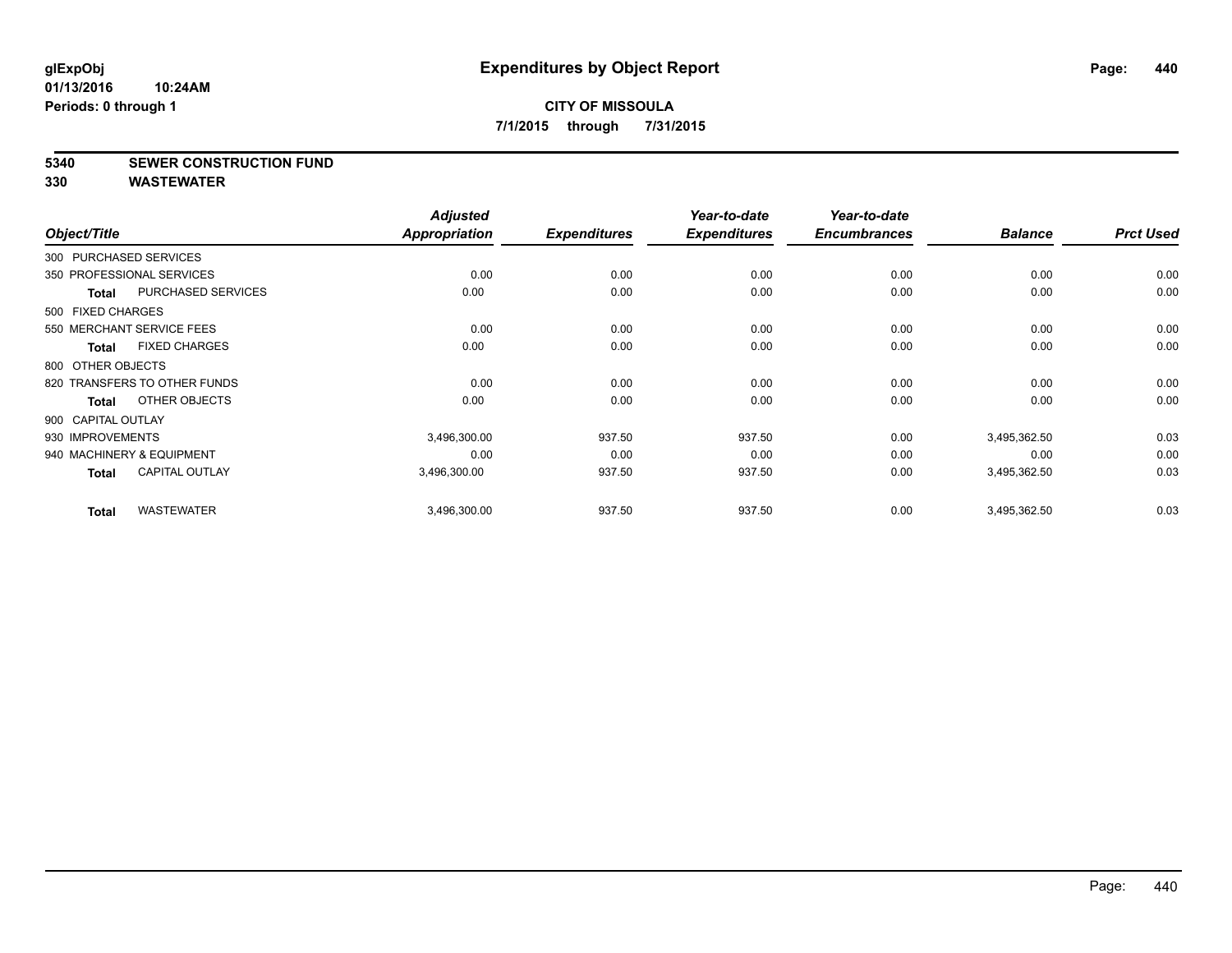#### **5340 SEWER CONSTRUCTION FUND**

**390 NON-DEPARTMENTAL**

| Object/Title       |                       | <b>Adjusted</b><br>Appropriation | <b>Expenditures</b> | Year-to-date<br><b>Expenditures</b> | Year-to-date<br><b>Encumbrances</b> | <b>Balance</b> | <b>Prct Used</b> |
|--------------------|-----------------------|----------------------------------|---------------------|-------------------------------------|-------------------------------------|----------------|------------------|
| 900 CAPITAL OUTLAY |                       |                                  |                     |                                     |                                     |                |                  |
| 930 IMPROVEMENTS   |                       | 0.00                             | 0.00                | 0.00                                | 0.00                                | 0.00           | 0.00             |
| Total              | <b>CAPITAL OUTLAY</b> | 0.00                             | 0.00                | 0.00                                | 0.00                                | 0.00           | 0.00             |
| <b>Total</b>       | NON-DEPARTMENTAL      | 0.00                             | 0.00                | 0.00                                | 0.00                                | 0.00           | 0.00             |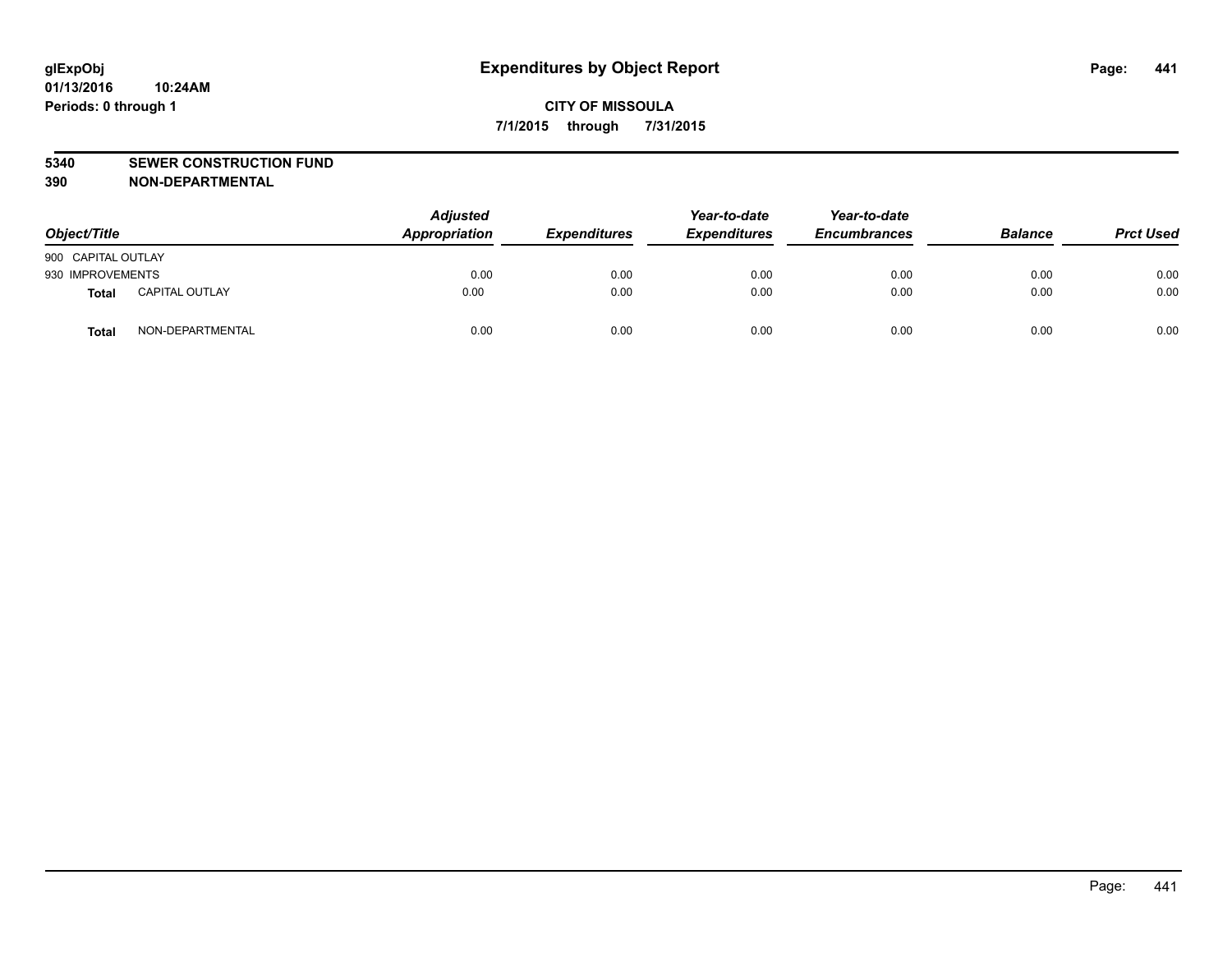# **CITY OF MISSOULA 7/1/2015 through 7/31/2015**

## **5340 SEWER CONSTRUCTION FUND**

| Object/Title           |                              | <b>Adjusted</b><br>Appropriation | <b>Expenditures</b> | Year-to-date<br><b>Expenditures</b> | Year-to-date<br><b>Encumbrances</b> | <b>Balance</b> | <b>Prct Used</b> |
|------------------------|------------------------------|----------------------------------|---------------------|-------------------------------------|-------------------------------------|----------------|------------------|
| 300 PURCHASED SERVICES |                              |                                  |                     |                                     |                                     |                |                  |
|                        |                              |                                  |                     |                                     |                                     |                |                  |
|                        | 350 PROFESSIONAL SERVICES    | 0.00                             | 0.00                | 0.00                                | 0.00                                | 0.00           | 0.00             |
| <b>Total</b>           | PURCHASED SERVICES           | 0.00                             | 0.00                | 0.00                                | 0.00                                | 0.00           | 0.00             |
| 500 FIXED CHARGES      |                              |                                  |                     |                                     |                                     |                |                  |
|                        | 550 MERCHANT SERVICE FEES    | 0.00                             | 0.00                | 0.00                                | 0.00                                | 0.00           | 0.00             |
| <b>Total</b>           | <b>FIXED CHARGES</b>         | 0.00                             | 0.00                | 0.00                                | 0.00                                | 0.00           | 0.00             |
| 800 OTHER OBJECTS      |                              |                                  |                     |                                     |                                     |                |                  |
|                        | 820 TRANSFERS TO OTHER FUNDS | 0.00                             | 0.00                | 0.00                                | 0.00                                | 0.00           | 0.00             |
| <b>Total</b>           | OTHER OBJECTS                | 0.00                             | 0.00                | 0.00                                | 0.00                                | 0.00           | 0.00             |
| 900 CAPITAL OUTLAY     |                              |                                  |                     |                                     |                                     |                |                  |
| 930 IMPROVEMENTS       |                              | 3,496,300.00                     | 937.50              | 937.50                              | 0.00                                | 3,495,362.50   | 0.03             |
|                        | 940 MACHINERY & EQUIPMENT    | 0.00                             | 0.00                | 0.00                                | 0.00                                | 0.00           | 0.00             |
| <b>Total</b>           | <b>CAPITAL OUTLAY</b>        | 3,496,300.00                     | 937.50              | 937.50                              | 0.00                                | 3,495,362.50   | 0.03             |
| <b>Total</b>           | SEWER CONSTRUCTION FUND      | 3,496,300.00                     | 937.50              | 937.50                              | 0.00                                | 3,495,362.50   | 0.03             |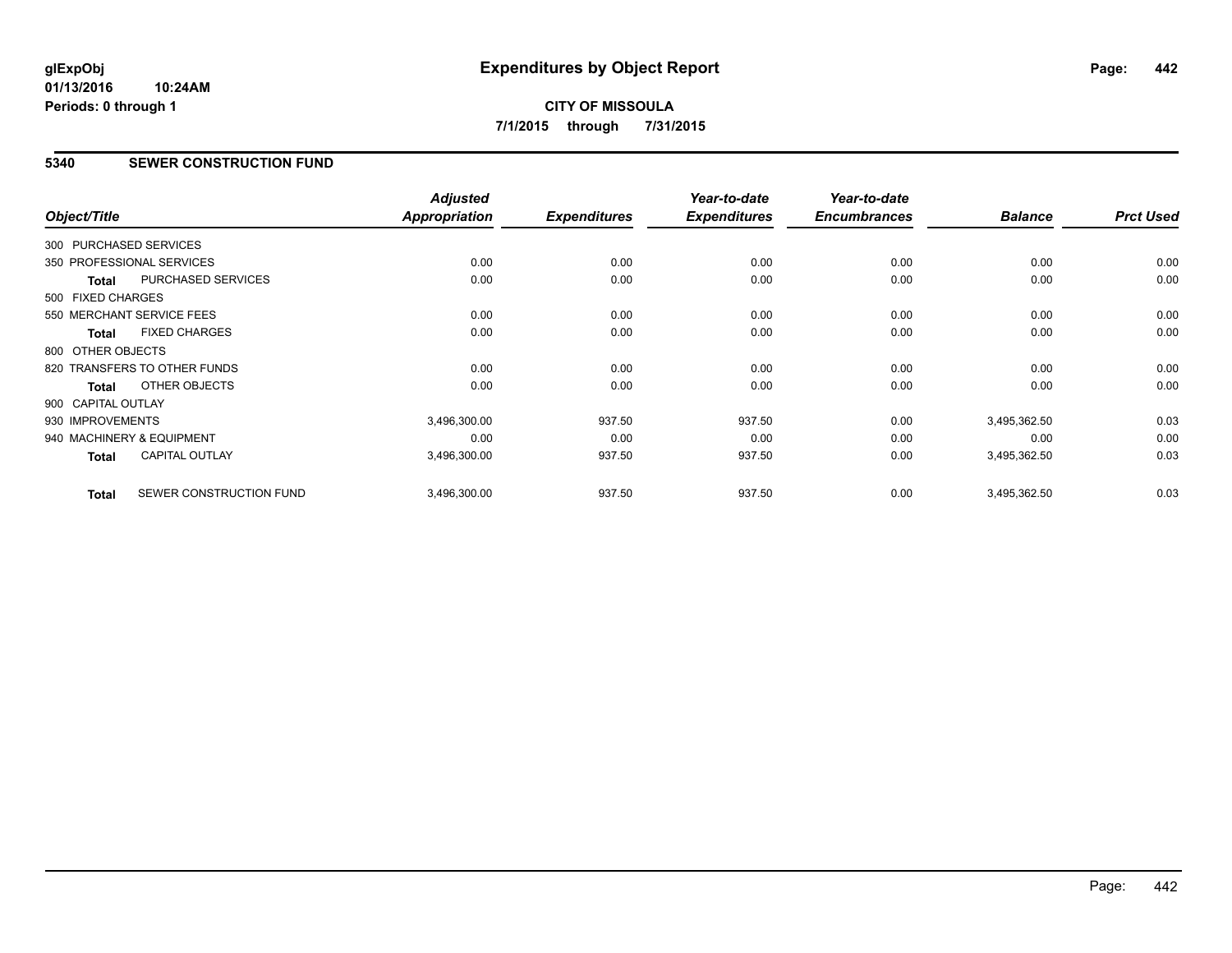#### **5361 2001 SEWER REVENUE BONDS-DEBT SERVICE**

|                   |                             | <b>Adjusted</b> |                     | Year-to-date        | Year-to-date        |                |                  |
|-------------------|-----------------------------|-----------------|---------------------|---------------------|---------------------|----------------|------------------|
| Object/Title      |                             | Appropriation   | <b>Expenditures</b> | <b>Expenditures</b> | <b>Encumbrances</b> | <b>Balance</b> | <b>Prct Used</b> |
| 500 FIXED CHARGES |                             |                 |                     |                     |                     |                |                  |
|                   | 550 MERCHANT SERVICE FEES   | 0.00            | 0.00                | 0.00                | 0.00                | 0.00           | 0.00             |
| Total             | <b>FIXED CHARGES</b>        | 0.00            | 0.00                | 0.00                | 0.00                | 0.00           | 0.00             |
| 600 DEBT SERVICE  |                             |                 |                     |                     |                     |                |                  |
| 610 PRINCIPAL     |                             | 28.000.00       | 0.00                | 0.00                | 0.00                | 28.000.00      | 0.00             |
|                   | 620 INTEREST / SERVICE FEES | 3.040.00        | 0.00                | 0.00                | 0.00                | 3.040.00       | 0.00             |
| <b>Total</b>      | <b>DEBT SERVICE</b>         | 31.040.00       | 0.00                | 0.00                | 0.00                | 31.040.00      | 0.00             |
|                   |                             |                 |                     |                     |                     |                |                  |
| <b>Total</b>      | <b>WASTEWATER</b>           | 31.040.00       | 0.00                | 0.00                | 0.00                | 31.040.00      | 0.00             |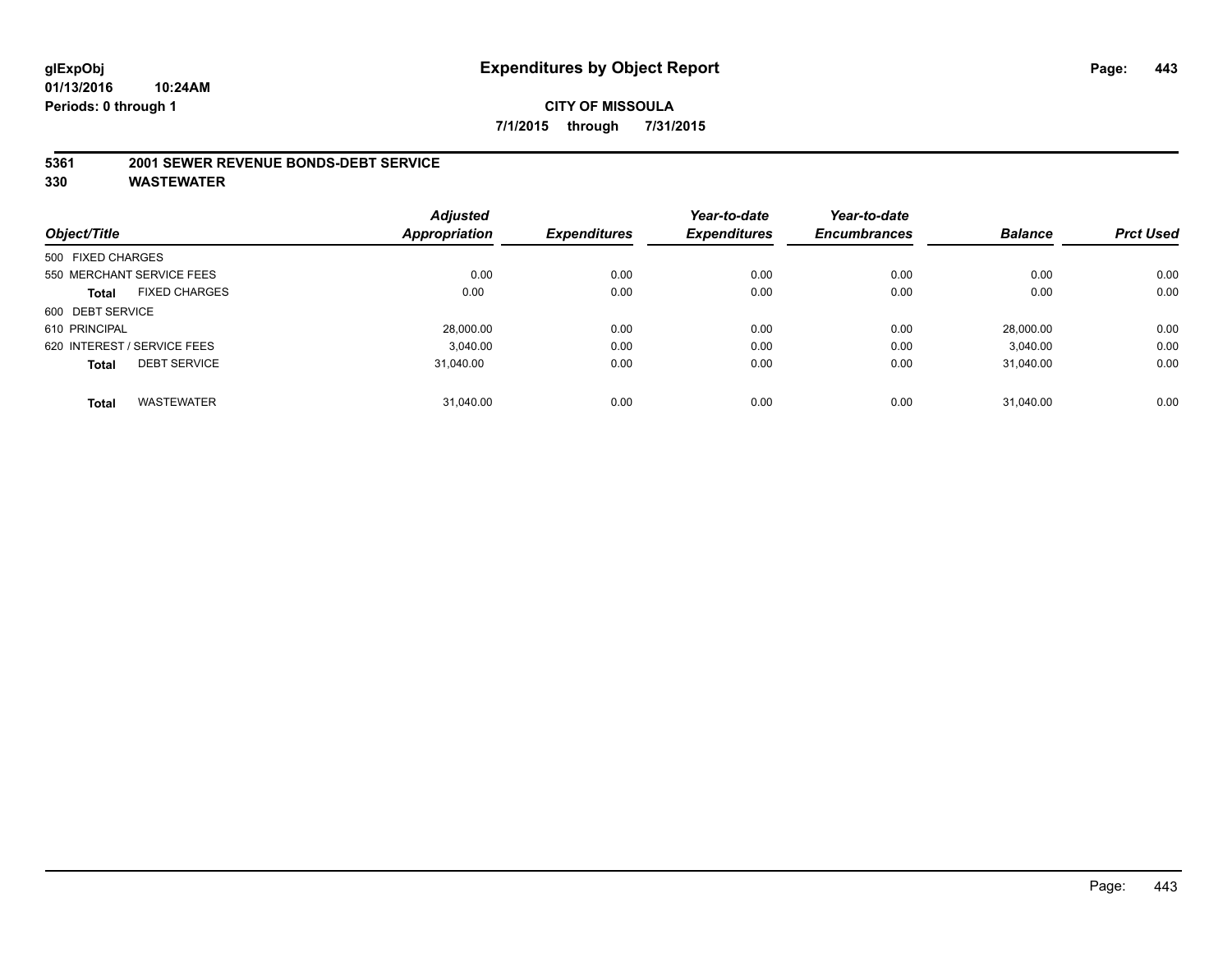**CITY OF MISSOULA 7/1/2015 through 7/31/2015**

#### **5361 2001 SEWER REVENUE BONDS-DEBT SERVICE**

| Object/Title      |                                  | <b>Adjusted</b><br><b>Appropriation</b> | <b>Expenditures</b> | Year-to-date<br><b>Expenditures</b> | Year-to-date<br><b>Encumbrances</b> | <b>Balance</b> | <b>Prct Used</b> |
|-------------------|----------------------------------|-----------------------------------------|---------------------|-------------------------------------|-------------------------------------|----------------|------------------|
| 500 FIXED CHARGES |                                  |                                         |                     |                                     |                                     |                |                  |
|                   | 550 MERCHANT SERVICE FEES        | 0.00                                    | 0.00                | 0.00                                | 0.00                                | 0.00           | 0.00             |
| <b>Total</b>      | <b>FIXED CHARGES</b>             | 0.00                                    | 0.00                | 0.00                                | 0.00                                | 0.00           | 0.00             |
| 600 DEBT SERVICE  |                                  |                                         |                     |                                     |                                     |                |                  |
| 610 PRINCIPAL     |                                  | 28.000.00                               | 0.00                | 0.00                                | 0.00                                | 28.000.00      | 0.00             |
|                   | 620 INTEREST / SERVICE FEES      | 3.040.00                                | 0.00                | 0.00                                | 0.00                                | 3.040.00       | 0.00             |
| <b>Total</b>      | <b>DEBT SERVICE</b>              | 31.040.00                               | 0.00                | 0.00                                | 0.00                                | 31.040.00      | 0.00             |
| <b>Total</b>      | 2001 SEWER REVENUE BONDS-DEBT SE | 31.040.00                               | 0.00                | 0.00                                | 0.00                                | 31.040.00      | 0.00             |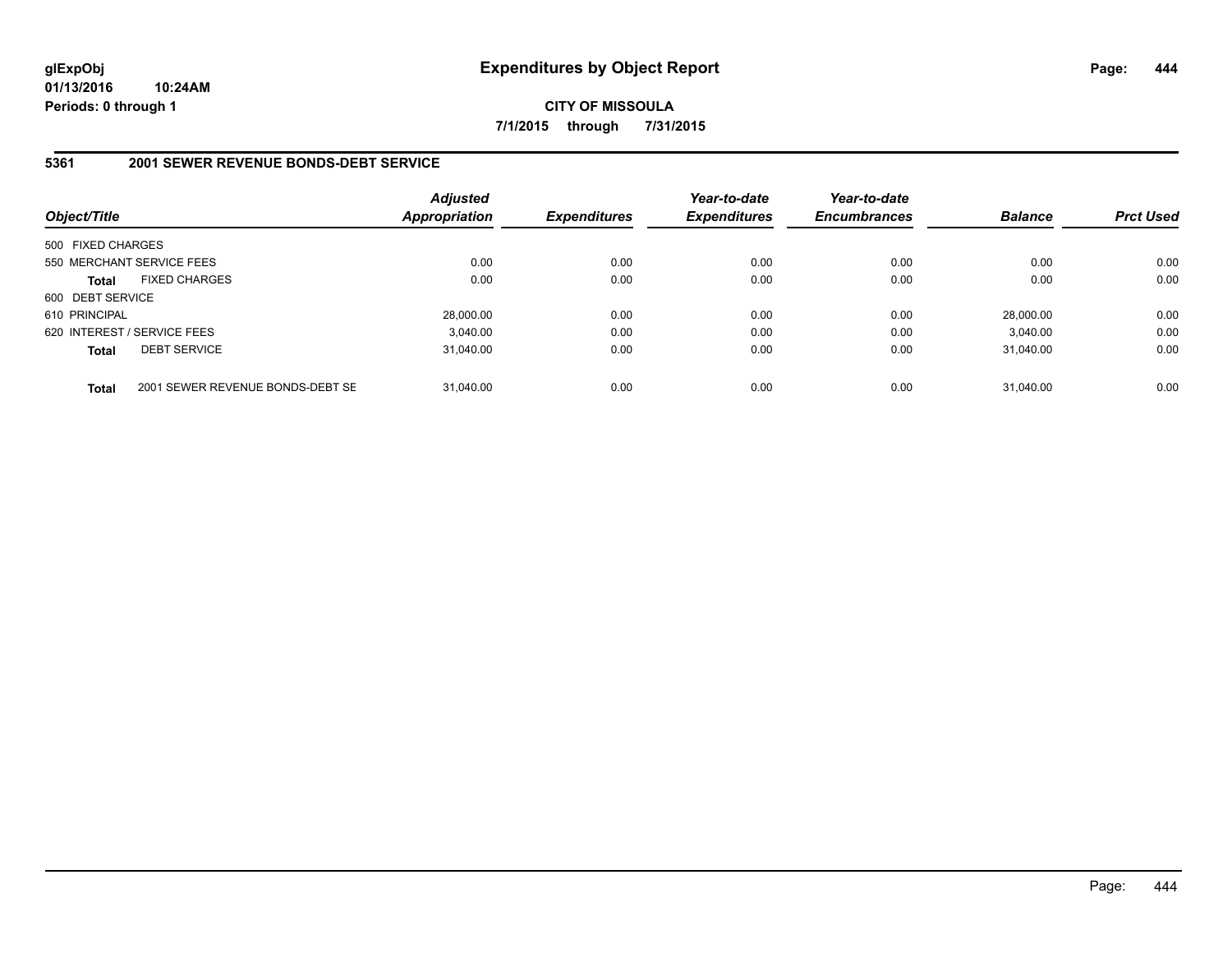#### **5362 00 SEWER REVENUE BOND - SERIES B DEBT SE**

| Object/Title                         | <b>Adjusted</b><br>Appropriation | <b>Expenditures</b> | Year-to-date<br><b>Expenditures</b> | Year-to-date<br><b>Encumbrances</b> | <b>Balance</b> | <b>Prct Used</b> |
|--------------------------------------|----------------------------------|---------------------|-------------------------------------|-------------------------------------|----------------|------------------|
| 500 FIXED CHARGES                    |                                  |                     |                                     |                                     |                |                  |
| 550 MERCHANT SERVICE FEES            | 0.00                             | 0.00                | 0.00                                | 0.00                                | 0.00           | 0.00             |
| <b>FIXED CHARGES</b><br><b>Total</b> | 0.00                             | 0.00                | 0.00                                | 0.00                                | 0.00           | 0.00             |
| 600 DEBT SERVICE                     |                                  |                     |                                     |                                     |                |                  |
| 610 PRINCIPAL                        | 44,000.00                        | 0.00                | 0.00                                | 0.00                                | 44,000.00      | 0.00             |
| 620 INTEREST / SERVICE FEES          | 4,360.00                         | 0.00                | 0.00                                | 0.00                                | 4,360.00       | 0.00             |
| <b>DEBT SERVICE</b><br><b>Total</b>  | 48,360.00                        | 0.00                | 0.00                                | 0.00                                | 48,360.00      | 0.00             |
| 800 OTHER OBJECTS                    |                                  |                     |                                     |                                     |                |                  |
| 820 TRANSFERS TO OTHER FUNDS         | 0.00                             | 0.00                | 0.00                                | 0.00                                | 0.00           | 0.00             |
| OTHER OBJECTS<br><b>Total</b>        | 0.00                             | 0.00                | 0.00                                | 0.00                                | 0.00           | 0.00             |
|                                      |                                  |                     |                                     |                                     |                |                  |
| <b>WASTEWATER</b><br><b>Total</b>    | 48,360.00                        | 0.00                | 0.00                                | 0.00                                | 48,360.00      | 0.00             |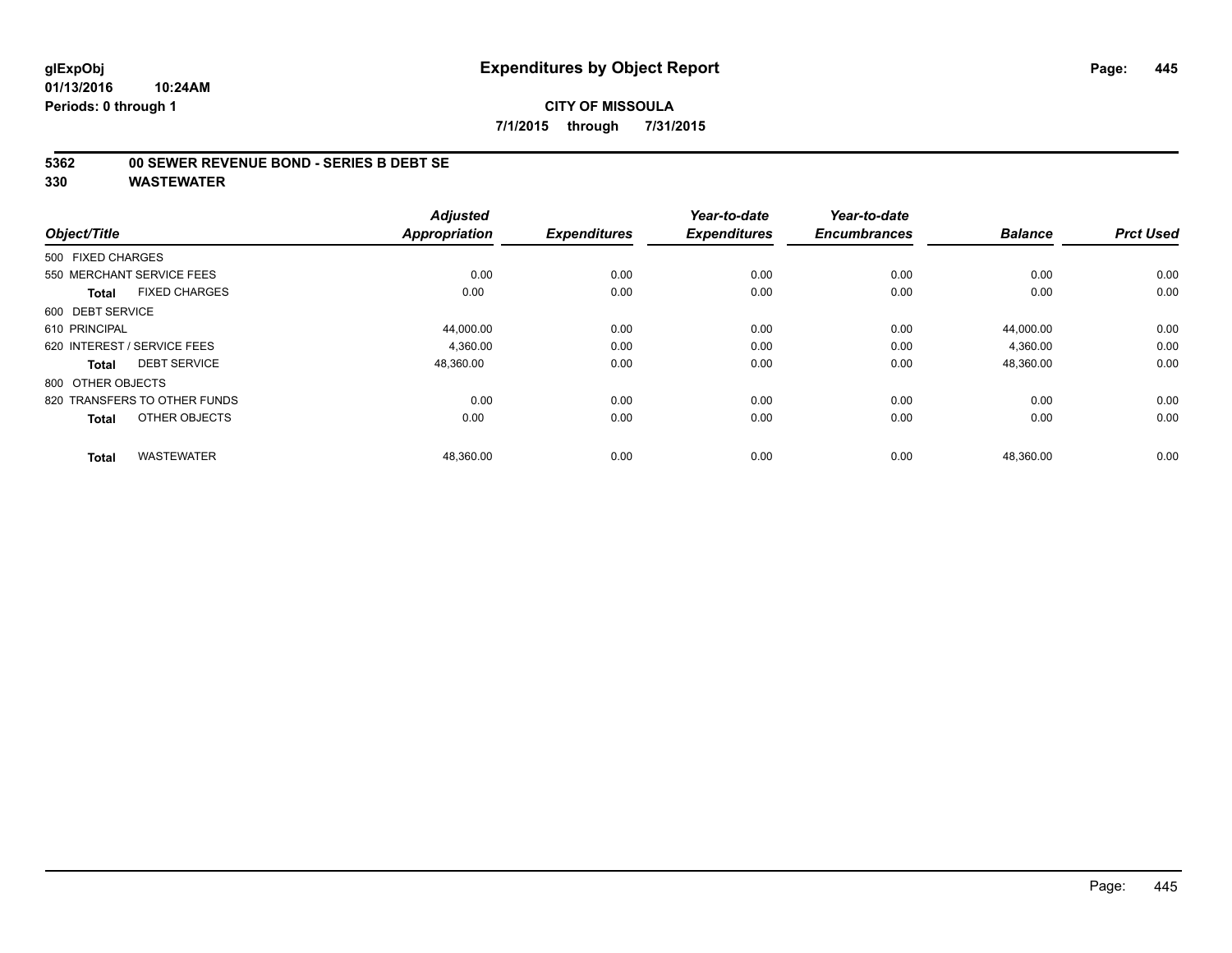**CITY OF MISSOULA 7/1/2015 through 7/31/2015**

## **5362 00 SEWER REVENUE BOND - SERIES B DEBT SE**

| Object/Title      |                                    | <b>Adjusted</b><br><b>Appropriation</b> | <b>Expenditures</b> | Year-to-date<br><b>Expenditures</b> | Year-to-date<br><b>Encumbrances</b> | <b>Balance</b> | <b>Prct Used</b> |
|-------------------|------------------------------------|-----------------------------------------|---------------------|-------------------------------------|-------------------------------------|----------------|------------------|
| 500 FIXED CHARGES |                                    |                                         |                     |                                     |                                     |                |                  |
|                   | 550 MERCHANT SERVICE FEES          | 0.00                                    | 0.00                | 0.00                                | 0.00                                | 0.00           | 0.00             |
| <b>Total</b>      | <b>FIXED CHARGES</b>               | 0.00                                    | 0.00                | 0.00                                | 0.00                                | 0.00           | 0.00             |
| 600 DEBT SERVICE  |                                    |                                         |                     |                                     |                                     |                |                  |
| 610 PRINCIPAL     |                                    | 44,000.00                               | 0.00                | 0.00                                | 0.00                                | 44.000.00      | 0.00             |
|                   | 620 INTEREST / SERVICE FEES        | 4,360.00                                | 0.00                | 0.00                                | 0.00                                | 4,360.00       | 0.00             |
| <b>Total</b>      | <b>DEBT SERVICE</b>                | 48,360.00                               | 0.00                | 0.00                                | 0.00                                | 48,360.00      | 0.00             |
| 800 OTHER OBJECTS |                                    |                                         |                     |                                     |                                     |                |                  |
|                   | 820 TRANSFERS TO OTHER FUNDS       | 0.00                                    | 0.00                | 0.00                                | 0.00                                | 0.00           | 0.00             |
| Total             | OTHER OBJECTS                      | 0.00                                    | 0.00                | 0.00                                | 0.00                                | 0.00           | 0.00             |
| <b>Total</b>      | 00 SEWER REVENUE BOND - SERIES B D | 48,360.00                               | 0.00                | 0.00                                | 0.00                                | 48,360.00      | 0.00             |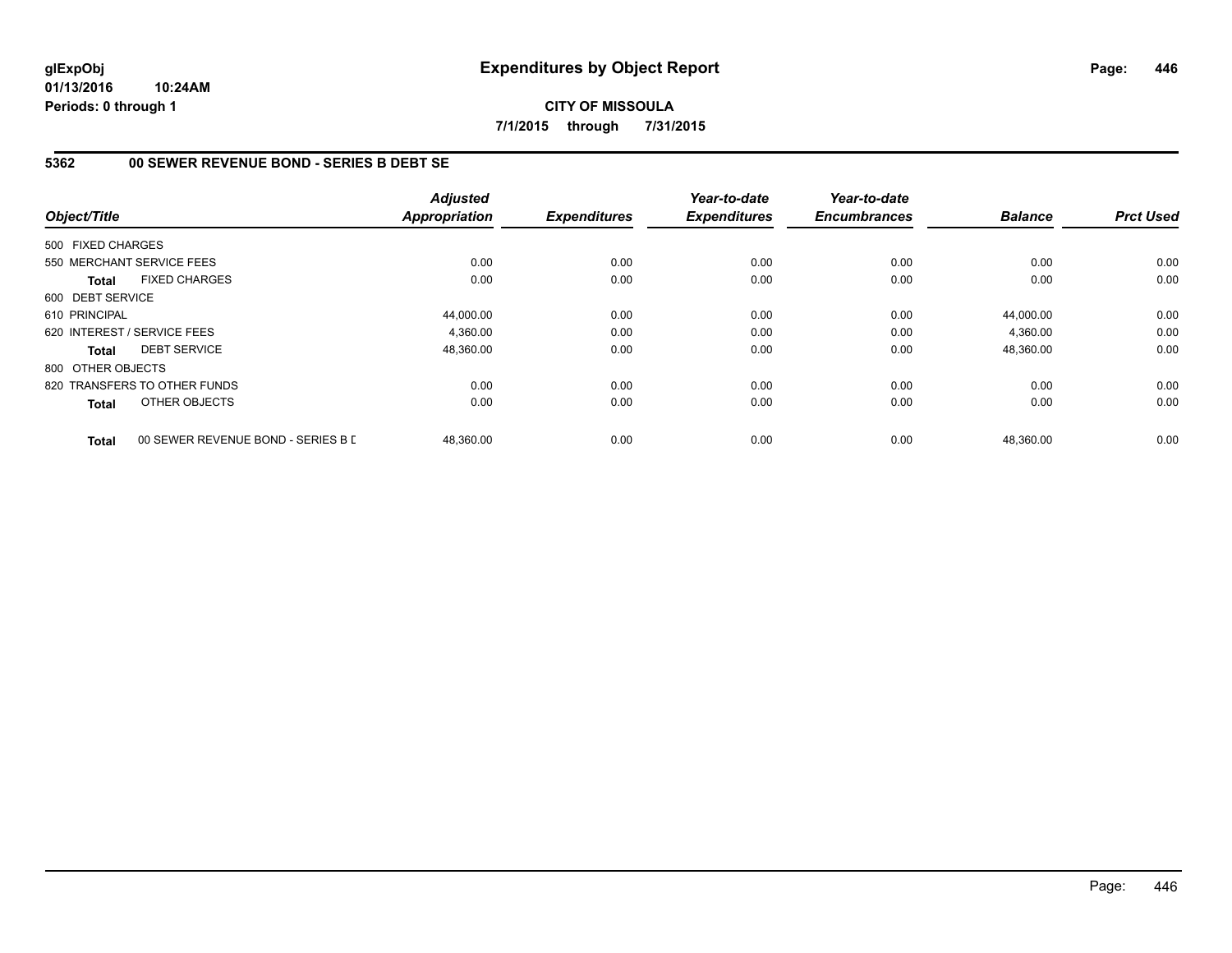## **5363 92 SEWER REVENUE BOND SERIES A DEBT SERV**

| Object/Title                         | <b>Adjusted</b><br>Appropriation | <b>Expenditures</b> | Year-to-date<br><b>Expenditures</b> | Year-to-date<br><b>Encumbrances</b> | <b>Balance</b> | <b>Prct Used</b> |
|--------------------------------------|----------------------------------|---------------------|-------------------------------------|-------------------------------------|----------------|------------------|
|                                      |                                  |                     |                                     |                                     |                |                  |
| 500 FIXED CHARGES                    |                                  |                     |                                     |                                     |                |                  |
| 550 MERCHANT SERVICE FEES            | 0.00                             | 0.00                | 0.00                                | 0.00                                | 0.00           | 0.00             |
| <b>FIXED CHARGES</b><br><b>Total</b> | 0.00                             | 0.00                | 0.00                                | 0.00                                | 0.00           | 0.00             |
| 600 DEBT SERVICE                     |                                  |                     |                                     |                                     |                |                  |
| 610 PRINCIPAL                        | 0.00                             | 0.00                | 0.00                                | 0.00                                | 0.00           | 0.00             |
| 620 INTEREST / SERVICE FEES          | 0.00                             | 0.00                | 0.00                                | 0.00                                | 0.00           | 0.00             |
| <b>DEBT SERVICE</b><br><b>Total</b>  | 0.00                             | 0.00                | 0.00                                | 0.00                                | 0.00           | 0.00             |
| <b>WASTEWATER</b><br><b>Total</b>    | 0.00                             | 0.00                | 0.00                                | 0.00                                | 0.00           | 0.00             |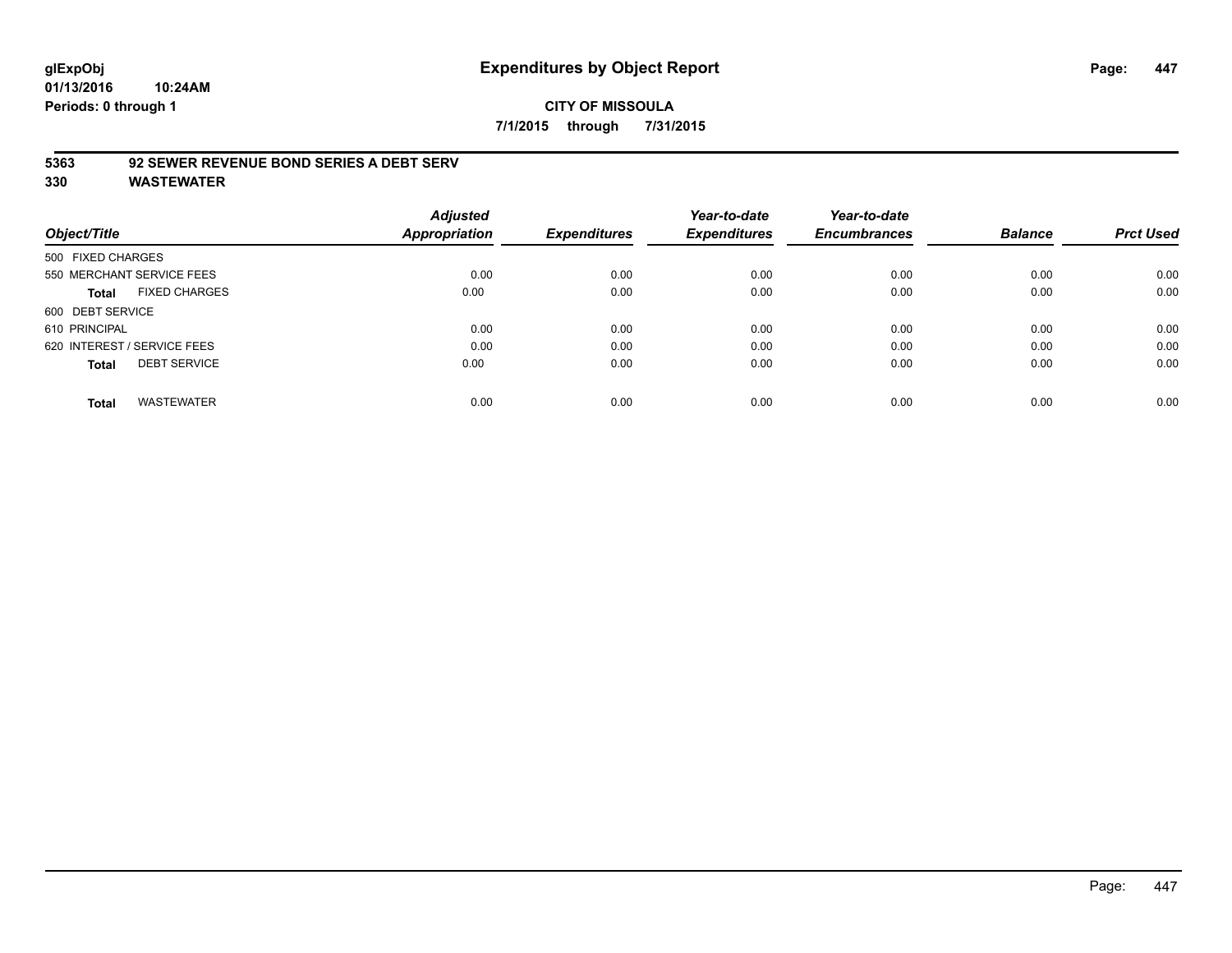**CITY OF MISSOULA 7/1/2015 through 7/31/2015**

## **5363 92 SEWER REVENUE BOND SERIES A DEBT SERV**

| Object/Title                |                                   | <b>Adjusted</b><br>Appropriation | <b>Expenditures</b> | Year-to-date<br><b>Expenditures</b> | Year-to-date<br><b>Encumbrances</b> | <b>Balance</b> | <b>Prct Used</b> |
|-----------------------------|-----------------------------------|----------------------------------|---------------------|-------------------------------------|-------------------------------------|----------------|------------------|
| 500 FIXED CHARGES           |                                   |                                  |                     |                                     |                                     |                |                  |
| 550 MERCHANT SERVICE FEES   |                                   | 0.00                             | 0.00                | 0.00                                | 0.00                                | 0.00           | 0.00             |
| <b>Total</b>                | <b>FIXED CHARGES</b>              | 0.00                             | 0.00                | 0.00                                | 0.00                                | 0.00           | 0.00             |
| 600 DEBT SERVICE            |                                   |                                  |                     |                                     |                                     |                |                  |
| 610 PRINCIPAL               |                                   | 0.00                             | 0.00                | 0.00                                | 0.00                                | 0.00           | 0.00             |
| 620 INTEREST / SERVICE FEES |                                   | 0.00                             | 0.00                | 0.00                                | 0.00                                | 0.00           | 0.00             |
| <b>Total</b>                | <b>DEBT SERVICE</b>               | 0.00                             | 0.00                | 0.00                                | 0.00                                | 0.00           | 0.00             |
| <b>Total</b>                | 92 SEWER REVENUE BOND SERIES A DE | 0.00                             | 0.00                | 0.00                                | 0.00                                | 0.00           | 0.00             |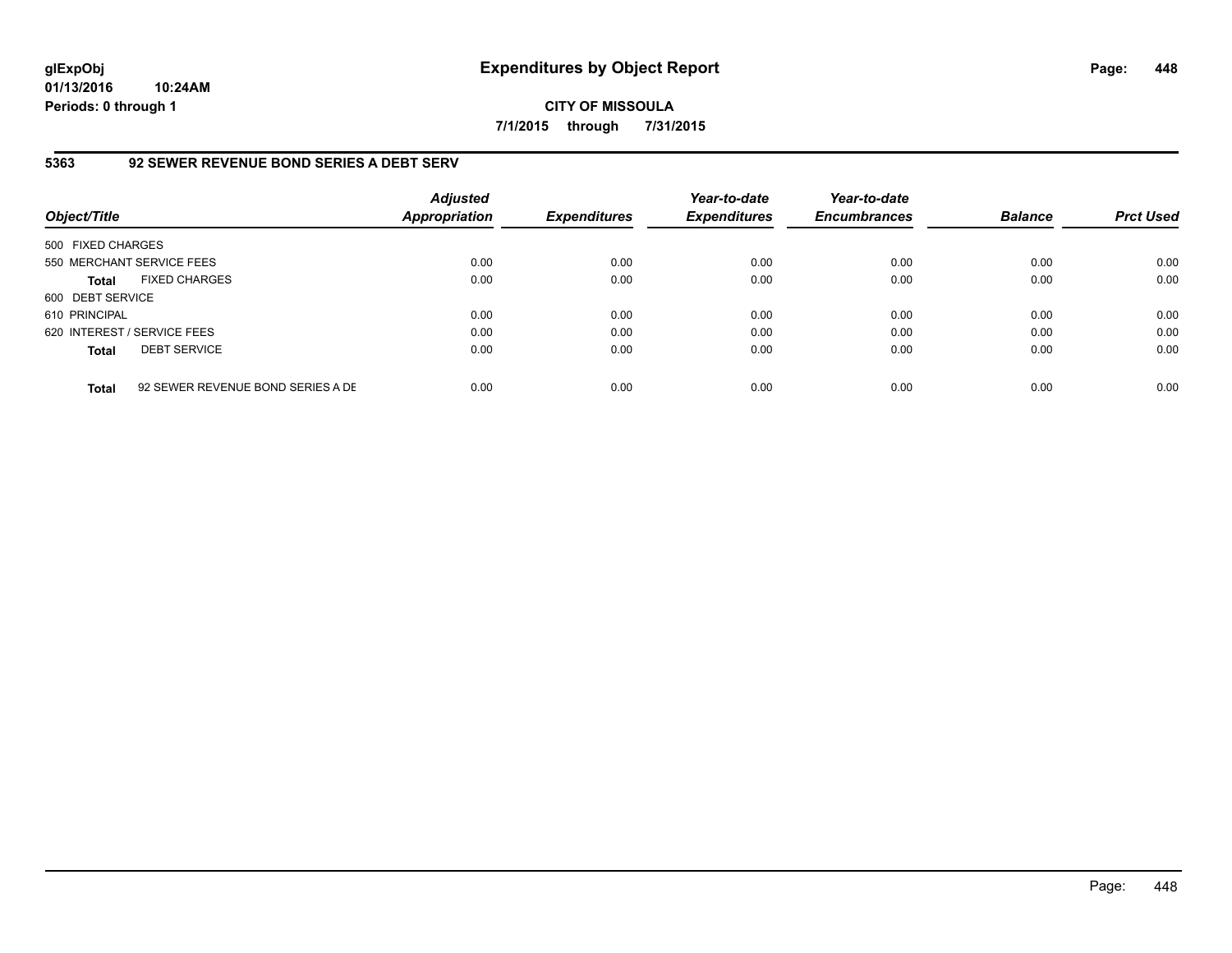# **glExpObj Expenditures by Object Report Page: 449**

**01/13/2016 10:24AM Periods: 0 through 1**

#### **5364 92 SEWER REVENUE BOND - SERIES B DEBT S**

|                                      | <b>Adjusted</b> |                     | Year-to-date        | Year-to-date        |                |                  |
|--------------------------------------|-----------------|---------------------|---------------------|---------------------|----------------|------------------|
| Object/Title                         | Appropriation   | <b>Expenditures</b> | <b>Expenditures</b> | <b>Encumbrances</b> | <b>Balance</b> | <b>Prct Used</b> |
| 500 FIXED CHARGES                    |                 |                     |                     |                     |                |                  |
| 550 MERCHANT SERVICE FEES            | 0.00            | 0.00                | 0.00                | 0.00                | 0.00           | 0.00             |
| <b>FIXED CHARGES</b><br><b>Total</b> | 0.00            | 0.00                | 0.00                | 0.00                | 0.00           | 0.00             |
| 600 DEBT SERVICE                     |                 |                     |                     |                     |                |                  |
| 610 PRINCIPAL                        | 0.00            | 0.00                | 0.00                | 0.00                | 0.00           | 0.00             |
| 620 INTEREST / SERVICE FEES          | 0.00            | 0.00                | 0.00                | 0.00                | 0.00           | 0.00             |
| <b>DEBT SERVICE</b><br><b>Total</b>  | 0.00            | 0.00                | 0.00                | 0.00                | 0.00           | 0.00             |
| <b>WASTEWATER</b><br><b>Total</b>    | 0.00            | 0.00                | 0.00                | 0.00                | 0.00           | 0.00             |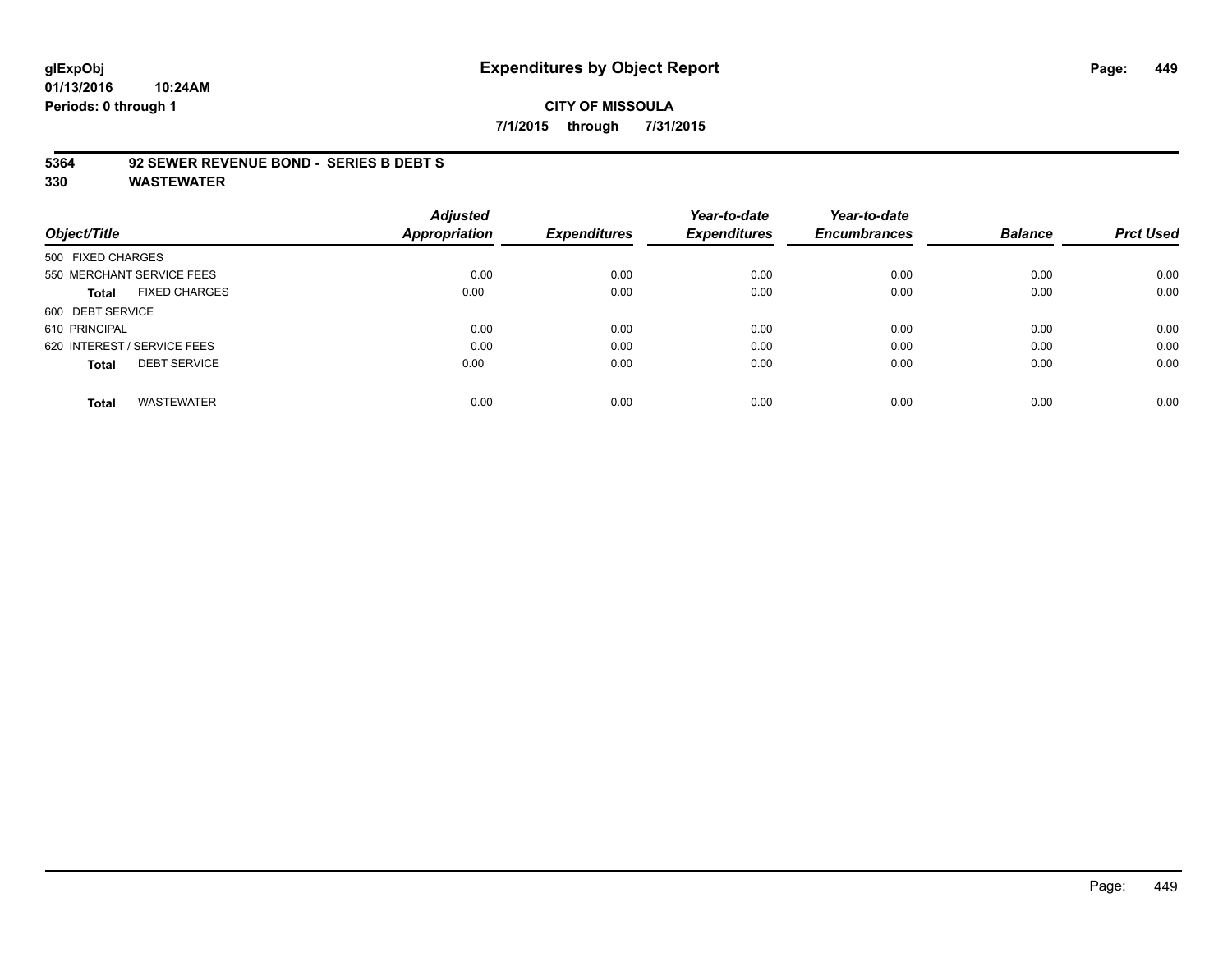**CITY OF MISSOULA 7/1/2015 through 7/31/2015**

#### **5364 92 SEWER REVENUE BOND - SERIES B DEBT S**

| Object/Title                |                                    | <b>Adjusted</b><br><b>Appropriation</b> | <b>Expenditures</b> | Year-to-date<br><b>Expenditures</b> | Year-to-date<br><b>Encumbrances</b> | <b>Balance</b> | <b>Prct Used</b> |
|-----------------------------|------------------------------------|-----------------------------------------|---------------------|-------------------------------------|-------------------------------------|----------------|------------------|
| 500 FIXED CHARGES           |                                    |                                         |                     |                                     |                                     |                |                  |
| 550 MERCHANT SERVICE FEES   |                                    | 0.00                                    | 0.00                | 0.00                                | 0.00                                | 0.00           | 0.00             |
| <b>Total</b>                | <b>FIXED CHARGES</b>               | 0.00                                    | 0.00                | 0.00                                | 0.00                                | 0.00           | 0.00             |
| 600 DEBT SERVICE            |                                    |                                         |                     |                                     |                                     |                |                  |
| 610 PRINCIPAL               |                                    | 0.00                                    | 0.00                | 0.00                                | 0.00                                | 0.00           | 0.00             |
| 620 INTEREST / SERVICE FEES |                                    | 0.00                                    | 0.00                | 0.00                                | 0.00                                | 0.00           | 0.00             |
| <b>Total</b>                | <b>DEBT SERVICE</b>                | 0.00                                    | 0.00                | 0.00                                | 0.00                                | 0.00           | 0.00             |
| <b>Total</b>                | 92 SEWER REVENUE BOND - SERIES B I | 0.00                                    | 0.00                | 0.00                                | 0.00                                | 0.00           | 0.00             |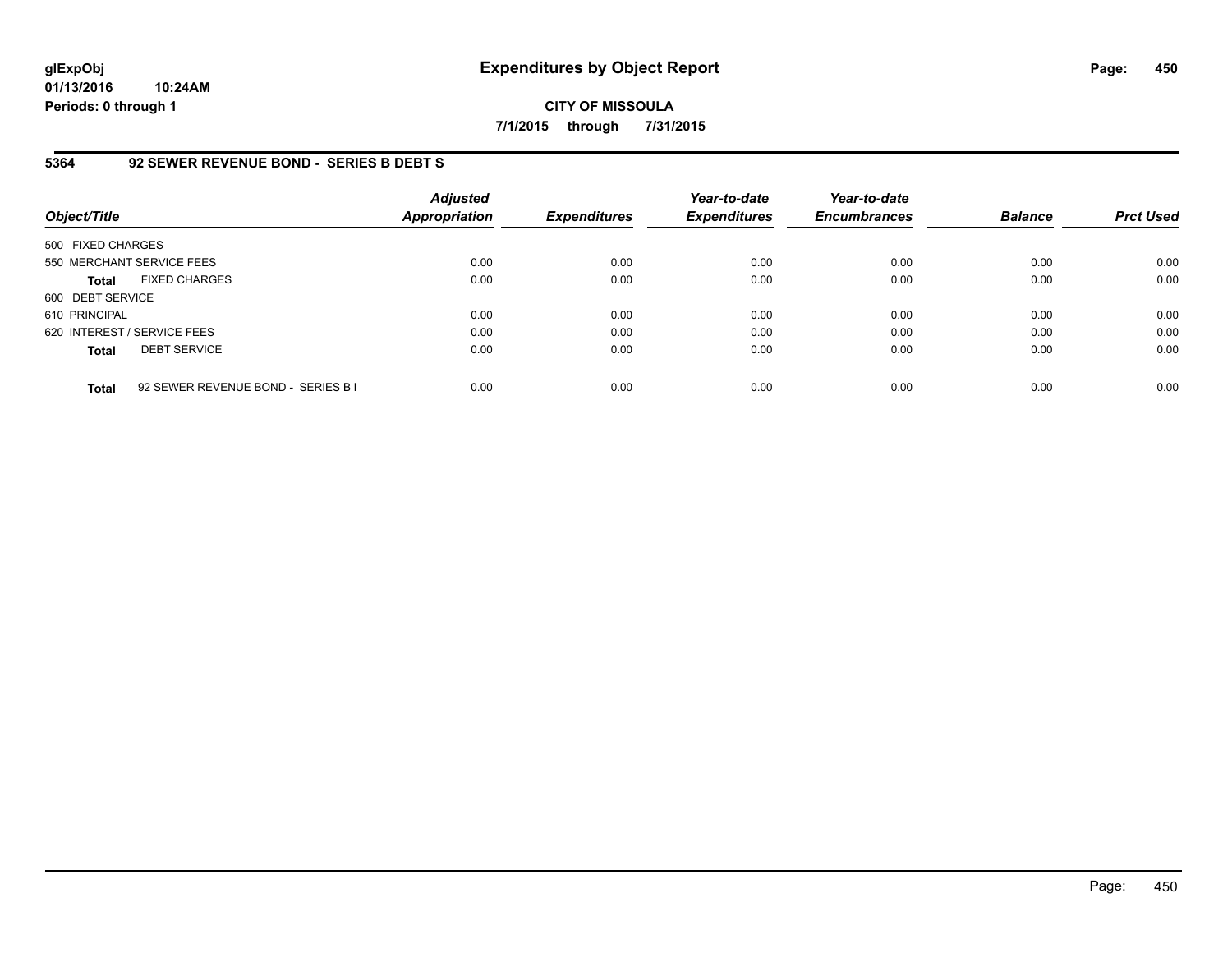# **CITY OF MISSOULA 7/1/2015 through 7/31/2015**

## **5365 99 SEWER REVENUE BONDS DEBT SERVICE FUND**

|                             |                      | <b>Adjusted</b>      |                     | Year-to-date        | Year-to-date        |                |                  |
|-----------------------------|----------------------|----------------------|---------------------|---------------------|---------------------|----------------|------------------|
| Object/Title                |                      | <b>Appropriation</b> | <b>Expenditures</b> | <b>Expenditures</b> | <b>Encumbrances</b> | <b>Balance</b> | <b>Prct Used</b> |
| 500 FIXED CHARGES           |                      |                      |                     |                     |                     |                |                  |
| 550 MERCHANT SERVICE FEES   |                      | 0.00                 | 0.00                | 0.00                | 0.00                | 0.00           | 0.00             |
| <b>Total</b>                | <b>FIXED CHARGES</b> | 0.00                 | 0.00                | 0.00                | 0.00                | 0.00           | 0.00             |
| 600 DEBT SERVICE            |                      |                      |                     |                     |                     |                |                  |
| 610 PRINCIPAL               |                      | 115,000.00           | 0.00                | 0.00                | 0.00                | 115.000.00     | 0.00             |
| 620 INTEREST / SERVICE FEES |                      | 8.910.00             | 0.00                | 0.00                | 0.00                | 8,910.00       | 0.00             |
| <b>Total</b>                | <b>DEBT SERVICE</b>  | 123.910.00           | 0.00                | 0.00                | 0.00                | 123.910.00     | 0.00             |
| Total                       | <b>WASTEWATER</b>    | 123.910.00           | 0.00                | 0.00                | 0.00                | 123.910.00     | 0.00             |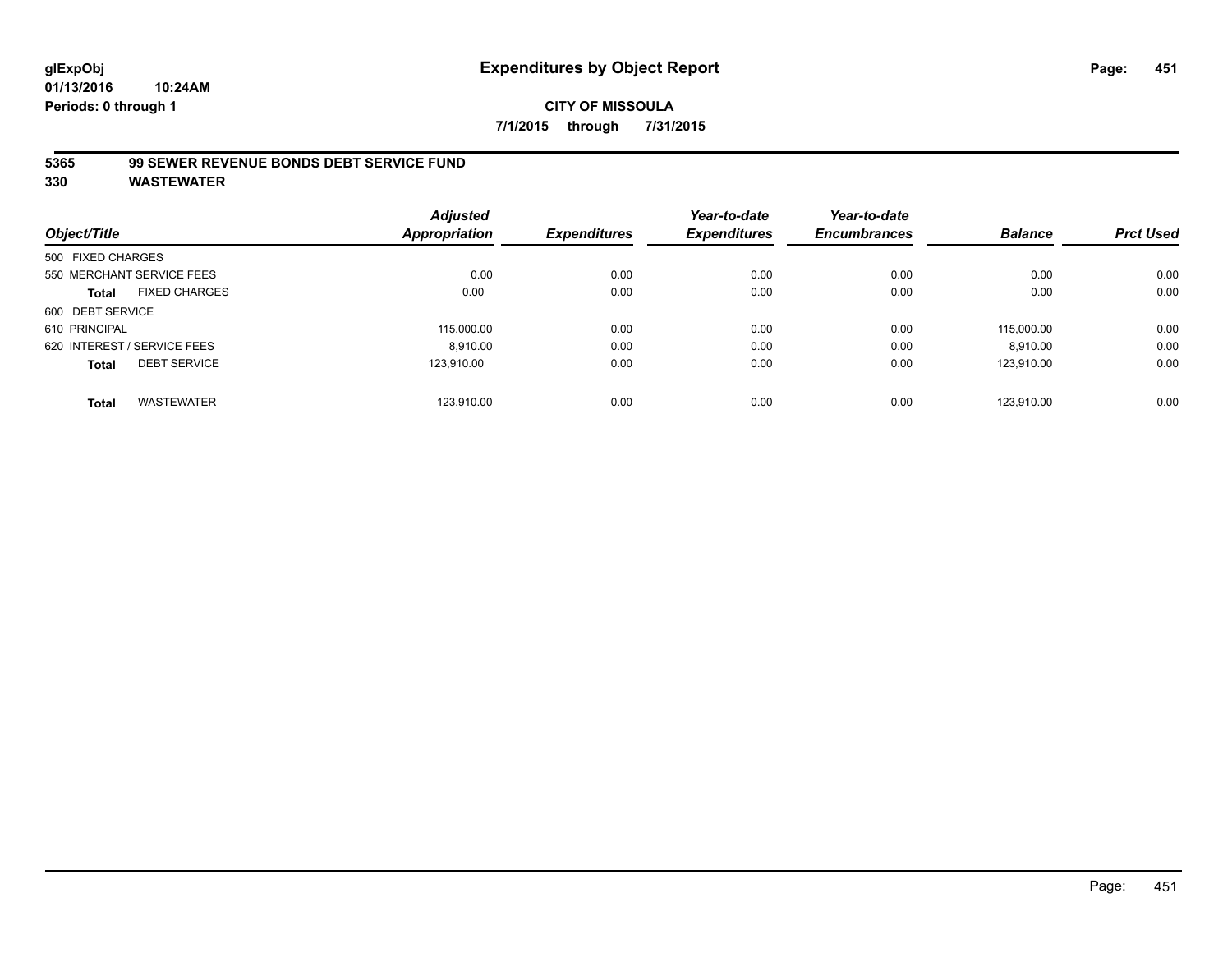**CITY OF MISSOULA 7/1/2015 through 7/31/2015**

## **5365 99 SEWER REVENUE BONDS DEBT SERVICE FUND**

| Object/Title      |                                  | <b>Adjusted</b><br><b>Appropriation</b> | <b>Expenditures</b> | Year-to-date<br><b>Expenditures</b> | Year-to-date<br><b>Encumbrances</b> | <b>Balance</b> | <b>Prct Used</b> |
|-------------------|----------------------------------|-----------------------------------------|---------------------|-------------------------------------|-------------------------------------|----------------|------------------|
| 500 FIXED CHARGES |                                  |                                         |                     |                                     |                                     |                |                  |
|                   | 550 MERCHANT SERVICE FEES        | 0.00                                    | 0.00                | 0.00                                | 0.00                                | 0.00           | 0.00             |
| <b>Total</b>      | <b>FIXED CHARGES</b>             | 0.00                                    | 0.00                | 0.00                                | 0.00                                | 0.00           | 0.00             |
| 600 DEBT SERVICE  |                                  |                                         |                     |                                     |                                     |                |                  |
| 610 PRINCIPAL     |                                  | 115,000.00                              | 0.00                | 0.00                                | 0.00                                | 115.000.00     | 0.00             |
|                   | 620 INTEREST / SERVICE FEES      | 8.910.00                                | 0.00                | 0.00                                | 0.00                                | 8.910.00       | 0.00             |
| <b>Total</b>      | <b>DEBT SERVICE</b>              | 123.910.00                              | 0.00                | 0.00                                | 0.00                                | 123.910.00     | 0.00             |
| <b>Total</b>      | 99 SEWER REVENUE BONDS DEBT SERV | 123.910.00                              | 0.00                | 0.00                                | 0.00                                | 123.910.00     | 0.00             |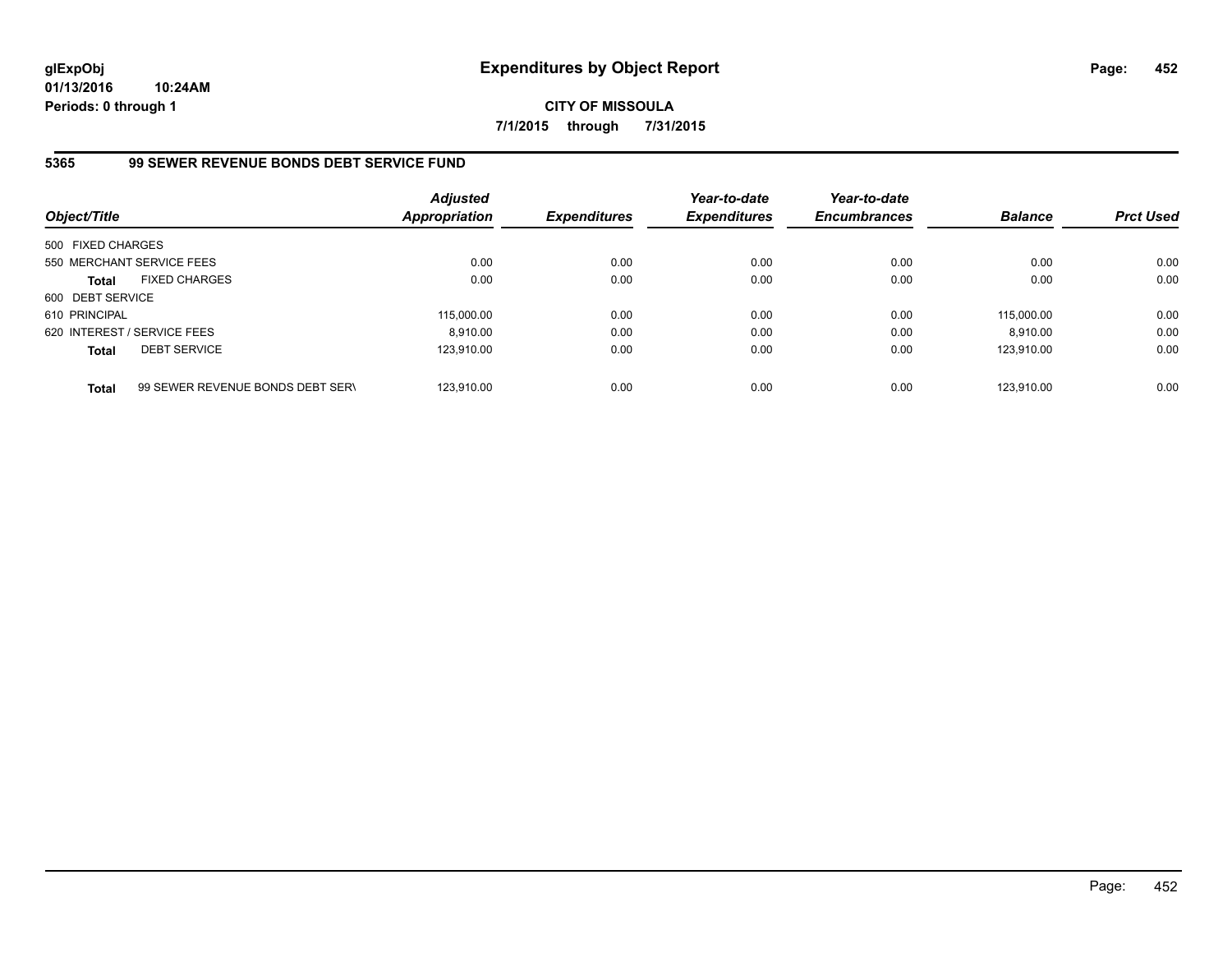#### **5366 92 SEWER REVENUE BOND - SERIES A BOND RE**

| Object/Title                         | <b>Adjusted</b><br><b>Appropriation</b> | <b>Expenditures</b> | Year-to-date<br><b>Expenditures</b> | Year-to-date<br><b>Encumbrances</b> | <b>Balance</b> | <b>Prct Used</b> |
|--------------------------------------|-----------------------------------------|---------------------|-------------------------------------|-------------------------------------|----------------|------------------|
| 500 FIXED CHARGES                    |                                         |                     |                                     |                                     |                |                  |
| 550 MERCHANT SERVICE FEES            | 0.00                                    | 0.00                | 0.00                                | 0.00                                | 0.00           | 0.00             |
| <b>FIXED CHARGES</b><br><b>Total</b> | 0.00                                    | 0.00                | 0.00                                | 0.00                                | 0.00           | 0.00             |
| 800 OTHER OBJECTS                    |                                         |                     |                                     |                                     |                |                  |
| 820 TRANSFERS TO OTHER FUNDS         | 0.00                                    | 0.00                | 0.00                                | 0.00                                | 0.00           | 0.00             |
| OTHER OBJECTS<br><b>Total</b>        | 0.00                                    | 0.00                | 0.00                                | 0.00                                | 0.00           | 0.00             |
| <b>WASTEWATER</b><br><b>Total</b>    | 0.00                                    | 0.00                | 0.00                                | 0.00                                | 0.00           | 0.00             |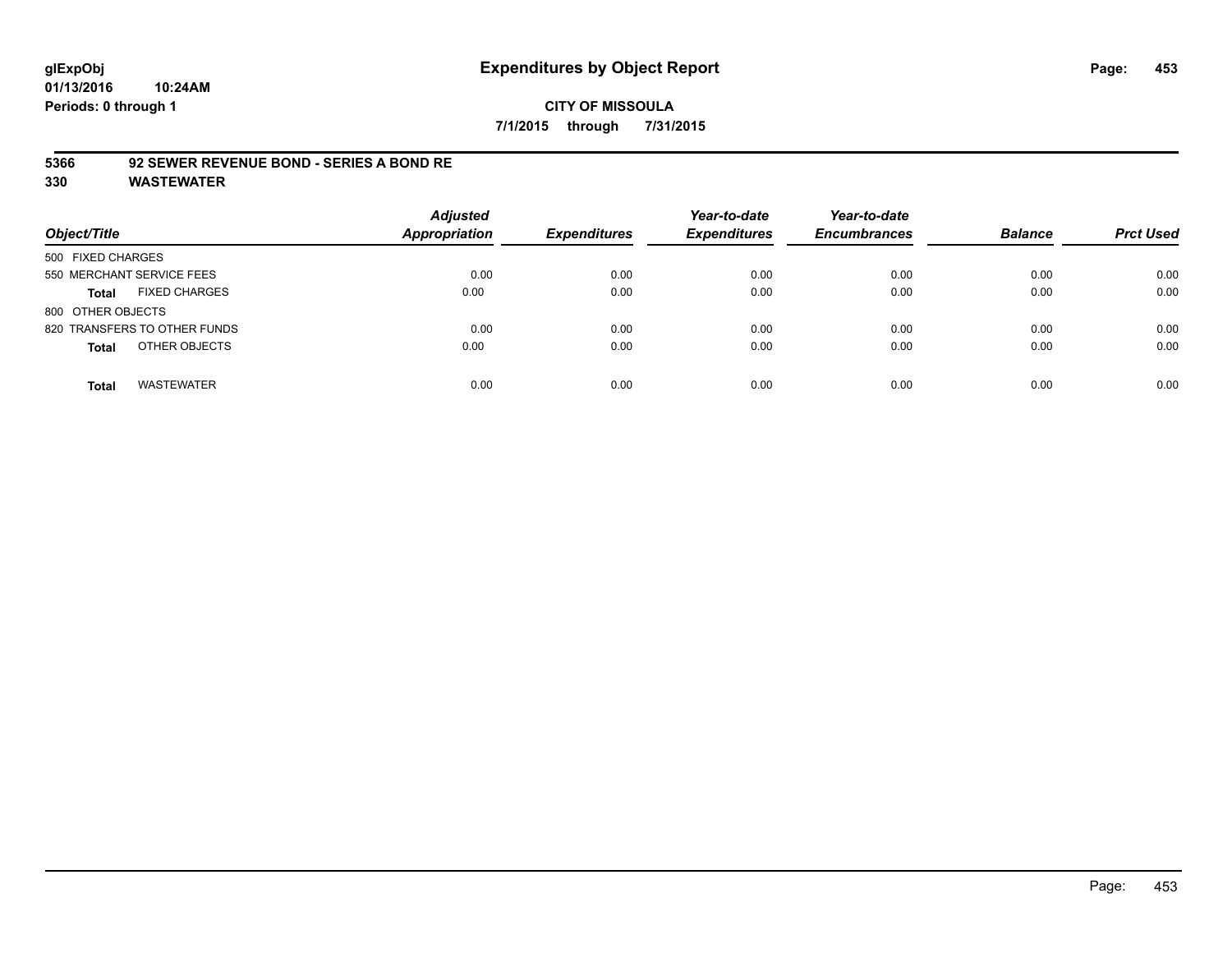**CITY OF MISSOULA 7/1/2015 through 7/31/2015**

## **5366 92 SEWER REVENUE BOND - SERIES A BOND RE**

| Object/Title              |                                    | <b>Adjusted</b><br><b>Appropriation</b> | <b>Expenditures</b> | Year-to-date<br><b>Expenditures</b> | Year-to-date<br><b>Encumbrances</b> | <b>Balance</b> | <b>Prct Used</b> |
|---------------------------|------------------------------------|-----------------------------------------|---------------------|-------------------------------------|-------------------------------------|----------------|------------------|
| 500 FIXED CHARGES         |                                    |                                         |                     |                                     |                                     |                |                  |
| 550 MERCHANT SERVICE FEES |                                    | 0.00                                    | 0.00                | 0.00                                | 0.00                                | 0.00           | 0.00             |
| <b>Total</b>              | <b>FIXED CHARGES</b>               | 0.00                                    | 0.00                | 0.00                                | 0.00                                | 0.00           | 0.00             |
| 800 OTHER OBJECTS         |                                    |                                         |                     |                                     |                                     |                |                  |
|                           | 820 TRANSFERS TO OTHER FUNDS       | 0.00                                    | 0.00                | 0.00                                | 0.00                                | 0.00           | 0.00             |
| <b>Total</b>              | OTHER OBJECTS                      | 0.00                                    | 0.00                | 0.00                                | 0.00                                | 0.00           | 0.00             |
| <b>Total</b>              | 92 SEWER REVENUE BOND - SERIES A B | 0.00                                    | 0.00                | 0.00                                | 0.00                                | 0.00           | 0.00             |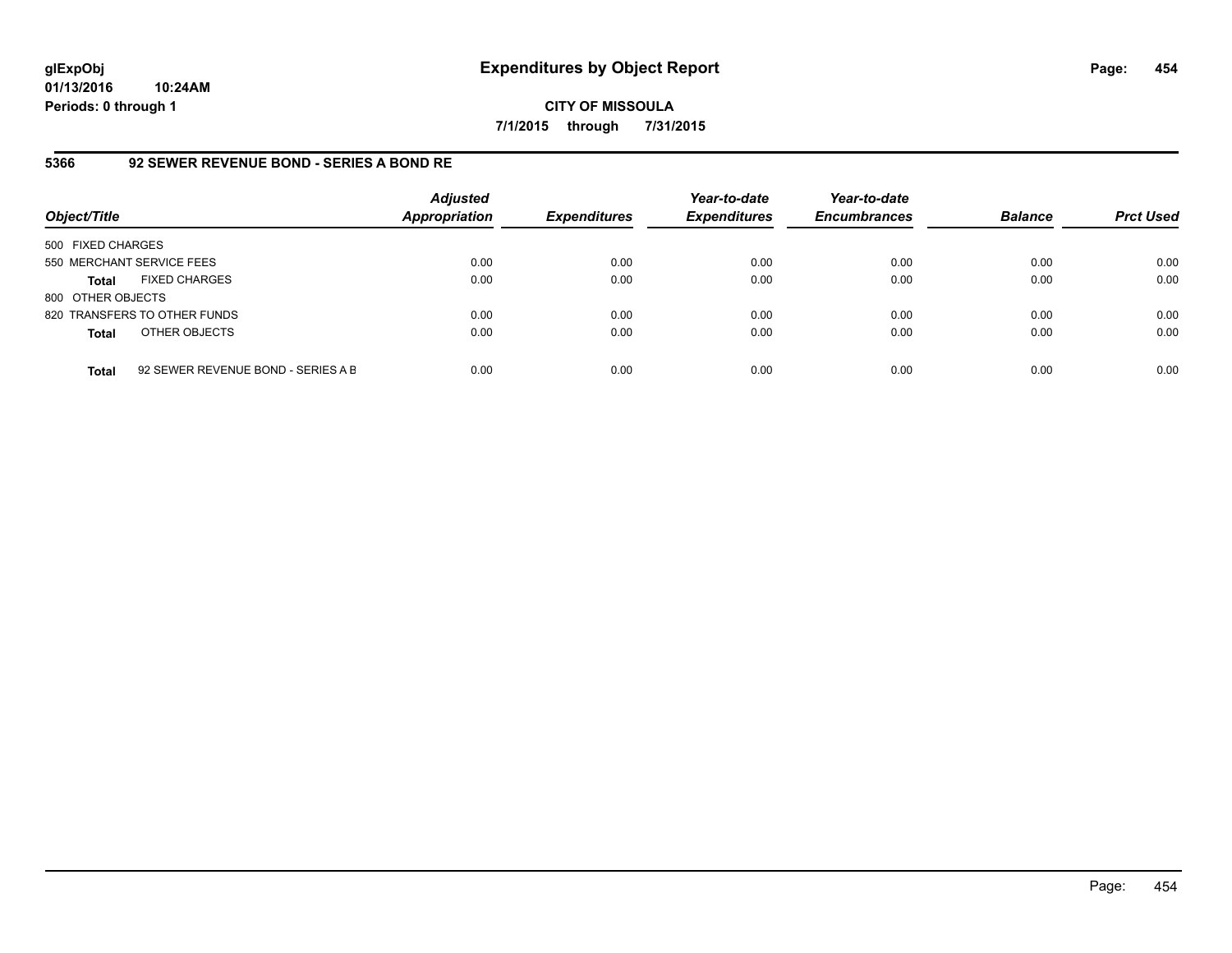#### **5367 92 SEWER REVENUE BOND - SERIES B BOND RE**

| Object/Title                         | <b>Adjusted</b><br><b>Appropriation</b> | <b>Expenditures</b> | Year-to-date<br><b>Expenditures</b> | Year-to-date<br><b>Encumbrances</b> | <b>Balance</b> | <b>Prct Used</b> |
|--------------------------------------|-----------------------------------------|---------------------|-------------------------------------|-------------------------------------|----------------|------------------|
| 500 FIXED CHARGES                    |                                         |                     |                                     |                                     |                |                  |
| 550 MERCHANT SERVICE FEES            | 0.00                                    | 0.00                | 0.00                                | 0.00                                | 0.00           | 0.00             |
| <b>FIXED CHARGES</b><br><b>Total</b> | 0.00                                    | 0.00                | 0.00                                | 0.00                                | 0.00           | 0.00             |
| 800 OTHER OBJECTS                    |                                         |                     |                                     |                                     |                |                  |
| 820 TRANSFERS TO OTHER FUNDS         | 0.00                                    | 0.00                | 0.00                                | 0.00                                | 0.00           | 0.00             |
| OTHER OBJECTS<br><b>Total</b>        | 0.00                                    | 0.00                | 0.00                                | 0.00                                | 0.00           | 0.00             |
| <b>WASTEWATER</b><br><b>Total</b>    | 0.00                                    | 0.00                | 0.00                                | 0.00                                | 0.00           | 0.00             |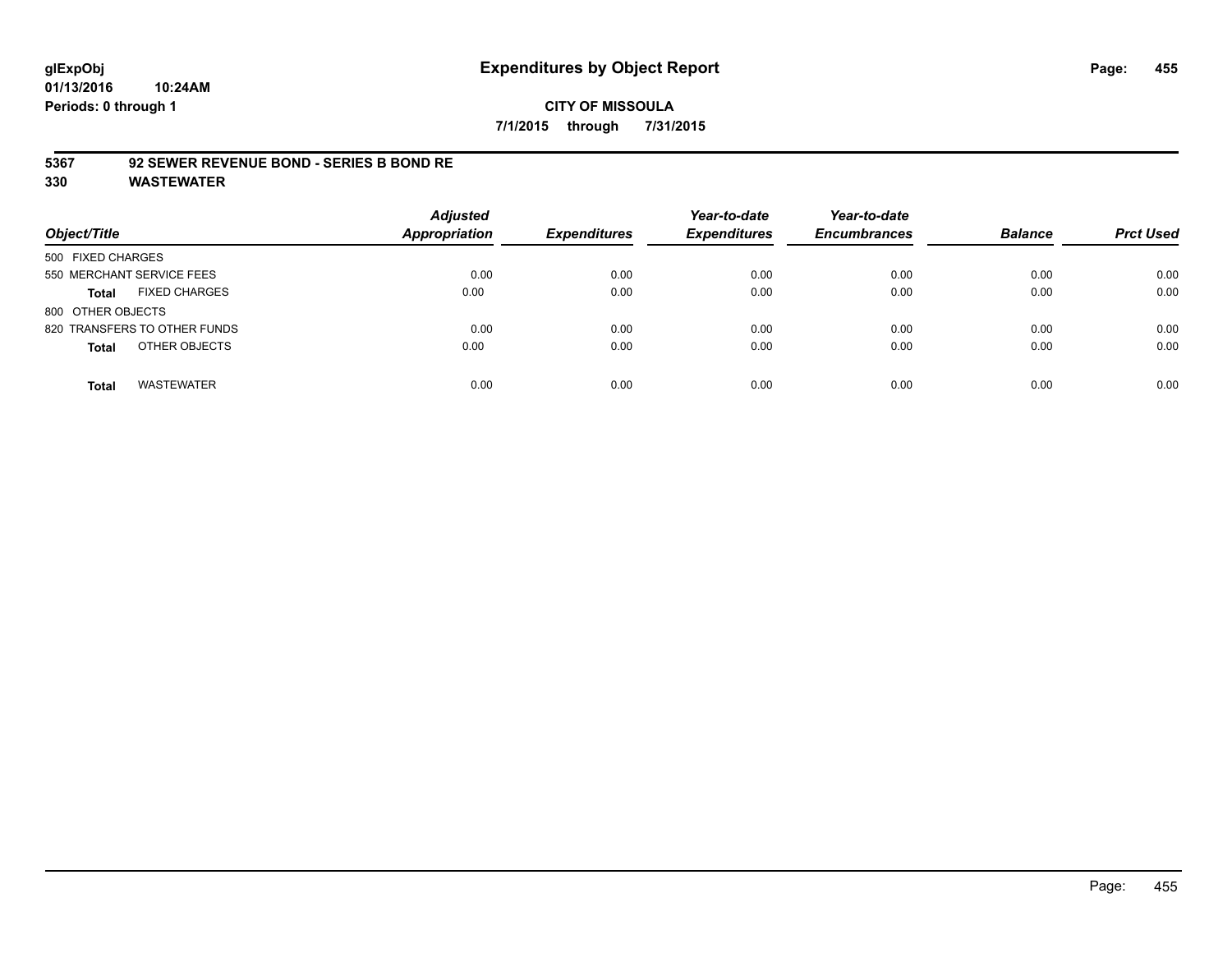**CITY OF MISSOULA 7/1/2015 through 7/31/2015**

## **5367 92 SEWER REVENUE BOND - SERIES B BOND RE**

| Object/Title              |                                    | <b>Adjusted</b><br>Appropriation | <b>Expenditures</b> | Year-to-date<br><b>Expenditures</b> | Year-to-date<br><b>Encumbrances</b> | <b>Balance</b> | <b>Prct Used</b> |
|---------------------------|------------------------------------|----------------------------------|---------------------|-------------------------------------|-------------------------------------|----------------|------------------|
| 500 FIXED CHARGES         |                                    |                                  |                     |                                     |                                     |                |                  |
| 550 MERCHANT SERVICE FEES |                                    | 0.00                             | 0.00                | 0.00                                | 0.00                                | 0.00           | 0.00             |
| <b>Total</b>              | <b>FIXED CHARGES</b>               | 0.00                             | 0.00                | 0.00                                | 0.00                                | 0.00           | 0.00             |
| 800 OTHER OBJECTS         |                                    |                                  |                     |                                     |                                     |                |                  |
|                           | 820 TRANSFERS TO OTHER FUNDS       | 0.00                             | 0.00                | 0.00                                | 0.00                                | 0.00           | 0.00             |
| <b>Total</b>              | OTHER OBJECTS                      | 0.00                             | 0.00                | 0.00                                | 0.00                                | 0.00           | 0.00             |
| <b>Total</b>              | 92 SEWER REVENUE BOND - SERIES B E | 0.00                             | 0.00                | 0.00                                | 0.00                                | 0.00           | 0.00             |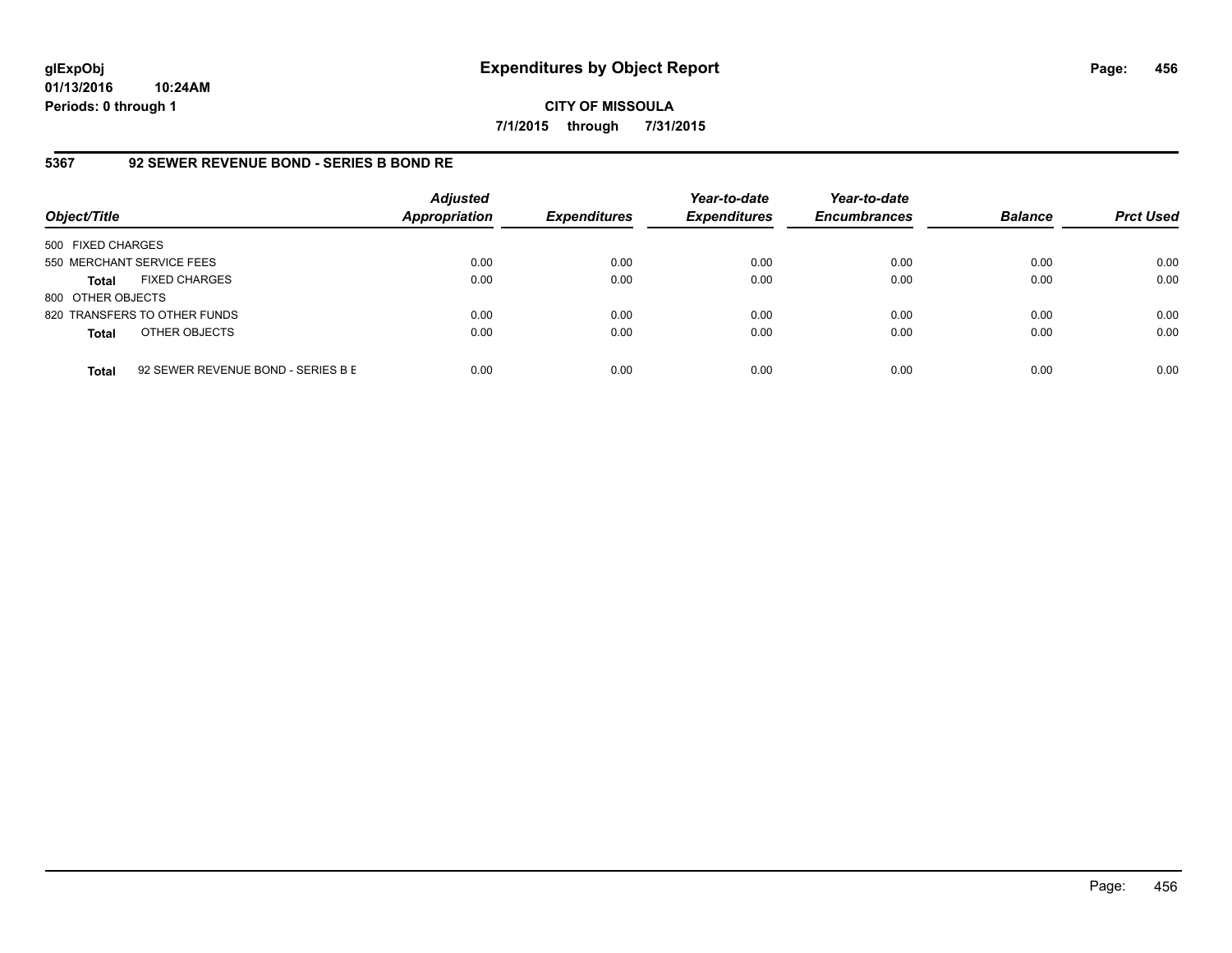#### **5368 00 SEWER REVENUE BOND RESERVE FUND**

| Object/Title                         | <b>Adjusted</b><br>Appropriation | <b>Expenditures</b> | Year-to-date<br><b>Expenditures</b> | Year-to-date<br><b>Encumbrances</b> | <b>Balance</b> | <b>Prct Used</b> |
|--------------------------------------|----------------------------------|---------------------|-------------------------------------|-------------------------------------|----------------|------------------|
| 500 FIXED CHARGES                    |                                  |                     |                                     |                                     |                |                  |
| 550 MERCHANT SERVICE FEES            | 0.00                             | 0.00                | 0.00                                | 0.00                                | 0.00           | 0.00             |
| <b>FIXED CHARGES</b><br><b>Total</b> | 0.00                             | 0.00                | 0.00                                | 0.00                                | 0.00           | 0.00             |
| 800 OTHER OBJECTS                    |                                  |                     |                                     |                                     |                |                  |
| 820 TRANSFERS TO OTHER FUNDS         | 0.00                             | 0.00                | 0.00                                | 0.00                                | 0.00           | 0.00             |
| OTHER OBJECTS<br><b>Total</b>        | 0.00                             | 0.00                | 0.00                                | 0.00                                | 0.00           | 0.00             |
| <b>WASTEWATER</b><br><b>Total</b>    | 0.00                             | 0.00                | 0.00                                | 0.00                                | 0.00           | 0.00             |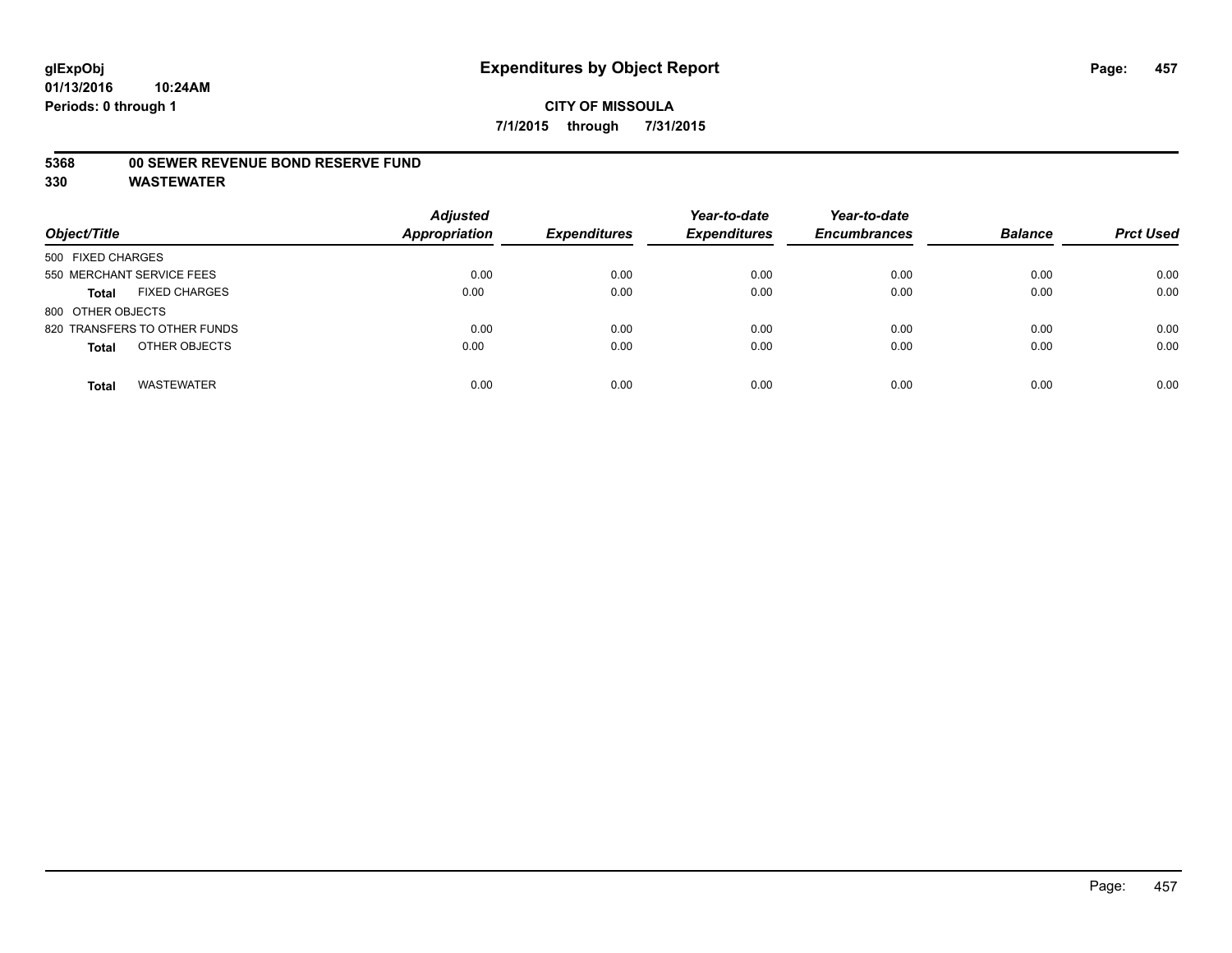**CITY OF MISSOULA 7/1/2015 through 7/31/2015**

## **5368 00 SEWER REVENUE BOND RESERVE FUND**

| Object/Title              |                                  | <b>Adjusted</b><br>Appropriation | <b>Expenditures</b> | Year-to-date<br><b>Expenditures</b> | Year-to-date<br><b>Encumbrances</b> | <b>Balance</b> | <b>Prct Used</b> |
|---------------------------|----------------------------------|----------------------------------|---------------------|-------------------------------------|-------------------------------------|----------------|------------------|
| 500 FIXED CHARGES         |                                  |                                  |                     |                                     |                                     |                |                  |
| 550 MERCHANT SERVICE FEES |                                  | 0.00                             | 0.00                | 0.00                                | 0.00                                | 0.00           | 0.00             |
| Total                     | <b>FIXED CHARGES</b>             | 0.00                             | 0.00                | 0.00                                | 0.00                                | 0.00           | 0.00             |
| 800 OTHER OBJECTS         |                                  |                                  |                     |                                     |                                     |                |                  |
|                           | 820 TRANSFERS TO OTHER FUNDS     | 0.00                             | 0.00                | 0.00                                | 0.00                                | 0.00           | 0.00             |
| <b>Total</b>              | OTHER OBJECTS                    | 0.00                             | 0.00                | 0.00                                | 0.00                                | 0.00           | 0.00             |
| <b>Total</b>              | 00 SEWER REVENUE BOND RESERVE FL | 0.00                             | 0.00                | 0.00                                | 0.00                                | 0.00           | 0.00             |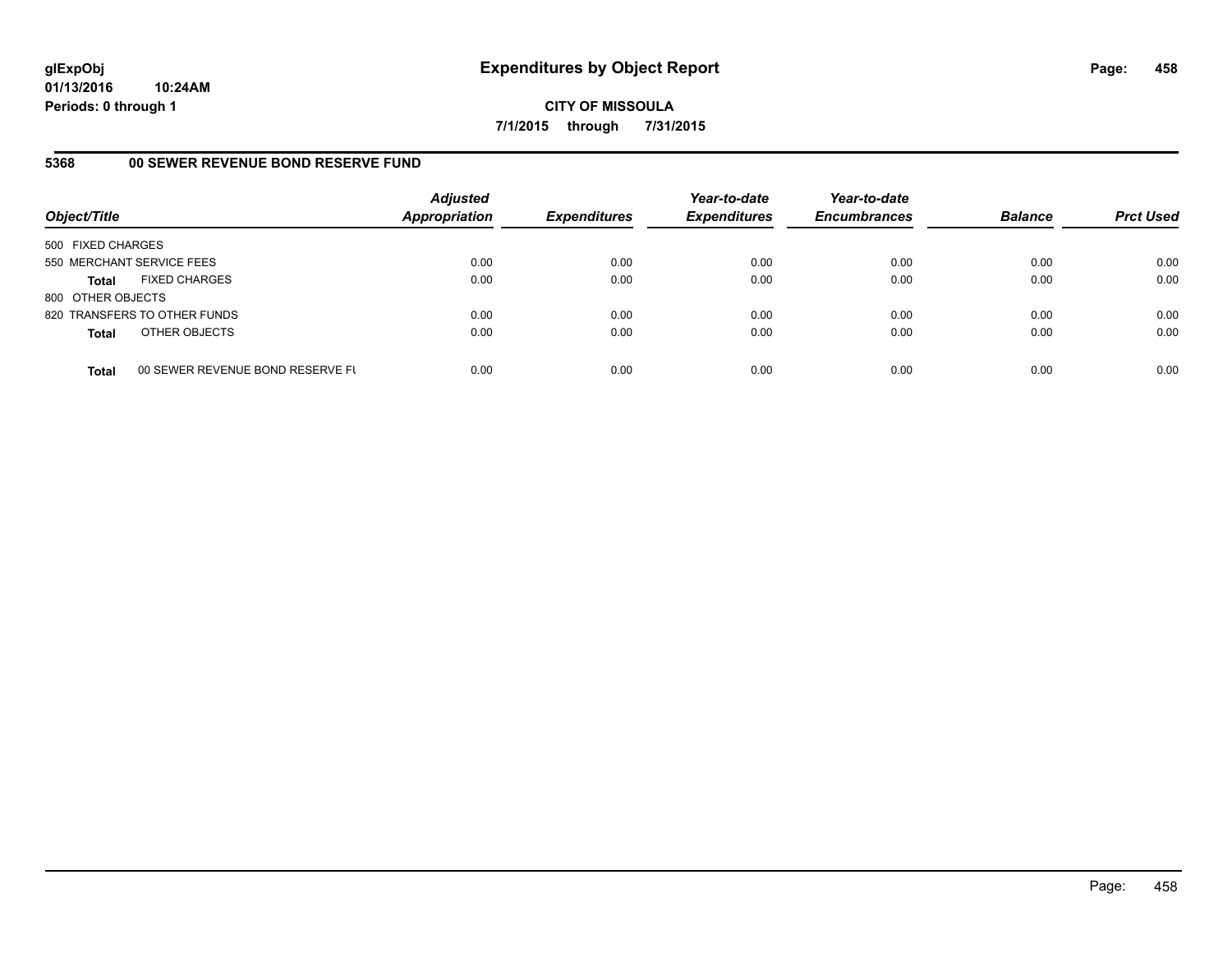#### **5369 2001 SEWER REVENUE BOND**

| Object/Title                         | <b>Adjusted</b><br><b>Appropriation</b> | <b>Expenditures</b> | Year-to-date<br><b>Expenditures</b> | Year-to-date<br><b>Encumbrances</b> | <b>Balance</b> | <b>Prct Used</b> |
|--------------------------------------|-----------------------------------------|---------------------|-------------------------------------|-------------------------------------|----------------|------------------|
| 500 FIXED CHARGES                    |                                         |                     |                                     |                                     |                |                  |
| 550 MERCHANT SERVICE FEES            | 0.00                                    | 0.00                | 0.00                                | 0.00                                | 0.00           | 0.00             |
| <b>FIXED CHARGES</b><br><b>Total</b> | 0.00                                    | 0.00                | 0.00                                | 0.00                                | 0.00           | 0.00             |
| 800 OTHER OBJECTS                    |                                         |                     |                                     |                                     |                |                  |
| 820 TRANSFERS TO OTHER FUNDS         | 30.00                                   | 0.00                | 0.00                                | 0.00                                | 30.00          | 0.00             |
| OTHER OBJECTS<br><b>Total</b>        | 30.00                                   | 0.00                | 0.00                                | 0.00                                | 30.00          | 0.00             |
| <b>WASTEWATER</b><br><b>Total</b>    | 30.00                                   | 0.00                | 0.00                                | 0.00                                | 30.00          | 0.00             |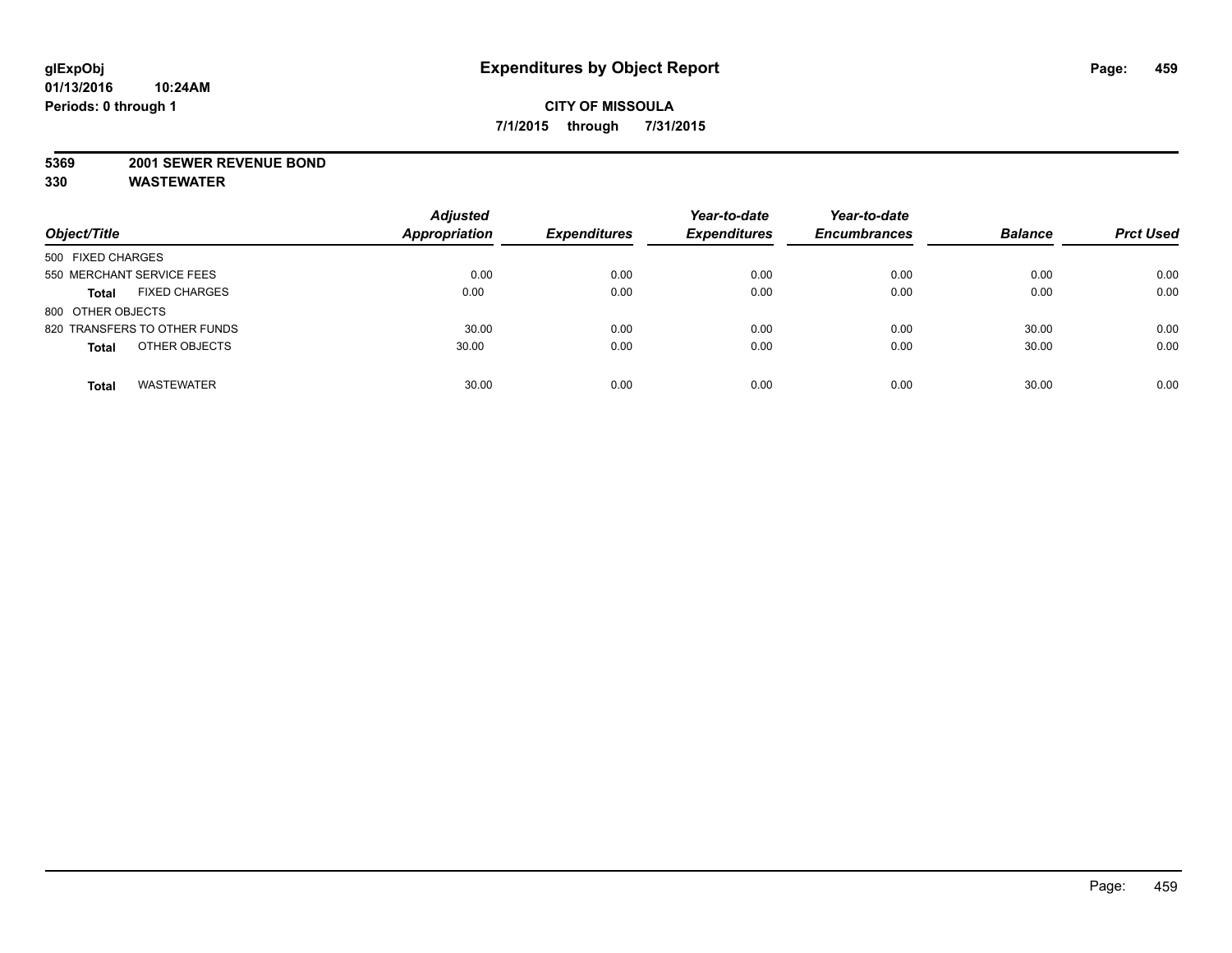## **5369 2001 SEWER REVENUE BOND**

| Object/Title                            | <b>Adjusted</b><br>Appropriation | <b>Expenditures</b> | Year-to-date<br><b>Expenditures</b> | Year-to-date<br><b>Encumbrances</b> | <b>Balance</b> | <b>Prct Used</b> |
|-----------------------------------------|----------------------------------|---------------------|-------------------------------------|-------------------------------------|----------------|------------------|
| 500 FIXED CHARGES                       |                                  |                     |                                     |                                     |                |                  |
| 550 MERCHANT SERVICE FEES               | 0.00                             | 0.00                | 0.00                                | 0.00                                | 0.00           | 0.00             |
| <b>FIXED CHARGES</b><br><b>Total</b>    | 0.00                             | 0.00                | 0.00                                | 0.00                                | 0.00           | 0.00             |
| 800 OTHER OBJECTS                       |                                  |                     |                                     |                                     |                |                  |
| 820 TRANSFERS TO OTHER FUNDS            | 30.00                            | 0.00                | 0.00                                | 0.00                                | 30.00          | 0.00             |
| OTHER OBJECTS<br><b>Total</b>           | 30.00                            | 0.00                | 0.00                                | 0.00                                | 30.00          | 0.00             |
| 2001 SEWER REVENUE BOND<br><b>Total</b> | 30.00                            | 0.00                | 0.00                                | 0.00                                | 30.00          | 0.00             |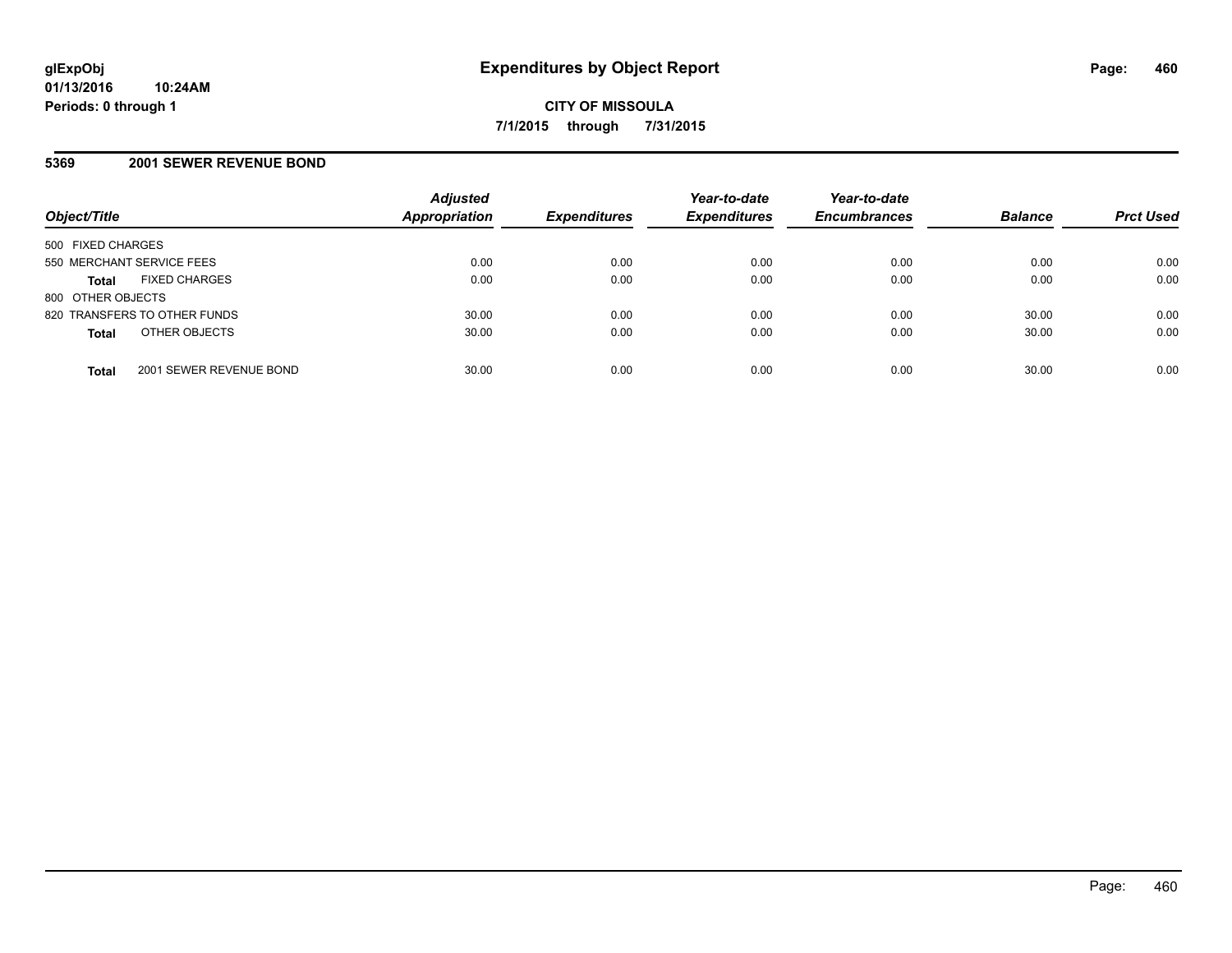#### **5370 99 SEWER REVENUE BOND RESERVE FUND**

| Object/Title                         | <b>Adjusted</b><br>Appropriation | <b>Expenditures</b> | Year-to-date<br><b>Expenditures</b> | Year-to-date<br><b>Encumbrances</b> | <b>Balance</b> | <b>Prct Used</b> |
|--------------------------------------|----------------------------------|---------------------|-------------------------------------|-------------------------------------|----------------|------------------|
| 500 FIXED CHARGES                    |                                  |                     |                                     |                                     |                |                  |
| 550 MERCHANT SERVICE FEES            | 0.00                             | 0.00                | 0.00                                | 0.00                                | 0.00           | 0.00             |
| <b>FIXED CHARGES</b><br><b>Total</b> | 0.00                             | 0.00                | 0.00                                | 0.00                                | 0.00           | 0.00             |
| 800 OTHER OBJECTS                    |                                  |                     |                                     |                                     |                |                  |
| 820 TRANSFERS TO OTHER FUNDS         | 790.00                           | 0.00                | 0.00                                | 0.00                                | 790.00         | 0.00             |
| OTHER OBJECTS<br><b>Total</b>        | 790.00                           | 0.00                | 0.00                                | 0.00                                | 790.00         | 0.00             |
| <b>WASTEWATER</b><br><b>Total</b>    | 790.00                           | 0.00                | 0.00                                | 0.00                                | 790.00         | 0.00             |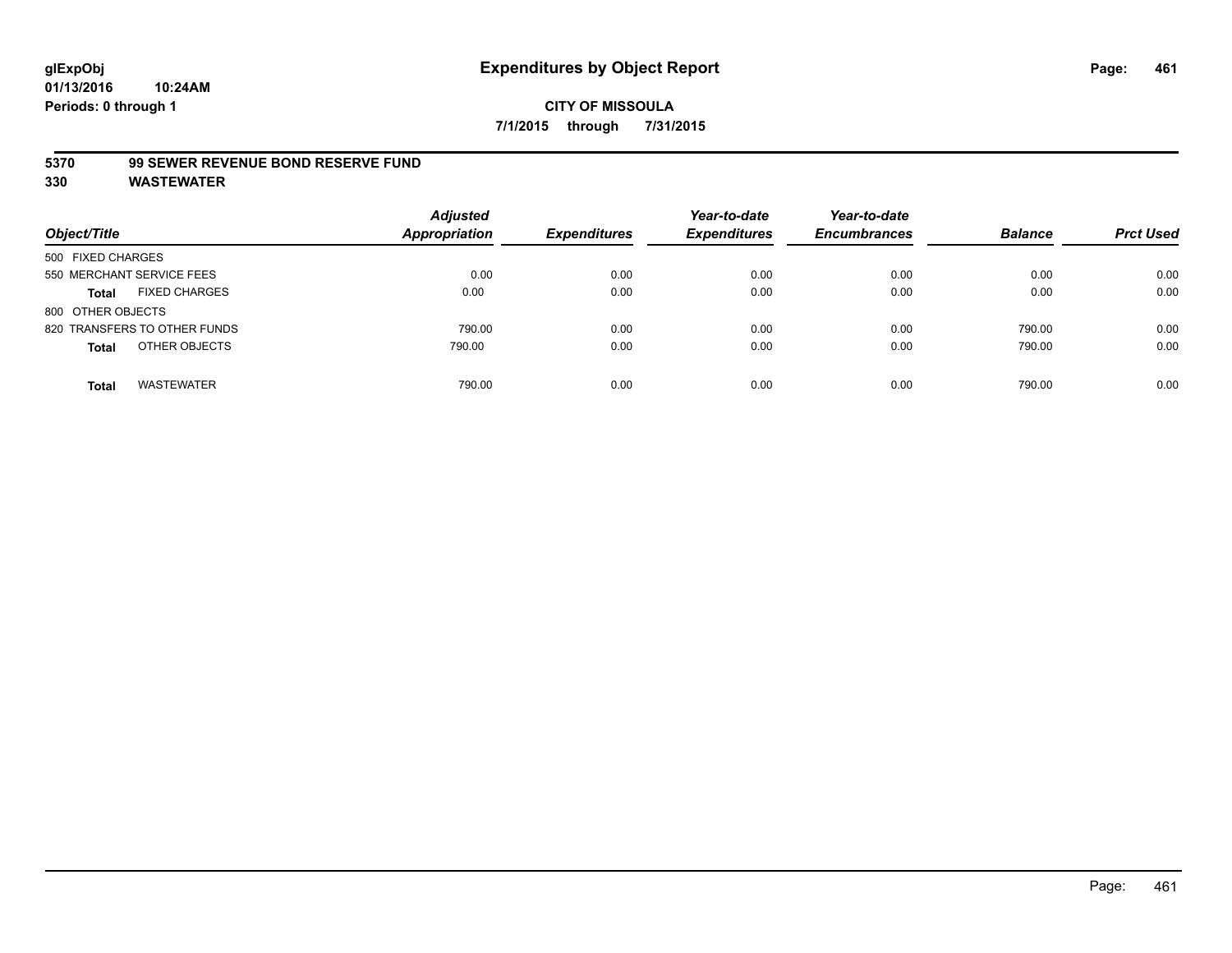**CITY OF MISSOULA 7/1/2015 through 7/31/2015**

## **5370 99 SEWER REVENUE BOND RESERVE FUND**

| Object/Title              |                                  | <b>Adjusted</b><br>Appropriation | <b>Expenditures</b> | Year-to-date<br><b>Expenditures</b> | Year-to-date<br><b>Encumbrances</b> | <b>Balance</b> | <b>Prct Used</b> |
|---------------------------|----------------------------------|----------------------------------|---------------------|-------------------------------------|-------------------------------------|----------------|------------------|
| 500 FIXED CHARGES         |                                  |                                  |                     |                                     |                                     |                |                  |
| 550 MERCHANT SERVICE FEES |                                  | 0.00                             | 0.00                | 0.00                                | 0.00                                | 0.00           | 0.00             |
| <b>Total</b>              | <b>FIXED CHARGES</b>             | 0.00                             | 0.00                | 0.00                                | 0.00                                | 0.00           | 0.00             |
| 800 OTHER OBJECTS         |                                  |                                  |                     |                                     |                                     |                |                  |
|                           | 820 TRANSFERS TO OTHER FUNDS     | 790.00                           | 0.00                | 0.00                                | 0.00                                | 790.00         | 0.00             |
| <b>Total</b>              | OTHER OBJECTS                    | 790.00                           | 0.00                | 0.00                                | 0.00                                | 790.00         | 0.00             |
| <b>Total</b>              | 99 SEWER REVENUE BOND RESERVE FL | 790.00                           | 0.00                | 0.00                                | 0.00                                | 790.00         | 0.00             |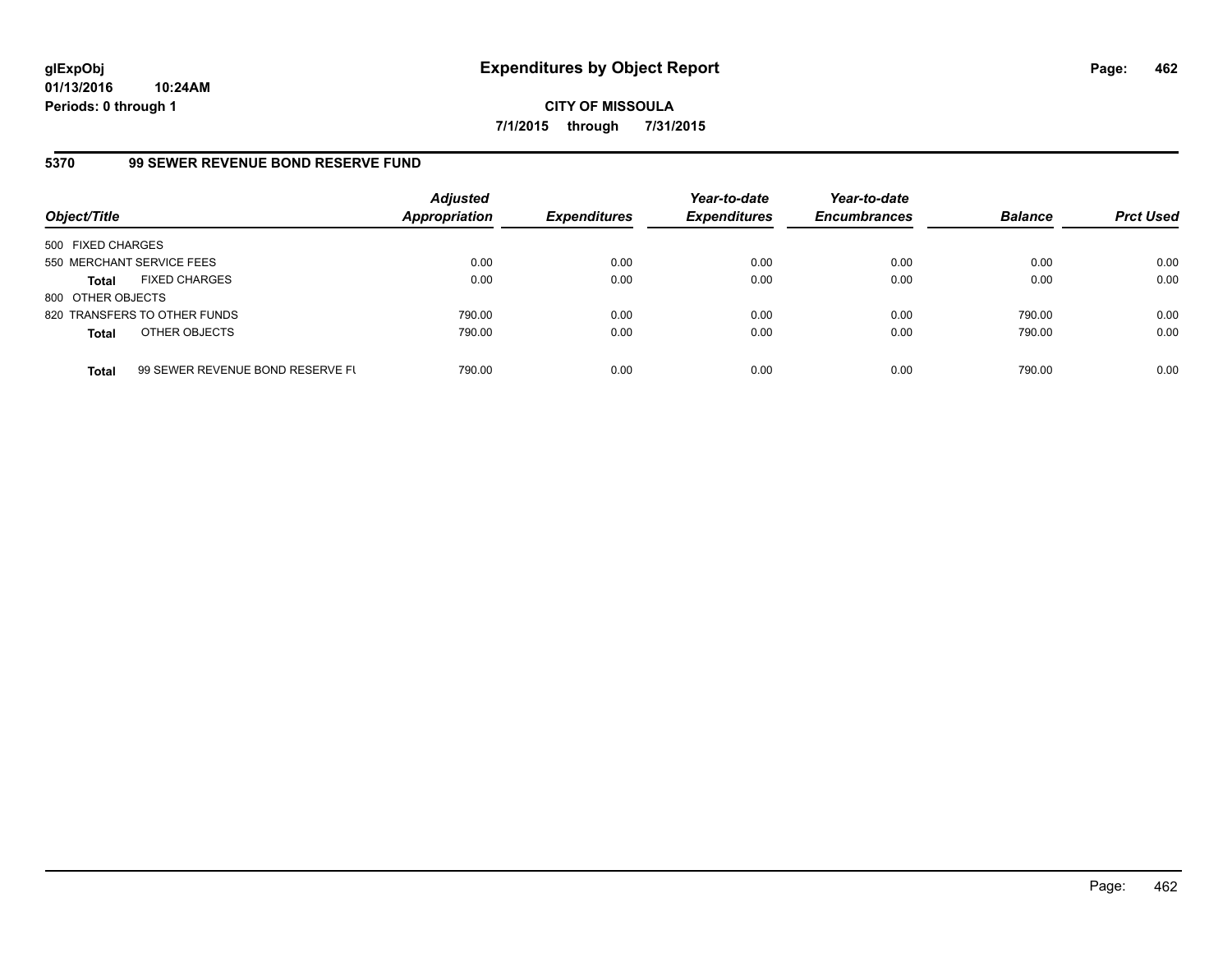# **5371 2002 SEWER BONDS**

|                                      | <b>Adjusted</b>      | <b>Expenditures</b> | Year-to-date<br><b>Expenditures</b> | Year-to-date        | <b>Balance</b> |                  |
|--------------------------------------|----------------------|---------------------|-------------------------------------|---------------------|----------------|------------------|
| Object/Title                         | <b>Appropriation</b> |                     |                                     | <b>Encumbrances</b> |                | <b>Prct Used</b> |
| 500 FIXED CHARGES                    |                      |                     |                                     |                     |                |                  |
| 550 MERCHANT SERVICE FEES            | 0.00                 | 0.00                | 0.00                                | 0.00                | 0.00           | 0.00             |
| <b>FIXED CHARGES</b><br><b>Total</b> | 0.00                 | 0.00                | 0.00                                | 0.00                | 0.00           | 0.00             |
| 600 DEBT SERVICE                     |                      |                     |                                     |                     |                |                  |
| 610 PRINCIPAL                        | 75.000.00            | 0.00                | 0.00                                | 0.00                | 75.000.00      | 0.00             |
| 620 INTEREST / SERVICE FEES          | 9.930.00             | 0.00                | 0.00                                | 0.00                | 9,930.00       | 0.00             |
| <b>DEBT SERVICE</b><br><b>Total</b>  | 84.930.00            | 0.00                | 0.00                                | 0.00                | 84,930.00      | 0.00             |
| <b>WASTEWATER</b><br><b>Total</b>    | 84,930.00            | 0.00                | 0.00                                | 0.00                | 84.930.00      | 0.00             |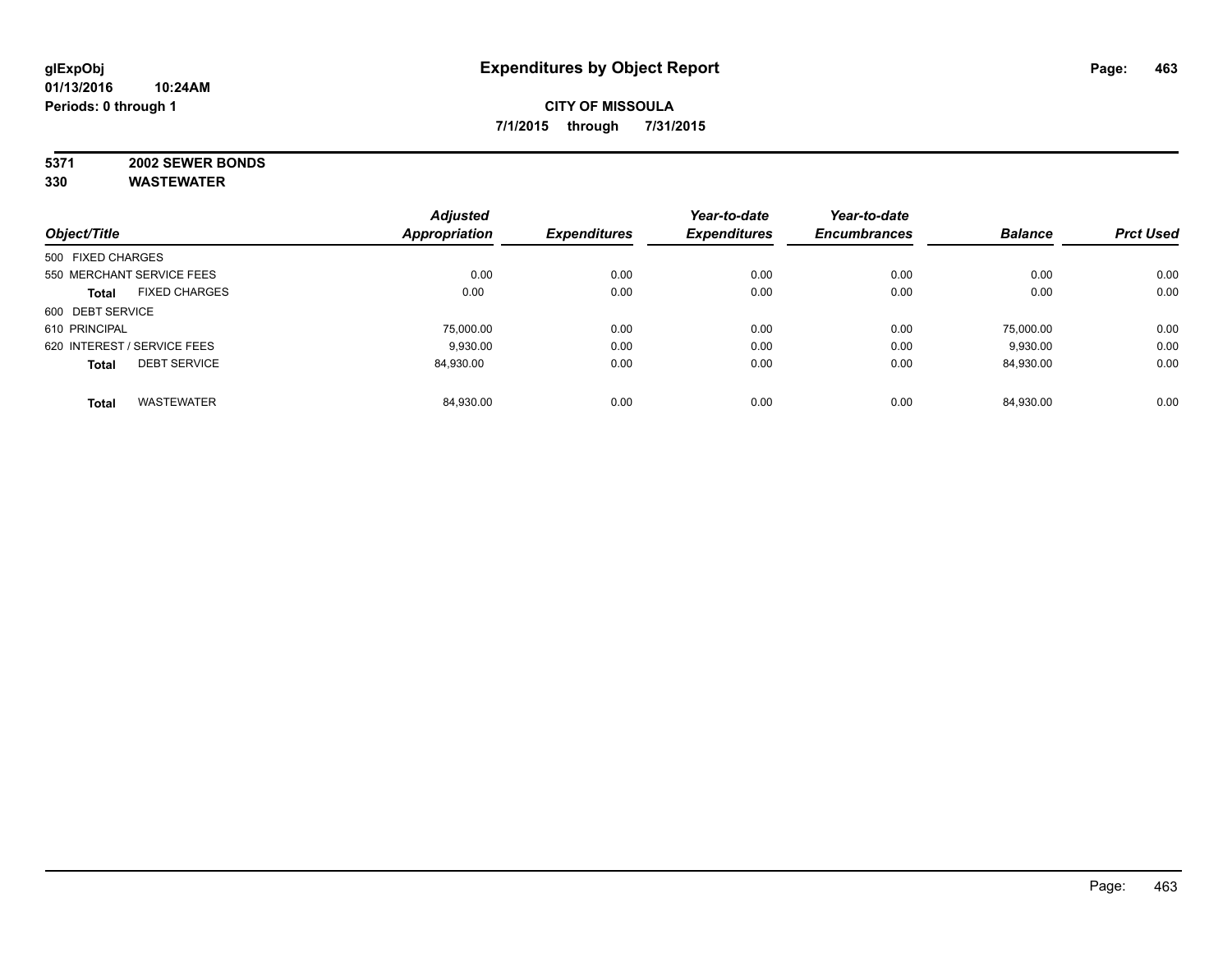#### **5371 2002 SEWER BONDS**

| Object/Title                         | <b>Adjusted</b><br>Appropriation | <b>Expenditures</b> | Year-to-date<br><b>Expenditures</b> | Year-to-date<br><b>Encumbrances</b> | <b>Balance</b> | <b>Prct Used</b> |
|--------------------------------------|----------------------------------|---------------------|-------------------------------------|-------------------------------------|----------------|------------------|
| 500 FIXED CHARGES                    |                                  |                     |                                     |                                     |                |                  |
| 550 MERCHANT SERVICE FEES            | 0.00                             | 0.00                | 0.00                                | 0.00                                | 0.00           | 0.00             |
| <b>FIXED CHARGES</b><br><b>Total</b> | 0.00                             | 0.00                | 0.00                                | 0.00                                | 0.00           | 0.00             |
| 600 DEBT SERVICE                     |                                  |                     |                                     |                                     |                |                  |
| 610 PRINCIPAL                        | 75.000.00                        | 0.00                | 0.00                                | 0.00                                | 75.000.00      | 0.00             |
| 620 INTEREST / SERVICE FEES          | 9.930.00                         | 0.00                | 0.00                                | 0.00                                | 9.930.00       | 0.00             |
| <b>DEBT SERVICE</b><br><b>Total</b>  | 84,930.00                        | 0.00                | 0.00                                | 0.00                                | 84.930.00      | 0.00             |
| 2002 SEWER BONDS<br><b>Total</b>     | 84.930.00                        | 0.00                | 0.00                                | 0.00                                | 84.930.00      | 0.00             |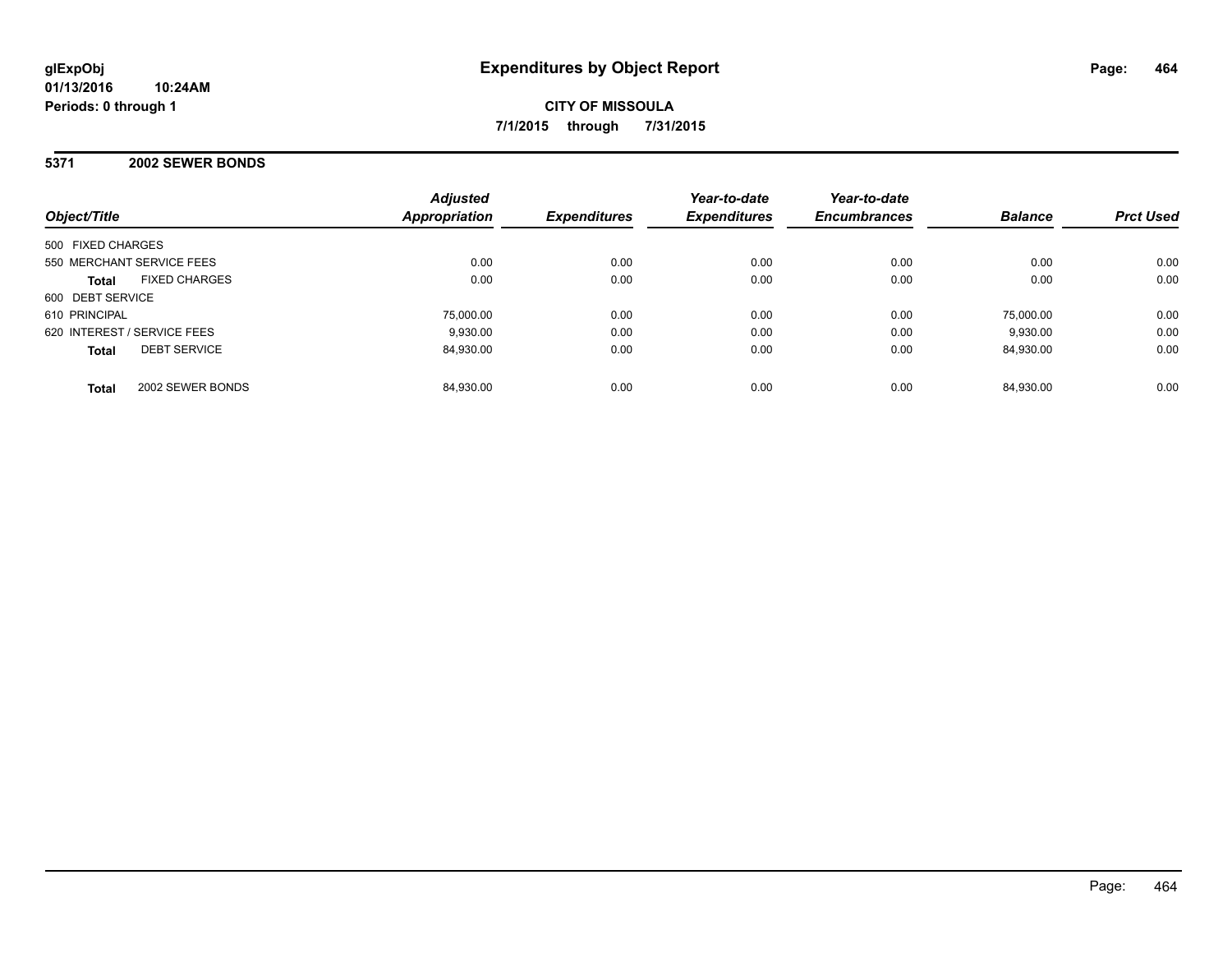#### **5372 2002 SEWER REVENUE BOND**

| Object/Title                         | <b>Adjusted</b><br><b>Appropriation</b> | <b>Expenditures</b> | Year-to-date<br><b>Expenditures</b> | Year-to-date<br><b>Encumbrances</b> | <b>Balance</b> | <b>Prct Used</b> |
|--------------------------------------|-----------------------------------------|---------------------|-------------------------------------|-------------------------------------|----------------|------------------|
| 500 FIXED CHARGES                    |                                         |                     |                                     |                                     |                |                  |
| 550 MERCHANT SERVICE FEES            | 0.00                                    | 0.00                | 0.00                                | 0.00                                | 0.00           | 0.00             |
| <b>FIXED CHARGES</b><br><b>Total</b> | 0.00                                    | 0.00                | 0.00                                | 0.00                                | 0.00           | 0.00             |
| 800 OTHER OBJECTS                    |                                         |                     |                                     |                                     |                |                  |
| 820 TRANSFERS TO OTHER FUNDS         | 0.00                                    | 0.00                | 0.00                                | 0.00                                | 0.00           | 0.00             |
| OTHER OBJECTS<br><b>Total</b>        | 0.00                                    | 0.00                | 0.00                                | 0.00                                | 0.00           | 0.00             |
| <b>WASTEWATER</b><br><b>Total</b>    | 0.00                                    | 0.00                | 0.00                                | 0.00                                | 0.00           | 0.00             |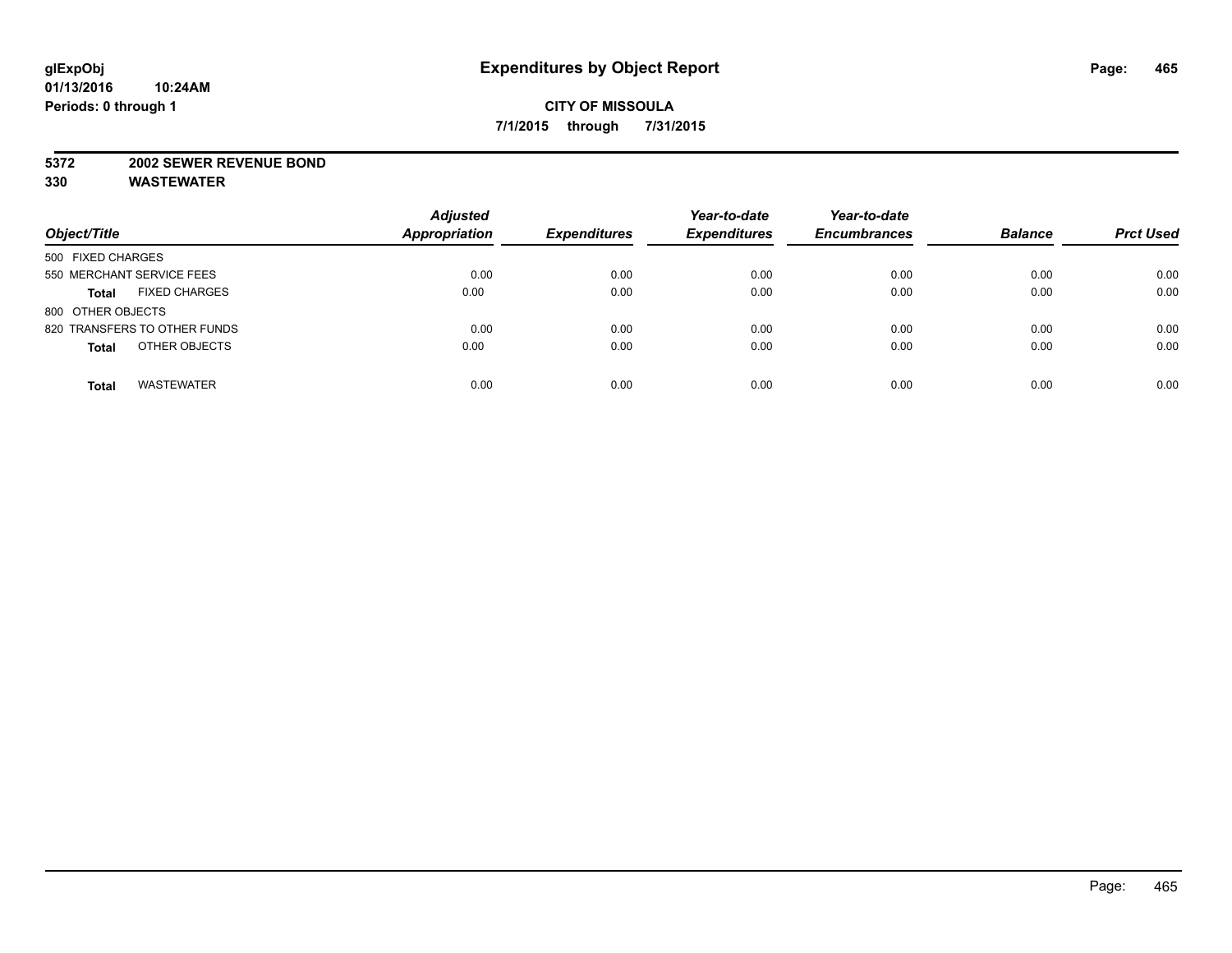## **5372 2002 SEWER REVENUE BOND**

| Object/Title                            | <b>Adjusted</b><br><b>Appropriation</b> | <b>Expenditures</b> | Year-to-date<br><b>Expenditures</b> | Year-to-date<br><b>Encumbrances</b> | <b>Balance</b> | <b>Prct Used</b> |
|-----------------------------------------|-----------------------------------------|---------------------|-------------------------------------|-------------------------------------|----------------|------------------|
| 500 FIXED CHARGES                       |                                         |                     |                                     |                                     |                |                  |
| 550 MERCHANT SERVICE FEES               | 0.00                                    | 0.00                | 0.00                                | 0.00                                | 0.00           | 0.00             |
| <b>FIXED CHARGES</b><br><b>Total</b>    | 0.00                                    | 0.00                | 0.00                                | 0.00                                | 0.00           | 0.00             |
| 800 OTHER OBJECTS                       |                                         |                     |                                     |                                     |                |                  |
| 820 TRANSFERS TO OTHER FUNDS            | 0.00                                    | 0.00                | 0.00                                | 0.00                                | 0.00           | 0.00             |
| OTHER OBJECTS<br><b>Total</b>           | 0.00                                    | 0.00                | 0.00                                | 0.00                                | 0.00           | 0.00             |
| 2002 SEWER REVENUE BOND<br><b>Total</b> | 0.00                                    | 0.00                | 0.00                                | 0.00                                | 0.00           | 0.00             |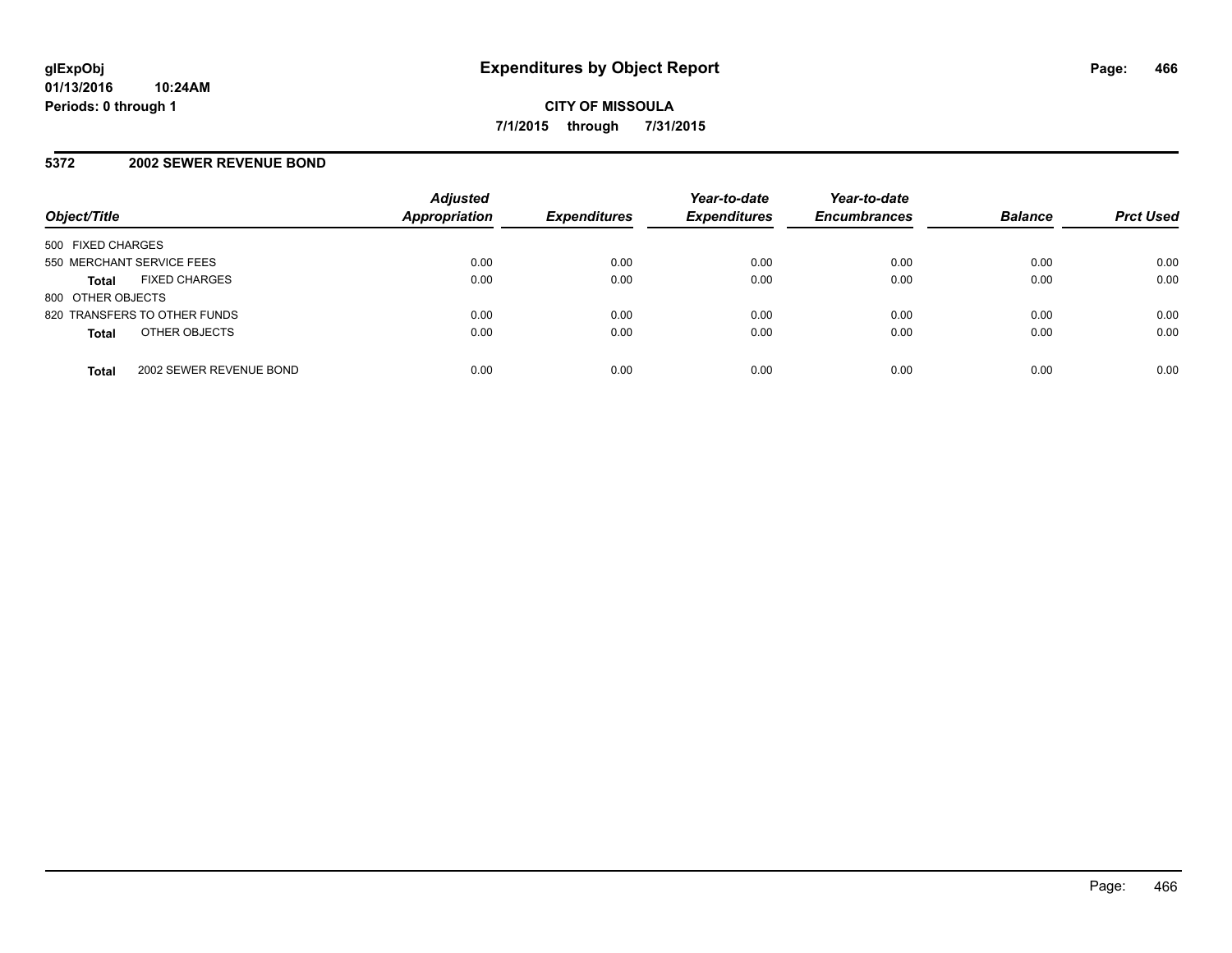#### **5373 2002 WWTP UPGRADE REVENUE BOND**

| Object/Title      |                             | <b>Adjusted</b> | <b>Expenditures</b> | Year-to-date<br><b>Expenditures</b> | Year-to-date        | <b>Balance</b> | <b>Prct Used</b> |
|-------------------|-----------------------------|-----------------|---------------------|-------------------------------------|---------------------|----------------|------------------|
|                   |                             | Appropriation   |                     |                                     | <b>Encumbrances</b> |                |                  |
| 500 FIXED CHARGES |                             |                 |                     |                                     |                     |                |                  |
|                   | 550 MERCHANT SERVICE FEES   | 0.00            | 0.00                | 0.00                                | 0.00                | 0.00           | 0.00             |
| <b>Total</b>      | <b>FIXED CHARGES</b>        | 0.00            | 0.00                | 0.00                                | 0.00                | 0.00           | 0.00             |
| 600 DEBT SERVICE  |                             |                 |                     |                                     |                     |                |                  |
| 610 PRINCIPAL     |                             | 290,000.00      | 0.00                | 0.00                                | 0.00                | 290.000.00     | 0.00             |
|                   | 620 INTEREST / SERVICE FEES | 41.640.00       | 0.00                | 0.00                                | 0.00                | 41,640.00      | 0.00             |
| <b>Total</b>      | <b>DEBT SERVICE</b>         | 331.640.00      | 0.00                | 0.00                                | 0.00                | 331.640.00     | 0.00             |
| <b>Total</b>      | <b>WASTEWATER</b>           | 331.640.00      | 0.00                | 0.00                                | 0.00                | 331.640.00     | 0.00             |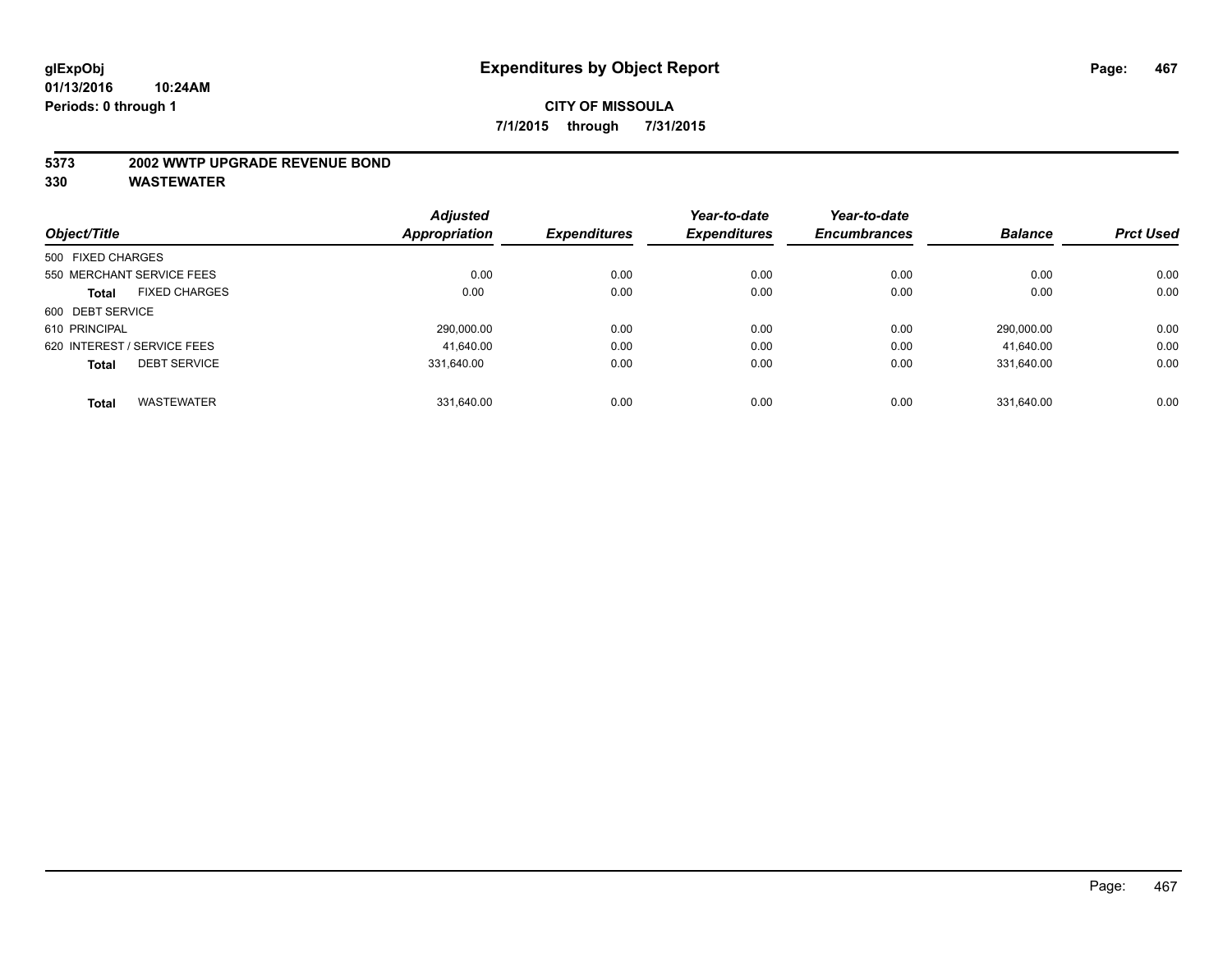## **5373 2002 WWTP UPGRADE REVENUE BOND**

| Object/Title      |                                | <b>Adjusted</b><br>Appropriation | <b>Expenditures</b> | Year-to-date<br><b>Expenditures</b> | Year-to-date<br><b>Encumbrances</b> | <b>Balance</b> | <b>Prct Used</b> |
|-------------------|--------------------------------|----------------------------------|---------------------|-------------------------------------|-------------------------------------|----------------|------------------|
| 500 FIXED CHARGES |                                |                                  |                     |                                     |                                     |                |                  |
|                   | 550 MERCHANT SERVICE FEES      | 0.00                             | 0.00                | 0.00                                | 0.00                                | 0.00           | 0.00             |
| <b>Total</b>      | <b>FIXED CHARGES</b>           | 0.00                             | 0.00                | 0.00                                | 0.00                                | 0.00           | 0.00             |
| 600 DEBT SERVICE  |                                |                                  |                     |                                     |                                     |                |                  |
| 610 PRINCIPAL     |                                | 290.000.00                       | 0.00                | 0.00                                | 0.00                                | 290.000.00     | 0.00             |
|                   | 620 INTEREST / SERVICE FEES    | 41.640.00                        | 0.00                | 0.00                                | 0.00                                | 41.640.00      | 0.00             |
| <b>Total</b>      | <b>DEBT SERVICE</b>            | 331.640.00                       | 0.00                | 0.00                                | 0.00                                | 331.640.00     | 0.00             |
| <b>Total</b>      | 2002 WWTP UPGRADE REVENUE BOND | 331.640.00                       | 0.00                | 0.00                                | 0.00                                | 331.640.00     | 0.00             |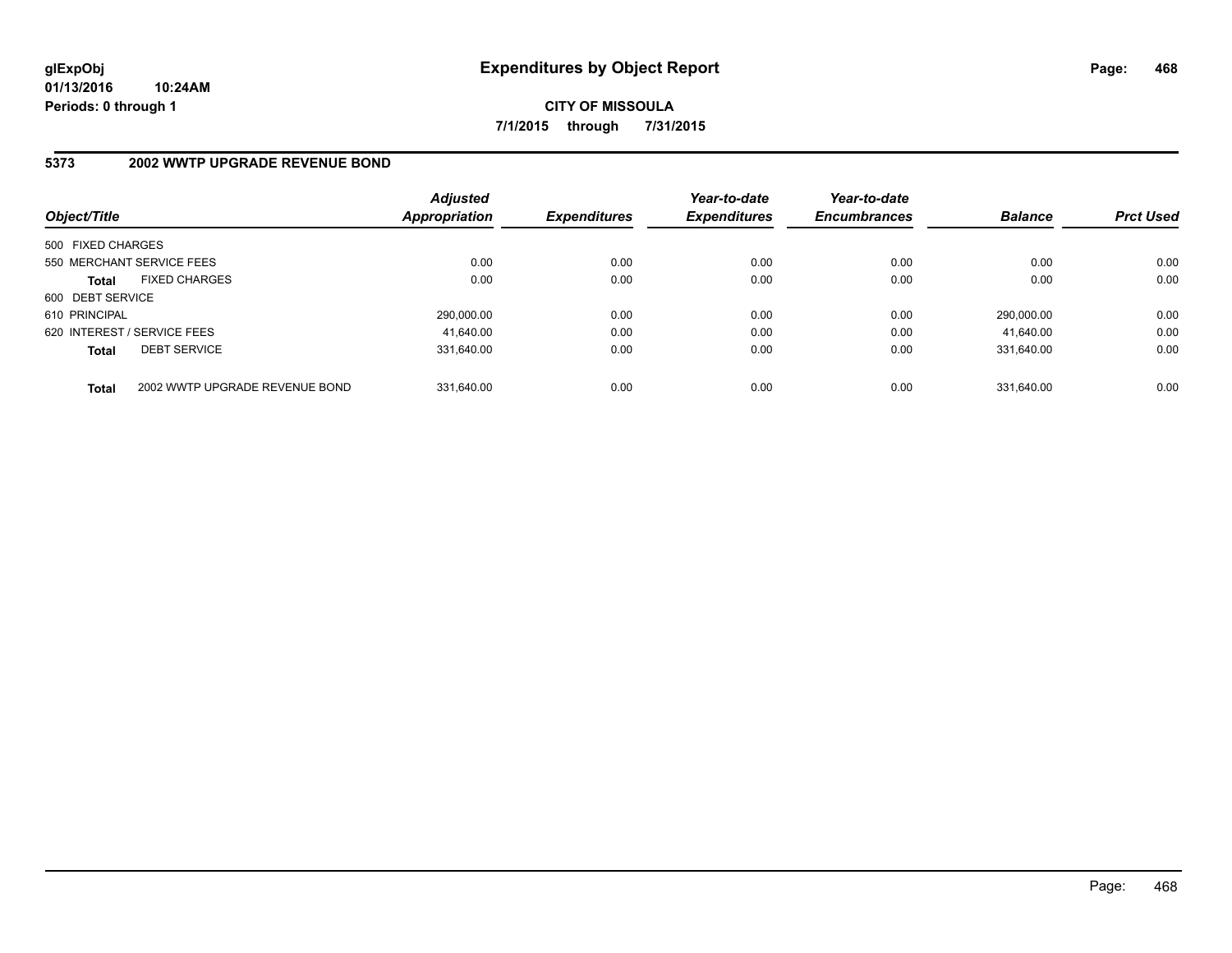#### **5374 2002 WWTP UPGRADE RESERVE**

| Object/Title                         | <b>Adjusted</b><br>Appropriation | <b>Expenditures</b> | Year-to-date<br><b>Expenditures</b> | Year-to-date<br><b>Encumbrances</b> | <b>Balance</b> | <b>Prct Used</b> |
|--------------------------------------|----------------------------------|---------------------|-------------------------------------|-------------------------------------|----------------|------------------|
| 500 FIXED CHARGES                    |                                  |                     |                                     |                                     |                |                  |
| 550 MERCHANT SERVICE FEES            | 0.00                             | 0.00                | 0.00                                | 0.00                                | 0.00           | 0.00             |
| <b>FIXED CHARGES</b><br><b>Total</b> | 0.00                             | 0.00                | 0.00                                | 0.00                                | 0.00           | 0.00             |
| 600 DEBT SERVICE                     |                                  |                     |                                     |                                     |                |                  |
| 610 PRINCIPAL                        | 0.00                             | 0.00                | 0.00                                | 0.00                                | 0.00           | 0.00             |
| 620 INTEREST / SERVICE FEES          | 0.00                             | 0.00                | 0.00                                | 0.00                                | 0.00           | 0.00             |
| <b>DEBT SERVICE</b><br><b>Total</b>  | 0.00                             | 0.00                | 0.00                                | 0.00                                | 0.00           | 0.00             |
| 800 OTHER OBJECTS                    |                                  |                     |                                     |                                     |                |                  |
| 820 TRANSFERS TO OTHER FUNDS         | 180.00                           | 0.00                | 0.00                                | 0.00                                | 180.00         | 0.00             |
| OTHER OBJECTS<br><b>Total</b>        | 180.00                           | 0.00                | 0.00                                | 0.00                                | 180.00         | 0.00             |
|                                      |                                  |                     |                                     |                                     |                |                  |
| <b>WASTEWATER</b><br><b>Total</b>    | 180.00                           | 0.00                | 0.00                                | 0.00                                | 180.00         | 0.00             |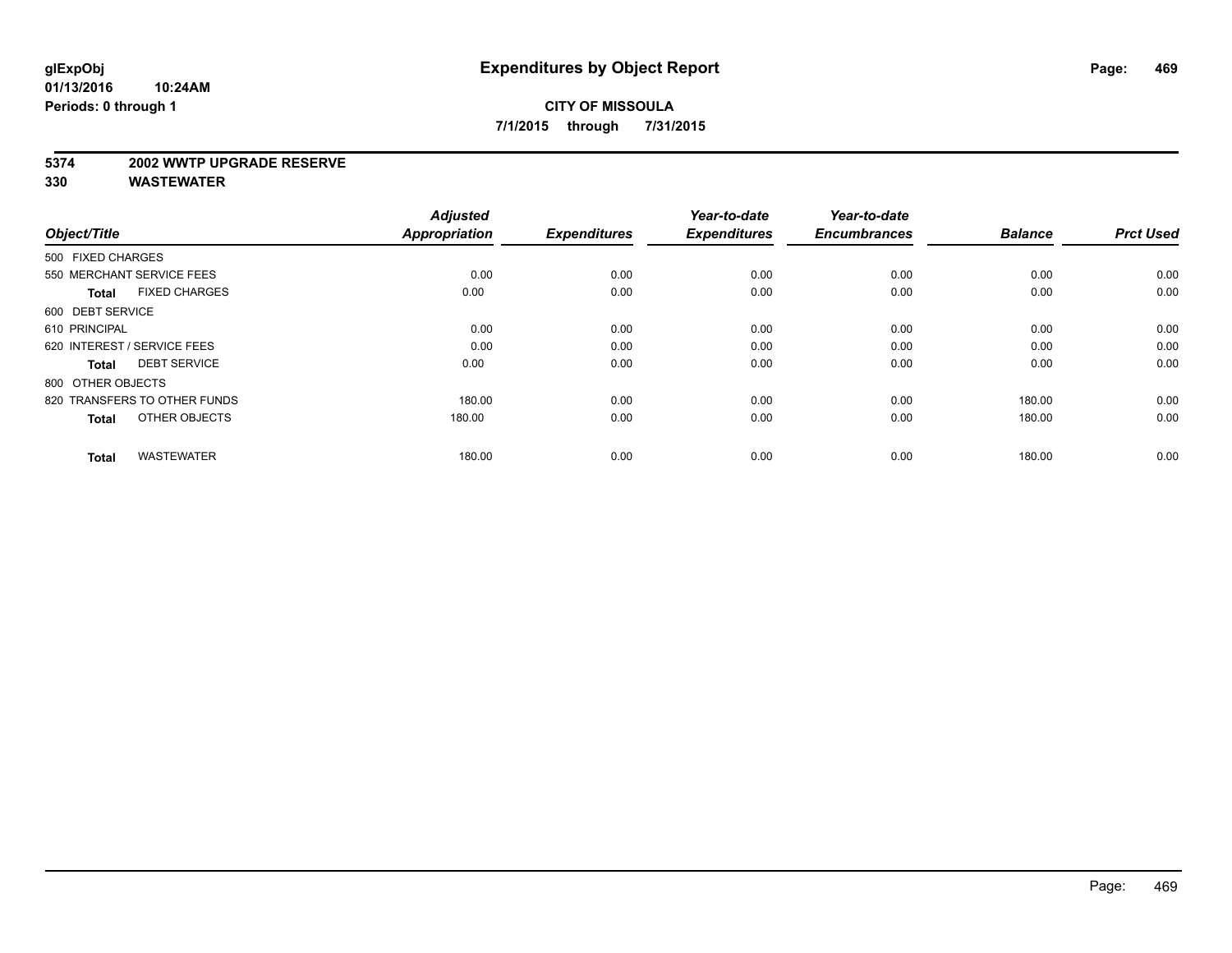### **5374 2002 WWTP UPGRADE RESERVE**

| Object/Title                              | <b>Adjusted</b><br>Appropriation | <b>Expenditures</b> | Year-to-date<br><b>Expenditures</b> | Year-to-date<br><b>Encumbrances</b> | <b>Balance</b> | <b>Prct Used</b> |
|-------------------------------------------|----------------------------------|---------------------|-------------------------------------|-------------------------------------|----------------|------------------|
| 500 FIXED CHARGES                         |                                  |                     |                                     |                                     |                |                  |
| 550 MERCHANT SERVICE FEES                 | 0.00                             | 0.00                | 0.00                                | 0.00                                | 0.00           | 0.00             |
| <b>FIXED CHARGES</b><br><b>Total</b>      | 0.00                             | 0.00                | 0.00                                | 0.00                                | 0.00           | 0.00             |
| 600 DEBT SERVICE                          |                                  |                     |                                     |                                     |                |                  |
| 610 PRINCIPAL                             | 0.00                             | 0.00                | 0.00                                | 0.00                                | 0.00           | 0.00             |
| 620 INTEREST / SERVICE FEES               | 0.00                             | 0.00                | 0.00                                | 0.00                                | 0.00           | 0.00             |
| <b>DEBT SERVICE</b><br><b>Total</b>       | 0.00                             | 0.00                | 0.00                                | 0.00                                | 0.00           | 0.00             |
| 800 OTHER OBJECTS                         |                                  |                     |                                     |                                     |                |                  |
| 820 TRANSFERS TO OTHER FUNDS              | 180.00                           | 0.00                | 0.00                                | 0.00                                | 180.00         | 0.00             |
| OTHER OBJECTS<br><b>Total</b>             | 180.00                           | 0.00                | 0.00                                | 0.00                                | 180.00         | 0.00             |
| 2002 WWTP UPGRADE RESERVE<br><b>Total</b> | 180.00                           | 0.00                | 0.00                                | 0.00                                | 180.00         | 0.00             |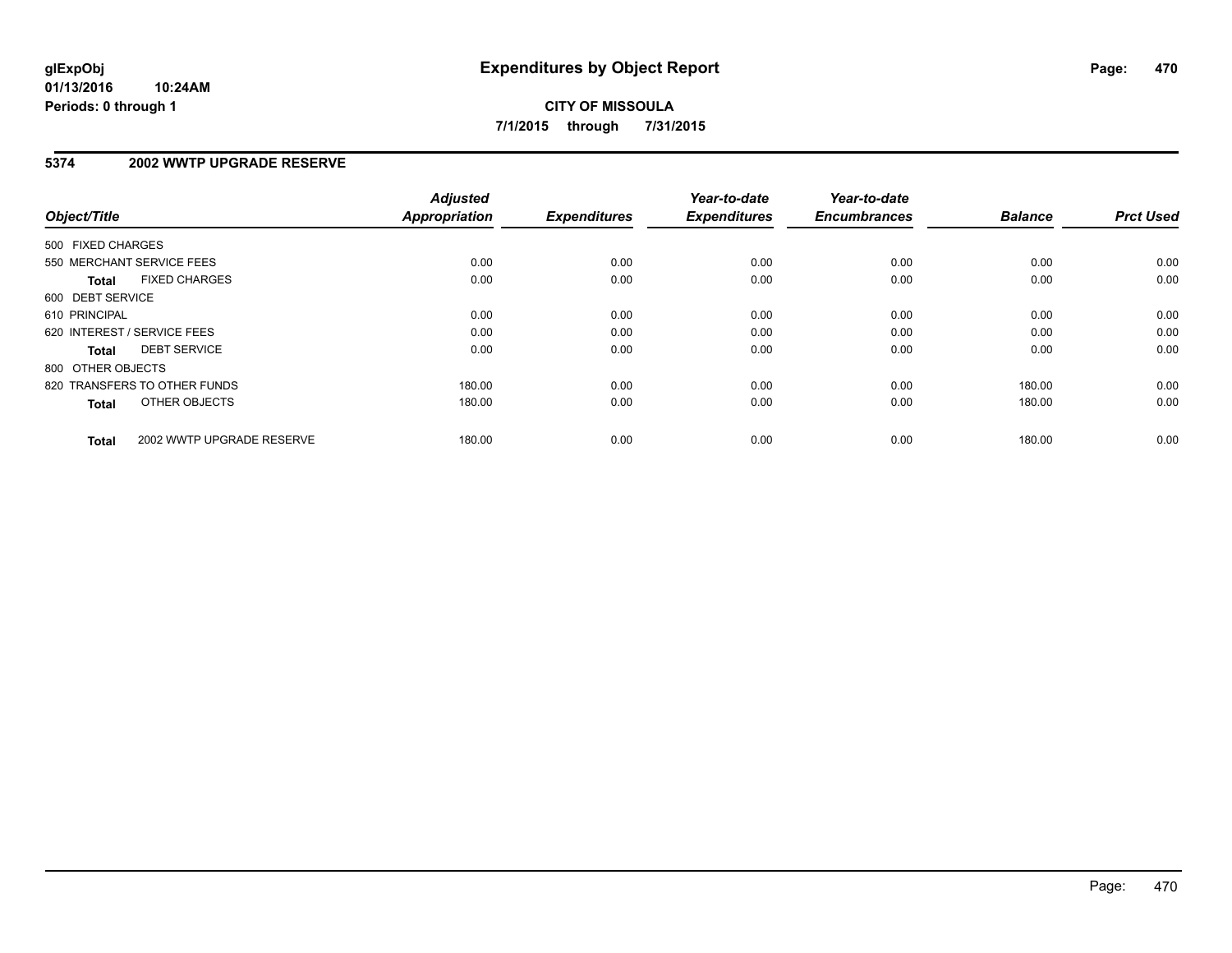### **5375 2003 WWTP SRF \$3.8M EPA DEBT**

| Object/Title      |                             | <b>Adjusted</b> | <b>Expenditures</b> | Year-to-date        | Year-to-date        | <b>Balance</b> | <b>Prct Used</b> |
|-------------------|-----------------------------|-----------------|---------------------|---------------------|---------------------|----------------|------------------|
|                   |                             | Appropriation   |                     | <b>Expenditures</b> | <b>Encumbrances</b> |                |                  |
| 500 FIXED CHARGES |                             |                 |                     |                     |                     |                |                  |
|                   | 550 MERCHANT SERVICE FEES   | 0.00            | 0.00                | 0.00                | 0.00                | 0.00           | 0.00             |
| <b>Total</b>      | <b>FIXED CHARGES</b>        | 0.00            | 0.00                | 0.00                | 0.00                | 0.00           | 0.00             |
| 600 DEBT SERVICE  |                             |                 |                     |                     |                     |                |                  |
| 610 PRINCIPAL     |                             | 211,000.00      | 0.00                | 0.00                | 0.00                | 211.000.00     | 0.00             |
|                   | 620 INTEREST / SERVICE FEES | 39.926.00       | 0.00                | 0.00                | 0.00                | 39.926.00      | 0.00             |
| <b>Total</b>      | <b>DEBT SERVICE</b>         | 250.926.00      | 0.00                | 0.00                | 0.00                | 250.926.00     | 0.00             |
| <b>Total</b>      | <b>WASTEWATER</b>           | 250.926.00      | 0.00                | 0.00                | 0.00                | 250.926.00     | 0.00             |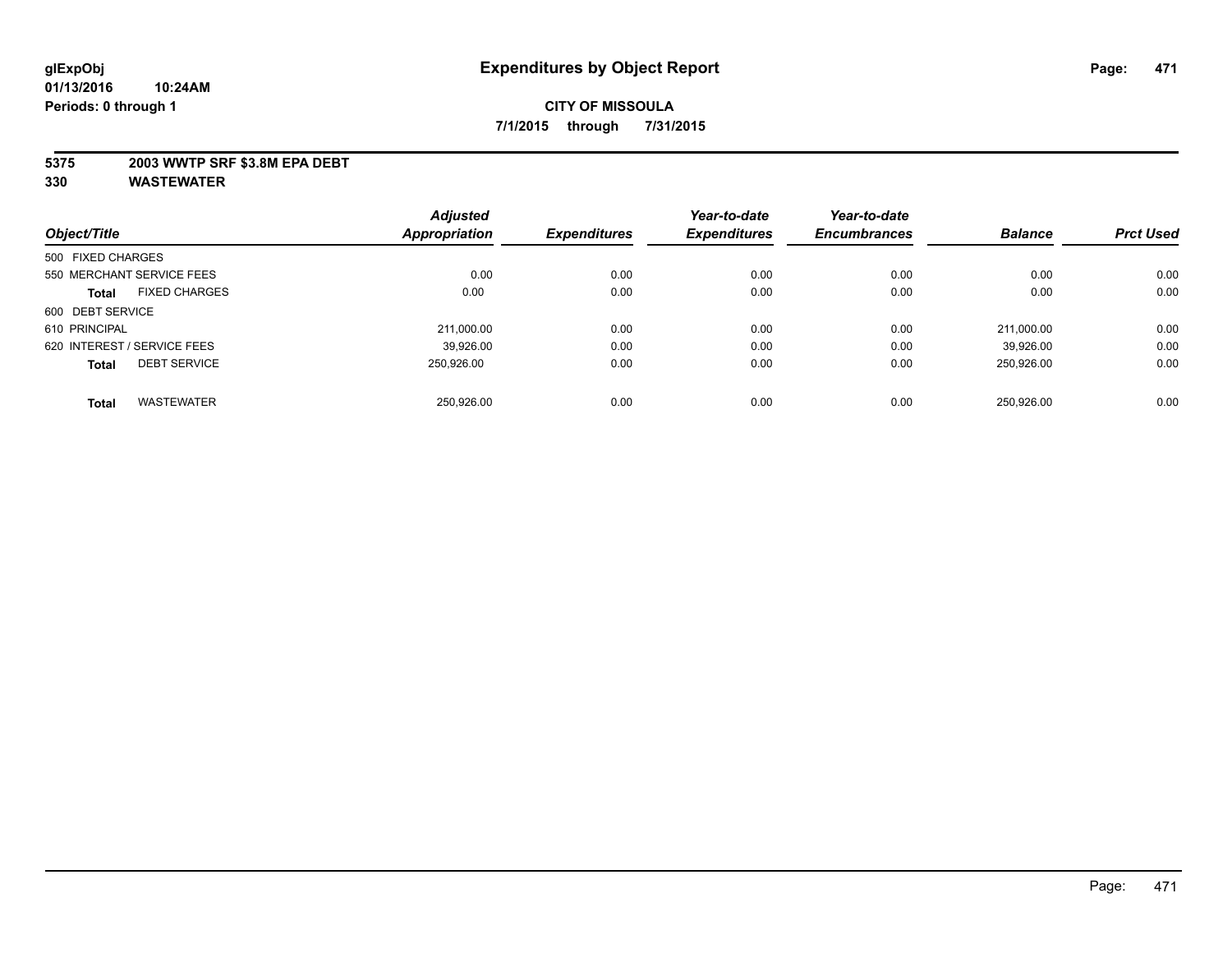### **5375 2003 WWTP SRF \$3.8M EPA DEBT**

| Object/Title                |                               | <b>Adjusted</b><br>Appropriation | <b>Expenditures</b> | Year-to-date<br><b>Expenditures</b> | Year-to-date<br><b>Encumbrances</b> | <b>Balance</b> | <b>Prct Used</b> |
|-----------------------------|-------------------------------|----------------------------------|---------------------|-------------------------------------|-------------------------------------|----------------|------------------|
| 500 FIXED CHARGES           |                               |                                  |                     |                                     |                                     |                |                  |
| 550 MERCHANT SERVICE FEES   |                               | 0.00                             | 0.00                | 0.00                                | 0.00                                | 0.00           | 0.00             |
| <b>Total</b>                | <b>FIXED CHARGES</b>          | 0.00                             | 0.00                | 0.00                                | 0.00                                | 0.00           | 0.00             |
| 600 DEBT SERVICE            |                               |                                  |                     |                                     |                                     |                |                  |
| 610 PRINCIPAL               |                               | 211.000.00                       | 0.00                | 0.00                                | 0.00                                | 211.000.00     | 0.00             |
| 620 INTEREST / SERVICE FEES |                               | 39.926.00                        | 0.00                | 0.00                                | 0.00                                | 39.926.00      | 0.00             |
| <b>Total</b>                | <b>DEBT SERVICE</b>           | 250.926.00                       | 0.00                | 0.00                                | 0.00                                | 250.926.00     | 0.00             |
| <b>Total</b>                | 2003 WWTP SRF \$3.8M EPA DEBT | 250.926.00                       | 0.00                | 0.00                                | 0.00                                | 250.926.00     | 0.00             |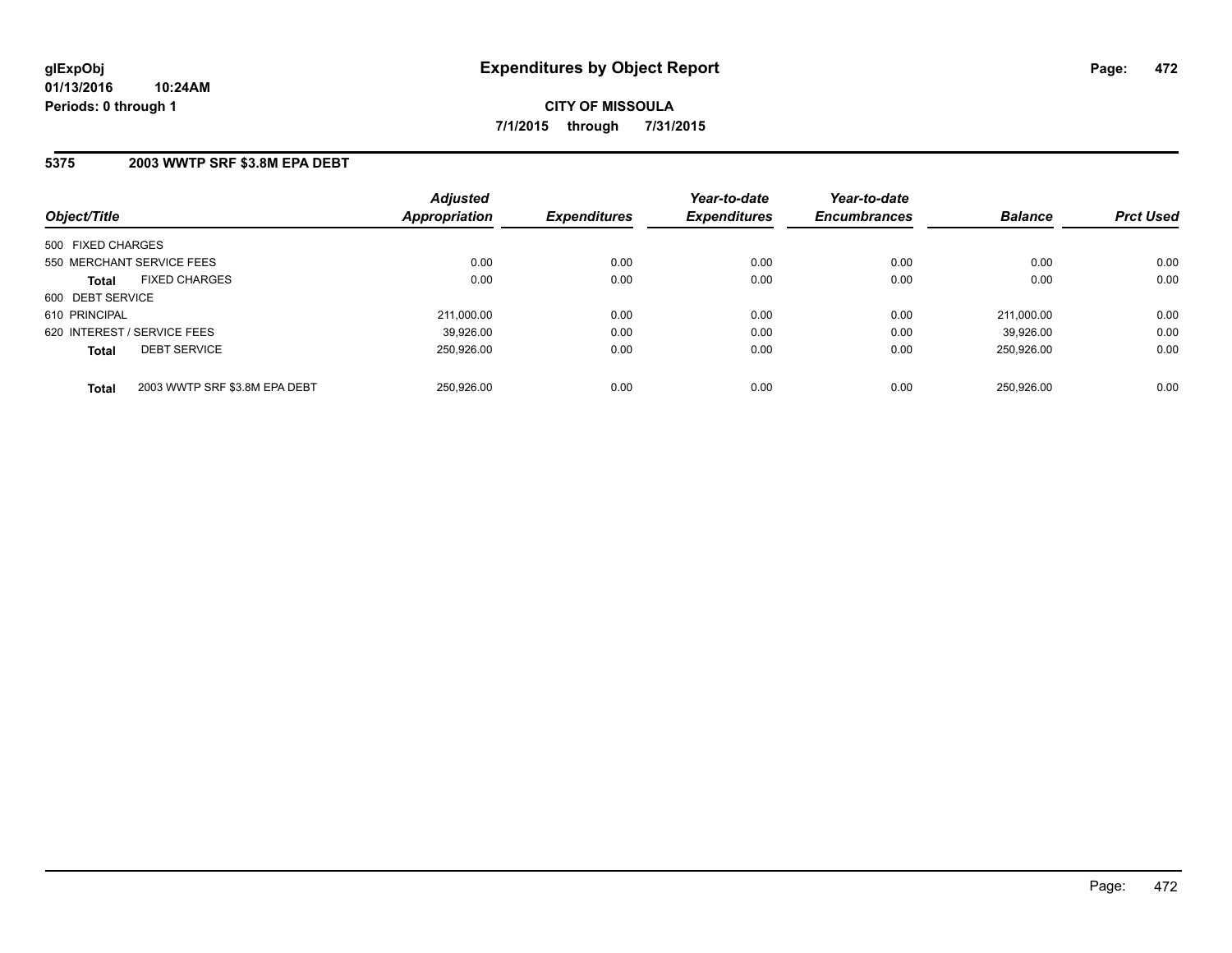### **5376 2003 WWTP SRF \$3.8M EPA RESERVE**

| Object/Title                         | <b>Adjusted</b><br><b>Appropriation</b> | <b>Expenditures</b> | Year-to-date<br><b>Expenditures</b> | Year-to-date<br><b>Encumbrances</b> | <b>Balance</b> | <b>Prct Used</b> |
|--------------------------------------|-----------------------------------------|---------------------|-------------------------------------|-------------------------------------|----------------|------------------|
| 500 FIXED CHARGES                    |                                         |                     |                                     |                                     |                |                  |
| 550 MERCHANT SERVICE FEES            | 0.00                                    | 0.00                | 0.00                                | 0.00                                | 0.00           | 0.00             |
| <b>FIXED CHARGES</b><br><b>Total</b> | 0.00                                    | 0.00                | 0.00                                | 0.00                                | 0.00           | 0.00             |
| 800 OTHER OBJECTS                    |                                         |                     |                                     |                                     |                |                  |
| 820 TRANSFERS TO OTHER FUNDS         | 0.00                                    | 0.00                | 0.00                                | 0.00                                | 0.00           | 0.00             |
| OTHER OBJECTS<br><b>Total</b>        | 0.00                                    | 0.00                | 0.00                                | 0.00                                | 0.00           | 0.00             |
| <b>WASTEWATER</b><br><b>Total</b>    | 0.00                                    | 0.00                | 0.00                                | 0.00                                | 0.00           | 0.00             |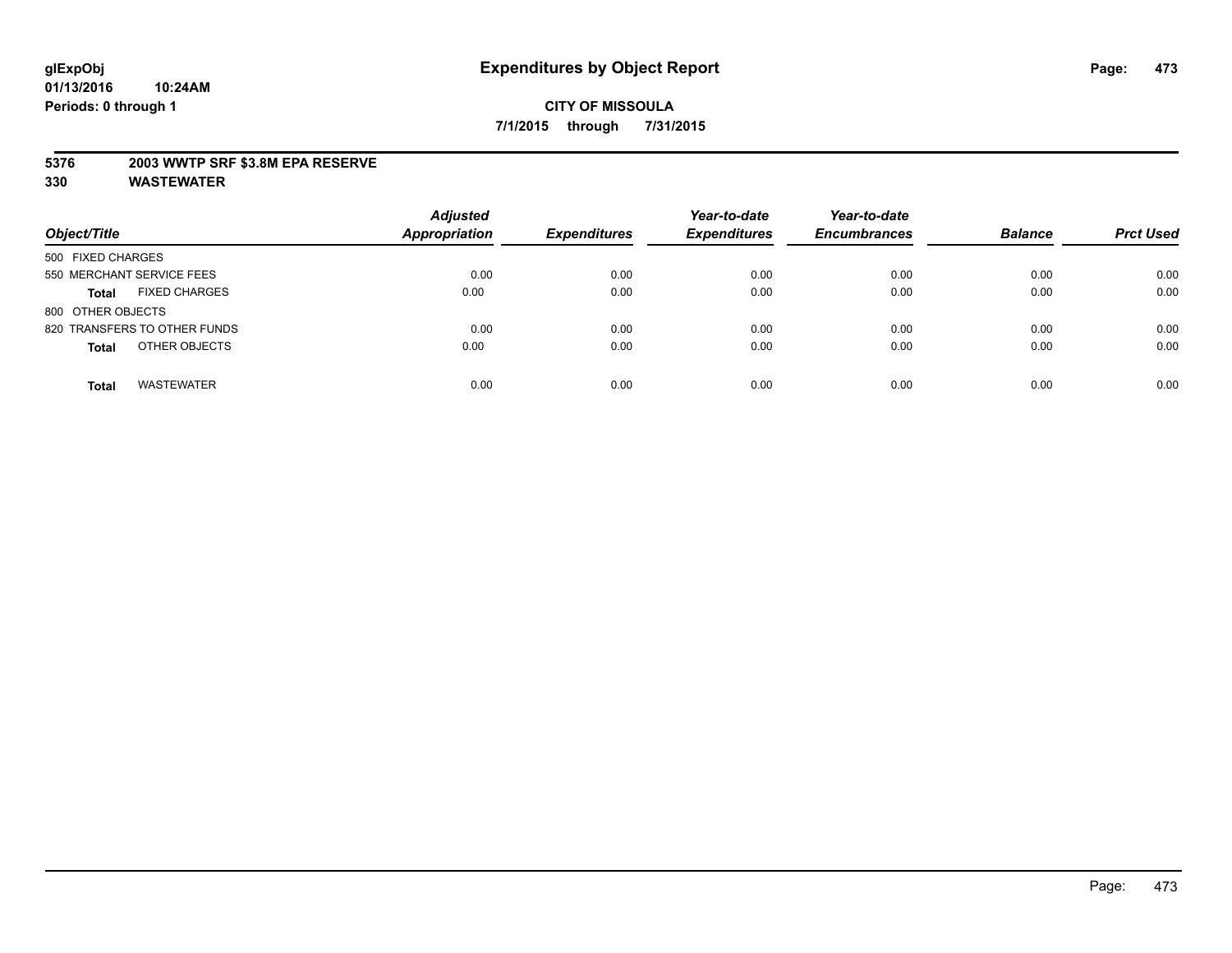## **5376 2003 WWTP SRF \$3.8M EPA RESERVE**

| Object/Title              |                                  | <b>Adjusted</b><br><b>Appropriation</b> | <b>Expenditures</b> | Year-to-date<br><b>Expenditures</b> | Year-to-date<br><b>Encumbrances</b> | <b>Balance</b> | <b>Prct Used</b> |
|---------------------------|----------------------------------|-----------------------------------------|---------------------|-------------------------------------|-------------------------------------|----------------|------------------|
| 500 FIXED CHARGES         |                                  |                                         |                     |                                     |                                     |                |                  |
| 550 MERCHANT SERVICE FEES |                                  | 0.00                                    | 0.00                | 0.00                                | 0.00                                | 0.00           | 0.00             |
| Total                     | <b>FIXED CHARGES</b>             | 0.00                                    | 0.00                | 0.00                                | 0.00                                | 0.00           | 0.00             |
| 800 OTHER OBJECTS         |                                  |                                         |                     |                                     |                                     |                |                  |
|                           | 820 TRANSFERS TO OTHER FUNDS     | 0.00                                    | 0.00                | 0.00                                | 0.00                                | 0.00           | 0.00             |
| <b>Total</b>              | OTHER OBJECTS                    | 0.00                                    | 0.00                | 0.00                                | 0.00                                | 0.00           | 0.00             |
| <b>Total</b>              | 2003 WWTP SRF \$3.8M EPA RESERVE | 0.00                                    | 0.00                | 0.00                                | 0.00                                | 0.00           | 0.00             |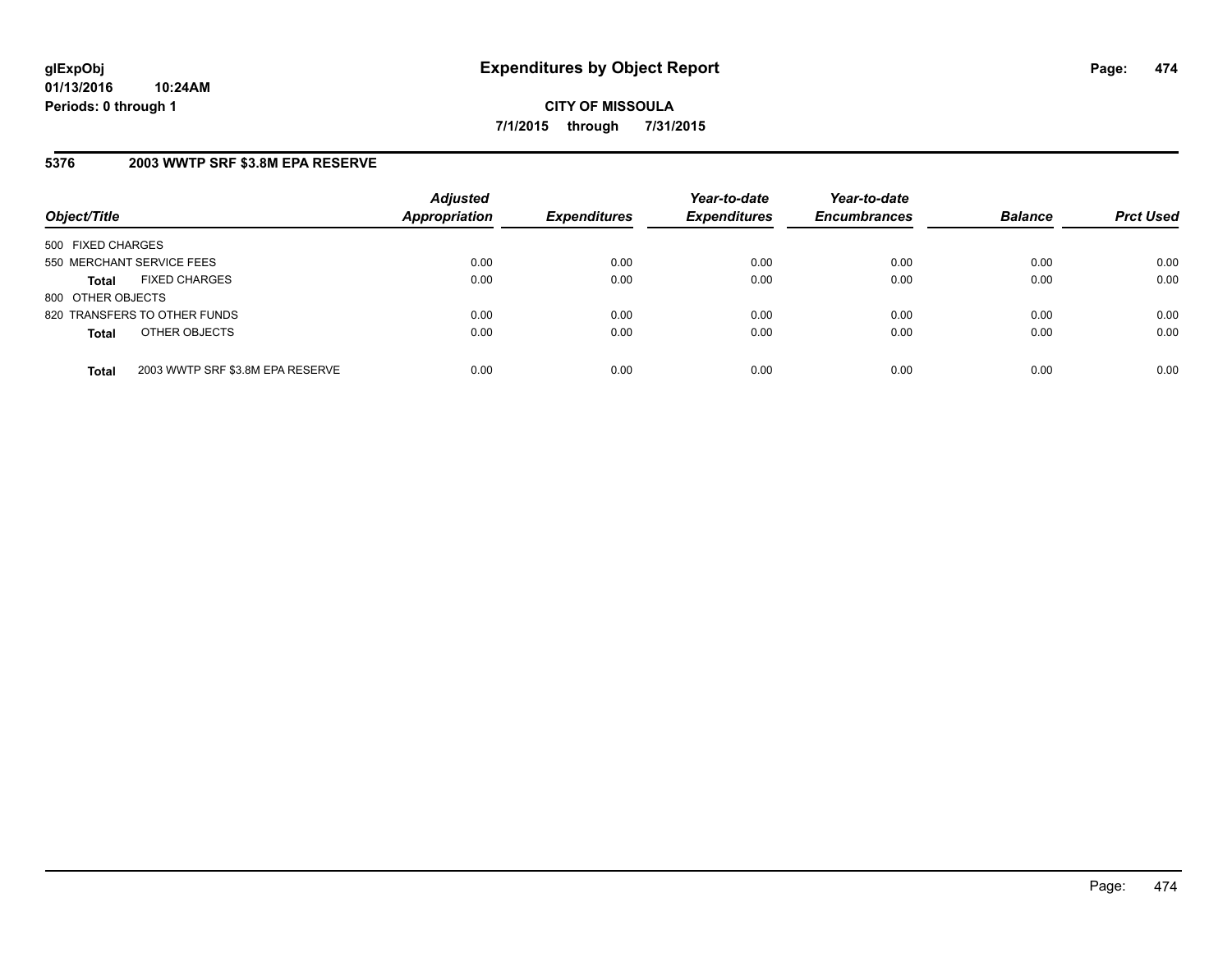### **5377 2004 WWTP \$3.023 LOAN DEBT SERVICE**

| Object/Title      |                             | <b>Adjusted</b>      | <b>Expenditures</b> | Year-to-date<br><b>Expenditures</b> | Year-to-date<br><b>Encumbrances</b> | <b>Balance</b> | <b>Prct Used</b> |
|-------------------|-----------------------------|----------------------|---------------------|-------------------------------------|-------------------------------------|----------------|------------------|
|                   |                             | <b>Appropriation</b> |                     |                                     |                                     |                |                  |
| 500 FIXED CHARGES |                             |                      |                     |                                     |                                     |                |                  |
|                   | 550 MERCHANT SERVICE FEES   | 0.00                 | 0.00                | 0.00                                | 0.00                                | 0.00           | 0.00             |
| <b>Total</b>      | <b>FIXED CHARGES</b>        | 0.00                 | 0.00                | 0.00                                | 0.00                                | 0.00           | 0.00             |
| 600 DEBT SERVICE  |                             |                      |                     |                                     |                                     |                |                  |
| 610 PRINCIPAL     |                             | 203.000.00           | 0.00                | 0.00                                | 0.00                                | 203.000.00     | 0.00             |
|                   | 620 INTEREST / SERVICE FEES | 41,006.00            | 0.00                | 0.00                                | 0.00                                | 41,006.00      | 0.00             |
| <b>Total</b>      | <b>DEBT SERVICE</b>         | 244.006.00           | 0.00                | 0.00                                | 0.00                                | 244.006.00     | 0.00             |
| <b>Total</b>      | <b>WASTEWATER</b>           | 244.006.00           | 0.00                | 0.00                                | 0.00                                | 244.006.00     | 0.00             |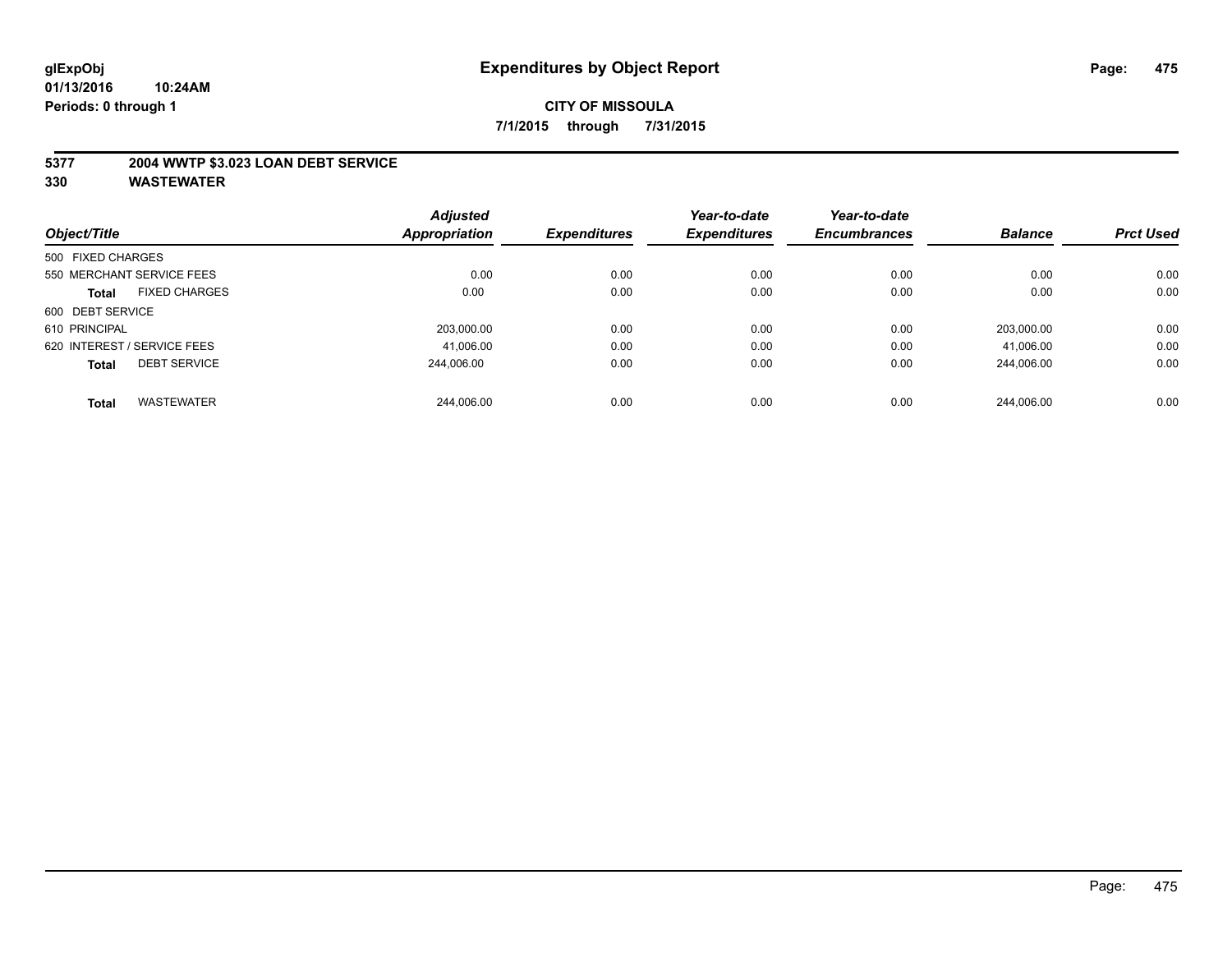## **5377 2004 WWTP \$3.023 LOAN DEBT SERVICE**

| Object/Title                |                                     | <b>Adjusted</b><br><b>Appropriation</b> | <b>Expenditures</b> | Year-to-date<br><b>Expenditures</b> | Year-to-date<br><b>Encumbrances</b> | <b>Balance</b> | <b>Prct Used</b> |
|-----------------------------|-------------------------------------|-----------------------------------------|---------------------|-------------------------------------|-------------------------------------|----------------|------------------|
| 500 FIXED CHARGES           |                                     |                                         |                     |                                     |                                     |                |                  |
| 550 MERCHANT SERVICE FEES   |                                     | 0.00                                    | 0.00                | 0.00                                | 0.00                                | 0.00           | 0.00             |
| <b>Total</b>                | <b>FIXED CHARGES</b>                | 0.00                                    | 0.00                | 0.00                                | 0.00                                | 0.00           | 0.00             |
| 600 DEBT SERVICE            |                                     |                                         |                     |                                     |                                     |                |                  |
| 610 PRINCIPAL               |                                     | 203.000.00                              | 0.00                | 0.00                                | 0.00                                | 203.000.00     | 0.00             |
| 620 INTEREST / SERVICE FEES |                                     | 41,006.00                               | 0.00                | 0.00                                | 0.00                                | 41.006.00      | 0.00             |
| <b>Total</b>                | <b>DEBT SERVICE</b>                 | 244.006.00                              | 0.00                | 0.00                                | 0.00                                | 244.006.00     | 0.00             |
| <b>Total</b>                | 2004 WWTP \$3.023 LOAN DEBT SERVICE | 244.006.00                              | 0.00                | 0.00                                | 0.00                                | 244.006.00     | 0.00             |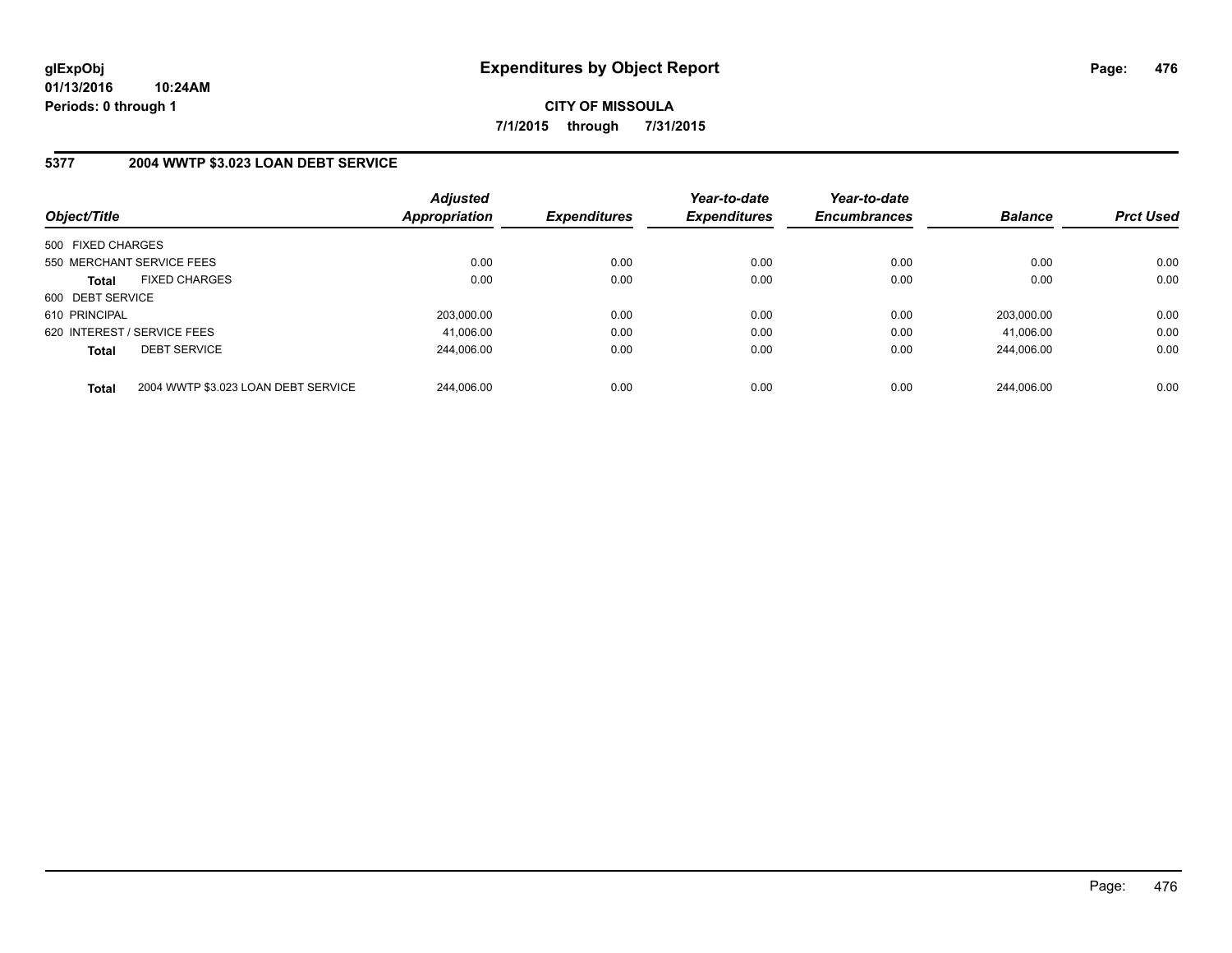### **5378 2004 WWTP \$3.023 LOAN RESERVE**

| Object/Title                         | <b>Adjusted</b><br><b>Appropriation</b> | <b>Expenditures</b> | Year-to-date<br><b>Expenditures</b> | Year-to-date<br><b>Encumbrances</b> | <b>Balance</b> | <b>Prct Used</b> |
|--------------------------------------|-----------------------------------------|---------------------|-------------------------------------|-------------------------------------|----------------|------------------|
| 500 FIXED CHARGES                    |                                         |                     |                                     |                                     |                |                  |
| 550 MERCHANT SERVICE FEES            | 0.00                                    | 0.00                | 0.00                                | 0.00                                | 0.00           | 0.00             |
| <b>FIXED CHARGES</b><br><b>Total</b> | 0.00                                    | 0.00                | 0.00                                | 0.00                                | 0.00           | 0.00             |
| 600 DEBT SERVICE                     |                                         |                     |                                     |                                     |                |                  |
| 610 PRINCIPAL                        | 0.00                                    | 0.00                | 0.00                                | 0.00                                | 0.00           | 0.00             |
| 620 INTEREST / SERVICE FEES          | 0.00                                    | 0.00                | 0.00                                | 0.00                                | 0.00           | 0.00             |
| <b>DEBT SERVICE</b><br><b>Total</b>  | 0.00                                    | 0.00                | 0.00                                | 0.00                                | 0.00           | 0.00             |
| 800 OTHER OBJECTS                    |                                         |                     |                                     |                                     |                |                  |
| 820 TRANSFERS TO OTHER FUNDS         | 283.00                                  | 0.00                | 0.00                                | 0.00                                | 283.00         | 0.00             |
| OTHER OBJECTS<br><b>Total</b>        | 283.00                                  | 0.00                | 0.00                                | 0.00                                | 283.00         | 0.00             |
|                                      |                                         |                     |                                     |                                     |                |                  |
| <b>WASTEWATER</b><br><b>Total</b>    | 283.00                                  | 0.00                | 0.00                                | 0.00                                | 283.00         | 0.00             |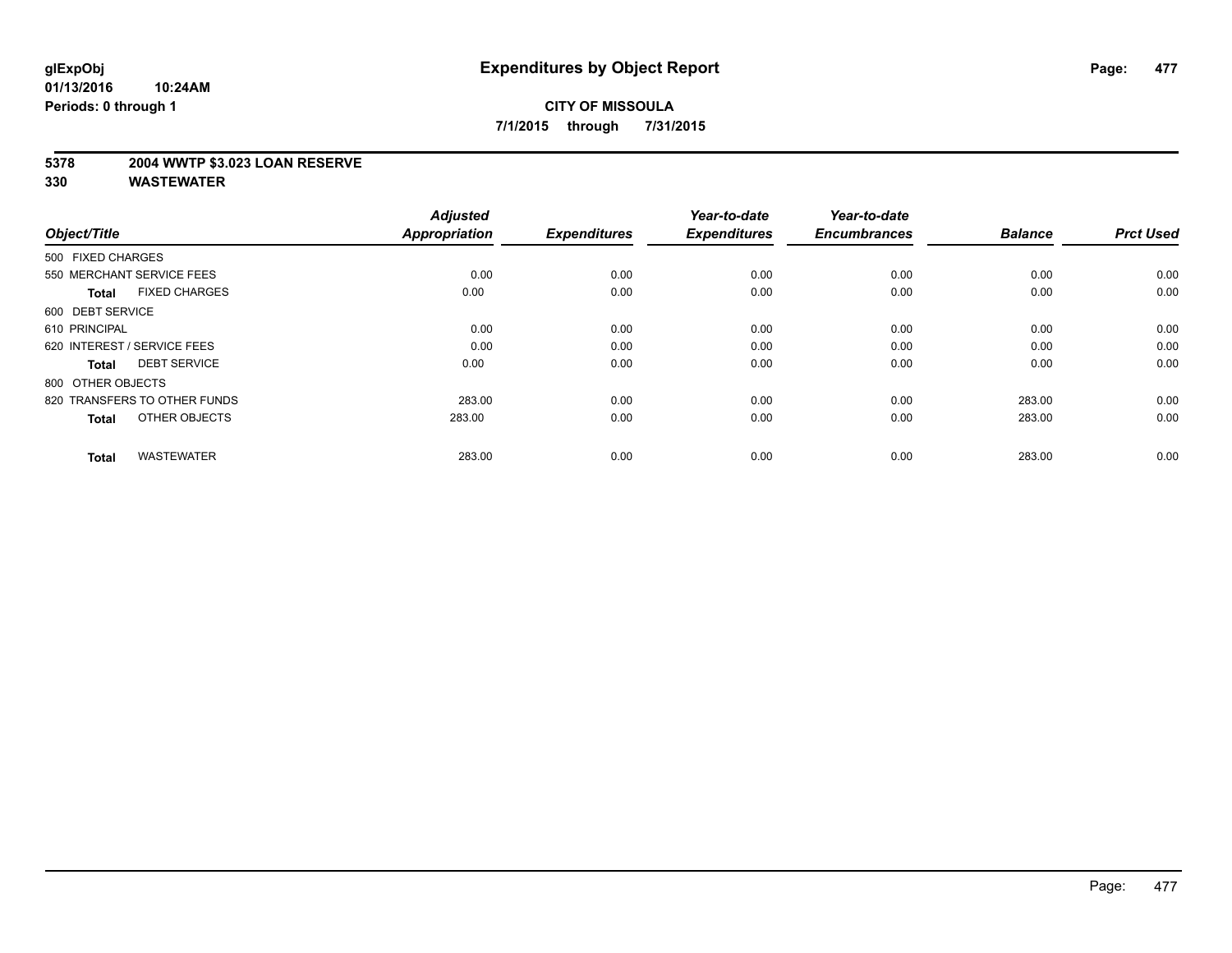## **5378 2004 WWTP \$3.023 LOAN RESERVE**

| Object/Title                                   | <b>Adjusted</b><br><b>Appropriation</b> | <b>Expenditures</b> | Year-to-date<br><b>Expenditures</b> | Year-to-date<br><b>Encumbrances</b> | <b>Balance</b> | <b>Prct Used</b> |
|------------------------------------------------|-----------------------------------------|---------------------|-------------------------------------|-------------------------------------|----------------|------------------|
|                                                |                                         |                     |                                     |                                     |                |                  |
| 500 FIXED CHARGES                              |                                         |                     |                                     |                                     |                |                  |
| 550 MERCHANT SERVICE FEES                      | 0.00                                    | 0.00                | 0.00                                | 0.00                                | 0.00           | 0.00             |
| <b>FIXED CHARGES</b><br>Total                  | 0.00                                    | 0.00                | 0.00                                | 0.00                                | 0.00           | 0.00             |
| 600 DEBT SERVICE                               |                                         |                     |                                     |                                     |                |                  |
| 610 PRINCIPAL                                  | 0.00                                    | 0.00                | 0.00                                | 0.00                                | 0.00           | 0.00             |
| 620 INTEREST / SERVICE FEES                    | 0.00                                    | 0.00                | 0.00                                | 0.00                                | 0.00           | 0.00             |
| <b>DEBT SERVICE</b><br><b>Total</b>            | 0.00                                    | 0.00                | 0.00                                | 0.00                                | 0.00           | 0.00             |
| 800 OTHER OBJECTS                              |                                         |                     |                                     |                                     |                |                  |
| 820 TRANSFERS TO OTHER FUNDS                   | 283.00                                  | 0.00                | 0.00                                | 0.00                                | 283.00         | 0.00             |
| OTHER OBJECTS<br><b>Total</b>                  | 283.00                                  | 0.00                | 0.00                                | 0.00                                | 283.00         | 0.00             |
|                                                |                                         |                     |                                     |                                     |                |                  |
| 2004 WWTP \$3.023 LOAN RESERVE<br><b>Total</b> | 283.00                                  | 0.00                | 0.00                                | 0.00                                | 283.00         | 0.00             |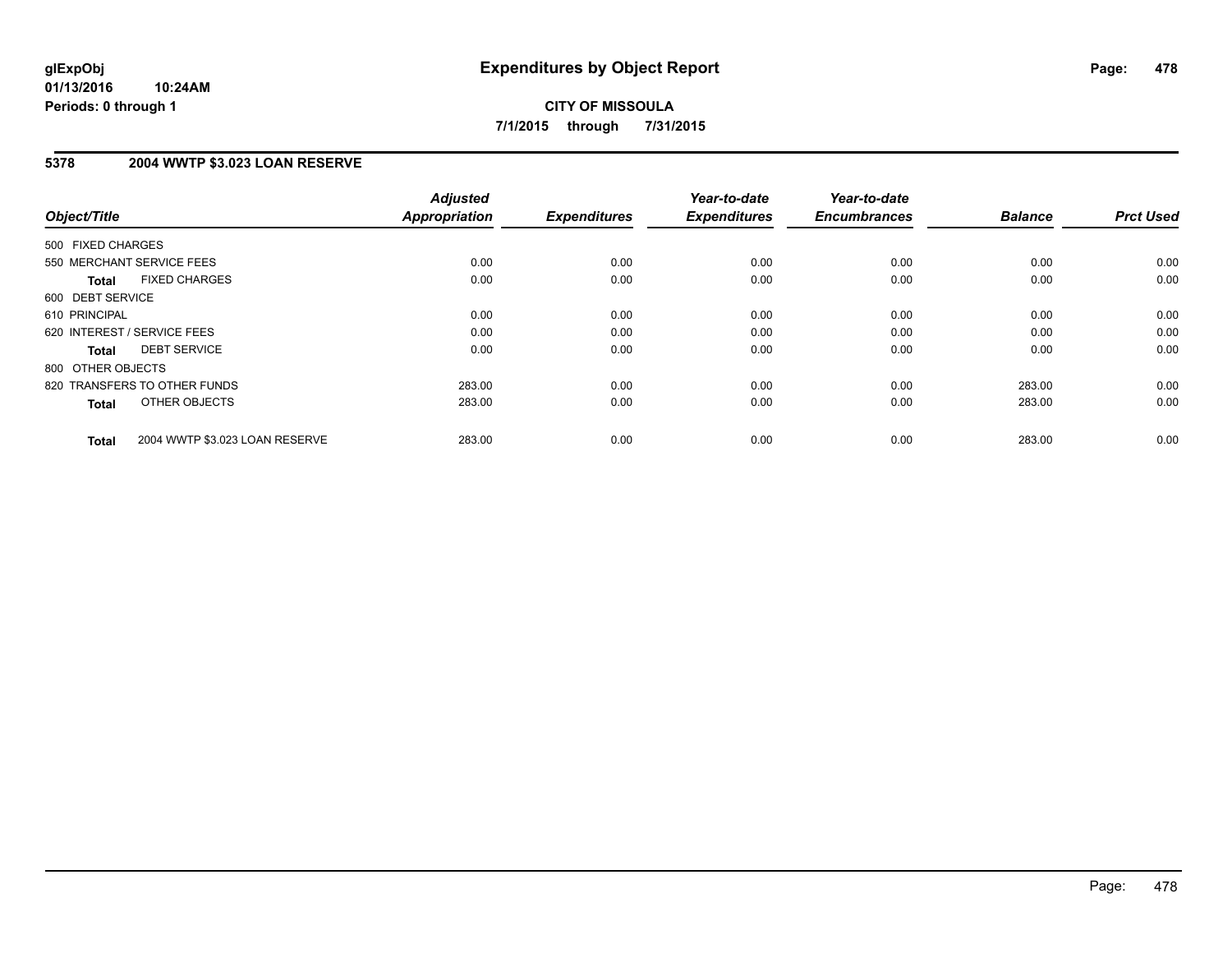#### **5379 2005 BRICH/BRDY/LIN/GIL SRF DEBT**

| Object/Title                         | <b>Adjusted</b><br><b>Appropriation</b> | <b>Expenditures</b> | Year-to-date<br><b>Expenditures</b> | Year-to-date<br><b>Encumbrances</b> | <b>Balance</b> | <b>Prct Used</b> |
|--------------------------------------|-----------------------------------------|---------------------|-------------------------------------|-------------------------------------|----------------|------------------|
| 500 FIXED CHARGES                    |                                         |                     |                                     |                                     |                |                  |
| 550 MERCHANT SERVICE FEES            | 0.00                                    | 0.00                | 0.00                                | 0.00                                | 0.00           | 0.00             |
| <b>FIXED CHARGES</b><br><b>Total</b> | 0.00                                    | 0.00                | 0.00                                | 0.00                                | 0.00           | 0.00             |
| 600 DEBT SERVICE                     |                                         |                     |                                     |                                     |                |                  |
| 610 PRINCIPAL                        | 88,000.00                               | 0.00                | 0.00                                | 0.00                                | 88,000.00      | 0.00             |
| 620 INTEREST / SERVICE FEES          | 21.443.00                               | 0.00                | 0.00                                | 0.00                                | 21,443.00      | 0.00             |
| <b>DEBT SERVICE</b><br><b>Total</b>  | 109.443.00                              | 0.00                | 0.00                                | 0.00                                | 109,443.00     | 0.00             |
| 800 OTHER OBJECTS                    |                                         |                     |                                     |                                     |                |                  |
| 820 TRANSFERS TO OTHER FUNDS         | 0.00                                    | 0.00                | 0.00                                | 0.00                                | 0.00           | 0.00             |
| OTHER OBJECTS<br><b>Total</b>        | 0.00                                    | 0.00                | 0.00                                | 0.00                                | 0.00           | 0.00             |
| <b>WASTEWATER</b><br><b>Total</b>    | 109,443.00                              | 0.00                | 0.00                                | 0.00                                | 109,443.00     | 0.00             |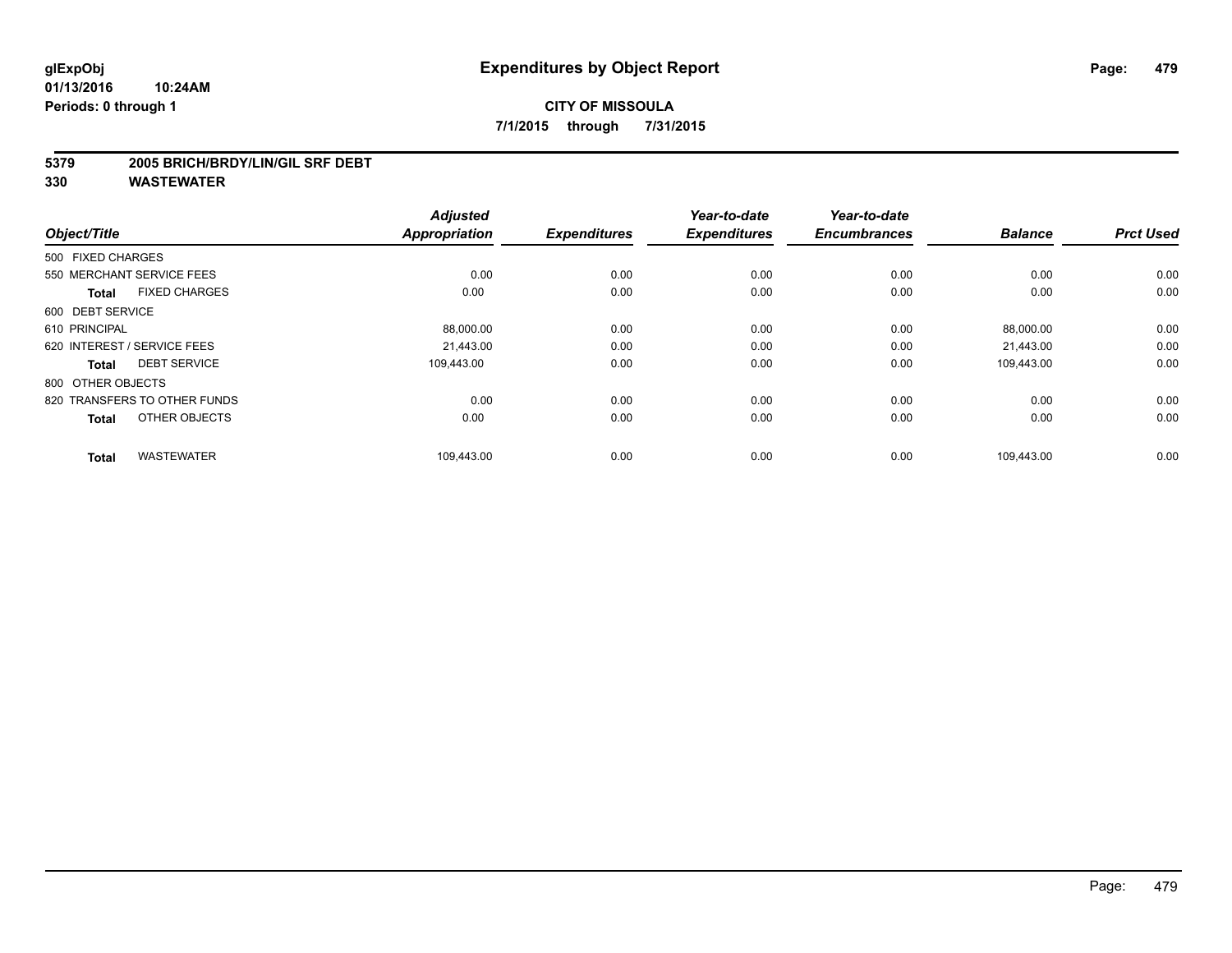### **5379 2005 BRICH/BRDY/LIN/GIL SRF DEBT**

| Object/Title                 |                                  | <b>Adjusted</b><br><b>Appropriation</b> | <b>Expenditures</b> | Year-to-date<br><b>Expenditures</b> | Year-to-date<br><b>Encumbrances</b> | <b>Balance</b> | <b>Prct Used</b> |
|------------------------------|----------------------------------|-----------------------------------------|---------------------|-------------------------------------|-------------------------------------|----------------|------------------|
| 500 FIXED CHARGES            |                                  |                                         |                     |                                     |                                     |                |                  |
| 550 MERCHANT SERVICE FEES    |                                  | 0.00                                    | 0.00                | 0.00                                | 0.00                                | 0.00           | 0.00             |
| <b>Total</b>                 | <b>FIXED CHARGES</b>             | 0.00                                    | 0.00                | 0.00                                | 0.00                                | 0.00           | 0.00             |
| 600 DEBT SERVICE             |                                  |                                         |                     |                                     |                                     |                |                  |
| 610 PRINCIPAL                |                                  | 88,000.00                               | 0.00                | 0.00                                | 0.00                                | 88,000.00      | 0.00             |
| 620 INTEREST / SERVICE FEES  |                                  | 21.443.00                               | 0.00                | 0.00                                | 0.00                                | 21,443.00      | 0.00             |
| <b>Total</b>                 | <b>DEBT SERVICE</b>              | 109.443.00                              | 0.00                | 0.00                                | 0.00                                | 109,443.00     | 0.00             |
| 800 OTHER OBJECTS            |                                  |                                         |                     |                                     |                                     |                |                  |
| 820 TRANSFERS TO OTHER FUNDS |                                  | 0.00                                    | 0.00                | 0.00                                | 0.00                                | 0.00           | 0.00             |
| <b>Total</b>                 | OTHER OBJECTS                    | 0.00                                    | 0.00                | 0.00                                | 0.00                                | 0.00           | 0.00             |
| <b>Total</b>                 | 2005 BRICH/BRDY/LIN/GIL SRF DEBT | 109,443.00                              | 0.00                | 0.00                                | 0.00                                | 109.443.00     | 0.00             |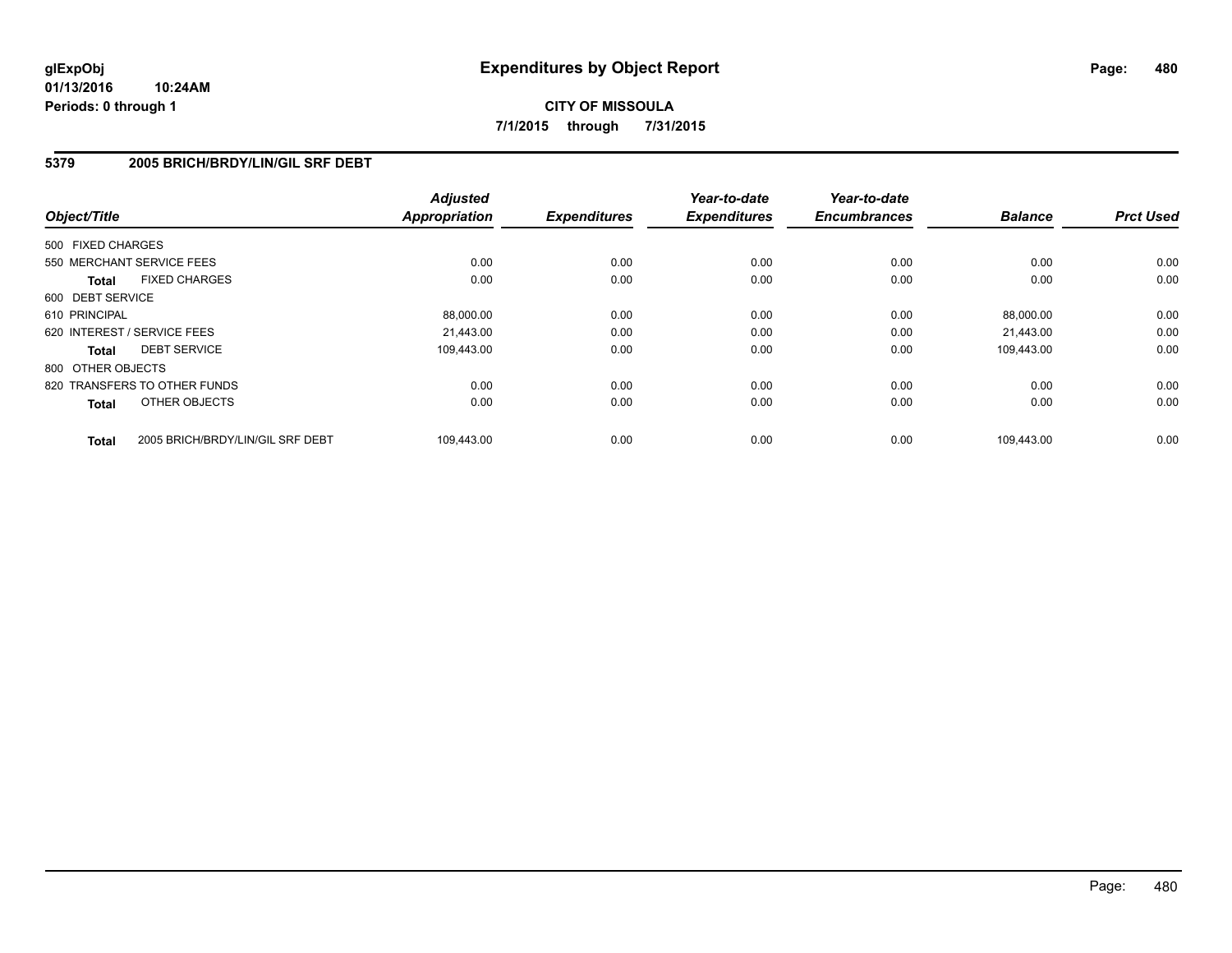#### **01/13/2016 10:24AM Periods: 0 through 1**

## **CITY OF MISSOULA 7/1/2015 through 7/31/2015**

### **5380 BRDWY/BIRCH/GILBERT/LINCOLNWOOD**

| Object/Title                         | <b>Adjusted</b><br><b>Appropriation</b> | <b>Expenditures</b> | Year-to-date<br><b>Expenditures</b> | Year-to-date<br><b>Encumbrances</b> | <b>Balance</b> | <b>Prct Used</b> |
|--------------------------------------|-----------------------------------------|---------------------|-------------------------------------|-------------------------------------|----------------|------------------|
| 500 FIXED CHARGES                    |                                         |                     |                                     |                                     |                |                  |
| 550 MERCHANT SERVICE FEES            | 0.00                                    | 0.00                | 0.00                                | 0.00                                | 0.00           | 0.00             |
| <b>FIXED CHARGES</b><br><b>Total</b> | 0.00                                    | 0.00                | 0.00                                | 0.00                                | 0.00           | 0.00             |
| 600 DEBT SERVICE                     |                                         |                     |                                     |                                     |                |                  |
| 610 PRINCIPAL                        | 0.00                                    | 0.00                | 0.00                                | 0.00                                | 0.00           | 0.00             |
| 620 INTEREST / SERVICE FEES          | 0.00                                    | 0.00                | 0.00                                | 0.00                                | 0.00           | 0.00             |
| <b>DEBT SERVICE</b><br><b>Total</b>  | 0.00                                    | 0.00                | 0.00                                | 0.00                                | 0.00           | 0.00             |
| 800 OTHER OBJECTS                    |                                         |                     |                                     |                                     |                |                  |
| 820 TRANSFERS TO OTHER FUNDS         | 0.00                                    | 0.00                | 0.00                                | 0.00                                | 0.00           | 0.00             |
| OTHER OBJECTS<br><b>Total</b>        | 0.00                                    | 0.00                | 0.00                                | 0.00                                | 0.00           | 0.00             |
|                                      |                                         |                     |                                     |                                     |                |                  |
| <b>WASTEWATER</b><br><b>Total</b>    | 0.00                                    | 0.00                | 0.00                                | 0.00                                | 0.00           | 0.00             |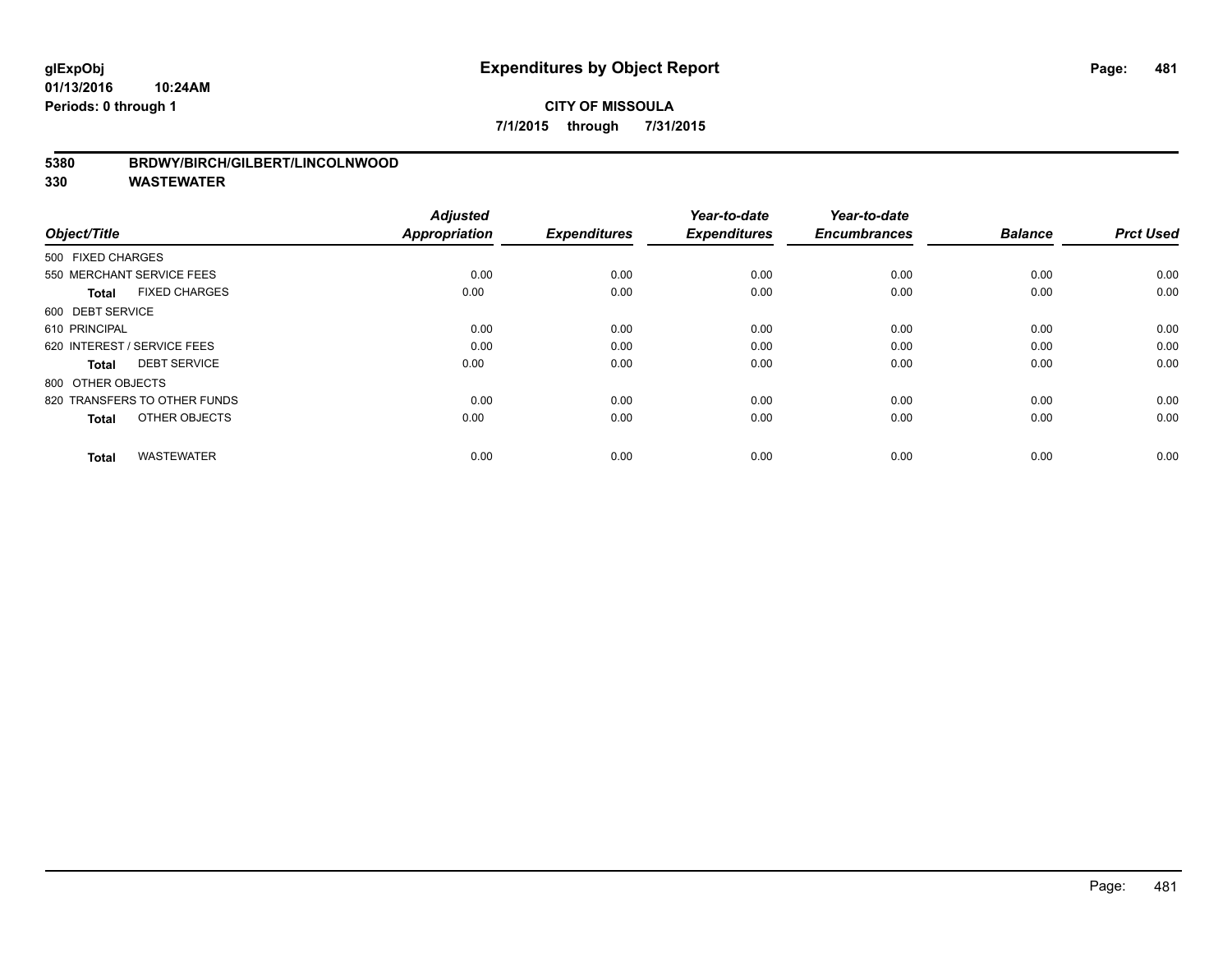**01/13/2016 10:24AM Periods: 0 through 1**

# **CITY OF MISSOULA 7/1/2015 through 7/31/2015**

## **5380 BRDWY/BIRCH/GILBERT/LINCOLNWOOD**

| Object/Title      |                                 | <b>Adjusted</b><br><b>Appropriation</b> | <b>Expenditures</b> | Year-to-date<br><b>Expenditures</b> | Year-to-date<br><b>Encumbrances</b> | <b>Balance</b> | <b>Prct Used</b> |
|-------------------|---------------------------------|-----------------------------------------|---------------------|-------------------------------------|-------------------------------------|----------------|------------------|
| 500 FIXED CHARGES |                                 |                                         |                     |                                     |                                     |                |                  |
|                   | 550 MERCHANT SERVICE FEES       | 0.00                                    | 0.00                | 0.00                                | 0.00                                | 0.00           | 0.00             |
| Total             | <b>FIXED CHARGES</b>            | 0.00                                    | 0.00                | 0.00                                | 0.00                                | 0.00           | 0.00             |
| 600 DEBT SERVICE  |                                 |                                         |                     |                                     |                                     |                |                  |
| 610 PRINCIPAL     |                                 | 0.00                                    | 0.00                | 0.00                                | 0.00                                | 0.00           | 0.00             |
|                   | 620 INTEREST / SERVICE FEES     | 0.00                                    | 0.00                | 0.00                                | 0.00                                | 0.00           | 0.00             |
| Total             | <b>DEBT SERVICE</b>             | 0.00                                    | 0.00                | 0.00                                | 0.00                                | 0.00           | 0.00             |
| 800 OTHER OBJECTS |                                 |                                         |                     |                                     |                                     |                |                  |
|                   | 820 TRANSFERS TO OTHER FUNDS    | 0.00                                    | 0.00                | 0.00                                | 0.00                                | 0.00           | 0.00             |
| <b>Total</b>      | OTHER OBJECTS                   | 0.00                                    | 0.00                | 0.00                                | 0.00                                | 0.00           | 0.00             |
| <b>Total</b>      | BRDWY/BIRCH/GILBERT/LINCOLNWOOD | 0.00                                    | 0.00                | 0.00                                | 0.00                                | 0.00           | 0.00             |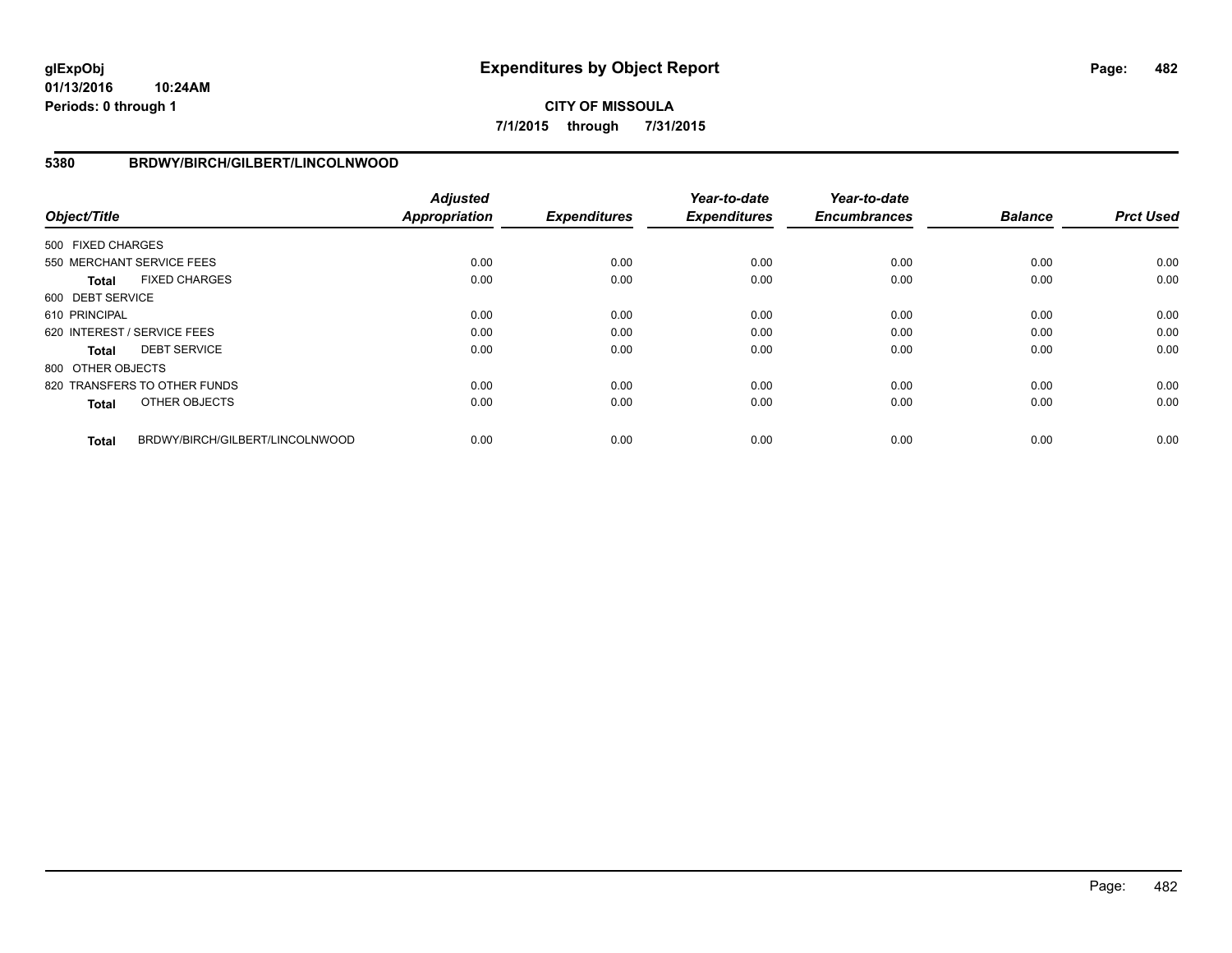#### **5381 LINCOLNWOOD PH2 DEBT SERVICE**

| Object/Title                         | <b>Adjusted</b><br><b>Appropriation</b> | <b>Expenditures</b> | Year-to-date<br><b>Expenditures</b> | Year-to-date<br><b>Encumbrances</b> | <b>Balance</b> | <b>Prct Used</b> |
|--------------------------------------|-----------------------------------------|---------------------|-------------------------------------|-------------------------------------|----------------|------------------|
| 500 FIXED CHARGES                    |                                         |                     |                                     |                                     |                |                  |
| 550 MERCHANT SERVICE FEES            | 0.00                                    | 0.00                | 0.00                                | 0.00                                | 0.00           | 0.00             |
| <b>FIXED CHARGES</b><br><b>Total</b> | 0.00                                    | 0.00                | 0.00                                | 0.00                                | 0.00           | 0.00             |
| 600 DEBT SERVICE                     |                                         |                     |                                     |                                     |                |                  |
| 610 PRINCIPAL                        | 0.00                                    | 0.00                | 0.00                                | 0.00                                | 0.00           | 0.00             |
| 620 INTEREST / SERVICE FEES          | 0.00                                    | 0.00                | 0.00                                | 0.00                                | 0.00           | 0.00             |
| <b>DEBT SERVICE</b><br><b>Total</b>  | 0.00                                    | 0.00                | 0.00                                | 0.00                                | 0.00           | 0.00             |
| 800 OTHER OBJECTS                    |                                         |                     |                                     |                                     |                |                  |
| 820 TRANSFERS TO OTHER FUNDS         | 0.00                                    | 0.00                | 0.00                                | 0.00                                | 0.00           | 0.00             |
| OTHER OBJECTS<br><b>Total</b>        | 0.00                                    | 0.00                | 0.00                                | 0.00                                | 0.00           | 0.00             |
|                                      |                                         |                     |                                     |                                     |                |                  |
| <b>WASTEWATER</b><br><b>Total</b>    | 0.00                                    | 0.00                | 0.00                                | 0.00                                | 0.00           | 0.00             |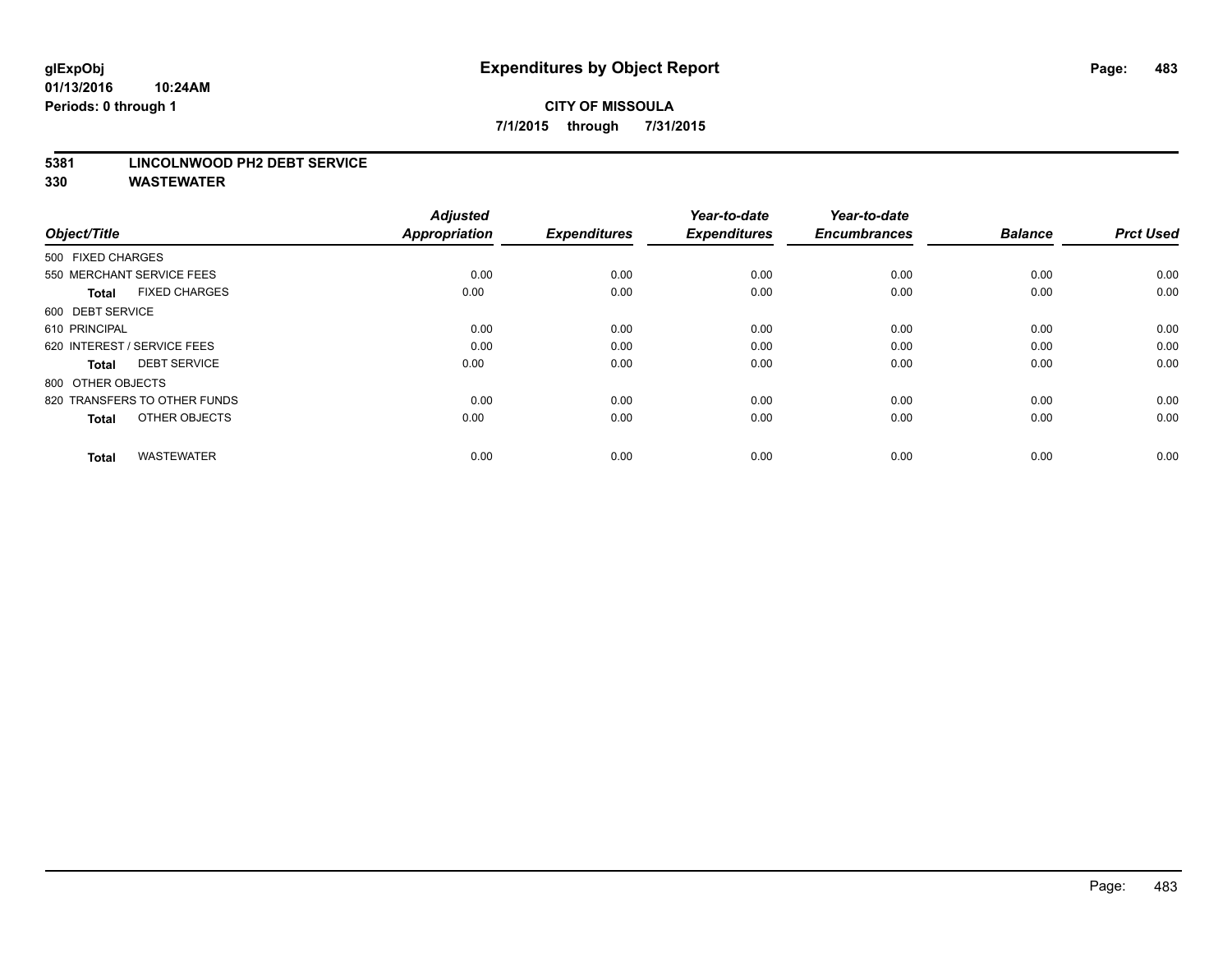## **5381 LINCOLNWOOD PH2 DEBT SERVICE**

| Object/Title                 |                              | <b>Adjusted</b><br><b>Appropriation</b> | <b>Expenditures</b> | Year-to-date<br><b>Expenditures</b> | Year-to-date<br><b>Encumbrances</b> | <b>Balance</b> | <b>Prct Used</b> |
|------------------------------|------------------------------|-----------------------------------------|---------------------|-------------------------------------|-------------------------------------|----------------|------------------|
| 500 FIXED CHARGES            |                              |                                         |                     |                                     |                                     |                |                  |
| 550 MERCHANT SERVICE FEES    |                              | 0.00                                    | 0.00                | 0.00                                | 0.00                                | 0.00           | 0.00             |
| <b>Total</b>                 | <b>FIXED CHARGES</b>         | 0.00                                    | 0.00                | 0.00                                | 0.00                                | 0.00           | 0.00             |
| 600 DEBT SERVICE             |                              |                                         |                     |                                     |                                     |                |                  |
| 610 PRINCIPAL                |                              | 0.00                                    | 0.00                | 0.00                                | 0.00                                | 0.00           | 0.00             |
| 620 INTEREST / SERVICE FEES  |                              | 0.00                                    | 0.00                | 0.00                                | 0.00                                | 0.00           | 0.00             |
| Total                        | <b>DEBT SERVICE</b>          | 0.00                                    | 0.00                | 0.00                                | 0.00                                | 0.00           | 0.00             |
| 800 OTHER OBJECTS            |                              |                                         |                     |                                     |                                     |                |                  |
| 820 TRANSFERS TO OTHER FUNDS |                              | 0.00                                    | 0.00                | 0.00                                | 0.00                                | 0.00           | 0.00             |
| <b>Total</b>                 | OTHER OBJECTS                | 0.00                                    | 0.00                | 0.00                                | 0.00                                | 0.00           | 0.00             |
| <b>Total</b>                 | LINCOLNWOOD PH2 DEBT SERVICE | 0.00                                    | 0.00                | 0.00                                | 0.00                                | 0.00           | 0.00             |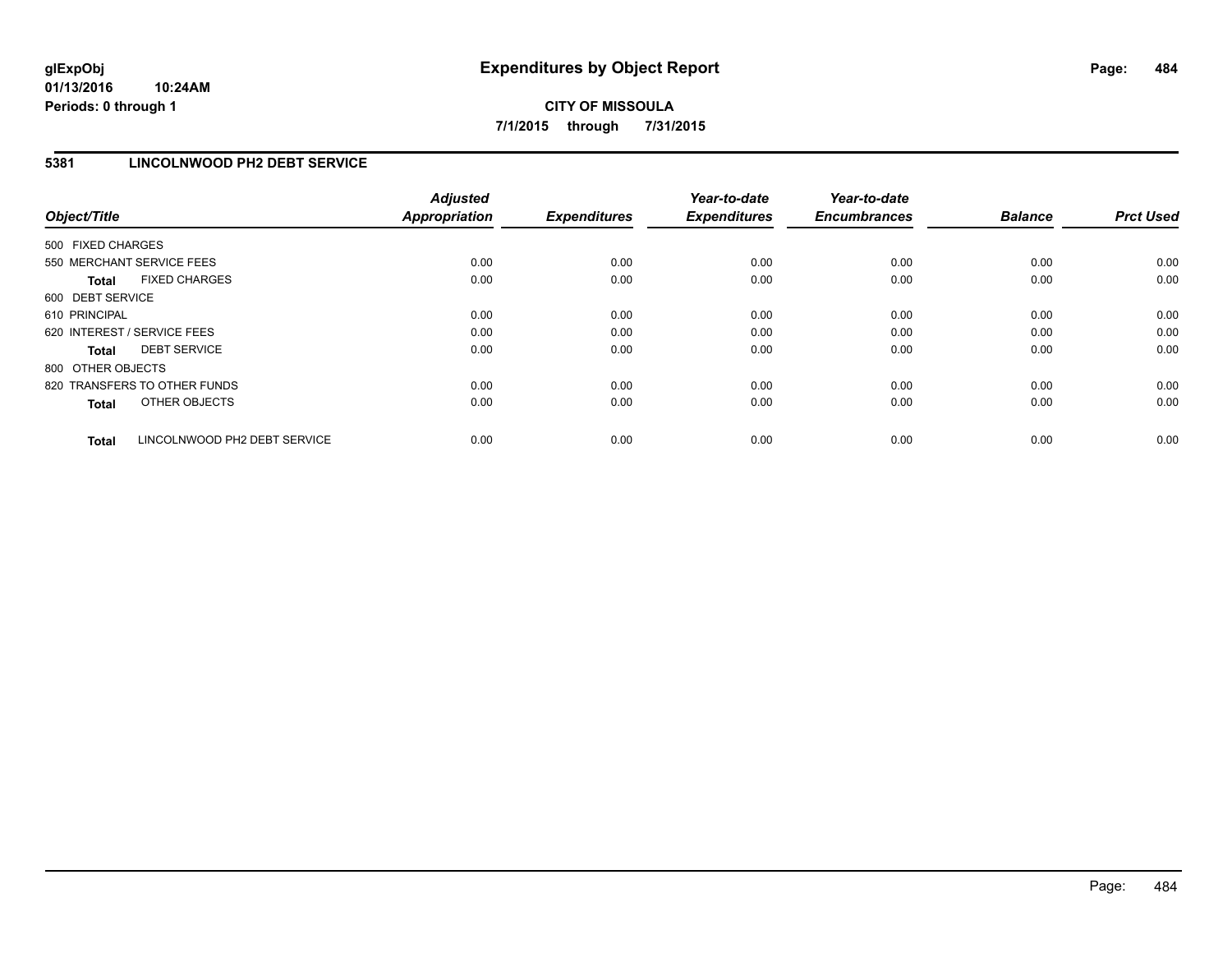#### **5382 LINCOLNWOOD PH2 RESERVE FUND**

| Object/Title                         | <b>Adjusted</b><br><b>Appropriation</b> | <b>Expenditures</b> | Year-to-date<br><b>Expenditures</b> | Year-to-date<br><b>Encumbrances</b> | <b>Balance</b> | <b>Prct Used</b> |
|--------------------------------------|-----------------------------------------|---------------------|-------------------------------------|-------------------------------------|----------------|------------------|
| 500 FIXED CHARGES                    |                                         |                     |                                     |                                     |                |                  |
| 550 MERCHANT SERVICE FEES            | 0.00                                    | 0.00                | 0.00                                | 0.00                                | 0.00           | 0.00             |
| <b>FIXED CHARGES</b><br><b>Total</b> | 0.00                                    | 0.00                | 0.00                                | 0.00                                | 0.00           | 0.00             |
| 600 DEBT SERVICE                     |                                         |                     |                                     |                                     |                |                  |
| 610 PRINCIPAL                        | 0.00                                    | 0.00                | 0.00                                | 0.00                                | 0.00           | 0.00             |
| 620 INTEREST / SERVICE FEES          | 0.00                                    | 0.00                | 0.00                                | 0.00                                | 0.00           | 0.00             |
| <b>DEBT SERVICE</b><br><b>Total</b>  | 0.00                                    | 0.00                | 0.00                                | 0.00                                | 0.00           | 0.00             |
| 800 OTHER OBJECTS                    |                                         |                     |                                     |                                     |                |                  |
| 820 TRANSFERS TO OTHER FUNDS         | 21,850.00                               | 0.00                | 0.00                                | 0.00                                | 21,850.00      | 0.00             |
| OTHER OBJECTS<br><b>Total</b>        | 21.850.00                               | 0.00                | 0.00                                | 0.00                                | 21,850.00      | 0.00             |
|                                      |                                         |                     |                                     |                                     |                |                  |
| <b>WASTEWATER</b><br><b>Total</b>    | 21,850.00                               | 0.00                | 0.00                                | 0.00                                | 21,850.00      | 0.00             |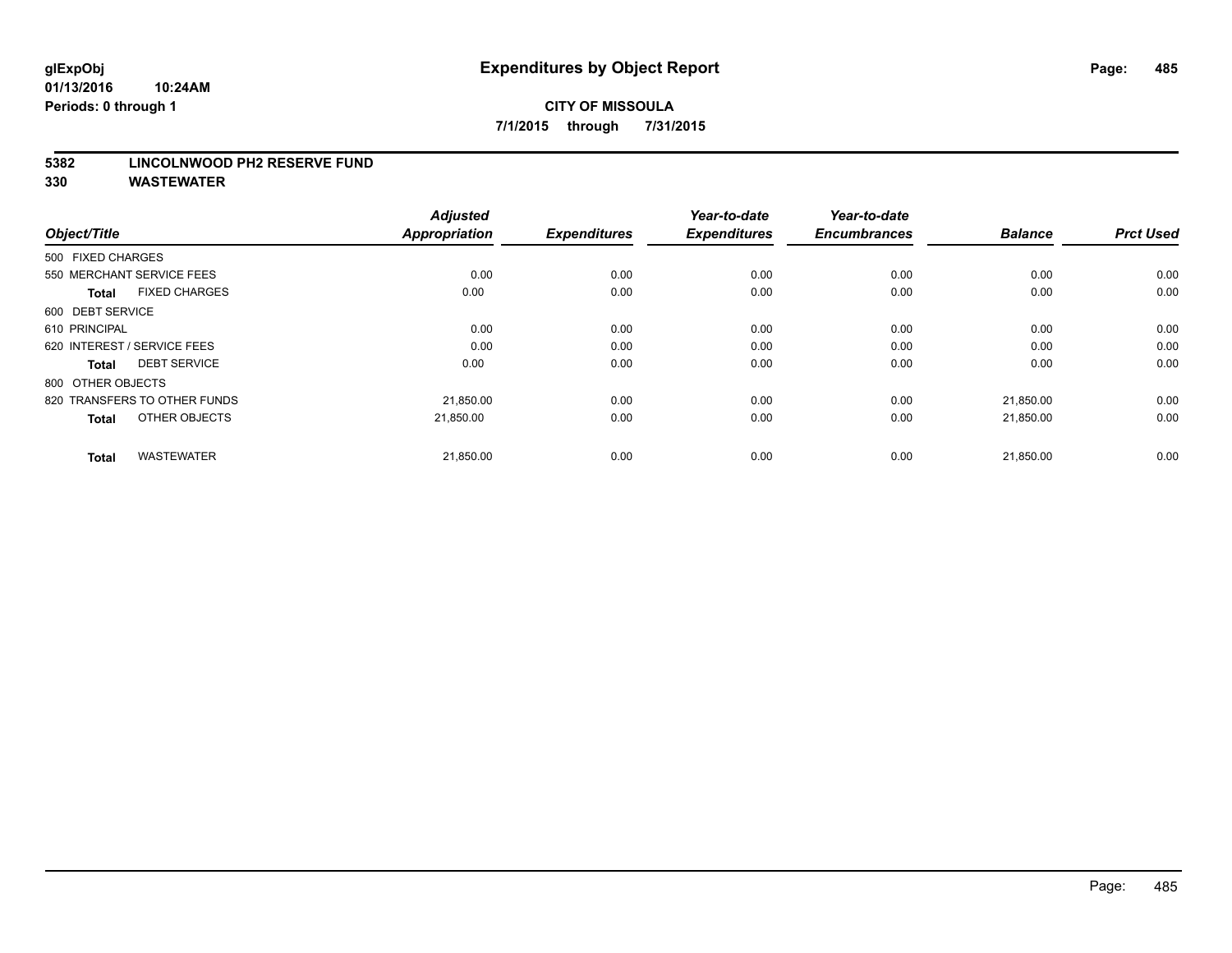## **5382 LINCOLNWOOD PH2 RESERVE FUND**

| Object/Title                                 | <b>Adjusted</b><br><b>Appropriation</b> | <b>Expenditures</b> | Year-to-date<br><b>Expenditures</b> | Year-to-date<br><b>Encumbrances</b> | <b>Balance</b> | <b>Prct Used</b> |
|----------------------------------------------|-----------------------------------------|---------------------|-------------------------------------|-------------------------------------|----------------|------------------|
| 500 FIXED CHARGES                            |                                         |                     |                                     |                                     |                |                  |
| 550 MERCHANT SERVICE FEES                    | 0.00                                    | 0.00                | 0.00                                | 0.00                                | 0.00           | 0.00             |
| <b>FIXED CHARGES</b><br><b>Total</b>         | 0.00                                    | 0.00                | 0.00                                | 0.00                                | 0.00           | 0.00             |
| 600 DEBT SERVICE                             |                                         |                     |                                     |                                     |                |                  |
| 610 PRINCIPAL                                | 0.00                                    | 0.00                | 0.00                                | 0.00                                | 0.00           | 0.00             |
| 620 INTEREST / SERVICE FEES                  | 0.00                                    | 0.00                | 0.00                                | 0.00                                | 0.00           | 0.00             |
| <b>DEBT SERVICE</b><br><b>Total</b>          | 0.00                                    | 0.00                | 0.00                                | 0.00                                | 0.00           | 0.00             |
| 800 OTHER OBJECTS                            |                                         |                     |                                     |                                     |                |                  |
| 820 TRANSFERS TO OTHER FUNDS                 | 21,850.00                               | 0.00                | 0.00                                | 0.00                                | 21.850.00      | 0.00             |
| OTHER OBJECTS<br><b>Total</b>                | 21,850.00                               | 0.00                | 0.00                                | 0.00                                | 21,850.00      | 0.00             |
| LINCOLNWOOD PH2 RESERVE FUND<br><b>Total</b> | 21,850.00                               | 0.00                | 0.00                                | 0.00                                | 21.850.00      | 0.00             |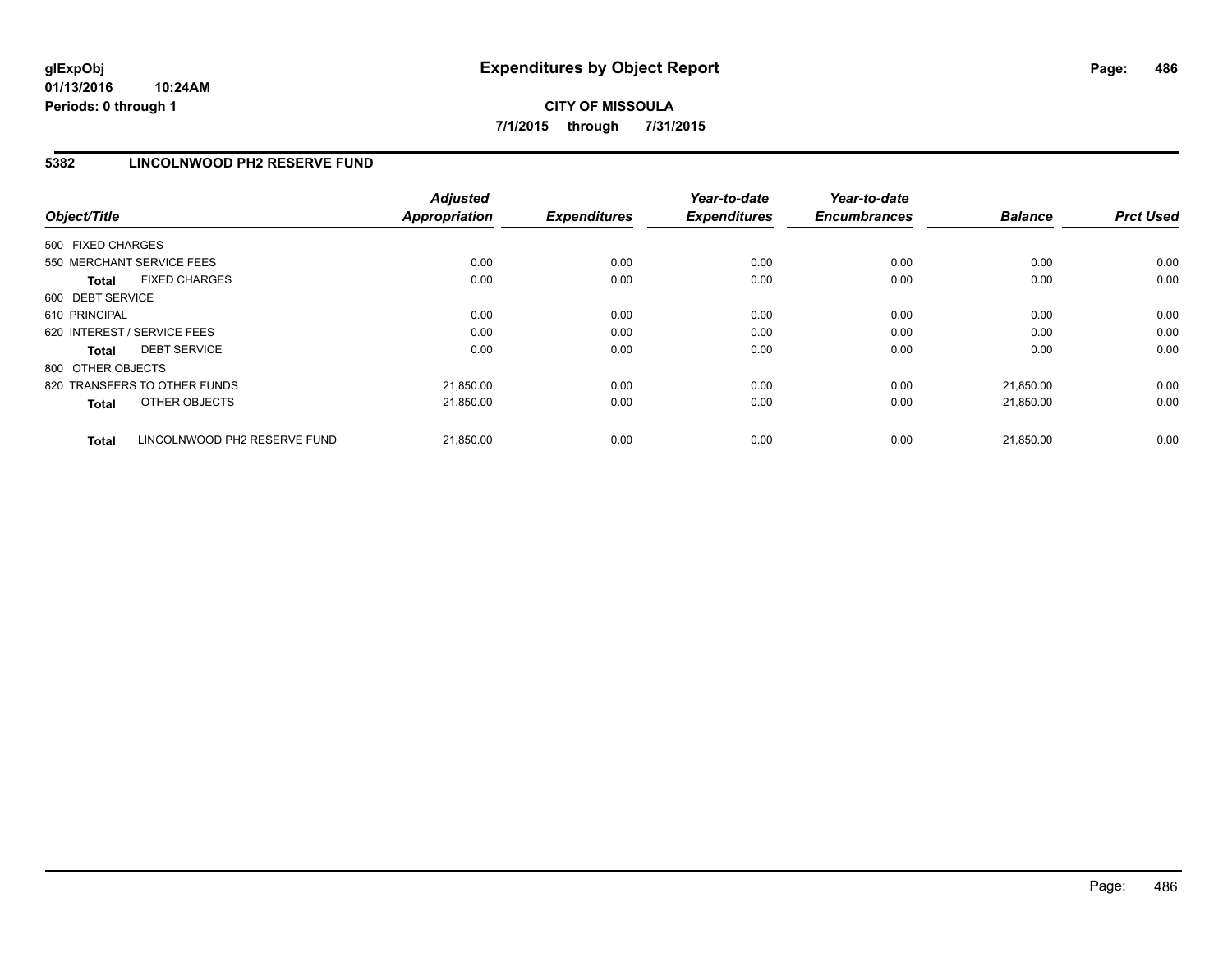#### **5383 FY09 RATTLESNAKE SEWER DEBT SVS**

| Object/Title                         | <b>Adjusted</b><br><b>Appropriation</b> | <b>Expenditures</b> | Year-to-date<br><b>Expenditures</b> | Year-to-date<br><b>Encumbrances</b> | <b>Balance</b> | <b>Prct Used</b> |
|--------------------------------------|-----------------------------------------|---------------------|-------------------------------------|-------------------------------------|----------------|------------------|
| 500 FIXED CHARGES                    |                                         |                     |                                     |                                     |                |                  |
| 550 MERCHANT SERVICE FEES            | 0.00                                    | 0.00                | 0.00                                | 0.00                                | 0.00           | 0.00             |
| <b>FIXED CHARGES</b><br><b>Total</b> | 0.00                                    | 0.00                | 0.00                                | 0.00                                | 0.00           | 0.00             |
| 600 DEBT SERVICE                     |                                         |                     |                                     |                                     |                |                  |
| 610 PRINCIPAL                        | 0.00                                    | 0.00                | 0.00                                | 0.00                                | 0.00           | 0.00             |
| 620 INTEREST / SERVICE FEES          | 0.00                                    | 0.00                | 0.00                                | 0.00                                | 0.00           | 0.00             |
| <b>DEBT SERVICE</b><br><b>Total</b>  | 0.00                                    | 0.00                | 0.00                                | 0.00                                | 0.00           | 0.00             |
| 800 OTHER OBJECTS                    |                                         |                     |                                     |                                     |                |                  |
| 820 TRANSFERS TO OTHER FUNDS         | 0.00                                    | 0.00                | 0.00                                | 0.00                                | 0.00           | 0.00             |
| OTHER OBJECTS<br><b>Total</b>        | 0.00                                    | 0.00                | 0.00                                | 0.00                                | 0.00           | 0.00             |
|                                      |                                         |                     |                                     |                                     |                |                  |
| <b>WASTEWATER</b><br><b>Total</b>    | 0.00                                    | 0.00                | 0.00                                | 0.00                                | 0.00           | 0.00             |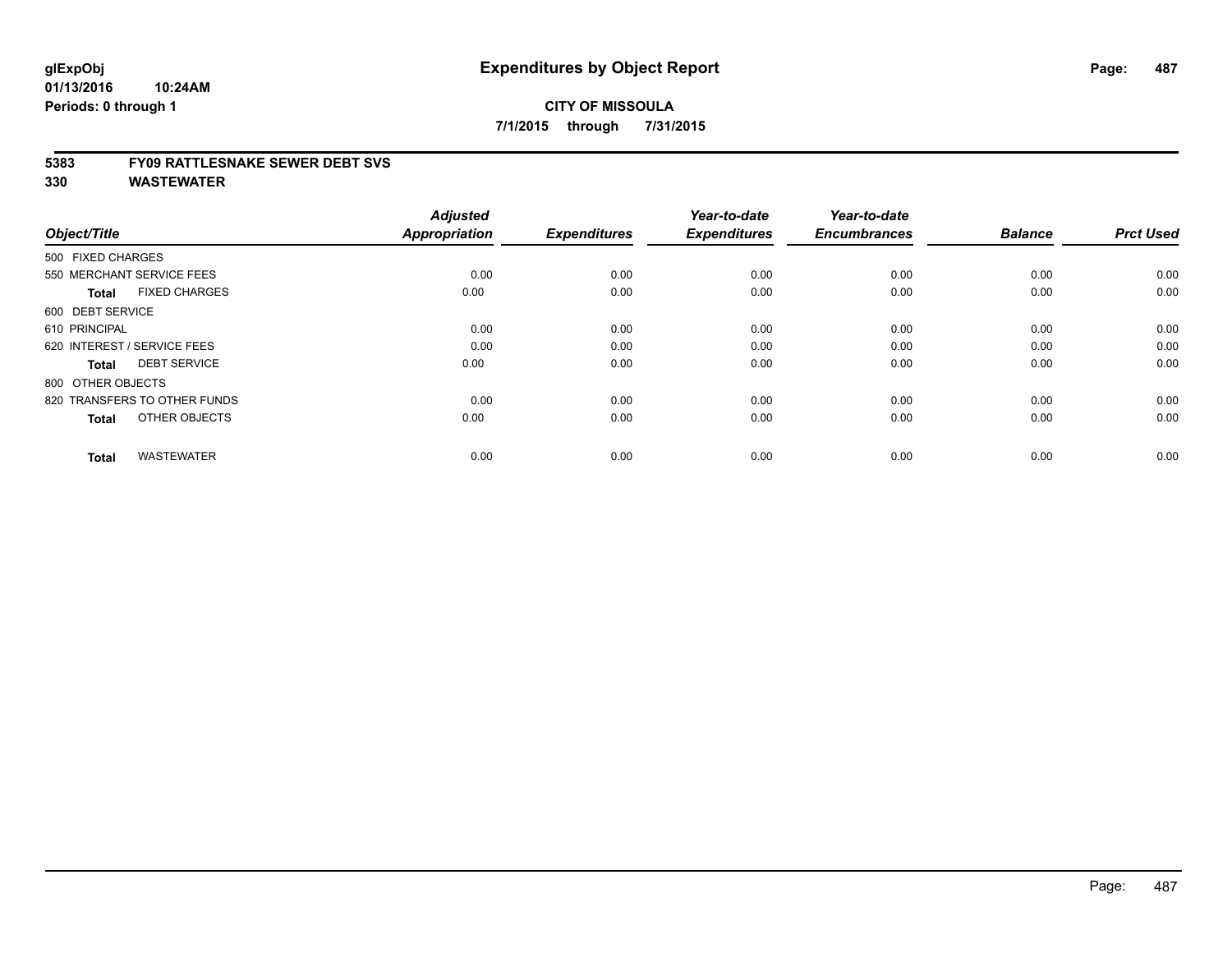#### **5383 FY09 RATTLESNAKE SEWER DEBT SVS**

**550 SID 544 PROJECT**

|                                      | <b>Adjusted</b> |                     | Year-to-date        | Year-to-date        |                |                  |
|--------------------------------------|-----------------|---------------------|---------------------|---------------------|----------------|------------------|
| Object/Title                         | Appropriation   | <b>Expenditures</b> | <b>Expenditures</b> | <b>Encumbrances</b> | <b>Balance</b> | <b>Prct Used</b> |
| 500 FIXED CHARGES                    |                 |                     |                     |                     |                |                  |
| 550 MERCHANT SERVICE FEES            | 0.00            | 0.00                | 0.00                | 0.00                | 0.00           | 0.00             |
| <b>FIXED CHARGES</b><br><b>Total</b> | 0.00            | 0.00                | 0.00                | 0.00                | 0.00           | 0.00             |
| 600 DEBT SERVICE                     |                 |                     |                     |                     |                |                  |
| 610 PRINCIPAL                        | 20,000.00       | 0.00                | 0.00                | 0.00                | 20.000.00      | 0.00             |
| 620 INTEREST / SERVICE FEES          | 10.950.00       | 0.00                | 0.00                | 0.00                | 10.950.00      | 0.00             |
| <b>DEBT SERVICE</b><br><b>Total</b>  | 30.950.00       | 0.00                | 0.00                | 0.00                | 30,950.00      | 0.00             |
| SID 544 PROJECT<br><b>Total</b>      | 30.950.00       | 0.00                | 0.00                | 0.00                | 30.950.00      | 0.00             |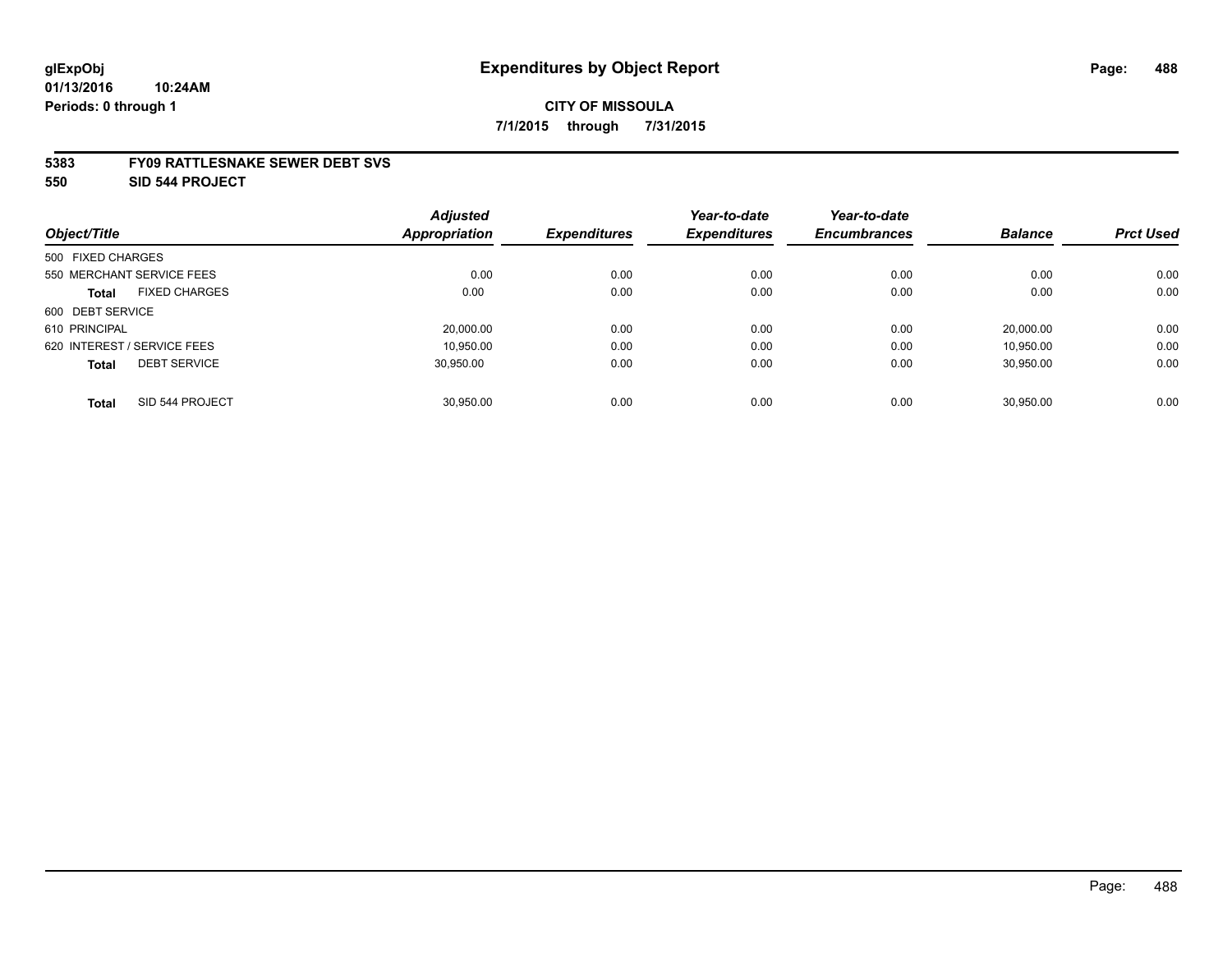**01/13/2016 10:24AM Periods: 0 through 1**

# **CITY OF MISSOULA 7/1/2015 through 7/31/2015**

## **5383 FY09 RATTLESNAKE SEWER DEBT SVS**

| Object/Title                                    | <b>Adjusted</b><br><b>Appropriation</b> | <b>Expenditures</b> | Year-to-date<br><b>Expenditures</b> | Year-to-date<br><b>Encumbrances</b> | <b>Balance</b> | <b>Prct Used</b> |
|-------------------------------------------------|-----------------------------------------|---------------------|-------------------------------------|-------------------------------------|----------------|------------------|
| 500 FIXED CHARGES                               |                                         |                     |                                     |                                     |                |                  |
| 550 MERCHANT SERVICE FEES                       | 0.00                                    | 0.00                | 0.00                                | 0.00                                | 0.00           | 0.00             |
| <b>FIXED CHARGES</b><br><b>Total</b>            | 0.00                                    | 0.00                | 0.00                                | 0.00                                | 0.00           | 0.00             |
| 600 DEBT SERVICE                                |                                         |                     |                                     |                                     |                |                  |
| 610 PRINCIPAL                                   | 20,000.00                               | 0.00                | 0.00                                | 0.00                                | 20,000.00      | 0.00             |
| 620 INTEREST / SERVICE FEES                     | 10,950.00                               | 0.00                | 0.00                                | 0.00                                | 10,950.00      | 0.00             |
| <b>DEBT SERVICE</b><br><b>Total</b>             | 30,950.00                               | 0.00                | 0.00                                | 0.00                                | 30,950.00      | 0.00             |
| 800 OTHER OBJECTS                               |                                         |                     |                                     |                                     |                |                  |
| 820 TRANSFERS TO OTHER FUNDS                    | 0.00                                    | 0.00                | 0.00                                | 0.00                                | 0.00           | 0.00             |
| OTHER OBJECTS<br><b>Total</b>                   | 0.00                                    | 0.00                | 0.00                                | 0.00                                | 0.00           | 0.00             |
| FY09 RATTLESNAKE SEWER DEBT SVS<br><b>Total</b> | 30,950.00                               | 0.00                | 0.00                                | 0.00                                | 30,950.00      | 0.00             |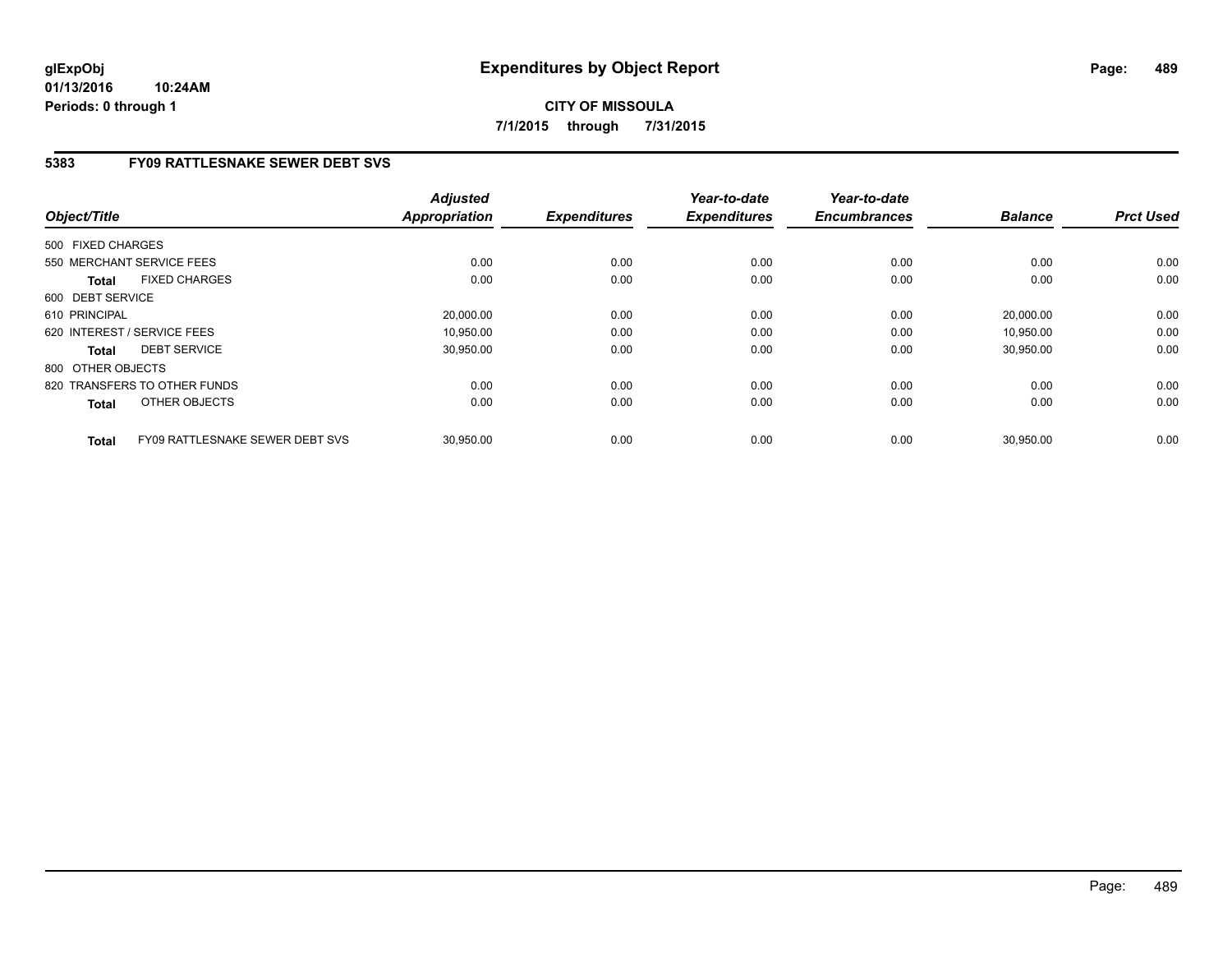**5384 09 LOLO BOND RESERVE**

| Object/Title                         | <b>Adjusted</b><br><b>Appropriation</b> | <b>Expenditures</b> | Year-to-date<br><b>Expenditures</b> | Year-to-date<br><b>Encumbrances</b> | <b>Balance</b> | <b>Prct Used</b> |
|--------------------------------------|-----------------------------------------|---------------------|-------------------------------------|-------------------------------------|----------------|------------------|
| 500 FIXED CHARGES                    |                                         |                     |                                     |                                     |                |                  |
| 550 MERCHANT SERVICE FEES            | 0.00                                    | 0.00                | 0.00                                | 0.00                                | 0.00           | 0.00             |
| <b>FIXED CHARGES</b><br><b>Total</b> | 0.00                                    | 0.00                | 0.00                                | 0.00                                | 0.00           | 0.00             |
| 800 OTHER OBJECTS                    |                                         |                     |                                     |                                     |                |                  |
| 820 TRANSFERS TO OTHER FUNDS         | 10.310.00                               | 0.00                | 0.00                                | 0.00                                | 10.310.00      | 0.00             |
| OTHER OBJECTS<br><b>Total</b>        | 10.310.00                               | 0.00                | 0.00                                | 0.00                                | 10.310.00      | 0.00             |
| <b>WASTEWATER</b><br><b>Total</b>    | 10.310.00                               | 0.00                | 0.00                                | 0.00                                | 10.310.00      | 0.00             |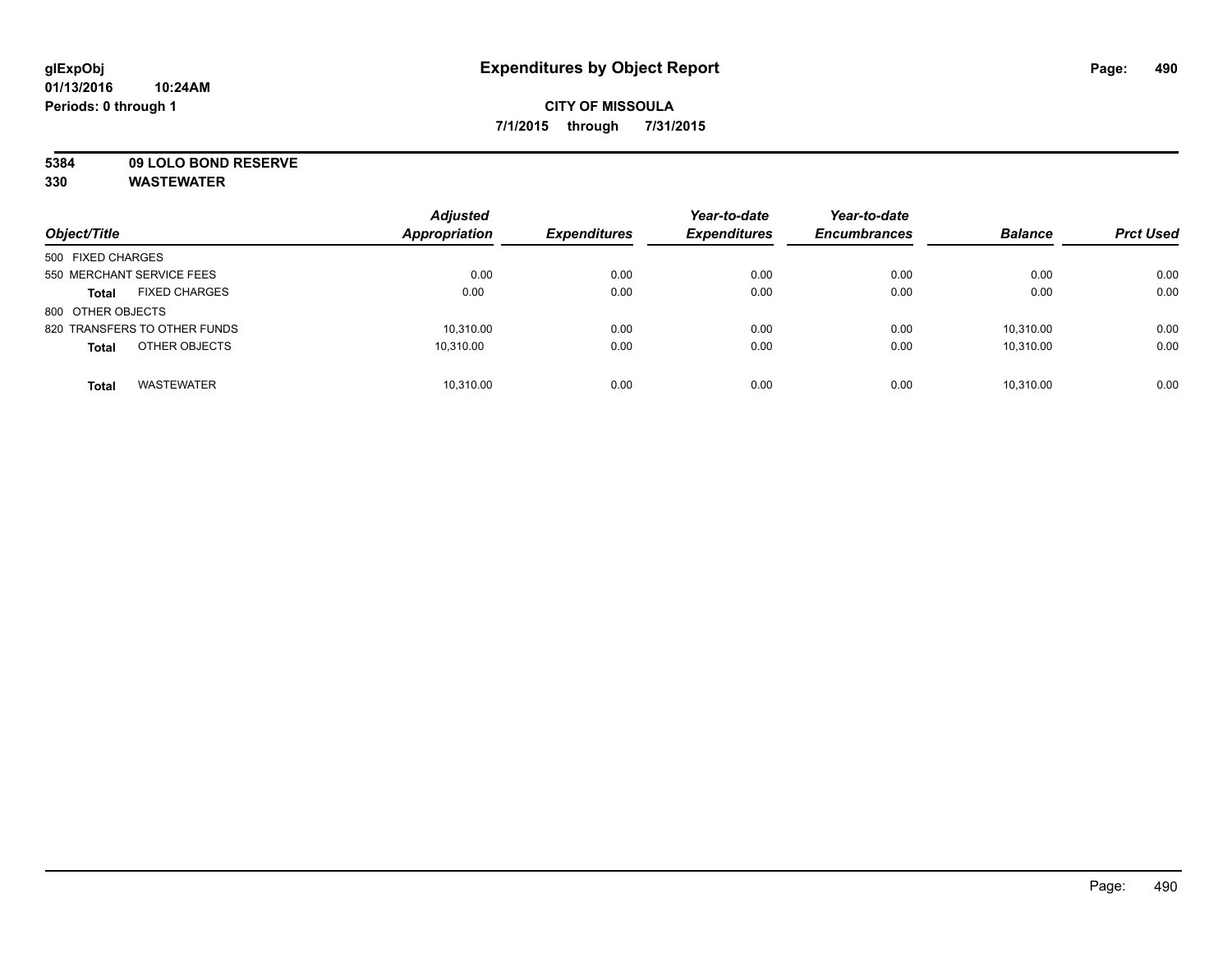## **5384 09 LOLO BOND RESERVE**

| Object/Title                         | <b>Adjusted</b><br>Appropriation | <b>Expenditures</b> | Year-to-date<br><b>Expenditures</b> | Year-to-date<br><b>Encumbrances</b> | <b>Balance</b> | <b>Prct Used</b> |
|--------------------------------------|----------------------------------|---------------------|-------------------------------------|-------------------------------------|----------------|------------------|
| 500 FIXED CHARGES                    |                                  |                     |                                     |                                     |                |                  |
| 550 MERCHANT SERVICE FEES            | 0.00                             | 0.00                | 0.00                                | 0.00                                | 0.00           | 0.00             |
| <b>FIXED CHARGES</b><br><b>Total</b> | 0.00                             | 0.00                | 0.00                                | 0.00                                | 0.00           | 0.00             |
| 800 OTHER OBJECTS                    |                                  |                     |                                     |                                     |                |                  |
| 820 TRANSFERS TO OTHER FUNDS         | 10,310.00                        | 0.00                | 0.00                                | 0.00                                | 10,310.00      | 0.00             |
| OTHER OBJECTS<br><b>Total</b>        | 10.310.00                        | 0.00                | 0.00                                | 0.00                                | 10.310.00      | 0.00             |
| 09 LOLO BOND RESERVE<br><b>Total</b> | 10,310.00                        | 0.00                | 0.00                                | 0.00                                | 10,310.00      | 0.00             |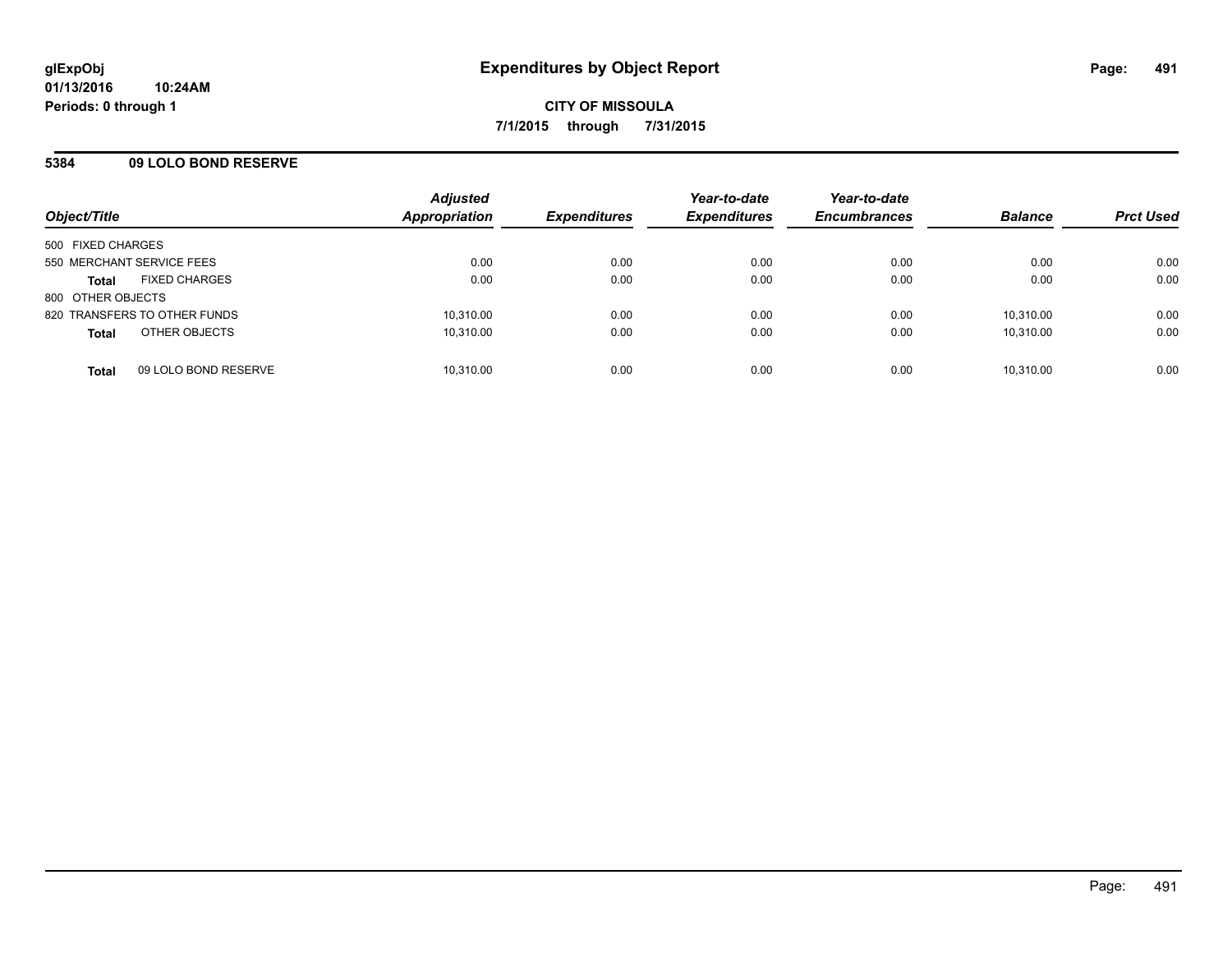### **5385 HEADWORKS 2010 BOND RESERVE**

| Object/Title                      | <b>Adjusted</b><br>Appropriation | <b>Expenditures</b> | Year-to-date<br><b>Expenditures</b> | Year-to-date<br><b>Encumbrances</b> | <b>Balance</b> | <b>Prct Used</b> |
|-----------------------------------|----------------------------------|---------------------|-------------------------------------|-------------------------------------|----------------|------------------|
| 800 OTHER OBJECTS                 |                                  |                     |                                     |                                     |                |                  |
| 820 TRANSFERS TO OTHER FUNDS      | 27,928.00                        | 0.00                | 0.00                                | 0.00                                | 27.928.00      | 0.00             |
| OTHER OBJECTS<br><b>Total</b>     | 27.928.00                        | 0.00                | 0.00                                | 0.00                                | 27.928.00      | 0.00             |
| <b>WASTEWATER</b><br><b>Total</b> | 27,928.00                        | 0.00                | 0.00                                | 0.00                                | 27,928.00      | 0.00             |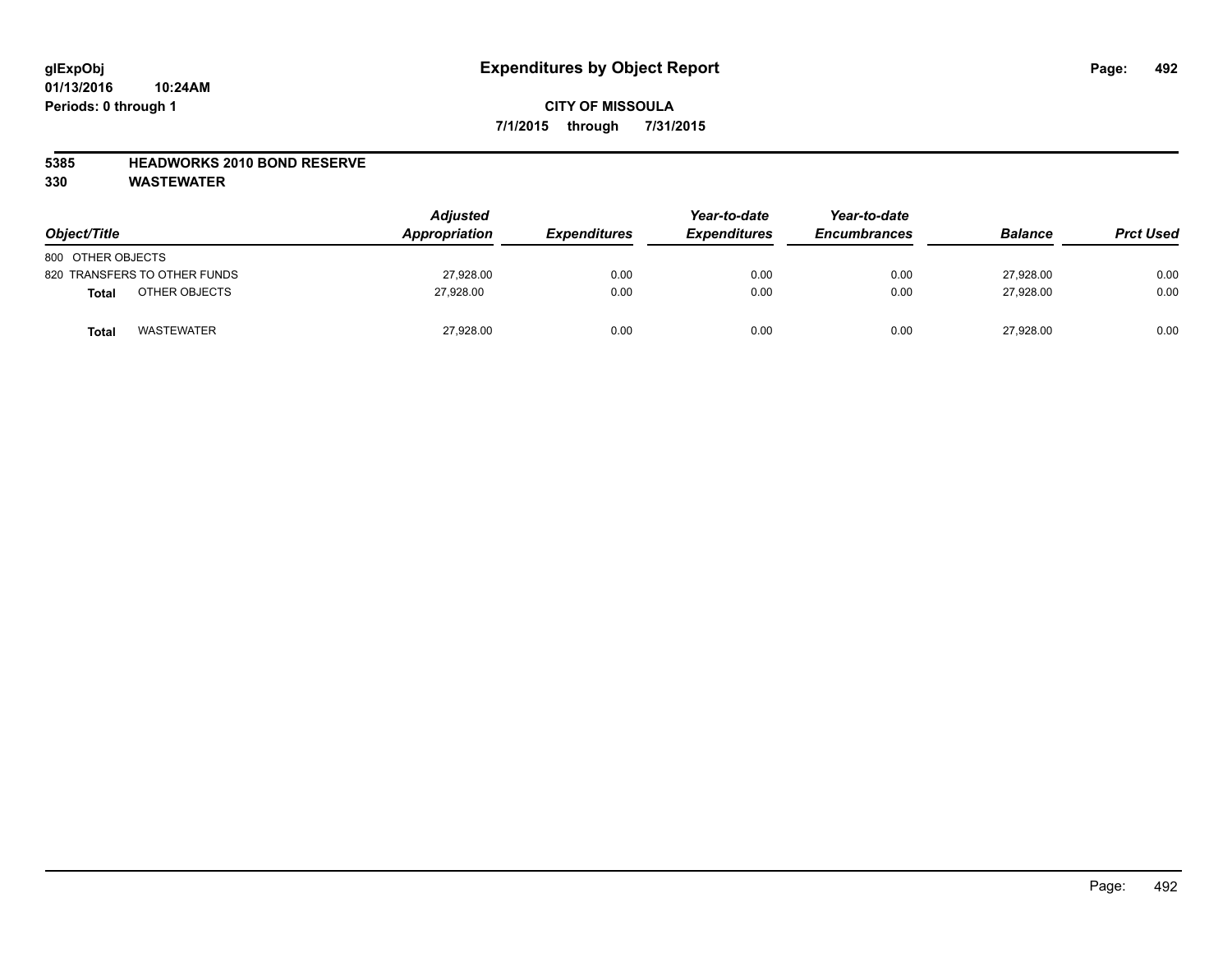### **5385 HEADWORKS 2010 BOND RESERVE**

| Object/Title                                | <b>Adjusted</b><br>Appropriation | <i><b>Expenditures</b></i> | Year-to-date<br><b>Expenditures</b> | Year-to-date<br><b>Encumbrances</b> | <b>Balance</b> | <b>Prct Used</b> |
|---------------------------------------------|----------------------------------|----------------------------|-------------------------------------|-------------------------------------|----------------|------------------|
| 800 OTHER OBJECTS                           |                                  |                            |                                     |                                     |                |                  |
| 820 TRANSFERS TO OTHER FUNDS                | 27,928.00                        | 0.00                       | 0.00                                | 0.00                                | 27,928.00      | 0.00             |
| OTHER OBJECTS<br><b>Total</b>               | 27,928.00                        | 0.00                       | 0.00                                | 0.00                                | 27,928.00      | 0.00             |
| <b>HEADWORKS 2010 BOND RESERVE</b><br>Total | 27,928.00                        | 0.00                       | 0.00                                | 0.00                                | 27.928.00      | 0.00             |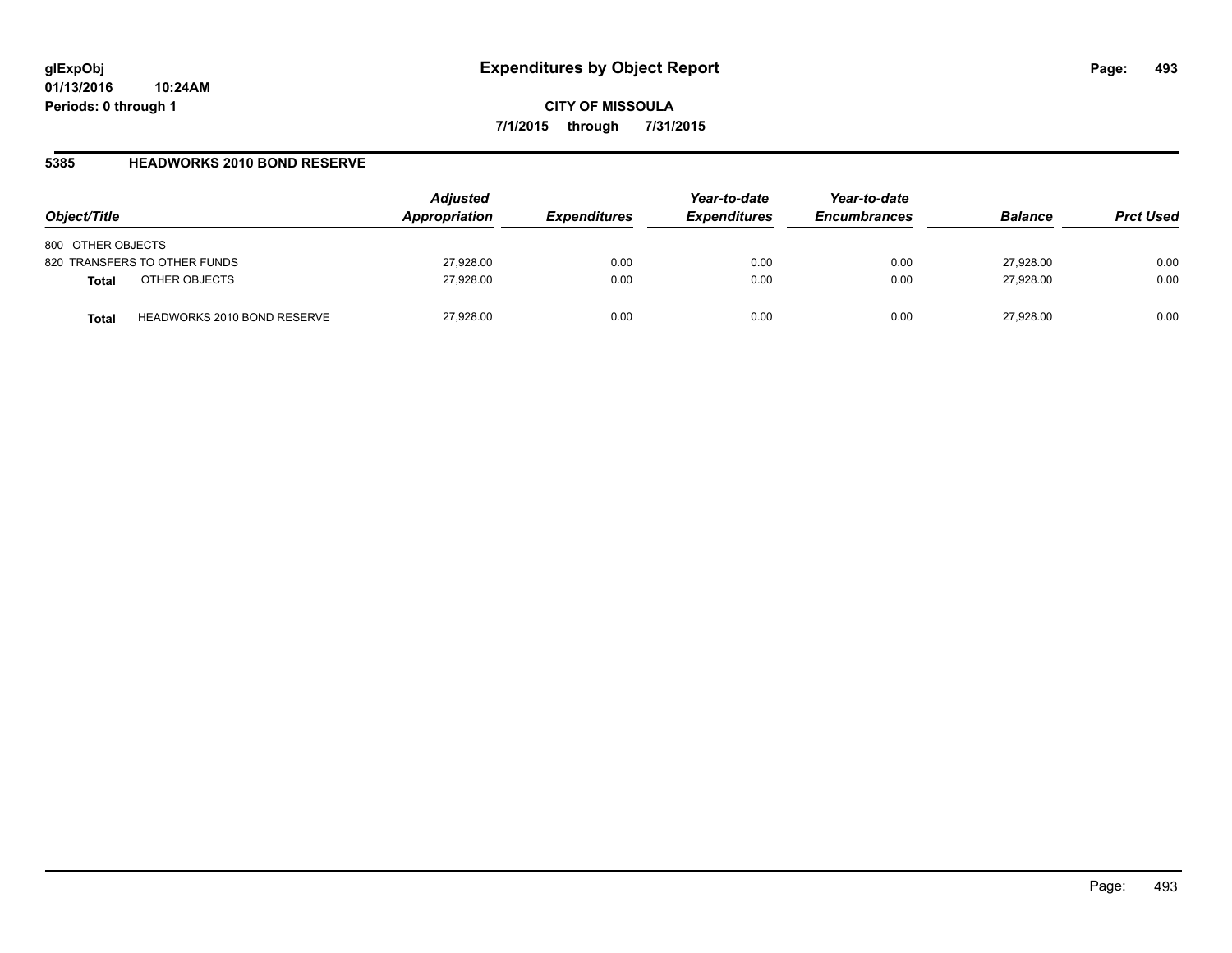#### **5386 FY10 HEADWORKS DEBT SERVICE**

|                                      | <b>Adjusted</b> |                     | Year-to-date        | Year-to-date        |                |                  |
|--------------------------------------|-----------------|---------------------|---------------------|---------------------|----------------|------------------|
| Object/Title                         | Appropriation   | <b>Expenditures</b> | <b>Expenditures</b> | <b>Encumbrances</b> | <b>Balance</b> | <b>Prct Used</b> |
| 500 FIXED CHARGES                    |                 |                     |                     |                     |                |                  |
| 550 MERCHANT SERVICE FEES            | 0.00            | 0.00                | 0.00                | 0.00                | 0.00           | 0.00             |
| <b>FIXED CHARGES</b><br><b>Total</b> | 0.00            | 0.00                | 0.00                | 0.00                | 0.00           | 0.00             |
| 600 DEBT SERVICE                     |                 |                     |                     |                     |                |                  |
| 610 PRINCIPAL                        | 135,000.00      | 0.00                | 0.00                | 0.00                | 135.000.00     | 0.00             |
| 620 INTEREST / SERVICE FEES          | 563.316.00      | 0.00                | 0.00                | 0.00                | 563.316.00     | 0.00             |
| <b>DEBT SERVICE</b><br><b>Total</b>  | 698.316.00      | 0.00                | 0.00                | 0.00                | 698.316.00     | 0.00             |
| <b>WASTEWATER</b><br><b>Total</b>    | 698.316.00      | 0.00                | 0.00                | 0.00                | 698.316.00     | 0.00             |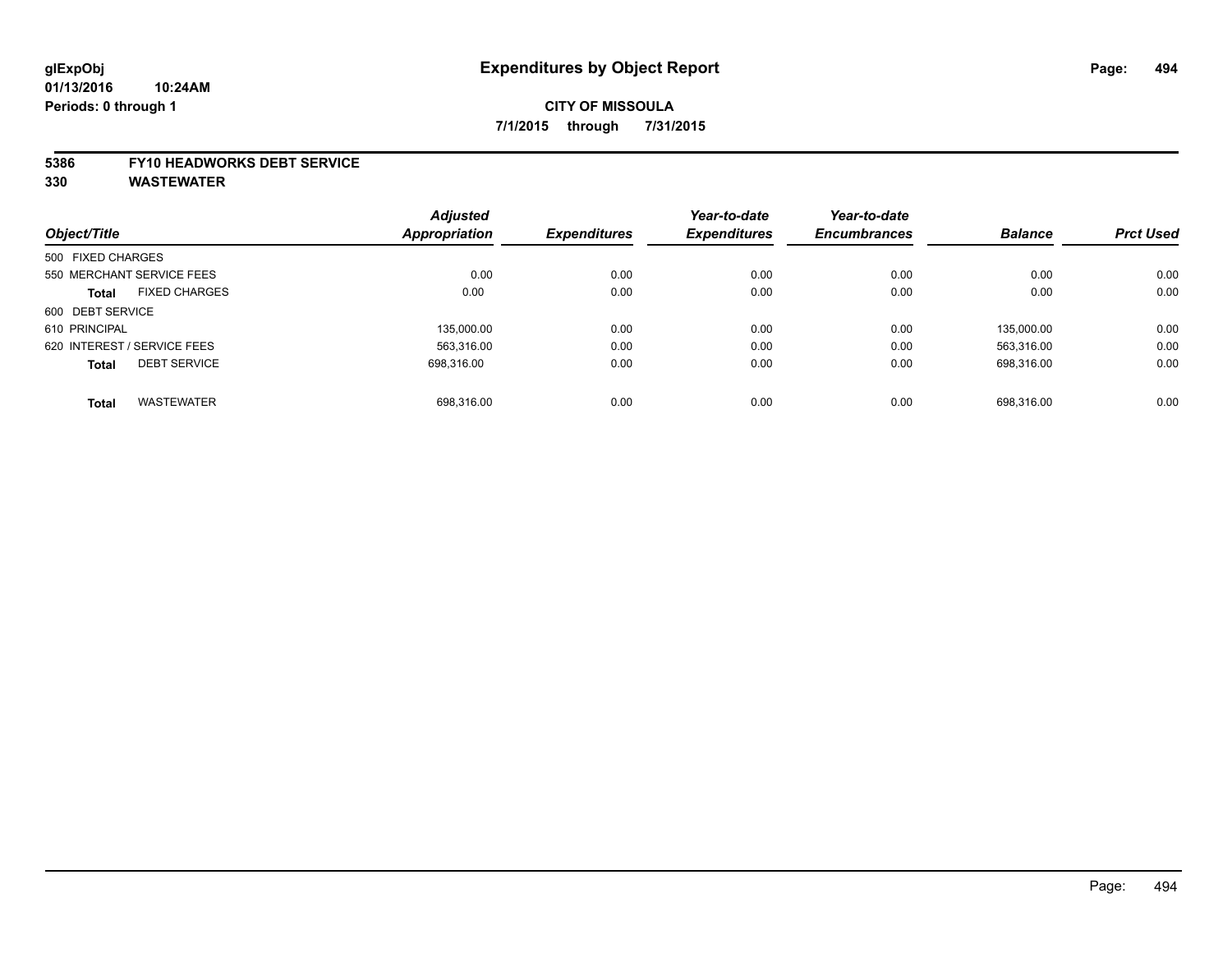### **5386 FY10 HEADWORKS DEBT SERVICE**

| Object/Title                                | <b>Adjusted</b><br><b>Appropriation</b> | <b>Expenditures</b> | Year-to-date<br><b>Expenditures</b> | Year-to-date<br><b>Encumbrances</b> | <b>Balance</b> | <b>Prct Used</b> |
|---------------------------------------------|-----------------------------------------|---------------------|-------------------------------------|-------------------------------------|----------------|------------------|
| 500 FIXED CHARGES                           |                                         |                     |                                     |                                     |                |                  |
| 550 MERCHANT SERVICE FEES                   | 0.00                                    | 0.00                | 0.00                                | 0.00                                | 0.00           | 0.00             |
| <b>FIXED CHARGES</b><br><b>Total</b>        | 0.00                                    | 0.00                | 0.00                                | 0.00                                | 0.00           | 0.00             |
| 600 DEBT SERVICE                            |                                         |                     |                                     |                                     |                |                  |
| 610 PRINCIPAL                               | 135.000.00                              | 0.00                | 0.00                                | 0.00                                | 135.000.00     | 0.00             |
| 620 INTEREST / SERVICE FEES                 | 563.316.00                              | 0.00                | 0.00                                | 0.00                                | 563.316.00     | 0.00             |
| <b>DEBT SERVICE</b><br><b>Total</b>         | 698.316.00                              | 0.00                | 0.00                                | 0.00                                | 698.316.00     | 0.00             |
| FY10 HEADWORKS DEBT SERVICE<br><b>Total</b> | 698.316.00                              | 0.00                | 0.00                                | 0.00                                | 698.316.00     | 0.00             |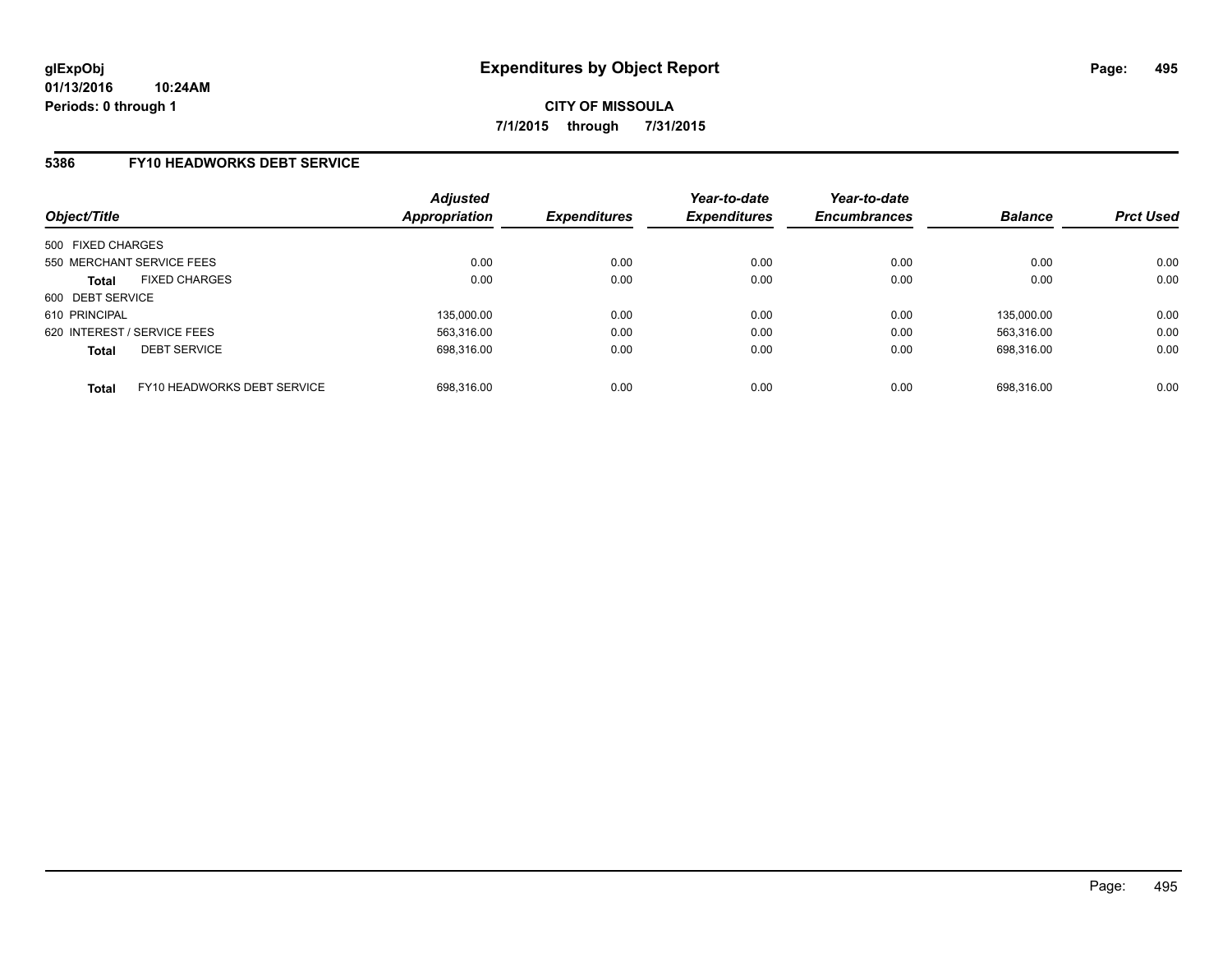#### **5387 FY11 SEWER \$1.29M BOND DEBT SERVICE**

|                   |                             | <b>Adjusted</b> |                     | Year-to-date        | Year-to-date        |                |                  |
|-------------------|-----------------------------|-----------------|---------------------|---------------------|---------------------|----------------|------------------|
| Object/Title      |                             | Appropriation   | <b>Expenditures</b> | <b>Expenditures</b> | <b>Encumbrances</b> | <b>Balance</b> | <b>Prct Used</b> |
| 500 FIXED CHARGES |                             |                 |                     |                     |                     |                |                  |
|                   | 550 MERCHANT SERVICE FEES   | 0.00            | 0.00                | 0.00                | 0.00                | 0.00           | 0.00             |
| Total             | <b>FIXED CHARGES</b>        | 0.00            | 0.00                | 0.00                | 0.00                | 0.00           | 0.00             |
| 600 DEBT SERVICE  |                             |                 |                     |                     |                     |                |                  |
| 610 PRINCIPAL     |                             | 45.000.00       | 0.00                | 0.00                | 0.00                | 45.000.00      | 0.00             |
|                   | 620 INTEREST / SERVICE FEES | 57.080.00       | 0.00                | 0.00                | 0.00                | 57.080.00      | 0.00             |
| <b>Total</b>      | <b>DEBT SERVICE</b>         | 102.080.00      | 0.00                | 0.00                | 0.00                | 102.080.00     | 0.00             |
|                   |                             |                 |                     |                     |                     |                |                  |
| <b>Total</b>      | <b>WASTEWATER</b>           | 102.080.00      | 0.00                | 0.00                | 0.00                | 102.080.00     | 0.00             |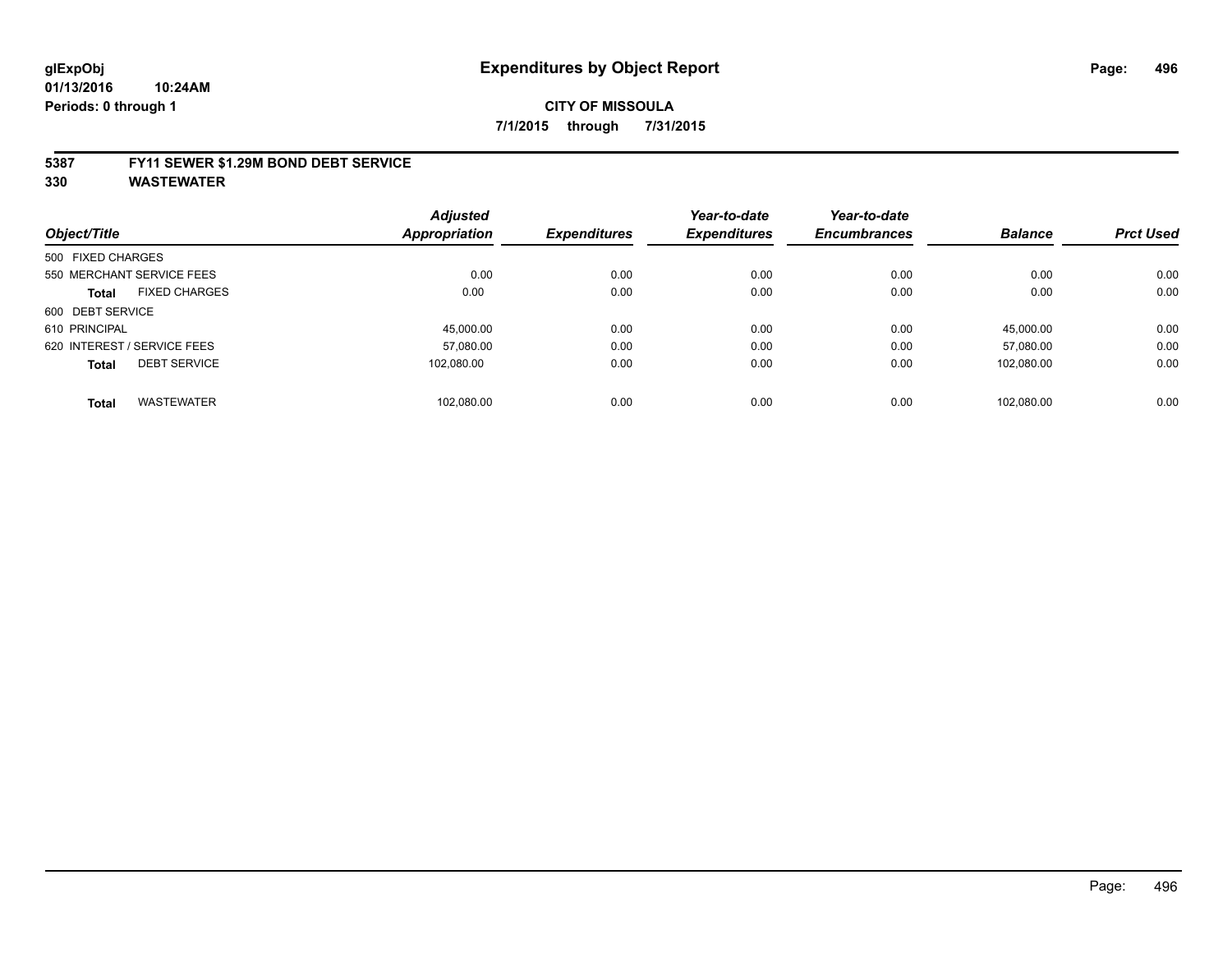## **5387 FY11 SEWER \$1.29M BOND DEBT SERVICE**

| Object/Title                |                                     | <b>Adjusted</b><br><b>Appropriation</b> | <b>Expenditures</b> | Year-to-date<br><b>Expenditures</b> | Year-to-date<br><b>Encumbrances</b> | <b>Balance</b> | <b>Prct Used</b> |
|-----------------------------|-------------------------------------|-----------------------------------------|---------------------|-------------------------------------|-------------------------------------|----------------|------------------|
| 500 FIXED CHARGES           |                                     |                                         |                     |                                     |                                     |                |                  |
|                             | 550 MERCHANT SERVICE FEES           | 0.00                                    | 0.00                | 0.00                                | 0.00                                | 0.00           | 0.00             |
| <b>Total</b>                | <b>FIXED CHARGES</b>                | 0.00                                    | 0.00                | 0.00                                | 0.00                                | 0.00           | 0.00             |
| 600 DEBT SERVICE            |                                     |                                         |                     |                                     |                                     |                |                  |
| 610 PRINCIPAL               |                                     | 45.000.00                               | 0.00                | 0.00                                | 0.00                                | 45.000.00      | 0.00             |
| 620 INTEREST / SERVICE FEES |                                     | 57.080.00                               | 0.00                | 0.00                                | 0.00                                | 57.080.00      | 0.00             |
| <b>Total</b>                | <b>DEBT SERVICE</b>                 | 102.080.00                              | 0.00                | 0.00                                | 0.00                                | 102.080.00     | 0.00             |
| <b>Total</b>                | FY11 SEWER \$1.29M BOND DEBT SERVIC | 102.080.00                              | 0.00                | 0.00                                | 0.00                                | 102.080.00     | 0.00             |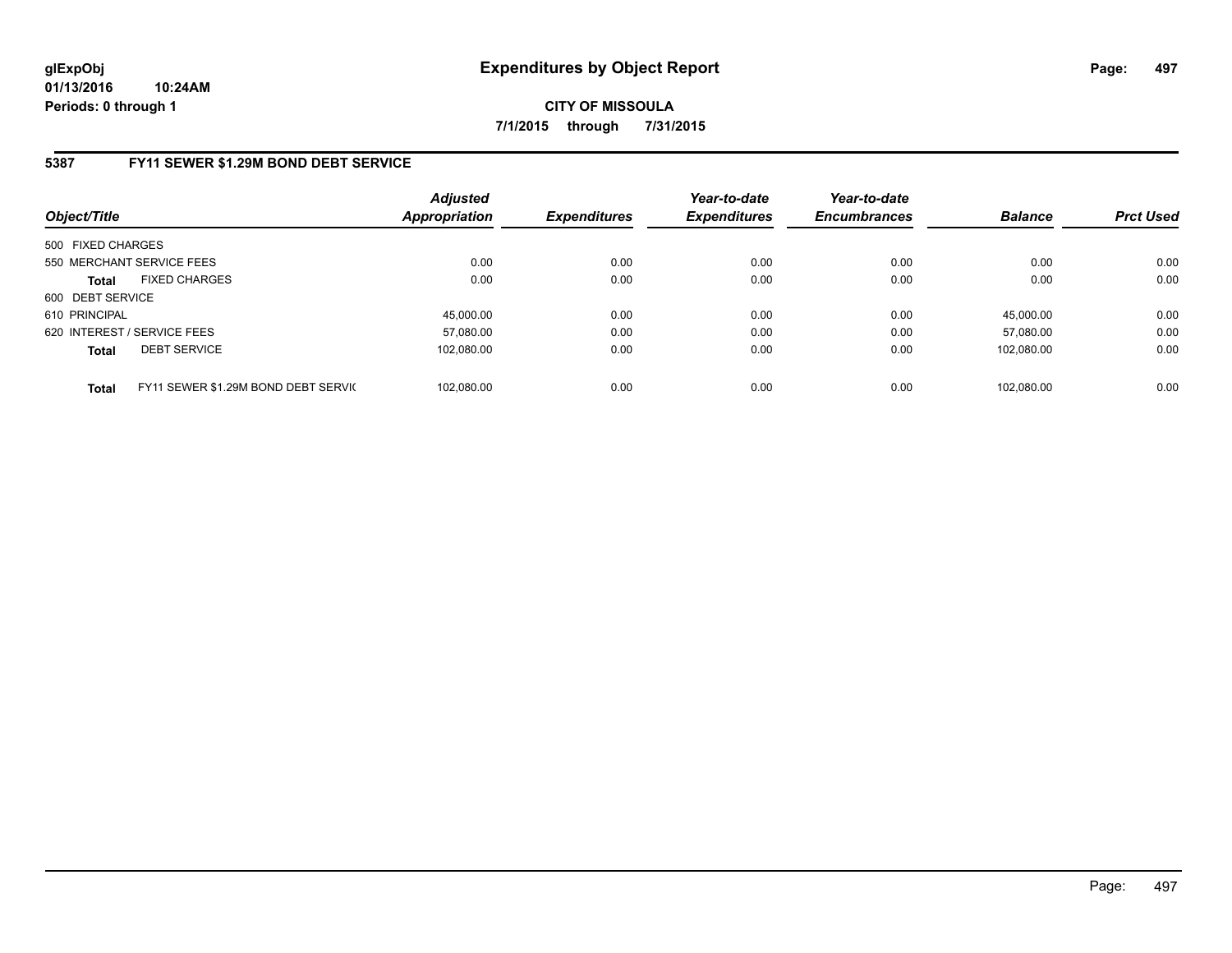#### **5388 FY11 \$1.29M SEWER BOND RESERVE**

| Object/Title                         | <b>Adjusted</b><br><b>Appropriation</b> | <b>Expenditures</b> | Year-to-date<br><b>Expenditures</b> | Year-to-date<br><b>Encumbrances</b> | <b>Balance</b> | <b>Prct Used</b> |
|--------------------------------------|-----------------------------------------|---------------------|-------------------------------------|-------------------------------------|----------------|------------------|
| 500 FIXED CHARGES                    |                                         |                     |                                     |                                     |                |                  |
| 550 MERCHANT SERVICE FEES            | 0.00                                    | 0.00                | 0.00                                | 0.00                                | 0.00           | 0.00             |
| <b>FIXED CHARGES</b><br><b>Total</b> | 0.00                                    | 0.00                | 0.00                                | 0.00                                | 0.00           | 0.00             |
| 800 OTHER OBJECTS                    |                                         |                     |                                     |                                     |                |                  |
| 820 TRANSFERS TO OTHER FUNDS         | 3.025.00                                | 0.00                | 0.00                                | 0.00                                | 3,025.00       | 0.00             |
| OTHER OBJECTS<br><b>Total</b>        | 3.025.00                                | 0.00                | 0.00                                | 0.00                                | 3,025.00       | 0.00             |
| <b>WASTEWATER</b><br><b>Total</b>    | 3.025.00                                | 0.00                | 0.00                                | 0.00                                | 3.025.00       | 0.00             |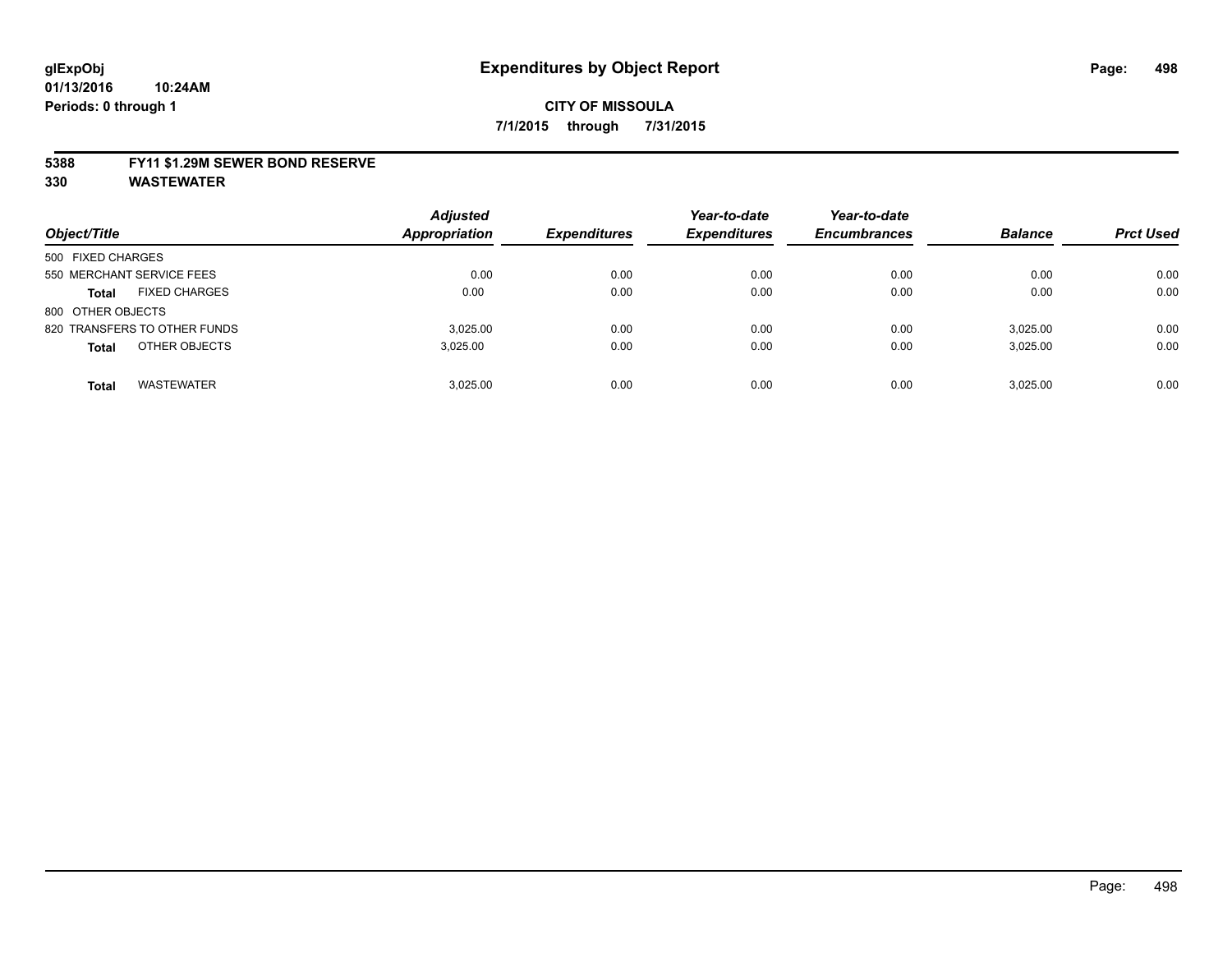# **5388 FY11 \$1.29M SEWER BOND RESERVE**

| Object/Title              |                                 | <b>Adjusted</b><br>Appropriation | <b>Expenditures</b> | Year-to-date<br><b>Expenditures</b> | Year-to-date<br><b>Encumbrances</b> | <b>Balance</b> | <b>Prct Used</b> |
|---------------------------|---------------------------------|----------------------------------|---------------------|-------------------------------------|-------------------------------------|----------------|------------------|
| 500 FIXED CHARGES         |                                 |                                  |                     |                                     |                                     |                |                  |
| 550 MERCHANT SERVICE FEES |                                 | 0.00                             | 0.00                | 0.00                                | 0.00                                | 0.00           | 0.00             |
| <b>Total</b>              | <b>FIXED CHARGES</b>            | 0.00                             | 0.00                | 0.00                                | 0.00                                | 0.00           | 0.00             |
| 800 OTHER OBJECTS         |                                 |                                  |                     |                                     |                                     |                |                  |
|                           | 820 TRANSFERS TO OTHER FUNDS    | 3.025.00                         | 0.00                | 0.00                                | 0.00                                | 3.025.00       | 0.00             |
| <b>Total</b>              | OTHER OBJECTS                   | 3.025.00                         | 0.00                | 0.00                                | 0.00                                | 3,025.00       | 0.00             |
| <b>Total</b>              | FY11 \$1.29M SEWER BOND RESERVE | 3.025.00                         | 0.00                | 0.00                                | 0.00                                | 3.025.00       | 0.00             |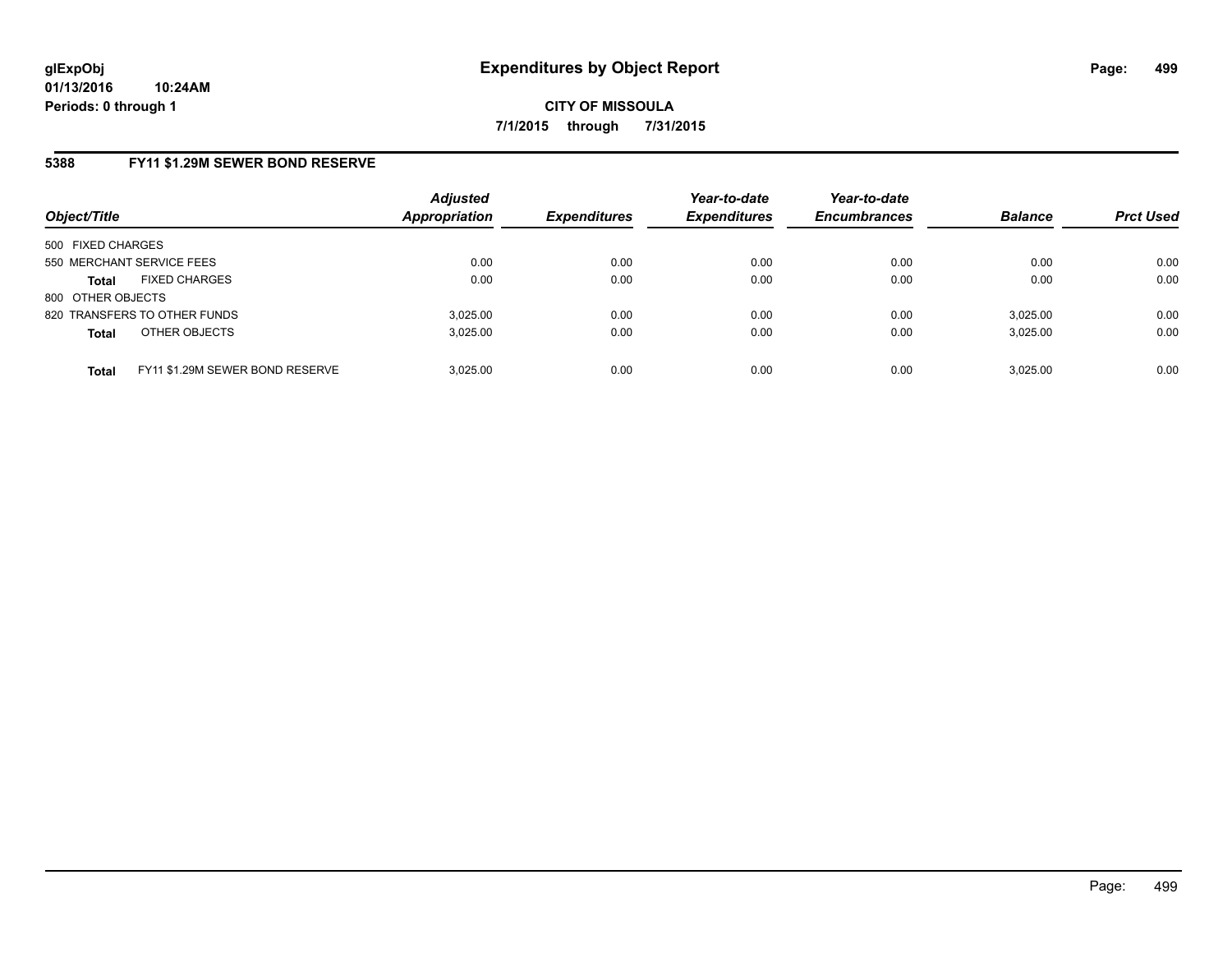#### **01/13/2016 10:24AM Periods: 0 through 1**

### **CITY OF MISSOULA 7/1/2015 through 7/31/2015**

#### **5389 FY15 SEWER REVENUE BOND DEBT SERVICE**

| Object/Title      |                             | <b>Adjusted</b><br><b>Appropriation</b> | <b>Expenditures</b> | Year-to-date<br><b>Expenditures</b> | Year-to-date<br><b>Encumbrances</b> | <b>Balance</b> | <b>Prct Used</b> |
|-------------------|-----------------------------|-----------------------------------------|---------------------|-------------------------------------|-------------------------------------|----------------|------------------|
| 500 FIXED CHARGES |                             |                                         |                     |                                     |                                     |                |                  |
|                   | 550 MERCHANT SERVICE FEES   | 0.00                                    | 0.00                | 0.00                                | 0.00                                | 0.00           | 0.00             |
| <b>Total</b>      | <b>FIXED CHARGES</b>        | 0.00                                    | 0.00                | 0.00                                | 0.00                                | 0.00           | 0.00             |
| 600 DEBT SERVICE  |                             |                                         |                     |                                     |                                     |                |                  |
| 610 PRINCIPAL     |                             | 0.00                                    | 0.00                | 0.00                                | 0.00                                | 0.00           | 0.00             |
|                   | 620 INTEREST / SERVICE FEES | 0.00                                    | 0.00                | 0.00                                | 0.00                                | 0.00           | 0.00             |
| <b>Total</b>      | <b>DEBT SERVICE</b>         | 0.00                                    | 0.00                | 0.00                                | 0.00                                | 0.00           | 0.00             |
| <b>Total</b>      | <b>WASTEWATER</b>           | 0.00                                    | 0.00                | 0.00                                | 0.00                                | 0.00           | 0.00             |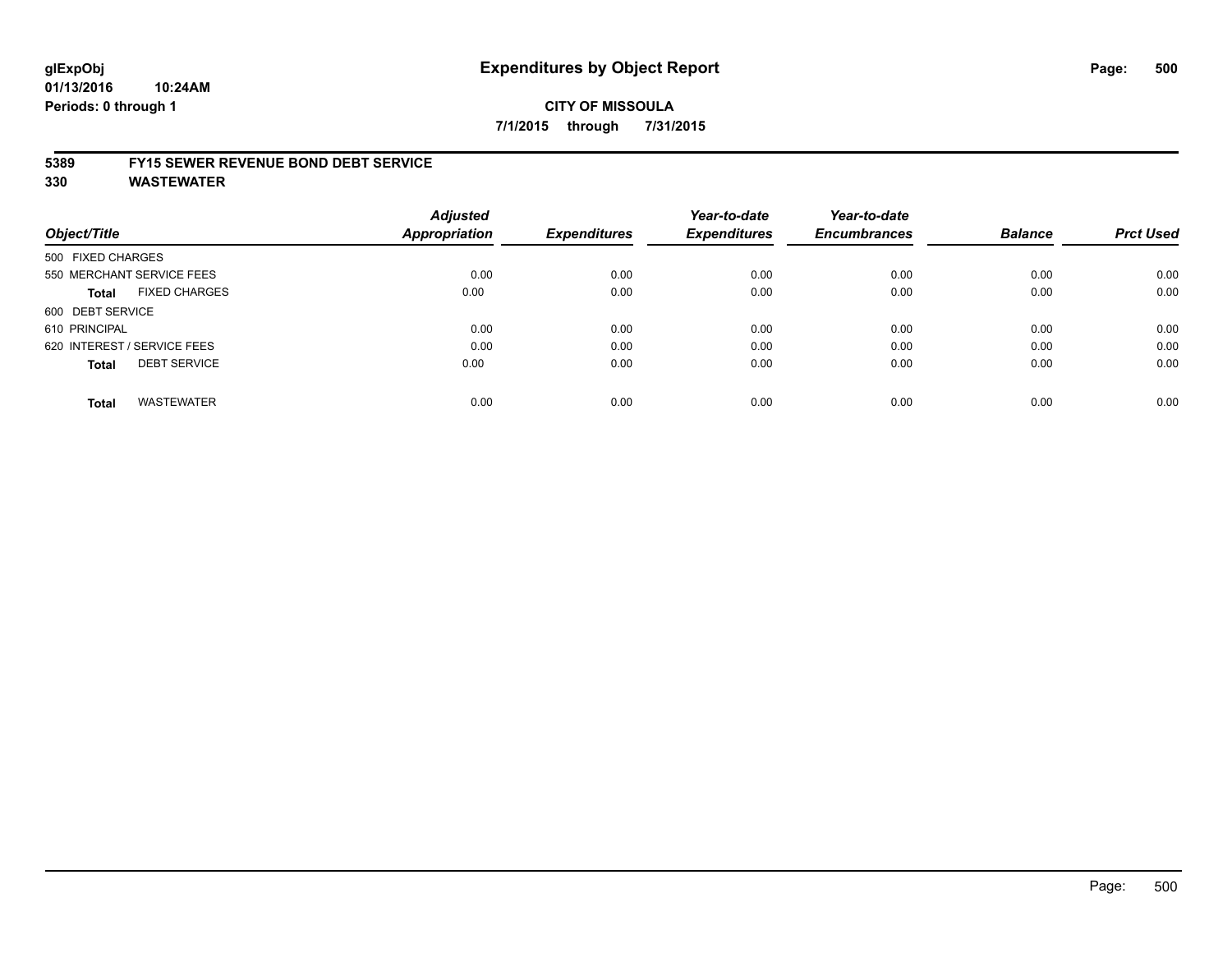**01/13/2016 10:24AM Periods: 0 through 1**

**CITY OF MISSOULA 7/1/2015 through 7/31/2015**

## **5389 FY15 SEWER REVENUE BOND DEBT SERVICE**

| Object/Title                |                                  | <b>Adjusted</b><br><b>Appropriation</b> | <b>Expenditures</b> | Year-to-date<br><b>Expenditures</b> | Year-to-date<br><b>Encumbrances</b> | <b>Balance</b> | <b>Prct Used</b> |
|-----------------------------|----------------------------------|-----------------------------------------|---------------------|-------------------------------------|-------------------------------------|----------------|------------------|
| 500 FIXED CHARGES           |                                  |                                         |                     |                                     |                                     |                |                  |
|                             | 550 MERCHANT SERVICE FEES        | 0.00                                    | 0.00                | 0.00                                | 0.00                                | 0.00           | 0.00             |
| <b>Total</b>                | <b>FIXED CHARGES</b>             | 0.00                                    | 0.00                | 0.00                                | 0.00                                | 0.00           | 0.00             |
| 600 DEBT SERVICE            |                                  |                                         |                     |                                     |                                     |                |                  |
| 610 PRINCIPAL               |                                  | 0.00                                    | 0.00                | 0.00                                | 0.00                                | 0.00           | 0.00             |
| 620 INTEREST / SERVICE FEES |                                  | 0.00                                    | 0.00                | 0.00                                | 0.00                                | 0.00           | 0.00             |
| <b>Total</b>                | <b>DEBT SERVICE</b>              | 0.00                                    | 0.00                | 0.00                                | 0.00                                | 0.00           | 0.00             |
| <b>Total</b>                | FY15 SEWER REVENUE BOND DEBT SEF | 0.00                                    | 0.00                | 0.00                                | 0.00                                | 0.00           | 0.00             |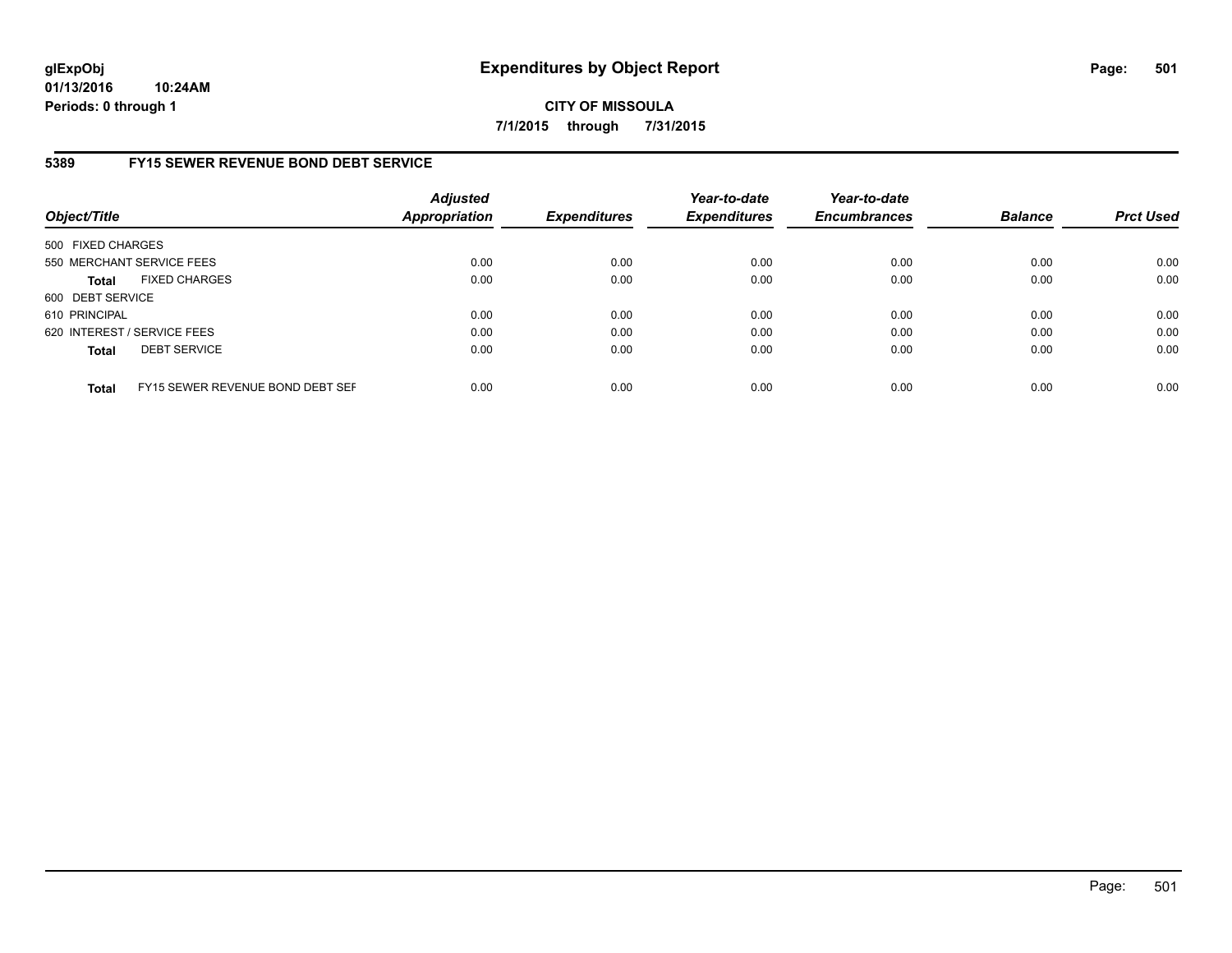#### **5390 FY15 SEWER BOND DEBT RESERVE**

| Object/Title                         | <b>Adjusted</b><br><b>Appropriation</b> | <b>Expenditures</b> | Year-to-date<br><b>Expenditures</b> | Year-to-date<br><b>Encumbrances</b> | <b>Balance</b> | <b>Prct Used</b> |
|--------------------------------------|-----------------------------------------|---------------------|-------------------------------------|-------------------------------------|----------------|------------------|
| 500 FIXED CHARGES                    |                                         |                     |                                     |                                     |                |                  |
| 550 MERCHANT SERVICE FEES            | 0.00                                    | 0.00                | 0.00                                | 0.00                                | 0.00           | 0.00             |
| <b>FIXED CHARGES</b><br><b>Total</b> | 0.00                                    | 0.00                | 0.00                                | 0.00                                | 0.00           | 0.00             |
| 800 OTHER OBJECTS                    |                                         |                     |                                     |                                     |                |                  |
| 820 TRANSFERS TO OTHER FUNDS         | 0.00                                    | 0.00                | 0.00                                | 0.00                                | 0.00           | 0.00             |
| OTHER OBJECTS<br><b>Total</b>        | 0.00                                    | 0.00                | 0.00                                | 0.00                                | 0.00           | 0.00             |
| <b>WASTEWATER</b><br><b>Total</b>    | 0.00                                    | 0.00                | 0.00                                | 0.00                                | 0.00           | 0.00             |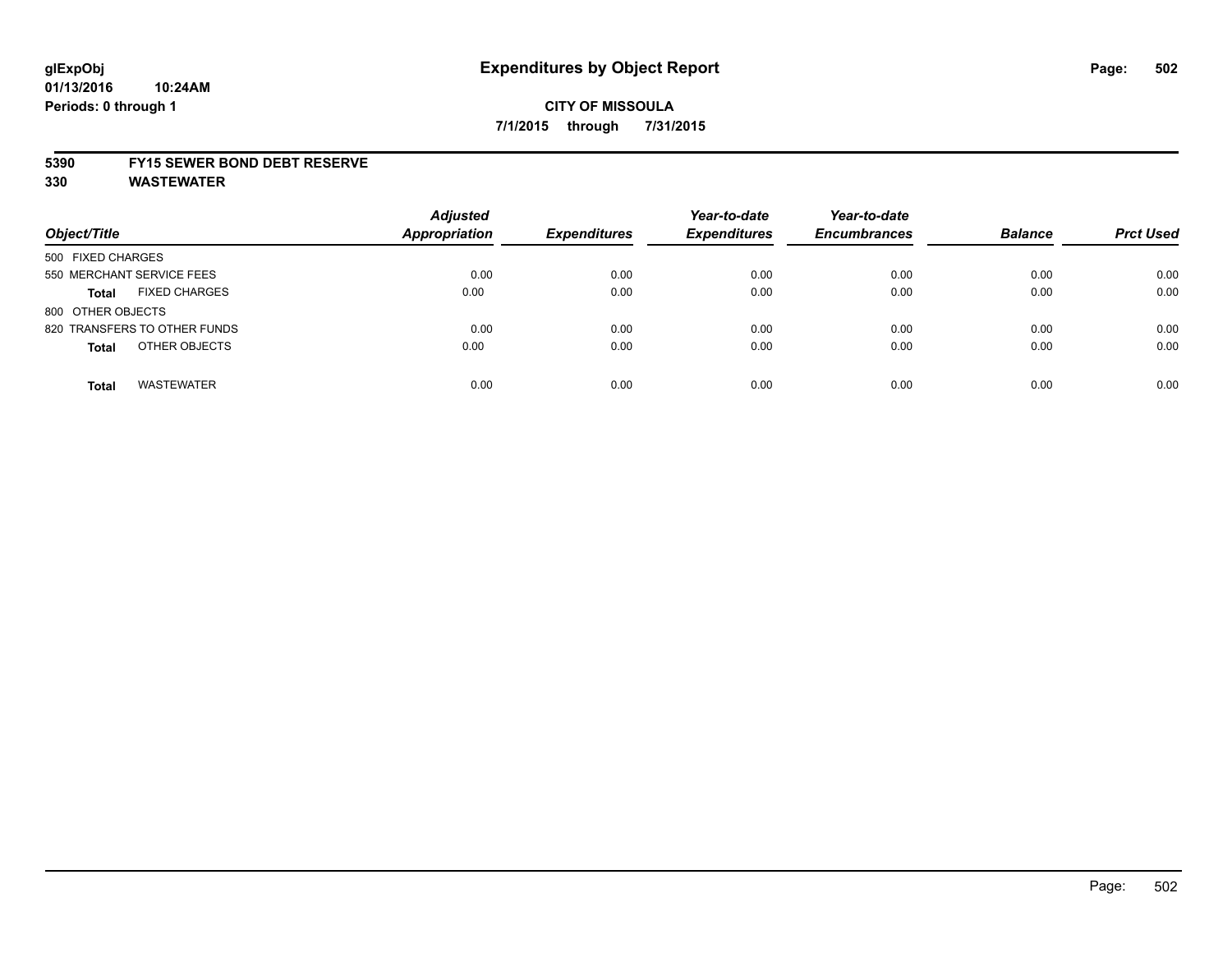## **5390 FY15 SEWER BOND DEBT RESERVE**

| Object/Title              |                              | <b>Adjusted</b><br><b>Appropriation</b> | <b>Expenditures</b> | Year-to-date<br><b>Expenditures</b> | Year-to-date<br><b>Encumbrances</b> | <b>Balance</b> | <b>Prct Used</b> |
|---------------------------|------------------------------|-----------------------------------------|---------------------|-------------------------------------|-------------------------------------|----------------|------------------|
| 500 FIXED CHARGES         |                              |                                         |                     |                                     |                                     |                |                  |
| 550 MERCHANT SERVICE FEES |                              | 0.00                                    | 0.00                | 0.00                                | 0.00                                | 0.00           | 0.00             |
| Total                     | <b>FIXED CHARGES</b>         | 0.00                                    | 0.00                | 0.00                                | 0.00                                | 0.00           | 0.00             |
| 800 OTHER OBJECTS         |                              |                                         |                     |                                     |                                     |                |                  |
|                           | 820 TRANSFERS TO OTHER FUNDS | 0.00                                    | 0.00                | 0.00                                | 0.00                                | 0.00           | 0.00             |
| <b>Total</b>              | OTHER OBJECTS                | 0.00                                    | 0.00                | 0.00                                | 0.00                                | 0.00           | 0.00             |
| <b>Total</b>              | FY15 SEWER BOND DEBT RESERVE | 0.00                                    | 0.00                | 0.00                                | 0.00                                | 0.00           | 0.00             |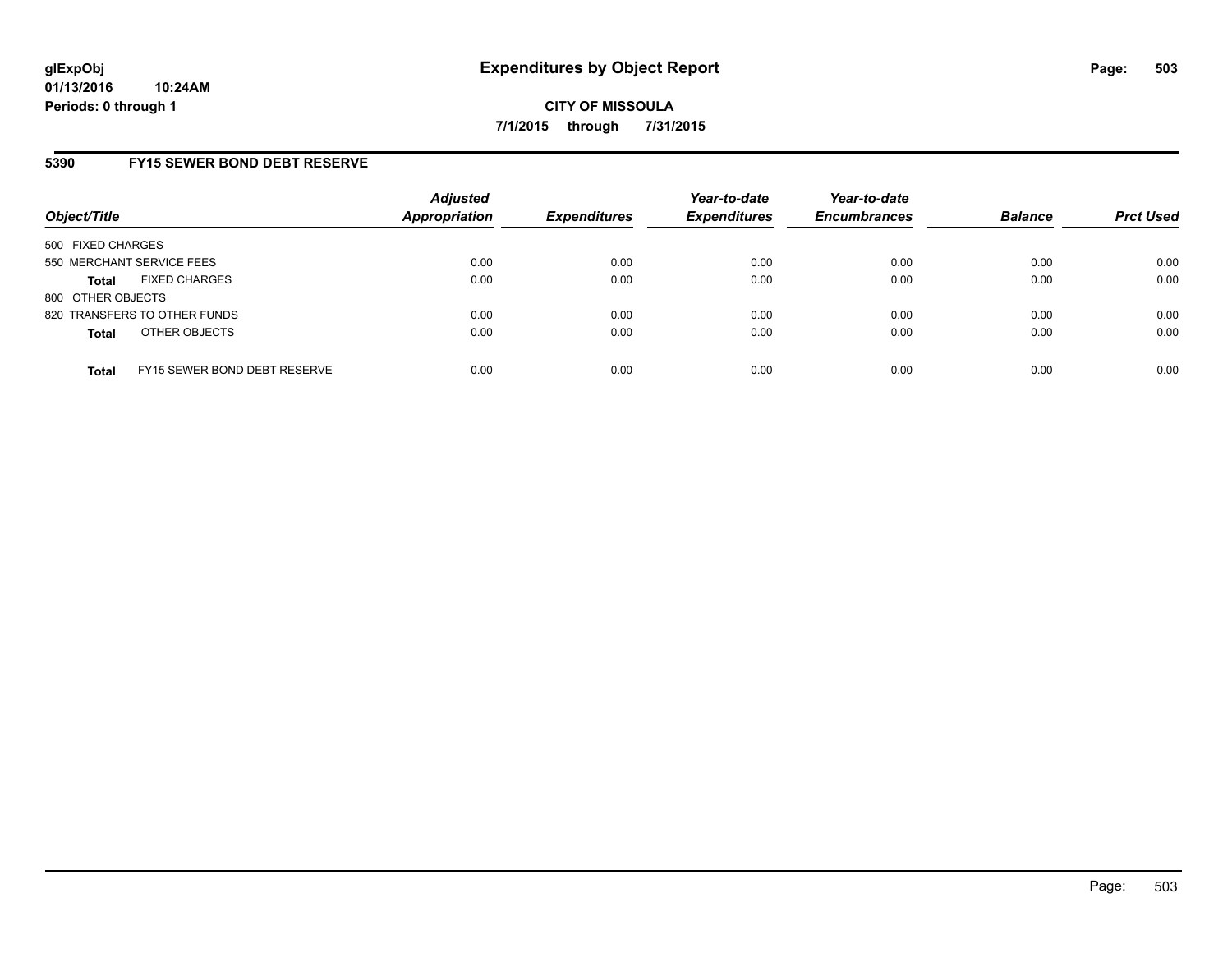#### **5711 AQUATICS**

**370 PARKS & RECREATION**

|                                       | <b>Adjusted</b>      |                     | Year-to-date        | Year-to-date        |                |                  |
|---------------------------------------|----------------------|---------------------|---------------------|---------------------|----------------|------------------|
| Object/Title                          | <b>Appropriation</b> | <b>Expenditures</b> | <b>Expenditures</b> | <b>Encumbrances</b> | <b>Balance</b> | <b>Prct Used</b> |
| 100 PERSONAL SERVICES                 |                      |                     |                     |                     |                |                  |
| 110 SALARIES AND WAGES                | 544,736.00           | 88,812.57           | 88,812.57           | 0.00                | 455,923.43     | 16.30            |
| 115 SALARIES/HEALTH INSURANCE BENEFIT | 0.00                 | 0.00                | 0.00                | 0.00                | 0.00           | 0.00             |
| 120 OVERTIME/TERMINATION              | 1,000.00             | 27.62               | 27.62               | 0.00                | 972.38         | 2.76             |
| 135 OPEB EXPENSE                      | 0.00                 | 0.00                | 0.00                | 0.00                | 0.00           | 0.00             |
| 140 EMPLOYER CONTRIBUTIONS            | 135,092.00           | 19,878.11           | 19,878.11           | 0.00                | 115,213.89     | 14.71            |
| 141 STATE RETIREMENT CONTRIBUTIONS    | 0.00                 | 88.81               | 88.81               | 0.00                | $-88.81$       | 0.00             |
| 145 OPEB CONTRIBUTION                 | 0.00                 | 0.00                | 0.00                | 0.00                | 0.00           | 0.00             |
| 190 PENSION EXPENSE                   | 0.00                 | 0.00                | 0.00                | 0.00                | 0.00           | 0.00             |
| PERSONAL SERVICES<br><b>Total</b>     | 680,828.00           | 108,807.11          | 108,807.11          | 0.00                | 572,020.89     | 15.98            |
| 200 SUPPLIES                          |                      |                     |                     |                     |                |                  |
| 210 OFFICE SUPPLIES                   | 4,500.00             | 442.64              | 442.64              | 0.00                | 4,057.36       | 9.84             |
| 220 OPERATING SUPPLIES                | 38,000.00            | 283.29              | 283.29              | 0.00                | 37,716.71      | 0.75             |
| 230 REPAIR/MAINTENANCE                | 75,000.00            | 9,618.55            | 9,618.55            | 0.00                | 65,381.45      | 12.82            |
| 231 GASOLINE                          | 0.00                 | 0.00                | 0.00                | 0.00                | 0.00           | 0.00             |
| 240 OTHER SUPPLIES                    | 121,000.00           | 15,379.84           | 15,379.84           | 0.00                | 105,620.16     | 12.71            |
| 250 SUPPLIES FOR RESALE               | 0.00                 | 0.00                | 0.00                | 0.00                | 0.00           | 0.00             |
| <b>SUPPLIES</b><br><b>Total</b>       | 238,500.00           | 25,724.32           | 25,724.32           | 0.00                | 212,775.68     | 10.79            |
| 300 PURCHASED SERVICES                |                      |                     |                     |                     |                |                  |
| 310 COMMUNICATIONS                    | 500.00               | 0.00                | 0.00                | 0.00                | 500.00         | 0.00             |
| 320 PRINTING & DUPLICATING            | 10,500.00            | 0.00                | 0.00                | 0.00                | 10,500.00      | 0.00             |
| 330 PUBLICITY, SUBSCRIPTIONS & DUES   | 17,200.00            | 964.00              | 964.00              | 0.00                | 16,236.00      | 5.60             |
| 340 SEWER                             | 10.275.00            | 2,722.43            | 2,722.43            | 0.00                | 7.552.57       | 26.50            |
| 341 ELECTRICITY & NATURAL GAS         | 191,000.00           | 0.00                | 0.00                | 0.00                | 191,000.00     | 0.00             |
| 343 WATER CHARGES                     | 13,644.00            | 0.00                | 0.00                | 0.00                | 13,644.00      | 0.00             |
| 344 TELEPHONE SERVICE                 | 7,540.00             | 464.88              | 464.88              | 0.00                | 7,075.12       | 6.17             |
| 345 GARBAGE                           | 4,651.00             | 373.15              | 373.15              | 0.00                | 4,277.85       | 8.02             |
| 350 PROFESSIONAL SERVICES             | 40,000.00            | 800.00              | 800.00              | 0.00                | 39,200.00      | 2.00             |
| 360 REPAIR & MAINTENANCE              | 20,500.00            | 0.00                | 0.00                | 0.00                | 20,500.00      | 0.00             |
| 370 TRAVEL                            | 2,000.00             | 0.00                | 0.00                | 0.00                | 2,000.00       | 0.00             |
| 380 TRAINING                          | 5,000.00             | 100.00              | 100.00              | 0.00                | 4,900.00       | 2.00             |
| 390 OTHER PURCHASED SERVICES          | 19,300.00            | 576.00              | 576.00              | 0.00                | 18,724.00      | 2.98             |
| PURCHASED SERVICES<br><b>Total</b>    | 342,110.00           | 6,000.46            | 6,000.46            | 0.00                | 336,109.54     | 1.75             |
| 500 FIXED CHARGES                     |                      |                     |                     |                     |                |                  |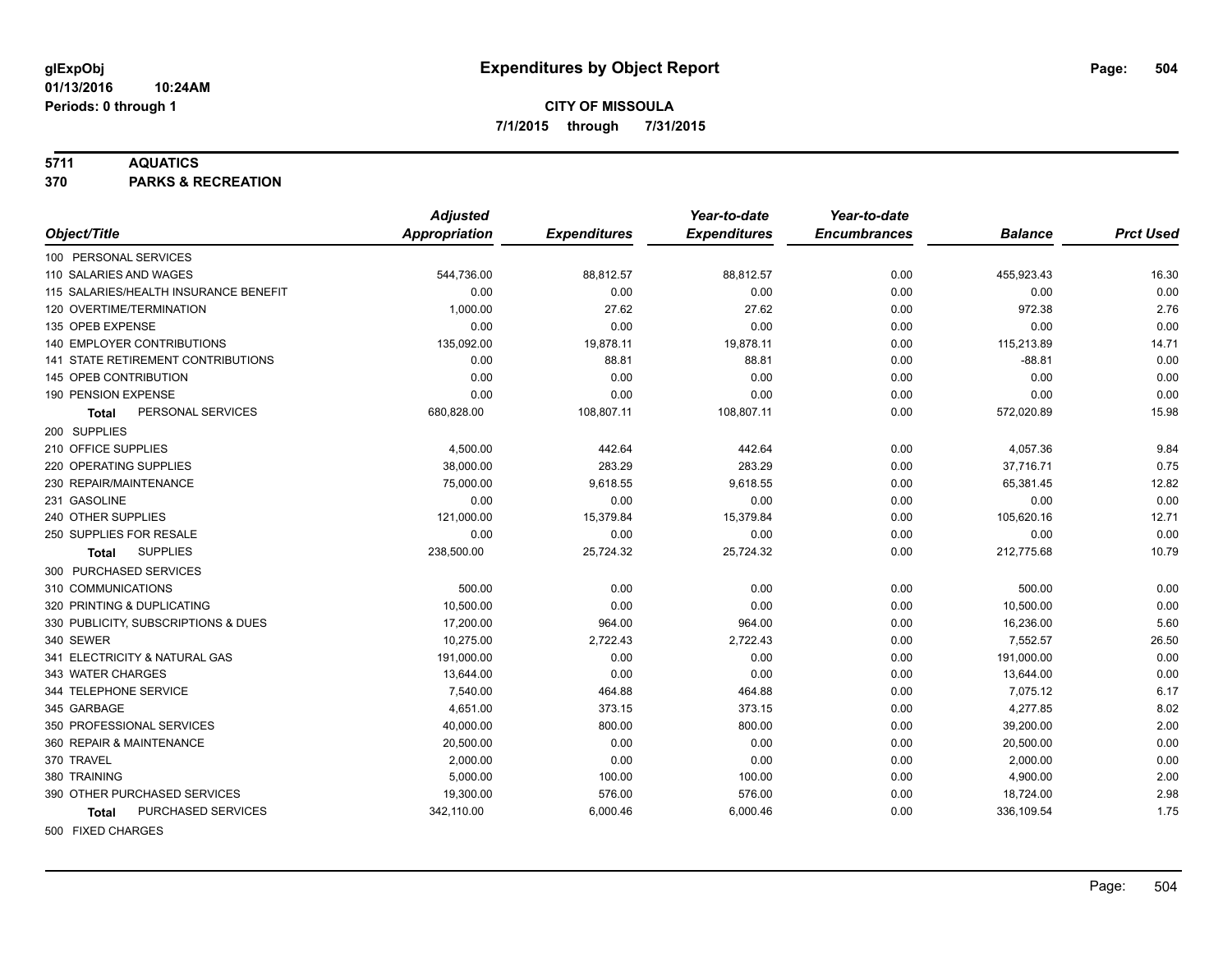### **5711 AQUATICS**

**370 PARKS & RECREATION**

|                    |                              | <b>Adjusted</b> |                     | Year-to-date        | Year-to-date        |                |                  |
|--------------------|------------------------------|-----------------|---------------------|---------------------|---------------------|----------------|------------------|
| Object/Title       |                              | Appropriation   | <b>Expenditures</b> | <b>Expenditures</b> | <b>Encumbrances</b> | <b>Balance</b> | <b>Prct Used</b> |
| 500 FIXED CHARGES  |                              | 4,512.00        | 0.00                | 0.00                | 0.00                | 4,512.00       | 0.00             |
|                    | 550 MERCHANT SERVICE FEES    | 14,000.00       | 0.00                | 0.00                | 0.00                | 14,000.00      | 0.00             |
| <b>Total</b>       | <b>FIXED CHARGES</b>         | 18,512.00       | 0.00                | 0.00                | 0.00                | 18,512.00      | 0.00             |
| 600 DEBT SERVICE   |                              |                 |                     |                     |                     |                |                  |
| 610 PRINCIPAL      |                              | 12,377.00       | 0.00                | 0.00                | 0.00                | 12,377.00      | 0.00             |
|                    | 620 INTEREST / SERVICE FEES  | 0.00            | 0.00                | 0.00                | 0.00                | 0.00           | 0.00             |
| Total              | <b>DEBT SERVICE</b>          | 12,377.00       | 0.00                | 0.00                | 0.00                | 12,377.00      | 0.00             |
| 800 OTHER OBJECTS  |                              |                 |                     |                     |                     |                |                  |
|                    | 820 TRANSFERS TO OTHER FUNDS | 0.00            | 0.00                | 0.00                | 0.00                | 0.00           | 0.00             |
| Total              | OTHER OBJECTS                | 0.00            | 0.00                | 0.00                | 0.00                | 0.00           | 0.00             |
| 900 CAPITAL OUTLAY |                              |                 |                     |                     |                     |                |                  |
| 920 BUILDINGS      |                              | 45,000.00       | 0.00                | 0.00                | 0.00                | 45,000.00      | 0.00             |
| 930 IMPROVEMENTS   |                              | 70,000.00       | 0.00                | 0.00                | 0.00                | 70,000.00      | 0.00             |
|                    | 940 MACHINERY & EQUIPMENT    | 20,000.00       | 0.00                | 0.00                | 0.00                | 20,000.00      | 0.00             |
| <b>Total</b>       | <b>CAPITAL OUTLAY</b>        | 135,000.00      | 0.00                | 0.00                | 0.00                | 135,000.00     | 0.00             |
| <b>Total</b>       | PARKS & RECREATION           | 1,427,327.00    | 140,531.89          | 140,531.89          | 0.00                | 1,286,795.11   | 9.85             |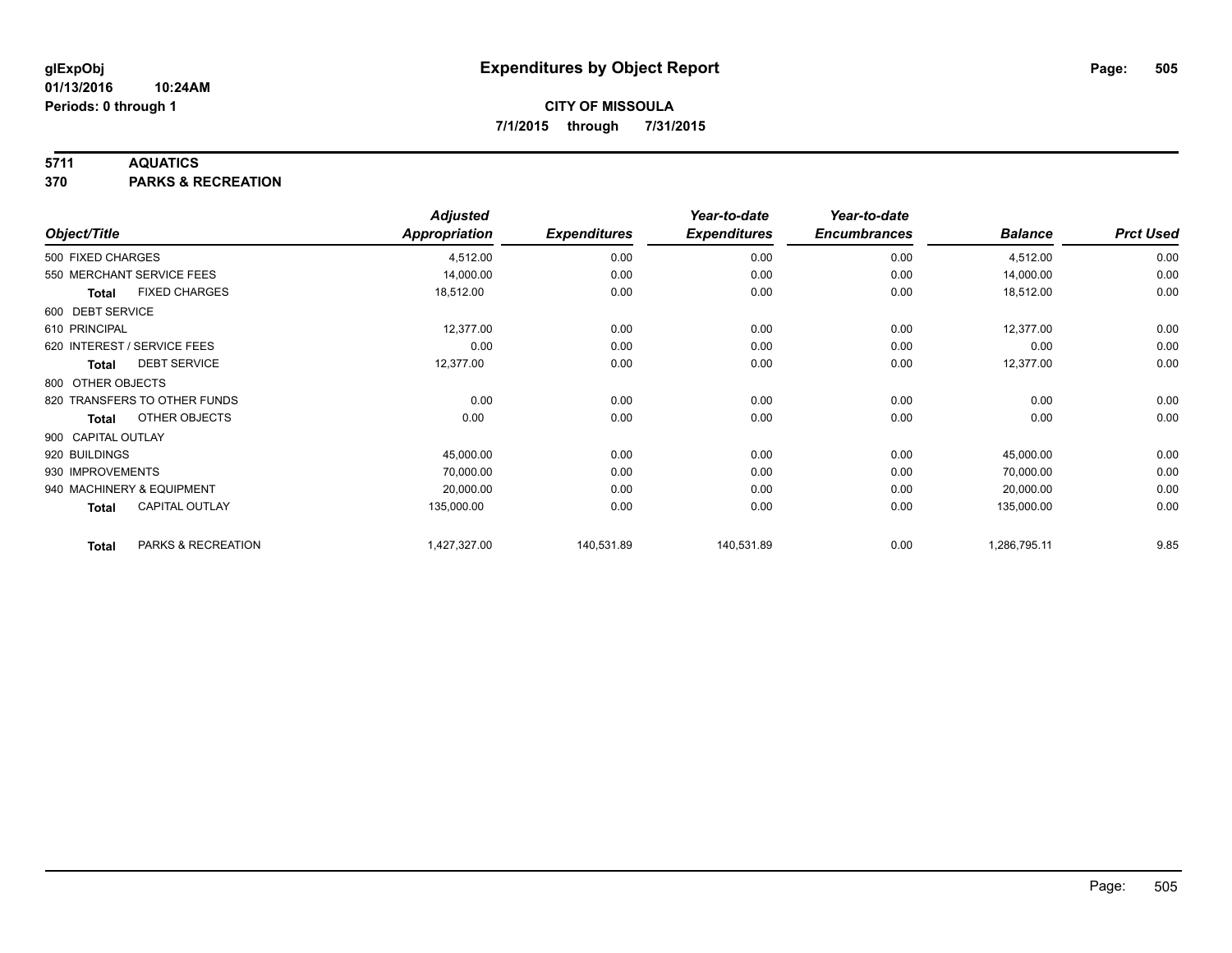### **5711 AQUATICS**

**371 AQUATICS SALARIES**

| Object/Title                             | <b>Adjusted</b><br><b>Appropriation</b> | <b>Expenditures</b> | Year-to-date<br><b>Expenditures</b> | Year-to-date<br><b>Encumbrances</b> | <b>Balance</b> | <b>Prct Used</b> |
|------------------------------------------|-----------------------------------------|---------------------|-------------------------------------|-------------------------------------|----------------|------------------|
| 100 PERSONAL SERVICES                    |                                         |                     |                                     |                                     |                |                  |
| 110 SALARIES AND WAGES                   | 0.00                                    | 0.00                | 0.00                                | 0.00                                | 0.00           | 0.00             |
| 120 OVERTIME/TERMINATION                 | 0.00                                    | 0.00                | 0.00                                | 0.00                                | 0.00           | 0.00             |
| 135 OPEB EXPENSE                         | 0.00                                    | 0.00                | 0.00                                | 0.00                                | 0.00           | 0.00             |
| 140 EMPLOYER CONTRIBUTIONS               | 0.00                                    | 0.00                | 0.00                                | 0.00                                | 0.00           | 0.00             |
| 141 STATE RETIREMENT CONTRIBUTIONS       | 0.00                                    | 0.00                | 0.00                                | 0.00                                | 0.00           | 0.00             |
| 145 OPEB CONTRIBUTION                    | 0.00                                    | 0.00                | 0.00                                | 0.00                                | 0.00           | 0.00             |
| PERSONAL SERVICES<br><b>Total</b>        | 0.00                                    | 0.00                | 0.00                                | 0.00                                | 0.00           | 0.00             |
| <b>AQUATICS SALARIES</b><br><b>Total</b> | 0.00                                    | 0.00                | 0.00                                | 0.00                                | 0.00           | 0.00             |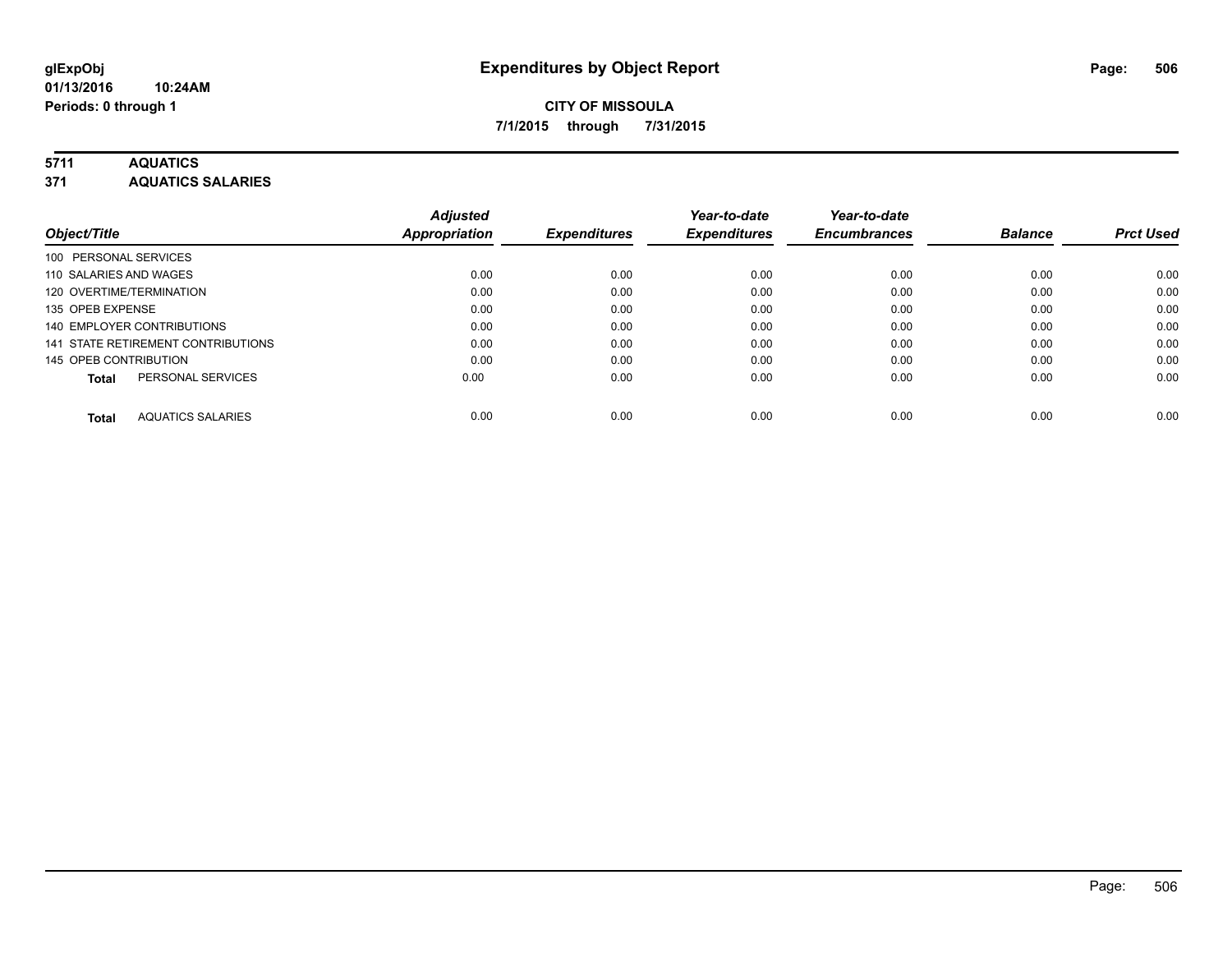### **5711 AQUATICS**

**390 NON-DEPARTMENTAL**

| Object/Title                          | <b>Adjusted</b><br>Appropriation | <b>Expenditures</b> | Year-to-date<br><b>Expenditures</b> | Year-to-date<br><b>Encumbrances</b> | <b>Balance</b> | <b>Prct Used</b> |
|---------------------------------------|----------------------------------|---------------------|-------------------------------------|-------------------------------------|----------------|------------------|
| 800 OTHER OBJECTS                     |                                  |                     |                                     |                                     |                |                  |
| 830 DEPRECIATION                      | 0.00                             | 0.00                | 0.00                                | 0.00                                | 0.00           | 0.00             |
| OTHER OBJECTS<br><b>Total</b>         | 0.00                             | 0.00                | 0.00                                | 0.00                                | 0.00           | 0.00             |
| 900 CAPITAL OUTLAY                    |                                  |                     |                                     |                                     |                |                  |
| 900 CAPITAL OUTLAY                    | 0.00                             | 0.00                | 0.00                                | 0.00                                | 0.00           | 0.00             |
| <b>CAPITAL OUTLAY</b><br><b>Total</b> | 0.00                             | 0.00                | 0.00                                | 0.00                                | 0.00           | 0.00             |
| NON-DEPARTMENTAL<br><b>Total</b>      | 0.00                             | 0.00                | 0.00                                | 0.00                                | 0.00           | 0.00             |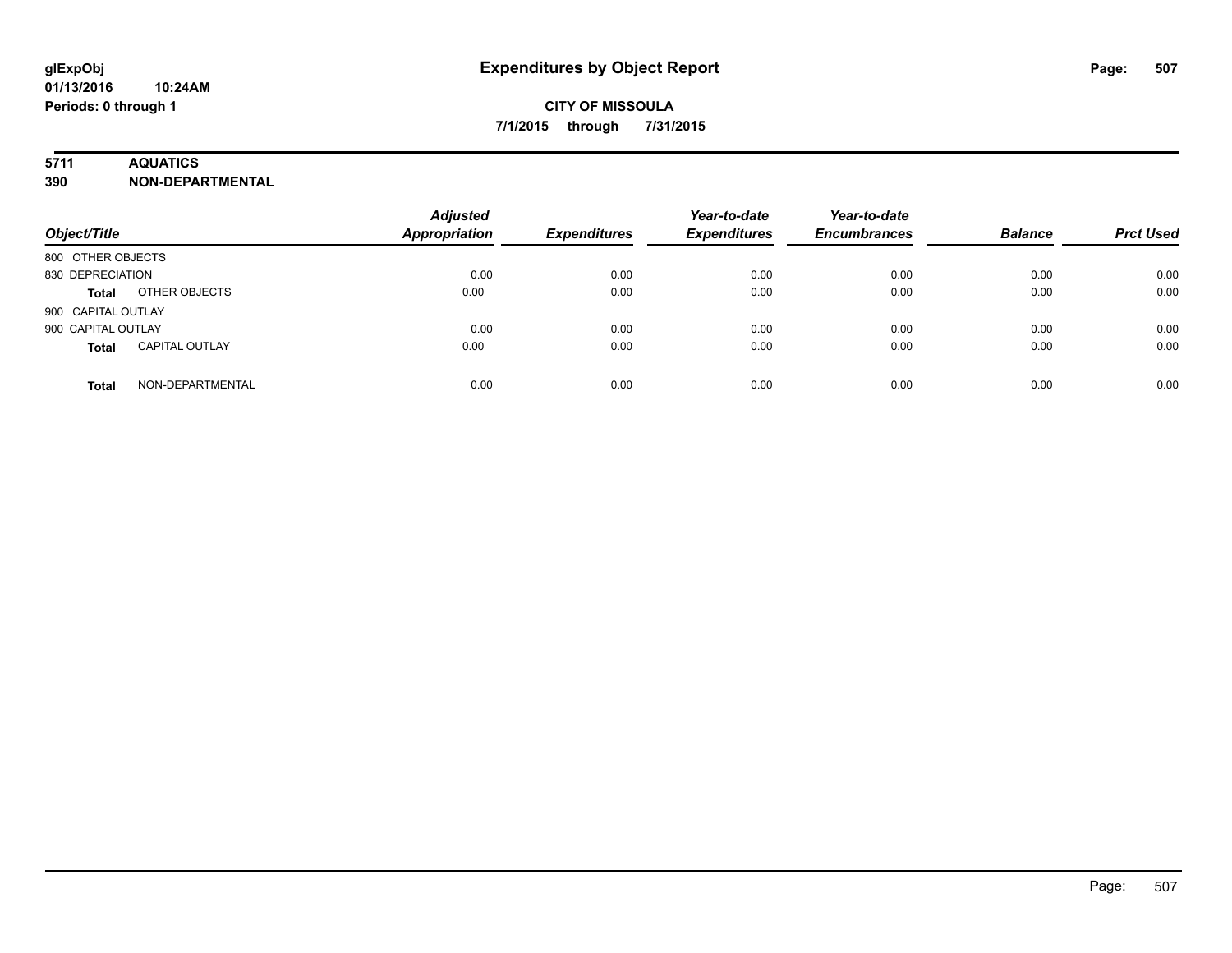**5711 AQUATICS**

|                                           | <b>Adjusted</b>      |                     | Year-to-date        | Year-to-date        |                |                  |
|-------------------------------------------|----------------------|---------------------|---------------------|---------------------|----------------|------------------|
| Object/Title                              | <b>Appropriation</b> | <b>Expenditures</b> | <b>Expenditures</b> | <b>Encumbrances</b> | <b>Balance</b> | <b>Prct Used</b> |
| 100 PERSONAL SERVICES                     |                      |                     |                     |                     |                |                  |
| 110 SALARIES AND WAGES                    | 544,736.00           | 88,812.57           | 88,812.57           | 0.00                | 455,923.43     | 16.30            |
| 115 SALARIES/HEALTH INSURANCE BENEFIT     | 0.00                 | 0.00                | 0.00                | 0.00                | 0.00           | 0.00             |
| 120 OVERTIME/TERMINATION                  | 1,000.00             | 27.62               | 27.62               | 0.00                | 972.38         | 2.76             |
| 135 OPEB EXPENSE                          | 0.00                 | 0.00                | 0.00                | 0.00                | 0.00           | 0.00             |
| 140 EMPLOYER CONTRIBUTIONS                | 135,092.00           | 19,878.11           | 19,878.11           | 0.00                | 115,213.89     | 14.71            |
| <b>141 STATE RETIREMENT CONTRIBUTIONS</b> | 0.00                 | 88.81               | 88.81               | 0.00                | $-88.81$       | 0.00             |
| 145 OPEB CONTRIBUTION                     | 0.00                 | 0.00                | 0.00                | 0.00                | 0.00           | 0.00             |
| 190 PENSION EXPENSE                       | 0.00                 | 0.00                | 0.00                | 0.00                | 0.00           | 0.00             |
| PERSONAL SERVICES<br><b>Total</b>         | 680,828.00           | 108,807.11          | 108,807.11          | 0.00                | 572,020.89     | 15.98            |
| 200 SUPPLIES                              |                      |                     |                     |                     |                |                  |
| 210 OFFICE SUPPLIES                       | 4,500.00             | 442.64              | 442.64              | 0.00                | 4,057.36       | 9.84             |
| 220 OPERATING SUPPLIES                    | 38,000.00            | 283.29              | 283.29              | 0.00                | 37,716.71      | 0.75             |
| 230 REPAIR/MAINTENANCE                    | 75,000.00            | 9,618.55            | 9,618.55            | 0.00                | 65,381.45      | 12.82            |
| 231 GASOLINE                              | 0.00                 | 0.00                | 0.00                | 0.00                | 0.00           | 0.00             |
| 240 OTHER SUPPLIES                        | 121,000.00           | 15,379.84           | 15,379.84           | 0.00                | 105,620.16     | 12.71            |
| 250 SUPPLIES FOR RESALE                   | 0.00                 | 0.00                | 0.00                | 0.00                | 0.00           | 0.00             |
| <b>SUPPLIES</b><br><b>Total</b>           | 238,500.00           | 25,724.32           | 25,724.32           | 0.00                | 212,775.68     | 10.79            |
| 300 PURCHASED SERVICES                    |                      |                     |                     |                     |                |                  |
| 310 COMMUNICATIONS                        | 500.00               | 0.00                | 0.00                | 0.00                | 500.00         | 0.00             |
| 320 PRINTING & DUPLICATING                | 10,500.00            | 0.00                | 0.00                | 0.00                | 10,500.00      | 0.00             |
| 330 PUBLICITY, SUBSCRIPTIONS & DUES       | 17,200.00            | 964.00              | 964.00              | 0.00                | 16,236.00      | 5.60             |
| 340 SEWER                                 | 10,275.00            | 2,722.43            | 2,722.43            | 0.00                | 7,552.57       | 26.50            |
| 341 ELECTRICITY & NATURAL GAS             | 191,000.00           | 0.00                | 0.00                | 0.00                | 191,000.00     | 0.00             |
| 343 WATER CHARGES                         | 13,644.00            | 0.00                | 0.00                | 0.00                | 13,644.00      | 0.00             |
| 344 TELEPHONE SERVICE                     | 7,540.00             | 464.88              | 464.88              | 0.00                | 7,075.12       | 6.17             |
| 345 GARBAGE                               | 4,651.00             | 373.15              | 373.15              | 0.00                | 4,277.85       | 8.02             |
| 350 PROFESSIONAL SERVICES                 | 40,000.00            | 800.00              | 800.00              | 0.00                | 39,200.00      | 2.00             |
| 360 REPAIR & MAINTENANCE                  | 20,500.00            | 0.00                | 0.00                | 0.00                | 20,500.00      | 0.00             |
| 370 TRAVEL                                | 2,000.00             | 0.00                | 0.00                | 0.00                | 2,000.00       | 0.00             |
| 380 TRAINING                              | 5,000.00             | 100.00              | 100.00              | 0.00                | 4,900.00       | 2.00             |
| 390 OTHER PURCHASED SERVICES              | 19,300.00            | 576.00              | 576.00              | 0.00                | 18,724.00      | 2.98             |
| <b>PURCHASED SERVICES</b><br><b>Total</b> | 342,110.00           | 6,000.46            | 6,000.46            | 0.00                | 336,109.54     | 1.75             |
| 500 FIXED CHARGES                         |                      |                     |                     |                     |                |                  |
| 500 FIXED CHARGES                         | 4,512.00             | 0.00                | 0.00                | 0.00                | 4,512.00       | 0.00             |
|                                           |                      |                     |                     |                     |                |                  |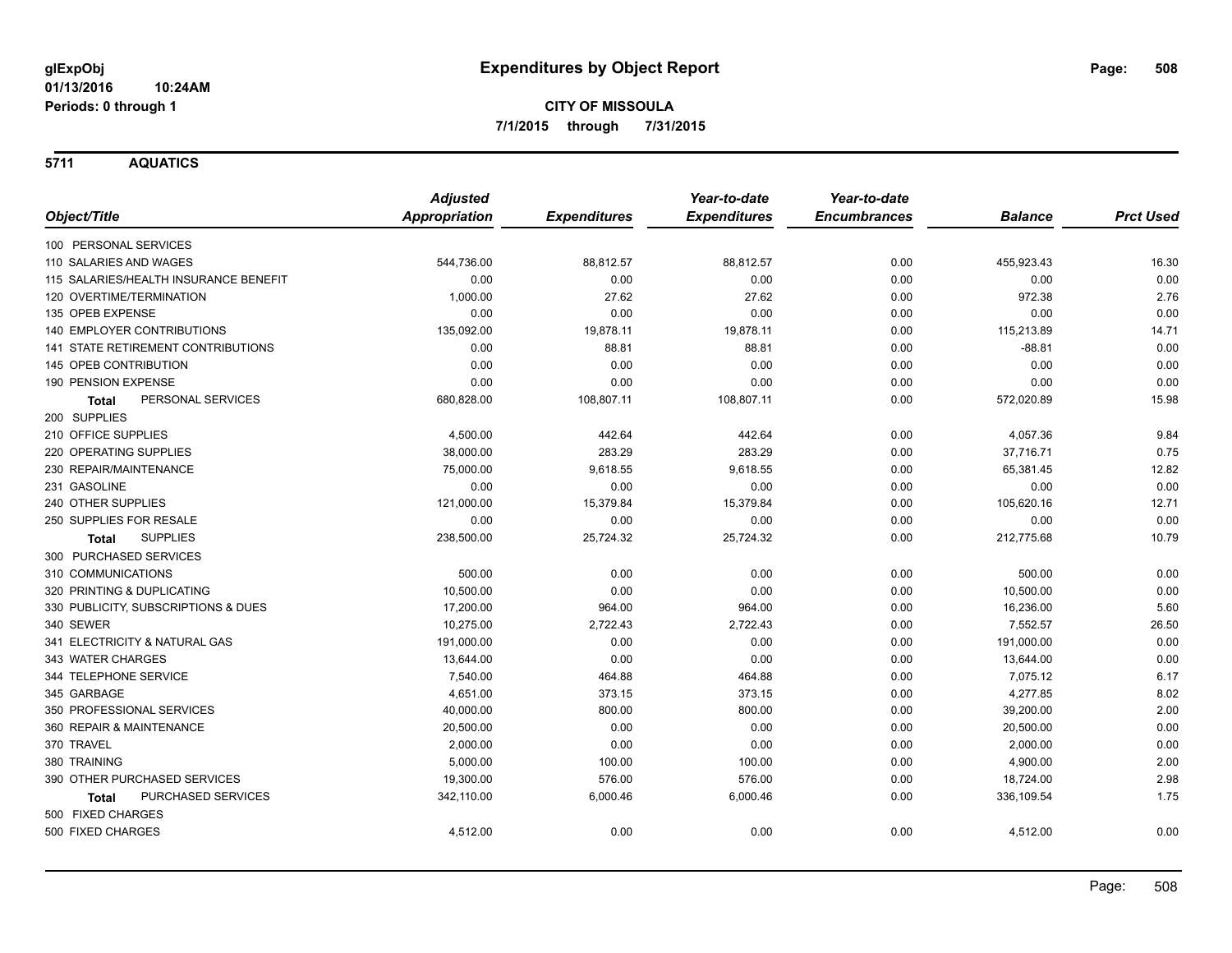**5711 AQUATICS**

|                                 | <b>Adjusted</b>      |                     | Year-to-date        | Year-to-date        |                |                  |
|---------------------------------|----------------------|---------------------|---------------------|---------------------|----------------|------------------|
| Object/Title                    | <b>Appropriation</b> | <b>Expenditures</b> | <b>Expenditures</b> | <b>Encumbrances</b> | <b>Balance</b> | <b>Prct Used</b> |
| 550 MERCHANT SERVICE FEES       | 14,000.00            | 0.00                | 0.00                | 0.00                | 14,000.00      | 0.00             |
| <b>FIXED CHARGES</b><br>Total   | 18,512.00            | 0.00                | 0.00                | 0.00                | 18,512.00      | 0.00             |
| 600 DEBT SERVICE                |                      |                     |                     |                     |                |                  |
| 610 PRINCIPAL                   | 12,377.00            | 0.00                | 0.00                | 0.00                | 12,377.00      | 0.00             |
| 620 INTEREST / SERVICE FEES     | 0.00                 | 0.00                | 0.00                | 0.00                | 0.00           | 0.00             |
| <b>DEBT SERVICE</b><br>Total    | 12,377.00            | 0.00                | 0.00                | 0.00                | 12,377.00      | 0.00             |
| 800 OTHER OBJECTS               |                      |                     |                     |                     |                |                  |
| 820 TRANSFERS TO OTHER FUNDS    | 0.00                 | 0.00                | 0.00                | 0.00                | 0.00           | 0.00             |
| 830 DEPRECIATION                | 0.00                 | 0.00                | 0.00                | 0.00                | 0.00           | 0.00             |
| OTHER OBJECTS<br>Total          | 0.00                 | 0.00                | 0.00                | 0.00                | 0.00           | 0.00             |
| 900 CAPITAL OUTLAY              |                      |                     |                     |                     |                |                  |
| 900 CAPITAL OUTLAY              | 0.00                 | 0.00                | 0.00                | 0.00                | 0.00           | 0.00             |
| 920 BUILDINGS                   | 45,000.00            | 0.00                | 0.00                | 0.00                | 45,000.00      | 0.00             |
| 930 IMPROVEMENTS                | 70,000.00            | 0.00                | 0.00                | 0.00                | 70,000.00      | 0.00             |
| 940 MACHINERY & EQUIPMENT       | 20,000.00            | 0.00                | 0.00                | 0.00                | 20,000.00      | 0.00             |
| <b>CAPITAL OUTLAY</b><br>Total  | 135,000.00           | 0.00                | 0.00                | 0.00                | 135,000.00     | 0.00             |
| <b>AQUATICS</b><br><b>Total</b> | 1,427,327.00         | 140,531.89          | 140,531.89          | 0.00                | 1,286,795.11   | 9.85             |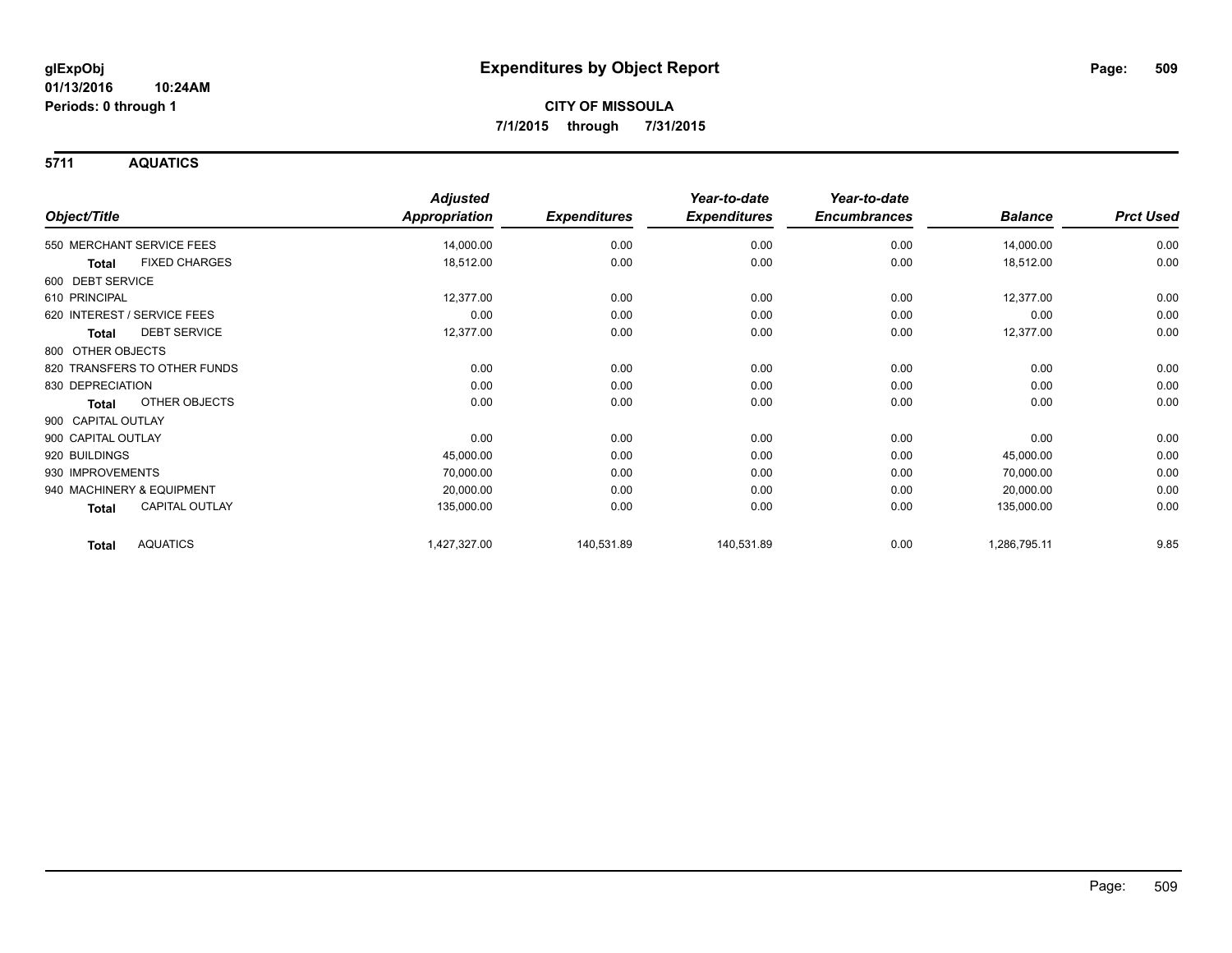#### **6050 EMPLOYEE BENEFIT PLAN FUND**

**390 NON-DEPARTMENTAL**

|                      |                                      | <b>Adjusted</b> |                     | Year-to-date        | Year-to-date        |                |                  |
|----------------------|--------------------------------------|-----------------|---------------------|---------------------|---------------------|----------------|------------------|
| Object/Title         |                                      | Appropriation   | <b>Expenditures</b> | <b>Expenditures</b> | <b>Encumbrances</b> | <b>Balance</b> | <b>Prct Used</b> |
|                      | 300 PURCHASED SERVICES               |                 |                     |                     |                     |                |                  |
|                      | 350 PROFESSIONAL SERVICES            | 50,340.00       | 0.00                | 0.00                | 0.00                | 50,340.00      | 0.00             |
| 351 INSURANCE CLAIMS |                                      | 5,156,229.00    | 672,009.68          | 672,009.68          | 0.00                | 4,484,219.32   | 13.03            |
| 352 HEALTH PROGRAMS  |                                      | 94,500.00       | 0.00                | 0.00                | 0.00                | 94,500.00      | 0.00             |
|                      | 353 ADMINISTRATION EXPENDITURES      | 757,888.00      | 115,257.59          | 115,257.59          | 0.00                | 642,630.41     | 15.21            |
|                      | 354 TRANSITIONAL REINSURANCE PROGRAM | 78,280.00       | 0.00                | 0.00                | 0.00                | 78,280.00      | 0.00             |
| <b>Total</b>         | PURCHASED SERVICES                   | 6,137,237.00    | 787,267.27          | 787,267.27          | 0.00                | 5,349,969.73   | 12.83            |
| 500 FIXED CHARGES    |                                      |                 |                     |                     |                     |                |                  |
|                      | 550 MERCHANT SERVICE FEES            | 0.00            | 0.00                | 0.00                | 0.00                | 0.00           | 0.00             |
| <b>Total</b>         | <b>FIXED CHARGES</b>                 | 0.00            | 0.00                | 0.00                | 0.00                | 0.00           | 0.00             |
|                      | 700 GRANTS & CONTRIBUTIONS           |                 |                     |                     |                     |                |                  |
|                      | 700 GRANTS & CONTRIBUTIONS           | 0.00            | 0.00                | 0.00                | 0.00                | 0.00           | 0.00             |
| <b>Total</b>         | <b>GRANTS &amp; CONTRIBUTIONS</b>    | 0.00            | 0.00                | 0.00                | 0.00                | 0.00           | 0.00             |
| 800 OTHER OBJECTS    |                                      |                 |                     |                     |                     |                |                  |
|                      | 820 TRANSFERS TO OTHER FUNDS         | 0.00            | 0.00                | 0.00                | 0.00                | 0.00           | 0.00             |
| <b>Total</b>         | OTHER OBJECTS                        | 0.00            | 0.00                | 0.00                | 0.00                | 0.00           | 0.00             |
| <b>Total</b>         | NON-DEPARTMENTAL                     | 6,137,237.00    | 787,267.27          | 787,267.27          | 0.00                | 5,349,969.73   | 12.83            |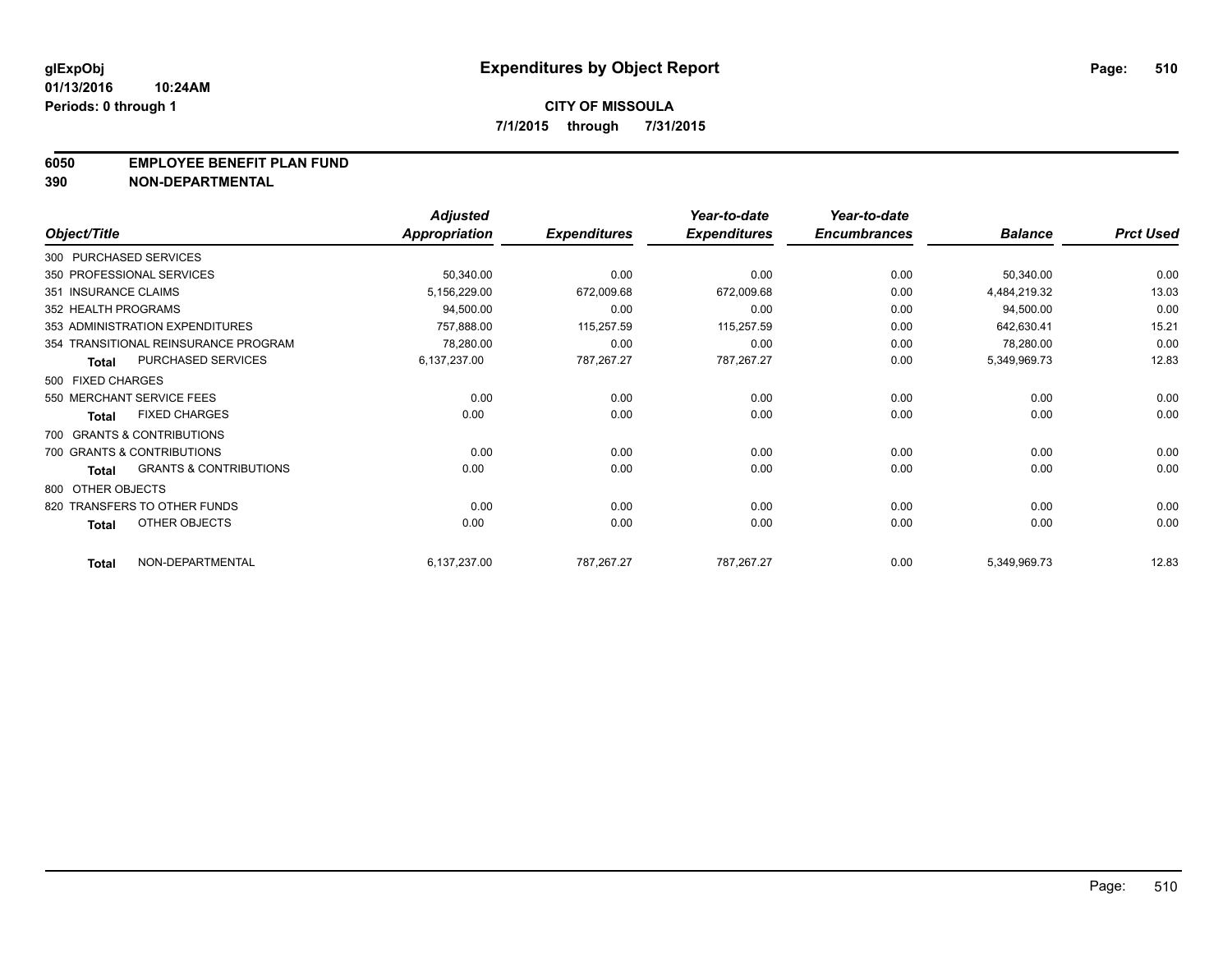## **6050 EMPLOYEE BENEFIT PLAN FUND**

|                      |                                      | <b>Adjusted</b>      |                     | Year-to-date        | Year-to-date        |                |                  |
|----------------------|--------------------------------------|----------------------|---------------------|---------------------|---------------------|----------------|------------------|
| Object/Title         |                                      | <b>Appropriation</b> | <b>Expenditures</b> | <b>Expenditures</b> | <b>Encumbrances</b> | <b>Balance</b> | <b>Prct Used</b> |
|                      | 300 PURCHASED SERVICES               |                      |                     |                     |                     |                |                  |
|                      | 350 PROFESSIONAL SERVICES            | 50,340.00            | 0.00                | 0.00                | 0.00                | 50,340.00      | 0.00             |
| 351 INSURANCE CLAIMS |                                      | 5,156,229.00         | 672,009.68          | 672,009.68          | 0.00                | 4,484,219.32   | 13.03            |
| 352 HEALTH PROGRAMS  |                                      | 94,500.00            | 0.00                | 0.00                | 0.00                | 94,500.00      | 0.00             |
|                      | 353 ADMINISTRATION EXPENDITURES      | 757,888.00           | 115,257.59          | 115,257.59          | 0.00                | 642,630.41     | 15.21            |
|                      | 354 TRANSITIONAL REINSURANCE PROGRAM | 78,280.00            | 0.00                | 0.00                | 0.00                | 78,280.00      | 0.00             |
| <b>Total</b>         | PURCHASED SERVICES                   | 6,137,237.00         | 787,267.27          | 787,267.27          | 0.00                | 5,349,969.73   | 12.83            |
| 500 FIXED CHARGES    |                                      |                      |                     |                     |                     |                |                  |
|                      | 550 MERCHANT SERVICE FEES            | 0.00                 | 0.00                | 0.00                | 0.00                | 0.00           | 0.00             |
| <b>Total</b>         | <b>FIXED CHARGES</b>                 | 0.00                 | 0.00                | 0.00                | 0.00                | 0.00           | 0.00             |
|                      | 700 GRANTS & CONTRIBUTIONS           |                      |                     |                     |                     |                |                  |
|                      | 700 GRANTS & CONTRIBUTIONS           | 0.00                 | 0.00                | 0.00                | 0.00                | 0.00           | 0.00             |
| <b>Total</b>         | <b>GRANTS &amp; CONTRIBUTIONS</b>    | 0.00                 | 0.00                | 0.00                | 0.00                | 0.00           | 0.00             |
| 800 OTHER OBJECTS    |                                      |                      |                     |                     |                     |                |                  |
|                      | 820 TRANSFERS TO OTHER FUNDS         | 0.00                 | 0.00                | 0.00                | 0.00                | 0.00           | 0.00             |
| <b>Total</b>         | OTHER OBJECTS                        | 0.00                 | 0.00                | 0.00                | 0.00                | 0.00           | 0.00             |
| <b>Total</b>         | <b>EMPLOYEE BENEFIT PLAN FUND</b>    | 6,137,237.00         | 787,267.27          | 787,267.27          | 0.00                | 5,349,969.73   | 12.83            |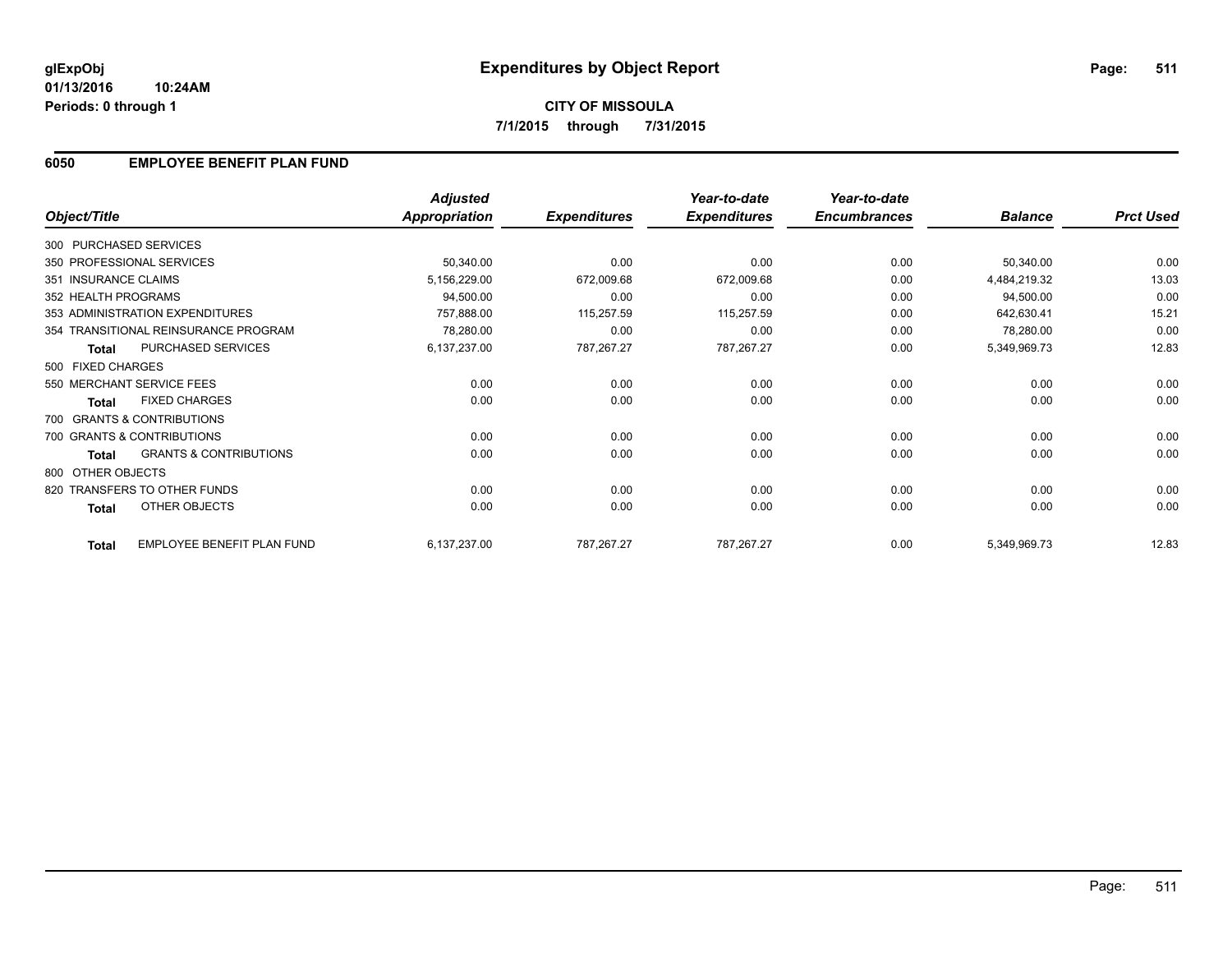**7370 PARKING COMMISSION FUND**

|                                           | <b>Adjusted</b> |                     | Year-to-date        | Year-to-date        |                |                  |
|-------------------------------------------|-----------------|---------------------|---------------------|---------------------|----------------|------------------|
| Object/Title                              | Appropriation   | <b>Expenditures</b> | <b>Expenditures</b> | <b>Encumbrances</b> | <b>Balance</b> | <b>Prct Used</b> |
| 100 PERSONAL SERVICES                     |                 |                     |                     |                     |                |                  |
| 110 SALARIES AND WAGES                    | 436,749.00      | 27,829.73           | 27,829.73           | 0.00                | 408,919.27     | 6.37             |
| 115 SALARIES/HEALTH INSURANCE BENEFIT     | 0.00            | 0.00                | 0.00                | 0.00                | 0.00           | 0.00             |
| 120 OVERTIME/TERMINATION                  | 7,234.00        | 15.13               | 15.13               | 0.00                | 7,218.87       | 0.21             |
| 130 OTHER                                 | 0.00            | 0.00                | 0.00                | 0.00                | 0.00           | 0.00             |
| 135 OPEB EXPENSE                          | 0.00            | 0.00                | 0.00                | 0.00                | 0.00           | 0.00             |
| 140 EMPLOYER CONTRIBUTIONS                | 197,972.00      | 21,511.24           | 21,511.24           | 0.00                | 176,460.76     | 10.87            |
| 141 STATE RETIREMENT CONTRIBUTIONS        | 0.00            | 27.83               | 27.83               | 0.00                | $-27.83$       | 0.00             |
| 145 OPEB CONTRIBUTION                     | 0.00            | 0.00                | 0.00                | 0.00                | 0.00           | 0.00             |
| PERSONAL SERVICES<br><b>Total</b>         | 641,955.00      | 49,383.93           | 49,383.93           | 0.00                | 592,571.07     | 7.69             |
| 200 SUPPLIES                              |                 |                     |                     |                     |                |                  |
| 210 OFFICE SUPPLIES                       | 5,400.00        | 0.00                | 0.00                | 0.00                | 5,400.00       | 0.00             |
| 220 OPERATING SUPPLIES                    | 15,000.00       | 17.95               | 17.95               | 0.00                | 14,982.05      | 0.12             |
| 230 REPAIR/MAINTENANCE                    | 18,000.00       | 0.00                | 0.00                | 0.00                | 18,000.00      | 0.00             |
| 231 GASOLINE                              | 8,000.00        | 0.00                | 0.00                | 0.00                | 8,000.00       | 0.00             |
| <b>SUPPLIES</b><br><b>Total</b>           | 46,400.00       | 17.95               | 17.95               | 0.00                | 46,382.05      | 0.04             |
| 300 PURCHASED SERVICES                    |                 |                     |                     |                     |                |                  |
| 310 COMMUNICATIONS                        | 17,338.00       | 373.04              | 373.04              | 0.00                | 16,964.96      | 2.15             |
| 320 PRINTING & DUPLICATING                | 10,000.00       | 0.00                | 0.00                | 0.00                | 10,000.00      | 0.00             |
| 330 PUBLICITY, SUBSCRIPTIONS & DUES       | 5,000.00        | 290.00              | 290.00              | 0.00                | 4,710.00       | 5.80             |
| 340 SEWER                                 | 137.00          | 70.25               | 70.25               | 0.00                | 66.75          | 51.28            |
| 341 ELECTRICITY & NATURAL GAS             | 36,440.00       | 0.00                | 0.00                | 0.00                | 36,440.00      | 0.00             |
| 343 WATER CHARGES                         | 4,000.00        | 0.00                | 0.00                | 0.00                | 4,000.00       | 0.00             |
| 344 TELEPHONE SERVICE                     | 5,200.00        | 0.00                | 0.00                | 0.00                | 5,200.00       | 0.00             |
| 345 GARBAGE                               | 3,000.00        | 366.60              | 366.60              | 0.00                | 2,633.40       | 12.22            |
| 350 PROFESSIONAL SERVICES                 | 61,250.00       | 0.00                | 0.00                | 0.00                | 61,250.00      | 0.00             |
| 360 REPAIR & MAINTENANCE                  | 72,500.00       | 660.41              | 660.41              | 0.00                | 71,839.59      | 0.91             |
| 370 TRAVEL                                | 1,600.00        | 1,900.30            | 1,900.30            | 0.00                | $-300.30$      | 118.77           |
| 380 TRAINING                              | 1,900.00        | 0.00                | 0.00                | 0.00                | 1,900.00       | 0.00             |
| 390 OTHER PURCHASED SERVICES              | 188,805.00      | 144.77              | 144.77              | 0.00                | 188,660.23     | 0.08             |
| PURCHASED SERVICES<br><b>Total</b>        | 407,170.00      | 3,805.37            | 3,805.37            | 0.00                | 403,364.63     | 0.93             |
| 400 BUILDING MATERIALS                    |                 |                     |                     |                     |                |                  |
| <b>400 BUILDING MATERIALS</b>             | 0.00            | 0.00                | 0.00                | 0.00                | 0.00           | 0.00             |
| <b>BUILDING MATERIALS</b><br><b>Total</b> | 0.00            | 0.00                | 0.00                | 0.00                | 0.00           | 0.00             |
|                                           |                 |                     |                     |                     |                |                  |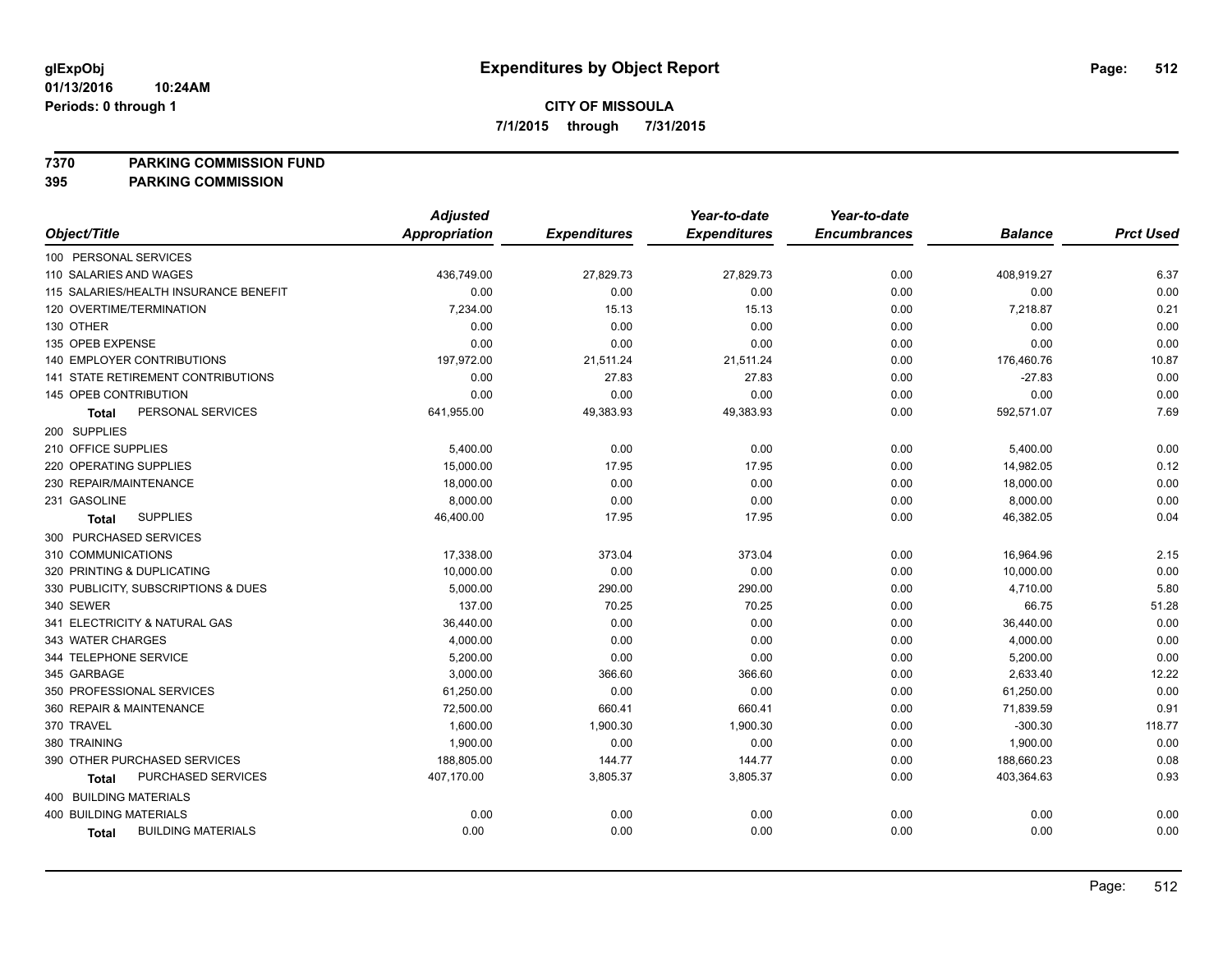**7370 PARKING COMMISSION FUND**

|                    |                                   | <b>Adjusted</b> |                     | Year-to-date        | Year-to-date        |                |                  |
|--------------------|-----------------------------------|-----------------|---------------------|---------------------|---------------------|----------------|------------------|
| Object/Title       |                                   | Appropriation   | <b>Expenditures</b> | <b>Expenditures</b> | <b>Encumbrances</b> | <b>Balance</b> | <b>Prct Used</b> |
| 500 FIXED CHARGES  |                                   |                 |                     |                     |                     |                |                  |
| 500 FIXED CHARGES  |                                   | 168,621.00      | 1,650.00            | 1,650.00            | 0.00                | 166,971.00     | 0.98             |
|                    | 550 MERCHANT SERVICE FEES         | 21,500.00       | 0.00                | 0.00                | 0.00                | 21,500.00      | 0.00             |
| <b>Total</b>       | <b>FIXED CHARGES</b>              | 190,121.00      | 1,650.00            | 1,650.00            | 0.00                | 188,471.00     | 0.87             |
| 600 DEBT SERVICE   |                                   |                 |                     |                     |                     |                |                  |
| 610 PRINCIPAL      |                                   | 0.00            | 0.00                | 0.00                | 0.00                | 0.00           | 0.00             |
|                    | 620 INTEREST / SERVICE FEES       | 0.00            | 0.00                | 0.00                | 0.00                | 0.00           | 0.00             |
| <b>Total</b>       | <b>DEBT SERVICE</b>               | 0.00            | 0.00                | 0.00                | 0.00                | 0.00           | 0.00             |
|                    | 700 GRANTS & CONTRIBUTIONS        |                 |                     |                     |                     |                |                  |
|                    | 700 GRANTS & CONTRIBUTIONS        | 74,000.00       | 18,500.00           | 18,500.00           | 0.00                | 55,500.00      | 25.00            |
| Total              | <b>GRANTS &amp; CONTRIBUTIONS</b> | 74,000.00       | 18,500.00           | 18,500.00           | 0.00                | 55,500.00      | 25.00            |
| 800 OTHER OBJECTS  |                                   |                 |                     |                     |                     |                |                  |
|                    | 820 TRANSFERS TO OTHER FUNDS      | 311,194.00      | 22,971.25           | 22,971.25           | 0.00                | 288.222.75     | 7.38             |
| 845 CONTINGENCY    |                                   | 48.965.00       | 0.00                | 0.00                | 0.00                | 48.965.00      | 0.00             |
| <b>Total</b>       | OTHER OBJECTS                     | 360,159.00      | 22,971.25           | 22,971.25           | 0.00                | 337, 187. 75   | 6.38             |
| 900 CAPITAL OUTLAY |                                   |                 |                     |                     |                     |                |                  |
| 920 BUILDINGS      |                                   | 0.00            | 0.00                | 0.00                | 0.00                | 0.00           | 0.00             |
| 930 IMPROVEMENTS   |                                   | 0.00            | 0.00                | 0.00                | 0.00                | 0.00           | 0.00             |
|                    | 940 MACHINERY & EQUIPMENT         | 160,506.00      | 0.00                | 0.00                | 0.00                | 160,506.00     | 0.00             |
| <b>Total</b>       | <b>CAPITAL OUTLAY</b>             | 160,506.00      | 0.00                | 0.00                | 0.00                | 160,506.00     | 0.00             |
| <b>Total</b>       | PARKING COMMISSION                | 1,880,311.00    | 96,328.50           | 96,328.50           | 0.00                | 1,783,982.50   | 5.12             |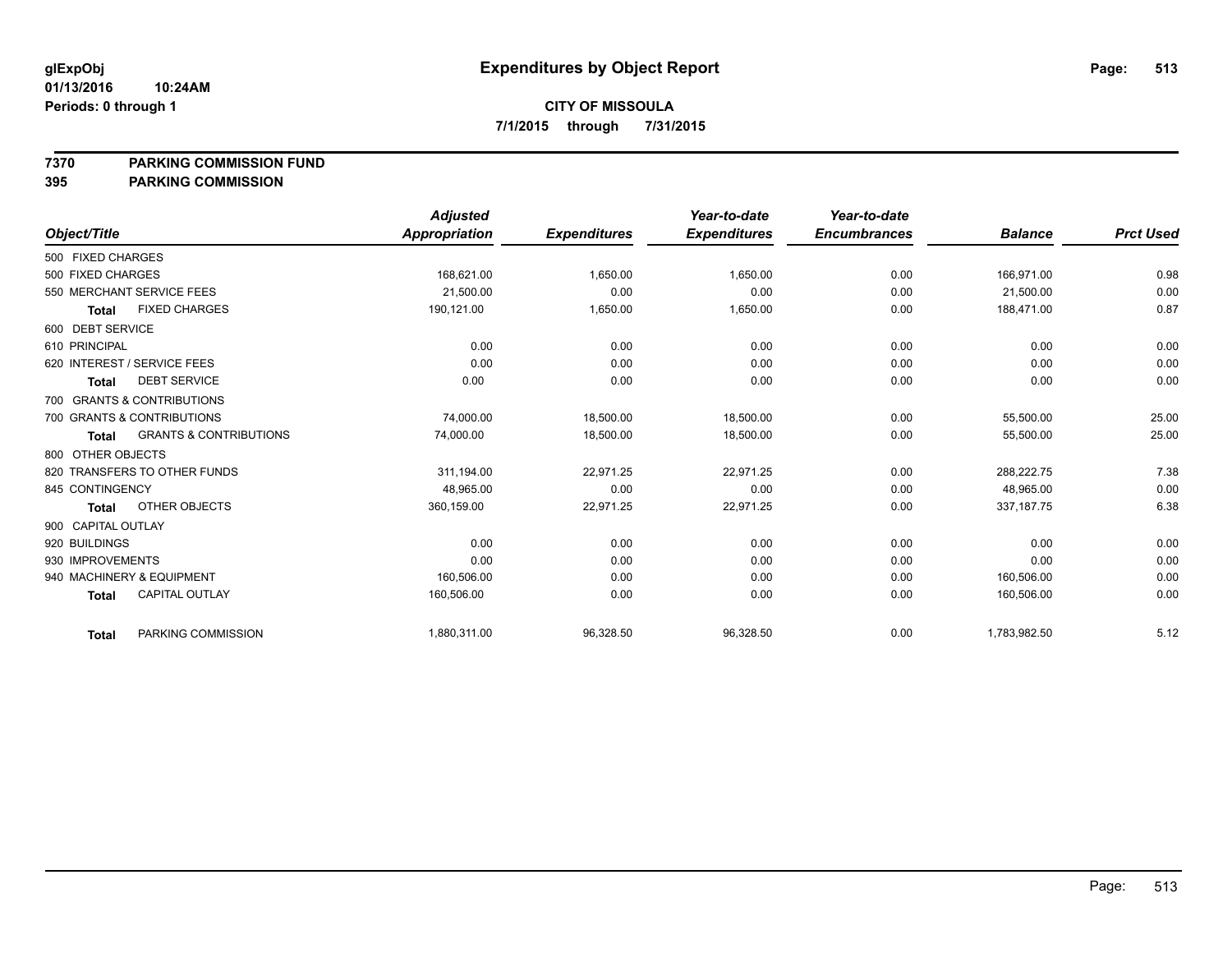#### **7370 PARKING COMMISSION FUND**

**900 DEPRECIATION**

| Object/Title                          | <b>Adjusted</b><br><b>Appropriation</b> | <b>Expenditures</b> | Year-to-date<br><b>Expenditures</b> | Year-to-date<br><b>Encumbrances</b> | <b>Balance</b> | <b>Prct Used</b> |
|---------------------------------------|-----------------------------------------|---------------------|-------------------------------------|-------------------------------------|----------------|------------------|
| 800 OTHER OBJECTS                     |                                         |                     |                                     |                                     |                |                  |
| 830 DEPRECIATION                      | 0.00                                    | 0.00                | 0.00                                | 0.00                                | 0.00           | 0.00             |
| OTHER OBJECTS<br><b>Total</b>         | 0.00                                    | 0.00                | 0.00                                | 0.00                                | 0.00           | 0.00             |
| 900 CAPITAL OUTLAY                    |                                         |                     |                                     |                                     |                |                  |
| 940 MACHINERY & EQUIPMENT             | 0.00                                    | 0.00                | 0.00                                | 0.00                                | 0.00           | 0.00             |
| <b>CAPITAL OUTLAY</b><br><b>Total</b> | 0.00                                    | 0.00                | 0.00                                | 0.00                                | 0.00           | 0.00             |
| <b>DEPRECIATION</b><br><b>Total</b>   | 0.00                                    | 0.00                | 0.00                                | 0.00                                | 0.00           | 0.00             |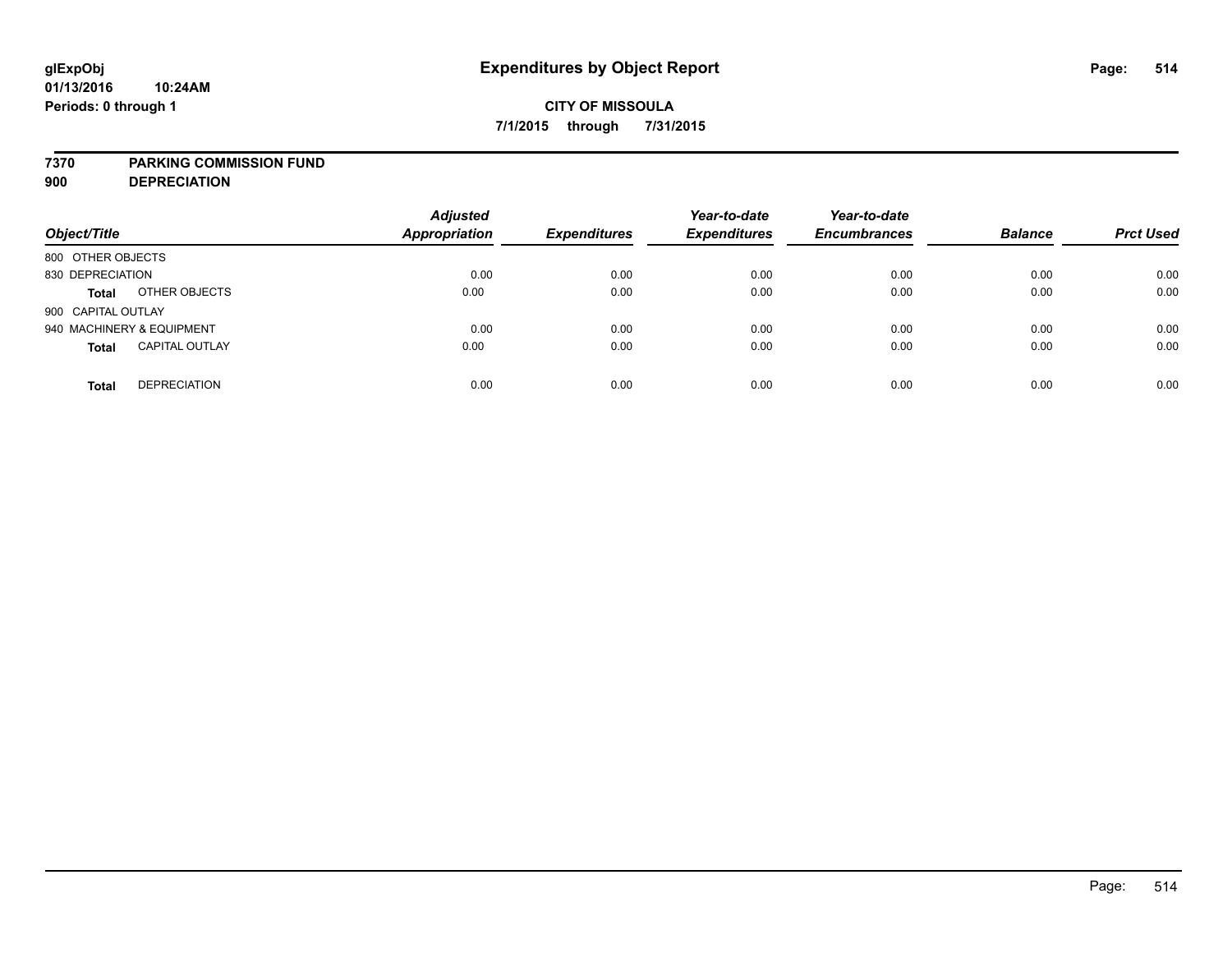#### **01/13/2016 10:24AM Periods: 0 through 1**

### **7370 PARKING COMMISSION FUND**

|                                           | <b>Adjusted</b>      |                     | Year-to-date        | Year-to-date        |                |                  |
|-------------------------------------------|----------------------|---------------------|---------------------|---------------------|----------------|------------------|
| Object/Title                              | <b>Appropriation</b> | <b>Expenditures</b> | <b>Expenditures</b> | <b>Encumbrances</b> | <b>Balance</b> | <b>Prct Used</b> |
| 100 PERSONAL SERVICES                     |                      |                     |                     |                     |                |                  |
| 110 SALARIES AND WAGES                    | 436,749.00           | 27,829.73           | 27,829.73           | 0.00                | 408,919.27     | 6.37             |
| 115 SALARIES/HEALTH INSURANCE BENEFIT     | 0.00                 | 0.00                | 0.00                | 0.00                | 0.00           | 0.00             |
| 120 OVERTIME/TERMINATION                  | 7,234.00             | 15.13               | 15.13               | 0.00                | 7,218.87       | 0.21             |
| 130 OTHER                                 | 0.00                 | 0.00                | 0.00                | 0.00                | 0.00           | 0.00             |
| 135 OPEB EXPENSE                          | 0.00                 | 0.00                | 0.00                | 0.00                | 0.00           | 0.00             |
| <b>140 EMPLOYER CONTRIBUTIONS</b>         | 197,972.00           | 21,511.24           | 21,511.24           | 0.00                | 176,460.76     | 10.87            |
| <b>141 STATE RETIREMENT CONTRIBUTIONS</b> | 0.00                 | 27.83               | 27.83               | 0.00                | $-27.83$       | 0.00             |
| <b>145 OPEB CONTRIBUTION</b>              | 0.00                 | 0.00                | 0.00                | 0.00                | 0.00           | 0.00             |
| PERSONAL SERVICES<br><b>Total</b>         | 641,955.00           | 49,383.93           | 49,383.93           | 0.00                | 592,571.07     | 7.69             |
| 200 SUPPLIES                              |                      |                     |                     |                     |                |                  |
| 210 OFFICE SUPPLIES                       | 5,400.00             | 0.00                | 0.00                | 0.00                | 5,400.00       | 0.00             |
| 220 OPERATING SUPPLIES                    | 15,000.00            | 17.95               | 17.95               | 0.00                | 14,982.05      | 0.12             |
| 230 REPAIR/MAINTENANCE                    | 18,000.00            | 0.00                | 0.00                | 0.00                | 18,000.00      | 0.00             |
| 231 GASOLINE                              | 8,000.00             | 0.00                | 0.00                | 0.00                | 8,000.00       | 0.00             |
| <b>SUPPLIES</b><br><b>Total</b>           | 46,400.00            | 17.95               | 17.95               | 0.00                | 46,382.05      | 0.04             |
| 300 PURCHASED SERVICES                    |                      |                     |                     |                     |                |                  |
| 310 COMMUNICATIONS                        | 17,338.00            | 373.04              | 373.04              | 0.00                | 16,964.96      | 2.15             |
| 320 PRINTING & DUPLICATING                | 10,000.00            | 0.00                | 0.00                | 0.00                | 10,000.00      | 0.00             |
| 330 PUBLICITY, SUBSCRIPTIONS & DUES       | 5,000.00             | 290.00              | 290.00              | 0.00                | 4,710.00       | 5.80             |
| 340 SEWER                                 | 137.00               | 70.25               | 70.25               | 0.00                | 66.75          | 51.28            |
| 341 ELECTRICITY & NATURAL GAS             | 36,440.00            | 0.00                | 0.00                | 0.00                | 36,440.00      | 0.00             |
| 343 WATER CHARGES                         | 4,000.00             | 0.00                | 0.00                | 0.00                | 4,000.00       | 0.00             |
| 344 TELEPHONE SERVICE                     | 5,200.00             | 0.00                | 0.00                | 0.00                | 5,200.00       | 0.00             |
| 345 GARBAGE                               | 3,000.00             | 366.60              | 366.60              | 0.00                | 2,633.40       | 12.22            |
| 350 PROFESSIONAL SERVICES                 | 61,250.00            | 0.00                | 0.00                | 0.00                | 61,250.00      | 0.00             |
| 360 REPAIR & MAINTENANCE                  | 72,500.00            | 660.41              | 660.41              | 0.00                | 71,839.59      | 0.91             |
| 370 TRAVEL                                | 1,600.00             | 1,900.30            | 1,900.30            | 0.00                | $-300.30$      | 118.77           |
| 380 TRAINING                              | 1,900.00             | 0.00                | 0.00                | 0.00                | 1,900.00       | 0.00             |
| 390 OTHER PURCHASED SERVICES              | 188,805.00           | 144.77              | 144.77              | 0.00                | 188,660.23     | 0.08             |
| PURCHASED SERVICES<br><b>Total</b>        | 407,170.00           | 3,805.37            | 3,805.37            | 0.00                | 403,364.63     | 0.93             |
| 400 BUILDING MATERIALS                    |                      |                     |                     |                     |                |                  |
| <b>400 BUILDING MATERIALS</b>             | 0.00                 | 0.00                | 0.00                | 0.00                | 0.00           | 0.00             |
| <b>BUILDING MATERIALS</b><br><b>Total</b> | 0.00                 | 0.00                | 0.00                | 0.00                | 0.00           | 0.00             |
| 500 FIXED CHARGES                         |                      |                     |                     |                     |                |                  |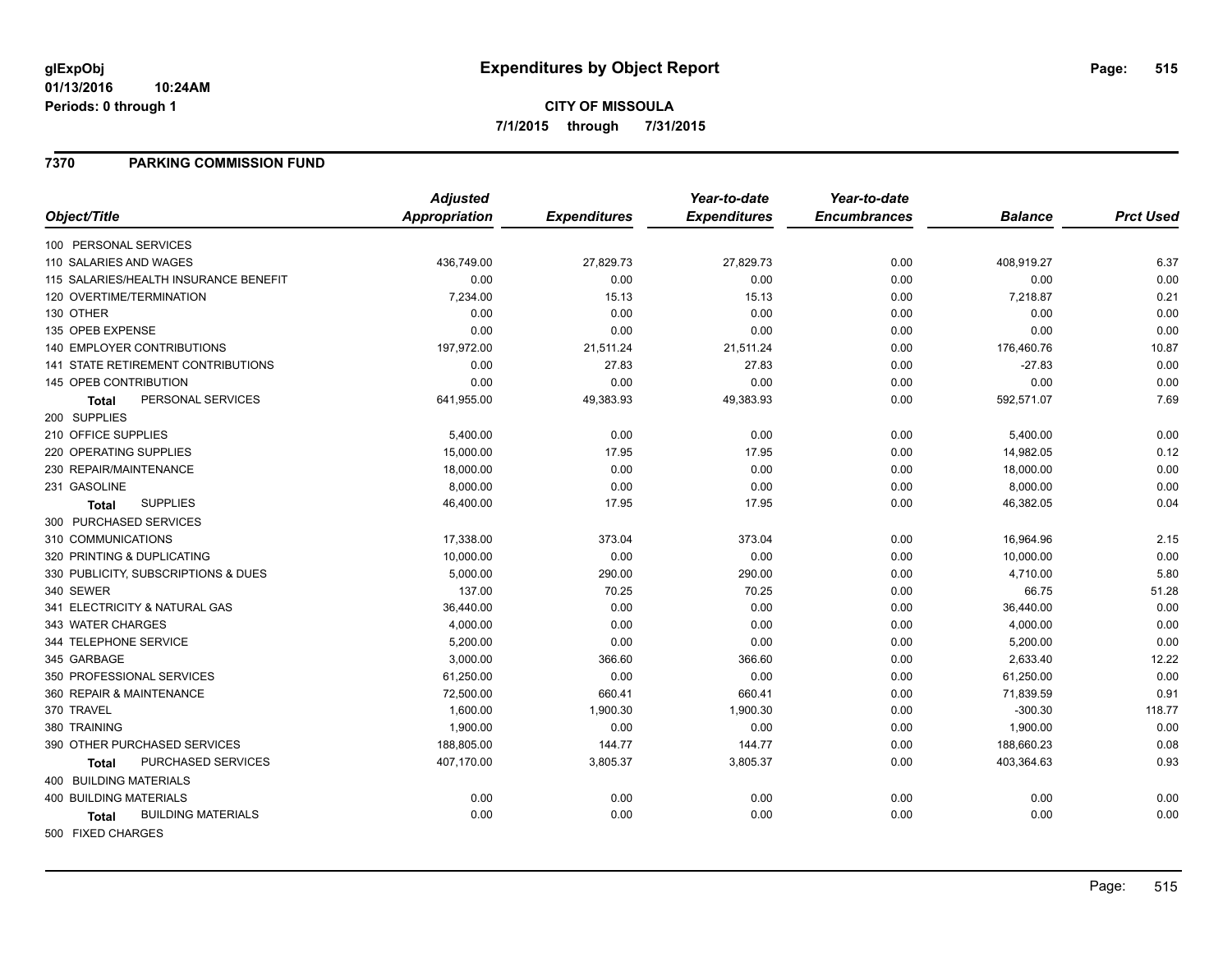### **7370 PARKING COMMISSION FUND**

|                                                   | <b>Adjusted</b>      |                     | Year-to-date        | Year-to-date        |                |                  |
|---------------------------------------------------|----------------------|---------------------|---------------------|---------------------|----------------|------------------|
| Object/Title                                      | <b>Appropriation</b> | <b>Expenditures</b> | <b>Expenditures</b> | <b>Encumbrances</b> | <b>Balance</b> | <b>Prct Used</b> |
| 500 FIXED CHARGES                                 | 168,621.00           | 1,650.00            | 1,650.00            | 0.00                | 166,971.00     | 0.98             |
| 550 MERCHANT SERVICE FEES                         | 21,500.00            | 0.00                | 0.00                | 0.00                | 21,500.00      | 0.00             |
| <b>FIXED CHARGES</b><br><b>Total</b>              | 190,121.00           | 1,650.00            | 1,650.00            | 0.00                | 188,471.00     | 0.87             |
| 600 DEBT SERVICE                                  |                      |                     |                     |                     |                |                  |
| 610 PRINCIPAL                                     | 0.00                 | 0.00                | 0.00                | 0.00                | 0.00           | 0.00             |
| 620 INTEREST / SERVICE FEES                       | 0.00                 | 0.00                | 0.00                | 0.00                | 0.00           | 0.00             |
| <b>DEBT SERVICE</b><br><b>Total</b>               | 0.00                 | 0.00                | 0.00                | 0.00                | 0.00           | 0.00             |
| 700 GRANTS & CONTRIBUTIONS                        |                      |                     |                     |                     |                |                  |
| 700 GRANTS & CONTRIBUTIONS                        | 74,000.00            | 18,500.00           | 18,500.00           | 0.00                | 55,500.00      | 25.00            |
| <b>GRANTS &amp; CONTRIBUTIONS</b><br><b>Total</b> | 74,000.00            | 18,500.00           | 18,500.00           | 0.00                | 55,500.00      | 25.00            |
| 800 OTHER OBJECTS                                 |                      |                     |                     |                     |                |                  |
| 820 TRANSFERS TO OTHER FUNDS                      | 311,194.00           | 22,971.25           | 22,971.25           | 0.00                | 288,222.75     | 7.38             |
| 830 DEPRECIATION                                  | 0.00                 | 0.00                | 0.00                | 0.00                | 0.00           | 0.00             |
| 845 CONTINGENCY                                   | 48,965.00            | 0.00                | 0.00                | 0.00                | 48,965.00      | 0.00             |
| OTHER OBJECTS<br><b>Total</b>                     | 360,159.00           | 22,971.25           | 22,971.25           | 0.00                | 337, 187. 75   | 6.38             |
| 900 CAPITAL OUTLAY                                |                      |                     |                     |                     |                |                  |
| 920 BUILDINGS                                     | 0.00                 | 0.00                | 0.00                | 0.00                | 0.00           | 0.00             |
| 930 IMPROVEMENTS                                  | 0.00                 | 0.00                | 0.00                | 0.00                | 0.00           | 0.00             |
| 940 MACHINERY & EQUIPMENT                         | 160,506.00           | 0.00                | 0.00                | 0.00                | 160,506.00     | 0.00             |
| <b>CAPITAL OUTLAY</b><br><b>Total</b>             | 160,506.00           | 0.00                | 0.00                | 0.00                | 160,506.00     | 0.00             |
| PARKING COMMISSION FUND<br>Total                  | 1,880,311.00         | 96,328.50           | 96,328.50           | 0.00                | 1,783,982.50   | 5.12             |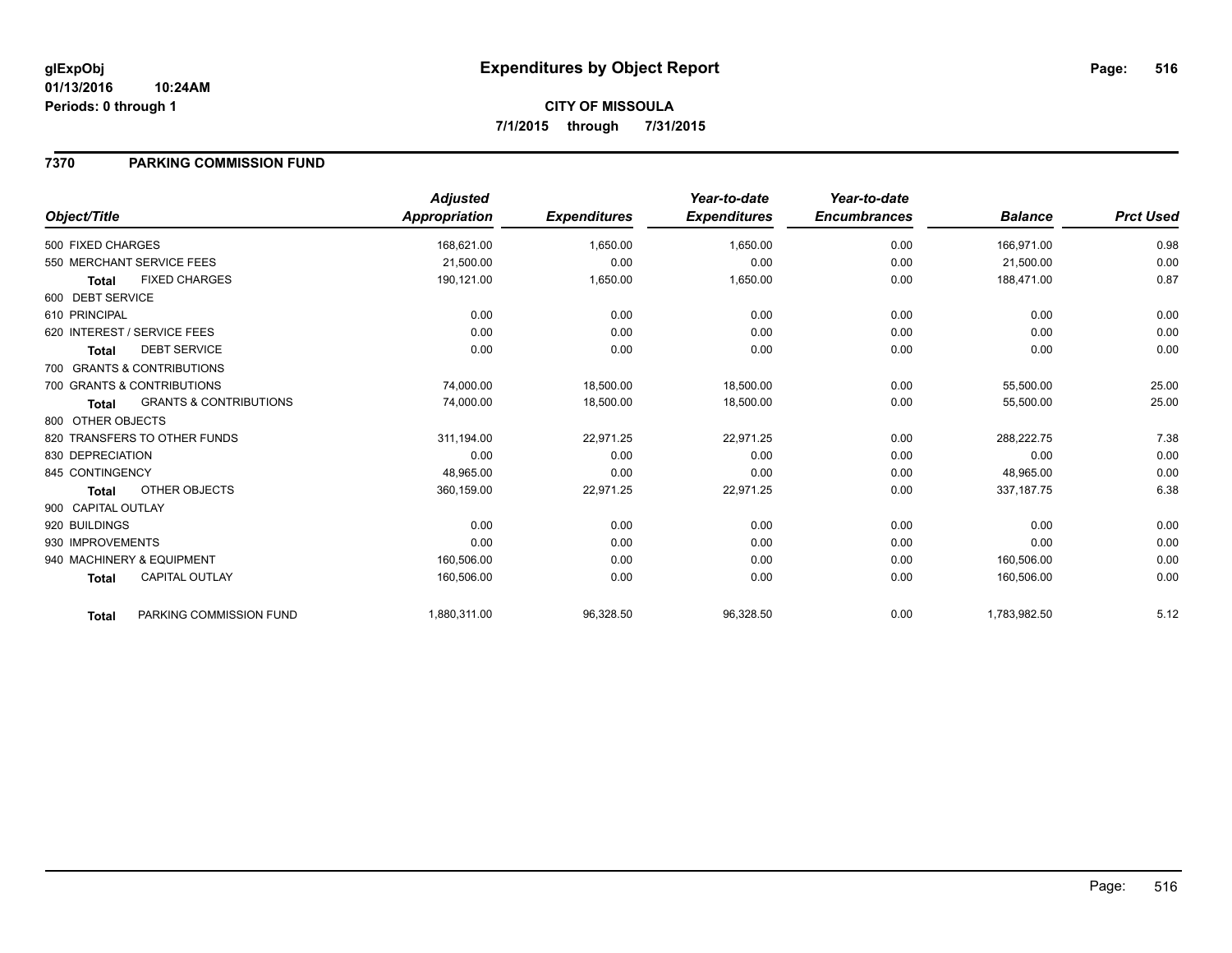#### **7371 FRONT STREET PARKING BONDS**

|                   |                              | <b>Adjusted</b> |                     | Year-to-date        | Year-to-date        |                |                  |
|-------------------|------------------------------|-----------------|---------------------|---------------------|---------------------|----------------|------------------|
| Object/Title      |                              | Appropriation   | <b>Expenditures</b> | <b>Expenditures</b> | <b>Encumbrances</b> | <b>Balance</b> | <b>Prct Used</b> |
| 500 FIXED CHARGES |                              |                 |                     |                     |                     |                |                  |
|                   | 550 MERCHANT SERVICE FEES    | 0.00            | 0.00                | 0.00                | 0.00                | 0.00           | 0.00             |
| <b>Total</b>      | <b>FIXED CHARGES</b>         | 0.00            | 0.00                | 0.00                | 0.00                | 0.00           | 0.00             |
| 600 DEBT SERVICE  |                              |                 |                     |                     |                     |                |                  |
|                   | 620 INTEREST / SERVICE FEES  | 272.925.00      | -67.852.34          | -67.852.34          | 0.00                | 340.777.34     | $-24.86$         |
| Total             | <b>DEBT SERVICE</b>          | 272.925.00      | $-67,852.34$        | $-67,852.34$        | 0.00                | 340,777.34     | $-24.86$         |
| 800 OTHER OBJECTS |                              |                 |                     |                     |                     |                |                  |
|                   | 820 TRANSFERS TO OTHER FUNDS | 0.00            | 0.00                | 0.00                | 0.00                | 0.00           | 0.00             |
| <b>Total</b>      | OTHER OBJECTS                | 0.00            | 0.00                | 0.00                | 0.00                | 0.00           | 0.00             |
| <b>Total</b>      | PARKING COMMISSION           | 272,925.00      | $-67,852.34$        | $-67,852.34$        | 0.00                | 340,777.34     | $-24.86$         |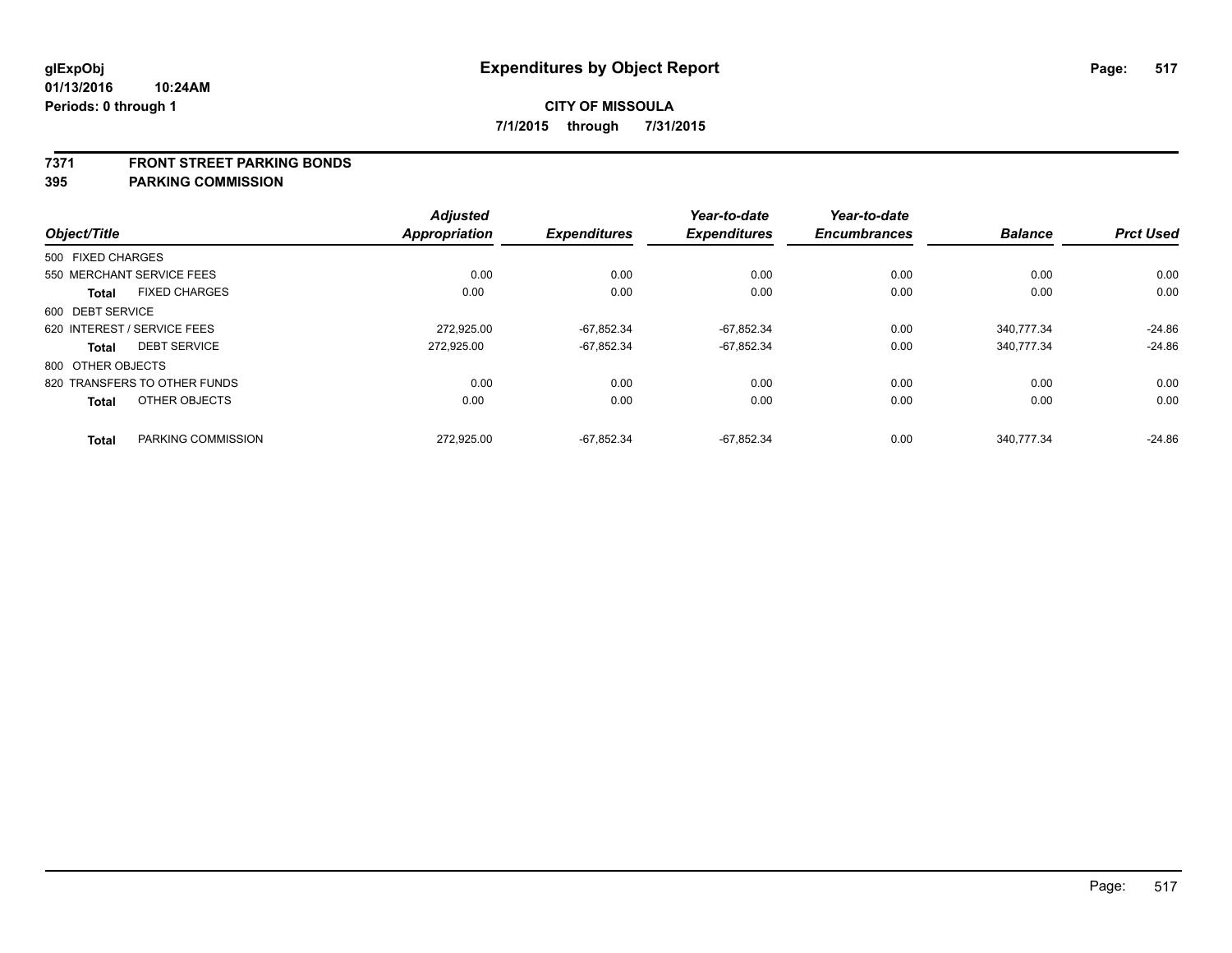### **7371 FRONT STREET PARKING BONDS**

| Object/Title      |                                   | <b>Adjusted</b><br><b>Appropriation</b> | <b>Expenditures</b> | Year-to-date<br><b>Expenditures</b> | Year-to-date<br><b>Encumbrances</b> | <b>Balance</b> | <b>Prct Used</b> |
|-------------------|-----------------------------------|-----------------------------------------|---------------------|-------------------------------------|-------------------------------------|----------------|------------------|
| 500 FIXED CHARGES |                                   |                                         |                     |                                     |                                     |                |                  |
|                   | 550 MERCHANT SERVICE FEES         | 0.00                                    | 0.00                | 0.00                                | 0.00                                | 0.00           | 0.00             |
| <b>Total</b>      | <b>FIXED CHARGES</b>              | 0.00                                    | 0.00                | 0.00                                | 0.00                                | 0.00           | 0.00             |
| 600 DEBT SERVICE  |                                   |                                         |                     |                                     |                                     |                |                  |
|                   | 620 INTEREST / SERVICE FEES       | 272,925.00                              | $-67,852.34$        | $-67,852.34$                        | 0.00                                | 340,777.34     | $-24.86$         |
| <b>Total</b>      | <b>DEBT SERVICE</b>               | 272.925.00                              | $-67,852.34$        | $-67,852.34$                        | 0.00                                | 340.777.34     | $-24.86$         |
| 800 OTHER OBJECTS |                                   |                                         |                     |                                     |                                     |                |                  |
|                   | 820 TRANSFERS TO OTHER FUNDS      | 0.00                                    | 0.00                | 0.00                                | 0.00                                | 0.00           | 0.00             |
| <b>Total</b>      | OTHER OBJECTS                     | 0.00                                    | 0.00                | 0.00                                | 0.00                                | 0.00           | 0.00             |
| <b>Total</b>      | <b>FRONT STREET PARKING BONDS</b> | 272.925.00                              | $-67.852.34$        | $-67.852.34$                        | 0.00                                | 340.777.34     | $-24.86$         |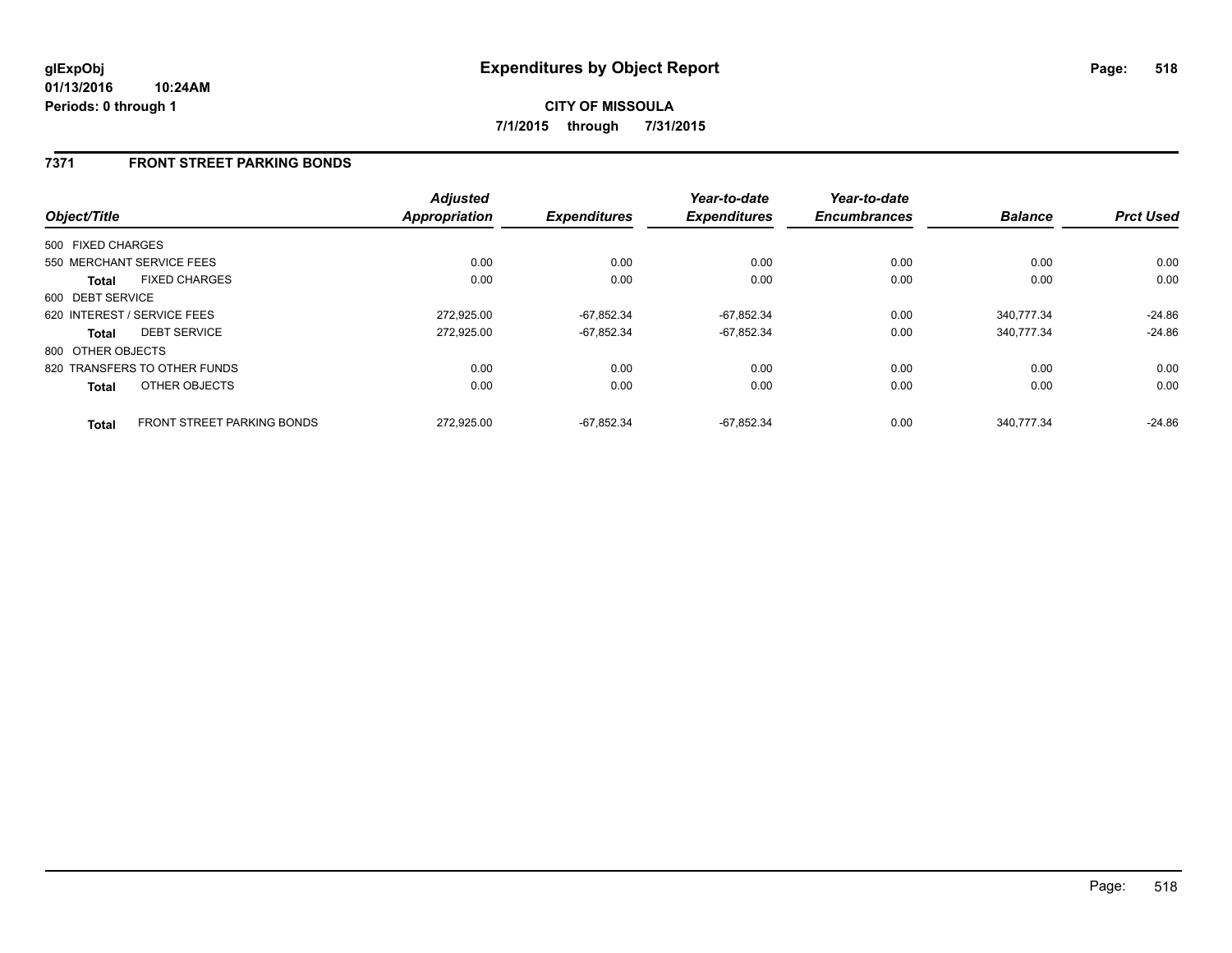#### **7372 SINKING FUND/FRONT ST PARKING BONDS**

| Object/Title                |                              | <b>Adjusted</b><br><b>Appropriation</b> | <b>Expenditures</b> | Year-to-date<br><b>Expenditures</b> | Year-to-date<br><b>Encumbrances</b> | <b>Balance</b> | <b>Prct Used</b> |
|-----------------------------|------------------------------|-----------------------------------------|---------------------|-------------------------------------|-------------------------------------|----------------|------------------|
| 500 FIXED CHARGES           |                              |                                         |                     |                                     |                                     |                |                  |
| 550 MERCHANT SERVICE FEES   |                              | 0.00                                    | 0.00                | 0.00                                | 0.00                                | 0.00           | 0.00             |
| <b>Total</b>                | <b>FIXED CHARGES</b>         | 0.00                                    | 0.00                | 0.00                                | 0.00                                | 0.00           | 0.00             |
| 600 DEBT SERVICE            |                              |                                         |                     |                                     |                                     |                |                  |
| 610 PRINCIPAL               |                              | 185,000.00                              | 0.00                | 0.00                                | 0.00                                | 185,000.00     | 0.00             |
| 620 INTEREST / SERVICE FEES |                              | 0.00                                    | 0.00                | 0.00                                | 0.00                                | 0.00           | 0.00             |
| <b>Total</b>                | <b>DEBT SERVICE</b>          | 185,000.00                              | 0.00                | 0.00                                | 0.00                                | 185,000.00     | 0.00             |
| 800 OTHER OBJECTS           |                              |                                         |                     |                                     |                                     |                |                  |
|                             | 820 TRANSFERS TO OTHER FUNDS | 0.00                                    | 0.00                | 0.00                                | 0.00                                | 0.00           | 0.00             |
| <b>Total</b>                | OTHER OBJECTS                | 0.00                                    | 0.00                | 0.00                                | 0.00                                | 0.00           | 0.00             |
|                             |                              |                                         |                     |                                     |                                     |                |                  |
| <b>Total</b>                | PARKING COMMISSION           | 185,000.00                              | 0.00                | 0.00                                | 0.00                                | 185,000.00     | 0.00             |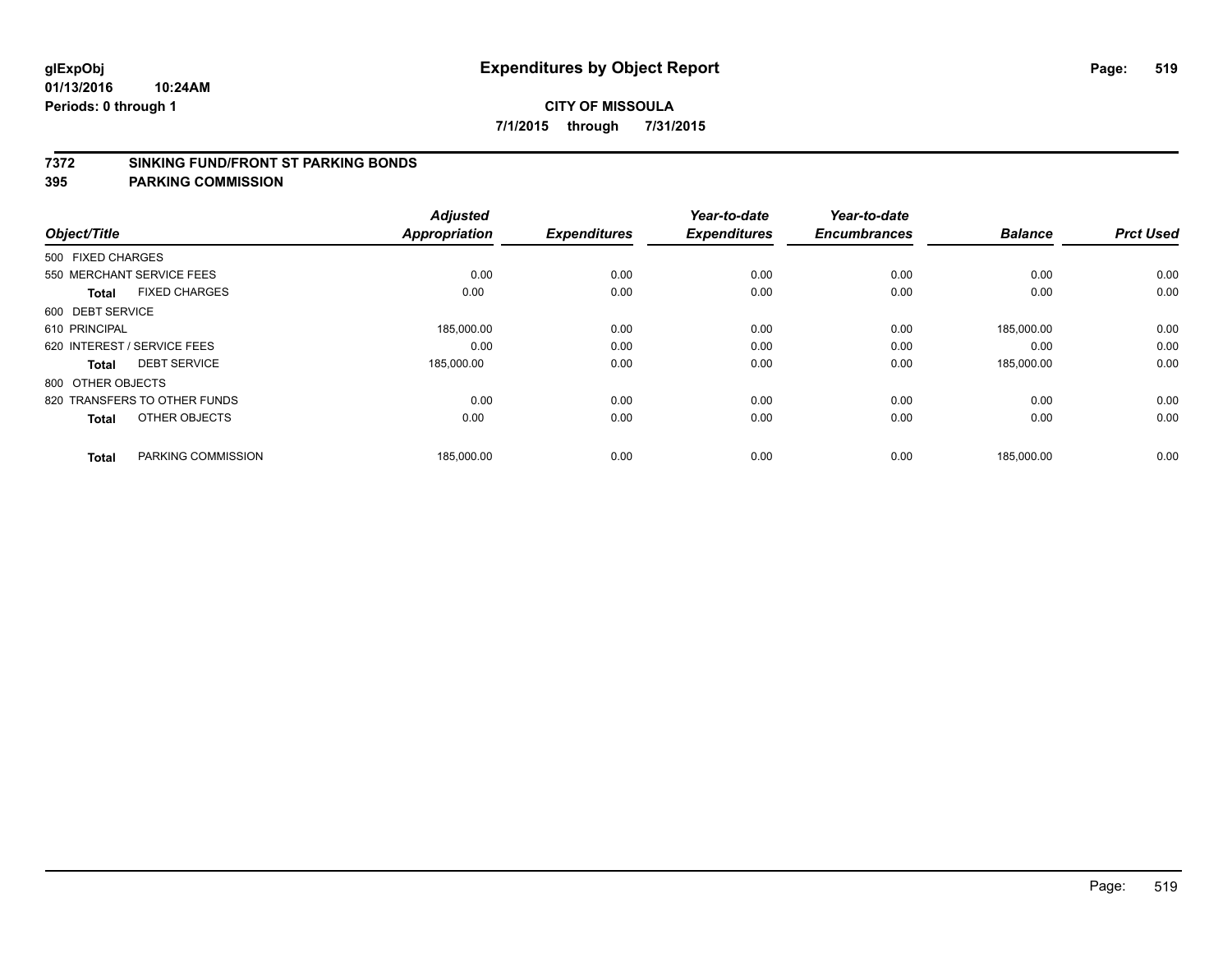**01/13/2016 10:24AM Periods: 0 through 1**

## **CITY OF MISSOULA 7/1/2015 through 7/31/2015**

## **7372 SINKING FUND/FRONT ST PARKING BONDS**

| Object/Title      |                                   | <b>Adjusted</b><br><b>Appropriation</b> | <b>Expenditures</b> | Year-to-date<br><b>Expenditures</b> | Year-to-date<br><b>Encumbrances</b> | <b>Balance</b> | <b>Prct Used</b> |
|-------------------|-----------------------------------|-----------------------------------------|---------------------|-------------------------------------|-------------------------------------|----------------|------------------|
| 500 FIXED CHARGES |                                   |                                         |                     |                                     |                                     |                |                  |
|                   | 550 MERCHANT SERVICE FEES         | 0.00                                    | 0.00                | 0.00                                | 0.00                                | 0.00           | 0.00             |
| Total             | <b>FIXED CHARGES</b>              | 0.00                                    | 0.00                | 0.00                                | 0.00                                | 0.00           | 0.00             |
| 600 DEBT SERVICE  |                                   |                                         |                     |                                     |                                     |                |                  |
| 610 PRINCIPAL     |                                   | 185.000.00                              | 0.00                | 0.00                                | 0.00                                | 185,000.00     | 0.00             |
|                   | 620 INTEREST / SERVICE FEES       | 0.00                                    | 0.00                | 0.00                                | 0.00                                | 0.00           | 0.00             |
| Total             | <b>DEBT SERVICE</b>               | 185,000.00                              | 0.00                | 0.00                                | 0.00                                | 185.000.00     | 0.00             |
| 800 OTHER OBJECTS |                                   |                                         |                     |                                     |                                     |                |                  |
|                   | 820 TRANSFERS TO OTHER FUNDS      | 0.00                                    | 0.00                | 0.00                                | 0.00                                | 0.00           | 0.00             |
| Total             | OTHER OBJECTS                     | 0.00                                    | 0.00                | 0.00                                | 0.00                                | 0.00           | 0.00             |
| <b>Total</b>      | SINKING FUND/FRONT ST PARKING BON | 185,000.00                              | 0.00                | 0.00                                | 0.00                                | 185,000.00     | 0.00             |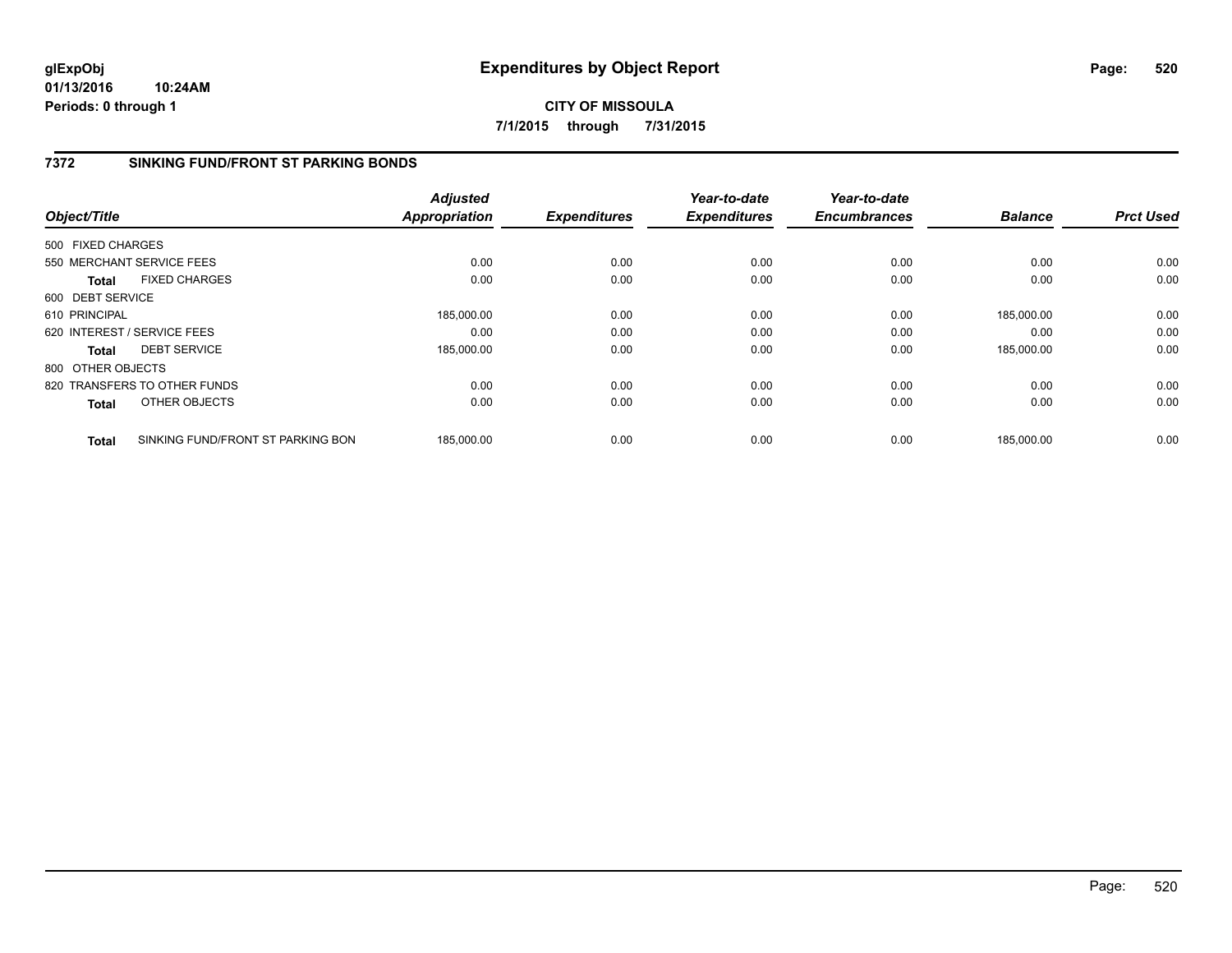#### **7373 MPC SERIES 2010B CONSTRUCTION**

|                              |                       | <b>Adjusted</b> |                     | Year-to-date        | Year-to-date        |                |                  |
|------------------------------|-----------------------|-----------------|---------------------|---------------------|---------------------|----------------|------------------|
| Object/Title                 |                       | Appropriation   | <b>Expenditures</b> | <b>Expenditures</b> | <b>Encumbrances</b> | <b>Balance</b> | <b>Prct Used</b> |
| 300 PURCHASED SERVICES       |                       |                 |                     |                     |                     |                |                  |
| 350 PROFESSIONAL SERVICES    |                       | 0.00            | 0.00                | 0.00                | 0.00                | 0.00           | 0.00             |
| 390 OTHER PURCHASED SERVICES |                       | 0.00            | 0.00                | 0.00                | 0.00                | 0.00           | 0.00             |
| <b>Total</b>                 | PURCHASED SERVICES    | 0.00            | 0.00                | 0.00                | 0.00                | 0.00           | 0.00             |
| 500 FIXED CHARGES            |                       |                 |                     |                     |                     |                |                  |
| 550 MERCHANT SERVICE FEES    |                       | 0.00            | 0.00                | 0.00                | 0.00                | 0.00           | 0.00             |
| Total                        | <b>FIXED CHARGES</b>  | 0.00            | 0.00                | 0.00                | 0.00                | 0.00           | 0.00             |
| 600 DEBT SERVICE             |                       |                 |                     |                     |                     |                |                  |
| 600 DEBT SERVICE             |                       | 0.00            | 0.00                | 0.00                | 0.00                | 0.00           | 0.00             |
| 610 PRINCIPAL                |                       | 0.00            | 0.00                | 0.00                | 0.00                | 0.00           | 0.00             |
| 620 INTEREST / SERVICE FEES  |                       | 0.00            | 0.00                | 0.00                | 0.00                | 0.00           | 0.00             |
| <b>Total</b>                 | <b>DEBT SERVICE</b>   | 0.00            | 0.00                | 0.00                | 0.00                | 0.00           | 0.00             |
| 800 OTHER OBJECTS            |                       |                 |                     |                     |                     |                |                  |
| 820 TRANSFERS TO OTHER FUNDS |                       | 0.00            | 0.00                | 0.00                | 0.00                | 0.00           | 0.00             |
| <b>Total</b>                 | OTHER OBJECTS         | 0.00            | 0.00                | 0.00                | 0.00                | 0.00           | 0.00             |
| 900 CAPITAL OUTLAY           |                       |                 |                     |                     |                     |                |                  |
| 900 CAPITAL OUTLAY           |                       | 0.00            | 0.00                | 0.00                | 0.00                | 0.00           | 0.00             |
| 920 BUILDINGS                |                       | 0.00            | 0.00                | 0.00                | 0.00                | 0.00           | 0.00             |
| 930 IMPROVEMENTS             |                       | 0.00            | 0.00                | 0.00                | 0.00                | 0.00           | 0.00             |
| Total                        | <b>CAPITAL OUTLAY</b> | 0.00            | 0.00                | 0.00                | 0.00                | 0.00           | 0.00             |
| <b>Total</b>                 | PARKING COMMISSION    | 0.00            | 0.00                | 0.00                | 0.00                | 0.00           | 0.00             |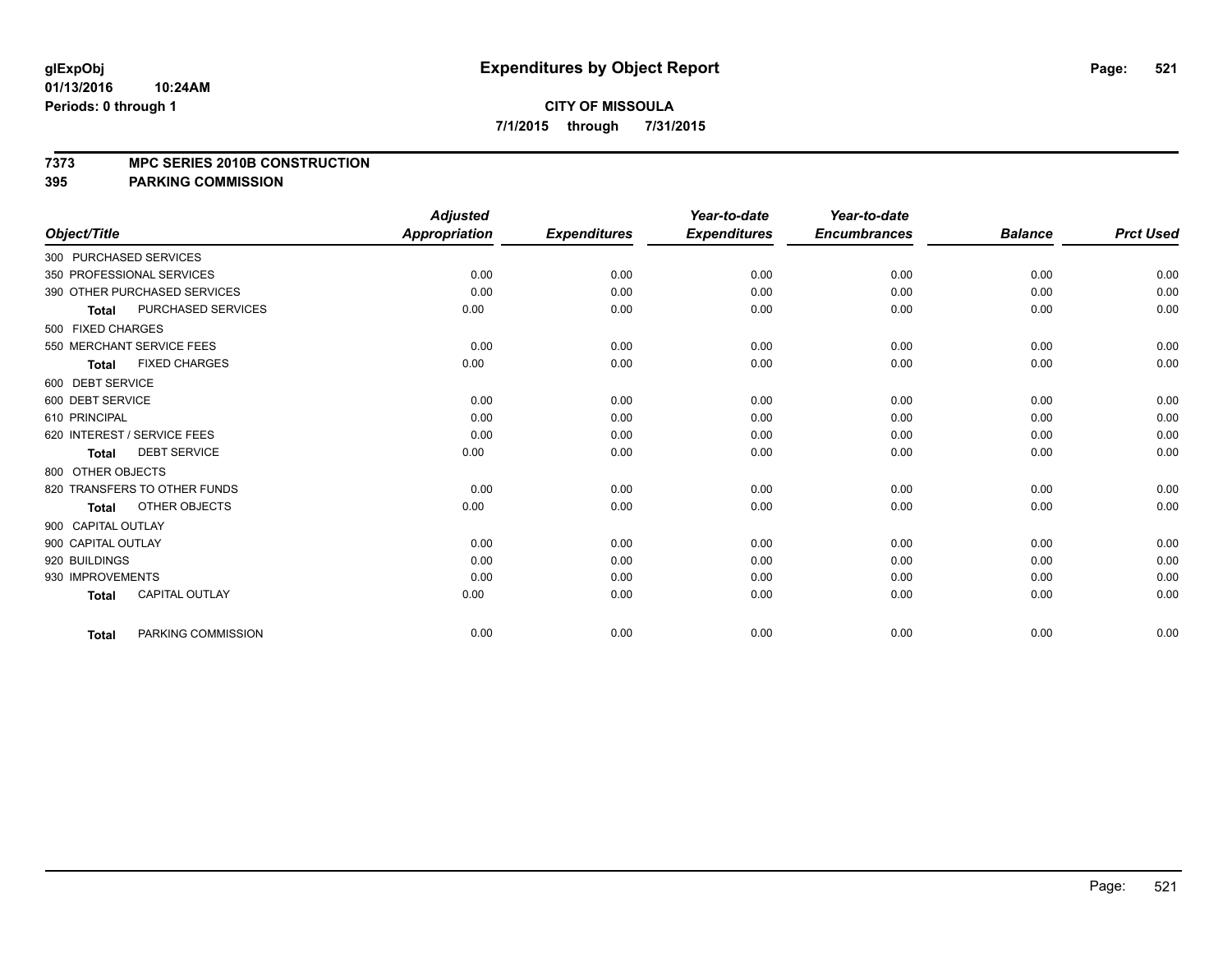#### **7373 MPC SERIES 2010B CONSTRUCTION**

**900 DEPRECIATION**

| Object/Title                         | <b>Adjusted</b><br><b>Appropriation</b> | <b>Expenditures</b> | Year-to-date<br><b>Expenditures</b> | Year-to-date<br><b>Encumbrances</b> | <b>Balance</b> | <b>Prct Used</b> |
|--------------------------------------|-----------------------------------------|---------------------|-------------------------------------|-------------------------------------|----------------|------------------|
| 500 FIXED CHARGES                    |                                         |                     |                                     |                                     |                |                  |
| 550 MERCHANT SERVICE FEES            | 0.00                                    | 0.00                | 0.00                                | 0.00                                | 0.00           | 0.00             |
| <b>FIXED CHARGES</b><br><b>Total</b> | 0.00                                    | 0.00                | 0.00                                | 0.00                                | 0.00           | 0.00             |
| 800 OTHER OBJECTS                    |                                         |                     |                                     |                                     |                |                  |
| 830 DEPRECIATION                     | 0.00                                    | 0.00                | 0.00                                | 0.00                                | 0.00           | 0.00             |
| OTHER OBJECTS<br><b>Total</b>        | 0.00                                    | 0.00                | 0.00                                | 0.00                                | 0.00           | 0.00             |
| <b>DEPRECIATION</b><br><b>Total</b>  | 0.00                                    | 0.00                | 0.00                                | 0.00                                | 0.00           | 0.00             |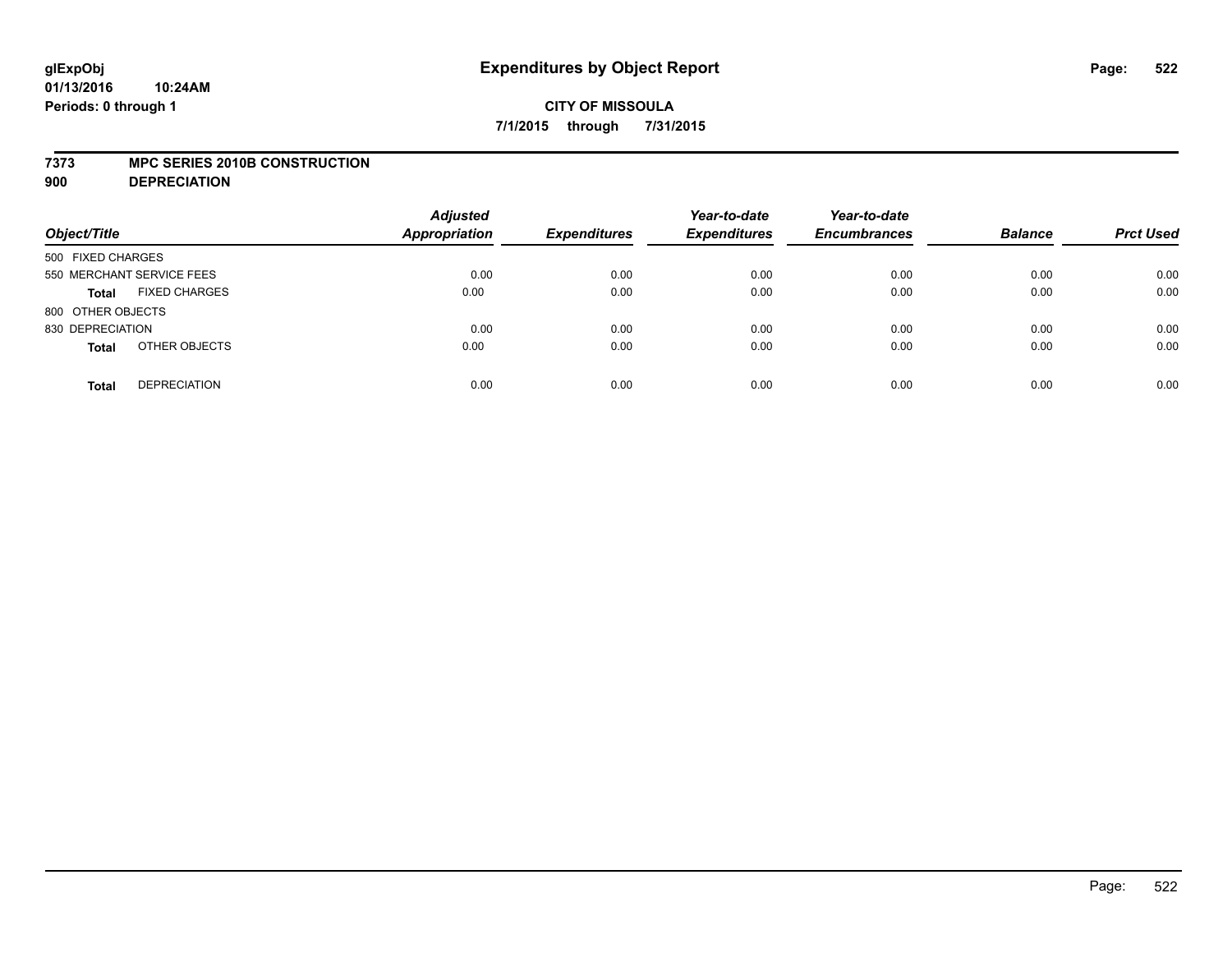#### **01/13/2016 10:24AM Periods: 0 through 1**

**CITY OF MISSOULA 7/1/2015 through 7/31/2015**

## **7373 MPC SERIES 2010B CONSTRUCTION**

|                                               | <b>Adjusted</b> |                     | Year-to-date        | Year-to-date        |                |                  |
|-----------------------------------------------|-----------------|---------------------|---------------------|---------------------|----------------|------------------|
| Object/Title                                  | Appropriation   | <b>Expenditures</b> | <b>Expenditures</b> | <b>Encumbrances</b> | <b>Balance</b> | <b>Prct Used</b> |
| 300 PURCHASED SERVICES                        |                 |                     |                     |                     |                |                  |
| 350 PROFESSIONAL SERVICES                     | 0.00            | 0.00                | 0.00                | 0.00                | 0.00           | 0.00             |
| 390 OTHER PURCHASED SERVICES                  | 0.00            | 0.00                | 0.00                | 0.00                | 0.00           | 0.00             |
| PURCHASED SERVICES<br><b>Total</b>            | 0.00            | 0.00                | 0.00                | 0.00                | 0.00           | 0.00             |
| 500 FIXED CHARGES                             |                 |                     |                     |                     |                |                  |
| 550 MERCHANT SERVICE FEES                     | 0.00            | 0.00                | 0.00                | 0.00                | 0.00           | 0.00             |
| <b>FIXED CHARGES</b><br><b>Total</b>          | 0.00            | 0.00                | 0.00                | 0.00                | 0.00           | 0.00             |
| 600 DEBT SERVICE                              |                 |                     |                     |                     |                |                  |
| 600 DEBT SERVICE                              | 0.00            | 0.00                | 0.00                | 0.00                | 0.00           | 0.00             |
| 610 PRINCIPAL                                 | 0.00            | 0.00                | 0.00                | 0.00                | 0.00           | 0.00             |
| 620 INTEREST / SERVICE FEES                   | 0.00            | 0.00                | 0.00                | 0.00                | 0.00           | 0.00             |
| <b>DEBT SERVICE</b><br><b>Total</b>           | 0.00            | 0.00                | 0.00                | 0.00                | 0.00           | 0.00             |
| 800 OTHER OBJECTS                             |                 |                     |                     |                     |                |                  |
| 820 TRANSFERS TO OTHER FUNDS                  | 0.00            | 0.00                | 0.00                | 0.00                | 0.00           | 0.00             |
| 830 DEPRECIATION                              | 0.00            | 0.00                | 0.00                | 0.00                | 0.00           | 0.00             |
| OTHER OBJECTS<br>Total                        | 0.00            | 0.00                | 0.00                | 0.00                | 0.00           | 0.00             |
| 900 CAPITAL OUTLAY                            |                 |                     |                     |                     |                |                  |
| 900 CAPITAL OUTLAY                            | 0.00            | 0.00                | 0.00                | 0.00                | 0.00           | 0.00             |
| 920 BUILDINGS                                 | 0.00            | 0.00                | 0.00                | 0.00                | 0.00           | 0.00             |
| 930 IMPROVEMENTS                              | 0.00            | 0.00                | 0.00                | 0.00                | 0.00           | 0.00             |
| <b>CAPITAL OUTLAY</b><br><b>Total</b>         | 0.00            | 0.00                | 0.00                | 0.00                | 0.00           | 0.00             |
| MPC SERIES 2010B CONSTRUCTION<br><b>Total</b> | 0.00            | 0.00                | 0.00                | 0.00                | 0.00           | 0.00             |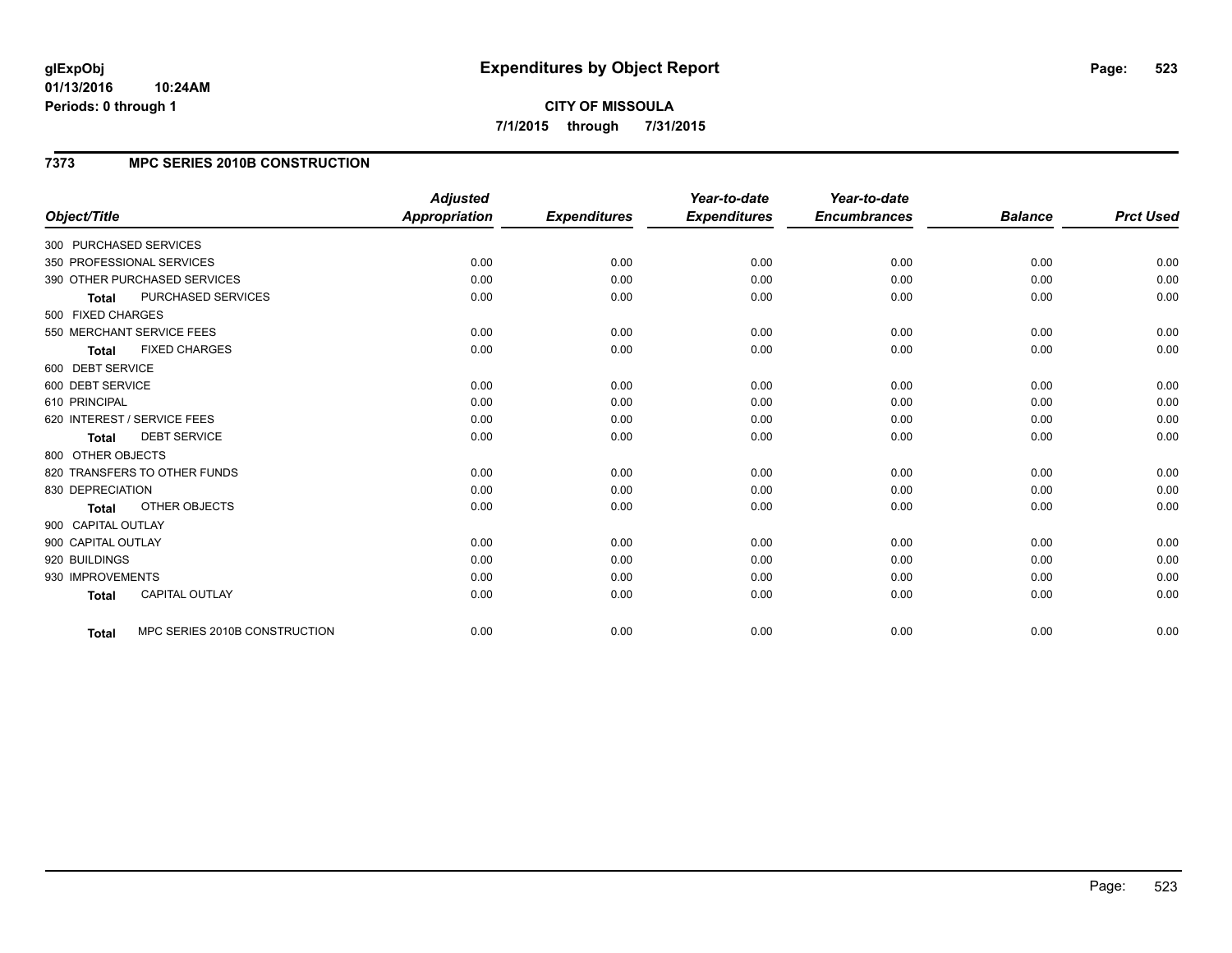#### **7374 RESERVE FUND-PARKING BONDS**

|                                       | <b>Adjusted</b>      |                     | Year-to-date        | Year-to-date        |                |                  |
|---------------------------------------|----------------------|---------------------|---------------------|---------------------|----------------|------------------|
| Object/Title                          | <b>Appropriation</b> | <b>Expenditures</b> | <b>Expenditures</b> | <b>Encumbrances</b> | <b>Balance</b> | <b>Prct Used</b> |
| 500 FIXED CHARGES                     |                      |                     |                     |                     |                |                  |
| 550 MERCHANT SERVICE FEES             | 0.00                 | 0.00                | 0.00                | 0.00                | 0.00           | 0.00             |
| <b>FIXED CHARGES</b><br><b>Total</b>  | 0.00                 | 0.00                | 0.00                | 0.00                | 0.00           | 0.00             |
| 900 CAPITAL OUTLAY                    |                      |                     |                     |                     |                |                  |
| 920 BUILDINGS                         | 0.00                 | 0.00                | 0.00                | 0.00                | 0.00           | 0.00             |
| 930 IMPROVEMENTS                      | 0.00                 | 0.00                | 0.00                | 0.00                | 0.00           | 0.00             |
| <b>CAPITAL OUTLAY</b><br><b>Total</b> | 0.00                 | 0.00                | 0.00                | 0.00                | 0.00           | 0.00             |
| PARKING COMMISSION<br><b>Total</b>    | 0.00                 | 0.00                | 0.00                | 0.00                | 0.00           | 0.00             |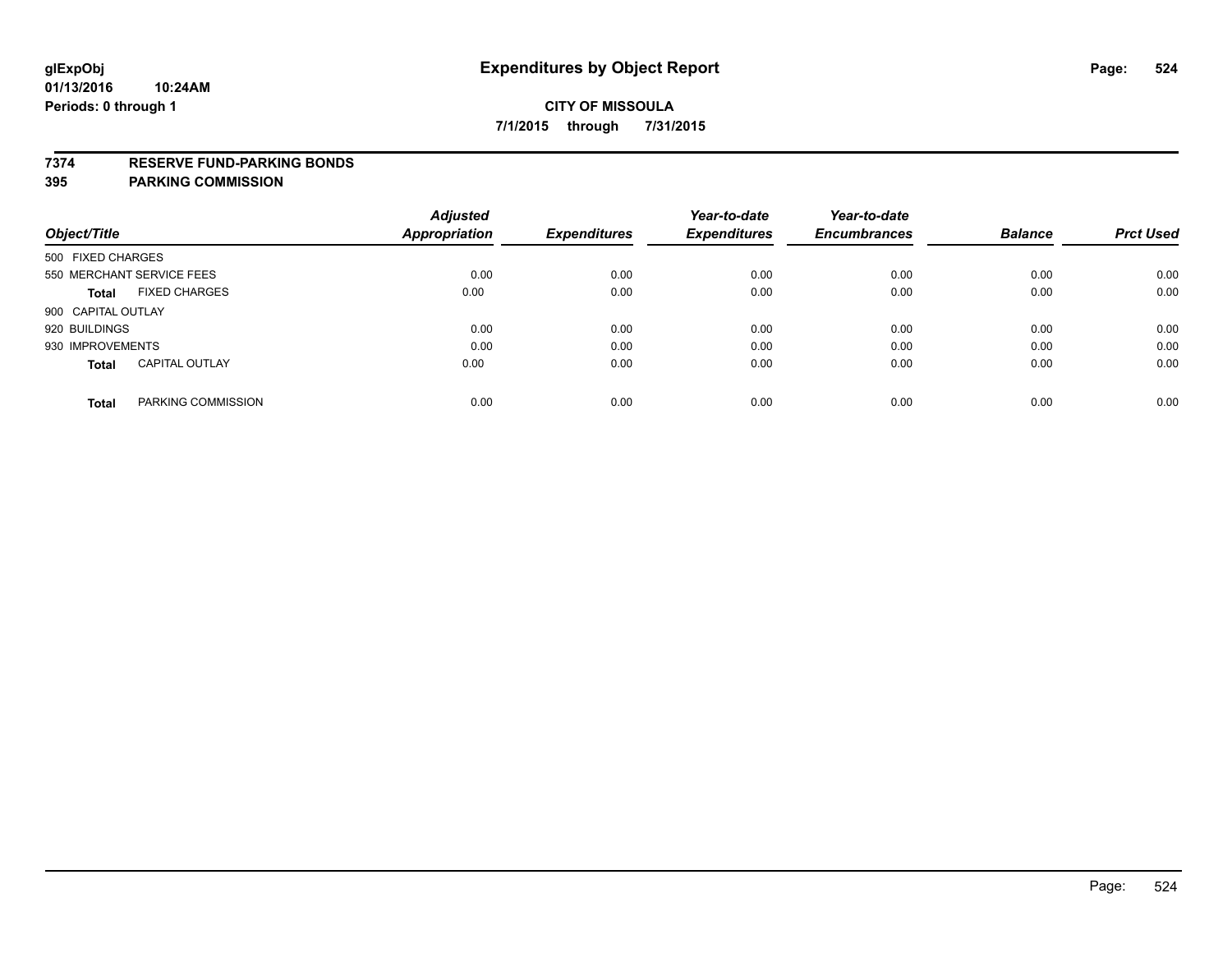### **7374 RESERVE FUND-PARKING BONDS**

| Object/Title              |                            | <b>Adjusted</b><br>Appropriation | <b>Expenditures</b> | Year-to-date<br><b>Expenditures</b> | Year-to-date<br><b>Encumbrances</b> | <b>Balance</b> | <b>Prct Used</b> |
|---------------------------|----------------------------|----------------------------------|---------------------|-------------------------------------|-------------------------------------|----------------|------------------|
| 500 FIXED CHARGES         |                            |                                  |                     |                                     |                                     |                |                  |
| 550 MERCHANT SERVICE FEES |                            | 0.00                             | 0.00                | 0.00                                | 0.00                                | 0.00           | 0.00             |
| <b>Total</b>              | <b>FIXED CHARGES</b>       | 0.00                             | 0.00                | 0.00                                | 0.00                                | 0.00           | 0.00             |
| 900 CAPITAL OUTLAY        |                            |                                  |                     |                                     |                                     |                |                  |
| 920 BUILDINGS             |                            | 0.00                             | 0.00                | 0.00                                | 0.00                                | 0.00           | 0.00             |
| 930 IMPROVEMENTS          |                            | 0.00                             | 0.00                | 0.00                                | 0.00                                | 0.00           | 0.00             |
| <b>Total</b>              | <b>CAPITAL OUTLAY</b>      | 0.00                             | 0.00                | 0.00                                | 0.00                                | 0.00           | 0.00             |
| <b>Total</b>              | RESERVE FUND-PARKING BONDS | 0.00                             | 0.00                | 0.00                                | 0.00                                | 0.00           | 0.00             |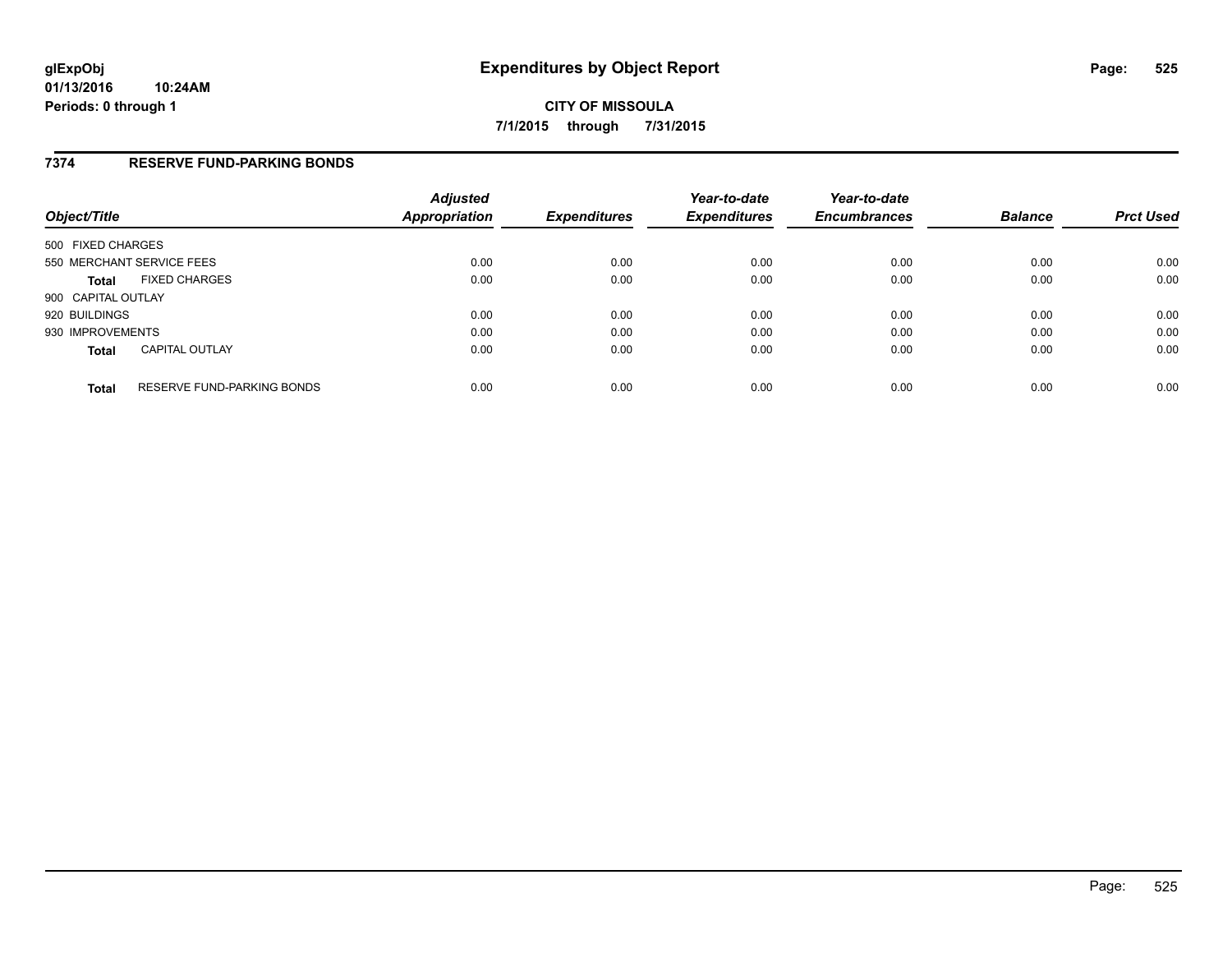#### **7375 PLEDGED TAX INCREMENT-2010B BOND**

| Object/Title           |                              | <b>Adjusted</b><br>Appropriation | <b>Expenditures</b> | Year-to-date<br><b>Expenditures</b> | Year-to-date<br><b>Encumbrances</b> | <b>Balance</b> | <b>Prct Used</b> |
|------------------------|------------------------------|----------------------------------|---------------------|-------------------------------------|-------------------------------------|----------------|------------------|
| 300 PURCHASED SERVICES |                              |                                  |                     |                                     |                                     |                |                  |
|                        | 390 OTHER PURCHASED SERVICES | 121.431.00                       | 0.00                | 0.00                                | 0.00                                | 121.431.00     | 0.00             |
| <b>Total</b>           | <b>PURCHASED SERVICES</b>    | 121,431.00                       | 0.00                | 0.00                                | 0.00                                | 121,431.00     | 0.00             |
| 500 FIXED CHARGES      |                              |                                  |                     |                                     |                                     |                |                  |
|                        | 550 MERCHANT SERVICE FEES    | 0.00                             | 0.00                | 0.00                                | 0.00                                | 0.00           | 0.00             |
| <b>Total</b>           | <b>FIXED CHARGES</b>         | 0.00                             | 0.00                | 0.00                                | 0.00                                | 0.00           | 0.00             |
| 800 OTHER OBJECTS      |                              |                                  |                     |                                     |                                     |                |                  |
|                        | 820 TRANSFERS TO OTHER FUNDS | 146.731.00                       | 0.00                | 0.00                                | 0.00                                | 146.731.00     | 0.00             |
| <b>Total</b>           | OTHER OBJECTS                | 146.731.00                       | 0.00                | 0.00                                | 0.00                                | 146.731.00     | 0.00             |
|                        |                              |                                  |                     |                                     |                                     |                |                  |
| <b>Total</b>           | PARKING COMMISSION           | 268,162.00                       | 0.00                | 0.00                                | 0.00                                | 268,162.00     | 0.00             |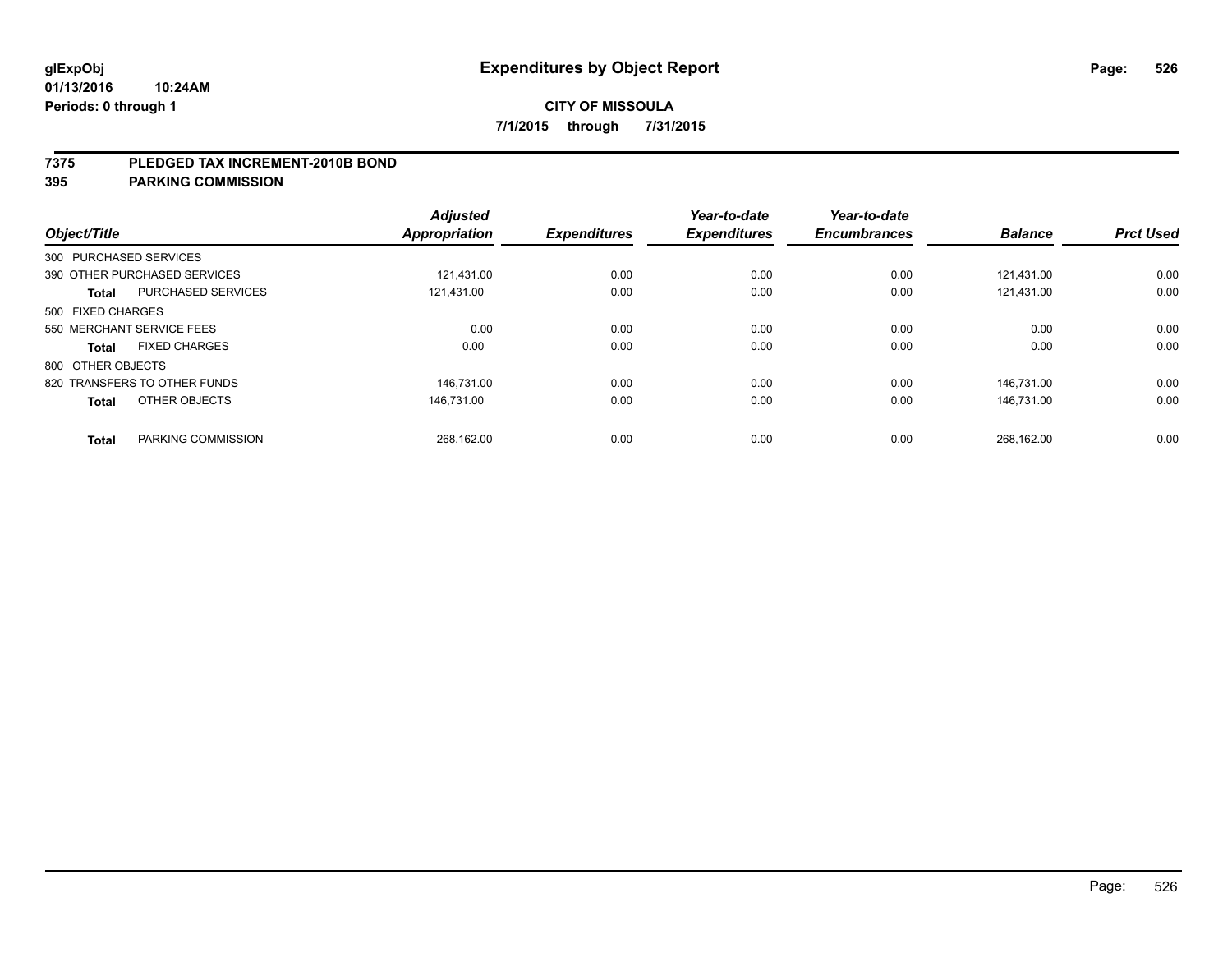## **7375 PLEDGED TAX INCREMENT-2010B BOND**

| Object/Title           |                                  | <b>Adjusted</b><br><b>Appropriation</b> | <b>Expenditures</b> | Year-to-date<br><b>Expenditures</b> | Year-to-date<br><b>Encumbrances</b> | <b>Balance</b> | <b>Prct Used</b> |
|------------------------|----------------------------------|-----------------------------------------|---------------------|-------------------------------------|-------------------------------------|----------------|------------------|
| 300 PURCHASED SERVICES |                                  |                                         |                     |                                     |                                     |                |                  |
|                        | 390 OTHER PURCHASED SERVICES     | 121.431.00                              | 0.00                | 0.00                                | 0.00                                | 121.431.00     | 0.00             |
| <b>Total</b>           | PURCHASED SERVICES               | 121,431.00                              | 0.00                | 0.00                                | 0.00                                | 121.431.00     | 0.00             |
| 500 FIXED CHARGES      |                                  |                                         |                     |                                     |                                     |                |                  |
|                        | 550 MERCHANT SERVICE FEES        | 0.00                                    | 0.00                | 0.00                                | 0.00                                | 0.00           | 0.00             |
| <b>Total</b>           | <b>FIXED CHARGES</b>             | 0.00                                    | 0.00                | 0.00                                | 0.00                                | 0.00           | 0.00             |
| 800 OTHER OBJECTS      |                                  |                                         |                     |                                     |                                     |                |                  |
|                        | 820 TRANSFERS TO OTHER FUNDS     | 146,731.00                              | 0.00                | 0.00                                | 0.00                                | 146.731.00     | 0.00             |
| <b>Total</b>           | OTHER OBJECTS                    | 146.731.00                              | 0.00                | 0.00                                | 0.00                                | 146.731.00     | 0.00             |
| <b>Total</b>           | PLEDGED TAX INCREMENT-2010B BOND | 268.162.00                              | 0.00                | 0.00                                | 0.00                                | 268.162.00     | 0.00             |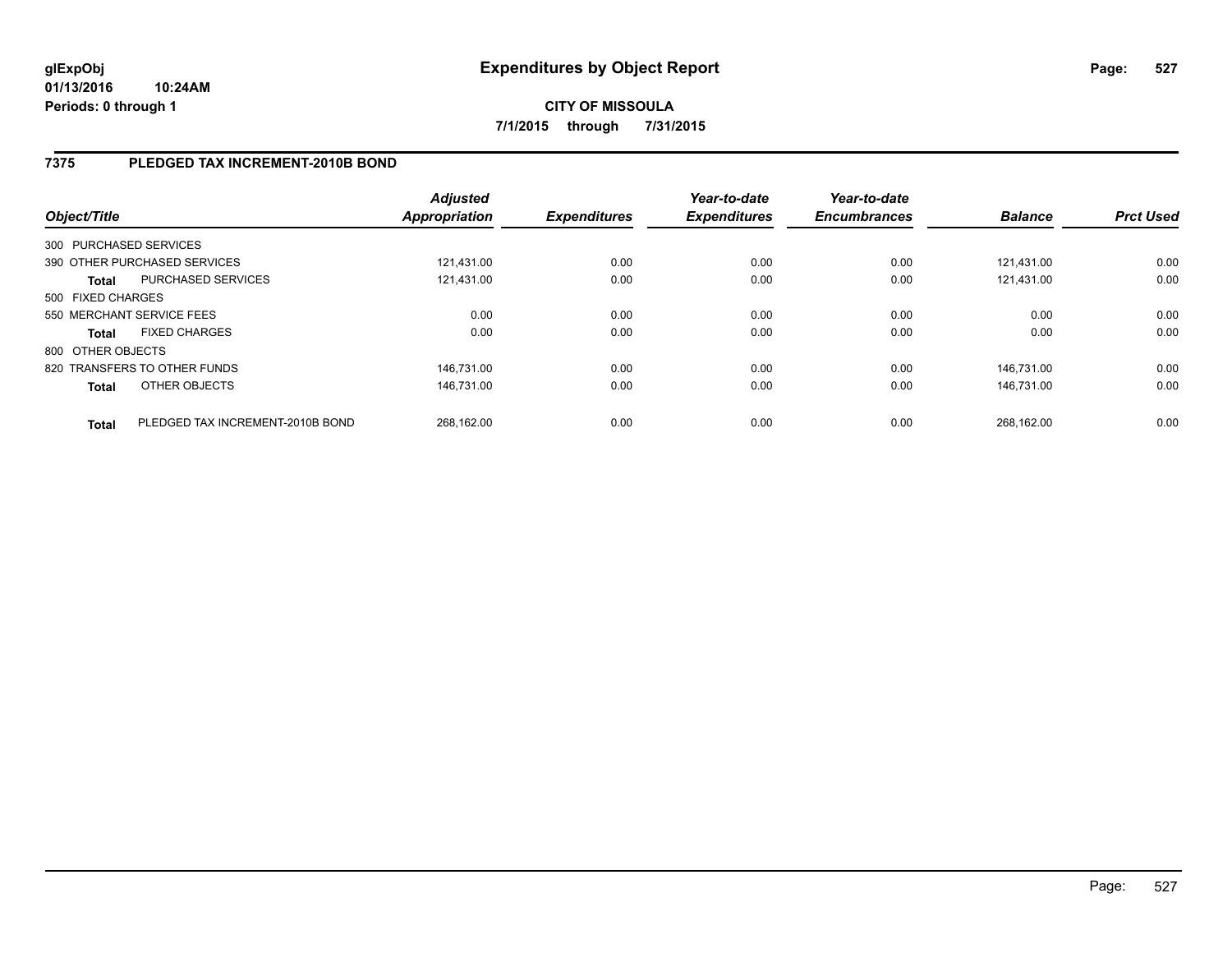#### **7376 MPC 2010A BONDS DEBT INTEREST**

| Object/Title                         | <b>Adjusted</b><br>Appropriation | <b>Expenditures</b> | Year-to-date<br><b>Expenditures</b> | Year-to-date<br><b>Encumbrances</b> | <b>Balance</b> | <b>Prct Used</b> |
|--------------------------------------|----------------------------------|---------------------|-------------------------------------|-------------------------------------|----------------|------------------|
|                                      |                                  |                     |                                     |                                     |                |                  |
| 500 FIXED CHARGES                    |                                  |                     |                                     |                                     |                |                  |
| 550 MERCHANT SERVICE FEES            | 0.00                             | 0.00                | 0.00                                | 0.00                                | 0.00           | 0.00             |
| <b>FIXED CHARGES</b><br><b>Total</b> | 0.00                             | 0.00                | 0.00                                | 0.00                                | 0.00           | 0.00             |
| 600 DEBT SERVICE                     |                                  |                     |                                     |                                     |                |                  |
| 620 INTEREST / SERVICE FEES          | 0.00                             | 0.00                | 0.00                                | 0.00                                | 0.00           | 0.00             |
| <b>DEBT SERVICE</b><br><b>Total</b>  | 0.00                             | 0.00                | 0.00                                | 0.00                                | 0.00           | 0.00             |
| 800 OTHER OBJECTS                    |                                  |                     |                                     |                                     |                |                  |
| 820 TRANSFERS TO OTHER FUNDS         | 0.00                             | 0.00                | 0.00                                | 0.00                                | 0.00           | 0.00             |
| OTHER OBJECTS<br><b>Total</b>        | 0.00                             | 0.00                | 0.00                                | 0.00                                | 0.00           | 0.00             |
| PARKING COMMISSION<br><b>Total</b>   | 0.00                             | 0.00                | 0.00                                | 0.00                                | 0.00           | 0.00             |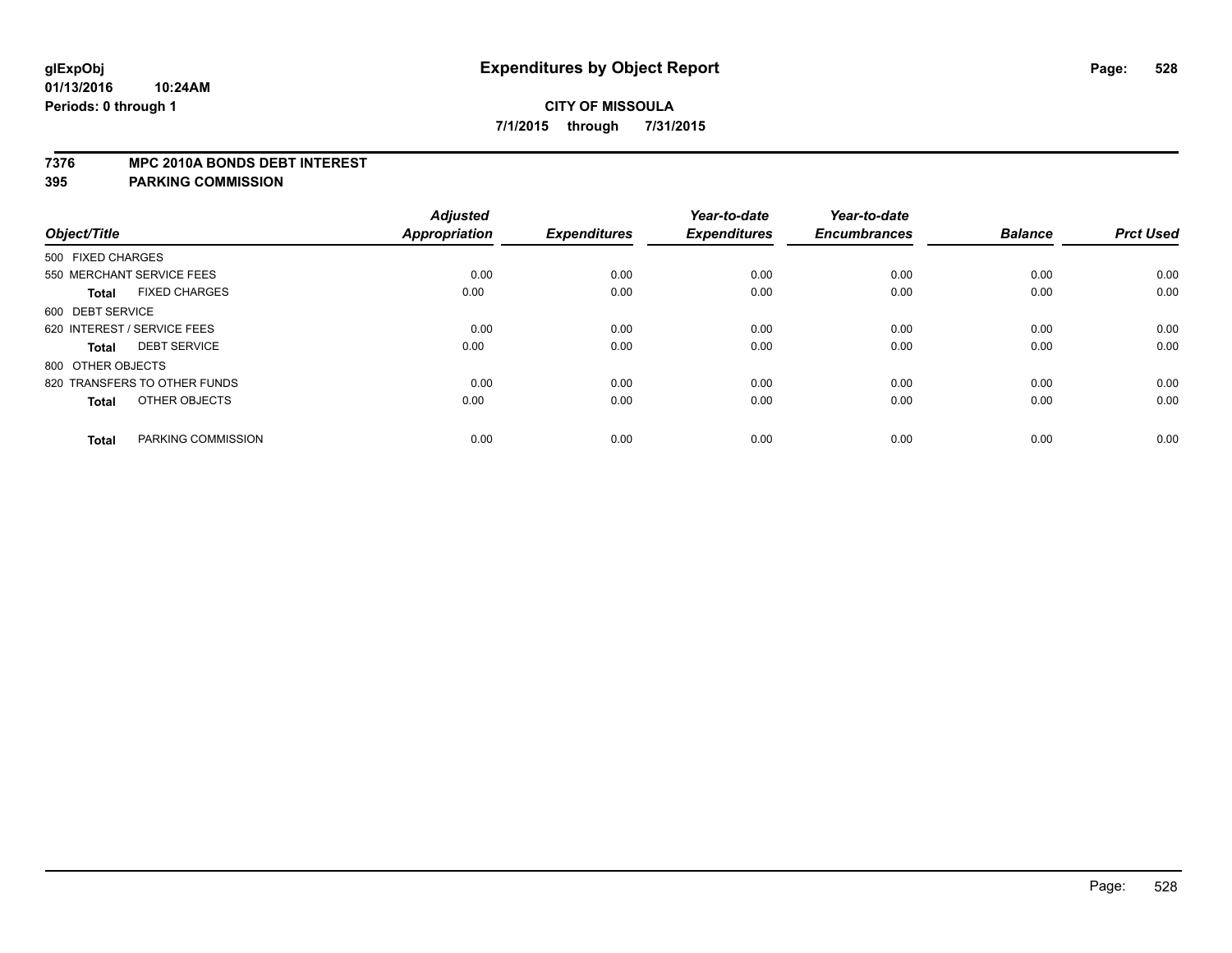## **7376 MPC 2010A BONDS DEBT INTEREST**

| Object/Title      |                               | <b>Adjusted</b><br><b>Appropriation</b> | <b>Expenditures</b> | Year-to-date<br><b>Expenditures</b> | Year-to-date<br><b>Encumbrances</b> | <b>Balance</b> | <b>Prct Used</b> |
|-------------------|-------------------------------|-----------------------------------------|---------------------|-------------------------------------|-------------------------------------|----------------|------------------|
| 500 FIXED CHARGES |                               |                                         |                     |                                     |                                     |                |                  |
|                   | 550 MERCHANT SERVICE FEES     | 0.00                                    | 0.00                | 0.00                                | 0.00                                | 0.00           | 0.00             |
| <b>Total</b>      | <b>FIXED CHARGES</b>          | 0.00                                    | 0.00                | 0.00                                | 0.00                                | 0.00           | 0.00             |
| 600 DEBT SERVICE  |                               |                                         |                     |                                     |                                     |                |                  |
|                   | 620 INTEREST / SERVICE FEES   | 0.00                                    | 0.00                | 0.00                                | 0.00                                | 0.00           | 0.00             |
| <b>Total</b>      | <b>DEBT SERVICE</b>           | 0.00                                    | 0.00                | 0.00                                | 0.00                                | 0.00           | 0.00             |
| 800 OTHER OBJECTS |                               |                                         |                     |                                     |                                     |                |                  |
|                   | 820 TRANSFERS TO OTHER FUNDS  | 0.00                                    | 0.00                | 0.00                                | 0.00                                | 0.00           | 0.00             |
| <b>Total</b>      | OTHER OBJECTS                 | 0.00                                    | 0.00                | 0.00                                | 0.00                                | 0.00           | 0.00             |
| <b>Total</b>      | MPC 2010A BONDS DEBT INTEREST | 0.00                                    | 0.00                | 0.00                                | 0.00                                | 0.00           | 0.00             |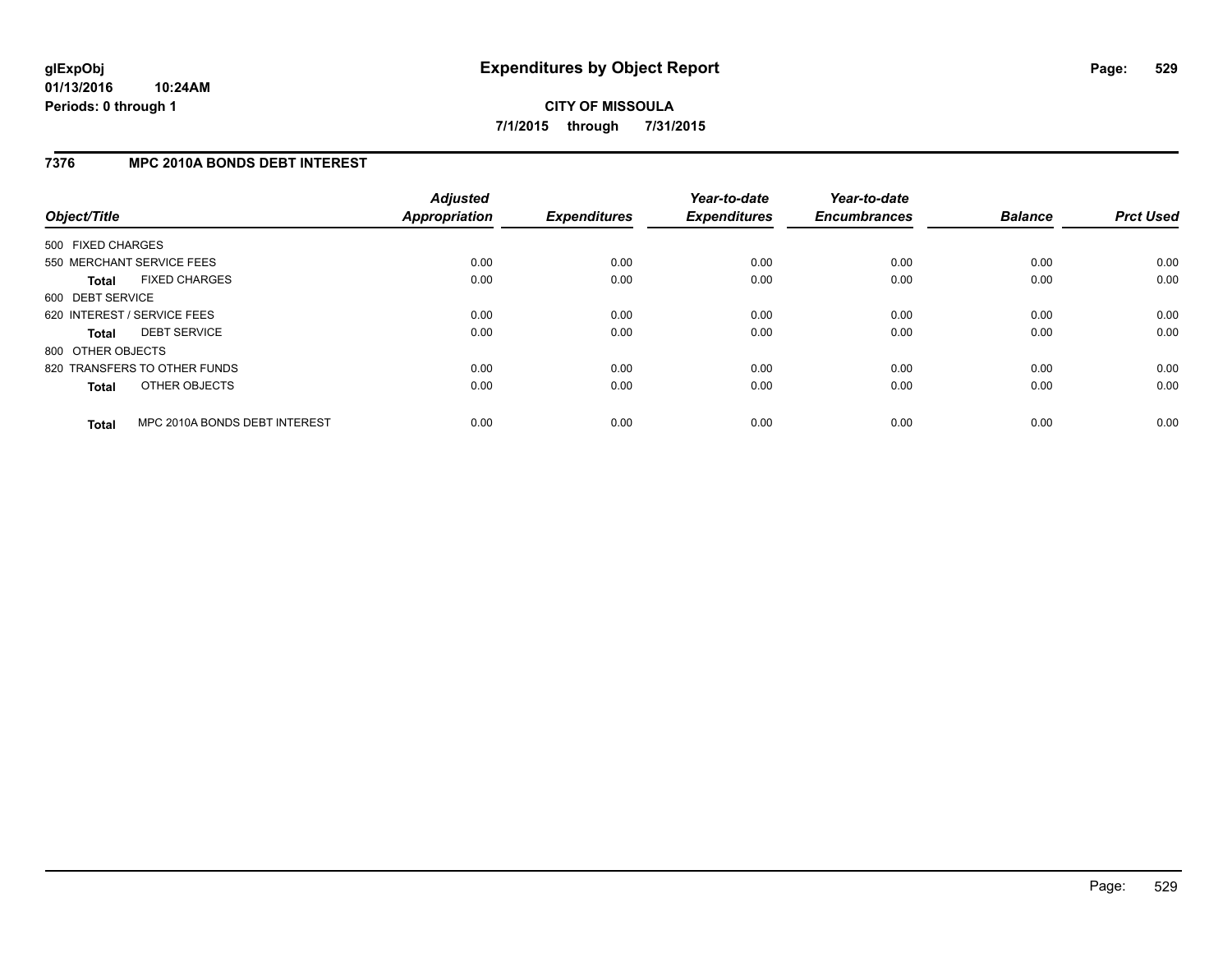#### **7377 MPC 2010A BONDS SINKING FUND**

| Object/Title                         | <b>Adjusted</b><br><b>Appropriation</b> | <b>Expenditures</b> | Year-to-date<br><b>Expenditures</b> | Year-to-date<br><b>Encumbrances</b> | <b>Balance</b> | <b>Prct Used</b> |
|--------------------------------------|-----------------------------------------|---------------------|-------------------------------------|-------------------------------------|----------------|------------------|
| 500 FIXED CHARGES                    |                                         |                     |                                     |                                     |                |                  |
| 550 MERCHANT SERVICE FEES            | 0.00                                    | 0.00                | 0.00                                | 0.00                                | 0.00           | 0.00             |
| <b>FIXED CHARGES</b><br><b>Total</b> | 0.00                                    | 0.00                | 0.00                                | 0.00                                | 0.00           | 0.00             |
| 600 DEBT SERVICE                     |                                         |                     |                                     |                                     |                |                  |
| 610 PRINCIPAL                        | 0.00                                    | 0.00                | 0.00                                | 0.00                                | 0.00           | 0.00             |
| 620 INTEREST / SERVICE FEES          | 0.00                                    | 0.00                | 0.00                                | 0.00                                | 0.00           | 0.00             |
| <b>DEBT SERVICE</b><br><b>Total</b>  | 0.00                                    | 0.00                | 0.00                                | 0.00                                | 0.00           | 0.00             |
| 800 OTHER OBJECTS                    |                                         |                     |                                     |                                     |                |                  |
| 820 TRANSFERS TO OTHER FUNDS         | 0.00                                    | 0.00                | 0.00                                | 0.00                                | 0.00           | 0.00             |
| OTHER OBJECTS<br><b>Total</b>        | 0.00                                    | 0.00                | 0.00                                | 0.00                                | 0.00           | 0.00             |
|                                      |                                         |                     |                                     |                                     |                |                  |
| PARKING COMMISSION<br><b>Total</b>   | 0.00                                    | 0.00                | 0.00                                | 0.00                                | 0.00           | 0.00             |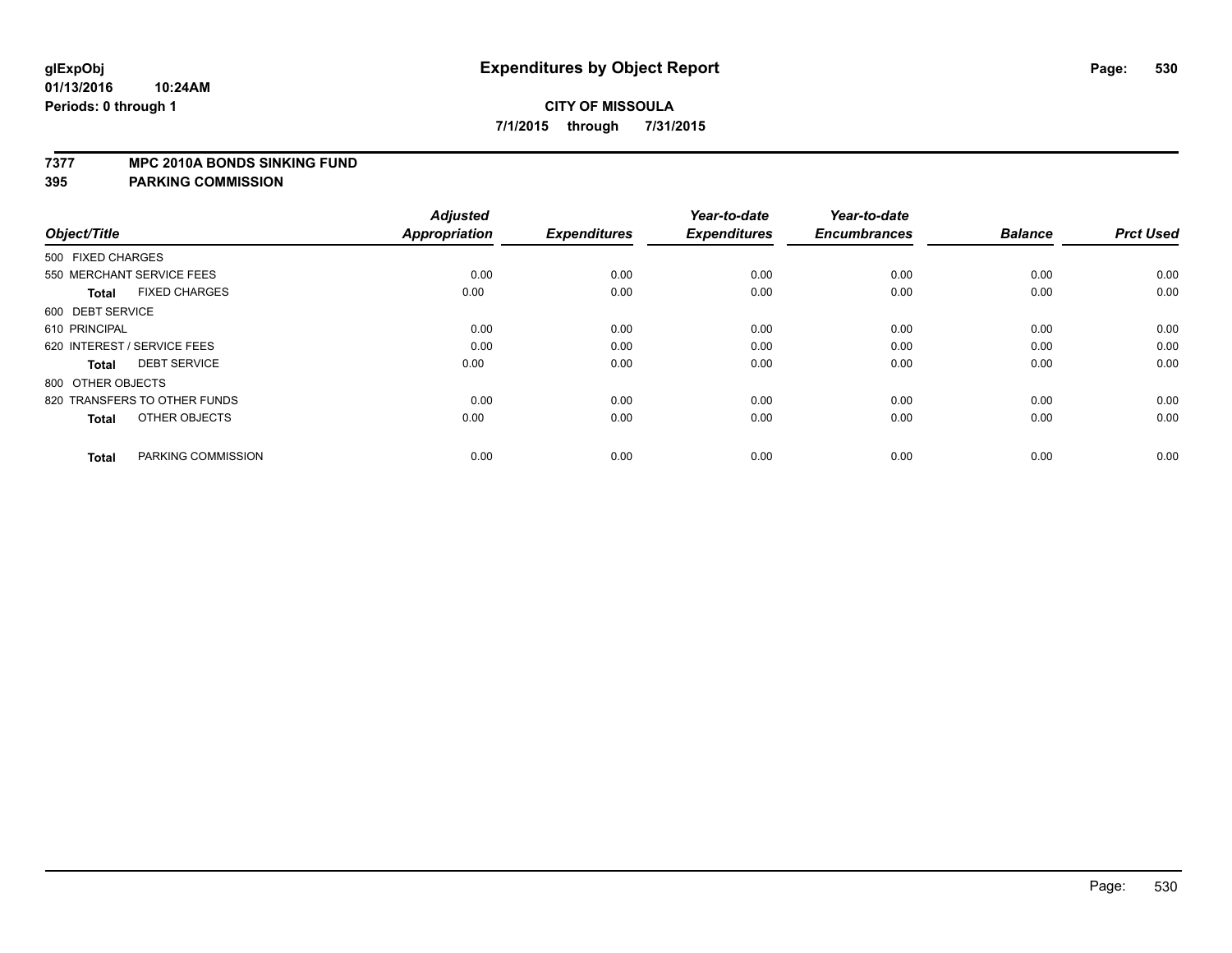## **7377 MPC 2010A BONDS SINKING FUND**

| Object/Title      |                              | <b>Adjusted</b><br><b>Appropriation</b> | <b>Expenditures</b> | Year-to-date<br><b>Expenditures</b> | Year-to-date<br><b>Encumbrances</b> | <b>Balance</b> | <b>Prct Used</b> |
|-------------------|------------------------------|-----------------------------------------|---------------------|-------------------------------------|-------------------------------------|----------------|------------------|
| 500 FIXED CHARGES |                              |                                         |                     |                                     |                                     |                |                  |
|                   | 550 MERCHANT SERVICE FEES    | 0.00                                    | 0.00                | 0.00                                | 0.00                                | 0.00           | 0.00             |
| <b>Total</b>      | <b>FIXED CHARGES</b>         | 0.00                                    | 0.00                | 0.00                                | 0.00                                | 0.00           | 0.00             |
| 600 DEBT SERVICE  |                              |                                         |                     |                                     |                                     |                |                  |
| 610 PRINCIPAL     |                              | 0.00                                    | 0.00                | 0.00                                | 0.00                                | 0.00           | 0.00             |
|                   | 620 INTEREST / SERVICE FEES  | 0.00                                    | 0.00                | 0.00                                | 0.00                                | 0.00           | 0.00             |
| <b>Total</b>      | <b>DEBT SERVICE</b>          | 0.00                                    | 0.00                | 0.00                                | 0.00                                | 0.00           | 0.00             |
| 800 OTHER OBJECTS |                              |                                         |                     |                                     |                                     |                |                  |
|                   | 820 TRANSFERS TO OTHER FUNDS | 0.00                                    | 0.00                | 0.00                                | 0.00                                | 0.00           | 0.00             |
| <b>Total</b>      | OTHER OBJECTS                | 0.00                                    | 0.00                | 0.00                                | 0.00                                | 0.00           | 0.00             |
| <b>Total</b>      | MPC 2010A BONDS SINKING FUND | 0.00                                    | 0.00                | 0.00                                | 0.00                                | 0.00           | 0.00             |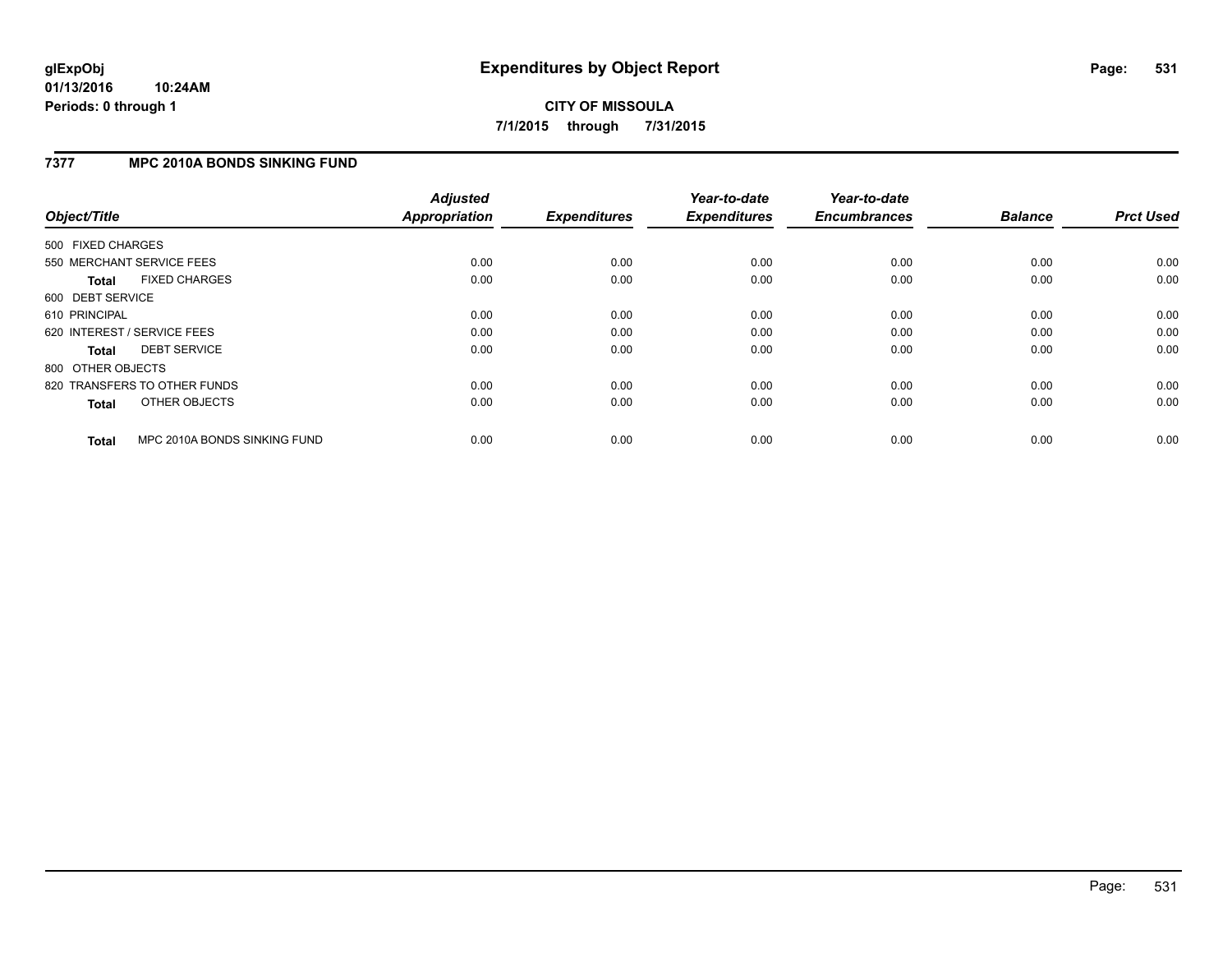**7378 MPC 2010A BOND RESERVE**

|                    |                              | <b>Adjusted</b> |                     | Year-to-date        | Year-to-date        |                |                  |
|--------------------|------------------------------|-----------------|---------------------|---------------------|---------------------|----------------|------------------|
| Object/Title       |                              | Appropriation   | <b>Expenditures</b> | <b>Expenditures</b> | <b>Encumbrances</b> | <b>Balance</b> | <b>Prct Used</b> |
| 500 FIXED CHARGES  |                              |                 |                     |                     |                     |                |                  |
|                    | 550 MERCHANT SERVICE FEES    | 0.00            | 0.00                | 0.00                | 0.00                | 0.00           | 0.00             |
| Total              | <b>FIXED CHARGES</b>         | 0.00            | 0.00                | 0.00                | 0.00                | 0.00           | 0.00             |
| 800 OTHER OBJECTS  |                              |                 |                     |                     |                     |                |                  |
|                    | 820 TRANSFERS TO OTHER FUNDS | 0.00            | 0.00                | 0.00                | 0.00                | 0.00           | 0.00             |
| <b>Total</b>       | OTHER OBJECTS                | 0.00            | 0.00                | 0.00                | 0.00                | 0.00           | 0.00             |
| 900 CAPITAL OUTLAY |                              |                 |                     |                     |                     |                |                  |
| 930 IMPROVEMENTS   |                              | 0.00            | 0.00                | 0.00                | 0.00                | 0.00           | 0.00             |
| <b>Total</b>       | <b>CAPITAL OUTLAY</b>        | 0.00            | 0.00                | 0.00                | 0.00                | 0.00           | 0.00             |
| <b>Total</b>       | PARKING COMMISSION           | 0.00            | 0.00                | 0.00                | 0.00                | 0.00           | 0.00             |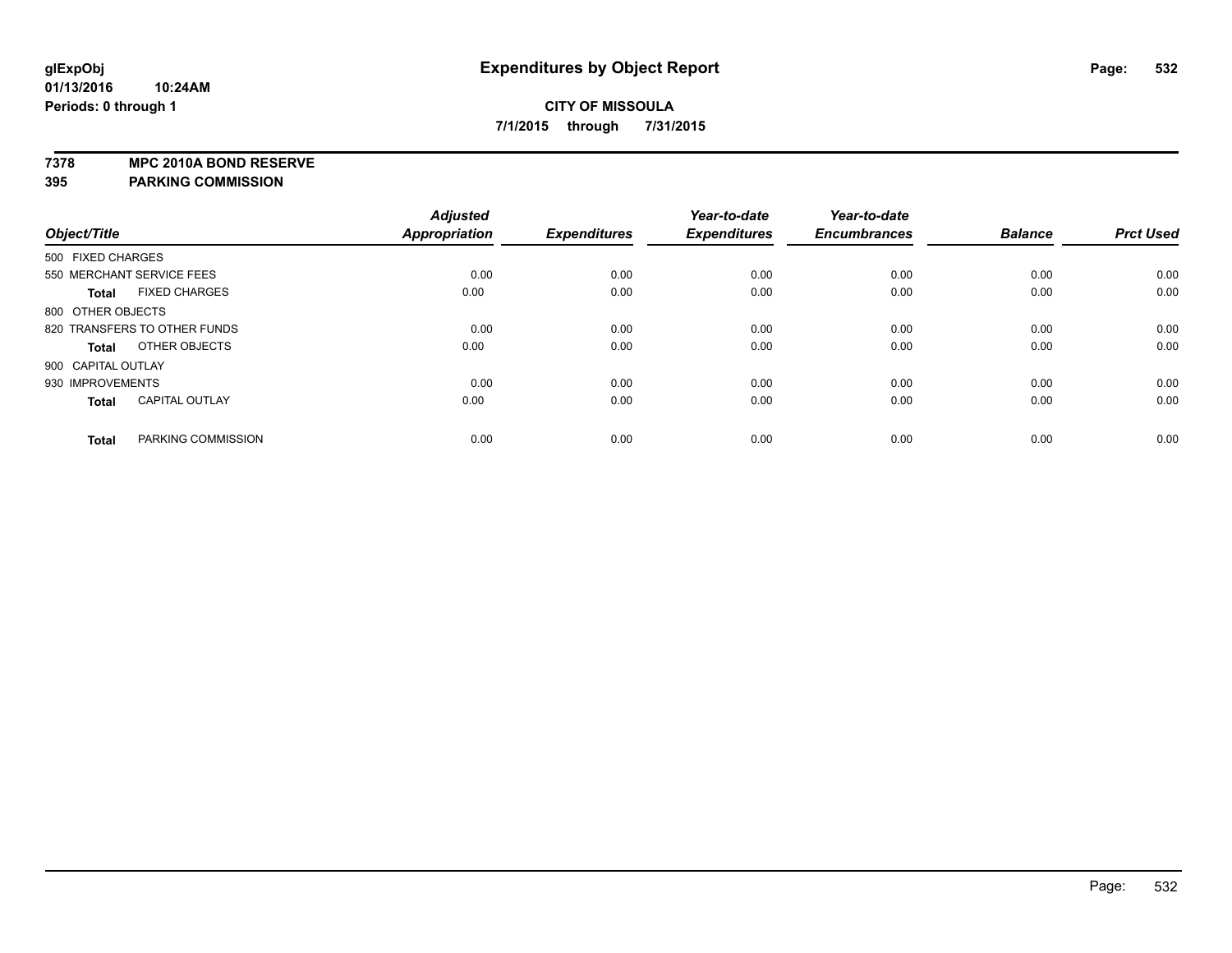### **7378 MPC 2010A BOND RESERVE**

| Object/Title       |                              | <b>Adjusted</b><br><b>Appropriation</b> | <b>Expenditures</b> | Year-to-date<br><b>Expenditures</b> | Year-to-date<br><b>Encumbrances</b> | <b>Balance</b> | <b>Prct Used</b> |
|--------------------|------------------------------|-----------------------------------------|---------------------|-------------------------------------|-------------------------------------|----------------|------------------|
| 500 FIXED CHARGES  |                              |                                         |                     |                                     |                                     |                |                  |
|                    | 550 MERCHANT SERVICE FEES    | 0.00                                    | 0.00                | 0.00                                | 0.00                                | 0.00           | 0.00             |
| <b>Total</b>       | <b>FIXED CHARGES</b>         | 0.00                                    | 0.00                | 0.00                                | 0.00                                | 0.00           | 0.00             |
| 800 OTHER OBJECTS  |                              |                                         |                     |                                     |                                     |                |                  |
|                    | 820 TRANSFERS TO OTHER FUNDS | 0.00                                    | 0.00                | 0.00                                | 0.00                                | 0.00           | 0.00             |
| <b>Total</b>       | OTHER OBJECTS                | 0.00                                    | 0.00                | 0.00                                | 0.00                                | 0.00           | 0.00             |
| 900 CAPITAL OUTLAY |                              |                                         |                     |                                     |                                     |                |                  |
| 930 IMPROVEMENTS   |                              | 0.00                                    | 0.00                | 0.00                                | 0.00                                | 0.00           | 0.00             |
| Total              | <b>CAPITAL OUTLAY</b>        | 0.00                                    | 0.00                | 0.00                                | 0.00                                | 0.00           | 0.00             |
| <b>Total</b>       | MPC 2010A BOND RESERVE       | 0.00                                    | 0.00                | 0.00                                | 0.00                                | 0.00           | 0.00             |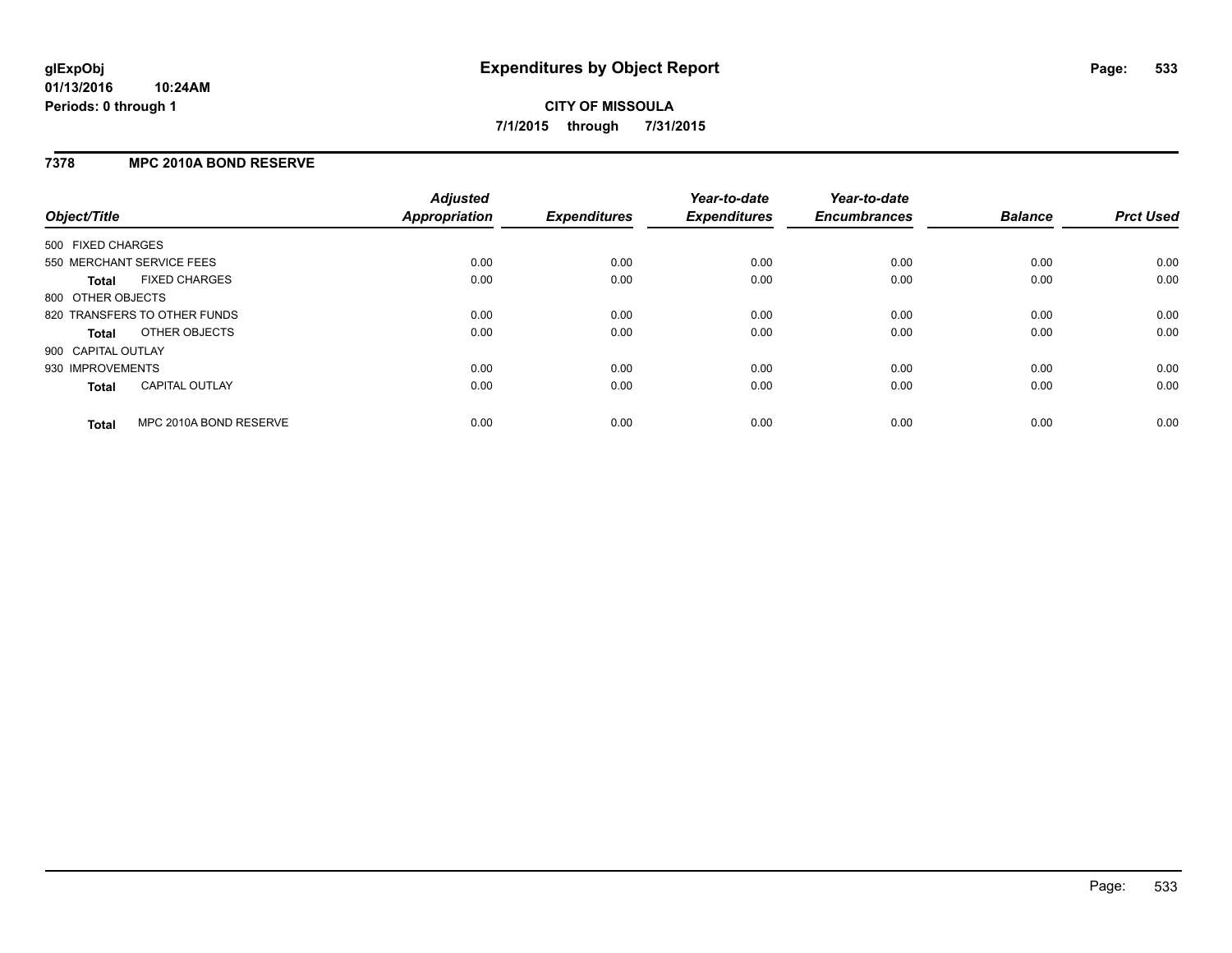#### **7380 BUSINESS IMPROVEMENT DISTRICT**

**375 BUSINESS IMPROVEMENT DISTRICT**

| Object/Title      |                                      | <b>Adjusted</b><br><b>Appropriation</b> | <b>Expenditures</b> | Year-to-date<br><b>Expenditures</b> | Year-to-date<br><b>Encumbrances</b> | <b>Balance</b> | <b>Prct Used</b> |
|-------------------|--------------------------------------|-----------------------------------------|---------------------|-------------------------------------|-------------------------------------|----------------|------------------|
|                   | 300 PURCHASED SERVICES               |                                         |                     |                                     |                                     |                |                  |
|                   | 350 PROFESSIONAL SERVICES            | 439.800.00                              | 60.000.00           | 60.000.00                           | 0.00                                | 379.800.00     | 13.64            |
| <b>Total</b>      | <b>PURCHASED SERVICES</b>            | 439.800.00                              | 60,000.00           | 60,000.00                           | 0.00                                | 379.800.00     | 13.64            |
| 500 FIXED CHARGES |                                      |                                         |                     |                                     |                                     |                |                  |
|                   | 550 MERCHANT SERVICE FEES            | 0.00                                    | 0.00                | 0.00                                | 0.00                                | 0.00           | 0.00             |
| <b>Total</b>      | <b>FIXED CHARGES</b>                 | 0.00                                    | 0.00                | 0.00                                | 0.00                                | 0.00           | 0.00             |
| 800 OTHER OBJECTS |                                      |                                         |                     |                                     |                                     |                |                  |
| 845 CONTINGENCY   |                                      | 0.00                                    | 0.00                | 0.00                                | 0.00                                | 0.00           | 0.00             |
| <b>Total</b>      | OTHER OBJECTS                        | 0.00                                    | 0.00                | 0.00                                | 0.00                                | 0.00           | 0.00             |
| <b>Total</b>      | <b>BUSINESS IMPROVEMENT DISTRICT</b> | 439,800.00                              | 60,000.00           | 60.000.00                           | 0.00                                | 379,800.00     | 13.64            |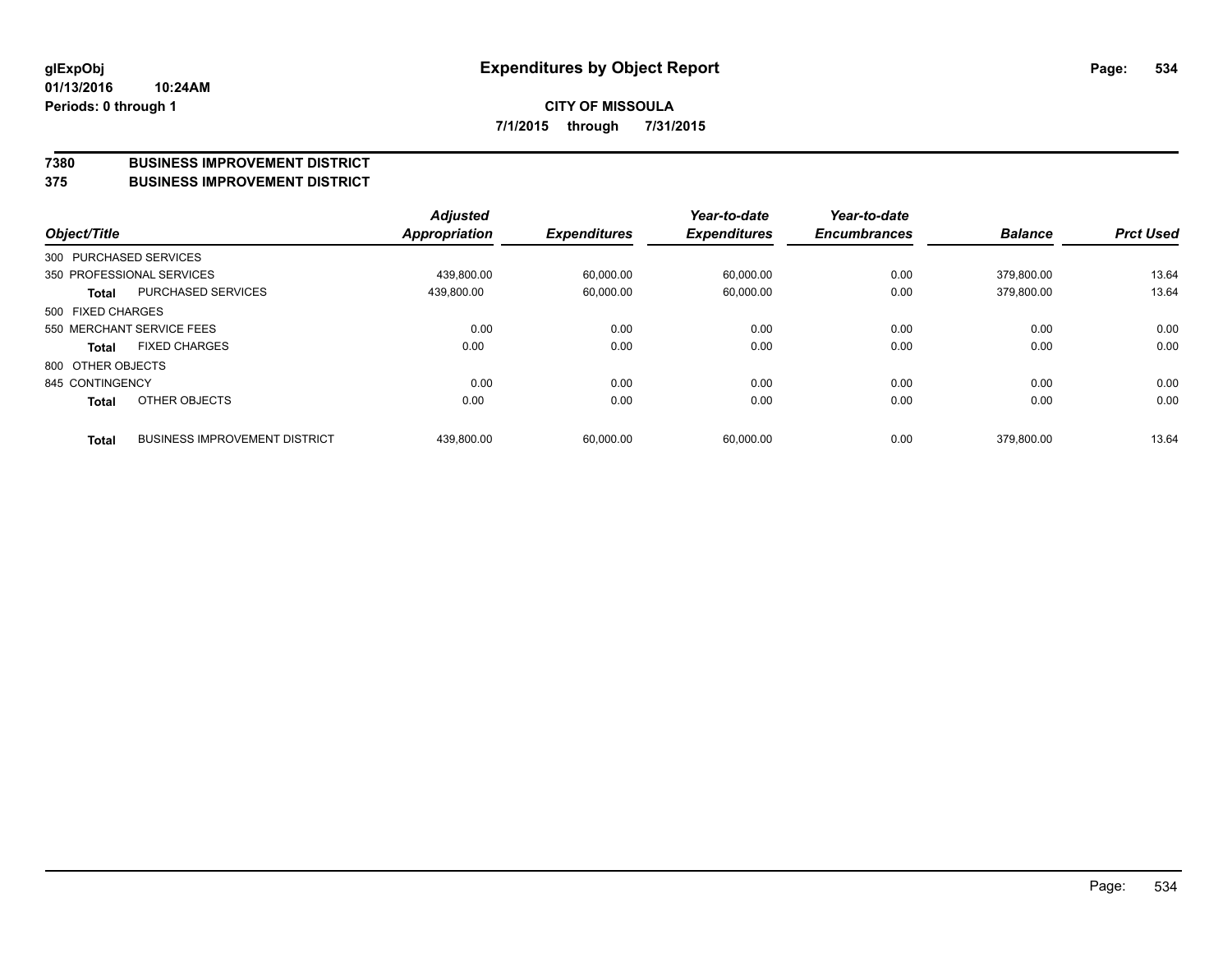## **7380 BUSINESS IMPROVEMENT DISTRICT**

| Object/Title      |                                      | <b>Adjusted</b><br><b>Appropriation</b> | <b>Expenditures</b> | Year-to-date<br><b>Expenditures</b> | Year-to-date<br><b>Encumbrances</b> | <b>Balance</b> | <b>Prct Used</b> |
|-------------------|--------------------------------------|-----------------------------------------|---------------------|-------------------------------------|-------------------------------------|----------------|------------------|
|                   | 300 PURCHASED SERVICES               |                                         |                     |                                     |                                     |                |                  |
|                   | 350 PROFESSIONAL SERVICES            | 439.800.00                              | 60,000.00           | 60,000.00                           | 0.00                                | 379.800.00     | 13.64            |
| <b>Total</b>      | <b>PURCHASED SERVICES</b>            | 439,800.00                              | 60,000.00           | 60,000.00                           | 0.00                                | 379,800.00     | 13.64            |
| 500 FIXED CHARGES |                                      |                                         |                     |                                     |                                     |                |                  |
|                   | 550 MERCHANT SERVICE FEES            | 0.00                                    | 0.00                | 0.00                                | 0.00                                | 0.00           | 0.00             |
| <b>Total</b>      | <b>FIXED CHARGES</b>                 | 0.00                                    | 0.00                | 0.00                                | 0.00                                | 0.00           | 0.00             |
| 800 OTHER OBJECTS |                                      |                                         |                     |                                     |                                     |                |                  |
| 845 CONTINGENCY   |                                      | 0.00                                    | 0.00                | 0.00                                | 0.00                                | 0.00           | 0.00             |
| <b>Total</b>      | OTHER OBJECTS                        | 0.00                                    | 0.00                | 0.00                                | 0.00                                | 0.00           | 0.00             |
| <b>Total</b>      | <b>BUSINESS IMPROVEMENT DISTRICT</b> | 439.800.00                              | 60.000.00           | 60.000.00                           | 0.00                                | 379.800.00     | 13.64            |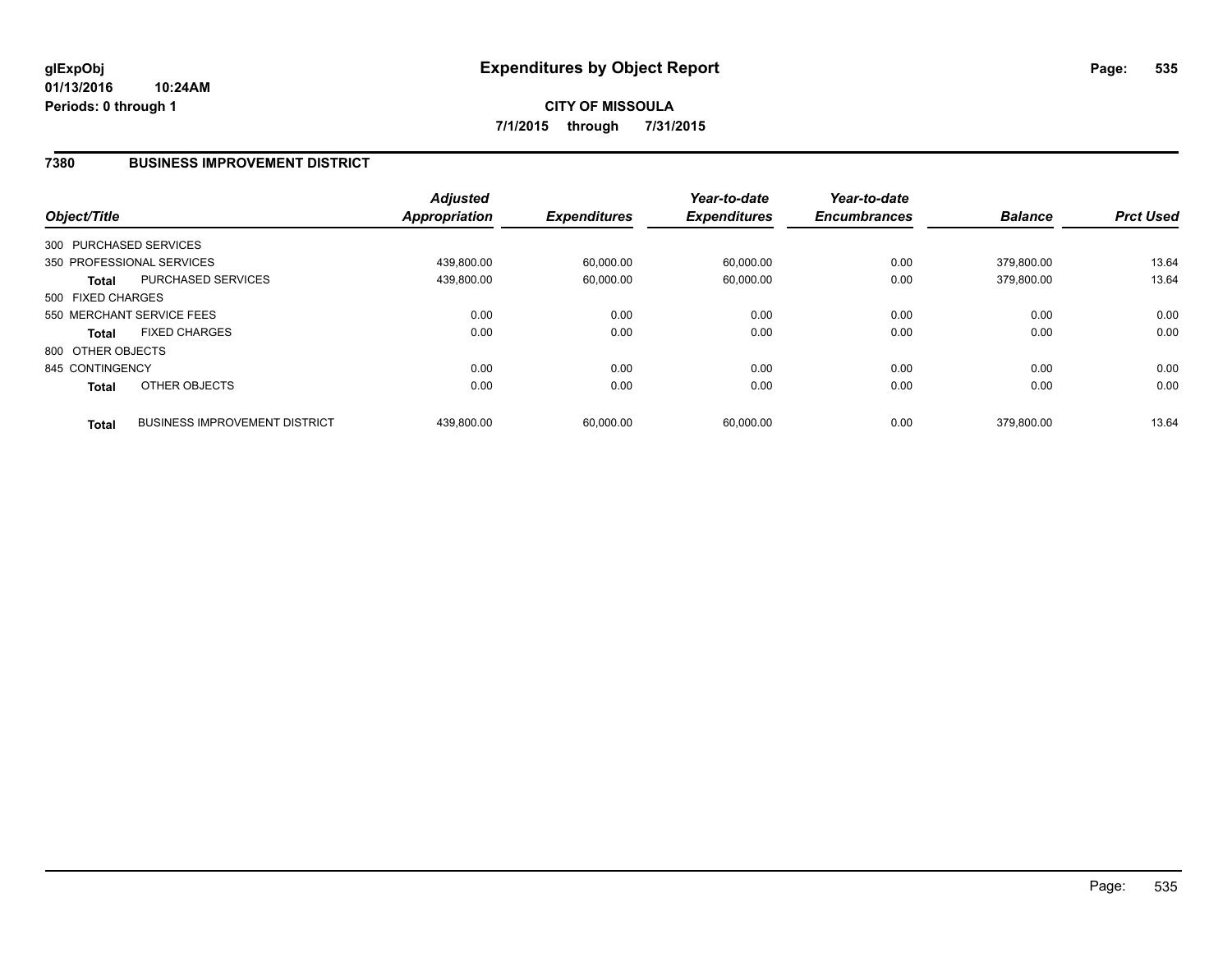#### **7381 TOURISM BUSINESS IMPROVEMENT DISTRICT**

#### **375 BUSINESS IMPROVEMENT DISTRICT**

| Object/Title           |                                      | <b>Adjusted</b><br><b>Appropriation</b> | <b>Expenditures</b> | Year-to-date<br><b>Expenditures</b> | Year-to-date<br><b>Encumbrances</b> | <b>Balance</b> | <b>Prct Used</b> |
|------------------------|--------------------------------------|-----------------------------------------|---------------------|-------------------------------------|-------------------------------------|----------------|------------------|
| 300 PURCHASED SERVICES |                                      |                                         |                     |                                     |                                     |                |                  |
|                        | 390 OTHER PURCHASED SERVICES         | 680,350.00                              | 0.00                | 0.00                                | 0.00                                | 680.350.00     | 0.00             |
| <b>Total</b>           | <b>PURCHASED SERVICES</b>            | 680.350.00                              | 0.00                | 0.00                                | 0.00                                | 680,350.00     | 0.00             |
| 500 FIXED CHARGES      |                                      |                                         |                     |                                     |                                     |                |                  |
|                        | 550 MERCHANT SERVICE FEES            | 0.00                                    | 0.00                | 0.00                                | 0.00                                | 0.00           | 0.00             |
| <b>Total</b>           | <b>FIXED CHARGES</b>                 | 0.00                                    | 0.00                | 0.00                                | 0.00                                | 0.00           | 0.00             |
| <b>Total</b>           | <b>BUSINESS IMPROVEMENT DISTRICT</b> | 680,350.00                              | 0.00                | 0.00                                | 0.00                                | 680.350.00     | 0.00             |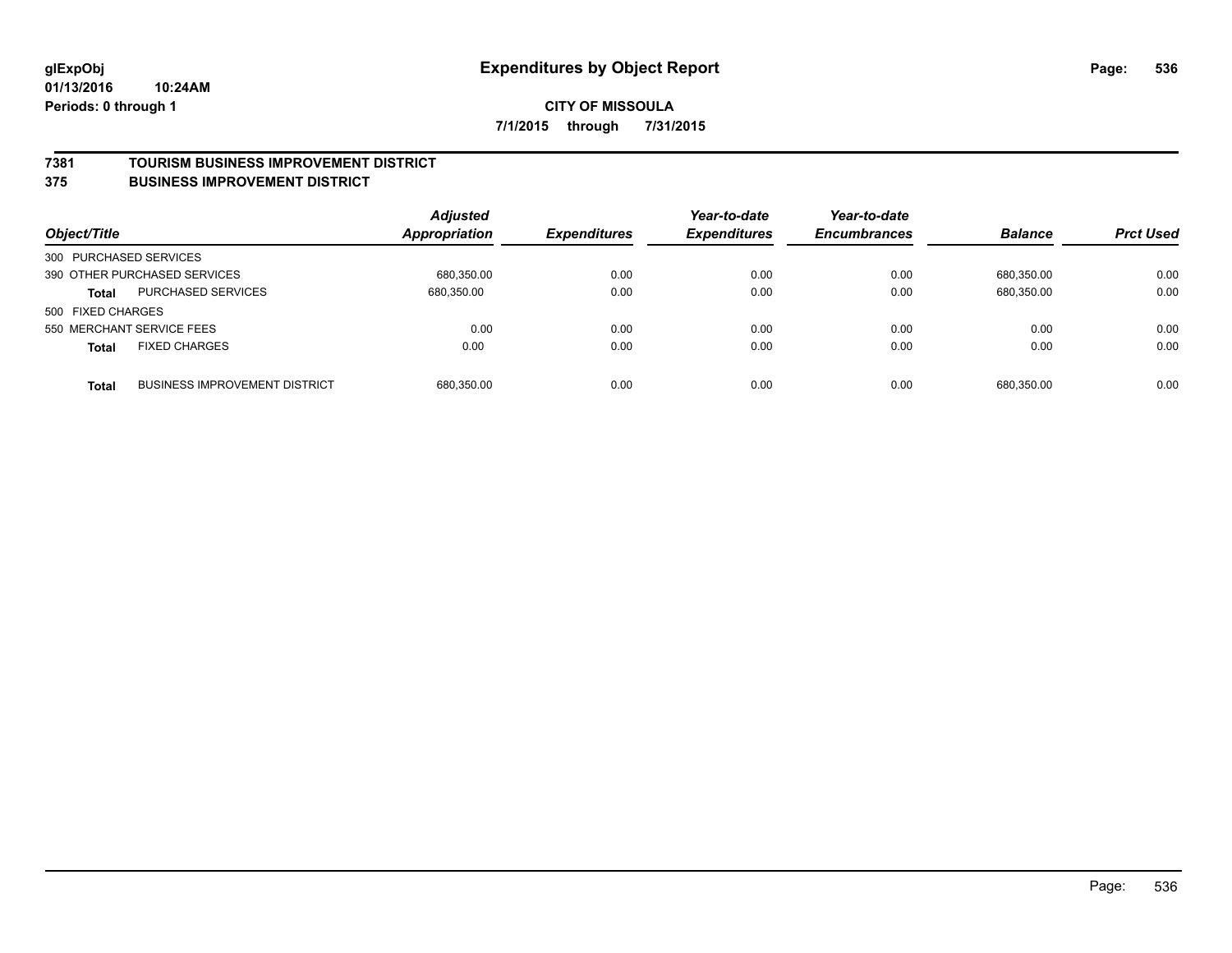## **7381 TOURISM BUSINESS IMPROVEMENT DISTRICT**

| Object/Title              |                                  | <b>Adjusted</b><br>Appropriation | <b>Expenditures</b> | Year-to-date<br><b>Expenditures</b> | Year-to-date<br><b>Encumbrances</b> | <b>Balance</b> | <b>Prct Used</b> |
|---------------------------|----------------------------------|----------------------------------|---------------------|-------------------------------------|-------------------------------------|----------------|------------------|
| 300 PURCHASED SERVICES    |                                  |                                  |                     |                                     |                                     |                |                  |
|                           | 390 OTHER PURCHASED SERVICES     | 680,350.00                       | 0.00                | 0.00                                | 0.00                                | 680.350.00     | 0.00             |
| <b>Total</b>              | <b>PURCHASED SERVICES</b>        | 680,350.00                       | 0.00                | 0.00                                | 0.00                                | 680,350.00     | 0.00             |
| 500 FIXED CHARGES         |                                  |                                  |                     |                                     |                                     |                |                  |
| 550 MERCHANT SERVICE FEES |                                  | 0.00                             | 0.00                | 0.00                                | 0.00                                | 0.00           | 0.00             |
| <b>Total</b>              | <b>FIXED CHARGES</b>             | 0.00                             | 0.00                | 0.00                                | 0.00                                | 0.00           | 0.00             |
| <b>Total</b>              | TOURISM BUSINESS IMPROVEMENT DIS | 680,350.00                       | 0.00                | 0.00                                | 0.00                                | 680,350.00     | 0.00             |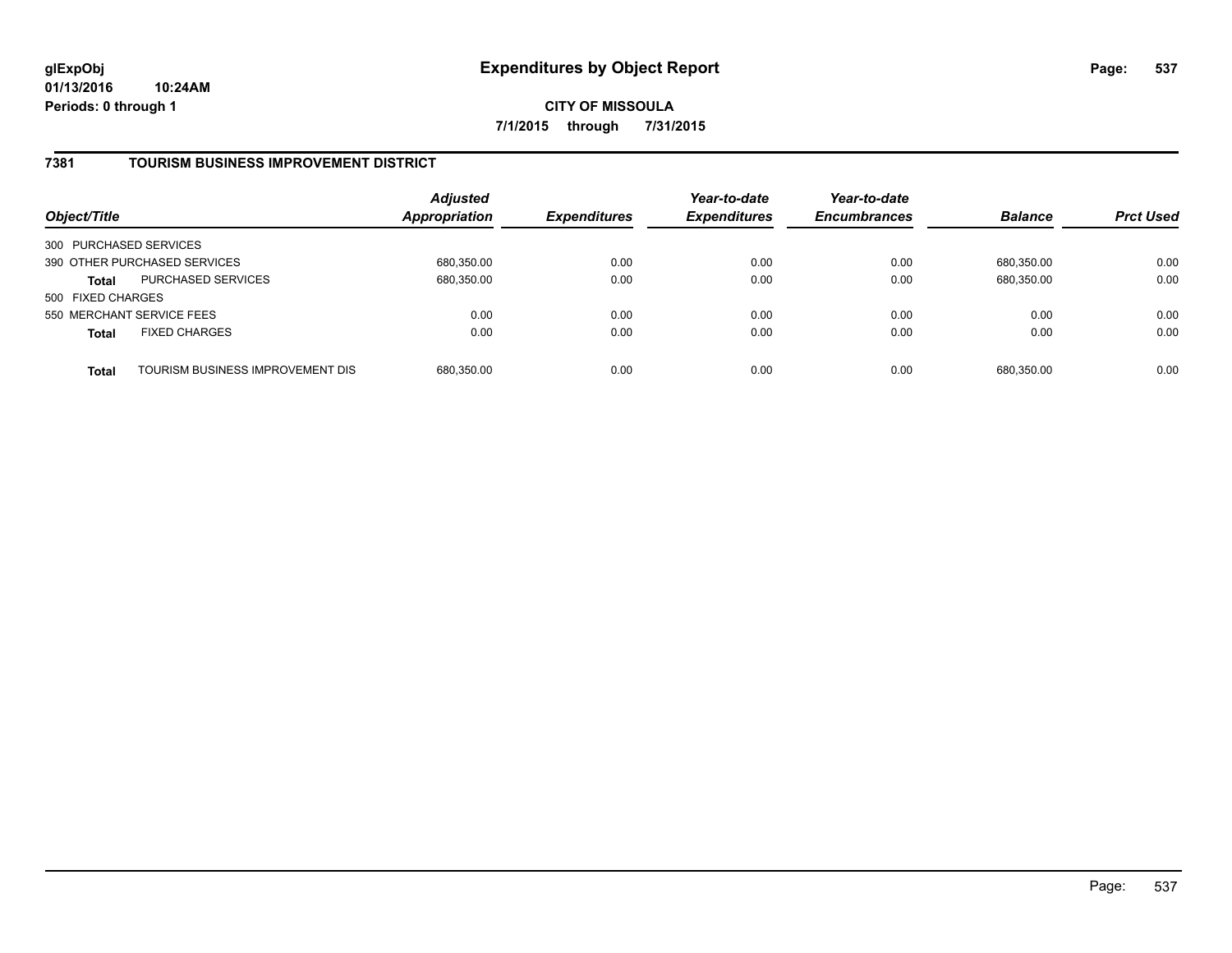# **7382 5.75M TIF RESERVE**

**390 NON-DEPARTMENTAL**

| Object/Title      |                              | <b>Adjusted</b><br>Appropriation | <b>Expenditures</b> | Year-to-date<br><b>Expenditures</b> | Year-to-date<br><b>Encumbrances</b> | <b>Balance</b> | <b>Prct Used</b> |
|-------------------|------------------------------|----------------------------------|---------------------|-------------------------------------|-------------------------------------|----------------|------------------|
| 800 OTHER OBJECTS |                              |                                  |                     |                                     |                                     |                |                  |
|                   | 820 TRANSFERS TO OTHER FUNDS | 0.00                             | 0.00                | 0.00                                | 0.00                                | 0.00           | 0.00             |
| <b>Total</b>      | OTHER OBJECTS                | 0.00                             | 0.00                | 0.00                                | 0.00                                | 0.00           | 0.00             |
| <b>Total</b>      | NON-DEPARTMENTAL             | 0.00                             | 0.00                | 0.00                                | 0.00                                | 0.00           | 0.00             |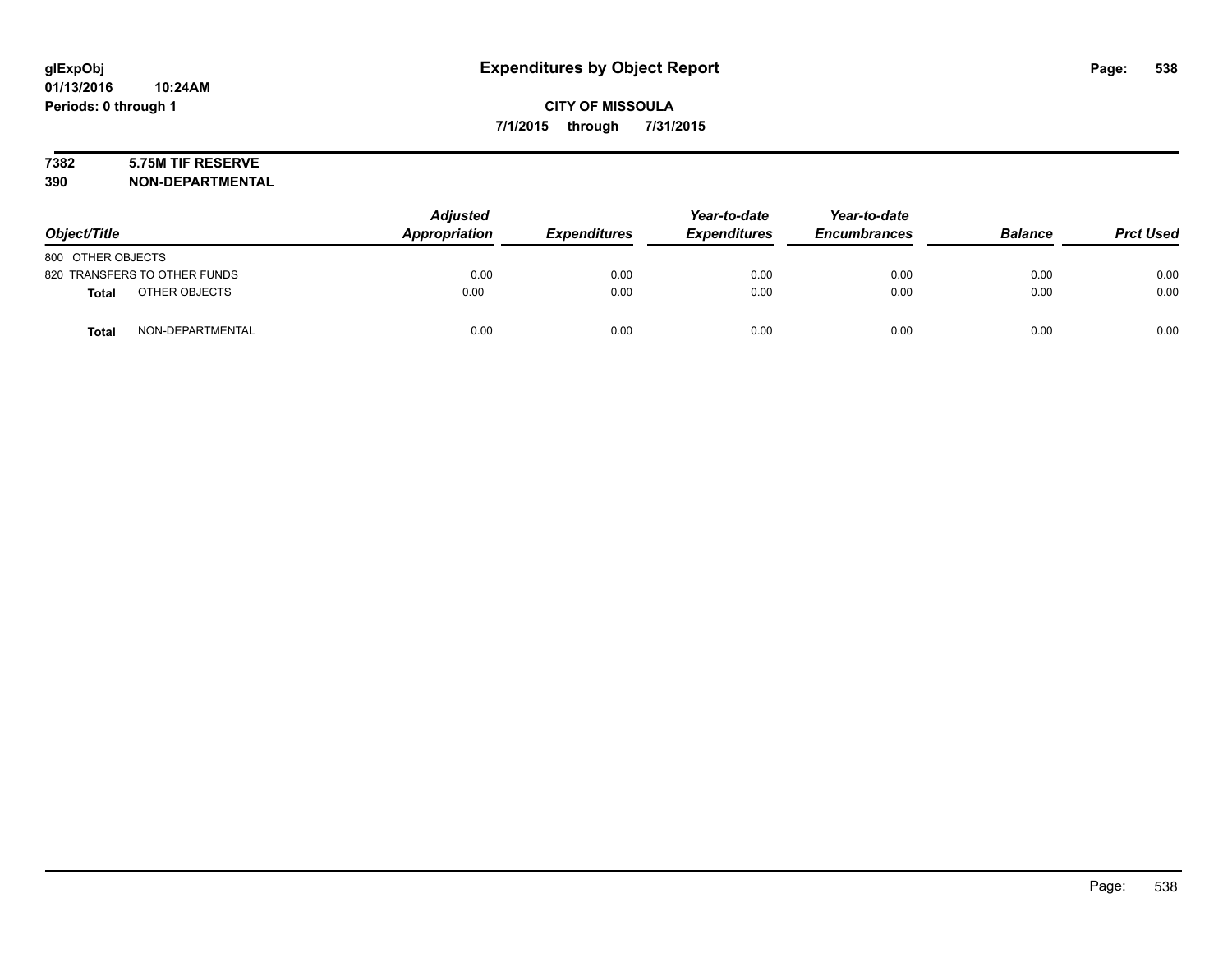### **7382 5.75M TIF RESERVE**

| Object/Title                      | <b>Adjusted</b><br>Appropriation | <b>Expenditures</b> | Year-to-date<br><b>Expenditures</b> | Year-to-date<br><b>Encumbrances</b> | <b>Balance</b> | <b>Prct Used</b> |
|-----------------------------------|----------------------------------|---------------------|-------------------------------------|-------------------------------------|----------------|------------------|
| 800 OTHER OBJECTS                 |                                  |                     |                                     |                                     |                |                  |
| 820 TRANSFERS TO OTHER FUNDS      | 0.00                             | 0.00                | 0.00                                | 0.00                                | 0.00           | 0.00             |
| OTHER OBJECTS<br><b>Total</b>     | 0.00                             | 0.00                | 0.00                                | 0.00                                | 0.00           | 0.00             |
| 5.75M TIF RESERVE<br><b>Total</b> | 0.00                             | 0.00                | 0.00                                | 0.00                                | 0.00           | 0.00             |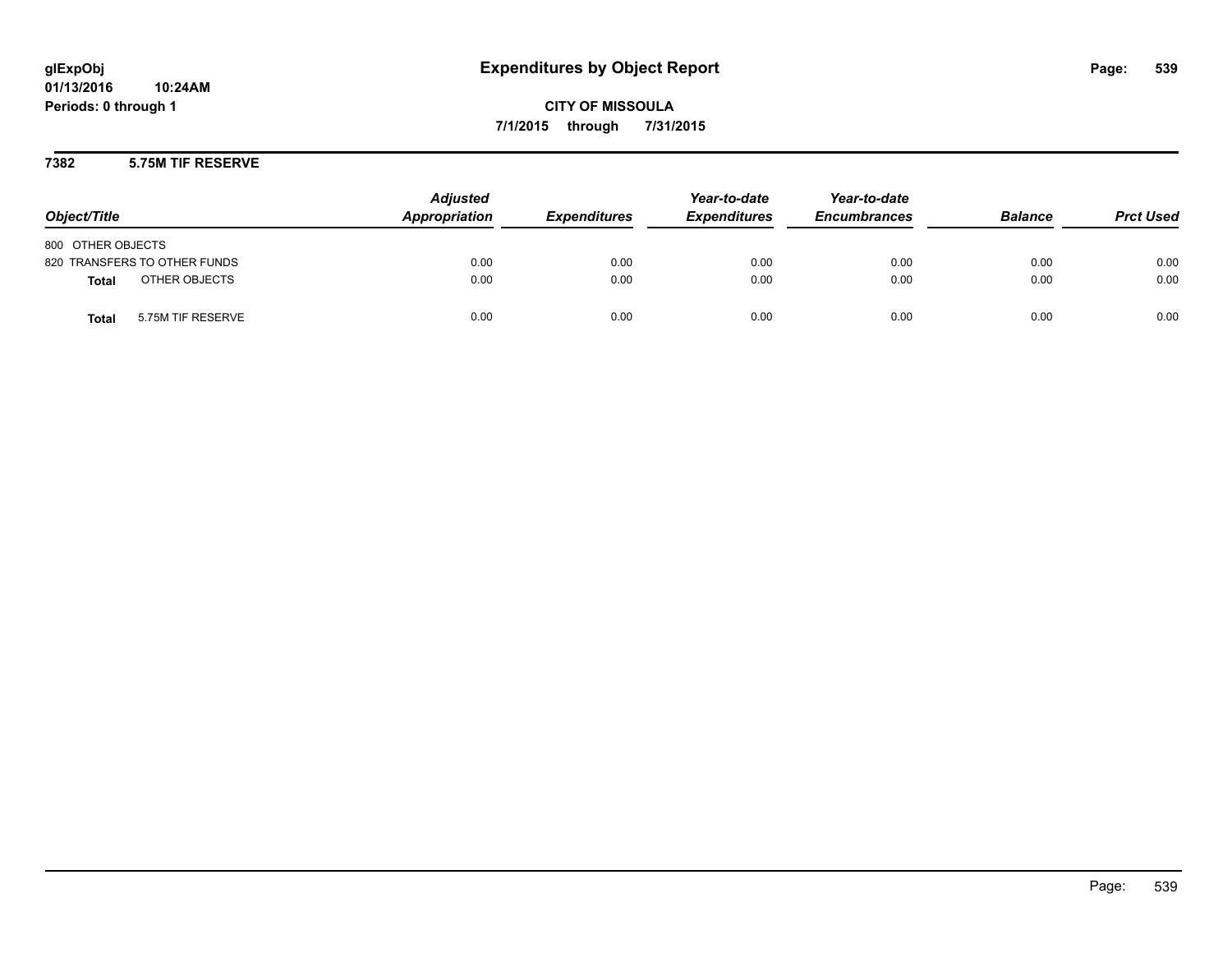#### **7383 RIVERFRONT TRIANGLE URD**

**385 MRA**

|                   |                                   | <b>Adjusted</b>      |                     | Year-to-date        | Year-to-date        |                |                  |
|-------------------|-----------------------------------|----------------------|---------------------|---------------------|---------------------|----------------|------------------|
| Object/Title      |                                   | <b>Appropriation</b> | <b>Expenditures</b> | <b>Expenditures</b> | <b>Encumbrances</b> | <b>Balance</b> | <b>Prct Used</b> |
|                   | 300 PURCHASED SERVICES            |                      |                     |                     |                     |                |                  |
|                   | 350 PROFESSIONAL SERVICES         | 0.00                 | 0.00                | 0.00                | 0.00                | 0.00           | 0.00             |
| <b>Total</b>      | <b>PURCHASED SERVICES</b>         | 0.00                 | 0.00                | 0.00                | 0.00                | 0.00           | 0.00             |
| 500 FIXED CHARGES |                                   |                      |                     |                     |                     |                |                  |
|                   | 550 MERCHANT SERVICE FEES         | 0.00                 | 0.00                | 0.00                | 0.00                | 0.00           | 0.00             |
| <b>Total</b>      | <b>FIXED CHARGES</b>              | 0.00                 | 0.00                | 0.00                | 0.00                | 0.00           | 0.00             |
|                   | 700 GRANTS & CONTRIBUTIONS        |                      |                     |                     |                     |                |                  |
|                   | 700 GRANTS & CONTRIBUTIONS        | 15,000.00            | 0.00                | 0.00                | 0.00                | 15,000.00      | 0.00             |
| <b>Total</b>      | <b>GRANTS &amp; CONTRIBUTIONS</b> | 15,000.00            | 0.00                | 0.00                | 0.00                | 15,000.00      | 0.00             |
| 800 OTHER OBJECTS |                                   |                      |                     |                     |                     |                |                  |
|                   | 820 TRANSFERS TO OTHER FUNDS      | 0.00                 | 0.00                | 0.00                | 0.00                | 0.00           | 0.00             |
| 845 CONTINGENCY   |                                   | 11,862.00            | 0.00                | 0.00                | 0.00                | 11,862.00      | 0.00             |
| <b>Total</b>      | OTHER OBJECTS                     | 11,862.00            | 0.00                | 0.00                | 0.00                | 11,862.00      | 0.00             |
| <b>Total</b>      | <b>MRA</b>                        | 26,862.00            | 0.00                | 0.00                | 0.00                | 26,862.00      | 0.00             |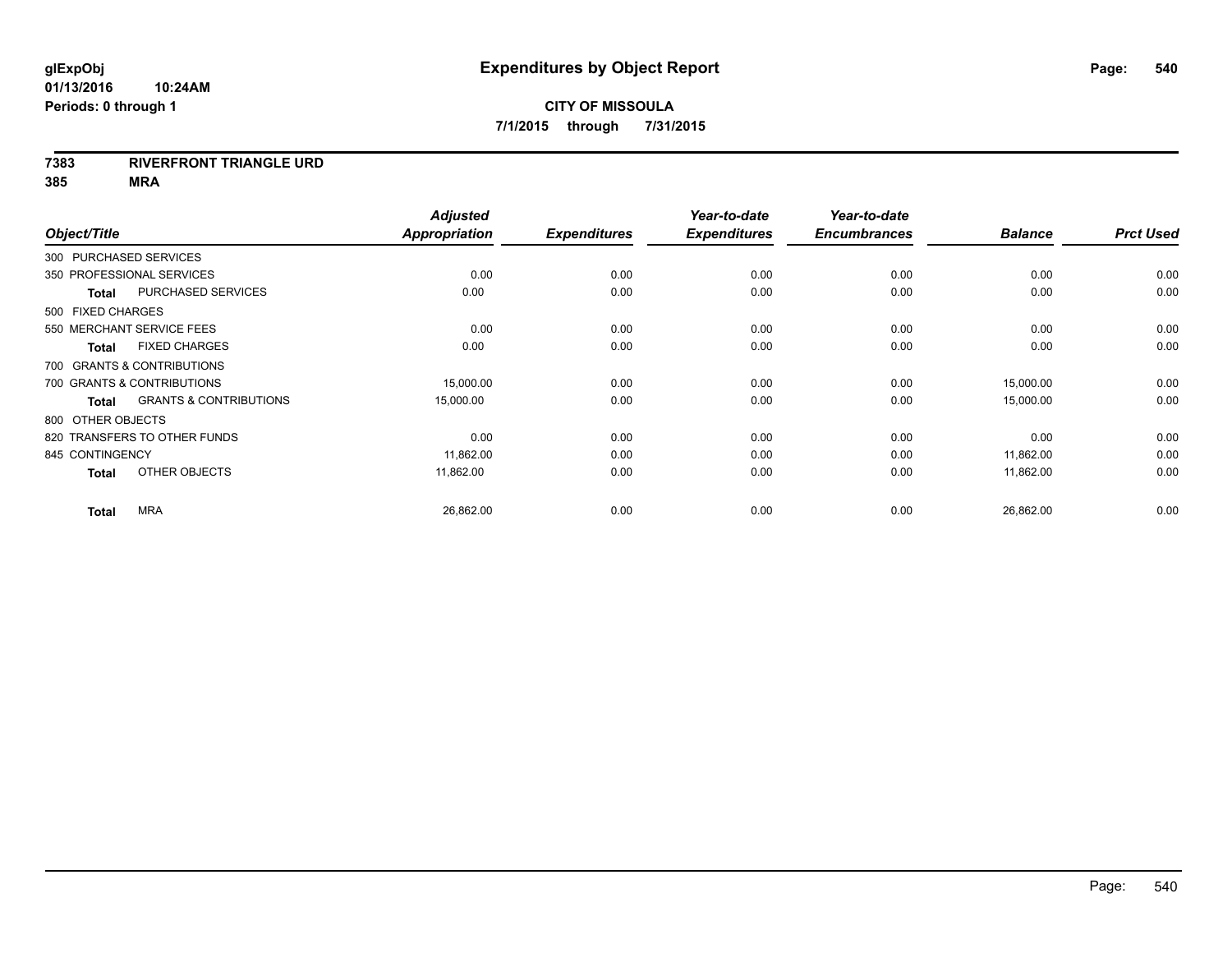#### **7383 RIVERFRONT TRIANGLE URD**

| Object/Title           |                                   | <b>Adjusted</b><br><b>Appropriation</b> | <b>Expenditures</b> | Year-to-date<br><b>Expenditures</b> | Year-to-date<br><b>Encumbrances</b> | <b>Balance</b> | <b>Prct Used</b> |
|------------------------|-----------------------------------|-----------------------------------------|---------------------|-------------------------------------|-------------------------------------|----------------|------------------|
|                        |                                   |                                         |                     |                                     |                                     |                |                  |
| 300 PURCHASED SERVICES |                                   |                                         |                     |                                     |                                     |                |                  |
|                        | 350 PROFESSIONAL SERVICES         | 0.00                                    | 0.00                | 0.00                                | 0.00                                | 0.00           | 0.00             |
| <b>Total</b>           | <b>PURCHASED SERVICES</b>         | 0.00                                    | 0.00                | 0.00                                | 0.00                                | 0.00           | 0.00             |
| 500 FIXED CHARGES      |                                   |                                         |                     |                                     |                                     |                |                  |
|                        | 550 MERCHANT SERVICE FEES         | 0.00                                    | 0.00                | 0.00                                | 0.00                                | 0.00           | 0.00             |
| <b>Total</b>           | <b>FIXED CHARGES</b>              | 0.00                                    | 0.00                | 0.00                                | 0.00                                | 0.00           | 0.00             |
|                        | 700 GRANTS & CONTRIBUTIONS        |                                         |                     |                                     |                                     |                |                  |
|                        | 700 GRANTS & CONTRIBUTIONS        | 15,000.00                               | 0.00                | 0.00                                | 0.00                                | 15,000.00      | 0.00             |
| Total                  | <b>GRANTS &amp; CONTRIBUTIONS</b> | 15,000.00                               | 0.00                | 0.00                                | 0.00                                | 15,000.00      | 0.00             |
| 800 OTHER OBJECTS      |                                   |                                         |                     |                                     |                                     |                |                  |
|                        | 820 TRANSFERS TO OTHER FUNDS      | 0.00                                    | 0.00                | 0.00                                | 0.00                                | 0.00           | 0.00             |
| 845 CONTINGENCY        |                                   | 11,862.00                               | 0.00                | 0.00                                | 0.00                                | 11,862.00      | 0.00             |
| Total                  | OTHER OBJECTS                     | 11,862.00                               | 0.00                | 0.00                                | 0.00                                | 11,862.00      | 0.00             |
| <b>Total</b>           | <b>RIVERFRONT TRIANGLE URD</b>    | 26,862.00                               | 0.00                | 0.00                                | 0.00                                | 26,862.00      | 0.00             |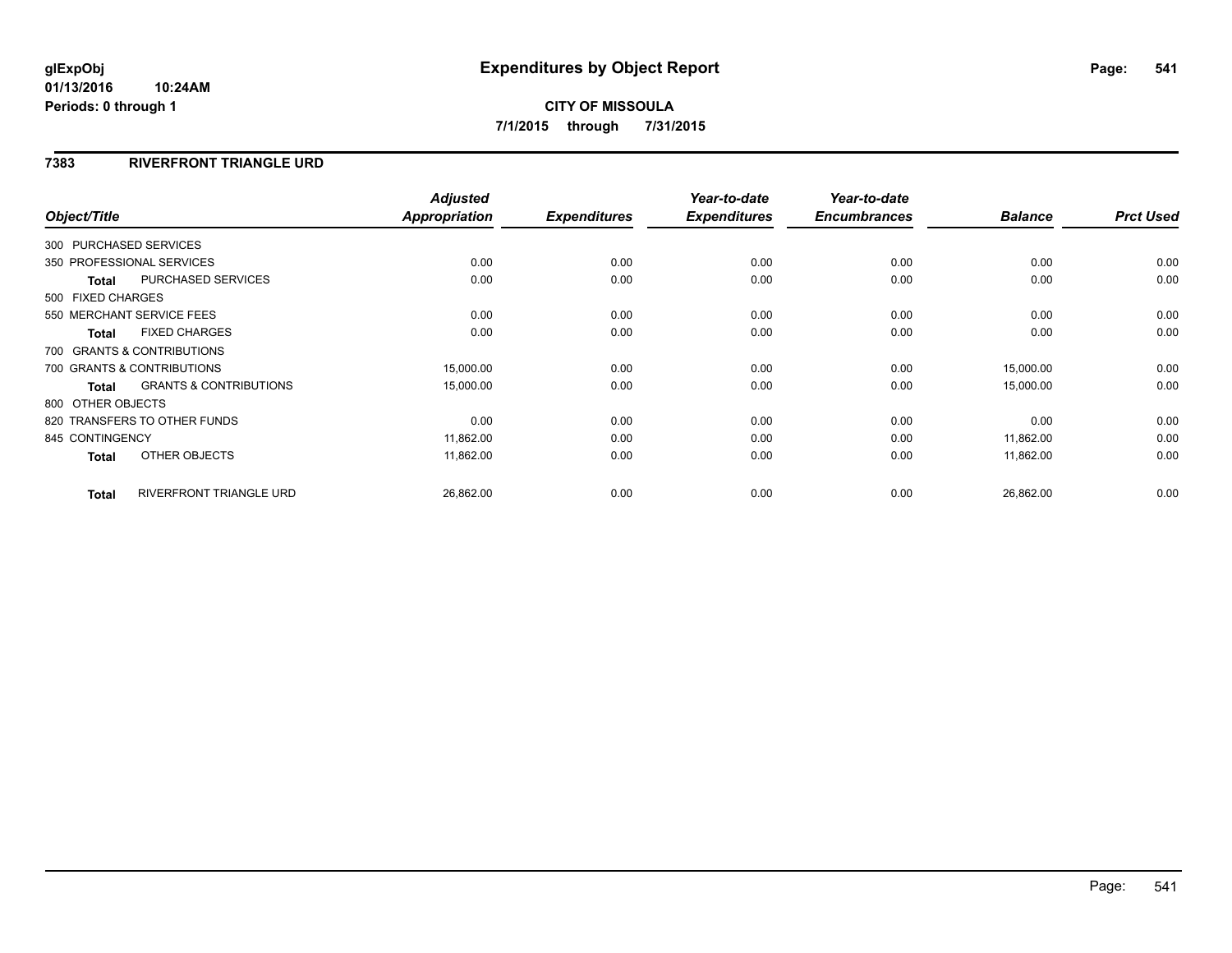#### **7384 NRSS DEBT SERVICE CLEARING**

| Object/Title                 | <b>Adjusted</b><br>Appropriation | <b>Expenditures</b> | Year-to-date<br><b>Expenditures</b> | Year-to-date<br><b>Encumbrances</b> | <b>Balance</b> | <b>Prct Used</b> |
|------------------------------|----------------------------------|---------------------|-------------------------------------|-------------------------------------|----------------|------------------|
| 800 OTHER OBJECTS            |                                  |                     |                                     |                                     |                |                  |
| 820 TRANSFERS TO OTHER FUNDS | 0.00                             | 0.00                | 0.00                                | 0.00                                | 0.00           | 0.00             |
| OTHER OBJECTS<br>Total       | 0.00                             | 0.00                | 0.00                                | 0.00                                | 0.00           | 0.00             |
| <b>MRA</b><br>Total          | 0.00                             | 0.00                | 0.00                                | 0.00                                | 0.00           | 0.00             |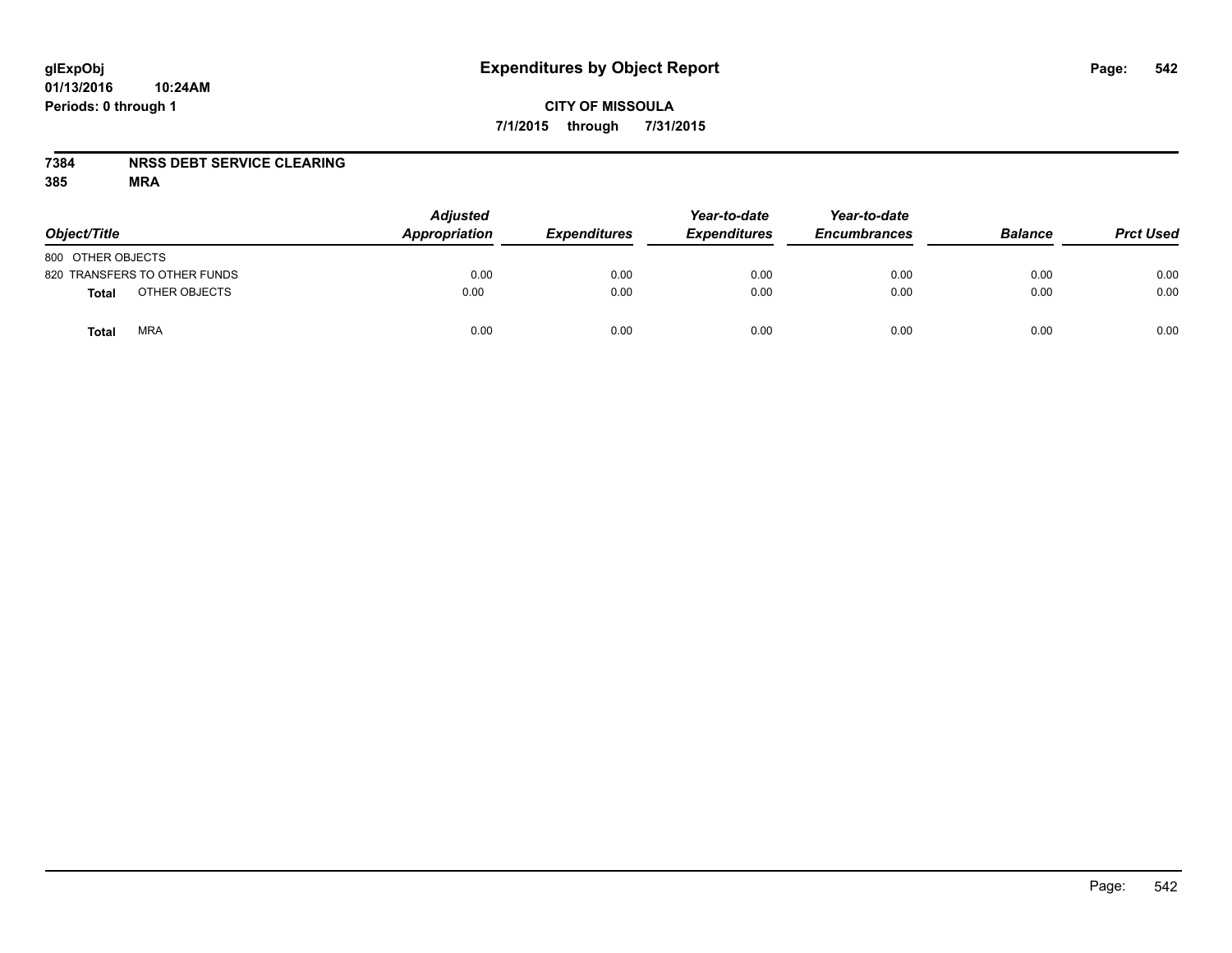#### **7384 NRSS DEBT SERVICE CLEARING**

| Object/Title                               | <b>Adjusted</b><br>Appropriation | <b>Expenditures</b> | Year-to-date<br><b>Expenditures</b> | Year-to-date<br><b>Encumbrances</b> | <b>Balance</b> | <b>Prct Used</b> |
|--------------------------------------------|----------------------------------|---------------------|-------------------------------------|-------------------------------------|----------------|------------------|
| 800 OTHER OBJECTS                          |                                  |                     |                                     |                                     |                |                  |
| 820 TRANSFERS TO OTHER FUNDS               | 0.00                             | 0.00                | 0.00                                | 0.00                                | 0.00           | 0.00             |
| OTHER OBJECTS<br><b>Total</b>              | 0.00                             | 0.00                | 0.00                                | 0.00                                | 0.00           | 0.00             |
| NRSS DEBT SERVICE CLEARING<br><b>Total</b> | 0.00                             | 0.00                | 0.00                                | 0.00                                | 0.00           | 0.00             |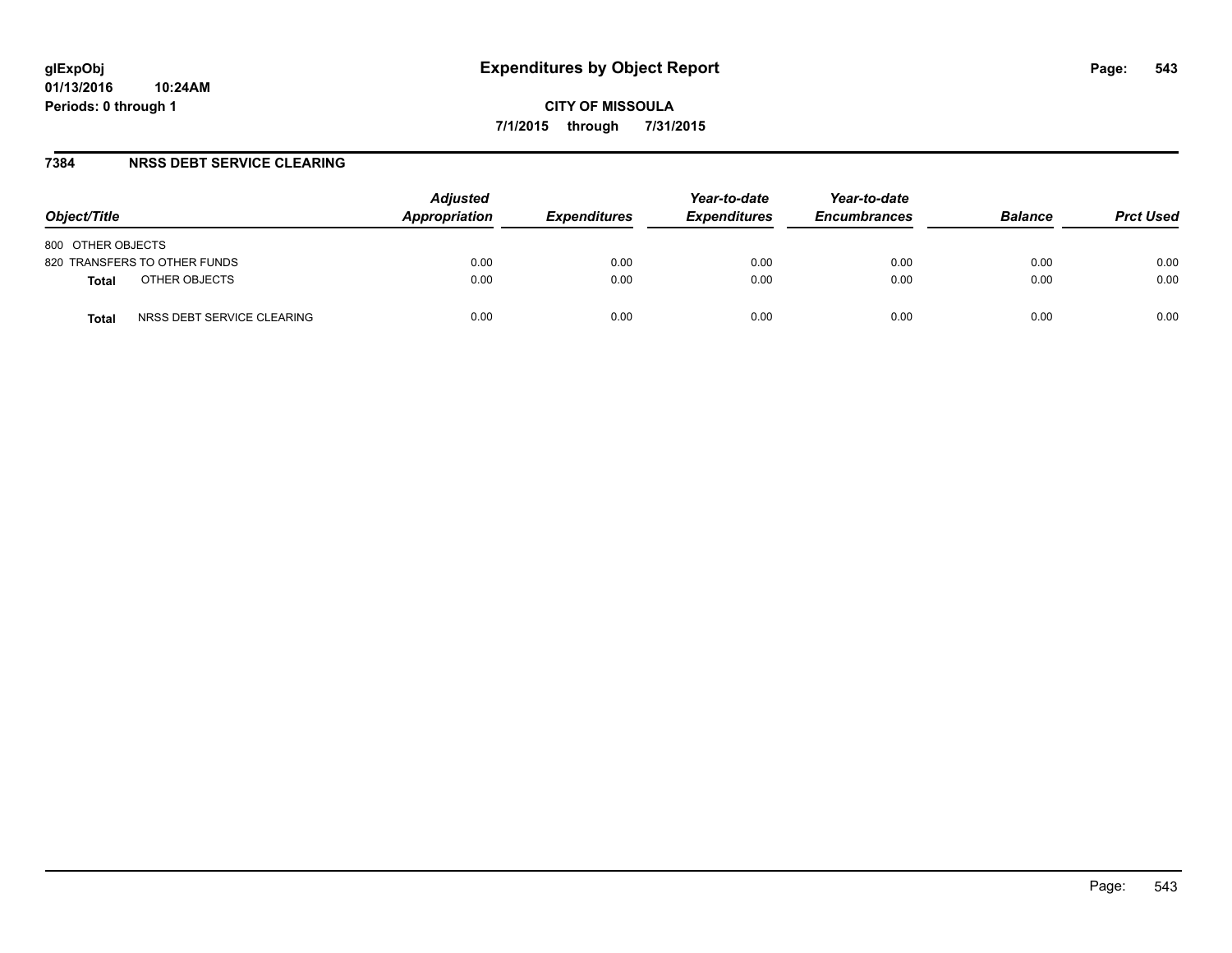## **7385 FRONT STREET URD**

|                    |                                   | <b>Adjusted</b> |                     | Year-to-date        | Year-to-date        |                |                  |
|--------------------|-----------------------------------|-----------------|---------------------|---------------------|---------------------|----------------|------------------|
| Object/Title       |                                   | Appropriation   | <b>Expenditures</b> | <b>Expenditures</b> | <b>Encumbrances</b> | <b>Balance</b> | <b>Prct Used</b> |
|                    | 300 PURCHASED SERVICES            |                 |                     |                     |                     |                |                  |
|                    | 350 PROFESSIONAL SERVICES         | 2,168.00        | 0.00                | 0.00                | 0.00                | 2,168.00       | 0.00             |
| Total              | PURCHASED SERVICES                | 2,168.00        | 0.00                | 0.00                | 0.00                | 2,168.00       | 0.00             |
| 500 FIXED CHARGES  |                                   |                 |                     |                     |                     |                |                  |
|                    | 550 MERCHANT SERVICE FEES         | 0.00            | 0.00                | 0.00                | 0.00                | 0.00           | 0.00             |
| Total              | <b>FIXED CHARGES</b>              | 0.00            | 0.00                | 0.00                | 0.00                | 0.00           | 0.00             |
|                    | 700 GRANTS & CONTRIBUTIONS        |                 |                     |                     |                     |                |                  |
|                    | 700 GRANTS & CONTRIBUTIONS        | 174,560.00      | 0.00                | 0.00                | 0.00                | 174,560.00     | 0.00             |
| Total              | <b>GRANTS &amp; CONTRIBUTIONS</b> | 174,560.00      | 0.00                | 0.00                | 0.00                | 174,560.00     | 0.00             |
| 800 OTHER OBJECTS  |                                   |                 |                     |                     |                     |                |                  |
| 845 CONTINGENCY    |                                   | 353,524.00      | 0.00                | 0.00                | 0.00                | 353,524.00     | 0.00             |
| Total              | OTHER OBJECTS                     | 353,524.00      | 0.00                | 0.00                | 0.00                | 353,524.00     | 0.00             |
| 900 CAPITAL OUTLAY |                                   |                 |                     |                     |                     |                |                  |
| 930 IMPROVEMENTS   |                                   | 0.00            | 0.00                | 0.00                | 0.00                | 0.00           | 0.00             |
| <b>Total</b>       | <b>CAPITAL OUTLAY</b>             | 0.00            | 0.00                | 0.00                | 0.00                | 0.00           | 0.00             |
| <b>Total</b>       | <b>MRA</b>                        | 530,252.00      | 0.00                | 0.00                | 0.00                | 530,252.00     | 0.00             |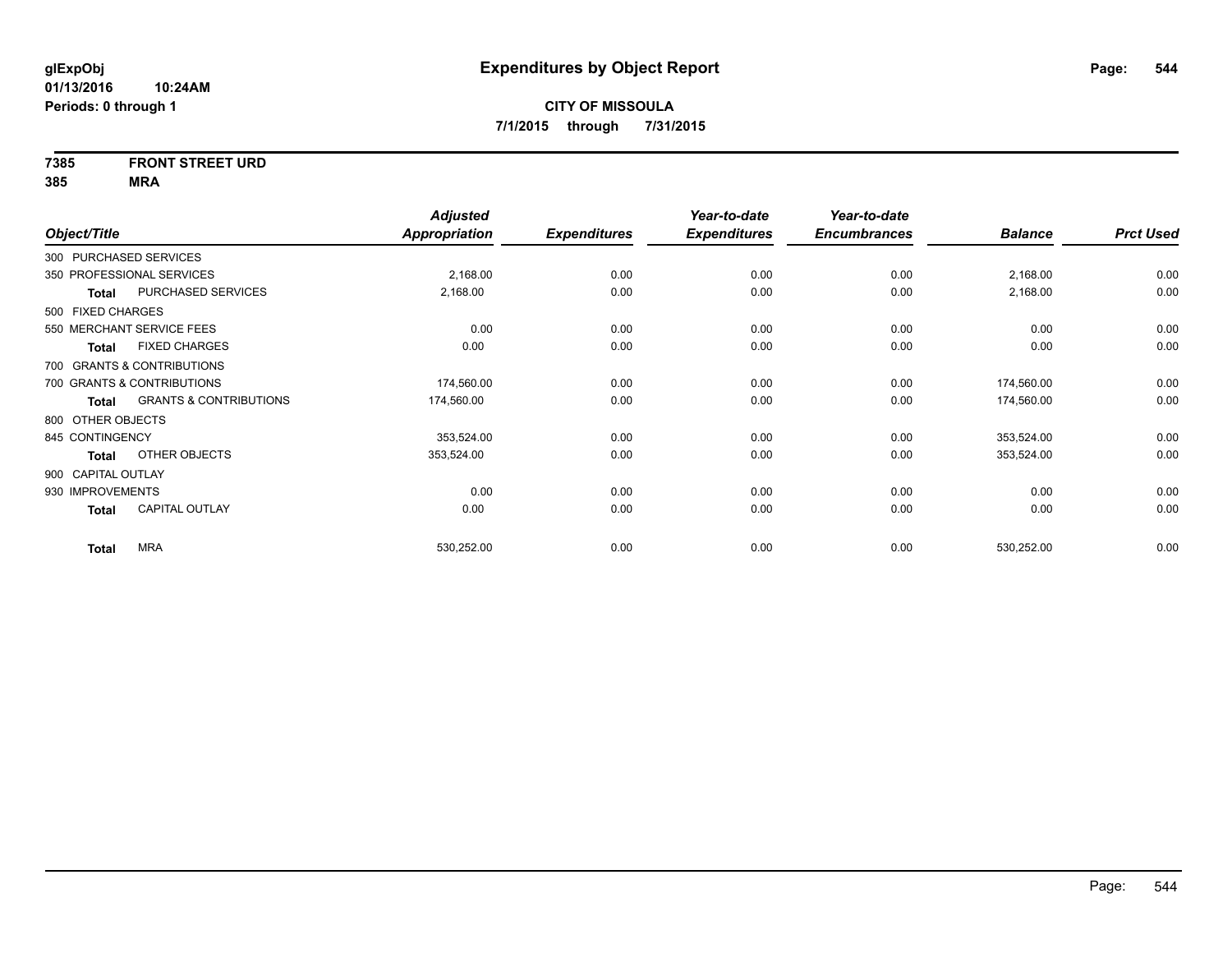#### **7385 FRONT STREET URD**

|                    |                                   | <b>Adjusted</b> |                     | Year-to-date        | Year-to-date        |                |                  |
|--------------------|-----------------------------------|-----------------|---------------------|---------------------|---------------------|----------------|------------------|
| Object/Title       |                                   | Appropriation   | <b>Expenditures</b> | <b>Expenditures</b> | <b>Encumbrances</b> | <b>Balance</b> | <b>Prct Used</b> |
|                    | 300 PURCHASED SERVICES            |                 |                     |                     |                     |                |                  |
|                    | 350 PROFESSIONAL SERVICES         | 2,168.00        | 0.00                | 0.00                | 0.00                | 2,168.00       | 0.00             |
| Total              | PURCHASED SERVICES                | 2,168.00        | 0.00                | 0.00                | 0.00                | 2,168.00       | 0.00             |
| 500 FIXED CHARGES  |                                   |                 |                     |                     |                     |                |                  |
|                    | 550 MERCHANT SERVICE FEES         | 0.00            | 0.00                | 0.00                | 0.00                | 0.00           | 0.00             |
| <b>Total</b>       | <b>FIXED CHARGES</b>              | 0.00            | 0.00                | 0.00                | 0.00                | 0.00           | 0.00             |
|                    | 700 GRANTS & CONTRIBUTIONS        |                 |                     |                     |                     |                |                  |
|                    | 700 GRANTS & CONTRIBUTIONS        | 174,560.00      | 0.00                | 0.00                | 0.00                | 174,560.00     | 0.00             |
| Total              | <b>GRANTS &amp; CONTRIBUTIONS</b> | 174,560.00      | 0.00                | 0.00                | 0.00                | 174,560.00     | 0.00             |
| 800 OTHER OBJECTS  |                                   |                 |                     |                     |                     |                |                  |
| 845 CONTINGENCY    |                                   | 353,524.00      | 0.00                | 0.00                | 0.00                | 353,524.00     | 0.00             |
| Total              | OTHER OBJECTS                     | 353,524.00      | 0.00                | 0.00                | 0.00                | 353,524.00     | 0.00             |
| 900 CAPITAL OUTLAY |                                   |                 |                     |                     |                     |                |                  |
| 930 IMPROVEMENTS   |                                   | 0.00            | 0.00                | 0.00                | 0.00                | 0.00           | 0.00             |
| <b>Total</b>       | CAPITAL OUTLAY                    | 0.00            | 0.00                | 0.00                | 0.00                | 0.00           | 0.00             |
| <b>Total</b>       | <b>FRONT STREET URD</b>           | 530,252.00      | 0.00                | 0.00                | 0.00                | 530,252.00     | 0.00             |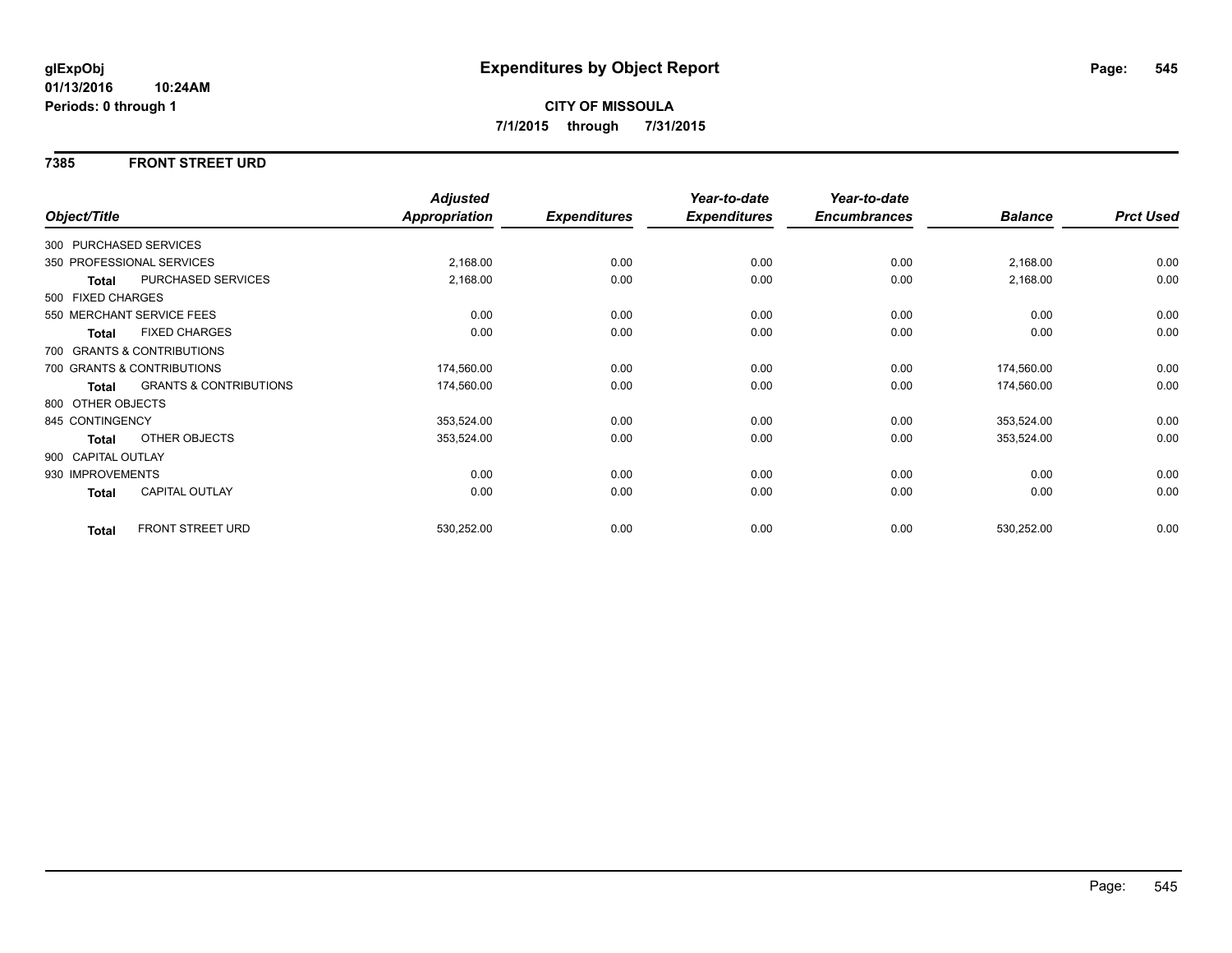#### **7386 DEBT SERVICE-SAFEWAY/ST PAT 1.5M**

| Object/Title       |                           | <b>Adjusted</b><br><b>Appropriation</b> | <b>Expenditures</b> | Year-to-date<br><b>Expenditures</b> | Year-to-date<br><b>Encumbrances</b> | <b>Balance</b> | <b>Prct Used</b> |
|--------------------|---------------------------|-----------------------------------------|---------------------|-------------------------------------|-------------------------------------|----------------|------------------|
| 500 FIXED CHARGES  |                           |                                         |                     |                                     |                                     |                |                  |
|                    | 550 MERCHANT SERVICE FEES | 0.00                                    | 0.00                | 0.00                                | 0.00                                | 0.00           | 0.00             |
| <b>Total</b>       | <b>FIXED CHARGES</b>      | 0.00                                    | 0.00                | 0.00                                | 0.00                                | 0.00           | 0.00             |
| 900 CAPITAL OUTLAY |                           |                                         |                     |                                     |                                     |                |                  |
| 930 IMPROVEMENTS   |                           | 0.00                                    | 0.00                | 0.00                                | 0.00                                | 0.00           | 0.00             |
| <b>Total</b>       | <b>CAPITAL OUTLAY</b>     | 0.00                                    | 0.00                | 0.00                                | 0.00                                | 0.00           | 0.00             |
| <b>Total</b>       | <b>MRA</b>                | 0.00                                    | 0.00                | 0.00                                | 0.00                                | 0.00           | 0.00             |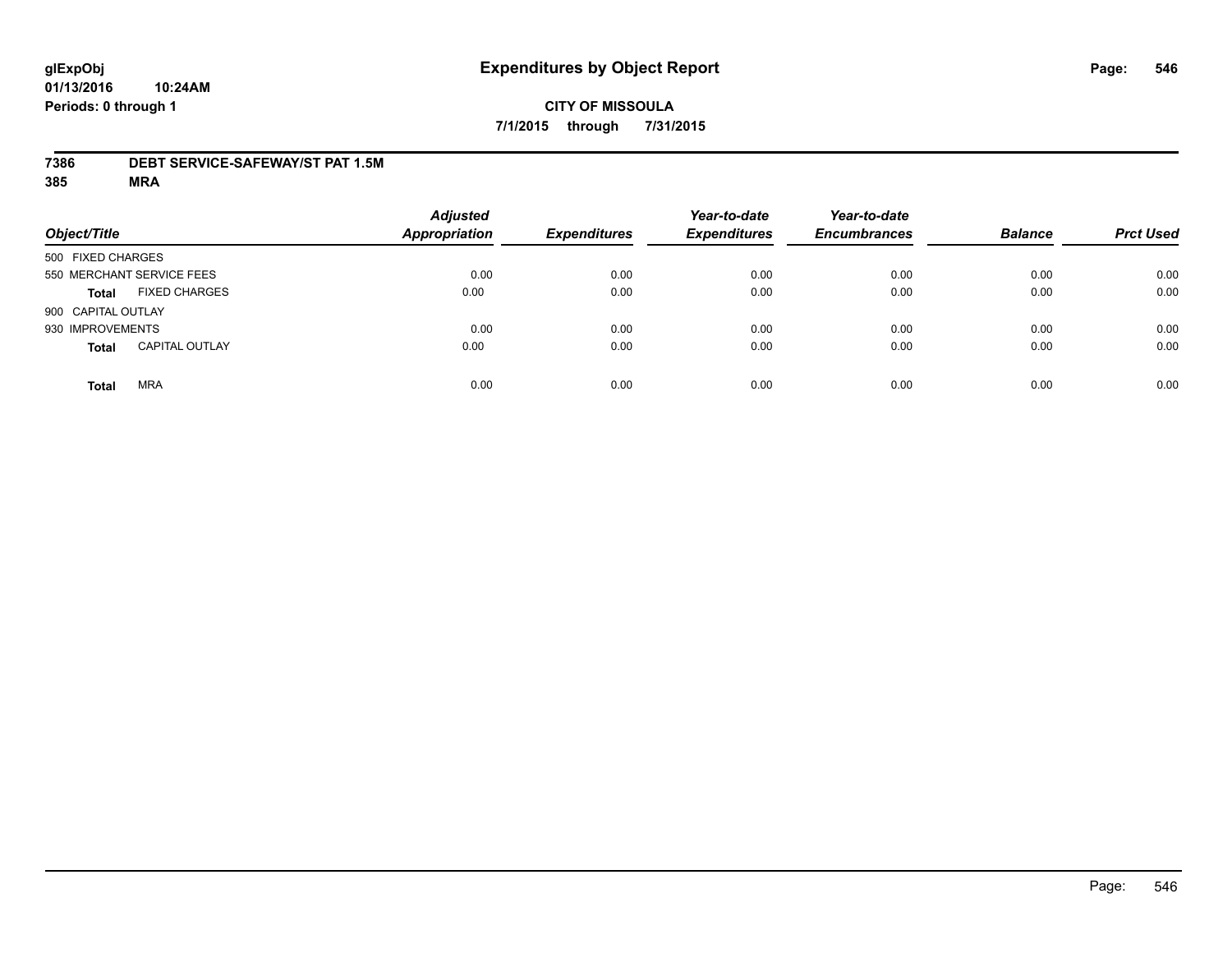#### **7386 DEBT SERVICE-SAFEWAY/ST PAT 1.5M**

**390 NON-DEPARTMENTAL**

|                   |                             | <b>Adjusted</b> |                     | Year-to-date        | Year-to-date        |                |                  |
|-------------------|-----------------------------|-----------------|---------------------|---------------------|---------------------|----------------|------------------|
| Object/Title      |                             | Appropriation   | <b>Expenditures</b> | <b>Expenditures</b> | <b>Encumbrances</b> | <b>Balance</b> | <b>Prct Used</b> |
| 500 FIXED CHARGES |                             |                 |                     |                     |                     |                |                  |
|                   | 550 MERCHANT SERVICE FEES   | 0.00            | 0.00                | 0.00                | 0.00                | 0.00           | 0.00             |
| <b>Total</b>      | <b>FIXED CHARGES</b>        | 0.00            | 0.00                | 0.00                | 0.00                | 0.00           | 0.00             |
| 600 DEBT SERVICE  |                             |                 |                     |                     |                     |                |                  |
| 610 PRINCIPAL     |                             | 134.728.00      | 28.011.26           | 28.011.26           | 0.00                | 106.716.74     | 20.79            |
|                   | 620 INTEREST / SERVICE FEES | 21.147.00       | 46.946.25           | 46.946.25           | 0.00                | $-25.799.25$   | 222.00           |
| <b>Total</b>      | <b>DEBT SERVICE</b>         | 155.875.00      | 74.957.51           | 74.957.51           | 0.00                | 80.917.49      | 48.09            |
| <b>Total</b>      | NON-DEPARTMENTAL            | 155.875.00      | 74.957.51           | 74.957.51           | 0.00                | 80.917.49      | 48.09            |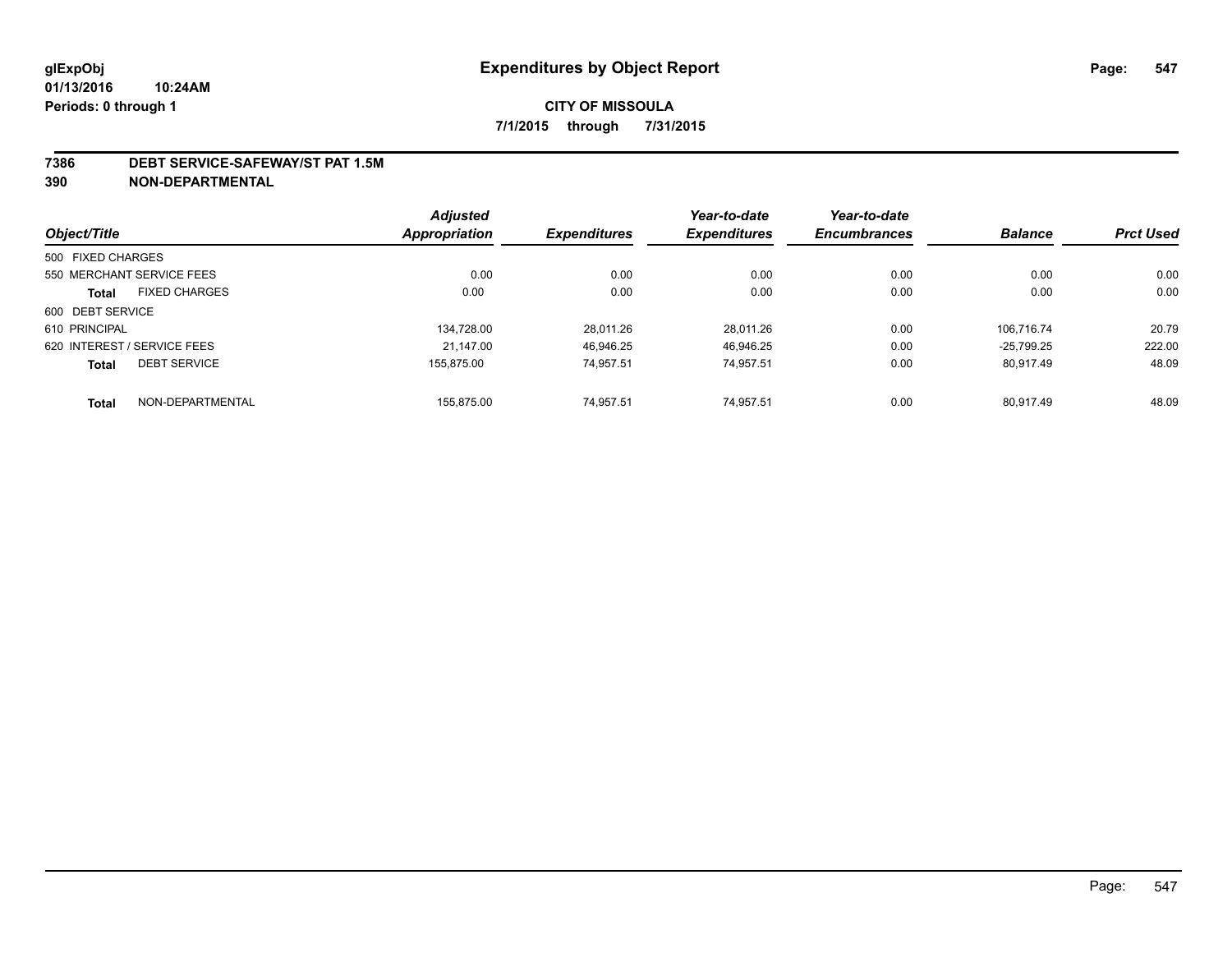## **7386 DEBT SERVICE-SAFEWAY/ST PAT 1.5M**

| Object/Title       |                                  | <b>Adjusted</b><br><b>Appropriation</b> | <b>Expenditures</b> | Year-to-date<br><b>Expenditures</b> | Year-to-date<br><b>Encumbrances</b> | <b>Balance</b> | <b>Prct Used</b> |
|--------------------|----------------------------------|-----------------------------------------|---------------------|-------------------------------------|-------------------------------------|----------------|------------------|
|                    |                                  |                                         |                     |                                     |                                     |                |                  |
| 500 FIXED CHARGES  |                                  |                                         |                     |                                     |                                     |                |                  |
|                    | 550 MERCHANT SERVICE FEES        | 0.00                                    | 0.00                | 0.00                                | 0.00                                | 0.00           | 0.00             |
| <b>Total</b>       | <b>FIXED CHARGES</b>             | 0.00                                    | 0.00                | 0.00                                | 0.00                                | 0.00           | 0.00             |
| 600 DEBT SERVICE   |                                  |                                         |                     |                                     |                                     |                |                  |
| 610 PRINCIPAL      |                                  | 134.728.00                              | 28.011.26           | 28.011.26                           | 0.00                                | 106.716.74     | 20.79            |
|                    | 620 INTEREST / SERVICE FEES      | 21,147.00                               | 46,946.25           | 46,946.25                           | 0.00                                | $-25,799.25$   | 222.00           |
| <b>Total</b>       | <b>DEBT SERVICE</b>              | 155,875.00                              | 74,957.51           | 74,957.51                           | 0.00                                | 80,917.49      | 48.09            |
| 900 CAPITAL OUTLAY |                                  |                                         |                     |                                     |                                     |                |                  |
| 930 IMPROVEMENTS   |                                  | 0.00                                    | 0.00                | 0.00                                | 0.00                                | 0.00           | 0.00             |
| Total              | <b>CAPITAL OUTLAY</b>            | 0.00                                    | 0.00                | 0.00                                | 0.00                                | 0.00           | 0.00             |
| <b>Total</b>       | DEBT SERVICE-SAFEWAY/ST PAT 1.5M | 155.875.00                              | 74,957.51           | 74.957.51                           | 0.00                                | 80.917.49      | 48.09            |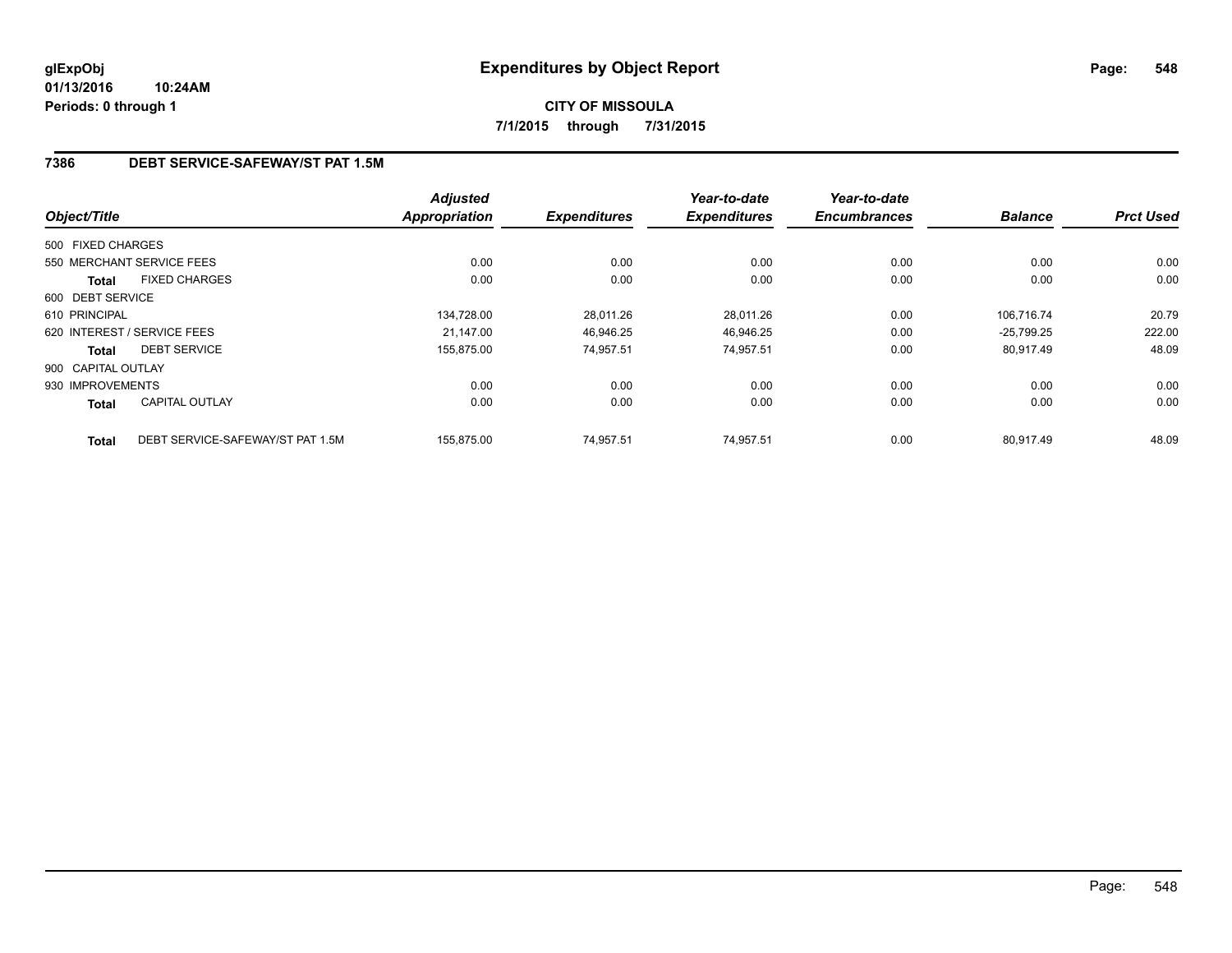#### **7387 DEBT SERVICE-BROWNFIELD RLF 1.125M**

**390 NON-DEPARTMENTAL**

|                   |                             | <b>Adjusted</b> |                     | Year-to-date        | Year-to-date        |                |                  |
|-------------------|-----------------------------|-----------------|---------------------|---------------------|---------------------|----------------|------------------|
| Object/Title      |                             | Appropriation   | <b>Expenditures</b> | <b>Expenditures</b> | <b>Encumbrances</b> | <b>Balance</b> | <b>Prct Used</b> |
| 500 FIXED CHARGES |                             |                 |                     |                     |                     |                |                  |
|                   | 550 MERCHANT SERVICE FEES   | 0.00            | 0.00                | 0.00                | 0.00                | 0.00           | 0.00             |
| <b>Total</b>      | <b>FIXED CHARGES</b>        | 0.00            | 0.00                | 0.00                | 0.00                | 0.00           | 0.00             |
| 600 DEBT SERVICE  |                             |                 |                     |                     |                     |                |                  |
| 610 PRINCIPAL     |                             | 26,625.00       | 0.00                | 0.00                | 0.00                | 26.625.00      | 0.00             |
|                   | 620 INTEREST / SERVICE FEES | 5.316.00        | $-2,196.50$         | $-2.196.50$         | 0.00                | 7.512.50       | $-41.32$         |
| <b>Total</b>      | <b>DEBT SERVICE</b>         | 31,941.00       | $-2.196.50$         | $-2.196.50$         | 0.00                | 34.137.50      | $-6.88$          |
| <b>Total</b>      | NON-DEPARTMENTAL            | 31.941.00       | $-2.196.50$         | $-2.196.50$         | 0.00                | 34.137.50      | $-6.88$          |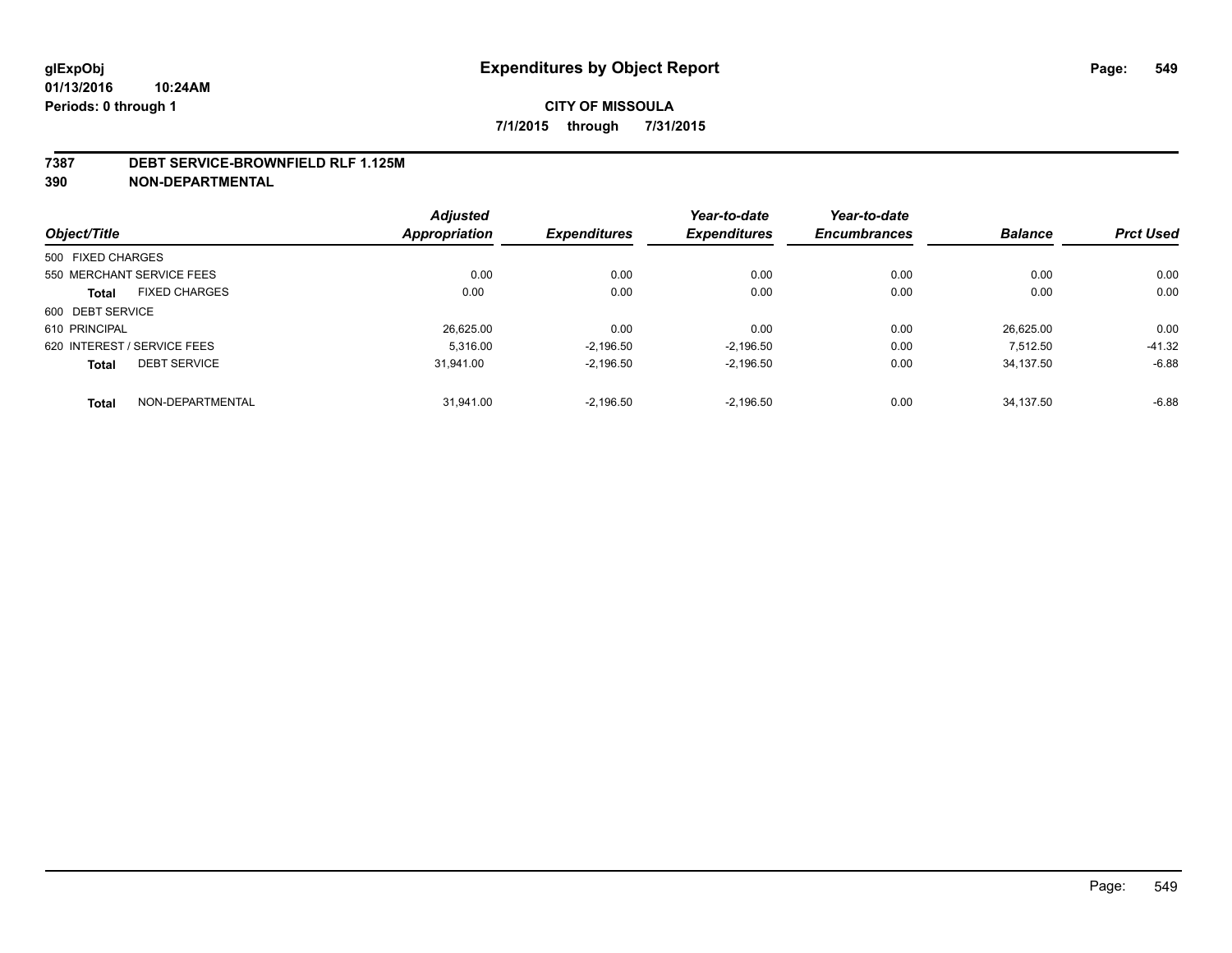## **7387 DEBT SERVICE-BROWNFIELD RLF 1.125M**

| Object/Title      |                                    | <b>Adjusted</b><br><b>Appropriation</b> | <b>Expenditures</b> | Year-to-date<br><b>Expenditures</b> | Year-to-date<br><b>Encumbrances</b> | <b>Balance</b> | <b>Prct Used</b> |
|-------------------|------------------------------------|-----------------------------------------|---------------------|-------------------------------------|-------------------------------------|----------------|------------------|
| 500 FIXED CHARGES |                                    |                                         |                     |                                     |                                     |                |                  |
|                   | 550 MERCHANT SERVICE FEES          | 0.00                                    | 0.00                | 0.00                                | 0.00                                | 0.00           | 0.00             |
| <b>Total</b>      | <b>FIXED CHARGES</b>               | 0.00                                    | 0.00                | 0.00                                | 0.00                                | 0.00           | 0.00             |
| 600 DEBT SERVICE  |                                    |                                         |                     |                                     |                                     |                |                  |
| 610 PRINCIPAL     |                                    | 26.625.00                               | 0.00                | 0.00                                | 0.00                                | 26.625.00      | 0.00             |
|                   | 620 INTEREST / SERVICE FEES        | 5.316.00                                | $-2.196.50$         | $-2.196.50$                         | 0.00                                | 7.512.50       | $-41.32$         |
| <b>Total</b>      | <b>DEBT SERVICE</b>                | 31.941.00                               | $-2.196.50$         | $-2.196.50$                         | 0.00                                | 34.137.50      | $-6.88$          |
| <b>Total</b>      | DEBT SERVICE-BROWNFIELD RLF 1.125M | 31.941.00                               | $-2.196.50$         | $-2.196.50$                         | 0.00                                | 34.137.50      | $-6.88$          |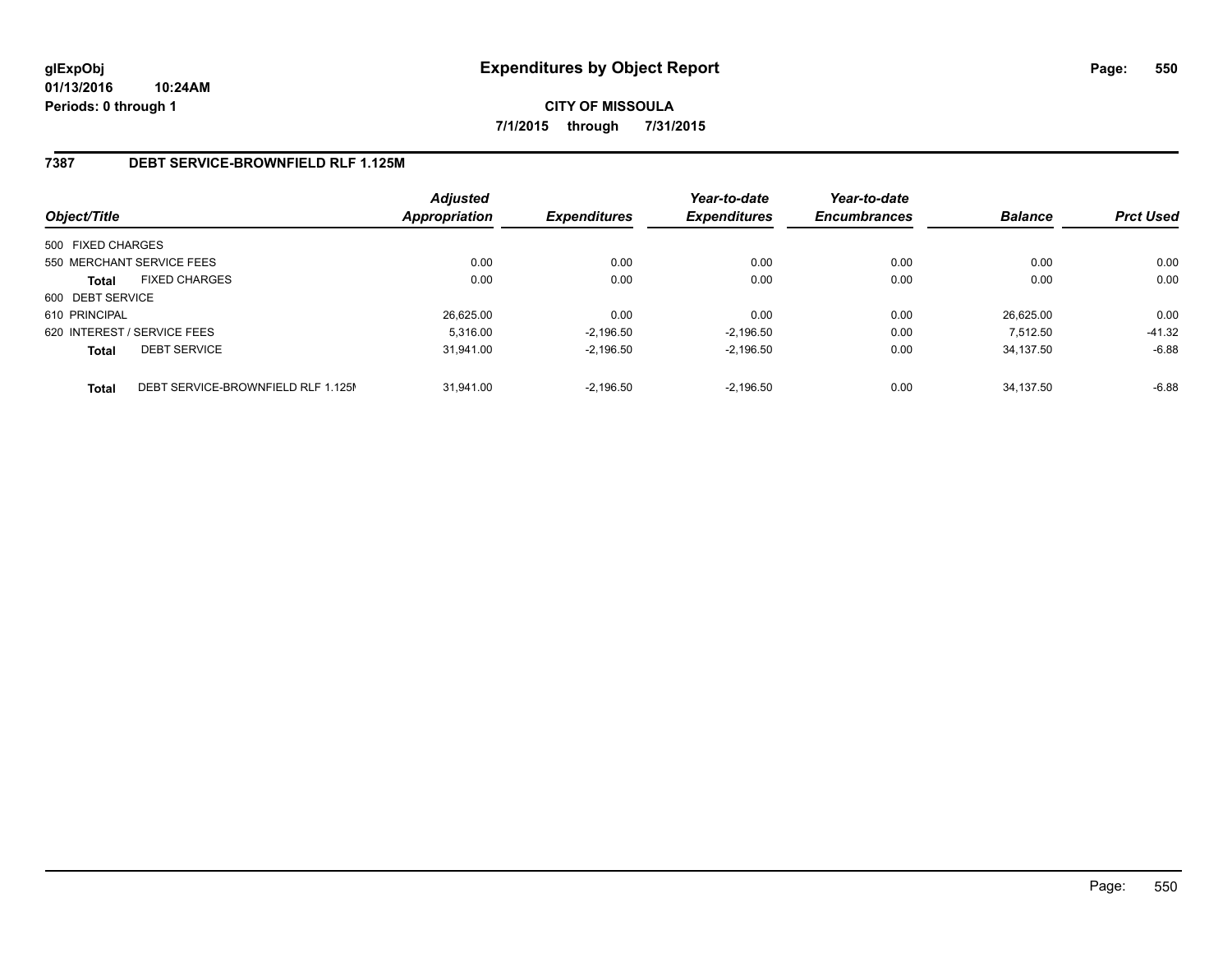## **7388 RESERVE-3.6m TIF**

**390 NON-DEPARTMENTAL**

| Object/Title                     | <b>Adjusted</b><br><b>Appropriation</b> | <b>Expenditures</b> | Year-to-date<br><b>Expenditures</b> | Year-to-date<br><b>Encumbrances</b> | <b>Balance</b> | <b>Prct Used</b> |
|----------------------------------|-----------------------------------------|---------------------|-------------------------------------|-------------------------------------|----------------|------------------|
| 500 FIXED CHARGES                |                                         |                     |                                     |                                     |                |                  |
| 550 MERCHANT SERVICE FEES        | 0.00                                    | 0.00                | 0.00                                | 0.00                                | 0.00           | 0.00             |
| <b>FIXED CHARGES</b><br>Total    | 0.00                                    | 0.00                | 0.00                                | 0.00                                | 0.00           | 0.00             |
| 800 OTHER OBJECTS                |                                         |                     |                                     |                                     |                |                  |
| 820 TRANSFERS TO OTHER FUNDS     | 0.00                                    | 0.00                | 0.00                                | 0.00                                | 0.00           | 0.00             |
| OTHER OBJECTS<br><b>Total</b>    | 0.00                                    | 0.00                | 0.00                                | 0.00                                | 0.00           | 0.00             |
| NON-DEPARTMENTAL<br><b>Total</b> | 0.00                                    | 0.00                | 0.00                                | 0.00                                | 0.00           | 0.00             |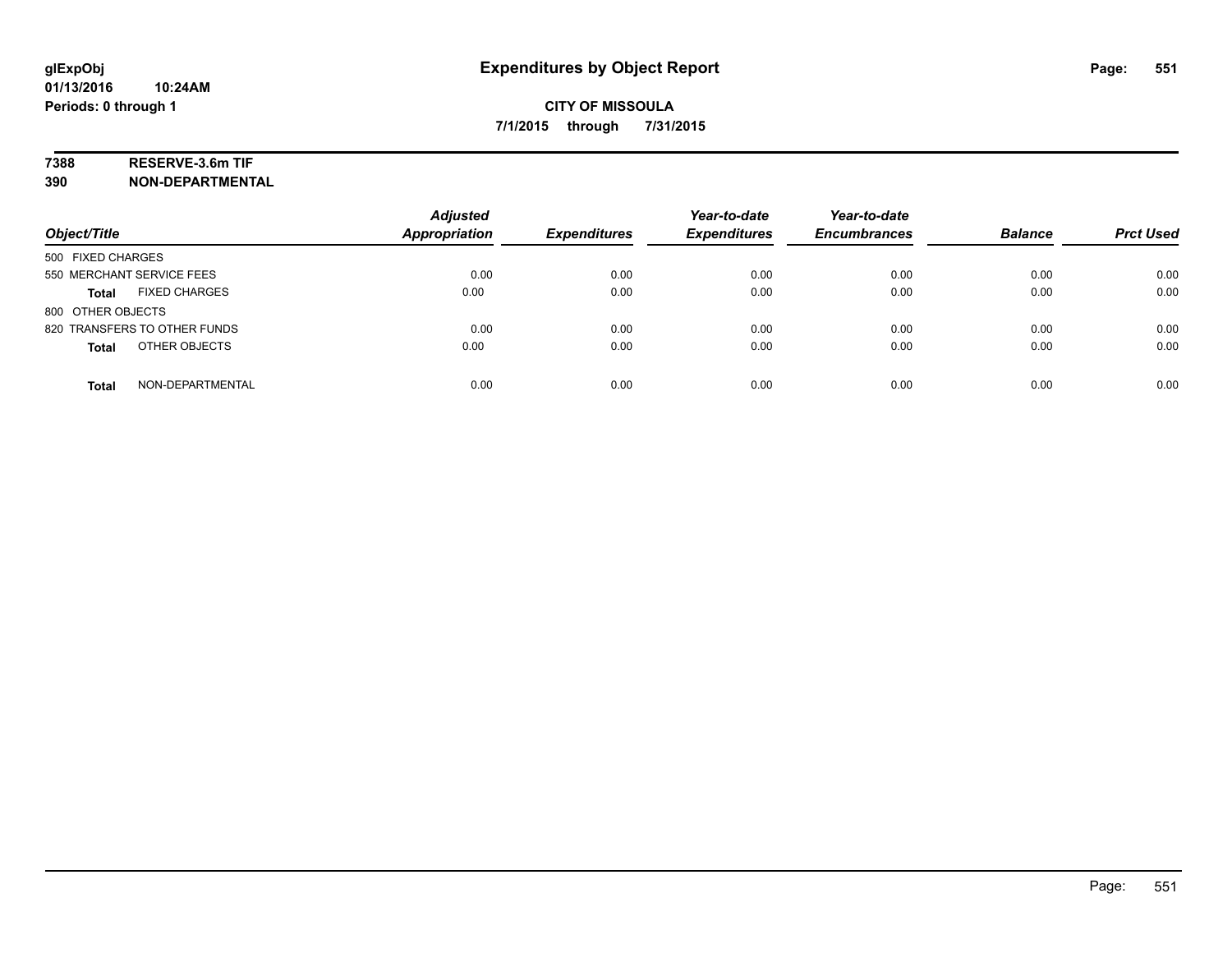## **7388 RESERVE-3.6m TIF**

|                                      | <b>Adjusted</b>      |                     | Year-to-date        | Year-to-date        |                |                  |
|--------------------------------------|----------------------|---------------------|---------------------|---------------------|----------------|------------------|
| Object/Title                         | <b>Appropriation</b> | <b>Expenditures</b> | <b>Expenditures</b> | <b>Encumbrances</b> | <b>Balance</b> | <b>Prct Used</b> |
| 500 FIXED CHARGES                    |                      |                     |                     |                     |                |                  |
| 550 MERCHANT SERVICE FEES            | 0.00                 | 0.00                | 0.00                | 0.00                | 0.00           | 0.00             |
| <b>FIXED CHARGES</b><br><b>Total</b> | 0.00                 | 0.00                | 0.00                | 0.00                | 0.00           | 0.00             |
| 800 OTHER OBJECTS                    |                      |                     |                     |                     |                |                  |
| 820 TRANSFERS TO OTHER FUNDS         | 0.00                 | 0.00                | 0.00                | 0.00                | 0.00           | 0.00             |
| OTHER OBJECTS<br><b>Total</b>        | 0.00                 | 0.00                | 0.00                | 0.00                | 0.00           | 0.00             |
| RESERVE-3.6m TIF<br>Total            | 0.00                 | 0.00                | 0.00                | 0.00                | 0.00           | 0.00             |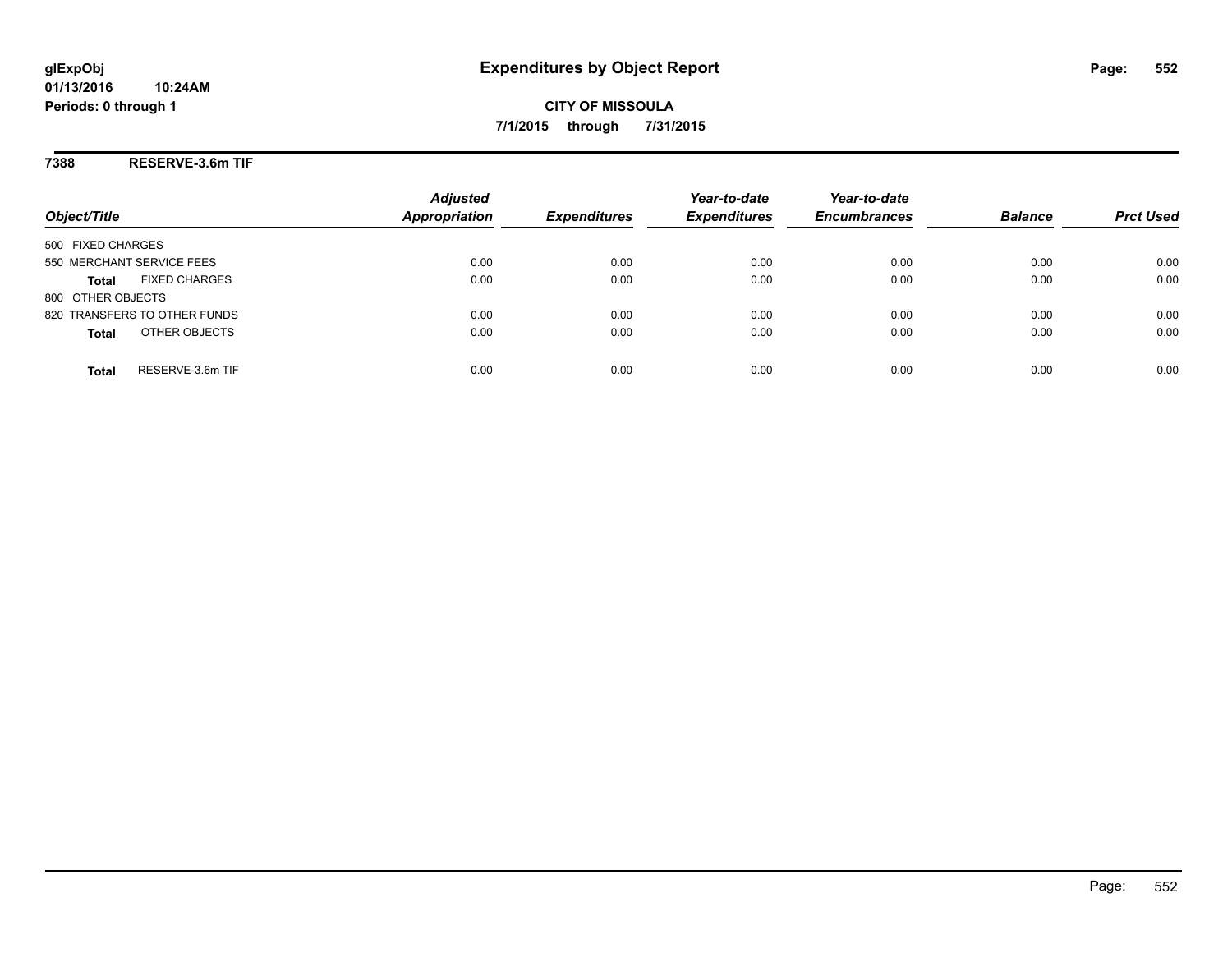#### **7389 DEBT SERVICE - 3.6M/5.75M**

|                             |                                   | <b>Adjusted</b>      |                     | Year-to-date        | Year-to-date        |                |                  |
|-----------------------------|-----------------------------------|----------------------|---------------------|---------------------|---------------------|----------------|------------------|
| Object/Title                |                                   | <b>Appropriation</b> | <b>Expenditures</b> | <b>Expenditures</b> | <b>Encumbrances</b> | <b>Balance</b> | <b>Prct Used</b> |
| 500 FIXED CHARGES           |                                   |                      |                     |                     |                     |                |                  |
| 550 MERCHANT SERVICE FEES   |                                   | 0.00                 | 0.00                | 0.00                | 0.00                | 0.00           | 0.00             |
| <b>Total</b>                | <b>FIXED CHARGES</b>              | 0.00                 | 0.00                | 0.00                | 0.00                | 0.00           | 0.00             |
| 600 DEBT SERVICE            |                                   |                      |                     |                     |                     |                |                  |
| 610 PRINCIPAL               |                                   | 500,000.00           | 0.00                | 0.00                | 0.00                | 500,000.00     | 0.00             |
| 620 INTEREST / SERVICE FEES |                                   | 0.00                 | 0.00                | 0.00                | 0.00                | 0.00           | 0.00             |
| <b>Total</b>                | <b>DEBT SERVICE</b>               | 500,000.00           | 0.00                | 0.00                | 0.00                | 500,000.00     | 0.00             |
| 700 GRANTS & CONTRIBUTIONS  |                                   |                      |                     |                     |                     |                |                  |
| 700 GRANTS & CONTRIBUTIONS  |                                   | 0.00                 | 0.00                | 0.00                | 0.00                | 0.00           | 0.00             |
| <b>Total</b>                | <b>GRANTS &amp; CONTRIBUTIONS</b> | 0.00                 | 0.00                | 0.00                | 0.00                | 0.00           | 0.00             |
| <b>MRA</b><br><b>Total</b>  |                                   | 500,000.00           | 0.00                | 0.00                | 0.00                | 500,000.00     | 0.00             |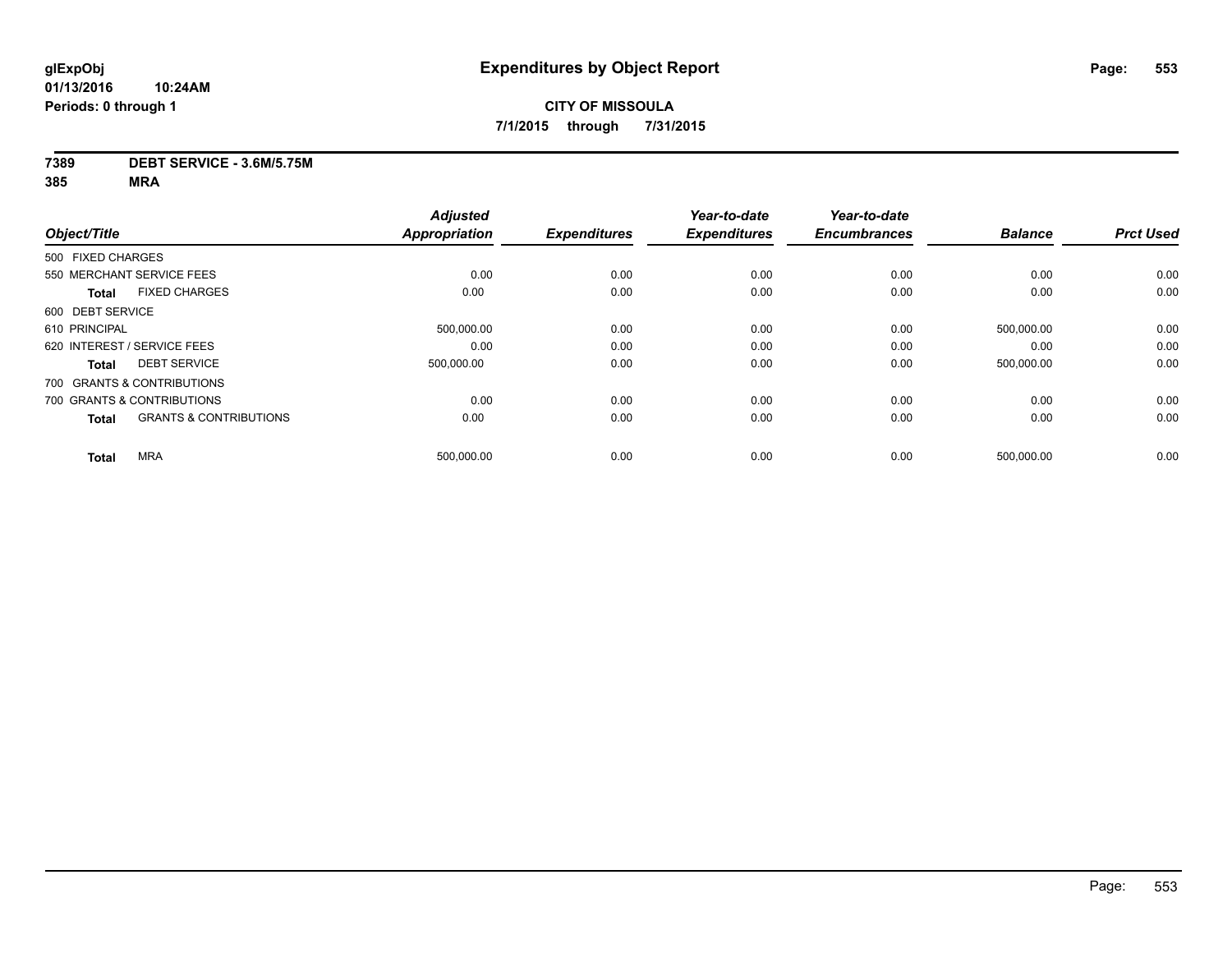**7389 DEBT SERVICE - 3.6M/5.75M**

**390 NON-DEPARTMENTAL**

| Object/Title      |                             | <b>Adjusted</b> | <b>Expenditures</b> | Year-to-date<br><b>Expenditures</b> | Year-to-date<br><b>Encumbrances</b> | <b>Balance</b> | <b>Prct Used</b> |
|-------------------|-----------------------------|-----------------|---------------------|-------------------------------------|-------------------------------------|----------------|------------------|
|                   |                             | Appropriation   |                     |                                     |                                     |                |                  |
| 500 FIXED CHARGES |                             |                 |                     |                                     |                                     |                |                  |
|                   | 550 MERCHANT SERVICE FEES   | 0.00            | 0.00                | 0.00                                | 0.00                                | 0.00           | 0.00             |
| <b>Total</b>      | <b>FIXED CHARGES</b>        | 0.00            | 0.00                | 0.00                                | 0.00                                | 0.00           | 0.00             |
| 600 DEBT SERVICE  |                             |                 |                     |                                     |                                     |                |                  |
| 610 PRINCIPAL     |                             | 362.000.00      | 0.00                | 0.00                                | 0.00                                | 362.000.00     | 0.00             |
|                   | 620 INTEREST / SERVICE FEES | 309.916.00      | 0.00                | 0.00                                | 0.00                                | 309.916.00     | 0.00             |
| <b>Total</b>      | <b>DEBT SERVICE</b>         | 671.916.00      | 0.00                | 0.00                                | 0.00                                | 671.916.00     | 0.00             |
| <b>Total</b>      | NON-DEPARTMENTAL            | 671,916.00      | 0.00                | 0.00                                | 0.00                                | 671,916.00     | 0.00             |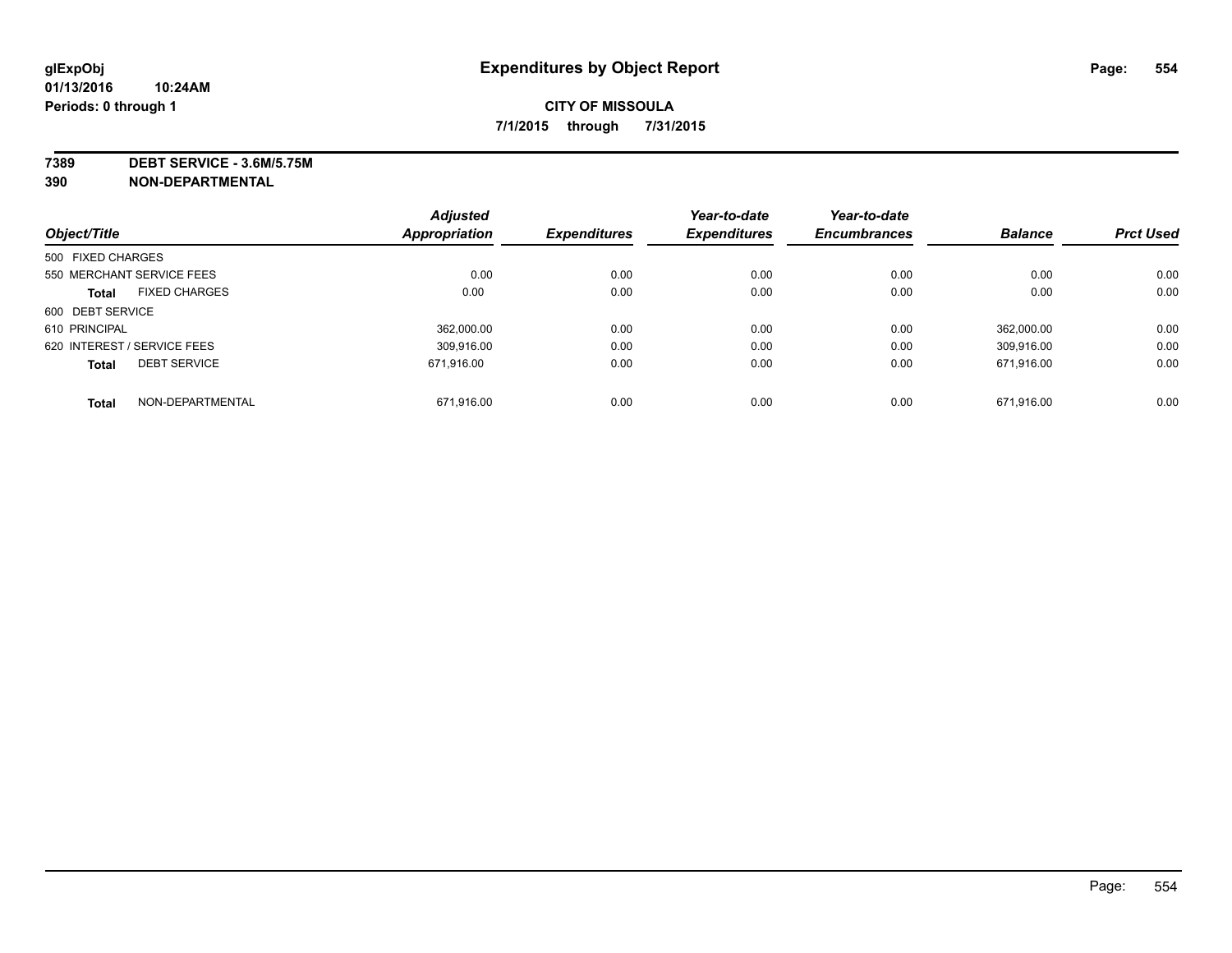#### **7389 DEBT SERVICE - 3.6M/5.75M**

| Object/Title                                      | <b>Adjusted</b><br><b>Appropriation</b> | <b>Expenditures</b> | Year-to-date<br><b>Expenditures</b> | Year-to-date<br><b>Encumbrances</b> | <b>Balance</b> | <b>Prct Used</b> |
|---------------------------------------------------|-----------------------------------------|---------------------|-------------------------------------|-------------------------------------|----------------|------------------|
| 500 FIXED CHARGES                                 |                                         |                     |                                     |                                     |                |                  |
| 550 MERCHANT SERVICE FEES                         | 0.00                                    | 0.00                | 0.00                                | 0.00                                | 0.00           | 0.00             |
| <b>FIXED CHARGES</b><br><b>Total</b>              | 0.00                                    | 0.00                | 0.00                                | 0.00                                | 0.00           | 0.00             |
| 600 DEBT SERVICE                                  |                                         |                     |                                     |                                     |                |                  |
| 610 PRINCIPAL                                     | 862,000.00                              | 0.00                | 0.00                                | 0.00                                | 862,000.00     | 0.00             |
| 620 INTEREST / SERVICE FEES                       | 309.916.00                              | 0.00                | 0.00                                | 0.00                                | 309,916.00     | 0.00             |
| <b>DEBT SERVICE</b><br><b>Total</b>               | 1,171,916.00                            | 0.00                | 0.00                                | 0.00                                | 1,171,916.00   | 0.00             |
| 700 GRANTS & CONTRIBUTIONS                        |                                         |                     |                                     |                                     |                |                  |
| 700 GRANTS & CONTRIBUTIONS                        | 0.00                                    | 0.00                | 0.00                                | 0.00                                | 0.00           | 0.00             |
| <b>GRANTS &amp; CONTRIBUTIONS</b><br><b>Total</b> | 0.00                                    | 0.00                | 0.00                                | 0.00                                | 0.00           | 0.00             |
| DEBT SERVICE - 3.6M/5.75M<br><b>Total</b>         | 1,171,916.00                            | 0.00                | 0.00                                | 0.00                                | 1,171,916.00   | 0.00             |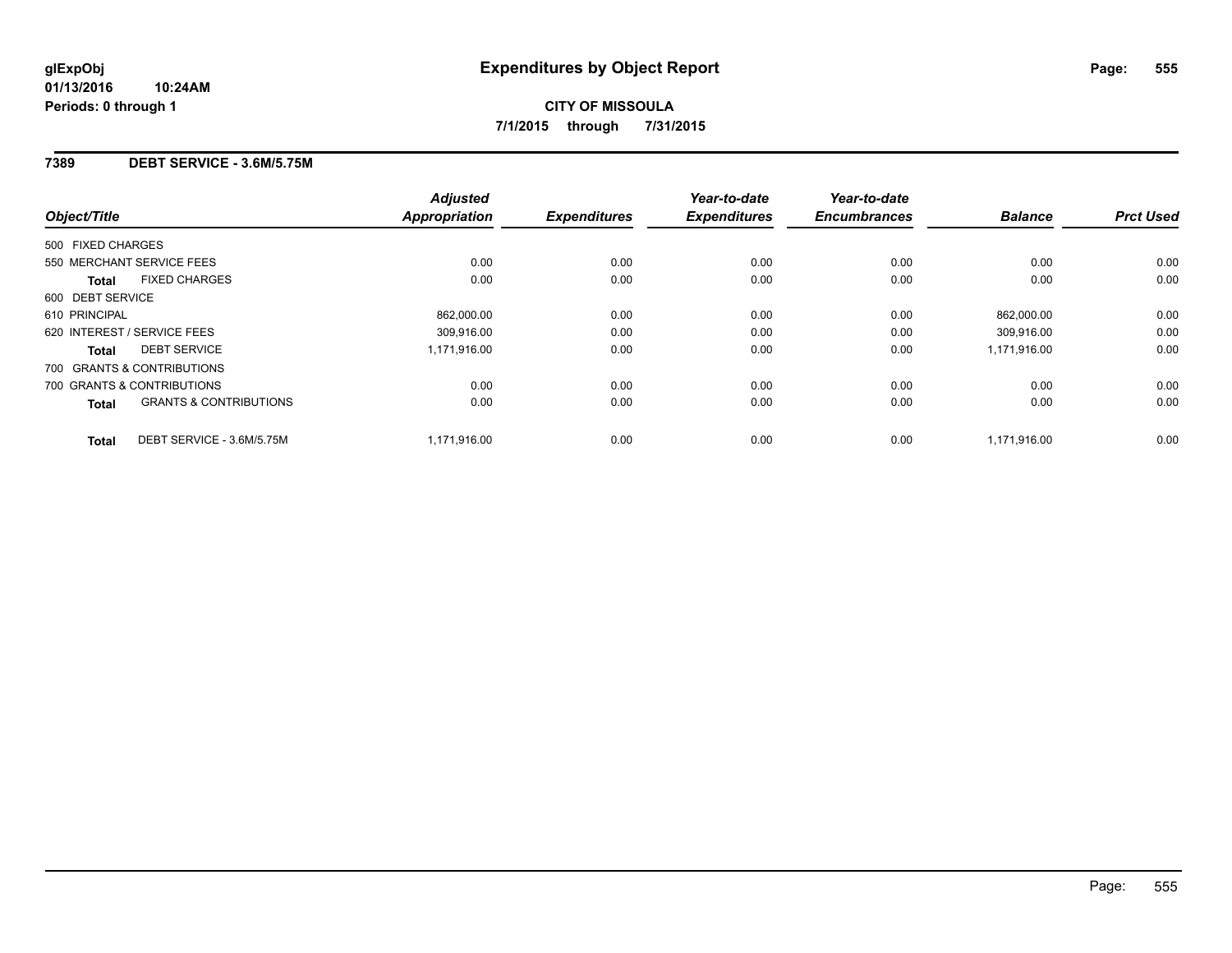## **7390 URDII CLEARING - 3.6M TIF**

| Object/Title                         | <b>Adjusted</b><br>Appropriation | <b>Expenditures</b> | Year-to-date<br><b>Expenditures</b> | Year-to-date<br><b>Encumbrances</b> | <b>Balance</b> | <b>Prct Used</b> |
|--------------------------------------|----------------------------------|---------------------|-------------------------------------|-------------------------------------|----------------|------------------|
| 500 FIXED CHARGES                    |                                  |                     |                                     |                                     |                |                  |
| 550 MERCHANT SERVICE FEES            | 0.00                             | 0.00                | 0.00                                | 0.00                                | 0.00           | 0.00             |
| <b>FIXED CHARGES</b><br><b>Total</b> | 0.00                             | 0.00                | 0.00                                | 0.00                                | 0.00           | 0.00             |
| 800 OTHER OBJECTS                    |                                  |                     |                                     |                                     |                |                  |
| 820 TRANSFERS TO OTHER FUNDS         | 0.00                             | 0.00                | 0.00                                | 0.00                                | 0.00           | 0.00             |
| OTHER OBJECTS<br><b>Total</b>        | 0.00                             | 0.00                | 0.00                                | 0.00                                | 0.00           | 0.00             |
| <b>MRA</b><br><b>Total</b>           | 0.00                             | 0.00                | 0.00                                | 0.00                                | 0.00           | 0.00             |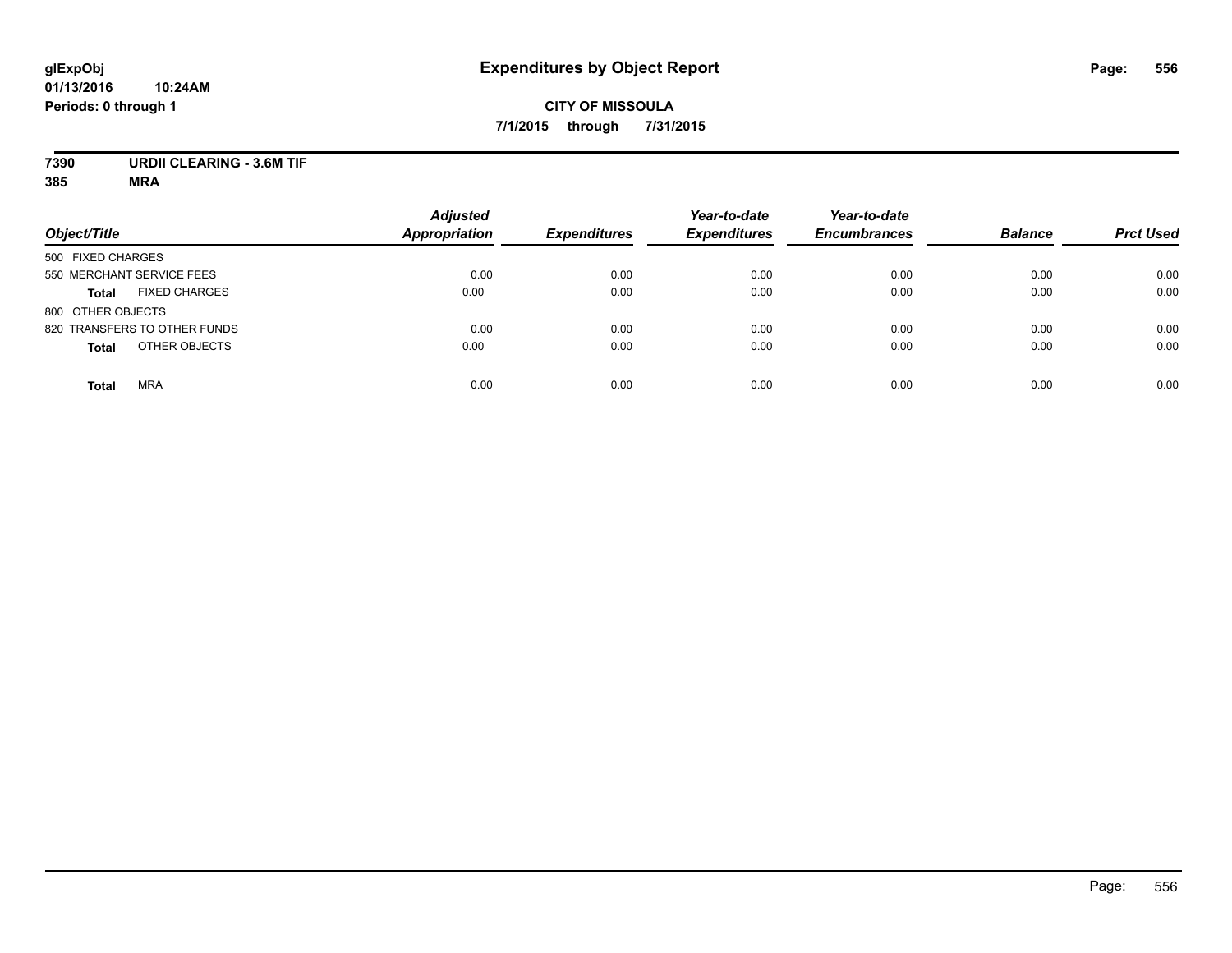**7390 URDII CLEARING - 3.6M TIF**

**390 NON-DEPARTMENTAL**

| Object/Title                         | <b>Adjusted</b><br>Appropriation | <b>Expenditures</b> | Year-to-date<br><b>Expenditures</b> | Year-to-date<br><b>Encumbrances</b> | <b>Balance</b> | <b>Prct Used</b> |
|--------------------------------------|----------------------------------|---------------------|-------------------------------------|-------------------------------------|----------------|------------------|
| 500 FIXED CHARGES                    |                                  |                     |                                     |                                     |                |                  |
| 550 MERCHANT SERVICE FEES            | 0.00                             | 0.00                | 0.00                                | 0.00                                | 0.00           | 0.00             |
| <b>FIXED CHARGES</b><br><b>Total</b> | 0.00                             | 0.00                | 0.00                                | 0.00                                | 0.00           | 0.00             |
| 800 OTHER OBJECTS                    |                                  |                     |                                     |                                     |                |                  |
| 820 TRANSFERS TO OTHER FUNDS         | 1,872,885.00                     | 0.00                | 0.00                                | 0.00                                | 1,872,885.00   | 0.00             |
| OTHER OBJECTS<br><b>Total</b>        | 1.872.885.00                     | 0.00                | 0.00                                | 0.00                                | 1,872,885.00   | 0.00             |
| NON-DEPARTMENTAL<br><b>Total</b>     | 1,872,885.00                     | 0.00                | 0.00                                | 0.00                                | 1.872.885.00   | 0.00             |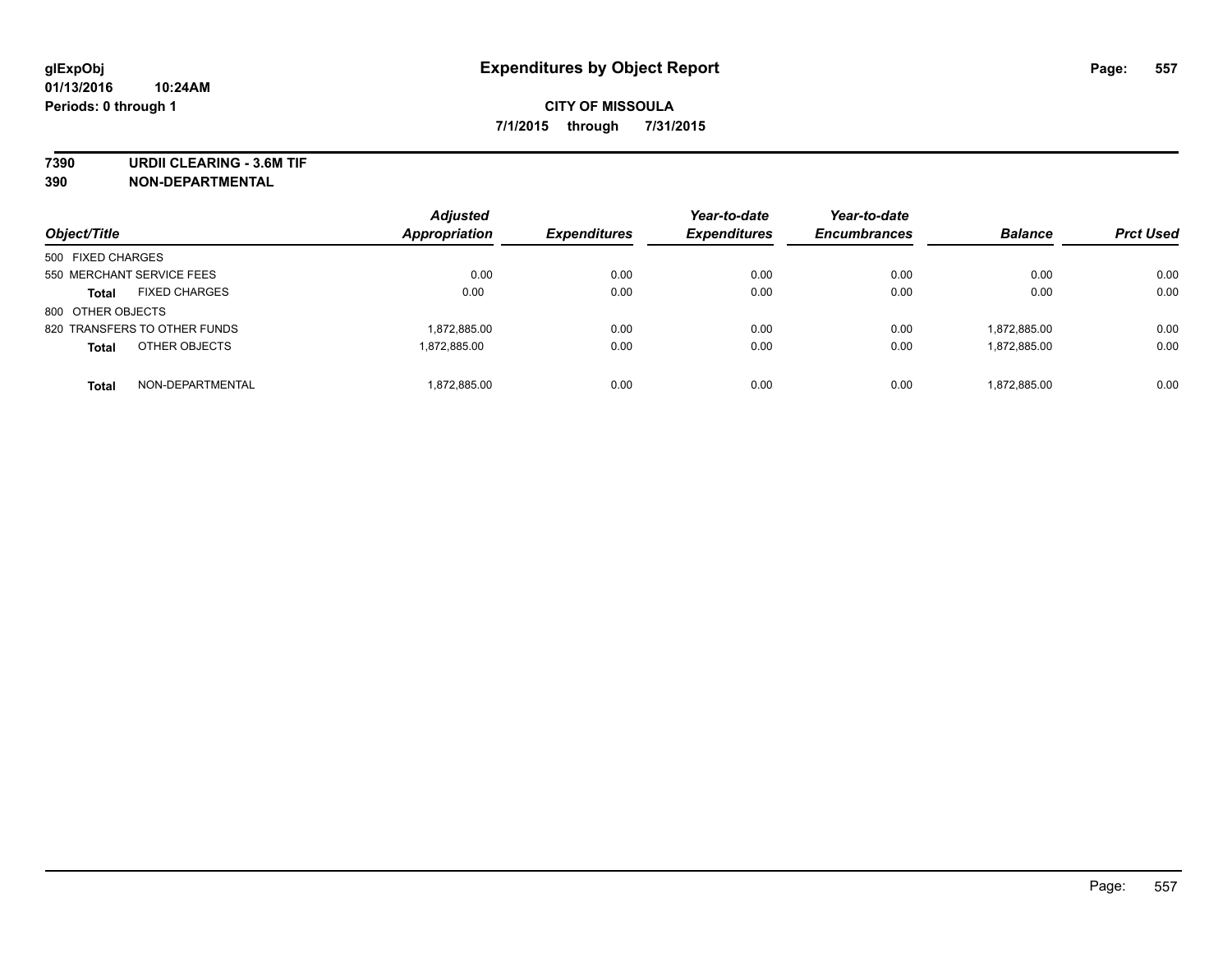## **7390 URDII CLEARING - 3.6M TIF**

| Object/Title                              | <b>Adjusted</b><br>Appropriation | <b>Expenditures</b> | Year-to-date<br><b>Expenditures</b> | Year-to-date<br><b>Encumbrances</b> | <b>Balance</b> | <b>Prct Used</b> |
|-------------------------------------------|----------------------------------|---------------------|-------------------------------------|-------------------------------------|----------------|------------------|
| 500 FIXED CHARGES                         |                                  |                     |                                     |                                     |                |                  |
| 550 MERCHANT SERVICE FEES                 | 0.00                             | 0.00                | 0.00                                | 0.00                                | 0.00           | 0.00             |
| <b>FIXED CHARGES</b><br><b>Total</b>      | 0.00                             | 0.00                | 0.00                                | 0.00                                | 0.00           | 0.00             |
| 800 OTHER OBJECTS                         |                                  |                     |                                     |                                     |                |                  |
| 820 TRANSFERS TO OTHER FUNDS              | 1,872,885.00                     | 0.00                | 0.00                                | 0.00                                | 1,872,885.00   | 0.00             |
| OTHER OBJECTS<br><b>Total</b>             | 1,872,885.00                     | 0.00                | 0.00                                | 0.00                                | 1,872,885.00   | 0.00             |
| URDII CLEARING - 3.6M TIF<br><b>Total</b> | 1,872,885.00                     | 0.00                | 0.00                                | 0.00                                | 1,872,885.00   | 0.00             |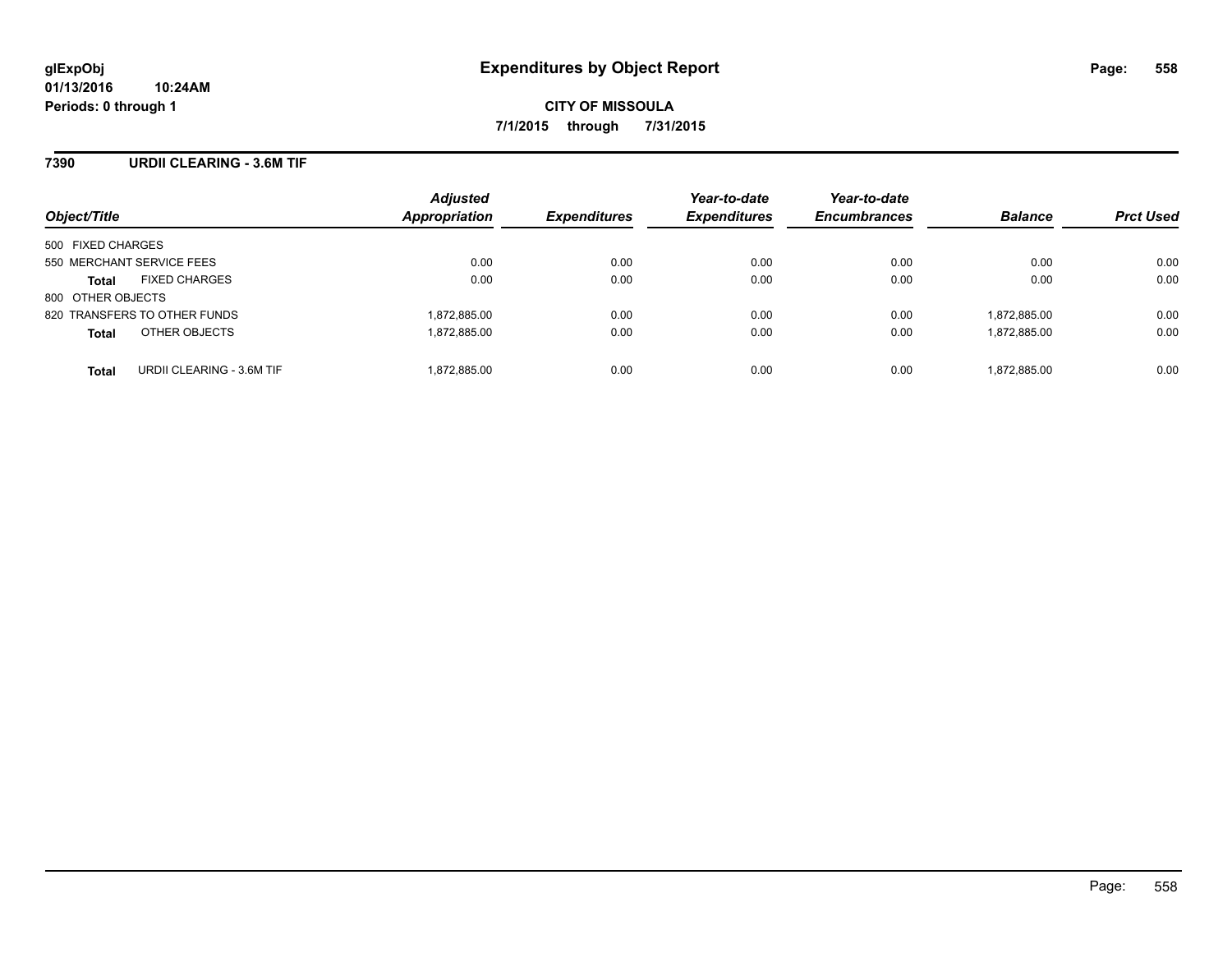## **CITY OF MISSOULA 7/1/2015 through 7/31/2015**

#### **7391 MRA - URD I FUND 385 MRA**

| Object/Title      |                           | <b>Adjusted</b><br>Appropriation | <b>Expenditures</b> | Year-to-date<br><b>Expenditures</b> | Year-to-date<br><b>Encumbrances</b> | <b>Balance</b> | <b>Prct Used</b> |
|-------------------|---------------------------|----------------------------------|---------------------|-------------------------------------|-------------------------------------|----------------|------------------|
| 500 FIXED CHARGES |                           |                                  |                     |                                     |                                     |                |                  |
|                   | 550 MERCHANT SERVICE FEES | 0.00                             | 0.00                | 0.00                                | 0.00                                | 0.00           | 0.00             |
| Total             | <b>FIXED CHARGES</b>      | 0.00                             | 0.00                | 0.00                                | 0.00                                | 0.00           | 0.00             |
| Total             | <b>MRA</b>                | 0.00                             | 0.00                | 0.00                                | 0.00                                | 0.00           | 0.00             |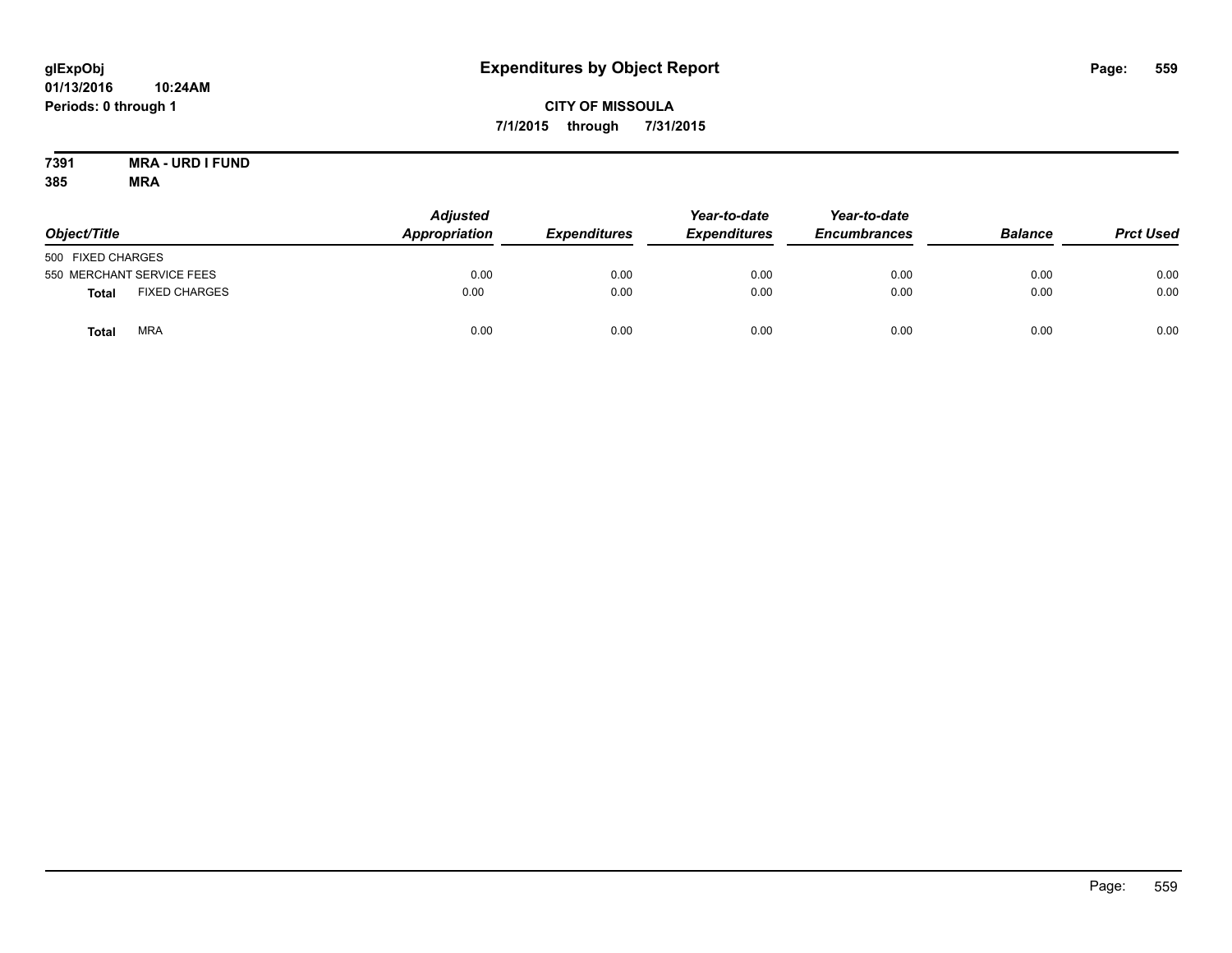# **7391 MRA - URD I FUND**

**900 DEPRECIATION**

| Object/Title              |                      | <b>Adjusted</b><br>Appropriation | <b>Expenditures</b> | Year-to-date<br><b>Expenditures</b> | Year-to-date<br><b>Encumbrances</b> | <b>Balance</b> | <b>Prct Used</b> |
|---------------------------|----------------------|----------------------------------|---------------------|-------------------------------------|-------------------------------------|----------------|------------------|
| 500 FIXED CHARGES         |                      |                                  |                     |                                     |                                     |                |                  |
| 550 MERCHANT SERVICE FEES |                      | 0.00                             | 0.00                | 0.00                                | 0.00                                | 0.00           | 0.00             |
| <b>Total</b>              | <b>FIXED CHARGES</b> | 0.00                             | 0.00                | 0.00                                | 0.00                                | 0.00           | 0.00             |
| <b>Total</b>              | <b>DEPRECIATION</b>  | 0.00                             | 0.00                | 0.00                                | 0.00                                | 0.00           | 0.00             |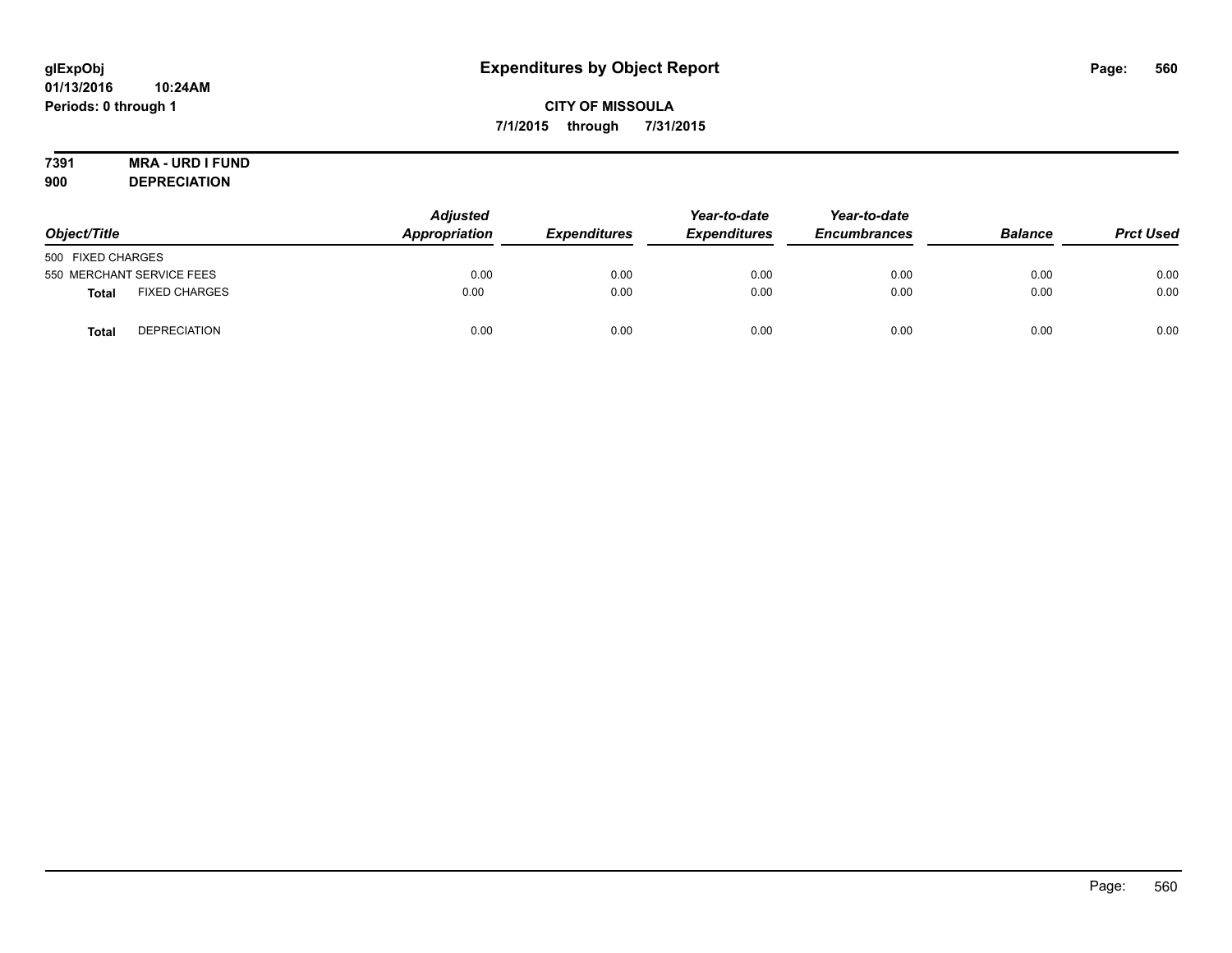**CITY OF MISSOULA 7/1/2015 through 7/31/2015**

**7391 MRA - URD I FUND**

| Object/Title                         | <b>Adjusted</b><br>Appropriation | <b>Expenditures</b> | Year-to-date<br><b>Expenditures</b> | Year-to-date<br><b>Encumbrances</b> | <b>Balance</b> | <b>Prct Used</b> |
|--------------------------------------|----------------------------------|---------------------|-------------------------------------|-------------------------------------|----------------|------------------|
| 500 FIXED CHARGES                    |                                  |                     |                                     |                                     |                |                  |
| 550 MERCHANT SERVICE FEES            | 0.00                             | 0.00                | 0.00                                | 0.00                                | 0.00           | 0.00             |
| <b>FIXED CHARGES</b><br><b>Total</b> | 0.00                             | 0.00                | 0.00                                | 0.00                                | 0.00           | 0.00             |
| MRA - URD I FUND<br>Total            | 0.00                             | 0.00                | 0.00                                | 0.00                                | 0.00           | 0.00             |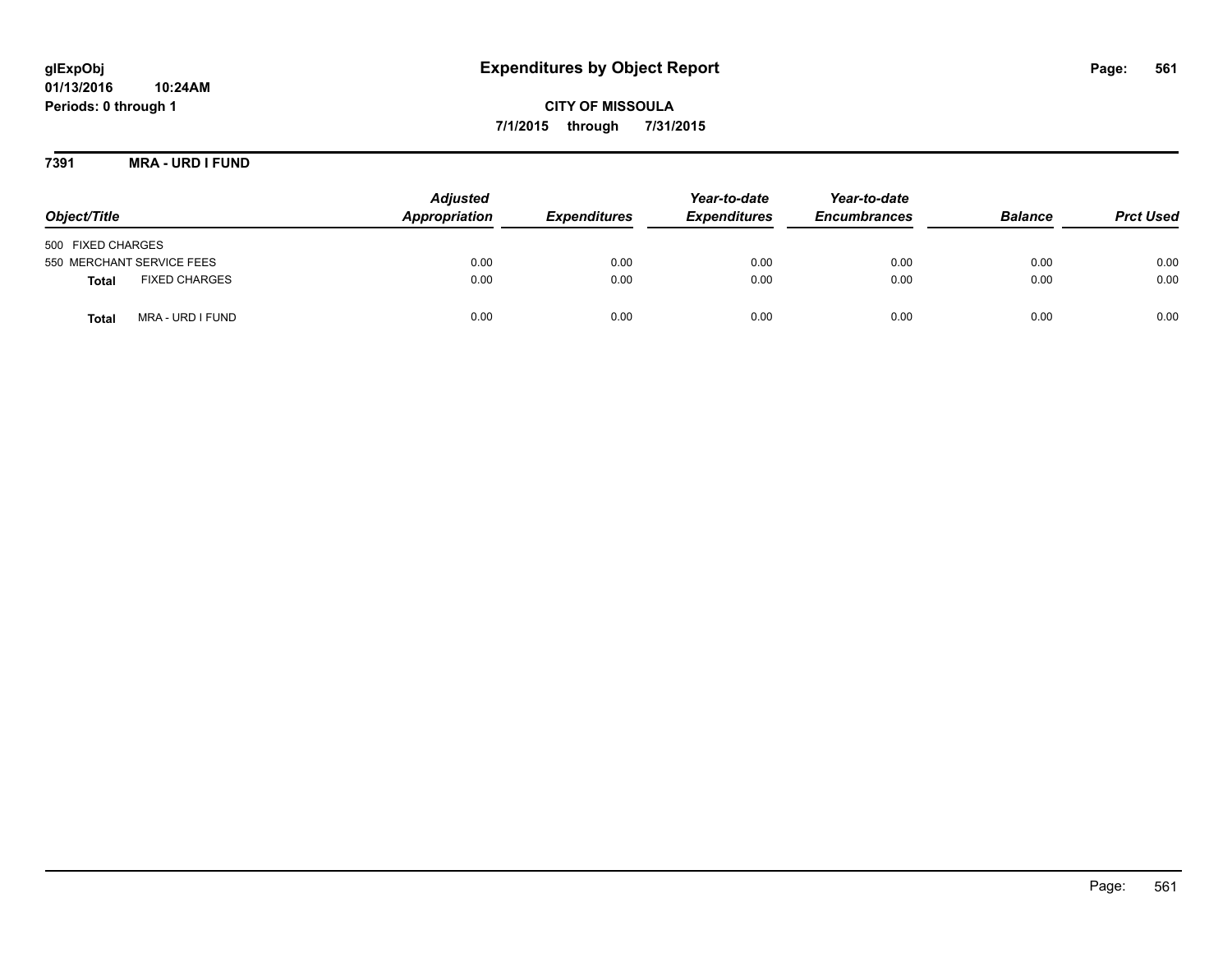**7392 MRA - URD II FUND**

|                                                   | <b>Adjusted</b> |                     | Year-to-date        | Year-to-date        |                |                  |
|---------------------------------------------------|-----------------|---------------------|---------------------|---------------------|----------------|------------------|
| Object/Title                                      | Appropriation   | <b>Expenditures</b> | <b>Expenditures</b> | <b>Encumbrances</b> | <b>Balance</b> | <b>Prct Used</b> |
| 300 PURCHASED SERVICES                            |                 |                     |                     |                     |                |                  |
| 344 TELEPHONE SERVICE                             | 0.00            | 0.00                | 0.00                | 0.00                | 0.00           | 0.00             |
| 350 PROFESSIONAL SERVICES                         | 169,272.00      | 0.00                | 0.00                | 0.00                | 169,272.00     | 0.00             |
| <b>PURCHASED SERVICES</b><br><b>Total</b>         | 169,272.00      | 0.00                | 0.00                | 0.00                | 169,272.00     | 0.00             |
| 500 FIXED CHARGES                                 |                 |                     |                     |                     |                |                  |
| 550 MERCHANT SERVICE FEES                         | 0.00            | 0.00                | 0.00                | 0.00                | 0.00           | 0.00             |
| <b>FIXED CHARGES</b><br>Total                     | 0.00            | 0.00                | 0.00                | 0.00                | 0.00           | 0.00             |
| 700 GRANTS & CONTRIBUTIONS                        |                 |                     |                     |                     |                |                  |
| 700 GRANTS & CONTRIBUTIONS                        | 98,607.00       | 0.00                | 0.00                | 0.00                | 98,607.00      | 0.00             |
| <b>GRANTS &amp; CONTRIBUTIONS</b><br><b>Total</b> | 98,607.00       | 0.00                | 0.00                | 0.00                | 98,607.00      | 0.00             |
| 800 OTHER OBJECTS                                 |                 |                     |                     |                     |                |                  |
| 820 TRANSFERS TO OTHER FUNDS                      | 250,000.00      | 0.00                | 0.00                | 0.00                | 250,000.00     | 0.00             |
| 845 CONTINGENCY                                   | 611,369.00      | 0.00                | 0.00                | 0.00                | 611,369.00     | 0.00             |
| OTHER OBJECTS<br><b>Total</b>                     | 861,369.00      | 0.00                | 0.00                | 0.00                | 861,369.00     | 0.00             |
| 900 CAPITAL OUTLAY                                |                 |                     |                     |                     |                |                  |
| 910 LAND                                          | 0.00            | 0.00                | 0.00                | 0.00                | 0.00           | 0.00             |
| 920 BUILDINGS                                     | 0.00            | 0.00                | 0.00                | 0.00                | 0.00           | 0.00             |
| 930 IMPROVEMENTS                                  | 680,000.00      | 0.00                | 0.00                | 0.00                | 680,000.00     | 0.00             |
| <b>CAPITAL OUTLAY</b><br><b>Total</b>             | 680,000.00      | 0.00                | 0.00                | 0.00                | 680,000.00     | 0.00             |
| <b>MRA</b><br><b>Total</b>                        | 1,809,248.00    | 0.00                | 0.00                | 0.00                | 1,809,248.00   | 0.00             |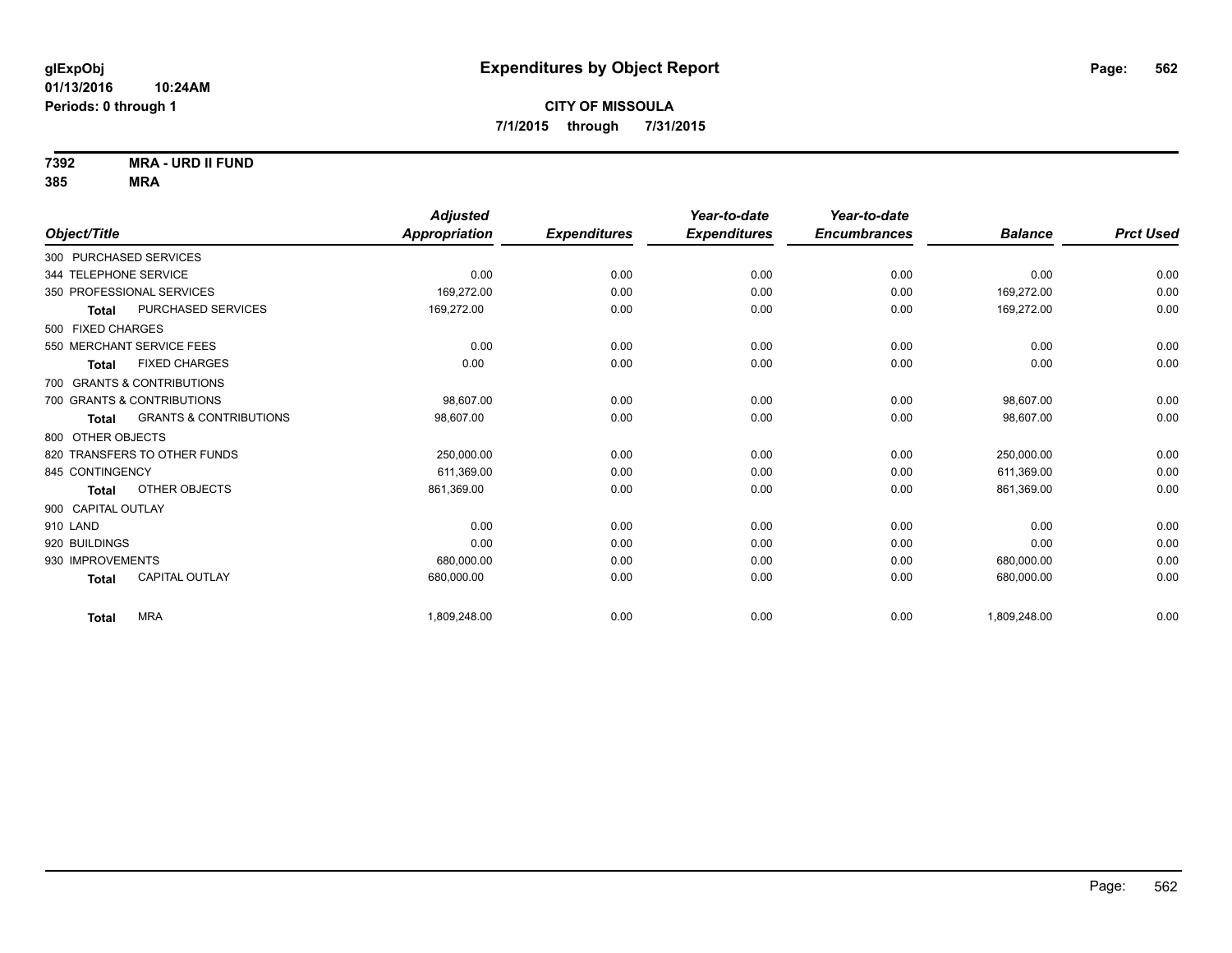#### **7392 MRA - URD II FUND**

|                                                   | <b>Adjusted</b> |                     | Year-to-date        | Year-to-date        |                |                  |
|---------------------------------------------------|-----------------|---------------------|---------------------|---------------------|----------------|------------------|
| Object/Title                                      | Appropriation   | <b>Expenditures</b> | <b>Expenditures</b> | <b>Encumbrances</b> | <b>Balance</b> | <b>Prct Used</b> |
| 300 PURCHASED SERVICES                            |                 |                     |                     |                     |                |                  |
| 344 TELEPHONE SERVICE                             | 0.00            | 0.00                | 0.00                | 0.00                | 0.00           | 0.00             |
| 350 PROFESSIONAL SERVICES                         | 169,272.00      | 0.00                | 0.00                | 0.00                | 169,272.00     | 0.00             |
| PURCHASED SERVICES<br><b>Total</b>                | 169,272.00      | 0.00                | 0.00                | 0.00                | 169,272.00     | 0.00             |
| 500 FIXED CHARGES                                 |                 |                     |                     |                     |                |                  |
| 550 MERCHANT SERVICE FEES                         | 0.00            | 0.00                | 0.00                | 0.00                | 0.00           | 0.00             |
| <b>FIXED CHARGES</b><br><b>Total</b>              | 0.00            | 0.00                | 0.00                | 0.00                | 0.00           | 0.00             |
| 700 GRANTS & CONTRIBUTIONS                        |                 |                     |                     |                     |                |                  |
| 700 GRANTS & CONTRIBUTIONS                        | 98.607.00       | 0.00                | 0.00                | 0.00                | 98.607.00      | 0.00             |
| <b>GRANTS &amp; CONTRIBUTIONS</b><br><b>Total</b> | 98,607.00       | 0.00                | 0.00                | 0.00                | 98,607.00      | 0.00             |
| 800 OTHER OBJECTS                                 |                 |                     |                     |                     |                |                  |
| 820 TRANSFERS TO OTHER FUNDS                      | 250,000.00      | 0.00                | 0.00                | 0.00                | 250,000.00     | 0.00             |
| 845 CONTINGENCY                                   | 611,369.00      | 0.00                | 0.00                | 0.00                | 611.369.00     | 0.00             |
| OTHER OBJECTS<br><b>Total</b>                     | 861,369.00      | 0.00                | 0.00                | 0.00                | 861,369.00     | 0.00             |
| 900 CAPITAL OUTLAY                                |                 |                     |                     |                     |                |                  |
| 910 LAND                                          | 0.00            | 0.00                | 0.00                | 0.00                | 0.00           | 0.00             |
| 920 BUILDINGS                                     | 0.00            | 0.00                | 0.00                | 0.00                | 0.00           | 0.00             |
| 930 IMPROVEMENTS                                  | 680,000.00      | 0.00                | 0.00                | 0.00                | 680,000.00     | 0.00             |
| <b>CAPITAL OUTLAY</b><br><b>Total</b>             | 680,000.00      | 0.00                | 0.00                | 0.00                | 680,000.00     | 0.00             |
| MRA - URD II FUND<br><b>Total</b>                 | 1,809,248.00    | 0.00                | 0.00                | 0.00                | 1,809,248.00   | 0.00             |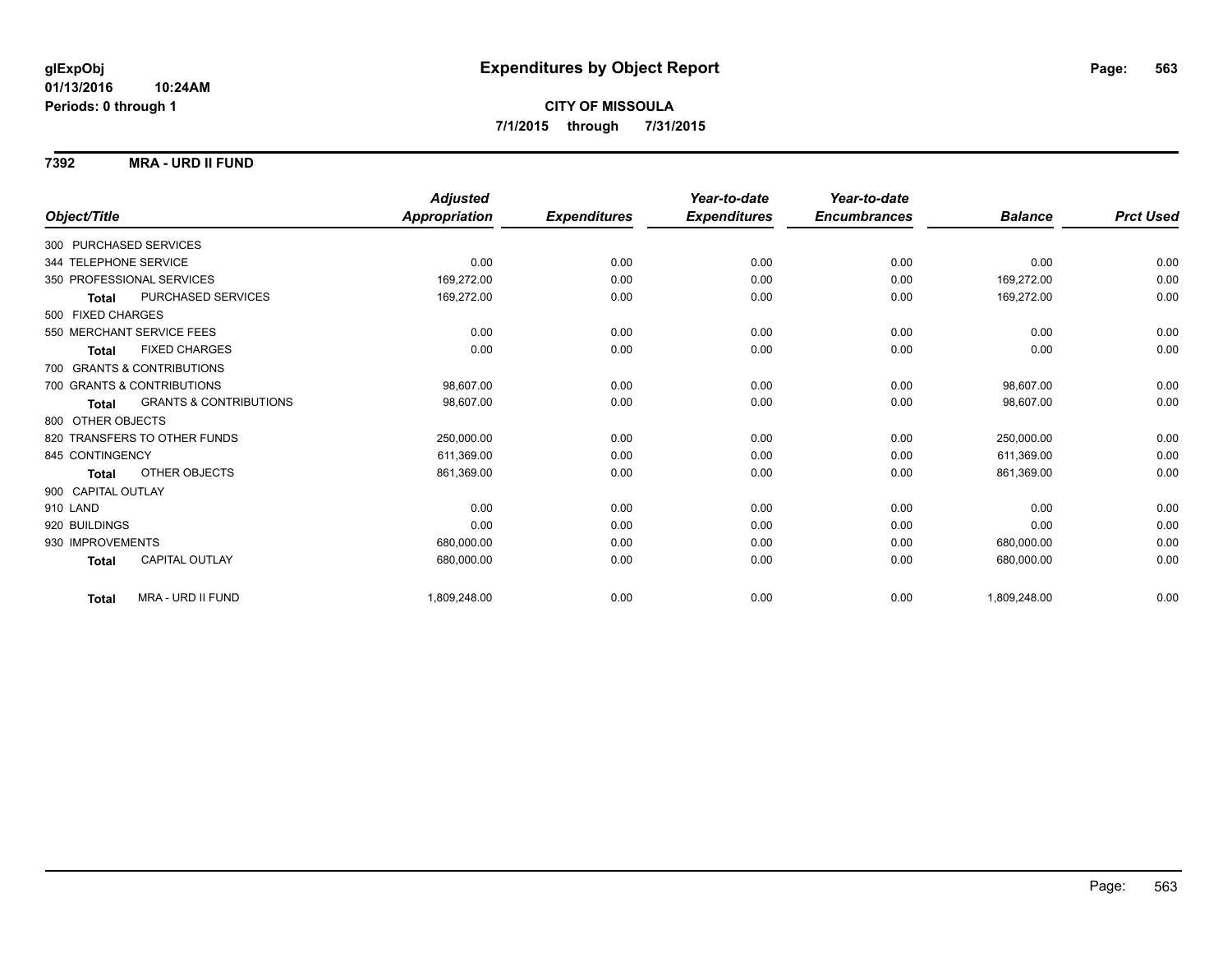**7393 MRA - URD III FUND**

|                                            | <b>Adjusted</b>      |                     | Year-to-date        | Year-to-date        |                |                  |
|--------------------------------------------|----------------------|---------------------|---------------------|---------------------|----------------|------------------|
| Object/Title                               | <b>Appropriation</b> | <b>Expenditures</b> | <b>Expenditures</b> | <b>Encumbrances</b> | <b>Balance</b> | <b>Prct Used</b> |
| 100 PERSONAL SERVICES                      |                      |                     |                     |                     |                |                  |
| 110 SALARIES AND WAGES                     | 372,712.00           | 19,856.07           | 19,856.07           | 0.00                | 352,855.93     | 5.33             |
| 115 SALARIES/HEALTH INSURANCE BENEFIT      | 0.00                 | 0.00                | 0.00                | 0.00                | 0.00           | 0.00             |
| 120 OVERTIME/TERMINATION                   | 5,000.00             | 144.37              | 144.37              | 0.00                | 4,855.63       | 2.89             |
| <b>140 EMPLOYER CONTRIBUTIONS</b>          | 123,117.00           | 9,758.21            | 9,758.21            | 0.00                | 113,358.79     | 7.93             |
| 141 STATE RETIREMENT CONTRIBUTIONS         | 0.00                 | 19.86               | 19.86               | 0.00                | $-19.86$       | 0.00             |
| 190 PENSION EXPENSE                        | 0.00                 | 0.00                | 0.00                | 0.00                | 0.00           | 0.00             |
| PERSONAL SERVICES<br>Total                 | 500,829.00           | 29,778.51           | 29,778.51           | 0.00                | 471,050.49     | 5.95             |
| 200 SUPPLIES                               |                      |                     |                     |                     |                |                  |
| 210 OFFICE SUPPLIES                        | 4,000.00             | 50.20               | 50.20               | 0.00                | 3,949.80       | 1.26             |
| 220 OPERATING SUPPLIES                     | 500.00               | 0.00                | 0.00                | 0.00                | 500.00         | 0.00             |
| 230 REPAIR/MAINTENANCE                     | 828.00               | 0.00                | 0.00                | 0.00                | 828.00         | 0.00             |
| 231 GASOLINE                               | 400.00               | 0.00                | 0.00                | 0.00                | 400.00         | 0.00             |
| 240 OTHER SUPPLIES                         | 3,398.00             | 0.00                | 0.00                | 0.00                | 3,398.00       | 0.00             |
| <b>SUPPLIES</b><br>Total                   | 9,126.00             | 50.20               | 50.20               | 0.00                | 9,075.80       | 0.55             |
| 300 PURCHASED SERVICES                     |                      |                     |                     |                     |                |                  |
| 310 COMMUNICATIONS                         | 800.00               | 0.00                | 0.00                | 0.00                | 800.00         | 0.00             |
| 320 PRINTING & DUPLICATING                 | 3,000.00             | 0.00                | 0.00                | 0.00                | 3,000.00       | 0.00             |
| 330 PUBLICITY, SUBSCRIPTIONS & DUES        | 3,000.00             | 70.00               | 70.00               | 0.00                | 2,930.00       | 2.33             |
| 344 TELEPHONE SERVICE                      | 1,300.00             | 0.00                | 0.00                | 0.00                | 1,300.00       | 0.00             |
| 345 GARBAGE                                | 565.00               | 43.05               | 43.05               | 0.00                | 521.95         | 7.62             |
| 350 PROFESSIONAL SERVICES                  | 506,863.00           | 0.00                | 0.00                | 0.00                | 506,863.00     | 0.00             |
| 360 REPAIR & MAINTENANCE                   | 6,990.00             | 0.00                | 0.00                | 0.00                | 6,990.00       | 0.00             |
| 370 TRAVEL                                 | 3,500.00             | 0.00                | 0.00                | 0.00                | 3,500.00       | 0.00             |
| 380 TRAINING                               | 4,500.00             | 0.00                | 0.00                | 0.00                | 4,500.00       | 0.00             |
| 390 OTHER PURCHASED SERVICES               | 500.00               | 0.00                | 0.00                | 0.00                | 500.00         | 0.00             |
| PURCHASED SERVICES<br><b>Total</b>         | 531,018.00           | 113.05              | 113.05              | 0.00                | 530,904.95     | 0.02             |
| 500 FIXED CHARGES                          |                      |                     |                     |                     |                |                  |
| 550 MERCHANT SERVICE FEES                  | 0.00                 | 0.00                | 0.00                | 0.00                | 0.00           | 0.00             |
| <b>FIXED CHARGES</b><br><b>Total</b>       | 0.00                 | 0.00                | 0.00                | 0.00                | 0.00           | 0.00             |
| 700 GRANTS & CONTRIBUTIONS                 |                      |                     |                     |                     |                |                  |
| 700 GRANTS & CONTRIBUTIONS                 | 2,198,424.00         | 0.00                | 0.00                | 0.00                | 2,198,424.00   | 0.00             |
| <b>GRANTS &amp; CONTRIBUTIONS</b><br>Total | 2,198,424.00         | 0.00                | 0.00                | 0.00                | 2,198,424.00   | 0.00             |
|                                            |                      |                     |                     |                     |                |                  |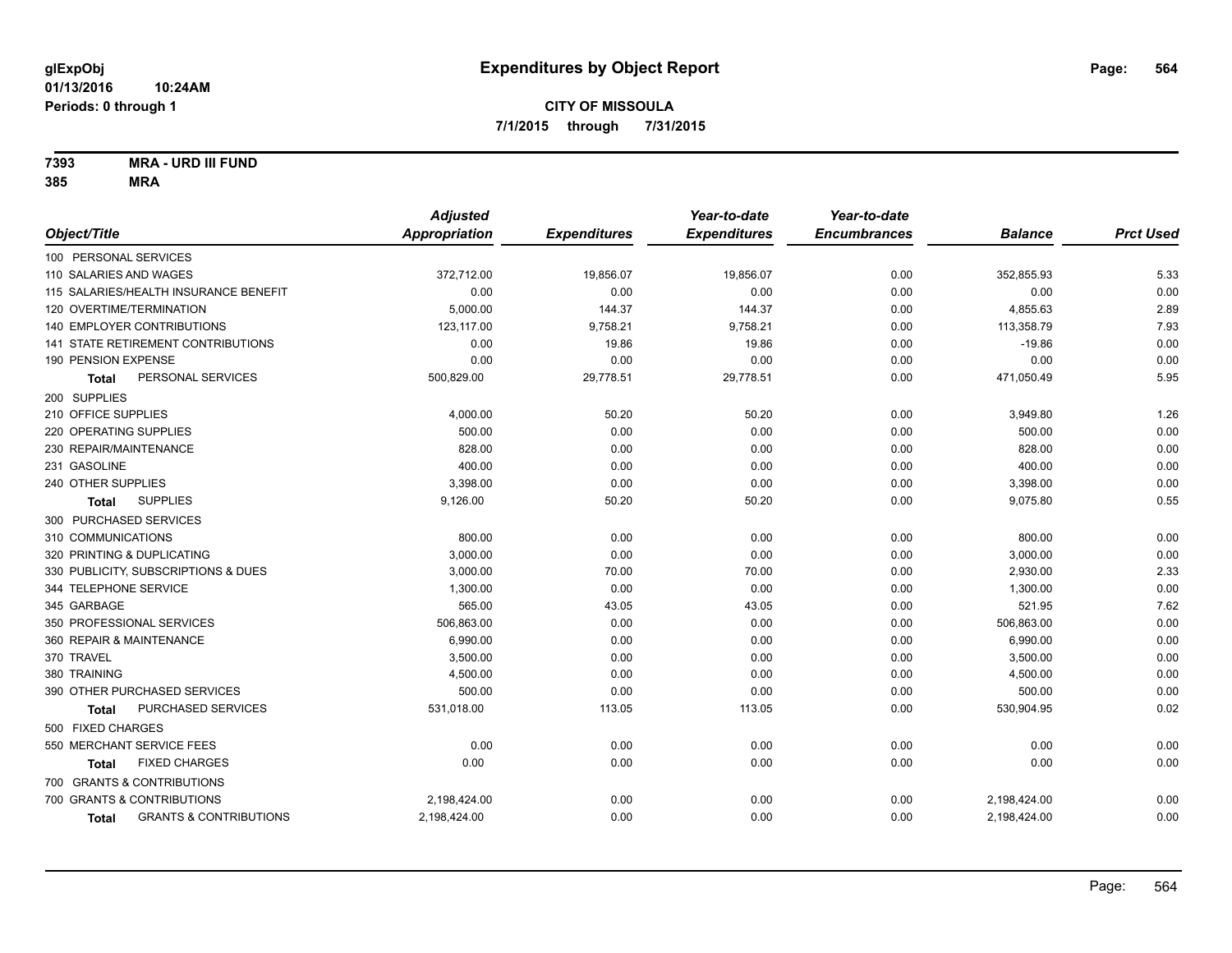**7393 MRA - URD III FUND 385 MRA**

| Object/Title              |                              | <b>Adjusted</b><br><b>Appropriation</b> | <b>Expenditures</b> | Year-to-date<br><b>Expenditures</b> | Year-to-date<br><b>Encumbrances</b> | <b>Balance</b> | <b>Prct Used</b> |
|---------------------------|------------------------------|-----------------------------------------|---------------------|-------------------------------------|-------------------------------------|----------------|------------------|
| 800 OTHER OBJECTS         |                              |                                         |                     |                                     |                                     |                |                  |
|                           | 820 TRANSFERS TO OTHER FUNDS | 0.00                                    | 0.00                | 0.00                                | 0.00                                | 0.00           | 0.00             |
| 845 CONTINGENCY           |                              | 784.332.00                              | 0.00                | 0.00                                | 0.00                                | 784.332.00     | 0.00             |
| <b>Total</b>              | OTHER OBJECTS                | 784.332.00                              | 0.00                | 0.00                                | 0.00                                | 784.332.00     | 0.00             |
| 900 CAPITAL OUTLAY        |                              |                                         |                     |                                     |                                     |                |                  |
| 930 IMPROVEMENTS          |                              | 2.115.956.00                            | 0.00                | 0.00                                | 0.00                                | 2.115.956.00   | 0.00             |
| 940 MACHINERY & EQUIPMENT |                              | 0.00                                    | 0.00                | 0.00                                | 0.00                                | 0.00           | 0.00             |
| <b>Total</b>              | <b>CAPITAL OUTLAY</b>        | 2.115.956.00                            | 0.00                | 0.00                                | 0.00                                | 2,115,956.00   | 0.00             |
| <b>Total</b>              | <b>MRA</b>                   | 6,139,685.00                            | 29.941.76           | 29.941.76                           | 0.00                                | 6,109,743.24   | 0.49             |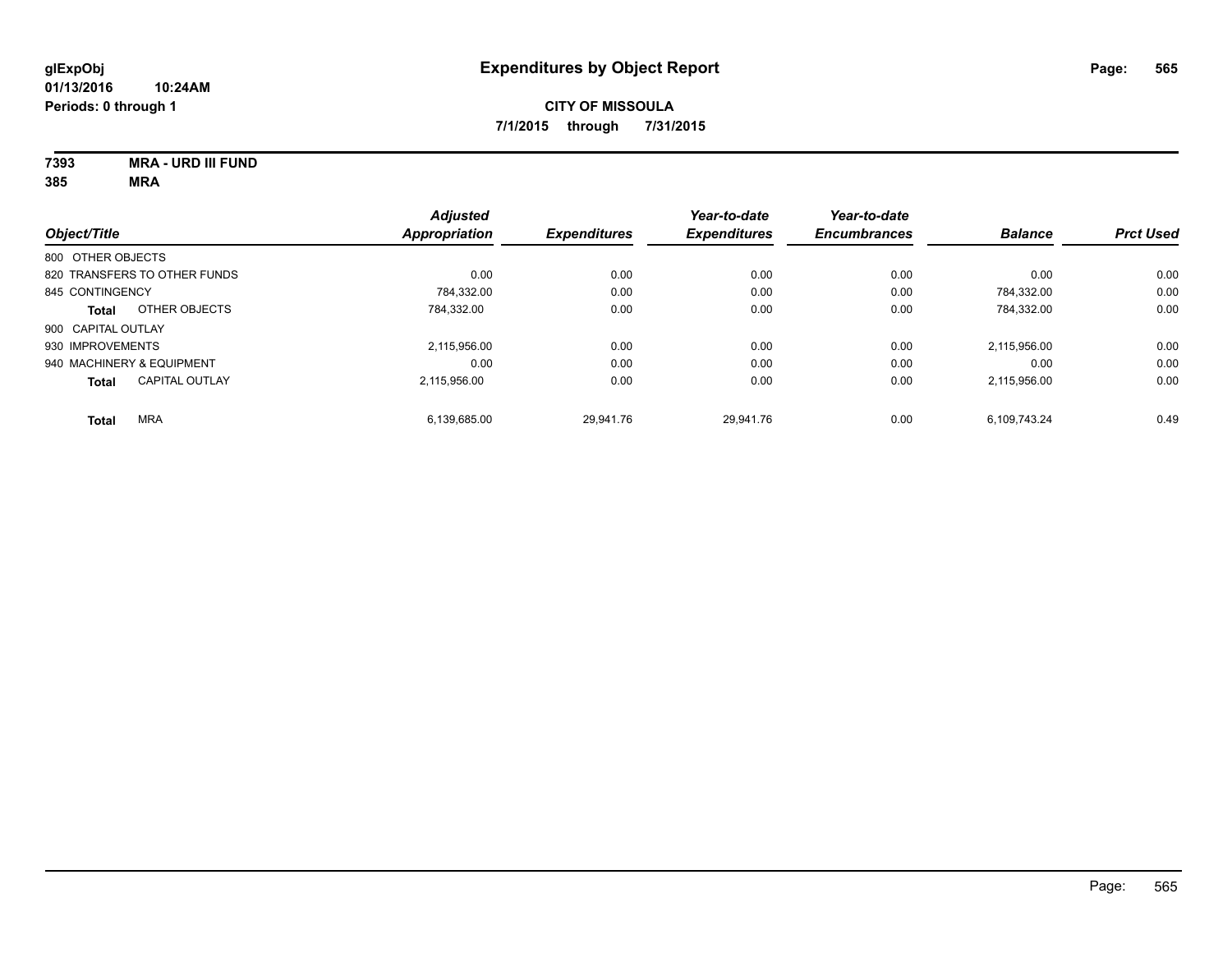## **7393 MRA - URD III FUND**

**395 PARKING COMMISSION**

| Object/Title          |                                       | <b>Adjusted</b><br>Appropriation<br><b>Expenditures</b> | Year-to-date<br><b>Expenditures</b> | Year-to-date<br><b>Encumbrances</b> | <b>Balance</b> | <b>Prct Used</b> |      |
|-----------------------|---------------------------------------|---------------------------------------------------------|-------------------------------------|-------------------------------------|----------------|------------------|------|
| 100 PERSONAL SERVICES |                                       |                                                         |                                     |                                     |                |                  |      |
|                       | 115 SALARIES/HEALTH INSURANCE BENEFIT | 0.00                                                    | 0.00                                | 0.00                                | 0.00           | 0.00             | 0.00 |
| Total                 | PERSONAL SERVICES                     | 0.00                                                    | 0.00                                | 0.00                                | 0.00           | 0.00             | 0.00 |
| <b>Total</b>          | PARKING COMMISSION                    | 0.00                                                    | 0.00                                | 0.00                                | 0.00           | 0.00             | 0.00 |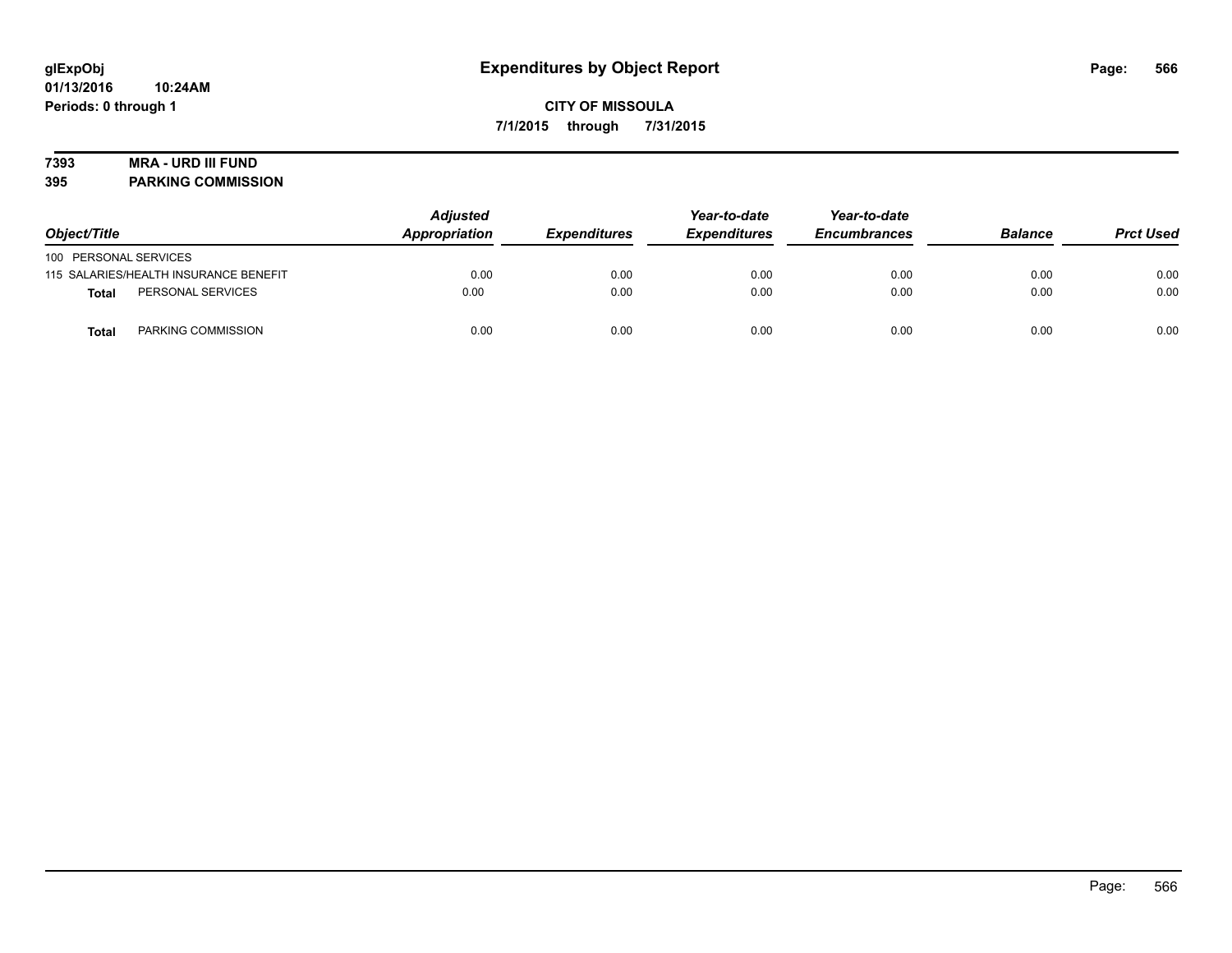## **7393 MRA - URD III FUND**

**900 DEPRECIATION**

| Object/Title                         | <b>Adjusted</b><br><b>Appropriation</b> | <b>Expenditures</b> | Year-to-date<br><b>Expenditures</b> | Year-to-date<br><b>Encumbrances</b> | <b>Balance</b> | <b>Prct Used</b> |
|--------------------------------------|-----------------------------------------|---------------------|-------------------------------------|-------------------------------------|----------------|------------------|
| 500 FIXED CHARGES                    |                                         |                     |                                     |                                     |                |                  |
| 550 MERCHANT SERVICE FEES            | 0.00                                    | 0.00                | 0.00                                | 0.00                                | 0.00           | 0.00             |
| <b>FIXED CHARGES</b><br><b>Total</b> | 0.00                                    | 0.00                | 0.00                                | 0.00                                | 0.00           | 0.00             |
| 800 OTHER OBJECTS                    |                                         |                     |                                     |                                     |                |                  |
| 830 DEPRECIATION                     | 0.00                                    | 0.00                | 0.00                                | 0.00                                | 0.00           | 0.00             |
| OTHER OBJECTS<br><b>Total</b>        | 0.00                                    | 0.00                | 0.00                                | 0.00                                | 0.00           | 0.00             |
| <b>DEPRECIATION</b><br><b>Total</b>  | 0.00                                    | 0.00                | 0.00                                | 0.00                                | 0.00           | 0.00             |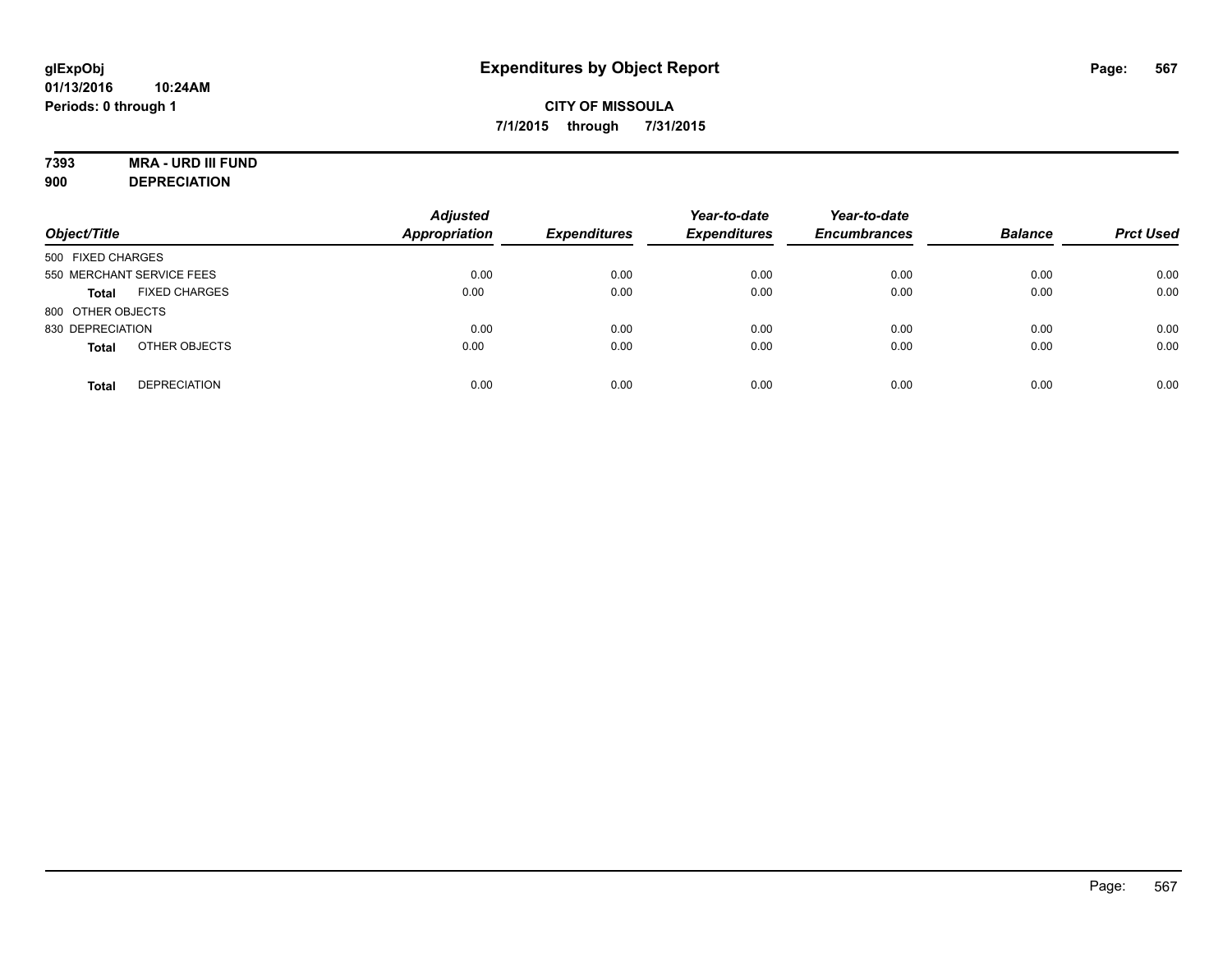#### **7393 MRA - URD III FUND**

|                                            | <b>Adjusted</b> |                     | Year-to-date        | Year-to-date        |                |                  |
|--------------------------------------------|-----------------|---------------------|---------------------|---------------------|----------------|------------------|
| Object/Title                               | Appropriation   | <b>Expenditures</b> | <b>Expenditures</b> | <b>Encumbrances</b> | <b>Balance</b> | <b>Prct Used</b> |
| 100 PERSONAL SERVICES                      |                 |                     |                     |                     |                |                  |
| 110 SALARIES AND WAGES                     | 372,712.00      | 19,856.07           | 19,856.07           | 0.00                | 352,855.93     | 5.33             |
| 115 SALARIES/HEALTH INSURANCE BENEFIT      | 0.00            | 0.00                | 0.00                | 0.00                | 0.00           | 0.00             |
| 120 OVERTIME/TERMINATION                   | 5,000.00        | 144.37              | 144.37              | 0.00                | 4,855.63       | 2.89             |
| 140 EMPLOYER CONTRIBUTIONS                 | 123,117.00      | 9,758.21            | 9,758.21            | 0.00                | 113,358.79     | 7.93             |
| <b>141 STATE RETIREMENT CONTRIBUTIONS</b>  | 0.00            | 19.86               | 19.86               | 0.00                | $-19.86$       | 0.00             |
| 190 PENSION EXPENSE                        | 0.00            | 0.00                | 0.00                | 0.00                | 0.00           | 0.00             |
| PERSONAL SERVICES<br><b>Total</b>          | 500,829.00      | 29,778.51           | 29,778.51           | 0.00                | 471,050.49     | 5.95             |
| 200 SUPPLIES                               |                 |                     |                     |                     |                |                  |
| 210 OFFICE SUPPLIES                        | 4,000.00        | 50.20               | 50.20               | 0.00                | 3,949.80       | 1.26             |
| 220 OPERATING SUPPLIES                     | 500.00          | 0.00                | 0.00                | 0.00                | 500.00         | 0.00             |
| 230 REPAIR/MAINTENANCE                     | 828.00          | 0.00                | 0.00                | 0.00                | 828.00         | 0.00             |
| 231 GASOLINE                               | 400.00          | 0.00                | 0.00                | 0.00                | 400.00         | 0.00             |
| 240 OTHER SUPPLIES                         | 3,398.00        | 0.00                | 0.00                | 0.00                | 3,398.00       | 0.00             |
| <b>SUPPLIES</b><br>Total                   | 9,126.00        | 50.20               | 50.20               | 0.00                | 9,075.80       | 0.55             |
| 300 PURCHASED SERVICES                     |                 |                     |                     |                     |                |                  |
| 310 COMMUNICATIONS                         | 800.00          | 0.00                | 0.00                | 0.00                | 800.00         | 0.00             |
| 320 PRINTING & DUPLICATING                 | 3,000.00        | 0.00                | 0.00                | 0.00                | 3,000.00       | 0.00             |
| 330 PUBLICITY, SUBSCRIPTIONS & DUES        | 3,000.00        | 70.00               | 70.00               | 0.00                | 2,930.00       | 2.33             |
| 344 TELEPHONE SERVICE                      | 1,300.00        | 0.00                | 0.00                | 0.00                | 1,300.00       | 0.00             |
| 345 GARBAGE                                | 565.00          | 43.05               | 43.05               | 0.00                | 521.95         | 7.62             |
| 350 PROFESSIONAL SERVICES                  | 506,863.00      | 0.00                | 0.00                | 0.00                | 506,863.00     | 0.00             |
| 360 REPAIR & MAINTENANCE                   | 6,990.00        | 0.00                | 0.00                | 0.00                | 6,990.00       | 0.00             |
| 370 TRAVEL                                 | 3,500.00        | 0.00                | 0.00                | 0.00                | 3,500.00       | 0.00             |
| 380 TRAINING                               | 4,500.00        | 0.00                | 0.00                | 0.00                | 4,500.00       | 0.00             |
| 390 OTHER PURCHASED SERVICES               | 500.00          | 0.00                | 0.00                | 0.00                | 500.00         | 0.00             |
| PURCHASED SERVICES<br><b>Total</b>         | 531,018.00      | 113.05              | 113.05              | 0.00                | 530,904.95     | 0.02             |
| 500 FIXED CHARGES                          |                 |                     |                     |                     |                |                  |
| 550 MERCHANT SERVICE FEES                  | 0.00            | 0.00                | 0.00                | 0.00                | 0.00           | 0.00             |
| <b>FIXED CHARGES</b><br><b>Total</b>       | 0.00            | 0.00                | 0.00                | 0.00                | 0.00           | 0.00             |
| 700 GRANTS & CONTRIBUTIONS                 |                 |                     |                     |                     |                |                  |
| 700 GRANTS & CONTRIBUTIONS                 | 2,198,424.00    | 0.00                | 0.00                | 0.00                | 2,198,424.00   | 0.00             |
| <b>GRANTS &amp; CONTRIBUTIONS</b><br>Total | 2,198,424.00    | 0.00                | 0.00                | 0.00                | 2,198,424.00   | 0.00             |
| 800 OTHER OBJECTS                          |                 |                     |                     |                     |                |                  |
| 820 TRANSFERS TO OTHER FUNDS               | 0.00            | 0.00                | 0.00                | 0.00                | 0.00           | 0.00             |
|                                            |                 |                     |                     |                     |                |                  |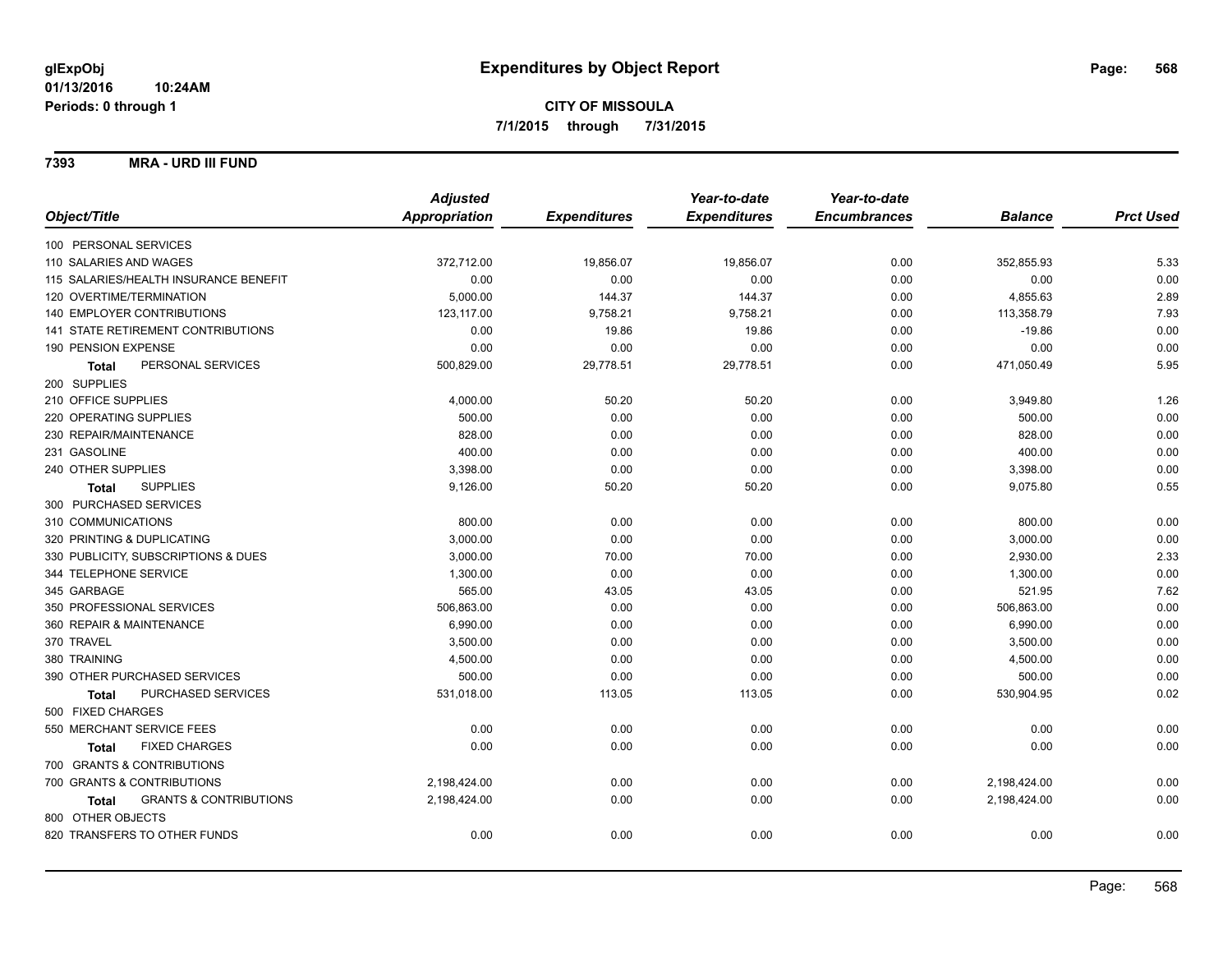#### **7393 MRA - URD III FUND**

| Object/Title                       | <b>Adjusted</b><br>Appropriation | <b>Expenditures</b> | Year-to-date<br><b>Expenditures</b> | Year-to-date<br><b>Encumbrances</b> | <b>Balance</b> | <b>Prct Used</b> |
|------------------------------------|----------------------------------|---------------------|-------------------------------------|-------------------------------------|----------------|------------------|
| 830 DEPRECIATION                   | 0.00                             | 0.00                | 0.00                                | 0.00                                | 0.00           | 0.00             |
| 845 CONTINGENCY                    | 784.332.00                       | 0.00                | 0.00                                | 0.00                                | 784.332.00     | 0.00             |
| OTHER OBJECTS<br><b>Total</b>      | 784.332.00                       | 0.00                | 0.00                                | 0.00                                | 784.332.00     | 0.00             |
| 900 CAPITAL OUTLAY                 |                                  |                     |                                     |                                     |                |                  |
| 930 IMPROVEMENTS                   | 2,115,956.00                     | 0.00                | 0.00                                | 0.00                                | 2,115,956.00   | 0.00             |
| 940 MACHINERY & EQUIPMENT          | 0.00                             | 0.00                | 0.00                                | 0.00                                | 0.00           | 0.00             |
| CAPITAL OUTLAY<br><b>Total</b>     | 2.115.956.00                     | 0.00                | 0.00                                | 0.00                                | 2,115,956.00   | 0.00             |
| MRA - URD III FUND<br><b>Total</b> | 6.139.685.00                     | 29.941.76           | 29.941.76                           | 0.00                                | 6.109.743.24   | 0.49             |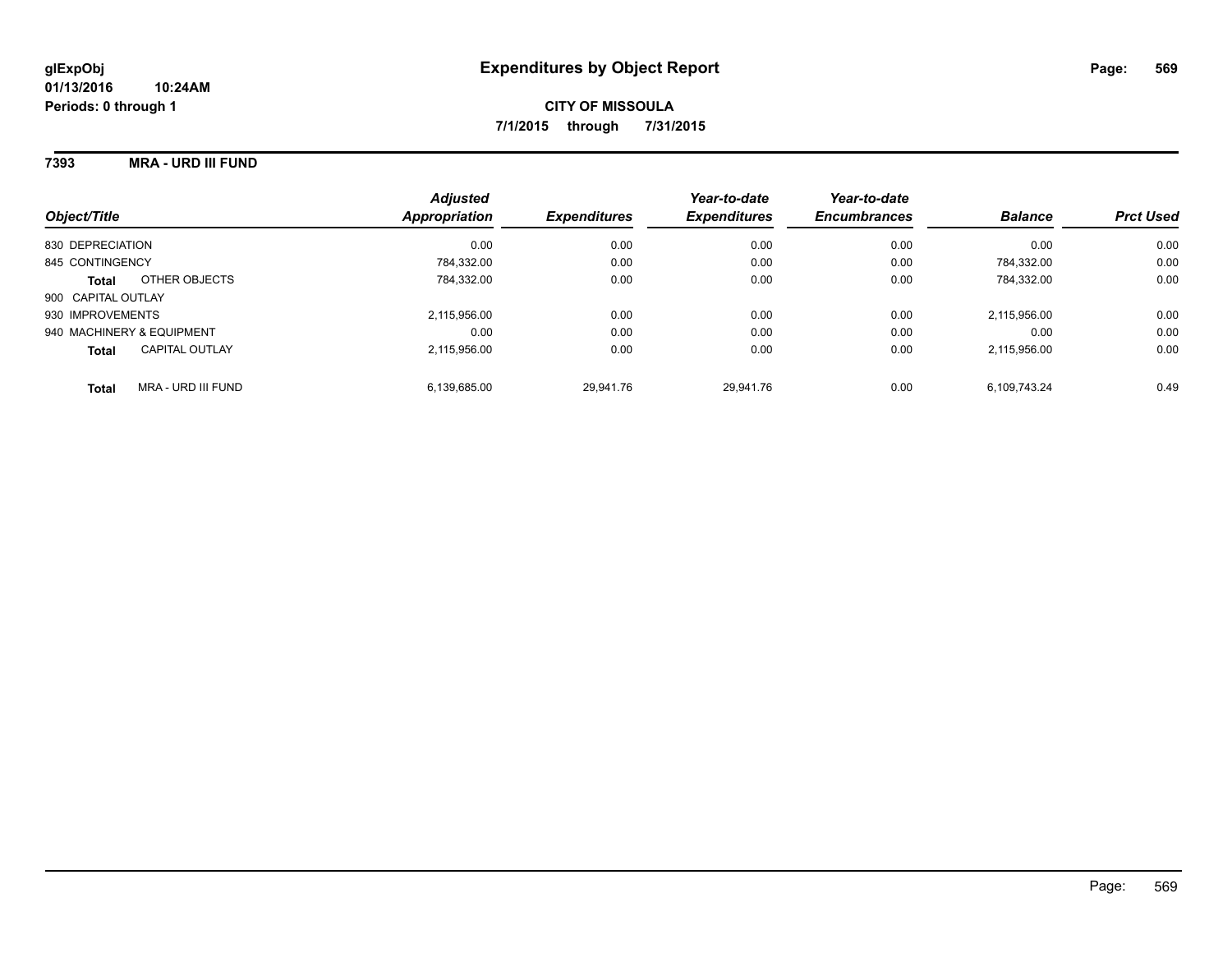# **glExpObj Expenditures by Object Report Page: 570**

**01/13/2016 10:24AM Periods: 0 through 1**

## **7394 MRA URD III TI DEBT CLEARING FUND**

| Object/Title                  | <b>Adjusted</b><br>Appropriation<br><b>Expenditures</b> | Year-to-date<br><b>Expenditures</b> | Year-to-date<br><b>Encumbrances</b> | <b>Balance</b> | <b>Prct Used</b> |      |
|-------------------------------|---------------------------------------------------------|-------------------------------------|-------------------------------------|----------------|------------------|------|
| 800 OTHER OBJECTS             |                                                         |                                     |                                     |                |                  |      |
| 820 TRANSFERS TO OTHER FUNDS  | 0.00                                                    | 0.00                                | 0.00                                | 0.00           | 0.00             | 0.00 |
| OTHER OBJECTS<br><b>Total</b> | 0.00                                                    | 0.00                                | 0.00                                | 0.00           | 0.00             | 0.00 |
| <b>MRA</b><br><b>Total</b>    | 0.00                                                    | 0.00                                | 0.00                                | 0.00           | 0.00             | 0.00 |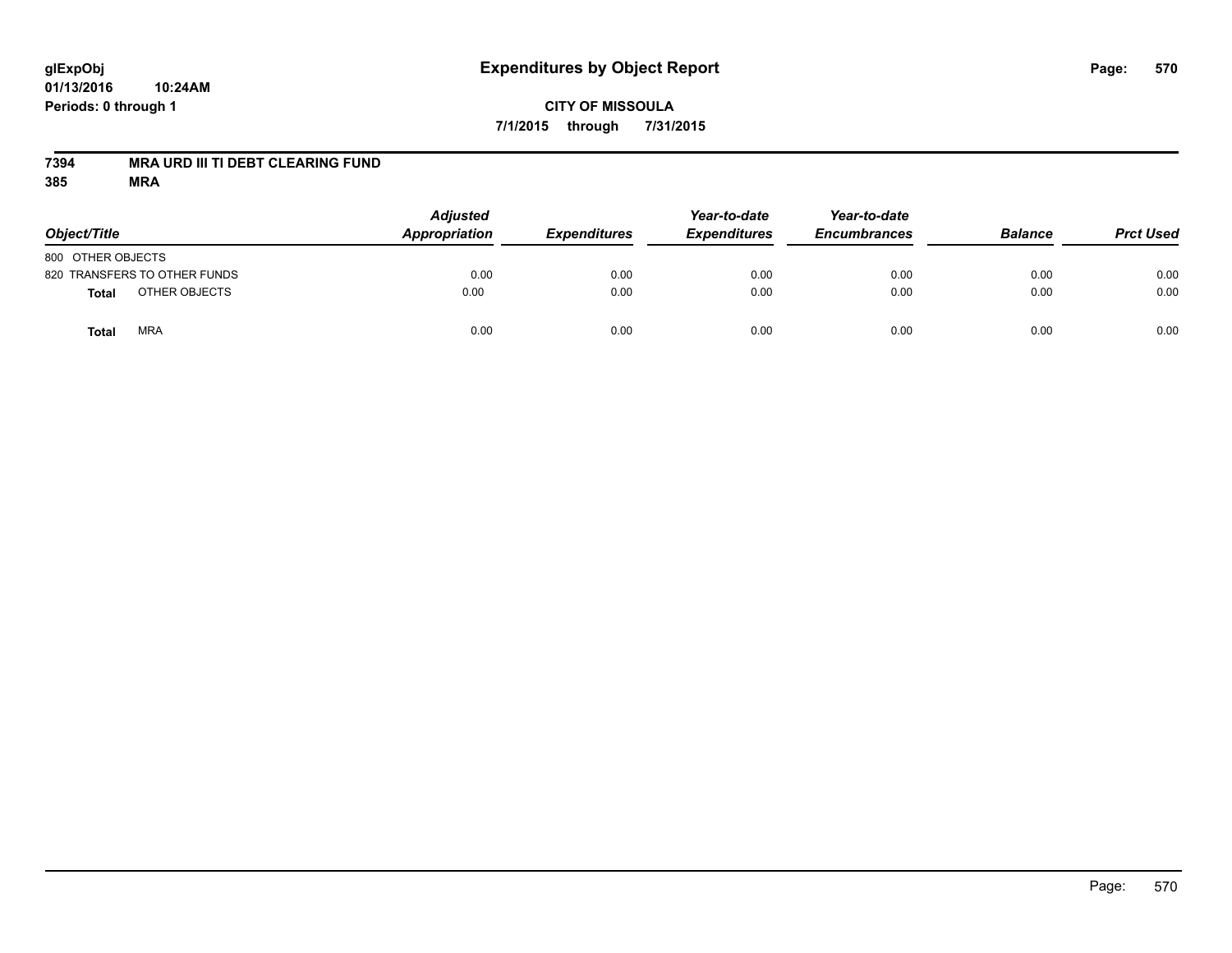**CITY OF MISSOULA 7/1/2015 through 7/31/2015**

## **7394 MRA URD III TI DEBT CLEARING FUND**

| Object/Title                                      | <b>Adjusted</b><br>Appropriation | <b>Expenditures</b> | Year-to-date<br><b>Expenditures</b> | Year-to-date<br><b>Encumbrances</b> | <b>Balance</b> | <b>Prct Used</b> |
|---------------------------------------------------|----------------------------------|---------------------|-------------------------------------|-------------------------------------|----------------|------------------|
| 800 OTHER OBJECTS                                 |                                  |                     |                                     |                                     |                |                  |
| 820 TRANSFERS TO OTHER FUNDS                      | 0.00                             | 0.00                | 0.00                                | 0.00                                | 0.00           | 0.00             |
| OTHER OBJECTS<br><b>Total</b>                     | 0.00                             | 0.00                | 0.00                                | 0.00                                | 0.00           | 0.00             |
| MRA URD III TI DEBT CLEARING FUND<br><b>Total</b> | 0.00                             | 0.00                | 0.00                                | 0.00                                | 0.00           | 0.00             |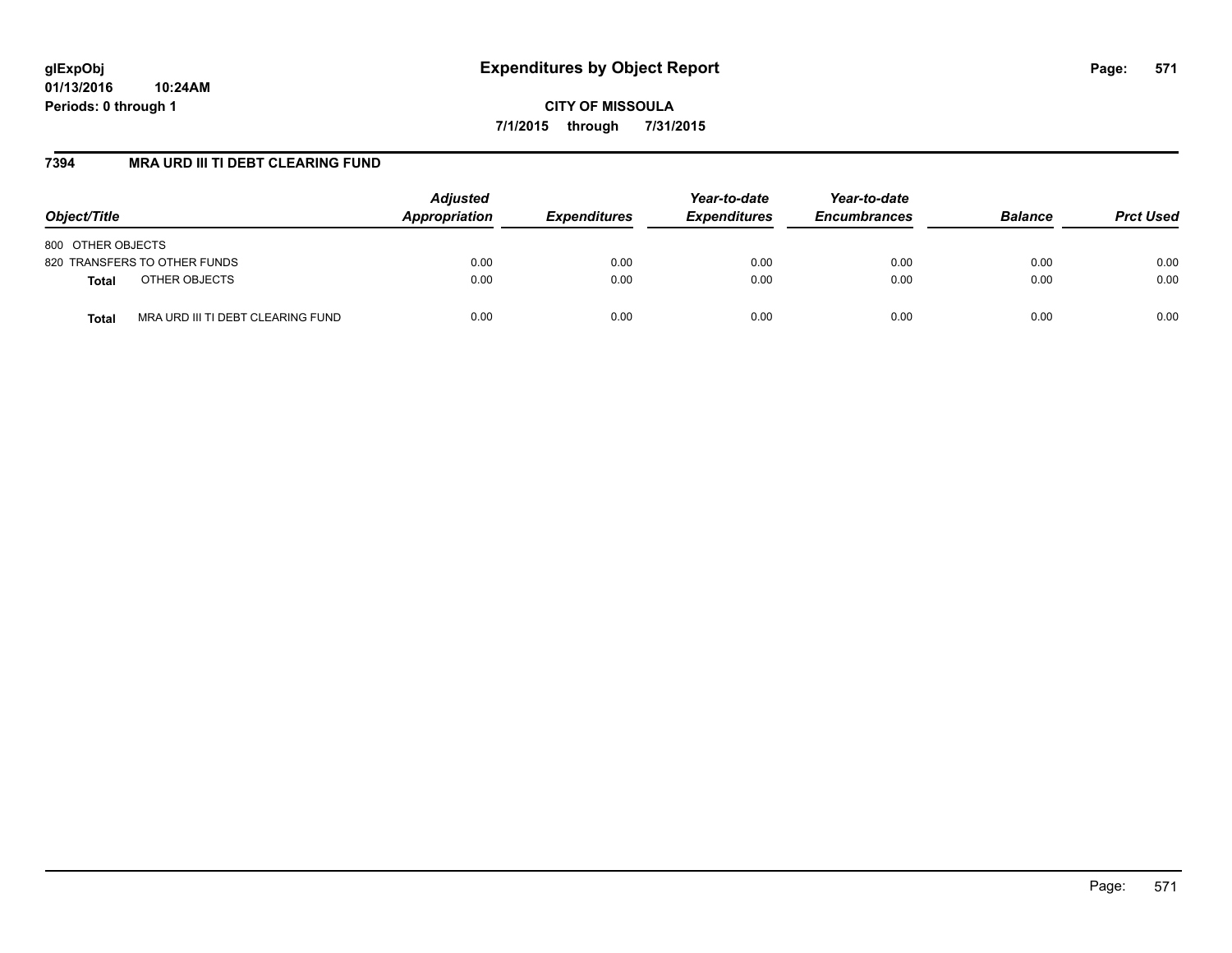## **CITY OF MISSOULA 7/1/2015 through 7/31/2015**

#### **7395 MRA TAX INCREMENT DEBT SERVICE**

| Object/Title                        | <b>Adjusted</b><br>Appropriation | <b>Expenditures</b> | Year-to-date<br><b>Expenditures</b> | Year-to-date<br><b>Encumbrances</b> | <b>Balance</b> | <b>Prct Used</b> |
|-------------------------------------|----------------------------------|---------------------|-------------------------------------|-------------------------------------|----------------|------------------|
| 600 DEBT SERVICE                    |                                  |                     |                                     |                                     |                |                  |
| 610 PRINCIPAL                       | 0.00                             | 0.00                | 0.00                                | 0.00                                | 0.00           | 0.00             |
| 620 INTEREST / SERVICE FEES         | 0.00                             | 0.00                | 0.00                                | 0.00                                | 0.00           | 0.00             |
| <b>DEBT SERVICE</b><br><b>Total</b> | 0.00                             | 0.00                | 0.00                                | 0.00                                | 0.00           | 0.00             |
| <b>MRA</b><br><b>Total</b>          | 0.00                             | 0.00                | 0.00                                | 0.00                                | 0.00           | 0.00             |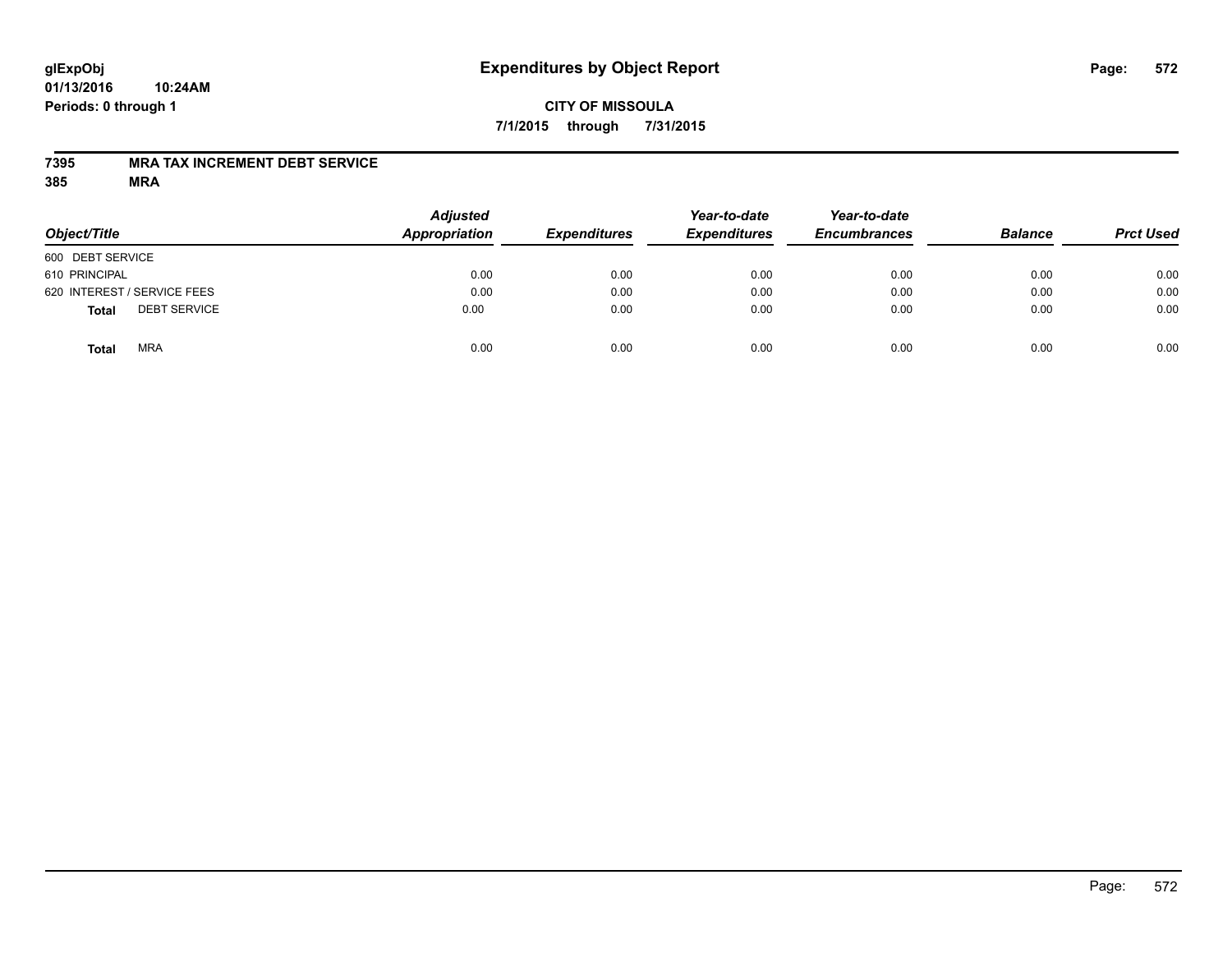**CITY OF MISSOULA 7/1/2015 through 7/31/2015**

## **7395 MRA TAX INCREMENT DEBT SERVICE**

| Object/Title     |                                | <b>Adjusted</b><br>Appropriation | <b>Expenditures</b> | Year-to-date<br><b>Expenditures</b> | Year-to-date<br><b>Encumbrances</b> | <b>Balance</b> | <b>Prct Used</b> |
|------------------|--------------------------------|----------------------------------|---------------------|-------------------------------------|-------------------------------------|----------------|------------------|
| 600 DEBT SERVICE |                                |                                  |                     |                                     |                                     |                |                  |
| 610 PRINCIPAL    |                                | 0.00                             | 0.00                | 0.00                                | 0.00                                | 0.00           | 0.00             |
|                  | 620 INTEREST / SERVICE FEES    | 0.00                             | 0.00                | 0.00                                | 0.00                                | 0.00           | 0.00             |
| <b>Total</b>     | <b>DEBT SERVICE</b>            | 0.00                             | 0.00                | 0.00                                | 0.00                                | 0.00           | 0.00             |
| <b>Total</b>     | MRA TAX INCREMENT DEBT SERVICE | 0.00                             | 0.00                | 0.00                                | 0.00                                | 0.00           | 0.00             |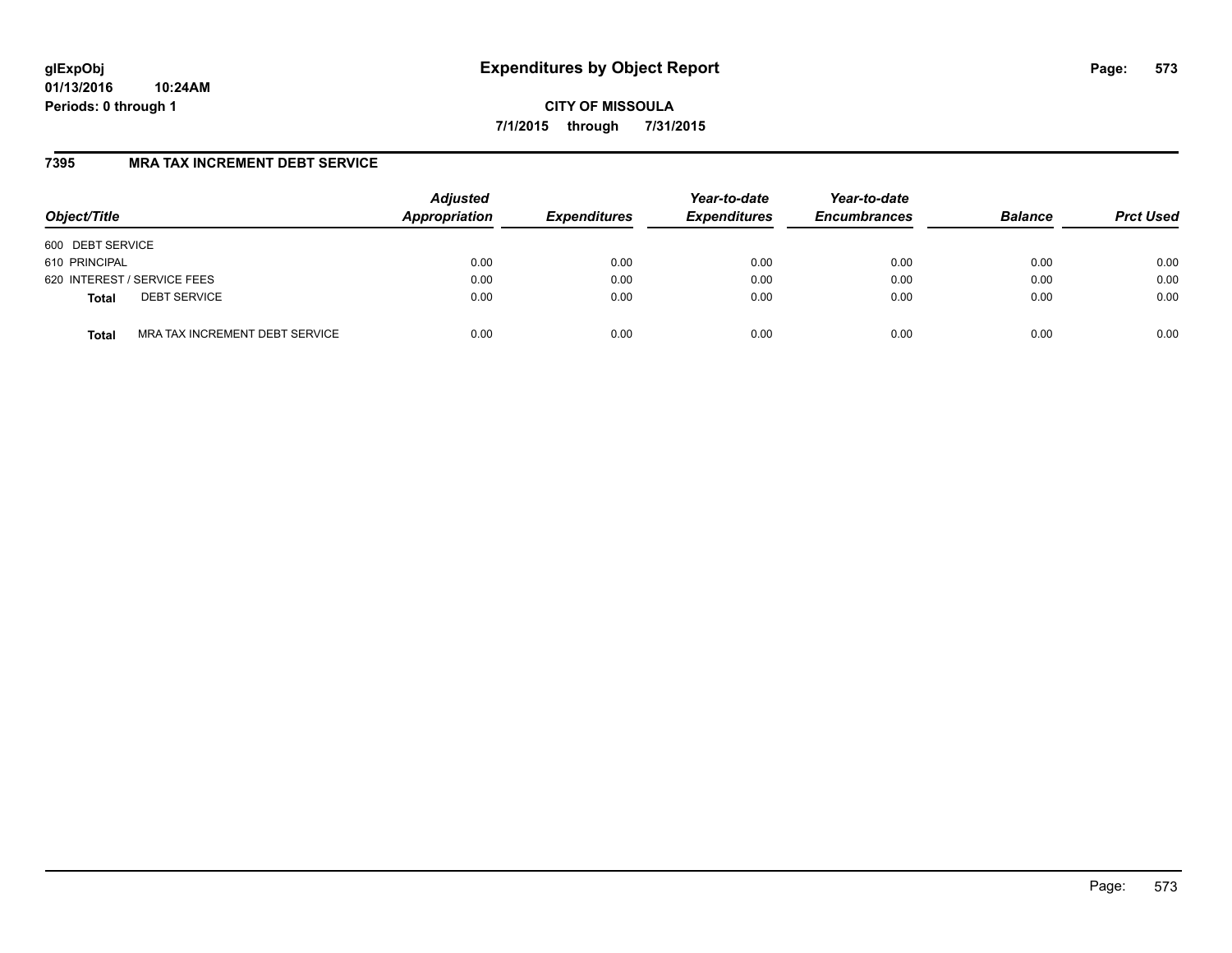#### **7396 NRSS DEBT SERVICE SINKING FUND**

| Object/Title                        | <b>Adjusted</b><br><b>Appropriation</b> | <b>Expenditures</b> | Year-to-date<br><b>Expenditures</b> | Year-to-date<br><b>Encumbrances</b> | <b>Balance</b> | <b>Prct Used</b> |
|-------------------------------------|-----------------------------------------|---------------------|-------------------------------------|-------------------------------------|----------------|------------------|
| 600 DEBT SERVICE                    |                                         |                     |                                     |                                     |                |                  |
| 620 INTEREST / SERVICE FEES         | 0.00                                    | 0.00                | 0.00                                | 0.00                                | 0.00           | 0.00             |
| <b>DEBT SERVICE</b><br><b>Total</b> | 0.00                                    | 0.00                | 0.00                                | 0.00                                | 0.00           | 0.00             |
| 800 OTHER OBJECTS                   |                                         |                     |                                     |                                     |                |                  |
| 820 TRANSFERS TO OTHER FUNDS        | 0.00                                    | 0.00                | 0.00                                | 0.00                                | 0.00           | 0.00             |
| OTHER OBJECTS<br><b>Total</b>       | 0.00                                    | 0.00                | 0.00                                | 0.00                                | 0.00           | 0.00             |
| <b>MRA</b><br><b>Total</b>          | 0.00                                    | 0.00                | 0.00                                | 0.00                                | 0.00           | 0.00             |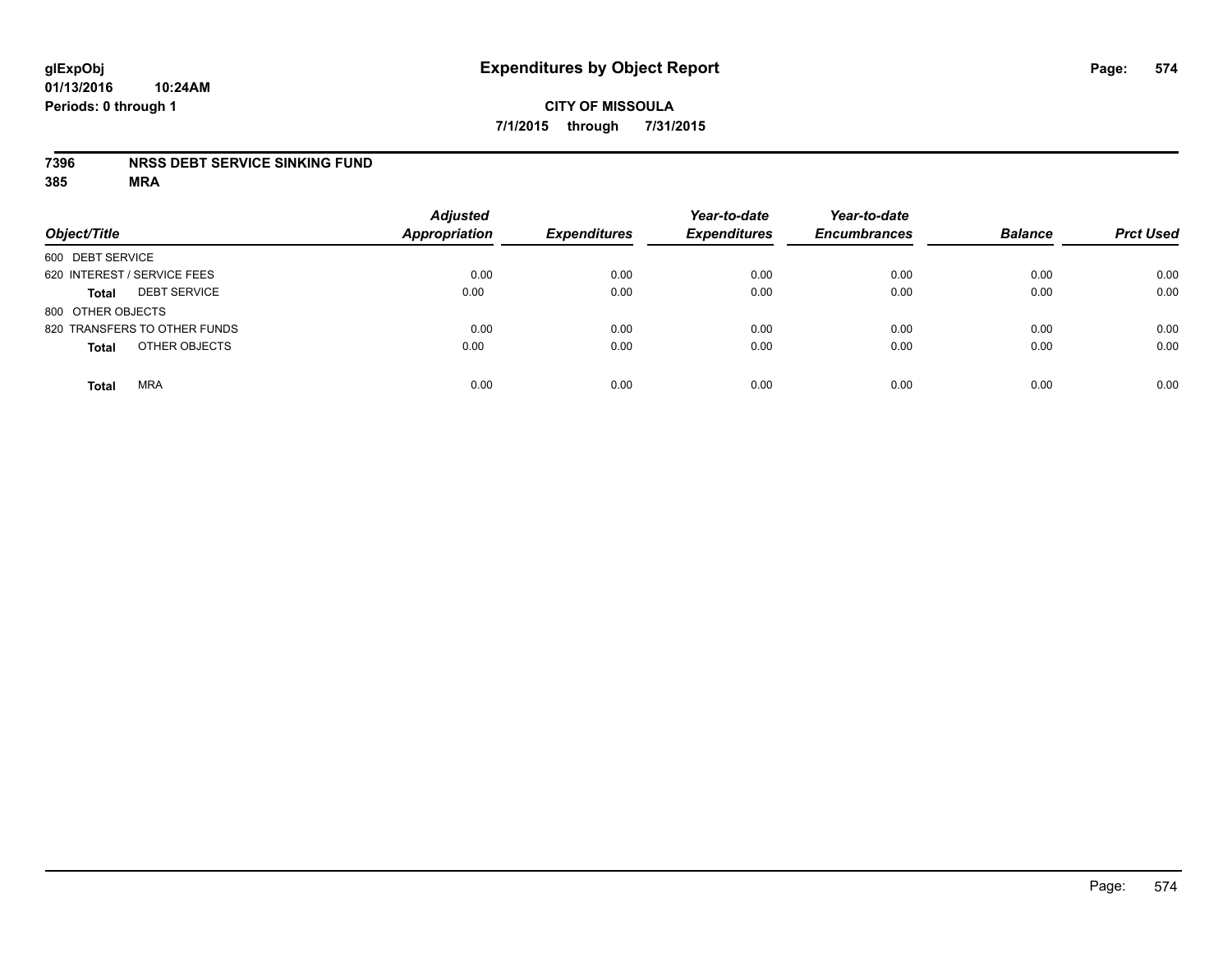#### **7396 NRSS DEBT SERVICE SINKING FUND**

**390 NON-DEPARTMENTAL**

| Object/Title     |                     | <b>Adjusted</b><br>Appropriation<br><b>Expenditures</b> | Year-to-date<br><b>Expenditures</b> | Year-to-date<br><b>Encumbrances</b> | <b>Balance</b> | <b>Prct Used</b> |      |
|------------------|---------------------|---------------------------------------------------------|-------------------------------------|-------------------------------------|----------------|------------------|------|
| 600 DEBT SERVICE |                     |                                                         |                                     |                                     |                |                  |      |
| 610 PRINCIPAL    |                     | 0.00                                                    | 0.00                                | 0.00                                | 0.00           | 0.00             | 0.00 |
| <b>Total</b>     | <b>DEBT SERVICE</b> | 0.00                                                    | 0.00                                | 0.00                                | 0.00           | 0.00             | 0.00 |
| <b>Total</b>     | NON-DEPARTMENTAL    | 0.00                                                    | 0.00                                | 0.00                                | 0.00           | 0.00             | 0.00 |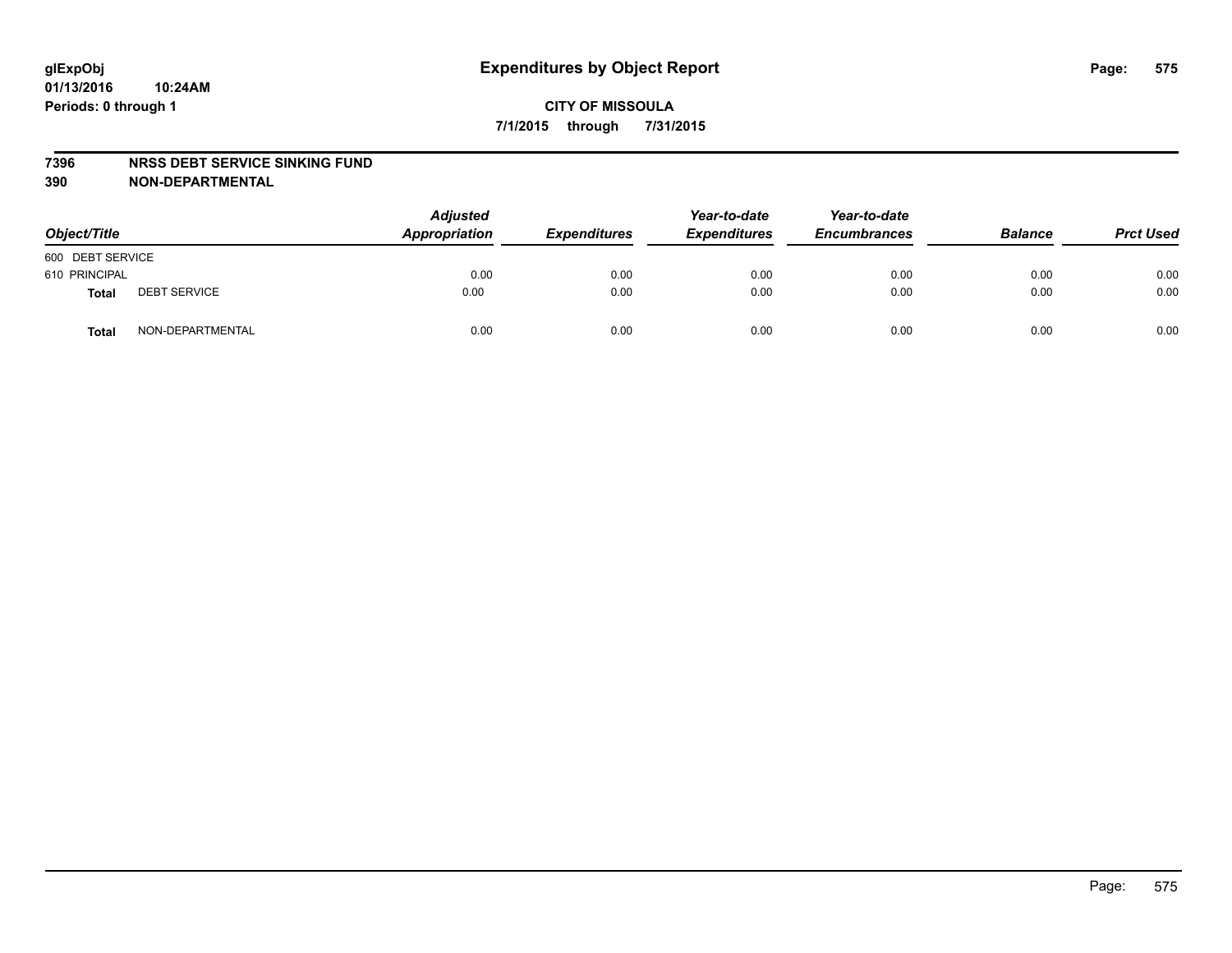## **7396 NRSS DEBT SERVICE SINKING FUND**

| Object/Title      |                                | <b>Adjusted</b><br>Appropriation | <b>Expenditures</b> | Year-to-date<br><b>Expenditures</b> | Year-to-date<br><b>Encumbrances</b> | <b>Balance</b> | <b>Prct Used</b> |
|-------------------|--------------------------------|----------------------------------|---------------------|-------------------------------------|-------------------------------------|----------------|------------------|
| 600 DEBT SERVICE  |                                |                                  |                     |                                     |                                     |                |                  |
| 610 PRINCIPAL     |                                | 0.00                             | 0.00                | 0.00                                | 0.00                                | 0.00           | 0.00             |
|                   | 620 INTEREST / SERVICE FEES    | 0.00                             | 0.00                | 0.00                                | 0.00                                | 0.00           | 0.00             |
| <b>Total</b>      | <b>DEBT SERVICE</b>            | 0.00                             | 0.00                | 0.00                                | 0.00                                | 0.00           | 0.00             |
| 800 OTHER OBJECTS |                                |                                  |                     |                                     |                                     |                |                  |
|                   | 820 TRANSFERS TO OTHER FUNDS   | 0.00                             | 0.00                | 0.00                                | 0.00                                | 0.00           | 0.00             |
| <b>Total</b>      | OTHER OBJECTS                  | 0.00                             | 0.00                | 0.00                                | 0.00                                | 0.00           | 0.00             |
| <b>Total</b>      | NRSS DEBT SERVICE SINKING FUND | 0.00                             | 0.00                | 0.00                                | 0.00                                | 0.00           | 0.00             |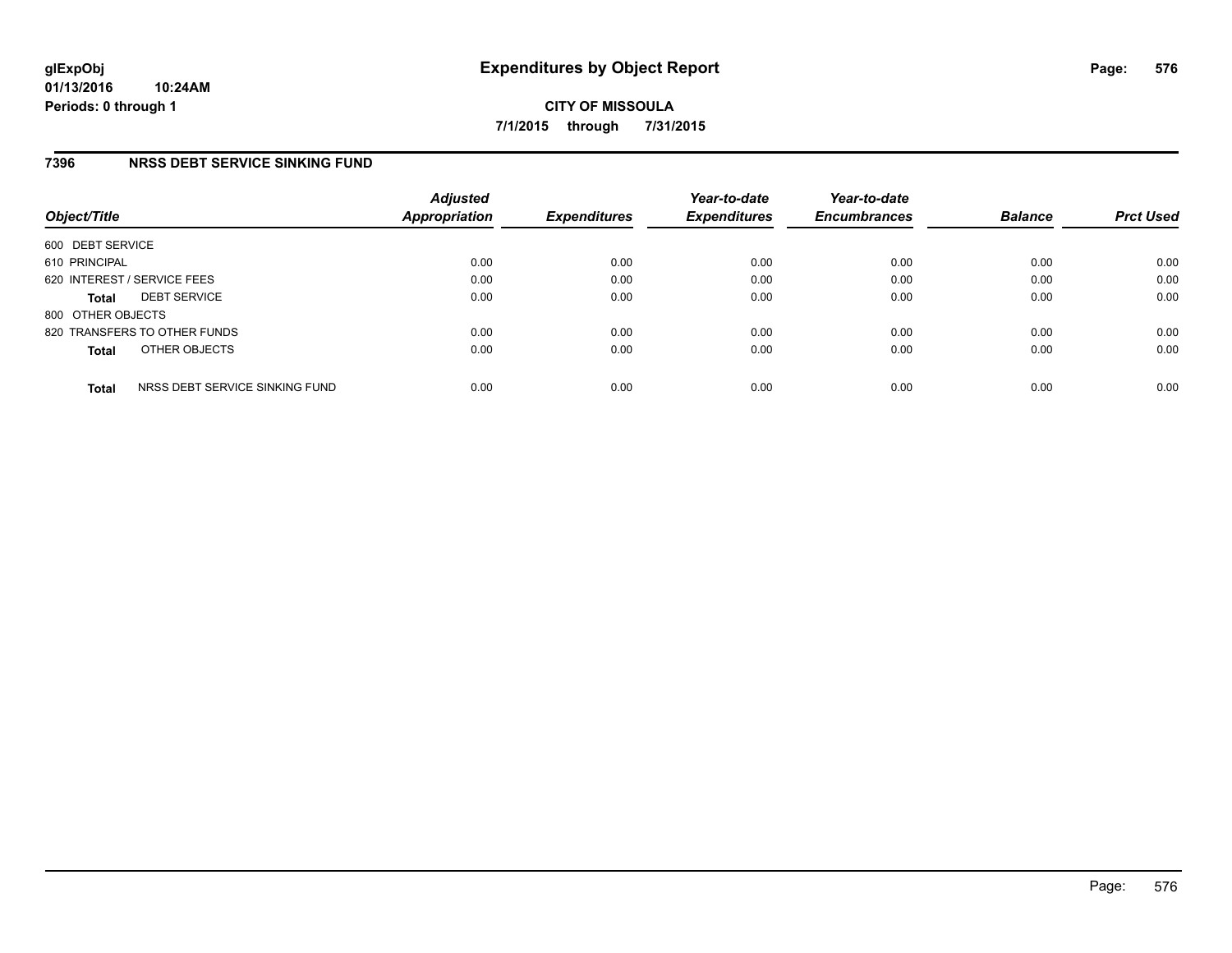### **7397 NORTH RESERVE/SCOTT ST URD**

**385 MRA**

|                                            | <b>Adjusted</b>      |                     | Year-to-date        | Year-to-date        |                |                  |
|--------------------------------------------|----------------------|---------------------|---------------------|---------------------|----------------|------------------|
| Object/Title                               | <b>Appropriation</b> | <b>Expenditures</b> | <b>Expenditures</b> | <b>Encumbrances</b> | <b>Balance</b> | <b>Prct Used</b> |
| 100 PERSONAL SERVICES                      |                      |                     |                     |                     |                |                  |
| 110 SALARIES AND WAGES                     | 0.00                 | 0.00                | 0.00                | 0.00                | 0.00           | 0.00             |
| 120 OVERTIME/TERMINATION                   | 0.00                 | 0.00                | 0.00                | 0.00                | 0.00           | 0.00             |
| 140 EMPLOYER CONTRIBUTIONS                 | 0.00                 | 0.00                | 0.00                | 0.00                | 0.00           | 0.00             |
| PERSONAL SERVICES<br><b>Total</b>          | 0.00                 | 0.00                | 0.00                | 0.00                | 0.00           | 0.00             |
| 200 SUPPLIES                               |                      |                     |                     |                     |                |                  |
| 210 OFFICE SUPPLIES                        | 0.00                 | 0.00                | 0.00                | 0.00                | 0.00           | 0.00             |
| 220 OPERATING SUPPLIES                     | 0.00                 | 0.00                | 0.00                | 0.00                | 0.00           | 0.00             |
| 230 REPAIR/MAINTENANCE                     | 0.00                 | 0.00                | 0.00                | 0.00                | 0.00           | 0.00             |
| 231 GASOLINE                               | 0.00                 | 0.00                | 0.00                | 0.00                | 0.00           | 0.00             |
| 240 OTHER SUPPLIES                         | 0.00                 | 0.00                | 0.00                | 0.00                | 0.00           | 0.00             |
| <b>SUPPLIES</b><br>Total                   | 0.00                 | 0.00                | 0.00                | 0.00                | 0.00           | 0.00             |
| 300 PURCHASED SERVICES                     |                      |                     |                     |                     |                |                  |
| 310 COMMUNICATIONS                         | 0.00                 | 0.00                | 0.00                | 0.00                | 0.00           | 0.00             |
| 320 PRINTING & DUPLICATING                 | 0.00                 | 0.00                | 0.00                | 0.00                | 0.00           | 0.00             |
| 330 PUBLICITY, SUBSCRIPTIONS & DUES        | 0.00                 | 0.00                | 0.00                | 0.00                | 0.00           | 0.00             |
| 344 TELEPHONE SERVICE                      | 0.00                 | 0.00                | 0.00                | 0.00                | 0.00           | 0.00             |
| 345 GARBAGE                                | 0.00                 | 0.00                | 0.00                | 0.00                | 0.00           | 0.00             |
| 350 PROFESSIONAL SERVICES                  | 0.00                 | 0.00                | 0.00                | 0.00                | 0.00           | 0.00             |
| 360 REPAIR & MAINTENANCE                   | 0.00                 | 0.00                | 0.00                | 0.00                | 0.00           | 0.00             |
| PURCHASED SERVICES<br><b>Total</b>         | 0.00                 | 0.00                | 0.00                | 0.00                | 0.00           | 0.00             |
| 500 FIXED CHARGES                          |                      |                     |                     |                     |                |                  |
| 550 MERCHANT SERVICE FEES                  | 0.00                 | 0.00                | 0.00                | 0.00                | 0.00           | 0.00             |
| <b>FIXED CHARGES</b><br><b>Total</b>       | 0.00                 | 0.00                | 0.00                | 0.00                | 0.00           | 0.00             |
| 700 GRANTS & CONTRIBUTIONS                 |                      |                     |                     |                     |                |                  |
| 700 GRANTS & CONTRIBUTIONS                 | 0.00                 | 0.00                | 0.00                | 0.00                | 0.00           | 0.00             |
| <b>GRANTS &amp; CONTRIBUTIONS</b><br>Total | 0.00                 | 0.00                | 0.00                | 0.00                | 0.00           | 0.00             |
| 800 OTHER OBJECTS                          |                      |                     |                     |                     |                |                  |
| 820 TRANSFERS TO OTHER FUNDS               | 0.00                 | 0.00                | 0.00                | 0.00                | 0.00           | 0.00             |
| 845 CONTINGENCY                            | 0.00                 | 0.00                | 0.00                | 0.00                | 0.00           | 0.00             |
| OTHER OBJECTS<br><b>Total</b>              | 0.00                 | 0.00                | 0.00                | 0.00                | 0.00           | 0.00             |
| <b>MRA</b><br><b>Total</b>                 | 0.00                 | 0.00                | 0.00                | 0.00                | 0.00           | 0.00             |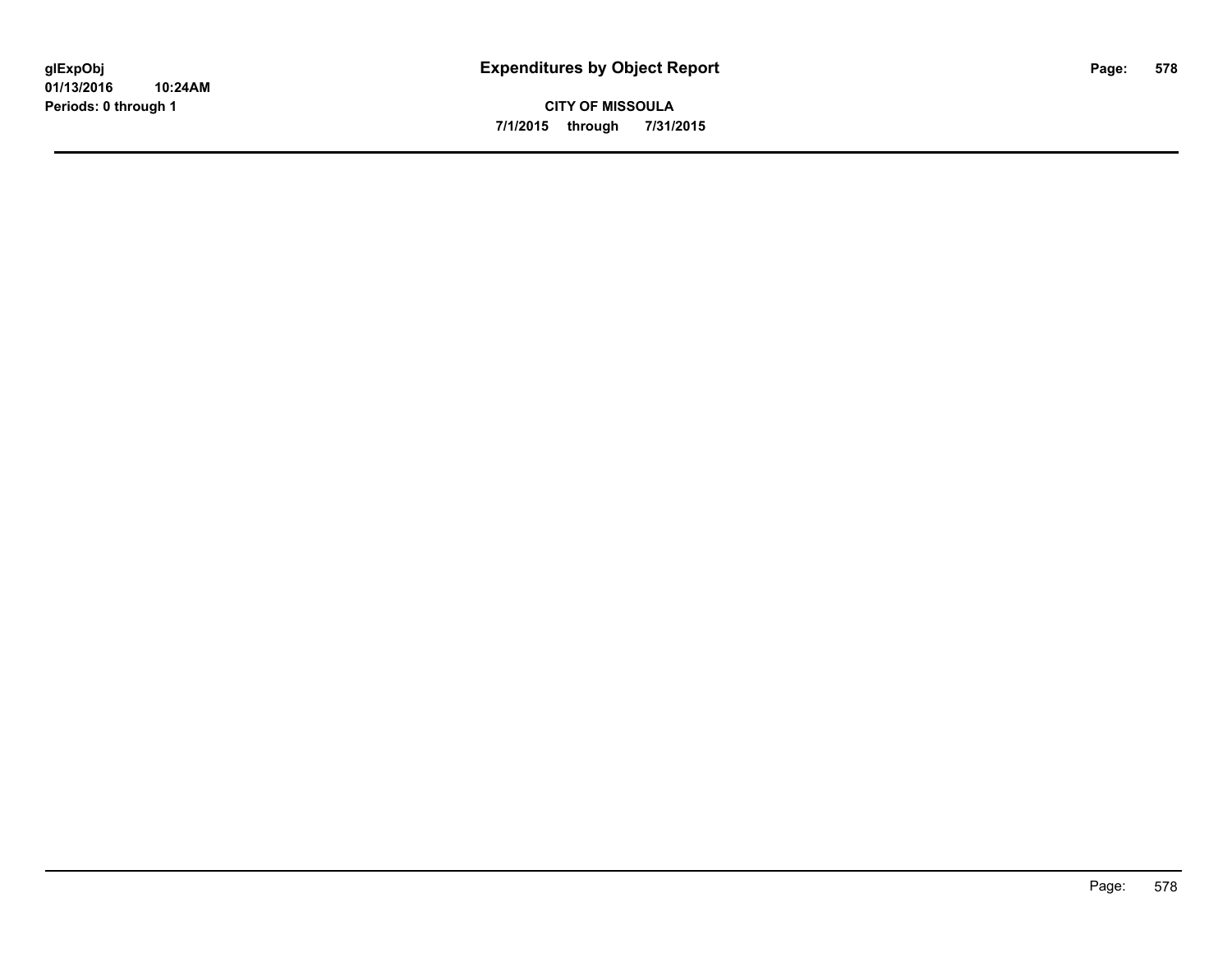#### **01/13/2016 10:24AM Periods: 0 through 1**

### **7397 NORTH RESERVE/SCOTT ST URD**

| Object/Title                                    | <b>Adjusted</b><br><b>Appropriation</b> | <b>Expenditures</b> | Year-to-date<br><b>Expenditures</b> | Year-to-date<br><b>Encumbrances</b> | <b>Balance</b> | <b>Prct Used</b> |
|-------------------------------------------------|-----------------------------------------|---------------------|-------------------------------------|-------------------------------------|----------------|------------------|
|                                                 |                                         |                     |                                     |                                     |                |                  |
| 100 PERSONAL SERVICES<br>110 SALARIES AND WAGES | 0.00                                    | 0.00                |                                     | 0.00                                | 0.00           |                  |
|                                                 |                                         |                     | 0.00                                |                                     |                | 0.00             |
| 120 OVERTIME/TERMINATION                        | 0.00                                    | 0.00                | 0.00                                | 0.00                                | 0.00           | 0.00<br>0.00     |
| 140 EMPLOYER CONTRIBUTIONS                      | 0.00                                    | 0.00                | 0.00                                | 0.00                                | 0.00           |                  |
| PERSONAL SERVICES<br><b>Total</b>               | 0.00                                    | 0.00                | 0.00                                | 0.00                                | 0.00           | 0.00             |
| 200 SUPPLIES                                    |                                         |                     |                                     |                                     |                |                  |
| 210 OFFICE SUPPLIES                             | 0.00                                    | 0.00                | 0.00                                | 0.00                                | 0.00           | 0.00             |
| 220 OPERATING SUPPLIES                          | 0.00                                    | 0.00                | 0.00                                | 0.00                                | 0.00           | 0.00             |
| 230 REPAIR/MAINTENANCE                          | 0.00                                    | 0.00                | 0.00                                | 0.00                                | 0.00           | 0.00             |
| 231 GASOLINE                                    | 0.00                                    | 0.00                | 0.00                                | 0.00                                | 0.00           | 0.00             |
| 240 OTHER SUPPLIES                              | 0.00                                    | 0.00                | 0.00                                | 0.00                                | 0.00           | 0.00             |
| <b>SUPPLIES</b><br>Total                        | 0.00                                    | 0.00                | 0.00                                | 0.00                                | 0.00           | 0.00             |
| 300 PURCHASED SERVICES                          |                                         |                     |                                     |                                     |                |                  |
| 310 COMMUNICATIONS                              | 0.00                                    | 0.00                | 0.00                                | 0.00                                | 0.00           | 0.00             |
| 320 PRINTING & DUPLICATING                      | 0.00                                    | 0.00                | 0.00                                | 0.00                                | 0.00           | 0.00             |
| 330 PUBLICITY, SUBSCRIPTIONS & DUES             | 0.00                                    | 0.00                | 0.00                                | 0.00                                | 0.00           | 0.00             |
| 344 TELEPHONE SERVICE                           | 0.00                                    | 0.00                | 0.00                                | 0.00                                | 0.00           | 0.00             |
| 345 GARBAGE                                     | 0.00                                    | 0.00                | 0.00                                | 0.00                                | 0.00           | 0.00             |
| 350 PROFESSIONAL SERVICES                       | 0.00                                    | 0.00                | 0.00                                | 0.00                                | 0.00           | 0.00             |
| 360 REPAIR & MAINTENANCE                        | 0.00                                    | 0.00                | 0.00                                | 0.00                                | 0.00           | 0.00             |
| PURCHASED SERVICES<br>Total                     | 0.00                                    | 0.00                | 0.00                                | 0.00                                | 0.00           | 0.00             |
| 500 FIXED CHARGES                               |                                         |                     |                                     |                                     |                |                  |
| 550 MERCHANT SERVICE FEES                       | 0.00                                    | 0.00                | 0.00                                | 0.00                                | 0.00           | 0.00             |
| <b>FIXED CHARGES</b><br>Total                   | 0.00                                    | 0.00                | 0.00                                | 0.00                                | 0.00           | 0.00             |
| 700 GRANTS & CONTRIBUTIONS                      |                                         |                     |                                     |                                     |                |                  |
| 700 GRANTS & CONTRIBUTIONS                      | 0.00                                    | 0.00                | 0.00                                | 0.00                                | 0.00           | 0.00             |
| <b>GRANTS &amp; CONTRIBUTIONS</b><br>Total      | 0.00                                    | 0.00                | 0.00                                | 0.00                                | 0.00           | 0.00             |
| 800 OTHER OBJECTS                               |                                         |                     |                                     |                                     |                |                  |
| 820 TRANSFERS TO OTHER FUNDS                    | 0.00                                    | 0.00                | 0.00                                | 0.00                                | 0.00           | 0.00             |
| 845 CONTINGENCY                                 | 0.00                                    | 0.00                | 0.00                                | 0.00                                | 0.00           | 0.00             |
| OTHER OBJECTS<br><b>Total</b>                   | 0.00                                    | 0.00                | 0.00                                | 0.00                                | 0.00           | 0.00             |
| NORTH RESERVE/SCOTT ST URD<br>Total             | 0.00                                    | 0.00                | 0.00                                | 0.00                                | 0.00           | 0.00             |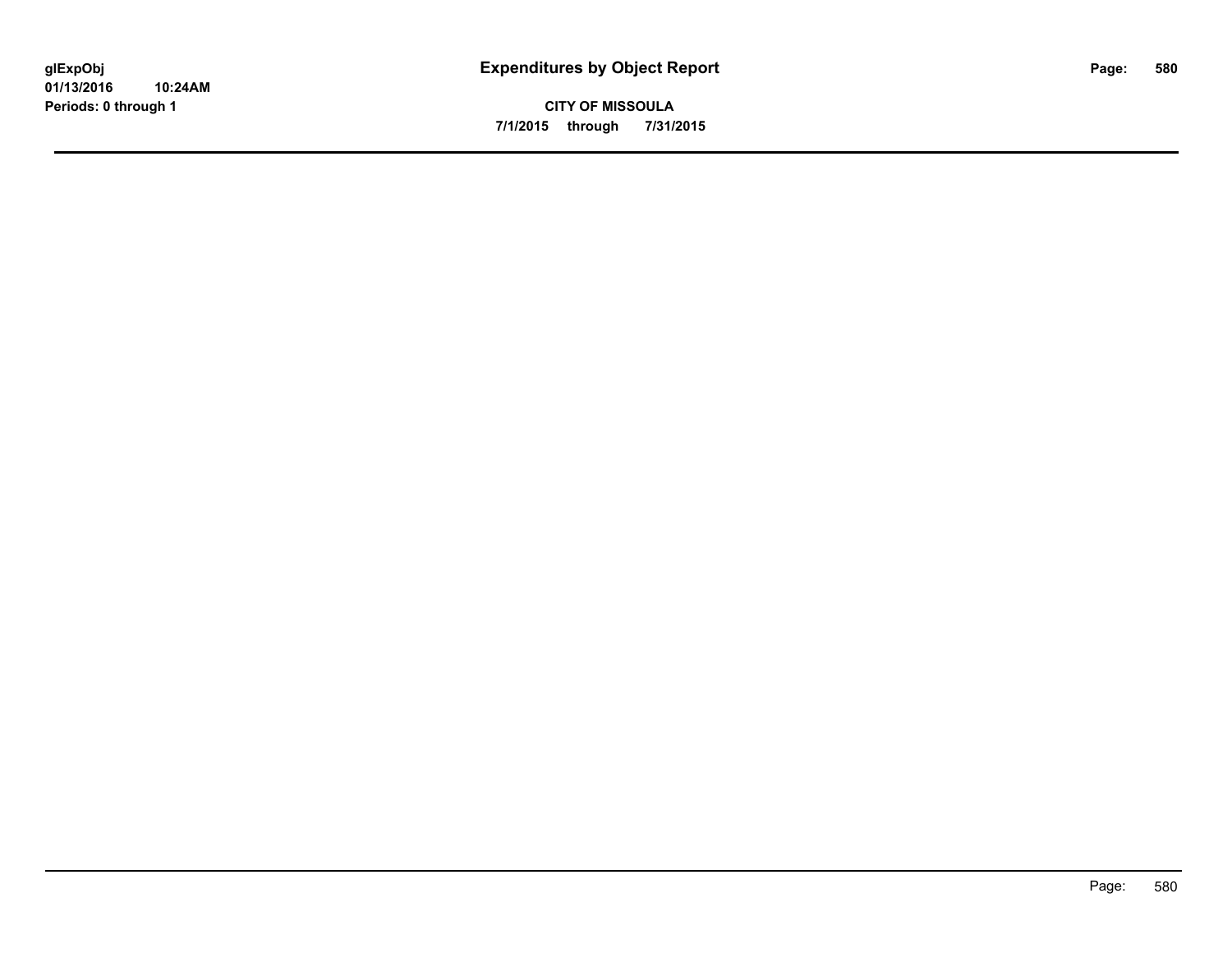**7398 HELLGATE URD**

**385 MRA**

|                                   | <b>Adjusted</b>      |                     | Year-to-date        | Year-to-date        |                |                  |
|-----------------------------------|----------------------|---------------------|---------------------|---------------------|----------------|------------------|
|                                   | <b>Appropriation</b> | <b>Expenditures</b> | <b>Expenditures</b> | <b>Encumbrances</b> | <b>Balance</b> | <b>Prct Used</b> |
| 300 PURCHASED SERVICES            |                      |                     |                     |                     |                |                  |
| 350 PROFESSIONAL SERVICES         | 0.00                 | 0.00                | 0.00                | 0.00                | 0.00           | 0.00             |
| PURCHASED SERVICES                | 0.00                 | 0.00                | 0.00                | 0.00                | 0.00           | 0.00             |
| 700 GRANTS & CONTRIBUTIONS        |                      |                     |                     |                     |                |                  |
| 700 GRANTS & CONTRIBUTIONS        | 0.00                 | 0.00                | 0.00                | 0.00                | 0.00           | 0.00             |
| <b>GRANTS &amp; CONTRIBUTIONS</b> | 0.00                 | 0.00                | 0.00                | 0.00                | 0.00           | 0.00             |
| 800 OTHER OBJECTS                 |                      |                     |                     |                     |                |                  |
| 845 CONTINGENCY                   | 0.00                 | 0.00                | 0.00                | 0.00                | 0.00           | 0.00             |
| OTHER OBJECTS                     | 0.00                 | 0.00                | 0.00                | 0.00                | 0.00           | 0.00             |
| 900 CAPITAL OUTLAY                |                      |                     |                     |                     |                |                  |
| 920 BUILDINGS                     | 0.00                 | 0.00                | 0.00                | 0.00                | 0.00           | 0.00             |
| 930 IMPROVEMENTS                  | 0.00                 | 0.00                | 0.00                | 0.00                | 0.00           | 0.00             |
| <b>CAPITAL OUTLAY</b>             | 0.00                 | 0.00                | 0.00                | 0.00                | 0.00           | 0.00             |
| <b>MRA</b>                        | 0.00                 | 0.00                | 0.00                | 0.00                | 0.00           | 0.00             |
|                                   |                      |                     |                     |                     |                |                  |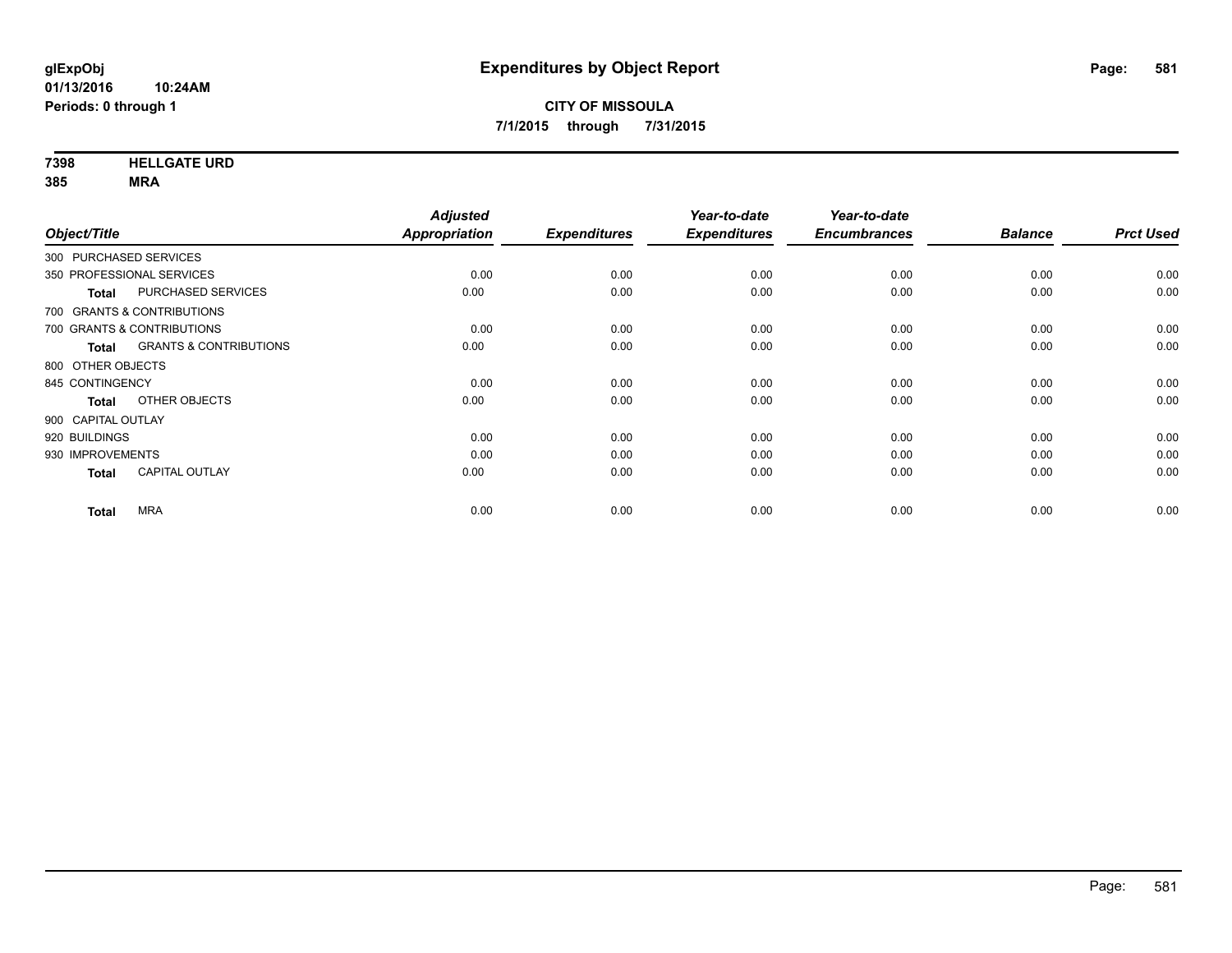### **7398 HELLGATE URD**

| Object/Title           |                                   | <b>Adjusted</b><br>Appropriation | <b>Expenditures</b> | Year-to-date<br><b>Expenditures</b> | Year-to-date<br><b>Encumbrances</b> | <b>Balance</b> | <b>Prct Used</b> |
|------------------------|-----------------------------------|----------------------------------|---------------------|-------------------------------------|-------------------------------------|----------------|------------------|
|                        |                                   |                                  |                     |                                     |                                     |                |                  |
| 300 PURCHASED SERVICES |                                   |                                  |                     |                                     |                                     |                |                  |
|                        | 350 PROFESSIONAL SERVICES         | 0.00                             | 0.00                | 0.00                                | 0.00                                | 0.00           | 0.00             |
| <b>Total</b>           | PURCHASED SERVICES                | 0.00                             | 0.00                | 0.00                                | 0.00                                | 0.00           | 0.00             |
|                        | 700 GRANTS & CONTRIBUTIONS        |                                  |                     |                                     |                                     |                |                  |
|                        | 700 GRANTS & CONTRIBUTIONS        | 0.00                             | 0.00                | 0.00                                | 0.00                                | 0.00           | 0.00             |
| Total                  | <b>GRANTS &amp; CONTRIBUTIONS</b> | 0.00                             | 0.00                | 0.00                                | 0.00                                | 0.00           | 0.00             |
| 800 OTHER OBJECTS      |                                   |                                  |                     |                                     |                                     |                |                  |
| 845 CONTINGENCY        |                                   | 0.00                             | 0.00                | 0.00                                | 0.00                                | 0.00           | 0.00             |
| <b>Total</b>           | OTHER OBJECTS                     | 0.00                             | 0.00                | 0.00                                | 0.00                                | 0.00           | 0.00             |
| 900 CAPITAL OUTLAY     |                                   |                                  |                     |                                     |                                     |                |                  |
| 920 BUILDINGS          |                                   | 0.00                             | 0.00                | 0.00                                | 0.00                                | 0.00           | 0.00             |
| 930 IMPROVEMENTS       |                                   | 0.00                             | 0.00                | 0.00                                | 0.00                                | 0.00           | 0.00             |
| <b>Total</b>           | <b>CAPITAL OUTLAY</b>             | 0.00                             | 0.00                | 0.00                                | 0.00                                | 0.00           | 0.00             |
|                        |                                   |                                  |                     |                                     |                                     |                |                  |
| <b>Total</b>           | <b>HELLGATE URD</b>               | 0.00                             | 0.00                | 0.00                                | 0.00                                | 0.00           | 0.00             |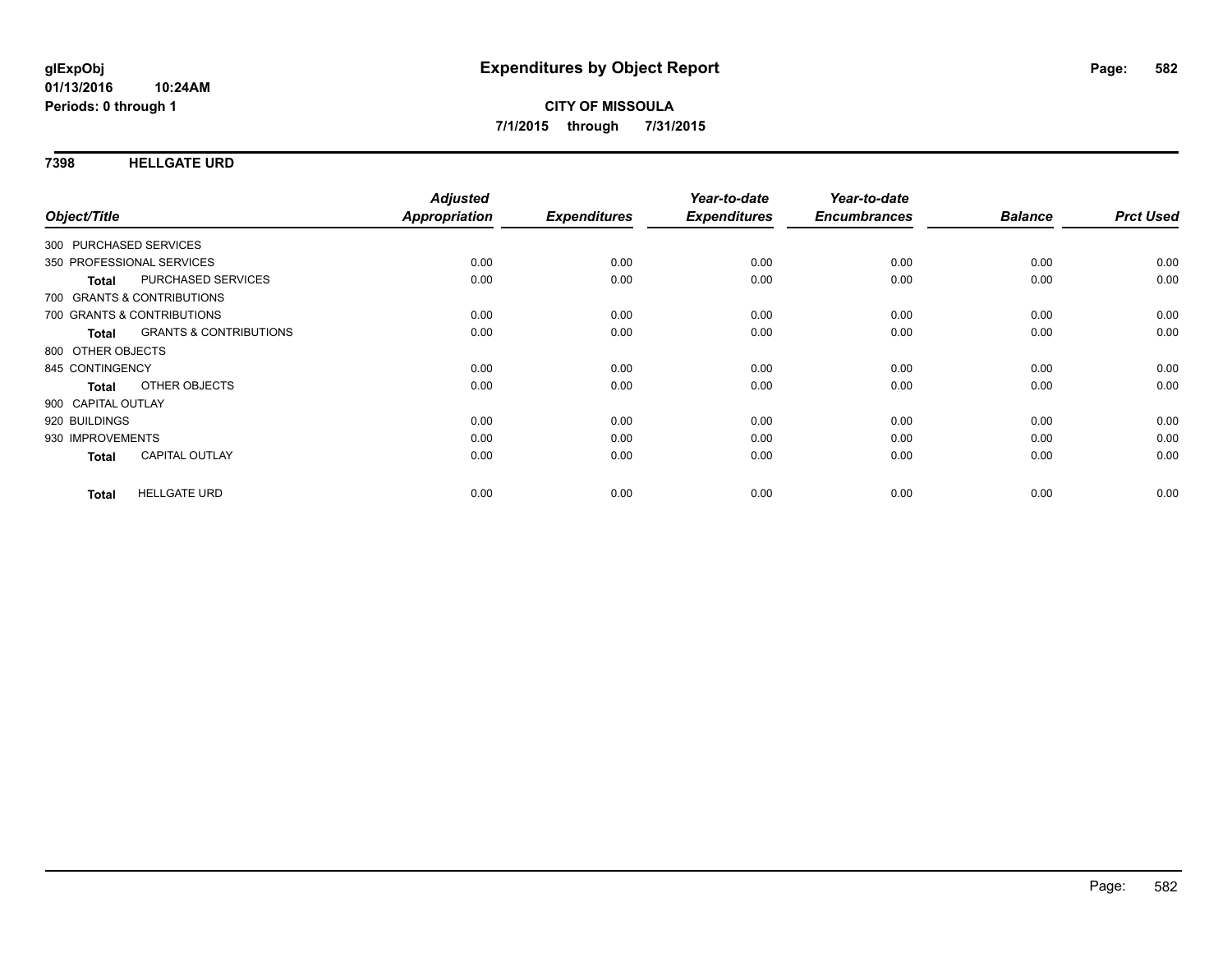#### **7399 INTERMOUNTAIN BOND DEBT SERVICE**

**385 MRA**

|                   |                             | <b>Adjusted</b>      |                     | Year-to-date        | Year-to-date        |                |                  |
|-------------------|-----------------------------|----------------------|---------------------|---------------------|---------------------|----------------|------------------|
| Object/Title      |                             | <b>Appropriation</b> | <b>Expenditures</b> | <b>Expenditures</b> | <b>Encumbrances</b> | <b>Balance</b> | <b>Prct Used</b> |
| 500 FIXED CHARGES |                             |                      |                     |                     |                     |                |                  |
|                   | 550 MERCHANT SERVICE FEES   | 0.00                 | 0.00                | 0.00                | 0.00                | 0.00           | 0.00             |
| <b>Total</b>      | <b>FIXED CHARGES</b>        | 0.00                 | 0.00                | 0.00                | 0.00                | 0.00           | 0.00             |
| 600 DEBT SERVICE  |                             |                      |                     |                     |                     |                |                  |
| 610 PRINCIPAL     |                             | 72.000.00            | 0.00                | 0.00                | 0.00                | 72.000.00      | 0.00             |
|                   | 620 INTEREST / SERVICE FEES | 73,769.00            | 600.00              | 600.00              | 0.00                | 73,169.00      | 0.81             |
| <b>Total</b>      | <b>DEBT SERVICE</b>         | 145.769.00           | 600.00              | 600.00              | 0.00                | 145.169.00     | 0.41             |
| <b>Total</b>      | <b>MRA</b>                  | 145.769.00           | 600.00              | 600.00              | 0.00                | 145.169.00     | 0.41             |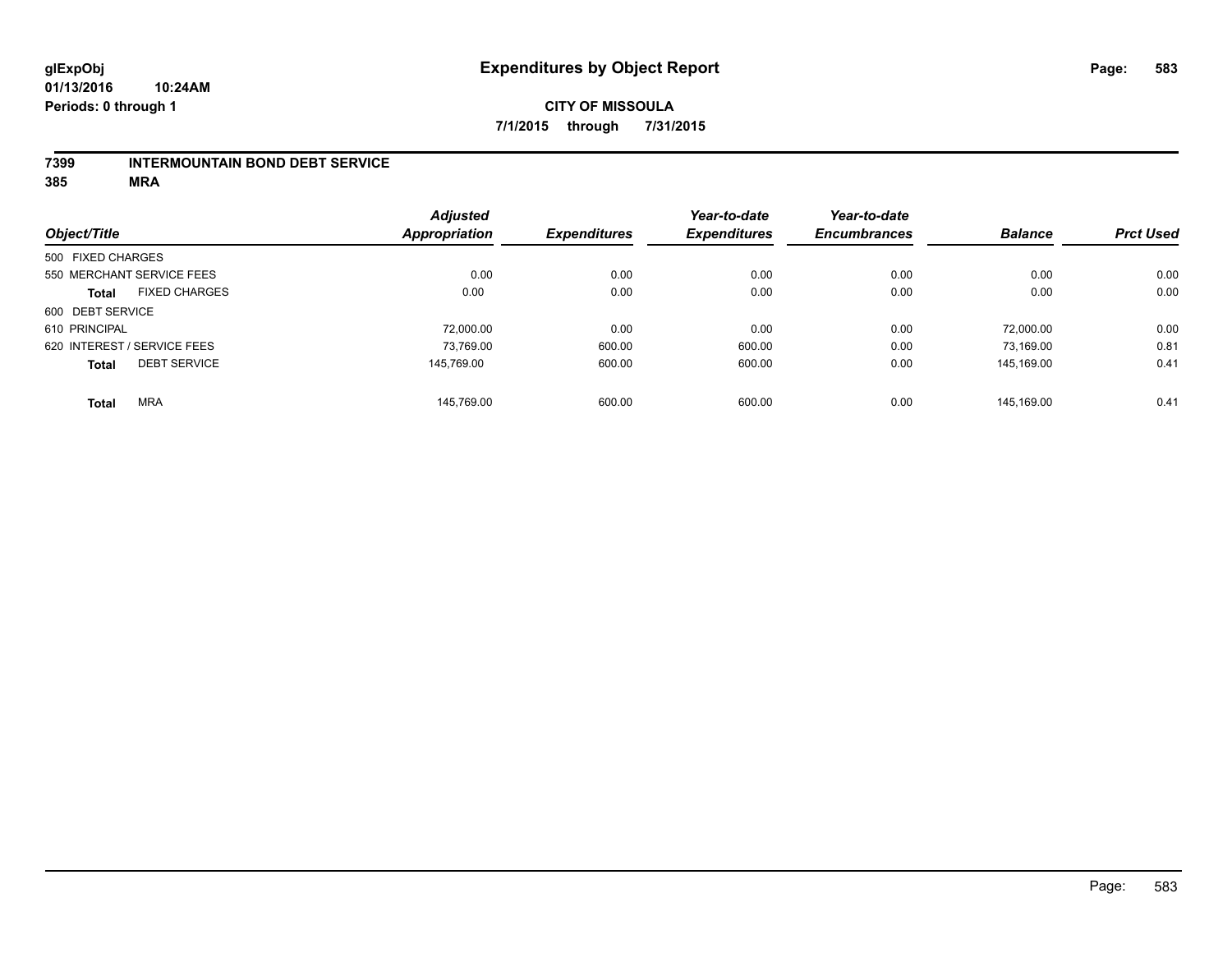#### **7399 INTERMOUNTAIN BOND DEBT SERVICE**

**390 NON-DEPARTMENTAL**

| Object/Title                     | <b>Adjusted</b><br>Appropriation | <b>Expenditures</b> | Year-to-date<br><b>Expenditures</b> | Year-to-date<br><b>Encumbrances</b> | <b>Balance</b> | <b>Prct Used</b> |
|----------------------------------|----------------------------------|---------------------|-------------------------------------|-------------------------------------|----------------|------------------|
| 800 OTHER OBJECTS                |                                  |                     |                                     |                                     |                |                  |
| 820 TRANSFERS TO OTHER FUNDS     | 0.00                             | 0.00                | 0.00                                | 0.00                                | 0.00           | 0.00             |
| OTHER OBJECTS<br><b>Total</b>    | 0.00                             | 0.00                | 0.00                                | 0.00                                | 0.00           | 0.00             |
| NON-DEPARTMENTAL<br><b>Total</b> | 0.00                             | 0.00                | 0.00                                | 0.00                                | 0.00           | 0.00             |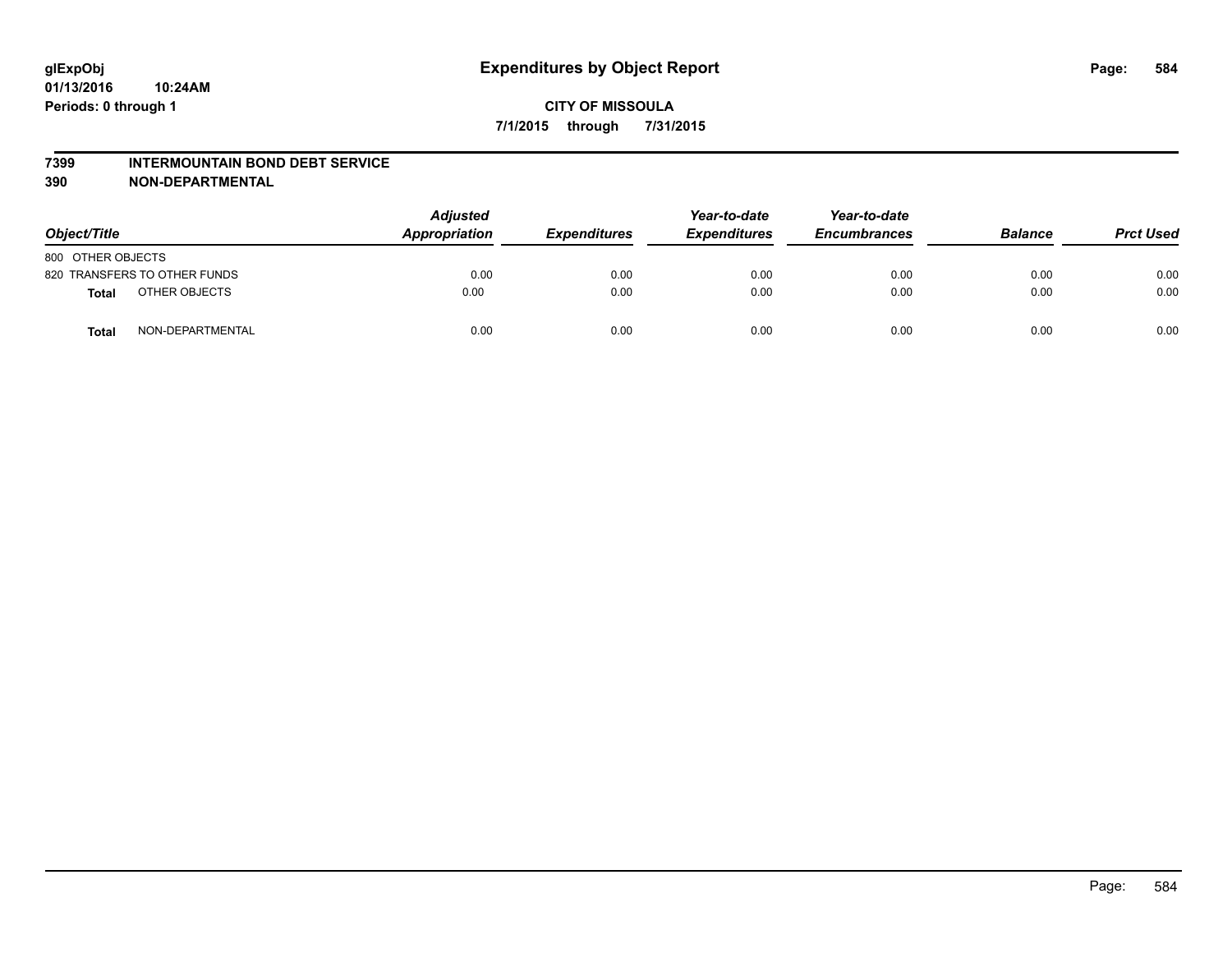**01/13/2016 10:24AM Periods: 0 through 1**

**CITY OF MISSOULA 7/1/2015 through 7/31/2015**

### **7399 INTERMOUNTAIN BOND DEBT SERVICE**

| Object/Title      |                                        | <b>Adjusted</b><br><b>Appropriation</b> | <b>Expenditures</b> | Year-to-date<br><b>Expenditures</b> | Year-to-date<br><b>Encumbrances</b> | <b>Balance</b> | <b>Prct Used</b> |
|-------------------|----------------------------------------|-----------------------------------------|---------------------|-------------------------------------|-------------------------------------|----------------|------------------|
| 500 FIXED CHARGES |                                        |                                         |                     |                                     |                                     |                |                  |
|                   | 550 MERCHANT SERVICE FEES              | 0.00                                    | 0.00                | 0.00                                | 0.00                                | 0.00           | 0.00             |
| <b>Total</b>      | <b>FIXED CHARGES</b>                   | 0.00                                    | 0.00                | 0.00                                | 0.00                                | 0.00           | 0.00             |
| 600 DEBT SERVICE  |                                        |                                         |                     |                                     |                                     |                |                  |
| 610 PRINCIPAL     |                                        | 72.000.00                               | 0.00                | 0.00                                | 0.00                                | 72.000.00      | 0.00             |
|                   | 620 INTEREST / SERVICE FEES            | 73,769.00                               | 600.00              | 600.00                              | 0.00                                | 73,169.00      | 0.81             |
| <b>Total</b>      | <b>DEBT SERVICE</b>                    | 145,769.00                              | 600.00              | 600.00                              | 0.00                                | 145,169.00     | 0.41             |
| 800 OTHER OBJECTS |                                        |                                         |                     |                                     |                                     |                |                  |
|                   | 820 TRANSFERS TO OTHER FUNDS           | 0.00                                    | 0.00                | 0.00                                | 0.00                                | 0.00           | 0.00             |
| Total             | OTHER OBJECTS                          | 0.00                                    | 0.00                | 0.00                                | 0.00                                | 0.00           | 0.00             |
| <b>Total</b>      | <b>INTERMOUNTAIN BOND DEBT SERVICE</b> | 145.769.00                              | 600.00              | 600.00                              | 0.00                                | 145.169.00     | 0.41             |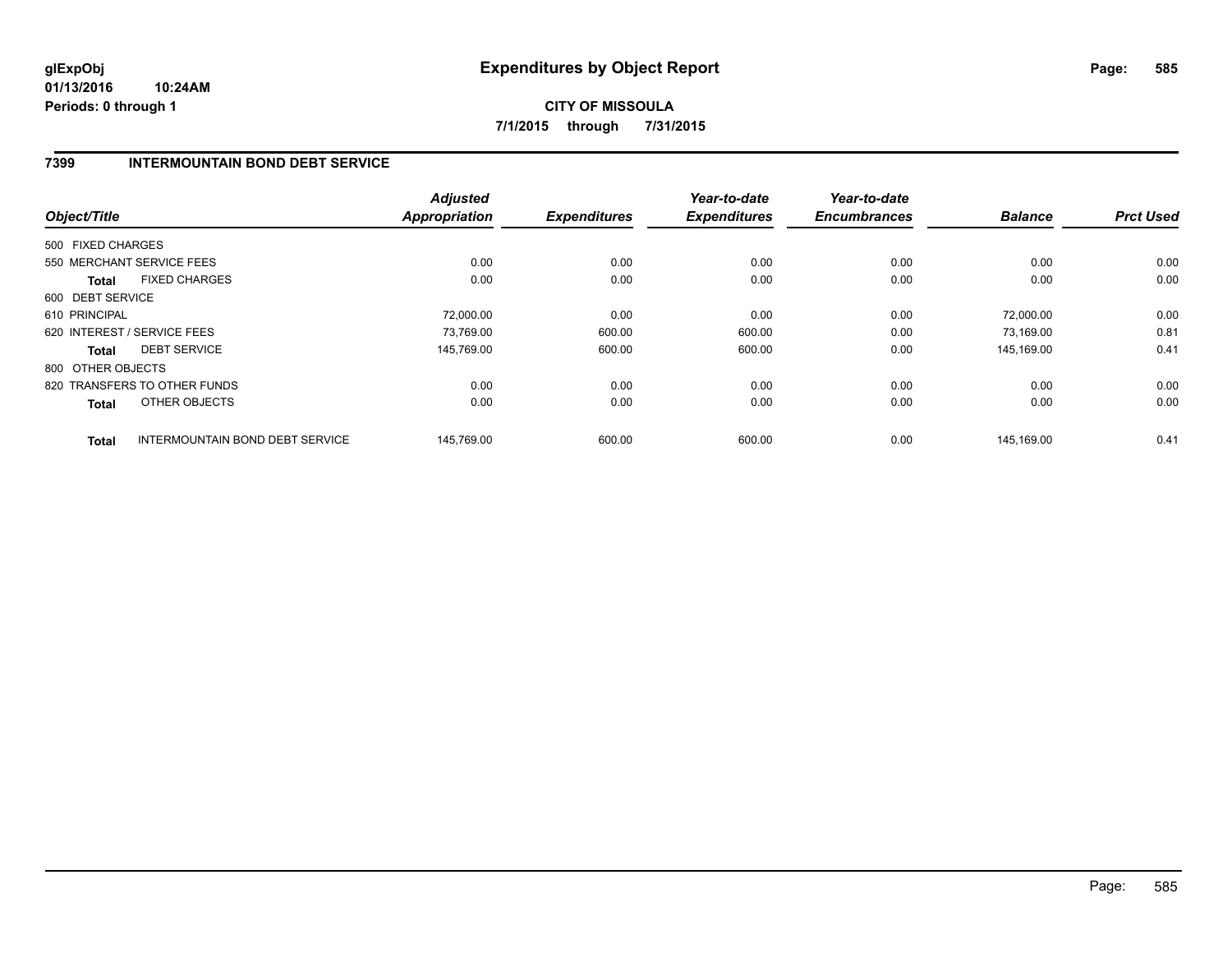#### **7400 FRONT ST BOND CLEARING**

**385 MRA**

|                   |                                   | <b>Adjusted</b>      |                     | Year-to-date        | Year-to-date        |                |                  |
|-------------------|-----------------------------------|----------------------|---------------------|---------------------|---------------------|----------------|------------------|
| Object/Title      |                                   | <b>Appropriation</b> | <b>Expenditures</b> | <b>Expenditures</b> | <b>Encumbrances</b> | <b>Balance</b> | <b>Prct Used</b> |
| 500 FIXED CHARGES |                                   |                      |                     |                     |                     |                |                  |
|                   | 550 MERCHANT SERVICE FEES         | 0.00                 | 0.00                | 0.00                | 0.00                | 0.00           | 0.00             |
| <b>Total</b>      | <b>FIXED CHARGES</b>              | 0.00                 | 0.00                | 0.00                | 0.00                | 0.00           | 0.00             |
|                   | 700 GRANTS & CONTRIBUTIONS        |                      |                     |                     |                     |                |                  |
|                   | 700 GRANTS & CONTRIBUTIONS        | 0.00                 | 0.00                | 0.00                | 0.00                | 0.00           | 0.00             |
| Total             | <b>GRANTS &amp; CONTRIBUTIONS</b> | 0.00                 | 0.00                | 0.00                | 0.00                | 0.00           | 0.00             |
| 800 OTHER OBJECTS |                                   |                      |                     |                     |                     |                |                  |
|                   | 820 TRANSFERS TO OTHER FUNDS      | 453.262.00           | 0.00                | 0.00                | 0.00                | 453.262.00     | 0.00             |
| <b>Total</b>      | OTHER OBJECTS                     | 453,262.00           | 0.00                | 0.00                | 0.00                | 453,262.00     | 0.00             |
| <b>Total</b>      | <b>MRA</b>                        | 453.262.00           | 0.00                | 0.00                | 0.00                | 453.262.00     | 0.00             |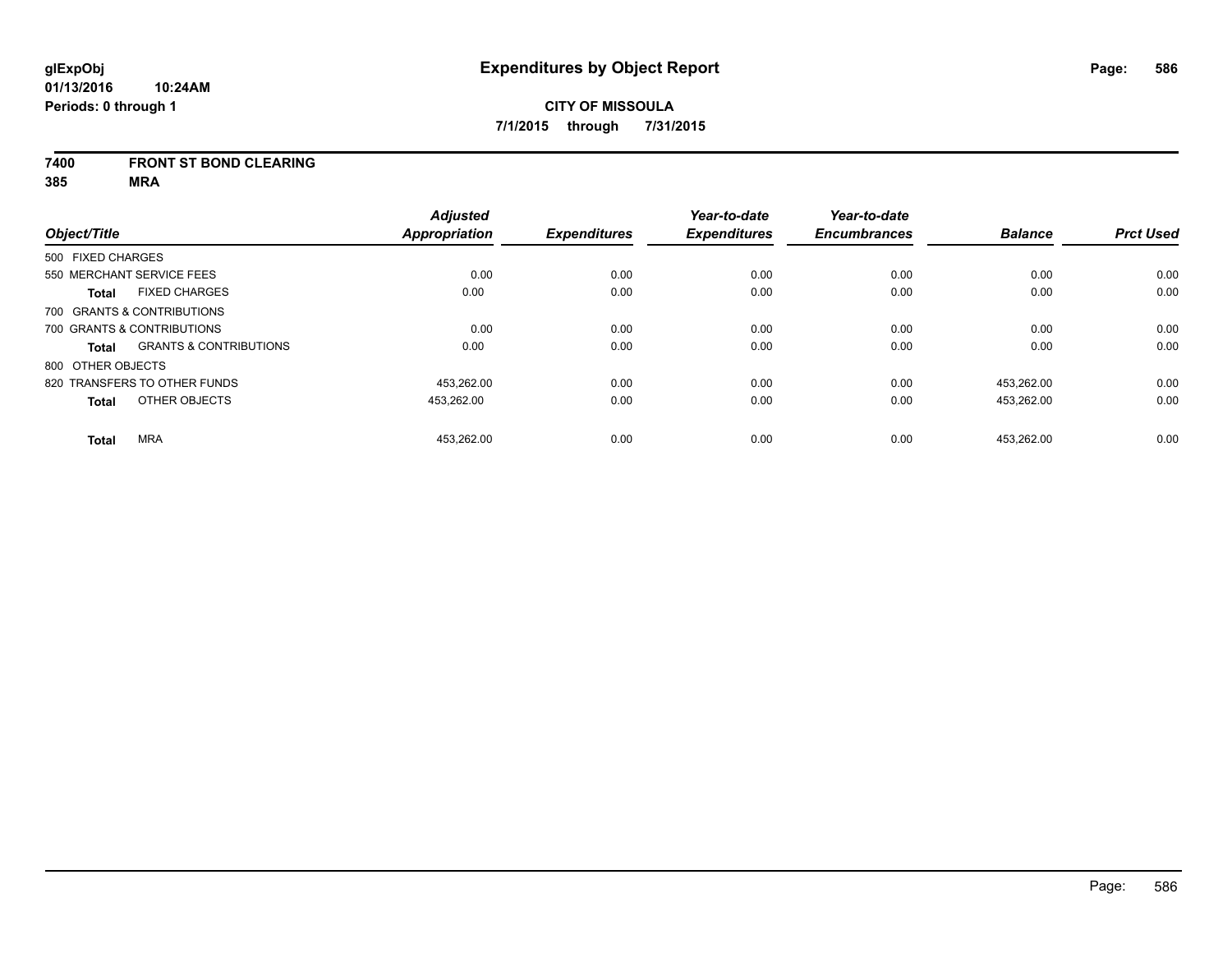### **7400 FRONT ST BOND CLEARING**

| Object/Title                                      | <b>Adjusted</b><br><b>Appropriation</b> | <b>Expenditures</b> | Year-to-date<br><b>Expenditures</b> | Year-to-date<br><b>Encumbrances</b> | <b>Balance</b> | <b>Prct Used</b> |
|---------------------------------------------------|-----------------------------------------|---------------------|-------------------------------------|-------------------------------------|----------------|------------------|
| 500 FIXED CHARGES                                 |                                         |                     |                                     |                                     |                |                  |
| 550 MERCHANT SERVICE FEES                         | 0.00                                    | 0.00                | 0.00                                | 0.00                                | 0.00           | 0.00             |
| <b>FIXED CHARGES</b><br><b>Total</b>              | 0.00                                    | 0.00                | 0.00                                | 0.00                                | 0.00           | 0.00             |
| 700 GRANTS & CONTRIBUTIONS                        |                                         |                     |                                     |                                     |                |                  |
| 700 GRANTS & CONTRIBUTIONS                        | 0.00                                    | 0.00                | 0.00                                | 0.00                                | 0.00           | 0.00             |
| <b>GRANTS &amp; CONTRIBUTIONS</b><br><b>Total</b> | 0.00                                    | 0.00                | 0.00                                | 0.00                                | 0.00           | 0.00             |
| 800 OTHER OBJECTS                                 |                                         |                     |                                     |                                     |                |                  |
| 820 TRANSFERS TO OTHER FUNDS                      | 453,262.00                              | 0.00                | 0.00                                | 0.00                                | 453,262.00     | 0.00             |
| <b>OTHER OBJECTS</b><br><b>Total</b>              | 453,262.00                              | 0.00                | 0.00                                | 0.00                                | 453,262.00     | 0.00             |
| <b>FRONT ST BOND CLEARING</b><br><b>Total</b>     | 453.262.00                              | 0.00                | 0.00                                | 0.00                                | 453.262.00     | 0.00             |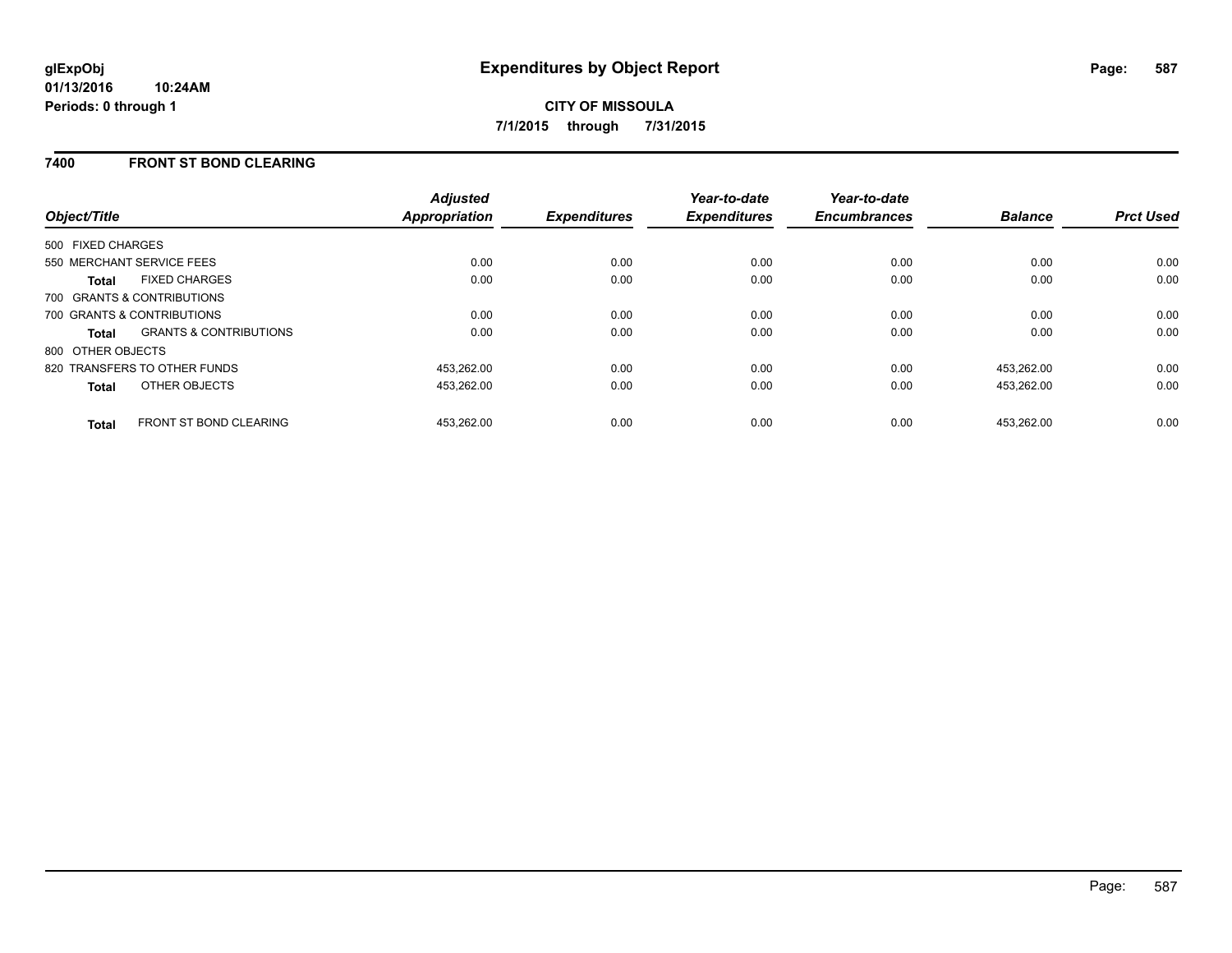#### **7401 FRONT ST PARKING STRUCTURE**

**385 MRA**

| Object/Title                |                              | <b>Adjusted</b><br><b>Appropriation</b> | <b>Expenditures</b> | Year-to-date<br><b>Expenditures</b> | Year-to-date<br><b>Encumbrances</b> | <b>Balance</b> | <b>Prct Used</b> |
|-----------------------------|------------------------------|-----------------------------------------|---------------------|-------------------------------------|-------------------------------------|----------------|------------------|
| 300 PURCHASED SERVICES      |                              |                                         |                     |                                     |                                     |                |                  |
|                             | 390 OTHER PURCHASED SERVICES | 0.00                                    | 0.00                | 0.00                                | 0.00                                | 0.00           | 0.00             |
| <b>Total</b>                | PURCHASED SERVICES           | 0.00                                    | 0.00                | 0.00                                | 0.00                                | 0.00           | 0.00             |
| 500 FIXED CHARGES           |                              |                                         |                     |                                     |                                     |                |                  |
|                             | 550 MERCHANT SERVICE FEES    | 116,134.00                              | 0.00                | 0.00                                | 0.00                                | 116,134.00     | 0.00             |
| <b>Total</b>                | <b>FIXED CHARGES</b>         | 116,134.00                              | 0.00                | 0.00                                | 0.00                                | 116,134.00     | 0.00             |
| 600 DEBT SERVICE            |                              |                                         |                     |                                     |                                     |                |                  |
| 610 PRINCIPAL               |                              | 30,000.00                               | 0.00                | 0.00                                | 0.00                                | 30,000.00      | 0.00             |
| 620 INTEREST / SERVICE FEES |                              | 0.00                                    | 0.00                | 0.00                                | 0.00                                | 0.00           | 0.00             |
| <b>Total</b>                | <b>DEBT SERVICE</b>          | 30,000.00                               | 0.00                | 0.00                                | 0.00                                | 30,000.00      | 0.00             |
| 800 OTHER OBJECTS           |                              |                                         |                     |                                     |                                     |                |                  |
|                             | 820 TRANSFERS TO OTHER FUNDS | 0.00                                    | 0.00                | 0.00                                | 0.00                                | 0.00           | 0.00             |
| <b>Total</b>                | OTHER OBJECTS                | 0.00                                    | 0.00                | 0.00                                | 0.00                                | 0.00           | 0.00             |
| <b>Total</b>                | <b>MRA</b>                   | 146,134.00                              | 0.00                | 0.00                                | 0.00                                | 146,134.00     | 0.00             |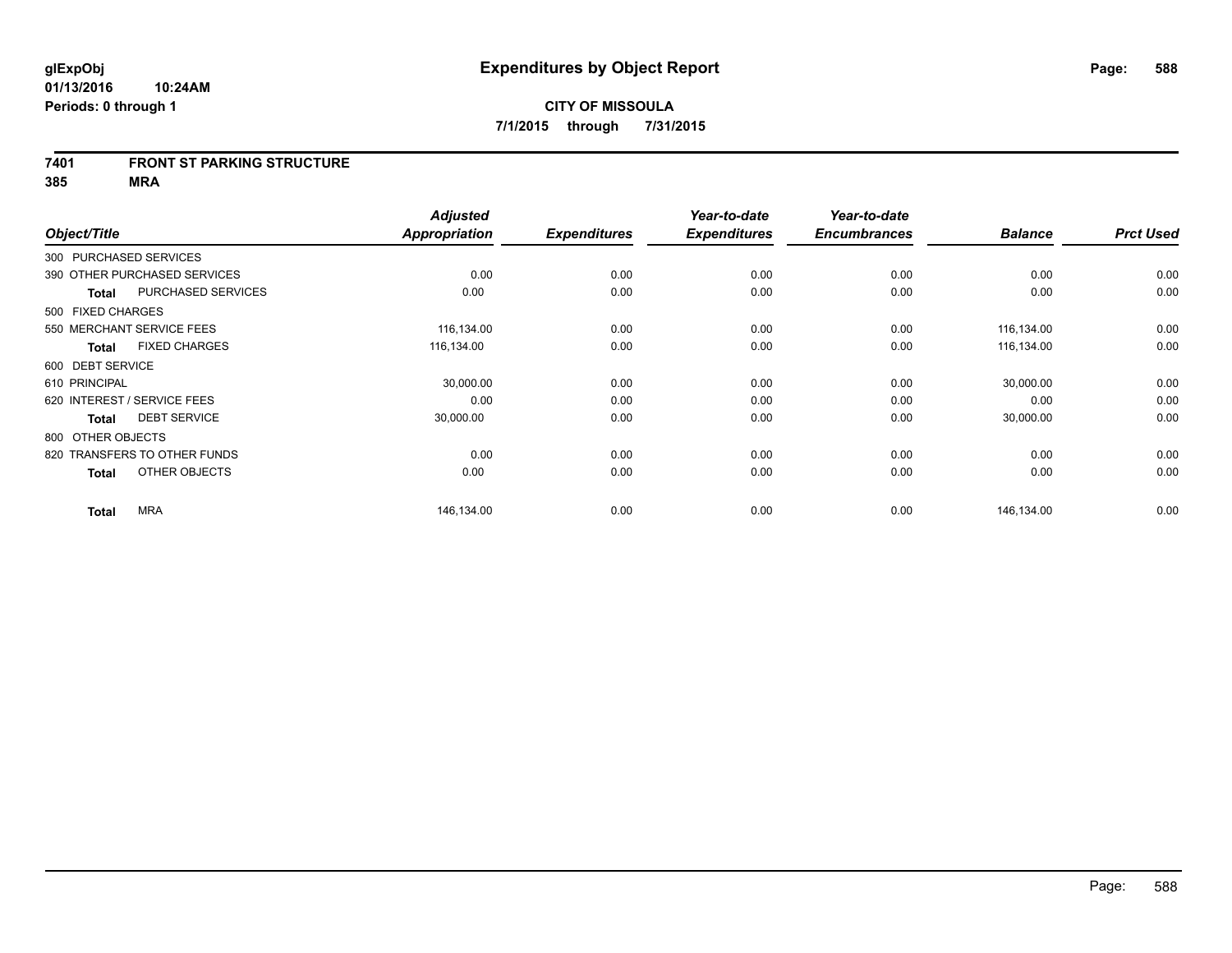#### **01/13/2016 10:24AM Periods: 0 through 1**

# **CITY OF MISSOULA 7/1/2015 through 7/31/2015**

## **7401 FRONT ST PARKING STRUCTURE**

| Object/Title      |                                   | <b>Adjusted</b><br><b>Appropriation</b> | <b>Expenditures</b> | Year-to-date<br><b>Expenditures</b> | Year-to-date<br><b>Encumbrances</b> | <b>Balance</b> | <b>Prct Used</b> |
|-------------------|-----------------------------------|-----------------------------------------|---------------------|-------------------------------------|-------------------------------------|----------------|------------------|
|                   | 300 PURCHASED SERVICES            |                                         |                     |                                     |                                     |                |                  |
|                   | 390 OTHER PURCHASED SERVICES      | 0.00                                    | 0.00                | 0.00                                | 0.00                                | 0.00           | 0.00             |
| <b>Total</b>      | PURCHASED SERVICES                | 0.00                                    | 0.00                | 0.00                                | 0.00                                | 0.00           | 0.00             |
| 500 FIXED CHARGES |                                   |                                         |                     |                                     |                                     |                |                  |
|                   | 550 MERCHANT SERVICE FEES         | 116,134.00                              | 0.00                | 0.00                                | 0.00                                | 116,134.00     | 0.00             |
| <b>Total</b>      | <b>FIXED CHARGES</b>              | 116,134.00                              | 0.00                | 0.00                                | 0.00                                | 116,134.00     | 0.00             |
| 600 DEBT SERVICE  |                                   |                                         |                     |                                     |                                     |                |                  |
| 610 PRINCIPAL     |                                   | 30,000.00                               | 0.00                | 0.00                                | 0.00                                | 30,000.00      | 0.00             |
|                   | 620 INTEREST / SERVICE FEES       | 0.00                                    | 0.00                | 0.00                                | 0.00                                | 0.00           | 0.00             |
| <b>Total</b>      | <b>DEBT SERVICE</b>               | 30,000.00                               | 0.00                | 0.00                                | 0.00                                | 30,000.00      | 0.00             |
| 800 OTHER OBJECTS |                                   |                                         |                     |                                     |                                     |                |                  |
|                   | 820 TRANSFERS TO OTHER FUNDS      | 0.00                                    | 0.00                | 0.00                                | 0.00                                | 0.00           | 0.00             |
| <b>Total</b>      | OTHER OBJECTS                     | 0.00                                    | 0.00                | 0.00                                | 0.00                                | 0.00           | 0.00             |
| <b>Total</b>      | <b>FRONT ST PARKING STRUCTURE</b> | 146,134.00                              | 0.00                | 0.00                                | 0.00                                | 146,134.00     | 0.00             |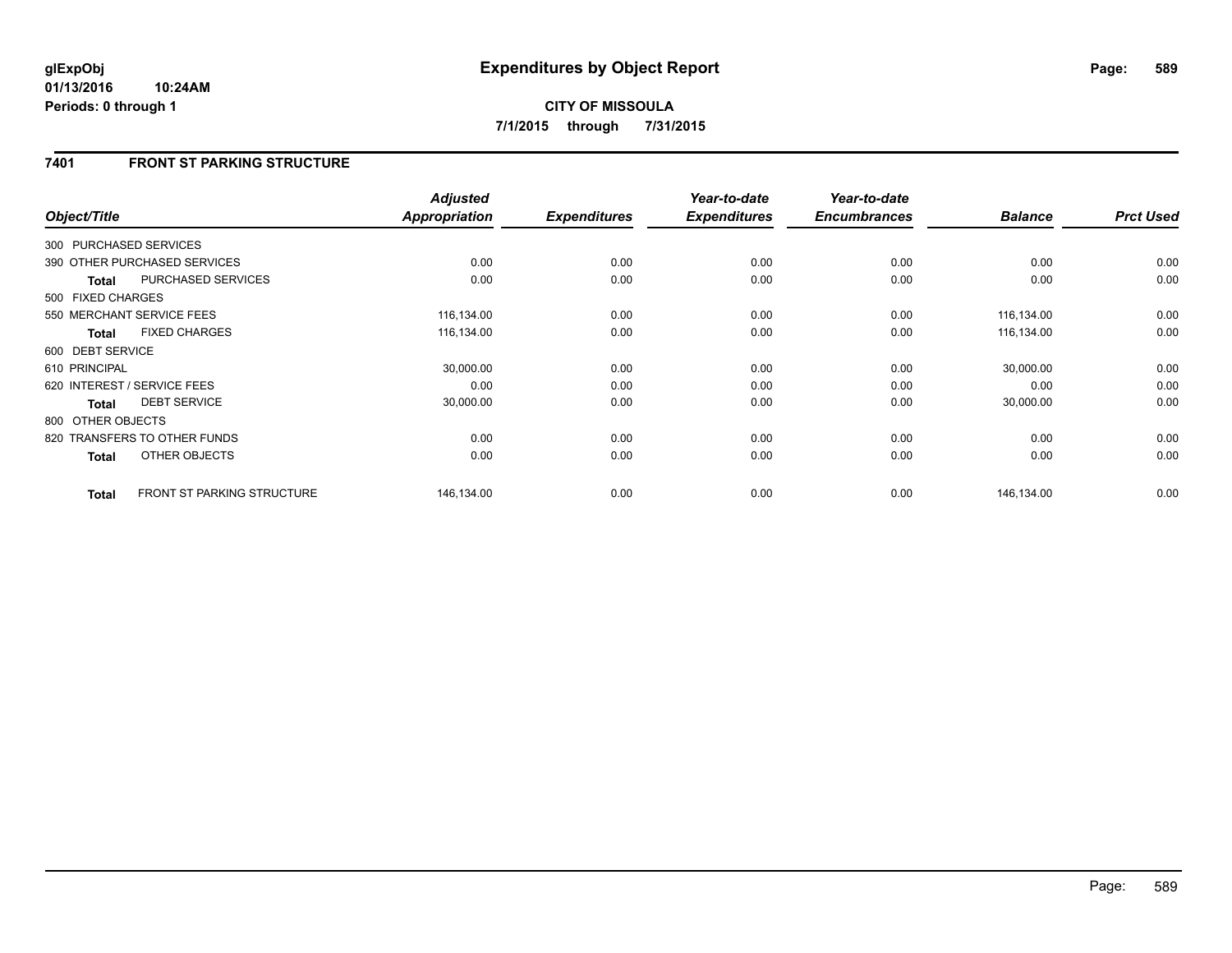#### **7402 FRONT ST SUBORDINATE LIEN NOTE**

**385 MRA**

| Object/Title      |                                   | <b>Adjusted</b><br>Appropriation | <b>Expenditures</b> | Year-to-date<br><b>Expenditures</b> | Year-to-date<br><b>Encumbrances</b> | <b>Balance</b> | <b>Prct Used</b> |
|-------------------|-----------------------------------|----------------------------------|---------------------|-------------------------------------|-------------------------------------|----------------|------------------|
| 500 FIXED CHARGES |                                   |                                  |                     |                                     |                                     |                |                  |
|                   |                                   |                                  |                     |                                     |                                     |                |                  |
|                   | 550 MERCHANT SERVICE FEES         | 0.00                             | 0.00                | 0.00                                | 0.00                                | 0.00           | 0.00             |
| <b>Total</b>      | <b>FIXED CHARGES</b>              | 0.00                             | 0.00                | 0.00                                | 0.00                                | 0.00           | 0.00             |
| 600 DEBT SERVICE  |                                   |                                  |                     |                                     |                                     |                |                  |
| 610 PRINCIPAL     |                                   | 67,309.00                        | 0.00                | 0.00                                | 0.00                                | 67,309.00      | 0.00             |
|                   | 620 INTEREST / SERVICE FEES       | 99,248.00                        | 0.00                | 0.00                                | 0.00                                | 99,248.00      | 0.00             |
| <b>Total</b>      | <b>DEBT SERVICE</b>               | 166,557.00                       | 0.00                | 0.00                                | 0.00                                | 166,557.00     | 0.00             |
|                   | 700 GRANTS & CONTRIBUTIONS        |                                  |                     |                                     |                                     |                |                  |
|                   | 700 GRANTS & CONTRIBUTIONS        | 0.00                             | 0.00                | 0.00                                | 0.00                                | 0.00           | 0.00             |
| <b>Total</b>      | <b>GRANTS &amp; CONTRIBUTIONS</b> | 0.00                             | 0.00                | 0.00                                | 0.00                                | 0.00           | 0.00             |
| 800 OTHER OBJECTS |                                   |                                  |                     |                                     |                                     |                |                  |
|                   | 820 TRANSFERS TO OTHER FUNDS      | 0.00                             | 0.00                | 0.00                                | 0.00                                | 0.00           | 0.00             |
| <b>Total</b>      | OTHER OBJECTS                     | 0.00                             | 0.00                | 0.00                                | 0.00                                | 0.00           | 0.00             |
| <b>Total</b>      | <b>MRA</b>                        | 166,557.00                       | 0.00                | 0.00                                | 0.00                                | 166,557.00     | 0.00             |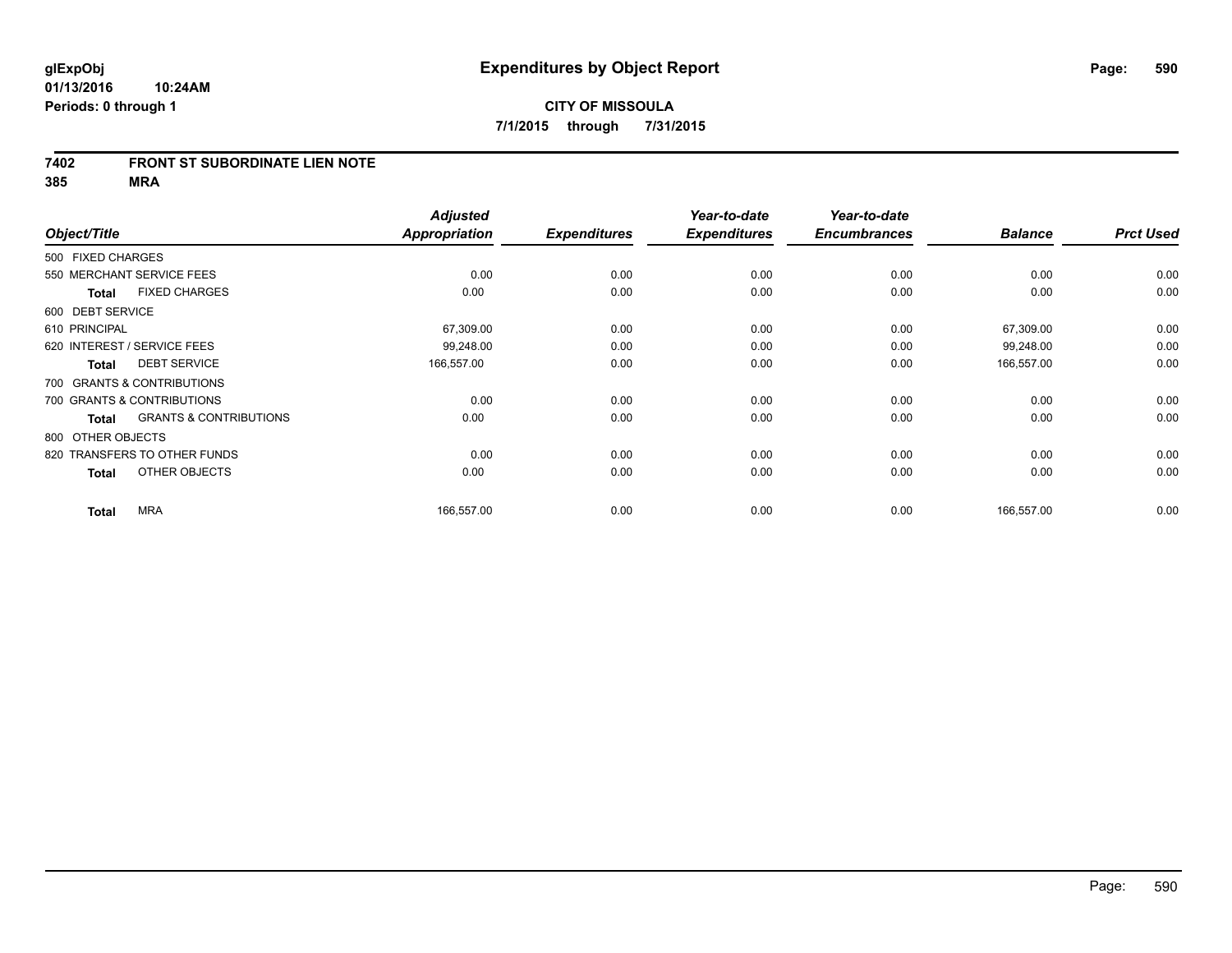## **7402 FRONT ST SUBORDINATE LIEN NOTE**

| Object/Title      |                                   | <b>Adjusted</b><br><b>Appropriation</b> | <b>Expenditures</b> | Year-to-date<br><b>Expenditures</b> | Year-to-date<br><b>Encumbrances</b> | <b>Balance</b> | <b>Prct Used</b> |
|-------------------|-----------------------------------|-----------------------------------------|---------------------|-------------------------------------|-------------------------------------|----------------|------------------|
| 500 FIXED CHARGES |                                   |                                         |                     |                                     |                                     |                |                  |
|                   | 550 MERCHANT SERVICE FEES         | 0.00                                    | 0.00                | 0.00                                | 0.00                                | 0.00           | 0.00             |
| <b>Total</b>      | <b>FIXED CHARGES</b>              | 0.00                                    | 0.00                | 0.00                                | 0.00                                | 0.00           | 0.00             |
| 600 DEBT SERVICE  |                                   |                                         |                     |                                     |                                     |                |                  |
| 610 PRINCIPAL     |                                   | 67,309.00                               | 0.00                | 0.00                                | 0.00                                | 67,309.00      | 0.00             |
|                   | 620 INTEREST / SERVICE FEES       | 99,248.00                               | 0.00                | 0.00                                | 0.00                                | 99,248.00      | 0.00             |
| <b>Total</b>      | <b>DEBT SERVICE</b>               | 166,557.00                              | 0.00                | 0.00                                | 0.00                                | 166,557.00     | 0.00             |
|                   | 700 GRANTS & CONTRIBUTIONS        |                                         |                     |                                     |                                     |                |                  |
|                   | 700 GRANTS & CONTRIBUTIONS        | 0.00                                    | 0.00                | 0.00                                | 0.00                                | 0.00           | 0.00             |
| Total             | <b>GRANTS &amp; CONTRIBUTIONS</b> | 0.00                                    | 0.00                | 0.00                                | 0.00                                | 0.00           | 0.00             |
| 800 OTHER OBJECTS |                                   |                                         |                     |                                     |                                     |                |                  |
|                   | 820 TRANSFERS TO OTHER FUNDS      | 0.00                                    | 0.00                | 0.00                                | 0.00                                | 0.00           | 0.00             |
| <b>Total</b>      | <b>OTHER OBJECTS</b>              | 0.00                                    | 0.00                | 0.00                                | 0.00                                | 0.00           | 0.00             |
| <b>Total</b>      | FRONT ST SUBORDINATE LIEN NOTE    | 166,557.00                              | 0.00                | 0.00                                | 0.00                                | 166,557.00     | 0.00             |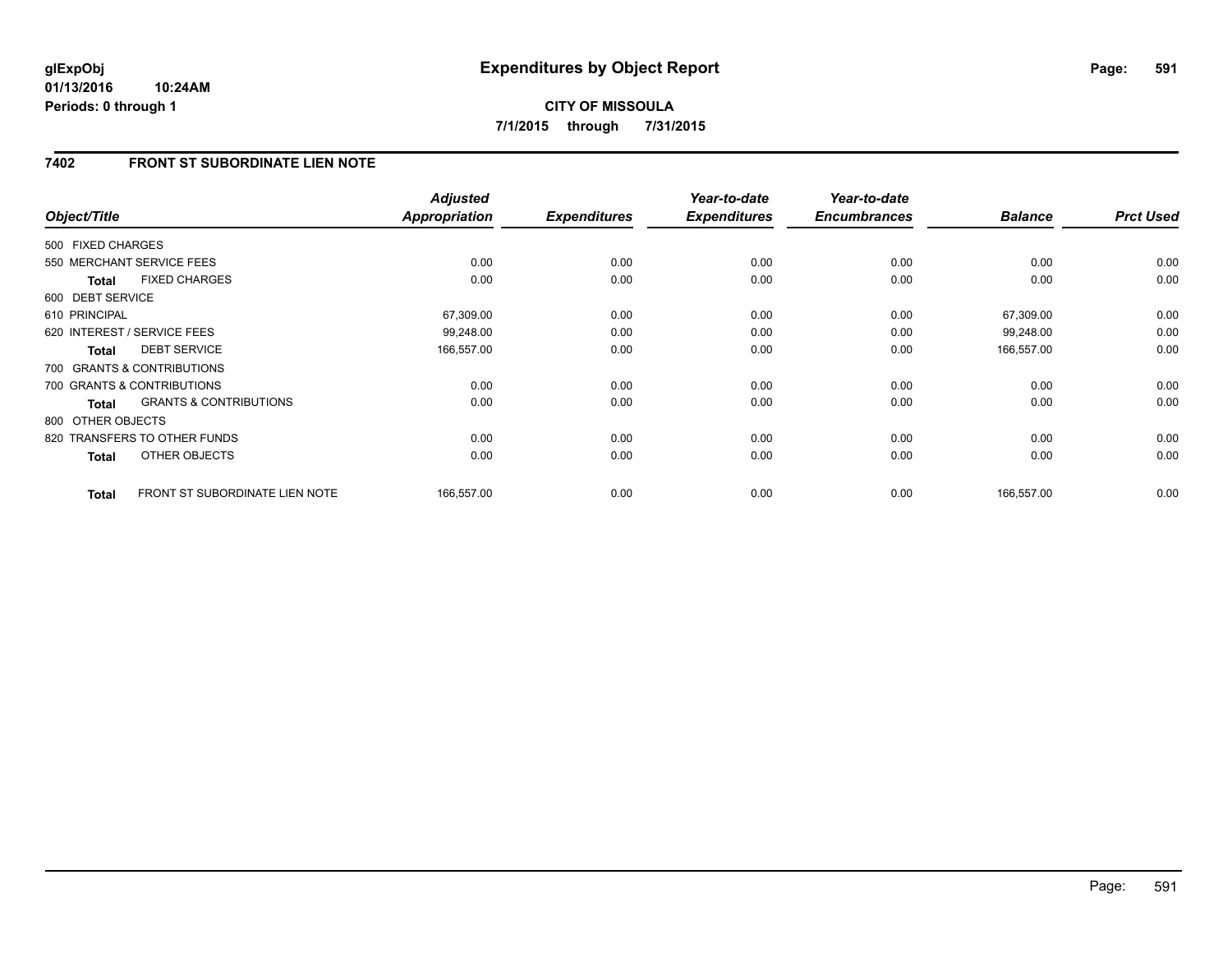### **7447 COURT COLLECTED PARKING FINES**

**230 MUNICIPAL COURT**

| Object/Title                         | <b>Adjusted</b><br>Appropriation | <b>Expenditures</b> | Year-to-date<br><b>Expenditures</b> | Year-to-date<br><b>Encumbrances</b> | <b>Balance</b> | <b>Prct Used</b> |
|--------------------------------------|----------------------------------|---------------------|-------------------------------------|-------------------------------------|----------------|------------------|
| 500 FIXED CHARGES                    |                                  |                     |                                     |                                     |                |                  |
| 500 FIXED CHARGES                    | 0.00                             | 0.00                | 0.00                                | 0.00                                | 0.00           | 0.00             |
| 550 MERCHANT SERVICE FEES            | 0.00                             | 0.00                | 0.00                                | 0.00                                | 0.00           | 0.00             |
| <b>FIXED CHARGES</b><br><b>Total</b> | 0.00                             | 0.00                | 0.00                                | 0.00                                | 0.00           | 0.00             |
| <b>MUNICIPAL COURT</b><br>Total      | 0.00                             | 0.00                | 0.00                                | 0.00                                | 0.00           | 0.00             |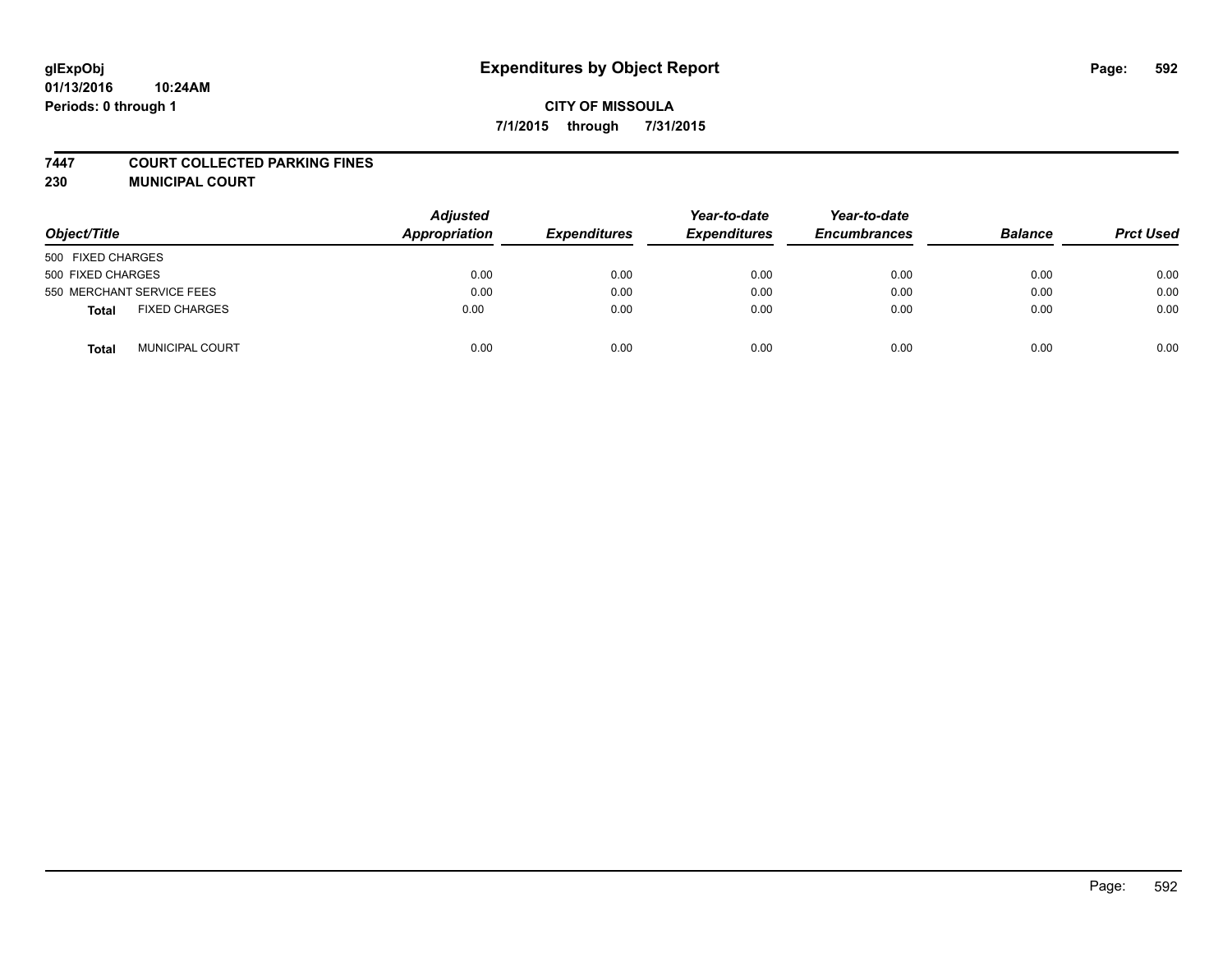**01/13/2016 10:24AM Periods: 0 through 1**

**CITY OF MISSOULA 7/1/2015 through 7/31/2015**

### **7447 COURT COLLECTED PARKING FINES**

| Object/Title              |                                      | <b>Adjusted</b><br>Appropriation | <b>Expenditures</b> | Year-to-date<br><b>Expenditures</b> | Year-to-date<br><b>Encumbrances</b> | <b>Balance</b> | <b>Prct Used</b> |
|---------------------------|--------------------------------------|----------------------------------|---------------------|-------------------------------------|-------------------------------------|----------------|------------------|
| 500 FIXED CHARGES         |                                      |                                  |                     |                                     |                                     |                |                  |
| 500 FIXED CHARGES         |                                      | 0.00                             | 0.00                | 0.00                                | 0.00                                | 0.00           | 0.00             |
| 550 MERCHANT SERVICE FEES |                                      | 0.00                             | 0.00                | 0.00                                | 0.00                                | 0.00           | 0.00             |
| <b>Total</b>              | <b>FIXED CHARGES</b>                 | 0.00                             | 0.00                | 0.00                                | 0.00                                | 0.00           | 0.00             |
| <b>Total</b>              | <b>COURT COLLECTED PARKING FINES</b> | 0.00                             | 0.00                | 0.00                                | 0.00                                | 0.00           | 0.00             |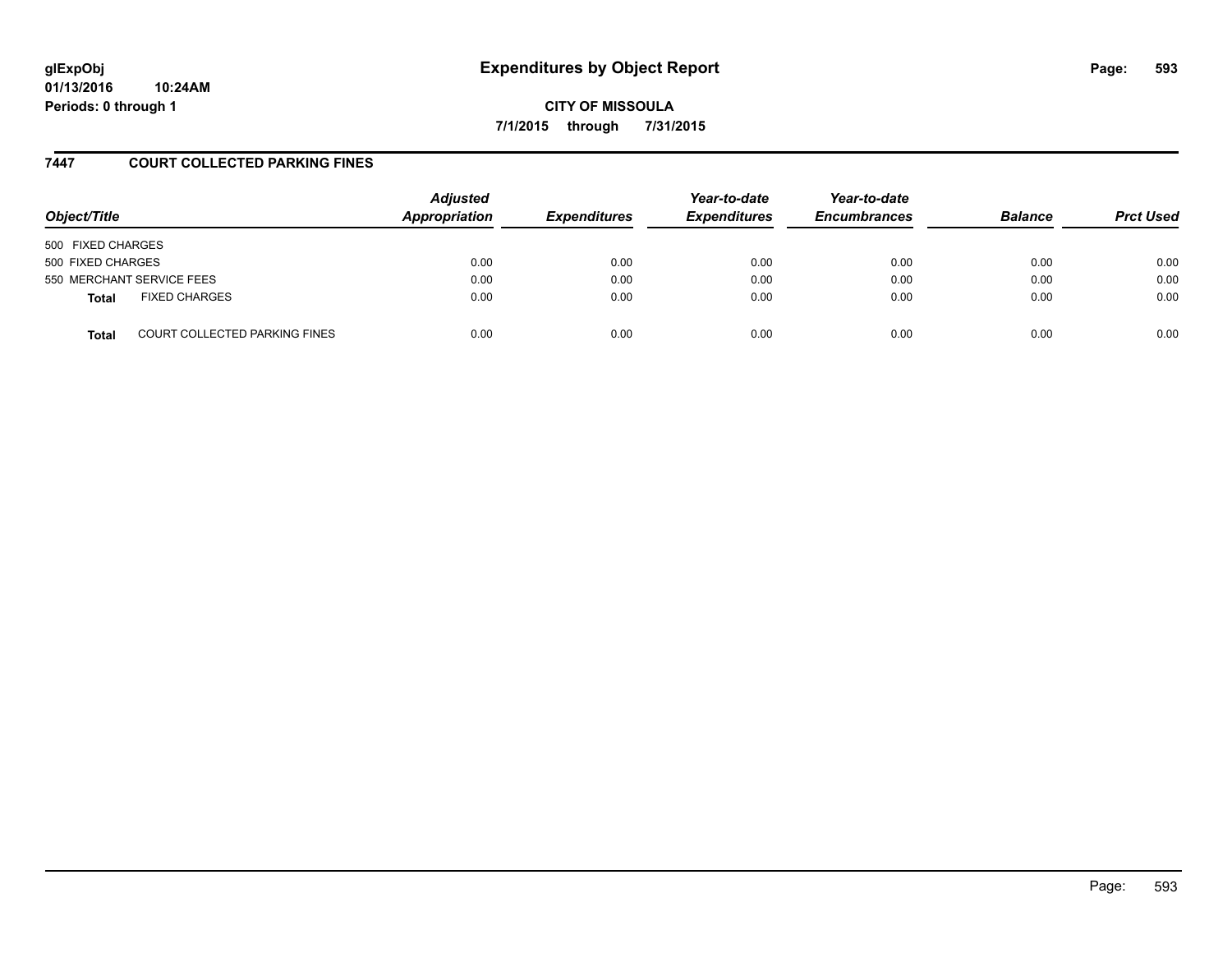### **7458 COURT SURCHARGE**

**230 MUNICIPAL COURT**

| Object/Title                         | <b>Adjusted</b><br>Appropriation | <b>Expenditures</b> | Year-to-date<br><b>Expenditures</b> | Year-to-date<br><b>Encumbrances</b> | <b>Balance</b> | <b>Prct Used</b> |
|--------------------------------------|----------------------------------|---------------------|-------------------------------------|-------------------------------------|----------------|------------------|
| 500 FIXED CHARGES                    |                                  |                     |                                     |                                     |                |                  |
| 500 FIXED CHARGES                    | 0.00                             | 0.00                | 0.00                                | 0.00                                | 0.00           | 0.00             |
| 550 MERCHANT SERVICE FEES            | 0.00                             | 0.00                | 0.00                                | 0.00                                | 0.00           | 0.00             |
| <b>FIXED CHARGES</b><br><b>Total</b> | 0.00                             | 0.00                | 0.00                                | 0.00                                | 0.00           | 0.00             |
| <b>MUNICIPAL COURT</b><br>Total      | 0.00                             | 0.00                | 0.00                                | 0.00                                | 0.00           | 0.00             |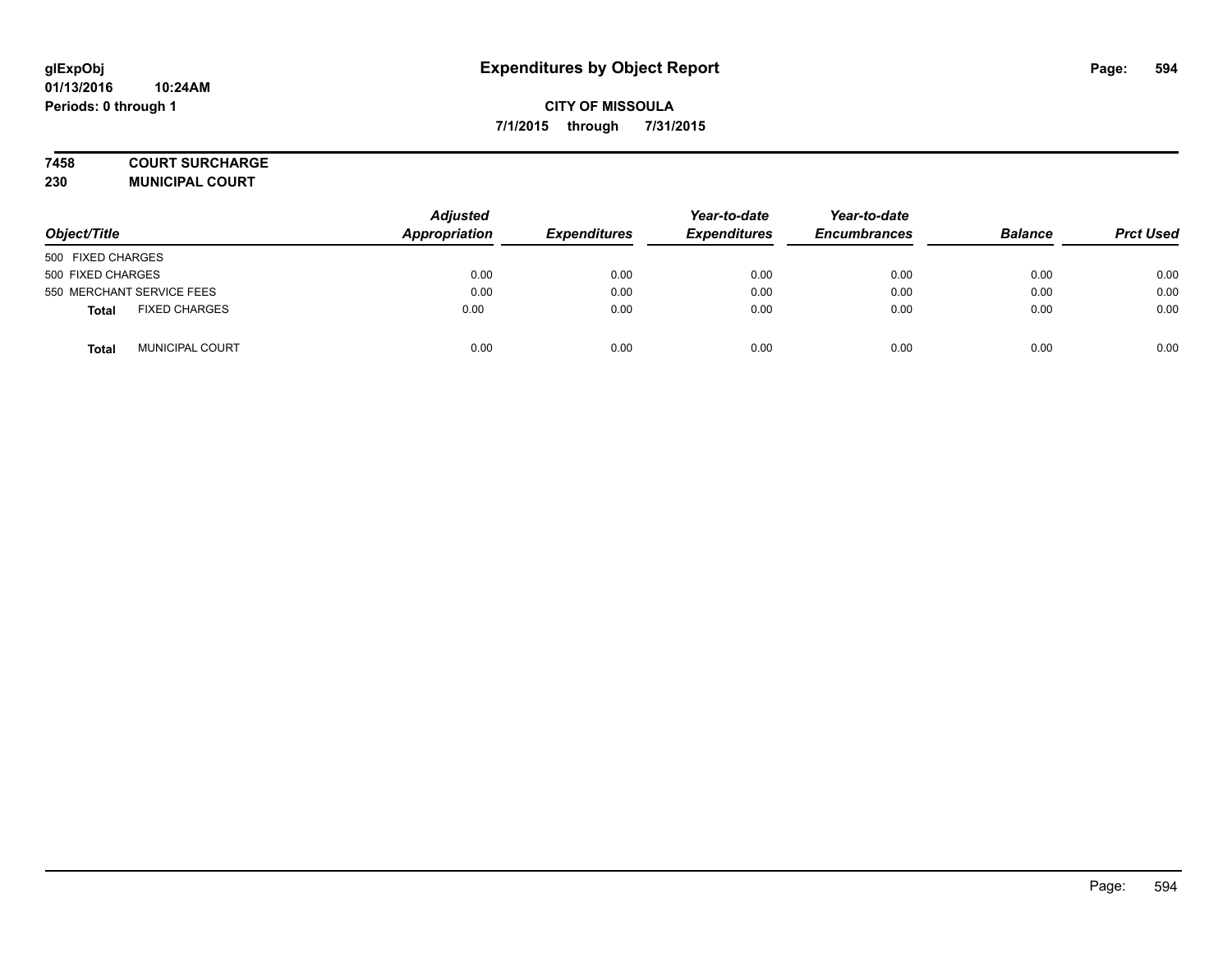**7458 COURT SURCHARGE**

| Object/Title                           | <b>Adjusted</b><br>Appropriation | <b>Expenditures</b> | Year-to-date<br><b>Expenditures</b> | Year-to-date<br><b>Encumbrances</b> | <b>Balance</b> | <b>Prct Used</b> |
|----------------------------------------|----------------------------------|---------------------|-------------------------------------|-------------------------------------|----------------|------------------|
| 500 FIXED CHARGES                      |                                  |                     |                                     |                                     |                |                  |
| 500 FIXED CHARGES                      | 0.00                             | 0.00                | 0.00                                | 0.00                                | 0.00           | 0.00             |
| 550 MERCHANT SERVICE FEES              | 0.00                             | 0.00                | 0.00                                | 0.00                                | 0.00           | 0.00             |
| <b>FIXED CHARGES</b><br><b>Total</b>   | 0.00                             | 0.00                | 0.00                                | 0.00                                | 0.00           | 0.00             |
| <b>COURT SURCHARGE</b><br><b>Total</b> | 0.00                             | 0.00                | 0.00                                | 0.00                                | 0.00           | 0.00             |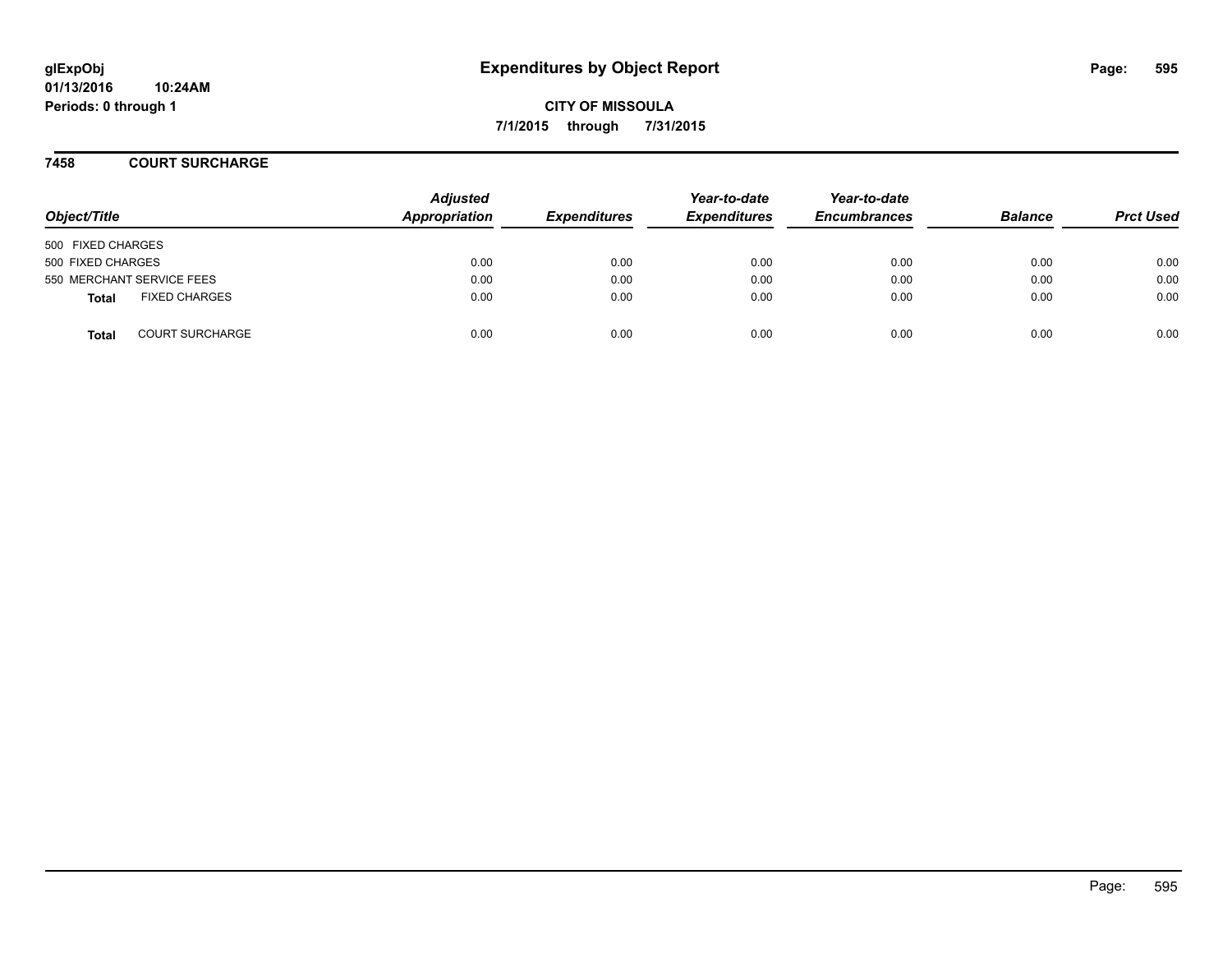**7469 PUBLIC DEFENDER FEES 230 MUNICIPAL COURT**

| Object/Title                         | <b>Adjusted</b><br><b>Appropriation</b> | <b>Expenditures</b> | Year-to-date<br><b>Expenditures</b> | Year-to-date<br><b>Encumbrances</b> | <b>Balance</b> | <b>Prct Used</b> |
|--------------------------------------|-----------------------------------------|---------------------|-------------------------------------|-------------------------------------|----------------|------------------|
| 500 FIXED CHARGES                    |                                         |                     |                                     |                                     |                |                  |
| 500 FIXED CHARGES                    | 0.00                                    | 0.00                | 0.00                                | 0.00                                | 0.00           | 0.00             |
| 550 MERCHANT SERVICE FEES            | 0.00                                    | 0.00                | 0.00                                | 0.00                                | 0.00           | 0.00             |
| <b>FIXED CHARGES</b><br><b>Total</b> | 0.00                                    | 0.00                | 0.00                                | 0.00                                | 0.00           | 0.00             |
| MUNICIPAL COURT<br><b>Total</b>      | 0.00                                    | 0.00                | 0.00                                | 0.00                                | 0.00           | 0.00             |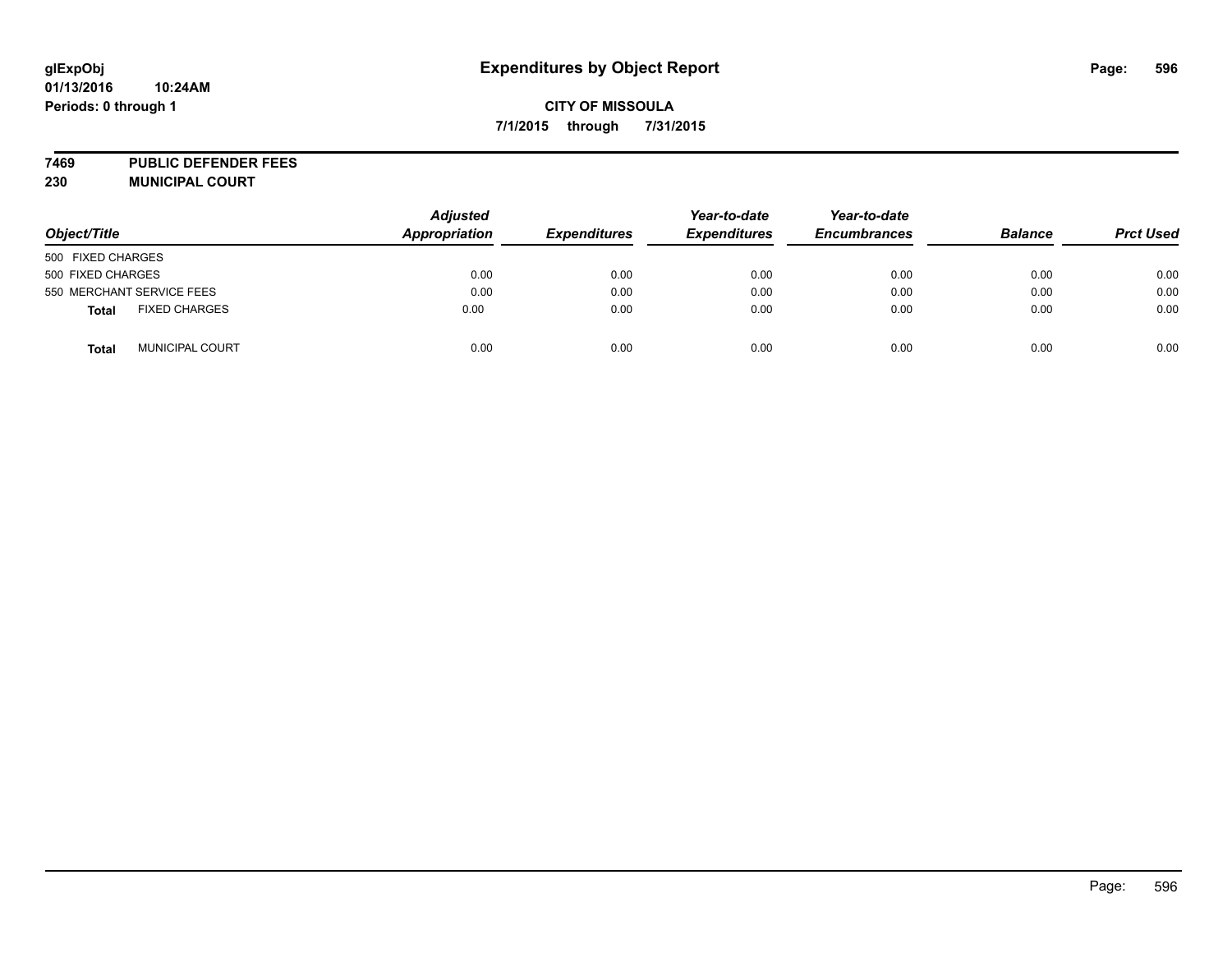#### **7469 PUBLIC DEFENDER FEES**

| Object/Title                         | <b>Adjusted</b><br>Appropriation | <b>Expenditures</b> | Year-to-date<br><b>Expenditures</b> | Year-to-date<br><b>Encumbrances</b> | <b>Balance</b> | <b>Prct Used</b> |
|--------------------------------------|----------------------------------|---------------------|-------------------------------------|-------------------------------------|----------------|------------------|
| 500 FIXED CHARGES                    |                                  |                     |                                     |                                     |                |                  |
| 500 FIXED CHARGES                    | 0.00                             | 0.00                | 0.00                                | 0.00                                | 0.00           | 0.00             |
| 550 MERCHANT SERVICE FEES            | 0.00                             | 0.00                | 0.00                                | 0.00                                | 0.00           | 0.00             |
| <b>FIXED CHARGES</b><br><b>Total</b> | 0.00                             | 0.00                | 0.00                                | 0.00                                | 0.00           | 0.00             |
| PUBLIC DEFENDER FEES<br>Total        | 0.00                             | 0.00                | 0.00                                | 0.00                                | 0.00           | 0.00             |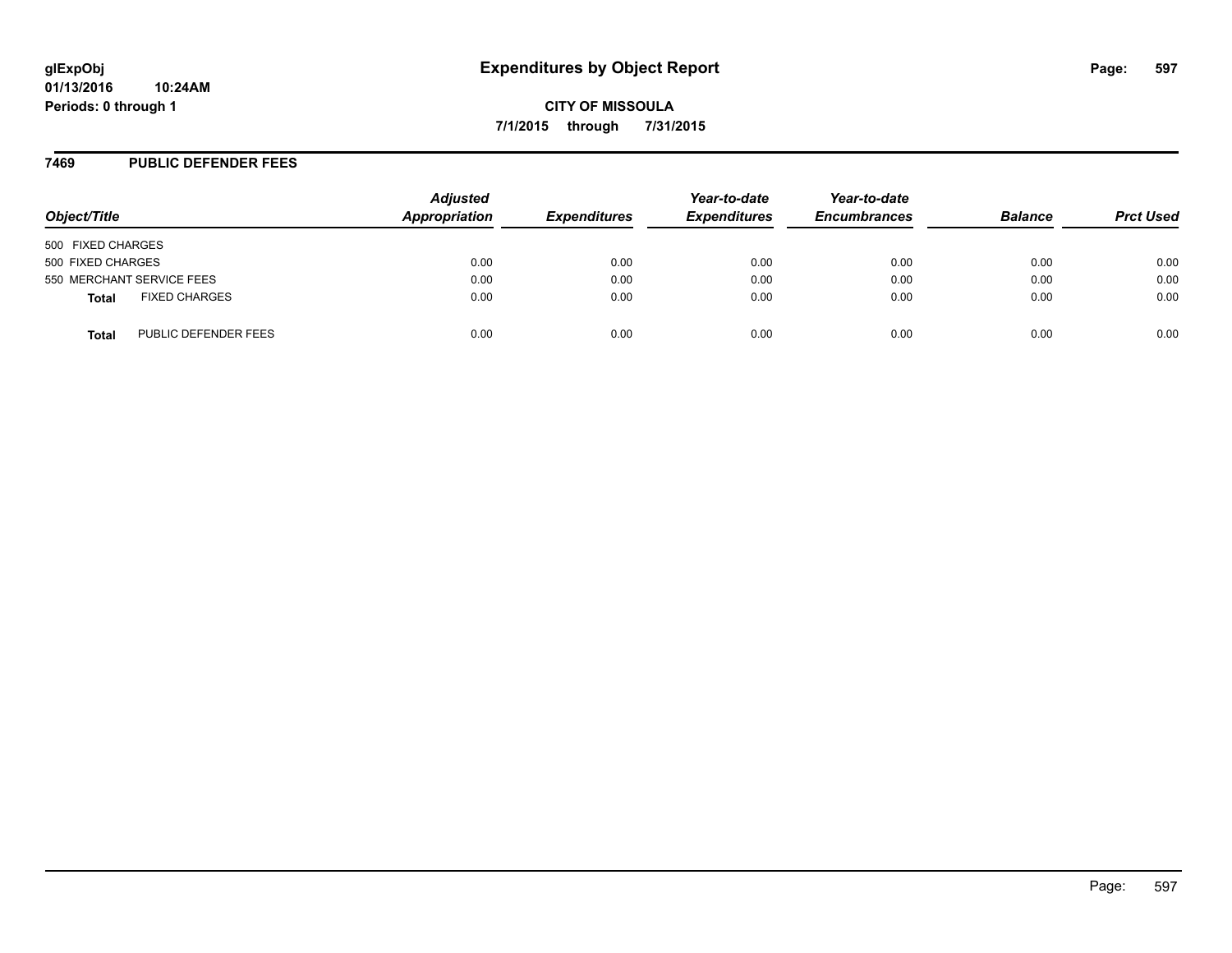## **7903 COUNTY CLEARING**

**390 NON-DEPARTMENTAL**

| Object/Title                         | <b>Adjusted</b><br><b>Appropriation</b> | <b>Expenditures</b> | Year-to-date<br><b>Expenditures</b> | Year-to-date<br><b>Encumbrances</b> | <b>Balance</b> | <b>Prct Used</b> |
|--------------------------------------|-----------------------------------------|---------------------|-------------------------------------|-------------------------------------|----------------|------------------|
| 500 FIXED CHARGES                    |                                         |                     |                                     |                                     |                |                  |
| 550 MERCHANT SERVICE FEES            | 0.00                                    | 0.00                | 0.00                                | 0.00                                | 0.00           | 0.00             |
| <b>FIXED CHARGES</b><br><b>Total</b> | 0.00                                    | 0.00                | 0.00                                | 0.00                                | 0.00           | 0.00             |
| 800 OTHER OBJECTS                    |                                         |                     |                                     |                                     |                |                  |
| 845 CONTINGENCY                      | 0.00                                    | 0.00                | 0.00                                | 0.00                                | 0.00           | 0.00             |
| OTHER OBJECTS<br><b>Total</b>        | 0.00                                    | 0.00                | 0.00                                | 0.00                                | 0.00           | 0.00             |
| NON-DEPARTMENTAL<br><b>Total</b>     | 0.00                                    | 0.00                | 0.00                                | 0.00                                | 0.00           | 0.00             |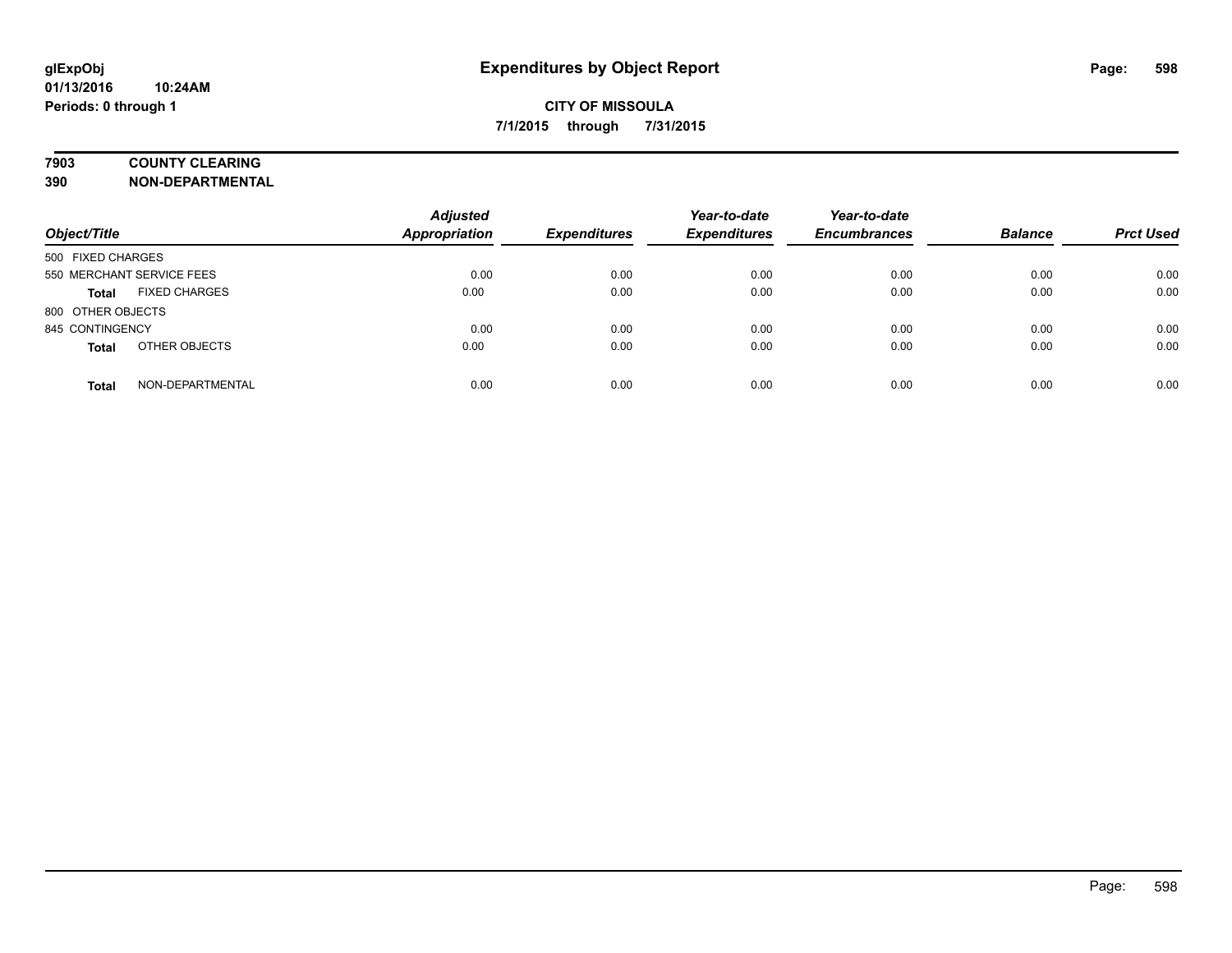### **7903 COUNTY CLEARING**

| Object/Title      |                           | <b>Adjusted</b><br><b>Appropriation</b> | <b>Expenditures</b> | Year-to-date<br><b>Expenditures</b> | Year-to-date<br><b>Encumbrances</b> | <b>Balance</b> | <b>Prct Used</b> |
|-------------------|---------------------------|-----------------------------------------|---------------------|-------------------------------------|-------------------------------------|----------------|------------------|
| 500 FIXED CHARGES |                           |                                         |                     |                                     |                                     |                |                  |
|                   | 550 MERCHANT SERVICE FEES | 0.00                                    | 0.00                | 0.00                                | 0.00                                | 0.00           | 0.00             |
| <b>Total</b>      | <b>FIXED CHARGES</b>      | 0.00                                    | 0.00                | 0.00                                | 0.00                                | 0.00           | 0.00             |
| 800 OTHER OBJECTS |                           |                                         |                     |                                     |                                     |                |                  |
| 845 CONTINGENCY   |                           | 0.00                                    | 0.00                | 0.00                                | 0.00                                | 0.00           | 0.00             |
| <b>Total</b>      | OTHER OBJECTS             | 0.00                                    | 0.00                | 0.00                                | 0.00                                | 0.00           | 0.00             |
| <b>Total</b>      | <b>COUNTY CLEARING</b>    | 0.00                                    | 0.00                | 0.00                                | 0.00                                | 0.00           | 0.00             |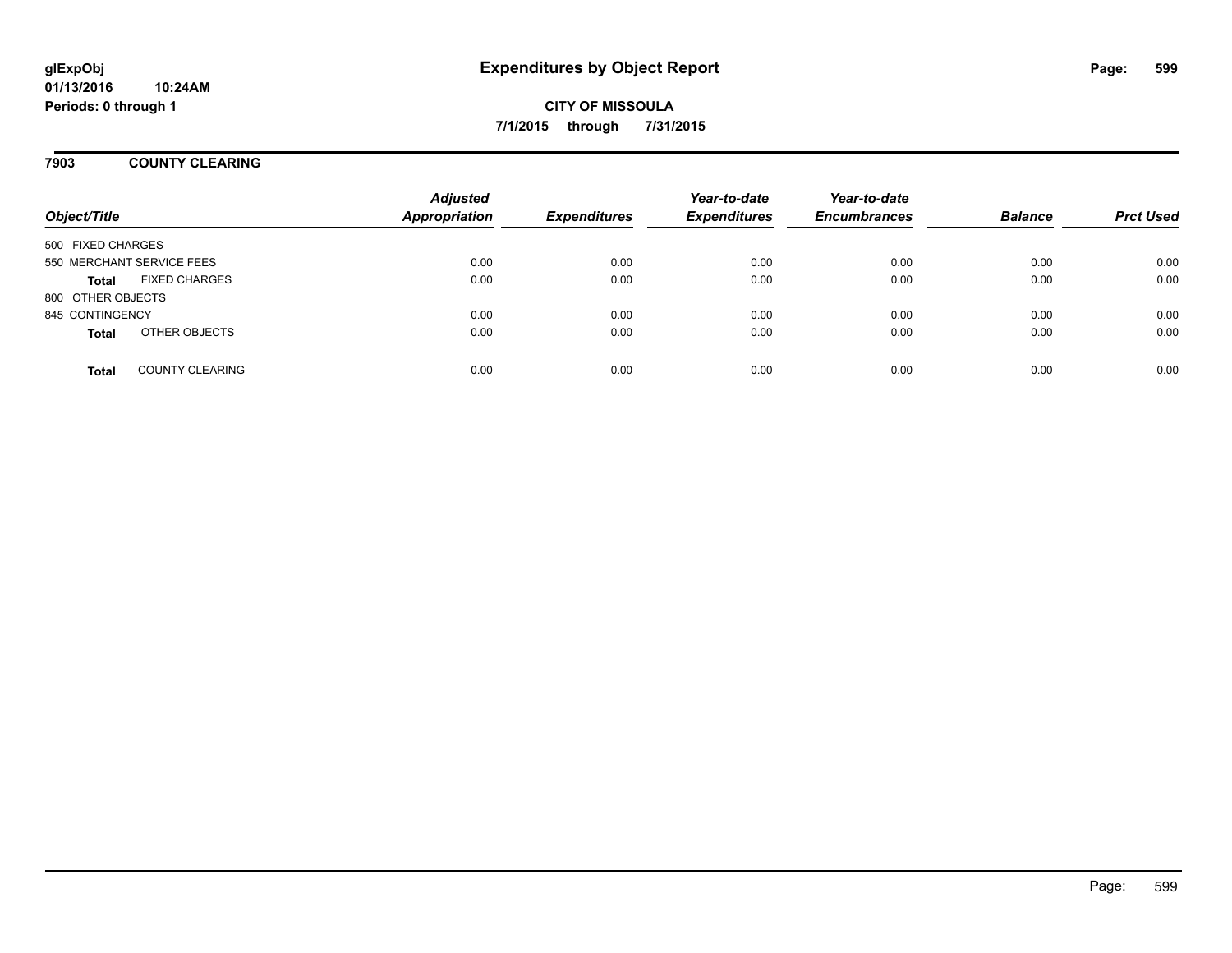#### **7904 SEWER REBATE**

**280 PUBLIC WORKS OPERATIONS**

|                                         | <b>Adjusted</b> |                     | Year-to-date        | Year-to-date        |                |                  |
|-----------------------------------------|-----------------|---------------------|---------------------|---------------------|----------------|------------------|
| Object/Title                            | Appropriation   | <b>Expenditures</b> | <b>Expenditures</b> | <b>Encumbrances</b> | <b>Balance</b> | <b>Prct Used</b> |
| 500 FIXED CHARGES                       |                 |                     |                     |                     |                |                  |
| 500 FIXED CHARGES                       | 0.00            | 0.00                | 0.00                | 0.00                | 0.00           | 0.00             |
| 550 MERCHANT SERVICE FEES               | 0.00            | 0.00                | 0.00                | 0.00                | 0.00           | 0.00             |
| <b>FIXED CHARGES</b><br><b>Total</b>    | 0.00            | 0.00                | 0.00                | 0.00                | 0.00           | 0.00             |
| 800 OTHER OBJECTS                       |                 |                     |                     |                     |                |                  |
| 820 TRANSFERS TO OTHER FUNDS            | 0.00            | 0.00                | 0.00                | 0.00                | 0.00           | 0.00             |
| OTHER OBJECTS<br><b>Total</b>           | 0.00            | 0.00                | 0.00                | 0.00                | 0.00           | 0.00             |
| PUBLIC WORKS OPERATIONS<br><b>Total</b> | 0.00            | 0.00                | 0.00                | 0.00                | 0.00           | 0.00             |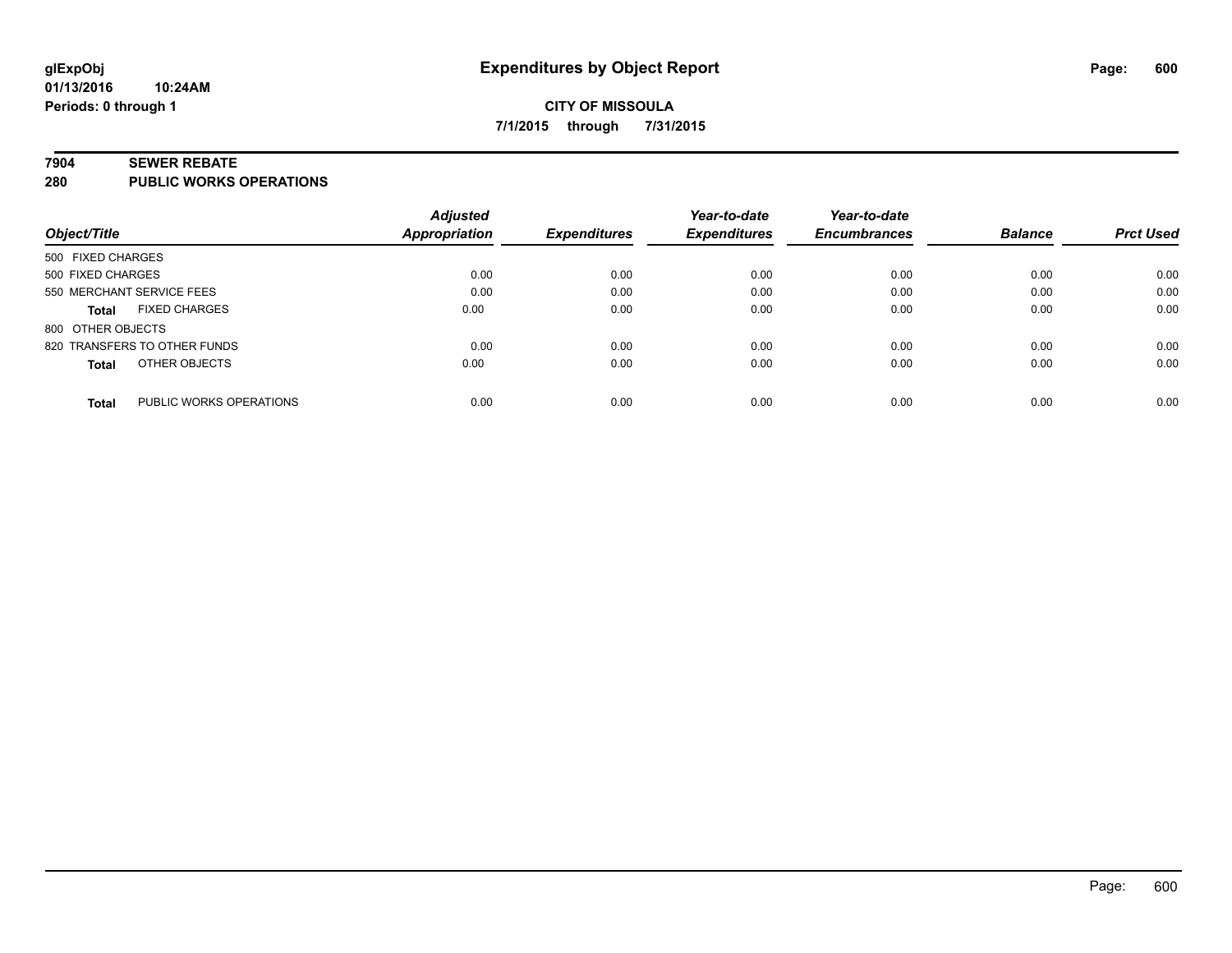### **7904 SEWER REBATE**

| Object/Title                         | <b>Adjusted</b><br>Appropriation | <b>Expenditures</b> | Year-to-date<br><b>Expenditures</b> | Year-to-date<br><b>Encumbrances</b> | <b>Balance</b> | <b>Prct Used</b> |
|--------------------------------------|----------------------------------|---------------------|-------------------------------------|-------------------------------------|----------------|------------------|
| 500 FIXED CHARGES                    |                                  |                     |                                     |                                     |                |                  |
| 500 FIXED CHARGES                    | 0.00                             | 0.00                | 0.00                                | 0.00                                | 0.00           | 0.00             |
| 550 MERCHANT SERVICE FEES            | 0.00                             | 0.00                | 0.00                                | 0.00                                | 0.00           | 0.00             |
| <b>FIXED CHARGES</b><br><b>Total</b> | 0.00                             | 0.00                | 0.00                                | 0.00                                | 0.00           | 0.00             |
| 800 OTHER OBJECTS                    |                                  |                     |                                     |                                     |                |                  |
| 820 TRANSFERS TO OTHER FUNDS         | 0.00                             | 0.00                | 0.00                                | 0.00                                | 0.00           | 0.00             |
| OTHER OBJECTS<br><b>Total</b>        | 0.00                             | 0.00                | 0.00                                | 0.00                                | 0.00           | 0.00             |
| <b>SEWER REBATE</b><br><b>Total</b>  | 0.00                             | 0.00                | 0.00                                | 0.00                                | 0.00           | 0.00             |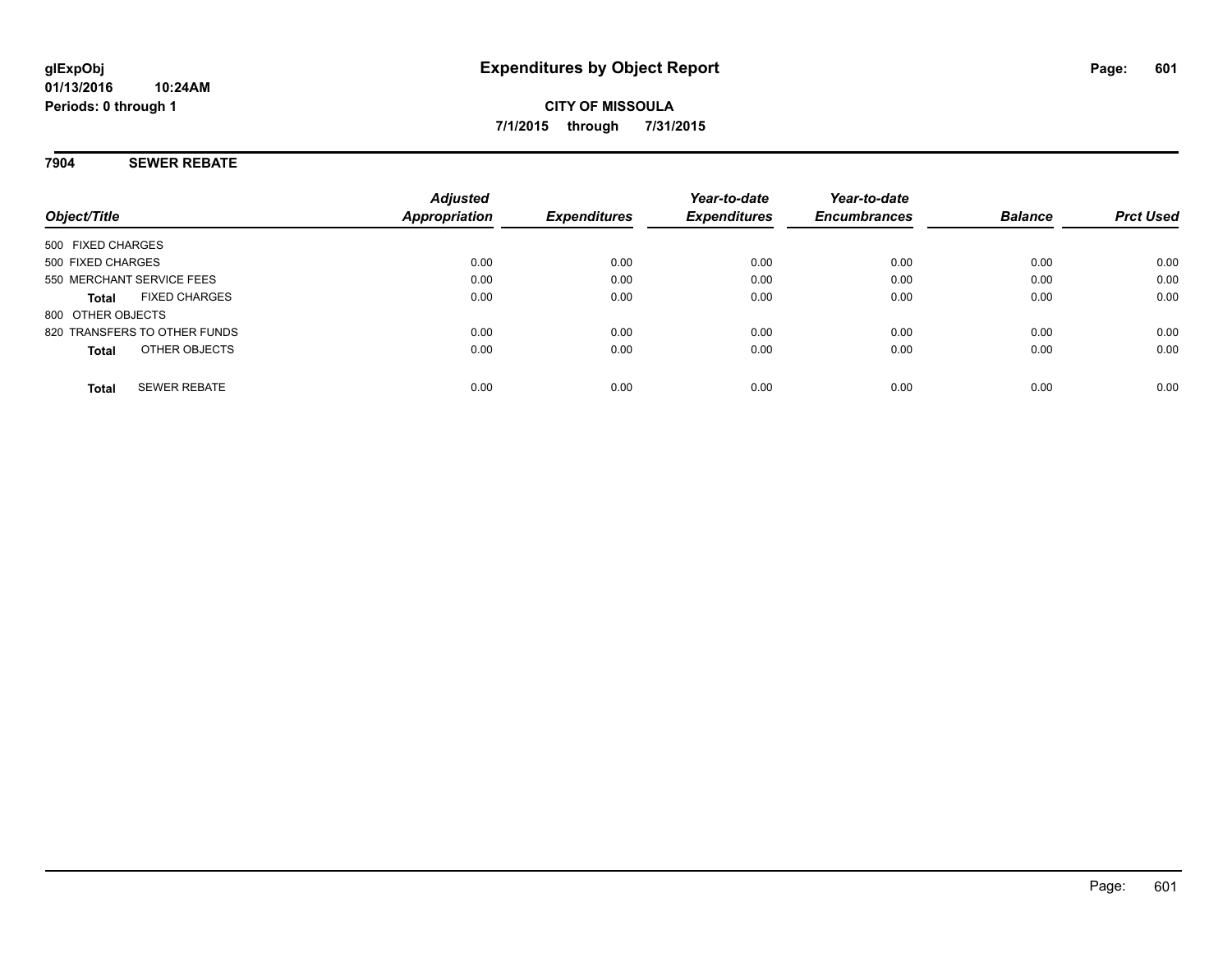#### **7905 WYE SEWER RSID 8489**

**280 PUBLIC WORKS OPERATIONS**

| Object/Title                            | <b>Adjusted</b><br>Appropriation | <b>Expenditures</b> | Year-to-date<br><b>Expenditures</b> | Year-to-date<br><b>Encumbrances</b> | <b>Balance</b> | <b>Prct Used</b> |
|-----------------------------------------|----------------------------------|---------------------|-------------------------------------|-------------------------------------|----------------|------------------|
| 500 FIXED CHARGES                       |                                  |                     |                                     |                                     |                |                  |
| 500 FIXED CHARGES                       | 0.00                             | 0.00                | 0.00                                | 0.00                                | 0.00           | 0.00             |
| 550 MERCHANT SERVICE FEES               | 0.00                             | 0.00                | 0.00                                | 0.00                                | 0.00           | 0.00             |
| <b>FIXED CHARGES</b><br><b>Total</b>    | 0.00                             | 0.00                | 0.00                                | 0.00                                | 0.00           | 0.00             |
| PUBLIC WORKS OPERATIONS<br><b>Total</b> | 0.00                             | 0.00                | 0.00                                | 0.00                                | 0.00           | 0.00             |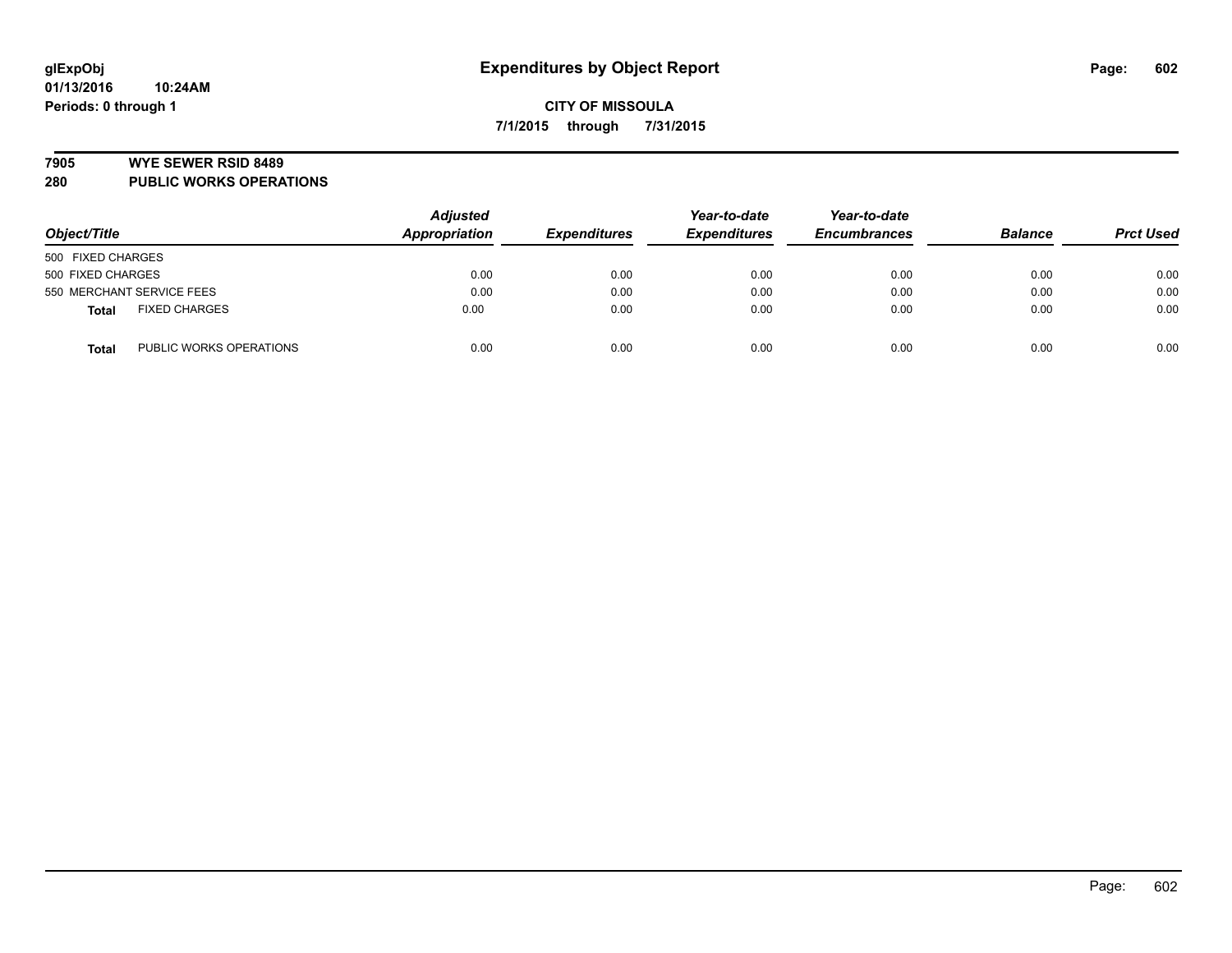### **7905 WYE SEWER RSID 8489**

| Object/Title              |                      | <b>Adjusted</b><br>Appropriation | <b>Expenditures</b> | Year-to-date<br><b>Expenditures</b> | Year-to-date<br><b>Encumbrances</b> | <b>Balance</b> | <b>Prct Used</b> |
|---------------------------|----------------------|----------------------------------|---------------------|-------------------------------------|-------------------------------------|----------------|------------------|
| 500 FIXED CHARGES         |                      |                                  |                     |                                     |                                     |                |                  |
| 500 FIXED CHARGES         |                      | 0.00                             | 0.00                | 0.00                                | 0.00                                | 0.00           | 0.00             |
| 550 MERCHANT SERVICE FEES |                      | 0.00                             | 0.00                | 0.00                                | 0.00                                | 0.00           | 0.00             |
| <b>Total</b>              | <b>FIXED CHARGES</b> | 0.00                             | 0.00                | 0.00                                | 0.00                                | 0.00           | 0.00             |
| <b>Total</b>              | WYE SEWER RSID 8489  | 0.00                             | 0.00                | 0.00                                | 0.00                                | 0.00           | 0.00             |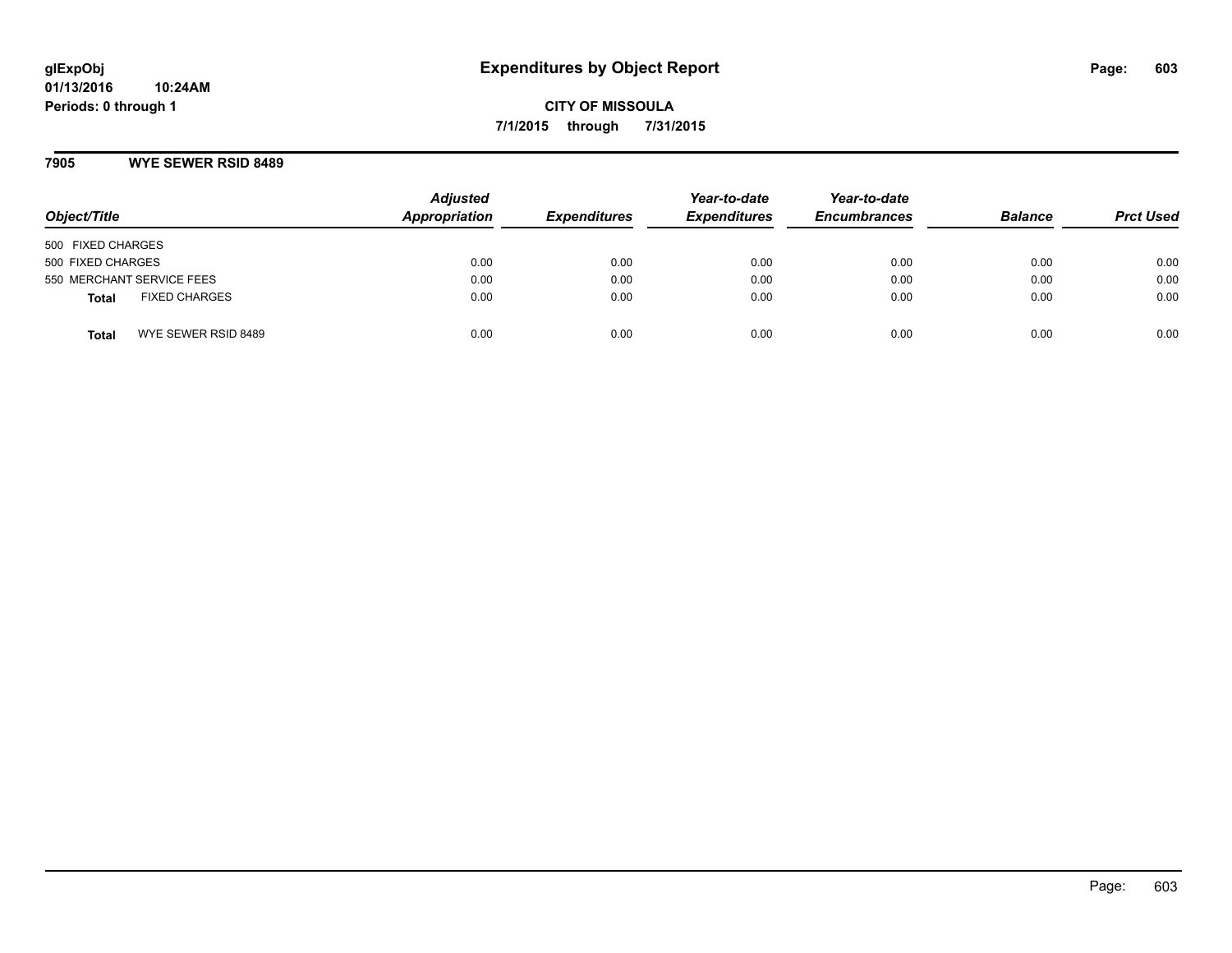#### **7911 RESIDENTIAL INSPECTION FUND**

**310 BUILDING INSPECTION**

| Object/Title                               | <b>Adjusted</b><br><b>Appropriation</b> | <b>Expenditures</b> | Year-to-date<br><b>Expenditures</b> | Year-to-date<br><b>Encumbrances</b> | <b>Balance</b> | <b>Prct Used</b> |
|--------------------------------------------|-----------------------------------------|---------------------|-------------------------------------|-------------------------------------|----------------|------------------|
| 200 SUPPLIES                               |                                         |                     |                                     |                                     |                |                  |
| 220 OPERATING SUPPLIES                     | 0.00                                    | 0.00                | 0.00                                | 0.00                                | 0.00           | 0.00             |
|                                            |                                         |                     |                                     |                                     |                |                  |
| 240 OTHER SUPPLIES                         | 0.00                                    | 0.00                | 0.00                                | 0.00                                | 0.00           | 0.00             |
| <b>SUPPLIES</b><br><b>Total</b>            | 0.00                                    | 0.00                | 0.00                                | 0.00                                | 0.00           | 0.00             |
| 300 PURCHASED SERVICES                     |                                         |                     |                                     |                                     |                |                  |
| 310 COMMUNICATIONS                         | 0.00                                    | 0.00                | 0.00                                | 0.00                                | 0.00           | 0.00             |
| 320 PRINTING & DUPLICATING                 | 0.00                                    | 0.00                | 0.00                                | 0.00                                | 0.00           | 0.00             |
| 330 PUBLICITY, SUBSCRIPTIONS & DUES        | 0.00                                    | 0.00                | 0.00                                | 0.00                                | 0.00           | 0.00             |
| <b>PURCHASED SERVICES</b><br><b>Total</b>  | 0.00                                    | 0.00                | 0.00                                | 0.00                                | 0.00           | 0.00             |
| 500 FIXED CHARGES                          |                                         |                     |                                     |                                     |                |                  |
| 550 MERCHANT SERVICE FEES                  | 0.00                                    | 0.00                | 0.00                                | 0.00                                | 0.00           | 0.00             |
| <b>FIXED CHARGES</b><br><b>Total</b>       | 0.00                                    | 0.00                | 0.00                                | 0.00                                | 0.00           | 0.00             |
| <b>BUILDING INSPECTION</b><br><b>Total</b> | 0.00                                    | 0.00                | 0.00                                | 0.00                                | 0.00           | 0.00             |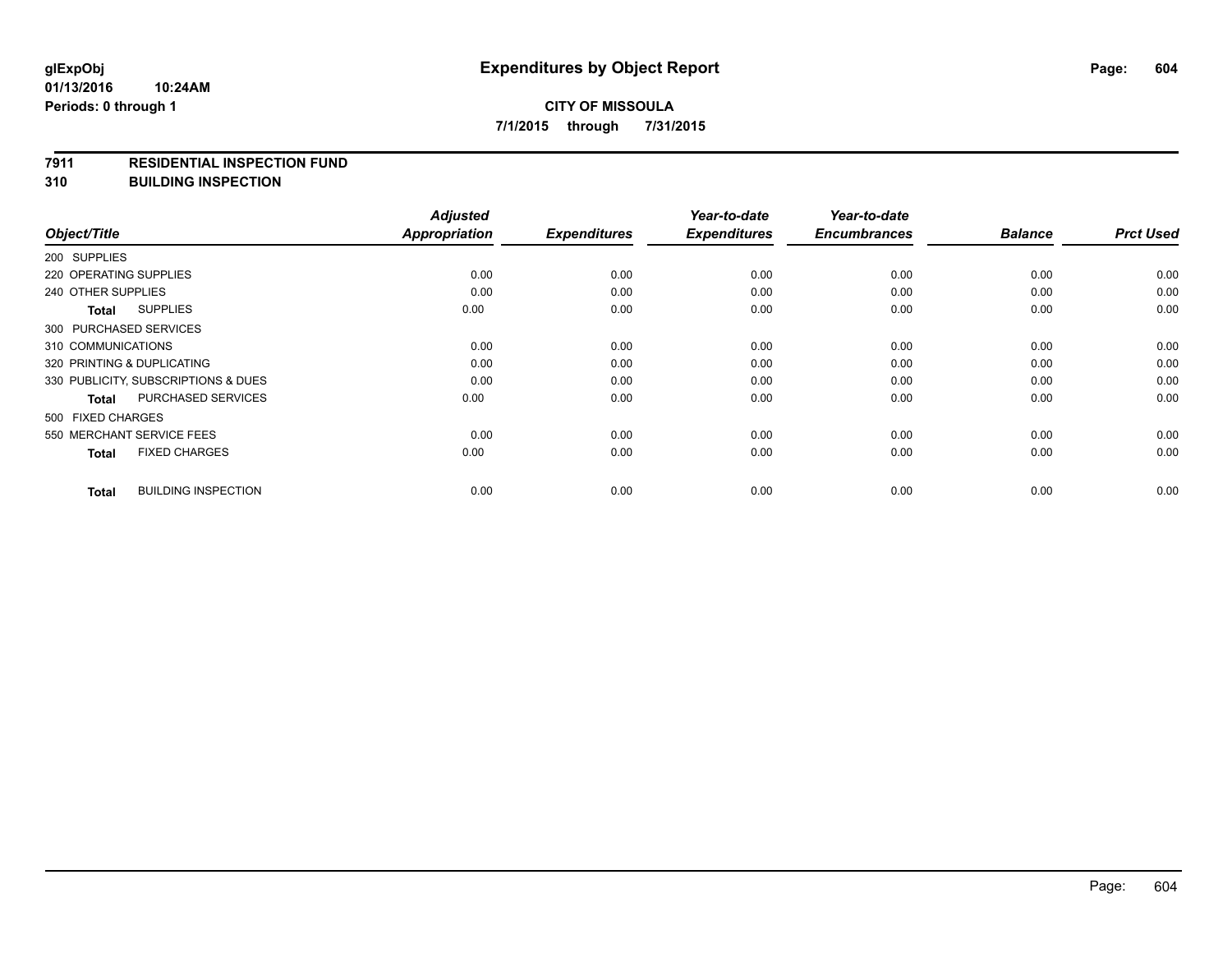### **7911 RESIDENTIAL INSPECTION FUND**

| Object/Title                                | <b>Adjusted</b><br>Appropriation | <b>Expenditures</b> | Year-to-date<br><b>Expenditures</b> | Year-to-date<br><b>Encumbrances</b> | <b>Balance</b> | <b>Prct Used</b> |
|---------------------------------------------|----------------------------------|---------------------|-------------------------------------|-------------------------------------|----------------|------------------|
|                                             |                                  |                     |                                     |                                     |                |                  |
| 200 SUPPLIES                                |                                  |                     |                                     |                                     |                |                  |
| 220 OPERATING SUPPLIES                      | 0.00                             | 0.00                | 0.00                                | 0.00                                | 0.00           | 0.00             |
| 240 OTHER SUPPLIES                          | 0.00                             | 0.00                | 0.00                                | 0.00                                | 0.00           | 0.00             |
| <b>SUPPLIES</b><br>Total                    | 0.00                             | 0.00                | 0.00                                | 0.00                                | 0.00           | 0.00             |
| 300 PURCHASED SERVICES                      |                                  |                     |                                     |                                     |                |                  |
| 310 COMMUNICATIONS                          | 0.00                             | 0.00                | 0.00                                | 0.00                                | 0.00           | 0.00             |
| 320 PRINTING & DUPLICATING                  | 0.00                             | 0.00                | 0.00                                | 0.00                                | 0.00           | 0.00             |
| 330 PUBLICITY, SUBSCRIPTIONS & DUES         | 0.00                             | 0.00                | 0.00                                | 0.00                                | 0.00           | 0.00             |
| PURCHASED SERVICES<br>Total                 | 0.00                             | 0.00                | 0.00                                | 0.00                                | 0.00           | 0.00             |
| 500 FIXED CHARGES                           |                                  |                     |                                     |                                     |                |                  |
| 550 MERCHANT SERVICE FEES                   | 0.00                             | 0.00                | 0.00                                | 0.00                                | 0.00           | 0.00             |
| <b>FIXED CHARGES</b><br><b>Total</b>        | 0.00                             | 0.00                | 0.00                                | 0.00                                | 0.00           | 0.00             |
| <b>RESIDENTIAL INSPECTION FUND</b><br>Total | 0.00                             | 0.00                | 0.00                                | 0.00                                | 0.00           | 0.00             |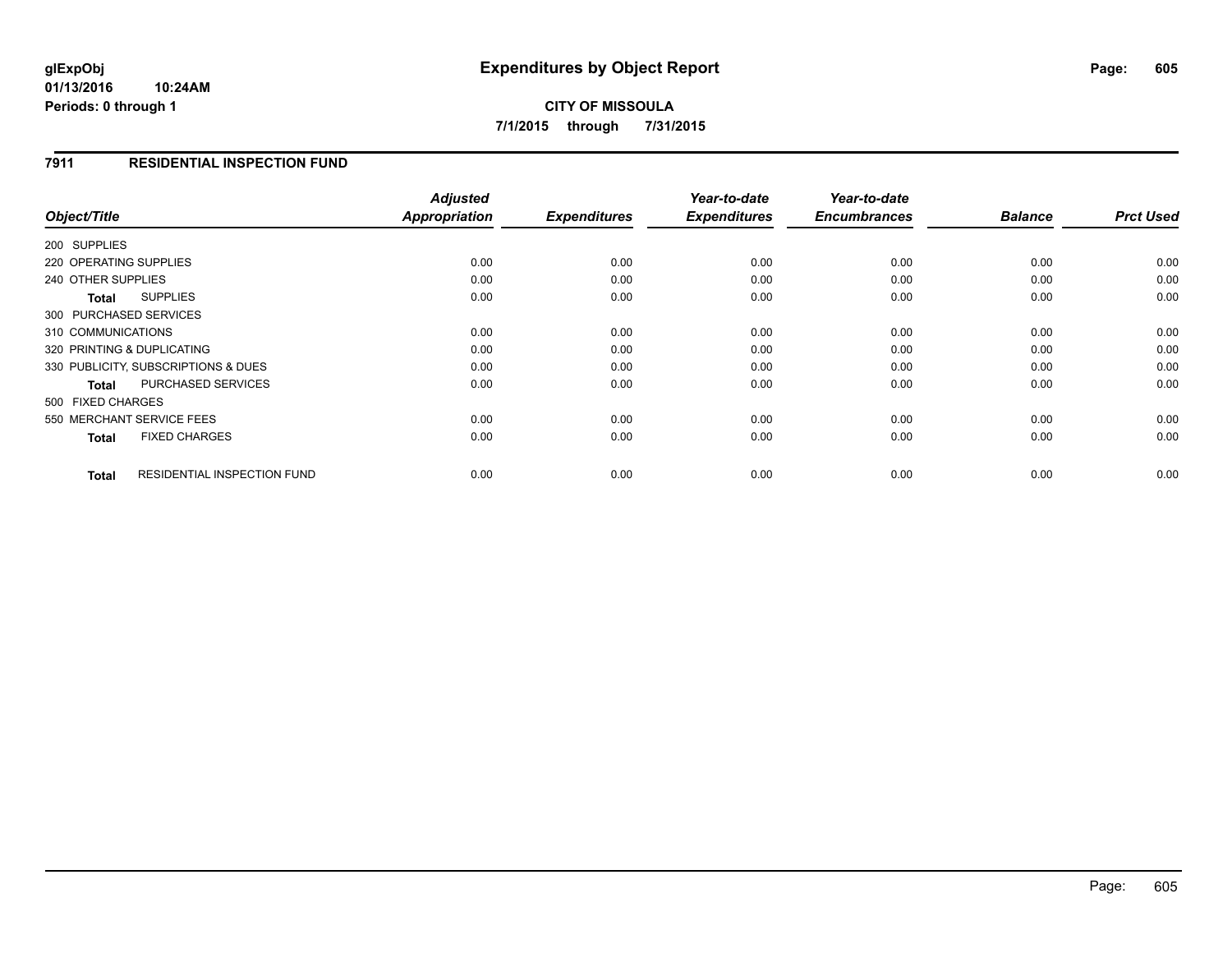#### **01/13/2016 10:24AM Periods: 0 through 1**

### **CITY OF MISSOULA 7/1/2015 through 7/31/2015**

### **9000 GENERAL FIXED ASSETS ACCOUNT GROUP**

**900 DEPRECIATION**

| Object/Title                          | <b>Adjusted</b><br><b>Appropriation</b> | <b>Expenditures</b> | Year-to-date<br><b>Expenditures</b> | Year-to-date<br><b>Encumbrances</b> | <b>Balance</b> | <b>Prct Used</b> |
|---------------------------------------|-----------------------------------------|---------------------|-------------------------------------|-------------------------------------|----------------|------------------|
| 800 OTHER OBJECTS                     |                                         |                     |                                     |                                     |                |                  |
| 830 DEPRECIATION                      | 0.00                                    | 0.00                | 0.00                                | 0.00                                | 0.00           | 0.00             |
| OTHER OBJECTS<br>Total                | 0.00                                    | 0.00                | 0.00                                | 0.00                                | 0.00           | 0.00             |
| 900 CAPITAL OUTLAY                    |                                         |                     |                                     |                                     |                |                  |
| 900 CAPITAL OUTLAY                    | 0.00                                    | 0.00                | 0.00                                | 0.00                                | 0.00           | 0.00             |
| <b>CAPITAL OUTLAY</b><br><b>Total</b> | 0.00                                    | 0.00                | 0.00                                | 0.00                                | 0.00           | 0.00             |
| <b>DEPRECIATION</b><br><b>Total</b>   | 0.00                                    | 0.00                | 0.00                                | 0.00                                | 0.00           | 0.00             |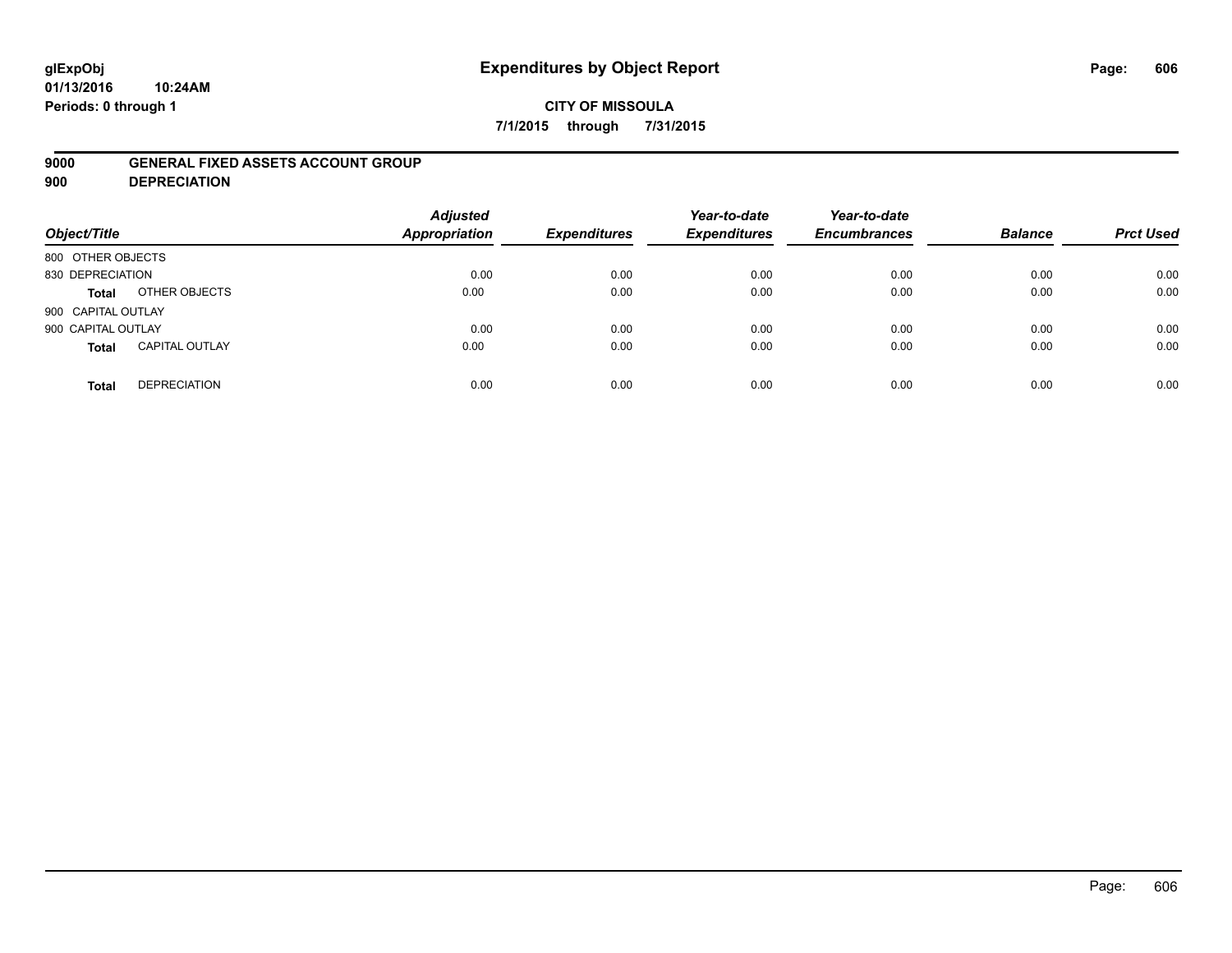**01/13/2016 10:24AM Periods: 0 through 1**

**CITY OF MISSOULA 7/1/2015 through 7/31/2015**

### **9000 GENERAL FIXED ASSETS ACCOUNT GROUP**

| Object/Title       |                                         | <b>Adjusted</b><br>Appropriation | <b>Expenditures</b> | Year-to-date<br><b>Expenditures</b> | Year-to-date<br><b>Encumbrances</b> | <b>Balance</b> | <b>Prct Used</b> |
|--------------------|-----------------------------------------|----------------------------------|---------------------|-------------------------------------|-------------------------------------|----------------|------------------|
| 800 OTHER OBJECTS  |                                         |                                  |                     |                                     |                                     |                |                  |
| 830 DEPRECIATION   |                                         | 0.00                             | 0.00                | 0.00                                | 0.00                                | 0.00           | 0.00             |
| <b>Total</b>       | OTHER OBJECTS                           | 0.00                             | 0.00                | 0.00                                | 0.00                                | 0.00           | 0.00             |
| 900 CAPITAL OUTLAY |                                         |                                  |                     |                                     |                                     |                |                  |
| 900 CAPITAL OUTLAY |                                         | 0.00                             | 0.00                | 0.00                                | 0.00                                | 0.00           | 0.00             |
| <b>Total</b>       | <b>CAPITAL OUTLAY</b>                   | 0.00                             | 0.00                | 0.00                                | 0.00                                | 0.00           | 0.00             |
| <b>Total</b>       | <b>GENERAL FIXED ASSETS ACCOUNT GRC</b> | 0.00                             | 0.00                | 0.00                                | 0.00                                | 0.00           | 0.00             |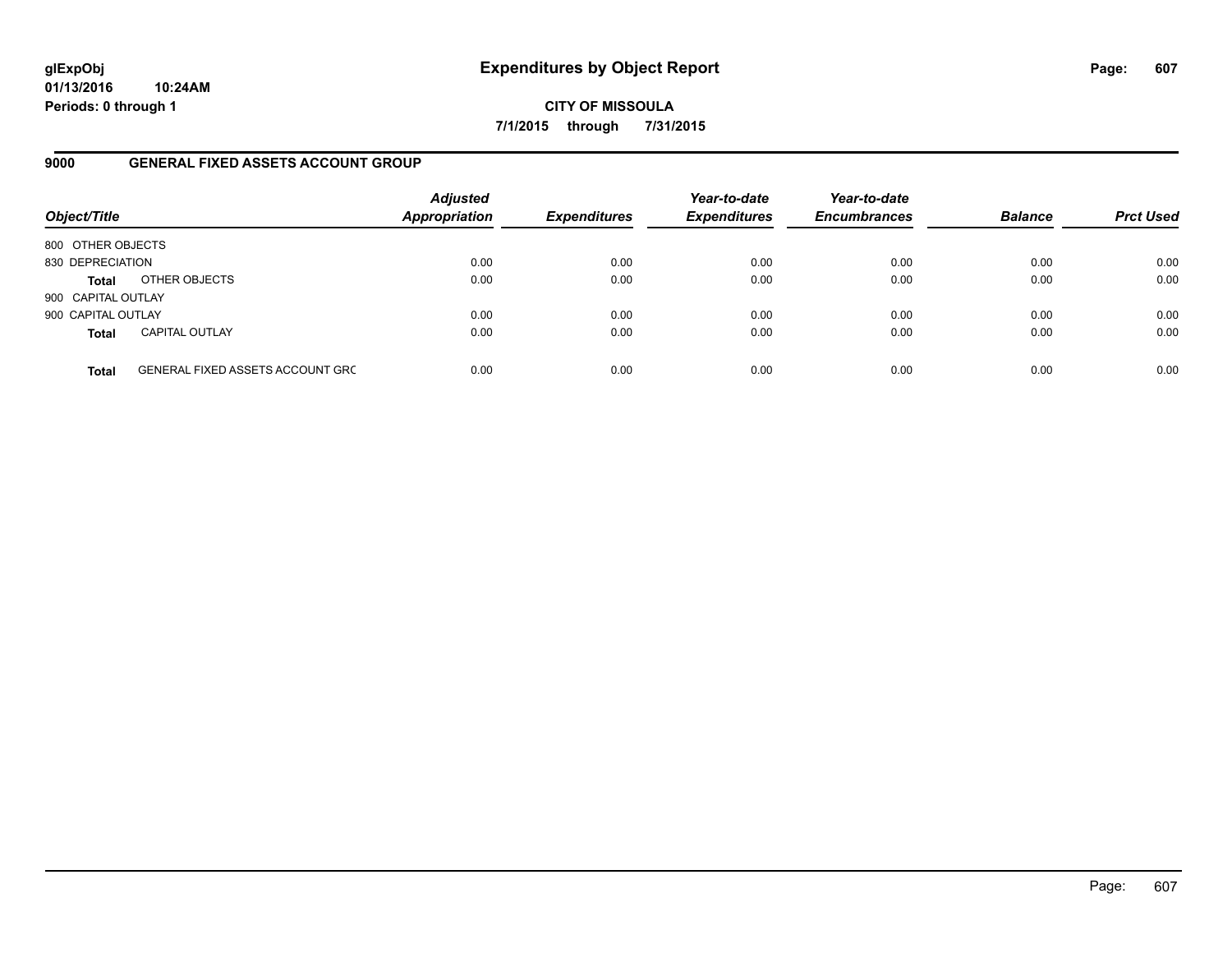#### *Grand Totals*

| <b>Adjusted</b> |                     | Year-to-date        | Year-to-date        |                |                  |
|-----------------|---------------------|---------------------|---------------------|----------------|------------------|
| Appropriation   | <b>Expenditures</b> | <b>Expenditures</b> | <b>Encumbrances</b> | <b>Balance</b> | <b>Prct User</b> |
|                 |                     |                     |                     |                |                  |
| 30,184,274.00   | 2,012,593.02        | 2,012,593.02        | 0.00                | 28,171,680.98  | 6.6              |
| 608,760.00      | 47,253.00           | 47,253.00           | 0.00                | 561,507.00     | 7.7              |
| 782,022.00      | 80,122.87           | 80,122.87           | 0.00                | 701,899.13     | 10.2             |
| 0.00            | 11,295.70           | 11,295.70           | 0.00                | $-11,295.70$   | 0.0              |
| 2,675.00        | 837.77              | 837.77              | 0.00                | 1,837.23       | 31.3             |
| 339,064.00      | 0.00                | 0.00                | 0.00                | 339,064.00     | 0.0              |
| 0.00            | 0.00                | 0.00                | 0.00                | 0.00           | 0.0              |
| 0.00            | 0.00                | 0.00                | 0.00                | 0.00           | 0.0              |
| 12,412,954.00   | 895,783.12          | 895,783.12          | 0.00                | 11,517,170.88  | 7.2              |
| 1,775,026.00    | 287,228.14          | 287,228.14          | 0.00                | 1,487,797.86   | 16.1             |
| 0.00            | 0.00                | 0.00                | 0.00                | 0.00           | 0.0              |
| 0.00            | 0.00                | 0.00                | 0.00                | 0.00           | 0.0              |
| 46, 104, 775.00 | 3,335,113.62        | 3,335,113.62        | 0.00                | 42,769,661.38  | 7.2              |
|                 |                     |                     |                     |                |                  |
| 133,903.00      | 4,858.52            | 4,858.52            | 0.00                | 129,044.48     | 3.6              |
| 1,188,807.00    | 43,249.83           | 43,249.83           | 0.00                | 1,145,557.17   | 3.6              |
| 941,297.00      | 37,244.34           | 37,244.34           | 0.00                | 904,052.66     | 3.9              |
| 666,168.00      | 181.04              | 181.04              | 0.00                | 665,986.96     | 0.0              |
| 222,801.00      | 17,546.70           | 17,546.70           | 0.00                | 205,254.30     | 7.8              |
| 500.00          | 0.00                | 0.00                | 0.00                | 500.00         | 0.0              |
| 3,153,476.00    | 103,080.43          | 103,080.43          | 0.00                | 3,050,395.57   | 3.2              |
|                 |                     |                     |                     |                |                  |
| 135.269.00      | 28,669.00           | 28,669.00           | 0.00                | 106,600.00     | 21.1             |
| 101,251.00      | 346.11              | 346.11              | 0.00                | 100,904.89     | 0.3              |
| 191,269.00      | 22,346.03           | 22,346.03           | 0.00                | 168,922.97     | 11.6             |
| 16,689.00       | 5,001.97            | 5,001.97            | 0.00                | 11,687.03      | 29.9             |
| 1,616,105.00    | 92.24               | 92.24               | 0.00                | 1,616,012.76   | 0.0              |
| 227,492.00      | 0.00                | 0.00                | 0.00                | 227,492.00     | 0.0              |
| 301,632.00      | 16,646.21           | 16,646.21           | 0.00                | 284,985.79     | 5.5              |
|                 |                     |                     |                     |                |                  |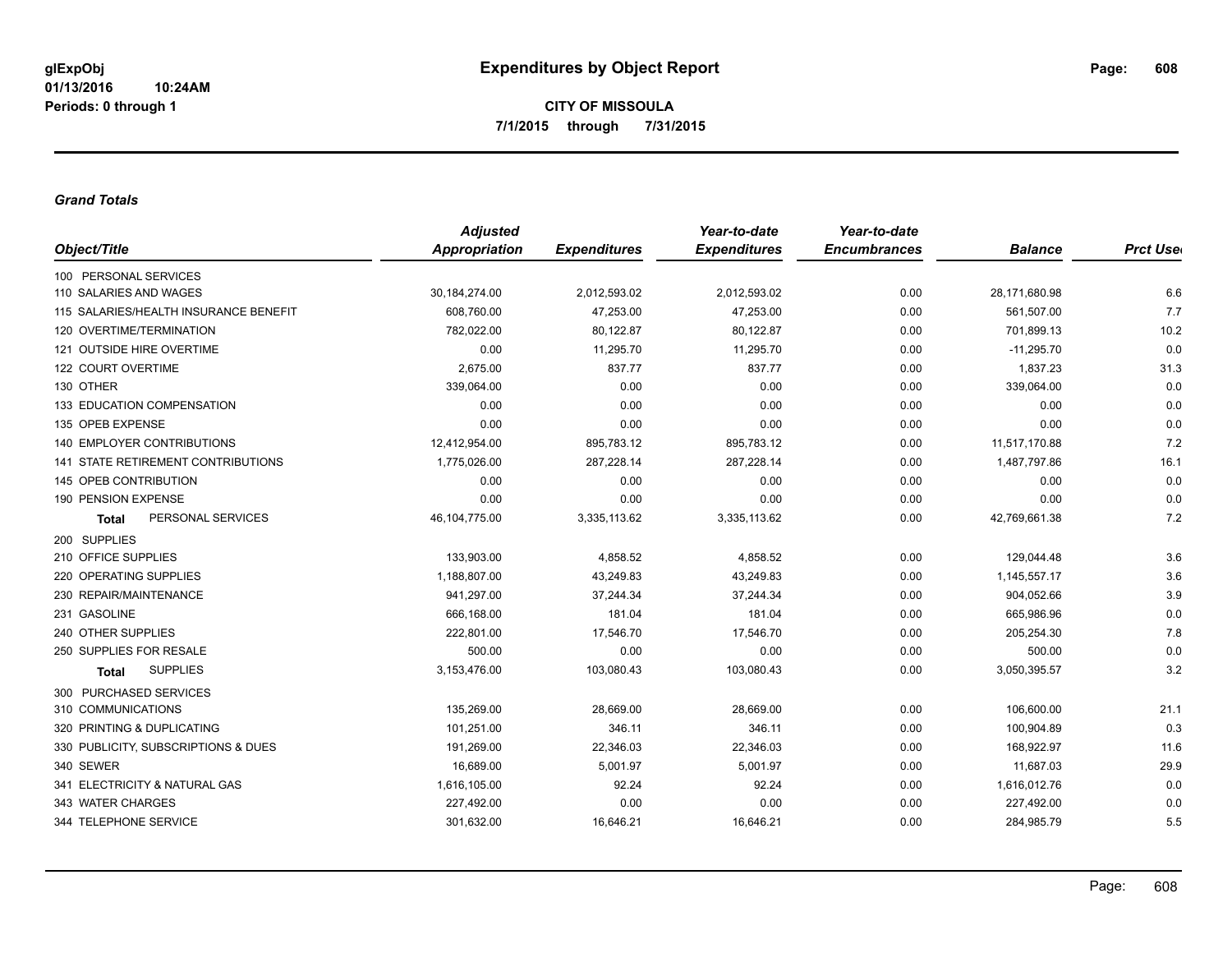*Grand Totals [Continued]*

|                                            | <b>Adjusted</b> |                     | Year-to-date        | Year-to-date        |                |                  |
|--------------------------------------------|-----------------|---------------------|---------------------|---------------------|----------------|------------------|
| Object/Title                               | Appropriation   | <b>Expenditures</b> | <b>Expenditures</b> | <b>Encumbrances</b> | <b>Balance</b> | <b>Prct Uset</b> |
| 345 GARBAGE                                | 117.119.00      | 9,334.18            | 9,334.18            | 0.00                | 107,784.82     | 7.9              |
| 350 PROFESSIONAL SERVICES                  | 3,722,001.00    | 79,047.50           | 79,047.50           | 0.00                | 3,642,953.50   | 2.1              |
| 351 INSURANCE CLAIMS                       | 5,156,229.00    | 672,009.68          | 672,009.68          | 0.00                | 4,484,219.32   | 13.0             |
| 352 HEALTH PROGRAMS                        | 94,500.00       | 0.00                | 0.00                | 0.00                | 94,500.00      | 0.0              |
| 353 ADMINISTRATION EXPENDITURES            | 757,888.00      | 115,257.59          | 115,257.59          | 0.00                | 642,630.41     | 15.2             |
| 354 TRANSITIONAL REINSURANCE PROGRAM       | 78,280.00       | 0.00                | 0.00                | 0.00                | 78,280.00      | 0.0              |
| 360 REPAIR & MAINTENANCE                   | 1,944,741.00    | 89,051.60           | 89,051.60           | 0.00                | 1,855,689.40   | 4.5              |
| 370 TRAVEL                                 | 178,445.00      | 7,757.27            | 7,757.27            | 0.00                | 170,687.73     | 4.3              |
| 380 TRAINING                               | 175,591.00      | 11,603.00           | 11,603.00           | 0.00                | 163,988.00     | 6.6              |
| 390 OTHER PURCHASED SERVICES               | 1,902,639.00    | 3,667.83            | 3,667.83            | 0.00                | 1,898,971.17   | 0.1              |
| PURCHASED SERVICES<br>Total                | 16,717,140.00   | 1,060,830.21        | 1,060,830.21        | 0.00                | 15,656,309.79  | 6.3              |
| 400 BUILDING MATERIALS                     |                 |                     |                     |                     |                |                  |
| <b>400 BUILDING MATERIALS</b>              | 321,486.00      | 7,087.44            | 7,087.44            | 0.00                | 314,398.56     | 2.2              |
| <b>BUILDING MATERIALS</b><br><b>Total</b>  | 321,486.00      | 7,087.44            | 7,087.44            | 0.00                | 314,398.56     | 2.2              |
| 500 FIXED CHARGES                          |                 |                     |                     |                     |                |                  |
| 500 FIXED CHARGES                          | 3,161,542.00    | 17,030.50           | 17,030.50           | 0.00                | 3,144,511.50   | 0.5              |
| 530 EQUIPMENT RENTAL                       | 726.00          | 0.00                | 0.00                | 0.00                | 726.00         | 0.0              |
| 550 MERCHANT SERVICE FEES                  | 196,734.00      | 0.00                | 0.00                | 0.00                | 196,734.00     | 0.0              |
| <b>FIXED CHARGES</b><br><b>Total</b>       | 3,359,002.00    | 17,030.50           | 17,030.50           | 0.00                | 3,341,971.50   | 0.5              |
| 600 DEBT SERVICE                           |                 |                     |                     |                     |                |                  |
| 600 DEBT SERVICE                           | 0.00            | 0.00                | 0.00                | 0.00                | 0.00           | 0.0              |
| 610 PRINCIPAL                              | 10,969,592.00   | 74,130.73           | 74,130.73           | 0.00                | 10,895,461.27  | 0.6              |
| 615 JUDGMENT LEVY DEBT PAYMENT             | 0.00            | 0.00                | 0.00                | 0.00                | 0.00           | 0.0              |
| 620 INTEREST / SERVICE FEES                | 2,663,296.00    | $-16,328.41$        | $-16,328.41$        | 0.00                | 2,679,624.41   | $-0.6$           |
| <b>DEBT SERVICE</b><br>Total               | 13,632,888.00   | 57,802.32           | 57,802.32           | 0.00                | 13,575,085.68  | 0.4              |
| 700 GRANTS & CONTRIBUTIONS                 |                 |                     |                     |                     |                |                  |
| 700 GRANTS & CONTRIBUTIONS                 | 7,262,621.00    | 119,069.43          | 119,069.43          | 0.00                | 7,143,551.57   | 1.6              |
| 751 RECREATION SCHOLARSHIPS                | 0.00            | 0.00                | 0.00                | 0.00                | 0.00           | 0.0              |
| 780 INTERGOVERNMENTAL TRANSFER             | 0.00            | 0.00                | 0.00                | 0.00                | 0.00           | 0.0              |
| <b>GRANTS &amp; CONTRIBUTIONS</b><br>Total | 7,262,621.00    | 119,069.43          | 119,069.43          | 0.00                | 7,143,551.57   | 1.6              |
| 800 OTHER OBJECTS                          |                 |                     |                     |                     |                |                  |